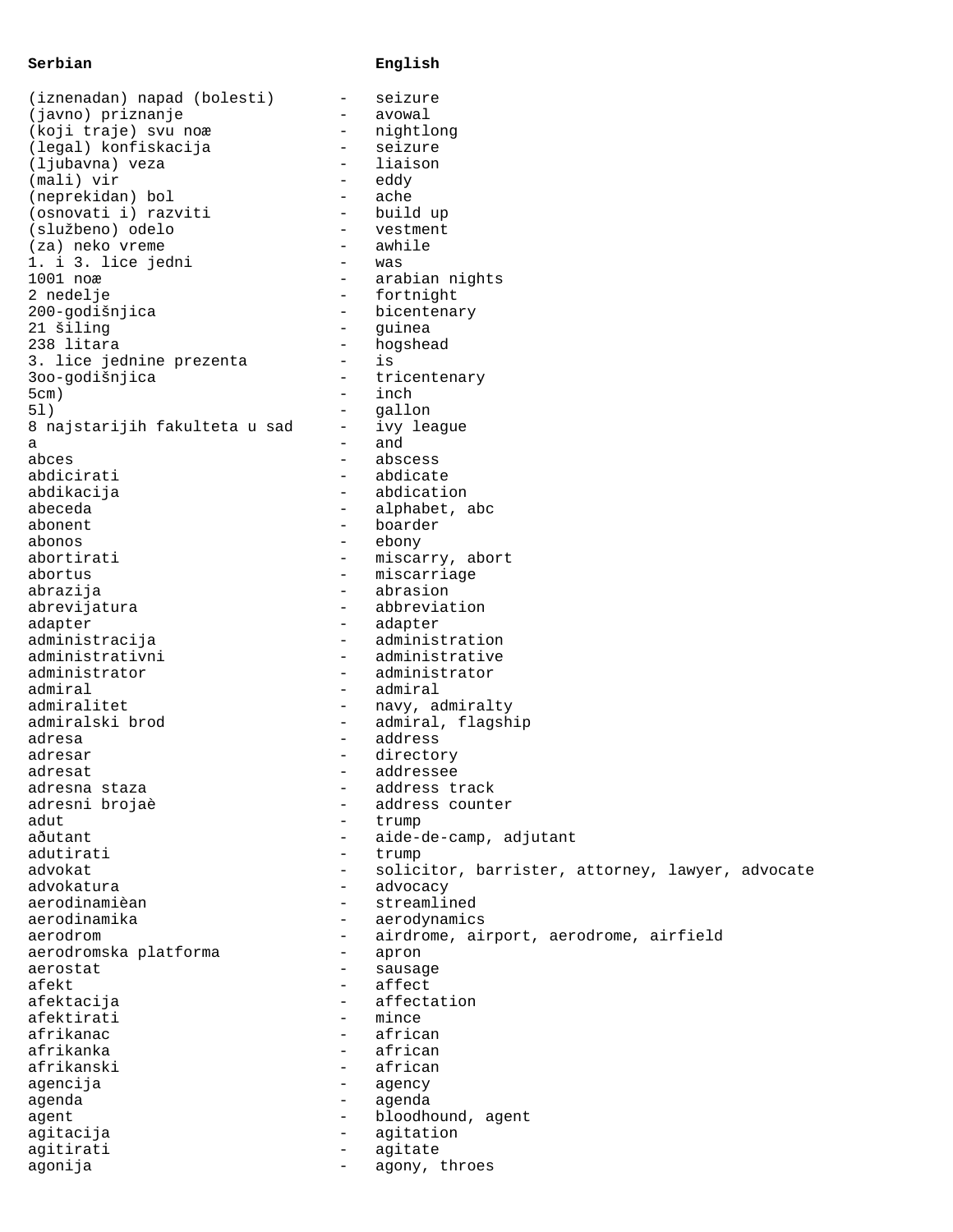agrarni - agrarian agregat - assembly, aggregate, unit agresija - aggression agresivan - aggressive, offensive agresivnost - truculence agresor - aggressor agronom - agronomist ahat - agate - agate - agate - agate - agate - agate - agate - agate - agate - agate - agate - agate - agate -- shark akademija - academy - academician<br>- ivory tower akademska izolovanost akademski - academical, academic akcent - accent akcentirati - accentuate akcija - share, action, share akcionar - stockholder aklimatizacija - acclimation ako - provided, if<br>ako ne - provided, if ako ne - unless akreditovati - accredit<br>akrobata - tumbler. - tumbler, acrobat<br>- acrobatics akrobatska veština - acrobatics akrobatske vežbe aksioma - axiom akt – act – act – act – act – act – act – act – act – act – act – act – act – act – act – act – act – act – act – act – act – act – act – act – act – act – act – act – act – act – act – act – act – act – act – act – act – - live aktivista - activist aktivna komponenta<br>
aktivna logika<br>
- active logic aktivna logika<br>aktivna oblast - active logic<br>- active area aktivna oblast - active area aktivnost - zip, activity aktuelni - actual akumulacija - accumulation akumulator - accumulator<br>akušerstvo - obstetrics - obstetrics akustièan - acoustic akustika - acoustics akuzativ - accusative akvarijum - aquarium, fishbowl ala - dragon - almanac alat  $\begin{array}{ccc} - & \text{year, instrument, implement} \\ - & \text{kit} \end{array}$ alat (radnika) alatka - tool alatni stroj - machine tool alaun - alum<br>albanac - albanac - alban - albanian albanski<br>albanski jezik - albanian<br>- albanian albanski jezik album - album, scrapbook, sketch-book alegorija - parable, allegory, allegoric alfabet - alphabet alfabetski - alphabetic(al), alphabetic alga - alga algebarski - algebraic algebra - algebra ali - yet, but - alibi<br>- alimony alimentacija aljkav  $-$  lax, untidy, negligent, perfunctory aljkava osoba - sloven, slob aljkavo - slatternly, slovenly aljkavost - slackness, negligence<br>alka alka - quoit - quoit - quoit - quoit - quoit - quoit - quoit - quoit - quoit - quoit - quoit - quoit - quoit - - stimulant, alcohol, liquor alkoholan - spirituous alkoholizam - drinking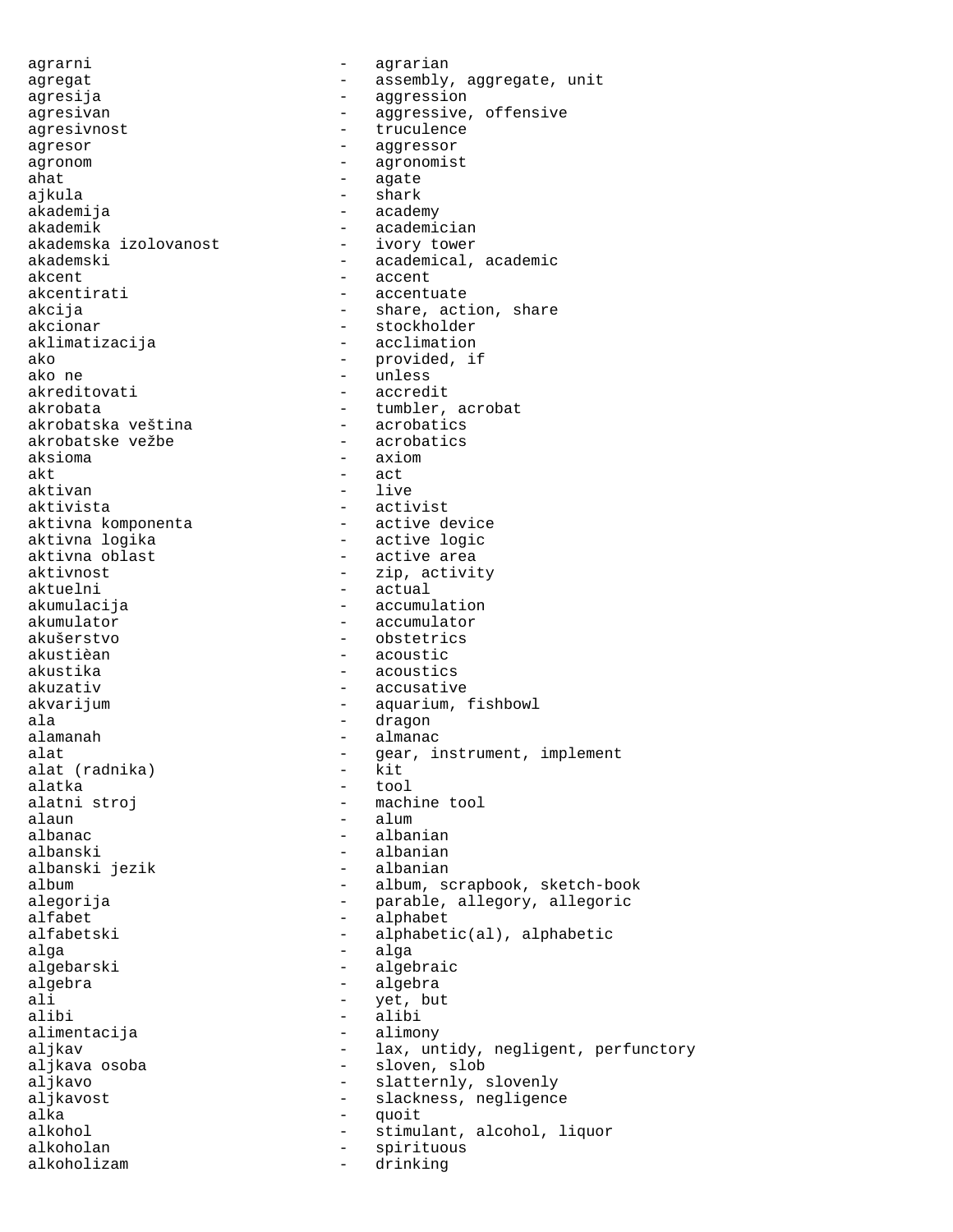alkoholno piæe - tipple alo - hallo alov  $-$  trawl, trammel alpinista - mountaineer alpski - alpine - alpine - alpine - alpine - alpine - alpine - alpine - alpine - alpine - alpine - alpine - alpine - alpine - alpine - alpine - alpine - alpine - alpine - alpine - alpine - alpine - alpine - alpine - alpine alternacija - alternation - alternative<br>- alias alternativni ulaz<br>altimetar altimetar - altimeter aluminijum - aluminum - aluminum aluzija - cue, reference, innuendo, mention, allusion alva - paste am - horsecollar amajlija  $-$  medicine, fetish, mascot amalgamacija - amalgamation amandman - amendment<br>amanet - behest<br>- behest amanet - behest<br>amater - diletts amater - dilettante, amateur ambalaža - package ambar - barn, granary, mow ambasada - embassy ambasador - ambassador ambicija - ambition ambis - precipice, abyss<br>amblem - allegory.allegory.allegory.allegory.allegory.allegory.allegory.allegory.allegory.allegory.allegory.allegory.allegory.allegory.allegory.allegory.allegory.allegory.allegory.allegory.allegory - allegory, allegoric ambulanta  $-$  ambulance ambush - ambuscade amen - amen - hickory amerikanac<br>amerikanac bele rase - american, yankee<br>- wasp amerikanac bele rase<br>amerikanka amerikanka - american amerikanski - american<br>amfibija - amphibia - amphibian amnestija - amnesty - amnesty amo  $-$  hither, over here, hither, over here, here, here, here amonijak - ammonia amonijakov - ammoniac amoralan - amoral amorfni - amorphous amortizacija - amortization amortizacija kapitala<br>amortizovati - amortize amper - ampere amplituda - amplitude - amplitude - amplitude - amplitude - amplitude - amplitude - amplitude - amplitude - amplitude - amplitude - amplitude - amplitude - amplitude - amplitude - amplitude - amplitude - amplitude - amplit - amputation amputirati - amputate anaemic - anaemia anali - annals analitièki  $-$  analytic(al) analiza - analysis analizirati - analyse analogan - analogous analogija - analogy, parity, parallel analogni podaci - analog data anamneza - case-history ananas - pineapple, pine - anarchic(al) anarhija - anarchy, anarchy anarhist - anarchist anatema - ban anatomija - anatomy anatomski - anatomical anðeo - angel anegdota - anecdote aneksija - annexation anemièan - anaemic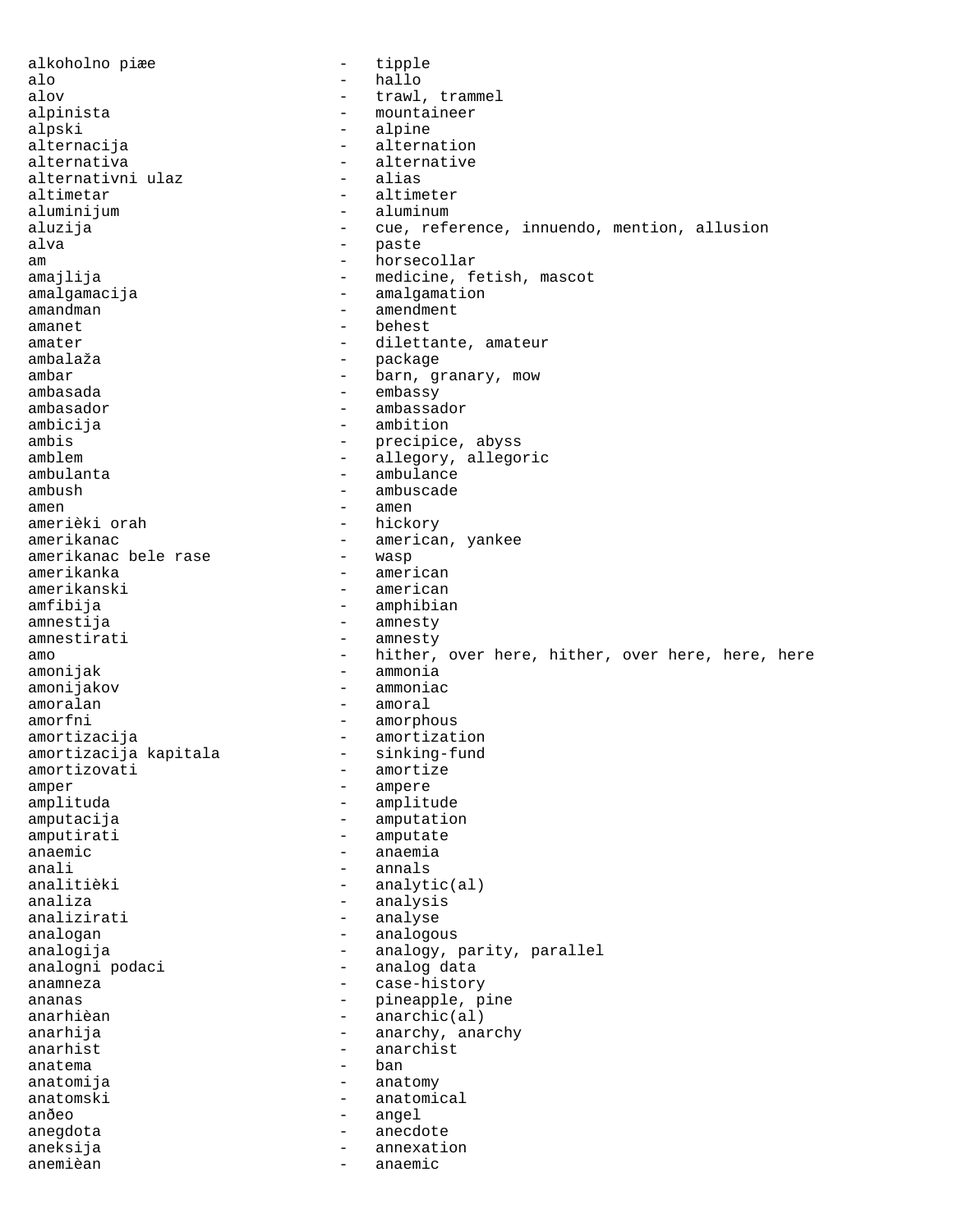anew - aneroid angažovanje - engagement angina  $\qquad \qquad -$  quinsy, tonsillitis, angina anketa - questionnaire - modomini - a.d. anno domini anoda - plate, anode - anomalous anomalija - anomaly - nameless, anonymous antagonista - antagonist antagonizam - antagonism antarktik - antarctic anti - anti antialkoholièar - teetotaler antièki - ancient<br>antifašist - anti-fas antifašist - anti-fascist<br>antifašistièki - anti-fascist - anti-fascist antikvar - antiquary antikvaran - antiquarian - antiquarian - antiquarian - antiquarian - antiquarian - antimony antimon - antimony<br>antipatija - antipathr antipatija - antipathy, repulsion, aversion<br>antologija - - anthology - anthology - anthology antracit - anthracite - anthracite - anthropologija - anthropology anulirati - avoid, annul aparan - airless aparat - machinery, machine, apparatus aparthejd - apartheid apatièan  $-$  torpid, apathetic apatija - apathy - apathy - apathy - apathy - apathy - apathy - apathy - apathy - apathy - apathy - apathy - a apel - address apelacija - appeal apelacioni - appellant apelant - appellant apetit - appetite aplaudirati - applaud aplauz - cheer, applause apolitièan - apolitical apologeta - apologist apopleksija - apoplexy apostol - apostle apostrof - apostrophe apoteka - dispensary, drug-store, pharmacy apotekar - druggist, chemist apotekarstvo - pharmacy april - april - april<br>aprilski - april - april - april aprioran - a priori apsolutan - absolute, profound apsolutistièki - autocratic apsolutna adresa  $\overline{\phantom{a}}$  - absolute adress apsolutni kod **-** absolute code apsolutno - absolutely apsorber - absorber apsorbovati - absorb apsorpcija - absorption apstinencija - abstinence apstrakcija - abstract apstraktan - metaphysical, notional<br>apsurd (slang) - howl - howl apsurd (slang) apsurdan - absurd, monstrous, ridiculous apsurdnost - absurdity arabljanin - arabian, arab arabljanka - arabian, arab aranžirati - arrange aranžman - arrangement arapski - arabic, arabian arapski jezik - arabic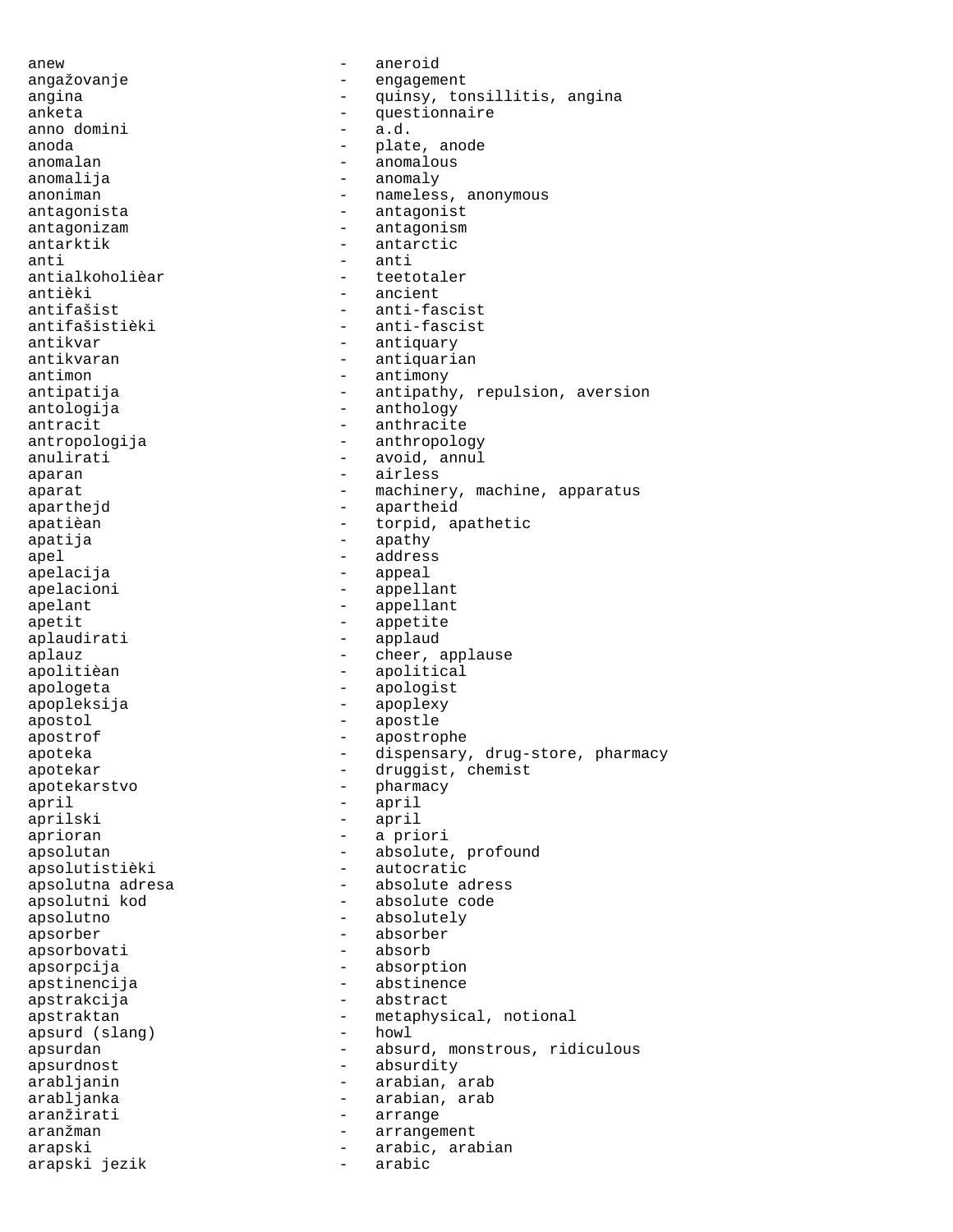arapski konj - arab arbitar - arbiter, moderator arbitraža - arbitration - arbitration - arbitration - arbitration - arbitration - arbitration - arbitration arbitražni sudija arena  $\overline{\phantom{a}}$  - arena argo - argot - argot - argot - argument - argum argument - argument - argument - argument - argument - argument - argument - argument - argument - argument arhaièan - archaic<br>arhaizam - archais arhaizam - archaism - archangel arheologija - archaeology arhipelag sama - archipelago arhirej - pontiff arhitekta - architect arhitektonski - architectural arhitektura - architecture arhiv - chancery arhiva - archives arija - tune, air, music, melody<br>
ariš - larch ariš - larch aristokrata - aristocrat - aristocrat - aristocrat - aristocrat - aristocrat - aristocrat - aristocrat - aristocrat - aristocrat - aristocrat - aristocrat - aristocrat - aristocrat - aristocrat - aristocrat - aristocrat - - aristocracy aritmetika - arithmetic<br>arkada - arcade - arcade arkada - arcade - arctic armatura  $\qquad \qquad -$  armature armija - army - army - army - army - army - army - army - army - army - army - army - army - army - army - army armijski - army<br>armirani beton - ferre - ferroconcrete arogancija - hubris arogantan - arrogant, topping, insufferable arogantnost - arrogance aroma - flavour, perfume, savour<br>aromatièan - aromatic - aromatic arsen - arsenic arsenal  $\qquad \qquad \qquad - \qquad \qquad \text{area1, arrow, are}$ arterija - artery arterijski - arterial artiljerac - artilleryman artiljerija - artillery, ordnance<br>artiljerijski - - artillery - artillery artista - artiste - artiste - artistieki - artistieki - artistieki - artistieki - artistieki - artistieki - ar - artistic  $\overline{a}$  as  $\overline{a}$  -  $\overline{a}$  ace aseptièan - aseptic<br>aseptièko sredstvo - aseptic aseptièko sredstvo<br>asfalt asfalt<br>asfaltirati - asphalt<br>asfaltirati - asphalt asfaltirati - asphalt<br>asimilovati - assimil - assimilate<br>- dresser asisistent hirurga asketa - ascetic asketski - austere, ascetic asortiman - assortment ašov - spade aspik - aspic aspiracija - aspiration aspirant - post-graduate - astma<br>astronautika - astronautika - astrona - astronautics astronom astronomer - astronomer astronomija - astronomy asura  $-$  mat, matting ataše - attache atavizam - reversion ateista - atheist ateizam - atheism atelje - studio atentat - attempt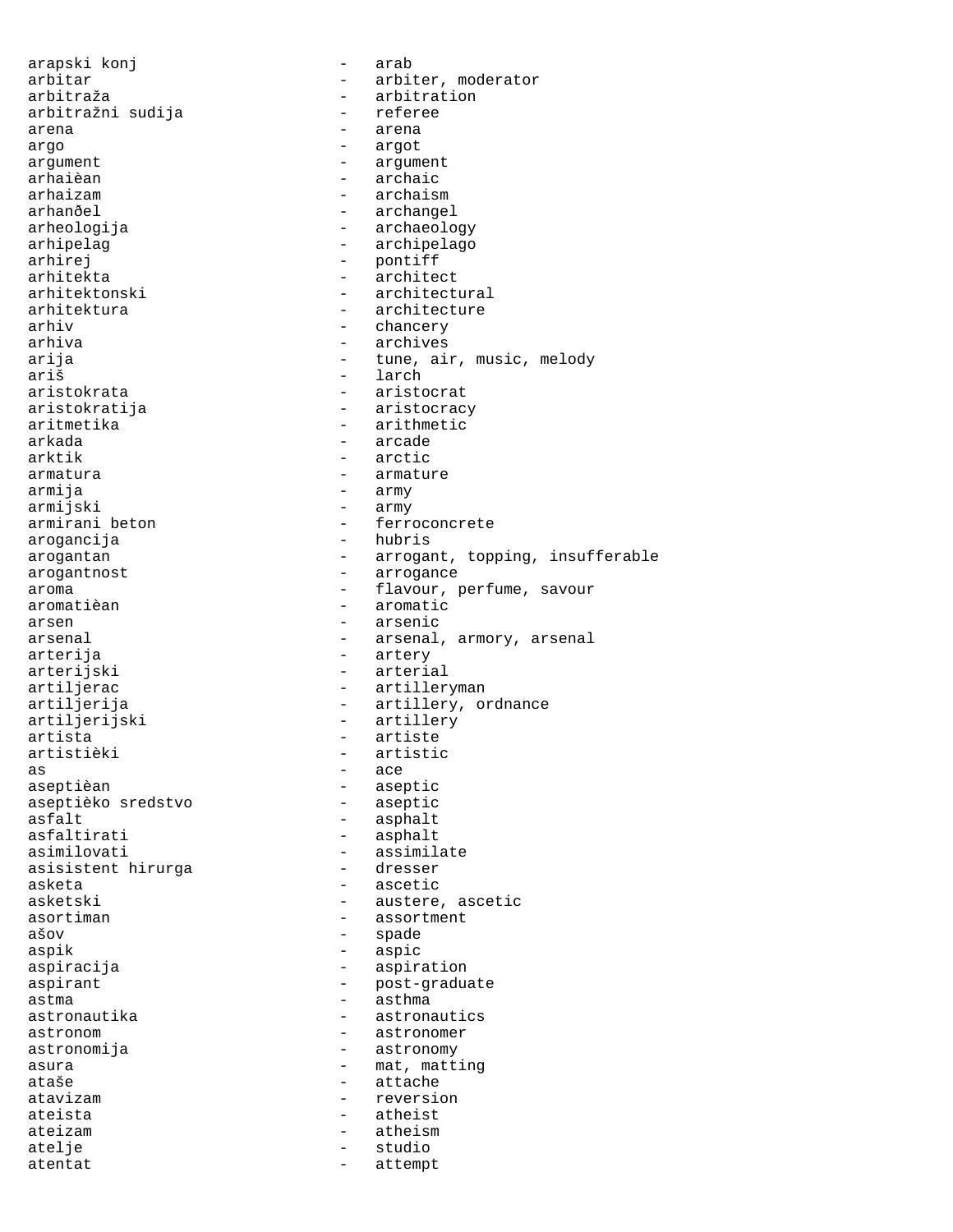ateriranje - landing aterirati - alight, land atlantski - atlantic<br>atlantski okean - - atlantic atlantski okean atlas - satin atleta - athlete - athlete - athletic - athletic - athletic - athletic - athletic - athletic - athletic - athle atletika - athletics<br>atletski - athletic atletski - athletic<br>atmosfera - - air.atmo - air, atmosphere atmosferski - atmospheric atmosphere  $\qquad \qquad -$  atlantic atom - corpuscle, atom<br>
atomska bomba - a-bomb - a-bomb atomska bomba atomski - nuclear, atomic atonement - atone atrakcija - attraction atribut - attribute, attributive audicija audicija - audition audijencija - audience auditorija - audience auditorijum - auditorium - auditorium - auditorium - auditorium - auditorium - sale - sale australijanac<br>australijanka - australian<br>- australianka - australian australijanka - australian<br>australijski - australian australijski - australian<br>austrijanac - - austrian - austrian austrijanka - austrian<br>austrijski - austrian - austrian - austrian autarhija - autarchy<br>autentièan - criqinal autentièan - original, authentic autentièna stvar - real mccoy - authenticity auto<br>
autobiografija<br>
autobiografija<br>
- autobiogra - autobiography autobiografski - autobiographic autobus - omnibus, bus autokratija - autocracy - autocratic automat - slot-machine automatska puška automatski<br>automatski prekida<br/>è $\hbox{--}$ oral, automatic automatski prekida<br/>è $\hbox{--}$ cut-out automatski prekidaè automobil - automobile, motor-car, motor, machine autonoman - autonomous autonomija - autonomy autopsija - autopsy autor - author - author autoritativan - authoritative<br>autoritet - power - power autorizacija - authorization autorizovan - authorized<br>autorski honorar - royalty autorski honorar autorsko pravo - copyright autorstvo - authorship, paternity autostopirati - hitch-hike autsajder - outsider, dark horse avaj - alas avangarda - advance-guard avangarda (fig.)<br>avantura - adventure avenija - avenue avet external contracts the folk, ghost, spectre, wraith, apparition, world avetinjski - spectral, unearthly avgust - august avgustovski - august<br>aviacioni - air aviacioni avijacija - aircraft, aeronautics, aviation<br>
avijatièar - pilot, airman, aviator pilot, airman, aviator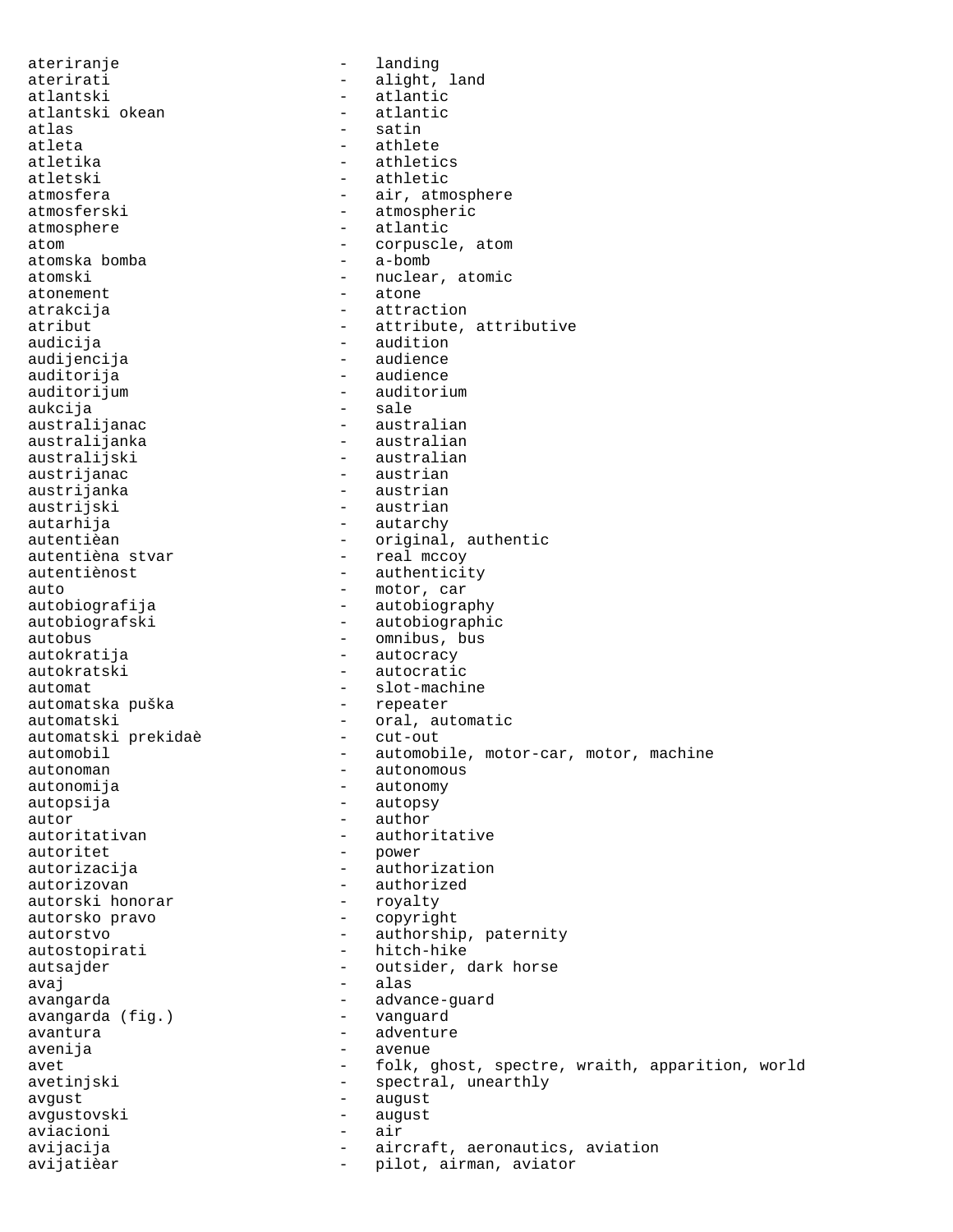avion - aircraft, machine, aeroplane, airplane, plane avion-amfibija - amphibian avioni - craft azbest - asbestos azbuèni - alphabetic(al), alphabetic azbuka - abc, alphabet azijatski - asian, asiatic<br>azil - port, asylum, s azil - port, asylum, shelter<br>azimut - azimuth, bearing - azimuth, bearing azot - azote - nitrogen azotski - azotic ažur - hem-stitch azuran  $\sim$  - azure, skyblue baba - grandma, grandmother babica - midwife bacaè - pitcher, mortar bacanje - throw, toss, pitch, cast bacanje viska - plumbing bacati - scatter, skim, shoot, shed bacati ikru - spawn bacati na pod - floor bacati seme<br>
bacilli bacil<br>
acilli bacil bacilli bacil<br>baciti baciti - flip, sling, pitch, dash, cast, pounder, put, hurl<br>baciti se - throw, flounce, pounce, lunge - throw, flounce, pounce, lunge baciti senku - shade, dwarf, reflect<br>baciti u staro gvožðe - scrap baciti u staro gvožðe - scrap baciti u vis baèva - cask, barrel, vat baèvar - cooper - almond bagatela - bargain, rush bager - dredge bagerisati - dredger bagerista - dredger bagra  $-$  brat, sprig bagrem  $\overline{a}$  - acacia bajan - charming, delicious bajanje - medicine bajat - stale bajka - fiction, fable, legend bajonet - bayonet, pike baka - granny bakalar - cod bakalin - grocer - copper, cooper<br>- brassy bakarne boje bakarni - brazen bakarni novèiæ baklja - torch bakrorez - plate bakterija - bacterium bakteriologija - bacteriology bal - ball - masquerade bala - bale balada - ballad - ballast balav - slobbery balaviti - drool, slaver bale  $\qquad \qquad$  - drivel, slobber<br>bale (vul.) - snot bale  $(vul.)$ balega - dung balerina  $\qquad \qquad$  - ballerina balet - ballet baletski igraè<br>balistika - balistika balistika - ballistics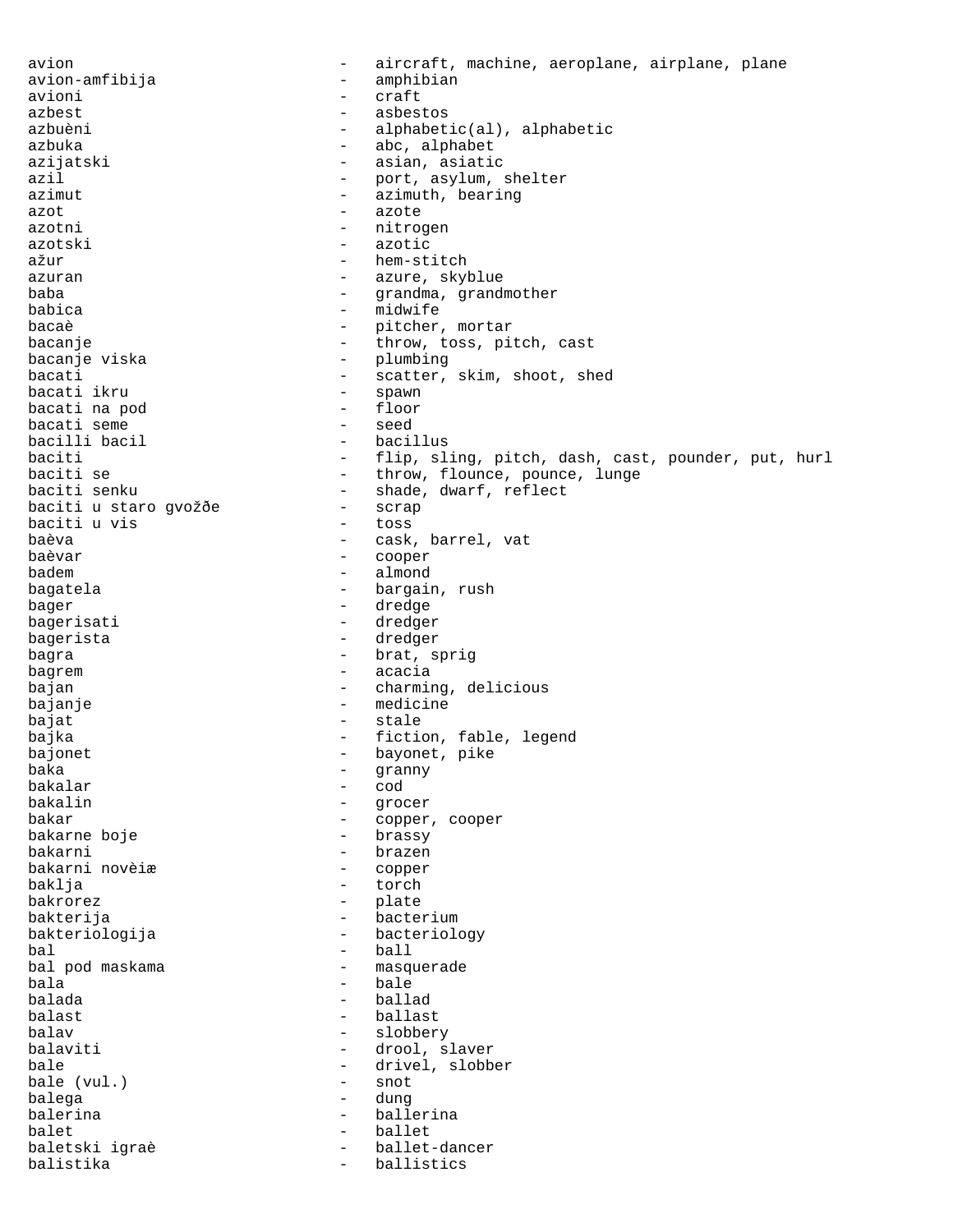balkanski - balkan balkon - balcony balon - demi-john, dirigible, balloon balsamovati - mummy, embalm balvan - balk, blockhead, junk, beam, chump balzam - balm bambus - bamboo<br>banalan - stale banalan  $-$  stale, hack, commonplace, trite, banal, corny banana - banana banèenje - carousal, debauch, razzle banèiti - revel<br>banda - revel - revel - gang, band bandit - bandit banditizam - racketeering banja - bath, spa banka - bank bankar - banker banket - banquet banknota - bank-note bankrot - bankrupt - bankrupt bar - saloon bara  $-$  plash, morass, slough, quagmire, pond, bog baraka - barrack barbar - goth bareljef - bas-relief barica  $-$  puddle, pool barij - barium - barium - barium - barium - barium - barium - barium - barium - barium - barium - barium - barium - barium - barium - barium - barium - barium - barium - barium - barium - barium - barium - barium - barium - barrier barikada - barricade barjak  $-$  banner, standard barjaktar  $-$  standard-bearer barka - barge - barge - barge - barge - barge - barge - barge - barge - barge - barge - barge - barge - barge - barge - barge - barge - barge - barge - barge - barge - barge - barge - barge - barge - barge - barge - barge - bartender barok - baroque - baroque barometar - aneroid, barometer baron - baron baršunast - velvety baruština - moor, fen, marsh, morass<br>barut - nowder barut - powder bas - bass baš - just, even basamak - stair<br>basna - stair - stair basna - fable basnoslovan - fabulous, invaluable<br>baštenska kuæa - - summer-house - summer-house baština - entail baštinjen poocu - patrimonial baštovanstvo - horticulture  $bat$   $-$  maul bataljon - battalion baterija - battery batina  $\qquad \qquad -$  bludgeon, cudgel batinati - bludgeon<br>
batine - biding batine - hiding<br>batist - lawn batist - lawn bauk - bogy baviti se  $-$  practise, pursue, occupy baviti se sportom  $-$  sporting baviti se sportom - sporting bavljenje baza - basis<br>bazar - basis bazar - bazar - bazar bazati - potter bazen  $-$  basin, pool, pond bazen za vodu - cistern bdenje  $-$  vigil, wake, watch bdeti - waken, wake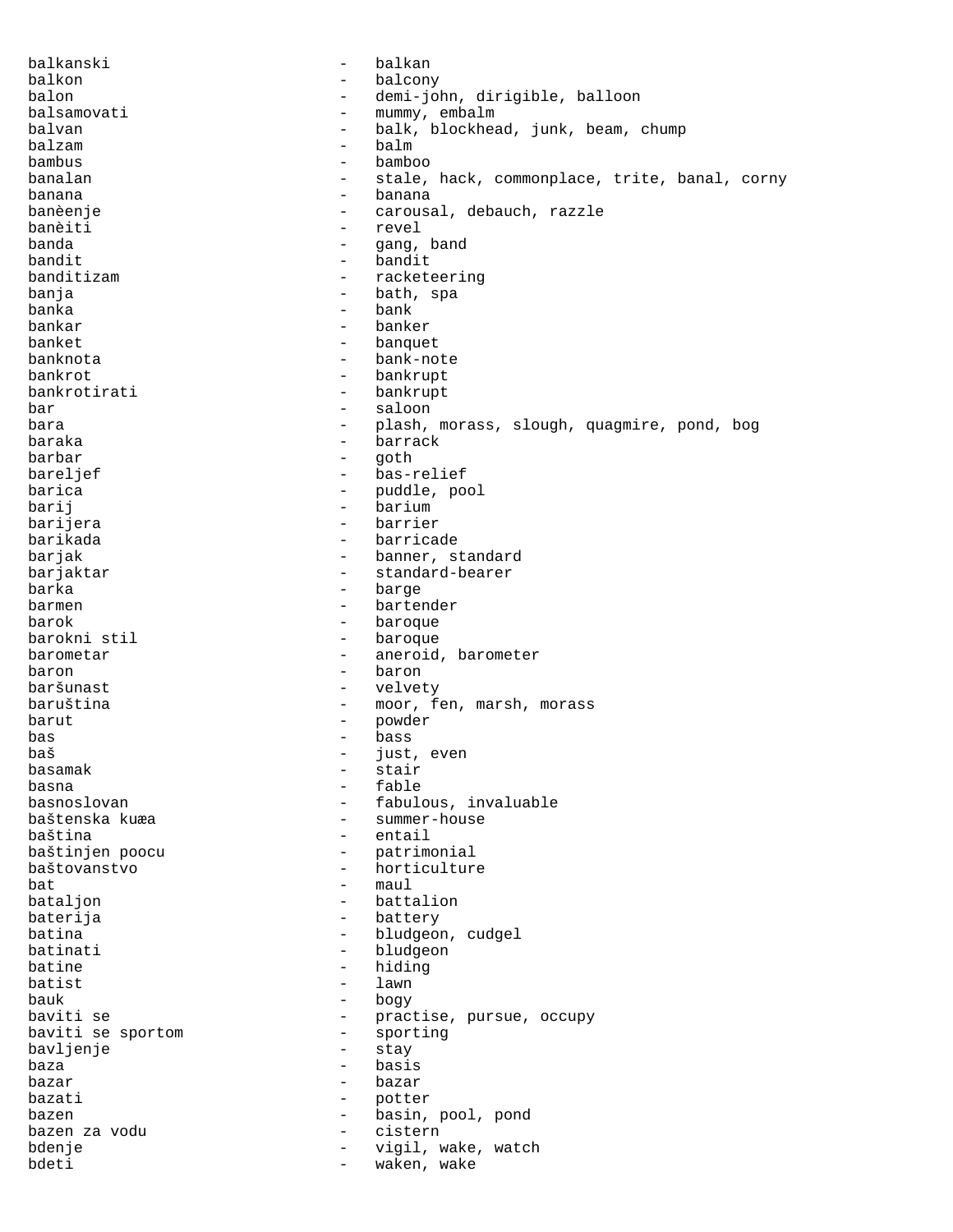bdeti nad - cherish beba - babe, baby beda - misery, squalor, pest, disaster bedan - poor, sad, haggard, forlorn, pitiable, paltry bedan prihod and the pittance bedem  $\begin{array}{ccc} \text{bedem} & - & \text{bulwark, causeway, sea wall, rampart} \\ \text{bedem} & \text{duz} & \text{obale} & - & \text{levee} \end{array}$ bedem duz obale - levee bedemi –<br>bednik – wretch bedno malo - measly bedreni - sciatic bedro - haunch, loin, hip begunac - deserter, slacker, fugitive, rat, runaway, refugee<br>bejzbol rukavice - mitt bejzbol rukavice bek - full-back bekstvo - escape, escapade, getaway, scuttle, flight, rout<br>bekstvo (slang) - lam bekstvo (slang) - lam bekstvo s ljubavnikom - elopement bela bilijarska lopta - cue ball bela èaplja<br>bela dirka - natural bela glina - pipe-clay<br>hela kuma - pipe-clay bela kuæa - white house - caucasian<br>- honky belac (uvredljiv izraz) belance - glair belance jajeta belanèevina - albumen beleg - landmark, score, nick, scotch belenje - whitewash - whitewash beleška - memorandum, scrap beleške<br>beleške pored glavnog teksta - marginalia beleške pored glavnog teksta beleti - bleach - bleach - bleach - bleach - bleach - bleach - bleach - bleach - bleach - bleach - bleach - bleach - bleach - bleach - bleach - bleach - bleach - bleach - bleach - bleach - bleach - bleach - bleach - bleach beletristika beležiti - note beležnica - pocket-book, note-book, copy-book, tablet, diary beležnik - notary belgijanac - belgian belgijanka - belgian belgijski - belgian beli luk - garlic belina  $-$  hiatus, snow beliti - white, whiten, blench, blanch belo usijan  $-$  white-hot belouška - copperhead quartz bendžo - banjo benzin<br>
benzinski rezervoar<br>
- aastank<br>
- aastank benzinski rezervoar - gas tank benzol - benzene beo - white, blank beo kao sneg  $\sim$  - snowy, snow-white beraè grožða - vintager berba - vintage berberin - hair-dresser, barber<br>heretka beretka - beret berza - exchange, change, stock exchange, stock market<br>berzanski mešetar - stockbroker - stockbroker bes - choler, fury, bait, violence, fume, ferocity, rage besadržajan - pointless besan 1983 - frantic, rugged, irate, rampant, rabid, ferocious besani - sleepless besanica - nightmare besboæa - rabies besèašæe - dishonour bešèašæe - shame bešèastan - disgraceful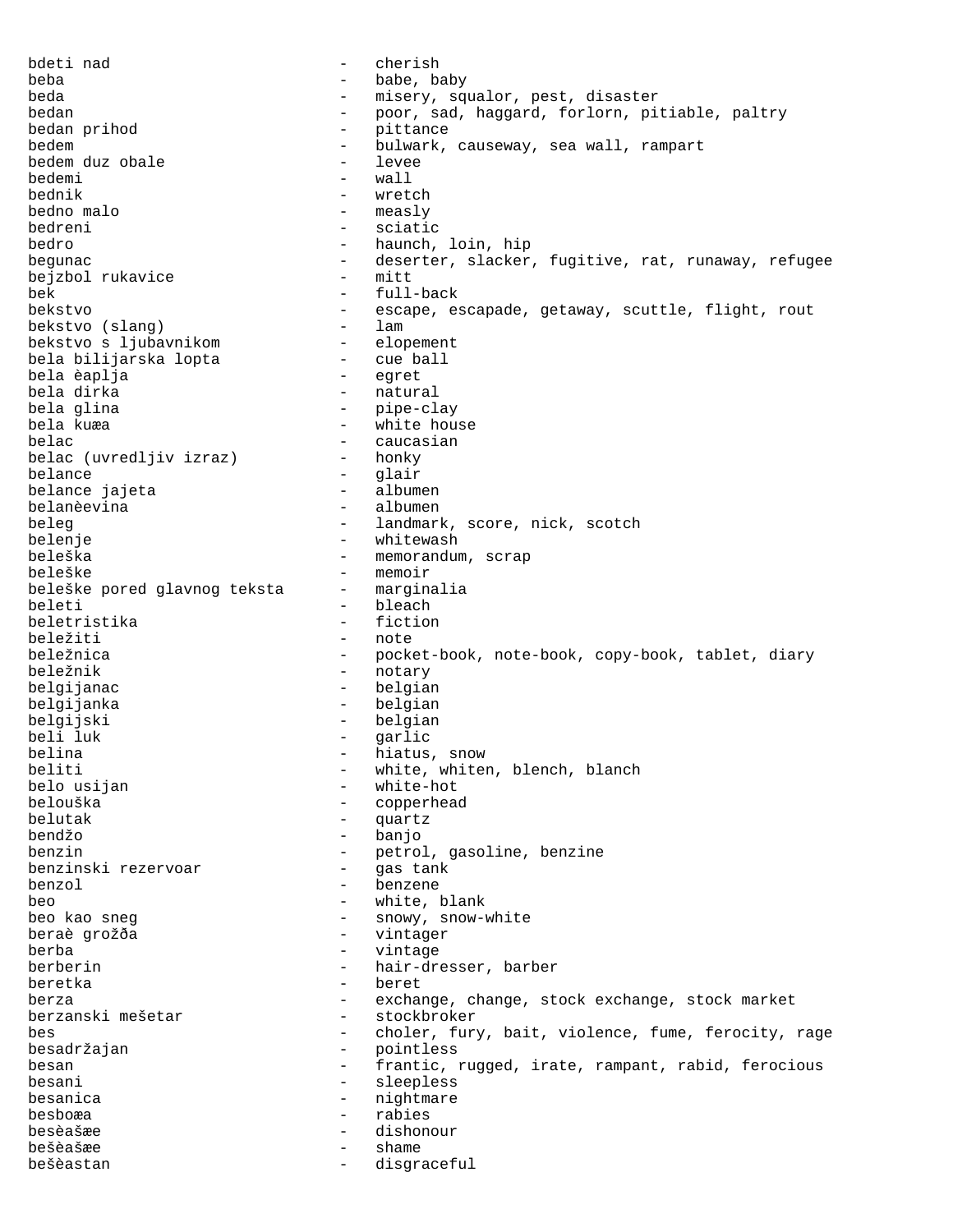besciljna šetnja - saunter besciljno skitati beseda - address, allocution, sermon, oration, speech<br>besednik - orator - besednik besednik - orator bešika - bladder beskièmen - spineless<br>beskièmen jak - invertebr beskièmenjak - invertebrate beskonaèan - interminable<br>beskoristan - interminable<br>- unproductive - unproductive, unavailing, useless<br>- deadwood beskoristan materijal beskrajan<br>heskrajni vijak - unlimited, boundless, endless beskrajni vijak<br>beskrajno mali - indivisible beskrajno mali beskrajnost - infinity beskrvan - bloodless beskuænik - nipper, waif besmislen - senseless, pointless, absurd, unwise, gaga, silly besmislenost - inanity, absurdity besmislica - rigmarole, piffle, tosh, poppycock, romance, ruck besmrtan - undying, immortal, deathless besneti - rampage, ramp, storm, riot, rage<br>
besnilo - rabies<br>
- rabies - rabies besomuèan - possessed, rabid besomuèno napadati besplatan  $-$  gratuitous, free besplatno - gratis besplodan - fruitless, neuter bespolan - neutral bespomoæan - feckless, prostrate, helpless besposlièar  $-$  scapegrace, truant, dawdle, layabout besposlièariti - dawdle, fiddle<br>
besposlièiti - loaf<br>
- loaf besposlièiti - loaf<br>bespredmetan - moot bespredmetan besprekidan - ceaseless besprekoran entitled and the stainless, immaculate, spotless, impeccable besprimeran entitled and the unprecedented, unparalleled, unexampled bespristrasan - dispassionate besputan - pathless besraman - shameless bestelesan - incorporeal, immaterial bestidan - obscene, brazen bestidnost - impudence bešuman - noiseless, silent<br>heton - concrete beton - concrete bez - without, past, minus - unceremonious bez cilja - purposeless, random bez dna - abysmal bez dovoljno snage<br>bez grana - armless bez ikakve sumnje - emphatically bez kiše - rainless bez kormila - rudderless - outcast bez milosti - pitiless, merciless bez morala  $-$  ruthless bez nadzora  $-$  unattended bez nameštanja<br>hez naslednika<br>- snapshot - snapshot bez naslednika - vacant bez novca  $\qquad \qquad -$  impecunious, penniless bez obzira - irrespective bez obzira na bez oduševljenja - half-hearted bez okolišanja bez osnova  $-$  insubstantial bez pet para  $-$  penniless<br>bez podrške  $-$  penniless bez podrške  $-$  unaided bez podsticaja - unprompted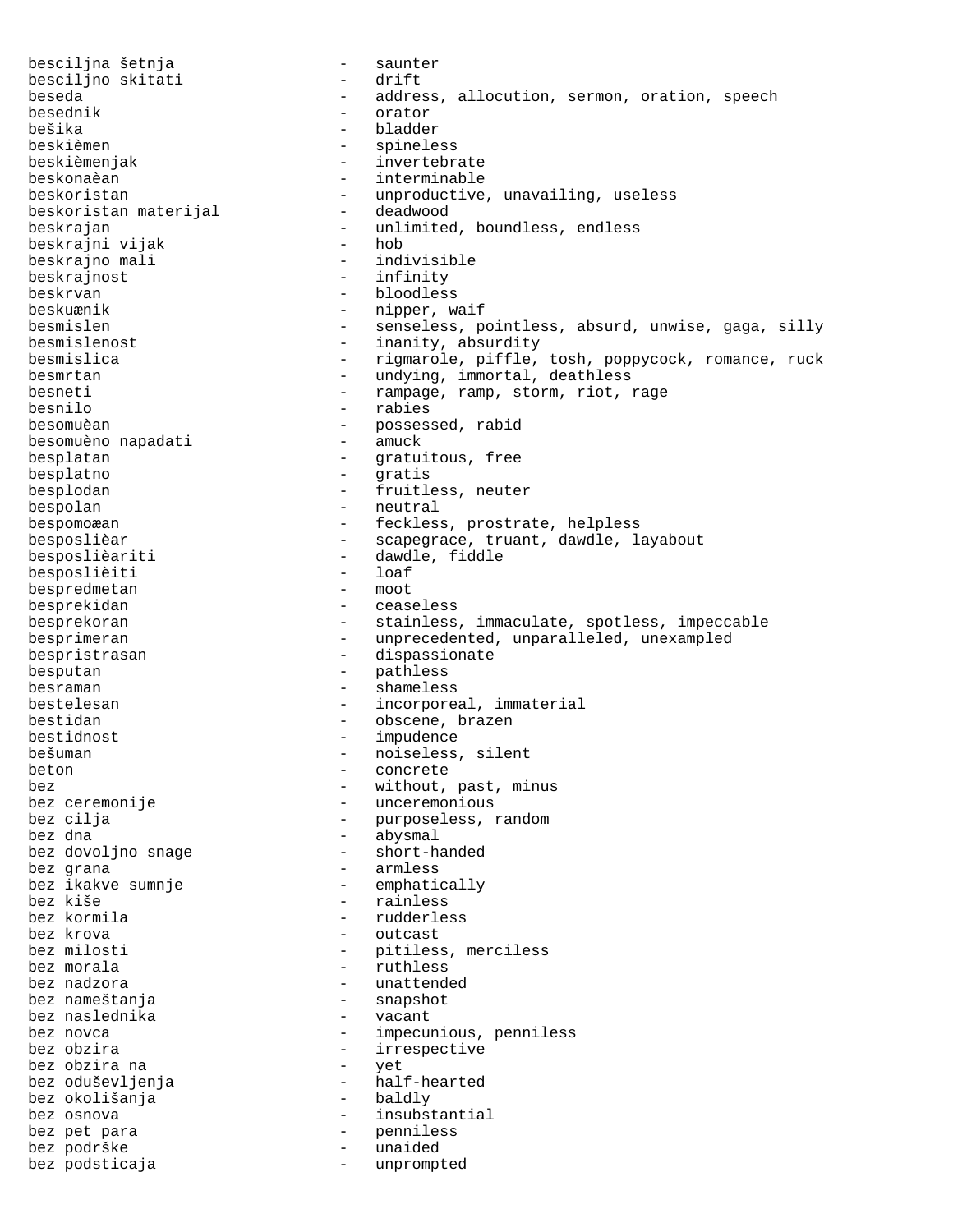bez pogovora - resigned bez pomoæi - unaided, single-handed bez posade  $-$  unmanned bez povetarca and the set of the set of the set of the set of the set of the set of the set of the set of the s bez pratnje  $-$  unaccompanied bez predrasuda - objective, open-minded, unbiassed, unprejudiced bez premca  $-$  peerless, unrivaled bez prepreka - swimmingly<br>bez prethodne pripreme - offhand bez prethodne pripreme bez prigovora  $-$  unanswered bez primesa  $\qquad -$  absolute, solid, self<br>bez primese  $\qquad -$  pure bez primese bez pripreme  $\qquad \qquad -$  offhand, extempore bez reda  $-$  anarchic(al) bez rivala - unrivaled bez roditelja bez ruke - armless - bareback bez sjaja  $-$  pale, soft, matte bez skrupula  $-$  unscrupulous bez sumnje  $\begin{array}{cccc} b = b = b \end{array}$  - undoubtedly, doubtless bez svesti - unconscious bez takmaca a matchless bez ucinka  $-$  inoperative bez ukusa  $-$  stale, vapid bez ukusan  $-$  unsavoury bez vazduha - airless bez veze  $\qquad \qquad -$  disconnected bez volje<br>bez života - apathetic<br>- senseless - senseless bez znaèaja  $-$  unmeaning bez znaèenja - meaningless bez znanja o neèemu - unwitting bez žurbe bezakonje<br>bezalkoholno piæe - lawlessness<br>- soda bezalkoholno piæe bežanje - scamper bežati - flee, fly, scuttle bezazlen - dewy-eyed, innocent, simple, artless, naive bezazleno - simply bezazlenost - naivete bezbedan - secure, safe bezbednost - protection, safety, security, secure<br>
bezboian - bald<br>
- bald bezbojan bezbol - baseball bezbolan - painless - atheism bezbožan  $-$  unholy, impious, ungodly bezbožnik - atheist bezbožnost - impiety bezbriža - negligent bezbrižan - carefree, careless, serene, nonchalant, neglectful bezbrižnost - nonchalance, placidity, improvidence, peace bezbrojan - innumerable, countless, incomputable bezdan - abyss, chasm bezdimni barut bezdušan - soul-less, unfeeling, remorseless, obdurate<br>beženstvo - celibacy - celibacy - celibacy bezglasan - noiseless bezglav - headless bezglavo - headlessly bezglavo bežanj bezgranièan - illimitable, unlimited, unbounded, sovereign bezgrešan - sinless beži! - scram bežièan - wireless bezimen - anonymous, nameless beživotan - inanimate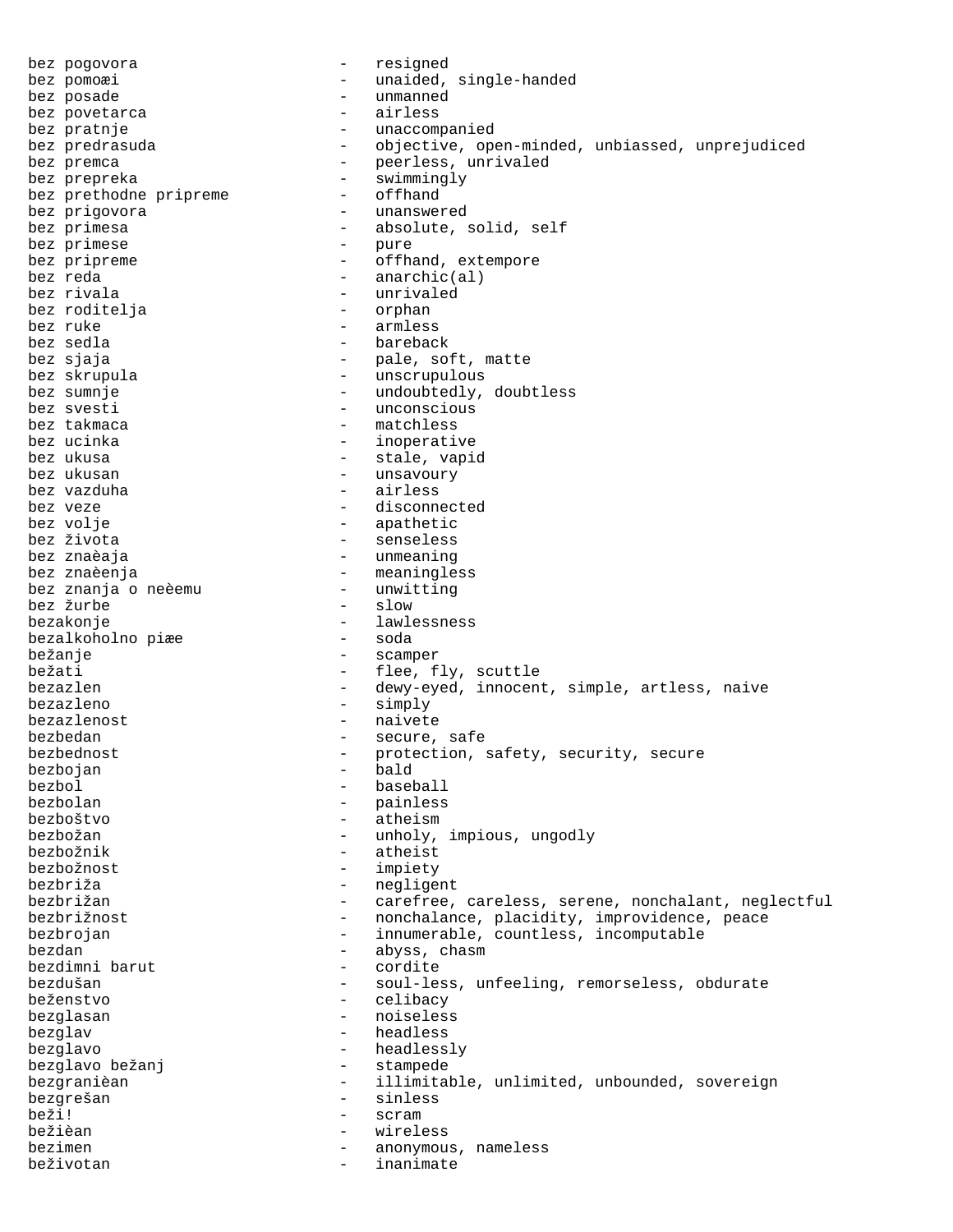bezizgledan - unpromising bezizlazan - nonplus bezizlazan položaj bezizrazan - null, deadpan bezizrazno lice - null, deadpan - null, deadpan - deadpan - deadpan - deadpan - deadpan - deadpan - deadpan - deadpan - deadpan - deadpan - deadpan - deadpan - deadpan - deadpan - deadpan - deadp bezizrazno lice<br>bezlièan impersonal bezmeran  $-$  infinite, untold beznaèajan - paltry, petty, trumpery, mean, trivial, negligible<br>beznaÈajan - inconsiderable - inconsiderable<br>- snip beznaèajan èovek - snip beznaèajna osoba - nobody beznaèajna stvar beznaèajnost - insignificance beznadan - disconsolate, irredeemable beznadežan - desperate, hopeless bezoblièan - amorphous, formless, shapeless bezoblièna masa  $-$  jumble bezobrazan - brassy, brazen, cheeky, saucy, pert bezobrazluk - gall, sass, effrontery, mouth, sauce bezobziran - unscrupulous, cynical, regardless, inconsiderate<br>bezobzirnost - negligence, cheek, indelicacy, cynicism - negligence, cheek, indelicacy, cynicism bezoènost - nerve bezopasan - harmless, inoffensive, innocuous, safe, failsafe bezopletost - rashness bezoseæajan - emotionless, marble, insensate, insensitive bezposlica - idleness bezrazložna uznemirenost bezuman - demented bezumnost - nonsense bezuslovan - unconditional, immutable bezuslovno - absolutely bezuspešan - ineffective, unsuccessful bezvazdušni - vacuum bezveran - unbelieving - anarchy, interregnum bezvoljan - dejected, passive, bloodless<br>bezvredan - - - - - - - - - - - - shoddy, nugatory, ineligible bezvredan - shoddy, nugatory, ineligible, paltry, pitiful<br>bezvredan èovek - nonentity - nonentity<br>- trumpery bezvredne stvari - trumpery bezvrednostan - null bezvuèan  $-$  tuneless biber - pepper bibernica - pepper-pot, pepper-castor, pepper-box bibilija - scripture biblija - book, bible biblijski - biblical - librarian bibliteka - library - library<br>biè - lash su - lash, scourge, whip, thong, flog, switch biæe iz bajke  $\begin{array}{ccc} - & \text{being, soul, create, self} \\ - & \text{spirit} \end{array}$ biæe iz bajke biceps - biceps bièevalac communication de la communication de la communication de la communication de la communication de la c bièevanje en mondronde de la castigation bièevati <a>>
-</a>
->
scourge, slash, flog, whip, welt, switch</>
r>
ourge, slash, flog, whip, welt, switch bicikl  $-$  bicycle, machine bife - snack-bar, buffet<br>bifedžija - snack-bar, buffet - barkeeper bigamija - bigamy bik - neat, bull, ox bilans  $\qquad \qquad -$  balance sheet, account bilijar - billiards bilion - billion biljar - pill bilje - herb<br>biljka - herb biljka - plant vegetable biljni lepak  $-$  mucilage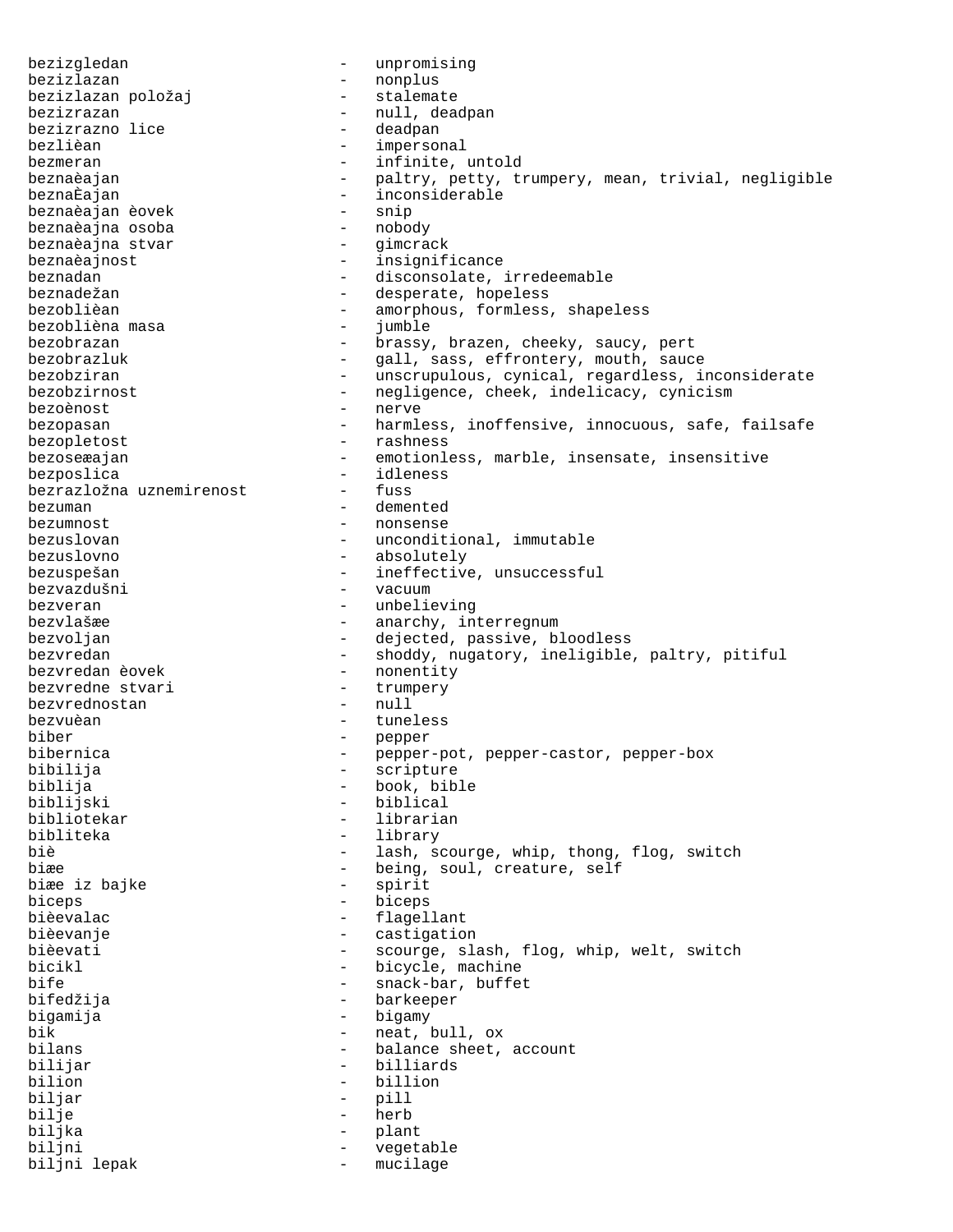biljni sok - sap bilo - pulse, throb bilo gde - somewhere, wherever bilo kada - ever bilo kako - anyhow bilo ko - whatever, anyone<br>bilo koji - whichever, whate bilo koji - whichever, whatever bilo kuda - wherever - bulletin bina  $-$  scene, stage, platform binom - binomial biografija - biography biolog - naturalist biologija - biology biološka grupa istog porekla bioskop - movies, cinema<br>bioskopsko platno - screen - screen bioskopsko platno biraè  $-$  voter, constituent biraèi  $-$  constituency biraèi - constituency biraèki - constituent<br>biraèki okrug - constituenc - constituency<br>- poll biraèko mesto biranje - adoption, hunting, selection<br>birano društvo - galaxy - selection birano društvo birati  $-$  choose, adopt, pick, opt birati (fig.)  $-$  weigh birati (fig.) biro - bureau birokratija - bureaucracy biser - pearl bisernica - pearl-oyster bisernice - pearl-shell biskup - bishop, pontiff biskvit - biscuit<br>bistar - perspic. bistar - perspicacious, limpid, comprehensive, lucid - clarity bit  $-$  gist, pith, nub<br>bitan  $-$  intrinsic vita bitan - intrinsic, vital, virtual, substantial, cardinal<br>biti - reside, be, prove, fare, be - reside, be, prove, fare, be<br>- rate biti cenjen biti dovojan - suffice biti dovoljan - do biti drzak  $-$  presume biti dvolièan - shuffle biti izmiren - quits biti na oprezu - beware biti na teretu - encumber biti naklonjen - smile biti neprihvatljiv - stick in one's craw biti neprijatan - displease biti nestašan - skylark biti nošen - scud biti obavezan  $-$  need, owe biti obestan  $-$  wanton - wanton<br>- out biti objavljen - out biti od koristi - subserve biti oduševljen<br>biti pionir - pioneer<br>- suit biti podesan - suit biti podjednak - equal biti pohlepan za neèim - hell-bent biti potreban - need biti prevaren and the set burned biti pristrasan and the side of the side of the side of the side of the side o biti pristrasan - side biti pun do ivice - brim biti raširen - prevail biti raskalašan - roister biti raspoložen za - feel biti razborit  $-$  rationalize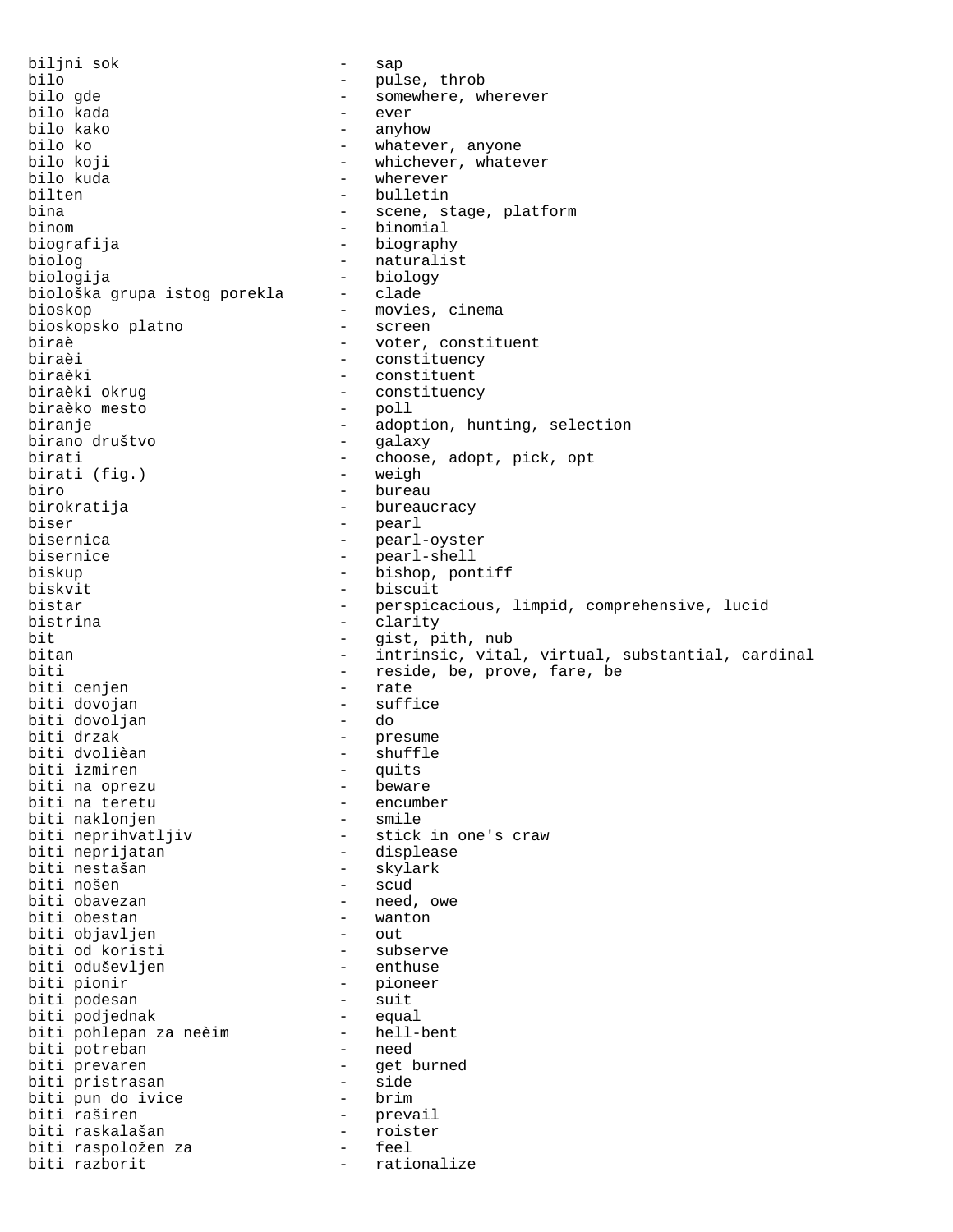biti se - battle biti slièan - resemble biti smatran za  $-$  pass biti smešten - seat biti sreæan - gladden - neighbour<br>- reside biti svojstven<br>biti teži biti teži - outweigh biti u agoniji - agonize biti u dosluhu s nekim - connive biti u iskušenju - be tempted biti u rangu - rank biti u stanju - can biti u upotrebi biti u vezi<br>biti u zabludi - err - err biti u zabludi - err biti u žalosti<br>biti ustajao - stagnate<br>- resent biti uvreðen<br>biti uz - adhere<br>- amuck biti van sebe - amuck biti vidljiv - show biti vojnik  $-$  soldiered biti zajedno biti zajedno biti zajedno biti zajedno biti zajedno biti zajedno biti za biti zajedno<br>biti žedan - thirst bitka - combat, struggle, battle, action<br>bitne èinjenice - brass tacks - brass tacks bitni - fundamental bitnost - entity, marrow, essence, substance bitumen - mummy bivo - buffalo bivši - sometime, former, old<br>bizmut - bismuth - bismuth bizmut - bismuth - bismuth - bismuth - bismuth - bismuth - bismuth - bismuth - bismuth - bismuth - bismuth - bismuth - bismuth - bismuth - bismuth - bismuth - bismuth - bismuth - bismuth - bismuth - bismuth - bismuth - bis - buffalo blag - benign, smooth, placable, temperate, bland, soft bland, soft bland, soft bland, soft bland, soft bland, soft bland, soft bland, soft bland, soft bland, soft bland, soft bland, soft bland, soft bland, soft bland, sof blaga parodija blagajna  $-$  treasury, counter blagajnik - cashier, treasurer<br>blagi podsmeh - chaff blagi podsmeh blagi sapun - soft-soap blago - treasure blago se smejati blagoglagoljiv - redundant<br>blagoizvoleti - please blagoizvoleti - please blagorodan blagoslov - benediction, blessing, benediction blagosloviti - bless, sanctify blagost **blagost** - gentleness, blandness, mildness, leniency blagostanje - welfare, weal, prosperity, felicity<br>blagovremen - timely - timely blagovremen blagovremeno - beforehand blagozvuènost - euphony blatan - muddy, sludgy blatiti – muck blatnjav - sleety blato - squelch, soil, mire, mud, bog, mud, ooze, filth blatobran blažen - blissful, placid<br>blaženstvo - bliss, heaven - bliss, heaven blebetanje - gabble jabber, blab bled - wan, dim, bloodless, pasty, ashy, ashen, pale - pale bledilo - pallor bledožut - primrose bledožut narcis - daffodil blef - pageantry blefirati - bluff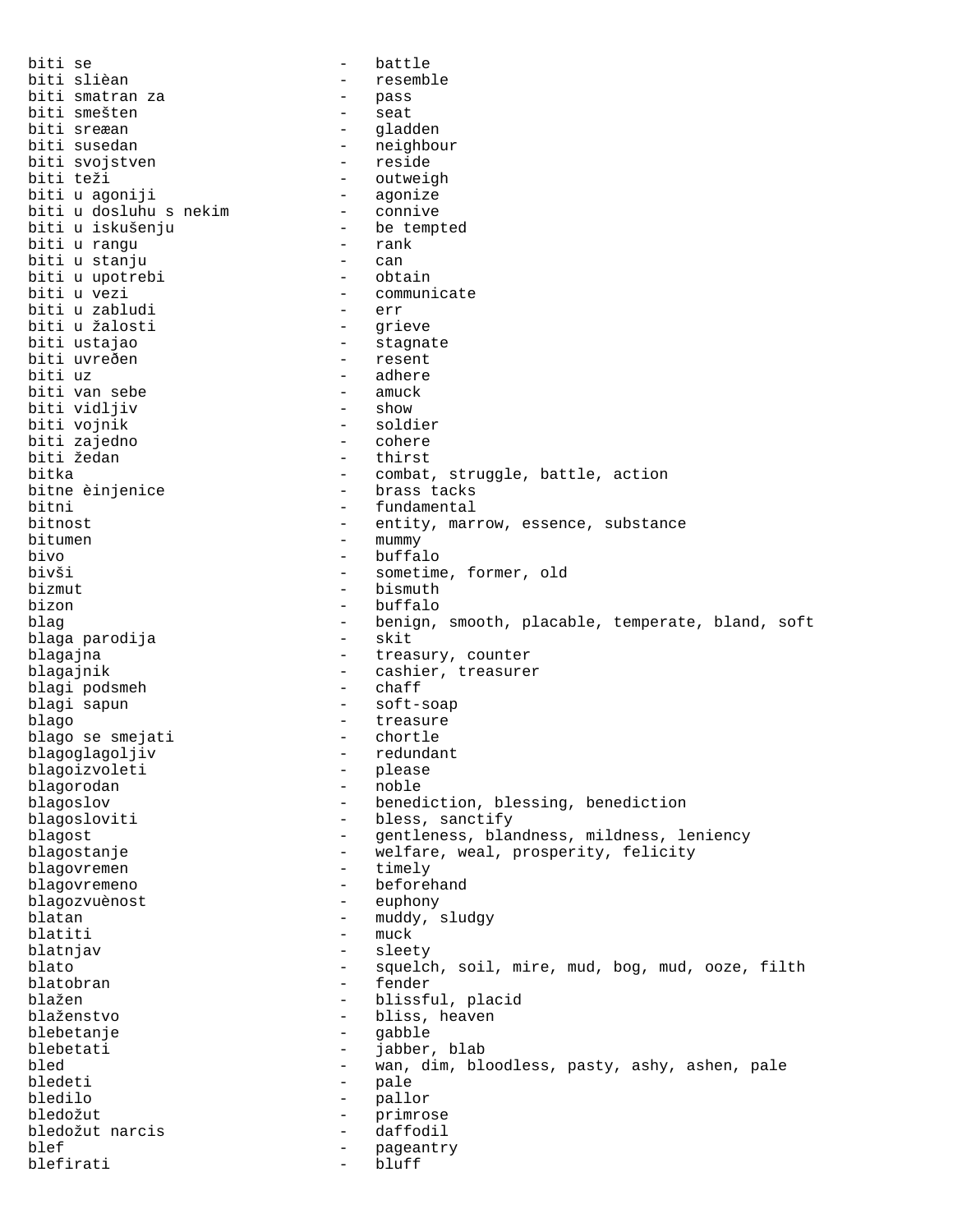blejati - bleat blesak - glitter, flash, glint, flare<br>blesav - sillv blesav - silly blesavljenje - hijinks bleštanje - glare bleštati - glare, gleam, flare bleštati se - glitter bleštav - glaring - middle east bliskost - propinquity blistanje - splendour, sparkle<br>blistati - slisten, sheen blistati - glisten, sheen<br>blistav - garish, splend - garish, splendid, resplendent, shining, shiny<br>- tinsel blistav nakit - tinsel blistava kapljica blistavost - brilliance blizak - approximate, nigh, congenial, imminent, familiar<br>hlizanac blizanac - twin blizanci - gemini - intimacy, propinquity, neighbourhood, adjacency<br>- near bližiti se<br>blizu blizu by, nigh, about, near, nearly, beside, nearly<br>blieštav orient - orient bljutav - mawkish bljuvati - disgorge, vomit, reject<br>blok - bloc blok - bloc blok zgrada - mansion blokada - blockade blokirati - blockade - blockade - blockade - blockade - blockade - blockade - blockade - blockade - blockade -- wanton bludnica - minx, prostitute, harlot<br>bludnièenje - - - - - - - prostitution, fornication - prostitution, fornication bludnièiti - rake, fornicate<br>bludnik - wanton, rake bludnik - wanton, rake<br>bluza - frock shirt - frock, shirt, blouse boa - boa bob - bean, deity, almighty bobica - berry boca - bottle, flask boca od tikve boèica - cruet, vial, phial - smelling-bottle<br>- pick prick bockati - pick, prick boèni sa strne<br>bod bod - stitch bodar - vigorous, alive, sleepless, sprightly, brisk - dagger, dirk, stylet bodiljka - quill bodlja - thorn, spine, stickler, prickle, barb bodljikav - barbed, bristly, spiny bodljikava žica - - barbed-wire bodnjikav - prickly bodrenje  $-$  stimulation, cheer bodriti - countenance, foster, embolden bodrost - vim, vigor, pep boem - bohemian bog - god bog ljubavi - cupid boga mi bogalj - cripple bogat **1988** - ample, wealthy, opulent, luxuriant, rich, affluent bogat bojama  $-$  picturesque bogat èovek - man of means bogat vodom - copious bogataš (pežorativno) bogatstvo - riches, exuberance, wealth, richness, treasure bogatstvo reèi - vocabulary<br>boginia - codess boginja - goddess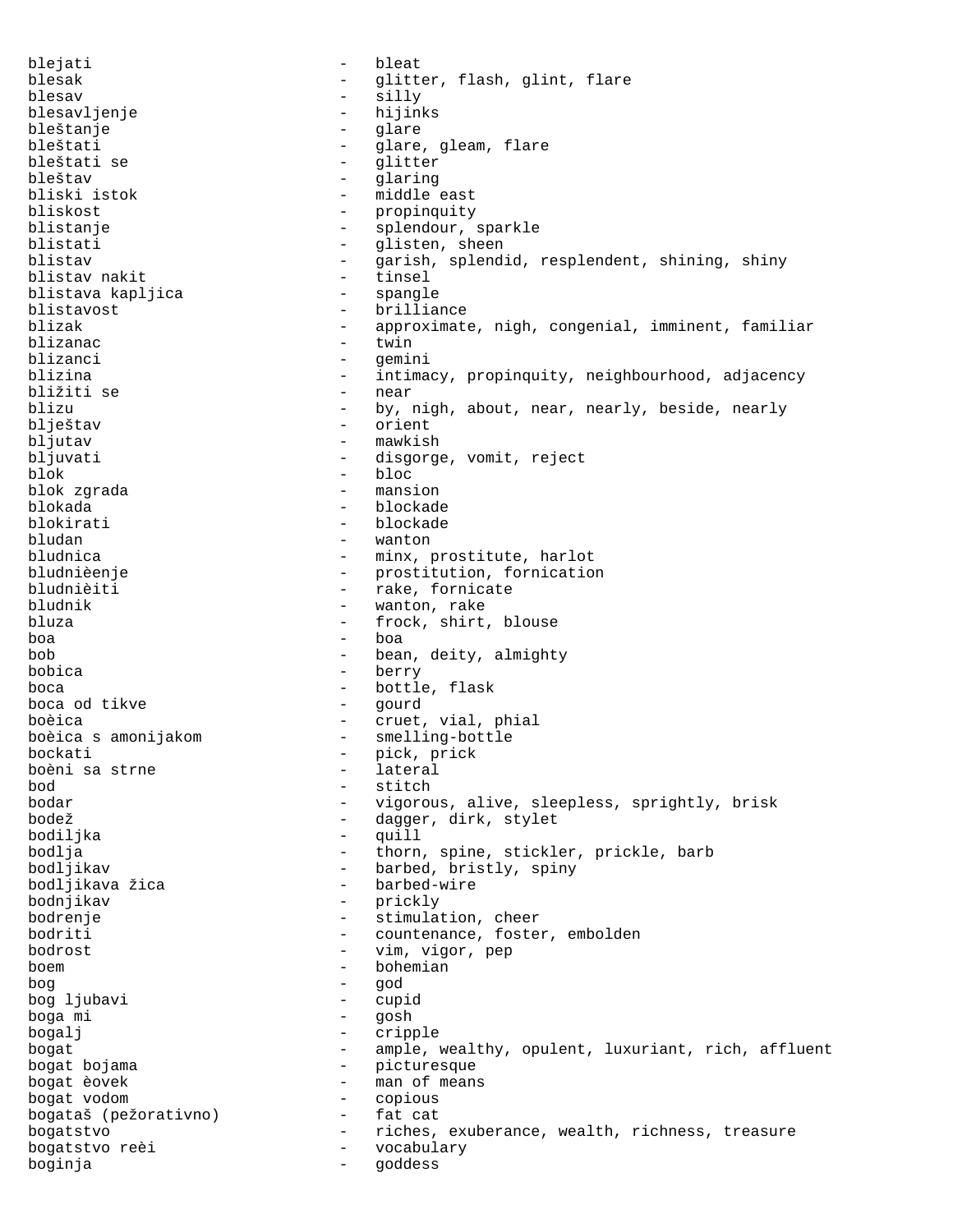boginja umetnoo - muse boginjav - pock-marked boginje - measles bogohulan - blasphemous bogohuliti - blaspheme bogohuljenje - sacrilege, blasphemy, profanity bogohulnik - blasphemer bogoslov - divine bogoslovija - seminary boj - action boja - tinge, hue, tint, dye, stain, paint boja alan - color boja glasa boja lica  $-$  complexion bojažljiv - faint, timid<br>boje breskve - - - - - - - - - - - - peach boje breskve boje dima - smoky<br>boje tela - nude - nude boje tela bojenje - painting bojište - field bojiti - dye, paint<br>bojiti crvenom bojom - redden bojiti crvenom bojom bojkot - boycott bojkotovati - boycott bojna oprema - panoply bojni brod  $\overline{\phantom{a}}$  - dreadnought bok - hip, flank - flange bokal - jug, bowl, flagon, ewer, carafe boks - spar, stall, pugilism bokser - boxer, pugilist bokserska rukavica bokserski ring <a>>
->
->
prize-ring<br/>
boksit - bauxite boksovati - box, spar bokvica - plantain bol - distress, affliction, soreness, pang, woe, sore - ailing, sore, poignant, smart, painful boleæiv - remorseful, charitable bolešljiv - weakly, unsound, unhealthy, sickly, poorly bolesnièki krevet - sick-bed bolesnièki krevet bolesnik - in-patient, out-patient, patient<br>bolesnik od reume - rheumatic bolesnik od reume bolest - disorder, illness, sickness, disease, malady bolest biljaka - blight bolest biljaka bolestan - bad, diseased, ill, morbid, sick, unwell, queer<br>bolestan od ljubavi - lovesick bolestan od ljubavi boleti - ail, ache, pain, pain<br>
bolia polovina - rib - rib bolja polovina bolje  $-$  rather, more bolji - better, preferable boljševièki - bolshevist<br>bolnica - clinic int bolnica - clinic, infirmary, hospital bolnièar - medic bolnièarka - nurse bolnièka soba - ward bolnièki - clinical bolovanje - sick-leave bolovati - ail, ail bolovi - throes bomba - bomb, grenade, pineapple bombarder - bomber bombasta fraza bombona - peppermint bonbona - toffy bor - pine bora  $-$  wrinkle, ruck, pucker boraks - borax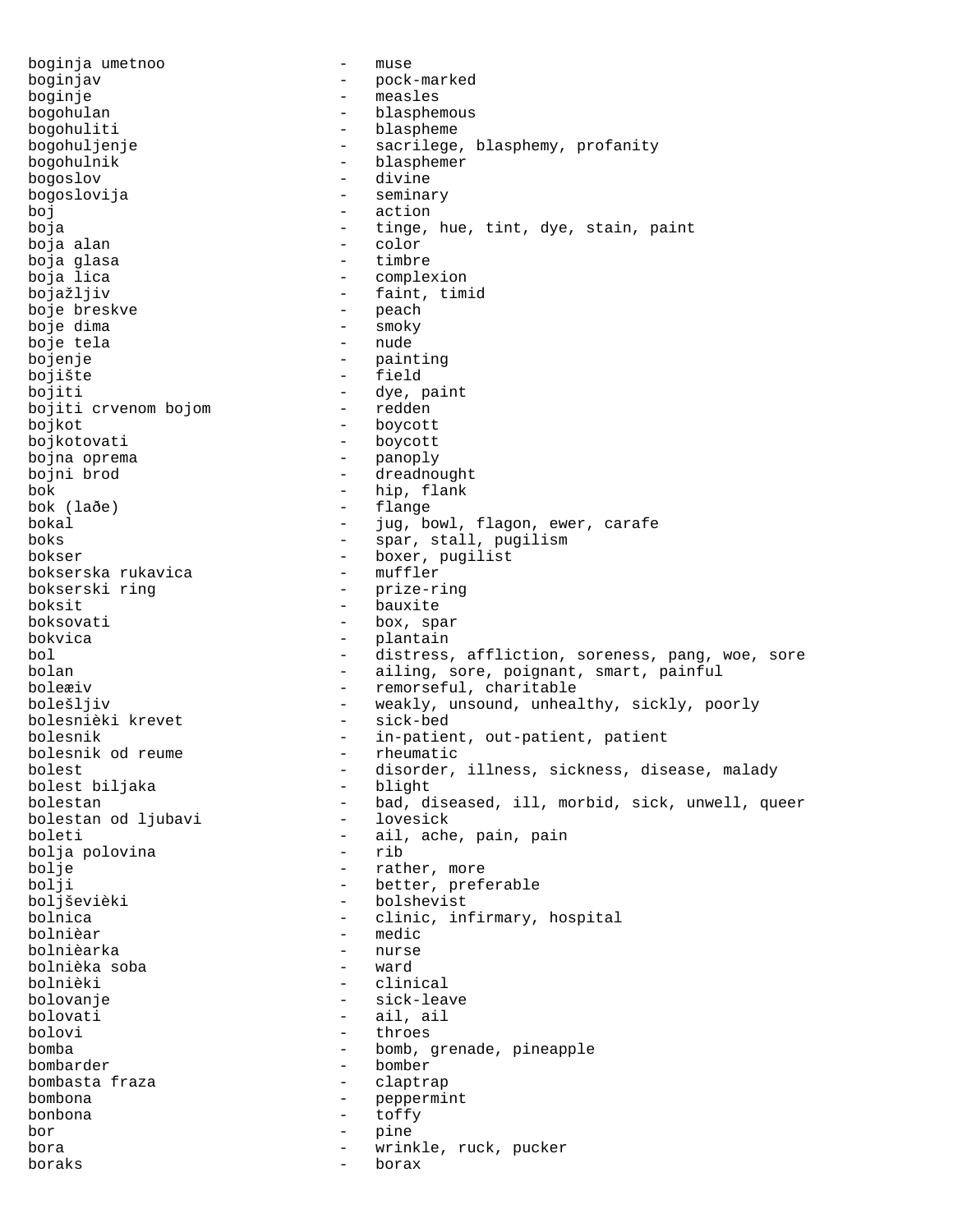boranija - string beans, snap bean boravak - stay boravište - whereabouts, sojourn boraviti - dwell, station, reside, stay, sojourn, abide boravljenje - stay borba - bout, match, strife, campaign, fight, contest borba pesnicama borba sa bikovima  $-$  bullfight, bull-fight borben - aggressive, scrappy borbeni - combat borbenost - grit bordel - brothel bordo boja - claret boriti se  $-$  strive, woo, combat, struggle, wrestle, complete borova šišarka - pine-cone borovina - pine borovnica - whortleberry, bilberry, huckleberry<br>
bosomuèan<br>
- amuck bosomuèan - amuck bosonog barefoot<br>bosti – barefoot bosti - prod botanika - botany bova - beacon, buoy božanski - celestial, divine božanstvo - deity, god božiæ - xmas, yule, christmas božiæna jelka - christmas-tree božiæno doba - yuletide božikovina - holly božur - peony braæa - brethren braèna zajednica braèni - connubial, conjugal, nuptial<br>braèni par - pair - pair braèni par brada - barb, beard brada (deo lica) bradavica<br>
bradavica (na koži) - teat, nipple<br>
- wart bradavica (na koži) brak  $-$  marriage, wedlock, matrimony brakolomnik - adulterer brakolomstvo - adultery brana - sluice, dike, sea wall, escarpment, jetty, weir branilac - barrister branitelj - guardian braniti - disallow, advocate, defend, plead, assert, protect<br>braniti delo - plead braniti delo - plead - fence, fend branje - picking - picking braon - brown - mealy brašno - flour, meal, farina brat - brother bratanac - nephew<br>bratanica - niece bratanica - niece brati  $-$  harvest, pick, pluck, reap, gather<br>brati peèurke  $-$  mushroom brati peèurke - mushroom bratski - fraternal, brotherly<br>
bratstvo<br>
- fraternity brotherb bratstvo - fraternity, brotherhood<br>hrava - lock<br> $\overline{z}$  - lock brava - lock<br>bravar - lock<br>- magb bravar - machinist, locksmith brazda - ridge, rut, seam, groove, furrow, cicatrice, drill<br>brazda na vodi - swirl brazda na vodi brazdati - plough<br>brazdica - rifle brazdica - rifle brazgotina  $-$  seam, scar bražuljak - nipple brbljanje - tittle-tattle, buck, prate, gab, palaver, prattle brbljarija - rigmarole brbljati - patter, blab, blather, tattle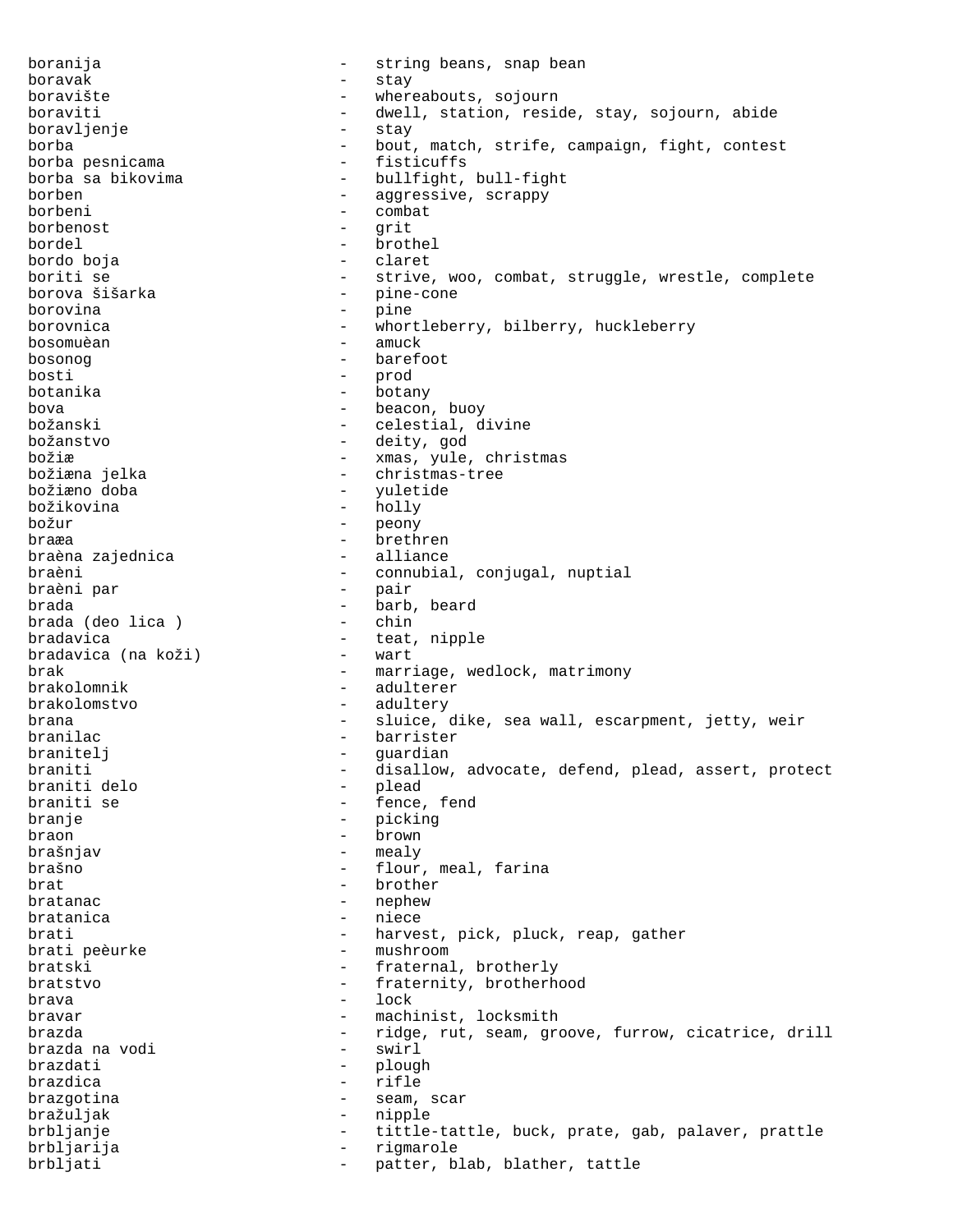brbljiv - garrulous, talkative, blithering brbljivac - buffer, retailer, sieve, babbler, bladder, rattle<br>brbljivica - magpie - magpie brbljivost - garrulity brdašce - nipple - nipple brdo - mount, mountain<br>brdovit - mountainous, up - mountainous, upland brdovit kraj  $-$  highland brdski - mountain<br>breq - hill - hill - hill brektanje - snort, chug, pant breme - burden, bundle bremenit - pregnant, fraught bremenita - impregnate breskva - peach brest - elm breza - birch brežuljak - hill, barrow, knoll, hummock, rise, mound, mount bridak - incisive briga  $-$  care, regard, heed, anxiety, concern, worry brigada - brigade brige  $-$  solicitude brijanje - shaving, shave brijati se  $-$  shave briket - briquette<br>briliantnost - lustre - lustre briljantnost brinuti - harass brinuti se  $-$  attend, worry, care, mind, shepherd brisaè - mat brisanje  $-$  wipe, sponge brisati - delete, mop<br>britanac - britisher - britisher britanac - britisher<br>
britanci - british britanci - british<br>britanski - british - british - british<br>- redcost britanski vojni britva - razor brižan - careful, solicitous brižljiv  $-$  precise, attentive, nice, careful brižnost - attention brk - tendril, moustache, mustache brkovi  $-$  mustache, moustache brkovi (maèke)  $-$  mustache, moustache brkovi (maèke)  $-$  whiskers brkovi (maèke)<br>brljati brljati - babble - babble - babble - babble - babble - ford, s - ford, sail, vessel, ship<br>- tanker brod cisterna tanker<br>brod za lov tuliana sealer brod za lov tuljana sealer<br>brod za robove slaver brod za robove - slaver brod za vuèu broditi - navigate<br>brodogradilište - shipyard - shipyard brodograditelj - shipwright brodogradnja - ship-building, shipbuilding brodolom - shipwreck, wreck, ship-wreck brodolomnik - castaway brodovlje - craft, navy brodska elisa - paddle-wheel<br>brodska kabina - - berth brodska kabina brodski - naval brodski teret brodski tovar <br/> - shipload - shipload brodvej - broadway broj  $\begin{array}{ccc} b \text{roj} & - & s \text{ize, cipher, number} \\ \text{broj èlanova} & - & \text{member} \end{array}$ - membership broj glasova - poll broj prisutnih - quorum brojaè - numerator, counter<br>brojanica - - - - - - - bead brojanica brojanice  $\qquad \qquad -$  chaplet, rosary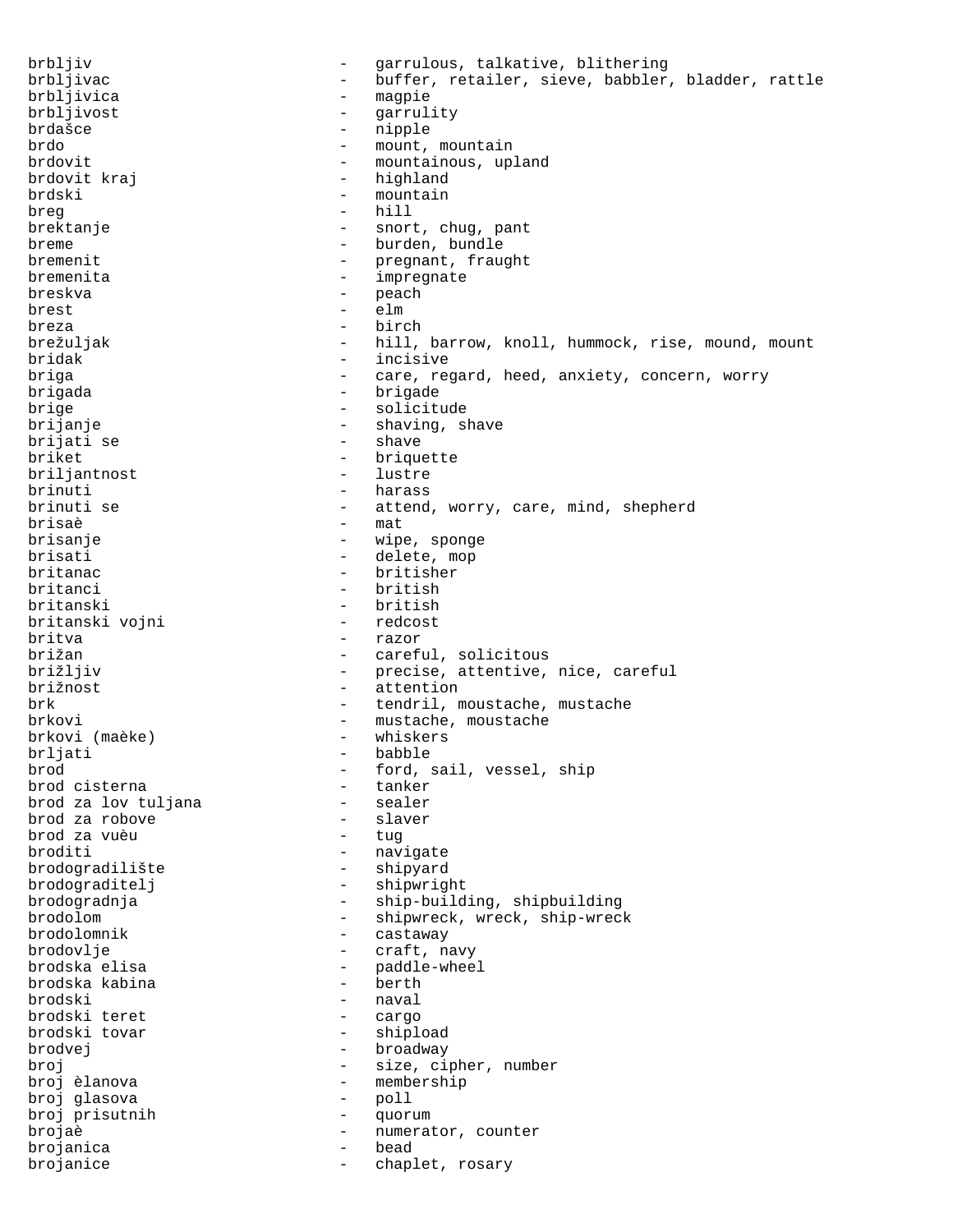brojanje - tally, numeration brojanje glasova - poll brojati - count - count brojèani - count - count - count - count - count - count - count - count - count - count - count - count - count - count - count - count - count - count - count - count - count - count - count - cou - numeral<br>- dial brojèanik<br>brojenje brojenje - reckoning<br>brojiti - reckon brojiti - reckon<br>brojka - digit, - digit, number, numeral<br>- outnumber brojno nadmašiti brokat - brocade bronza - bronze bronzan - bronze broš - brooch brošura - pamphlet bršljan - ivy brstiti - browse brucoš - freshman brujanje  $-$  hum, twang brujati - roar, hum bruka - scandal - hone<br>- facet brušenje - facet brušeno staklo - crystal brushalter brusiti - whet brutalan  $-$  bestial, brutal, brute brvnara  $\qquad \qquad -$  log house brvno - block brz - quick, rapid, prompt, sharp, brisk, agile, fast brz da povuèe obaraè brz pogled - peep, glance, glimpse<br>brz potez (pera) - dash brz potez (pera) brzaci - rapid<br>brzak na reci - rapid - rapid brzak na reci<br>brzi brodiæ - cutter brzi govor  $-$  patter brzina - readiness, celerity, speed, rapidity, quickness<br>brzina kretania - momentum brzina kretanja brzo  $-$  apace, anon, fast, readily, quickly<br>brzo napredovanie  $-$  dash  $-$  dash brzo napredovanje brzo nicati - mushroom brzo odašiljanje - express brzo odgovoriti - retort brzo okretanje - twirl brzo pogledati - glance brzo se razvijati - sprout brzo trèati brzopis - script brzoplet - rash, hotheaded brzopleto - slapdash buba - bug, lady-bird bubalica - grind bubalo - mug bubamara - ladybird bubanj - drum, cylinder bubanje - grind bubašvaba - cockroach bubati - cram, swot, con<br>bubna opna - cardrum - cardrum - eardrum bubnuti - plunk down - kidney<br>- suet bubrežni loj bubuljica - pustule, pimple bubuljièav - pustulate buèan  $-$  loud, noisy, boisterous, strident, bully, blatant buèan (smeh) - raucous buèan sastanak buèan smeh  $-$  guffaw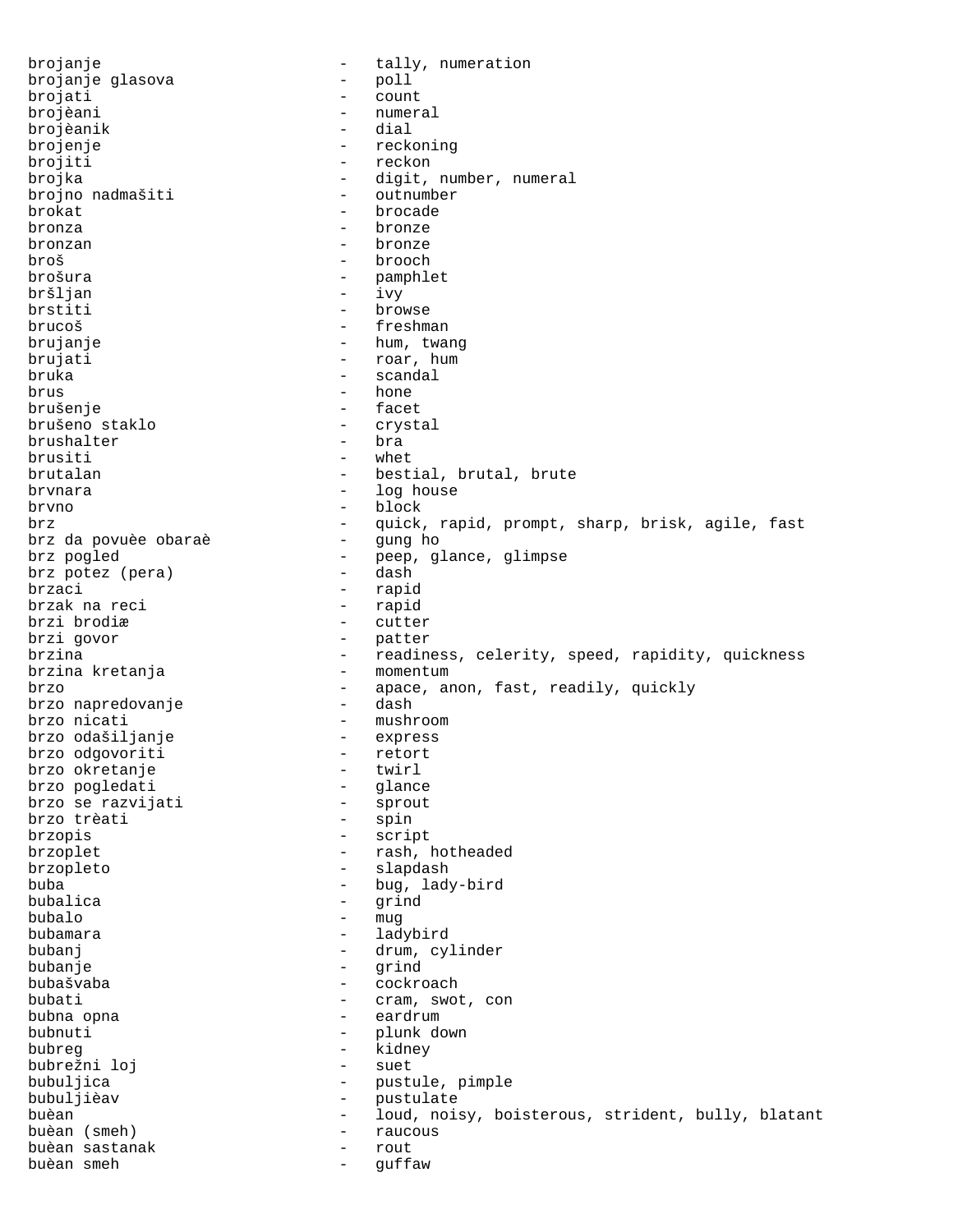buèati  $-$  roar, brawl, riot buèiti - roister buækalica - churn - church - church - church - church - church - church - church - church - church buækalo - whisk buækanje putera en buækanje putera buækanje buækanje bu bucmast - chubby<br>
buèna igra buèna igra - romp buèna svaða - fray, altercation<br>buèni govor - - - - - - - - - harangue - harangue<br>- plop buænuti - plop buð - mold budala - silly, idiot, ninny, spoony, dunce, simpleton, sap<br>budalast - stupid. goofv. barmy. addlebrained. daft. zany - stupid, goofy, barmy, addlebrained, daft, zany budalaština - nonsense budan - sleepless, open-eyed, watchful, awake, vigilant buðav - must, musty<br>buðenie - mustar vake avaki: buðenje - wake, awaking budilnik - alarm-clock buditi - arouse buditi se - arouse - arouse - arouse - arouse - arouse - arouse - arouse - arouse - arouse - arouse - arouse - arouse - arouse - arouse - arouse - arouse - arouse - arouse - arouse - arouse - arouse - arous buditi se - awaken budizam - budddhism - reveille budnost - vigilance buduæi - prospective, to-be, being, future buduæi da - seeing, whereas<br>buduæi naraštaj - - seeing, whereas - posterity buduænost **-** hereafter, future, futurity budža - bigwig budžet - budget budžetski - budgetary bugarin - bulgarian bugarkinja - bulgarian bugarski - bulgarian bujan - lush, verdant, showy, prodigal, prime, rich bujati  $-$  overgrow, flourish, overflow buji-paji - bye-bye bujica - spate, flow, flux, redundance, torrent, current bujica psovki - broadside bujica reèi - verbiage, padding, volubility bujice - rapid bujna kosa bujne mašte  $-$  imaginative bujnost  $-$  luxuriance, verdure buka - riot, row, hubbub, brawl, noise, clamor, rumble buket - bunch, bouquet - bunch, bouquet - buknuti - bunch, bouquet - buknuti - bunch, bouquet - blaze up buknuti - blaze up - flame buktinja - torch bukva - beech bukvalan - literal bukvalan prevod bukvalni - verbal bukvar - spelling-book, primer, abc-book buldog - bulldog buldožer - bulldozer buljina - owl buljiti - stare - stare - stare - stare - stare - stare - stare - stare - stare - stare - stare - stare - stare - stare - stare - stare - stare - stare - stare - stare - stare - stare - stare - stare - stare - stare - star buljon - broth poppy bumbar - bumble-bee, humble-bee buna - mutiny, uprising, rebellion, insurrection, rising bunar - well, draw-well<br>huncati - raye buncati and the contract of the contract of the contract of the contract of the contract of the contract of the contract of the contract of the contract of the contract of the contract of the contract of the contract of th bundeva - pumpkin bunika - henbane bunilo - delirium buniti se - object, murmur, resent bunker - pill-box, bunker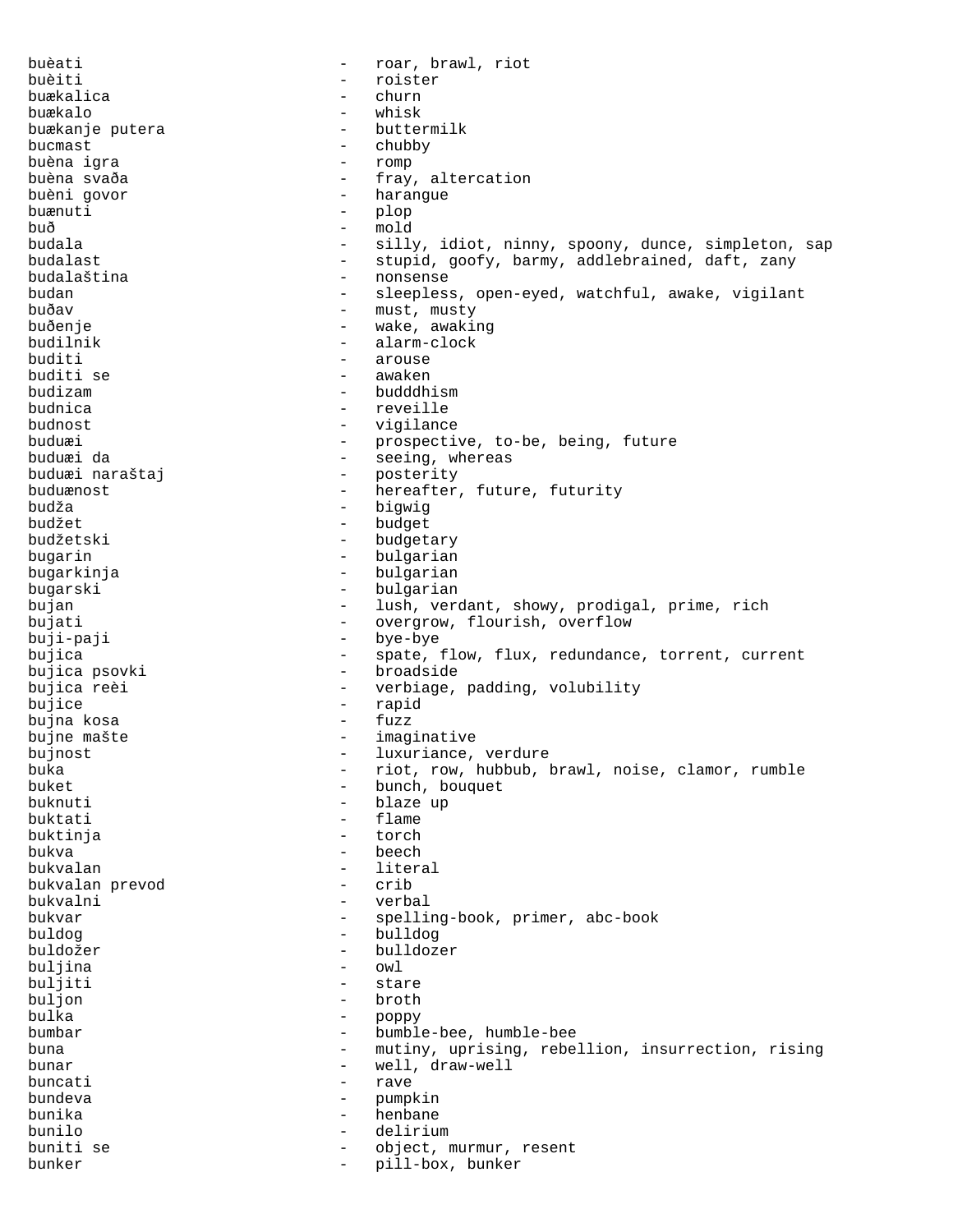bunovan - delirious, giddy buntovan - bolshie, seditious, tumultuous, rebellious buntovnièki - rebel, rebellious, insubordinate, riotous buntovnik - mutineer, rebel, insurgent bur - boer bura - storm burag - paunch buran - gusty, nasty, turbulent, tumultuous, rough huran (o moru) - wavy buran (o moru) - wavy<br>buran aplauz - acclaim buran aplauz bure  $-$  barrel, cask burence - keg burgija - drill, gimlet burleska - burlesque burma - wedding band burmanac burmanac burmese burmanka - burmese burmanski - burmese burmut - snuff - snuff - snuff - snuff - snuff - snuff - snuff - snuff - snuff - snuff - snuff - snuff - snuff - snuff - snuff - snuff - snuff - snuff - snuff - snuff - snuff - snuff - snuff - snuff - snuff - snuff - snuff - snuff-box<br>- furore burna reakcija<br>burnica burnica - petrel - bourgeoisie buržuj - bourgeois<br>buržujski - bourgeois buržujski - bourgeois<br>bušan - punctured - punctured busen - sward, turf, sod<br>busenje - sod - sod - sod busenje - sod bušenje - perforation, whet bušilica - derrick, auger bušti - bore<br>but - hauno but - haunch - haunch - haunch - haunch - haunch - haunch - haunch - haunch - haunch - haunch - haunch - haunch - haunch - haunch - haunch - haunch - haunch - haunch - haunch - haunch - haunch - haunch - haunch - haunch butina - thigh - loin buva - flea buvara<br>buvlja pijaca dhe shine e calaboose<br>- flea market buvlja pijaca buvljak - flea market buzdovan - mace èabar  $-$  tub, bucket, puddle èaèkalica  $-$  toothpick, pick èaèkati - pick, tinker èað - grime, smoke, snuff, soot, reek, smut - sooty èahura - shell, shell - follicle èaj - tea èajanka - tea-party<br>èajna kašièica - tea-spoon - tea-spoon - tea-spoon èajnik - kettle, tea-pot, teapot, urn èak - yet, still, even èak i - even - albeit<br>- nay èak šta više - nav - nav - na èaklja - pole, grapple æaknut - screwy, haywire æale pa èama - ennui - boat, craft, punt<br>- life-boat èamac za spasavanje èangrizav - peevish èankoliz - sponger, hanger-on èaplja - heron car  $-$  tsar, czar, emperor, tzar, monarch<br>
ar charm grace èar  $-$  charm, grace èaranje en mondo de la poste de la poste de la poste de la poste de la poste de la poste de la poste de la pos èarapa  $-$  hose, stocking carev - regal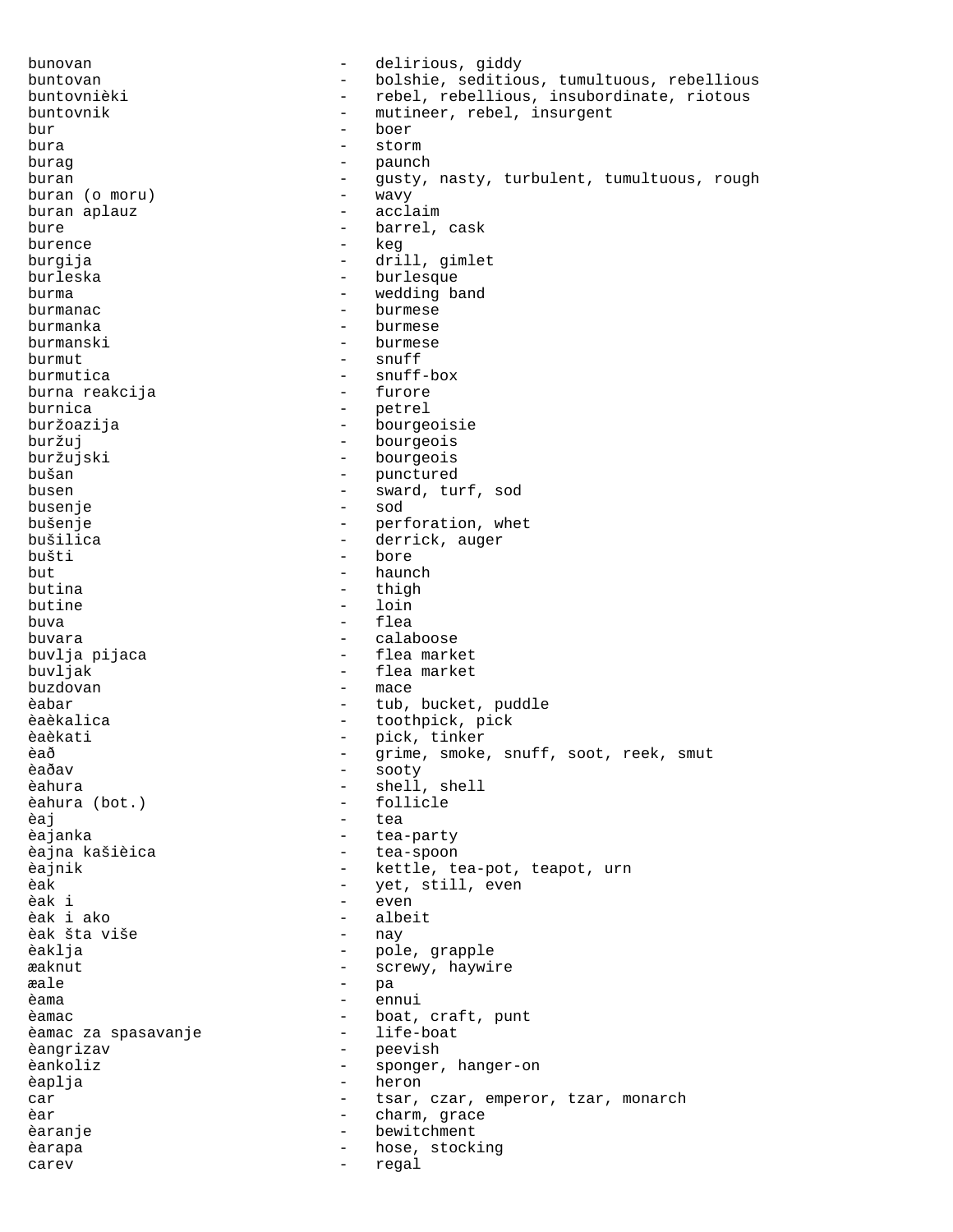èari - magic, spell carica  $-$  queen, empress carina  $-$  toll, duty, custom carinarnica - custom-house èarka - skirmish èarkanje - skirmish èaroban - magic, enchanting, glamorous èarobna lampa<br>
exploration de la projector<br>
exploration de la progress èarobnica - sorceress èarobnjak - magician, sorcerer, wizard, medicine-man èarobnjaštvo - sorcery, witchery èarolija - spell, magic, juggle èarolije - sorcery æarpban - marvel èaršav - sheet èaršav za sto - tablecloth carska - reign carski - palatial, regal, imperial, purple carstvo  $-$  realm, empire carstvo duhova - pandemonium<br>
aartizam - chartism èartizam - chartism èas - instant, hour, clock èaša - glass, cup èasak - moment, span, second, jiff(y), while æaskanje - chatter, small talk æaskati - confabulate èasna reè - parole èasnost - probity èasopis - magazine, periodical, quarterly, journal, review èasovnièar en montre de la montre de la montre de la montre de la montre de la montre de la montre de la montre èasovnik - clock èasovnik (slang) èast - honour, regale, kudos, honor, treat, reputation<br>èastan - straight, chaste, honest - straight, chaste, honest èastiti  $-$  treat, ply èaura - capsule, pod, cocoon èavao - tack èavka - daw, jackdaw èavliæ - push èavrljanje - chat èavrljati - babble æebe - blanket, rug èedan - modest, maiden, virtuous, virginal, chaste<br>ceðenje - ercolation, wring, squeamish - percolation, wring, squeamish<br>- percolator, filter cediljka - percolator, filter cedilo - percolator, filter cedilo cedilo - colander - squash, milk cediti se  $-$  seep, distill èednost entry our continuous continuous entry example to purity, virginity, continence, chastity èedonost - modesty cedulja - message æef - vagary, whim èegrtaljka - clapper, rattle èegrtuša - rattlesnake ceh - guild èeh - czech èehinja - czech èehoslovaèki - czechoslovak èehoslovak - bohemian, czechoslovak èehoslovakinja - czechoslovak èek - check - check<br>èekanie - check - wait èekanje èekati - await, stay, expect, abide, wait<br>èekati priliku - - bide - bide èekati priliku èekati vreme - bide èekiæ - hammer èekiæ koji koristi sudija - gavel èekiæ od drveta - mallet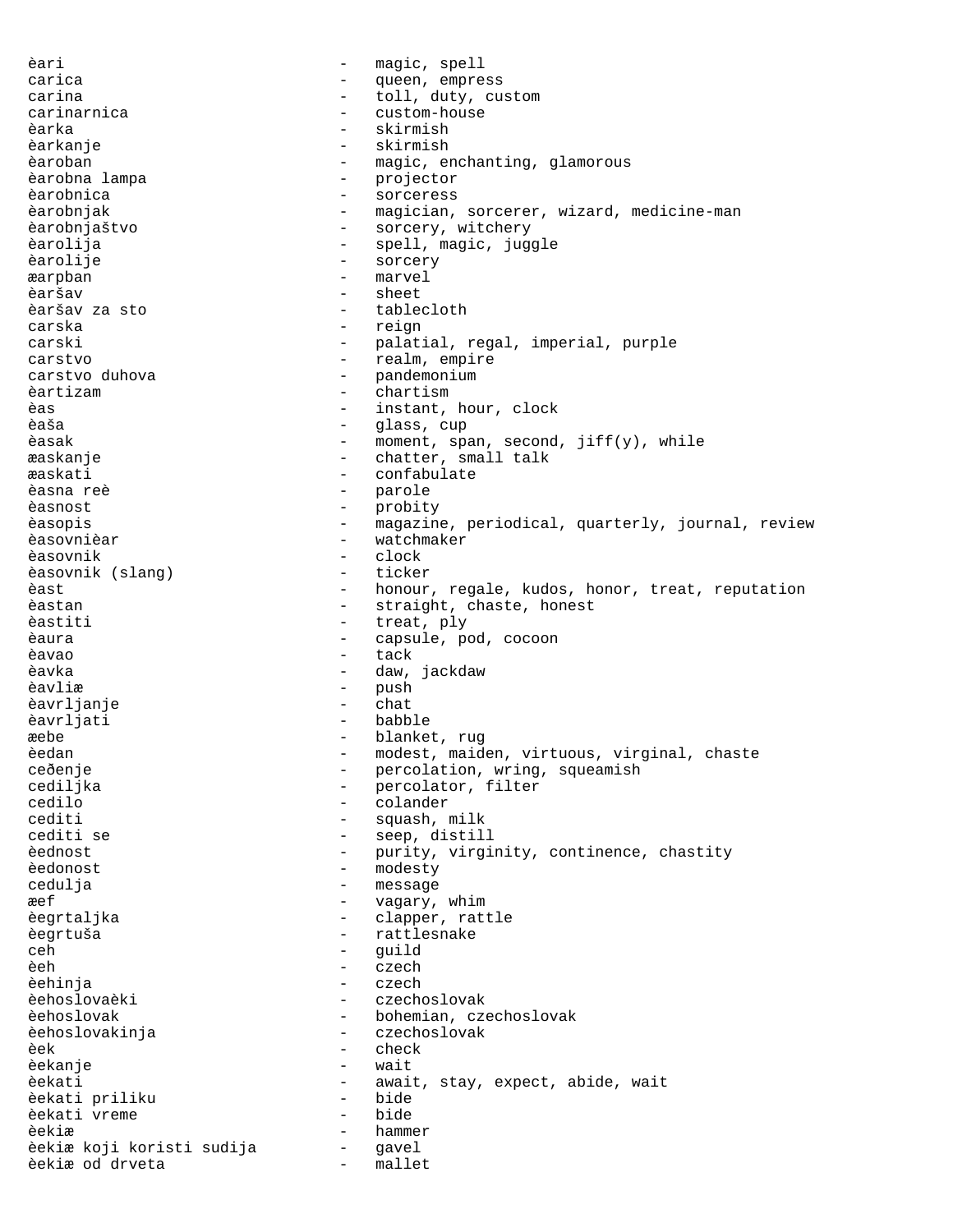èekinja - bristle èekinjast - bristly èekrk - spindle, pulley, winch - lowdown æelav - bald-headed, bald<br>celer - celerv celer - celery<br>celi - celery celi - all - all - all - all - all - all - all - all - all - all - all - all - all - all - all - all - all - all - all - all - all - all - all - all - all - all - all - all - all - all - all - all - all - all - all - all celibat - celibacy - steel, steely, castiron èelièno uže  $-$  shroud æelija - cellule, cell - steel celina - whole, full, complex celishodan - expedient èeljust - jowl èelni - front, head èelo - forehead, front, brow celokupan - thorough, solid, cumulative celokupna oprema - thorough, solid, cumulative celokupna oprema<br>celokupnost - integrity<br>- aboard celom dužinom - aboard èelom napred celovit - whole celuloza - cellulose cement - cement cementirati - cement, slush èemer - sorrow èempres - cypress èemu - why cena - price, charge, rate, market, cost, tariff, worth<br>
- fare<br>
- fare cena prevoza a cena e fare cena vuèe - haulage cena za vožnju cene  $\qquad \qquad -$  quotation ceniti - count, respect, esteem, revere, regard, value<br>
- respectable, honorable - respectable, honorable cenjkati se  $-$  bargain, haggle cenovnik - price list, circular, catalogue centar - seat centar pažnje  $-$  limelight centarfor - striker centralan - central centralistièki - centralistic centralizacija - centralization centralizam - centralism<br>centrifugalan - centrifuga centrifugalan - centrifugal<br>centripetalan - centripetal centripetalan - centripetal<br>centrizam - centrism centrizam - centrism cenzor - censor cenzura - censorship ceo - whole, outright, thorough, integral, entire èep - cork, wad, stopper, gag, plug, faucet, pivot, peg cepak - stem<br>cepanica - log cepanica and the set of  $\sim$ cepati - hew, splinter, rip<br>cepati se - rift - rift cepati se cepèica - splinter<br>cepidlaèenje - splinter<br>- pedantry - pedantry, cavil cepidlaèiti - nitpick cepidlaèki - priggish cepidlaka - pedant, prig cepka - spill ceremonija - ceremonial - ceremonial - ceremonial - ceremonial - ceremonial - ceremonial - ceremonial - ceremonial - ceremonial - ceremonial - ceremonial - ceremonial - ceremonial - ceremonial - ceremonial - ceremonial - c ceremonijalan - formalan - formalan - formalan - formalan - formalan - formalan - formalan - formalan - formala cerenje - grin ceriti se - leer èešagija - curry-comb èešalj - comb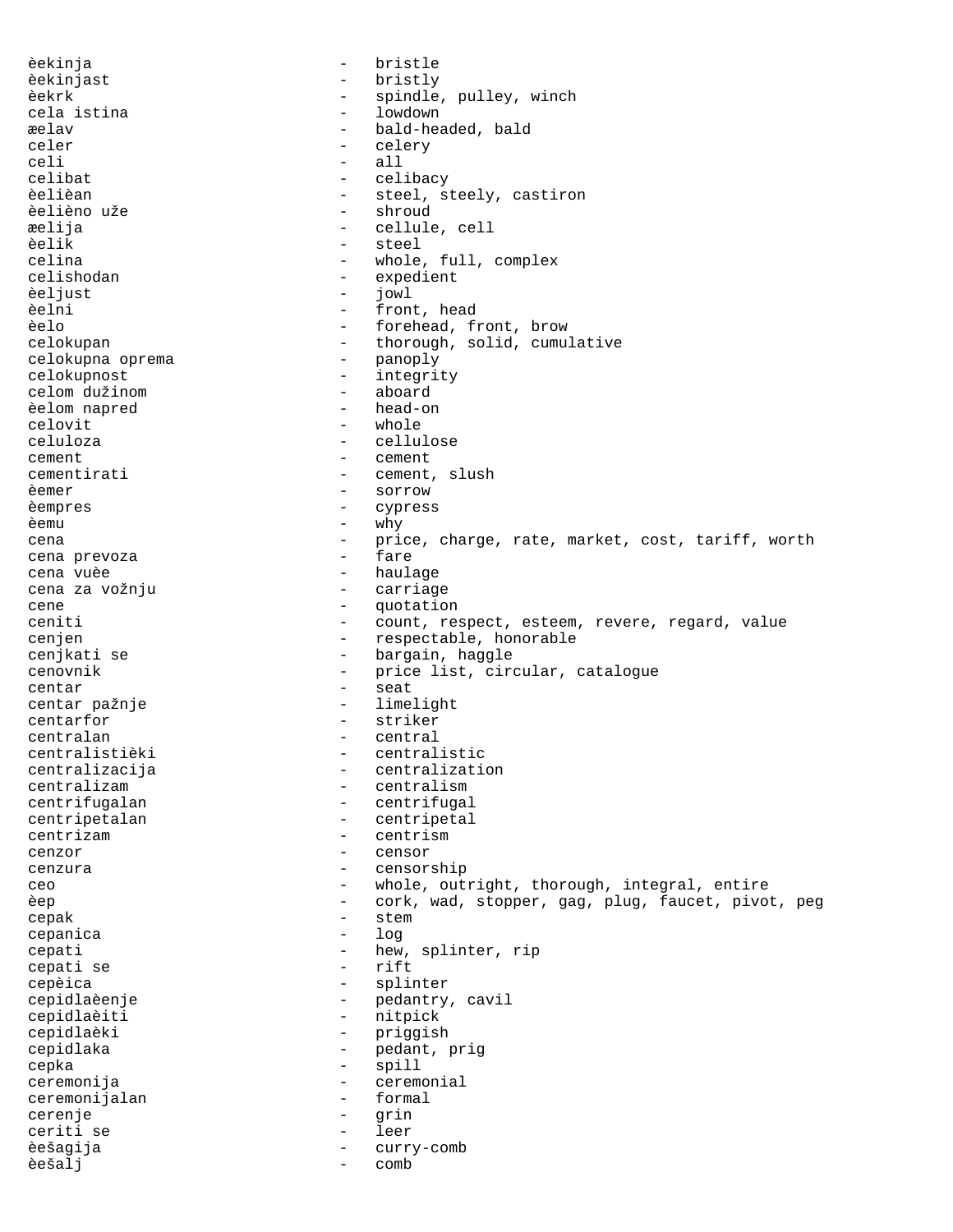èešaljati se - comb èešanj (luka) èešati se  $-$  scratch, scrape èeški - czech èeški jezik - czech - czech èešnja za domom do este en analog - home-sickness èest - oft - oft - oft - oft - oft - oft - oft - oft - oft - oft - oft - oft - oft - oft - oft - oft - oft - oft - oft - oft - oft - oft - oft - oft - oft - oft - oft - oft - oft - oft - oft - oft - oft - oft - oft - oft cesta - ride, road<br>
estar - ride, road<br>
- purlieu èestica prašine èestit - square, upright, honorable èestitanje - compliment èestitati  $\qquad \qquad -$  congratulate, felicitate èestiti - virtuous èestitost - rectitude, honesty èesto - often, oft<br>èesto piti - bib - bib èesto piti - bib èesto poseæivati èeta - troop, crew, batch<br>èetinar - troop, crew, batch<br>- larch, conifer èetinar - larch, conifer<br>
aetiri - four èetka - brush - brush - brush - brush - brush - brush - brush - brush - brush - brush - brush - brush - brush <br>èetka za brijan - brush - shavir èetkati <sup>-</sup> brush - brush - brush - brush - brush - brush - brush - brush - brush - brush - brush - brush - brush - quadru èetrdeset<br>èetrdesete godine - forties èetrdesete godine èetrnaest etroient en la comme de la comme de la comme de la comme de la comme de la comme de la comme de la c èetverostrana en en la partitateral de la partitateral de la partitate de la partitate de la partitate de la p èetverostruk - quadruple èetvorogodišnji - quadrennial èetvorokut - square èetvorougaonik - quadrangle èetvrt - quarter, section, quart èetvrt penija en mension en farthing èetvrtak - thursday èetvrti - fourth èetvrtina - fourth cev peæi - tunnel cevi - piping<br>cevovod - conduit cevovod - conduit, pipe-line, pipe cevovodi - piping<br>èeze - piping - piping èeze - gig èežnja - longing èežnja za domovinom èeznuti za neèim<br>cic èièak - bur, thistle cicani - chintz cièanje - scream cièati  $-$  squeak, yelp, squall cicijaški - sordid cifarnik<br>cifra cifra - digit ciganèiæi - sleet ciganin - gipsy, gypsy ciganka - gypsy cigara - cigar cigareta - cigarette, smoke<br>cigla cigla - brick èigra - spin èija - whose èije - whose - whose

- purlieu èestica - speck, gang, piece, particle<br>èestica prašine - - - - - mote - four - shaving-brush - quadruped cev external cever of the ceven of the ceven of the cell of the cell of the cell of the cell of the cell of the cell of the cell of the cell of the cell of the cell of the cell of the cell of the cell of the cell of the ce èeznuti - ache, yearn, weary, sigh, pine, wilt, languish<br>èeznuti za neèim - ache - print cicija - stingy, scrooge, cheapskate<br>cicijaški - sordid - mercenary, mercantile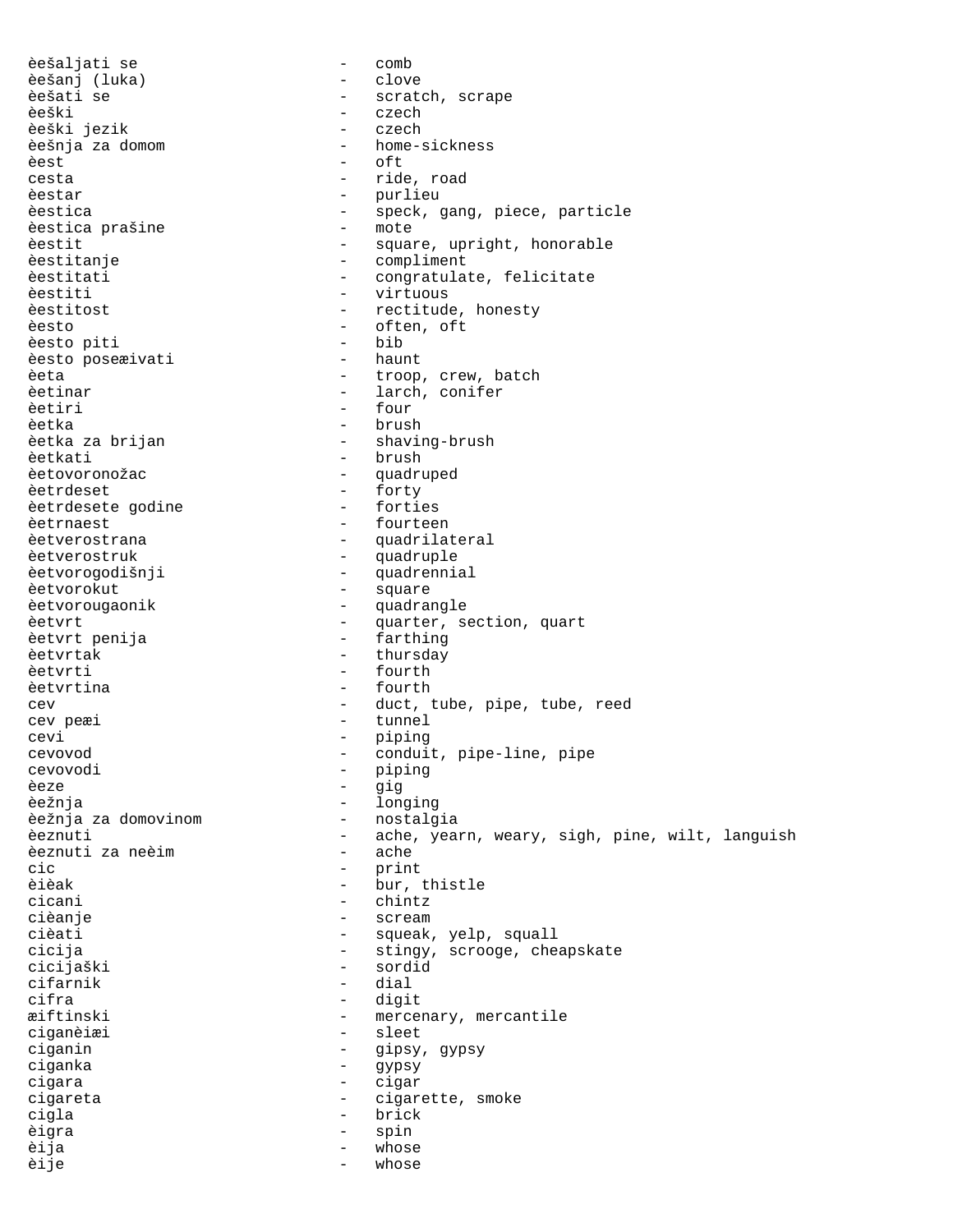èiji - whose cijukati - pip cik-cak - zigzag cika - squeal, scream, squeak<br>èikanie - squeak - dare èikanje ciklièan - periodic ciklon - cyclone - cyclone - cyclone - cyclone - cyclotre - cyclotre - cyclotre - cyclotre - cyclotre - cyclotre - cyclotre - cyclotre - cyclotre - cyclotre - cyclotre - cyclotre - cyclotre - cyclotre - cyclotre - cyclotre ciklotron - cyclotron - cyclotron - cyclotron - cyclotron - cyclotron - cyclotron - cyclotron - cyclotron - cyclotron - cyclotron - cyclotron - cyclotron - cyclotron - cyclotron - cyclotron - cyclotron - cyclotron - cyclot - cycle cikorija - chicory æilibar - amber<br>æilibarski - amber æilibarski - amber æilimm - rug cilindar - roller, cylinder cilj  $-$  goal, mark, target, objective, object, aim ciljanje - allusion - aim, sight, tend, aspire, get at<br>- when, directly èim - when, directly cimbala - harpsichord, dulcimer èimbale - cymbals<br>èime - cymbals èime - wherewith, whereby<br>cimet - cinnamon<br>- cinnamon cinnamon èin - action, act, commitment, step, rank, grade, deed èin majora - majority èin sahrane  $\qquad \qquad$  - obsequies èinele - cymbals - methinks<br>- shameles cinièan - shameless, cynical èinija - dish èinija za supu - tureen èinijica - pannikin cinik - cynic èinilac - agent, factor - make, do<br>- bestir èiniti napor èiniti paletu - run the gamut èiniti predloge - approach èiniti se cinizam - cynicism èinjenica - fact, datum, axiom èinjenice cink - zinc cinkaroš - snitch vermilion èinovnik - incumbent, official, officer, clerk<br>èioda - eedle, pin - needle, pin cionista - zionist cipela - shoe èipka - lace èir - canker, ulcer, abscess, blotch cirada - awning èiriæ - pustule cirkulacija - circulation cirkus - circus èišæenje - rectification, purge, expurgation, scour, sponge èist - maiden, immaculate, blank, absolute, chaste, neat<br>èist vazduh - outdoors èist vazduh - outdoors cista - cyst èistaè - duster <sup>-</sup> boot-black, shoeblack<br>- cistern cisterna - cistern èistilište - purgatory èistiti - scour, furbish, pumice, cleanse, clean, cleanse<br>èistiti perje - preen - preen èistiti perje èisto - net èisto misaoni - theoretic(al) èistoæa - order, purity èistokrvan - full-blooded, pure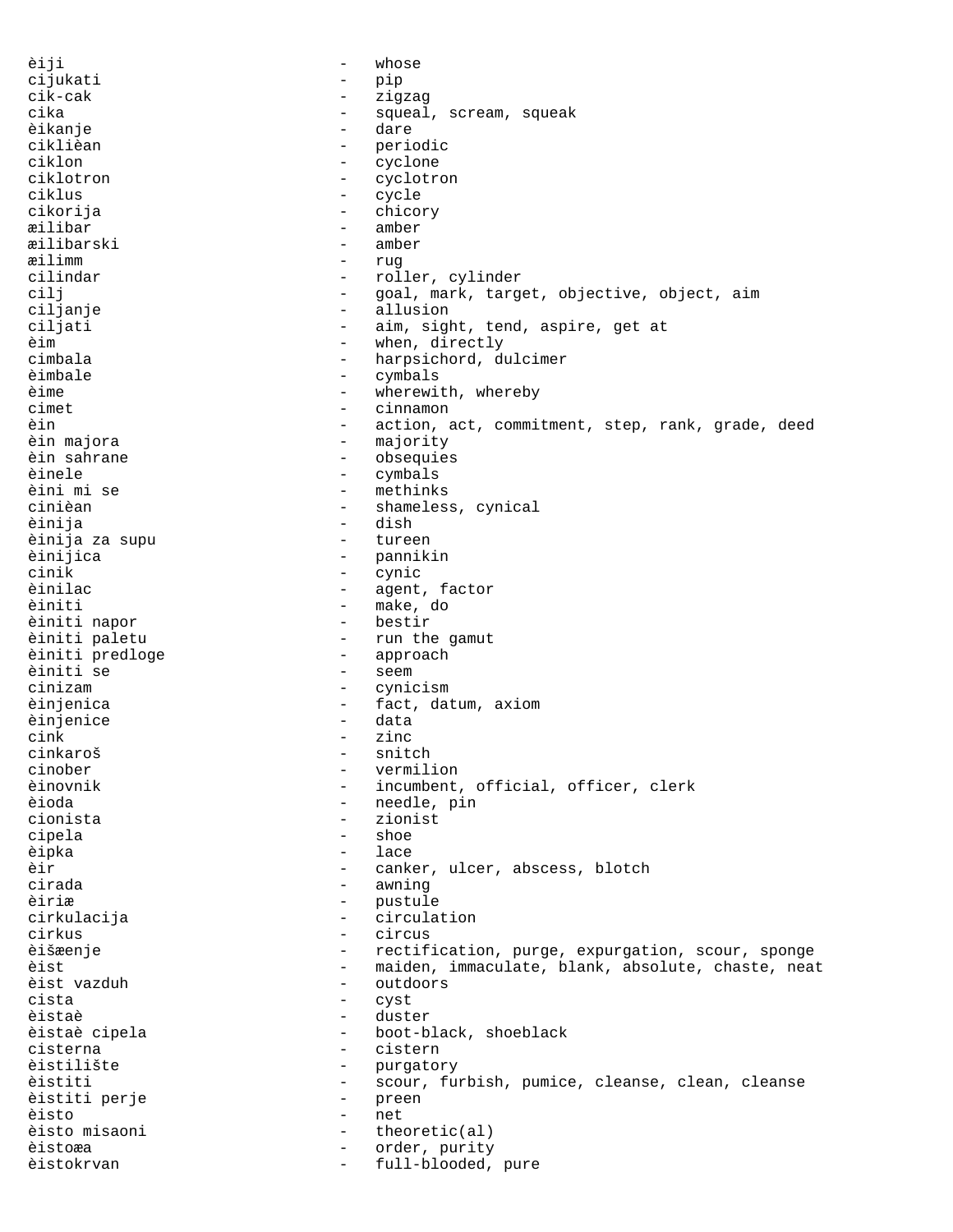èistota - chastity èitaè - reader èitak - neat, legible èitalac - reader èitanje - reading - reading<br>èitanka - reader - reader èitanka - reader èitaonica - library, reading-room<br>citati - - citati - quotation citati - quotation<br>
- quotation - say, read èitati - say, read - browse through<br>- recite èitati napamet èitav - whole, safe, unbroken citiranje  $-$  citation, quotation citirati - cite, quote æitljiv - mum<br>civilizacija - civi civilizacija - civilization èiviluk - rack èizma - jack-boot - boot<br>- waders èizme za vodu - waders èizmica - overshoe - limb, fellow, clause, article, member<br>- deputy èlan izaslanstva<br>èlan levice <sup>-</sup> leftist<br>- vigilante èlan odbora za gsz vigilante<br>èlan republikanske partije republican èlan republikanske partije èlan uprave  $\qquad \qquad \qquad -$  regent, curator èlanak - review, feature, item, article, pamphlet<br>èlanak na nozi - ankle èlanak na nozi - ankle èlanarina<br>èlanski èlanski - membership <sup>-</sup> membership<br>- sty èmièak (na oku) - sty cmizdrenje - whine, whimper, snivel cmizdriti - pule cmokanje - smack cmoknuti - smack èobanica - shepherdess èobanin - shepherd, cow-boy, cowboy, cowherd èoja - scarf èokolada - chocolate èokot - wine æopati – amble, limp<br>max – amble, limp æopav - lame èopor - herd, pack, drove èopor pasa - harrier èorba - soup, pottage èorba od povræa - hotchpotch èorbasta hrana æorsokak - deadlock, stalemate æos - barefaced æošak - corner èoveèan - humane èoveèanski - humani èoveèanstvo - humanity, mankind èoveèji život - lifetime èoveèuljak èovek - one, personage, mortal, jack, person, chap, soul<br>èovek-stroi - robot - robot èovek-stroj crep  $\qquad \qquad -$  tile crepovi - smithereens creva - bowels, intestine crevo - gut, tap crevo za polivanje crkva - kirk, church crkvena pesma - anthem, hymn<br>crkvena zvona - anthem, hymn crkvena zvona - chime crkveni - spiritual, ecclesiastical, church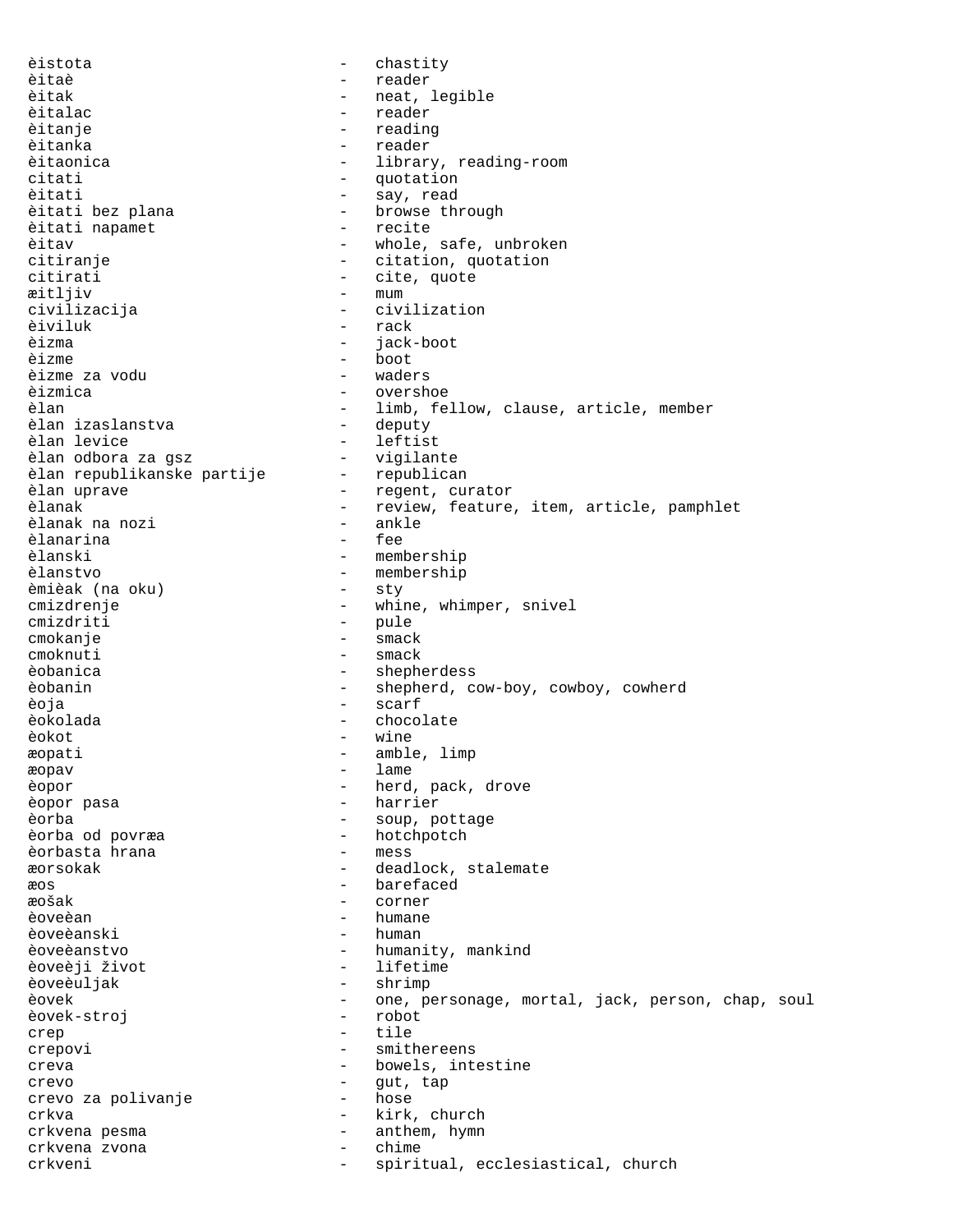crkveni obred - office crkveni velikodostojnik crn - dark, sable, black, ebony crn kao èað  $-$  sooty crn kao katran 1990 - 1990 - 1991 - 1992 - 1992 - 1992 - 1992 - 1992 - 1992 - 1992 - 1992 - 1992 - 1992 - 1992 crna buba - black-beetle crna gora  $\sim$  - montenegro crnac - negro, nigger crnaèki - negro crnaèki ritam - ragtime crneti se - blacken - merle<br>- japan crni lak  $-$  japan crnilo - blackness, black crnina - weeds, mourning crnja - darky crnka - brunette crnkinja - negress crno pivo - porter crnomanjast - swarthy crpaljka - dipper crpka - dipper crpsti - scoop, draw crta - streak, line - lineament, feature crtaè  $-$  draughtsman, draftsman, drawer crtanje - drawing crtati - trace, draw, draft, outline, protract crtati mapu - chart crte na brodu - plimsoll crtež - drawing, draught, cartoon, profile, picture crtica - hyphen, tittle crv (i) - worm<br>crv (i) - verm: - vermin crven - scarlet, red, bloody, ruddy, crimson<br>
- ruby - ruby - ruby crven kao rubin crvena boja - red, carnation crvena kapa crvendaæ - redbreast, robin<br>crveneti se - red crveneti se<br>crveni karanfil - carnation crvenilo - shingles crvenka - russet crvenkast<br>
crvenkasto-smeð<br>
- russet<br>
- russet crvenkasto-smeð - russet<br>crvenkastosiv - roan crvenkastosiv crvenkastosmeð - sorrel, auburn crveno svetlo - redlight crvenperka crvuljak - appendix æuba - crest èuèati - squat èuèeæi - squating cucla - nipple, soother èuènuti - squat æud - caprice, blood, vein, mood, humour, freak, fancy oddball, geek èudan - peculiar, screwy, marvelous, odd, singular, quaint èudan sluèaj èuðenje - astonishment, amazement, surprise èudesan - marvel, miraculous, curious èuditi se  $-$  marvel, marvel, wonder æudljiv - whimsical, reticent, fractious, silent, perverse æudljivost - crotchet, maggot, reticence, perversity èudnovat - prodigious èudo - wonder, marvel, miracle, portent, singularity èudo (slang) èudo od deteta - prodigy, child prodigy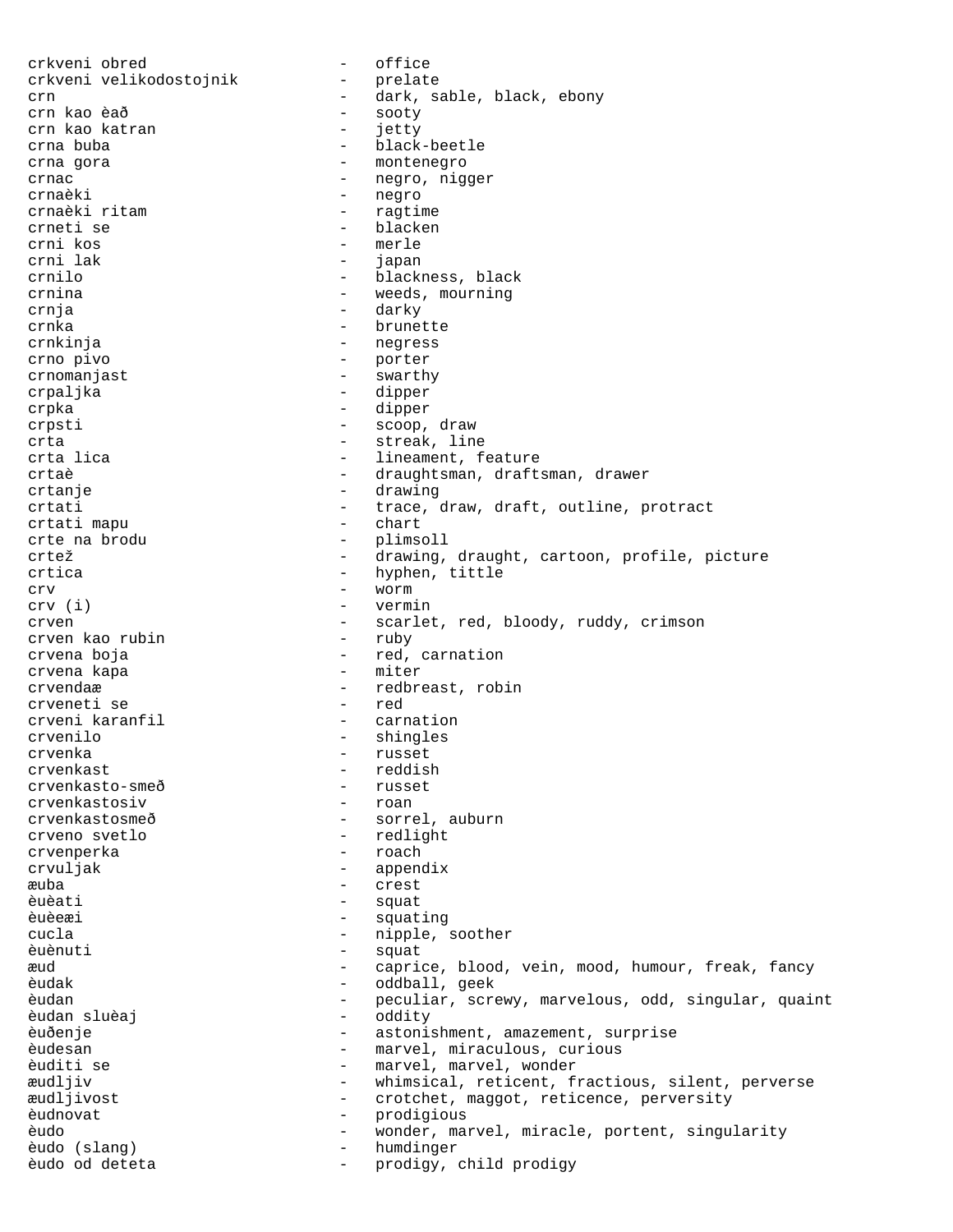æudorednost - moral èudotvoran - miraculous èudovišnost - monstrosity èudovištan - monstrous èudovište - monster æufte - meatball èujan - audible èujnost - earshot - voluptuous, sensitive, carnal, sensual èulni - sexual èulnost - sensuality èulo - sense èulo mirisa èulo vida - eyesight æumur - charcoal èun - craft èunak - shuttle èunj - pin, skittles æup - pitcher, pot èupav - shaggy, ragged èupav (tkanina) èuperak - tuft, toupee cupkati - pat æuran - turkey æure - poult curenje - running curiti - seep, trickle, leak æurka - turkey æurlik - trill æuška - spat, smack æušnuti - cuff æutanje èuti - hear èuti krišom - overhear æuti! - mum æutljiv - taciturn, mute, secretive èuvan - renowned èuvan u zalihi èuvanje - storage, retention, custody, maintenance èuvanje tajne èuvar - guardian, warden, keeper èuvar oružja èuvaran - parsimonious, economic, frugal, saving, economical èuvarnost en extreme en la parsimony, saving èuvati - police, preserve, economize, beware, preserve<br>èuvati dete - sitter-in èuvati dete - sitter-in <sup>-</sup> shepherd<br>- guard lo èuvati se - guard, look out èuven - illustrious, prominent, famous, notorious, noted èuvenje  $-$  renown, publicity èuvenost - notoriety cvatuæi - rosy cveæarka - florist cvekla - beet cvet - bloom, flower, blossom cvetanje - meridian cvetati - flower, flourish, effloresce cviker – nipper – nipper<br>cvileti – velp, p - yelp, pule, snivel<br>- whimper snivel w cviljenje - whimper, snivel, whine cvokotanje - shiver èvor  $\leftarrow$  tie, knot, knob<br>
evor (fig.) – hub èvor (fig.) èvorak - starling èvorast - scabrous èvornovat en entre la parameter de la gnarled, knotty èvoruga - excrescence, bump - excrescence, bump - excrescence, bump - excrescence, bump - excrescence, bump -  $\sim$ cvrèak - cricket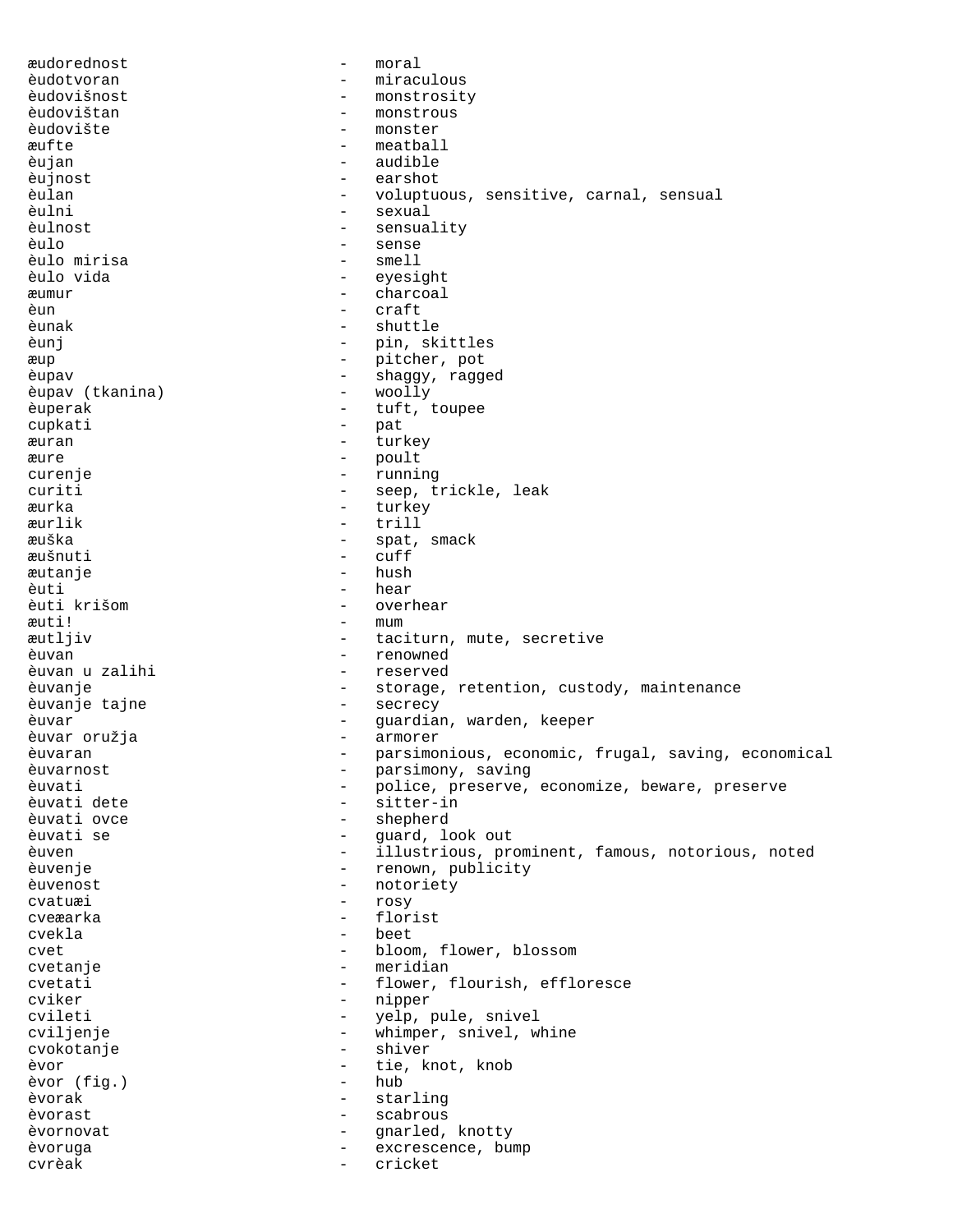cvrèanje  $-$  sizzle, splutter, sputter cvrèati - sizzle, splutter, frizzle èvrknuti - rap cvrkut - twitter, chirp cvrkut ptica and tweet the carol, tweet cvrkutanje en market - warble, chatter cvrkutati - twitter, tweet<br>
evrst - fast, stational èvrst - fast, stationary, solid, staunch, stable, tough<br>èvrst savez - marriage <sup>-</sup> marriage<br>- tournique èvrst zavoj - tourniquet èvrsta vrpca èvrstina - tenacity, rigour, firmness, sand èvrsto - fast èvrsto svezati - seize èvrsto zatvoren èvrstoæa - solidity da - that, yea, like da li - whether da ne - lest dabar - beaver - pupillary<br>- dry nurse dadilja - dry nurse, nanny, nurse dah - breath, waft - pant, pulsation, snort dahtati - snort daire  $\qquad \qquad -$  tambourine daje otpor - reactive daje podstreka - propulsive daje signale - signalman ðak - pupil, student - pupil, student - pupil, student - pupil, student - pupil, student - pupil, student - pu<br>dakle dakle - so, hence, now ðakon - deacon - deacon daktilograf - typist dalek - extraneous, outlying, remote, alien, far daleki - ulterior daleko - afar, aloof, long, away, far dalekosežan - far-reaching, sweeping dalekovid - far-sighted, profound, far-seeing, long-sigthed dalekovidan - prescient, provident dalekovidost - providence dalekozor - spy-glass dalje - to, farther, onward, off, by, further, onwards, on - farther, further<br>- width daljina - width - width - width - width - width - width - width - width - width - width - width - width - width - width - width - width - width - width - width - width - width - width - width - width - width - width - widt dama - queen, dame, lady - damascene dan  $\qquad \qquad -$  day, daylight dan odmora - sunday dan pobede - v.day danac - dane danak - tribute danas - nowdays, to-day, today<br>današnii - nowdays, to-day, today današnji - present-day današnjica - today danguba - snail, poke dangubiti - dally, loiter, twiddle<br>dani najveæe vruæine - dog days dani najveæe vruæine daninoæ - heartsease<br>dankinia - heartsease - heartsease dankinja - dane danska doga danski - danish danski jezik - danish dapaèe dapèica - splint dapèice za pod - parquetry dar en antional testimonial barrow of the grant, gift, presentation, donation, testimonial darešljiv - prodigal darežljiv  $-$  profuse, munificent, open-handed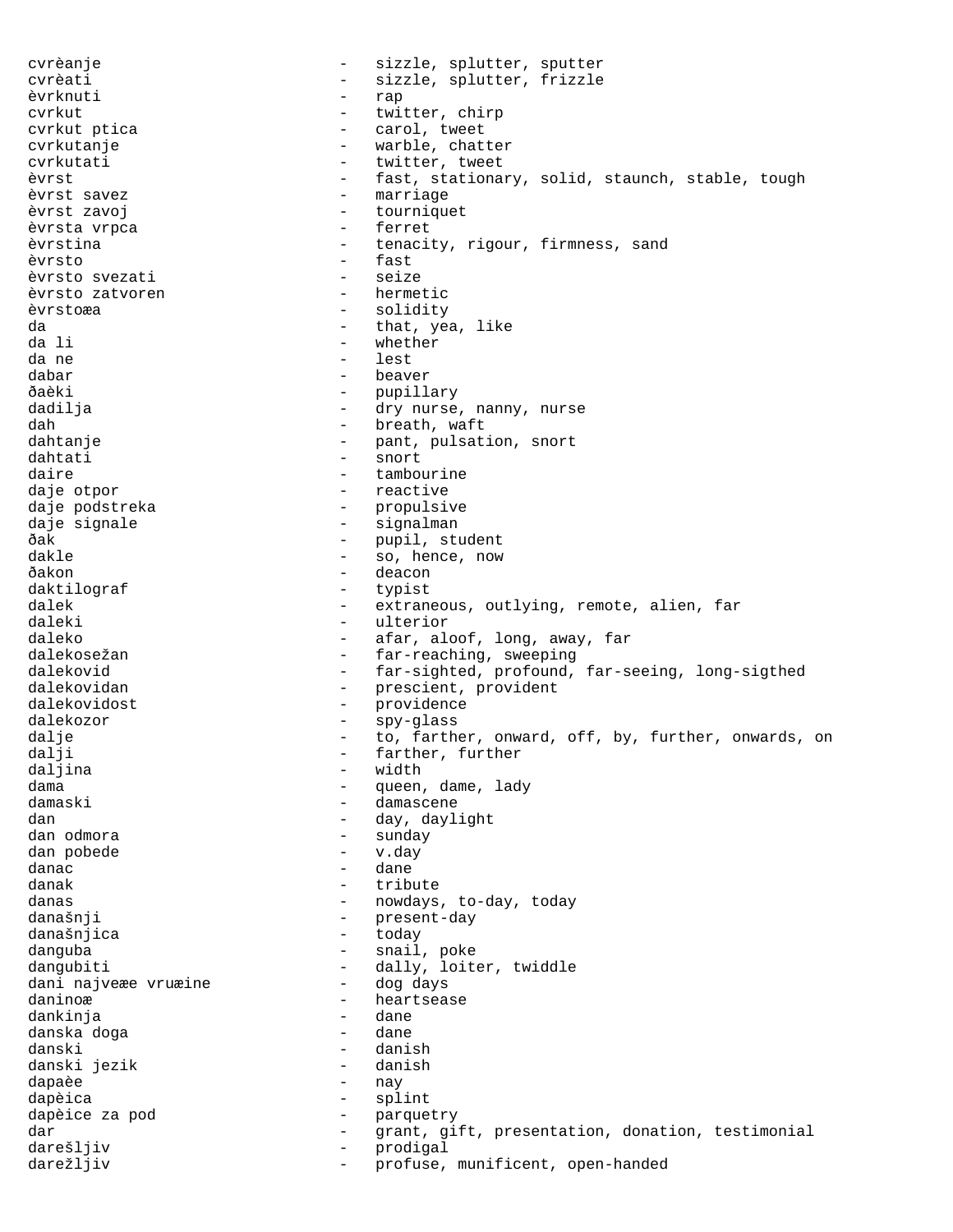darežljivost entertytost - munificence, bounty, largess, largesse, profusion darivanje - presentation<br>darmar - pell-mell to darmar - pell-mell, to-do, promiscuity darodavac - donor darovati  $\qquad \qquad -$  confer, gift, bestow darovitost - ability darvinizam - darwinism - whiff<br>- puff dašak vetra dašèara - barrack dašèica  $-$  tally, tablet, plate daska - sill, board, plank, batten<br>daska na prozoru - - windowsill daska na prozoru dat - given dati - cede, provide, accord, give, bring, bestow, pop<br>dati (punomoæje) - vest<br>dati (punomoæje) - drug - drug dati (punomoæje) - vest dati (uzeti)lek - drug dati da dozri - season dati detaljan opis - specify dati drugo ime - rename dati inekciju - inoculate dati kiseonik - oxygenate dati lek - administer, dose dati na èuvanje - entrust dati na veresiju - trust dati nadimak  $-$  nickname dati napojnicu - tip dati nekome pravo - entitle dati nešto novo - innovate dati obeæanje - plight dati oglas - advertise dati ostavku - resign, abdicate dati pilule - pill dati podsetnicu - cue dati podstreka - actuate, propel dati pogrešno - misinform dati posao - busy dati potpis - endorse dati povoda - beget dati pregled - notice dati publicitet neèemu - publicize dati pun gas - rev, rev up dati punomoæje - depute dati reè - pledge dati recept  $-$  prescribe dati saglasnost - assent – nerve<br>– sublet dati u podzakup - sublet dati u zajam dati utoèište - harbour, shelter dati vakcinu  $-$  inoculate dati za pravo  $-$  justify dati znak  $\overline{\phantom{a}}$  - beckon dativ - dative datum - date davan - pristine davanje - skimp davanje poklona  $\qquad \qquad$  - presentation davati - emit<br>davati pravac - pilot davati pravac davati prednost - advantage davati znakove semaphore, signalize daviti - smother davna prošlost  $-$  lang-syne davno 1990 - davno 1990 - davno 1990 - davno 1990 - davno 1990 - dal 1990 - dal 1990 - dal 1990 - dal 1990 - d<br>davno 1990 - dal 1990 - dal 1990 - dal 1990 - dal 1990 - dal 1990 - dal 1990 - dal 1990 - dal 1990 - dal 1990 davno prošao - old davno prošlo vreme - pluperfect ðavo - fiend, demon, satan, devil, deuce, dickens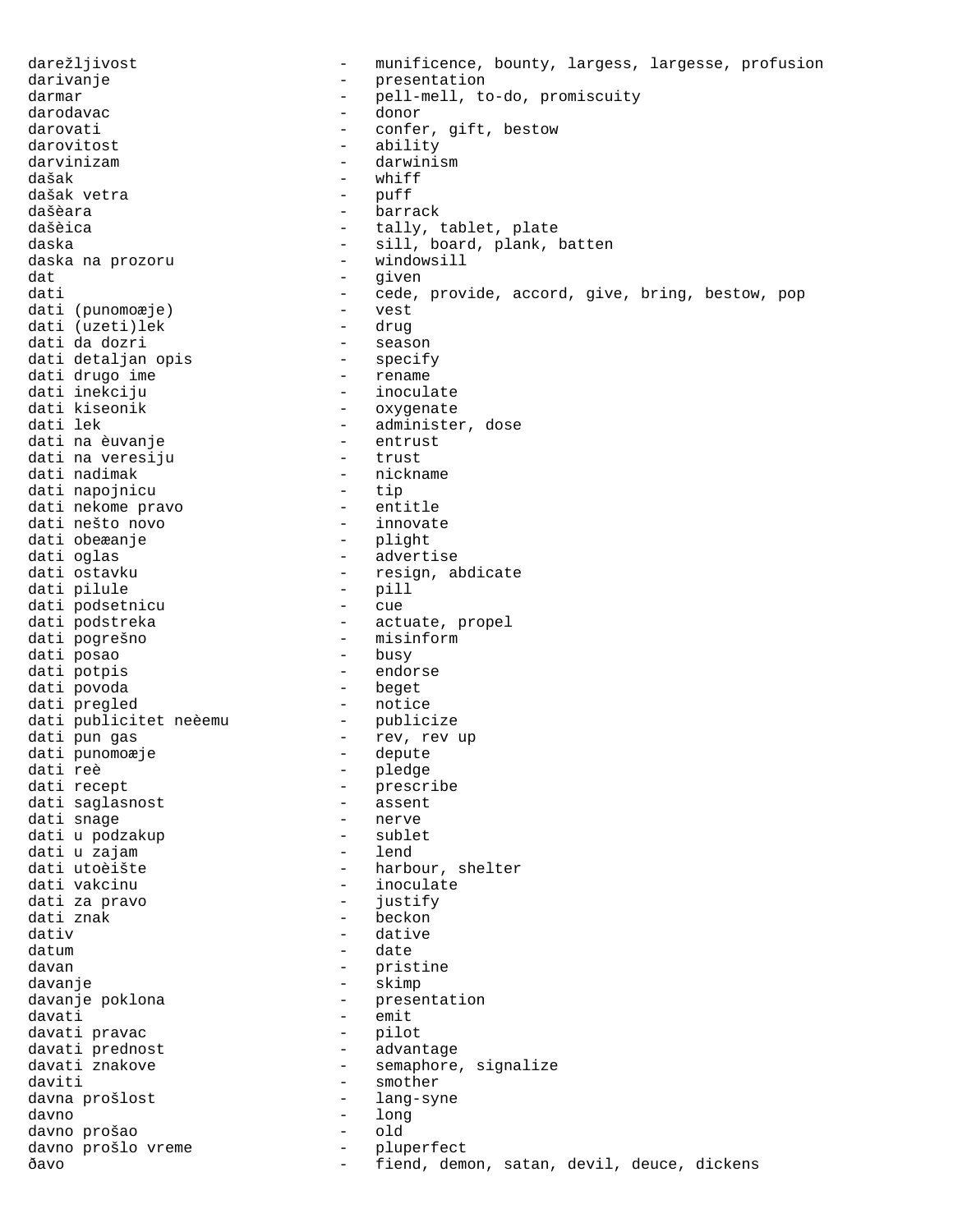ðavolast - elfish ðavolèiæ - imp ðavolèin - hobgoblin ðavolji - infernal ðavolski - fiendish daždevnjak - newt dažditi - rain debela ivica<br>debeljko - fatty debeljuškast - plump, paunchy debelo crevo debeo - obese, roly-poly, pursy, stout, corpulent, thick<br>debeo (eufemizam) - portly debeo (eufemizam) –<br>debliina – debljina - thickness deblo  $-$  stem, trunk, stock, timber deèaèki - boyish - boyish deèak - nipper, youngster, boy decembar - december decenija - decade - decentralize decibel - decibel deèija soba - nursery - nursery<br>- decimal decimalni razlomak decimetar - decimetre deèja igra - hopscotch, playgame deèja kecelja deèja kolica - perambulator, pram deèja pregaèa - pinafore deèje jaslice - creche deèji - filial, babyish, infantile deèji krevetac - cot, crib deèji lekar - paediatrician - kindergarten deèko - lad, boy deda - grandfather<br>deda mraz - grandfather<br>- santa claus - santa claus defekt - breakdown, demerit defetizam entre entre defeatism deficit - deficit, deficiency<br>deficitaran - scarce - scarce deficitaran definicija - definition definisati - define definitivan deflacija - deflation deformacija - strain - misshapen deformisati - disfigure degeneracija - degeneration degenerisati se  $-$  degenerate degradacija - degradation, demotion degradirati - degrade dejstven - telling dejstvo - action, effect, effect dekadencija - dekadencija - dekadent - decadent - decadent - decadent - decadent - decadent - decadent - decadent - decadent - decadent - decadent - decadent - decadent - decadent - decadent - decadent - decadent - decaden dekadent - decadent - decadent<br>dekan - dean dekan - dean deklamacija deklamovati - declaim deklaracija - declaration deklarativan en en en assertive, declarative deklasiran - declassed deklinacija - declension dekontaminacija - decontamination<br>dekoracija - setting dekoracija - setting dekorativan - ornamental<br>delati - function delati  $-$  function, act, operate delatnost  $-$  activity, action, agency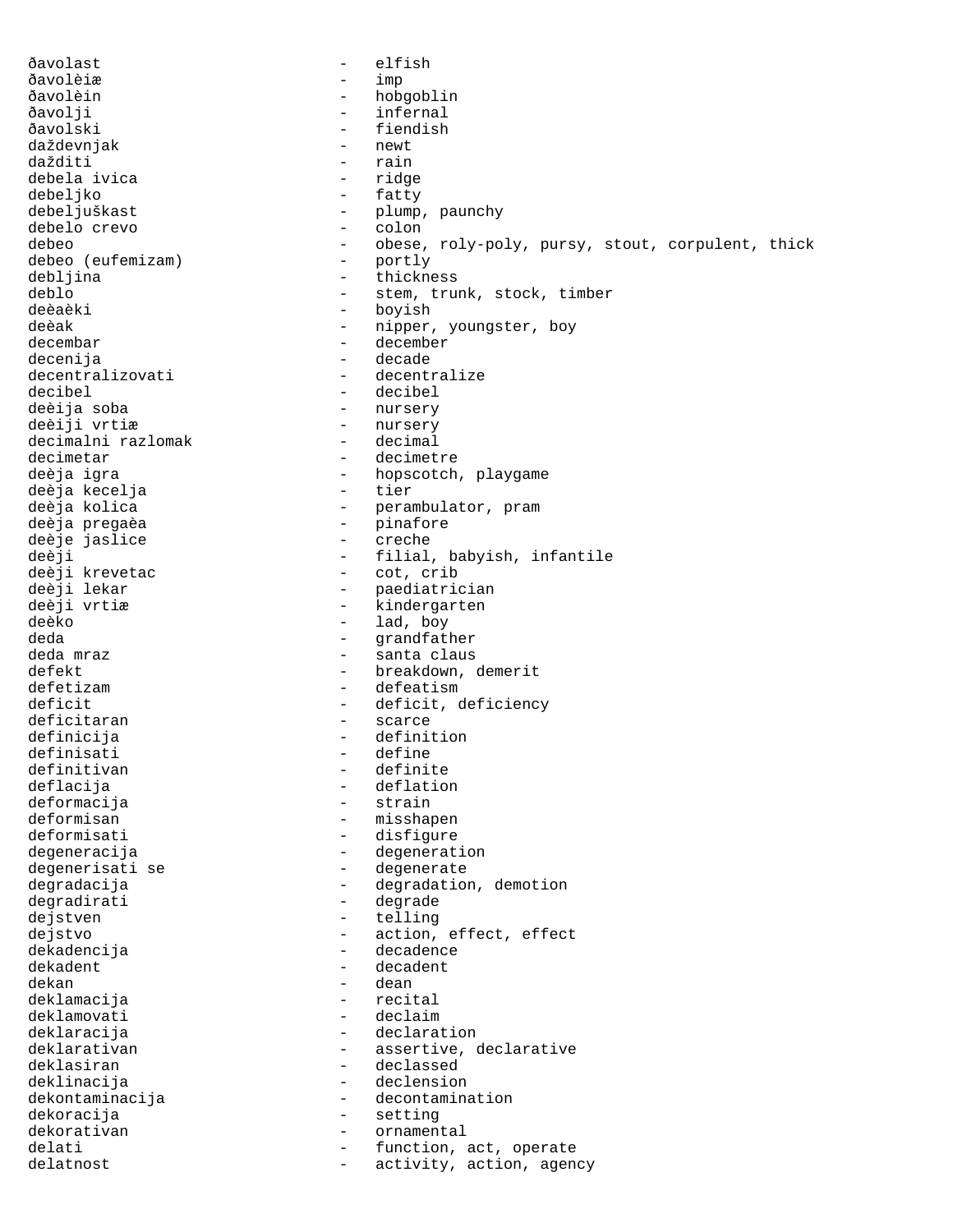delegacija - deputation delegat - delegate delegirati - depute, deputize delenje - dispensation deliæ  $-$  crumb, particle, fraction, shard delikates  $\begin{array}{ccc}\n\text{dality, delivery} \\
\text{dality, delivery}\n\end{array}$ delikt - tort delimièan - partial - parboil, partly delirijum - delirium delitelj – measure<br>deliti – dispense - dispense, partake, deal<br>- dish out deliti (hranu) - dish out deliti na èetri deliti se - part deliti u grupe - subdivide deljati - carve<br>deljenik - carve - carve deljenik - dividend<br>deljenje - - - - dividend deljenje - fraction, partition, deal, division<br>deljiv - divisible, multiple - divisible, multiple delo - act, prelude, performance, deed, commitment, piece<br>delokruq - scope, area, purview - scope, area, purview delom - partly delotvoran - sovereign delovanje - activity, operation<br>delovati - react - react - react delovoða - writer delta (grèki) deluje snažno demagog - demagogue demagogija - demagogy demanti - dementi<br>demantovati - confute demantovati - confute - demobilize, demobilize demobilizacija - ex-service, demobilization demokratski - democratic demokrtija - democracy demon - demon demonstrativan - demonstrative demonstrirative - demonstrative - shew demonstrirati demontirati - dismantle, disassemble<br>demoralisati - demoralize - demoralize denaturisani - denatured denaturisati - denature denèiæ - packet denjak  $-$  bale, pack deo - section, part, quota, snack, piece, fragment, deal deo farme - croft deo goveðeg buta deo tela - part deo zemljišta - sector deonica - share - share depo - yard deponija - garbage dump depresija - slough - slough deran - colt - whipper-snapper<br>- bawl derati se<br>derište - brat<br>- ranger desantne jedinice dešavati se  $-$  pass, fare, pass deset<br>deset božijih zapovesti - ten commandments deset božijih zapovesti - ten commandments deset godina deseti - tenth - tenth, tithe<br>- tenner desetica - tenner - denary, tithe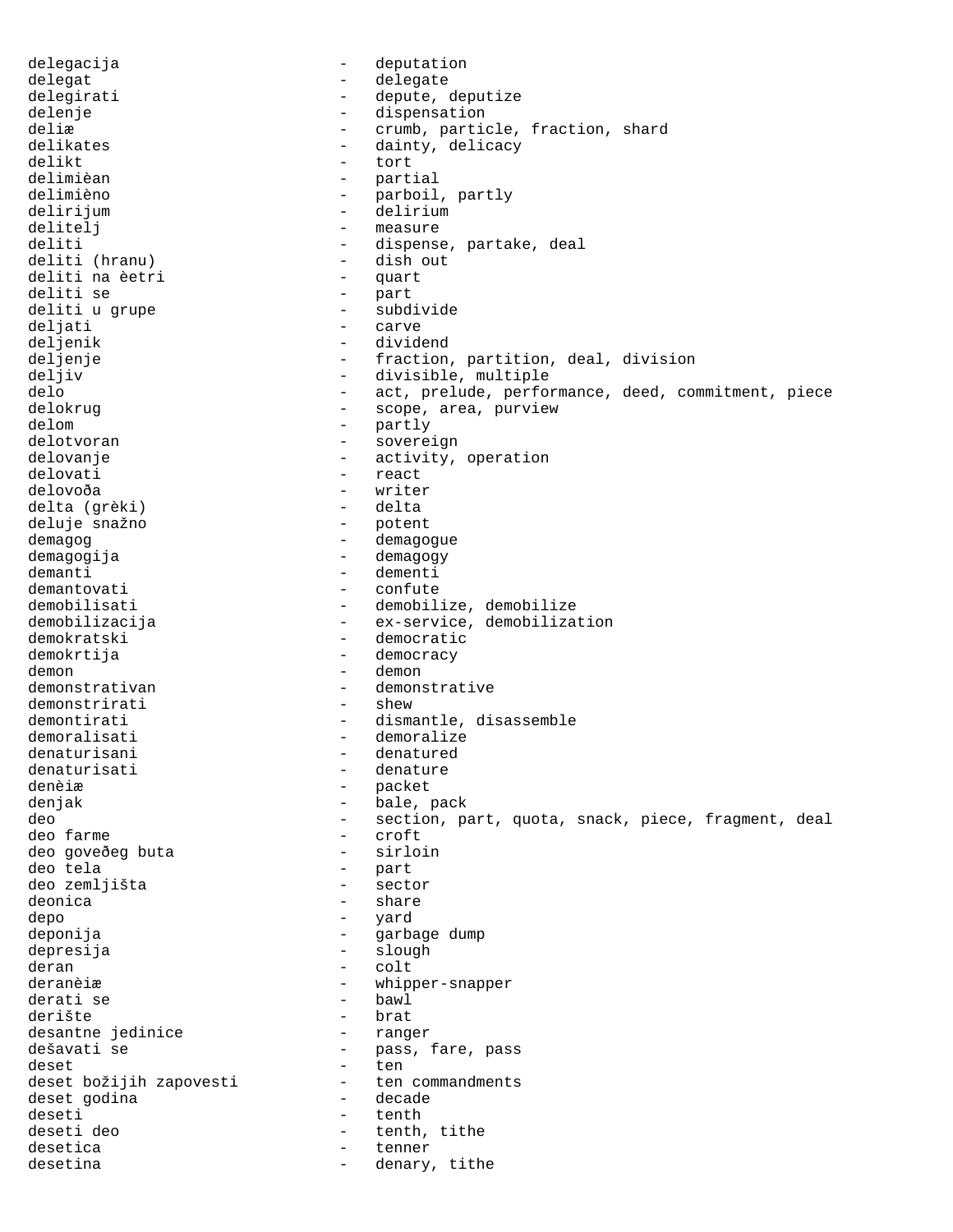desetka - shot desetkovati - decimate<br>desetogodišnji - - decennary desetogodišnji desetostruk - tenfold dešifrirati - decode dešifrovati<br>dešifrovati (šifru) - decipher<br>- break dešifrovati (šifru)<br>desiti se desiti se  $\begin{array}{ccc}\n-\text{happen, repeat, befall} \\
-\text{right, gum}\n\end{array}$ - right, gum<br>- starboard desni bok broda desno - right despot  $-$  tyrant, despot despotski - arbitrary destilisati - distill detalj - detail, item, particular detalji - minutiae<br>detaljni opis - minutiae - specifica - specification dete <sup>-</sup> mite, infant, brat, kid, child<br>dete koje je tek prohodalo - toddler dete koje je tek prohodalo detektiv - detective, bloodhound, sleuth, ferret<br>detektivski roman - whodunnit detektivski roman<br>detelina - shamrock, clover, trefoil detence - chit, kiddy, puppy determinanta  $\qquad -$  determinant detinjarija - puerility detinjast - puerile, boyish, childish detinji - infant, babyish detinjstvo - boyhood detliæ - woodpecker devalvacija - devaluation devedeset - ninety devedeseti - ninetieth deverika - bream devet - nine devet puta<br>deveti - ninth devetnaest - nineteen, nineteen devetnaesti - nineteenth devetostruk - ninefold devica<br>devièanski - maiden, virgin<br>- virginal maide devièanski - virginal, maiden devièanstvo - chastity deviza - motto devojaèki - maiden devojaštvo - maidenhood devojèe - lassie devojèica-seka devojèura - slut devojka<br>devojka koju niko ne gleda - maiden, petticoat, skirt, adolescent, maid, girl<br>devojka koju niko ne gleda - wallflower devojka koju niko ne gleda dezavuisanje - disavowal dezavuisati - disavow dezert - dessert dezerter - deserter, slacker, defector<br>dezertirati - defect dezertirati dezinfikovati - decontaminate, disinfect dezinformisati - misinform dežmekast - dumpy, squat dezorganizacija - disarrangement dezorganizovati - disarrange, disorganize<br>dezorijentisati - disorientate, disconcer - disorientate, disconcert dežuran - orderly dežurni - sentry diapozitiv - slide dièan - glorious diæi - boost, pilfer, hoist diæi se diferencijal - differential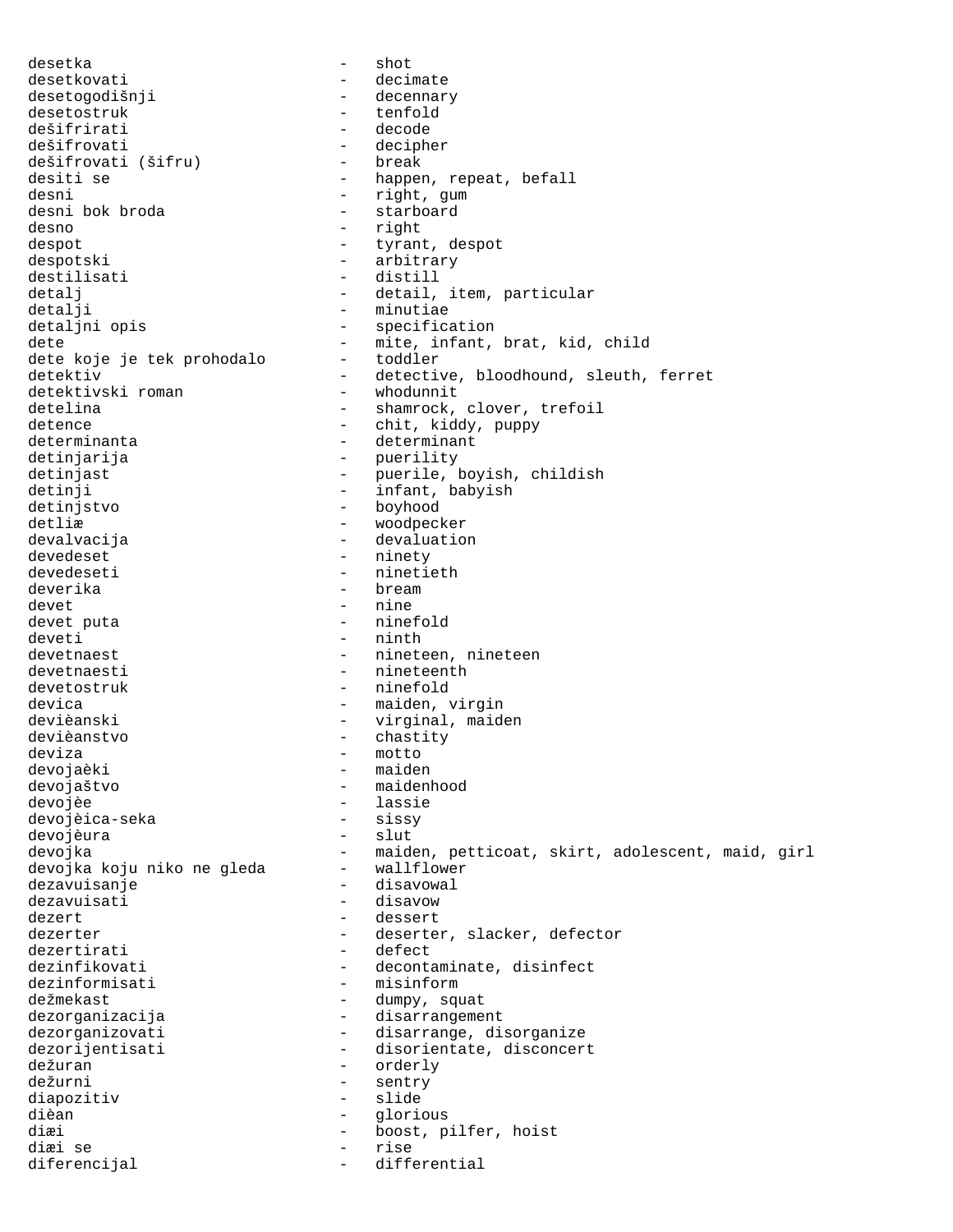digitalis - foxglove ðiha - gee dijafragma - diaphragm dijagnostièki - diagnostic dijagnostika - diagnostic dijagnoza - diagnosis, diagnosis dijagnozirati - diagnose<br>dijagonal - diagonal - diagonal dijagonal - diagonal dijagonala<br>dijagonalan dijagonalan - diagonal<br>dijagram - scheme, - scheme, diagram dijalekt - speed, vernacular, speak, dialect dijalog - dialogue dijamant - diamond, adamant dijametralan - diametrical dijeta - dietary, diet<br>dika - dietary, diet dika - glory, pride dikatator - dictator dikcija - diction, enunciation dikobraz - porcupine diktatorski - magisterial<br>diktatura - dictatorshi - dictatorship diktiranje - dictation diktirati - dictate dileja (slang) diletant - amateur diletantski - amateurish diližansa - stage-coach dim  $-$  reek, fume, smoke, smother dimenzija - dimension dimenzije - measurement - smoke, fume, reek<br>- smoky dimljen - smoky<br>dimljena riba - kipper dimljena riba<br>dimljeni sleð - red-herring dimna zavesa  $\qquad \qquad \qquad -$  smoke-screen dimnjak - flue, stack, chimeny, tunnel dina - dune dinamièan - dynamic dinamika - dynamics dinamit - dynamite dinamo - dynamo dinastija - dynasty dinja - melon diploma - diploma, degree, patent<br>diplomac - - - - - - - - bachelor diplomac - bachelor - diplomat diplomatija - diplomacy diplomatski - diplomatic<br>diplomatski predstavnik - envoy diplomatski predstavnik -<br>diplomirati diplomirati - graduate diptih - diptych direkcija - directorate, management direktan - near, non-stop, direct direktor - master, director, principal<br>direktor škole - headmaster direktor škole - headmaster - headmaster - headmaster - headmaster - headmaster - headmaster - headmaster - h<br>Andre - headmaster - headmaster - headmaster - headmaster - headmaster - headmaster - headmaster - headmaster dirigent<br>dirigentski štan - conductor, director<br>- wand dirigentski štap - wand airship, dirigible dirka - key dirka (na vratu instrumenta) dirljiv - moving, touching, melting, pathetic dirnuti - affect, move disanje - respiration, breath disati  $-$  respire, breathe disati teško - wheeze disciplina - discipline disertacija - dissertation, thesis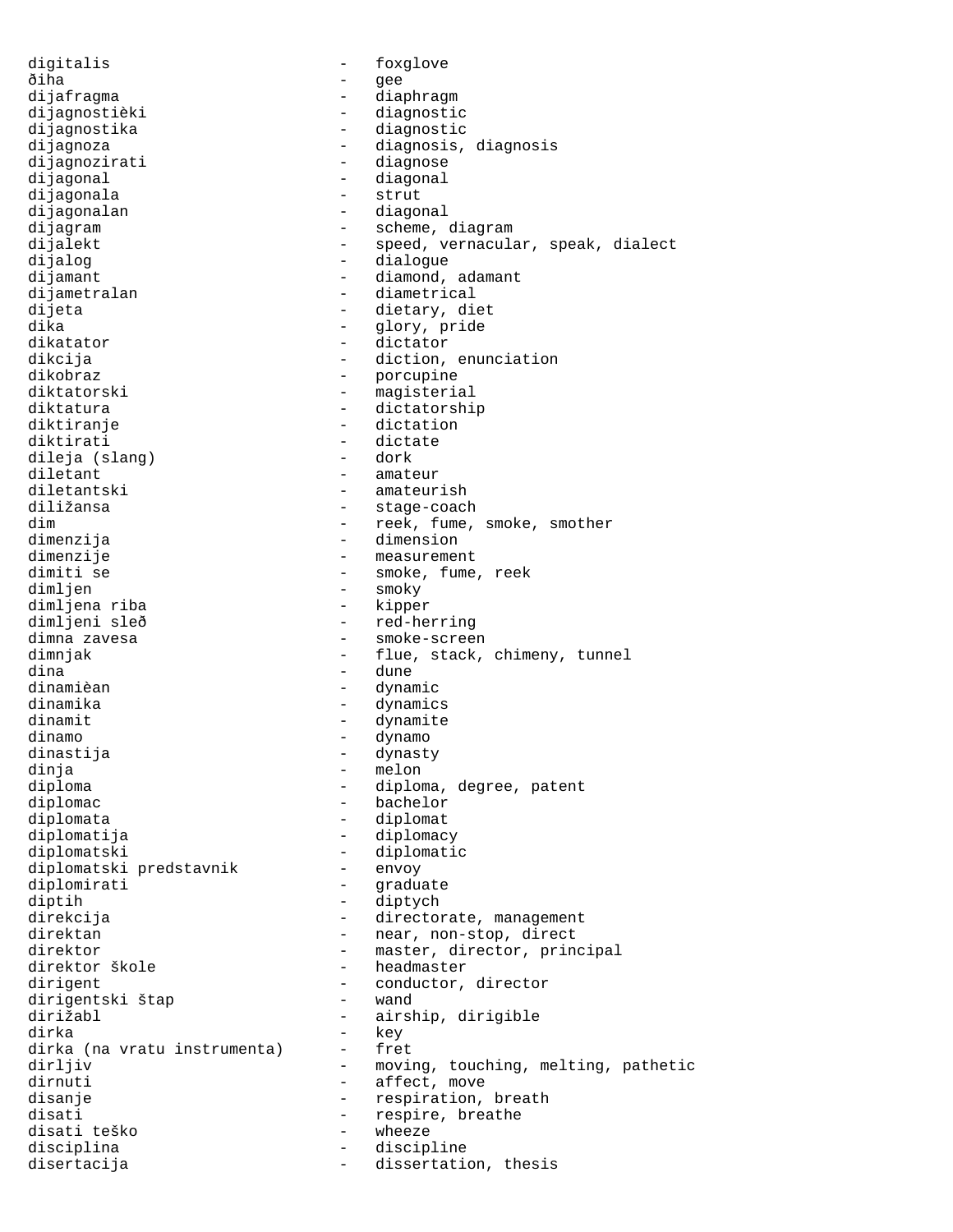disk - disc diskos - disk, discus - discretion diskretan - discreet diskusija - argument diskutant - disputant diskutovati - discuss, debate, contend<br>disonanca - dissonance disonanca<br>disperzija - dispersion - dispersion - dispersion<br>- slant dispozicija disproporcija - disproportion div - colossus, giant - frantic, wild, fierce, furious, desert divan - beaut, fine, sofa, settee, beautiful, adorable<br>divan (slang) - nifty divan (slang) diversifikovati - diversify diverzija  $-$  sabotage, red herring dividenda - dividend divita - marvel - marvel, admire divizija - squadron - measure divlja ruža  $-$  eglantine, sweet-brier divljaè  $-$  game, quarry divljaènost - ferocity divljak - barbarian, vandal, savage divljanje - rampage divljaštvo - wildness divljati - rampage, ramp<br>divlje bežanje - - stampede divlje bežanje<br>divljenje divljenje - astonishment, admiration<br>divlji - - - - - - - - haggard, ferocious, barba divlji - haggard, ferocious, barbarous, feral<br>divlji bik - aurochs divlji bik - aurochs<br>divlji kesten - horsech - horsechestnut<br>- bluebell divlji zumbul divljina - wildness, wild, wilderness divokoza - chamois divota - splendor divovski - monster dizalica  $\qquad \qquad -$  crane, pulley, hoist, jack, shear, winch dizanje  $-$  ascension, lift, ascent, rise dizanje cena - advance dizanje vrednosti - appreciation - rear<br>- revolt dizati bunu - revolt dizati polugom<br>dizati se - overlook, spindle, rise, mount, soar, arise<br>- heave dizati teret - heave dizati uzbunu dizenterija - dysentery dlaka - fur, braid, hair dlakav - shaggy, woolly, hirsute dlake - fluff dlan - palm dleto - chisel, gouge dnevna priredba dnevna soba - sitting-room dnevna zapovest dnevni - daily - daily - daily - daily - matinee dnevni koncert<br>dnevni list - newspaper<br>- daily dnevni novine<br>dnevni red - agenda dnevnik - registry, diary, journal, register dno - base, bottom do  $\begin{array}{ccc} - & \text{until, to, till} \\ \text{do besvesti} & - & \text{ad nauseum} \end{array}$ do besvesti - ad nauseam do poslednjeg èoveka - last-ditch defenses -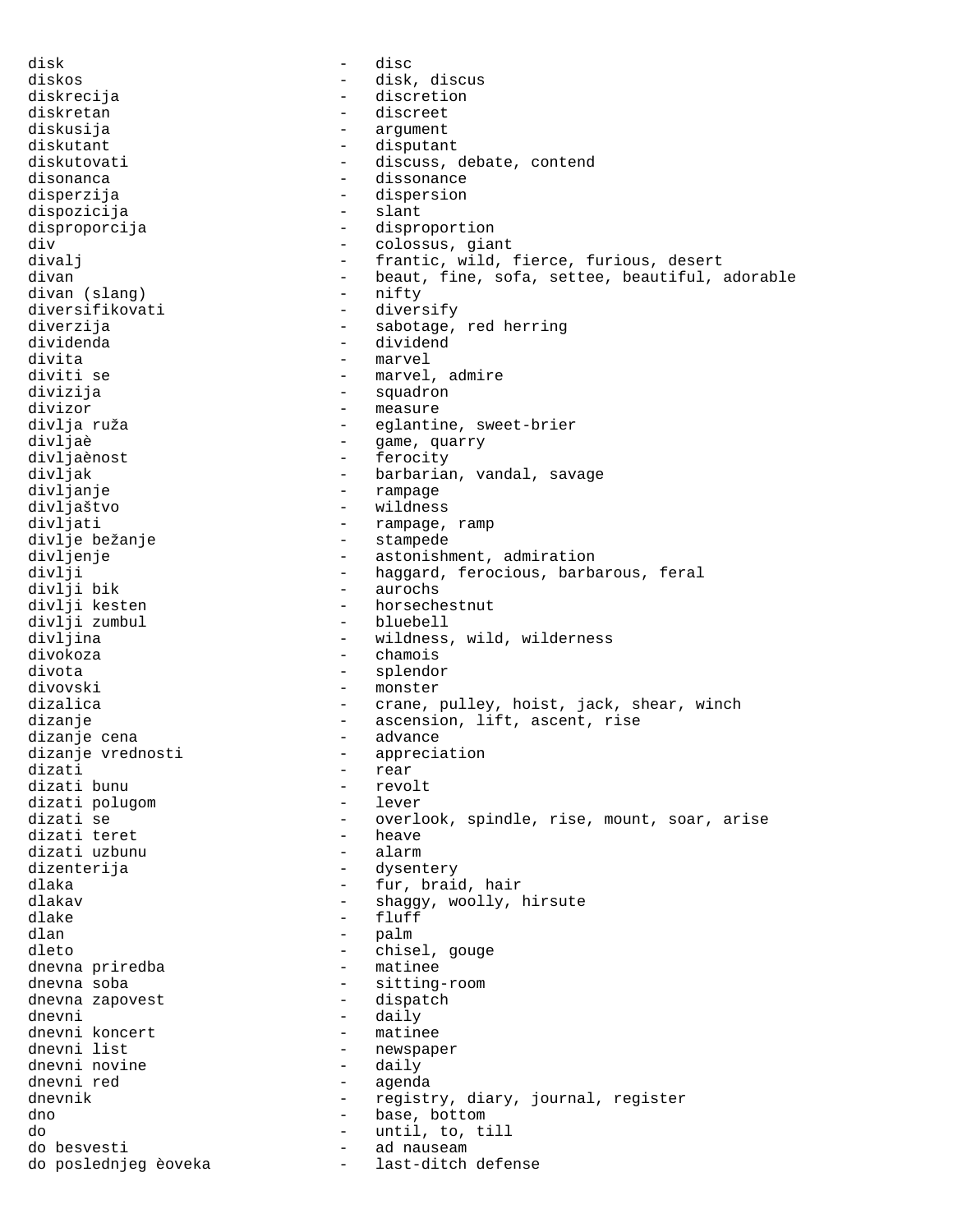dobacivati - bandy dobar - right, good, kind, kind-hearted, docile, well<br>dobar glas - reputation dobar glas  $-$  reputation dobar strelac - sharpshooter dobar za jelo - edible - drinkable, potable dobaviti - furnish, provide, fetch dobavljaè - provider dobijati - raise dobit - acquisition, yield, gain, get, booty dobitak - get, avail, profit, prize, catch, account dobiti - net, procure, take out, obtain, secure, gain, get<br>dobiti natraq dobiti natraq dobiti natrag dobiti poene  $-$  tally dobiti prihod - realize doboš - drum, tambour dobovanje dobovati - roll, patter dobra proða  $-$  marketable dobra svojstva  $-$  perfection dobra volja - pleasure good-humoured dobrièina  $-$  sportsman dobro - welfare, nicely, well, boon, duly, good, property<br>dobro euvan - secure - secure dobro delo - kindliness dobro raspoloženje - good-humour dobro uhranjen (fig.) - cornfed dobro zaklonjen<br>dobro znan - well-reputed dobroèinitelj - benefactor dobroèinstvo - benefaction, charity, benevolence, boon dobroæudan - benign, mellow - welcome<br>- welcome dobrodošlica - welcome dobrodušnost - soul dobrog vladanje dobronameran - benevolent, well-meaning, kindly dobronamernost - benevolence dobrota - bounty, favour, humanity, goodness, kindliness<br>dobrotvoran - charitable dobrotvoran - charitable dobrovoljac - volunteer dobrovoljan - unbidden, voluntary, spontaneous doèek - reception docent<br>
docenti se external docenti se external docenti se external docenti se external docential docential documents<br>
docenti se external documents and the set of the set of the set of the set of the set of the set of the doèepati se  $-$  get at doæi  $-$  arrive, come, go, come over doæi do kraja **-** culminate doæi do vrha - culminate doæi na randevu doæi po - call for dockan - late docnije - later, afterward docniji - posterior, latter dodat u tekstu - affix dodatak - affix, additive, inset, suffix, context dodatak pismu  $\qquad \qquad \qquad -$  postscript<br>dodatan  $\qquad \qquad -$  additional dodatan - additional, overhead<br>dodati - subjoin annend rep - subjoin, append, replenish, ply, add<br>- season dodati zaèin dodatni - prefix - addition record dodavanje  $\qquad \qquad -$  augmentation, addition, passage dodavati - admix, adulterate, bandy<br>dodavati qorivo - - - - - - stoke dodavati gorivo doðavola - devil dodeliti - impart, allot, award, assign, allocate, vest dodeljivanje  $\qquad \qquad -$  allotment, assignment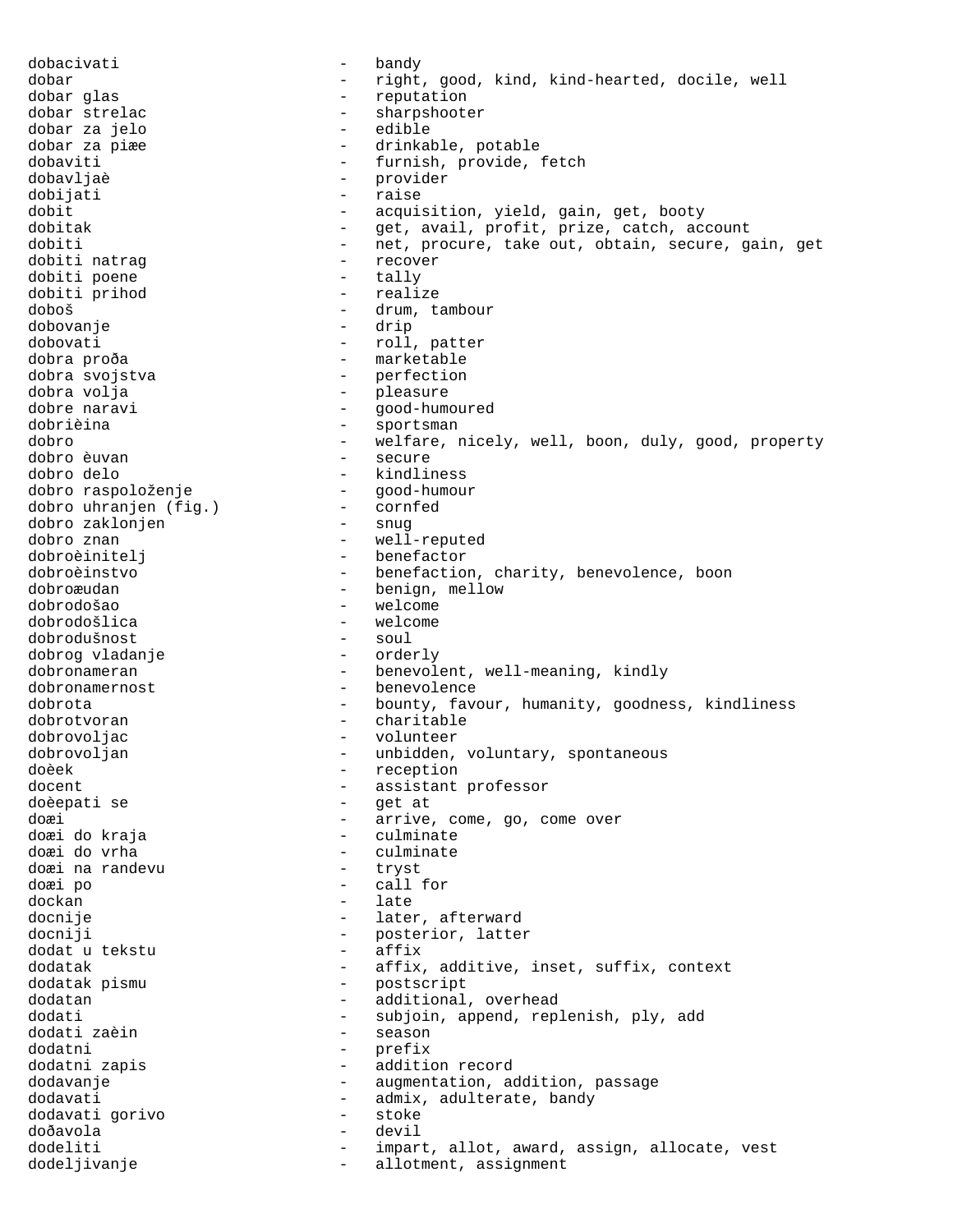dodijavanje - obsession dodijavati  $-$  trouble, vex, plague dodir  $\qquad \qquad -$  touch, contact, impact dodir rukom  $-$  pat dodirivati - abut dodirivati se<br>dodirni dodirni - contiguous<br>dodirnica - contiguous - contiguous dodirnica - tangent - touch dodvoravanje - adulation, cringe dodvoravati se  $\qquad \qquad -$  wheedle, adulate, ingratiate dogaðaj - case, scene, hap, event, adventure, occasion dogled  $\qquad \qquad -$  binoculars, spy-glass dogma  $-$  dogma, doctrine, tenet dogmatièan - opinionated dogmatièar - dogmatist dogoditi<br>dogoditi se - happen, occur, come, ensue, intervene dogovarati  $\begin{array}{ccc} - & - & - \\ - & - & - \end{array}$  esttle, negotiate dogovarati se dogovarati se energy energy and the parameter of the parameter of the parameter  $\sim$  parameter  $\sim$  parameter  $\sim$  parameter  $\sim$  parameter  $\sim$  parameter  $\sim$  parameter  $\sim$  parameter  $\sim$  parameter  $\sim$  parameter  $\sim$  pa dogovor - deliberation, treaty, compact, engagement dogovoran entry and the deliberative dogradnja - outhouse dohodak - return, emolument, income, proceeds dohvatiti - regain, clinch doista - really dojam - sensation dojilja - nurses - nurses - nurses - nurses - nurses - nurses - nurses - nurses - nurses - nurses - nurses - n dojiti - nurse dojka - tit dok - during, until, as, dock, whilst, whence, for<br>dokaz - testimony, evidence, proof, plea, argument, - testimony, evidence, proof, plea, argument, token dokazan - valid establish, prove, sustain, shew dokazi - data dokazivanje dokazivati  $-$  manifest, argue, demonstrate, assert dokazni - demonstrative dokle - while dokolenice - gaiter dokolica - leisure dokoloca - pastime doksat - porch doktor - doctor, get, doc doktrina - doctrine, doctrinaire dokumenat - credential - bill, document, writing, charter, act dokumenti - paper dolaktica - forearm dolar  $\qquad \qquad -$  dollar, buck dolazak - coming, advent, arrival, accession dole - down, earthward, underneath, under, beneath, off<br>dolenotnisani - undersigned dolepotpisani - undersigned<br>dolièan - seemly dolièan - seemly dolièiti - befit - valley, dale, hollow, vale, glen<br>- tenement, home, house, domicile dom  $\begin{array}{ccc}\n & - & \text{temperature} \\
\text{dom} & \text{z} & \text{sin} \\
\text{dom} & \text{z} & \text{sin} \\
\end{array}$ dom za siromahe<br>domaæa stoka - live-stock domaæi - indigenous, home-made, native, domestic, native domaæi posao - house work domaæica - housekeeper, stewardess, landlady, housewife domaæin zgrade  $\qquad \qquad -$  housekeeper domaæinstvo - household, establishment domak - nearness domalo - soon, soon domašaj - scope domen - domain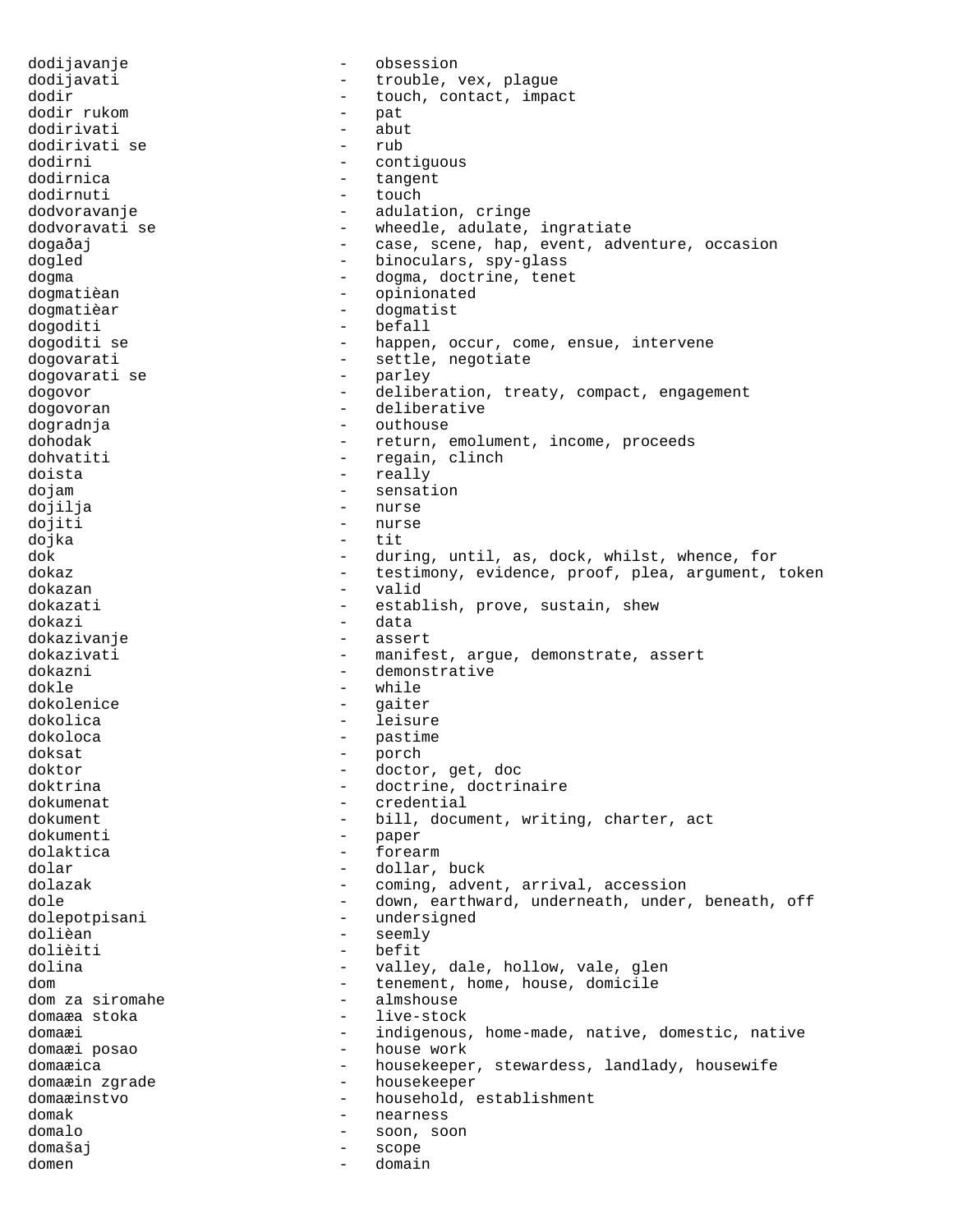domet - scope, range, scope, reach domet puške - gunshot dometnut - overhead dominacija - ascendant dominantan  $-$  ascendant domine - dice domorodac - native domovina  $\qquad \qquad -$  motherland, home don - sole don (šp. titula)<br>donekle - rather, tad, somewhat, partly, some doneti - fetch, carry, bring<br>
doneti dobit<br>
- net doneti dobit doneti presudu - adjudge donja suknja - petticoat donje rublje - undies, underclothes, underclothing donji - undermost, under donji deo<br>donji kaput donji kaput - undercoat donji veš<br>donkihotski - underclothes<br>- quixotic - quixotic<br>- afford donositi (rod) - afford<br>donositi plod - fruit donositi plod - fruit donositi zakone - legislate dopadati se<br>dopadljiv - lovable dopasti - devolve dopirati - go dopirati so  $-$  neighbour dopisivati se  $\overline{\phantom{a}}$  - correspond dopisni èlan - associate dopisnik - correspondent doprineti - contribute doprinos  $\qquad \qquad -$  productive, mite doprinositi - conduce, yield dopuna - rider, adjunct, annex, addendum, addition<br>dopuna tekstu - context - context dopuna tekstu dopuniti - add, supplement dopunjavanje - accessary dopunski<br>dopunski izbori by-election<br>by-election - by-election dopuštanje - admission dopuštati - tolerate dopuštenje - permission, allowance, leave dopustiti - allow, acknowledge, leave, give, suffer dopustiv - admissible dopustljiv - acceptable, permissible dorastao - mature dorodušan - good-natured doruèak - lunch, breakfast<br>doruèak i ruèak - hrunch - brunch doruèak i ruèak dosad - hitherto dosada - ennui, monotony, weariness, nuisance, plague<br>dosadan - ennuix weariful monotonous annoving pask dosadan - prolix, weariful, monotonous, annoying, pesky<br>dosadan èovek - bore dosadan èovek - bore dosadan govornik - windbag dosadan rad - fag dosaditi - weary - solicitation, annoyance dosaðivati - solicit, molest, irk, bother, pester, haze, bore<br>dosaðivati se - miss dosaðivati se dosadno dug<br>došapnuti - interminable<br>- tip došapnuti došaptavati - prompt doseg oka - sight doseliti se inhabitat se inhabitat se inhabitat se inhabitat se inhabitat se inhabitat se inhabitat se inhabitat se doseljenik - immigrant, emigrant dosetka - pun, quibble, drollery, quirk, wit, racket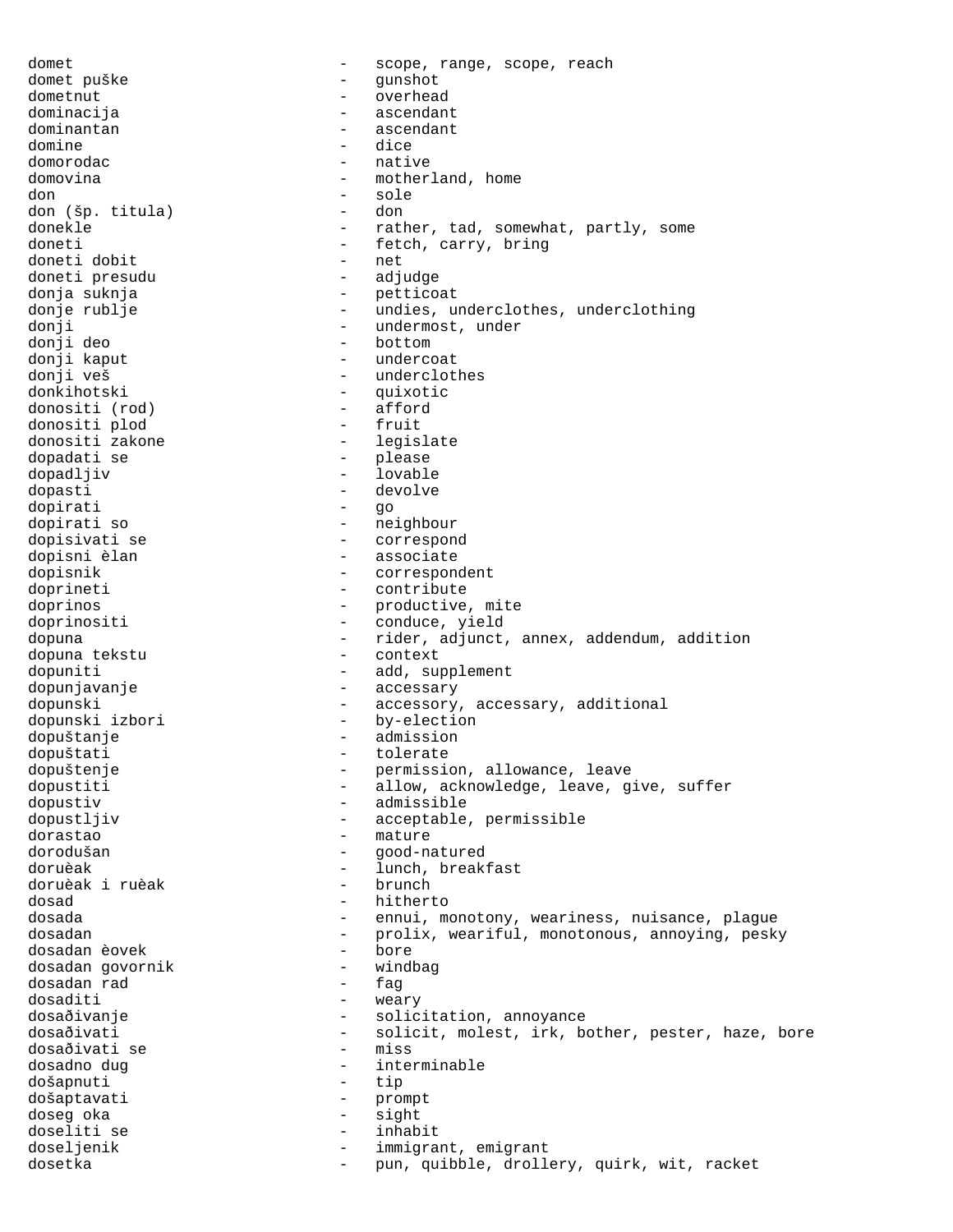dosetljiv - witty dosezanje - reach dosije - dossier dosledan - literal, sequential, persistent, consequent doslednost - order, moderation, persistence došljak - newcomer doslovan doslovce - verbatim dosluh - collusion dospeo - due dosta  $\overline{\phantom{a}}$  - indeed, really, quite dosta nov  $-$  newish dosta teèan  $-$  cursory dostava  $\begin{array}{ccc} - & \text{shipment, chit} \\ - & \text{post} \end{array}$ dostava pošte - post dostaviti - convey dostaviti informaciju dostavljaè - caterer, tattletale, sneaker<br>dostavljati - - sneak dostavljati dostavnica - invoice dostiæi - overhaul, achieve dostignuæe en en en en en erformance, accomplishment dostignuti - attain dostižan - attainable, conceivable, comprehensible dostizati - approximate dostojan - venerable, worthy dostojan hvale - laudable dostojan poštovanja dostojan poverenja<br>dostojan žalbe - responsible - piteous dostojan žalbe dostojanstven - portly, stately, proud, magisterial, loft, solemn dostojanstvo - greatness, loftiness, honour dostupan - accessible, available, affordable dostupnost - accessibility dosuditi - adjudge, adjudicate doteran - accomplished, elaborate, trim, spruce, spick doteranost - smartness doterati - adjust, retouch, trim, embellish doterati se  $-$  titivate, smarten doteriti - season doterivati - spruce dotièan - respective<br>dotièni - respective<br>civen dotièni - given dotrajalost - deterioration, frazzle doturanje - passage doušnik - sneak - hitherto, hereto dovesti  $-$  restore, reduce dovesti se<br>dovesti u iskušenje<br>
- tempt<br>
- tempt dovesti u iskušenje dovesti u red - - - - - - - - - - - - - rumple, adjust, arrange dovikivati - shout dovitljiv - shifty, apprehensive, quick-witted, cute dovitljivost - wit<br>dovoðenie - inp dovoðenje - input, restoration, reduction<br>dovoðenie u red - input, restoration, reduction dovoðenje u red - trimmingar - trimmingar - trimmingar - trimmingar - trimmingar - trimmingar - trimmingar - t<br>Trimmingar - trimmingar - trimmingar - trimmingar - trimmingar - trimmingar - trimmingar - trimmingar - trimmin dovoditi - relate dovoditi u zabludu - mislead dovodni kanal dovojan - sufficient dovoljan - adequate, adequate, enough, ample dovoljno - enough dovratnik - jamb dovuæi - drag doza - dose, dosage doziranje - dosage dozirati - dose dozivati  $-$  invoke, shout, evoke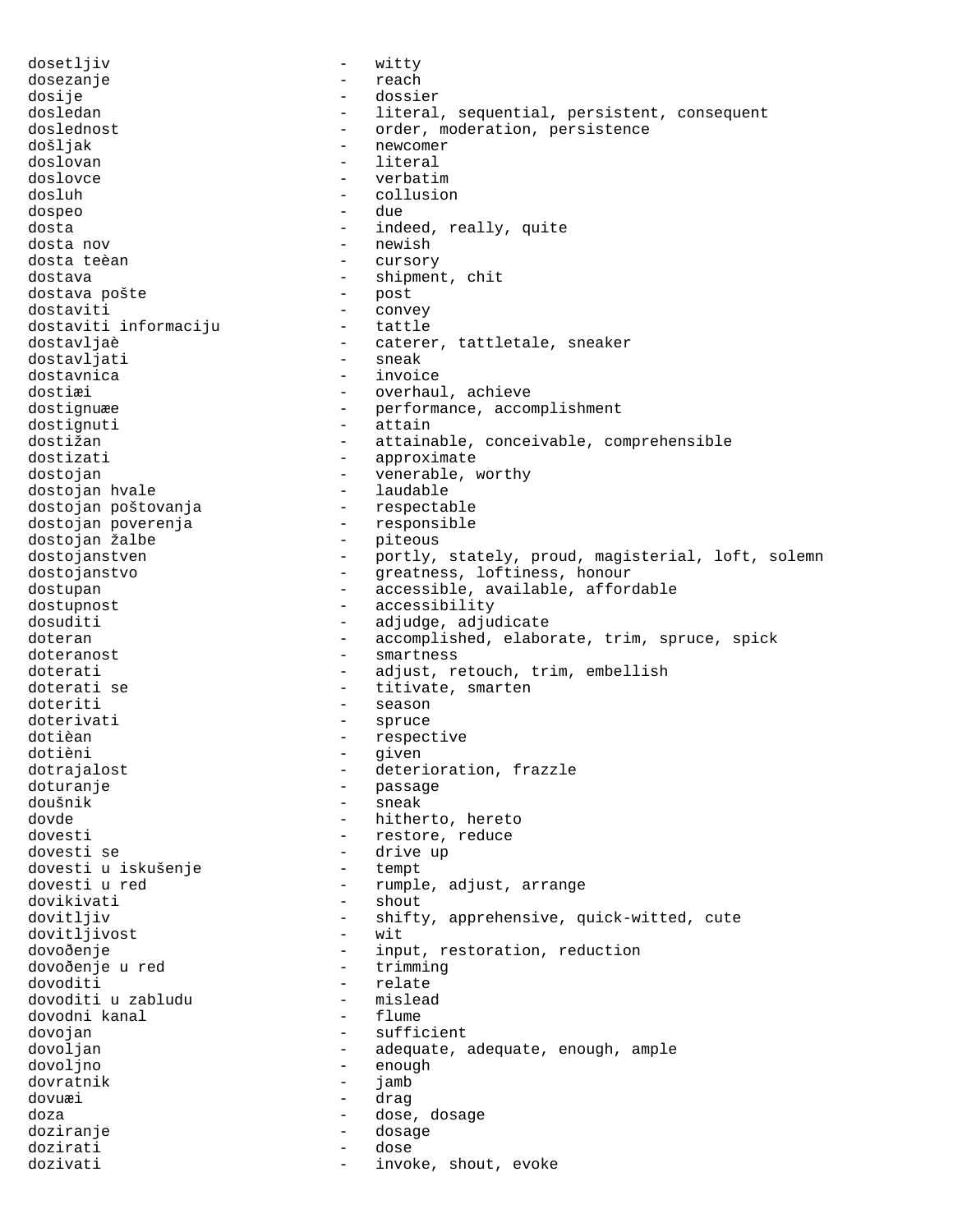doživljaj - adventure doživotan - perpetual doživotna renta - perpetuity dozivotna ienea<br>doznaèiti - allocate, allow doznaka - allocation - allocation doznati - understand dozrevati - ripen, mellow dozvati - summon dozvola - permit, grant, sanction, allowance, permission dozvoliti - approbate, sanction, allow, grant, admit<br>dozvoliti sebi - afford dozvoliti sebi - afford dozvoljena brzina drag extending the nice, agreeable, darling, dear, beloved draga - sweetheart, lass dragan - darling, mach<br>dragana - mach - mach dragana - machina - machina - machina - machina - machina - machina - machina - machina - machina - machina - <br>draoi dragi - sweetheart<br>dragi kamen - sweetheart - sweetheart - gem, jewel dragocen - invaluable, valuable, precious dragon - dragoon - dragoon drahma - dram drajver - driver drama - drama dramski glumac dramski pisac  $-$  playwright drangulije - trinket, frippery drastièan - drastic draž - lure, spice, savour - savor dražestan - gracious dražiti - rile, dangle, pique, anger<br>dreèavi ukrasi - rile, frippery - frippery dreèeæi - flashy, tawdry, showy, earsplitting<br>drekavac - howler - howler dreknuti - yell dremanje - nod dremati - slumber, doze dremež - nap, snooze, drowse, slumber, nod dremljiv - somnolent, dormant dremljivac - sleeper dresura - dressing - dressing drevan - ancient<br>drhatati - ancient - ancient drhatati - shudder drhtaj - shake drhtanje - tremor, thrill, tremble, quake, shiver, shake drhtati - quiver, shiver, shake, quaver, tremble, palpitate<br>
- shivery shaky tremulous - shivery, shaky, tremulous drhtavica - quake, tremor, trepidation, shudder<br>drhtulia (riba) - torpedo drhtulja (riba) driblati - dribble drljaèa - harrow drmanje - pulsation, shake drndanje - strum drob  $\qquad \qquad -$  offal, intestine, pluck drobiti - mill, pestle drobljen kamen - macadamamaca - macadamamaca - macadamamaca - macadamamaca - macadamamaca - macadamamaca - maca droga - dope dronjak - shred, tatters dronjci - rag drozd - thrush drška - stalk, handle, haft, stick, pull, hold, arm drska devojka<br>drsko se ponašati - hussy, minx drsko se ponašati drskost - brass, flippancy, arrogance, sass, assumption<br>dru - partner dru - partner drug extending the cohort, playmate, chum, mate, associate, comrade drug u igri - playfellow druga godina fakulteta  $-$  sophomore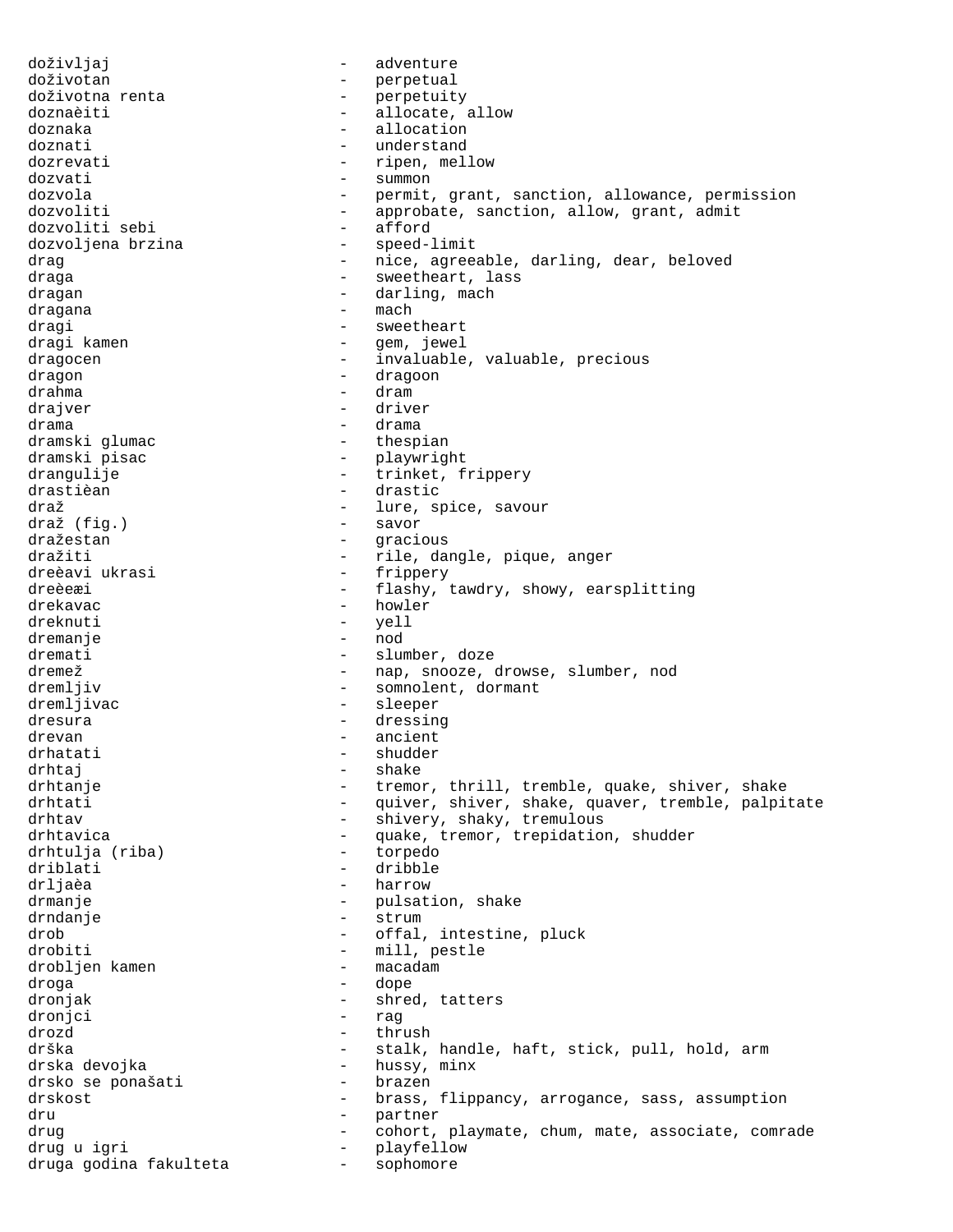drugaèije - else, otherwise drugaèiji  $-$  diverse, different, otherwise, other drugar - fellow, pal drugarstvo - communion drugèiji - unlike drugde - elsewhere drugi - other, another, second, new, latter<br>drugi glas - second - second - second<br>- variant drugi naèin - variant drugi oblik drugi otkos - aftermath drugi po èinu drugo - else drugo stanje - bregnancy drugorazredan - accessory, second, smalltime drugorazredni put - by-way drugostepen - secondary drugostepeni - collateral, minor drugostepne - secondary drugovati - associate drum - road, highroad, ride<br>društven - road, highroad, ride<br>- sociable, social, gre - sociable, social, gregarious, convivial<br>- caste društvena klasa<br>društveni ološ društveni ološ - lees, scum društveni olš - underworld društveni položaj - status društveni red - order društveni život<br>društvenost - sociability, society društvo - union, society, circle, consort, body, crew, party druženje - intimacy druževan - sociable, social druževnost<br>
- amicability, sociability<br>
- and pack hand<br>
- and pack hand - gang, pack, band družiti se  $-$  mix, hob-nob, consort drven - arboreous, wooden - arboreous, wooden - arboreous, wooden - timber drvena graða drvena masa  $\qquad \qquad \qquad -$  wood-pulp drvena noga<br>drvena oplata - peg leg - panel drvena oplata - panel drveni èep drveni klin<br>drveni malj - peg<br>- maul, mallet<br>- spine drveni ukras drvo drvo - arbor, wood, tree drvodelja (1999)<br>drvodelja (1999) - carpenter (1999) - carpenter (1999) - carpenter (1999) - carpenter (1999) - carpenter (1999) - carpenter (1999) - carpenter (1999) - carpenter (1999) - carp drvodelja - carpenter - alley, avenue drvorez - woodcut drvoseèa - woodcutter, woodman drzak - free, brash, cynic, saucy, brassy, presumptuous držak - hilt, shaft, stem, stick držalac - holder držalo za pero - penholder držanje - address, keeping, demeanour, possession, hold držati - wield, hold, maintain, poise - lecture<br>- speak držati govor - speak držati pravac - steer držati predavanje<br>držati se - acquit, posture, keep, hang on<br>- poise držati u ravnoteži<br>država - state, commonwealth, nation državljanstvo - nationality, citizenship državna bezbednost - secret service - exchequer, treasury državna služba - public service<br>državni - national, state državni - national, state, political, official, national<br>državni šinovnik - officer državni èinovnik  $-$  officer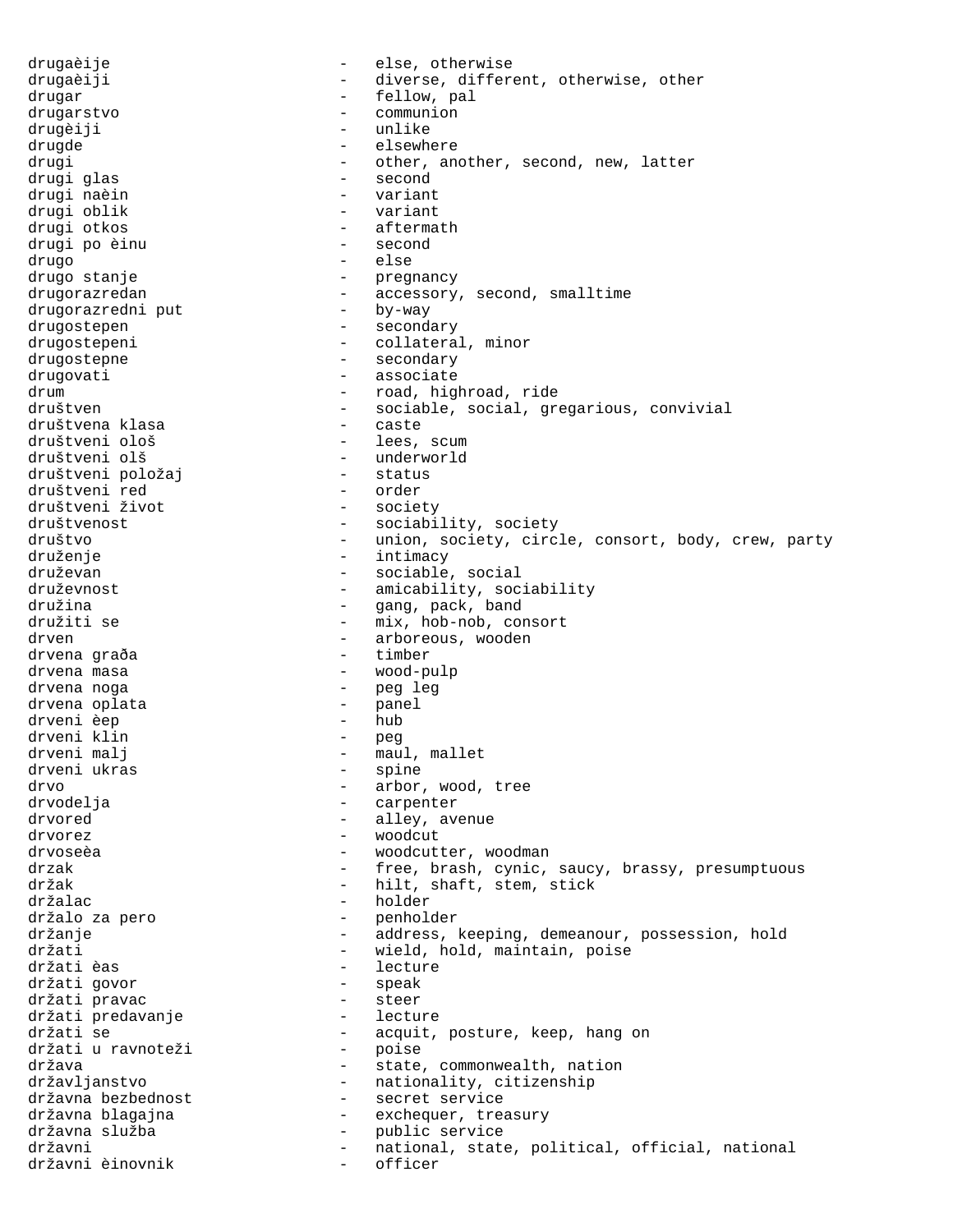državnik - politician, statesman drznuti se  $-$  presume dubina - deep, profundity, profound, altitude, depth<br>dubina qlasa - depth dubina glasa dubinski talas - ground swell dubiti - deepen<br>dubler - underst dubler - understudy dublirati - understudy<br>dubok - profound. - profound, deep, sound, abstruse<br>- gash duboka posekotina - gash duboki klanac<br>duboki tanjir duboki tanjir - soup-plate - penetrate duboko ukorenjen - deeprooted duborezac - woodcutter ðubre - rubbish, muck, manure, litter, trash, refuse ðubrenje - dressing ðubrište ðubriti - manure, muck ðubrivo - compost duæan - shop - mulberry duda - soother - soother duet - duet - long, lasting, credit, due, debt<br>- runner dug pokrivaè dug život - longevity duga - rainbow, stave, rain-bow, arc long, lengthy dugi rok - age dugih nogu dugme - stud, push, knob, button dugo - long dugoroèan - long-term dugotrajan - prolonged, protracted, lasting dugouh - lop-eared dugovanje - debt, debit dugovati dugoveènost <br/> - longevity <br/> - longevity dugovi - arrears duguljast - oblong duh - apparition, mind, ghost, aspiration, wraith, soul<br>duh vremena - zeitgeist - zeitgeist<br>- spiritual duhovan - spiritual<br>duhovi (praznik) - whitsun - whitsun duhovi (praznik)<br>duhovit duhovit - facetious, humorous<br>duhovit - facetious, humorous<br>- racy, quick, witty, duhovit - racy, quick, witty, spicy, smart, witted, spirited<br>duhovita primedba - quirk, wisecrack, witticism - quirk, wisecrack, witticism<br>- repartee duhoviti odgovor duhovitost  $-$  catchword, repartee, wit duhovna moæ  $-$  fortitude duhovni - ecclesiastical, mental - shepherd duhovno lice - divine, ecclesiastic duhovno ustrojs - mentality ðumbir - ginger<br>dunia - aujude dunja - quince dupin - dolphin dupli - double, duplex, dual, double<br>dupli bod - backstitch - backstitch - backstitch duplikat - counterpart, twin, duplicate duplja - cavity, socket durenje - pout duša - psyche, spirit, mind, soul dušek - mattress<br>duševna poremeæenost - distemper duševna poremeæenost - distemper, alienation<br>duševna vedrina - - - - - - - pep duševna vedrina - pep mental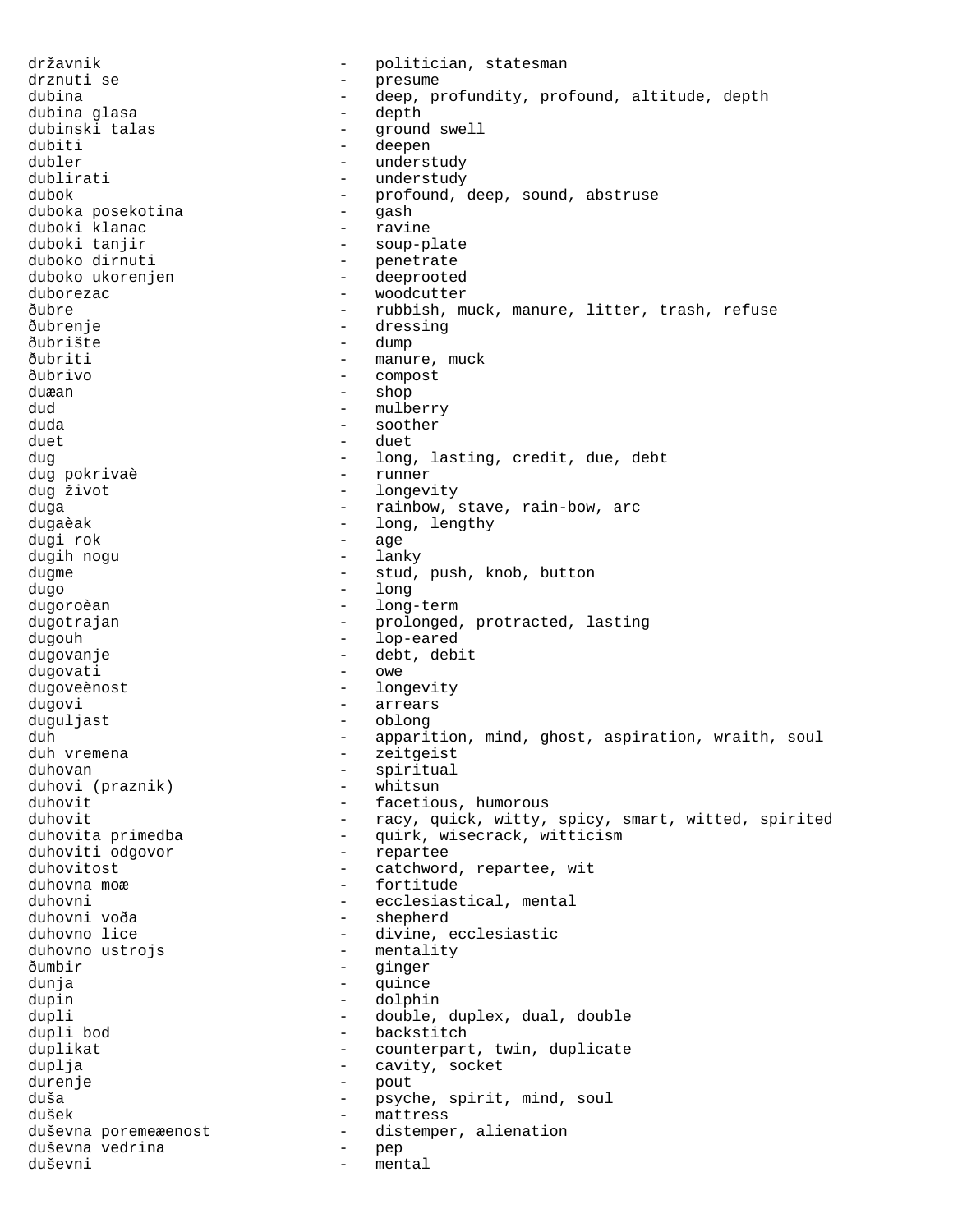duševno stanje - spleen duševno zaostao<br>dušièni dušièni - nitrogen dušik - nitrogen<br>dušnik - windpipe dušnik - windpipe, throttle<br>dušnikov - bronchial, nitric dušnikov - bronchial, nitric<br>dušnost - obligation - obligation<br>- brass duvaèki (instrumenti)<br>duvalica - snout duvan - plug, tobacco - pouch duvati - wind, huff, blow<br>duž - along, on - along, on dužan - owing, due, indebted dužica - sheath, stave - sheath, stave - sheath, stave - sheath, stave - sheath, stave - sheath, stave - sheath, stave - sheath, stave - sheath, stave - sheath, stave - sheath, stave - sheath, stave - sheath, stave - sheat dužica (oka)<br>dužina - length, length<br>- furlong dužina oko 200m<br>dužnik dužnik - debtor dužnost - duty, function, incumbency, task, office dužnosti - responsibility<br>dva - two<br>- two - two dvadeset - twenty dvadeset funti - score dvadeset jardi dvadeseti - twentieth dvadeseti deo  $-$  twentieth dvanaest - dozen - twelfth<br>- twelve dvaneastoro dvaput - twice<br>dve - two - two - two<br>- colon dve taèke<br>dvestogodišnji - bicentenary dvoboj<br>dvoboj u vazduhu - duel, meeting<br>- dogfight dvoboj u vazduhu dvoèlan - binomial dvogodišnji dvoje - pair dvojina - dual dvojni - double dvojnik - double<br>dvojno knjigovodstvo - - double entry dvojno knjigovodstvo<br>dvokolica dvokolica - rickshaw - rickshaw<br>dvokolice - rickshaw - rickshaw dvokolice - cart dvolièan<br>dvolièna igra double deali - double dealing dvoliènost - duplicity dvononžac - biped dvopek - rusk dvopev - duet dvopolni - bisexual dvor - court dvorac  $\qquad \qquad -$  palace, mansion, castle dvorana  $\qquad \qquad -$  hall, saloon, auditory, chamber dvoranin dvoranin - courtier, equerry dvorenje - attendance, attention dvorište - courtyard, court, yard<br>dvoriti - attend, tend, wait, se - attend, tend, wait, serve<br>- antic dvorska luda dvosmislen - equivocal, ambiguous, back-handed dvosmislenost - ambiguity dvostih - couplet dvostran - bipartite, duplex dvostrani - bilateral dvostruk - duplex, twofold, dual dvostruko - twofold džak - sack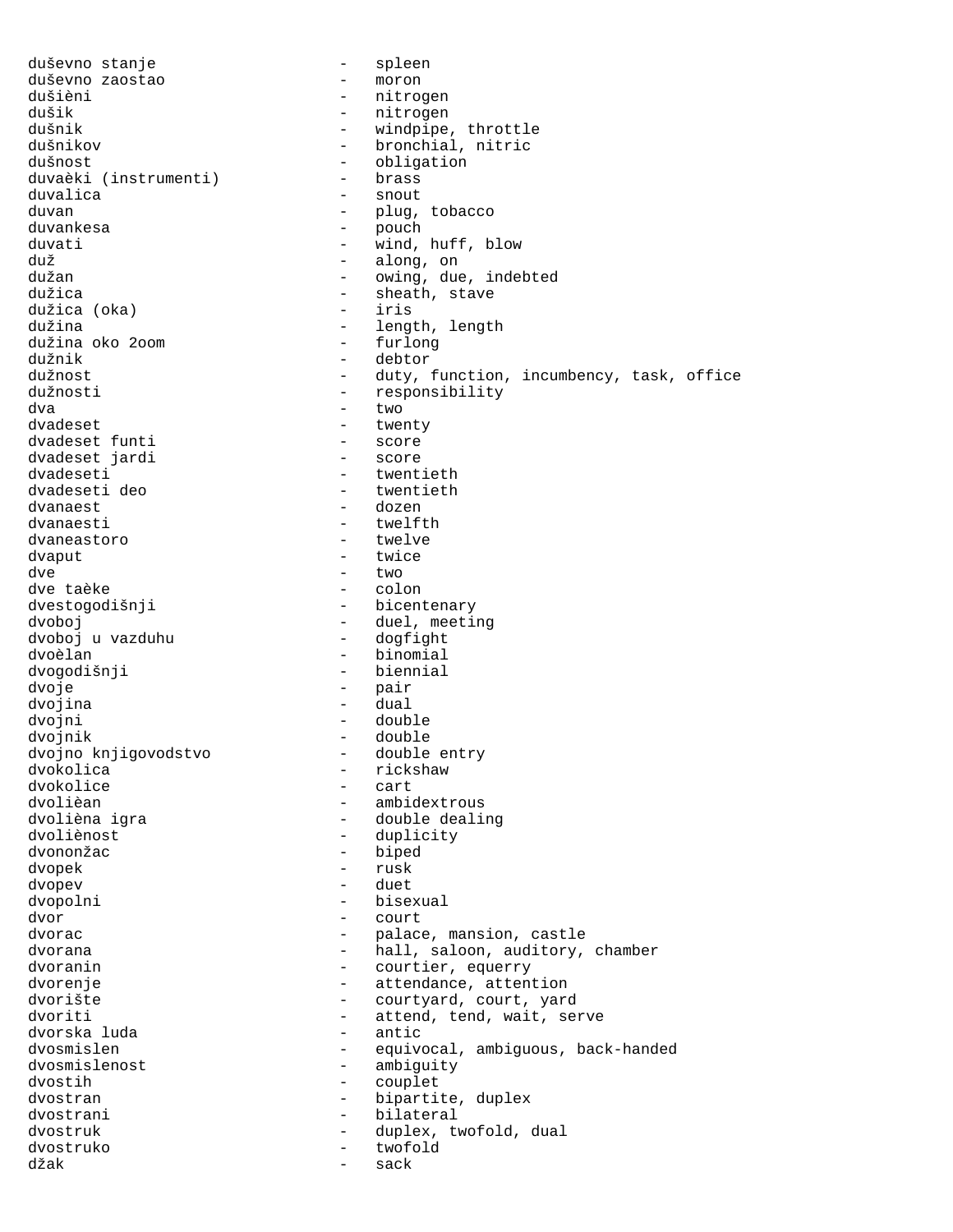džamija - mosque, misque džangrizav - garrulous dželat - executioner džemper - jumper, jersey džep - pocket - pickpocket<br>- fob džepiæ za sat<br>džepna knjiga džepna knjiga - paperback - pocket-knife džez - jazz džezva - coffeepot - liver džin - giant, colossus, ogre džin (rakija) džinovski - colossal džokej - jockey džukela - cur džumbus – riotus – riotus – riotus – riotus – riotus – riotus – riotus – riotus – riotus – riotus – riotus – r jungle ebonit - vulcanite efektan - spectacular, effective<br>efektivan - spectacular, effective - virtual, telling effulgent - effulgence efikasan - efficacious, effective egalitarizam - egalitarianism egalitarski - egalitarian egipat - egypt egipatska smokva egipæanin - egyptian egocentrik - egocentric egoizam - selfishness, egoism egzistencija - existence egzotièan - exotic - reverberation, repercussion, echo ej - eh ekcem - eczema<br>ekipa ortaka (slang) - posse ekipa ortaka (slang) eklektièan - eclectic eklektik - eclectic ekonomija - economy, economics ekonomisati - economize ekonomski - economic ekran - riddle, screen<br>ekscentrièan - eccentric, out ekscentrièan - eccentric, outre ekscentrik - eccentric, outre exscentric ekscentrik - screwball<br>ekselencija - excellenc - excellency ekser - nail, nail, peg, pin ekskluziva - scoop ekskurzija - excursion ekspedicija - expedition eksperimentisanje ekspert - maven ekspert za neku oblast eksploatator - slave-driver eksploatisati eksplodirati - explode eksplozija - explosion, outbreak, burst, blast eksploziv - explosive - explosive eksponent exponent - exponent ekspozicija - exposure time<br>ekspres (voz) - express ekspres (voz) - express ekspres restoran eksproprisati - expropriate ekstaza - ecstasy ekstradicija<br>ekstradicija - extradi ekstradicija - extradition ekstravagancija - extravagance<br>ekstremista ekstremista - ultra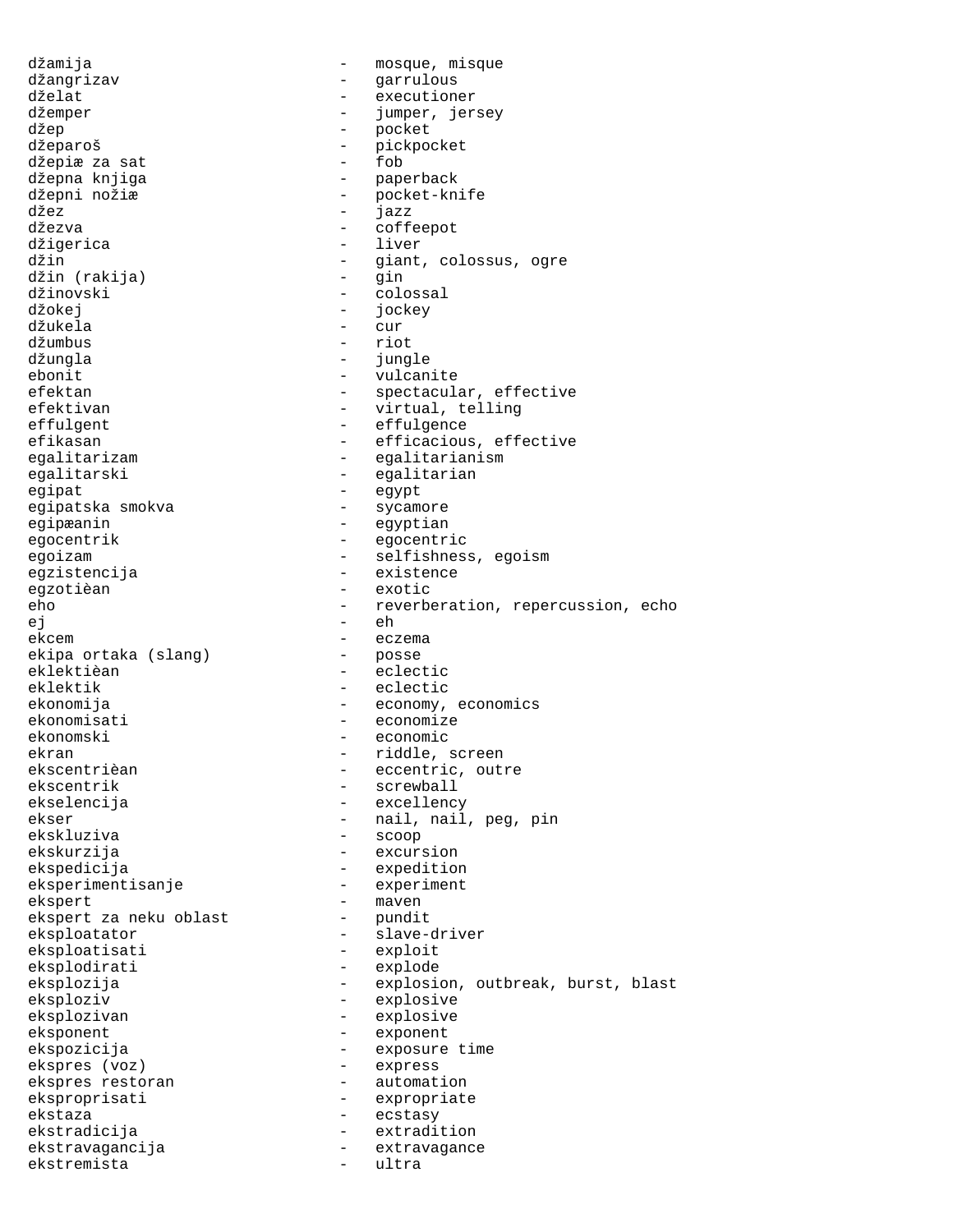ekstremni radikal - bolshevik ekvator - equator ekvivalent - equivalent elan - dash elastièan<br>elastièna ivica (na bilijaru) - cushion<br>elastièna ivica (na bilijaru) - cushion elastièna ivica (na bilijaru)<br>elastiènost elastiènost - resilience elegancija - elegance, chic<br>elegantan - elegant, dinky, e elegantan - smart, dinky, elegant, swank<br>elegija - elegy, elegy elegija - elegy, elegy elektrièan - electric elektricitet - electricity - power-station, power-house elektrièni - electrical elektrifikacija - electrification elektromotor - electro-motor elektron - corpuscle<br>elektronska cev - valve - valve elektronska cev elektronski top and allektron gun elemenat - element<br>element - element - princip element - principle - elementary elementarni<br>
elementarni princicpi - rudimentary<br>
- rudiments elementarni princicpi eliksir - arcanum, elixir<br>eliminacija - elimination - elimination - elimination eliminisati - eliminate elipsa - ellipse elisa - screw, propeller - paddle<br>- elite elita - elite - ivy league elitni - elite emajl - enamel - emancipate embrio - embryo emetik - emetic eminencija - eminence emisar - emissary emisija - issue emocija - emotion emocionalan - emotional emotivan - emotional empatija - empathy emulzija - emulsion enciklopedija - encyclopaedia, cyclop(a)edia<br>endemièan - endemic - endemic<br>- racy energetièan energièan - sappy, dynamic, aggressive, energetic, driving energièan rad  $-$  activity energija - pep, spunk, energy, nerve, steam, power, vim, sand engleski - english engleski jezik - english engleski kljuè  $-$  monkey-wrench englez - britisher englezi - british entomologija - entomology ep - epic - pest, epidemic, plague epigraf - motto, epigraph epigram - epigram epikurejac - epicure epilepsija - epilepsy epilog - epilogue episkop - bishop episkopski - episcopal epitaf - epitaph epitet - epithet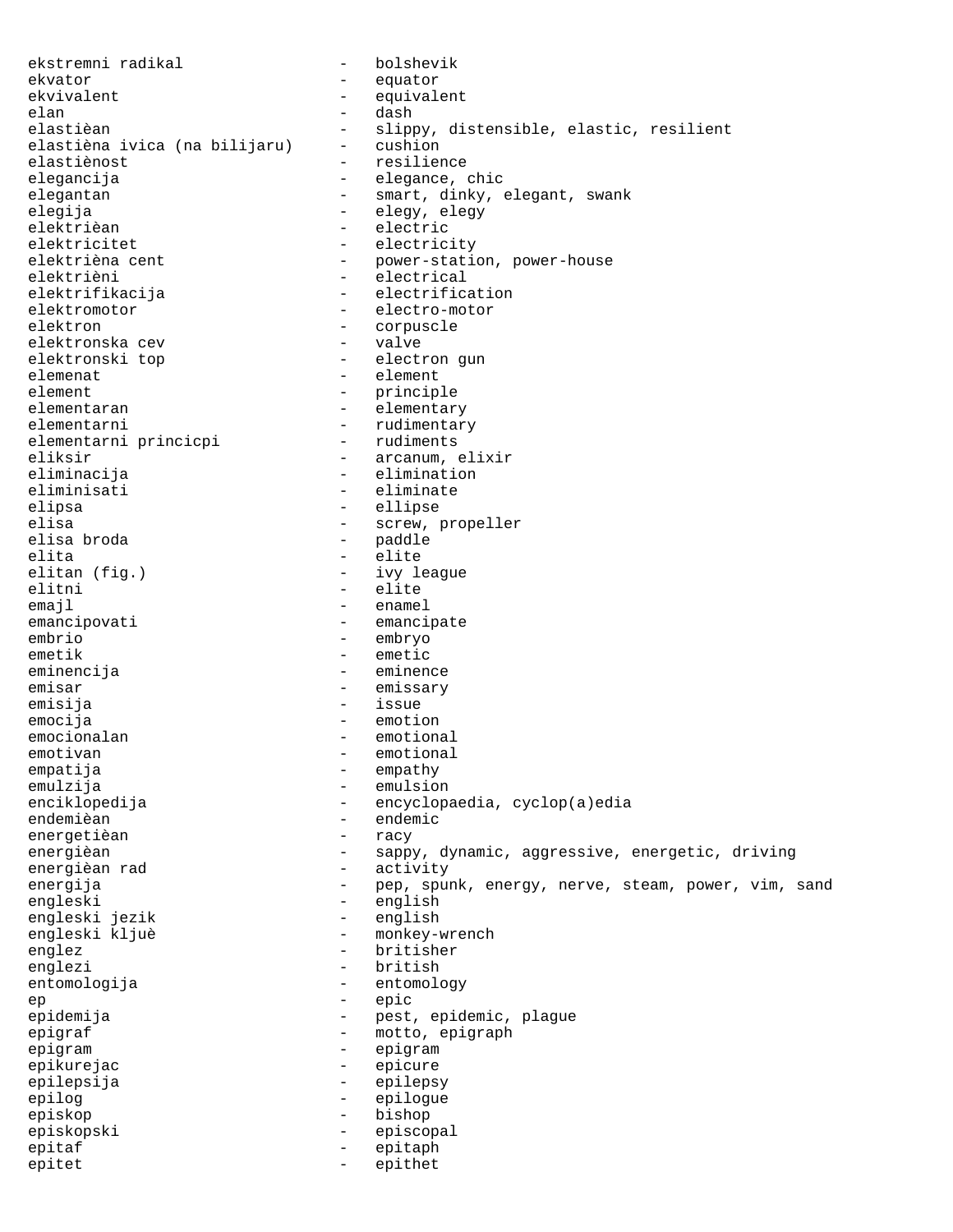epizoda - byplay, episode epoha - epoch, era, period epoleta - strap, epaulet(te) epruveta entre test-tube, tube epska pesma - epos epski – en verski – en verski – en verski – en verski – en verski – en verski – en verski – en verski – en verski – en verski – en verski – en verski – en verski – en verski – en verski – en verski – en verski – en verski era - period, era ergometar - treadmill erl - earl erotièan - erotic erozija - erosion erupcija - eruption ešalon - echelon esej - assay eskadron - squadron - squadron eskalator - escalator - escalator<br>eskim - eskimo eskim - eskimo eskimka - eskimo eskimski - eskimo<br>eskontovati - discou eskvajr - esquire esteta - aesthete estetika - aesthetics estetski - aesthetic, sensuous estonac - estonian estonka - estonian estonski - estonian<br>etapa - estonian<br>- lap sta etapa - lap, stage etar - ether - ether<br>etatizam - stati; etatizam - statism etièki - ethic, ethical<br>etika - ethic, ethical<br>- morality etikecija - decorum etiketa  $-$  etiquette, label etimologija  $-$  pedigree, etymology etiopljanin - ethiopian etiopljanka - ethiopian etiopski - ethiopian<br>ethièki - ethnic(al etnièki - ethnic(al)<br>etnografija - ethnograph evakusiano lice eventualan - eventual eventualnost - contingency evolucija - evolution evropljanin - european evropski - european fabijevac - fabian fabirika - mill fabrièki dimnjak fabrika - factory, manufactory<br>fabrika oružja - factory - armory fabrika oružja fabrikacija - manufacture fabrikant - manufacturer<br>fabrikat - manufacture fabrikat - manufacture fabula - plot fagot - bassoon fajl - file  $fakt$   $fact$ faktor - factor fakultativan - optional, facultative fakultet - faculty<br>falsifikat - nseudo falsifikat  $-$  pseudo, forgery, fake

paddock - squadron - discount esperanto - esperanto - morality - ethnography<br>- evacuee - eunuch - machine fakir - fakir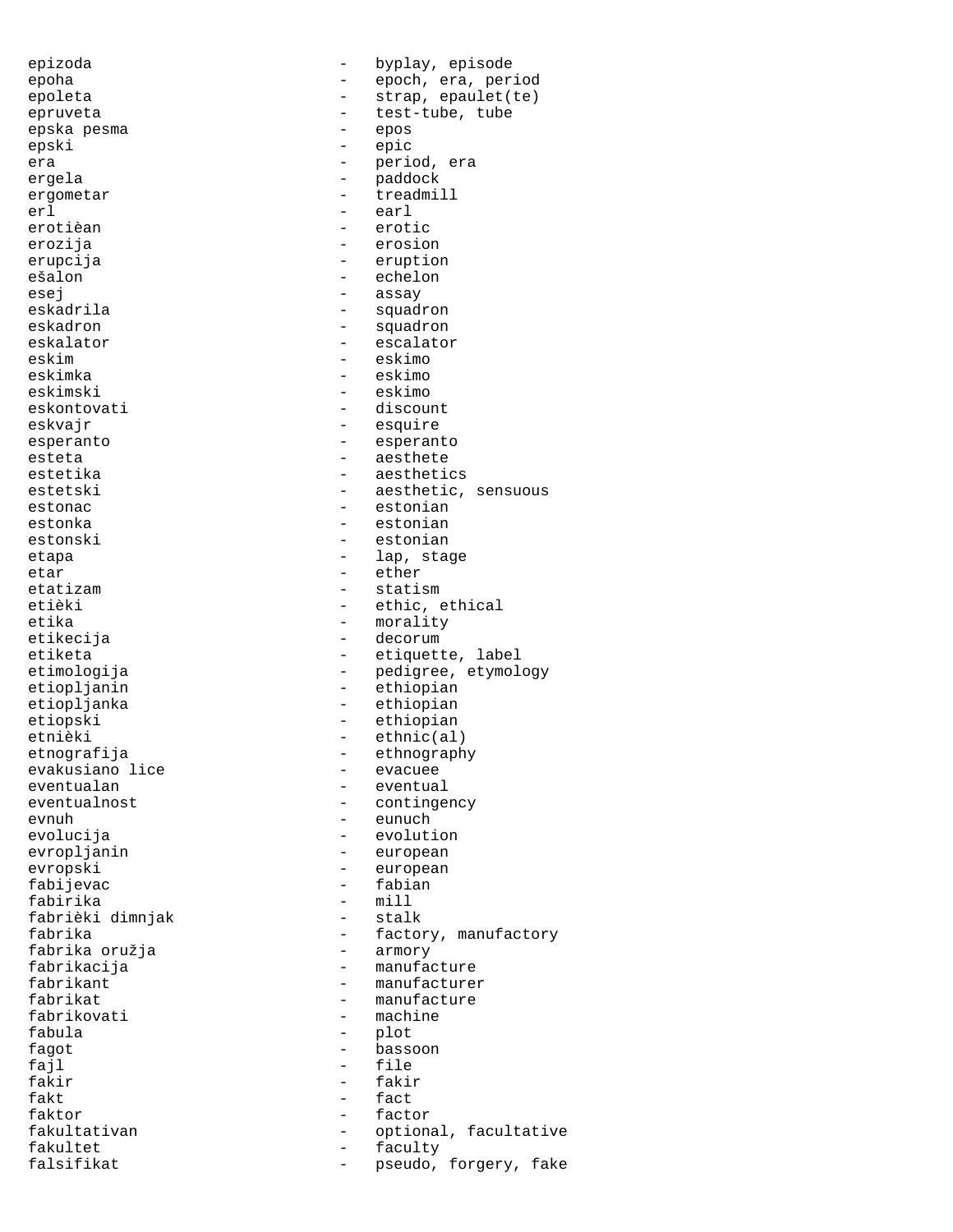falsifikator  $-$  forger, duffer falsifikovan - supposititious, mimic, adulterate - tamper, adulterate, forge, falsify, counterfeit familija - family fanatièan - bigoted fanatik - bigot, fanatic, zealot fanatizam - bigotry fantasitèan - fanciful - fantastic fantazirati - romance fantom - phantom - phantom farbar - dyer farma  $-$  farm, ranch farmaceuta  $\qquad \qquad -$  dispenser fasada - facade fasader - plasterer fascikla - file - nazi<br>- nazi fašistièki<br>fašizam fašizam - fascism fauna - fauna - favourite faza - stage, phase<br>fazan - stage, phasant - pheasant februar - february - february federacija - commonwealth, federation federalni - federalni - federal<br>federativan - federati - federative feldmaršal - field-marshal fen za kosu fenjer - lantern fer - fairly, fair<br>feribot - ferry - ferry feribot - ferry - ferry - ferry - ferry - ferry - ferry - ferry - ferry - ferry - ferry - ferry - ferry - ferry - ferry - ferry - ferry - ferry - ferry - ferry - ferry - ferry - ferry - ferry - ferry - ferry - ferry - ferr ferije - vacation, recess<br>ferment - ferment - ferment ferment - ferment fermentacija fes - fez - fetish fetišizam - fetishism feudalni - feudal fiæfiriæ - nut, coxcomb, popinjay, macaroni, toff<br>figura - figure - figure figura - figure figurativan - tropical figurativno reèeno<br>figurina figurina  $\begin{array}{ccc} - & + \\ - & \text{statu} \\ \text{fijuk} & - \\ \text{whiz} & - \end{array}$ - whiz<br>- swish fijukanje fijukati - zing, whiz fiksna ideja<br>fiktivan - obsession<br>fiktivan - fictive - fictive filc - felt file - fillet filigran - filigree<br>filiqranski rad - filigree filigranski rad<br>filijala filijala - affiliate film  $\begin{array}{cccc} - & f \text{ilm}, f \text{lick} \\ f \text{ilm} & - & \text{movies} \end{array}$ - movies<br>- kinematics filmska umetnost - kinematics filozof empirik<br>filter - percolator, filter filtriranje - percolation filtrirati - percolate<br>fin - subtle - subtle fina tkanina - cambric finac - finn finale - final finansijska podrška - patronage - patronage - patronage - patronage - patronage - patronage - patronage - patronage finansijski - money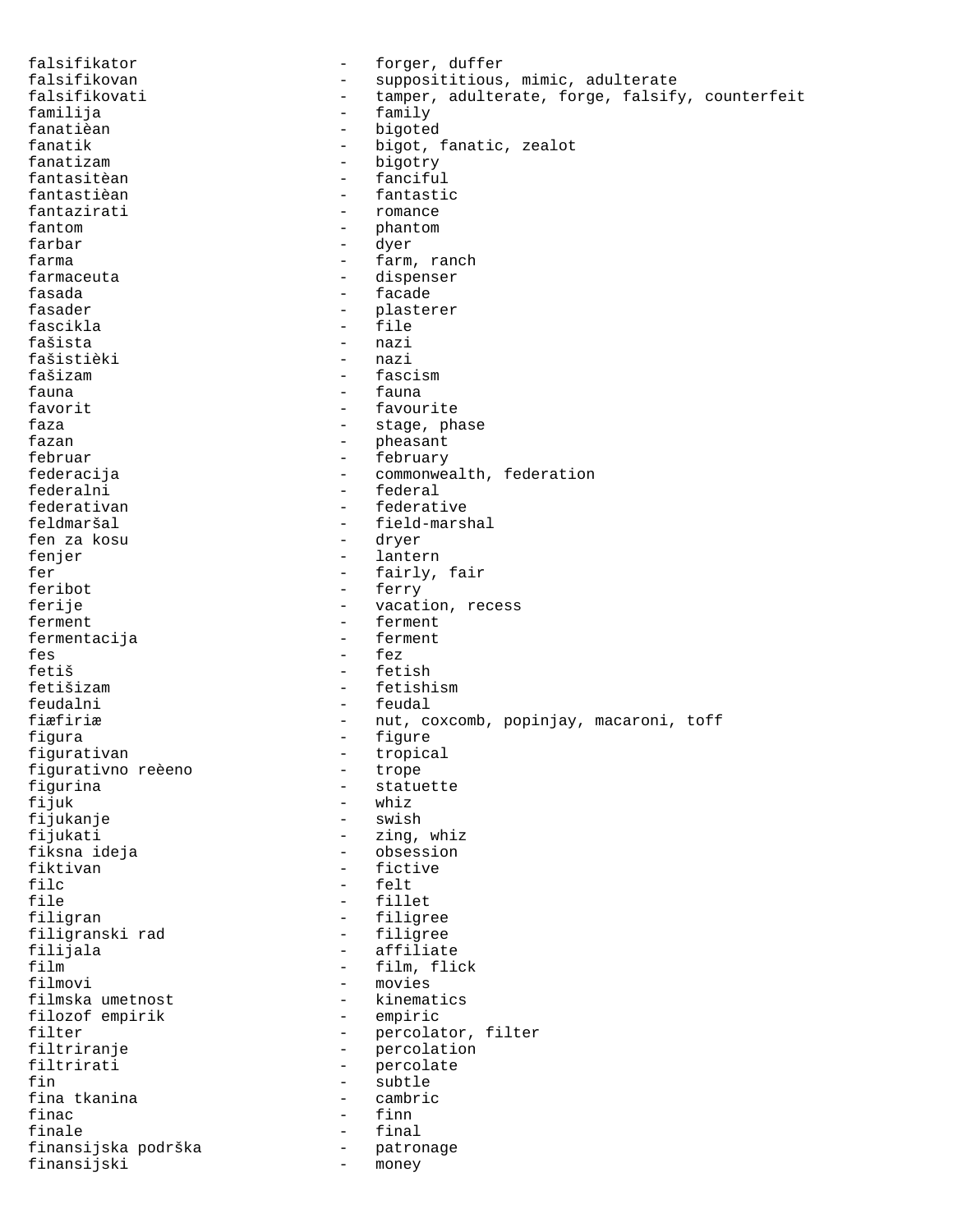finasije - finance<br>fini - fine - fine fini - fine finski jezik<br>fioka fioka - drawer firma - firm fisija - fission fizièar - physicist fizika - physics<br>fiziolog - physiolog - physiolog fiziologija - physiology fizionomija - physiognomy flamingo - flamingo flanel - flannel<br>flaša - bottle - bottle flaša - bottle flauta - flute flautista - flautist flavour - flatter<br>fleqma - helema - phleqma flegma - phlegm flertovanje fleš - flush - flush - flush - flush - flush - flush - flush - flush - flush - flush - flush - flush - flush - flush - flush - flush - flush - flush - flush - flush - flush - flush - flush - flush - flush - flush - flush flok - jib flora - flora flota - fleet flotila - flotilla fluorescentni - fluorescentni - fluorescentni<br>foaje - foyer, crus foaje (u hotelu)<br>fokusni fokusni - focal<br>folikul - folikul - folikul fontana - fountain<br>forbidding - forbid forbidding forma - form, shape formalista - prig formalnost - solemnity format  $\overline{a}$  = size<br>format adrese  $\overline{a}$  = addre formirati<br>formula formuliranje<br>formulisati formulisati - formulate<br>forte - forte - forte forte - forte - forte - forte - forte - forte - forte - forte - forte - forte - forte - forte - forte - forte - forte - forte - forte - forte - forte - forte - forte - forte - forte - forte - forte - forte - forte - forte forzac  $-$  fly-leaf foto aparat  $\qquad \qquad -$  camera foto negativ - negative fotografija - snap fotografisati<br>fraqmentaran frakcionaški - factious francuz extensive the frenchman franjevac - minor franko - prepaid fraza - phrase - phrase fregata - frigate frekvenca - incidence<br>frekvencija - velocity - velocity

- finnish<br>- finnish fišeklija - bandoleer, pouch<br>fisija - - - - - - - - - - fission - fiscal fitilj - primer, fuse<br>fizièar - primer, fuse fizièki - manual, corporal, physical - physiologist flaster - patch, plaster<br>flauta - flute - flute - phlegmatic<br>- flirt - foyer, crush-room<br>- lounge - follicle - address format<br>- mold - formula, recipe<br>- wording forum - forum fotelja - armchair, easy chair fragmentaran - patchy, scrappy<br>frakcionaški - factious frakcionaštvo - factionalism - french - deductible - velocity<br>- phreneti frenetièan - phrenetic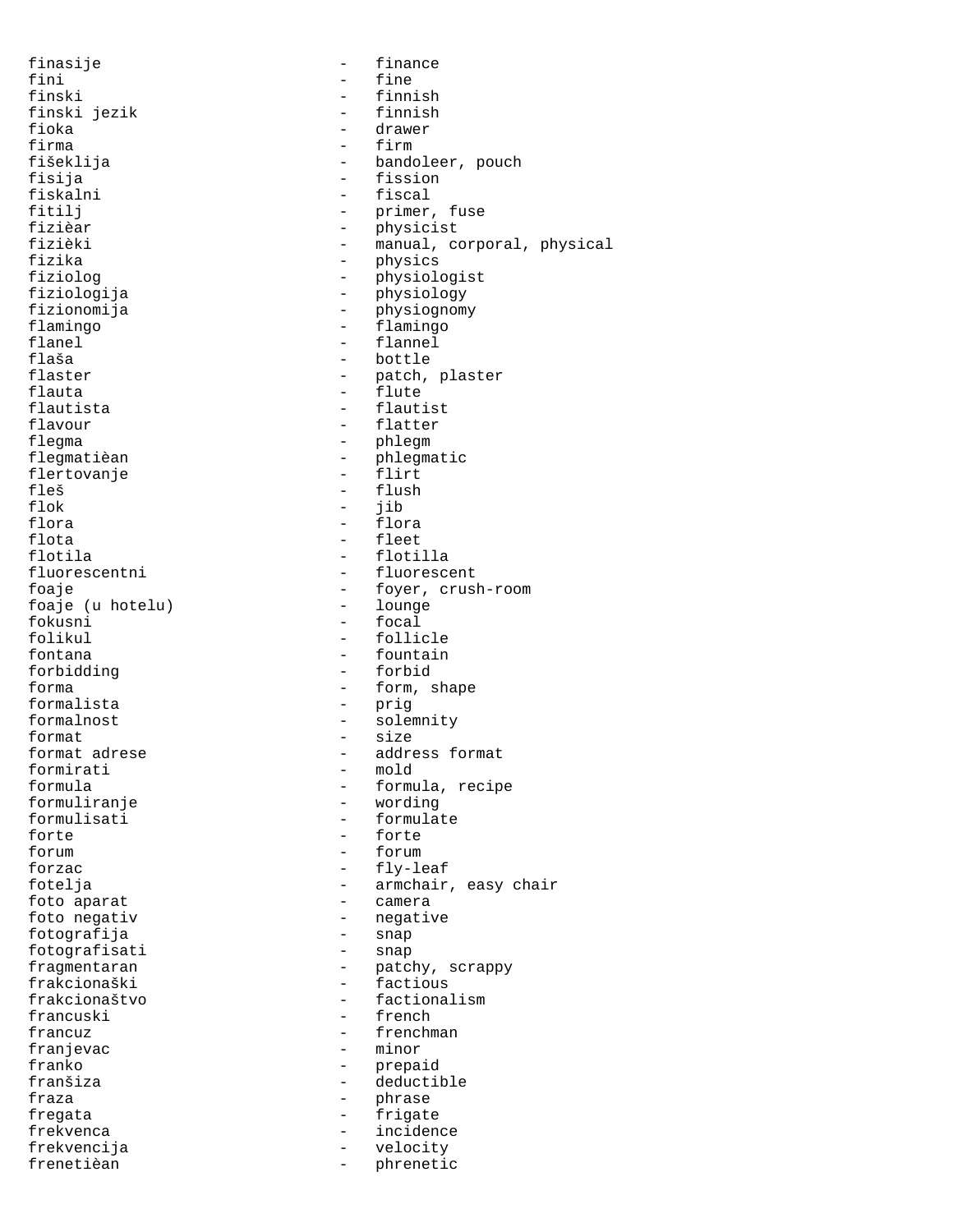freska - mural, fresco frivolnost - frivolity frizer - hair-dresser - fridge, refrigerator frizura - coiffure frktanje – snort<br>frktati – snort frktati - spit, sniff<br>front - front - front front - front - front - front - front - front - front - front - front - front - front - front - front - front - front - front - front - front - front - front - front - front - front - front - front - front - front - front - pipe, flute, fife fudbal - soccer, football fuga - fugue - fugue fuj - fie, pooh funkcija - role funkcionar  $-$  functionary funkcioner - official<br>funkcionisati - act up funkcionisati - act up act up act up act up act up act up act up act up act up act up act up act up act up act u funta  $-$  quid, pound furunkul - blain fuzija - merger g  $\overline{g}$  - sol  $\overline{g}$  - sol  $\overline{g}$ qa - him gacati - trudge gaæe - pants, drawers gaæice - knickers, panties qad - cad, scoundrel gadan - sordid, doggish, frightful, poisonous, disgusting gaðati - range, shoot, pelt, stone gaðenje - disgust, repugnance, abhorrence, nausea gaditi se  $\overline{\phantom{a}}$  - loathe, abhor<br>gadliw gadljiv - fastidious gadost - much - much - much - much - much - much - much - much - much - much - much - much - much - much - much - much - much - much - much - much - much - much - much - much - much - much - much - much - much - much - muc gaj en el estado en el estado en el estado en el estado en el estado en el estado en el estado en el estado en<br>En el estado en el estado en el estado en el estado en el estado en el estado en el estado en el estado en el gajdaš - piper gajde - pipe, bagpipe gajenje - nurture gajenje svilenih buba gajgerov brojaè - geiger counter gajiti  $-$  breed, cultivate, nurse, nourish, grow, rear gajtan  $-$  braid, ribbon, lace, purl gakanje - quack galama - noise, fuss, clatter, fracas, racket<br>qalamdžija - crier - crier galamdžija galamiti - vociferate, noise, roister, fuss galeb - mew, gull, seamew galerija - gallery - gallery<br>calija - gallery - gallery galija - galley galon (4 - gallon galop  $\qquad \qquad -$  career, gallop galopirati - career qalski - gallic galvanski - galvanic gama  $\frac{1}{2}$  gamut  $\frac{1}{2}$  gamut  $\frac{1}{2}$  gamut  $\frac{1}{2}$  gamut  $\frac{1}{2}$  gamut  $\frac{1}{2}$  gamut  $\frac{1}{2}$ gamaša - puttee<br>gamaše - spat - spat qamaše - spat gamašne - gaiter, leggings gangrena - gangrene gangster - racketeer, gangster ganuti - touch gar - soot, snuff - security garantija - assurance garantovati ensure, warrant, guarantee, guaranty, endorse garav  $\qquad \qquad$  - sooty, swarthy, grimy garaža - shed, garage garderoba - wardrobe, cloakroom garnirati - garnish garnitura - set garnizon - garrison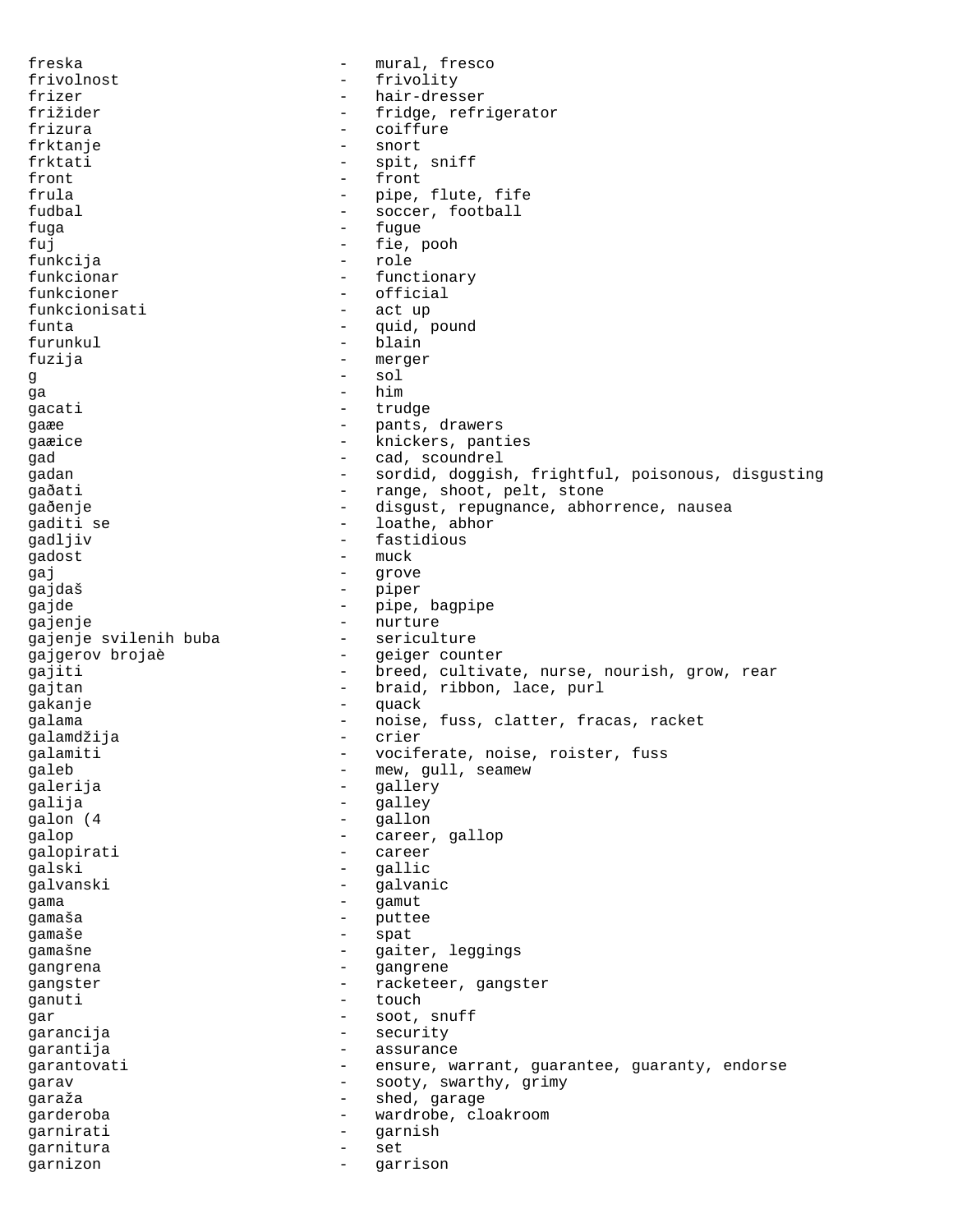gas - gas - gas gašenje - extinction gasiti - slake, slack, smother gastronomija - gastronomy gat - mole, jetty gatanje - augury, auspice gavran - raven gavrani - raven  $\begin{array}{ccc}\n\text{gaz} & - & \text{ford} \\
\text{gaz} & - & \text{ford}\n\end{array}$ gaza  $-$  gauze, wick, tent gazacit - puddle gazda - master, boss, manager, proprietor gazdarica - hostess, landlady, proprietress, mistress gazdinstvo - economy gazdovati - husband<br>gazela - husband - qazelle gazela - gazelle gazificirati - gasify gaziti - wade, trample, stamp, tread gaziti nogama - override gde  $\qquad \qquad$  - whither, where  $\qquad \qquad$  - anywhere - anywhere gde god - wherever gde mu drago  $-$  wherever geganje - shamble, waddle qeqati - shuffle gegati se  $-$  toddle, waddle gejzir - geyser gemometrija - geometry general - general generalizacija - generalization generalna proba - dress rehearsal generalna skupština - general assembly genetika – genetics<br>genetski – genetics genetski - genetic geneza - genesis genije - genius - genius genitiv - genitive genocid entry and the genocide geodezija - geodesy geograf - geographer<br>geografija - aenominale - geography geografija<br>qeografska dužina - component - geography geografska dužina - longitude geografska širina geolog - geologist<br>
geologist<br>
geologist<br>
geology<br>
- geology geologija - geology geološki potop geometrijski - geometric gepard - cheetah geranijum - geranium gerila - guerilla gerundiv - gerund geslo - motto gest - motion, gesture<br>
gestikulirati - qesticulate gestikulirati - gesticulate<br>
aeto - dhetto geto - ghetto gibak - mobile, resilient, lithe, supple, lissome<br>gibraltarski moreuz - straits of gibraltar - straits of gibraltar<br>- gargantuan gigantski - gargantuan<br>qiht - gout - qout - gout<br>- gwm gimnastika - gym, gymnastics gimnazija - gymnasium ginekologija - gynecology qinuti - perish gipkost - suppleness, pliability, spring, plastic gips - plaster, gyps(um) gitara - guitar gitovati gizdav - gaudy, silken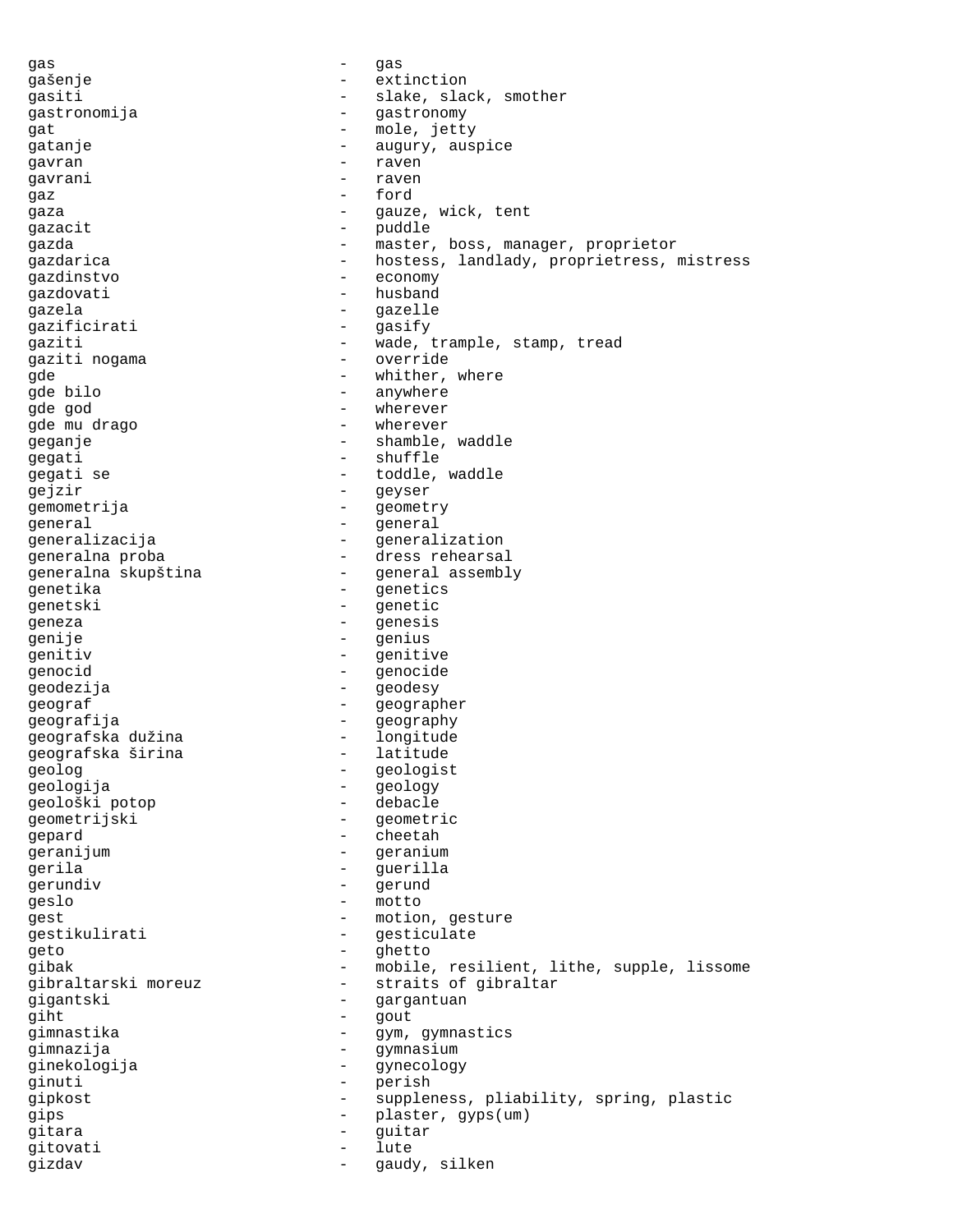qlaèati - pumice glad  $-$  hunger, dearth, famine, appetite gladak - plane, even, smooth, slick, sleek, glib gladak (fig.) - close gladan - hungry, ravenous gladovanje - starvation gladovati - hunger, starve, fast, famish<br>
declared - werb<br>
- werb glagol - verb glagolski naèin glas states of the state of the state of the state of the state of the state of the state of the state of the state of the state of the state of the state of the state of the state of the state of the state of the state of glasaè - voter - polling-booth<br>- ballot glasaèki listiæ glasan  $-$  full-mouthed, forte, noisy, vociferous, loud<br>  $-$  smack glasan poljubac<br>qlasanje - smach - smach - smach - smach - smach - smach - smach - smach - smach - smach - smach - smach - sm glasanje - poll, vote, ballot, voting - ballot glasilo - organ - organ - organ - organ - organ - organ - organ - organ - organ - organ - organ - organ - organ - organ - organ - organ - organ - organ - organ - organ - organ - organ - organ - organ - organ - organ - orga glasine  $\qquad \qquad -$  rumour, noise, buzz glasiti - read glasnik - mouthpiece, messenger, forerunner glasno<br>
dlasno - out, avowedly, audibly, aloud<br>
dlasno - shill<br>
- shill glasnogovornik qlatko - swimmingly glatko izbrijan - smooth-faced glatkost - evenness<br>glava - evenness<br>- chanter glava - chapter, head, noddle, patriarch, poll, pate, nob - loaf-sugar glavaèke - headfirst glavica luka - onion - frontispiece<br>- ledger glavna knjiga glavna liènost <br/> - protagonist <br/> - protagonist <br/> - protagonist <br/> glavna opruga - mainspring glavna osobina<br>qlavna pobuda - mainspring<br>- point glavna stvar qlavna ulica - highstreet glavni entral - master, cardinal, capital, chief, general, central glavni drum - highway glavni grad<br>glavni izvor stabilnosti lynchpin glavni izvor stabilnosti<br>glavni kljuè - master key glavni kuvar - chef - headline<br>- major glavni predmet na fakultetu - major glavni proizvod glavni put<br>
glavni udarac<br>
- hrunt - hrunt glavni udarac glavni ulaz - portal glavno - above-all glavobolja - headache, brow-argue<br>glavoseèa - - cut-throat glavoseèa - cut-throat - musical glazbenik - musician<br>gleèer - deux - glacier gleèer – glacier – glacier<br>cleð – enamel gleð - enamel, varnish gledalac - spectator, onlooker gledanje - notion, preview gledaoci - auditory, public, audience gledati - look, behold, scan, stare, eye, see<br>
- face<br>
- face gledati ka gledati kroz prste i internacija - connive gledati odozgo - overlook gledati u lice - envisage gledati u nekog  $-$  gaze gledati unaokolo - look around gledište - position, aspect, outlook, standpoint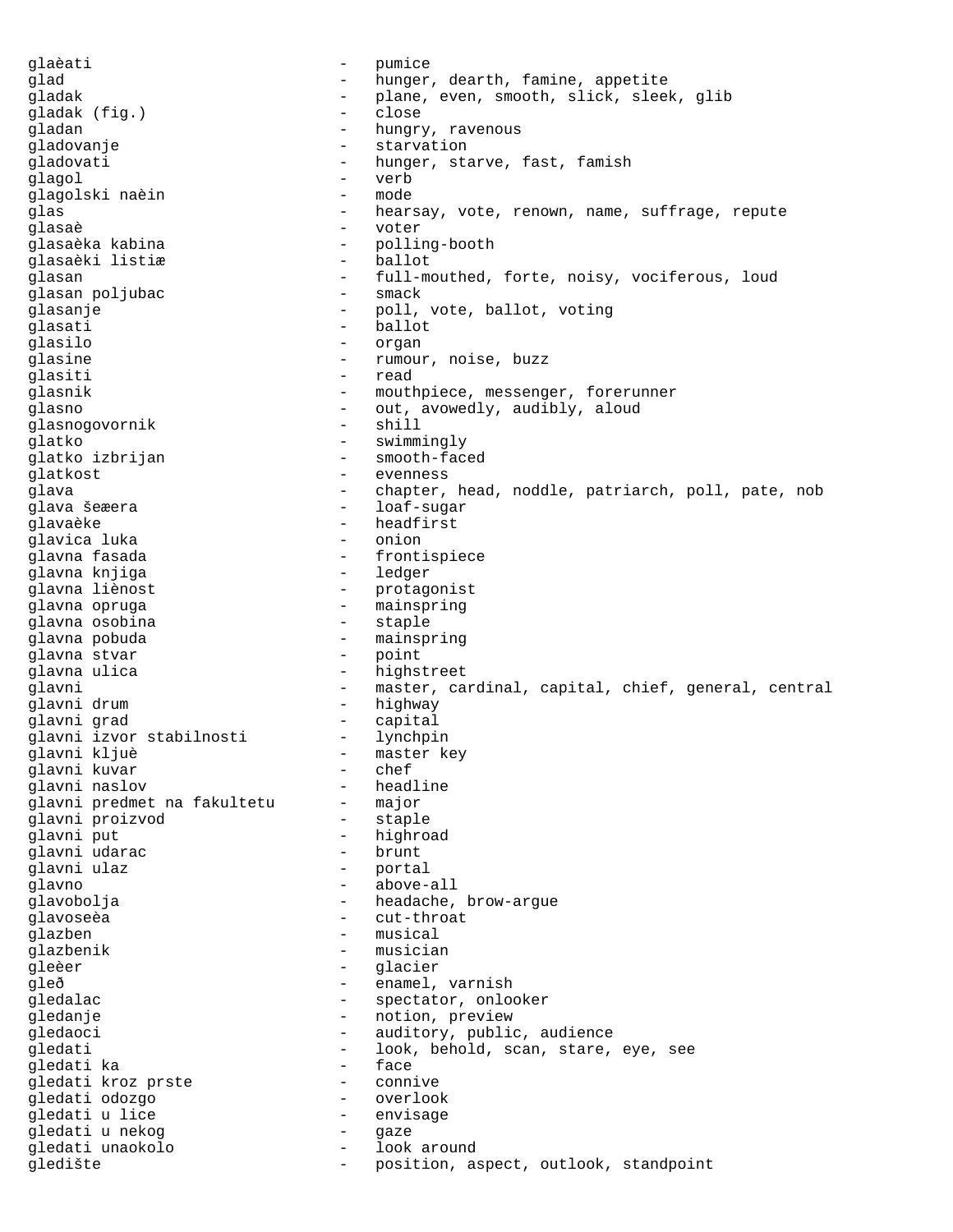glib - slime, ooze, mud, mire, sludge, slough glibav - slimy, sludgy glicerin - glycerine glina - clay glinen - clayey glista - worm gljiva - fungus, mushroom globa - fine, forfeit, penalty globus - sphere, globe glodar - rodent glodavac - rodent glog - hawthorn gloginja - sloe, haw glomazan - hulking, mighty, ponderous, cumbersome, massive alomazan brod - hulk - hulk glomazan brod - hulk glomazna liènost gluma - acting glumac<br>
- actor, protagonist, mimic, artist, player<br>
- troupe<br>
- troupe glumaèka družina  $\overline{a}$  - troupe glumaèki - histrionic<br>Glumica - estress glumica - actress - play, act, personate, perform<br>- mum glumiti mimikom glumljenje - histrionics glup - senseless, stupid, simple, obtuse, simper, sappy glup razgovor  $\qquad - \qquad$ fiddle-faddle glupak - numskull, dunderhead, pigeon, ninny, dolt, dunce glupan - gander, meatball<br>qlupav - soft-headed foo glupav - soft-headed, foolish, half-baked glupost - bosh, absurdity, folly, poppycock, rubbish, rat gluposti - fudge gluv - deaf gluvo - nook - small hours gmizanje - creep, crawl gmizati  $-$  creep, worm, sneak qmizavac - reptile gnev external contract the rage, choler, fury, frenzy, bait, anger, wrath gnevan - furious gnezdo - nest gnjaviti - badger gnjecav - soil, gooey, soggy gnjeèenje - pressure gnjeèiti - crumple, knead, puddle<br>qniida - nit gnjida - nito - nito - nito - nito - nito - nito - nito - nito - nito - nito - nito - nito - nito - nito - nito - nito - nito - nito - nito - nito - nito - nito - nito - nito - nito - nito - nito - nito - nito - nito - nit gnjio - rotten gnjuranje <br/>  $\qquad \qquad -$  dip, plunge gnoj - muck, pus qnojan - purulent gnojiti se  $-$  suppurate gnojivo - manure gnojni èir  $-$  boil gnusan - abominable, hideous, execrable gnusan zloèin - enormity gnušanje - repugnance gnušati se - - - - - - - - - - revolt, detest gnušatise - execrate gnusoba - enormity go - naked, nude, callow, barren, bare<br>
- tanestry<br>
- tanestry goblen - tapestry goblin - goblin god - purchase godina - year godine - old godišnja renta - annuity godišnjak - annual, almanac, year-book godišnje doba - season godišnji - yearly, annual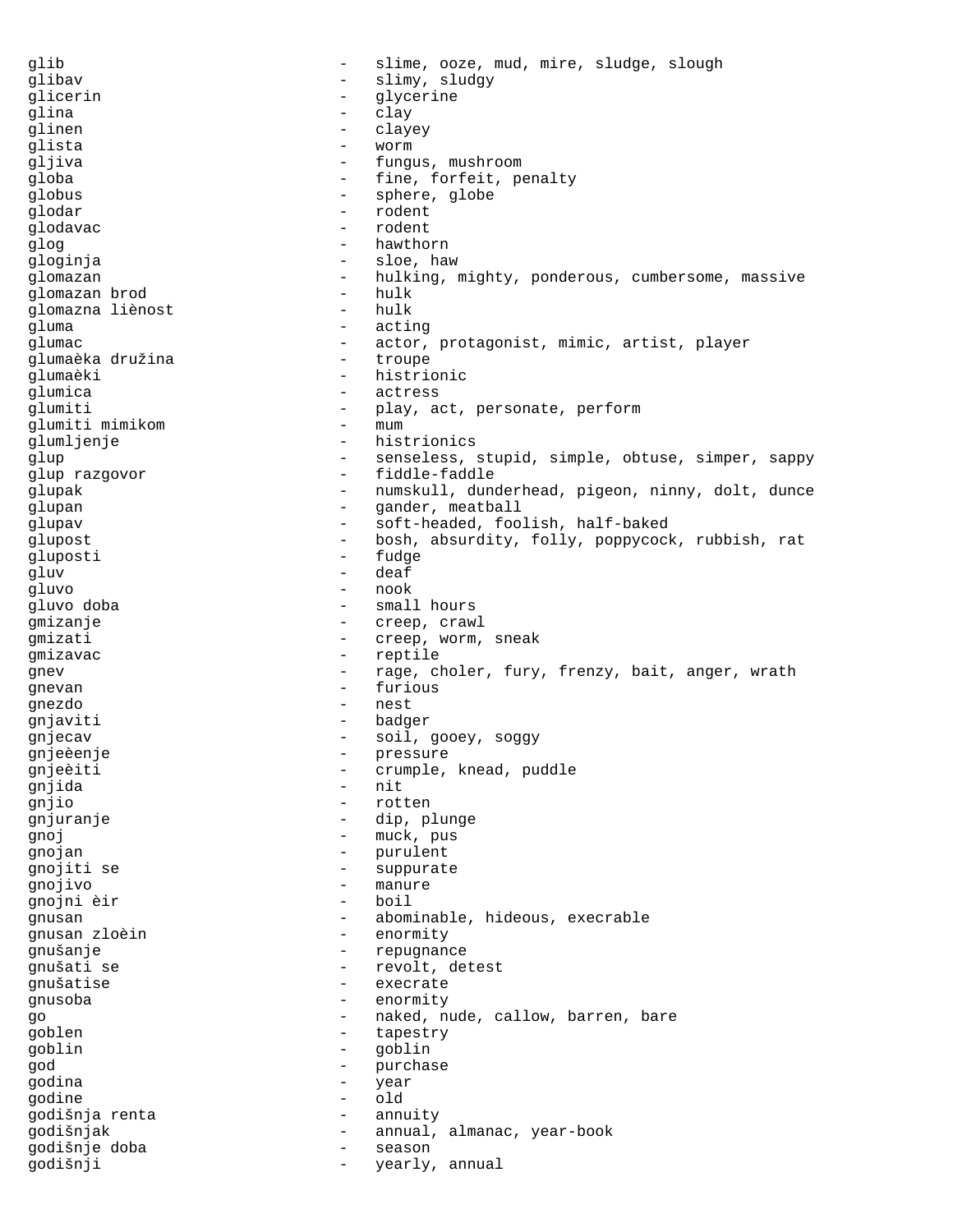godišnjica - anniversary godpoða - madam godspoða - mrs. gojazan gojaznost - obesity gojiti se  $-$  fat, plump golem - prodigious, monstrous golenica - shin, shank golf - golf golf pantalone  $-$  knickerbockers golicati - tickle, tease golicav - ticklish<br>ando telo - ticklish<br>- nude golo telo golobrad - barefaced gologlav - bare-headed goloruk - armless golub - pigeon, dove golubarnik - dove-cot goluždrav - unfledged goluždravac - nestling, fledgeling<br>goluždravo ptiè - poult - poult goluždravo ptiè gomila - multitude, aggregate, ruck, squash, mass, crowd<br>gomila ljudi - rabble, host, mob - rabble, host, mob<br>- masses gomila naroda gomilanje - concourse gomilati - accumulate, stack, amass gomilati se  $-$  overcrowd, squash, ruck gomolj - onion, bulb gondola - gondola, nacelle goniè mula de la possibilità della contratta della contratta della contratta della contratta della contratta d<br>Contratta della contratta della contratta della contratta della contratta della contratta della contratta dell gonitelj - pursuer<br>goniti - pursue. goniti  $-$  pursue, bait, hunt, drive, prosecute, chase qoniti divliae  $-$  badger goniti divljaè gonjenje - chase, pursuit, persecution<br>conoreia gonoreja - clap gora - forest gorak - sour, bitter, poignant, acerb gorèina - acerbity, acrimony gord - dignified gore entity of the upstairs, worse, up-stairs, upon, alot, up gore pomenuti aforesaid gore reèeni entre en la comme aforesaid gorer - upward(s)<br>  $\overline{a}$  -  $\overline{b}$  -  $\overline{b}$  -  $\overline{b}$  -  $\overline{b}$  and  $\overline{a}$ goreti - flame, glow, burn<br>
cori - worse gori - worse<br>
corile - corile - corile gorila - gorilla gorivo - fuel gornji - sport, upper, overhead gornji kaput - overcoat gornji sprat - up-stairs, attic gorostas - giant, jumbo gorštak - mountaineer, highlander<br>
goš<del>r</del>enie gošæenje - spread gosititi kralja - regale gospod - almighty gospod bog - lord gospoða - lady, mistress, messrs, matron, dame gospodar - patron, master, ruler, manager<br>cospodarenie - ruling gospodarenje - ruling gospodarica - mistress<br>gospodariti - tyranniz gospodariti - tyrannize, dominate, reign, prevail, overrule<br>  $\alpha$ spodarstvo - ranch gospodarstvo gospoðica - miss, madam, damsel gospodin - gent, mister, monsieur, gentleman, squire, mr. gospodstvo - lordship gost - visitor, guest gostinska soba - drawing room gostiona - restaurant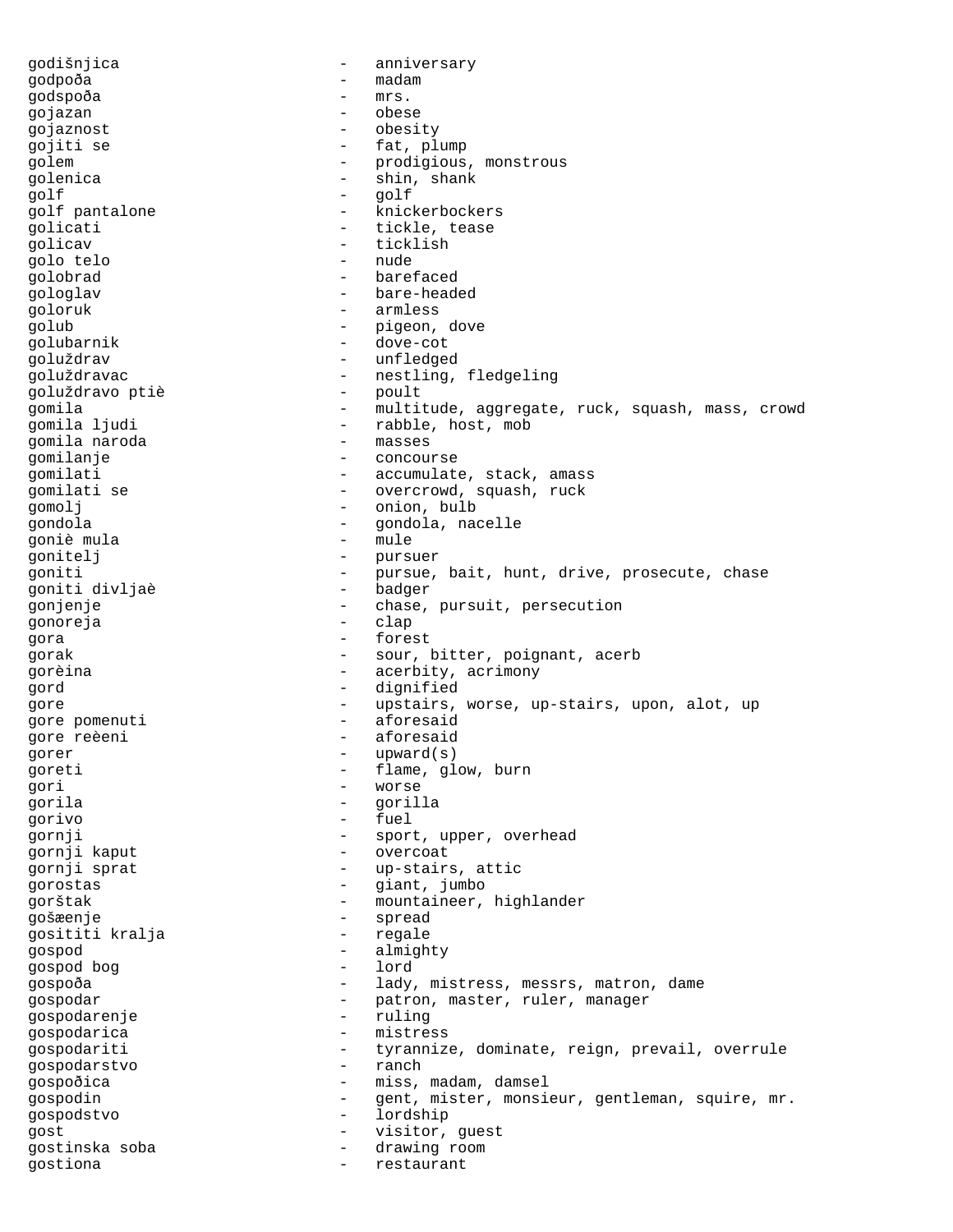gostionica - inn gostionièar - innkeeper gostiti - ply, entertain, regale<br>gostoljubiv - hospitable, convivial - hospitable, convivial gostoljubivost - hospitality gotov - willing, made, prone, ready, ripe, over gotovan - feeder, parasite gotovanski - parasitic gotovina - stock, cash gotovo - nigh, almost, up gotovo odelo - confection gotovost  $-$  efficiency, preparedness, readiness gotsko pismo - blackletter goveèe - ox, beef goveða supa - broth govedina govor pez ulepšavanja – tongue, discourse, speech, speed, speed, oration govor bez ulepšavanja – straight talk govor bez ulepšavanja govorenje - speed govoriti  $\begin{array}{ccc} - & \text{rave, recite, speak, say, talk, discourse} \\ - & \text{snuffle} \end{array}$ govoriti kroz nos - snuffle govoriti nerazg govoriti o - bespeak yovorljiv - voluble, loquacious<br>govorljivost - garrulity - garrulity - garrulity qovorni - verbal, colloquial govornica<br>govornièka veština<br>- oratory, elocution<br>- oratory, elocution - oratory, elocution govornièki - oratorical govornik - orator, spokesman, speaker, spokesman gozba - feast, orgy, treat, banquet, revel, regale<br>grab (drvo) - hornbeam -- hornbeam grabež - rapine, pillage - rapacious grabežljivost - rapacity grabljiv - predatory, rapacious grabljivac - shark grabuljati grabulje - rake graciozan - svelte grad  $-$  fort, hail, place, castle, citadel, fortress, town -<br>graða - material, matter graðanin<br>graðanska samozaštita - townsman, citizen<br>- vigilantism graðanska samozaštita graðanski - civic, civil<br>
graðanski odel - mufti - mufti graðanski odel - mufti graðansko lice - - civilian<br>graðansko pravo - - - franchise graðansko pravo graðanstvo - citizenship qraðen - made graðenje - erection graðevina - edifice graðevinarstvo - architecture<br>qraðevinski materijal - refractory graðevinski materijal - refractory gradilište - site - site - site - site - site - site - site - site - site - site - site - site - site - site graditelj - architect graditi - build, construct gradivo - matter gradnja - structure gradonaèelnièki - mayoral gradonaèelnik pradski - municipal, urban - municipal, urban - municipal, urban - township gradsko podruèje grafièki - graphic, pictorial grafit - black-lead, slate-pencil grah - bean - bean - bean - bean - bean - bean - bean - bean - bean - bean - bean - bean - bean - bean - bean grahorica - tare graja - broil, ado, clatter, hubbub, uproar, stir, riot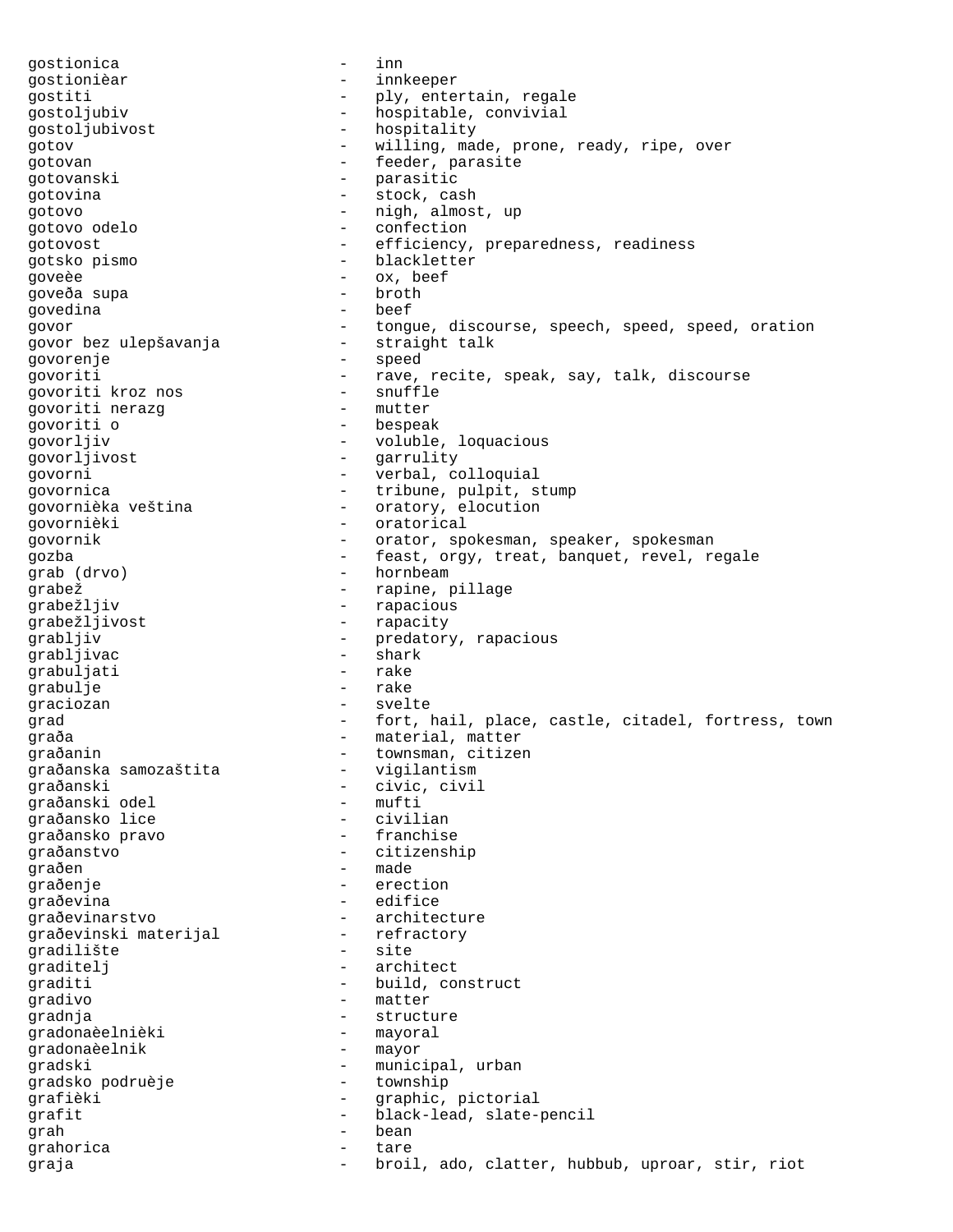graktanje - caw, croak graktati - caw grakuša - rook gram  $-$  gramme gram. ablativ  $\qquad \qquad$  - ablative gramatika - grammar gramofon - gramophone<br>qramofonska igla - stylus - stylus gramofonska igla - stylus gramofonska ploèa gramziv - acquisitive gramžljivac - accumulator grana  $r = 0$ <br>grana drveta  $r = 0$  arm  $r = 0$ grana drveta grana nauke  $\qquad \qquad -$  science grananje - ramification granat - garnet granata - grenade, shell<br>qranati se - - - - - - - - - - branch granati se - branch granèica - sprig, twig grane - lop grane drveta  $\qquad \qquad -$  ramification granica - brink, border, frontier, limit, terminus, extent<br>
confines granice - confines<br>
granièenie granièenje - adjacency - border granièiti se  $-$  neighbour, adjoin granièni - contiguous, frontier, adjacent, conterminous granit  $\qquad \qquad -$  granite, granite granjanje - offset, offshoot grašak - pease, pea gravirati - etch<br>
orb - hump grb  $\qquad \qquad - \qquad \text{hump, blazon}$  $\begin{array}{ccc}\n\text{grba} & - & \text{hunch} \\
\text{cm} & - & \text{cm} \\
\end{array}$ grè  $-$  cramp, twitch, spasm, convulsion grèevit - fitful, convulsive, snatchy, spasmodic<br>  $\overline{C}$ grèevito trzanje - jerk grèiti se  $-$  squirm grèki  $-$  grecian, greek grdan - monstrous grditi  $-$  upbraid, rail, inveigh, reprove, revile, abuse grdnja - snub, rating, wigging, raspberry, invective grebanje - scratch, scrape grebati kandžama - claw grebati se - scratch - scr greben - rock, foreland, spine, shelf, ridge, ledge, comb<br>rock, spine, shelf, ridge, ledge, comb<br>rock, spine, shelf, ridge, ledge, comb greda - post, spar, girder, joist, blockhead, balk, beam<br>
greda nad vratima - lintel greda nad vratima greh - sin, transgression, guilt, impiety<br>grejalica na špiritus - spirit-lamp grejalica na špiritus grepsti - scratch, scrabble grepsti šapom - paw grešan - sinful, impure, evil, vile, wicked, peccable grešiti - sin, blunder greška - lapsus, faux pas, fallacy, fault, omission, error greška podataka - data error<br>grešnica - data error grešnica - sinner - sinner - sinner - sinner - sinner - sinner - sinner - sinner - sinner - sinner - sinner grešnik - sinner, wanderer<br>
- sinner, wanderer grešnost - impurity grgeè - bass, perch, ruff<br>grgotati - gurgle grgotati - gurgle grimasa - mouth, grimace<br>
grimase - mon grimase - mop grimizan - scarlet grimizna - purple grip - influenza, flue, grippe<br>
- flu<br>
- flu gripa - flu gristi - gnaw griva - mane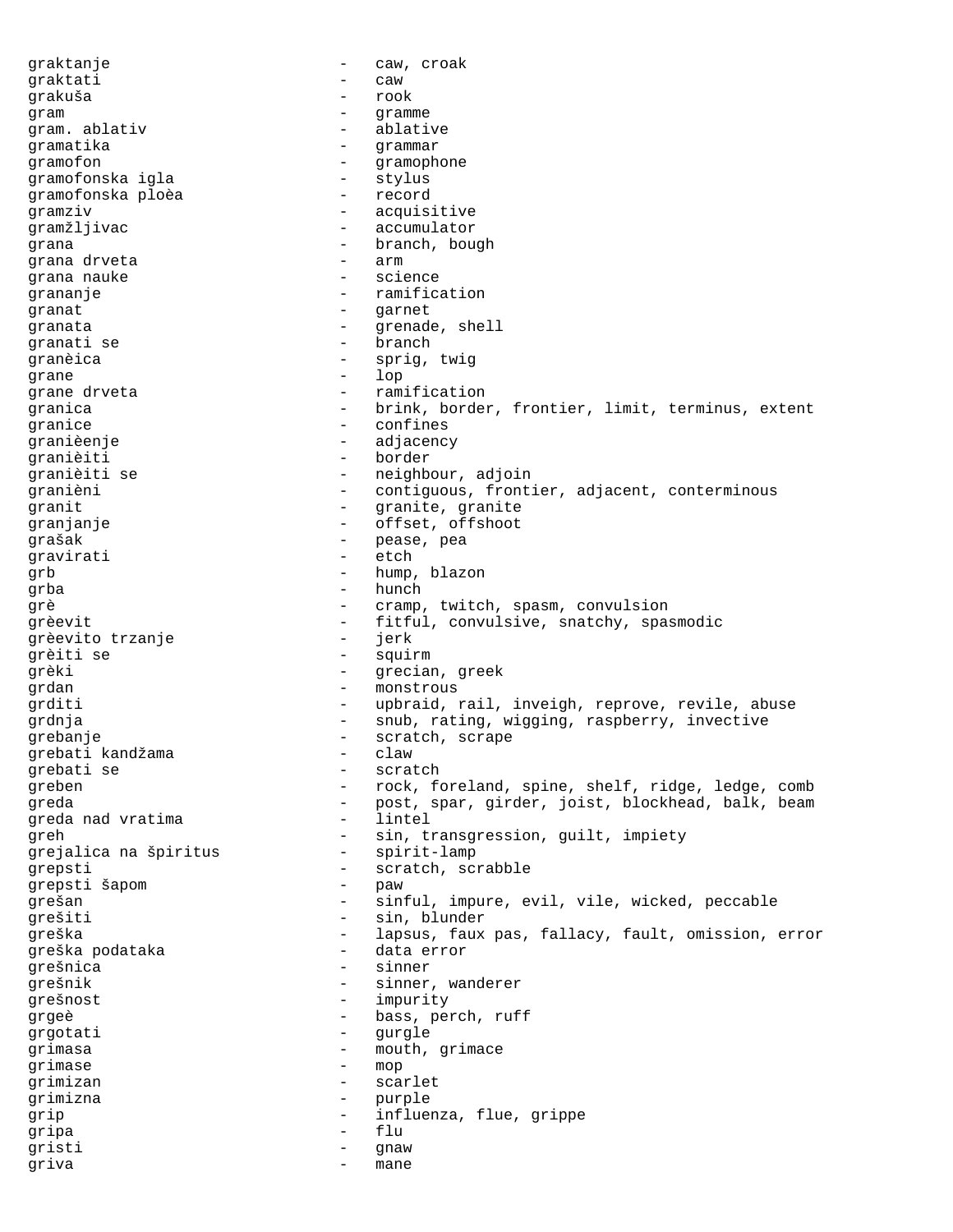griz - semolina griža savesti - pang, remorse, compunction<br>
- anxe larvnx throat grkljan - gorge, larynx, throat grleni - guttural grliæ - spout, neck grliæ (materice) - cervix<br>
grliæ boge - bottler grliæ boce  $\qquad \qquad -$  bottleneck grlica - turtle-dove grliti i ljubiti nekog grljenje - embrace grlo - gullet, throat qrm - shrub grm ruža - rose-bush grmeti - thunder, peal grmljavina - thunder-storm, roar, thunder grmlje - brushwood grnèar - potter grnèarija - pottery, crockery<br>
gro plan gro plan - close-up grob - tomb, grave, shrine, bier, sepulchre groblje - cemetery, graveyard, barrow grobni - sepulchral grobnica - shrine, crypt qrof - earl, count grofica - countess grofovija - shire, county grohotan smeh  $-$  belly laugh groktanje - grunt groktati - gunt<br>qromki pljesak - salvo gromki pljesak - salvo - salvo - salvo - salvo - salvo - salvo - salvo - salvo - salvo - salvo - salvo - salvo gromovit - thunderous<br>gromovnik - thunderor gromovnik - thunderer groteska - grotesque<br>grotes grotlo - crater groza - horror grozan - monstrous, atrocious, shocking, ghastly, odious grozd - cluster<br>
gro<sup>ž</sup>đe - crane grožðe - grape groznica - fever groznièav - febrile grozno - terrible grub - unmannerly, brutal, crude, gruff, rustic, crass grub èovek<br>
gruba greška - savage - savage gruba greška - atrocity, bloomer grubijan - ruffian, rough-neck, rowdy grubost  $\begin{array}{ccc}\n-\text{asperity, roughness, towards} \\
-\text{clumn. cloud}\n\end{array}$ gruda - clump, clod grudi - breast, bust, chest, bosom<br>grudni - - - - - - - - - - - - - - pectoral, thoracic - pectoral, thoracic<br>- thorax grudni koš - thorax grudnjak - brassiere grudobran - rampart, breastwork<br>grudva - rampart, breastwork<br>- cake grudva - cake grudva snega - snowball grudvica - blob, clot grumen - nub, clump, lump, clod, nugget<br>
- flock set faction gang band grupa  $\begin{array}{ccc} - & \text{flock, set, fraction, gang, band, group, batch} \\ - & \text{clumn} \end{array}$ grupa (drveæa) - clump grupa kuæa grupa ostrva and the set of the set of the set of the set of the set of the set of the set of the set of the s grupašenje - clannishness qrupica - squad qrupisati - group grupisati se - troop grušt - chafer guba - leprosy gubavac - leper gubi se - begone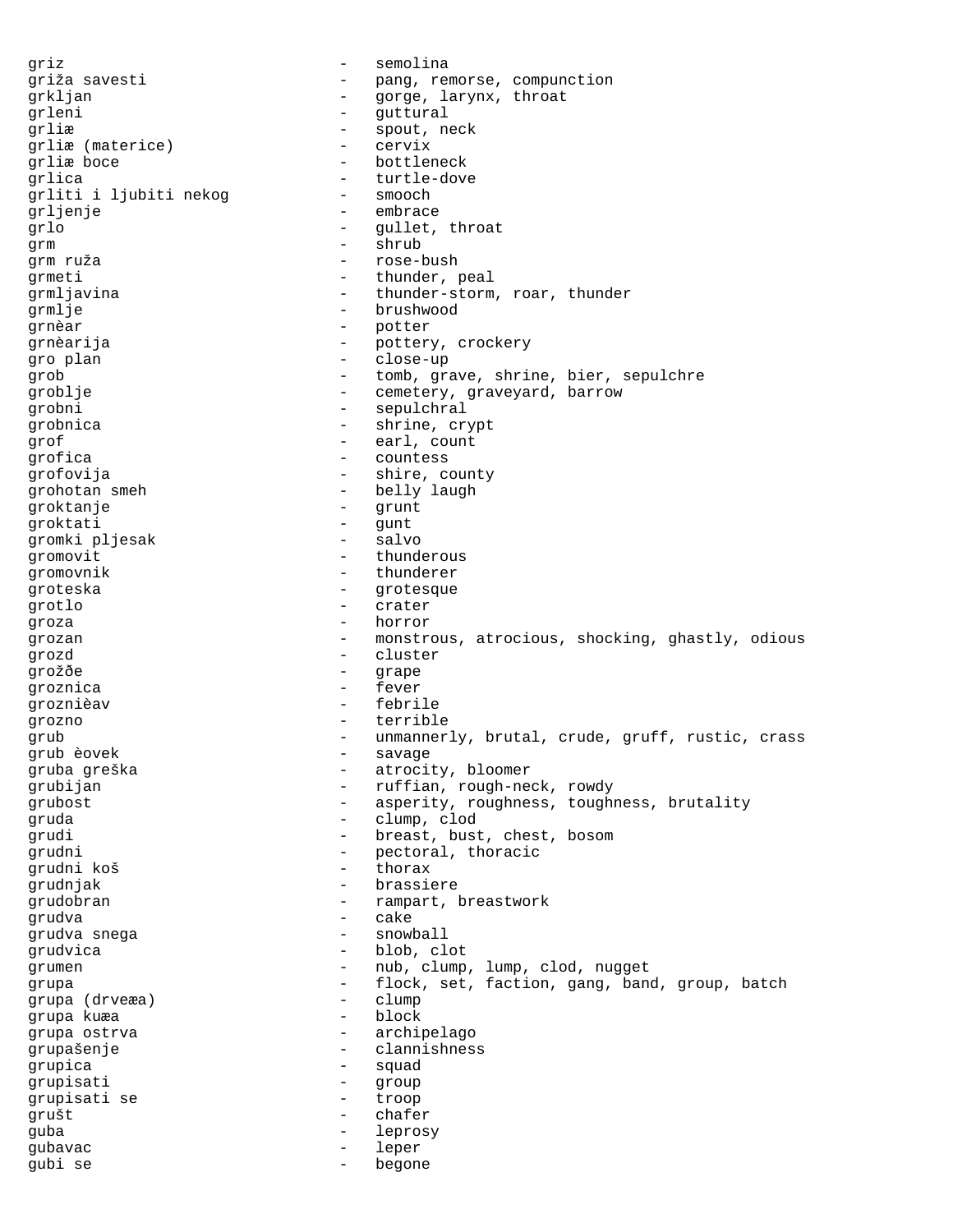gubica - gob, snout gubilište - scaffold gubitak - forfeit, determent, deprivation, loss<br>qubitak (legal) - lapse gubitak (legal) - lapse gubitak ugleda - discredit gubitak vrednosti - devaluation gubiti<br>gubiti boju - tarnish, discolour<br>- stifle gubiti dah<br>qubiti nadu - despond<br>- moult gubiti perje<br>gubiti snagu - melt, collapse<br>- droop gubiti srèanost gubitnik - underdog, also-ran gudaèki instrument  $-$  catgut qudalo - bow, fiddlestick gudelj - chafer gugutanje - coo gugutati guja - asp, adder gulikoža - miser guliti koru - bark guliti se guljenje - peelings guma - india-rubber, rubber, indiarubber, gum guma na toèku gumen - rubber<br>gumeni èamac - rubber<br>- pontoo: - pontoon gumeni toèak - pneumatic<br>gunðalo - grumbler gunðalo - grumbler gunðanje - snarl gunðati - grumble, chide, grudge, mumble, murmur gundelj - cockchafer gungula - clutter, shindy, scramble, hullabaloo guranje  $\qquad \qquad \qquad -$  jog, hustle, poke, push gurati - thrust, push, jostle, boost, sidle, shove gurati nos - nuzzle gurati se gurkanje - jog gurkati - nudge gurnuti - stick, pop guša - goitre, craw gusan - goose, gander gusar - pirate, buccaneer gusariti - pirate<br>questo - pirate<br>cosline gušèe - gosling gusenica - caterpillar, grub qušer - lizard gušiti - throttle gušiti se - throttle - suffocate - suffocate - suffocate - suffocate - suffocate - suffocate - suffocate - suffocate - suffocate - suffocate - suffocate - suffocate - suffocate - suffocate - suffocate - s - suffocate guska - goose gušobolja - angina, quinsy gust - rich, dense gusta masa - dough gušteraèa - pancreas<br>qustina - pancreas - pancreas gustina - thickness<br>
gustiš - sediment gustiš - sediment, brushwood<br>gusto - closely - closely gusto - closely gusto naseljen - populacijen - populacijen - populacijen - populacijen - populacije - populacije - populacije<br>Populacije gutati - engulf<br>qutati (hranu) - ingest gutati (hranu) gutljaj - sup, pull, nip, dram, draught gutljaj (piæa) guvernanta - governess guverner - president, governor gužva - squash, hustle, scuffle, scramble, scrimmage, ruck gužvati - crumple, rumple gvožðar - ironmonger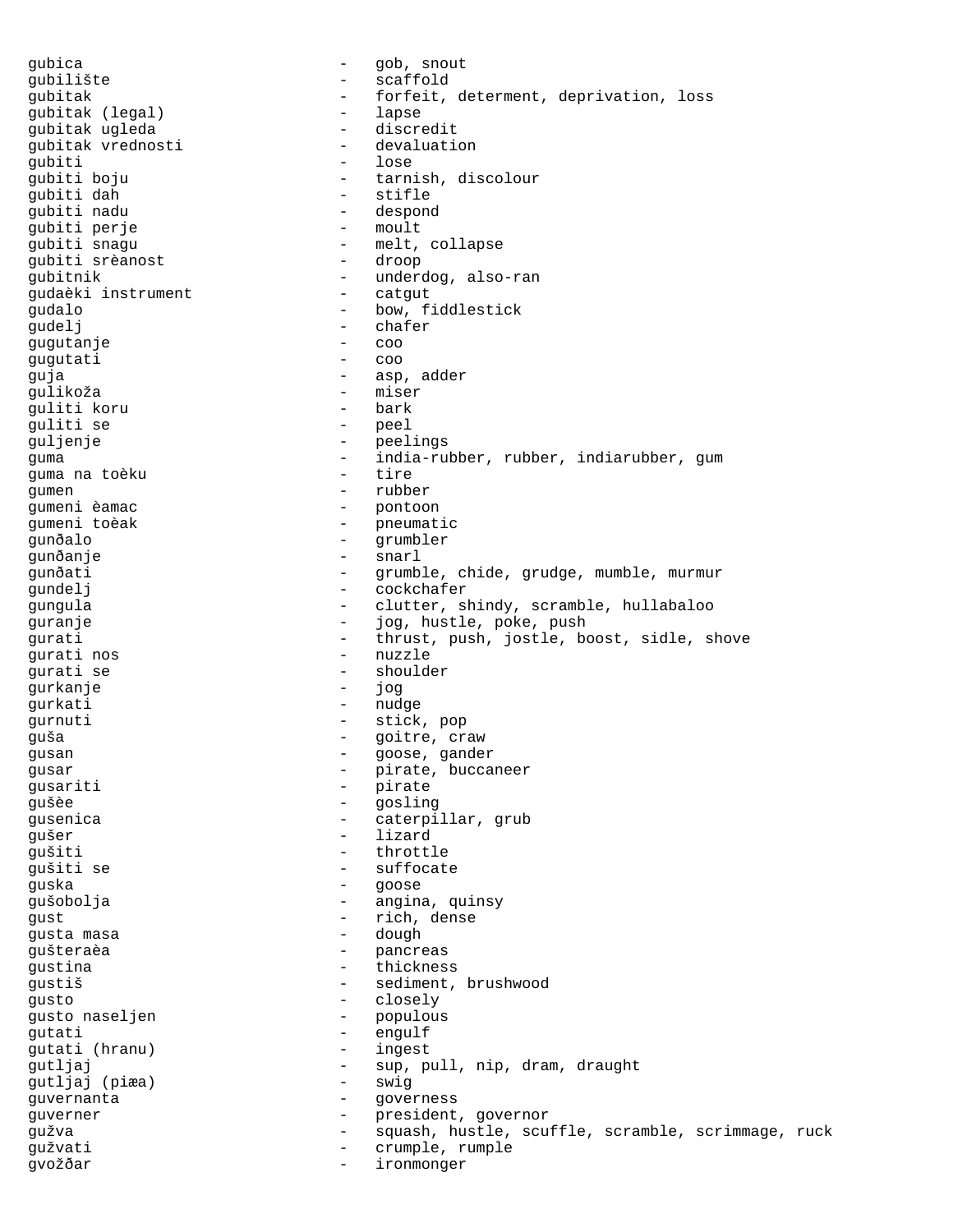gvožðarija - hardware gvožðe - iron gvozden - irony gvozdena spona h - hour hadžija - pilgrim hadžiluk - pilgrimage<br>hajduk - brigand, o hajduk - brigand, outlaw<br>halapljiv - - - - - - - - - - - piqqish, hoqqisl halapljiva osoba (fig.) - hog<br>halapliivo qutati - bolt halapljivo gutati<br>haljina haljina  $\begin{array}{ccc} - & \text{role, frock, gown, garment} \\ - & \text{wardrole} \end{array}$ - wardrobe halucinacija - hallucination hangar  $-$  hangar, shed haos - welter, chaos haotièan - chaotic haps - penitentiary<br>
hapšenje - caption, app: hapšenje - caption, apprehension, arrest<br>haranga - - - - - - - screed haranga - screed haranje - pillage, plunder - rifle harem - harem - harem harfa - harp - harp - harp - harp - harp - harp - harp - harp - harp - harp - harp - harp - harp - harp - harp haringa - herring - herring harmonièan - herring - herring - herring - herring - herring - herring - herring harmonija - chord, tune, consonance<br>harmonijski - - - - - - - - harmonic - harmonic harmonika - mouth-organ, accordion harpija - harpy harpun - spear, harpoon, gig hartija - paper hartija za pismo - note-paper - howitzer<br>- ukulele havajska gitara have not  $-$  havent hazardan - hazardous  $he<sub>i</sub>$  -  $eh$ hej (slang) - whoopee hektar - hectare - hectare helihopter - helicopter helijum - helium heljda - buckwheat<br>hemièar - buckwheat<br>- chemist hemièar - chemist hemija - chemistry<br>hemijski - chemical hemijski - chemical<br>hemijsko èišæenje - dry clea hemoroidi - piles hendike - handicap hendikep - handicap hendikepiran - handicapped herkulovski - herculean hermelin - stoat, ermine<br>hermetièan - air-tight, ai hermetièki - pressurized, pressurized hernija - rupture heroin - smack<br>heroizam - heroi. heroizam - heroism heruvim - cherub heuristièan - heuristic<br>heuristièki - heuristic heuristièki - heuristic<br>hibrid - mule hibrid - mule<br>hibridni - cross - cross-bred hidra - hydra hidrant - hydrant - hydrant hidrat - hydrate - hydrate - hydrate - hydrate - hydrate - hydrate - hydrate - hydrate - hydraul - h - hydraulic hidroavion - sea-plane

- piggish, hoggish<br>- hog - tuneful, pure, harmonious - dry cleaning, cleaner - air-tight, air-stop, hermetic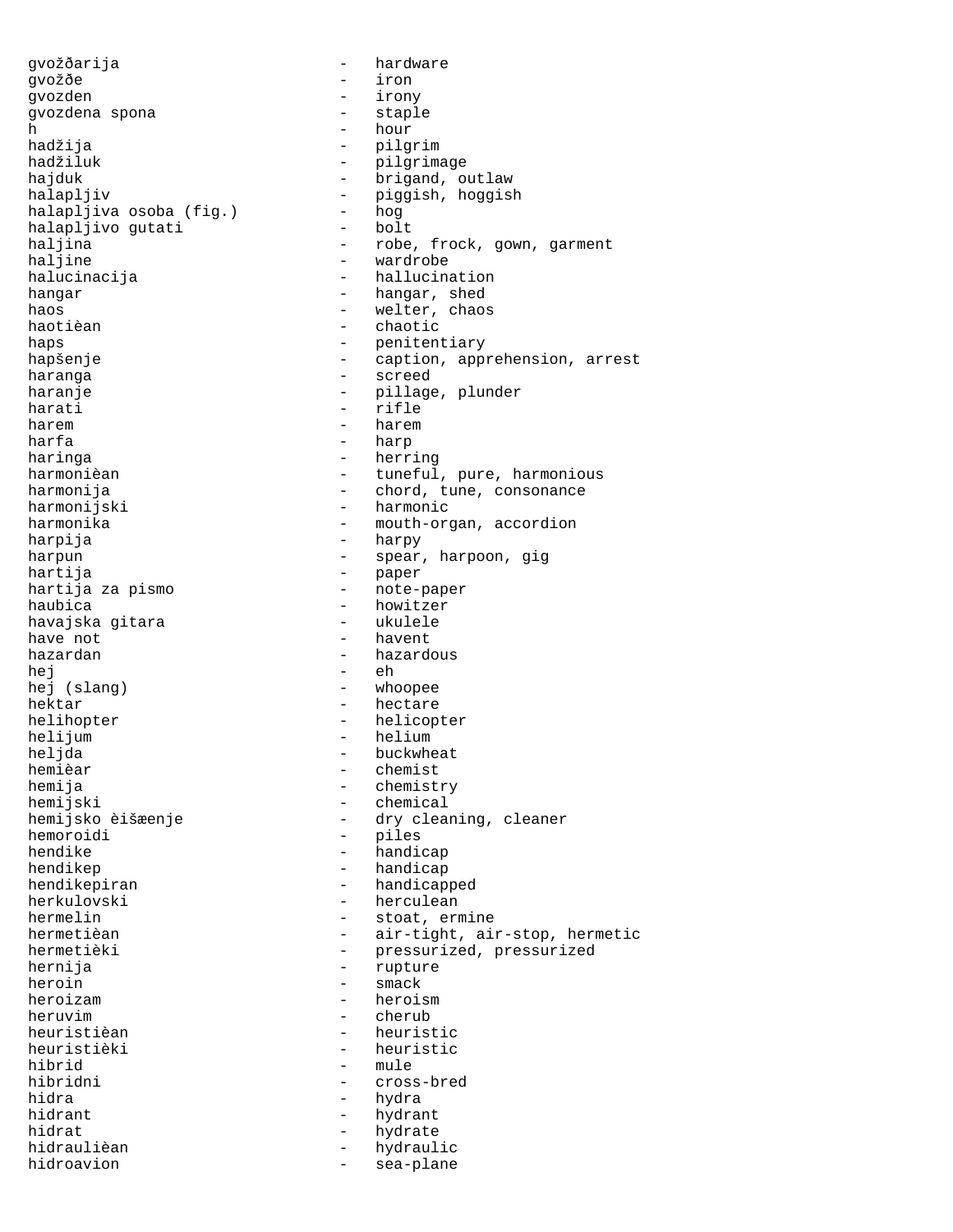hidroplan - hydroplane, seaplane higijena - hygiena - hygiena<br>higijenski - sanitar higijenski - sanitary higroskopan - hygroscopic hijena - hyena hijerarhija - hierarchy hikori - hickory - hickory - hickory - hickory - hickory - hickory - hickory - hickory - hickory - hickory - h hiljada - thousand - thousand<br>- millennium hiljadu godina himna - hymn, carol, anthem<br>hiperbola - hyperbole - hyperbole - hyperbole hiperoksid - peroxide hipersonièan - hypersonic hipnotisati - mesmerize hipnoza - hypnosis hipofiza  $-$  pituitary hipofizni - pituitary hipohonder - splenetic hipoteka - mortgage - mortgage hipotetski - hypothetical hipoteza  $-$  hypothesis, postulate hir  $-$  vagary, caprice, maggot<br>hirovit  $-$  tetchy cranky - tetchy, cranky hirurg - operator, surgeon - surgical<br>- lancet hirurški nož histerièan - hysterical histerija - hysteria hitac - snapshot, shy, shot<br>hitan - speedy, express, pr hitan - speedy, express, pressing, urgent, exigent<br>hitar - alert, rapid, ready, speedy, dapper, spry, hitar - alert, rapid, ready, speedy, dapper, spry, agile<br>hitati - push - push<br>- express hitna poruka hitnost - urgency hitnuti - dash, put, flip hitrina  $-$  alacrity, agility hitro - quickly hlad - shade, umbrage hladan - frigid, cool, icy, frosty, aloof, cold, bleak hladiti se - cool hladni rat - cold war - cold war - cold war - cold war - cold war - cold war - cold war - cold war - cold war hladnjak - arbour, safe, refrigerator<br>hladno - - - - - - - - - - chilly hladno - chilly hladnoæa - chill, cold hladnokrvan - imperturbable, cold-blooded<br>hladnokrvnost - nerve, equanimity - nerve, equanimity<br>- cool hladovina hladovit - shadowy<br>hladovito mesto - shade - shade hladovito mesto hleb - bread, loaf hlebovi - loaves hlor - chlorine hloroform - chloroform - chloroform - chloroform - chloroform - chloroform - chloroform - chloroform - chloroform - chloroform - chloroform - chloroform - chloroform - chloroform - chloroform - chloroform - chloroform - ch hmelj (biljka) hod  $\begin{array}{cccc} - & \text{motion, trend, walk, pace, gait} \\ - & \text{action} & \end{array}$ hod stroja - action hodati - perambulate<br>hodnik - hallway co - hallway, corridor, porch hodoèašæe - pilgrimage<br>hodoèasnik - pilgrimage hodoèasnik - pilgrim<br>hokej - hockey - hockey - hockey hokus-pokus - hanky-panky holanðanin - dutch holandski - dutch homoseksualac - drag queen, fag, faggot<br>homoseksualac (sleng) - pansy homoseksualac (sleng) honorar - fee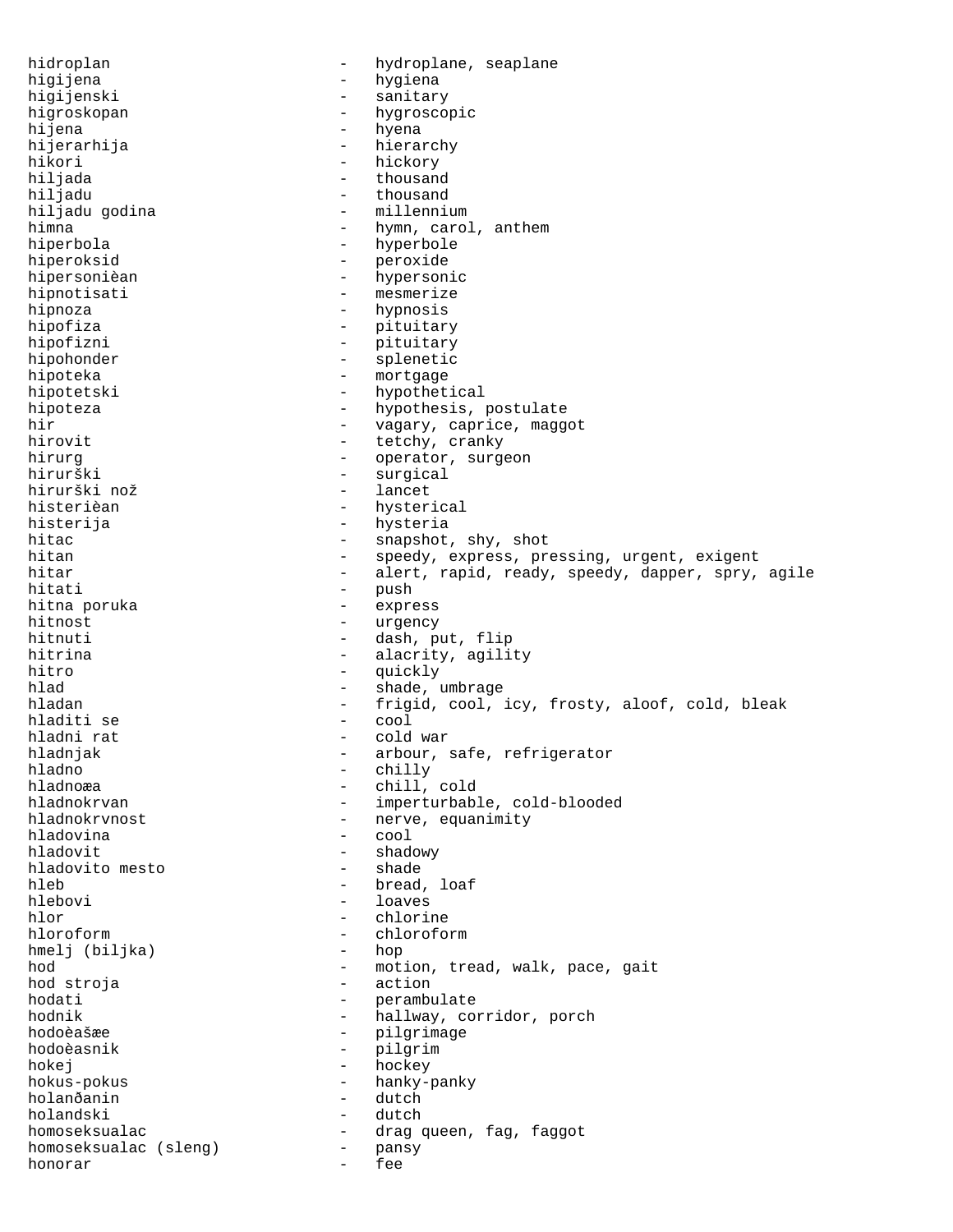hor - choir, choir, chorus horda - horde horizont - horizon hormon - hormone horoskop - ascendent horski - choral<br>hortenzija - hydran hortenzija - hydrangea<br>hostija - wafer hostija - wafer hotel - hotel, motel<br>hotimièan - vilful - vilful - wilful hrabar - bold, valiant, manly, stout, soldierly, brave hrabrenje - stimulation hrabriti - embolden, console, encourage hrabrost **1988** - sand, courage, fortitude, spunk, boldness, resolve hram - shrine, temple hramanje - hobble hramati - limp, halt hrana  $\frac{1}{10}$  - nutriment, viands, aliment, fare, forage, diet hrana za stoku - fodder hranilac porodice hraniti - nourish, dine<br>hraniti se extensive - mess, eat, fe - mess, eat, feed, feed on hranjenje - alimony, maintenance hranjiv - nutritious hranljiv  $-$  nutritive, nutrient, rich, alimentary, nourishing hranljiva materija  $-$  nutriment, nutritive hrapav **- scabrous, raucous, rugged, hoarse, coarse** hrapav glas - gravelly hrapavost - asperity hrast - oak hrastov - oaken<br>hrastovina - oaken hrastovina - oak hrastovine<br>hrèak - hamster, marmot hridina - palisade, rock hripavac hooping-cough - hooping-cough hrišæanin - gentile hrišæanski - christian hrišæanstvo - christianity hristos - christ hrkanje - snore hrkati - snore hrom - lame<br>hromost - halt hromost - halt hronièan - chronic<br>hronièar - chronic - chronicler hronika - chronicle hronologija - chronology hronološki - chronological hronometar - chronometer hrpa - lump, huddle, accumulation, stack, hoard, heap<br>hrpa otpadaka - dump - dump hrpa otpadaka<br>hrskavica - cartilage<br>- cartilagi hrskavièav - cartilaginous, gristly hrt - greyhound hrušt - cockchafer<br>hrusnie - cockchafer hrvanje - clutch<br>hrvat - croat hrvat - croat<br>htenie - volit htenje  $-$  volition hteo ne hteo  $-$  willynilly hujanje - sough, roar hujati  $-$  sift, sough, sing huliti na boga  $-$  blaspheme hulja - rascal, blackguard, scoundrel, rogue, villain hulnik - ribald humanitarni koncert - humano - humanly humor - humour, humor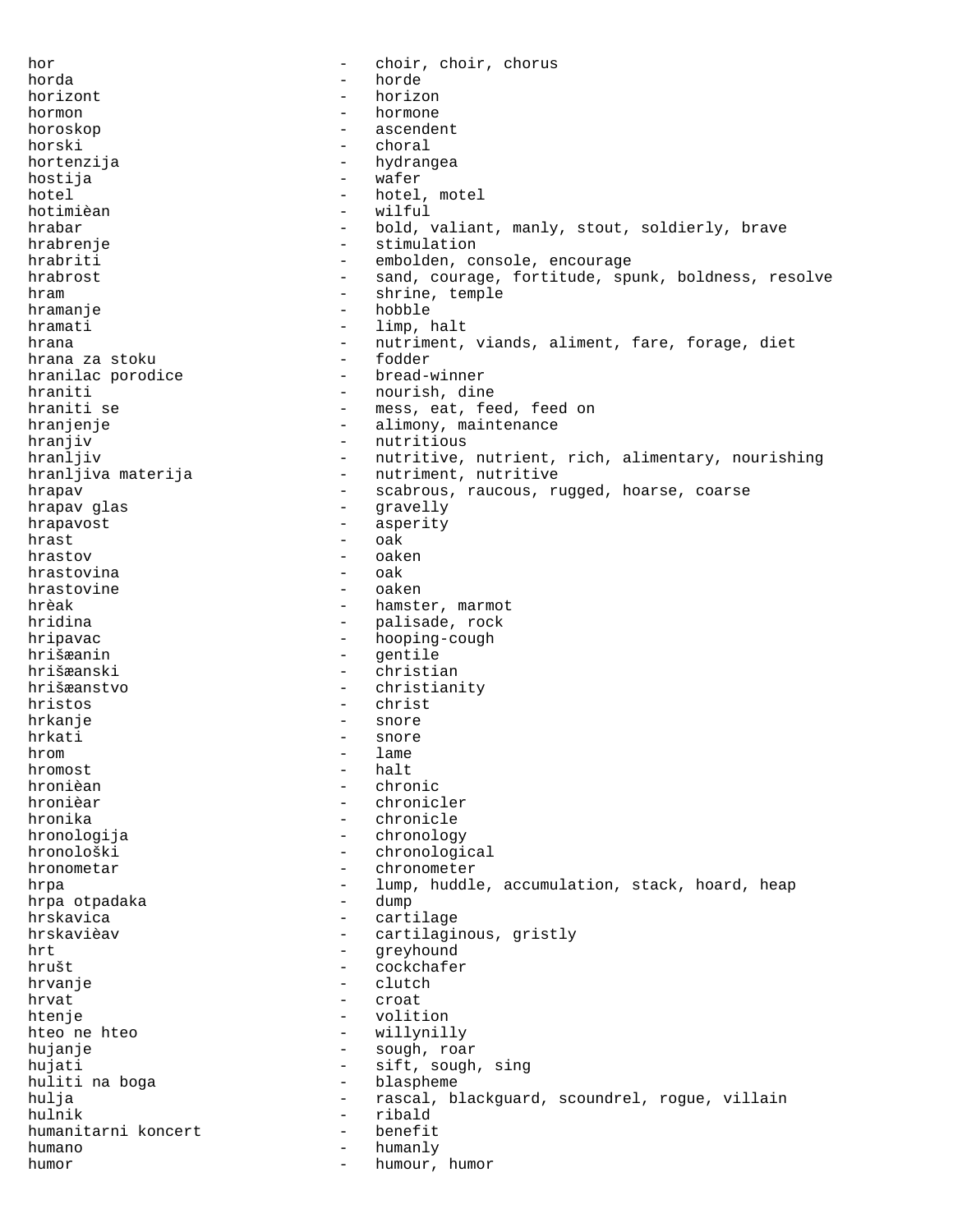humus - humus husar - hussar - hussar huškanje na rat - warmongering hvala - laud hvalisanje - swank, vaunt, brag hvalisati se - vaunt, brag<br>hvalisav - magniloguen hvalisav - magniloquent, vainglorious, ostentatious - eulogize, laud, glorify, praise<br>- hoast hvaliti se - boast hvaljen - vaunted<br>hvalosnev - vaunted<br>- eulogy hvalospev - eulogy, rhapsody, panegyric hvat - fathom hvatanje - apprehension, seizure, capture, snatch<br>hvatanje mrežom - netting hvatanje mrežom hvatati - handle i and, ought i can not  $\qquad \qquad -$  cannot i pored toga - yet, all, nevertheless i tako dalje - etc, et cetera iako - but, although, though<br>ibrik - ewer ibrik - ewer<br>iæi - tread - tread, walk, march, go<br>- tiptoe iæi na prstima<br>iæi na ruku - advantage, protect<br>- doss down iæi na spavanje iæi natraške  $-$  to move back iæi po tragu  $-$  spoor, sleuth, mouse iæi polako - drift iæi prema - wend iæi sporo<br>iæi u pojedinos iæi u pojedinos - particularize iæi u seme - seed iæi unazad - retrace ideal - ideal idealan - ideal ideja - idea, fancy, notion, conception idejni - notional identiènost - identify identifikovati - identify identitet - identify, personality ideološki - ideological idila - idyll, pastoral idiom - idiom idiot - idiot idiotizam - idiocy idol - fetish, idol - posterior igla - spire, pin, needle, steeple iglica - needle<br>iglica - needle - needle iglièast - needle iglièasti krist - needle ignorisanje - slight, disregard ignorisati - ignore igra - frolic, game, play, recreation, acting<br>igra reèi - cuibble igra reèi - quibble igra reèima - quip, pun igraè - player igraæa karta - picturecard<br>igraèka - picturecard igraèka - plaything, toy, knick-knack igralište - links, field, play-ground igranje - dancing igranka - ball, promenade, dancing, shindy igrati  $-$  perform, dance igrati se  $\qquad \qquad$  - game, toy, frolic, play ih - them ikad - ever ikona - icon, picture ikonostas - toolbar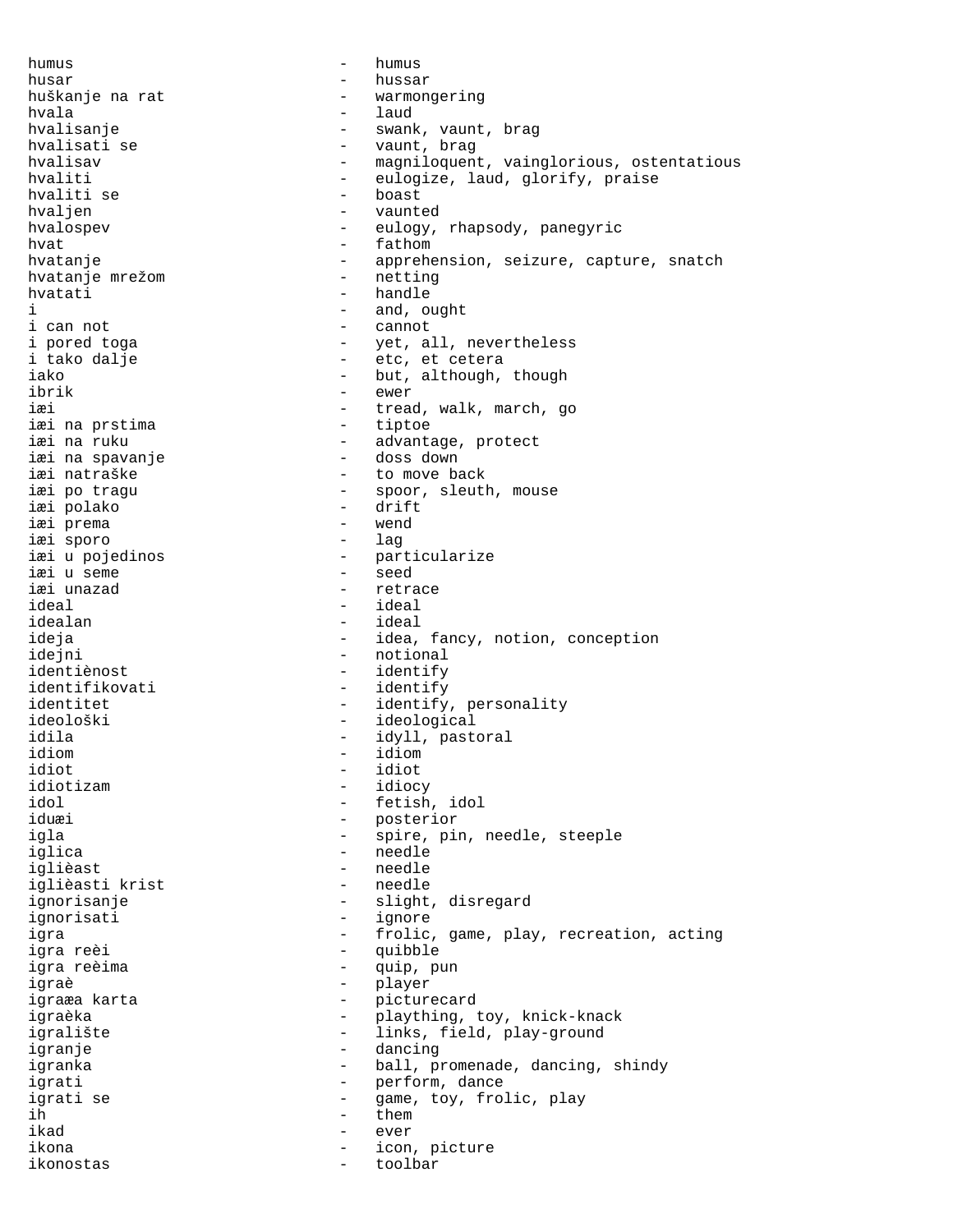ikra - spawn, roe ikra (riblja) - caviar ileèiti - heal ilegalno prisvajanje imovine - conversion ili - or ili ... ili - either-or ili pak - only, else, notwithstanding, yet, otherwise ilovaèa - loam, clay - plate<br>- picto ilustrovan - pictorial ilustrovati - illustrate, demonstrate iluzija - glamour, illusion im them them ima præast nos - snub-nosed imaginaran - imaginary imajuæi u vidu - providing imalac - holder imam - i've imanje - possession, assets, goods, domain, estate, manor imati imati - possess, get, own, have imati mesta za imati mesta za - seat imati na umu - mind imati obeležje - partake imati obièaj<br>imati obzira - respect<br>- reside imati osobinu - reside imati posla - deal imati poverenja - trust imati snošaj (vul.)<br>imati sreæe - prosper, fluke<br>- afford imati sredstava<br>imati ukus imati ukus - savour imati veze - relate - pertain imbecil - moron ime  $-$  repute, name, appellation, repute ime autora teksta ime autora teksta imela - mistletoe imendan - name-day imenica - noun, substantive imenièni - nominal imenik - directory imenilac - denominator imenitelj - denominator imenjak - namesake imenovanje - namesake - namesake - namesake - namesake - namesake - namesake - namesake - n imenovanje - appointment - designate, name, nominate imitacija - take-off imitacija (originala) - ersatz imitiranje imitirati - mimic<br>imovina - det. imovina - get, assets, property imperator - emperor imperijalizam - imperialism impozantan - stately impregniran - impregnated<br>impresario - impresario impresario - impresario improvizacija - impromptu improvizovan extempore, extemporaneous improvizovati - extemporize, improvise impuls - momentum<br>impulzivan - impulsiv impulzivan - impulsive imuæan - podded, well-to-do, opulent, well-off, wealthy imunitet - immunity inaèe  $\qquad \qquad -$  else, otherwise inaèe (zvani) - alias inat - spite inè (2 - inch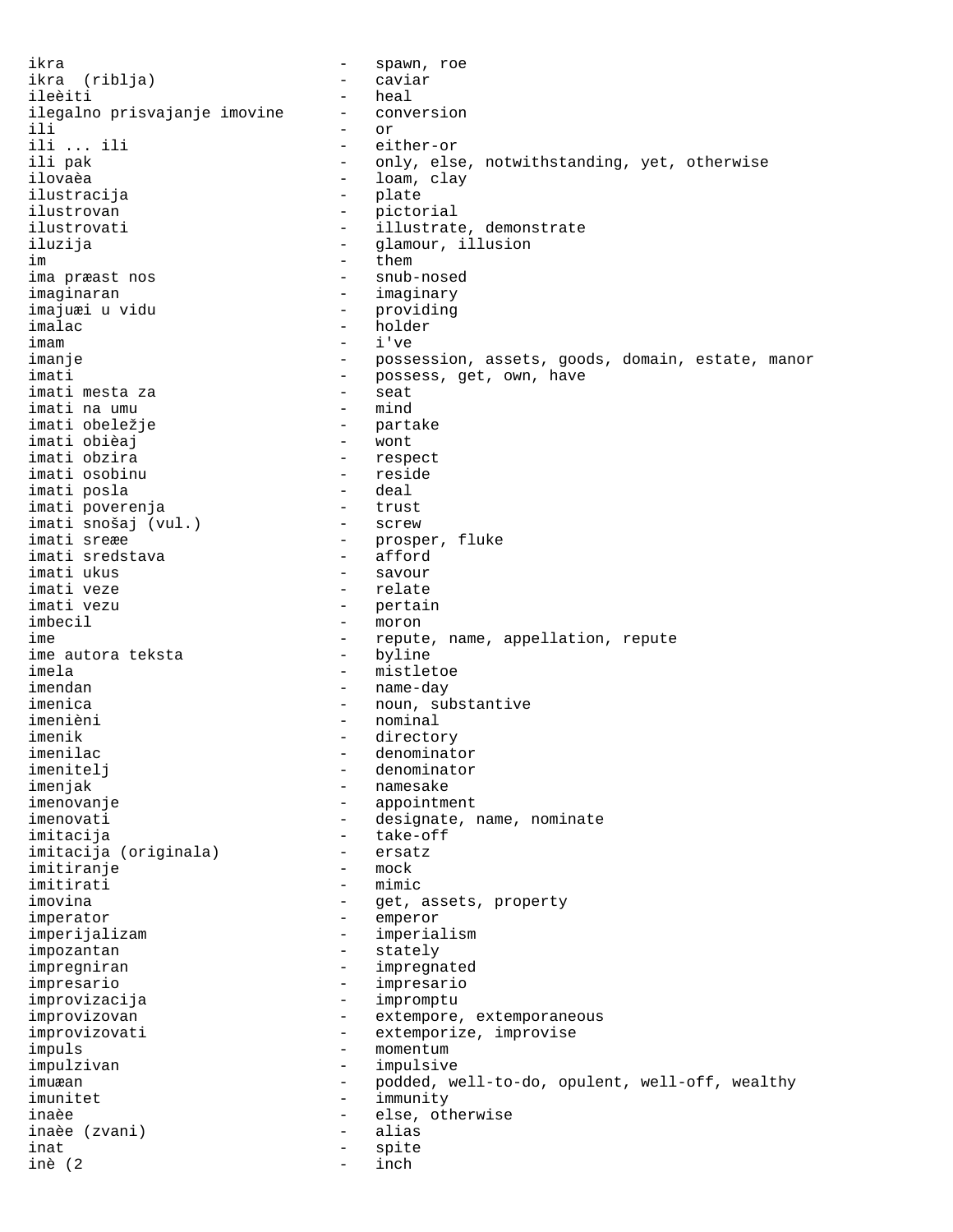inæun - anchovy indeks - index indigo - indigo indija - india indijanac<br>indijanka indijanski šator<br>indijka indijka - indian indiskrecija - indiscretion indiskretan - indiscreet<br>indisponiran - unwell indisponiran individualni - peculiar indonezijski - indonesian induktansa - inductance indus - hindoo, indian<br>induski - hindoo - hindoo induski - hindoo<br>industrija - hindoo industrijski magnat<br>industriski industriski - industrial inertan - rare<br>infektivnost - conta influenca<br>
inhibiciia (slanq) - flu, grippe<br>
- hang-up inhibicija (slang) inicijal - initial inje - hoar, mist, rime, hoar-frost<br>inkarnacija - - incarnation inkognito - incognito inkrustacije<br>inkubator inkubator - incubator, nursery inostrani  $-$  foreign, overseas inozeman - outlandish inozemni - alien inscenacija - pageant insekt - insect, flier insignije - insignia<br>insistirati - insist insistirati insolventan - insolvent inspektor - visitor instalater - plumber instanca - echelon instiktivan - visceral<br>instinkt - instinct institut - think tank instrument - relay integralan - integral integritet - integrity intelekt - intellect<br>intelektualac - egghead intelektualac - egghead intelektualac dobrog ukusa - highbrow intelektualno izazovan - cerebral inteligencija - intelligence inteligentan - intelligent<br>intendant - commissary intendant - commissary<br>intendantura - commissari interes - behalf<br>interesovanie - interest interesovanje - interest interludijum internirti - intern interpelacija - motion, interpellation<br>interpretacija - construal interpretacija - construal interval - breach intervenisati - intercede intervju - interview

- hindoo<br>- indian - squaw<br>- tepee - hindoo - industry, manufacture<br>- tycoon - momentum - contamination - motion - incarnation - inquisition - instinct - commissariat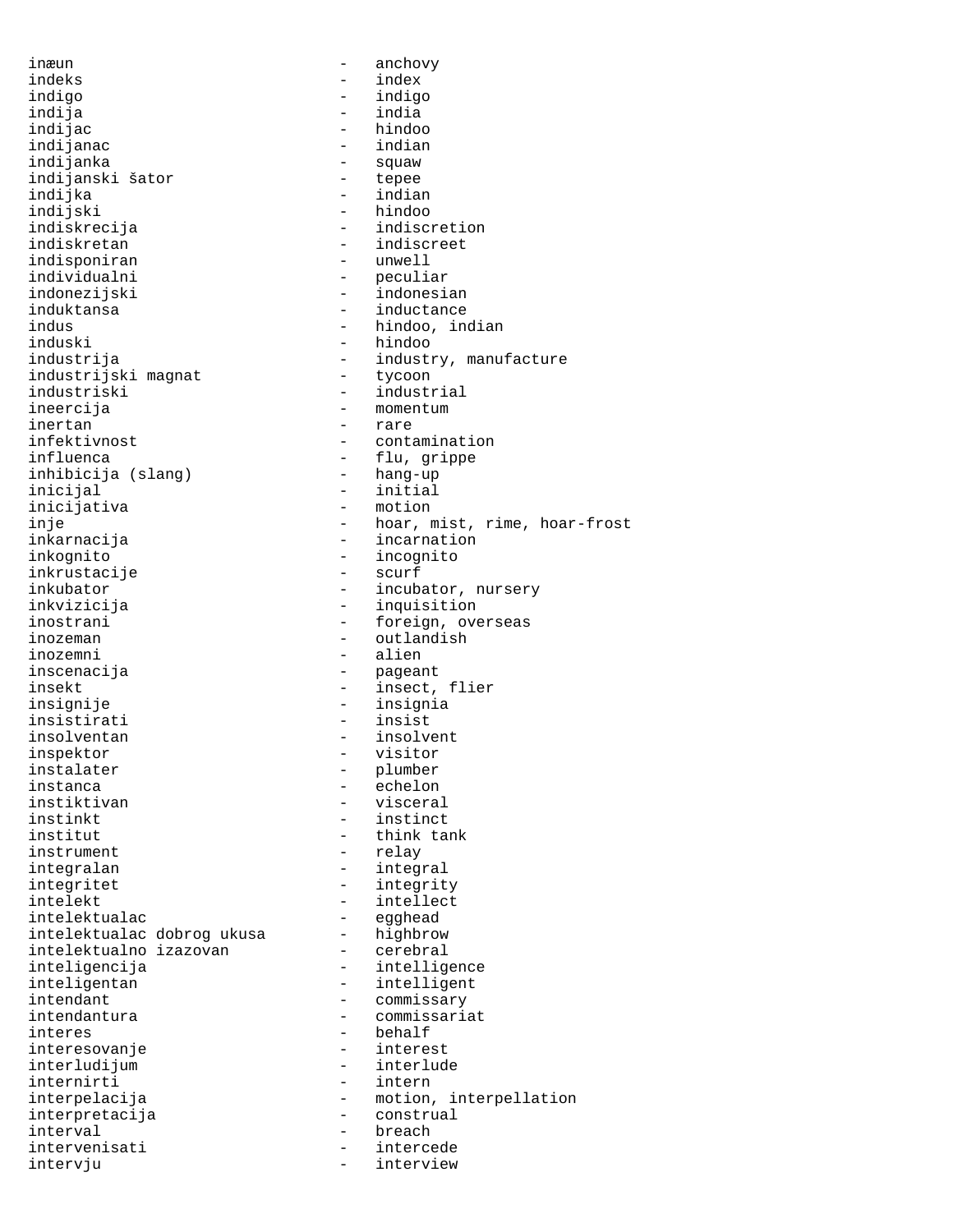intiman - intimate, familiar, close intimnost  $-$  intimacy, intimacy intriga - manoeuvre intrige  $-$  scheme intrigirati - plot, sap introvert - introvert intuicija - intuition invalid  $-$  cripple, invalid inventar - inventory inventarisanje - stock-taking investitor  $-$  investor inženjer - engineer ipak - yet, however iracionalan  $-$  irrational iraèki - iraqi iraki - iraqi - iraqi - iraqi - iraqi - iraqi - irani. - iranian<br>- iranian iranski jezik irelevantan - irrelevant iritirajuæe dosadan - petulant ironièan - tongue-in-cheek, ironic(al), playful<br>ironija - irony - irony - irony irska - erin irski - irish išarati - mottle - mottle<br>išarati pegama - - - - - - - - speckle išarati pegama išèašen - disjointed išèašenje - wrench isèašiti - strain, sprain - dislocate, wrench iscediti - extract išèekivanje - anticipation isèekivati - await - cicatrize isèeznuti  $-$  vanish, perish išèeznuti  $-$  disappear, fade away isèistiti - cleanse, cleanse išèlaniti se iscpljenje - inanition iscrpan - particular, comprehensive<br>iscrpan izvešta - particular iscrpan izvešta - particular iscrpeti - deplete iscrpljen - spent, effete, outworn, prostrate, jaded<br>iscrpljenost - exhaustion iscrpljenost<br>iscrpljivati - exhaustion<br>- rack, prost - rack, prostrate, punish iscrpljujuæi - exhaustive iscrpsti - exhaust iscrpsti se  $-$  spend išèupati - disrupt, pluck, extract, uproot iseèak - cutting iseèak (iz novina) iseæi - incise, excise iseckati  $-$  hack, dismember isek - slot iseliti - emigrate, dispossess, evict iseljenik - emigrant - eviction ishod - outcome, result, sequel, operation, epilogue<br>ishrana - diet, sustenance, nourishment, nutrition - diet, sustenance, nourishment, nutrition išijatièan - sciatic - radiation isijavati - radiate isiot - ginger iskaliti se na nekome iskašljavanje - expectoration iskašljavati - expectorate iskaz  $-$  utterance, statement, register iskaz svedoka  $-$  testimony, attestation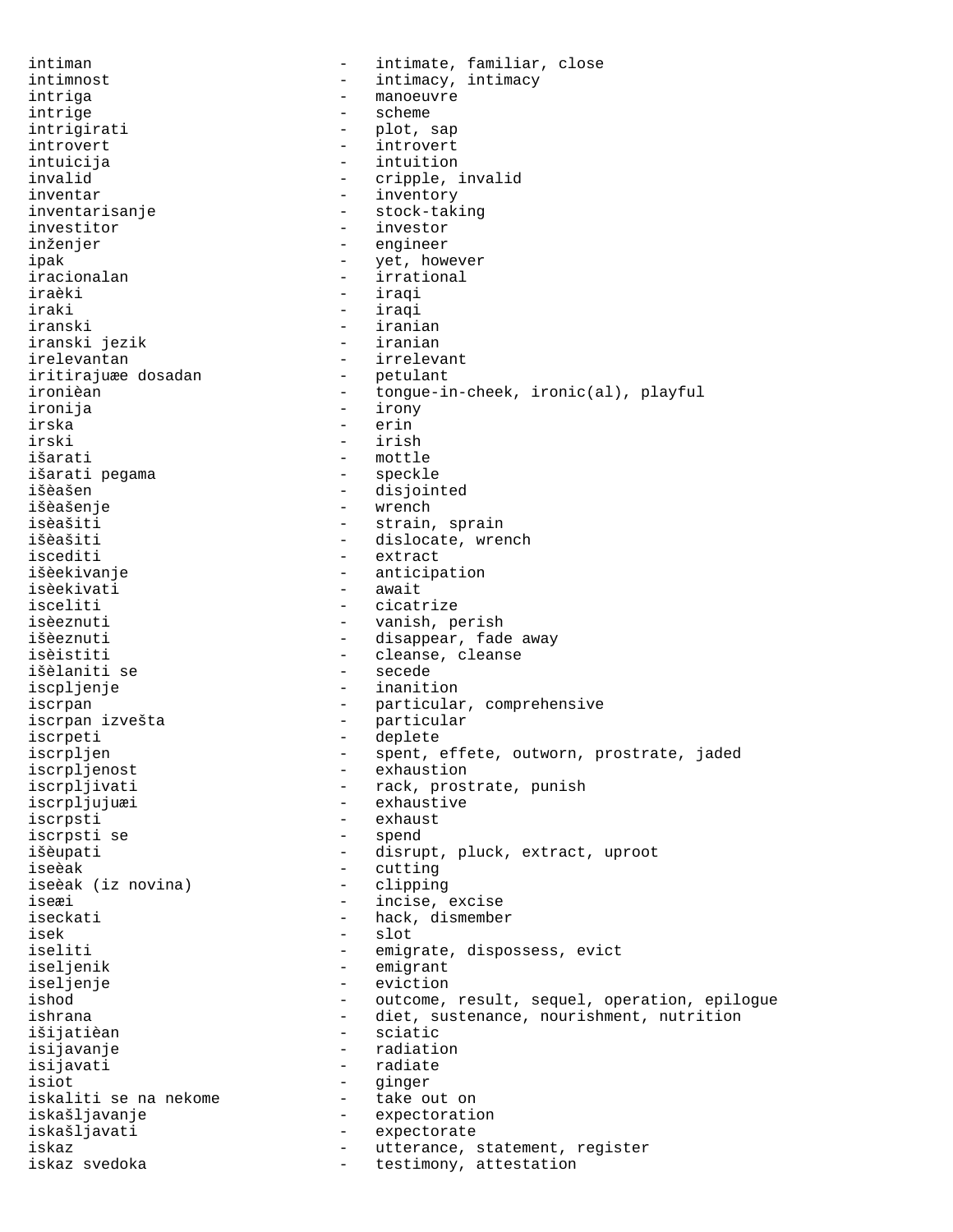iskazan - outspoken iskazati - word, say iskidati - rend iskliznuæe en andre blev af derailment, slip iskliznuti - derail, slip iskljuèiti - disconnect, expel, banish, debar, ban, except<br>iskljuèiti (iz iqre) - shut out iskljuèiti (iz igre)<br>iskljuèiv - exclusive<br>- sole iskljuèivi<br>iskljuèivo - purely, only iskljuèivo pravo - prerogative iskljuèivo za muškarce iskljuèivost - oneness iskolaèen - goggle iskonski - aboriginal<br>iskop za temelj - scoop - scoop iskop za temelj iskopati - unearth, exhume, dig, excavate, grub<br>iskopati rov - trench iskopati rov - trench iskopavati - rout iskopina iskorenitelj - extirpator iskoreniti entime - disroot, exterminate, extirpate, eradicate, uproot iskorenjivanje - extermination, eradication iskorišæavanje - operation iskorišæavati - exploit, operate iskoristiti - seize, utilize iskosa - askance, askew iskra <br/> - sparkle, spark iskrcati - debark, unload iskrcati se  $-$  land, disembark iskrcavanje <br />  $\qquad \qquad -$  landing, debarkation iskrèiti - reclaim iskren - open-hearted, plain-spoken, frank, honest, plain<br>iskreno - truly, heartily, outright, openly - truly, heartily, outright, openly iskrenost - simplicity, sincerity iskretaè - tumbler iskrièav - sparkling iskriti se  $-$  scintillate iskriviti - contort, pinch iskriviti se - warp iskrivljavanje - parody iskrivljavati - skew iskrivljen - awry, wry, crooked<br>iskrivljenost - distortion - distortion iskrzati - fray iskupitelj - redeemer iskupiti - ransom, redeem iskusan - adept, proficient, expert, skilled, crafty<br>iskusan lekar - practitioner - practitioner iskusan putnik  $-$  roadster iskušati - tempt iskušavati - seduce iskušenik - novice, neophyte<br>iskušenje - iskušenje - novice, neophyte iskušenje - ordeal, temptation, lure iskusiti - undergo, experience<br>iskustvo - hallast experience iskustvo - ballast, experience, proficiency iskvaren - broke - broke - broke - broke - broke - broke - broke - broke - broke - broke - broke - broke - bro islam - islam island - iceland islanðanin - icelander<br>islednik-koji pregleda leš - coroner islednik koji pregleda leš ismejavanje e state - derision, mockery, persiflage, scorn ismejavati - twit, roast, ridicule, quiz, deride<br>ismejavati se - sneer<br>- sneer ismejavati se - sneer ismevanje - mock ismevati  $-$  scoff, laugh, mock ispad - sally, caper, ramp, gaffe, lunge ispadanje - spill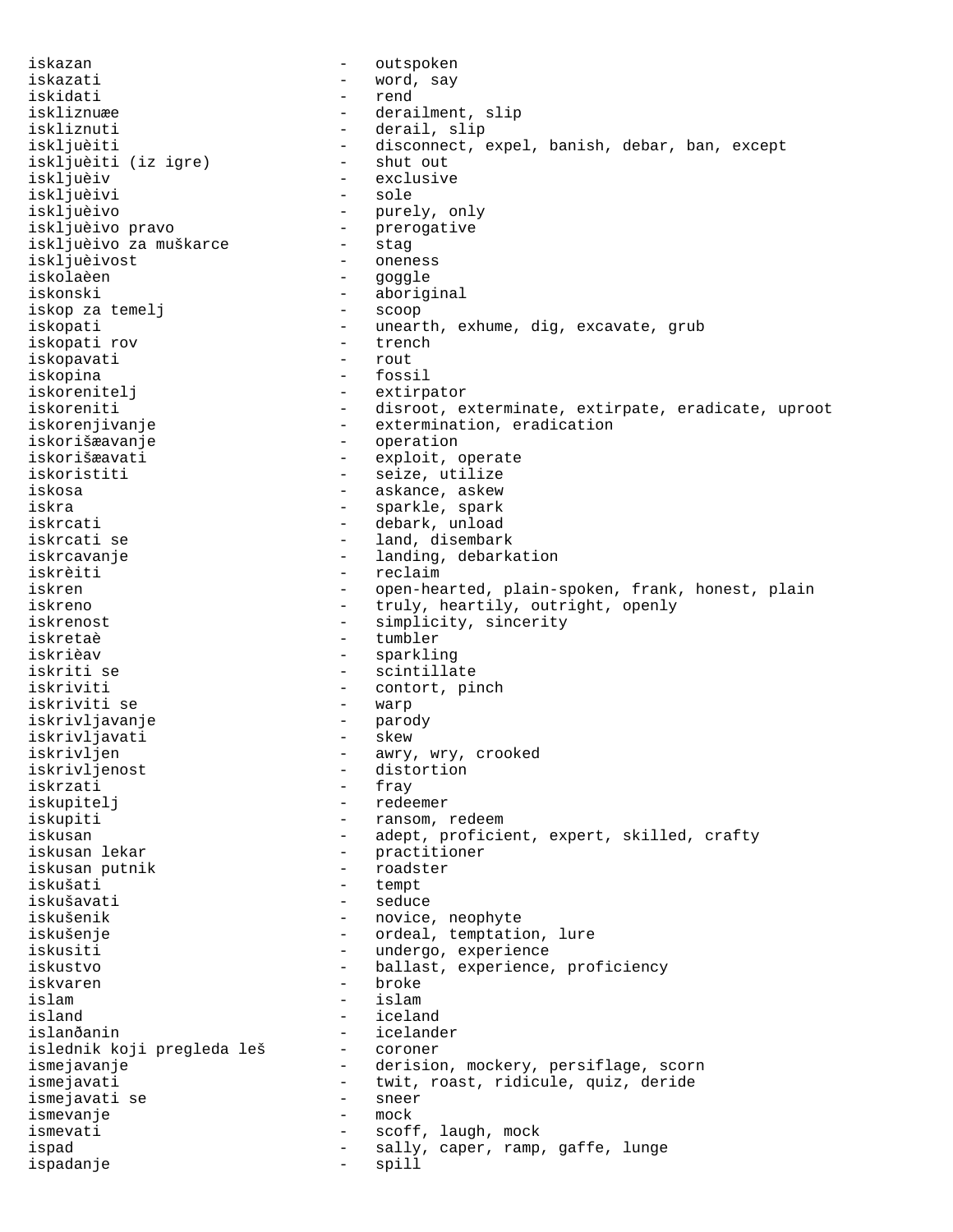ispadanje (sport) - elimination ispaliti - launch, discharge ispaljivati - rocket isparavanje - perspiration, vapor, evaporation, steam isparavati - vaporize, evaporate isparavati se - perspire isparljiv - volatile<br>isparljivost - volatili - volatility<br>- line išpartati ispaša - pasture ispaštanje - satisfaction, atonement ispaštati - pay, expiate ispasti  $\qquad \qquad -$  drop out, fall out ispeæi - bake ispipavati - probe ispiranje  $\qquad \qquad$  - ablution, lavage ispirati - irrigate, syringe<br>ispirati qrlo ispirati grlo - gargle ispit  $-$  trial, examination, quiz ispitati - peruse, scrutinize, sift, inspect, overhaul ispiti - partake, quaff - examiner, moderator ispitivanje e assay, inspection, research, disquisition, inquiry ispitivati - enquire ispitivati quiz, analyse, inquire, probe, examine, query isplarivati isplaæivati isplakivati - flush isplaknuti - rinse isplata - payment, allowance, satisfaction, pay off isplatiti - redeem, repay, settle, acquit, pay, meet, disburse isplaziti jezik - protrude ispljuvak - spit isploviti - emerge ispod - down, under, underneath, below, beneath<br>ispod èasti - infra-diq - infra-dig ispod ruke  $\qquad \qquad -$  underhand ispoljavanje - manifestation ispoljiti - bespeak, evince, approve ispomoæ - dole<br>isposlovati nešto - put over isposlovati nešto isposnièki  $-$  ascetic, austere isposnik - ascetic ispovedati - profess ispovediti se  $-$  avow, confess, shrive isprati - rinse, wash out, wash away<br>ispratiti - - - - - - - - - - - - see ispratiti isprava - sheepskin ispravan - righteous, sound, straight, amend, accurate ispraviti  $-$  redress, repair, rectify, retrieve, correct<br>ispraviti (se)  $-$  amend ispraviti (se) ispraviti se  $\qquad \qquad$  - transpire, straighten ispravka - rectification, rider, reclamation ispravljanje - reformation ispravljati - reclaim ispravno - propriety ispravnost  $-$  rectitude, propriety, integrity isprazniti  $-$  evacuate, void, vacate ispred  $\qquad \qquad -$  advance, ere, afore, ahead isprekidan - rambling, abrupt, desultory, intermittent, snatchy isprekidanost - abruptness ispreplesti<br>isprepletati - intertwine<br>plash - plash isprepletati - plash isprepletati se ispresecan - rough, rugged ispreturan - chaotic ispreturati - ransack isprièati  $-$  report, relate, recount isprljati - mess, smear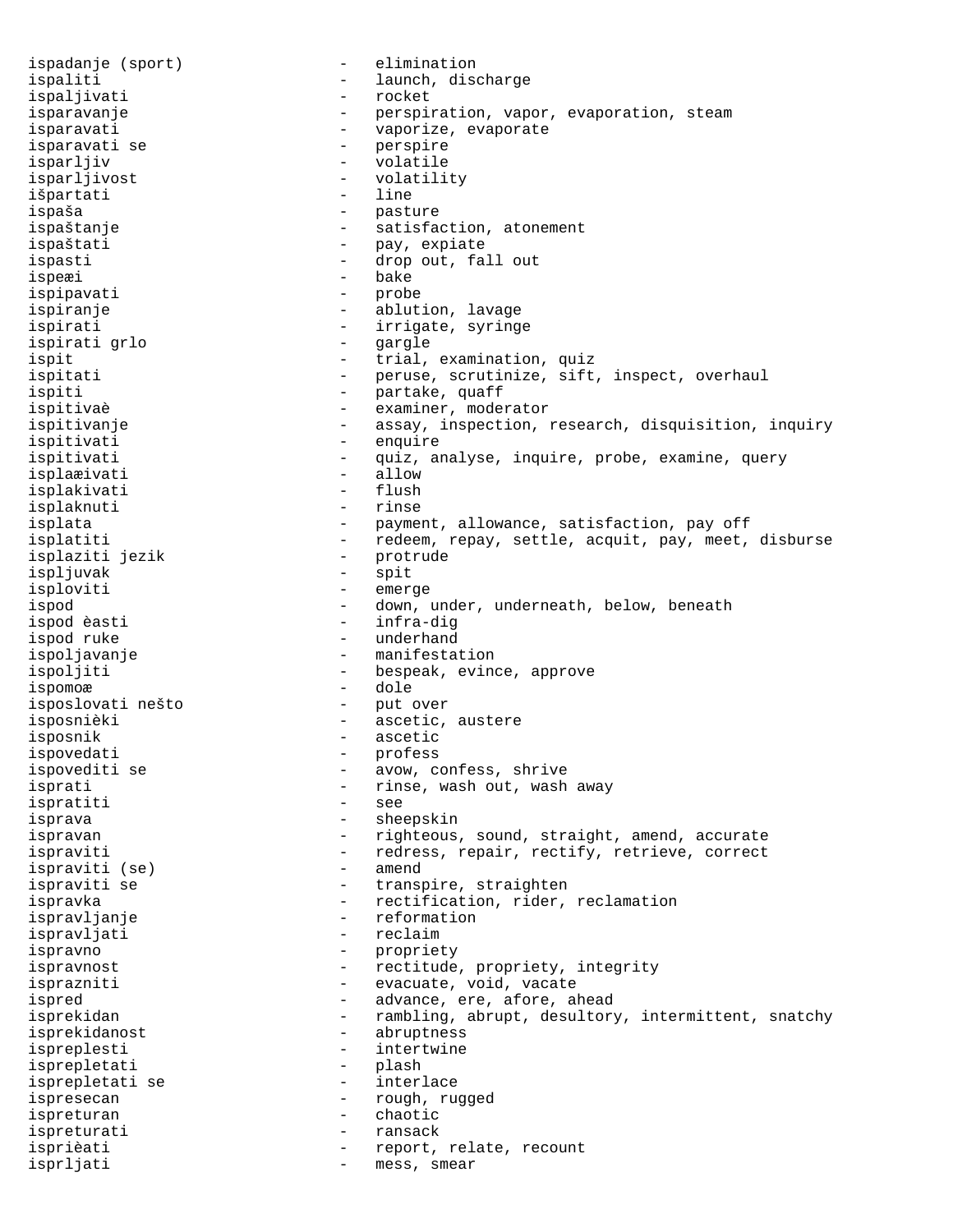isprobanost - proof isprobati - prove isprobati - prove isprositi - prove isprositi isprosjaèiti - scrounge ispružanje - protrusion ispružen - outstretched, prostrate ispružiti - put out ispružiti (se) - loll ispumpati gas ispuniti - fulfil, transact, stuff, fill, accomplish, fulfill ispunjavanje en morton v rojatelje i padding, performance ispunjavati<br>ispunjavati (uslove) - obey, perform<br>- measure up ispunjavati (uslove) ispunjen - fraught ispunjen gaðenjem ispunjenje  $-$  realization, accomplishment, acquittal ispupèen  $-$  prominent, salient, convex, protuberant ispupèeni deo - projection ispupèenje - prominence ispupèenost - swelling ispusni otvor  $-$  spout, outlet ispust  $\qquad \qquad -$  outcome, nose, nozzle ispuštanje - exhaust, emission ispuštati  $-$  send, emit, shed ispusti - piping ispustiti - drop, elide, let off<br>ispustiti vodu - sluice - sluice ispustiti vodu išta - any, aught, ought istaæi - emphasize, put up, accentuate istaæi se - distinguish istaknut - eminent, prominent, salient, conspicuous<br>istaknuta lièno - notable - notable istaknuta lièno istaknuti - propound<br>istaknutost - pre-emine istaknutost - pre-eminence, eminence<br>istanèan - aesthetic - aesthetic istanèanost  $-$  nicety, refinement iste snage  $\overline{\phantom{0}}$  = tantamount<br>iste vrednosti  $\overline{\phantom{0}}$  - tantamount iste vrednosti istegljivost - ductility isterati - dislodge, expel, eject, evict<br>isterati (nekoga iz grada) - drive out isterati (nekoga iz grada) isterivanje - expulsion isti - same, equal, self, self-same<br>isticanje - external - accentuation, outlet, lapse, isticanje - accentuation, outlet, lapse, efflux isticati - accent<br>isticati se - - - - - - - - - - figure isticati se - figure, excel, protrude<br>
istina - sooth verity truth - sooth, verity, truth istinit  $-$  very, sincere, plumb, true, authentic, real, right istinitost  $-$  reality, verity, authenticity, actuality istinoljubiv - veracious istinoljubivost - veracity istinski - regular, real, veritable istiskivanje - squeamish istisnuti extrude, express, supplant, gouge, oust isto izgledati kao dead ringer for tantamount to - tantamount to<br>- unto isto što i to isto tako  $\begin{array}{ccc} - & \text{alive} & \text{both} & \text{also} \\ - & \text{dite} & \text{both} & \text{also} \\ \end{array}$ - ditto istoèan - eastern istoène zemlje istoèni - eastern istog stepena  $\qquad \qquad -$  co-ordinate istoimeni - eponymous istok - orient, east istopiti se  $-$  melt away istorièar - historian istorija - history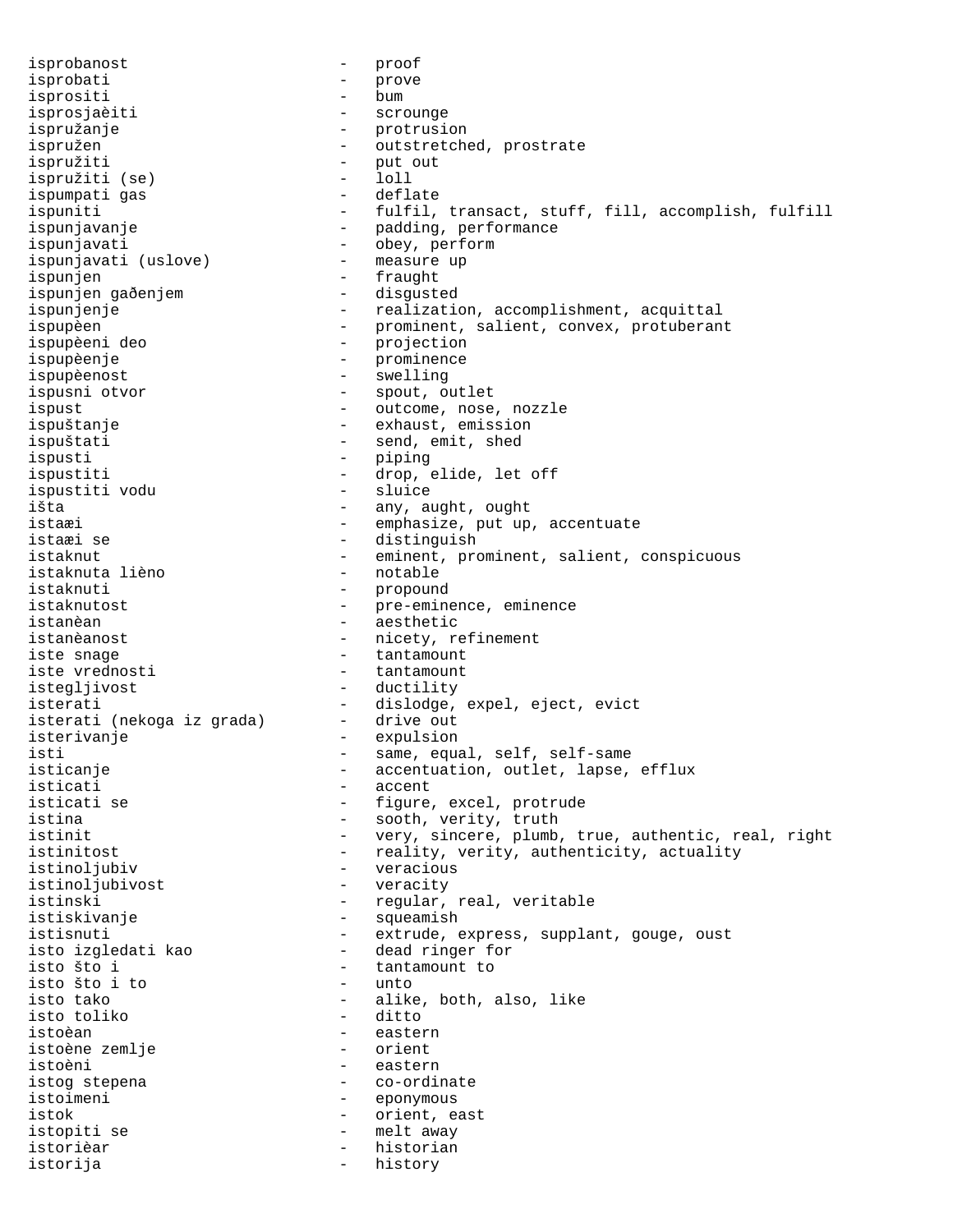istorijski - historical, historic istostran - equilateral istovar (broda) - debarkation istovariti - disburden, unload, discharge, debark<br>istovariti vaqone - detrain istovariti vagone istovetan - similar, identical, same istovetnost  $\qquad \qquad \qquad -$  community, oneness istovremen - simultaneous, concurrent istovremenost - simultaneity<br>istovrstan - homogeneous istovrstan - homogeneous<br>istraqa - search, pro - search, probe, inquisition, inquest istrajan - persistent, gritty, patient, sedulous, persisting istrajati  $-$  stick at, persist, endure, persevere istrajnost external tenacity, patience, persistence, perseverance istraživaè - prospector, scout istraživaèki centar<br>istraživanje istraživanje - research, exploration, disquisition<br>istraživati - quest, seek, speculate, trace, resea - quest, seek, speculate, trace, research, explore istrebiti - annihilate, exterminate, destroy<br>istrebljenje - extirpation, annihilation istrebljenje<br>
istrebljivanje<br>
- extermination<br>
- extermination istrebljivanje - extermination<br>istrqnut - outstretched - outstretched istrgnuti - wrest istrošen - effete, obsolete, timeworn istrošenost - frazzle - expend istrošiti se  $-$  spend istrošti - exhaust istruleti - putrefy istuæi - whop, spat istupiti  $\qquad \qquad -$  drop out, appear, speak isturen - conspicuous, headmost, advanced, forward<br>istureno utvrðenje - outwork istureno utvrðenje<br>isušen - wizen(ed) isušiti - parch, sear<br>isušivati vodu - - desiccate isušivati vodu isusovac - jesuit isuviše - too italijan - italian italijanka - italian - italian<br>- italian italijanski jezik iva - osier - osier<br>iver - chip, - chip, sliver, splinter iverak - butt iverak (riba)<br>ivica - hem, edge, brim, seam, brink, shoulder, rim, skirt<br>- fringe ivica (fig.)<br>ivica šume ivica šume<br>ivièiti se de la province de la province de la province de la province de la province de la province<br>contra la province de la province de la province de la province de la province de la province de la province d - verge iviènjak - roadside, kerb iz - off, from iz davnina  $\qquad \qquad$  - antique iz dva dela - duplex iz profila - sideward iz straha da iza  $\begin{array}{ccc} 1 & - & - \\ 1 & - & - \end{array}$  behind, after, beyond iza granice - abroad izabran - elect - arbiter, umpire izabrati - elect, return, select izaæi - get out izaæi na kraj - cope izaæi u štampi izajava - statement izaslanik - ambassador, deputy, spokesman, representative izaslanstvo - deputation, delegation, mission izaslati - route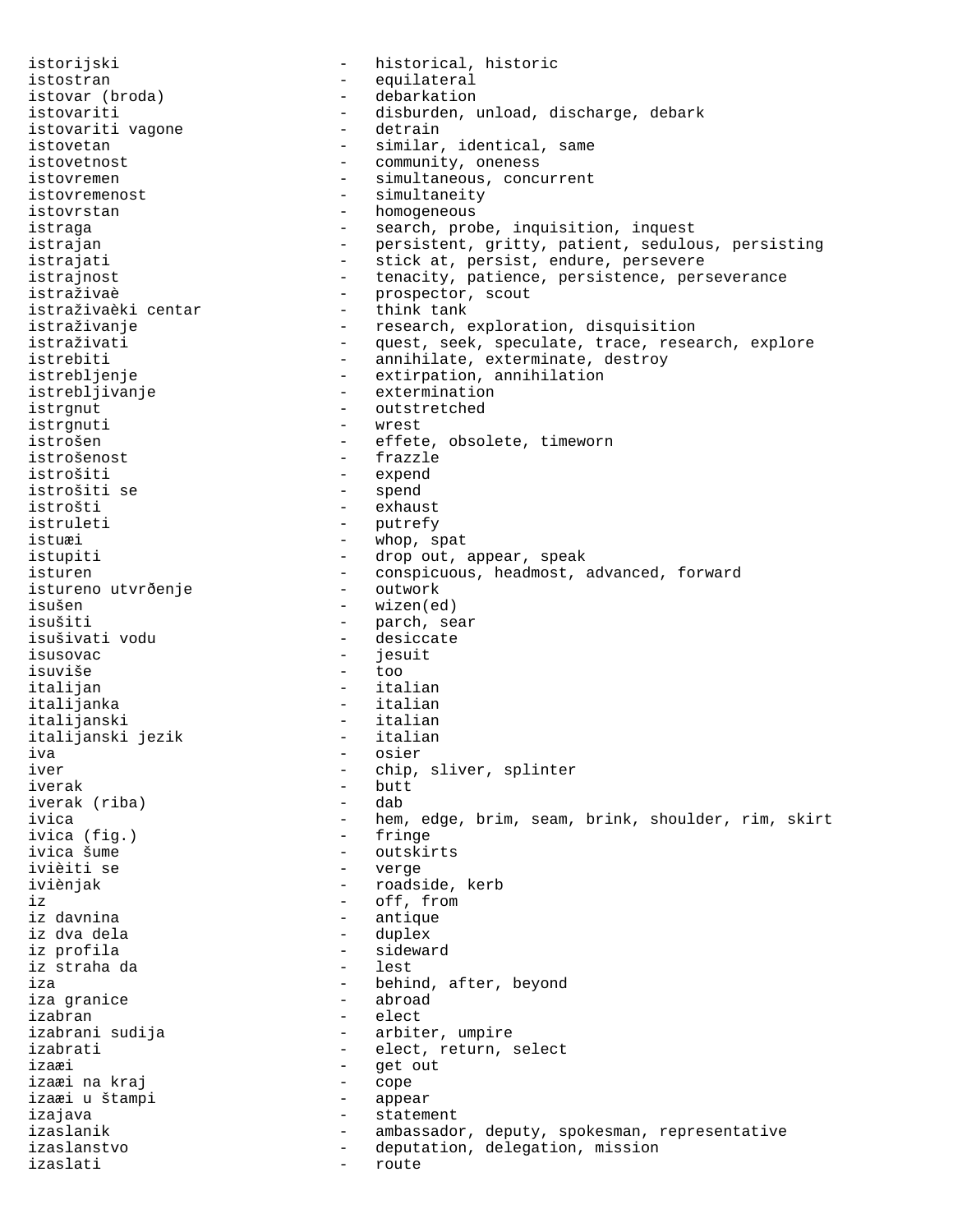izaziva trulež - septic izazivaè - hector izazivaèki - provocative, quarrelsome, evocative izazivajuæi - defiant - defiance, provocation izazivati  $\overline{\phantom{a}}$  - dare, defy, pique izazov - provocation, challenge izazovna - sultry izazvati - elicit, irritate, generate, rouse, challenge<br>izazvati brodoloma - ship-wreck izazvati brodoloma izazvati gušenje<br>
izazvati pometniu<br>
- stirup izazvati pometnju - stirup izazvati reakciju izbaèen - eruptive izbaèenik (iz društva) izbaciti - oust, sling, void, eject, ditch, put out, strike izbaciti iz koloseka dirediren e deraile e deraile e deraile e deraile e deraile e deraile e deraile e derail<br>Deraile e deraile e deraile e deraile e deraile e deraile e deraile e deraile e deraile e deraile e deraile e izbaciti iz upotrebe - scrap izbacivanje<br>izbacivati - release<br>erupt, izbacivati - erupt, ejaculate, project<br>izbaviti - erupt, ejaculate, project - rescue, relieve, redeem, save, rid<br>- riddance izbavljenje od izbeæi - miss, avoid, evade, miss, escape, elude izbegavajuæi izbegavanje - non-committal, avoidance, evasion<br>izbegavanje obaveze - - scrimshank izbegavanje obaveze izbegavati - shrink, avoid, eschew, flee, obviate, shun, shirk<br>izbegavati istinu - prevaricate izbegavati istinu izbeglica - refugee izbegnuti - avoid<br>izbezumiti se - amuck izbezumiti se izbezumljen - distraught izbijanje **-** spurt, ramp izbirljivost - nicety<br>izbistriti - purqe - purge izbiti  $\begin{array}{ccc} - & - \\ - & \text{maul} \end{array}$  burst out, lam izbiti (slang) - lambaste izbiti na površinu izbledeo - sicken, washed-out izbledeti - blench, fade izbljuvati - eruct, throw up izboèen - prominent izboèina - offset, protrusion, salient, flange, shelf, jut izbor - adoption, pick, selection, assortment<br>izbori - elections, voting - elections, voting izboriti se - obtain izborni - constituent<br>izborni okruq - constituent - precinct - precinct izbrazdan - ribbed izbrazdati izbrisati - cancel, wipe, expunge, scratch, raze, erase, rub izbrojati - number izbrojiti - reckon izbrusiti - grind, hone<br>izbubiti vrednost - depreciate izbubiti vrednost izdaci - outlay izdah - expiration izdahnuti - expire izdaja - apostasy, perjury, treason, guile, betrayal izdajica  $-$  serpent, traitor, scab izdajnièki - serpentine, treacherous, perfidious izdajnik  $-$  traitor, renegade izdajstvo - perfidy, treachery izdaleka - far, aloof izdanak en metalang sama termanak anak separa sekara sekara sekara sekara sekara sekara sekara sekara sekara s izdanje - number, publication, edition, impression izdašan - plentiful, bounteous, benevolent, large, lavish<br>izdašnost - profusion munificence izdašnost - profusion, munificence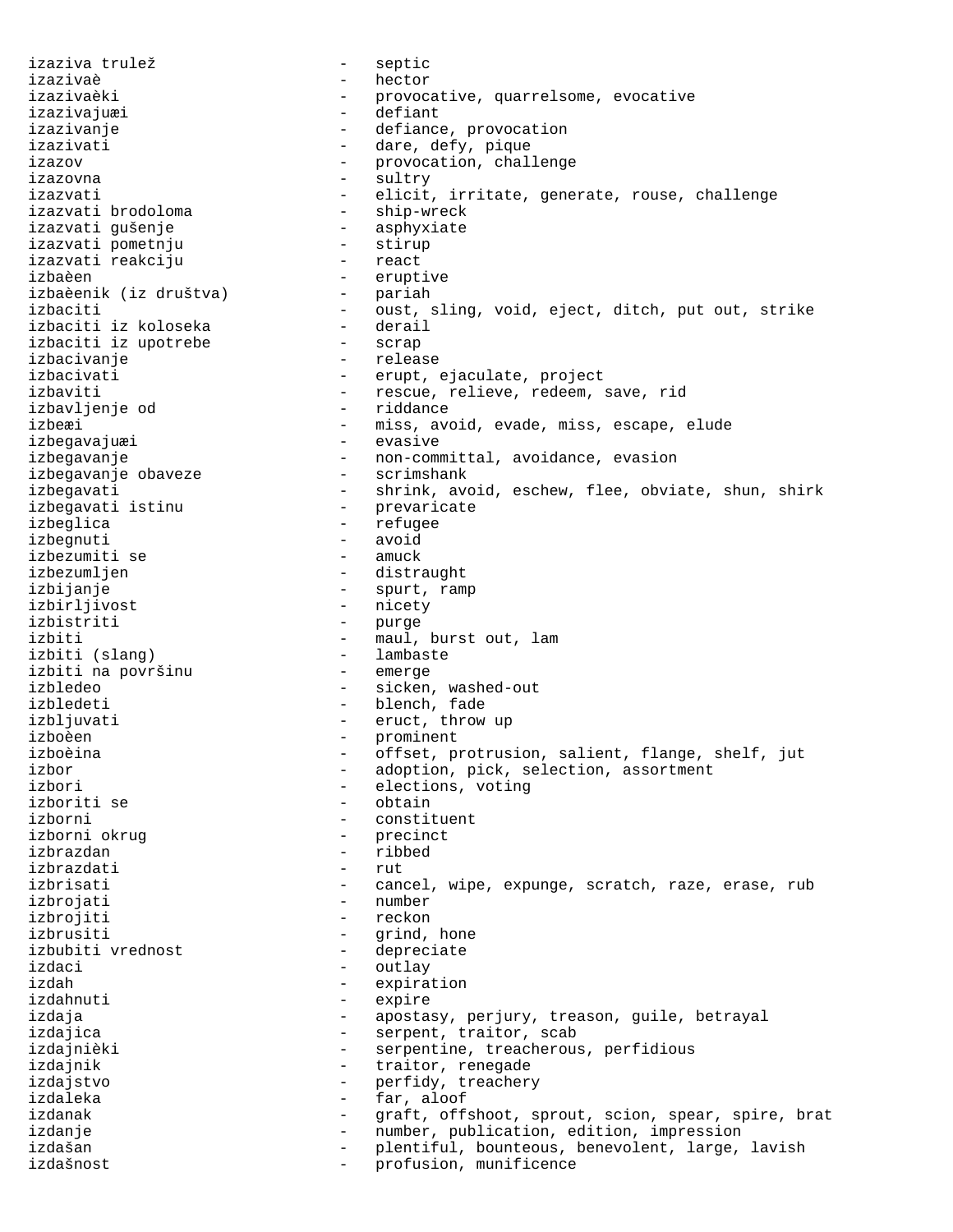izdatak  $\qquad \qquad -$  outlay, expense izdati  $-$  squeak, let, sell, betray, publish, shed, produce izdati nekog - sell out izdati proglas izdavaè - stationer, publisher<br>izdavaèka delatnost - publishing izdavaèka delatnost izdavanje - issue, dispensation izdavaštvo - publishing - let, issue, edit izdisanje - expiration izdrobiti - comminute izdržati - outstay, persist, withstand izdržavanje e state - aliment, livelihood, keeping, sustenance, living izdržavanje kaz  $-$  servitude izdržavati - maintain izdržavati se - subsist, riddle izdržljiv - solid, hardy, persistent, durable, resistant<br>izdržljivost - resistance, persistence, endurance, bastion - resistance, persistence, endurance, bastion izdubiti - gouge, hole, excavate, hollow, cave<br>izdublien - hole - hole izdubljen izdužen - peaked<br>izduženog oblik - oblong izduženog oblik izdužiti - lengthen - elongate izdvajanje en en en en en secession, prohibition, assignment, secrecy izdvojen - aloof, secluded izdvojenost - detachment izdvojiti  $-$  winnow, retire, specialize, abstract, abstract izdvojiti se  $-$  dissociate, single, secede izgladiti - smooth, reconcile, arrange, plane izgladiti spor  $-$  accommodate izgladneo - starveling izgled - show, prospect, appearance, appearance, aspect<br>izgled sa stran - side-view - side-view izgleda - apparently, specious, seemingly izgledati - seem, appear, look izgledi - outlook izgnan - outcast izgnanik - castaway, exile, outcast izgnanstvo - deportation, exile izgnati - out, banish, oust izgoreo od sunca izgoreti - roast, burn izgovaranje - pronunciation, utterance izgovarati and accent, pronounce, spell, enunciate izgovarati napamet  $\overline{\phantom{a}}$  - rehearsal izgovor exasion, subterfuge, pretense, quibble, utterance izgovoren - outspoken izgovoriti - propose izgraðen - made izgraditi - put up, build up izgrditi - snub, chastise, scathe, berate izgrditi (slang) - lambaste izgrebati - scrape izgubiti - lose izgubiti položaj - demotion izgubiti poverenje izgubiti put - straggle - miscarry, dissolve, evanesce<br>- deaden izgubiti snagu izqubljen - missing, hollow, undone izgurati - extrude izgužvati - rumple iziæi - alight<br>izionati - trick izigrati - trick izigrati (slang) - dish izigravati - feign iziskivati  $-$  necessitate, require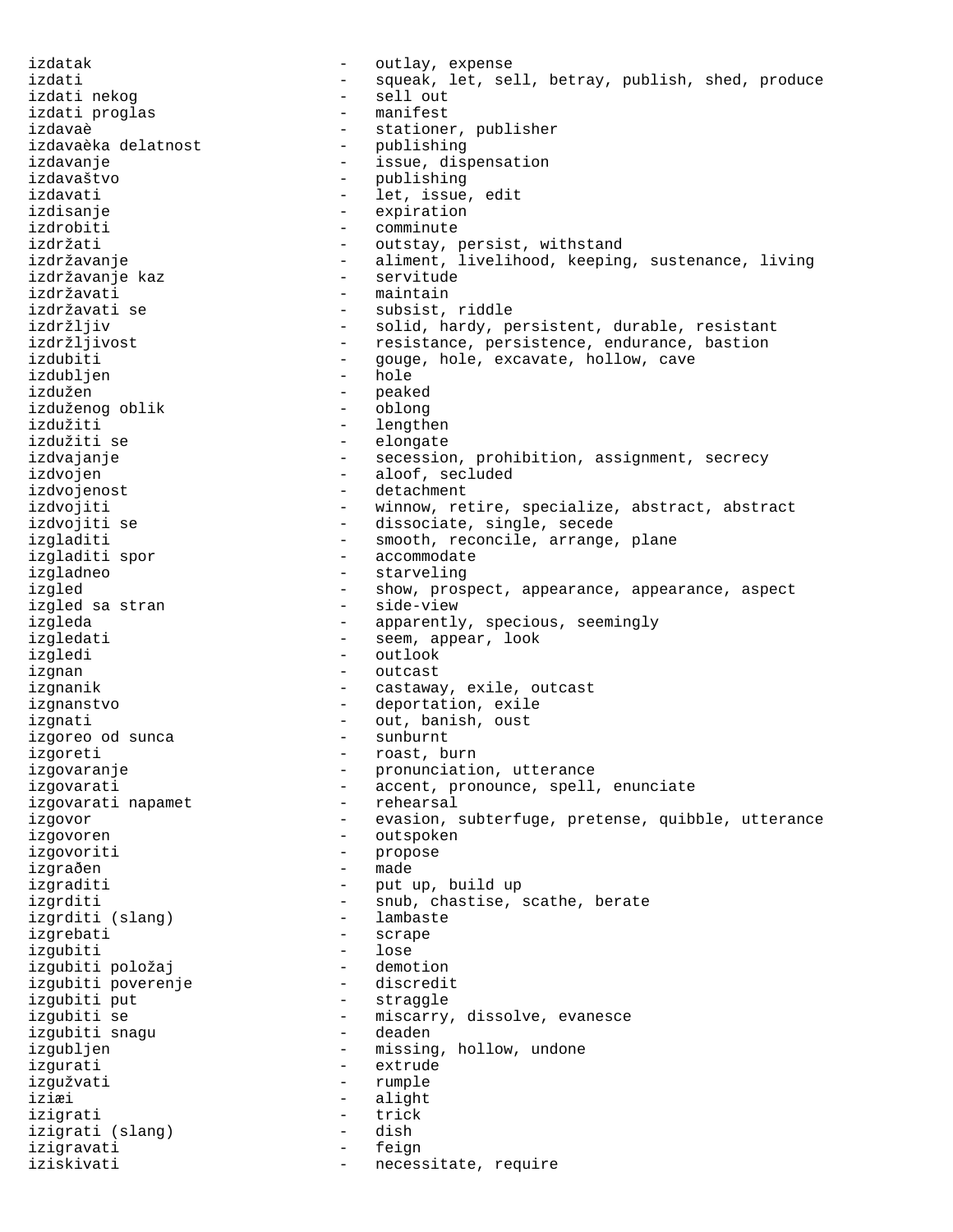izjava<br>izjava - profession, application, application, utterance<br>izjavaviti sauèeš<del>z</del>e - condole izjavaviti sauèešæe - condole izjaviti  $-$  declare, state, say, enunciate, aver, allege izjavljivati - assert<br>izjednaèenje u tenisu - deuce izjednaèenje u tenisu izjednaeenje u tenisu<br>izjednaèiti - equal, equalize, true, level<br>izjednaèiti izjednaèiti se  $\overline{\phantom{a}}$  - peer, assimilate izlagaè - exhibitor izlaganje - relation, exposure<br>izlagati opasnosti - jeopardize izlagati opasnosti izlapelost - senility izlapeo - senile izlaz  $\qquad \qquad -$  outlet, loophole izlazak  $-$  exit, rising, egress, turn-out izlaženje<br>izlazi iz upotrebe obsolescent izlazi iz upotrebe izlaziti - overlook izlazni otvor and the set of the vent, outcome izleæi - spawn, hatch<br>izleæi piliæe - - - - - - - - - - - - - incubate izleæi piliæe<br>izleèiv izleèiv - curable - trounce, sock izlepiti - placard izlet  $\qquad \qquad -$  ramble, jaunt, outing, out, picnic izletnièka jahta - pleasure-boat - sightseeing izlišan - needless, unnecessary, redundant izliti se - gush izliv  $\begin{array}{ccc} - & \text{eruption, sally, burst, effusion} \\ - & \text{hemorrhage} \end{array}$ - hemorrhage<br>- jaundice izliv žuèi - jaundice izlivati - pounder izliven - molten<br>izlog - show-w: - show-window, showcase izložba - show, exposition, display izloženost - exposure izložiti - display, exhibit, state, expose<br>izložiti opasnosti - jeopard izložiti opasnosti izluèina - excretion izluèiti - egest izluèivanje<br>izluèivati sazrela jaja ovulate izluèivati sazrela jaja ovulatelaizluèivati se izluèivati se izlupati - whisk izmaæi - slink off - slide izmaglica - mist, spit, haze, drizzle izmamiti - mooch, wheedle, elicit izmeðu - between, among(st) izmena  $-$  modification, transition, alteration izmeniti  $-$  modify, emend, alter, revise, deform izmeniti se  $-$  vary izmenjati  $\qquad \qquad -$  bandy, reciprocate izmenjivanje en metalog v radioenation izmenjivati se  $\overline{\phantom{a}}$  - alternate izmeriti - sound, span, measure izmerljiv - mensurable izmešan - medley, mixed - mix, mess, interblend izmešati se  $\sim$  - commingle, mix, intermix, intermingle, interfuse izmet  $\frac{1}{2}$  - excrement, refuse, turd izmetanje (biol.) - devolution izmetanje (biol.) izmicanje - dodge izmirenje  $-$  reconciliation, atonement izmiriti - atone, reconcile, acquit izmisliti - mint, contrive, devise, manufacture<br>izmisliti (prièu) - concoct izmisliti (prièu) - concoct izmišljanje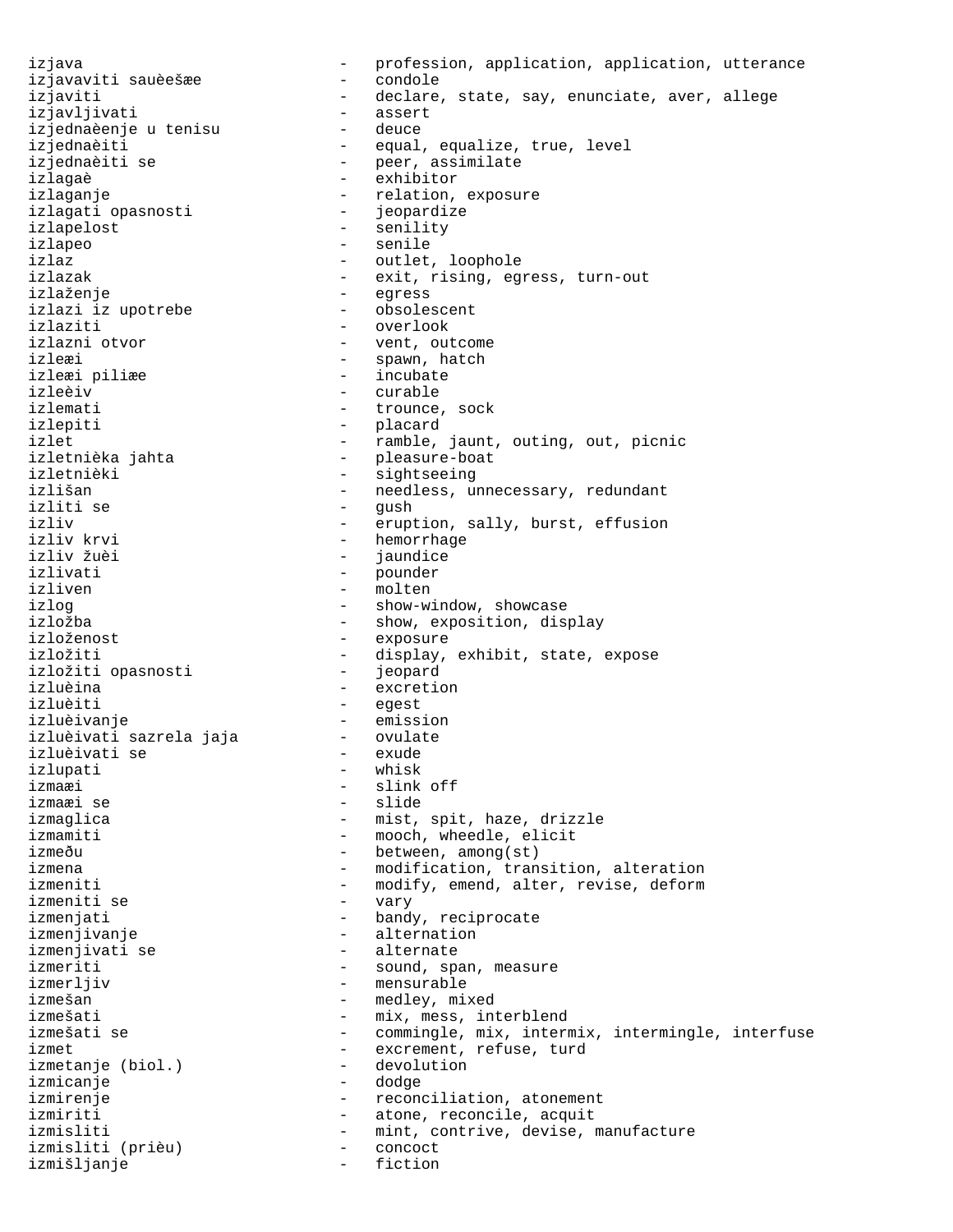izmišljen - imaginary, fictive izmišljeno ime - alias - flam, figment, tale, artifice, make up, fib<br>- romance izmišljotinje<br>izmlatiti - drub, maul izmoliti - cajole, bum, scrounge<br>izmotavati se - - - - - - footle izmotavati se - footle izmrcvariti - maim izmuèen brigama - care-worn izmuvati (slang) iznad  $\qquad \qquad -$  up, upwards, above, on, over iznajmiti - let, hire iznastavljan - composite iznemogao - bed-ridden iznemoglost - languor iznenada - suddenly, snap iznenadan - rude, sudden, abrupt, stunning, unhoped<br>iznenadan napad - nose-dive iznenadan napad iznenaðen<br>iznenaðen pogled - startling<br>- stare iznenaðen pogled<br>iznenaðenje iznenaðenje - chance, surprise, sensation, wonder<br>iznenaditi - - overtake, surprise - overtake, surprise<br>- spate iznenadna poplava - spate iznenadni napad izneti<br>
izneti (u iavnost) - serve, carry out<br>
- trot izneti (u javnost) - trot izneti u javnost izneveriti - betray, sell, sell out iznos - sum, number - outworn iznositi - amount, scuff - wear down iznova - remake, newly, anew, over, afresh<br>iznuditi - exact, defraud iznuditi - exact, defraud<br>iznuðivanje - extortion - extortion iznuðivati - extort iznuravati - emaciate iznuren en en eerstrate, seedy, outworn, spent, sick, jaded, wan iznurenost  $\qquad \qquad \qquad -$  prostration, fag, exhaustion iznuriti - enfeeble, starve iznuriti (slang) - zonk out iznutrica - bowels iznutrice - pluck, offal, entrails izobilje - abundance, plenty, opulence, prodigality, fullness izoblièen - awry, drawn - disfigure, distort izokrenuti - invert izolacija - secrecy, quarantine izolaciona cev izolacioni - insulating izolator  $-$  insulator, non-conductor izolovan - secluded izolovati - insulate izoluèen - ribbed izoluèiti - gutter izopaèavati - deprave izopaèen  $\qquad \qquad -$  depraved, perverse, abusive izopaèenik - outlaw izopaèenost <br />
- perversion, perversity, abuse, depravity<br />
- perversion, perversity, abuse, depravity izopaèiti - wrest, distort, disfigure, pervert, travesty izopštenost - disconnection izopštiti - disconnect, excommunicate izostanak - absence izostaviti - omit, elide, except izostavjanje - omission izostavljanje - skip izoštrenost - abrasion izpuniti - redeem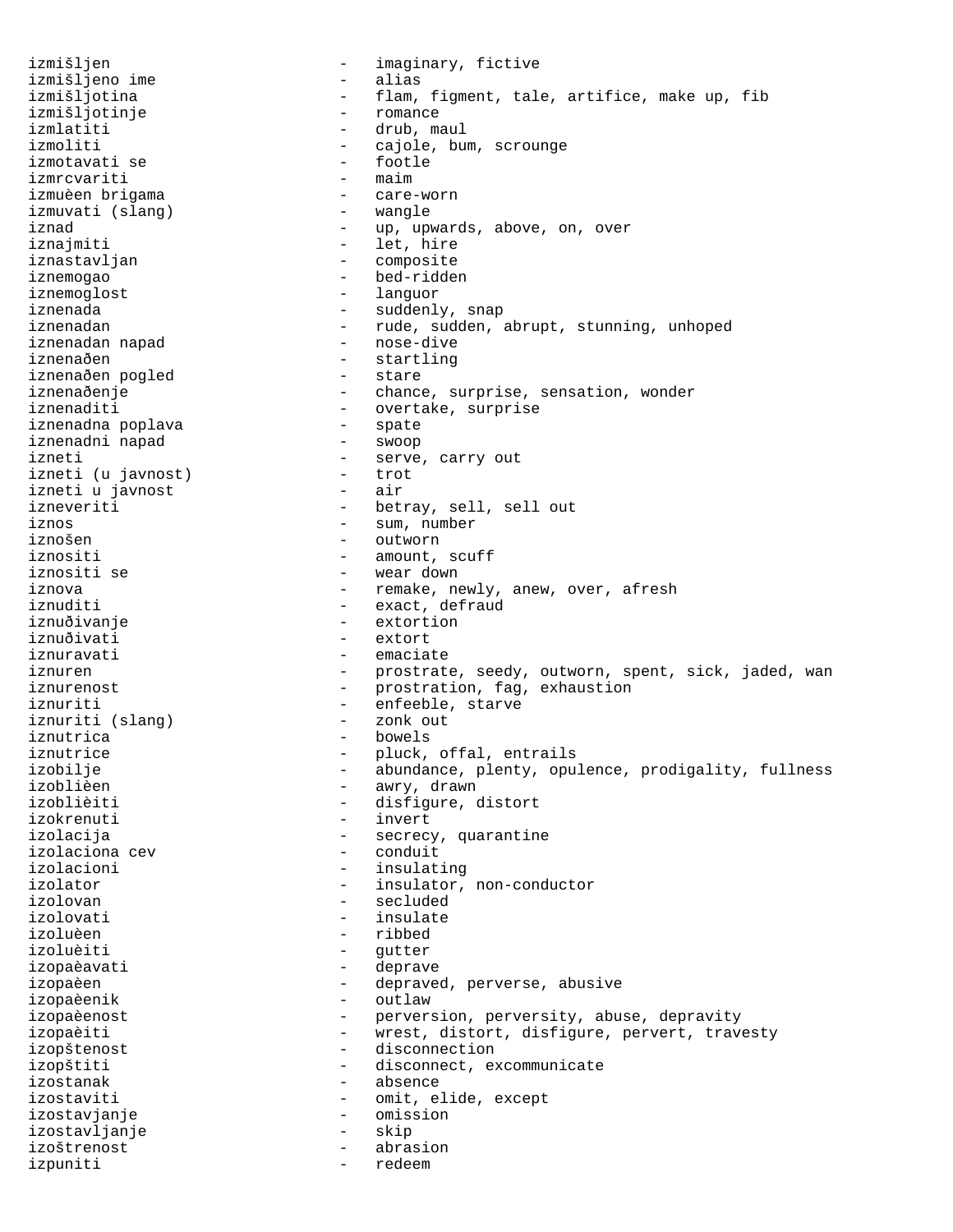izrabljivaè - slave-driver izraèunati - span izraèunjavanje - reckoning izrada - make, production<br>izraðevine - manufacture - manufacture izraðevine - manufacture izraðivati rovove<br>izraslina izraslina (med.)<br>izrastao izrasti - overgrow izravnanje - accommodation izravnati  $-$  reconcile, accommodate, level izraz - phrase, look, expression izraz u prenosnom smislu - trope izraz za vreme izražaj - expression izražava zabran<br>izražavanje izražavati potrebu - must izražena gordost izrazit - pictorial, sinewy, pronounce<br>izrazita liènost - personality izrazita liènost - personality izraziti - express, utter, register, speak -<br>izraziti iznenaðenost<br>izraziti mišljenje izraziti mišljenje profess, allow, editorialize izraziti neslaganje - grunt izraziti osmeh - smile izraziti prezir - snuff izraziti priznanje<br>izrazito izrazito in the racily contract to the racily izrazitost izrazivanje  $\qquad \qquad \qquad -$  provocation izreæi - mouth, utter, render izreka - sentence, proverb, saw izrezati - excise izrezivanje - excision izrièan - assertive izricanje - pronouncement izricati - predicate izrièit - explicit izriven - bumpy<br>izrod - degen izrod - degenerate, sprig, spawn, brat<br>izroðen - - degenerate izroðenost er stærfer er stærfer er degeneracy, degeneration izruèiti - extradite izum  $\qquad \qquad -$  contrivance, contraption izumeti - devise, mint, invent, imagine izumiranje - extinction<br>izumiteli azbuke - - - - - - - - morse izumitelj azbuke izumro - extinct izuzeæe  $-$  withdrawal izuzetak  $-$  exclusion, exception izuzeti - exempt<br>izuzeti (legal.) - - exempt izuzeti (legal.) - recuse izuzetna liènost izuzetno - rarely izuzev  $\qquad$  - save, unless izuzimajuæi - barring izuzimanje - exclusion, exemption izvaditi - paunch, take out izvaditi iznutrice iz - eviscerate izvaliti - blurt izvaliti se

- mold<br>- entrench - excrescence, tumour<br>- lump - overgrown izraz lica - aspect, countenance, air, mien, physiognomy - aspect, countenance, air, mien, physiognomy - significance<br>- no - utterance<br>- must - raciness - plane - degenerate izuzetan - splendid, rare, select, exceptional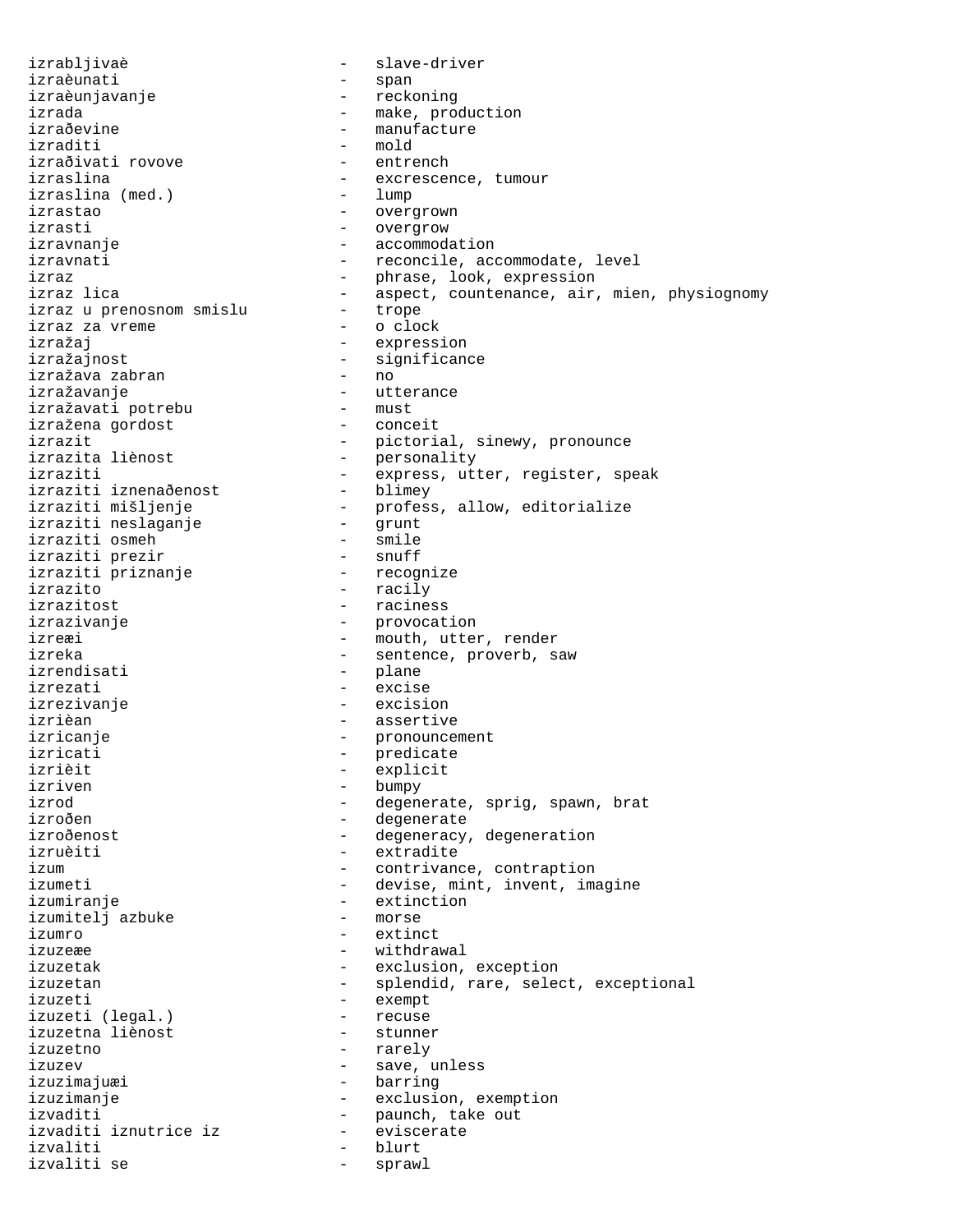izvan - without, past, except izvan palube  $\qquad \qquad -$  outboard izvan sebe - ecstatic izvanredan - magnificent, extraordinary, prodigious, jolly<br>izvanredan (slang) - nifty izvanredan (slang) - nifty - nifty - nifty - nifty - nifty - nifty - nifty - nifty - nifty - nifty - nifty - n izvanredan rad  $\overline{\phantom{a}}$  - master-touch izvanredno - uncommonly, awfully izvanrednost - specialty<br>izvesni - so-and-so izvesni - so-and-so - certainty, eclat, certitude izveštaè - reporter izveštaèen - factitious, stilted, artificial, lackadaisical izveštaèena - prude izveštaèenost - affectation izveštaj  $-$  account, notice, message, account, statement izvestan - dead, certain izvesti (devojku) - take out izvesti male<br>izvesti se (iz grada) - drive out izvesti se (iz grada) izvestilac<br>izvestiteli - propagandist<br>izvestiteli - reporter izvestitelj - reporter izvestiti  $-$  report, advise, signify, notify, announce izvetreo - stale - reconnaissance izviðanje - patrol izviðati  $-$  reconnoitre, scout izvidnica - patrol, reconnaissance izvidnica (mil.) - vanguard izvidnik - spy, scout izvijanje - deflection, buckling - snake, squirm izviniti  $-$  excuse, pardon izvinjavati - apologize izvinjenje - pardon, apologize, apology, regret, excuse, plea izviranje - efflux izviti - kink izvitoperen - tortuous izvitoperiti - distort, mutilate<br>izviždati - hiss<br>- hiss izviždati izvlaèenje - pull izvlaèiti - rout, heave, rummage izvlaèiti se izvod - brief, abridgement, summary, epitome, excerpt izvoðaè - performer izvoðenje execution, rendering, presentation, performance izvodi - scrap - derive<br>- trill izvoditi triler<br>izvoditi zakljuèak - perorate, infer, deduce izvodljiv - feasible, practicable izvoleti - please izvor **1200** - parent, spring, fountain, choice, derivation, mint izvor prihoda - resource izvor svetlosti izvoran - authentic<br>izvorn - authentic izvorn - genuine izvorni - primary izvornik - script izvornost - originality, authenticity<br>izvoz izvoz - export izvoziti - export izvræi žito - thrash izvrdati - elude izvrdavanje - quibble izvrdavati - quibble, shirk, shuffle<br>izvrnut - topsv-turvv izvrnut - topsy-turvy izvrsan - excellent izvršavanje - implementation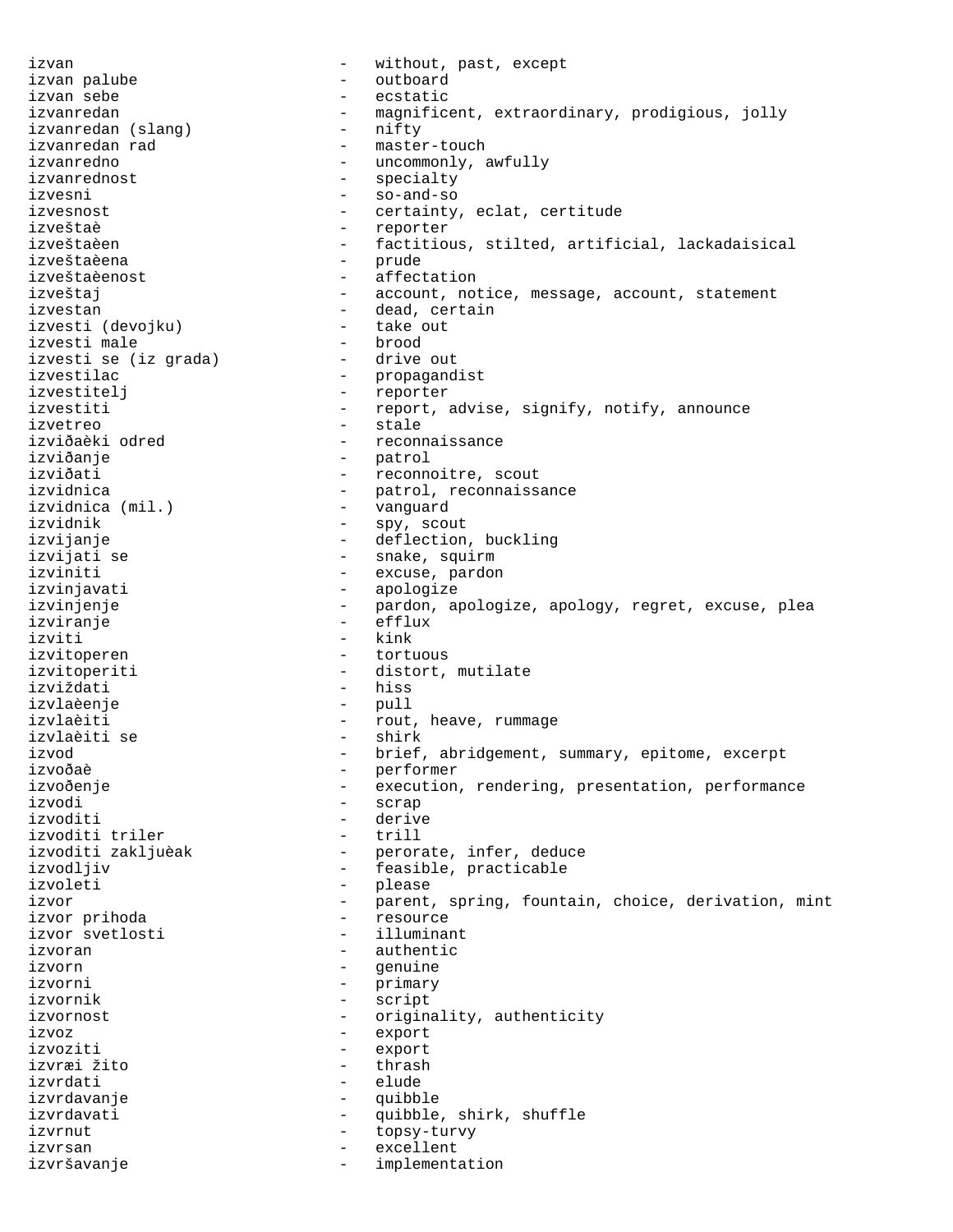izvršenje e state - achievement, pursuance, realization, perpetration izvršilac - agent, executant, executor izvršitelj - executer izvršiti - commit, fulfill, perform, transact, accomplish<br>izvršiti prepad - raid izvršiti prepad izvršiti prestup - trespass, transgress izvršiti ubistvo<br>izvršiti zloèin izvršiti zloèin - perpetrate izvršni - administrative<br>izvršno telo - - - - - - - - - executive izvršno telo - executive - exquisite, out-and-out, splendid, colossal izvrstati - mangle izvrtanje  $\qquad \qquad \qquad -$  turn-over, distortion izvrtati  $\qquad \qquad -$  skew, garble izvuæi 1280 - extract, abstract, extricate<br>1280 - izvuæi iz zablude 1280 - undeceive izvuæi iz zablude - undeceive izvuæi mastilom - ink izvuæi sifonom ja - i, ourself, myself ja bih - should ja lièno - myself - self jablan - poplar jabuèica - cheek-bone jabuka - apple jabukovaèa - cider jaèanje en metallie en metallie en metallie recruitment jaèati - recuperate jaèi - main jaèina - intensity, richness, tenacity, poignancy, vigour jad - woe, sorrow - sorry, pitiable, paltry, wretched, deplorable jadati se  $-$  squawk jadikovanje - - - - - - - - - plaint, lament, squawk, wail jadikovati  $-$  moan, moan, wail jadno - meanly jaglost - measles jagma za neèim jagnje - lamb jagnjeæe krzno  $-$  sheepskin jagoda - berry, strawberry jagodica<br>jagodica - cheek-bone, cheekbone<br>jagodièna kost - cheekbone jagodièna kost - cheekbone jagorèevina jaguar - panther, jaguar jahaè - equestrian, horseman, rider<br>jahaæe hlaèe - - - - - - - - - pantaloons - pantaloons jahaæi konj **-** hackney, mount jahanje - ride jahati - bestride, ride jahta - yacht jaje - egg jajna æelija - ovum jajnik - ovary jajolik - oval jajovod - oviduct, fallopian tube jak - poignant, steadfast, nappy, powerful, stalwart<br>jak nalet vetra - - gust, flurry jak nalet vetra<br>jak udarac - pelt, wallop jaka kiša - rainfall, gush, cataract<br>iaka struia - - - - - - - - - - spurt jaka struja jaki bolovi - agony, throe - shall jako - precious, highly, racily, badly jako kucati  $\qquad \qquad -$  pound jako raširen 1988. – Prife, rampant jako trzanje - wrench jako udariti  $\qquad \qquad -$  slug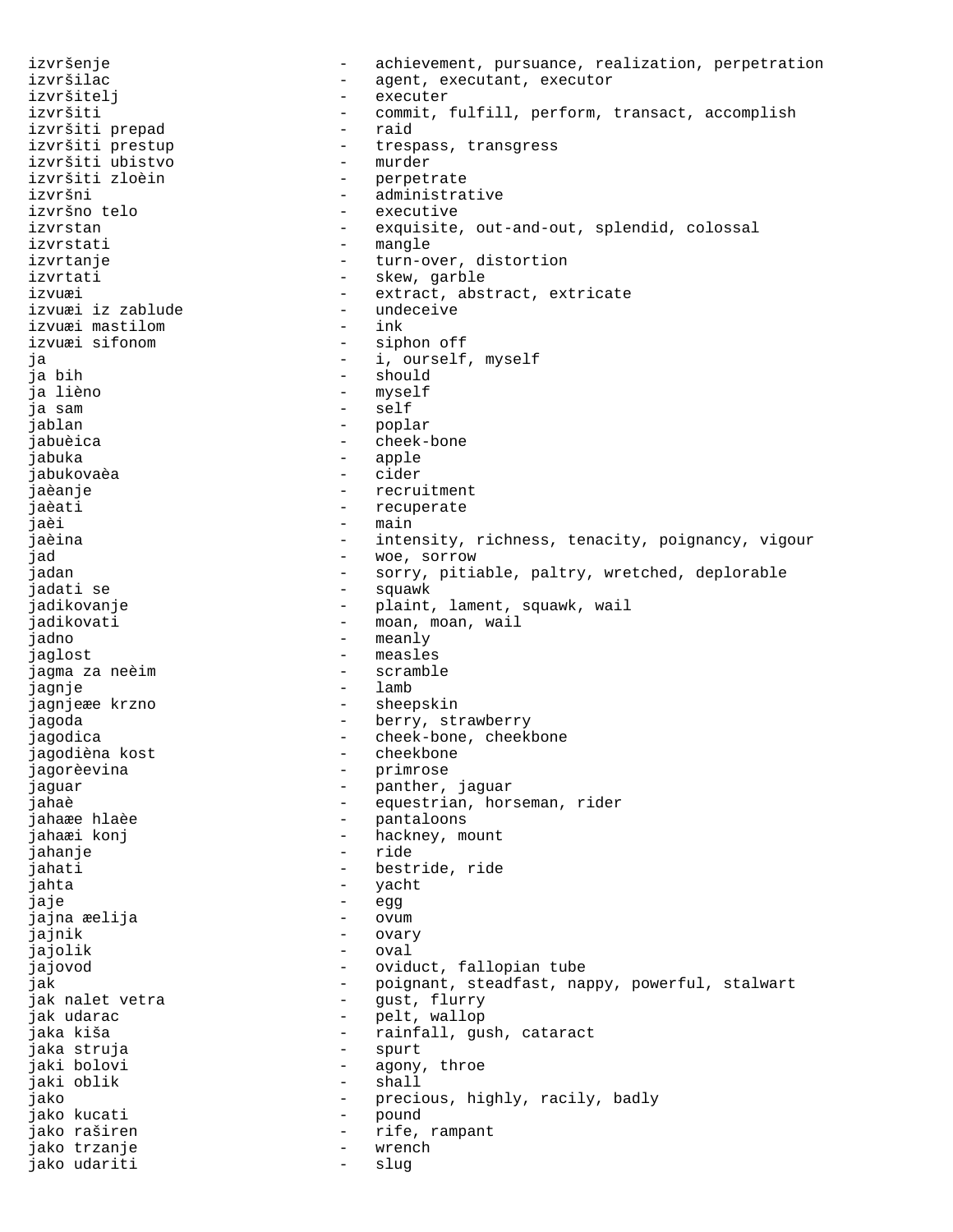jakost  $-$  puissance, raciness jalov **1988** - sterile, fruitless, barren, nugatory, effete jama  $\qquad \qquad \qquad -$  barrow, scoop, burrow, hole, pit jamac - bail, sponsor jamèenje - pawn jamèiti - avouch, ensure, bale, mortgage jamstvo - security, gage, safeguard<br>iantar jantar - amber<br>januar - amber<br>januar - januar januar - january - january<br>jananac japanac - japanese japanka - japanese japanski - japanese japanski jezik  $-$  japanese jarac  $-$  he-goat, billy-goat jarak  $-$  trough, trench, dike, ditch, rampart jaram - yoke jarbol  $-$  mast, foremast jarboli - spar jard (91 cm) - yard jarda - yard jare - kid jarebica <br />  $\qquad \qquad$  - grouse, partridge jaruga - coomb, ravine jasan 1983 - manifest, broad, neat, robust, pellucid, express jasen - ash jasenovac - ashplant jasenovaèa - ashplant jasika - aspen, asp jasle  $\qquad \qquad -$  crib, manger, rack jasmin - jasmine, jasmin(e) jasno - barely jasno opaziti - distinguish jasnoæa - perspicuity, clarity<br>iastog jastog - lobster jastreb  $-$  hawk, haggard, kite, kite jastuèe - cushion<br>iastuèire - cushion - cushion jastuèiæ - pad jastuènica <br/> - pillow-case <br/> - pillow-case jastuk - pillow, cushion, pad<br>jastuk valjkast - bolster - bolster jastuk valjkast - bolster - bolster jašuæi - astride jato  $-$  swarm, shoal, bevy jauk - howl<br>iaukanie - howl - howl jaukanje - moan jaukati - moan javan 1988 - ostensible, common, public, naked, open, overt javiti - post javljati se  $\overline{\phantom{a}}$  - occur javna biblioteka - public library javna èekaonica javna kuæa  $\qquad \qquad$  - brothel javna prodaja - auction javna uvreda - scandal javna ženska - whore javni govor  $-$  discourse javni pobornik - tribune - public transport<br>- restroom javni toalet  $-$  restroom javno - aloud, professedly, publicly, openly, audibly javno èitanje - reading javno mnenje<br>javno nastupanj javno nastupanj - speed javnost - public, publicity javor - sycamore, maple jaz  $\qquad \qquad -$  chasm, culvert, canal, trough jazavac - badger jazbina - burrow, den, nest, lair je - is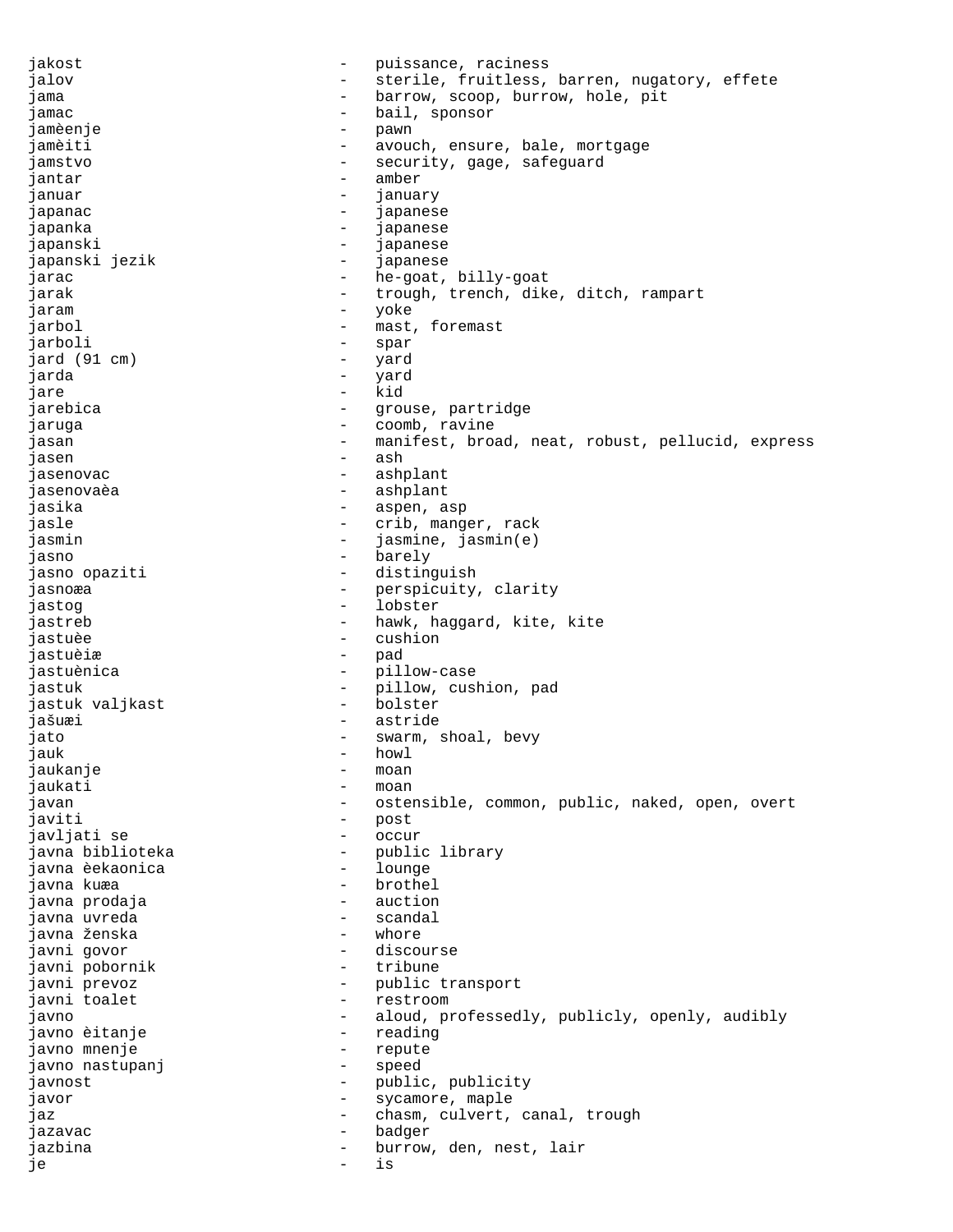jeaèati - groan jecaj - groan jeèam - barley jecanje - sob jecati - sob jeèmena pogaèa - scone jed - pet, resentment jedak - caustic, mordant, salt, acrimonious, acrid, severe<br>jedan - any, one, a - any, one, a<br>- back-to-back jedan do drugog poreðani back-to-<br>iedanaest jedanaest jedanput - once jedar  $-$  sturdy, concise jedenje - eating jedini  $-$  only, sole, single, one, solitary, singular jedinica - one, unit jedinjenje - compound jedinka - unit jedino - simply, only jedinstven - unique, one, only<br>iedinstvo jedinstvo - oneness, unity jednaèina - equation jednak - analogous, equivalent, equal<br>iednako - alike - alike jednakost **-** parity, equality, same, par, party jednocifren - simple jednodušan - unanimous jednodušnost - solidarity, unanimity jednoglasan - unanimous jednoglasje - unisoner -<br>iednoglasnost - unisoner jednoglasnost - unanimity jednogodac - yearling jednogodišnja biljka - annual jednogodišnji jednolièan - ponderous, monotonous, singsong jednolièno - prose jednoliènost  $-$  monotony, humdrum, monotone jednolik - uniform jednolikost - same jednom<br>
jednom godišnje<br>
jednom u 7 godina<br>
jednom u 7 godina<br>
- sentennial jednom godišnje jednom u 7 godina - septennial jednom u sto godina - secular jednom zauvek - outright<br>iednoobrazan - uniform jednoobrazan<br>jednoredan jednoredan - single-breasted<br>jednosed - single-seater - single-seater jednosložna reè - monosyllable jednostavan en en austere, artless, plain, neat, homely, rude jednostavno - simply jednostavnost <br />
- simplicity, austerity<br />
jednostran - one-sided, unilateral, lopsided jednovremen - simultaneous jedrenjak - ship jedrenje - soar jedrilica - scooter, sail<br>iedrina - scooter, sail jedrina - vigor jedriti - sail - sail - sail - sail - sail - sail - sail - sail - sail - sail - sail - sail - sail - sail - sa jedro - sail jedva - just, hardly, scarcely, scarce, barely jedva dodirivati - skim jeftin nakit - trinket jeftin noæni klub jeftina kafana - barrelhouse<br>jeftina krèma - barrelhouse - bankv-tonk jeftina krèma - honky-tonk jegulja - eel jeka - clang jela - fir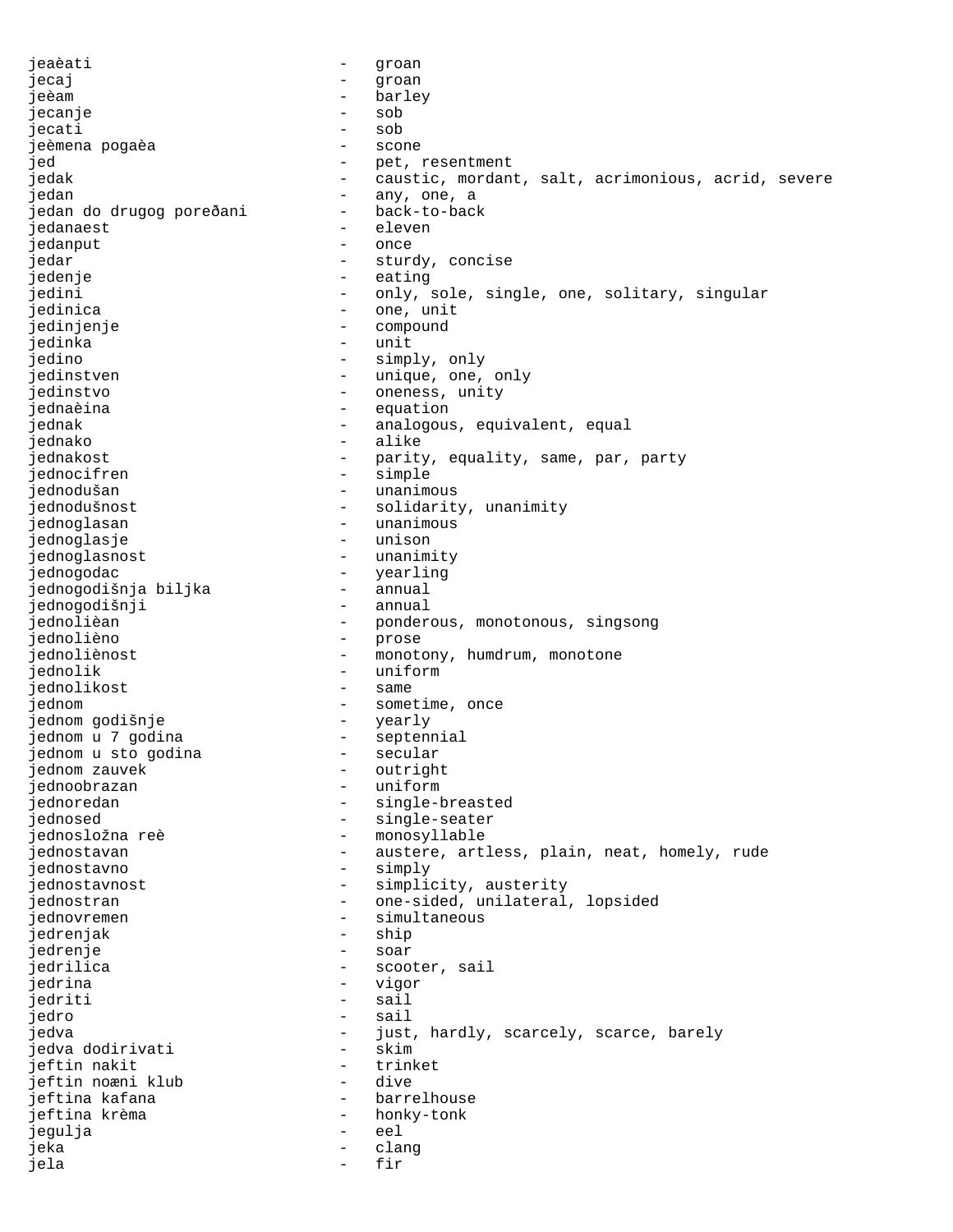jelac - mouth jelen - and - deer, stag, roe, buck jelenak - stag-beetle jeleni - deer doeskin, suede jelenji rog - hartshorn jelenska koža - vash-leather, buckskin jelo - meat, dish, feed, meal, eating<br>ielo od mesa - curry - curry jelo od mesa - curry jelša - alder jemèiti - warrant, bail, vouch jemstvo - pledge, voucher, affidavit, assurance, bail jenjavati - abate jer  $-$  since, whereas, because, for jeres - heresy<br>jeretièki - heresy - heresy jeretièki - miscreant - miscreant jermenin - armenian jermenka - armenian jermenski - armenian jesam - im jesen - autumn, ash jesenji - autumn - autumn - autumn - autumn - autumn - autumn - autumn - autumn - autumn - autumn - autumn - a jesetra - sturgeon - is, yea jesti - meal, eat jesti halapljivo jesti malo<br>iesti se (od brige) - fret<br>- fret jesti se (od brige) jestiv - eatable jestiva školjka jetka primedba  $\qquad \qquad$  - scathing remark jetkost  $-$  pungency, acrimony, acridness jetra - liver - cod-liver jevanðelje - gospel jevrejin - jew, hebrew jevrejka jevrejski - yiddish, jewish jevrejski jezik jevtin - poor, cheap, frugal, inexpensive, flashy jevtin auto - flivver jež - hedgehog jeza - shudder, thrill<br>iezarce - shudder, thrill jezerce - pool jezero  $-$  mere, loch, lake jezgro - core, entity, pith, kernel, nucleus jezgrovit  $-$  pithy, nuclear, sententious jezièak  $-$  tongue, tab jezièan - ethnic(al) jezièava žena - vixen jezièki - linguistic jezièko blago - vocabulary jezik  $-$  language, tongue jeziv - eerie, gruesome, lurid, creepy jezovit - uncanny, ghoulish<br>iod jod - iodine jogunast  $-$  unruly, headstrong, restive, vicious, stubborn<br>jon jon - ion jorgan - quilt jorgovan - lilac još - yet, still, also, else još i - also još jedan - another još jednom - again, over još postojati - remain još uvek - still još više - yet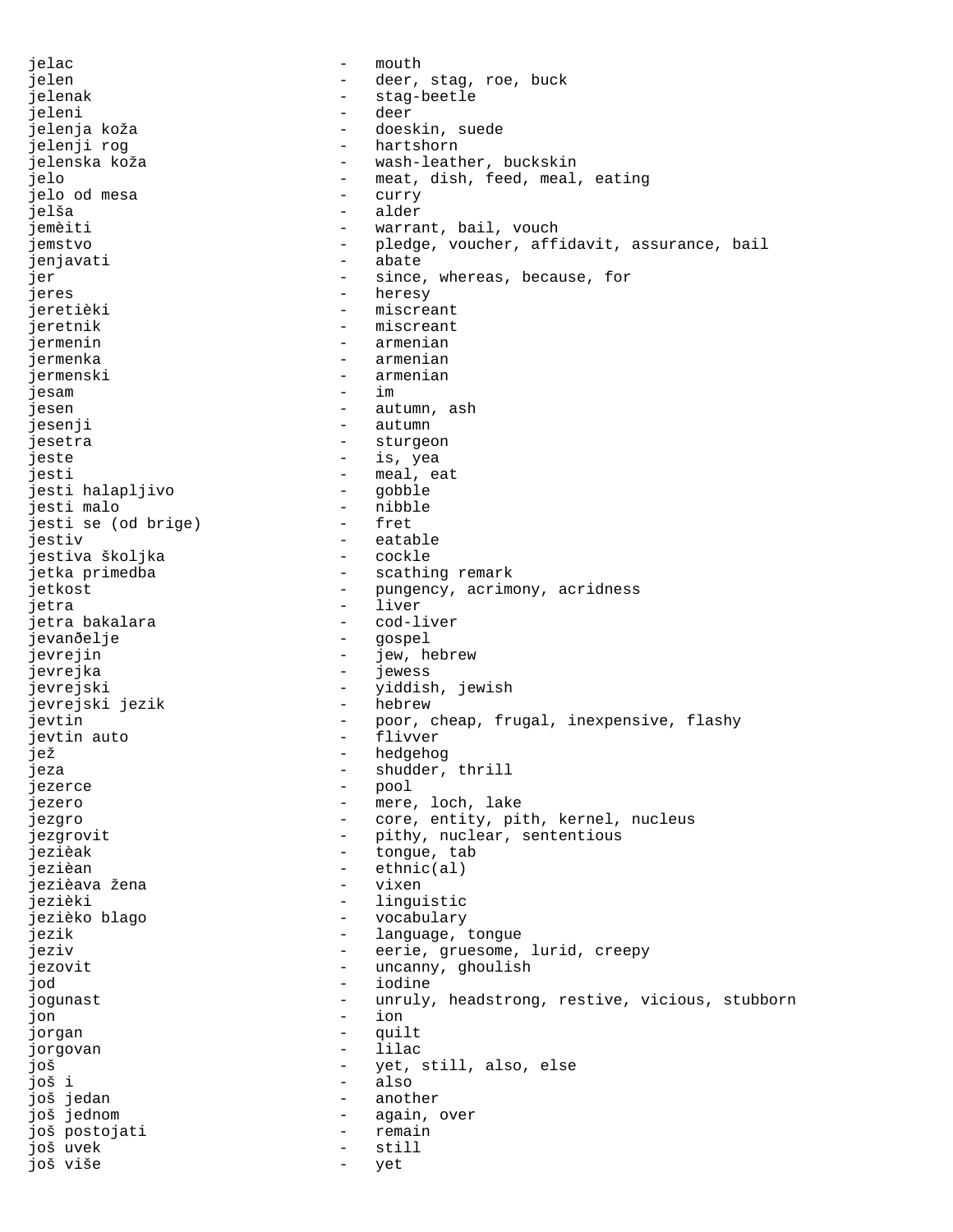jota - iota jova - alder jova (drvo) – aider jubilej - jubilee juèe - yesterday juèerašnji dan  $-$  yesterday jug - south jugoistoèni - south-east jugoistok - southeast, south-east - yugoslav jugoslovenka - yugoslav jugoslovenski - yugoslav jugozapad - southwest juha - soup jukstapozicija - juxtaposition jul - july jun - june junac - steer, steer<br>
iunaèan - steer - heroic junaèan - heroic junaèki - heroic junaèko delo<br>junak - hero junakinja - heroine junaštvo - heroism, prowess junica - heifer juriš - onslaught, onset, storm, attack, assault, onset jurišati  $-$  storm, assault, attack jurišni - assault juriti - race, scorch, ramp, scud, scurry<br>iurniava - clutter, splutter, bustle, rush, jurnjava - clutter, splutter, bustle, rush, scud<br>iurnuti - flounce scoot fling lunge rush jurnuti - flounce, scoot, fling, lunge, rush<br>iuta - iute - iute juta - jute - jute - jute - jute - jute - jute - jute - jute - jute - jute - jute - jute - jute - jute - jute - jute - jute - jute - jute - jute - jute - jute - jute - jute - jute - jute - jute - jute - jute - jute - jute jutarnja zora<br>jutarnji - morning jutro  $-$  morrow, acre, morn, daybreak, morning, forenoon južni - southern, south južni pol - antarctic južnjak - southerner južno - southward k ovom - thereto - thereto<br>- toutous ka - to, towards, at, on, toward ka istoku  $-$  eastward ka obali  $-$  extending to the extending to the extending of  $-$  ashore - ashore<br>- north-west ka severozapadu<br>ka severu ka severu  $-$  northward, northerly<br>ka zapadu  $-$  westward - westward kabanica - hood kabao - pail - pail - pail - pail - pail - pail - pail - pail - pail - pail - pail - pail - pail - pail - pail - pail - pail - pail - pail - pail - pail - pail - pail - pail - pail - pail - pail - pail - pail - pail - pail - cumbersome, ponderous kabina - cabin, taxi, nacelle kabina za šaptaèa - promptabox - promptabox - promptabox - promptabox - promptabox - promptabox - promptabox -<br>Promptabox - promptabox - promptabox - promptabox - promptabox - promptabox - promptabox - promptabox - prompt kabinet - ministry, cabinet<br>
kabl - cable kabl - cable kaca - vat kaèamak  $-$  hominy, meal kaciga<br>kaæiperna žena - helmet, casque, helm<br>- puss kaæiperna žena - puss kad - when - when - when kad god  $\qquad \qquad -$  whenever kada  $\begin{array}{ccc}\n & - & \text{tub, tub, when, puddle} \\
\text{kada treba} & - & \text{timelv}\n\end{array}$ - timely<br>- staff kadar - staff kadet - cadet kadionica - censer kafa - coffee kafana  $-$  inn, saloon, cafe, tavern kafiæ  $-$  coffee shop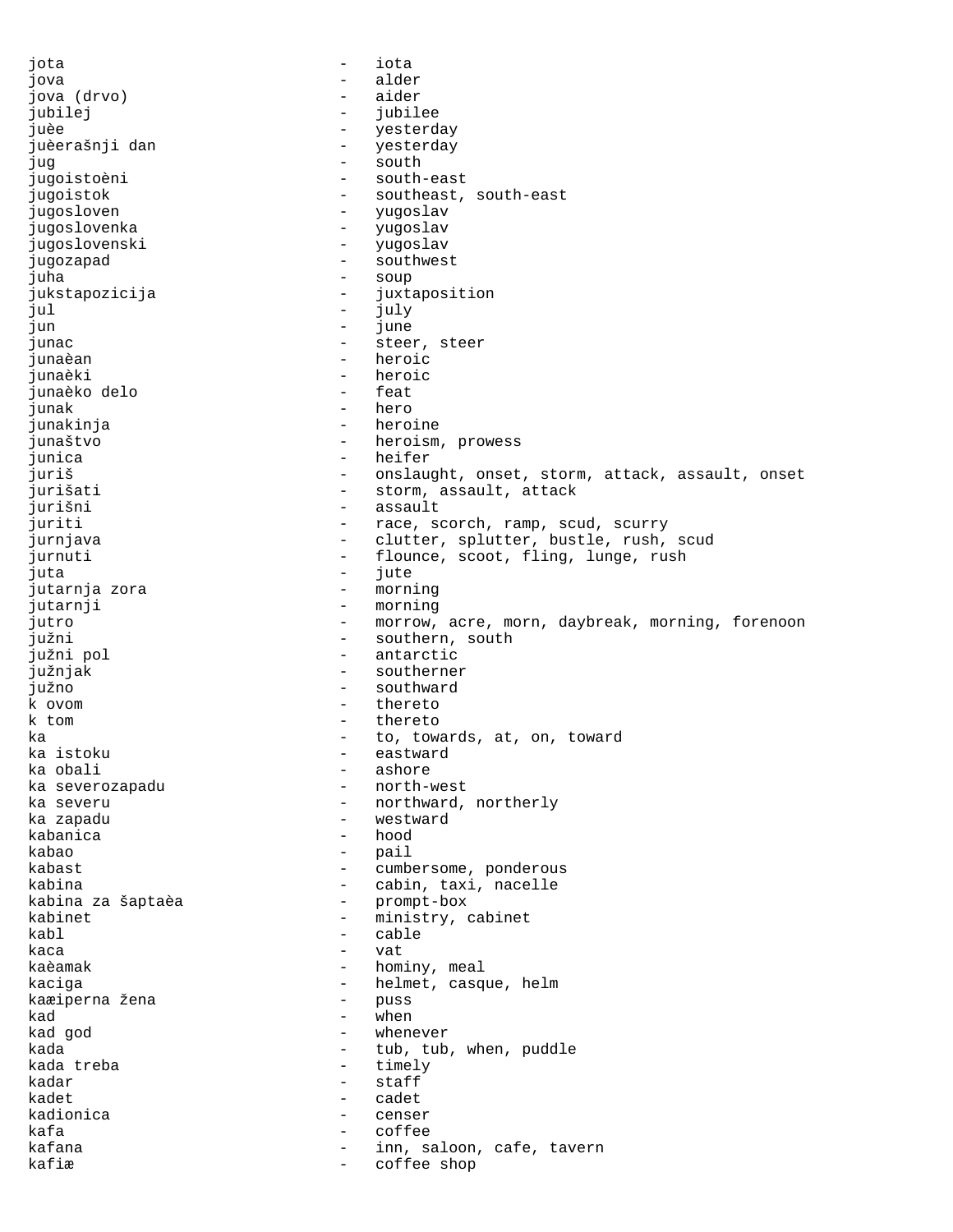kafilerija - dog pound kaiš - strap, girdle, strip, leash, thong<br>kaiš za oštrenje - strop - strop kaiš za oštrenje kajanje  $-$  remorse, compunction, penitence, regret kajgana - scrambled eggs kajmak - cream - cream - cream - cream - cream - cream - cream - cream - cream - cream - cream - cream - cream - cream - cream - cream - cream - cream - cream - cream - cream - cream - cream - cream - cream - cream - cream kajsija - apricot, apricot kakao - cocoa, cacao - what kako  $-$  as, how, whereby kako god - however kako ne bi<br>kako treba - properly kakvoæa - quality kal  $-$  mud, mire kalaj - tin kalajdžija - whitesmith - tin, blanch kalauz - master key kalcijum - calcium kaldrma - cobble, sett, pavement<br>kalem - - spool, sheave, quill, kalem - spool, sheave, quill, stem, graft, bobbin, scion<br>kalem užadi - bight - bight kalemiti - inoculate kalemiti (drvo) - engraft kalemljenje kalendar  $-$  calendar, almanac, diary kaligraf - penman<br>kalij - botass kalij - potassium - botassium<br>kalijum karbonat - potash kalijum karbonat<br>kaliranje kaliranje - shrinkage - shrinkage - shrinkage - shrinkage - shrinkage - shrinkage - shrinkage - shrinkage - sh kaliti - temper<br>kaljaèa - temper - temper kaljaèa - galosh, overshoe<br>kaljanje - galosh, overshoe<br>- gollution - pollution kaljav - sloppy kalofonij - rosin kalorija - caloric, calorie<br>kaluðer - - - - - - - - - - - - monk. friar - monk, friar<br>- nun kaluðerica kaluðerski red - monkhood kalup  $-$  tree, boot-tree, mould, pile, ingot, mold, matrix kama - stylet, dirk, knife, dagger kamara - stack - stack kamat - interest kamdžija - scourge kameleon - chameleon kamen - calculus - pepper-box<br>- sett kamene kocke kamenica - stone kamenit - rocky kamenolom - quarry kamfor - camphor kamila - camel, dromedary<br>kamilica - camomile - camomile kamilica - camomile kamin - chimney lorry kampanja - campaign kampovanje - camping - camouflage kanabe - sofa<br>kanaðanin - sofa - canadian<br>- mink kanadska kuna kanadski - canadian kanal  $-$  water-way, canal, duct, channel<br>
kanalizacije soil-pipe kanalizacije - soil-pipe kanap  $\qquad \qquad -$  line, twine, string, rope kanarinka - canary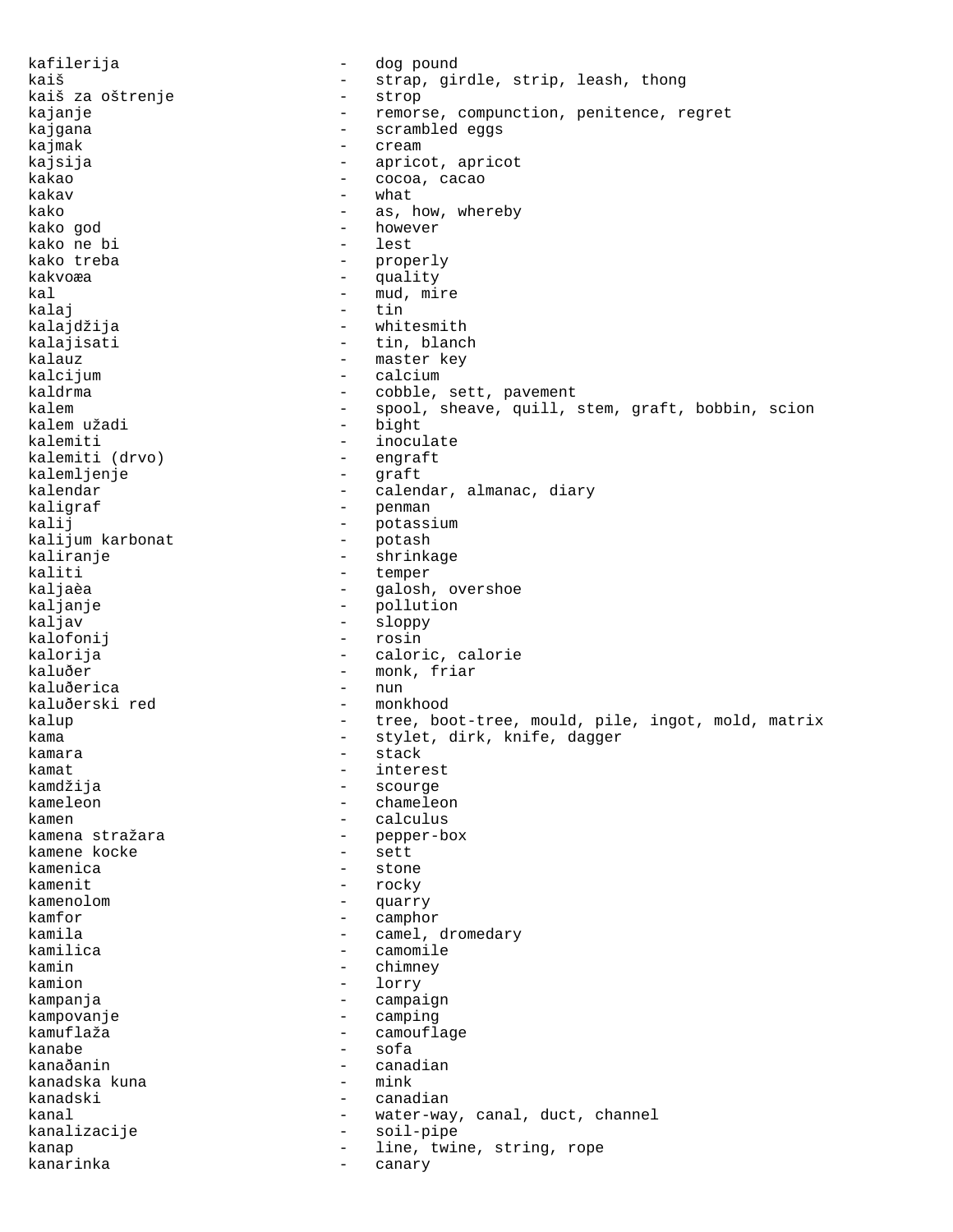kancelar - chancellor kancelarija<br>kancelarijski pribor stationery kancelarijski pribor<br>kandidat - nominee, candidate, applicant, aspirant kandža - claw, pounce, talon, nail<br>kandže - clutch - clutch - clutch kanije - scabbard kaniti - purpose, meditate<br>kanion - canyon kanjon - canyon kanon - cannon - cannon - cannon - cannon - cannon - cannon - cannon - cannon - cannon - cannon - cannon - cannon - cannon - cannon - cannon - cannon - cannon - cannon - cannon - cannon - cannon - cannon - cannon - cannon kanta - bin kanta za zalivanje kantar - steelyard kantina - canteen kanu - dug-out, canoe kao  $-$  as, like, like kao da - as if kao dvorac - palatial kao gromom pogoðen - thunderstruck kao i energy and the contract of the contract of the contract of the contract of the contract of the contract of the contract of the contract of the contract of the contract of the contract of the contract of the contract kao preduslov - prerequisite - inferential kao zamak  $-$  palatial kap  $\qquad \qquad -$  drop, apoplexy, blob, globule kap rose  $-$  pearl kapa  $\qquad \qquad$  - bonnet, cap kapacitet - power<br>kapacitett - capacitett - capacitett kapacitett - capacity kapak  $-$  lid, valve, shutter kapanje - drip, dribble, trickle, dripping kapati - drop, distill<br>kapati (lek) - instil(l)  $-$  instil(l) kapela - chapel kapetan  $\qquad \qquad -$  captain, chaplain kapetan broda and a skipper kapija - shock kapilaran  $-$  capillary kapisla  $\qquad \qquad -$  cap, cap kapital  $\qquad \qquad -$  capital, fund kapitalizam - capitalism kapiten - skipper, captain kapitol - capitol - capitol - capitol - capitol - capitol - capitol - capitol - capitol - capitol - capitol - capitol - capitol - capitol - capitol - capitol - capitol - capitol - capitol - capitol - capitol - capitol - ca kaplar - corporal kapljica - droplet kapljice - splash kapric - whimsy, whim, crotchet, caprice kapriciozan - whimsical - whimsical<br>- capsule kapsula - capsule kapuljaèa - hood, cowl kaput  $\overline{\phantom{a}}$  - overcoat, coat karabin - carbine karafindl - cruet karakter - moral, character, nature, mold, mould<br>karakteristièan - typical, attributive, distinctive, character, character, character, character, character, ch - typical, attributive, distinctive, characteristic karakteristika - attribute, chit karakterna crta - peculiarity, trait<br>karakterno ponašanje - morality karakterno ponašanje karakternost - personality<br>karamela - toffy.cara karamela  $\qquad \qquad -$  toffy, caramel karanfil  $-$  carnation, pink karanfiliæ - clove<br>karanje - chiver - clove - objurgation, rating karantin - quarantine karat - carat karati  $\sim$  - scold, reprove karavan - caravan - caravan - caravan - caravan - caravan - caravan - caravan - caravan - caravan - caravan karbolni - carbolic karburator - carburettor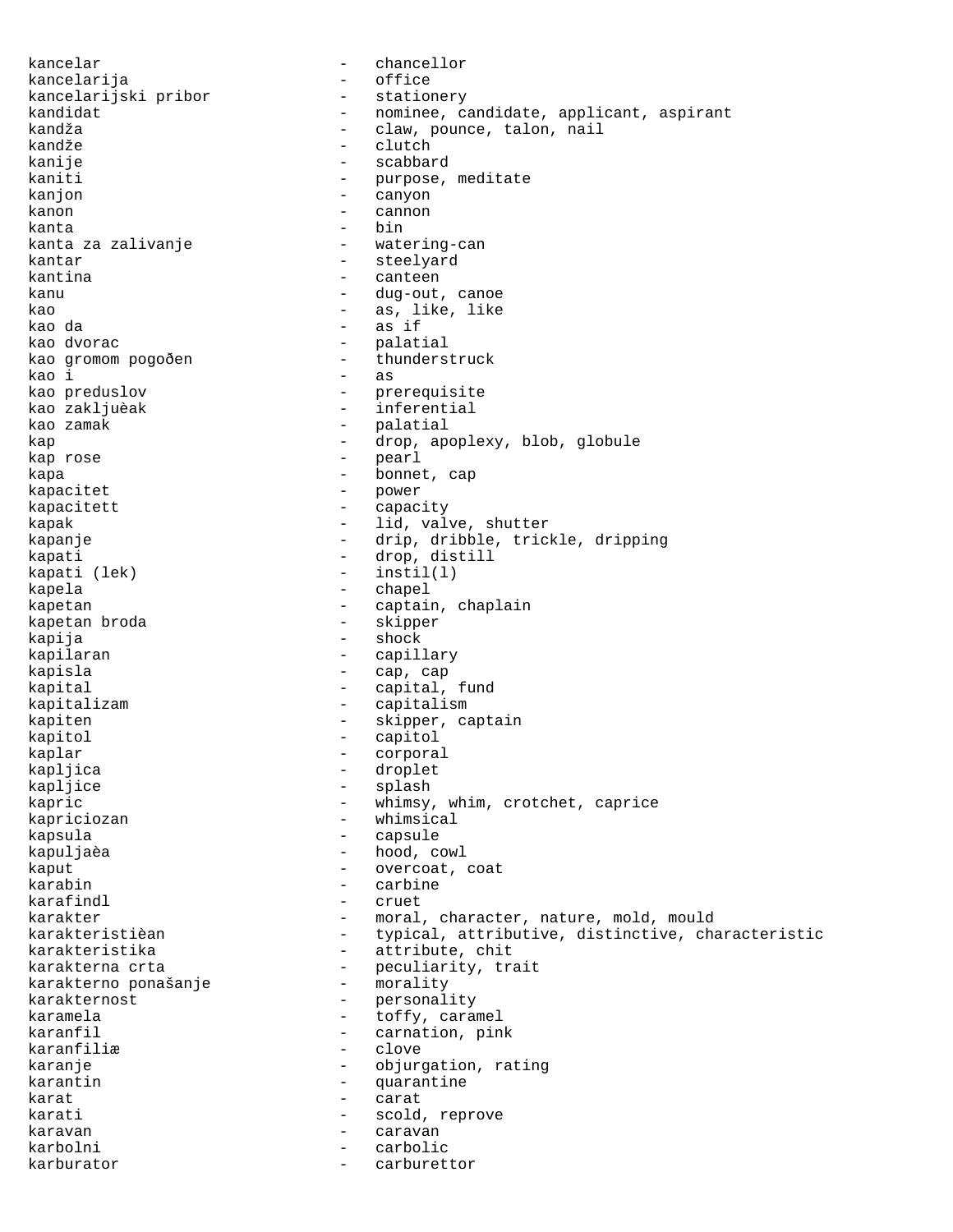kardinal - cardinal karfiol - cauliflower karijera - career, career karika - clip, link, loop<br>karikatura - caricature, cart - caricature, cartoon<br>- cartoonist karikaturista - cartoonist karikiranje karlica - pelvic, pelvis carnival karta - chart, map, card, ticket, card<br>karte iste boje - flush - flush karte iste boje kartel - cartel karton - cardboard kas - trot, trotting kasa  $-$  counter, safe, till kaša - gruel, meal, pap, paste<br>kaša od pahulji - - - - - - - - - porridge kaša od pahulji - porridge kašalj - cough, bark kasan - tardy kasanje kasapin - butcher - pulpy kasati - canter, trot<br>kašièica - canter, trot kašièica - scoop - spoon<br>- shoehorn kašika za cipele kasir - cashier kasiranje - cassation kaskada - cascade kašljati - cough - afterwards, after, beyond kasniji - posterior, subsequent<br>kasniti - retard - retard kasniti - retard<br>kasta - caste kasta - caste kastriran - emasculate katalog  $-$  catalogue katanac - padlock katar  $\overline{\phantom{a}}$  - catarrh katarakt - cataract katarka - mast<br>katastrofa - mast - mast katastrofa - catastrophe katastrofalan - disastrous katedra - desk katedrala - cathedral kategorièan - categorical, peremptory kategorija - category, rank<br>katkad - category, rank - sometimes katoda  $-$  cathode, negative katolièki - catholic katolik - roman katran  $-$  tar, pitch katranisati  $-$  tar, caulk kauboj  $-$  cowboy, cow-boy, wrangler kauè - couch - couch - couch - couch - couch - couch - couch - couch - couch - couch - couch - couch - couch kaucija - bail - india-rubber, caoutchouc, rubber, indiarubber<br>- soda kaustièna soda<br>kauzalni kauzalni - causal - causative kavaljer - cavalier, squire<br>kaverna - cavern kaverna habitat e caverna d'alta e caverna de la caverna de la caverna de la caverna de la caverna de la cave kavez  $\begin{array}{ccc} k$ avez za ptice  $\begin{array}{ccc} - & - & \text{hutch}, & \text{coop}, & \text{cage} \end{array}$ kavez za ptice kavgadžija - ruffian, hector kavkazski - caucasian kazališni rekviziti - props kazati - tell kažiprst - index, forefinger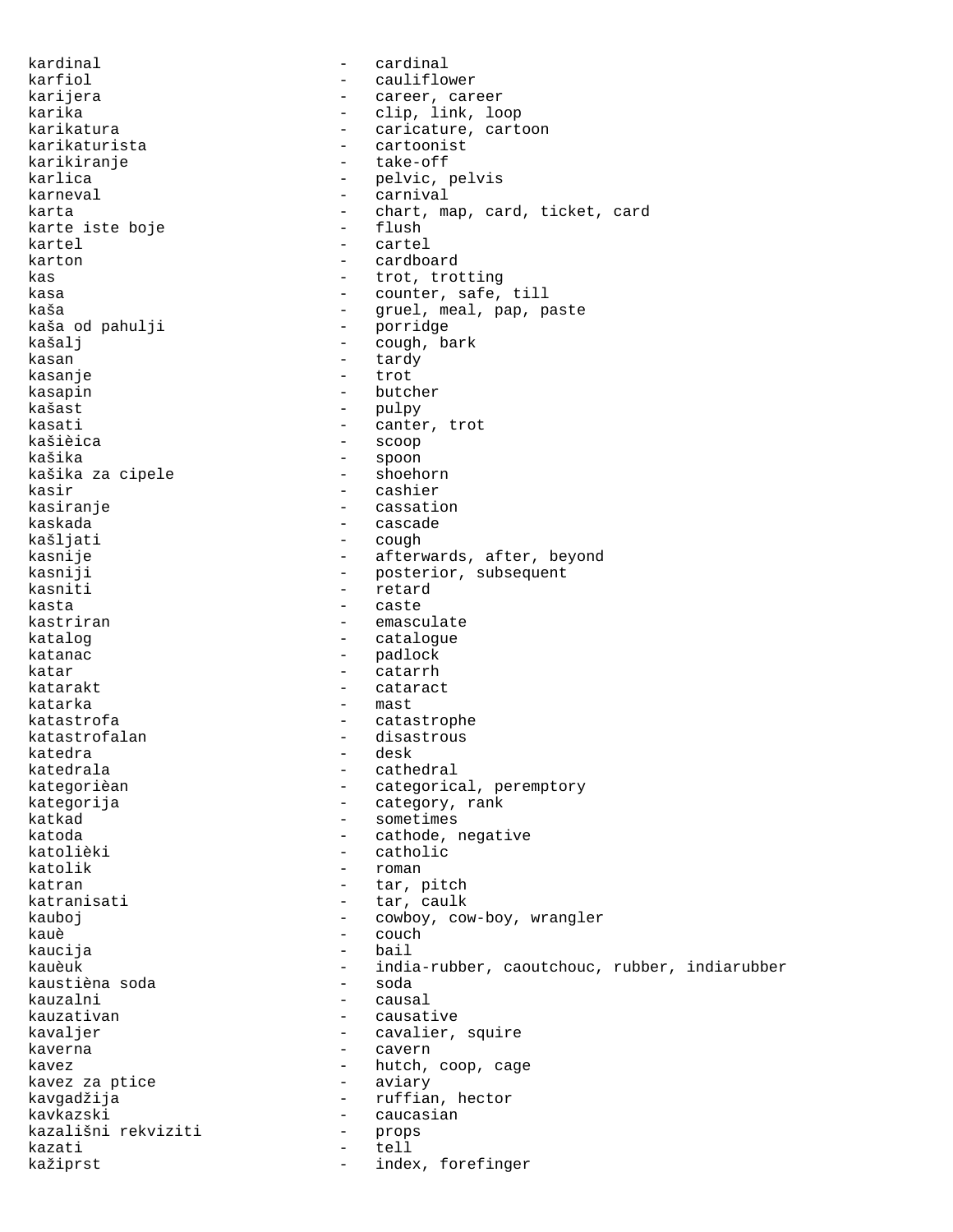kazna - vengeance, castigation, rod, punishment, forfeit kazna (slang) - rap - punitive<br>- chastise kazniti - chastise, chasten, castigate, punish, assess<br>kazniti novèano - fine kazniti novèano - fine kažnjavanje - punishment kažnjavati - scourge, penalize<br>kažnjiv - - - - - - - - - - - penal kažnjiv - penal - filial kæerka - daughter kæi daughter et al. 1999 - daughter  $kec$  -  $acc$ kecelja - pinafore, apron keceljica - pinny kedar - cedar kegla - pin kej - quay kelj – kale<br>kelner – wait kelner - waiter kelner u vozu kelnerica - waitress kengur - kangaroo kepec - gnome, dwarf, midget, shrimp, troll, pygmy keramika - ceramic, delft kerozin - kerosene kesa - purse, bag, sack kesa u obliku sfere kesica - pouch - follicle keson  $-$  caisson, pontoon kesten - chestnut - chestnut - chestnut - chestnut - chestnut - chestnut - chestnut - chestnut - chestnut - chestnut - chestnut - chestnut - chestnut - chestnut - chestnut - chestnut - chestnut - chestnut - chestnut - ches - auburn<br>- grin keženje zuba<br>kibernetika - cybernetics kiæanka - tassel kiæen - spruce kiæenje en adornment, ornamentation kièica - pencil, brush kièma  $-$  backbone, spine kièmena moždina - pith kièmeni - spinal kicoš - toff, buck, spark, coxcomb, trig, dandy, fop<br>kicoški - dandified, saucy, foppish, trim kicoški - dandified, saucy, foppish, trim<br>kicoški obuèen - dandified kicoški obuèen - dandified - pluck<br>- sweep kidisanje - swoop - kidnap kidnuti - slink off kijanje - sneeze kijati - sneeze kika  $-$  pigtail, queue kikiriki - peanut - peanut - kikot kikot  $-$  titter, snicker kikotanje  $-$  titter, snigger kikotati - snicker kikotati se  $-$  titter, giggle kila  $\begin{array}{ccc} k$ ila (med.)  $\begin{array}{ccc} - & h$ ernia, rupture kila (med.)  $\end{array}$ kila (med.) - rupture kilo - kilo kilogram - kilogram(me)<br>kilometar - kilometre kilometar - kilometre<br>kilowat - kilowatt kilovat - kilowatt caraway kineski - chinese kineski radnik - coolie kineskinja - chinawoman kinez - chinaman - chinaman - chinaman - chinaman - chinaman - chinaman - chinaman - chinaman - chinaman - chinaman - chinaman - chinaman - chinaman - chinaman - chinaman - chinaman - chinaman - chinaman - chinaman - china - quinine, cinchona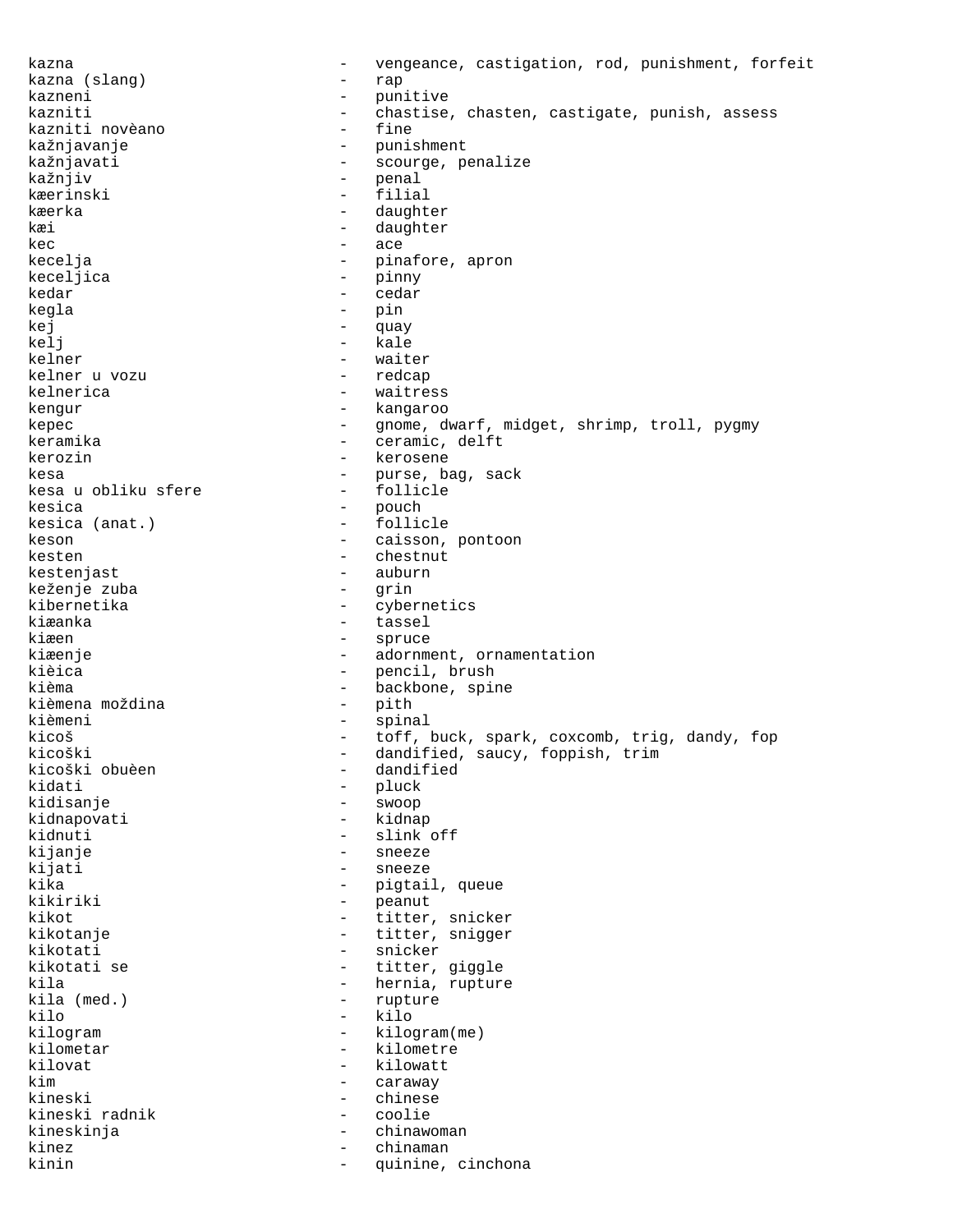kinjiti  $-$  torment, torture kinjiti se  $-$  writhe kino - movies kinooperator - operator kinuti - sneeze - stall, kiosk, booth kip - statue - seethe, babble kipljenje - effervescence - ebullient kirija - rent kiša - shower, rain, spray<br>kišan - shower, rain, spray - pluvial kiseli kupus - sauerkraut kiselina 1989 - mordant, acid kiseljak - dock, sorrel kiselost - acidity<br>kiseo - acetous - acetous kiseo - acetous, tart, sour, acid<br>kiseonik - oxygen kiseonik - oxygen kisik - oxygen<br>kišiti - rain - rain kišiti - rain<br>kišna glista - rain - earth kišna glista<br>kišna kabanica - earthworm - earthworm kišna kabanica - raincoat, mac, mack, mackintosh - rainy<br>- raincoat kišni kaput<br>kišni mantil - mackintosh kišobran - brolly, umbrella kišovit - moist, wet, soppy, pluvial, rainy kit  $-$  lute, putty, cement, whale kita kita - tuft kita cveæa - posy, nosegay<br>kitica - posy, nosegay kitica - stave kititi - spruce, attire - prank kitnjast  $-$  picturesque, flamboyant kivnost - spite klackalica - seesaw, seasaw klackati se - seasaw, teeter klada - stock, block, chuck, stump - lumber kladenac - well klaðenje - parlay - bet, back, wager<br>- rock klaititi se - rock klaka - claque klanac - ravine, passage, gulch, gorge, pass - shamble, abattoir, butchery, slaughter-house<br>- how klanjanje - bow klanjati se klanje  $\qquad \qquad -$  slaughter, butchering klaonica - shambles klarinet - clarinet klas - ear klasa - category, sort, species, rating, class - splendid klasièan - polite, clasic, classic<br>klasifikacija - - classification klasifikacija - classification<br>klasik - classic klasik - classic klatiti se  $-$  nod, dangle<br>klatno  $-$  piston-rod, - piston-rod, balance, pendulum<br>- clapper klatno zvona - clapper klaun - clown - clown - clown - clown - clown - clown - clown - clown - clown - clown - clown - clown - clown - clown - clown - clown - clown - clown - clown - clown - clown - clown - clown - clown - clown - clown - clown - proviso klavijatura - keyboard klavir  $-$  pianoforte, piano klavirista - pianist prostration kleèati - knee, kneel, kneel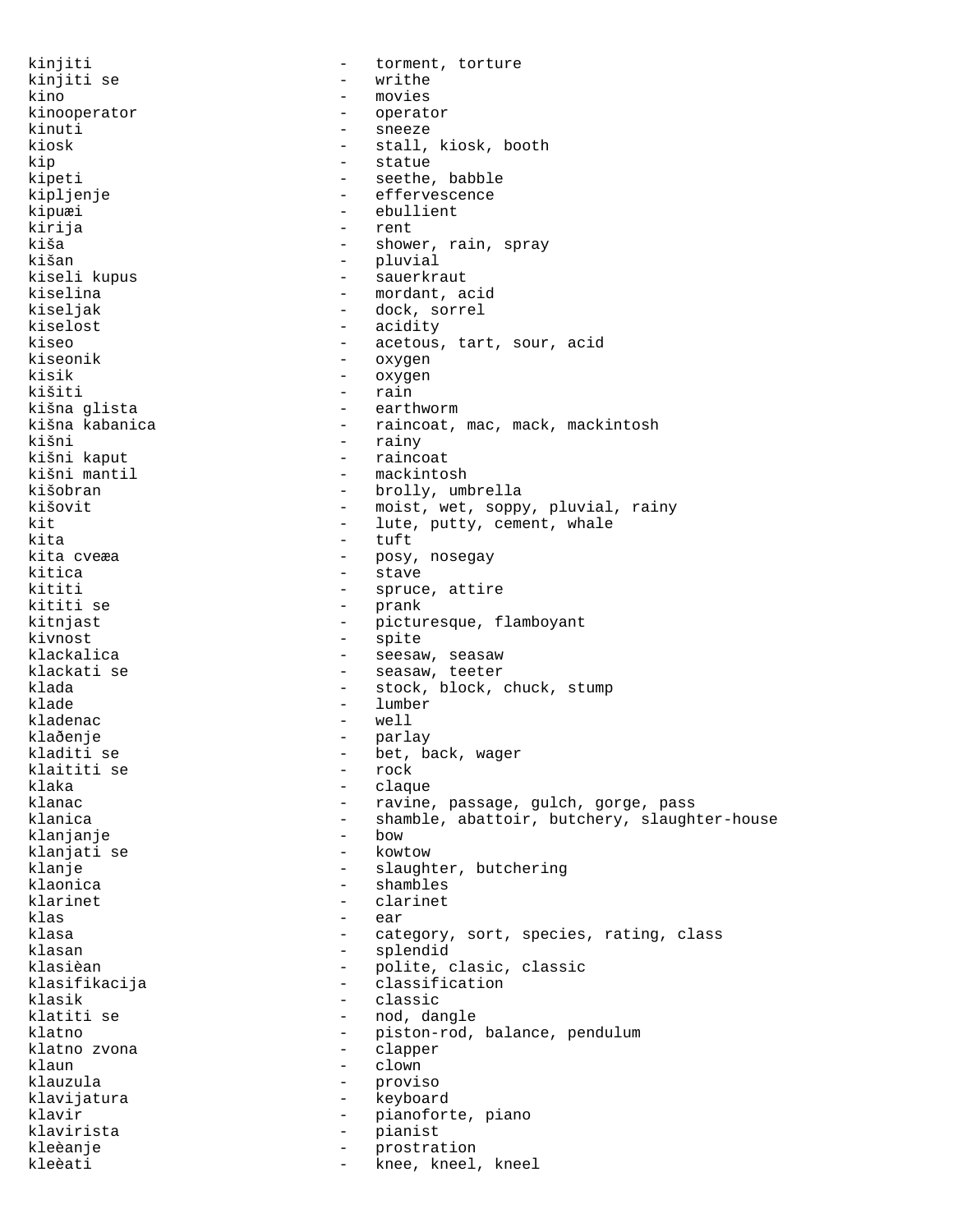kleknuti - kneel, kneel klen (riba) - chub klepetalo - windbag klepetanje - rumble klepetuša – ratti<br>klepnuti – flap klepnuti – talenti – talenti – talenti – talenti – talenti – talenti – talenti – talenti – talenti – talenti – talenti – talenti – talenti – talenti – talenti – talenti – talenti – talenti – talenti – talenti – talenti – t klesati - engrave - engrave - engrave - engrave - engrave - engrave - engrave - engrave - engrave - engrave klešta - pincers - tongs kleti - rail, curse kleti se  $-$  swear, conjure kletva  $\qquad \qquad -$  damn, oath, curse kletve - profanity kleveta - slur, calumny, aspersion, calumny, libel, slander klevetanje <br/> - calumny - calumny klevetati - asperse, slander, defame, asperse, buzz, libel klevetnièki - slanderous, defamatory<br>
klevetnik - calumniator klevetnik - calumniator<br>klica - erm, microl klica - germ, microbe<br>klicanje - germ, microbe klicanje - acclamation, cheer, shout<br>klicati - acclaim, sprout klicati - acclaim, sprout - carrier klijanje - intergrowth klijati - germinate<br>klijent - client, p - client, patron klijentela  $-$  constituency klika - clique, coterie kliker - ally, taw klima - climate, sky<br>klimanje glavom - beck, nod klimanje glavom klimav - shaky, rickety, rocky, flimsy<br>klin - scotch, toggle, chock, bolt, a - scotch, toggle, chock, bolt, axle-pin, wedge<br>- calk klin potkovice<br>klinac - spike<br>- cuneiform klinasto pismo klinika - clinic klip  $\qquad \qquad$  - valve, pivot klipan - lubber, lout kliper - clipper klistir - enema klisura  $-$  bay, gulch, ravine, canyon klizaè - skater klizaèica - skater klizajuæi - sliding<br>klizalište - skating klizalište - skating-rink, rink klizaljka - skate klizaljka - skate - slip klizati se  $-$  skate klizav  $-$  slick, slimy, slippery kliženje - glide, side-slip kliziti - glide, scud, skim, slide kliznuti - slide klješta raka  $-$  nipper klješta za orah  $-$  nutcracker klještica - tweezers<br>kljova - tweezers - tang, tu kljova - fang, tusk - key, pin<br>- clef kljuè (muz.) - clef kljuè za odvijanje - wrench kljuè zagonetke<br>kljuèan - seminal kljuèanje - bubble kljuèaonica kljucati - peck kljuèati - boil, simmer kljun - beak, bill, spout kljuse  $-$  plug, jade, hack klobuk peèurke - cap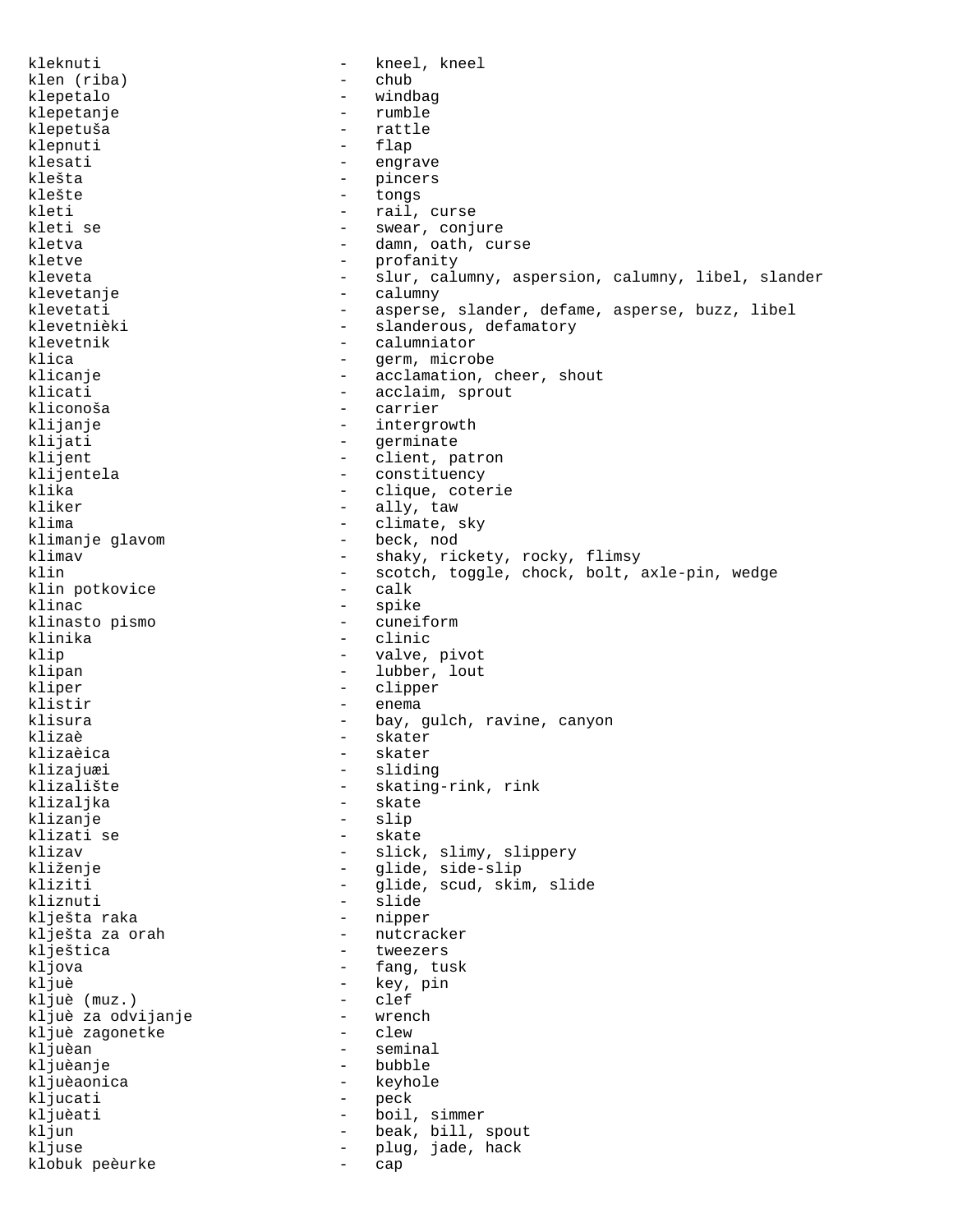klokotati - seethe klompa - clog kloniti se  $\qquad \qquad -$  steer, avoid, forbear, obviate, shuffle, shun klonulost **1988** - languor, lassitude, weariness, prostration, qualm klonuo - crest-fallen, flagging, flabby<br>
klonuti - crest-fallen, flagging, flabby<br>
- droop, succumb, flag, faint - droop, succumb, flag, faint klopka - pitfall, toils, trap, noose, pit, deadfall, net klozet - facility klub - club klube  $\qquad \qquad -$  ball, clew klupa - bank, bench klupko - hank klupko konca kmet - villain, serf kmetstvo - serf-dom kneginjica - princess knez - duke, prince<br>
knjiga - duke, prince<br>
- book, volume - book, volume, handbook, publication<br>- tome knjiga (velika)<br>knjiga sa popis - signal-book<br>- ledger knjiga salda - ledger knjiga snimanja - scenario knjigovezac knjigovodstvo - accountancy književni - literary<br>književni stil - pencraft - pencraft književno delo - writing književno ime  $-$  pen-name književnost  $-$  literature, letters knjižnica - stack ko  $\frac{1}{2}$  - which, who ko bilo ko bilo - whoever - whoever, whichever<br>- furtive ko krišom radi ko mu drago - whoever koagulacija - coagulation koagulisati - coagulate koalicija - coalition koautor - co-author koban - ruinous, ominous, fatal, baleful, sinister, weird kobasica - sausage - mare<br>- keel kobilica (brod) koèiæ - peg koèija - carriage, cab koèijaš - cabman, coachman<br>koèiti - cabman, coachman - brake, skid kocka - lot, cube, die kocka èokolade kockanje - play, gamble kockasta - pled kockasta tkanina  $\begin{array}{ccc} & - & - \\ \text{kookati} & \text{se} \\ \end{array}$  -  $\begin{array}{ccc} & - \\ \text{pliid} & \text{gimplam} \\ \end{array}$ kockati se  $-$  gamble kocke - dice koènica - skid, brake, trig koènièka papuèica - slipper koèoperiti se  $kod$   $-$  at, on, by, of  $kodeks$   $-$  signal-book - signal-book kodirati - encode koeficijent - coefficient koegzistencija - coexistence koegzistirati kofa - bucket<br>kofer - coffer kofer  $\sim$  - coffer, case, chauffeur koga - whose, whom kogod - whatever kogod bilo - whosoever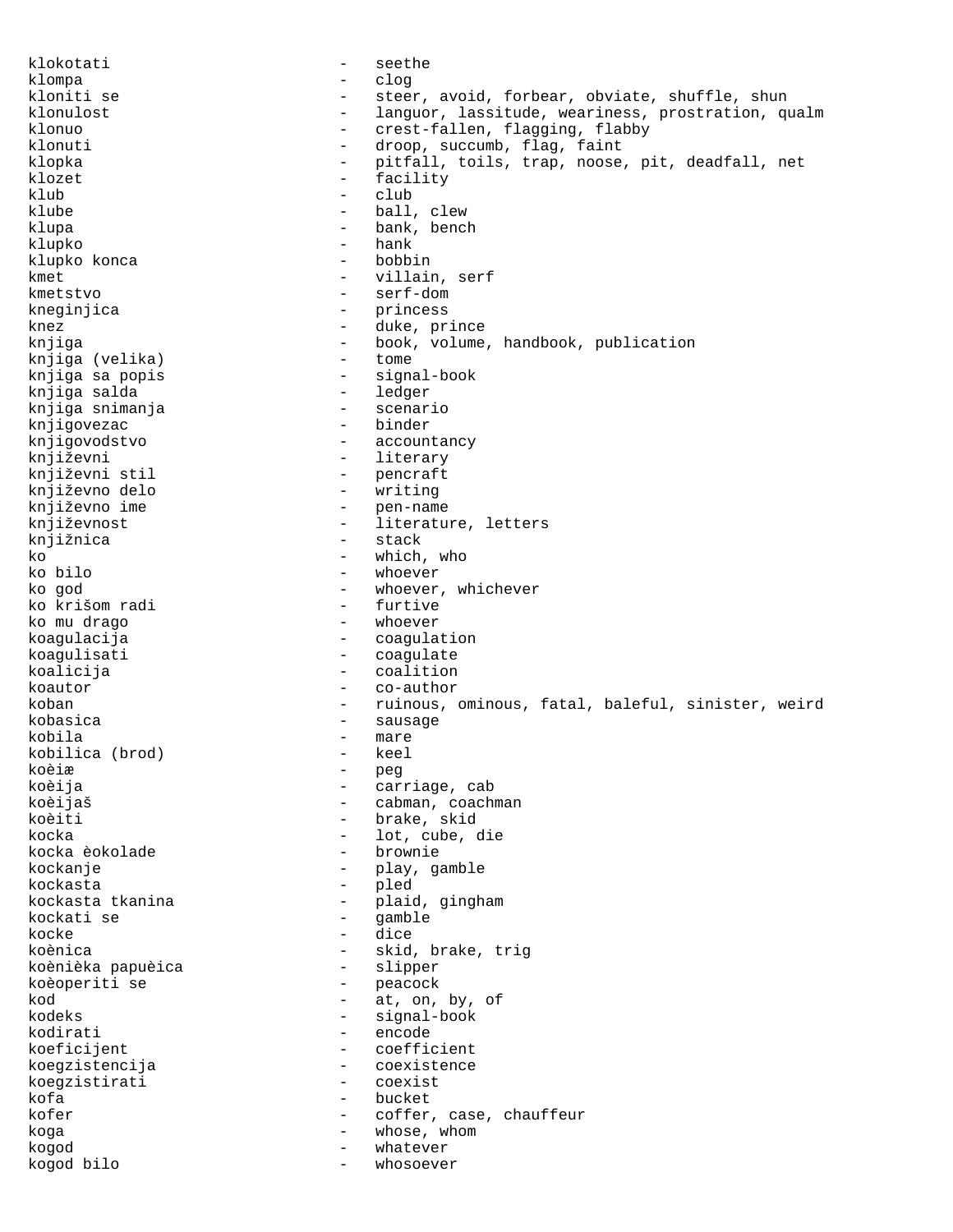koja - who koje  $-$  whom, who, whose koji bilo<br>koji boravi koji boravi - resident koji èaðavi - smoky koji æuti - silent koji èuva - retentive koji daje nade - hopeful koji daje publicitet - flack koji deluje - acting koji deluje preko drugog vicarious koji dolikuje - fitting koji donosi san somniferous koji doprinosi - tributary koji drhti - tremulous koji gmiže - reptile koji gospodari - dominant koji guši - suppressive koji hvali - laudatory koji ide u koso - diagonal koji ima metal - metalliferous koji ima obièaj - wont koji ima prednost - precedential koji ima prednost - preferable koji ima ukus oraha - nutty koji istražuje peæine - spelunker koji izaziva suze - lachrymatory koji iziskuje - exacting koji izlazi - outgoing koji izmièe - elusive koji izoluje - insulating koji jaèa - tonic koji jadikuje - plaintive koji je bez strasti lackluster koji je napolju outdoor koji je ogroman - behemoth koji je u aktivnoj službi - incumbent koji je u kuæi - indoor koji je u senci - shady koji je uzeo maha - rife koji je vrlo smiren unflappable koji je zemljane boje - khaki koji lako vetri - non-persistent koji leži - incumbent koji melje - molar koji mnogo razmišlja - broody koji moli - appellant koji nagoveštava - suggestive koji nagriza - mordant koji napada - offensive koji nastupa - acting koji ne izbija iz glave haunting koji ne odaje poštovanje - irreverent koji ne odgovar - unsuited koji ne pije - sober koji ne pita - unquestioning koji ne pristaje unbecoming koji ne rða - stainless koji ne reaguje - irresponsive koji ne staje - non-stop

koještarija - tosh, bunk, flimflam koji  $-$  which, who, that, whether, what koii bilo  $-$  any koji brani - apologetic, protective - covetous<br>- purificatory, purgative koji èisti - purificatory, purgative koji god - whichever, whoever, whosoever koji luta - rambling, devious, erratic koji mu drago - whatever, whosoever, whichever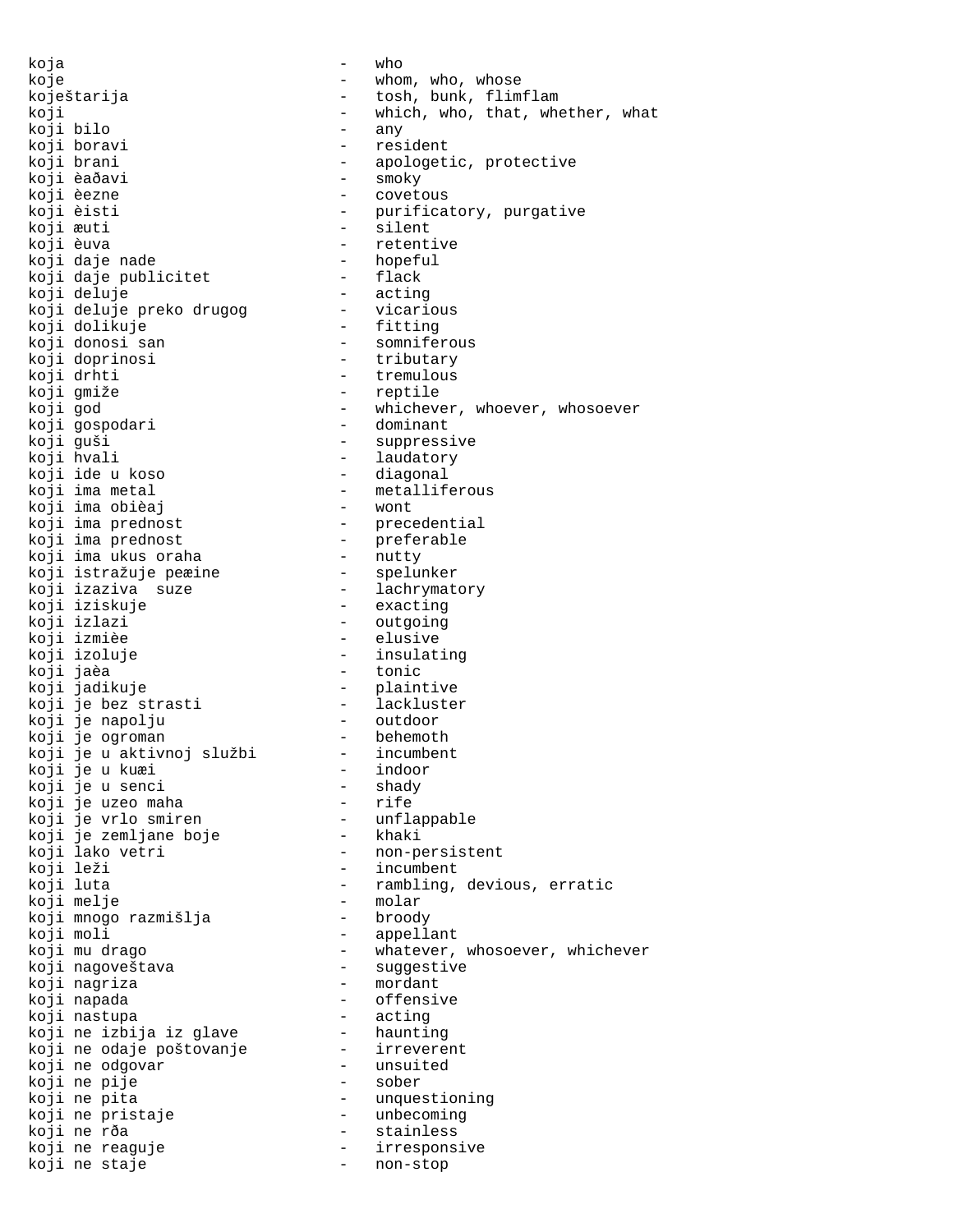| koji | ne štedi                      |                          |
|------|-------------------------------|--------------------------|
| koji | ne zna                        |                          |
|      |                               |                          |
| koji | nedostaje                     |                          |
| koji | nema kièmu                    |                          |
| koji | nema platu                    |                          |
| koji | nema težinu                   |                          |
| koji | nije slièa                    |                          |
|      |                               |                          |
|      | koji obiluje                  | $\overline{\phantom{0}}$ |
|      | koji obuhvata                 |                          |
|      | koji odbacuje                 | $\overline{\phantom{0}}$ |
|      | koji odbija                   |                          |
|      | koji odgovara                 |                          |
|      |                               |                          |
|      | koji odjekuje                 |                          |
|      | koji odlazi                   |                          |
|      | koji odražava                 |                          |
|      | koji odstupa                  |                          |
|      |                               |                          |
|      | koji odugovlaèi               |                          |
|      | koji odzvanja                 |                          |
|      | koji okrepljuje               |                          |
|      | koji okružuje                 |                          |
|      | koji opaža                    |                          |
|      | koji oponaša                  |                          |
|      |                               |                          |
|      | koji osvaja                   |                          |
|      | koji otièe                    |                          |
|      | koji oživljava                |                          |
|      | koji oznaèuje                 |                          |
|      | koji pada u oèi               |                          |
|      |                               |                          |
|      | koji pamti                    |                          |
|      | koji pažljivo posmatra        |                          |
|      | koji plovi                    |                          |
|      | koji podseæa                  | $\overline{\phantom{0}}$ |
|      | koji pokreæe                  |                          |
|      |                               |                          |
|      | koji pomaže                   | $\overline{\phantom{0}}$ |
|      | koji potièe                   |                          |
|      | koji prašta                   | $\overline{\phantom{0}}$ |
|      | koji pravi tv i radio reklame |                          |
|      | koji predviða                 |                          |
|      |                               |                          |
|      | koji preparira životinje      |                          |
|      | koji prianja                  |                          |
|      | koji prièa                    |                          |
|      | koji pridolazi                |                          |
|      | koji pridržava                |                          |
|      |                               |                          |
| koji | prileže                       | -                        |
| koji | prima                         |                          |
|      | koji prima razlièite oblike   |                          |
|      | koji primorava                |                          |
|      | koji pritièe                  |                          |
|      |                               |                          |
| koji | probira                       |                          |
| koji | prodire                       |                          |
| koji | propušta                      |                          |
|      | koji prožima                  |                          |
| koji | puzi                          |                          |
|      | koji raða mladunce            |                          |
|      |                               |                          |
| koji | radi                          |                          |
| koji | raste                         |                          |
| koji | rastužuje                     |                          |
| koji | rastvara                      |                          |
|      | koji razmišlja                |                          |
|      |                               |                          |
| koji | sadrži                        |                          |
|      | koji sažaljeva                |                          |
| koji | se bliži                      |                          |
| koji | se brusi                      |                          |
| koji | se cepa                       |                          |
|      |                               |                          |
| koji | se dimi                       |                          |
| koji | se diže                       |                          |
|      | koji se grana                 |                          |
| koji | hvata<br>se                   |                          |
|      | koji se isplati               |                          |
|      |                               |                          |

unsparing ignorant missing spineless unpaid imponderable unlike prolific accommodating repulsive repulsive, reflective adequate resonant outgoing reflex recessive protractor vibrant bracing ambient perceptive mimic prepossessing tumescent resurgent specific conspicuous retentive open-eyed afloat reminiscent motive, propulsive adjutant sequential placable huckster prescient taxidermist adherent narrative oncoming observer adjacent recipient protean obligatory affluent fastidious penetrative pervious pervasive reptile viviparous alive rising, progressive sorrowful solvent reflective accommodating repentant oncoming abrasive fissile smoky rising, ascendent arterial

prehensile<br>worth-while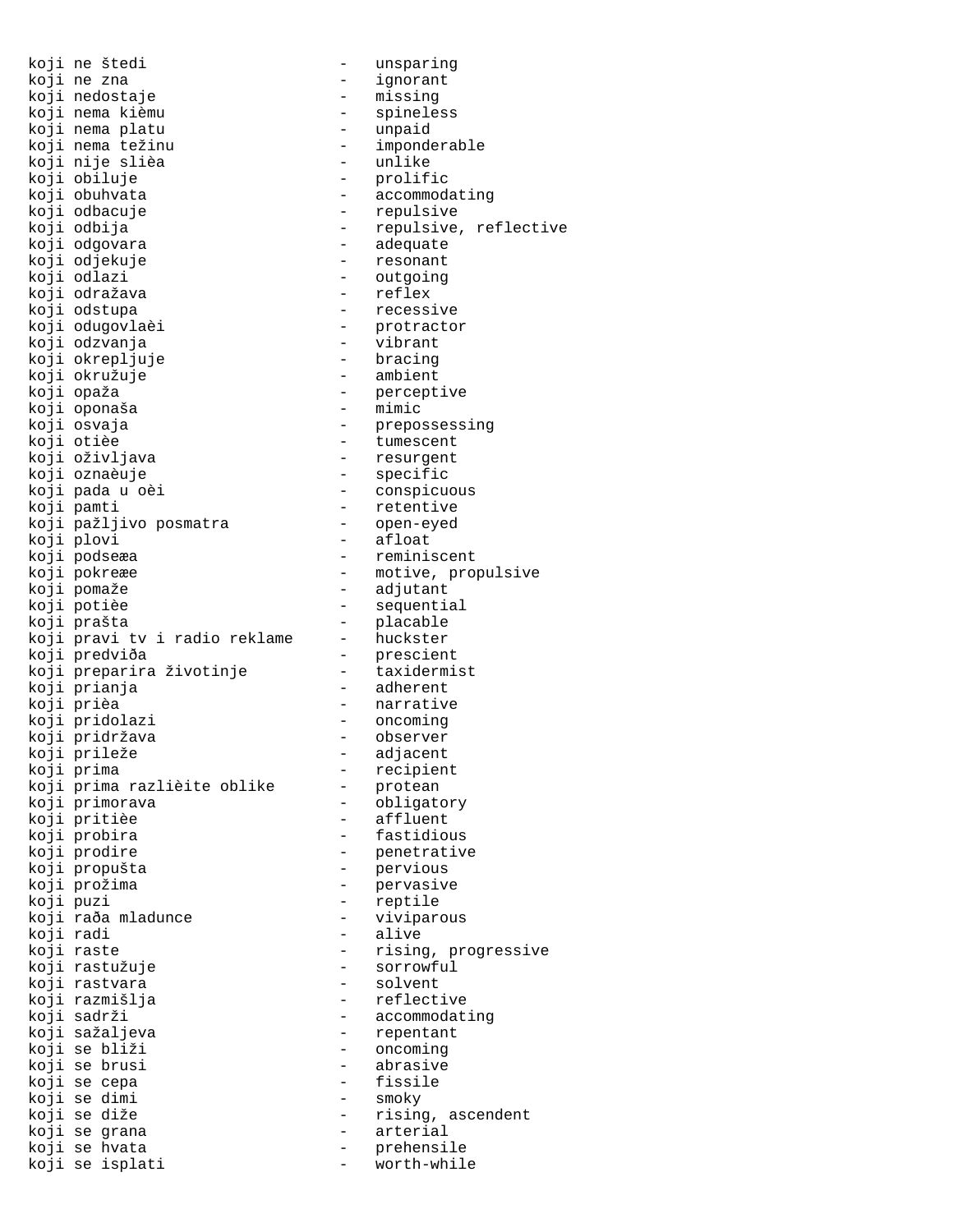|           | koji se istièe           |                          | notable                 |
|-----------|--------------------------|--------------------------|-------------------------|
|           | koji se kaje             | $-$                      | contrite                |
|           | koji se koleba           |                          | oscillatory             |
|           | koji se ljašti           | $\equiv$                 | sleek                   |
|           | koji se množi            |                          | proliferous             |
|           | koji se može oduzeti     | $\sim$                   | deductible              |
|           | koji se može prati       | $\sim$ $\sim$            | washable                |
|           | koji se nada             | $\sigma_{\rm{max}}$      | hopeful                 |
|           | koji se nasukao          |                          | aground                 |
|           | koji se ne mora peglati  | $\overline{\phantom{0}}$ | wash-and-wear           |
|           | koji se oblaèi           | $-$                      | dresser                 |
|           | koji se okreæe           | $-$                      | rotary, turning         |
|           | koji se opire            |                          | reluctant, unwilling    |
|           | koji se oporavlja        | $\overline{a}$           | convalescent, resurgent |
|           | koji se ore              | $-$                      | arable                  |
|           | koji se penje            | $\sim 100$               | uphill                  |
|           |                          | $\equiv$                 |                         |
|           | koji se podrazumeva      | $-$                      | implicit<br>recessiv    |
|           | koji se povlaèi          | $\omega_{\rm{max}}$      | recessive               |
|           | koji se pravda           |                          | apologetic              |
|           | koji se preliva          | $\sim 10^{-10}$          | iridescent              |
|           | koji se probio           | $\equiv$                 | self-made<br>putrid     |
|           | koji se raspada          | $\overline{\phantom{0}}$ |                         |
|           | koji se sliva            |                          | - confluent             |
|           | koji se tetura           |                          | groggy                  |
|           | koji se vrti             | $\frac{1}{2}$ .          | rotary                  |
|           | koji se zakljuèuje       |                          | inferential             |
|           | koji se želi             | $\overline{\phantom{a}}$ | desirable               |
|           | koji shvata              |                          | perceptive              |
|           | koji šiba bièem          | $\frac{1}{2}$ .          | flagellant              |
| koji sija |                          | -                        | shining                 |
|           | koji skita               | $\overline{\phantom{0}}$ | errant                  |
|           | koji skreæe              | $-$                      | devious                 |
|           | koji slabi               | $\frac{1}{2}$            | flagging                |
|           | koji slabo pamt          |                          | oblivious               |
|           | koji spava               | $\overline{\phantom{0}}$ | sleepy, dormant         |
|           |                          | $\frac{1}{2}$            |                         |
|           | koji spreèava            |                          | prohibitive             |
|           | koji sprovodi            | $\sigma_{\rm{max}}$      | conducive               |
|           | koji stari               |                          | senescent               |
|           | koji stimulira           | $\sim$                   | provocative             |
|           | koji strèi               |                          | - protuberant           |
|           | koji sudeluje            | $\sim 100$               | accessary               |
|           | koji sumnja              | $\overline{\phantom{a}}$ | sceptical               |
|           | koji sve jede            |                          | omnivorous              |
| koji teži |                          |                          | solicitous              |
|           | koji tinja               |                          | sicken                  |
|           | koji tlaèi               |                          | oppressive              |
|           | koji traži zlato (slang) |                          | sourdough               |
|           | koji troši               | $-$                      | wasting                 |
|           | koji ublažuje            |                          | redeeming               |
|           | koji ujeda               | -                        | snappish                |
|           | koji upija               |                          | absorbing, absorbent    |
| koji urla |                          | -                        | howling                 |
|           | koji uspavljuje          |                          | narcotic                |
| koji vodi |                          | -                        | conducive               |
| koji voli |                          |                          | loving                  |
|           | koji voli život          | $-$                      | worldly                 |
|           |                          |                          | alive                   |
| koji vrvi |                          | $-$                      |                         |
|           | koji zaèuðuje            | $-$                      | astonishing             |
|           | koji zadivljuje          |                          | astonishing             |
|           | koji zadržava            | $\overline{\phantom{0}}$ | arresting, retentive    |
|           | koji zamenjuje           | $-$                      | makeshift               |
|           | koji zanoveta            | $\overline{\phantom{0}}$ | queasy                  |
|           | koji zarobljava          | $-$                      | captor                  |
|           | koji zastareva           | $\equiv$                 | obsolescent             |
|           | koji zaudara             | $-$                      | frowzy, fetid           |
|           | koji zaustavlja          | $\sim$                   | arresting               |
| koji želi |                          | $\overline{\phantom{0}}$ | solicitous              |
| koji zna  |                          | $\overline{\phantom{0}}$ | aware                   |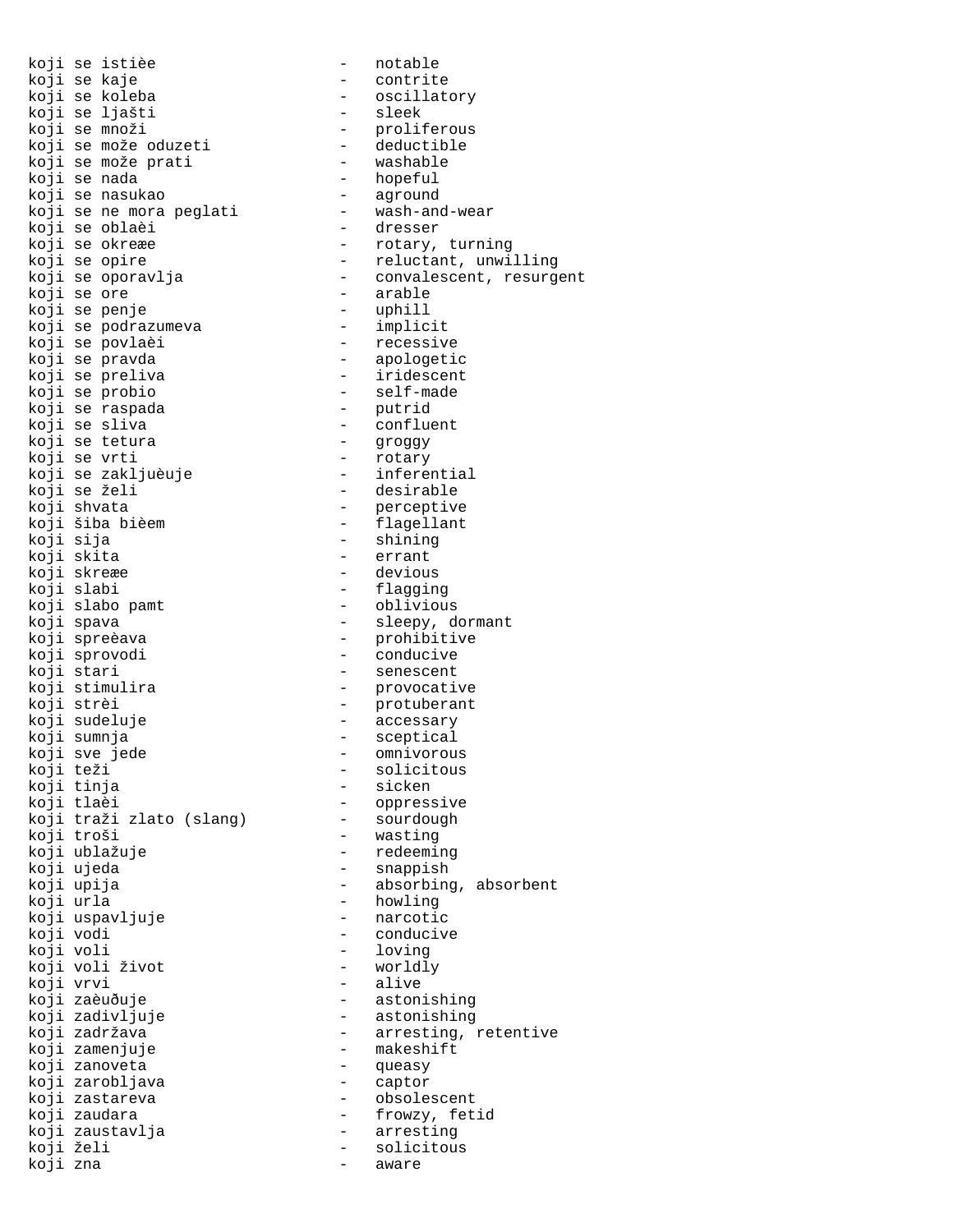koji zraèi  $-$  starry koji žudi - anxious kojoj – whom koju - whom kokarda - cockade koketa - coquette, vamp, minx koketerija - coquetry koketirati kokica - pullet<br>kokodakanje - cluck kokodakanje - cluck kokodakati - cackle kokon - pod kokoš - fowl, poultry kokošarnik - roost kokoška - hen kokosova palma - coco koks - coke koksirati - coke - cocktail<br>- screwdriver koktel sa votkom i pomorandžom kola - coach, vehicle, chariot, carriage, car, cart<br>kola (s koniem) - cab kola (s konjem) - cab kola (teretna) - van kola (vagon) - sleeping-car kola na 2 toèka - chaise kola za pušaèe - smoker kola za spavanje kolabirati - founder kolac - palisade, post, stake, pale, pole, picket<br>kolaè - cake, pie, bun kolaè - cake, pie, bun<br>kolaè od oraha i suvoq qrožða - coffee cake kolaè od oraha i suvog grožða - coffee cake kolaè od zobi - oatcake kolaèi - pastry kolan - girth, girth - girth, girth - girth, girth - girth, girth - girth - girth - girth - girth - girth - gi - meltdown<br>- wheelwrig kolar - wheelwright kolašiæ - patty<br>kolebanie - patty - patty kolebanje en en en vibration, reel, oscillation, vacillation, seesaw kolebati se  $-$  sway, fluctuate, totter, oscillate, vacillate kolebljiv  $-$  wayward, wobbly, tremulous, spineless, uncertain koledž - college - colleague, associate<br>- fellowship kolegijalnost - fellowship<br>kolekcionar - collector kolekcionar - collector - collector - collector - collector - collector - collector - collector - collector kolektivan - collective - collective - collective - collective - collective - collective - collective - collective - collective - collective - collective - collective - collective - collective - collective - collective - c kolektor - accumulator, collector<br>koleno - knee kolera - cholera - choleric koleto - package - package kolevka - cradle kolgerla - call girl koliba - lodge, hut, shack, cottage koliè snega  $-$  snow-fall kolica - tram kolica za bebu - stroller kolica za hranu - dumb-waiter<br>kolièina - deal, amoun kolièina - deal, amount, number, quality, quantity, pinch<br>kolièina robe - parcel - parcel<br>- quanti kolièinski - quantitative koliki - what koliko  $\begin{array}{ccc} 1 & - & - & - \\ 1 & - & - & - \\ 2 & - & - & - \end{array}$  as, so koliko je sati koliko je sati kolikogod - as kolje - palette kolnik - pavement kolo - round kolona - pillar, file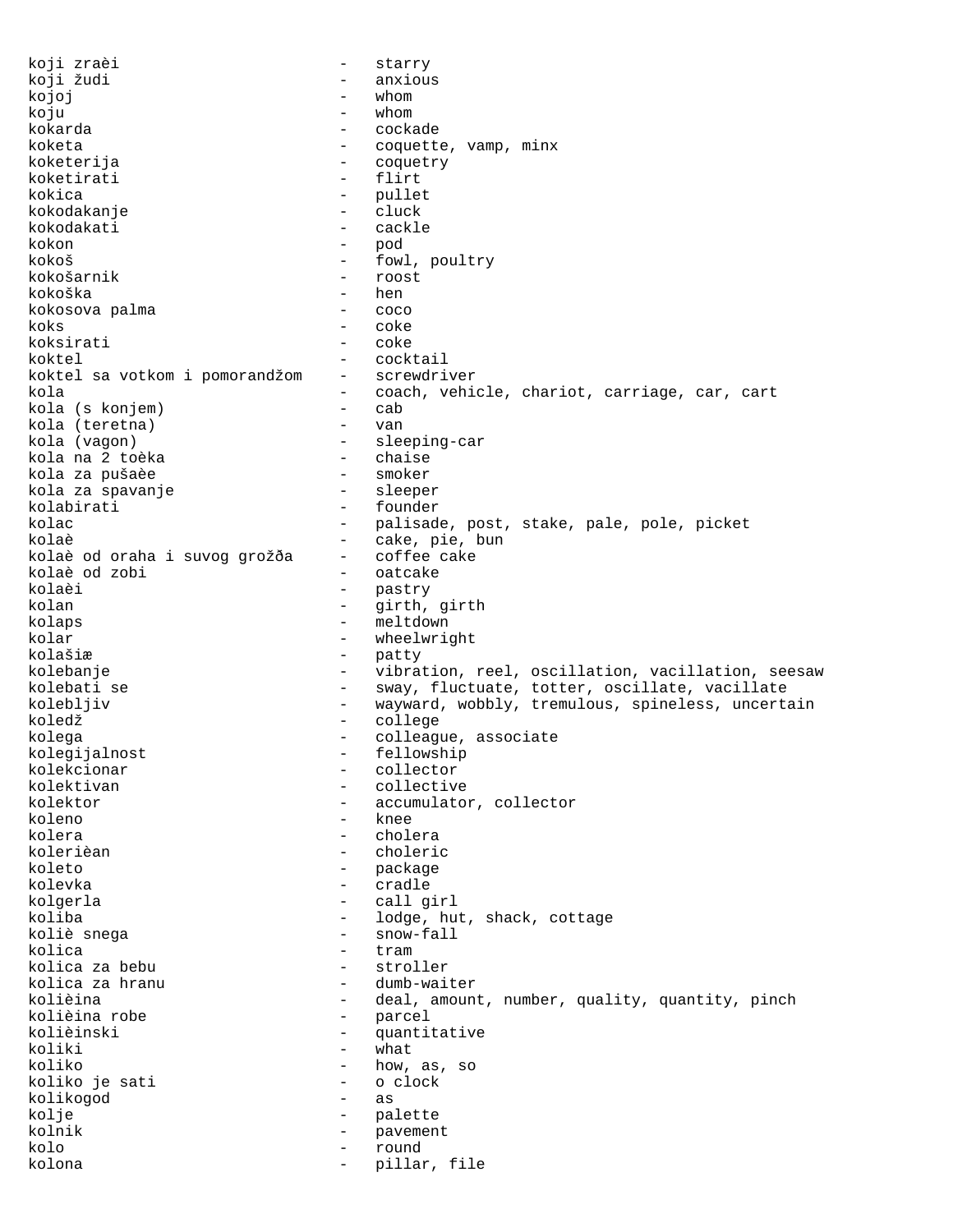kolonija - plantation kolonijalan - colonial<br>kolonista - colonist kolonista - colonist kolonizacija - settlement kolonizovati - colonize<br>kolos - colossus - colossus kolos - colossus kolosalan - colossal kolosek - metal, rut<br>koloseum - metal, rut - coliseum kolovoða - ringleader kolski put - drive kolski ulaz<br>kolumnist kolumnist - columnist kolut - sheave, band, ring, pulley, rim, hoop kolutiæ - segment komad (sapuna) - slice, sketch, skit<br>
komad (sapuna) - tablet komad (sapuna) - tablet komad fitilja - snuff komad mesa - steak komad tkanine<br>komad zemlje komad zemlje - paddock, parcel<br>komadati - mangle - mangle komadiæ  $-$  morsel, piece, pat, bit, scrap komadiæ neeeg komadiæ neèeg - wad komadiæ olova<br>komandna ruèica - plumbb komandna ruèica - joystick komandni most  $-$  conning-tower komarac - mosquito, gnat<br>
komatozan - mosquito, gnat komatozan - comatose kombinacija - combination<br>kome - whom kome<br>
kome nema ravna<br>
kome nema ravna<br>
kome – whom kome nema ravna komedija - comedy, farce komedijaš - clown komemoracija - commen - commemorate komentar - commentary - comment komentator - commentator komercijalan - commercial komešanje  $-$  bustle, stir, fluster, fuss komesar - commissar, commissary<br>komesarijat komesarijat - commissariat - commissariat - commissariat - commissariat - commissariat - commissariat - commissariat - commissariat - commissariat - commissariat - commissariat - commissariat - commissariat - commissariat komešati se - flounces - flounces - flounces - flounces - flounces - flounces - flounces - flounces - flounces kometa - comet komièan - ludicrous, jocular, comic, zany, jocose komièar - comedian - commission komoda - commode komodor - commodore komora - chamber komora (med.) - vestibule kompaktan - compact kompanjon - companion, partner kompas - compass kompatibilan - compatible kompenzacija - compensation kompetencija - scope, sphere<br>kompetentan - competent kompetentan - competent<br>kompilacija - compilati - compilation<br>- cuilt kompilirati - quilt kompjuter - computer komplet - complement, completion, series, set komplikacija - complication komplikovati - complicate<br>
kompliment - compliment<br>
- compliment kompliment - compliment kompost - compost kompozitor - composer komuna - commune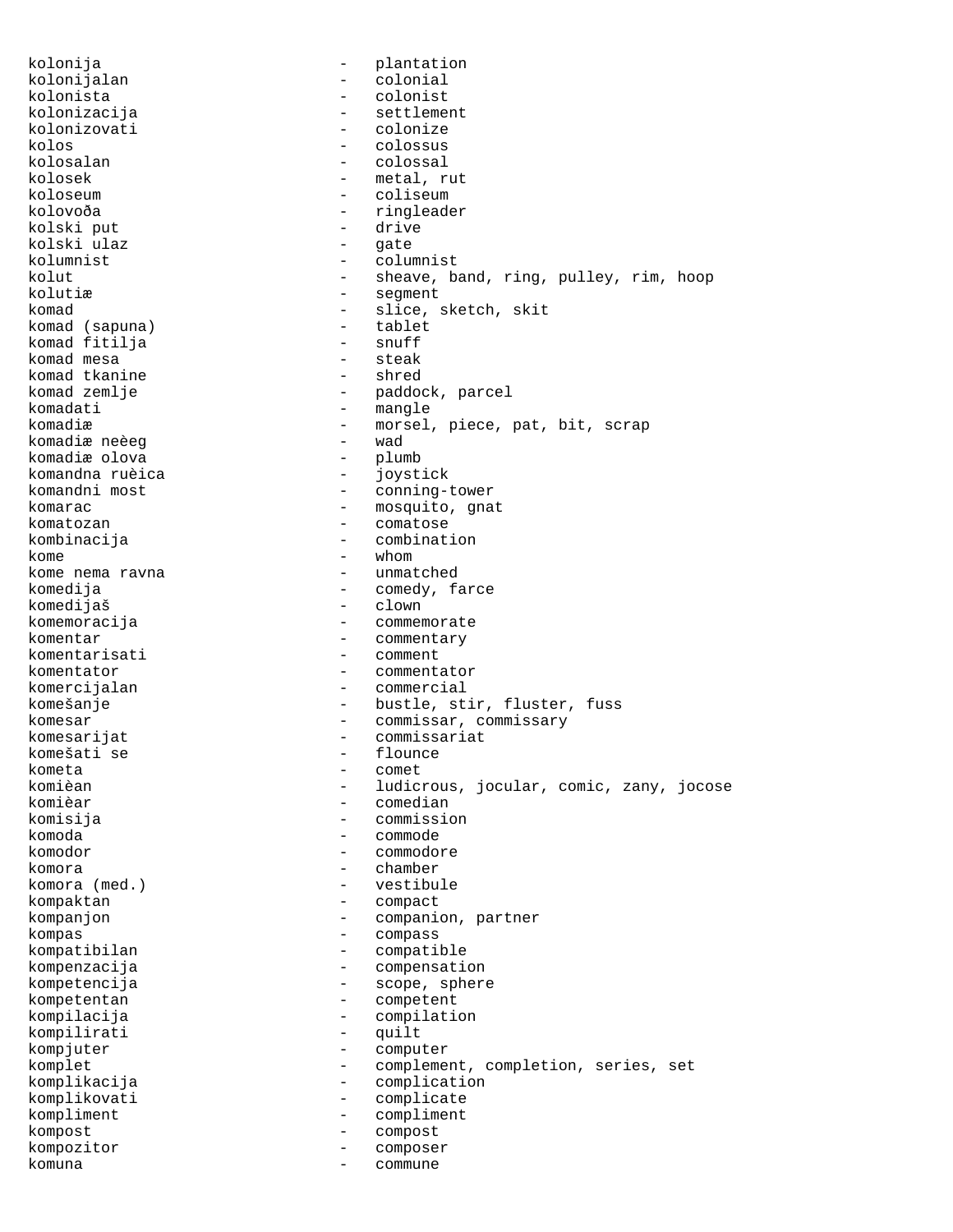konaèni obraèun koncentrisati (mil.) kondenzovati se<br>kondukter konferencija konièan - conic<br>koni - conic - conic konj dorat - sorrel konjak - cognac<br>konjanièki - cognac - cognac konjièka parada - cavalcade konjièki eskadron konjokradica - rustler konjska muva - gad-fly konjske trke<br>konjski konjski - equine<br>konjunktiv - subjun konkurisati - compete konobar - steward konobar u bifeu konoplja - hemp konsultacija kontakt - contact kontemplativan

komunalan - municipal komunalna usluga - public service<br>komunist - communist komunist - communist komunizam - communism komutator - commutator konac - yarn, rope, thread konaèan - finite, definitive, utter, determinate konaèar - quartermaster - hostel, doss-house<br>- account konaèno - eventually<br>koncentracija - eventually - eventually koncentracija<br>
koncentrièan<br>
- concentric - concentric<br>- build up koncern - concern - concern koncert - concert, recital<br>koncesija - concession - concession koncesija - concession - capacitor<br>- condense kondukter - conductor<br>konfederacija - confedera konfederacija - confederacy - ready-made<br>- parley konfiguracija - configuration konfiskacija - confiscation, sequestration - impound konglomerat - conglomerate kongres - congress konj <br/>  $\qquad \qquad \qquad$  - steed, horse, knight konj dorat <br/>  $\qquad \qquad \qquad$  - sorrel konjanièki - equestrian - horseman, equestrian konjetina - horseflesh konji - horseflesh<br>konjica - horseflesh - horseflesh - cavalry<br>- cavalcade konjièka staza - ride konjska snaga - horse-power konjska trka<br>
konjske trke<br>
- derby<br>
- derby - subjunctive konjunktivni - subjunctive konjušar - ostler, hostler, groom konjušnica  $-$  paddock, stable konkurent - opponent konobarica  $\qquad \qquad -$  barmaid, stewardess konop olovnice - plumb-line konopac - cord, rope, cable, tether konsensus - consensus konstitucioni - constitutional konstruisanje - designing konstruktor - designer<br>konsultacija - advice kontemplativan - brooding<br>kontemplativan - broody kontinent - mainland, continent kontinentalan - continental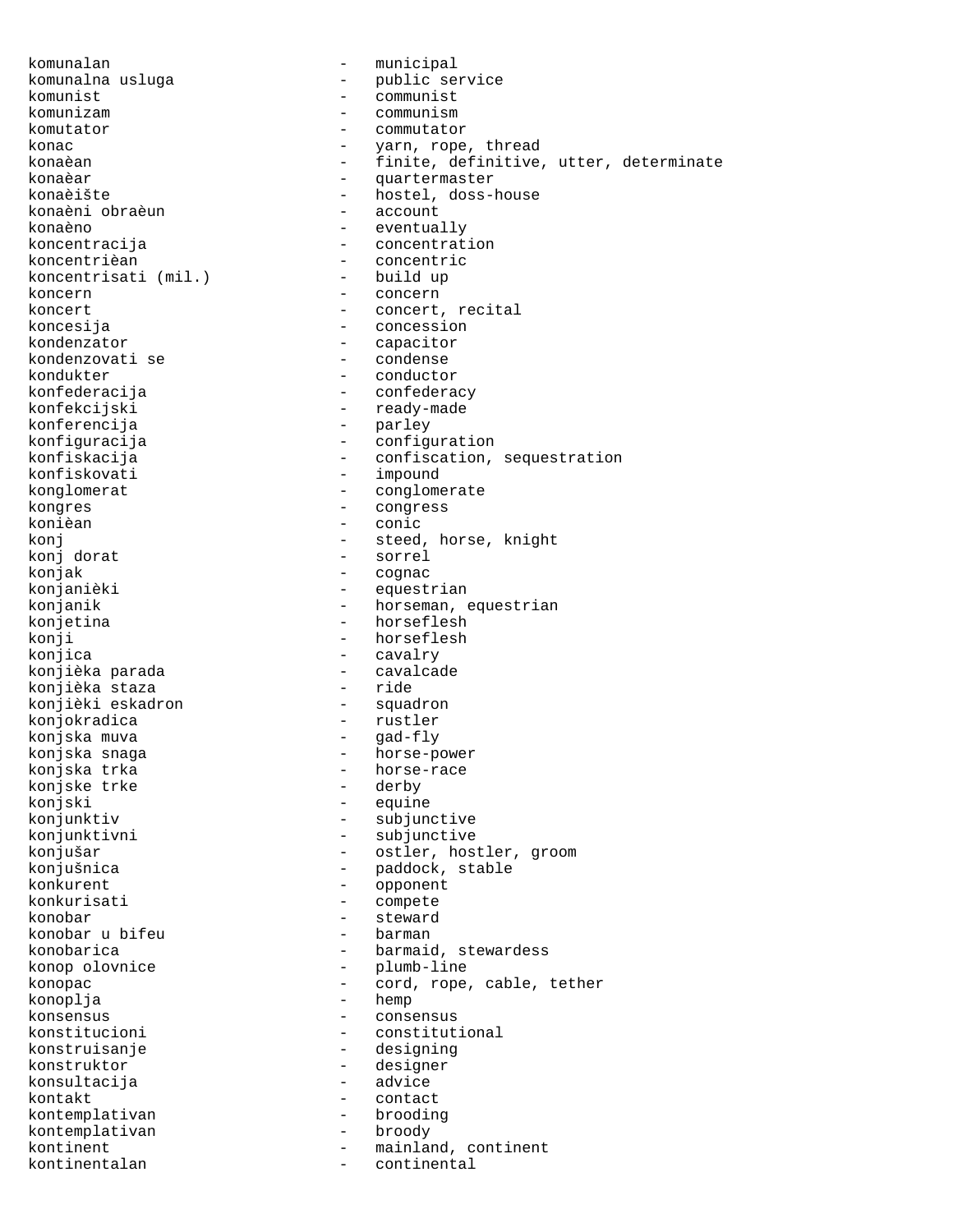kontingent - contingent kontra-admiral - rear-admiral kontraceptivno - contraceptive kontranapad - counter-attack kontrapunkt - counterpoint kontrast - opposition, contrast kontrola - verification, regulation<br>
kontrolisati - control, monitor kontrolisati - control, monitor<br>kontrolni brod - boarding-ship - boarding-ship<br>- tick kontrolni znak kontrolor - collector, chopper kontura  $-$  contour, cut-out, outline kontuzija - shell-shock, contusion, concussion kontuzovati - contuse konus - cone, taper konušar - equerry konvoj - convey konvulzija - convulsion konvulzivan - convulsive<br>konzerva - tin konzerva<br>konzervatizam konzervatizam - conservatism konzerviran - preserved, tinned, canned konzerviranje - preservation<br>
konzervirati - can konzervirati konzul - consul - consular konzulat - consulate - consulate - consulate - consulate - consulate - consulate - consulate - consulate - consulate - consulate - consulate - consulate - consulate - consulate - consulate - consulate - consulate - consula koopneni jezik kooptirati - co-opt koordinacija - coordination koordinata<br>koordiniran - co-ordinate koordiniran - co-ordinate<br>koordinirati - coordinate - coordinate kopaè - digger kopati - dig, root, pickax, barrow, shovel, raise<br>
kopati iamu - burrow - burrow kopati jamu - bur<br>kopati noqom - paw kopati nogom - paw kopati rov - sap kopati rudu - mine kopati zemlju kopèa - clasp, buckle, brace kopejka - copeck kopija - reproduction, manifold, transcript, counterpart kopirati  $-$  trace, pattern, reproduce, copy, duplicate kopito - hoof<br>kopljanik - spear - spear, lancer koplje - lance kopneni - terrain, continental, overland, inland kopno - land, earth, mainland, continent kopnom - overland koprcati se  $-$  wallow, flounder koprena - shadow, shroud kopriva - nettle koprivnjaèa - nettle-rash, hives kora - peel, shell kora (hleba) - crust - cortex, bark koraèati - step koraèati (krupnim koracima) koraci - step korak - move, footstep, step, pace, tread<br>korak unapred - stride - stride korak unapred koral - coral kordon - cordon koreanac - korean koreanka - korean koreanski - korean<br>koreanski jezik - korean koreanski jezik - korean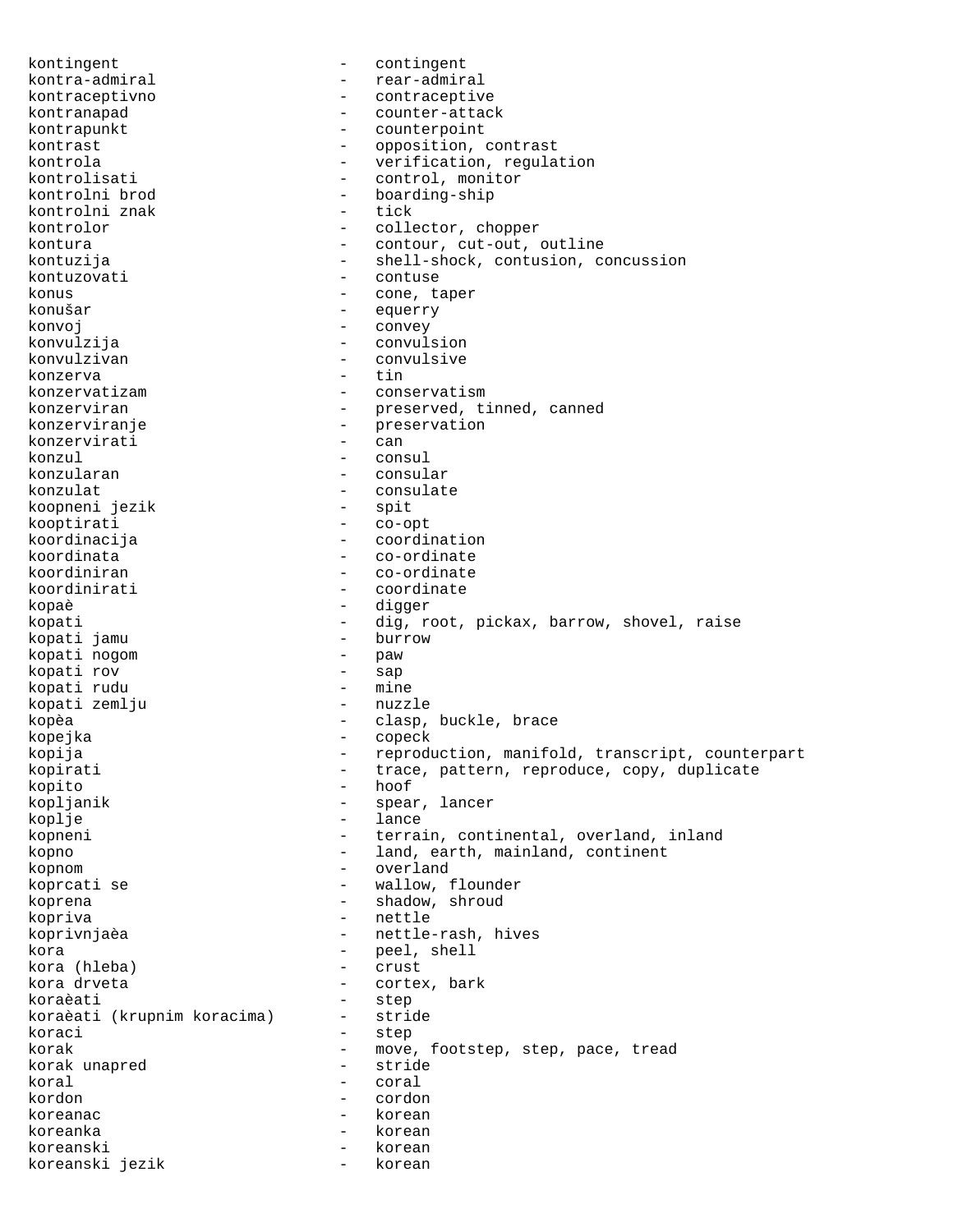korektor - proofreader, reader korelat - correlation koren - root<br>korenaste bilik - root korenaste biljk korenit - radical<br>korespondent - correspo korespondent - correspondent korice - sheath - sheath - sheath - sheath - sheath - sheath - sheath - sheath - sheath - sheath - sheath - sheath - sheath - sheath - sheath - sheath - sheath - sheath - sheath - sheath - sheath - sheath - sheath - sheath korice oružja - scabbard korišæen korišæenje - reliance korisna ruda  $-$  mineral korisnost expedience, efficacy, utility, usage korist - effect, proceeds, benefit, account, sake, interest koristan - remunerative, useful, productive, beneficial koristiti - yield, benefit, advantage - profit, avail, partake<br>- sordid koristoljubiv - sordid koristoljubljiv koriti - reprove, roast, twit, chide, upbraid, blame<br>korito - manger rack trough korito  $-$  manger, rack, trough  $-$  manger, rack, trough korito reke korito reke  $\overline{\phantom{0}}$  - river-bed<br>kormilar - helmsman, - helmsman, pilot, steersman kormilarenje - steerage - rudder, helm<br>- cone kornet (sladoled) kornjaèa  $-$  turtle, tortoise korov - weed korpa - nacelle korpice za spis - portfolio korpmpirati - vitiate korporativni - corporate korpus - corps korupcionaš - grafter kos - sidelong, slant, thrush, blackbird, oblique, wry koš - barn kosa  $\frac{1}{2}$ kosa  $\frac{1}{2}$  (/)  $\frac{1}{2}$  - hair, scythe kosa crta (/) - virgule kosa linija košarka - basket-ball košèat  $-$  angular, scrawny, bony košèica - pip, kernel kosi potporni zid - scarp kosina  $\overline{\phantom{a}}$  = tilt, slant, ramp, batter, cant<br>kositi = mow, scythe kositi - mow, scythe<br>košmar - incubus košmar - incubus<br>kosmat - incubus<br>- hirsute kosmat - hirsute<br>kosmièki - eosmic kosmièki - cosmic - spaceship kosmonaut enter a cosmonaut, space-man, astronaut kosmos - space košnica - hive, beehive, bee-hive koso  $-$  slantwise, askew, sidelong, aslant kost - bone koštati - cost, be koštica višnje - cherry-stone kostim - costume - costume - costume - costume - costume - costume - costume - costume - costume - costume - costume - costume - costume - costume - costume - costume - costume - costume - costume - costume - costume - cos - setting<br>- board kostirati se - board kostret angorske koze kostunjav - raw-boned kostur - bone, anatomy, skeleton kosturnica - crypt košulja - shirt košuljica - shirty košuta - roe, hind kotaèiæ  $-$  sheave, trundle kotao - kettle, copper, cauldron<br>kotao za kuvanje - - - - - steamer kotao za kuvanje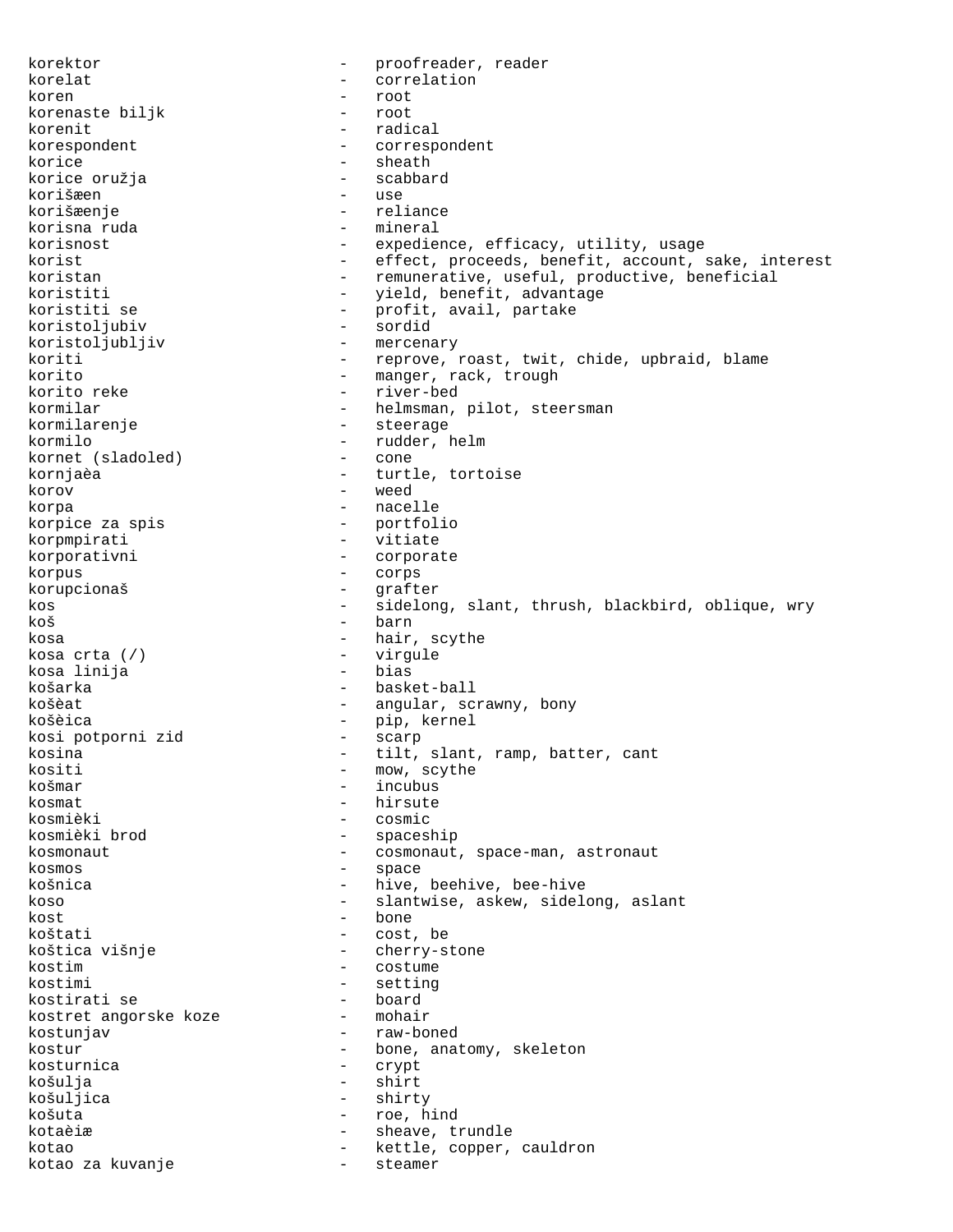kotarica - basket kotirati - quote kotlar - tinker kotlet - cutlet kotliæ – pot<br>kotrliati – mi kotrljati - tumble, wheel<br>kotrljati se - - trundle, welt - trundle, welter kotur - roll, pulley, sheave, disk, spool kotva - anchor kov - mettle kova - pail kovaè  $-$  smith, forger, blacksmith, farrier kovaèki malj  $-$  sledge, sledge-hammer kovaèki zanat  $-$  smithery kovaèko ognjište - smithy, forge kovaènica - smithy kovan - malleable, ductile<br>kovati - hammer coin weld kovati - hammer, coin, weld, forge<br>kovati novac - mint - mint kovati novac - mint conspire, complot, plot kovèeg  $\begin{array}{ccc} - & - & - \\ - & - & - \end{array}$  box, trunk, chest - envelope, envelop kovina  $-$  ore, metal kovitlac - twirl, eddy, whirl, vortex kovitlanje  $-$  whirl, heave kovitlati se  $-$  whirl, soar, twirl<br>kovitljanje  $-$  swirl  $-$  swirl kovitljanje kovnica - mint kovrdža - frizz, curl, lock kovrdžati - curl kovrdžati se<br>kovrdžav kovrdžav - crisp koza - goat - skin, leather, fell, peel<br>- hide koža (život.) - hide koža bika - buff koža divokoze<br>koža foke - sealskin<br>- scrag koža i kost - scrag koža lobanje - scalp koža morskog psa kožar  $-$  tanner, skinner kožarnica - tannery - membrane, hull kozice - smallpox<br>kozja krv - smallpox - smallpox kozja krv - honeysuckle - cosmetic<br>- puttee kožna dokolenica - puttee kožna torba - portfolio - leather kožni kofer  $-$  portmanteau kožni rub - welt kožuh - sheepskin krabuljni ples<br>
kraða - masquerade<br>
- ninch lar kraða - pinch, larceny, theft, robbery, burglary<br>
kraða (slang) - heist kraða (slang) kradljivac - poacher, thief<br>kragna - collar - collar kragna - collar krah - smash - district, death, finis, ridge, rump, extremity kraj govora de estate de la peroration krajan - utter krajnik - almond, tonsil krajnja nužda - emergency krajnja stanica - terminus krajnje - utterly - utterly<br>krajnje mere - - - - - - extreme krajnje mere  $-$  extremely, extremity krajnje siromašan - pauperism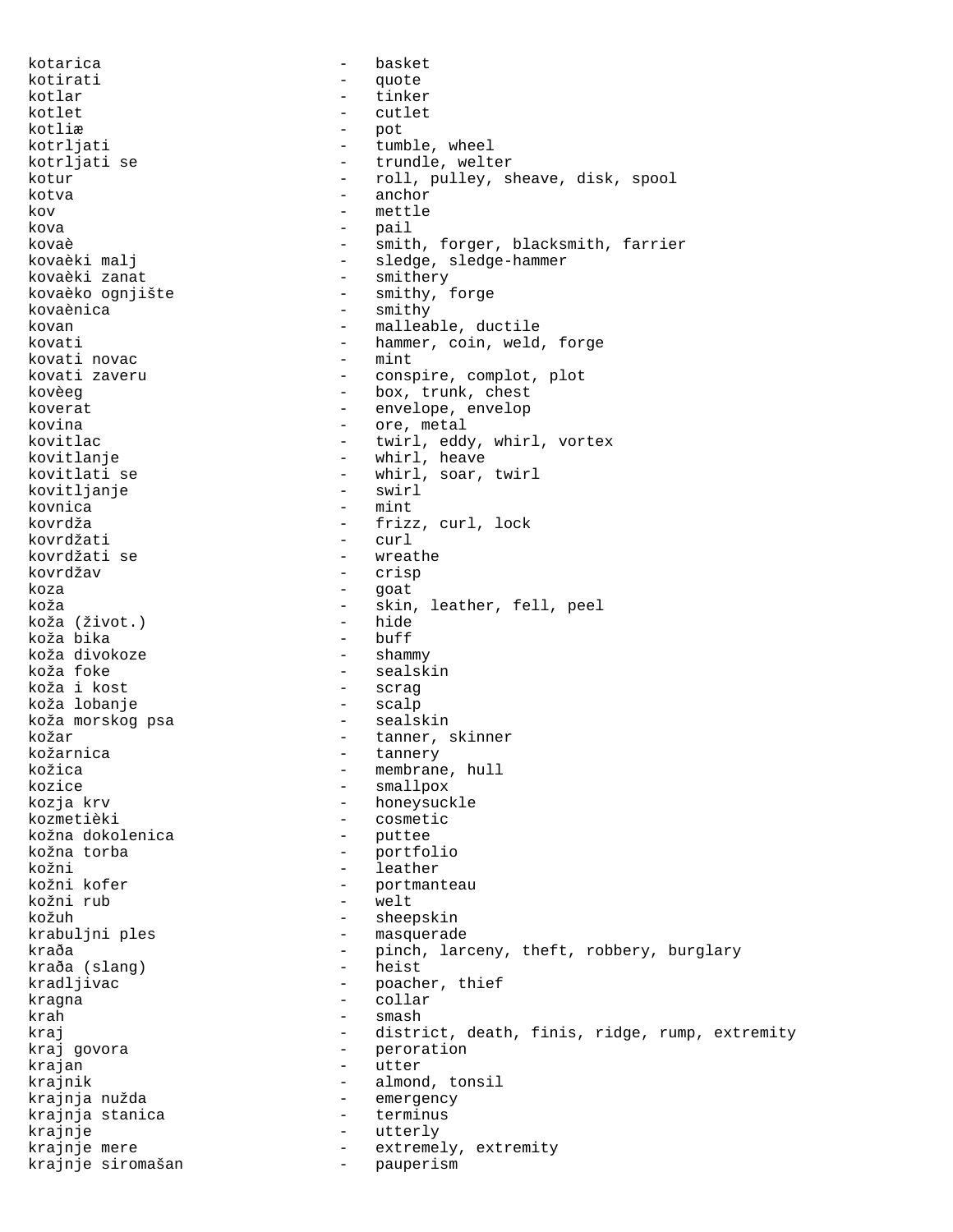krajnji  $-$  extreme, outmost, eventual, rearmost, ultimate krajnost **1988** - extreme, extremity, extremity, uttermost, push krak - arm, shank krak pruge  $\qquad \qquad$  - siding kralj - king kraljeviæ - prince - kingdom, realm<br>- royalty kraljevska povlastica - royalty kraljevska vlast<br>kraljevski - royal, regal kraljica - queen kraljica matica kran - crane krapa za prašinu krasan - charming - charming krasnopis - penmanship krasta na rani - scab krastavac - cucumber krasti entertained by the prig, rifle, purloin, rustle, steal, rob, thieve krasuljak - daisy kratak - succinct, curt, laconic, short, thumbnail, concise<br>kratak direkt - jab kratak direkt - jab kratak govor (u medijima) - soundbite kratak i žestok napor - burst kratak izvod<br>kratak kaput - precis - pea-jacket, jacket kratak pregled  $-$  abstract, bulletin, precis kratak prikaz  $\begin{array}{ccc} - & \text{sketch, digest} \\ - & \text{span} \end{array}$ kratak razmak<br>kratak rezime - thumbnail sketch kratak san - snooze, doze, nap kratak živopis krater - crater kratka èarapa kratka kosa  $-$  shingle kratka puška<br>kratka sadržina - carbine - carbine kratka sadržina<br>kratka satira - squib<br>- briefing kratka uputstva - briefing kratke pantalon - breeches kratke pantalone - short kratko spavanje - nap kratko veslo kratkoæa - brevity kratkootrajan - short-lived kratkotrajan - ephemeral, evanescent, momentary, perishable, soft<br>kratkoveèan - fuqacious - fugacious kratkovid - shortsighted, purblind, near-sighted, myopic krava - cow, neat kravar - cowboy kravata - scarf, necktie kraviti se  $-$  thaw krèag  $-$  ewer, dipper, jug, pitcher, mug, jar krèak - goblet krèenje - reclamation krèiti put - pioneer krckanje - crunch krèma  $-$  pub, inn, tavern, public house krèmar  $-$  publican, barkeeper kreè  $-$  whitewash, lime, plaster kreèiti - whitewash, whiten, plaster<br>
kreèniak - limestone - limestone kreda - chalk kreda u boji - crayon kredenac - sideboard, cupboard kredit - tick kreditirati kreditna kartica  $-$  credit card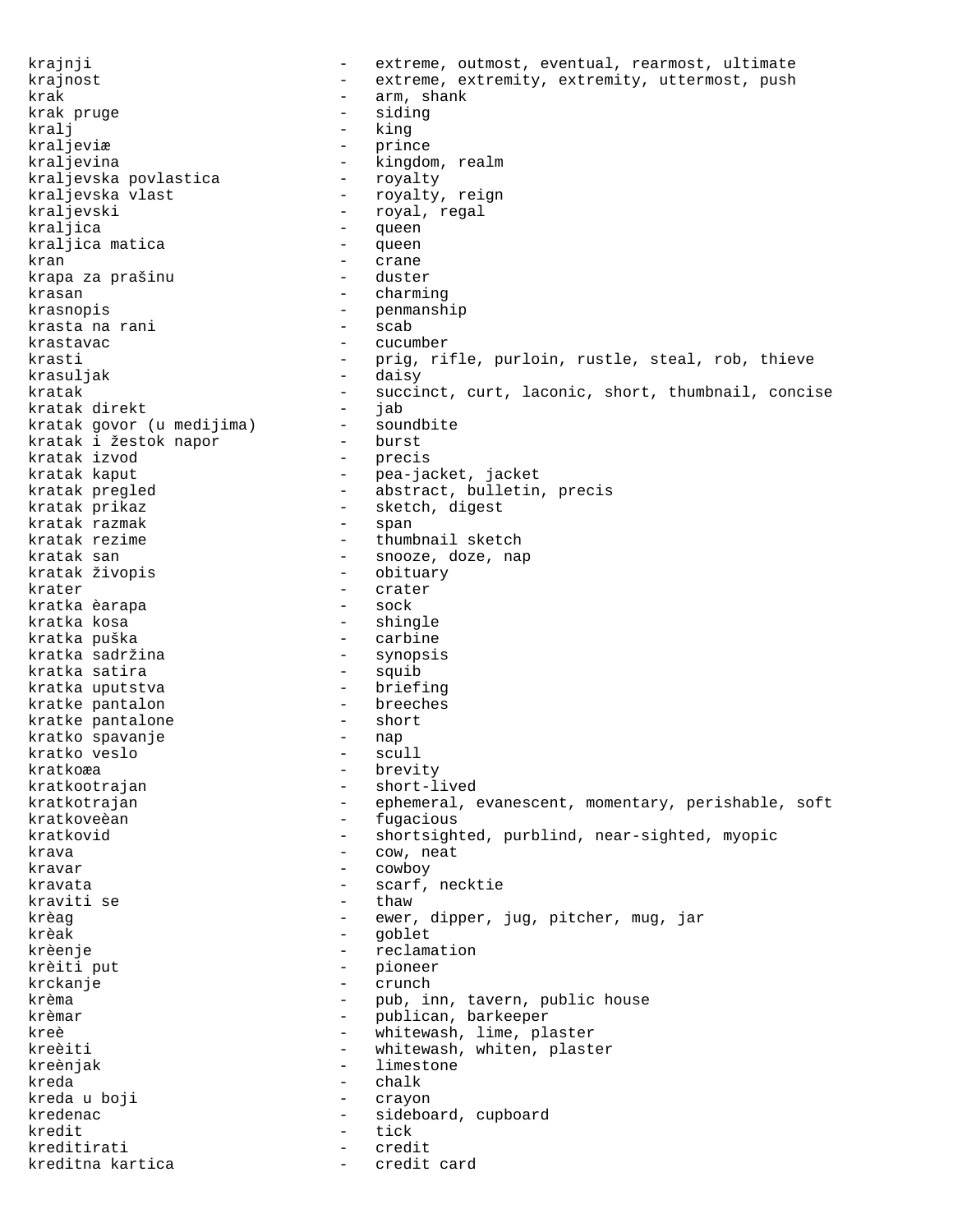kredo - credo kreja (ptica) - jay kreketanje - croak krem - cream - cream krem (jelo) - custard krem za cipele kremen - flint, quartz<br>krenuti se - - - - - - - - - - start - start kreol - creole kreolski - creole krep  $\qquad \qquad -$  crepe, crape krepak - stout, stalwart, brisk krepko - racily krepkost - raciness krepostan - moral kresnuti - scratch kreštanje - croak kreštati - squawk<br>kreštav - blatan - blatant, strident<br>- shrill kreštav glas kretanje - movement, stir, current, running, move, motion<br>kretati se - steam - steam - steam kreten - natural krevelienie - natural - natural - natural - natural - natural - natural - natural - natural - natural - natural - natural - natural - natural - natural - natural - natural - natural - natural - natural - n - mow, mouth, mop, antic<br>- muq kreveljiti krevet - bed, bunk, couch krevet (slang) krhak - shivery, small krhkotina - shiver krhotina - splinter, chip krhotine - debris krijumèar - runner krijumèarenje - contraband - contraband - contraband - contraband - smuggle krijumèariti - smuggle<br>krijumèarski - contrab - contraband krik - yell, shriek krik divlje guske - honk krik sove kriket - cricket kriknuti - scream - scream - scream - scream - scream - scream - scream - scream - scream - scream - scream krilo - valve, wing, fringe<br>krilo (ljudi) - lap - lap krilo (ljudi) - lap krilo zgrade - aisle kriminalac kripta - crypt kriska<br>kriška kriška - chunk, slab, slice<br>krišom - stealthilv - stealthily krišom uraðen  $-$  surreptitious kristal - crystal kristalizovati - crystalize kriterij - criterion kriti - conceal, dissemble, dissimulate, mask<br>kriti se - - - - - - - - - - - - nestle, hide - nestle, hide<br>- crucial crit kritièan  $-$  crucial, critical kritièar - critic, reviewer kritièki pregledati (rukopis) - vet kritika - review, critic kritikovati - pan, maul, criticize<br>kritizer - cadfly kritizer – gadfly<br>kriv – gadfly<br>e quilty kriv  $-$  guilty, skew, culpable, wry, awry, slanting<br>  $-$  curve kriva - curve krivac - culprit, perpetrator krivica  $-$  guilt, offence, culpability, delinquency krivièan - penal krivièno delo - felony krivih nogu  $-$  bandy-legged krivina  $-$  bend, curvature, curve, turning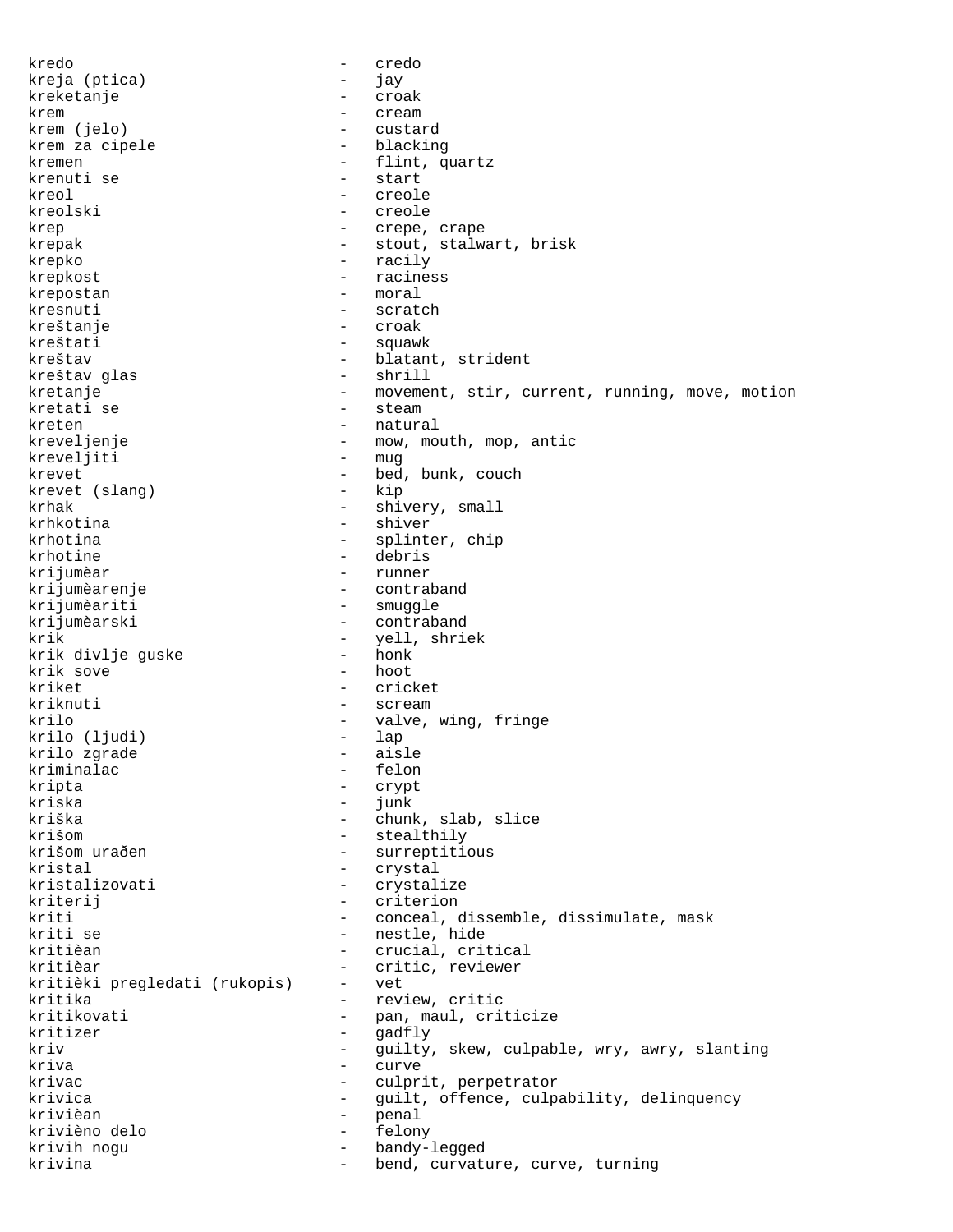kriviti  $-\text{curve}$ , blame krivo - askew - misunderstand krivokletnik - perjurer krivokletstvo - perjury krivonog <br/> egged $-$ bandy-legged krivotvoren - adulterate, mimic<br>krivotvorina - fake, forgery krivotvorina - fake, forgery<br>
krivotvoriti - manipulate - manipulate krivoverje - heresy krivudanje - meander, shimmy - tortuous, sinuous kriza - crisis - crisis krkuša (riba) - gudgeon krljišt - scale krma  $-$  rudder, forage, provender, poop krmaèa - sow krmaniti - steer krmnica - poop krofna - fritter kroj – cut<br>krojaè – cut – cut – cut krojaè - snip, cutter, dressmaker, tailor, dresser<br>krojaèica - - seamstress, needlewoman - seamstress, needlewoman<br>- dummv krojaèka lutka krojaèki - sartorial krojiti - tailor kroket - croquet krokodil - crocodile krompir - potato krompirov - potato kros kontri  $-$  cross-country krotak - pacific<br>krotkost - tamenes: tameness krov - roof krov od slame krovište - truss krovna greda kroz  $\qquad \qquad -$  across, through, transkrpa - tatters, mop, shred, rag krpe - rag - rag - rag - rag - rag - rag - rag - rag - rag - rag - rag - rag - rag - rag - rag - rag - rag - rag - rag - rag - rag - rag - rag - rag - rag - rag - rag - rag - rag - rag - rag - rag - rag - rag - rag - rag krpelj - tick - tick - tick - tick - tick - tick - tick - tick - tick - tick - tick krpež - patchwork<br>krpica - patch - patch krpica - patch krpiti - mend, piece, darn krpljenje - patchwork kršenje<br>
kršenje zakona<br>
kršenje zakona<br>
– outrage kršenje zakona kršiti prava antik i veliki se derogate krst - cross krsta - loin krstarenje - cruise krstarica - cruiser krstariti - ply krstaški rat - crusade krštenje - baptism, sacrament - given name<br>- font krstionica - font krstiti - baptize<br>krstobolja - 1 mbago - 1 mbago - lumbago krt - short, brittle, breakable krtica – mole krtost - fragility krug (atletika) - circle, round, ring, bout, rim<br>krug (atletika) - lap krug (atletika) - lap krug svetlosti<br>kruna - halo - halo - halo - halo - halo - halo - halo - halo - halo - halo - halo - halo - halo - halo - halo kruna  $-$  crown, coronal krunisanje - coronation krunisati  $\qquad \qquad -$  cap, crown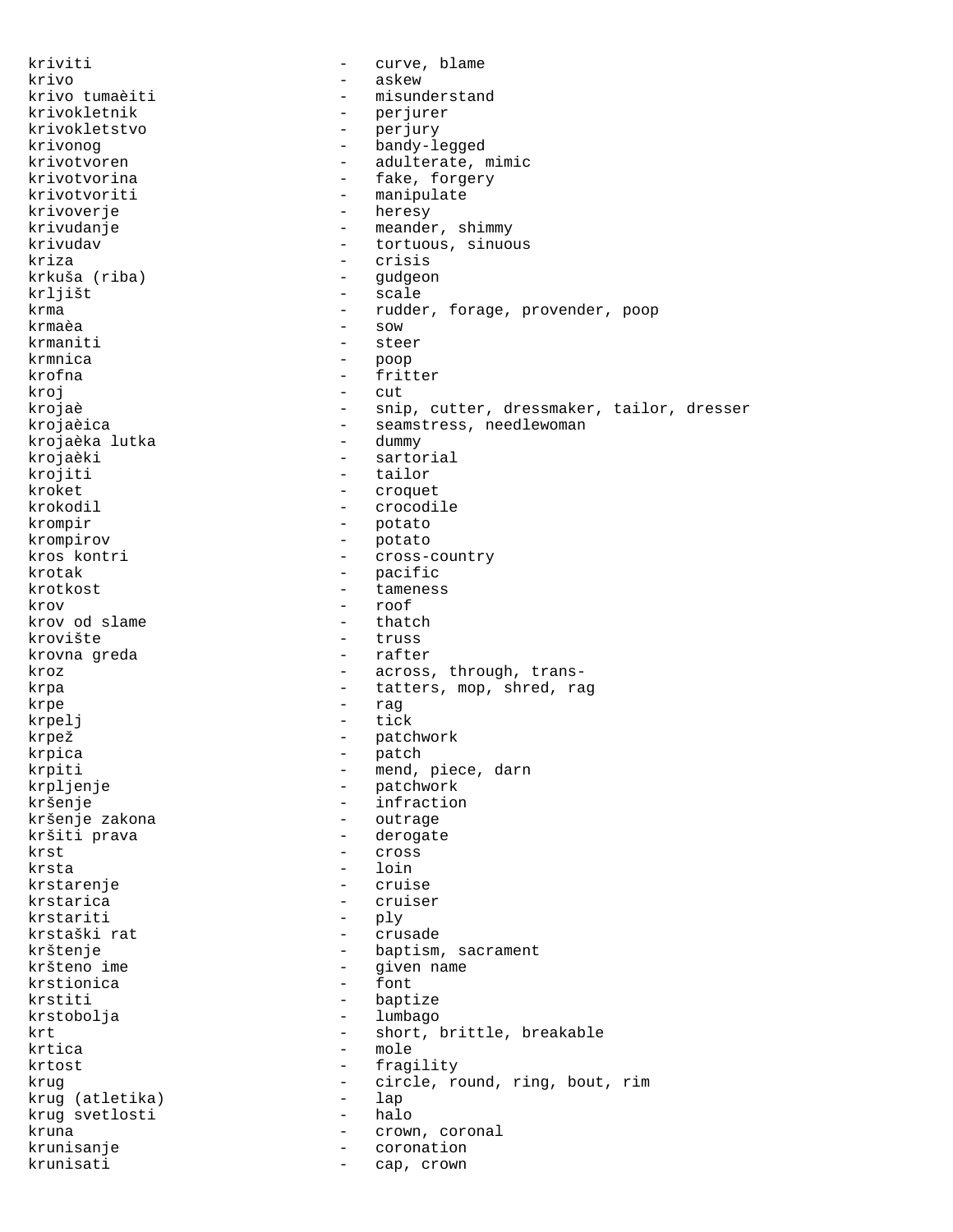krupan - massive, sturdy, burly, adipose, large, portly krupica - semolina, grits krupna laž  $-$  whopper krupni plan - close-up kruška - pear krut - stand-up, stiff, rigid<br>
kružan - circular, turbulent kružan - circular, turbulent<br>kružeæi - circular kružeæi - circular kruženje - circuit, orbit, circulation, round  $kružiæ$  - man  $-$  man  $-$  hove - hover, cycle, circulate kružni - devious kružni rov - bypass krv - sap, blood krvarenje  $\qquad \qquad -$  hemorrhage, hemorrhage krvav - sanguinary, murderous, gory, bloody krvaviti - bleed krvni heprijatelj (\* 1908)<br>
krvni neprijatelj (\* 1908)<br>
1908 – fiend krvni neprijatelj<br>krvno srodstvo krvno srodstvo - consanguinity - sanguinary krvoproliæe - slaughter, bloodshed, massacre krvotok - circulation krvožedan - sanguinary, murderous krznar - furrier, skinner - sleeping-bag krzneni - furry krzno - fur, fell ksilofon - xylophone<br>
kub - cube kub - cube<br>kube - cupe kube  $\sim$  - cupola, dome kubura - holster kuæa en som til tenement, cottage, bungalow, home tenement, cottage, bungalow, home kuæa sveštenika - manse, parsonage<br>kuæa za pse - - - - - - - - - - kennel kuæa za pse kucanje  $-$  palpitation, ticking, pulsation, tick kucati - pulsate, rap, palpitate, knock kuæevna - notable kuæi - homeward kuæica - lodge, booth, cottage, cabin kuæiti - husband kuckati - rap kuæna haljina - robe, peignoir kuæni - domestic - goblin, brownie, hobgoblin<br>- whereto whither where kuda - whereto, whither, where<br>kudelja - where - hemp, distaff - hemp, distaff kuditi  $-$  roast, reprehend, reprobate, objurgate kufer - trunk kuqa - trunk kuqa - trunk - trunk kuqa - trunk - trunk - trunk - trunk - trunk - trunk - trunk -- pest, plague, deuce kugla  $\qquad \qquad$  - sphere, bowl, ball, balloon kuglana  $-$  alley kuglanje - ninepins, bowl<br>kuglast - sherical kuglast - spherical kuglati se - bowl kuglica - pellet<br>kuglièni ležaj - - - - ball-bearing kuglièni ležaj kuhinja - kitchen<br>kuhinjski orman - - dresser kuhinjski orman kuja - bitch - bitch - bitch - bitch - bitch - bitch - bitch - bitch - bitch - bitch - bitch - bitch - bitch -- hanger, crotchet, pole, hook, spike, crook, peg kukaica - cuckoo kukavan - pusillanimous, abject, unmanly kukavica - funk, poltroon, coward, rabbit, cad, craven kukavièki - yellow - yellow - yellow - yellow - yellow - yellow - yellow - yellow - yellow - yellow - yellow kukavièluk - cowardice, funk - pusillanimity kukica - tick, crotchet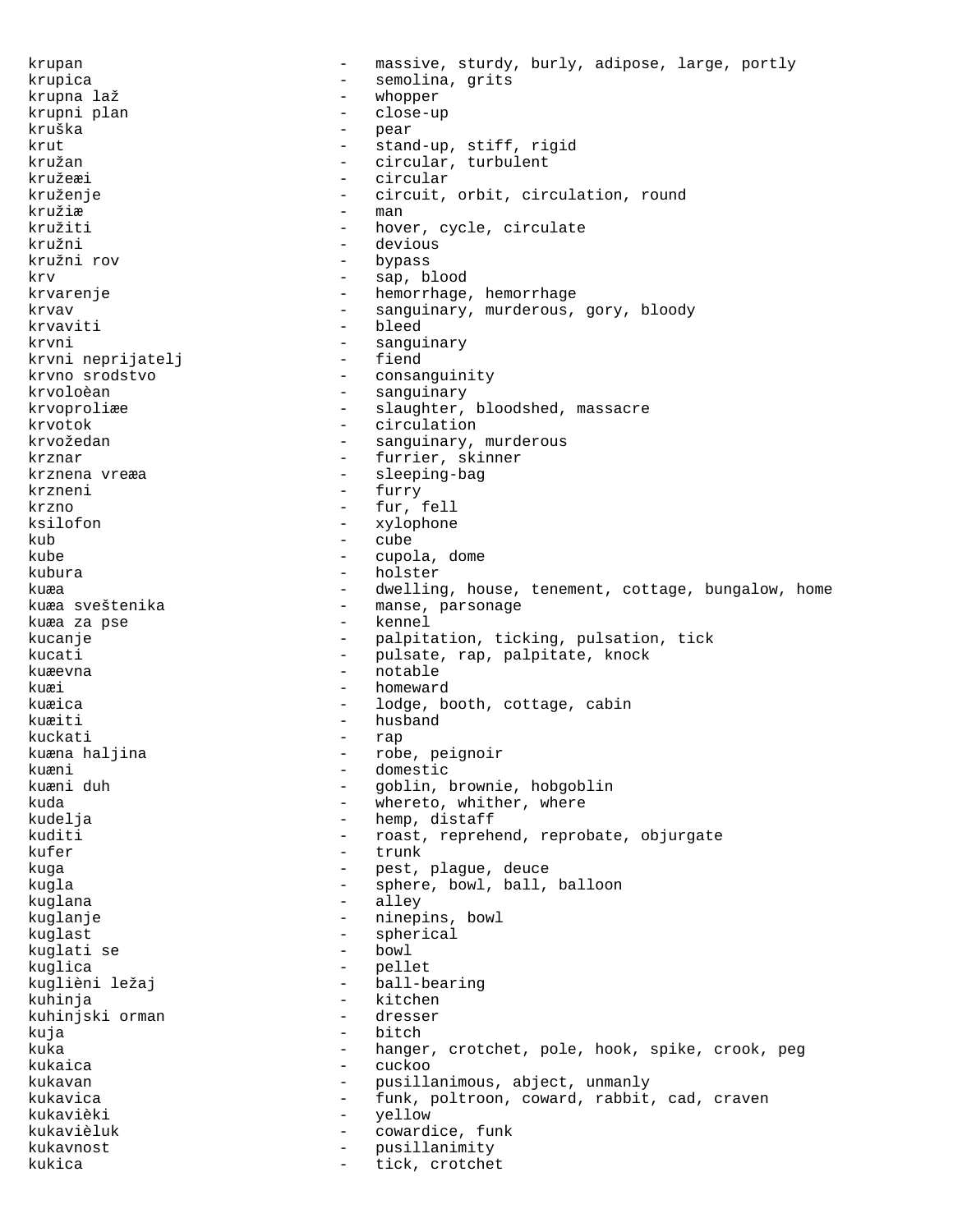kukolj - tare kukurikati - crow kukuruz - maize kula - tower, rook, castle kula svetilja - lighthouse - lighthouse - lighthouse - lighthouse - lighthouse - lighthouse - lighthouse - lig kuli - coolie<br>kulinarni - coolie - culina kulinarni - culinary kulisa - backdrop, coulisse - scene  $kult$  - cult kultura - culture kulturan - cultural kuluèiti kum - godfather kuma - godmother kumèe - godchild kumova slama - milky way, galaxy<br>kuna - marten kuna - marten - marten - marten - marten - marten - marten - marten - marten - marten - marten - marten - marten - marten - marten - marten - marten - marten - marten - marten - marten - marten - marten - marten - marten kuniæ - rabbit, cony, coney<br>kuniati - droop - droop kunjati - droop - droop - droop - droop - droop - droop - droop - droop - droop - droop - droop - droop - droop - droop - droop - droop - droop - droop - droop - droop - droop - droop - droop - droop - droop - droop - droo kup - cup kupa - cone - cone - cone - cone kupac  $\qquad \qquad -$  bidder, customer kupanje - bath kupast - conical kupati se  $-$  tub, tub, bathe kupatilo - bathroom, bath<br>kupci - constituency kupci - constituency kupe - brougham, compartment kupe u spavaæim kolima - drawing room.<br>kupidom kupidon - cupid kupina - briar, bramble, blackberry<br>
kupiti - buy, purchase - buy, purchase kupola - dome, cupola kupon - coupon - counterfoil kupovati  $-$  shop, market, buy kupovina  $\qquad \qquad -$  purchase kupus - cabbage - cabbage - cabbage - cabbage - cabbage - cabbage - cabbage - cabbage - cabbage - cabbage - cabbage - cabbage - cabbage - cabbage - cabbage - cabbage - cabbage - cabbage - cabbage - cabbage - cabbage - cabb kuraž  $-$  spunk, nerve kurentan - salable kurir  $-$  runner, orderly kurjak - wolf<br>kurs - tan kurs - standard, market, course, route, quotation, policy<br>kurs (broda) - course kurs (broda) - course kuršum – bullet<br>kurva – bitch - bitch kurvinski - sluttish kurziv - italic kušanje - probation<br>kustos (muzeja) - - custodian. kustos (muzeja) - custodian, curator kuštrav - ragged - nook kutija - receptacle, box, casket, case<br>kutija šibica - - - - - - match box - match box<br>- caddy kutija za èaj - caddy - pencil-case<br>- pill-box kutija za pilule - pill-box kutija za sapun - soap-box kutlaèa - ladle kutomer – protractor<br>kuvar – protractor kuvar - cook kuvarica - cook kuvati - cook, grill, parboil, steam, stew, boil, concost kužan - pestilential kvaèica - tick - quadrant, square kvadratan  $-$  quadratic, square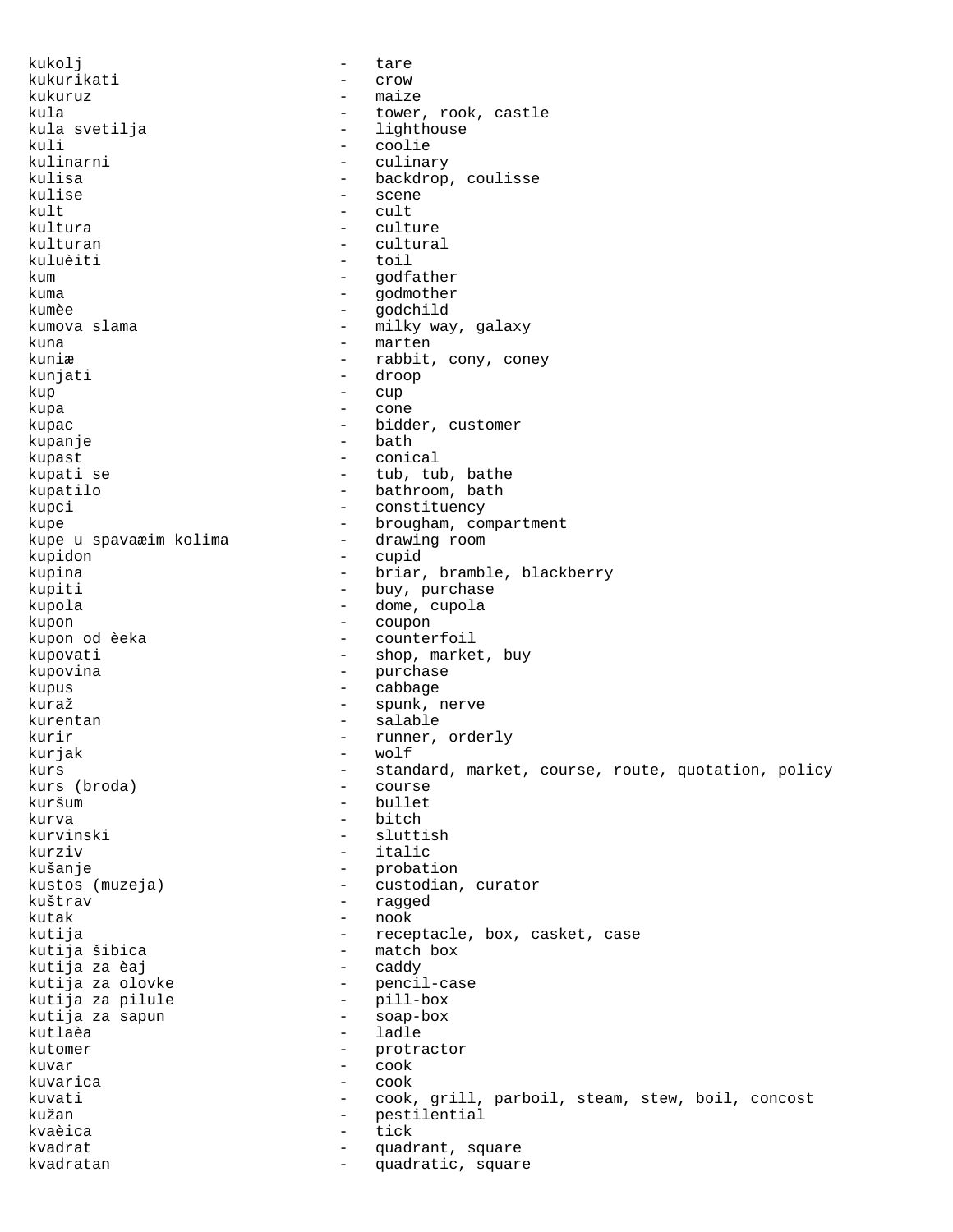kvaka  $-$  trigger, latch kvalifikacija - skill, qualification<br>kvalifikovan - skilled, regular, el kvalifikovan - skilled, regular, eligible<br>kvalifikovanost - eligibility kvalifikovanost - eligibility kvalifikovati - qualify, qualify<br>kvalitativan - - qualitative kvalitativan - qualitative kvalitativnost - qualitatively<br>kvalitet - quality, sort kvalitet - quality, sort<br>kvantitativan - quantitative kvantitativan - quantitative<br>kvar - mischief, ac - mischief, accidence, breakdown, detriment kvarc - quartz - deterioration kvariti - blight, injure, poison, blemish, deprave, spoil kvart - quarter, quart kvartet - quartet kvasac - barm, yeast, leaven, ferment kvašenje - soak, damping, drench<br>kveker - muaker - muaker kveker – quaker – quaker – quaker – quaker – quaker – quaker – quaker – quaker – quaker – quaker – quaker – quaker – quaker – quaker – quaker – quaker – quaker – quaker – quaker – quaker – quaker – quaker – quaker – quaker kvintet - quintet  $k$ vorum  $-$  quorum  $-$  quorum  $k$ vota kvota - quota kvrcanje - fillip kvrga - nub kvrgast - knotty labav - lax, loose - unsteady labirint - nest laboratorija - laboratory labud - swan laða - vessel, craft, liner, ship<br>laðar - vessel, craft, liner, ship - boatman lagan - easy, slow, tardy, facile laganje - lying, mendacity<br>lagano vrenje - - - - - - - - - - - simmer lagano vrenje lagati - fib, lie lagum - mine laguna - lagoon - lagoon lahor  $-$  zephyr, breeze laici - laity laièki - profane laik  $-$  outsider, laymen, layman lajanje - yap lajati - yap, bark, yelp lak - smooth, varnish, facile, easy, slight, sketchy lak èamac - scull lak dodir - dab lak i brz udar - flick lak na jeziku<br>lak na obaraèu lak na obaraèu - trigger happy, trigger happy<br>lak udarac - trigger happy, trigger happy - rap, dab, paddy, flip laka kola - buggy laka zarada lakat - elbow, crank lakej - flunkey, lackey laki brod - scow laki èamac - whiff, skiff - canter<br>- shadow laki nagoveštaj - shadow laki poljubac lakiran - patent<br>lakirane cipele - pumps lakirane cipele lakirani - lacquer lakirati - varnish, lacquer lako  $-$  readily, lightly  $-$  readily, lightly lako guranje - nudge lako koplje - dart lako kvarljiv - perishable lako obradiv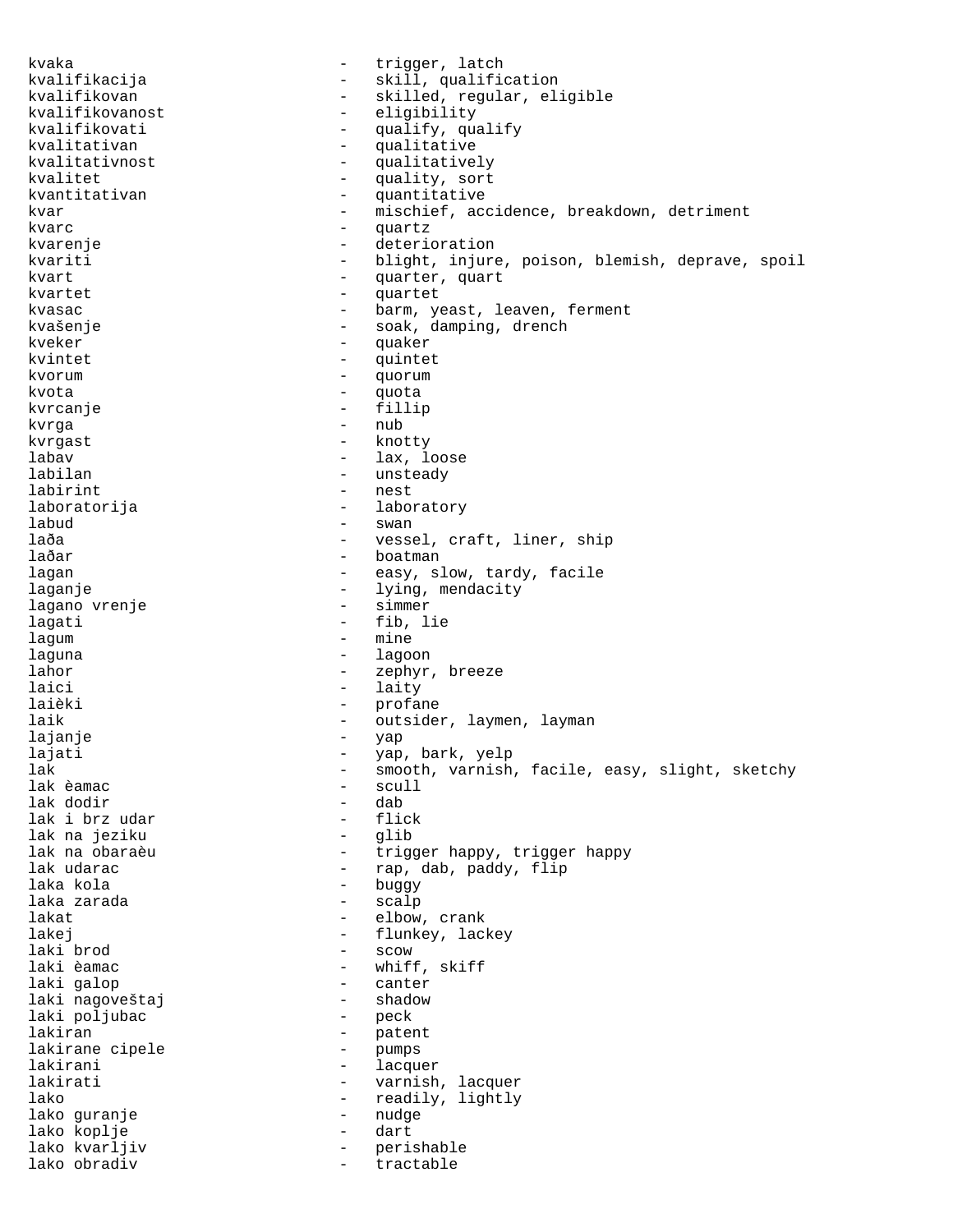lako pobediti  $-$  walk over lako spavati  $\qquad \qquad -$  doze lako svarljiv - digestible lako udaranje - tap lako udariti - tip lako uvredljiv - touchy lako zaraðen novac<br>lakoæa - facility, levity, ease, easiness<br>- fluency lakoæa (izraž.) - fluency lakog morala lakom - rapacious, avid lakomislen - unthinking, flighty, airy, flippant lakomislenost - flippancy, frivolity lakomost  $-$  rapacity, avidity lakonski - laconic lakouman - giddy, hare-brained lakoumnost - levity lakoveran - credulous, gullible<br>lakoveran èovek - dupe - dupe lakoveran èovek<br>lakovernost lakovernost - credulity lakrdija - travesty, waggery lakrdijaš - antic, buffoon, punch, tomfool<br>lakrdijašica - - - - - motley lakrdijašica - motley - travesty<br>- monkey lakrdijati se<br>laksativ - laxative laktaš - upstart lala  $\qquad \qquad$  - poppy, tulip lampa - lamp, lantern, tube  $lan$  - flax lanac - cordon, chain, ridge, palisade lanci - band, bond<br>
lane - calf, fawn lane - calf, fawn<br>
lanen - calf, fawn<br>
- flaxen lanen - flaxen lapavica - slush laponija - lapland larma - uproar, fuss, noise, rattle, fracas, squall, din larmadžija - rowdy larva - grub, larva, maggot larve - cocoon lascivan - lascivious laser - laser laserski snop lasica - weasel laskanje en andron version version of the palaver, blarney, blandishment, flummery laskati - flatter, slaver, wheedle, adulate, coax, blarney<br>laskav - complimentary, silken, soapy, smooth-tongued - complimentary, silken, soapy, smooth-tongued laskavac  $\qquad \qquad \qquad -$  toady, adulator laso - noose lasta - swallow lastin rep  $\qquad \qquad$  - dovetail latentni - latent latica - petal latinski - latin, roman - latin, roman - latin, roman - latin, roman - latin, roman - latin, roman - latin, roman - latin, roman - latin, roman - latin, roman - latin, roman - latin, roman - latin, roman - latin, roman - l latinski jezik<br>latiti se - take on, get down<br>- tackle latititi se laureat  $\qquad \qquad \qquad -$  laureate  $\qquad \qquad -$  lion - lion lava - lava lavandula - lavender lavež  $\qquad \qquad -$  bark, yelp, bay lavirint  $-$  maze, labyrinth lavlji - leonine lavor - basin lavovski - leonine laž  $-$  tale, falsehood, untruth, lie, mendacity lažan 1988 – dummy, pseudo, shoddy, mis-, bastard, seeming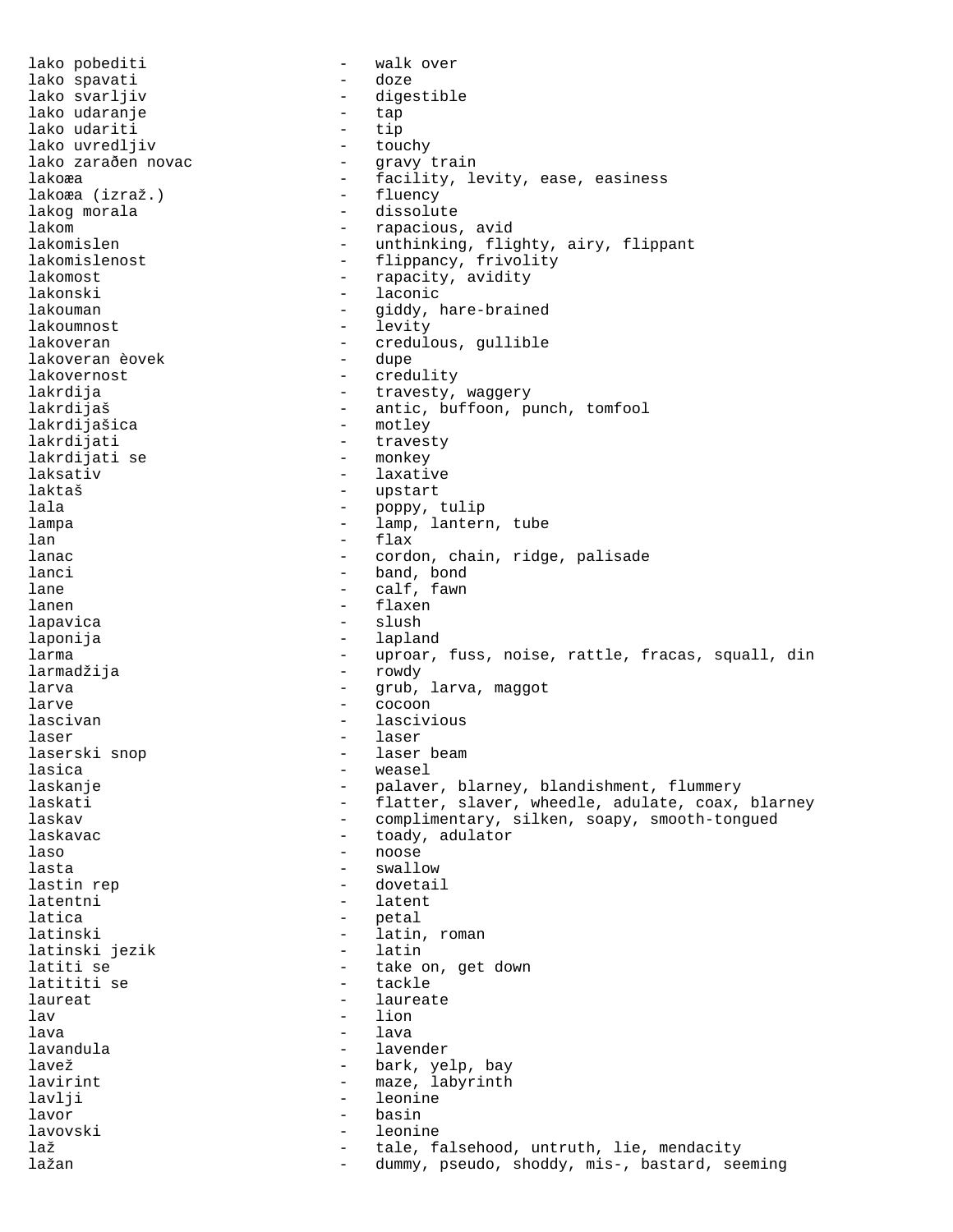lažan nakit  $-$  gewgaw, pinchbeck lažan novac  $\qquad \qquad -$  duffer lažan razlog - pretence lažan sjaj - gloss lažan zakljuèak  $\begin{array}{ccc} - & sophistication \\ - & riq, \text{trump up} \end{array}$ lažirati - rig, trump up<br>lažljiv - - - - - - - - - - - - - mendacious - mendacious<br>- liar lažljivac<br>lažljivost - duplicity, mendacity lažna vest - canard - echo box<br>- belie lažno predstaviti lažno prikazati - misrepresent lažno prikazivanje lažno svedoèiti - mis-state, perjure<br>lažno zlato - tinsel lažno zlato - tinsel lažov - liar lažovèina lebdeti - hover, sail, poise, soar, suspend<br>lebdeti nad - impend - impend leæa - lens<br>leèenje - lens - lens - treatment, cure, flow leèenje vodom - hydropathic leèenje zuba - dentistry - spa leèiti - remedy, medicine, cure leèiti se  $-$  heal leènik - physician led<br>leða - ice<br>leða - rear - rear, spine leden - frosty, icy, frigid ledena kora<br>ledena santa ledena santa<br>1edenica - iceberg - icicle - icicle ledenjakov - glacial ledi - lady ledina - turf leðni stil (plivanja) legato - slur legenda - saga, legend legendaran  $\overline{\phantom{a}}$  - fabulous legija - legion - legion legitimacija - neck strap leglo - clutch, nest, brood legura - alloy legura bakra i cinka<br>lek lek - antidote, nostrum, medicament, cure, salve, drug<br>lekar - doctor, physician, medic - doctor, physician, medic lekarija - medicine lekarski - medical lekcija - lesson, reading lekovit - sanative, salutary, balmy leksikon - lexicon lektor - reader lem  $-$  solder, putty, cement lemanje - hiding lemati - wallop lemep - share - share - share - share - share - share - share - share - share - share - share - share - share - share - share - share - share - share - share - share - share - share - share - share - share - share - share - sock, ploughshare lemilac - plumber lemiti - tinker lemljenje - solder len - sloven lenèariti  $-$  laze, muck, potter lenj  $-$  idle, lazy, supine, idle, sluggish, sluggard lenjinizam - leninism lenjir  $-$  straight-edge, scale, ruler lenjivac - sloth, poke, sluggard, laggard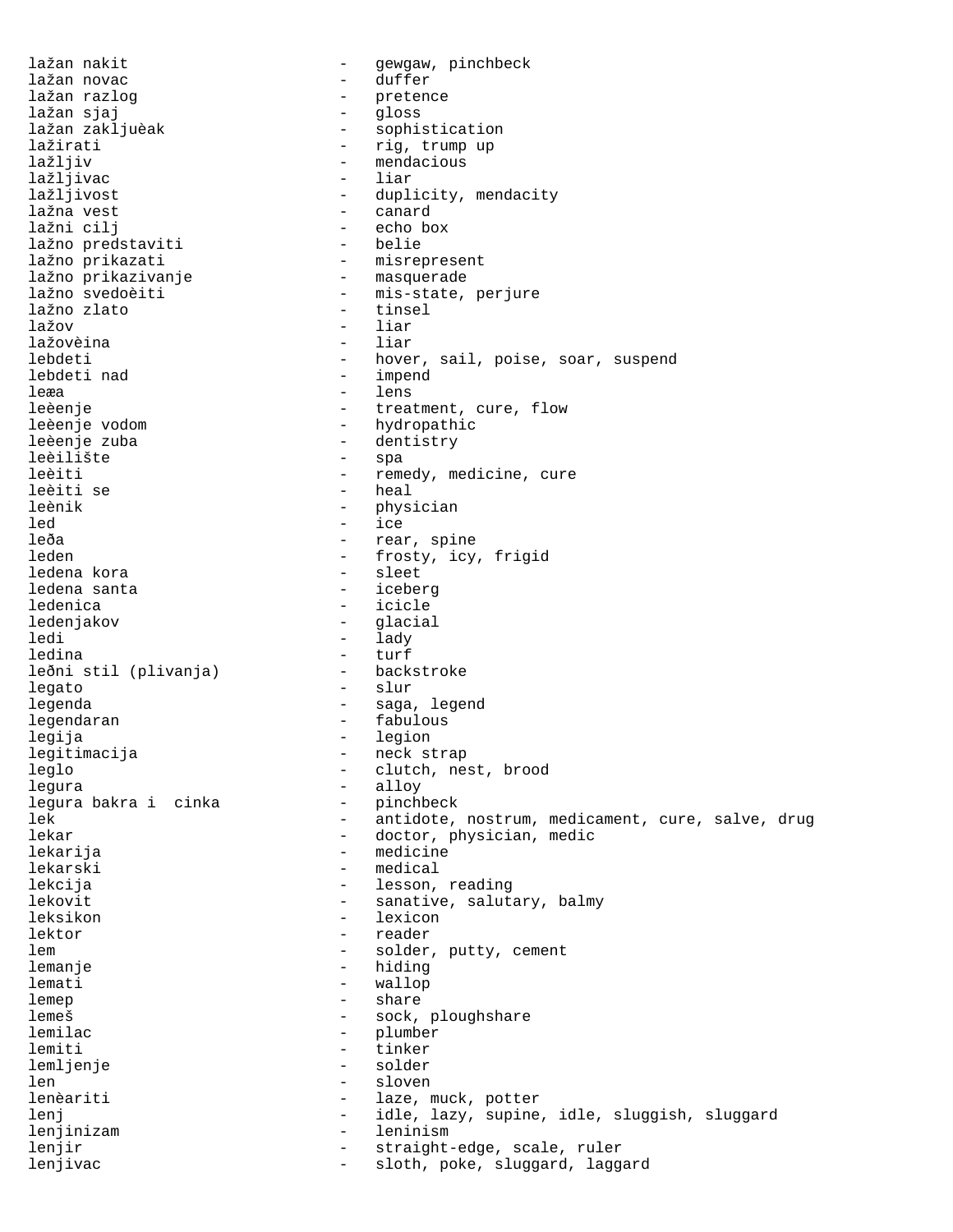lenjost  $-$  laziness, sloth lenjština - sluggard, snail lenjstovati lenost - idleness, indolence lenština - slacker lenstvovati - lounger - lounger - lounger - lounger - lounger - lounger - lounger - lounger - lounger - lounger leopard  $\qquad \qquad -$  ounce, panther, leopard lep - goodly, beautiful, fine, pretty, personable, bonny<br>lepa devoika - nymph - nymph lepa devojka lepa kata  $\qquad \qquad$  - aster lepak - paste, stickler, glue, gum lepeza - fan lepilo - cement, putty lepiti - gum lepljiv - tacky, clammy, adherent, adhesive, stickily<br>lepljiva materija - mucilage lepljiva materija - mucilage lepljivost - viscosity lepo (odeæa) - becoming lepo graðen - vell-made, shapely lepo vreme  $\qquad \qquad$  - shine lepota - grace, beauty, prettiness - beauty, peach lepršati - flit lepršati se  $\begin{array}{ccc} - & fly, \text{flag} \\ - & \text{butterflv} \end{array}$ - butterfly lepuškast - buxom, nice-looking leš - corpse, cadaver lešina - carcass lešinar - vulture leska - hazel leškariti - lounge lešnik - hazel lestve - scale, ladder - flight letaè  $-$  flier, flyer letak - pamphlet, fly-sheet, handout letargija - lethargy leteæa pauèina leteti  $\begin{array}{ccc} - & - & \text{navigate, wing, fly} \\ - & \text{filter} \end{array}$ leteti lako - flit leteti u brišuæem letu<br>letimièan - cursory, evanescent<br>- scamper letimice èitati - scamper letimice proèitati letina  $\overline{\phantom{a}}$  - harvest, crop, yield letnji - summer - bungalow, seat leto - summer letonac - latvian letonka - latvian letonski - latvian letopis - chronicle, year-book letopisac - annalist letopisi - annals letovati - summer letva - slat, lath, rod, batten levak - funnel levi - near, left<br>levo - left<br>- left - left ležaj - bolster, pallet, berth<br>ležaljka - - - - - - - - - - - - - easy chair ležaljka - easy chair ležanje – lying – lying – ležanje – lying – ležanje – lying – lying – lying – lying – lying – lying – lying – - sit, repose<br>- linger ležati na samrti - linger ležati pod neèim - underlie lezbijka (žargon) ležeæi - recumbent<br>ležerno iæi - recumbent ležerno iæi - amble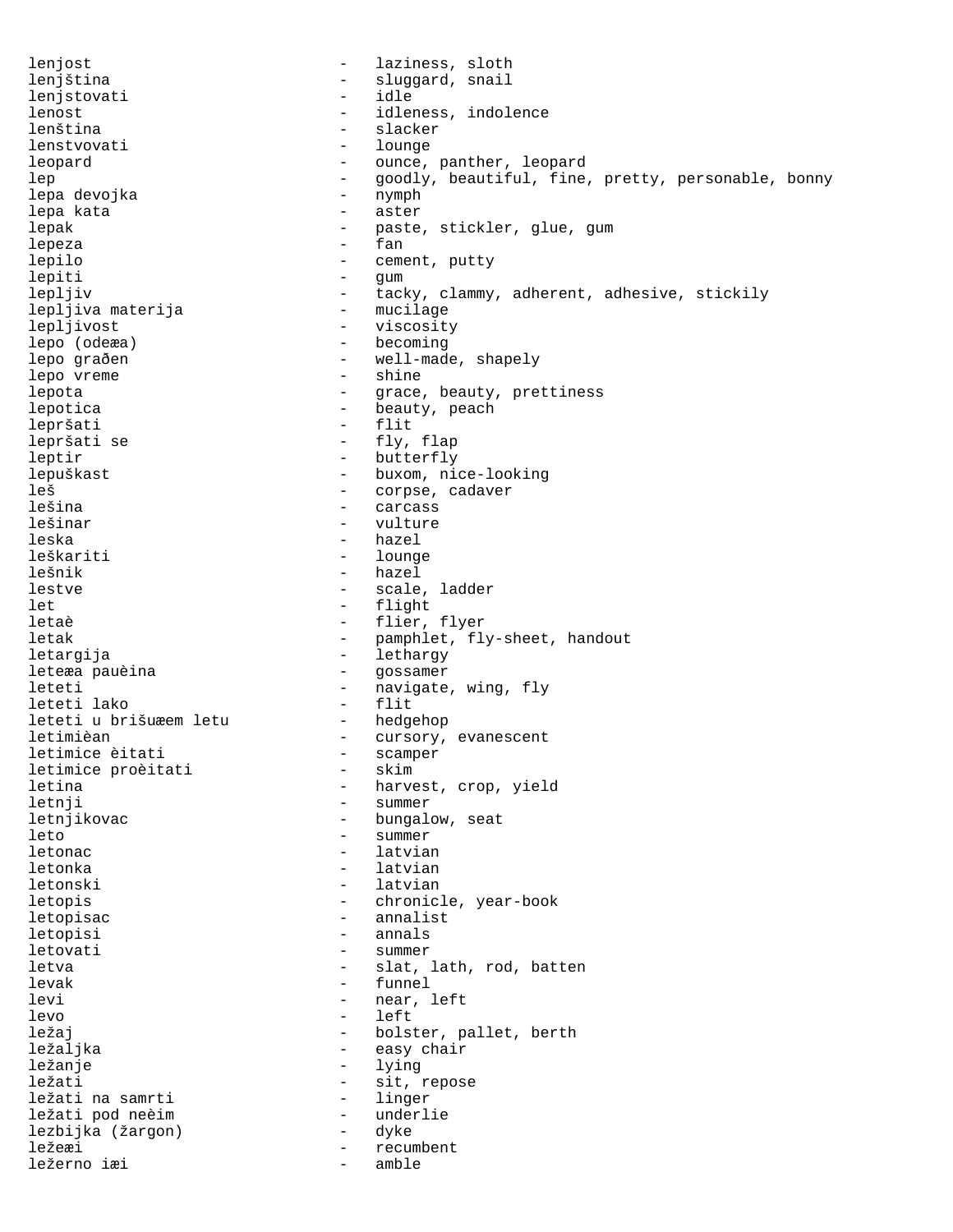ležište - magazine, bunk, bolster<br>ležište životinia - - - - - - - - lair ležište životinja - lair libela - plumb lièan - privy, personal lice - personage, forefront, face, person, countenance<br>licemer - hypocrite, pretender - hypocrite, pretender licemeran - oily, smooth-faced, mealimouthed, sanctimonious<br>licemerno fraziranje - cant licemerno fraziranje<br>licemerstvo - puppetry, hypocrisy licitacija - auction lièiti na minic<br>lièiti na nekog de la stimulate lièiti na nekog<br>lièna imovina - peculiar lièna osobina  $-$  peculiarity, peculiar lièna straža<br>lièna straža - body-guard<br>liène stvari - belongings liène stvari - belongings - peculiar, private, facial<br>- trans lièni prtljag  $-$  traps lièno - ourself, themselves, itself, yourself, himself lièno shvatanje<br>liènost liènost - self, character, specimen, face, person - league ligament - ligament lignit - lignite<br>lihvar - monev-l lihvar - money-lender<br>lik - countenance. - countenance, effigy, similitude, shape liker - liqueur - liqueur - liqueur - liqueur - liqueur - liqueur - liqueur - liqueur - liqueur - liqueur - li - splint likovati - exult likovne umetnosti<br>lim lim - sheet, tin - plumber, whitesmith limena kanta - can limena kutija limenka - can limfa - lymph - lymph - lymph - lymph - lymph - lymph - lymph - lymph - lymph - lymph - lymph - lymph - lymph - lymph - lymph - lymph - lymph - lymph - lymph - lymph - lymph - lymph - lymph - lymph - lymph - lymph - lymph limfni - lymph - lymph node<br>- ltd limited limun - lemon - lemonade linèovati - lynch linearan  $-$  linear lingvista - linguist lingvistièki - linguistic<br>linija - streak, li - streak, line<br>- alignment linija stroja - alignment linijski sudija linoleum - linoleum - linoleum lipa - lime, linden lira - lyre lirska pesma lirski - lyric lišavanje - privation, deprivation lišavanje èina - degradation - leaves<br>- foliage lišæe (na drvetu)<br>lišen lišen - minus, pointless, devoid<br>lišen (èega) - destitute - destitute lišen mašte<br>lišen zavisnosti od neèega - matter of fact lišen zavisnosti od neèega lisica - vixen, fox lisice - manacle, nipper, handcuffs, bracelet<br>lisièja jazbina - foxhole - foxhole lisièja jazbina - foxhole lisièji - vulpine lišiti - abridge, deprive, bereave - relegate<br>- disposse lišiti imovine  $-$  dispossess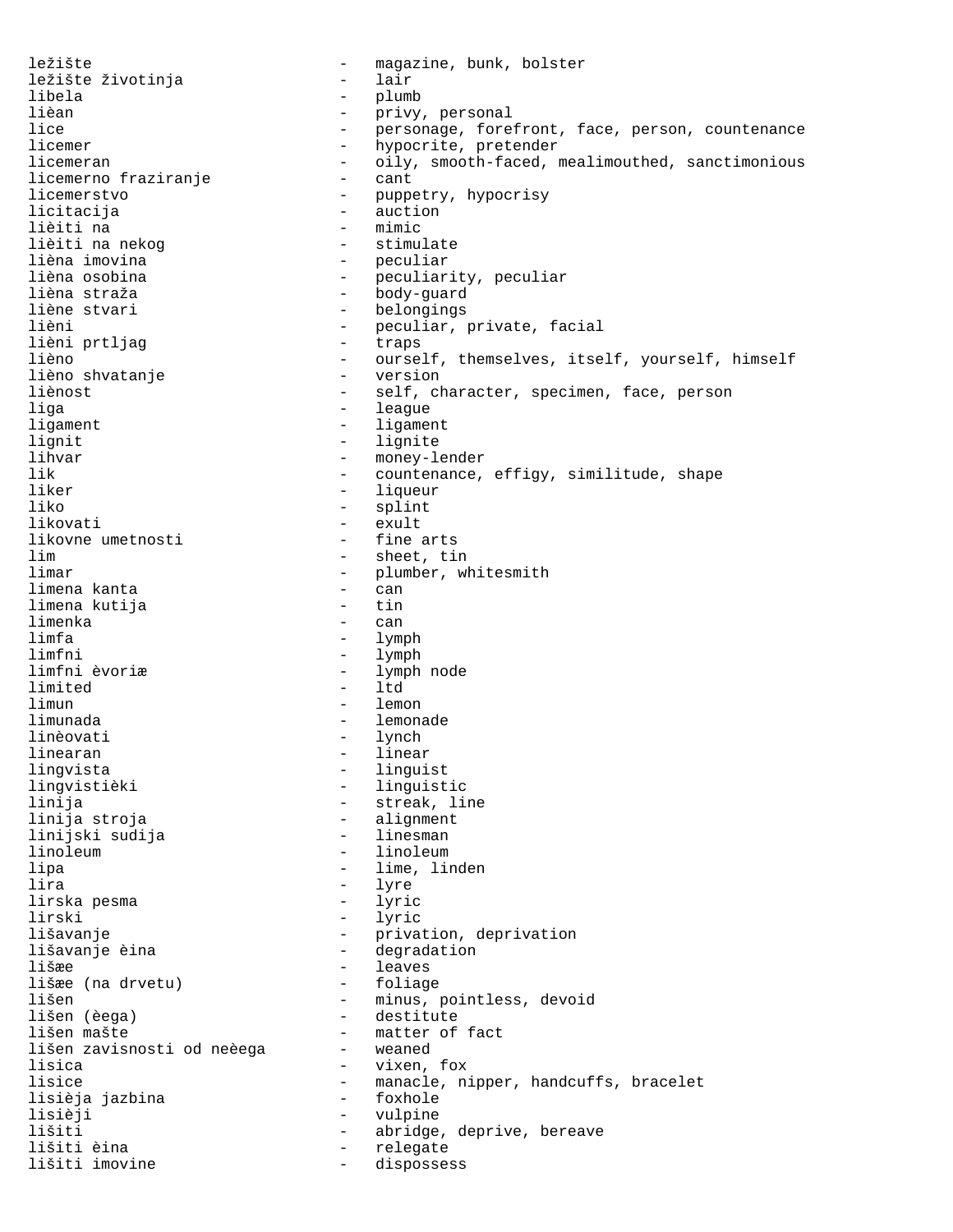lišiti nasleða - disinherit lišiti neèeg - denude lišiti pribranosti<br>lišiti slobode - apprehend liskun - daze, mica lisna uš - blight lisnac - slate lisnat - laminated<br>lisnato testo - crumpet lisnato testo list  $-$  sheet, leaf, blade list (riba) - flounder lista - roll, bill, table lista kandidata (u americi) - slate<br>lista ranijih izdanja - backlist lista ranijih izdanja listati - leaf<br>lišti hrabrosti - unnerve lišti hrabrosti listiæ – petal – petal – petal – petal – petal – petal – petal – petal – petal – petal – petal – petal – petal listoliki ukras listovi - leaves litanija - litany litar - litre - literary liti - pour, pounder, shed - crag, rock, bluff, precipice litvanac - lithuanian litvanka - lithuanian<br>litvanski jezik - - lithuanian litvanski jezik livac - moulder livada  $\qquad \qquad \qquad -$  lea, prairie, lawn, meadow liven - molten liveno gvožðe livnica - foundry - foundry - foundry - foundry - foundry - foundry - foundry - foundry - foundry - foundry - foundry - foundry - foundry - foundry - foundry - foundry - foundry - foundry - foundry - foundry - foundry - fo livnièki zanat - foundry livra sterlinga livreja - livery lizanje - lick lizati  $-$  lick ljaga - stigma, slur, shame, taint, stain, infamy ljiljan - lily ljubak - cuddly, cute, nice, pleasant, goodly, comely ljubakanje ljubav - devotion, love, heart, affection, passion ljubavan - amorous ljubavni - amatory<br>1 iubavni sastanak - date - date ljubavni sastanak ljubavnica <br />  $\qquad \qquad -$  paramour, mistress ljubavnièki - amatory ljubavnik - lover, paramour ljubavno pismo - billet doux ljubazan - benign, couth, gentle, nice, genial, accommodating ljubazno - nicely ljubaznost <br />
- service, good-humour, affability, amiability<br/>  $\,$ ljubièast - purple ljubièasta boja - violet ljubièica - violet ljubimac - cosset, darling ljubimèe - pet ljubitelj - fan, dilettante, afficionado, amateur, admirer<br>liubiteli kniiqe - reader ljubitelj knjige ljubiteljski - amateur, amateurish ljubiti - love, kiss<br>ljubiti se (slang) - smooch ljubiti se (slang) - smooth - smooth - smooth - smooth - smooth - smooth - smooth - smooth - smooth - smooth ljubomora - jealousy ljubomoran - green-eyed, jealous ljudeskara - athlete ljudi - men, men, people, mortality<br>ljudožder - - - - - - - - oqre, cannibal ljudožder - ogre, cannibal ljudski - human, humanly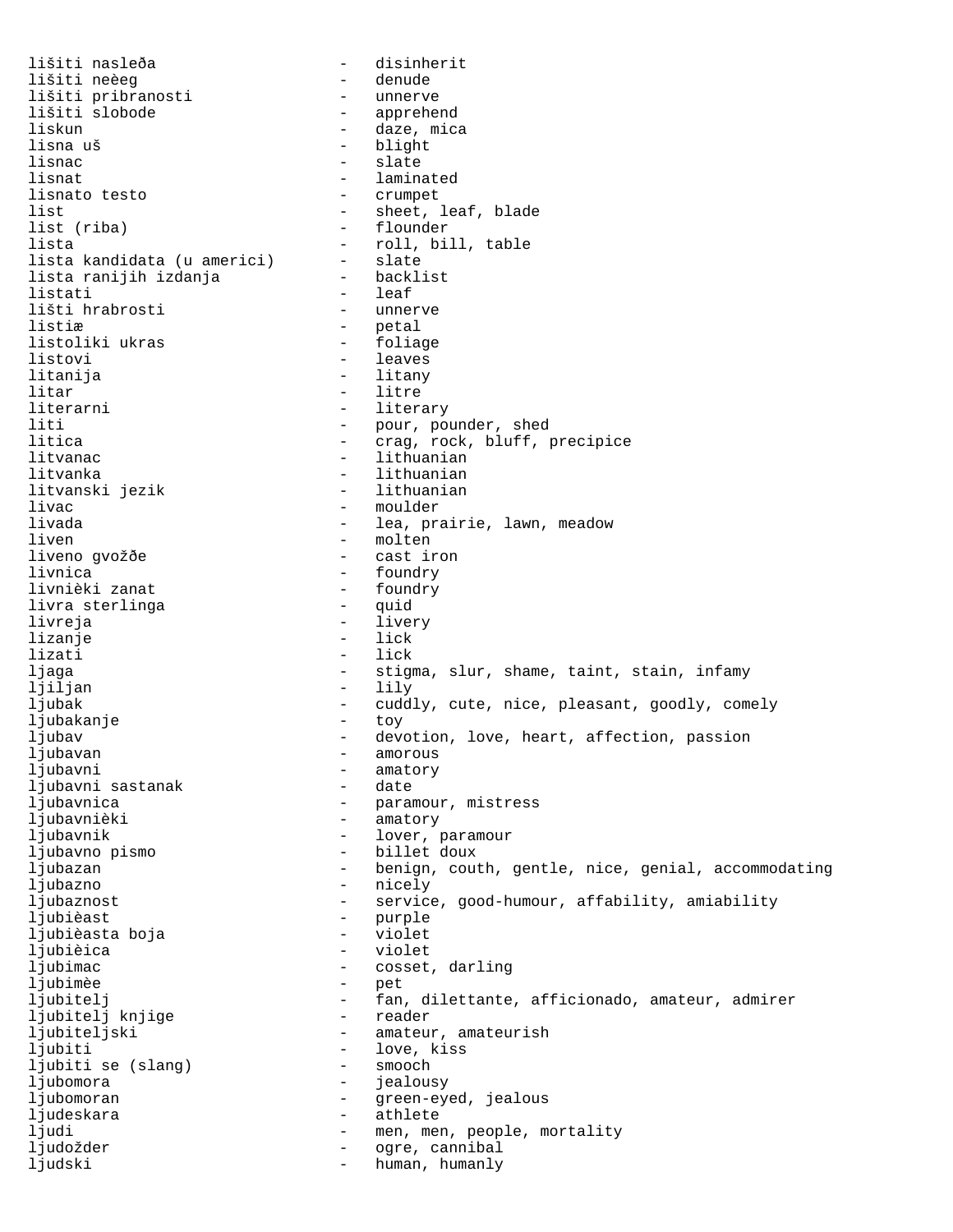ljudski rod - mankind ljuljanje - vacillation, swing ljuljati (dete)<br>ljuljati se - swing, vacillate, wabble, rock ljupkost  $-$  prettiness, loveliness, charm ljuska - hull, husk, skin, scale, crust ljuspa - scale ljuštenje - peelings, parings ljuštiti - peel, blanch<br>liuštiti se - - - - - - - - flake ljuštiti se<br>ljuštura - shell, conch ljut - peppery, mad, sour, choleric, angry, rugged, smart ljutiæ (cvet) - buttercup ljutika - emery ljutina  $-$  pique, poignancy, bile, wrath ljutit - ireful, fretful ljutiti - nettle, rile, anger, irk<br>ljutiti nekoga ljutiti nekoga - spite ljutiti se  $-$  bristle ljutnja  $-$  ire, resentment, vexation lobanja - skull, skull lobanjski - cranial lobista - lobbyst loboda - sorrel lobotomija - lobotomy - logic, sequence logika - logic logografija - script logor - camp - boot camp lojalan - loyal lojalist - stalwart lojalnost - loyalty<br>lokal - shop - shop - shop lokalan - local lokalni - regional, parochial lokomotiva - engine lokot - padlock lokva - plash, puddle, pool lom - breaking lomaèa - pyramid, bonfire, stake loman - short, shivery lomljenje<br>lomljenje leda<br>lomljenje leda<br>debacle<br>lomljenje leda lomljenje leda<br>lomljiv - breakable, brittle, fragile lonac - casserole, pot - potter<br>- pottery lonèarska roba - pottery - pottery - pottery - pottery - pottery - pottery - pottery - pottery - pottery - po londonac - cockney londonski - cockney lopata  $\qquad \qquad -$  spade, shovel, paddle lopatica - shovel, spoon, shoulder, scoop, palm lopov **1988** - crook, prig, thief, burglar, blackleg, rascal lopovluk - theft, roguery<br>lopovska družin - mob lopovska družin - mob lopovski <sub>anezdo</sub> († 1990)<br>1990 - Theory Hopovski anezdo († 1992)<br>1992 - Theory Hopovski anezdo († 1992) lopovski gnezdo lopta - ball, pill, sphere loptast - spherical loptica - clot, pellet lord - peer, lord lornjet - lorgnette los - elk loš - nasty, evil, bad, poor, unsatisfactory, atrocious<br>loš građevinar - ierrv-builder loš graðevinar - jerry-builder loš postupak - misuse loš radnik - bungler underachiever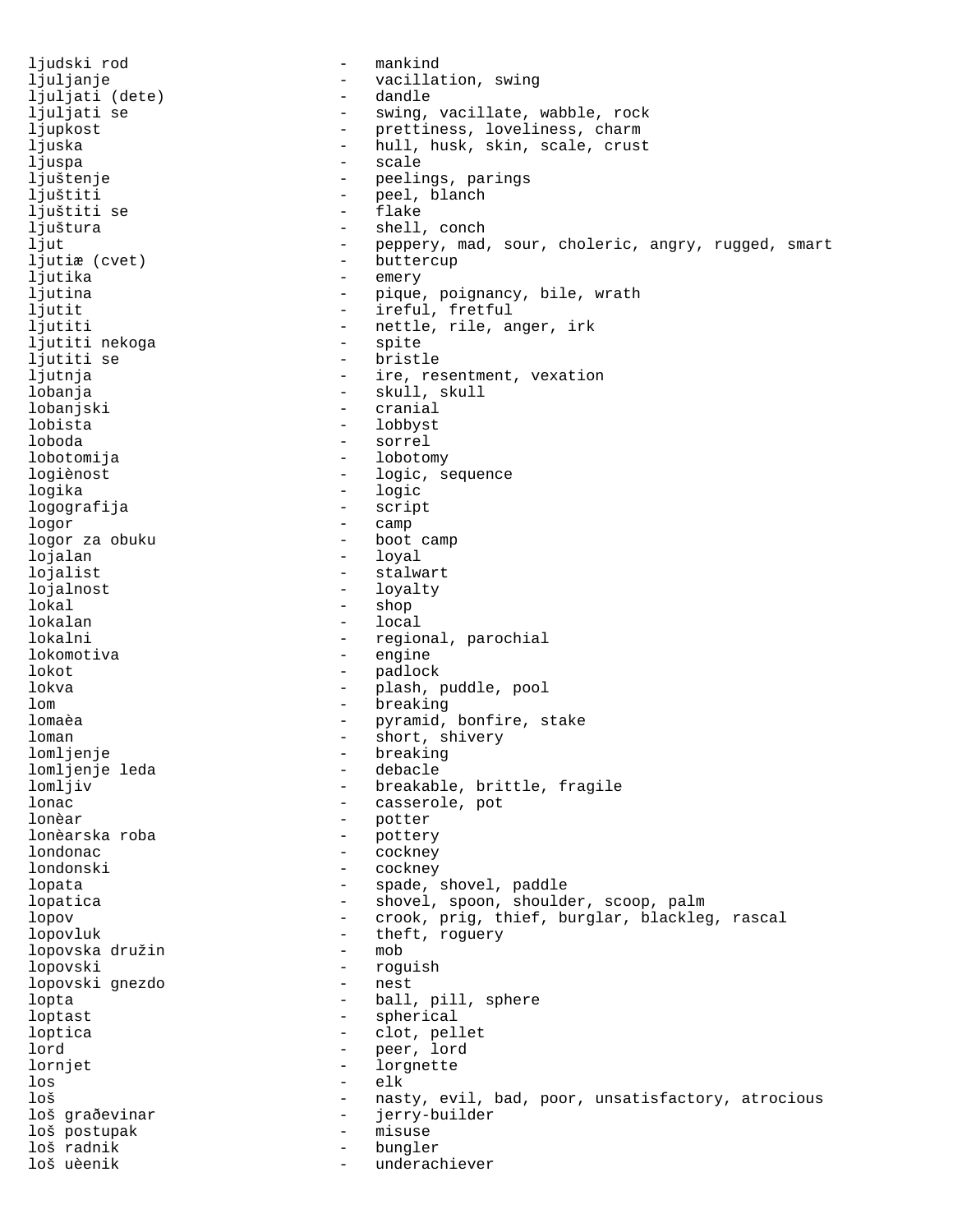loš ugled  $-$  disrepute loša ishrana - malnutrition loša izrada - bungle - addiction loša osobina - demerit loša stvar<br>loša usluga loša usluga - disservice loše - amiss, badly, poorly - underpay loše postupati - abuse, misconduct, maltreat, ill-treat loše pristajati<br>loše proceniti loše proceniti - misjudge - scamp<br>- mumps loše raspoložen - mumps loše raspoloženje - grouch loše sastaviti - mismate loše se ponašati<br>loše se vladati loše se vladati - misconduct - mismate loše sreæe - hapless loše upravljanje - misrule lošeg kvaliteta lošiji - worse, inferior losion - lotion losos - salmon lososovo meso lotanje - solder lov  $-$  chase, shooting, kill, game, hunt, pursuit, catch lov na levièare  $-$  redbaiting - redbaiting lov na veštice  $-$  witch-hunt lovac - trapper lovac na levièare<br>lovac tragaè - pathfinder<br>- sealer lovac tuljana - sealer lovaèi rog - bugle lovaèka torba<br>lovaèki pas - hound, harrier, bloodhound lovina - bag loviti  $-$  shoot, chase, prey, hunt<br>loviti miševe  $-$  mouse loviti miševe - mouse loviti mrežom - net loviti u mutnom lovor - laurel, bay lovorike - laurel loza - parentage loža - box - stoker lozinka - password, watchword, motto, countersign, parole lubenica - water-melon luè  $-$  spill, sliver luèenje ejaculation este estable ejaculation lucidan - lucid luèiti - secrete, excrete, exude  $\begin{array}{cccc} \texttt{luckast} & \hspace{1.5cm} & \hspace{1.5cm} & \hspace{1.5cm} & \hspace{1.5cm} & \hspace{1.5cm} & \hspace{1.5cm} & \hspace{1.5cm} & \hspace{1.5cm} & \hspace{1.5cm} & \hspace{1.5cm} & \hspace{1.5cm} & \hspace{1.5cm} & \hspace{1.5cm} & \hspace{1.5cm} & \hspace{1.5cm} & \hspace{1.5cm} & \hspace{1.5cm} & \hspace{1.5cm} & \hspace{1.5cm} & \hspace{1.5cm} & \hspace{1$ luèki - dockside luèki grad luèki nasip - breakwater - insane, foolish, silly, moonstruck, mad, lunatic<br>- nuttv lud (informal) luda - imbecile luda zamisao ludak - maniac, madman, lunatic, lunatic ludilo - madness, delirium, insanity, lunacy ludnica - bedlam ludo oduševljen - - - - - - - - - phrenetic ludo odvažan - foolhardy ludo zaljubljen spoongaar - spoongaar - spoongaar - spoongaar - spoongaar - spoongaar - spoongaar - spoongaar<br>- spoongaar - spoongaar - spoongaar - spoongaar - spoongaar - spoongaar - spoongaar - spoongaar - spoongaar ludorija - hijinks, caper, folly, escapade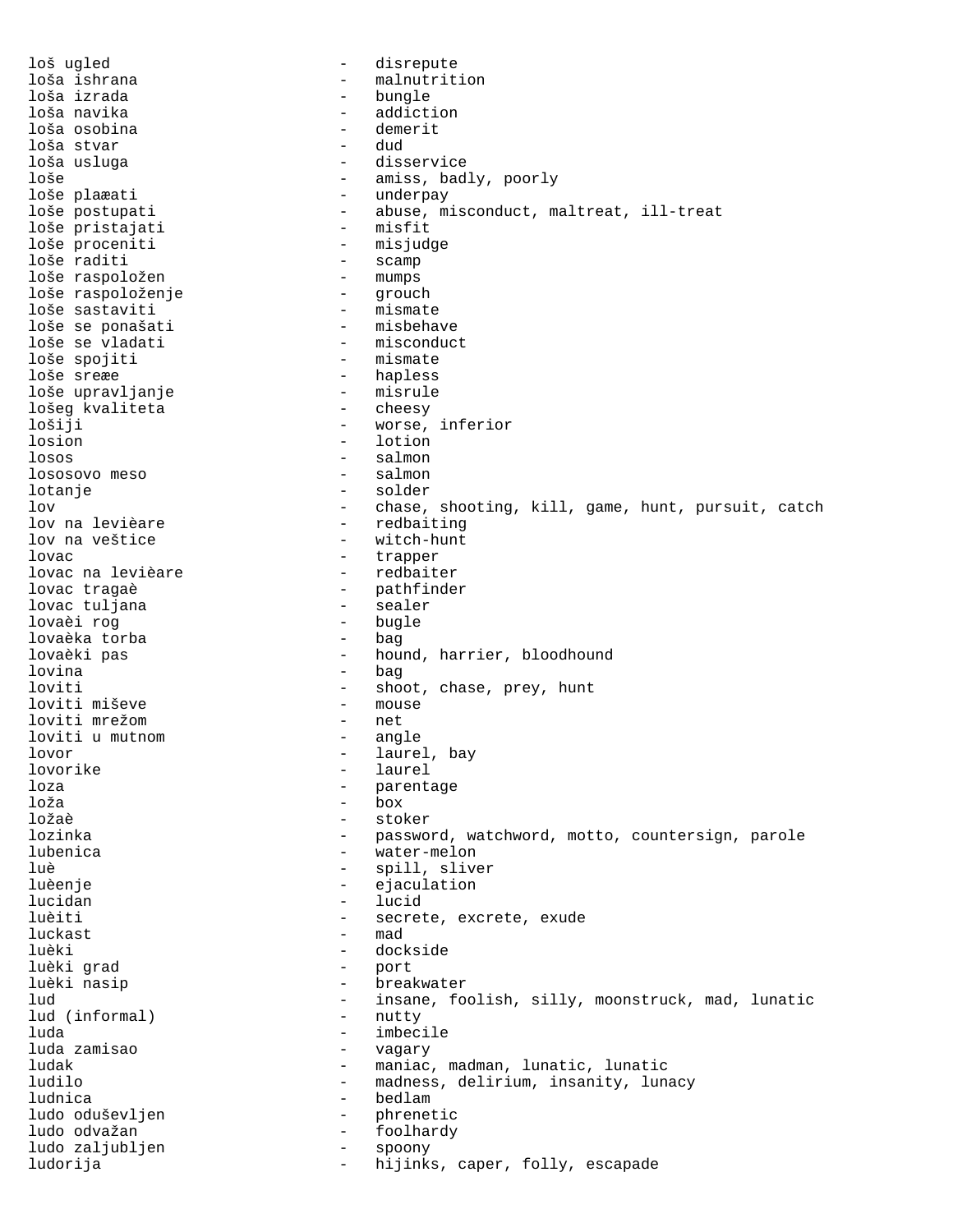ludost  $\qquad \qquad -$  madness, craze, folly ludovanje - rage, devilment, devilment ludovati  $-$  rollick, wanton lug - grove luk - bulb, onion, aperture, bulb, bow, span, arch, arc - harbour, haven, sea-port, port, road<br>- politic spry artful arch elusive lukav - politic, spry, artful, arch, elusive, tricky, sly<br>lukav (fig.) - wulpipe lukav (fig.) - vulpine<br>
lukav potez<br>
- plov lukav potez - ploy lukavo postupanje lukavost - cunning lukavstvo - ruse, stratagem, trick, hoax, slyness, dodge lukobraan - pier lukobran - mole, breakwater lukovica - bulb luksuzan de luxe lula - pipe lunarni - lunar lupa - crash, din, clack, clatter, rattle lupanje  $\qquad \qquad -$  stamp, slam lupanje srca - palpitation, pant<br>lupati - throb.drub.palp lupati - throb, drub, palpitate, stamp, pound<br>lupati dluposti - blither lupati gluposti - blither lupati gluposti lupati se  $\qquad \qquad -$  batter<br>lupetanie  $\qquad \qquad -$  bosh lupetanje lupetati - prate lupež - blackleg, ruffian, rogue, rascal, hang-dog, rook lupiti  $-$  hit, knock, bang, rap<br>lupiti noqom  $-$  kick lupiti nogom - kick luster - pendant, lustre<br>
luštura - pearl-shell<br>
- pearl-shell luštura - pearl-shell lutajuæi - planetary, moving, arrant, errant lutalica - rambler, ranger, vagrant, nomad<br>lutanie - rangersky - vagrancy lutanje - vagrancy lutati - loaf, loiter, stroll, wander, peregrinate, rove lutka  $(fiq.)$  - poppet, puppet, doll, marionette lutka  $(fiq.)$ lutka (fig.) lutka krojaèka  $-$  mannequin lutkarsko pozorište - puppet-play lutkica - dolly lutnja - lute lutrija – lottery Iužièni – lottery Iužièni lužièni - alkali - alkali, lye<br>- however ma (bilo) kako<br>ma qde ma gde  $\qquad \qquad -$  wherever, anywhere<br>ma kako  $\qquad \qquad -$  aught ma kako - aught - anybody, whoever ma koji  $-$  either ma kolko - aught ma šta - whatever, aught<br>
maề - sword steel maè - sword, steel maca - pussy maèe  $-$  kitten, kitten maæeha - foster-mother, stepmother, step-mother<br>maèevanie - fence maèevanje - fence maèevati se maèji - feline maèka - cat maèkica  $-$  puss, pussy maæuhica  $-$  pansy, heartsease mada - although, though, notwithstanding, tho, tho, as maðar - hungarian maðarski - hungarian<br>maðarski jezik - hungarian maðarski jezik - hungariannar - hungariannar - hungariannar - hungariannar - hungariannar - hungariannar - hun<br>Hungariannar - hungariannar - hungariannar - hungariannar - hungariannar - hungariannar - hungariannar - hunga maðija - bewitchment maðije - spell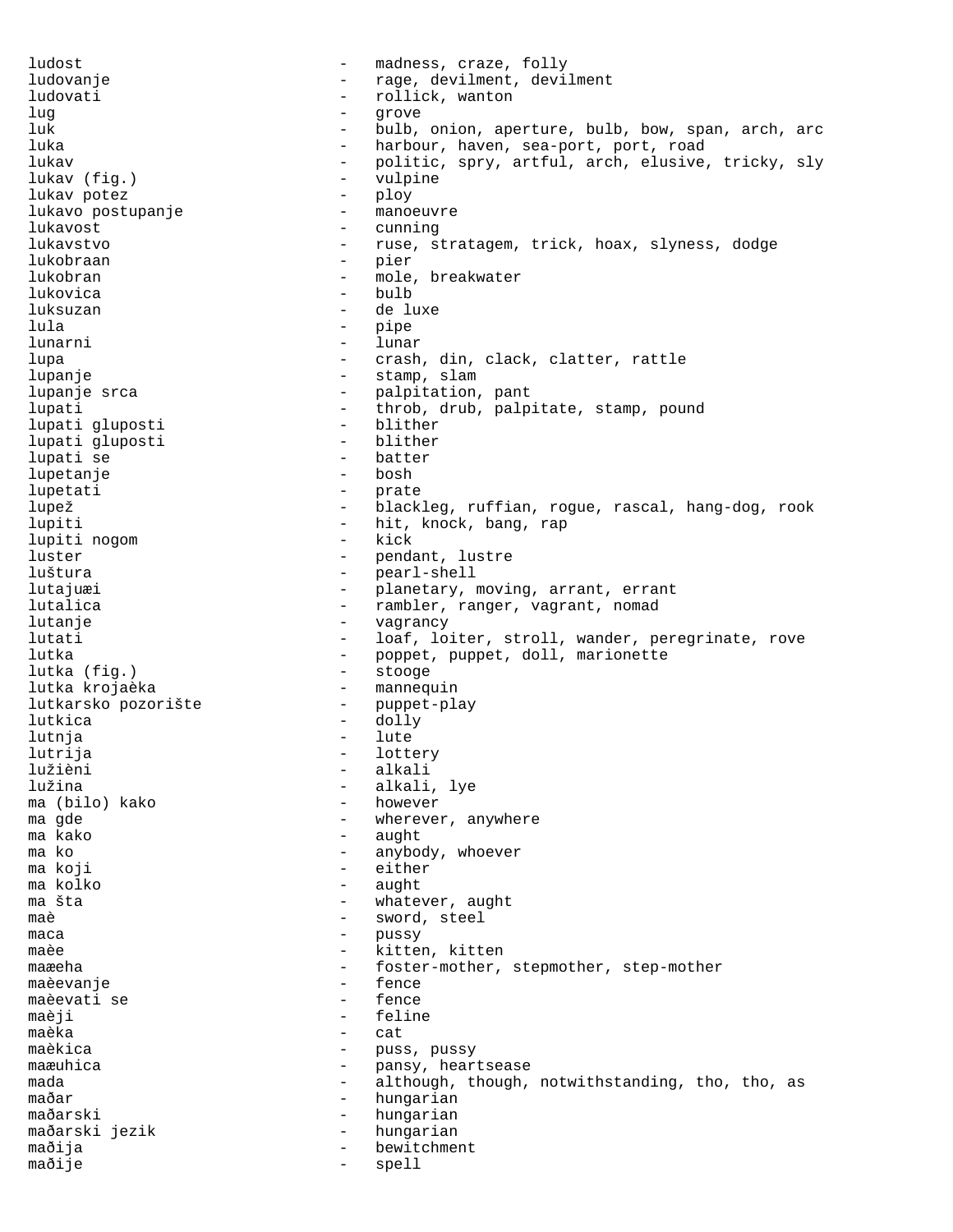maðionièar - wizard, magician<br>madrac - - mattress - mattress mag - magician magacin - storehouse, magazine, store magacionar - storekeeper magarac  $\qquad \qquad$  - ass, donkey, dicky magareæi - asinine - whooping-cough magièan - magic magija - magic magistar - master<br>magistrala - main - main magistrala magla  $-$  mist, vapor, haze, fog maglièast - hazy maglovit - soupy, foggy, dim, hazy, milky, misty magnat - magnate magnet - lodestone, magnet magnetit - loadstone<br>magnetizovati - magnetize magnetizovati - magnetize magnetna igla - magnetic needle - magnetic flux magnetofon - tape-recorder<br>magnetski oksid - lodestone magnetski oksid magnetski pol - magnetic pole magnezij - magnesium mahagoni - mahogany mahagonija - mahogany mahanièar - machinist mahati  $\begin{array}{ccc} 1 & - & - & \text{flaunt, wag} \\ - & \text{faunt, wag} \end{array}$ mahati repom mahinalan - mechanical - demented, rabid, wild, mad<br>- madness mahnitalost - madne<br>mahnitati - rave mahnitati mahnut - possessed mahovina - moss mahuna - husk, pod, follicle, hull mahunast - podded maj mesec  $-$  may majèinski - motherly majèinstvo - motherhood majdan  $-\text{pit, mine}$ <br>majica  $-\text{t-shift}$ majica - t-shirt majka - mother, mama, ma majmun - ape, monkey majmunisati  $-$  monkey, ape majmunski - apish majonez - mayonnaise major - major majski - may majstor - craftsman, master, maintenance man majstor u gaðanju majstorica - mistress majstorluk - master stroke<br>maistorski - masterly, mas majstorski - masterly, masterful<br>mak - noppy mak - poppy makar kako - wild makar neki - whatever makaroni - macaroni makaze  $-$  clippers, shear, snip, scissors<br>makaze za podrezivanje  $-$  snuffers makaze za podrezivanje maketa - dummy maklen - sycamore makoji - whatever maksima - maxim maksimum - maximum - maximum mala - slum mala azija  $\sim$  - asia minor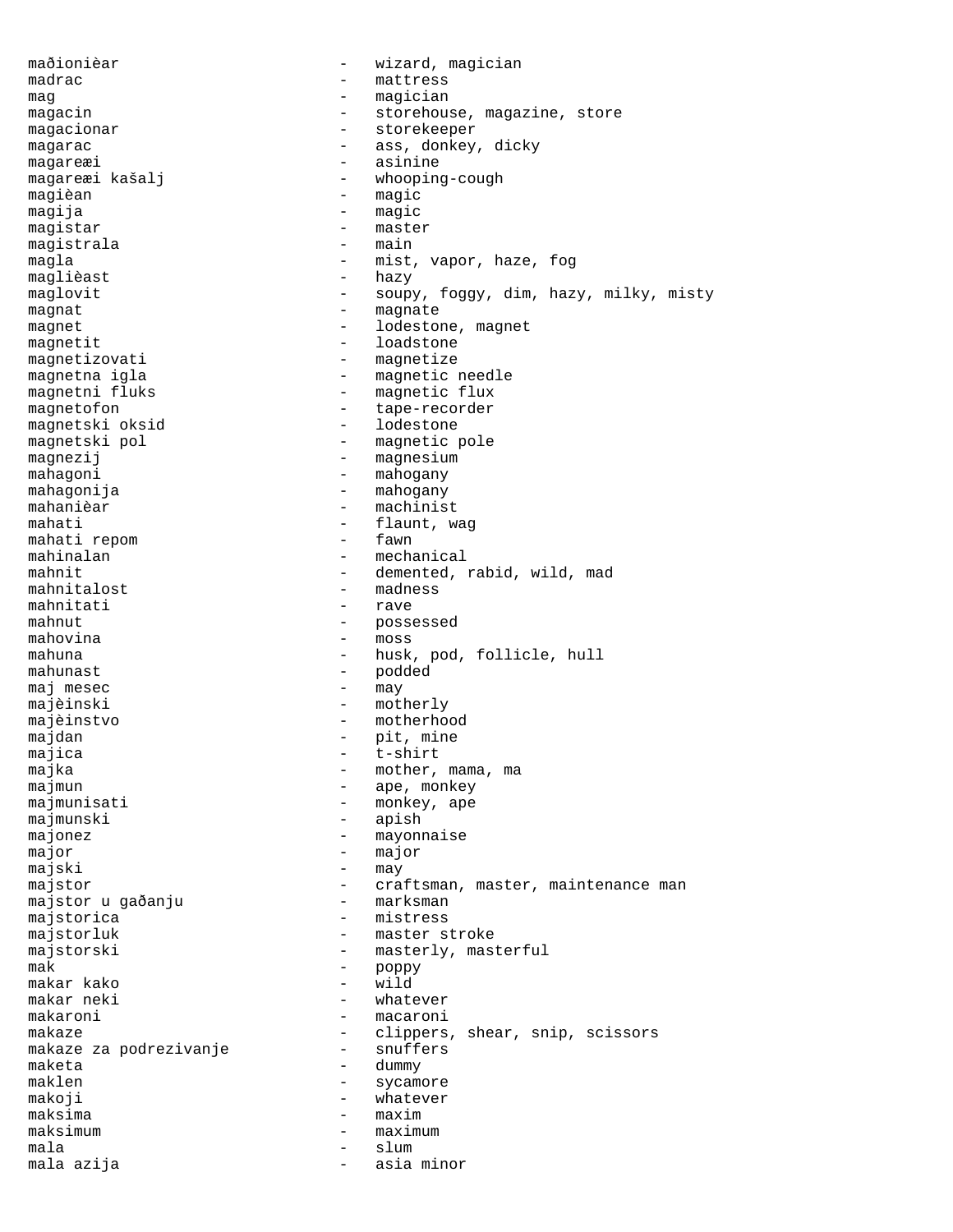mala fotografij en en en midget mala kapela - oratory mala klješta<br>mala koèija - pill-b - pill-box<br>- ace mala kolièina<br>mala kuæe mala kuæe - pill-box - turret<br>- shamble mala mesna radnja - shamble mala metla - whisk mala mrlja - fleck mala pašteta - patty mala ravnina  $\qquad \qquad \qquad -$  facet<br>mala truba  $\qquad \qquad -$  cornet mala truba malajac - malay malajski - malay<br>malaiski jezik - malay malajski jezik malaksalost - slackness, languor<br>malaksao - slack - slack malaksao - slack malaksati - slack, faint - languish malarija - malaria - smallpox malen - minute, little, tiny, wee, petty<br>malenkost - nothing, small, iota - nothing, small, iota mali  $-$  wee, scant, little, small, puny, remote mali brod  $-$  hov mali brod mali èamac - funny - dole<br>- sip mali gutljaj<br>mali kip - statuette<br>- nag mali konj<br>mali mozak mali mozak - cerebellum mali otoman  $\begin{array}{ccc}\n & - & \text{settee} \\
\text{mali otvor} & - & \text{peep-hc} \\
\end{array}$ - peep-hole, peep<br>- davenport mali pisaæi sto<br>mali prst mali prst - pinkie - streamlet<br>- buqgy mali vagonet<br>mali zaliv - creek, slew, armlet, armband, nook, cove<br>- nip mali zalogaj malina - raspberry mališan - dot, tot, sprat malj - mallet malje - flue, fluff<br>malo - small, rath - small, rather, few, little, some<br>- tot malo dete - tot malo jato - pod malo poremeæen - fey malo ulegnuæe - dimple malo verovatno malo znanje  $\overline{\phantom{0}}$  - smattering malobrojnost - paucity malodušan - spiritless, pusillanimous, white-livered, timorous malodušnost - dejection, pusillanimity malodušnost - dejection, pusillanimity<br>malograðanin - provincial malograðansko - provincialism malogušan - poor-spirited malokrvan - anaemic - anaemia maloletnik - minor, juvenile maloletstvo – minority<br>maloposednik – yeoman – yeoman maloposednik<br>maloumnik - natural malter - roughcast, mortar, stucco, mortar malterisati - render, stucco maltretirati - brow-beat malverzacija - malversation mama  $-$  mummy, ma, mamma, mama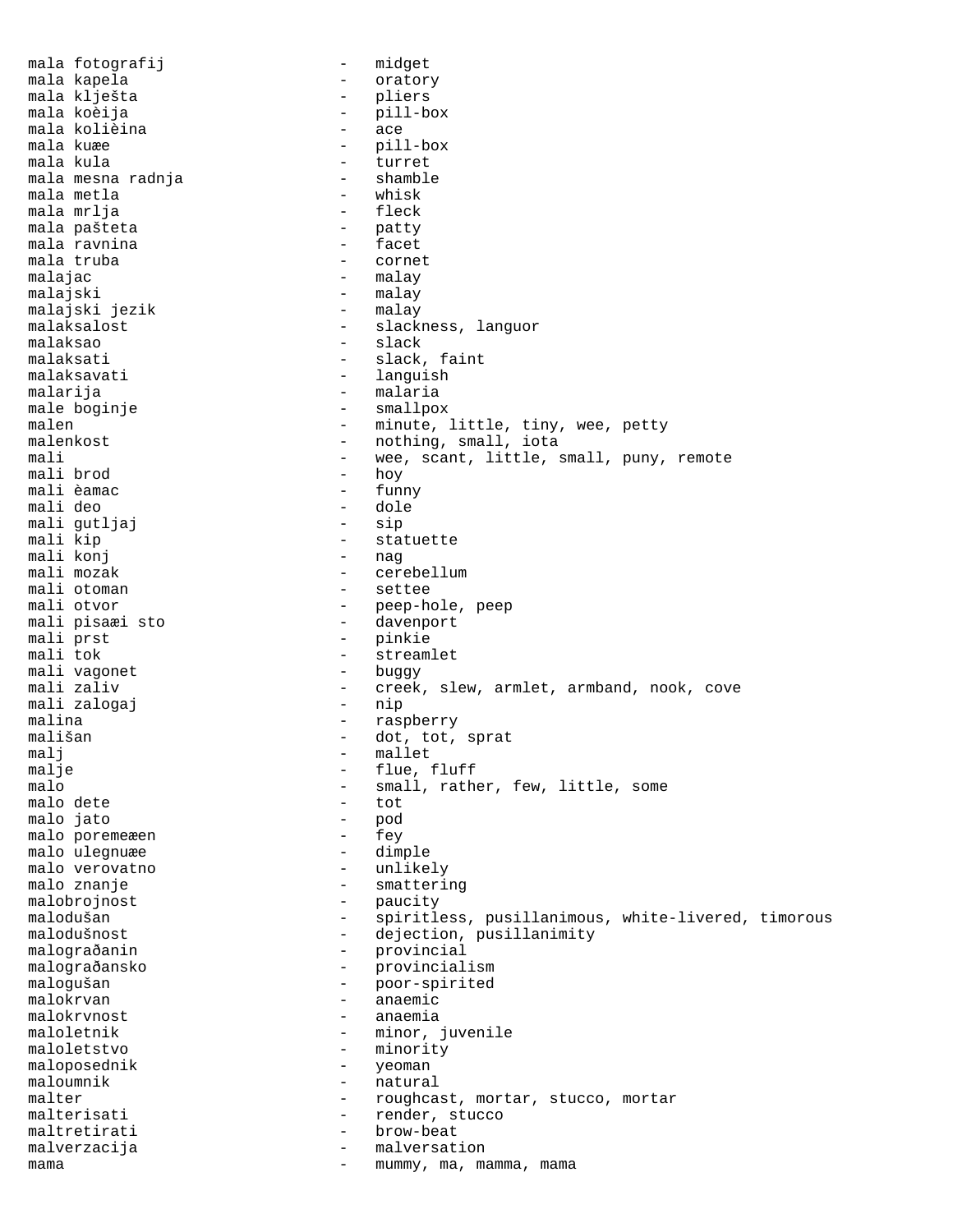mamac and the set of the lure, decoy, troll, bait, enticement mamiti - allure, tout, dangle, bait, attract, lure<br>mamlienie - enticement mamljenje - enticement mamurluk - hangover mamut - mammoth mamuza  $\qquad \qquad -$  spur<br>mamuzati  $\qquad \qquad -$  spur mamuzati - spur<br>mana - demo mana - demerit, vice, drawback, shortcoming, defect<br>manasitr - monastery - monastery manastir - convent, cloister, priory, abbey mandarina  $-$  tangerine mandat mandat - mandate, term mandator - mandatory mandula - almond mane - nits maneken - model manevar - manoeuvre, ploy manevarski - mobile - manoeuvre mangan - manganese mangupæe - urchin maniæ (riba)<br>manifest - manifesto manifestacija - manifestation manija - mania - mania manijak - maniac manikir - chiropody manikirati - manicure manikirka - manicure manipulisati - manipulate manjak - deficit, shortage, deficiency<br>manjak otpora - passivity - passivity manjak otpora manje - less, minus manjeg znaèaja manji  $-$  less, lesser, second, minor manjina - minority manometar - airgauge, pressure gauge mansarda  $-$  garret, attic mantija - cassock manuelni radnik - peon<br>manžeta - cuff manžeta - cuff manžetna - wrist-band mapa - map, chart, portfolio, scheme<br>marama marama - wrap marama za glavu maramica - handkerchief margarin  $-$  marge, margarine marihuana - weed marinad - pickle marinada - marinade marinski - naval marioneta  $-$  poppet, puppet mariti - matter marka - stamp markantan - imposing markiz - marquis<br>markiza - marchio markiza - marchioness<br>marksista marksista - marxian - marxian marksizam - marxism marljiv - strenuous, assiduous, toward, laborious, studious<br>marljivo raditi - ply marljivo raditi marljivost - assiduity, diligence, industry marmelada - marmalade - marmalade marokanac - moor maroken - morocco marš - march maršal - marshal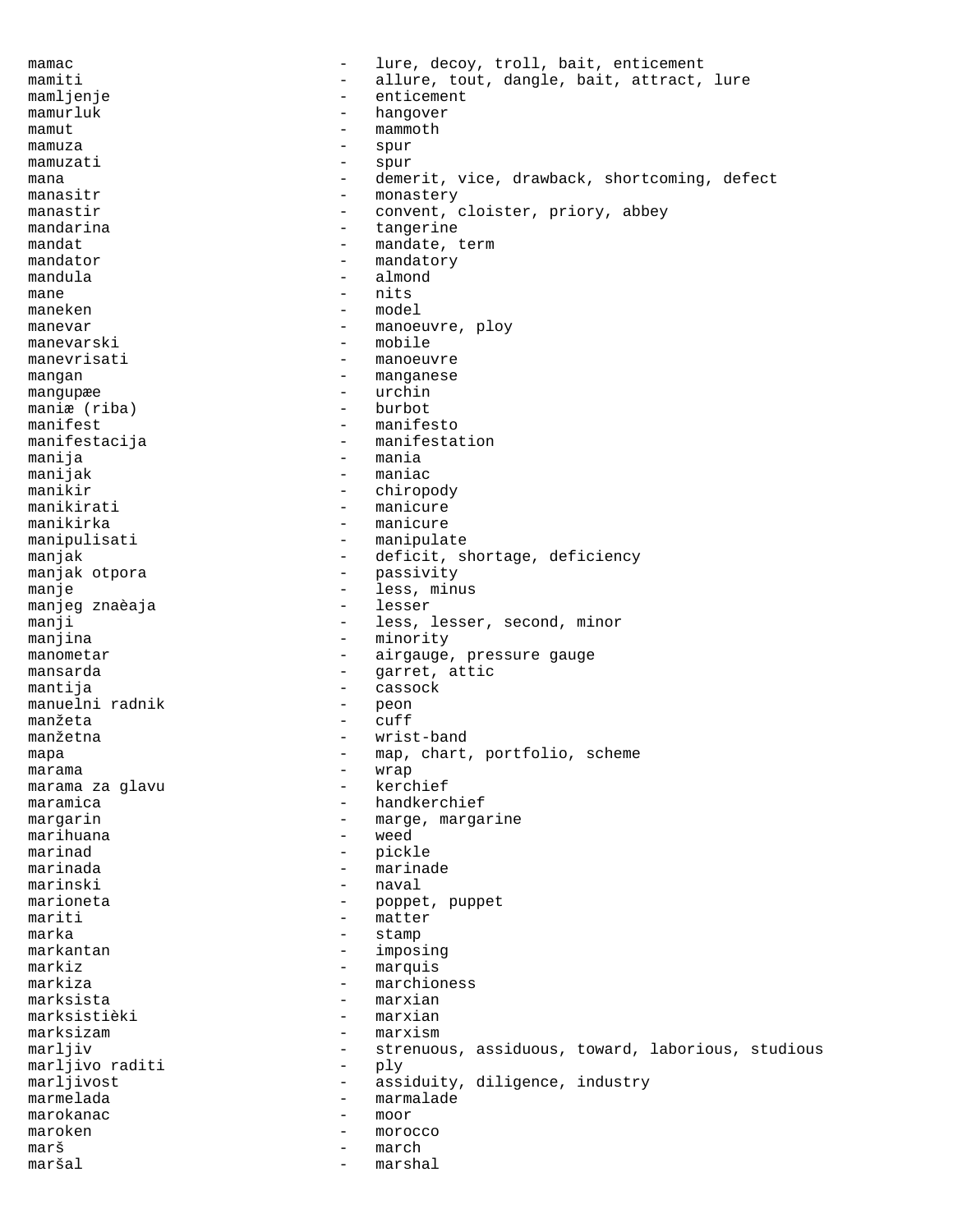marširati - march marsistièki - marxist maršuta - route mart (mesec) - marthemas martovski – march marva  $-$  beast, cattle, stock marža - markup masa e sea, stack, score, slew, mass, bulk, volume masan - unctuous masaža - massage - massage mase  $-$  masses, mass maser – masseur<br>maserka – masseur maserka - masseuse mašice - tongs mašina - machine, engine, machine mašinerija - machinery mašinski - mechanical masirati - massage, knead<br>masiyan - massage, knead masivan - massive<br>maska - cloak d maska - cloak, crust, mask, disguise maskara - mascara - mascara<br>maskarada - maskarada - mascara - pageant maskerada - masquerade - masquerade - maskirati se maskirati se maskota - mascot maslaèak - dandelion, blowball maslina - olive maslinast - olive maslinasta boja - olive maslinov - olive maslinova grana maslo - butter - knot, necktie, bow, tie mason - mason, freemason masonstvo - masonry masovan - mass mast<br>mast za stroj dope - unction, grease, lard<br>dope - dope mast za stroj mašta - fancy mastan - fatty, rich, oily, fat<br>mastan (fig.) - scabrous - scabrous maštar - visionary mastika - paste<br>mastilo - ink mastilo - ink<br>mastionica - ink - inkstand, ink-pot<br>- mat mat (boja)<br>matematièar - mathematician matematika - mathematics, maths materica  $-$  womb, uterus materija - material, substance, tissue, matter materijal - stuff materijalan - material materijalista - materialist materijalistièki - materialistic<br>materijalizam - materialism - materialism<br>- materialize materijalizovati materinski - mother, parental, motherly, maternal materinstvo - motherhood, parenthood, maternity<br>maternji jezik - mother tongue - mother tongue materoubistvo - matricide mati  $-$  mother, parent matica - register - spanner matièni ured - registry matora svadljivica - harridan matora veštica - crone matrica  $\qquad \qquad -$  array, jig, mold, matrix matura - matriculation, matriculation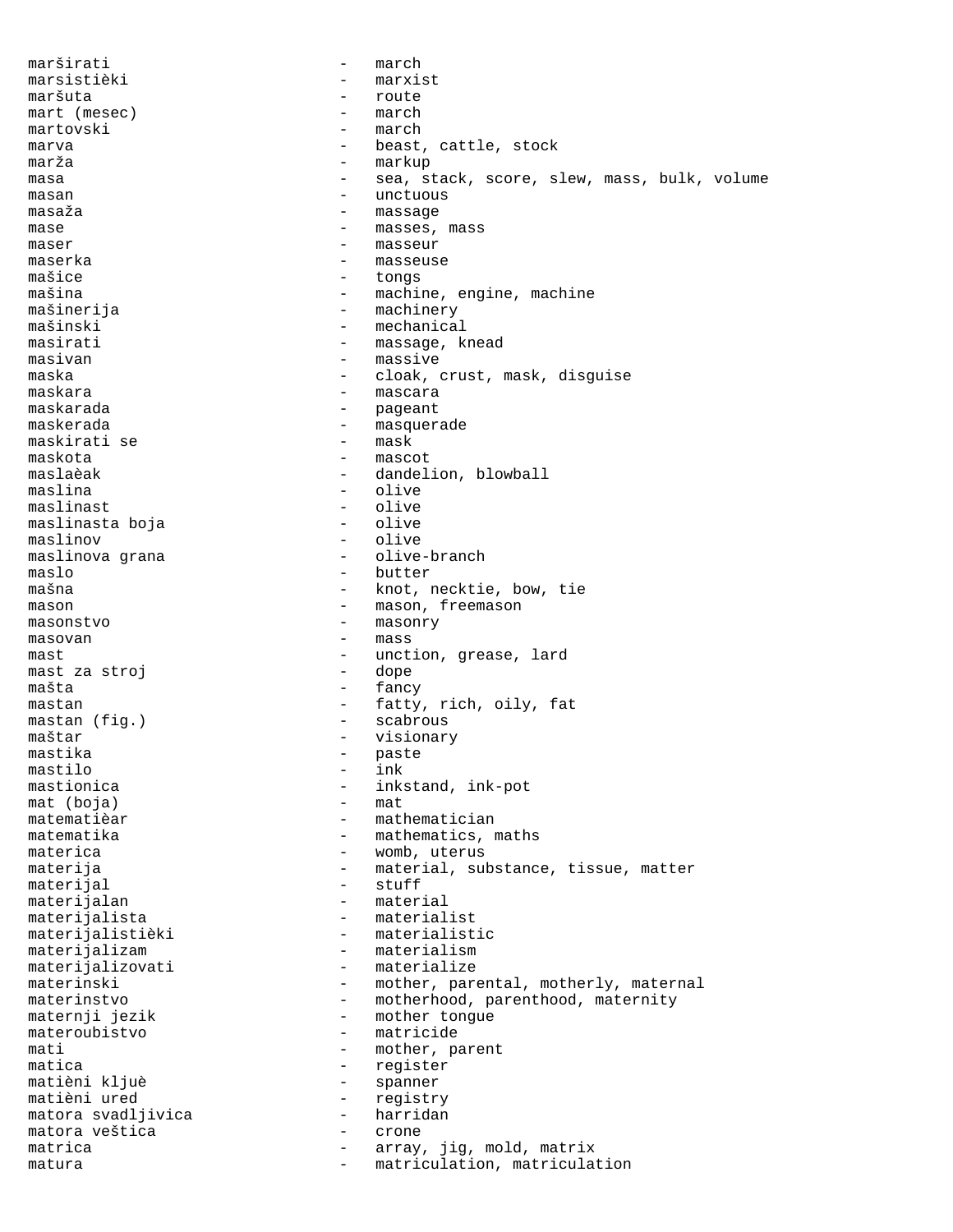maukanje  $-$  caterwaul, miaow maukati  $-$  miaow, mew mauzolej entre entre entre entre entre mausoleum mavar - moor maximalan - maximum maza - coddle, molly-coddie, pet mazanje - embrocation mazarija mazga - mule mazgar - mule maziti  $-$  cuddle, cocker, dandle, molly-coddie, pet, nestle mazivo  $-$  grease, lubricant  $m_{\text{e}}$  - me meca - teddy bear meca (igraèka) - teddy-bear meæava - blizzard med - honey meða - ridge, boundary, balk, abutment medalja - medal medaljon - medallion - medallion<br>meðašni - contiguou meðašni - contiguous<br>meden - contiguous<br>- honey meden - honey<br>medeni mesec - honey<br>- honey - honeymoon medicina - medicine<br>medicinski - medical - medical<br>- medical school medicinski fakultet - medical school is medical school of the medical school of the medical school of the medi medlodija - air medovina - mead meðu - among, among(st), amid, amongst, amid(st), between meðugradski - interurban, intercity meðuigra - interlude eðunarodni - interlude - internationale - internationale - internationale - international international meðupaluba - cockpit, steerage meðuplanetarni - interplanetary meðuprostor - space, interval meðusoban - mutual meðusobna veza - interrelation meðusobni - internecine meðusobni uticaj  $-$  interaction meðusobno delovanje - reciprocity, reaction meðutim  $-$  though, nevertheless, yet, however, only, meantime meðuvreme - interim, parenthesis<br>meduza - hlubber jelly-fish meduza - blubber, jelly-fish<br>medved - arizzly bear medved  $-$  grizzly, bear megafon - megaphone mehanièar  $-$  artisan, engineer, mechanic, fitter, artificer mehanièki - mechanically, mechanical<br>mehanièki baqer - navvy - navvy mehanièki bager mehanika - mechanics menanizam - mechanism, machinery mehanizirati - machinize mehovi - bellows mehur - bubble, babble, nipple, bladder mehuriæ  $\qquad \qquad -$  bead, bubble mek - pliant, supple, mild, loose, melting, soft, mellow<br>- hait meka - bait meka koža - buff mekan - meek meki umetak  $-$  pad mekinje - bran, chaff mekog srca - soft-hearted, kind-hearted meksikanac - mexican meksikanski - mexican mekušac - sissy, molly-coddie, milk-sop mekuštvo - foible melanholija - melancholy melasa  $\qquad \qquad -$  treacle, molasses melem - plaster, balm, unction, salve, patch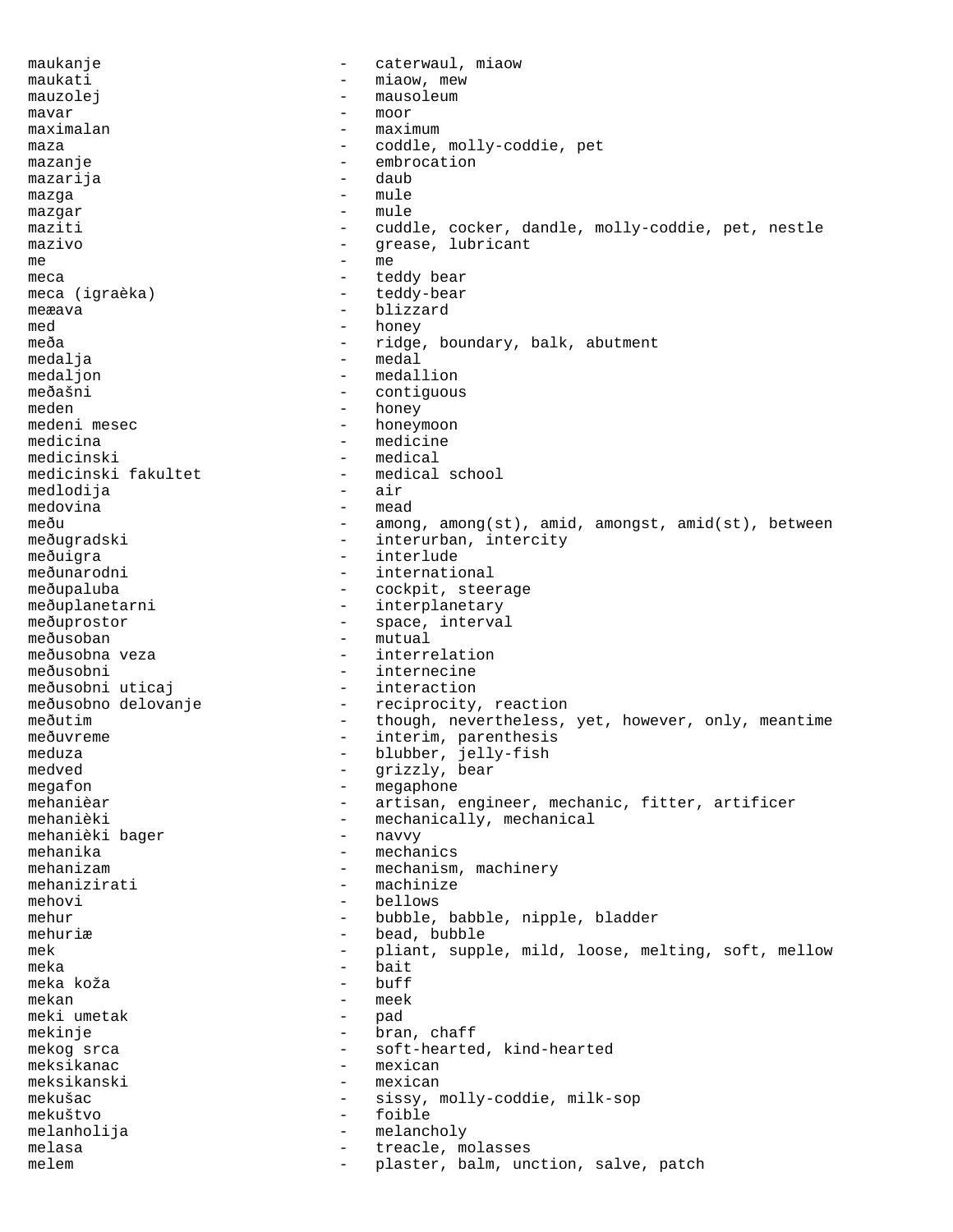melez - hybrid, mongrel, half-breed melioracija - melioration melodièan - musical, pretty, melodious melodija  $-$  descant, chant, melody, tune melting  $-$  melt away membrana - diaphragm, membrane - memoir memoar - memoir memoari  $-$  reminiscence, record memorandum - memorandum - memorandum mena - phase menaža - mess mene  $-$  me, myself  $m \geq n$  meni  $-m \geq m$ menica  $-$  bond, bill menice - paper<br>menjaè - communi menjaè di distribution de la commutator menjaè brzine  $-$  gear-box menjaè struje  $\qquad \qquad -$  collector menjanje - shift menjati - alter, commute, change<br>menjati boju - discolour - discolour menjati boju - discolour - transpose menjati se  $-$  mount, pass, vary mentalan - mental mentalitet - mentality mentalno poremeæen meobiènost - oddity mera e contracted the measure, unit, pole, criterion, gauge, size, metre mera dužine - perch, rod mera površine mera stiha  $-$  meter mera težine - pennyweight<br>mera za težinu - cunce mera za težinu  $-$  ounce meran - rhythmic<br>mere zaštite - safequar - safeguard merenje enter a measurement merenje mora - plumbing meridijan - meridian merilo  $-$  standard, norm, plumb-line, criterion, measure merino ovca - merino merino vuna - meriti - meriti meriti  $-$  weigh, plumb, spen, scale<br>meriti dubinu  $-$  fathom meriti dubinu merljiv - appreciable mermer - marble mermeran - marble<br>mermerna kuqla - ally mermerna kugla mermerni - marble merodavan - paramount, proper, authoritative merzer - mortar mešalica - whisk mešanje - meddling mesar - butcher mešati - alloy, stir, agitate, blend<br>mešati karte - - - - - - - shuffle - shuffle<br>- amalgamate mešati sa živom  $-$ <br>mešati se mešati se - meddle, mingle mešati se u (tuðe poslove) - tamper<br>mešavina - mixture - mixture, miscellany, composite, hodgepodge mesec dana moon = moon, month - month meseèar - sleepwalker, somnambulist, sleep-walker meseèev - lunar meseèeva svetlo - moonshine meseèina - moonlight meseèni - monthly meseèni èasopis - monthly meseènik - periodical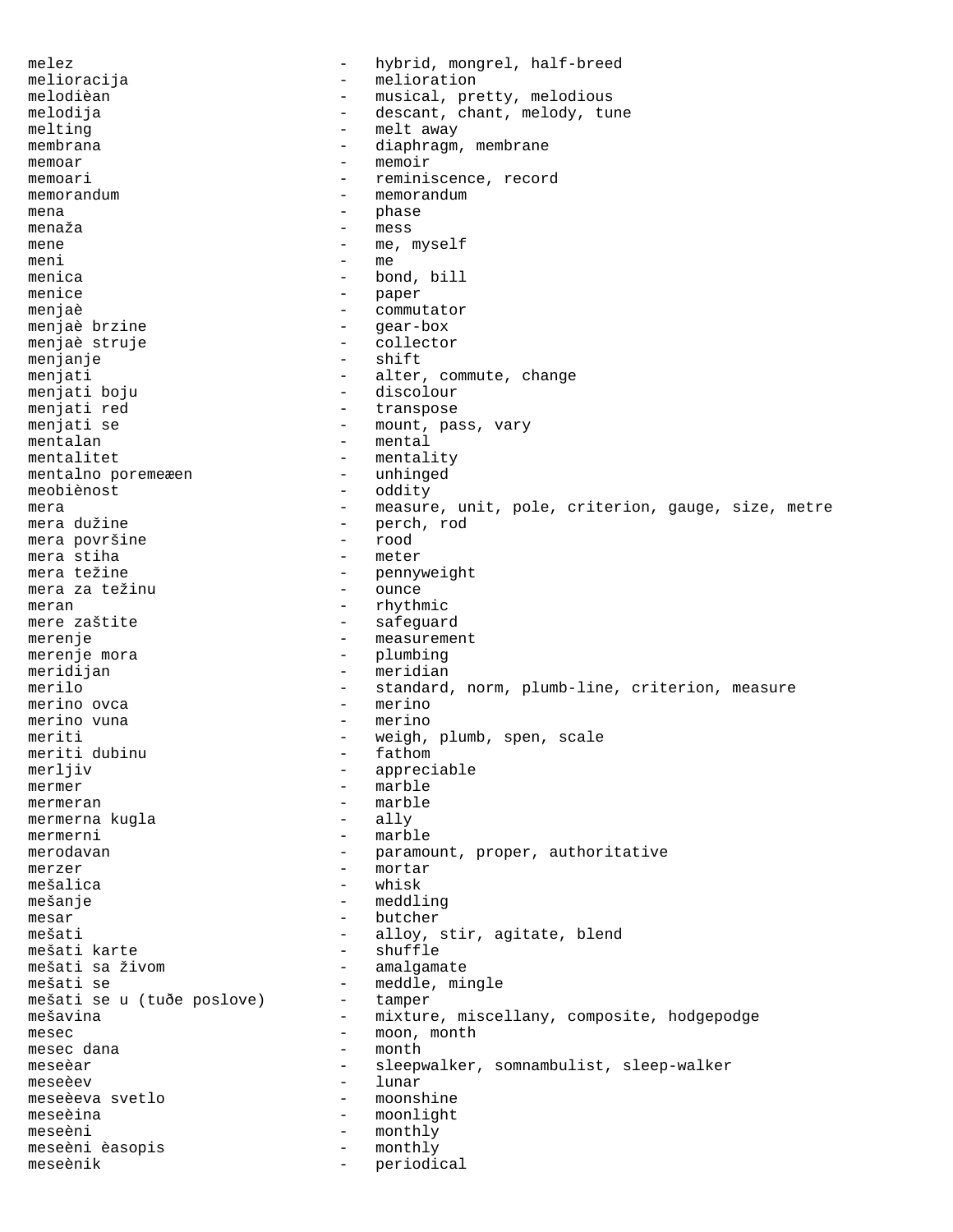mešetar - broker mešina - skin mesing  $-$  brass mesingan - brazen mesiti - knead mesnat - pulpy, meaty mesni - local, stationary, regional, native meso - flesh, pulp, meat meso divljaèi mešovit - composite mesožder  $-$  carnivorous mesti - broom - scavenge mestimièan - sporadic mestimièni - stationary mesto - post, position, space, place, locality, chair<br>mesto hodoèašæa - shrine mesto hodoèašæa - shrine mesto radnje - scene - rendezvous<br>- juncture mesto spajanje - juncture mesto stanovananja - address mesto stanovanja meta<br>meta podsmeha<br>- laughingstock<br>- laughingstock meta podsmeha  $-$  laughingstock metafizièki  $-$  metaphysical metafizièki - metaphysical<br>metafizika - metaphysics - metaphysics metafora - metaphor - metaphor<br>metak - pellet metak - pellet, cartridge, charge, shot, bullet metal  $-$  metal, ore metalan - metal<br>metalan zvuk - brassy metalan zvuk - brassis - brassis - brassis - brassis - brassis - brassis - brassis - brassis - brassis - brass metalna zdela - pan metalni grumen - slug<br>metalni otpaci - scrap metalni otpaci - scrap metalni vršak metalurgija - metallurgy metalurški - metallic metanisati - truckle metar - meter, rhythm metarski – metric<br>meteor – shootii meteor - shooting-star meteorolog - prophet meteorologija - meteorology meteorološka stanica - weather-bureau metež - uproar, to-do, tempest, turmoil, revolt, commotion<br>metla - broom - broom<br>- swab metla od like metnuti - put metod - mode metoda - method metrièki - metric metvica – mint<br>meze – snac meze - snack mi  $-$  me, we, ourselves, ourselves miæ - virtue micati se mider  $-$  corset, bodice, stays, stay mig<br>mikrob - cue, wink<br>- germ, micro - germ, microbe mikrofon - transmitter, microphone<br>mikroskop - microscope - microscope mikser - mixer mikstura - mixture milicija - militia miligram - milligram milijarda - billion, milliard milimetar - millimetre milina - sweet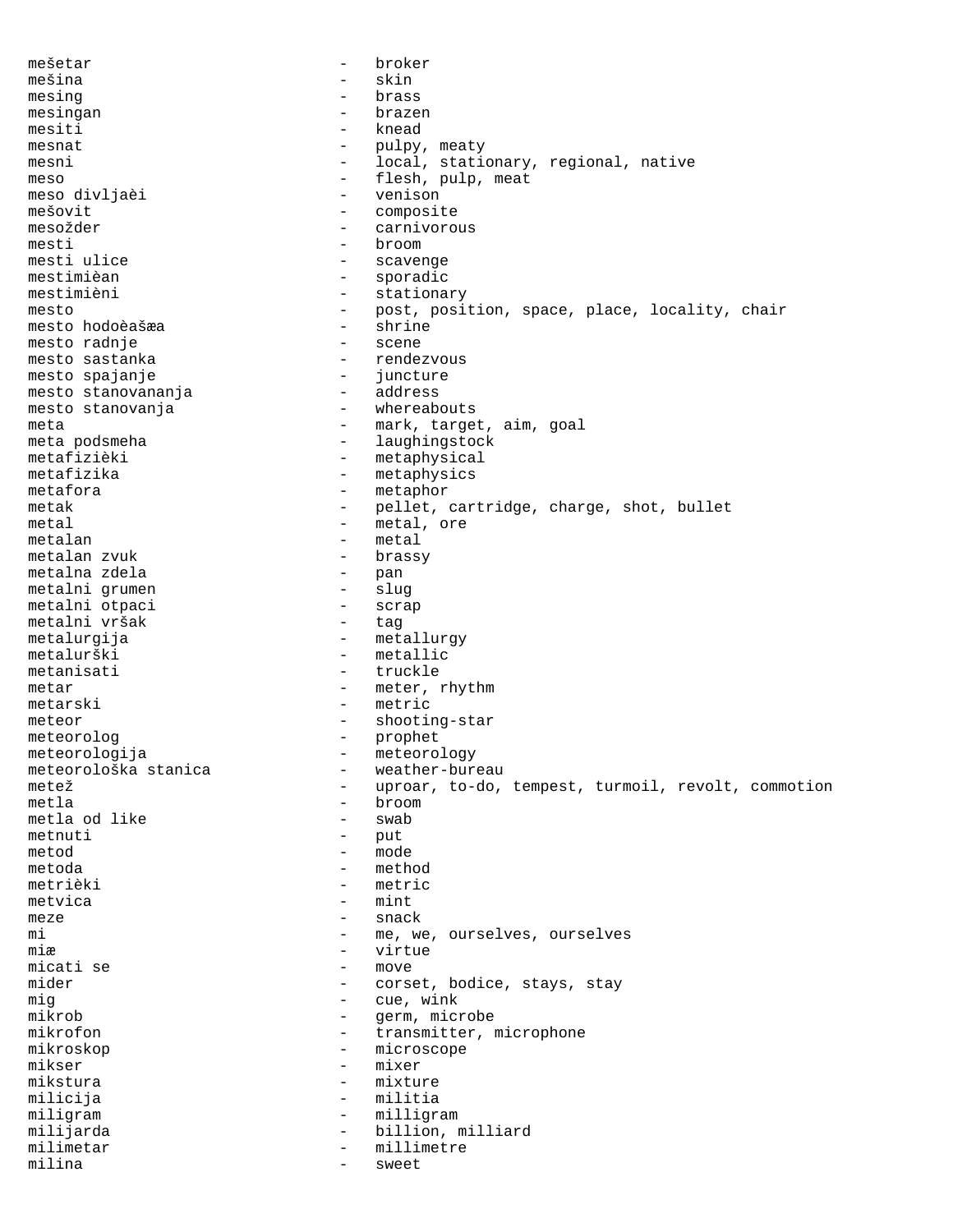milion  $-$  million milioner - millionaire, milionaire<br>militant - militant - militant militant - militant militarist - militarist militarizacija - militarization militi - plead<br>milja - mile - mile milja - mile miljarina - mileage miljenik - pet, darling, minion, cosset<br>
- milepost, milestone miljokaz - milepost, milestone - tit for tat<br>- alms milodar<br>milosrdan - benevolent, merciful, clement milosrðe - pity, mercy, clemency<br>milost - pity, mercy, clemency milost  $-$  grace, mercy, quart milostinja - benefaction, dole, alms milostiv - benign, merciful milovanje - caress milovati - fondle, dandle, cuddle, regale, stroke milozvuèan - dulcet, euphonic<br>mimièar - mimic mimièar – mimic<br>mimo – mimic - beside mina - mien, torpedo, mine, slate-pencil<br>minăuša - extring - extring - earring miner – miner<br>mineral – mineral – mineral mineral - mineral mineralni - mineral<br>mineralno vrelo - spa mineralno vrelo mineralogija - mineralogy minijatura - miniature - miniature - miniature - miniature - miniature - miniature - miniature - miniature - miniature - miniature - miniature - miniature - miniature - miniature - miniature - miniature - miniature - minia minijaturan - miniature minimalan - minimal, minimal, minimal, minimal, minimal, minimal, minimal, m minimalan - minimal, miniscule minimum - minimum - minimum - minimum - minimum - minimum - minimum - minimum minimum - minimum - minimum - minimum - minimum - minimum - minimum - minimum - minimum - minimum - minimum - - mining minirati - mine, undermine, sap<br>ministar - president minister - president, minister ministarski - presidential ministarstvo - administration, ministry minobacaè  $-$  minethrower, mortar minor - minor minoran - minor<br>minstarstvo rata - var-office minstarstvo rata minus - minus - minus - minut minut - minute, minute minuti - minute, minute minute minute - minute minute minute minute minute minute minute minuti - snatch<br>mio - dear. mio - dear, comely, pleasant, precious, delicious mir - still, hush, stillness, lull, quietude, placidity - silent, soft, sober, impassive, still, tranquil miraz - dot, dowry, portion<br>miris - essence perfume of miris  $-$  essence, perfume, odour, scent, smell, sniff mirisan - spicy mirisati - smell, scent, savour<br>mirisav - balmy, odoriferous, mirisav - balmy, odoriferous, odorous, aromatic mirišljav  $-$  redolent, odorous, odoriferous mirisna so  $\begin{array}{ccc} - & - \\ - & - \end{array}$  smelling-salts<br>mirno  $\begin{array}{ccc} - & - \\ - & - \end{array}$  stilly, quietly mirno - stilly, quietly<br>mirnoæa - composure, equal - composure, equanimity miroðija - fennel, dill, spice<br>miroljubiv - peace-loving, pacif - peace-loving, pacific, peaceable<br>- unction miropomazanje (rel.) - unction<br>miropomazati - anoint miropomazati mirovanje  $-$  peace, quiet mirovati - stand mirovina - pension mirovni sudija - magistrate miš - mouse hodgepodge misa - office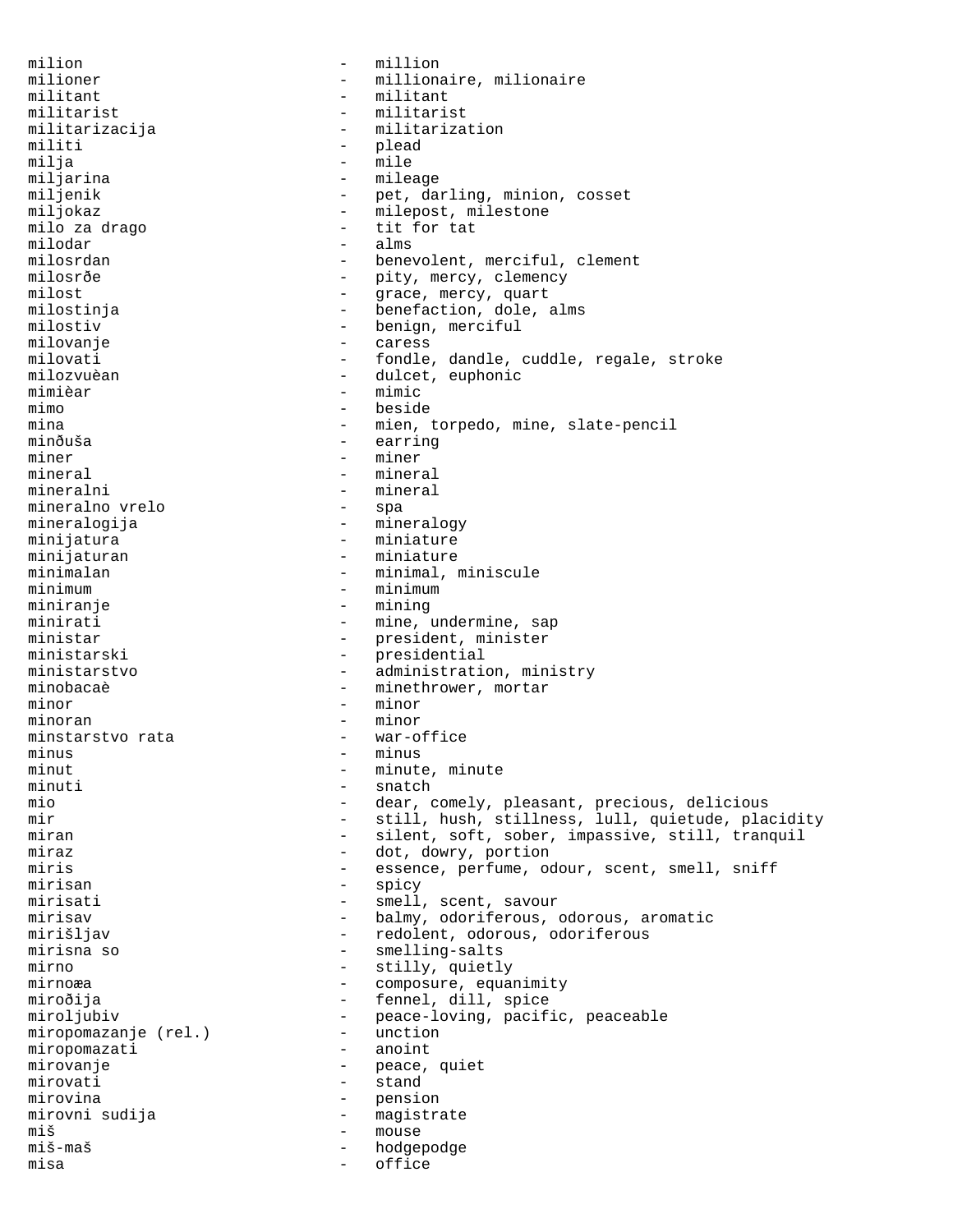misao  $-$  notion, mind, thought, sense misaon - speculative, thoughtful<br>miševi - mice miševi – mice – mice – mice – mice – mice – mice – mice – mice – mice – mice – mice – mice – mice – mice – mice mišiæ - muscle mišica - muscle mišiæav - brawny, sinewy<br>mišiæavost - brawniness mišiæavost - brawniness mišiæi - sinew - sinew - sinew - sinew - sinew - sinew - sinew - sinew - sinew - sinew - sinew - sinew - sinew<br>
- message - sinew - message - sinew - message - sinew - message - sinew - message - sinew - sinew - sinew - si - message, mission misionar - missionary misionarski - missionary mislilac - speculator, thinker mislim - methinks misliti - suppose, mean, think<br>misliti druqaèije - dissent - dissent misliti drugaèije mišljenje en moradom v say, sentiment, opinion, notion, guess, sense mislosrðe - charity<br>mišolovka - mousetra - mousetrap mistièan - mystic, occult<br>mistriia - mystic, occult mistrija - trowel mit  $-\text{myth}$ <br>mito  $-\text{rake}$ - rake-off, bribe mitraljez - machinegun<br>mitska liènost - myth - myth mitska liènost mlad - new, adolescent, green, youthful, young mlad (fig.) - infant mlad (fig.) - infan<br>mlad plemiæ mlad plemiæ mlada  $-$  fiancee, bride  $-$  fiancee, bride  $-$  murseling - nurseling<br>- filly mlada kobila<br>mlada kokoš - pullet<br>- grove mlada šuma - grove mladenaèki - youthful, adolescent<br>mladež - mole mladež – mole<br>mlaði – mole - junior, minor<br>- calf mladi kit - calf mladi morski konj<br>mlaði sin - cadet mladi vo - steer mladi vojnik  $-$  refugee mladiæ  $-$  adolescent, stripling, youngster, juvenile, youth mladica - spire, seedling, sapling, spear, graft, sprout<br>mladica bilike - scion<br>- scion mladica biljke - scion mlado<br>mlado stablo mlado stablo - sapling mladolik - youthful - youthful - youthful - youthful - youthful - youthful - youthful - youthful - adolesce - adolescence, youth, prime mladoženja - Groom, fiance, bridegroom mladunèe  $\begin{array}{ccc} \text{mladunèe} & - & \text{baby, cub, sampling} \\ \text{mlak} & - & \text{limp. muqav. tepid} \end{array}$ - limp, muggy, tepid, clement, lukewarm mlakost - clemency mlatilo - flail<br>mlatiti - wallow mlatiti - wallop, flail, pummel, mill, thresh mlatiti žito thrashmid mlaz  $-$  spurt, source, current, freshet, jet<br>  $-$  spray squirt mlaz vode  $\begin{array}{ccc} \texttt{m}\texttt{laz} & \texttt{v} & \texttt{v} & \texttt{v} & \texttt{v} \\ \texttt{m}\texttt{laz} & \texttt{v} & \texttt{v} & \texttt{v} & \texttt{v} \\ \end{array}$ - spout mlaznica - snout - milky<br>- spurg mleèika - spurge mleène karamele mleèni - lactic, milk, milch mleèni put  $-$  galaxy mlekar - milkman<br>mlekara - dairv mlekara - dairy mlekarica - milk-maid, dairy-maid mlekarstvo - dairy mleko - milk, milk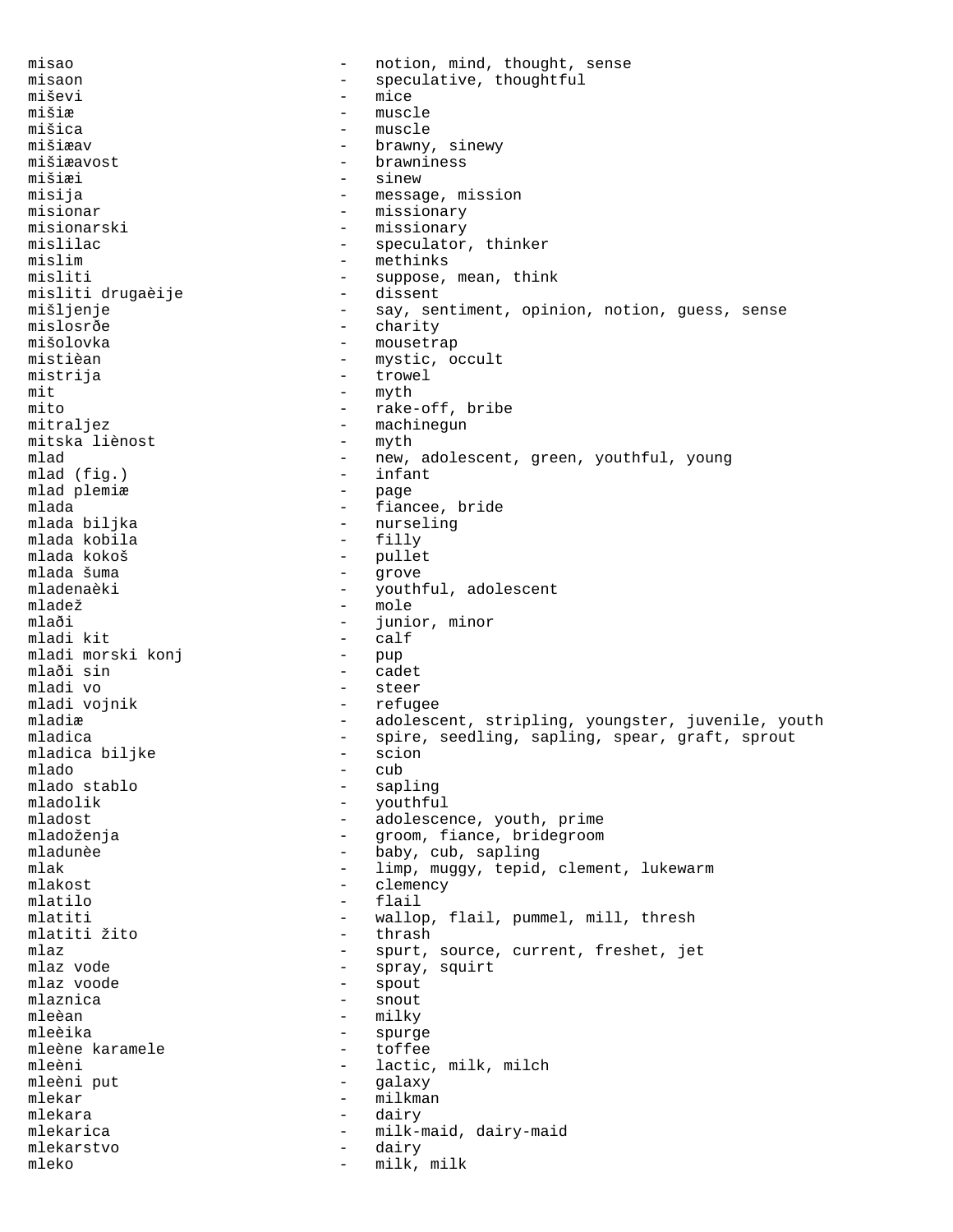mleti - mill mlevenje - grind mlin - mill mlin pokretan nogama and a material treadmill mlinar - miller<br>mlinski - mill mlinski<br>mlinski kamen mlinski kamen - millstone<br>mlitav - torpid, la mlitav - torpid, languid, lax, slack, spiritless, flabby<br>mlitavac - laggard - laggard mlitavost - laxity mljacav - gooey mljackanje - champ mljackati - mouth, munch mn. od child - childern mn. od foot - feet - feet - feet - feet - feet - feet - feet - feet - feet - feet - feet - feet - feet - feet - feet - feet - feet - feet - feet - feet - feet - feet - feet - feet - feet - feet - feet - feet - feet - feet mn. od ox - oxen<br>mn. od penny - pence mn. od penny - penny - pences of self per per pences of  $p$ mn. od self - selves mn. od shelf  $\overline{\phantom{0}}$  - shelves  $\overline{\phantom{0}}$  - shelves  $\overline{\phantom{0}}$  mn. od that  $-$  those mn. od wife  $-$  those  $-$  wives mn. od wife  $\begin{array}{ccc} & - & \text{wives} \\ \text{mn. od wolf} & & - & \text{wolves} \end{array}$ mn. od wolf mnoqi - much, many mnogo  $-$  much, many, multi, plenty mnogobožac - pagan mnogobrojan - multitudinous, numerous, manifold mnogolik - multiform mnogostran - versatile, multilateral, miscellaneous mnogostranost - versatility mnogostruk - manifold, multiple mnoštvo - regiment, abundance, number, shoal, sea, slew množenje - multiplication<br>množina - peck, plural, p množina - peck, plural, plurality, multitude - multiply, propel, proliferate, reproduce mobilan - mobile mobilisati - mobilize mobilizacija - mobilization<br>mobilni telefon - cellular mobilni telefon moæ end a stronger of the potency, ability, puissance, power, purchase moæ (fig.) - leverage moæ opažaja  $-$  observation moæ posmatranja  $\qquad \qquad$ - observation moèa - gravy moæan - hefty, intense, powerful, powerful, great, potent<br>moèavara - mire moèavara - mire moæi - can, may moæi bez neèega moèuga - cudgel moèvara - slough, fen, morass, bog, quagmire, swamp, marsh moèvaran - marsh moèvarna senica moèvarna zemlja - slash moèvarno tlo - moor moèvarno zemljište moda - vogue, fashion, mode, rage  $-$  modal modar - livid, blue model<br>modelirati - model, pattern<br>- model, mold - model, mold moderan - modern<br>modifikovati - modify - modify modifikovati modiskinja - milliner modni detalj  $-$  fashion statement modrica - bruise modrikast - blues - blues - blues - blues - blues - blues - blues - blues - blues - blues - blues - blues - blues - blues - blues - blues - blues - blues - blues - blues - blues - blues - blues - blues - blues - blues - bl modulirati - modulate modus operandi - m.o. moguæ - plausible, feasible, possible, potential, eventual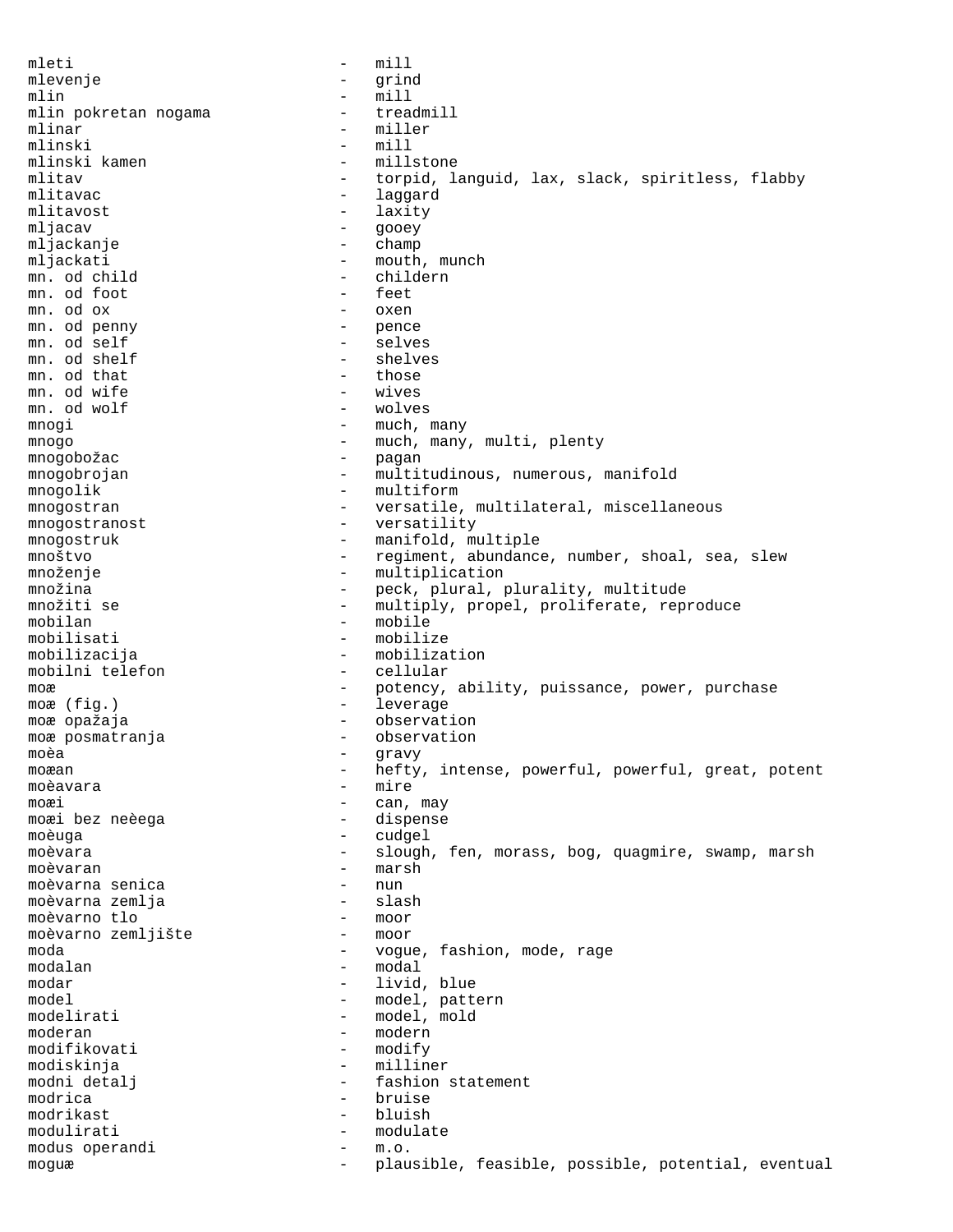moguæe - perhaps, presumably moguænost - capability, possibility, potentiality, likelihood<br>moher - mohair moher - mohair moj - my, mine mokar - soggy, sloppy, wet, dank, moist, soil, soppy<br>
- stale<br>
- stale mokraæa - stale<br>mokraæni - stale mokraæni - uric mokraæni pesak (med.) - gravel mol - minor<br>molba - appea - appeal, application, application, desire, request<br>- s.o.s. molba za pomoæ moleæiv - appealing molekula - molecule moler - painter molilac - applicant, prayer, suitor, appellant, suppliant molim - please molitelj - prayer, petitioner, solicitor moliti - ask, solicit, beg, petition, request, supplicate<br>moliti se annoy - pray moliti se - pray molitva - prayer molitvenik - breviary, prayer-book<br>moljac - moth - moth<br>- cadge moljakati molo - mole, quay, breakwater, beach<br>momand - crew momaèd - crew momak - bachelor, bloke, boy, guy, jack, nipper, servant momèe  $-$  lad, chap momèiæ - stripling<br>moment sile - momentum moment sile - moment sile monarh - monarch - monarch - monarch - monarch - monarch - monarch - monarch - monarch - monarch - monarch - monarch - monarch - monarch - monarch - monarch - monarch - monarch - monarch - monarch - monarch - monarch - mon monarhija - monarchy moneta - piece, penny, nickel monetarni - monetary mongol - mongol mongolka - mongol mongolski jezik monitor  $-$  monitor monogamija - monogram monokl - monocle monoksid - monoxide monolog  $\qquad \qquad \qquad -$  soliloquy, monologue monopol - monopoly, monopoly<br>monopolisati - hog monopolize monopolisati - hog, monopolize<br>monopolista - monopolista monopolista<br>monoton - monopolist<br>- singsong. monoton - singsong, monotonous monoton qovor - drone - drone monoton govor monotonija - monotony, monotone monsoon - monsieur<br>monstruoznost - monstros. - monstrosity monsun - monsoon montaža - assembly, erection, assemblage, editing montažni - prefabricated<br>monter - fitter monter - fitter - adjustment, mounting, mount<br>- assemble, rig montirati - assemble, rig<br>monumentalan - monumental si monumentalan - monumental, statuesque<br>moned - moned moped - mo-ped mops - pug mora  $-$  nightmare, incubus moral - morale, moral, morals, morality<br>moralan - ethical moral ethic moralan - ethical, moral, ethic moralni pad<br>moralno stanie demoralno stanie demoralno stanie moralno stanje en energia en en en morale moranje - compulsion morati - must, have more  $\qquad \qquad$  - seaside, sea, billow moreplovac - navigator moreuz - strait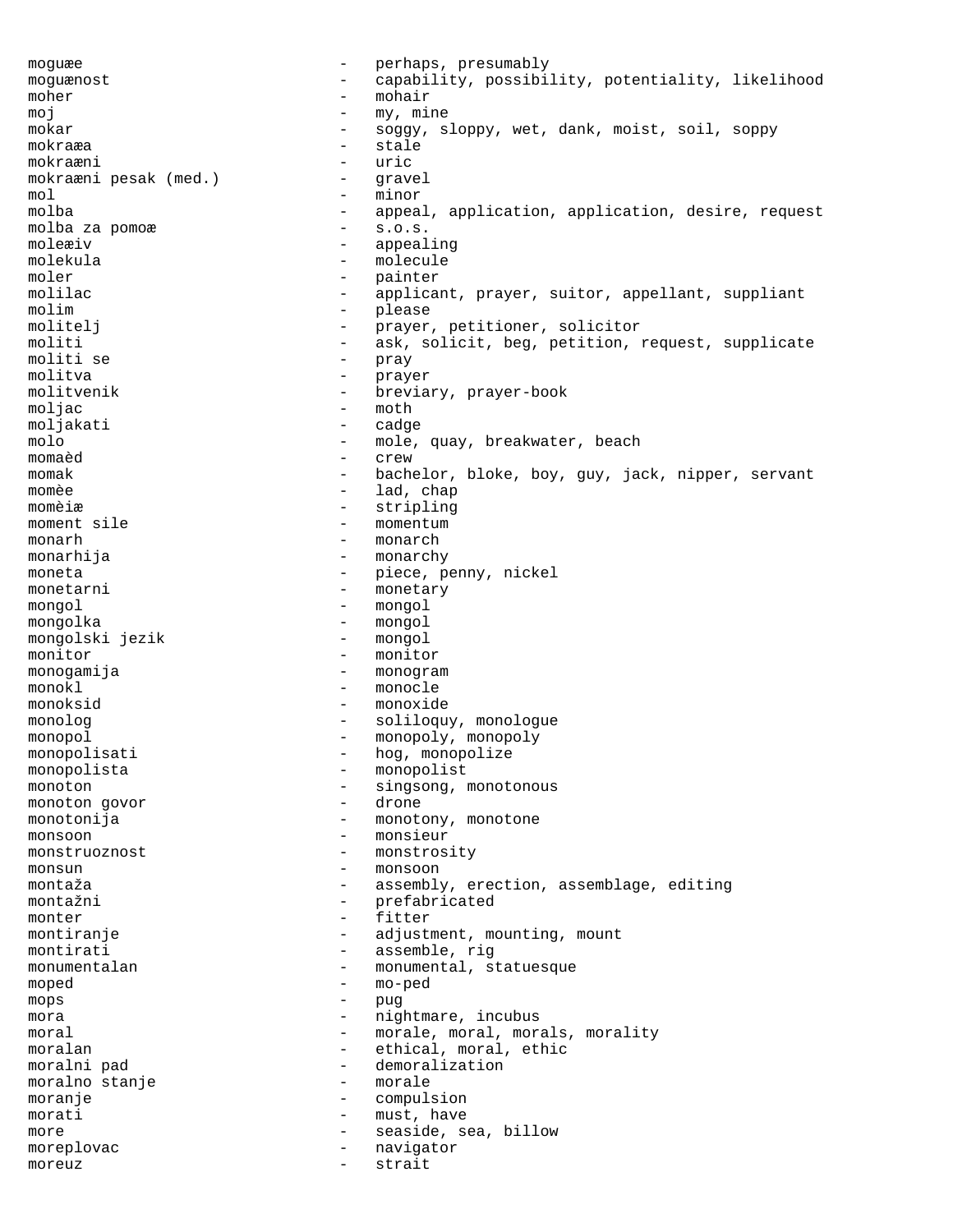morfologija - morphology moriti glaðu - starve morki pas - seal mornar - sailor, seaman, marine, shipmate, mariner mornari - manus - manus - manus - manus - manus - manus - manus - manus - manus - manus - manus - manus - manus - manus - manus - manus - manus - manus - manus - manus - manus - manus - manus - manus - manus - manus - manu mornarica - marine mornarièki - naval, marine<br>mornarska bluza - - monkey-jacket - monkey-jacket moron - retard<br>morska bolest - sea-sic - sea-sickness, nausea<br>- leaque morska milja<br>morska obala - seaboard, offing, seashore<br>- offing morska puèina - offing morska trava morski - marine, nautical morski ðavo - angler morski lav - fur-seal - pistachio<br>- shark morski pas - shark morski pauk - crab morski raèi<br>morski rak - lobster<br>- sea morski talas<br>morski zaliv - firth, fiord morsko prase  $-$  guinea-pig mortalitet - mortality, death rate morž - walrus moskit - mosquito mošnice (anat.) - scrotum<br>most - bridge most - bridge mošt<br>mošti - mach<br>- relig - relic, remain mostiæ  $-$  pathway, causeway mosuš - musk motati - spool motika  $-$  hoe, mattock motiv  $-$  motive, motif motka - pole, staff, bat, lath, rod, club moto - motto motocikl - motor-cycle motor - motor motorizovan - streamlined motorna kola - motor-car - power-boat, cutter<br>- motor motorni živac motrenje - watch motriti - regard, behold, peer, watch<br>mozaik - mosaic mozaik - mosaic - jigsaw puzzle mozak  $-$  pate, brain, cerebrum možda - maybe, perhaps, perchance moždana opna moždana srž<br>moždani - nucleus<br>- cerebra cerebral moždina - marrow može se odvojiti mozganje - speculation mraèan  $-$  sable, somber, gloomy, midnight, sinister, occult mraènost <br/> - gloom, blackness mrak  $-$  obscurity, murk, night, dark  $m$ rav  $-$  ant mravinjak - ant-hill mraz  $-$  frost, rime mrcina - carrion, carcass<br>mrdnuti - carrion, carcass mrdnuti - budge mrena na oku  $-$  walleye mreškanje - ripple mreškati - ripple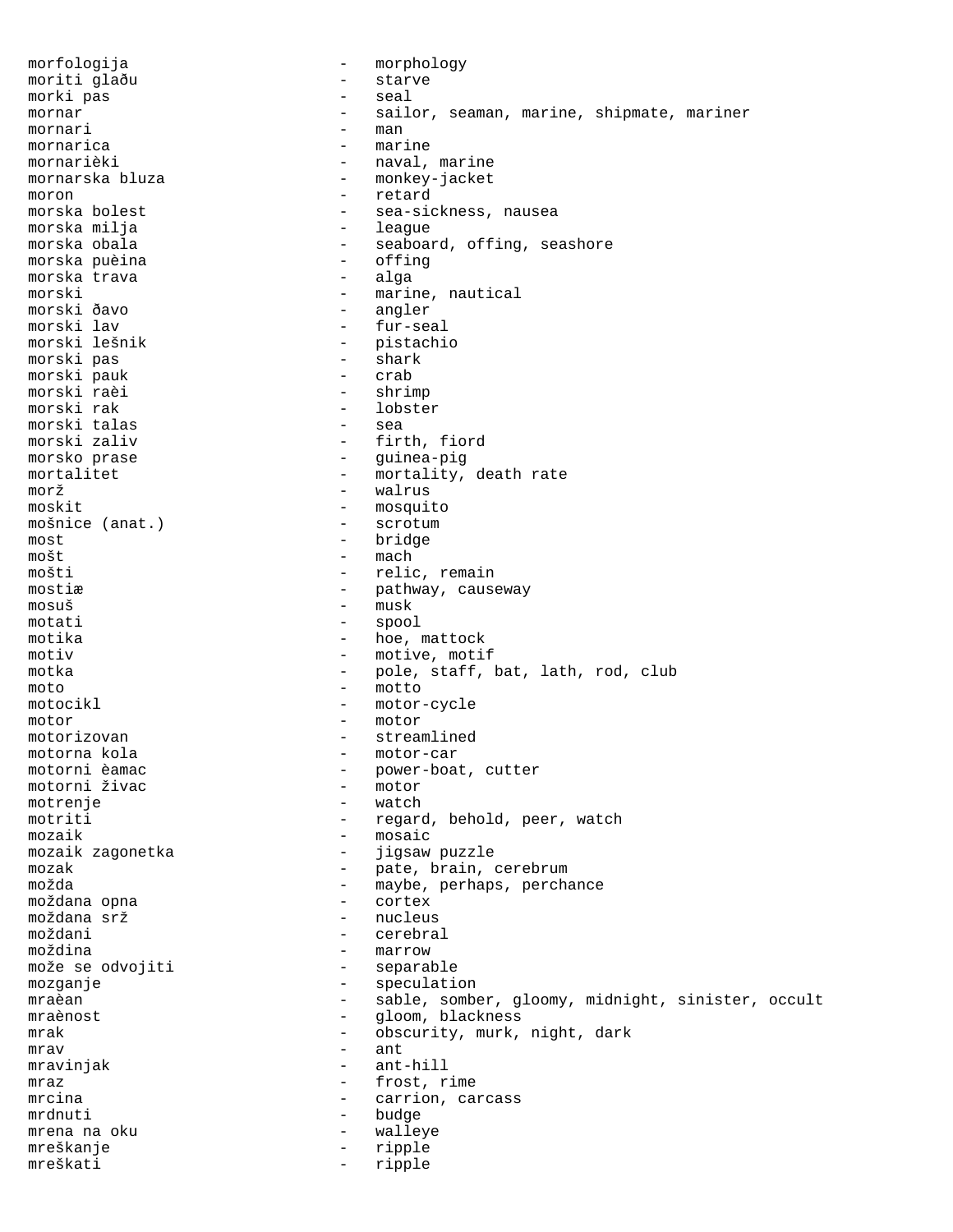mrestilište - hatchery mrestište - nursery<br>mrestiti se - spawn mrestiti se  $-$  spawn mreža  $-$ net, web, network, mesh mreža protiv komaraca  $-$ mosquito-net mreža protiv komaraca mosquitomreža za ležanje hammock mreža za ležanje hammock<br>mrežast ukras fretwork mrežast ukras<br>mreže mreže - toils - network, net mrgodan - querulous, grim mrgoðenje - scowl mrk  $m$ nded and the scowl brown, glum, umber, morose mrk  $m$ orose scowl and the scowl scowl brown  $m$ mrk pogled mrka boja - umber mrki ugalj  $\qquad \qquad$  - brown coal mrlja - speck, patch, splotch, slur, taint, splash, dab<br>mrlia mastila - blot mrlja mastila mrlja sramote - scar mrljaa - reflection - reflection - reflection - reflection - reflection - reflection - reflection - reflection mrmljanje - gibber, mumble, gabble mrmljati - maunder, mutter<br>mršav - angular, slende - angular, slender, meagre, frugal, scrawny mršav - lean, spare, haggard, skinny, lank, scant, gaunt mršav èovek - scrag mršavko - skinny leanness mrsiti - ruffle mrskost - reluctance, aversion mrštiti se  $-$  ruck, scowl, pucker  $\begin{array}{cccc} \text{mrtac} & \hspace{1.5cm} & \hspace{1.5cm} & \hspace{1.5cm} & \hspace{1.5cm} & \hspace{1.5cm} & \hspace{1.5cm} & \hspace{1.5cm} & \hspace{1.5cm} & \hspace{1.5cm} & \hspace{1.5cm} & \hspace{1.5cm} & \hspace{1.5cm} & \hspace{1.5cm} & \hspace{1.5cm} & \hspace{1.5cm} & \hspace{1.5cm} & \hspace{1.5cm} & \hspace{1.5cm} & \hspace{1.5cm} & \hspace{1.5cm} & \hspace{1$ mrtav end and the defunct, senseless, dead, inanimate, deceased mrtva taèka  $\overline{\phantom{a}}$  - deadlock mrtvac - defunct mrtvaèka kola - hearse mrtvaèka nosila - bier mrtvaèka ukoèenost mrtvaèki - cadaverous, mortuary mrtvaèki pokrov - shroud, pall mrtvaèki sanduk mrtvaènica - mortuary, morgue mrtvi hod (tech.) mrtvilo  $-$  stagnation mrtvoroðenèe - still-born mrva - crumb - crumb - crumb - crumb - crumb - crumb - crumb - crumb - crumb - crumb - crumb - crumb - crumb mrvaèki - ghastly<br>mrvica - ghastly - ghastly mrvica  $-$  ounce, pearl, tittle, ace, whit mrviti - pestle, crumb mrviti se  $-$  crumble, moulder mrzak - nasty, detestable, villainous, hateful, obnoxious mržanja - malice mrzeti - loathe, hate, abhor mržnja - animosity, hate, antipathy, rancour, hatred, odium mrzovolja mrzovoljac - curmudgeon mrzovoljan - rusty, sour, querulous, snappish, morose mrzovoljna osoba (slang) - sourpuss mu - him muèan - poignant, painful, rugged, laborious, tedious mucanje  $\qquad \qquad \qquad -$  babble, stutter, stammer mucati - stammer, hesitate, falter mucav - tongue-tied mucavac - stammerer<br>muganik - martyr muèenik - martyr muèenje - agony, ordeal, torture, torment, anguish muèiti  $-$  plague, rankle, martyr, tantalize, torment, worry muèiti se  $-$  agonize, writhe muækanje en agitation muækati - agitate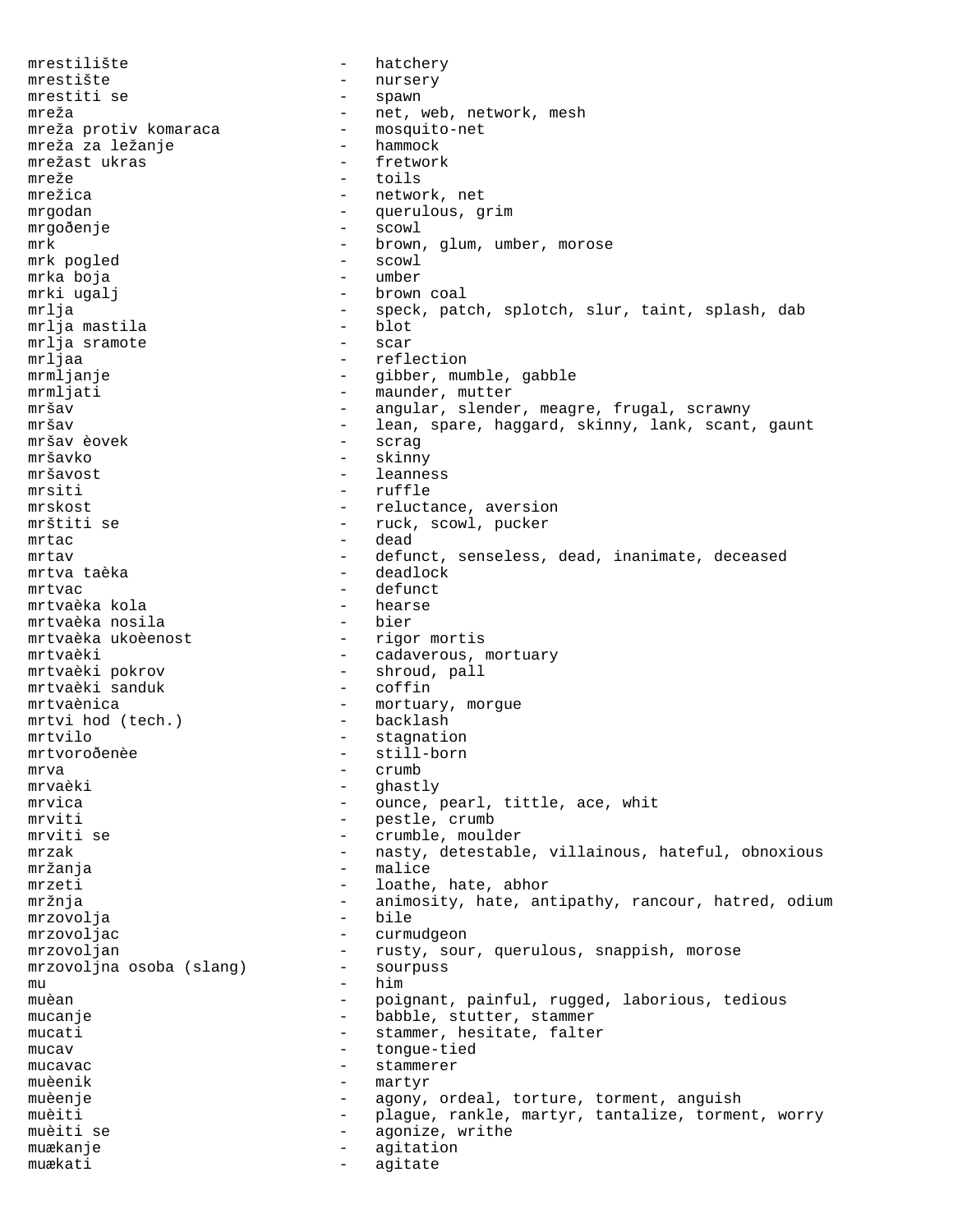muènina - qualm muènost - qualm mudar - sage, wise, sententious, profound, prudent mudorst - sagacity mudrac - sage mudrost - wisdom, prudence, sapience<br>
- wisdom, prudence, sapience  $\begin{array}{ccc}\nmuf & - & muff \\
\nonumber\n\end{array}$ muhamedanac - turk - sundew, fly-trap muinicija - ammunition muka - misery, pain, nausea, tribulation, throe, anguish<br>mukanie - bellow, moo - bellow, moo mukati  $-$  low, bleat mukom stvoriti - grind out mula - mule mulj - ooze, slime, silt<br>muljav - slimy - slimy - slimy mumija - mummy mumlanje - mummy - mummy - mummy - mummy - mummy - mummy - mummy - mummy - mummy - mummy - mummy - mummy - mummy - mummy - mummy - mummy - mummy - mummy - mummy - mummy - mummy - mummy - mummy - mummy - mumm mumlanje - grumble mumlati - mumble<br>municija - mumiti - munition<br>- caisson municijska kola munja  $-$  bolt, lightning, thunderbolt munjevit - momentary murva - mulberry - midge<br>- skivvy muška potkošulja muškarac <br/> e male, man, male muškat - mace mušketa - musket - male, manful, masculine<br>- skivvy muški donji veš<br>muško društvo muško društvo - stag-party - manly, masculine muškobanjasta - butch dyke muškost – mangood<br>musliman – muslim musliman - muslim, moslem<br>muslimanski - muslim, moslem - muslim, moslem mušterija - customer musti - milk muštikla - mouthpiece mustra  $-$  sample, pattern mutan  $-$  shadowy, muddy, turbid, milky, pale, opaque, dingy mutav - dumb, mute mutiranje - mutation mutiti - rile muva - fly muvati se oko muž  $-$  partner, man, husband muza - muse mužar - mortar muzej – museum muževan - soldierly, virile, manful, masculine<br>muževnost - virility, manliness, manhood muževnost - virility, manliness, manhood<br>muzièar - musician muzièar - musician - musical<br>- music muzika - music muzikalan - melodious - milkman muzilja - milk-maid mužjak - male, stag na e contract the contract of the up, upon, per, in, against, at, on na adresu  $-$  care of na brodu - afloat, aboard na brzinu uraditi na brzu ruku - slapdash na èelu - ahead - whereat, whereon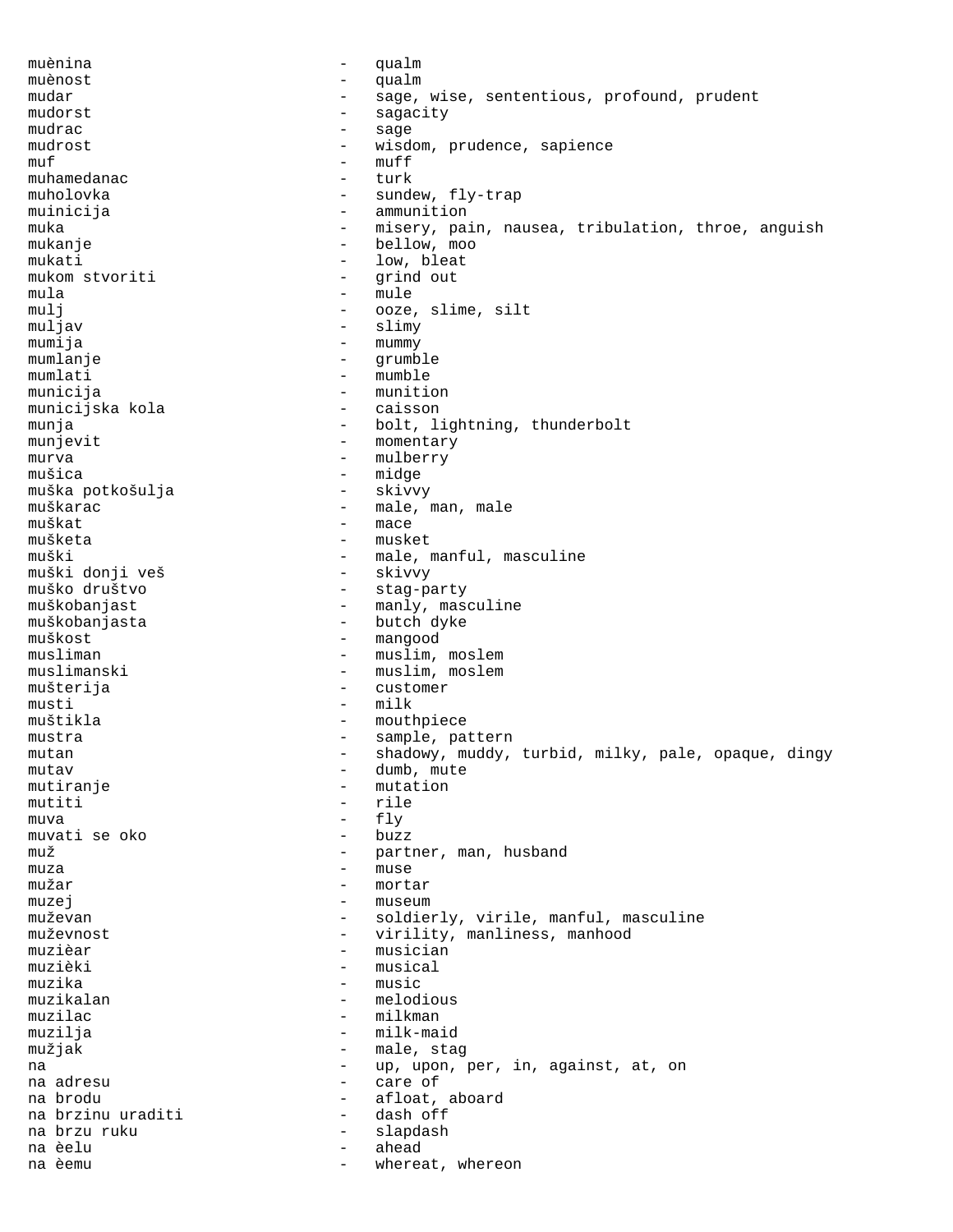na èistom vazduhu - outdoor na donjem sprat<br>na drugi naèin - otherwise<br>- audibly na glas - audibly na gornjem spratu - up-stairs, upstairs na isti naèin - alike na istom mestu - ibidem na istom nivou - abreast na koji naèin<br>na kome na kome - whereon - ashore na kraju - lastly - astern, aft na lošem glasu  $-$  disreputable na moru - afloat<br>na neki naèin - somehow - somehow na neki naèin na njemu  $-$  thereupon na njoj - thereupon na nogama - astir - ashore<br>- across na onoj strani - across na oprezi na otvorenom  $-$  out-of-door na ovo - thereto, thereon - aboard<br>- aboard na palubu na pamet  $-$  rote na po puta  $-$  midway na pola puta  $-$  half-way na prstima  $-$  tiptoe na prvi pogled (lat.)<br>na ribu na prvi pogled (lat.) - prima facie<br>
na ribu - fishy<br>
na sever - northward na sever - northward - incumbent na sreæu - random na strani  $-$  aside na stranu - sidelong, apart na svaki naèin - needs na sve strane na taj naèin  $-$  thereby, accordingly na to - hereon, thereon - moribund na vodi - afloat na vrat na nos - helter-skelter na vreme  $\begin{array}{ccc} 1 & - & \text{timely, beforehand} \\ 1 & - & \text{underfoot} \end{array}$ na zemlji - underfoot - plot nabadan - remarkable nabava - procuration nabaviti - procure, purchase nabavka - supply nabavljaè - provider nabavljanje - provision nabediti nekoga nabiranje – ruffle<br>nabirati – ruffle nabirati - crimp<br>nabirati se - corru nabirati se  $\begin{array}{ccc}\n-\text{corrugate,} & \text{score}, \text{pucker}, \text{ruck}\n\end{array}$ - tamp<br>- impale nabiti (na kolac) nabor - plait, ruck, flounce, crease, ply, wrinkle, tuck<br>nabosti na koplje - spear, lance - spear, lance nabrajati - list, recite<br>nabran - list, recite<br>- crimped - crimped<br>- ruff nabran okovratnik - ruff nabrana èipka nabrati - quill, purse - shrivel<br>- tumid nabrekao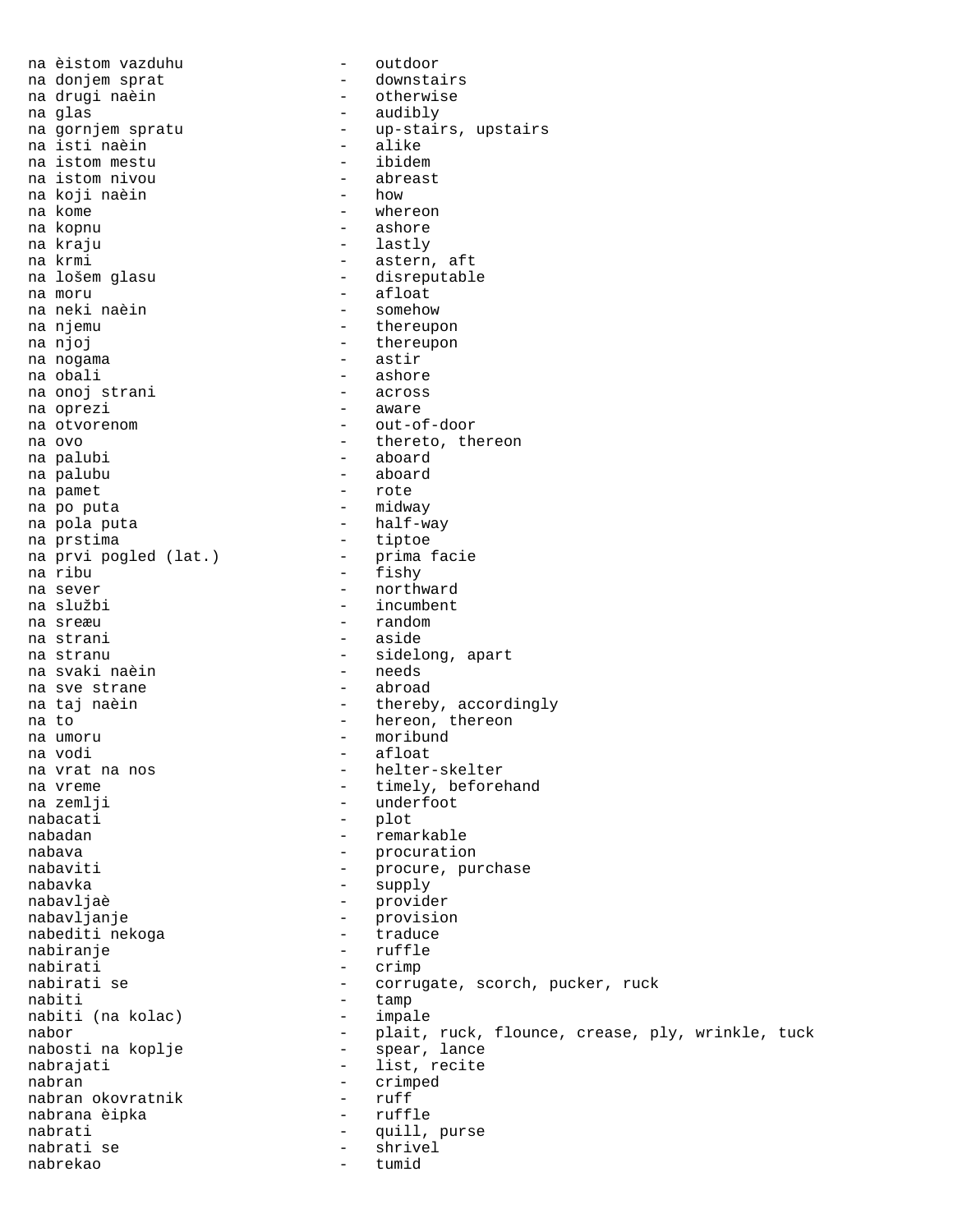nabreknuti - swell, puff nabrojan - denominate nabrojati  $-$  enumerate, recount nabubren - blubber nabusit<br>
naèelni princip<br>
maxim - maxim<br>
- maxim naèelni princip<br>naèelnik vojne policije provost marshall naèelnik vojne policije naèelo - principle naæi 1992 - naæi 1992 - netrieve, detect, find<br>naæi položai 1992 - locate naæi položaj<br>naæi se naæi se - forgather - cluster nacija - people, nation naèin - way, spirit off, avenue, mode, mood, style, manner naèin èitanja - reading naèin govora<br>naèin hodania - extreme - quit naèin hodanja<br>naèin izražavanja - - - - - - diction, wording naèin izražavanja naëin izražavanja<br>naèin izražavanja osobe<br>naèin mišljenja naèin mišljenja - mind, standpoint, mentality, conception naèin pisanja - pen, pencil naèin vladanja - path, regime - goings-on naèiniti - create, form<br>nacionalan - create, form nacionalan - national<br>nacionalizam - national nacionalizam - nationalism nacionalizovati - nationalize nacionalna prip  $-$  nationality nacionalni - national<br>nacionalnost - nation nacionalnost nacista - nazi<br>nacistièki - nazi nacistièki<br>naèitan naèitan - well-read, well-read<br>naèitanost - reading - reading nacrt end a scheme, program, trace, sketch, tracing, outline naæve en andere andere trough nad - above nada - reliance, hope, promise nadahnuæe - inspiration nadahnut - animate, spiritual nadahnuti - animate, inspire, foment nadanje - aspiration - hope nadbiskup - archbishop, primate<br>
nadèovek - superman<br>
- superman nadèovek - superman - name, dub<br>- lard nadenuti slaninom nadev<br>
nadev od mesa<br>
- mince - mince-meat nadglasati  $-$  outvote, to vote down nadgledanje - scrutiny, surveillance nadgledati - control, manage, supervise, monitor nadglednik - ganger, overseer nadgradnja - outhouse, superstructure, outbuilding nadgrobna ploèa - gravestone<br>nadigrati - quiplay nadigrati - outplay<br>nadimak - by-name nadimak - by-name, sobriquet, nickname<br>
nadimati se - balloon, swell - balloon, swell nadir - nadir - nadir nadjaèati - accrue, discomfit, overcome, overbear nadleštvo - bureau, office - amenable, proper nadležnost  $-$  sphere, competence, purview nadlgedati - overlook<br>nadmašiti - outstrip nadmašiti (rekord) - outstrip, outbalance, outdo, outplay, surpass, cap<br>nadmašiti (rekord) - break nadmašiti (rekord) nadmašivati - excel<br>nadmen - huffv huffy, proud, sonorous, bloated, priggish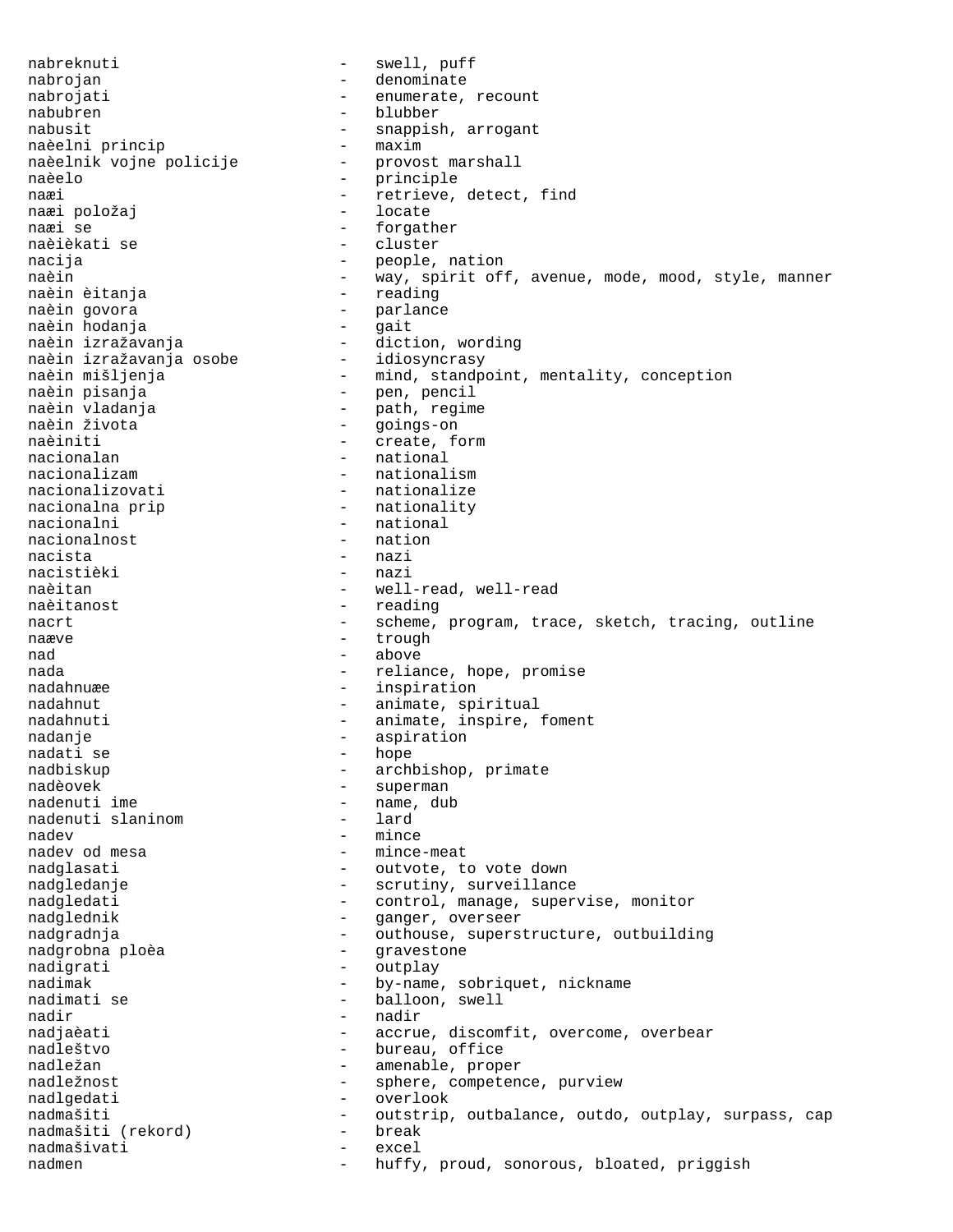nadmen bezobrazluk - hubris nadmenost - disdain, bombast nadmetanje – rivalry nadmetati se – rivalry – rivalry – rivalry – rivalry – rival nadmetati se nadmoæ - pre-eminence, supremacy, start, preponderance<br>
- pre-eminent, preponderant, prevalent, dominant nadmoæan - pre-eminent, preponderant, prevalent, dominant<br>nadmoæni - uppermost nadmoæni - uppermost - vantage, excellence<br>- altitude nadmorska visina<br>nadmudiriti - outwit nadmudriti  $-$  overreach, circumvent, outflank<br>nadmudriti (slang)  $-$  dish nadmudriti (slang) nadnica - wage nadnièar <br/> e day-labourer, hind<br/>  $\,$ nadnièarka - charwoman nadnositi se  $-$  impend nadoknada - recovery, compensation, offset<br>
nadoknaditi - eke, redeem, recoup, quit - eke, redeem, recoup, quit<br>- indemnify nadoknaditi štetu<br>nadolazeæi nadolazeæi - nascent, forthcoming<br>nadole - downward(s) downward nadole - downward(s), downward<br>
nadomestiti - replace - replace nadomoænost <br/> - prevalence, ascendency nadražaj - chafe nadražiti - stimulate nadražujuæe - provocative, stimulant<br>nadražujuæi - - acrid nadražujuæi nadri- - would-be nadrilekar - empiric, quack nadrilekarstvo - quackery nadrimudrost - sapience nadrinauènik - pedant nadstrešnica - canopy, eaves<br>naðubriti - manure - manure nadut - arrogant, turgid, bloated - bulge, swell nadutost - arrogance, presumption naduvati - inflate, puff naduvavati - distend naduven - uppish, topping, tumid, pompous, haughty, puffy<br>naduvenost - side<br>- side naduvenost nadvišenje - camber nadvisiti - surmount nadvladati entitledini v roman - overcome, overwhelm, overpower, overbear nadvojvoda - archduke nadvratnik - transom - virago, vixen nadžakbaba - shrew - survive, outlive<br>- outlast nadživeti nešto nadziravati - superintend, supervise nadzor - survey, custody, surveillance, spy, scrutiny nadzornica - matron nadzornik - foreman, ganger, warden, steward, overseer<br>nadzornik robova - slave-driver - slave-driver<br>- oversight nadzr - oversight nafta - oil, naphtha, petroleum naftni izvor - oil-well - pipe-line nag 1988 – nude, naked nagaðanje - shot, guess, conjecture, surmise nagaðati - guess nagao  $-$  sharp, quick-tempered, rude, peppery, heady, rash nagao odlazak  $-$  scuttle nagib  $-$  bias, slant, gradient, slope, lean, inclination naginjanje  $-$  lean, predisposition naginjati se  $-$  incline, slope, verge nagla promena  $-$  revulsion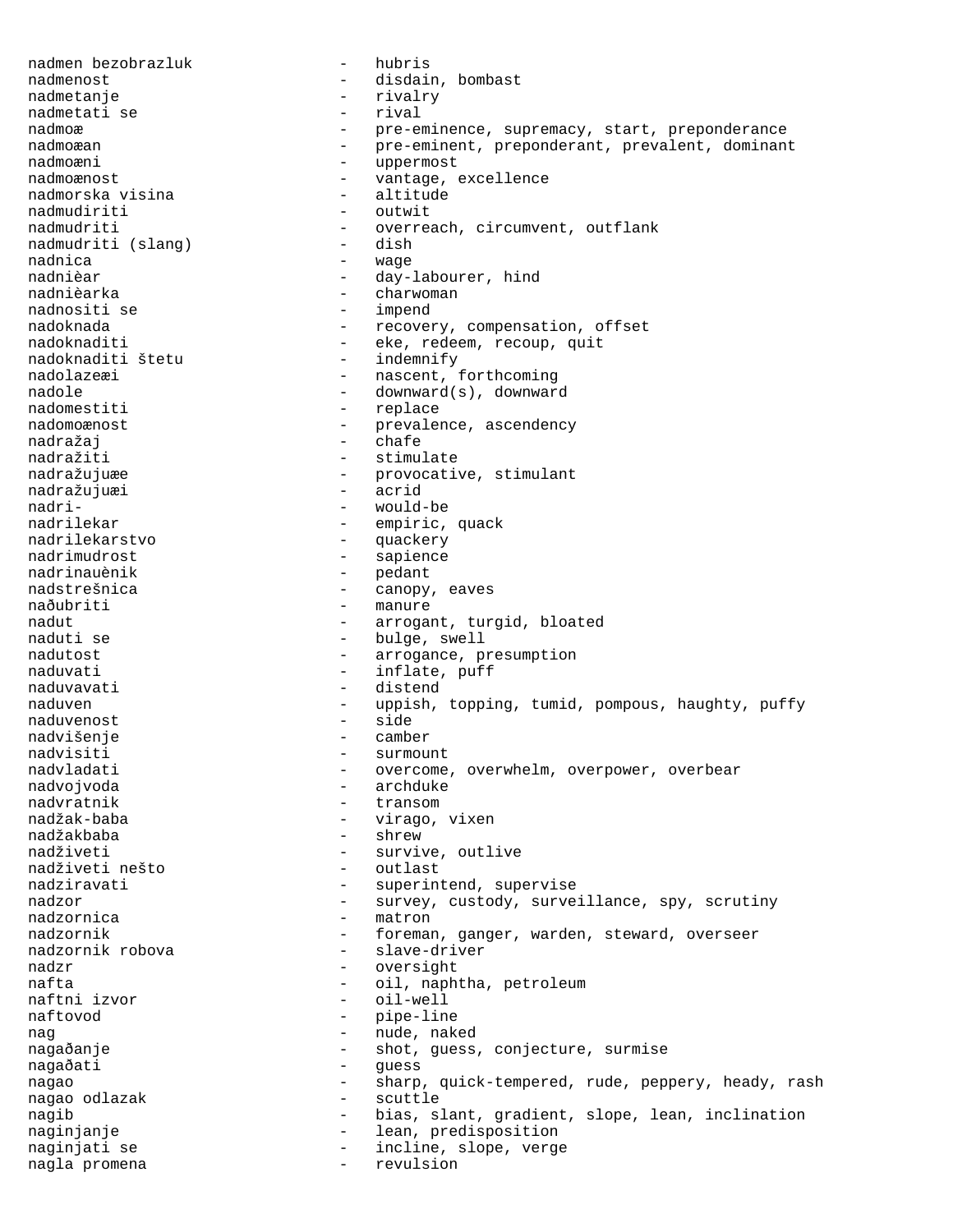naglas - aloud naglasak  $-$  ton, stress, emphasis naglašavanje - intonation, accentuation naglasiti - accentuate, emphasize, accent, stress, underscore naglavak - sleeve naglavce - upside-down nagli napad - rush nagli pad cena - slump nagli pljusak<br>nagli pokret nagli pokret  $-$  flounce, dart, flick<br>nagli skok  $-$  pounce nagli skok - pounce - spurt naglo pasti  $-$  slump naglo prestati - cold turkey naglo rasti<br>
naglo skrenuti - spiral<br>
- careen naglo skrenuti - careen naglo vraæanje (tech.) -<br>naglost naglost  $-$  vehemence, violence, rashness nagnuæe en andere af den andere af den andere af den andere af den andere af den andere af den andere af den a nagnut - slant, sloping, lopsided nagnuti - slope<br>nagnuti (brod) - careen nagnuti (brod) - careen - careen - careen - careen - careen - careen - careen - careen - careen - careen - care nagnuti se nagodba - arrangement, compromise nagoditi - adjust - adjust nagoditi - adjust - compromise nagomilan - aggregate nagomilati  $-$  garner, hoard, heap, pile, amass, stack up nagomilati se  $-$  mass, agglomerate nagomilavanje - - accumulation, concourse nagomilavnje - cumulation<br>nagon - spring, ins - spring, instinct, impulse, appetite nagoniti - impel nagore  $-$  upstairs, upwards nagost - nudity nagovaranje e strategie - abetment, blandishment, persuasion nagovarati - remonstrate, tamper, reason, exhort<br>nagoveštaj - intimation, diagnostic, hint, mention - intimation, diagnostic, hint, mention, allusion<br>- inkling nagoveštavanje nagoveštenje - suggestion, insinuation nagovestiti - prefigure, spell, warn, foreshadow, insinuate nagovoriti - abet, coax, persuade nagrada - compensation, acknowledgement, pay, remuneration<br>nagrada za obuku - tuition nagrada za obuku - tuition<br>nagrada za uèinjenu uslugu - retainer nagrada za uèinjenu uslugu nagraditi  $-$  award, gratify, reward, repay, recompense nagrditi - disfigure, maim, deform, blemish nagrizanje - erosion nagrizati - gnaw, erode nagrnuti - thrust, rush, mob nagubac - muzzle<br>naheriti se - mod - mod naheriti se nahoèe - founding nahooèe - foundling naiæi - arise nailaziti naime  $-$  particularly, namely naimenovanje - denomination, assignment<br>
naimenovati - assign, denominate - assign, denominate naiskusan en maive naivan - dewy-eyed, naive, simple<br>
naivan èovek - spoon<br>
- spoon - spoon naivèina - mug, pigeon naivnost - naivete naizgled - seemingly naizmenièan - alternative, alternate, alternating naizmenièno - alternate naj- - ultra-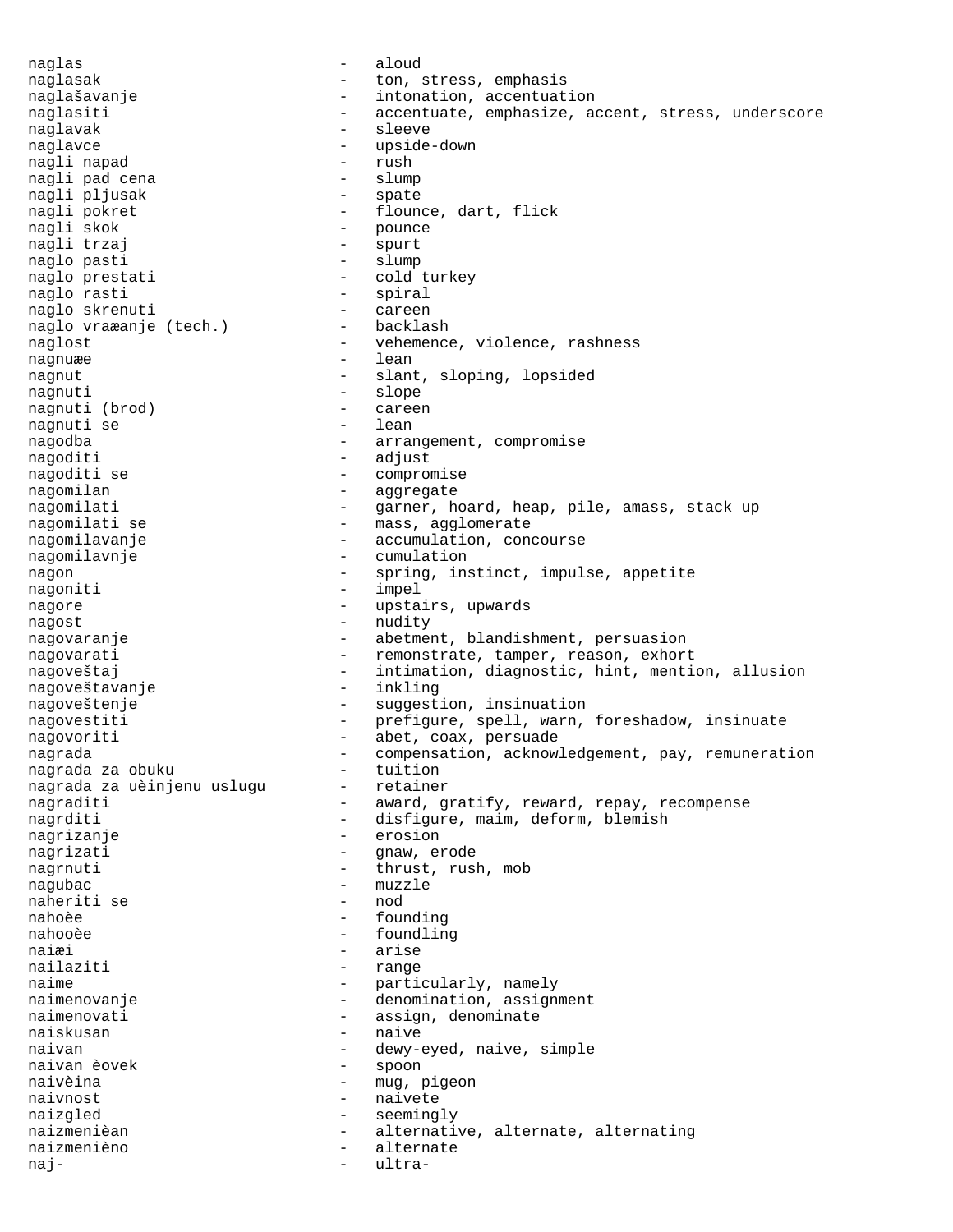najam - hire, rent, lease<br>najamni ubica - hit man - hit man najamni ubica najamnièki  $-$  mercenary najamnik - myrmidon, pensioner najamnina najasan - misty najava - annunciation - annunciation - annunciation - annunciation - annunciation - annunciation - annunciation - announcement najbliži - proximate<br>najbliži ročak - next - next najbliži roðak - next<br>najbolje - next najbolje - best najboljeg kvaliteta - superfine najbolji najbolji (fig.) - ivy league najdalji - uttermost najdublji - inmost najezda - invasion - invasion najezditi - invade naježiti - shudder - shudder - shudder - shudder - shudder - shudder - shudder - shudder - shudder - shudder naježiti se najfiniji - superfine najgore - worst najgori - worst<br>najgornji - worst - worst - uppermost<br>- thick najgušæi deo - thick najintimniji najjužniji - southernmost najkraæi - near najkraæi put  $-$  bee line najlošiji - worst najmanje - minimum, least najmanji - least najmiti - lease, retain najniži - undermost najnoviji - up-to-date, new, latter-day<br>najnogodnije - best - best najpogodnije - best najpovoljniji najpre  $-$  first, foremost najseverniji - northernmost najsitniji deo - corpuscle najstariji - eldest<br>najudaljeniji - eldest najudaljeniji - outside<br>najunutarniiji - - innermost najunutarnjiji - inner<br>najuriti - oust najuriti<br>naivažnija osoba (fig.) - kingpin najvažnija osoba (fig.) najvažniji - principal, main, paramount<br>najveza dobit - most<br>- most najveæa dobit - most najveæa kolièina najveæi - uttermost, most najveæi promet  $-$  rush-hours najviša taèka  $-$  acme, peak, pinnacle, tiptop, meridian najviše – most najviši - upmost, uttermost, paramount, outside, utmost, top<br>najviši stepen - utmost, uttermost - utmost, uttermost najzad  $-$  last, eventually nakana - premeditation<br>nakanada - premeditation nakanada - redress nakaza - freak, monster - misshapen, unsightly nakaznost - monstrosity nakiæen - dinky nakiseo - acidulous nakit - brooch, paraphernalia, gem, bijou nakit od lave and the cameo nakititi - decorate, season naklapanje - prattle, prate, twaddle<br>naklon - cheisance naklon - obeisance naklonjen - prone, apt, slanted, propitious, liable, fond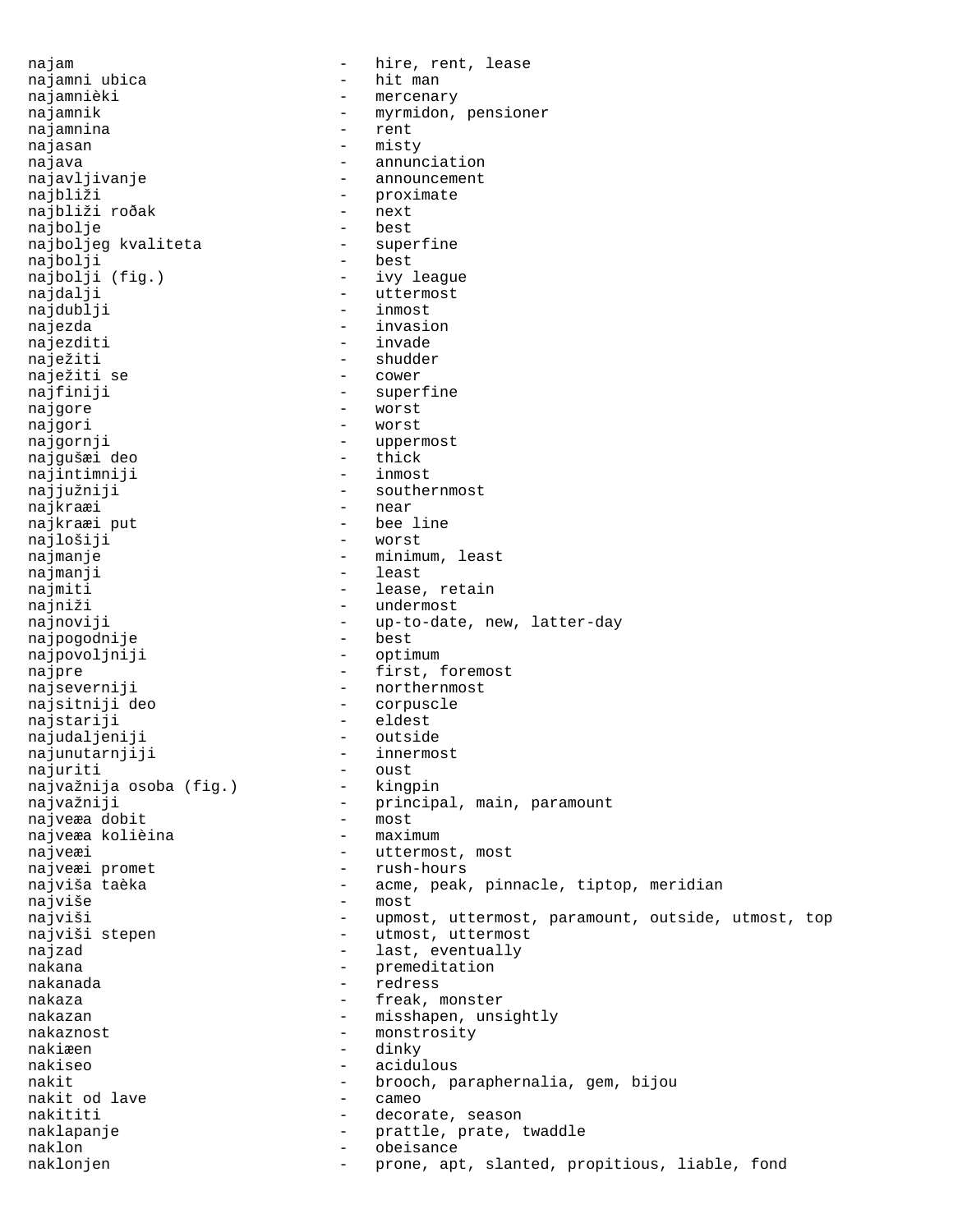naklonost - affection, predilection, palate, good-will, favour naknada - replacement, reprisal, indemnity, remuneration<br>naknada štete - reparation<br>reparation - reparation naknaditi  $-$  return, restore, reimburse, retrieve, recompense naknadni - additional<br>naknadni događaj - sequel naknadni dogaðaj sequel<br>naknadni porez surtax naknadni porez<br>nakon što nakon što - whence - afterwards<br>- bristle nakostrešiti se - bristle nakovanje - anvil nakrcati nakresan - tipsy nakriv - slanting - slanting nakriviti se  $-$  tilt, slant nakrivljen - oblique<br>nakrivo - slantwis - slantwise nakup - hire nakupiti - accumulate nakupiti se  $\qquad \qquad -$  agglomerate<br>nakvašen - sodden nakvašen - sodden - water, soak, imbue, sop, wet, wash, drench nalazište - seat, emplacement, occurrence, placer nalaziti  $\frac{1}{2}$  - precede nalaziti mane - arraign nalaziti se - reside, be, seat<br>nalaziti slast - relish - relish nalaziti slast - relish nalegati - overlap nalepnica - label, etiquette nalet - swoop, incursion, rush, foray, dash, paroxysm<br>nalet vetra - flaw - flaw nalet vetra naleteti - pounce, smash<br>
nalièiti - resemble<br>
- resemble - resemble nalièje  $-$  reverse nalik - like<br>nalik na saman - like nalik na  $\frac{1}{1}$  - alike nalik na istinu - specious nalik na sir energy and the symmetry of the symmetry of the symmetry of the symmetry of the symmetry of the symmetry of the symmetry of the symmetry of the symmetry of the symmetry of the symmetry of the symmetry of the sy nalik na zmiju  $-$  serpentine naliv-pero - fountainpen naljutiti - antagonize, mad, provoke, offend, incense<br>naljutiti se displease, resent naljutiti se  $\begin{array}{ccc} & - & \text{displease, result} \\ \text{nalog} & - & \text{appointment, dict} \end{array}$ - appointment, dictate, prescription, account<br>- enioin naložiti - enjoin<br>nama - us nama - us namamiti - decoy, entice, wheedle<br>namazan katranom - tarry - tarry namazan katranom tarry namazati melem salve namazati melem - salve namazati usne namæorast - sourpuss namena - assignment nameniti - designate, destine namenuti - assign namera e contraction, meaning, intention, decision, view nameran - deliberate, purposeful nameravati - mean, project, go, intend, meditate, propose namerno - purposely, wittingly<br>
namesnik - protector, regent - protector, regent namesništvo - regency nameštaj  $-$  furniture, movable, set, fitting nameštanje - adjustment nameštati - garble namešten - puffy, set nameštenica - mannequin nameštenje - mounting, mount<br>namestiti - set. pose. adjust namestiti - set, pose, adjust, situate, station, posture<br>namestiti qredu - slat namestiti gredu anti-slat namestiti se  $-$  settle, seat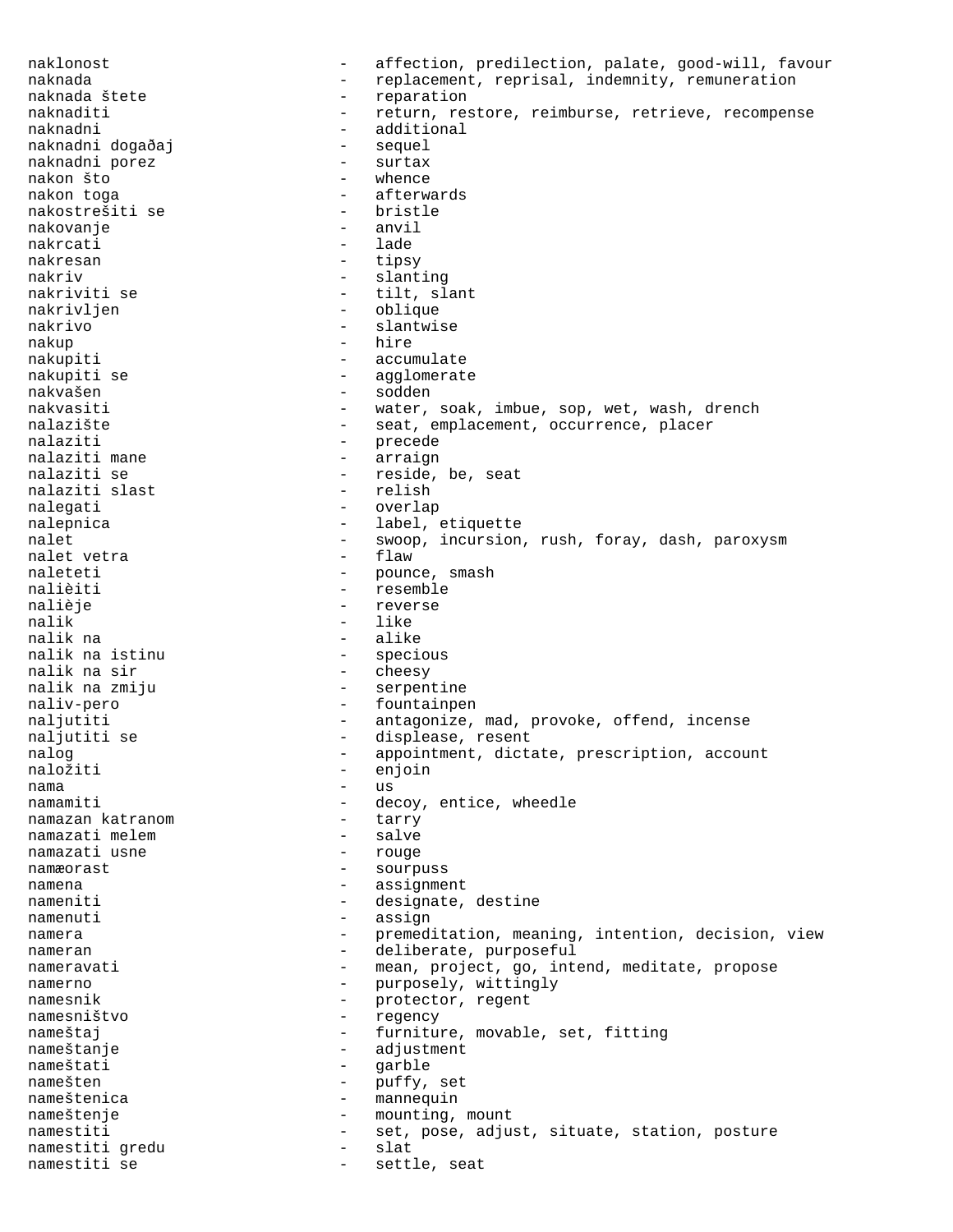namet - levy, tax nametati se  $-$  solicit, obtrude, intrude<br>nametliv nametljiv - officious, provoking<br>nametljiv èovek - bur - bur nametljiv èovek - buring - buring - buring - buring - buring - buring - buring - buring - buring - buring - buring - buring - buring - buring - buring - buring - buring - buring - buring - buring - buring - buring - buring - imposer, interloper, intruder, meddler<br>- solicitation nametljivo ponašanje<br>nametnuti nametnuti - adjust, inflict, levy - impose<br>- wink namigivanje - wink namigivati namiguša - minx, jilt<br>namirenje - minx, jilt - settlement namirisati  $-$  perfume namiriti - settle, square namirnica  $-$  victual, caterer namirnice - provision<br>namotai - coil namotaj en estas en la coil namotati - quill, reel namotavati - coil namrštiti se  $-$  purse, frown namuèiti - bedevil nana  $-$  spearmint naneti - inflict<br>naneti bol - distress - distress, afflict<br>- distress naneti nevolju naneti poraz - discomfit naneti teške povrede - mayhem naneti udar nanišaniti - sight nanizati - rack up naniže - downward - scent, nose nanos<br>
nanošenje telesne povrede<br>
- assault and battery<br>
nanošenje telesne povrede nanositi bol  $-$  rankle nanovo<br>
nanovo izvesti<br>
- reproduce<br>
- reproduce - reproduce naoblaèiti - overcloud naoblaèiti se  $\qquad \qquad -$  overcast, cloud naoèare eyeglasses - eyeglasses naoèari - glass, spectacles<br>naoèit - sersonable, noble naoèit - personable, noble, presentable, sightly, portly<br>naoèniaci - hlinkers naoènjaci - blinkers<br>naokolo - around naokolo - around, round naopak - topsy-turvy, preposterous naopako - upside-down, topsy-turvy, upside down naoružan - armed, panoplied<br>naoružanie - armament - armament<br>- arm naoružati se naoštriti - sharp, edge, sharpen naovamo - hither napad - fit, onrush, accession, assault, incursion, onset<br>napad qneva - spasm - spasm napad gneva napad histerije - hysterics napad iz vazduha - air-raid napad ljutine napadaè  $-$  aggressor, assailant napadaèki - offensive, aggressive<br>napadati - offensive, aggressive<br>assault, impugn, atta - assault, impugn, attack, inveigh<br>- lubricious napaljen (slang) napamet - mental<br>napast - cheese napast - obsession napasti - assail, attempt, attack, aggress, infest napâsti - graze<br>napasti iz zasede - ambush napasti iz zasede napetost - tension napev - melody, descant, air, tune napinjati - strain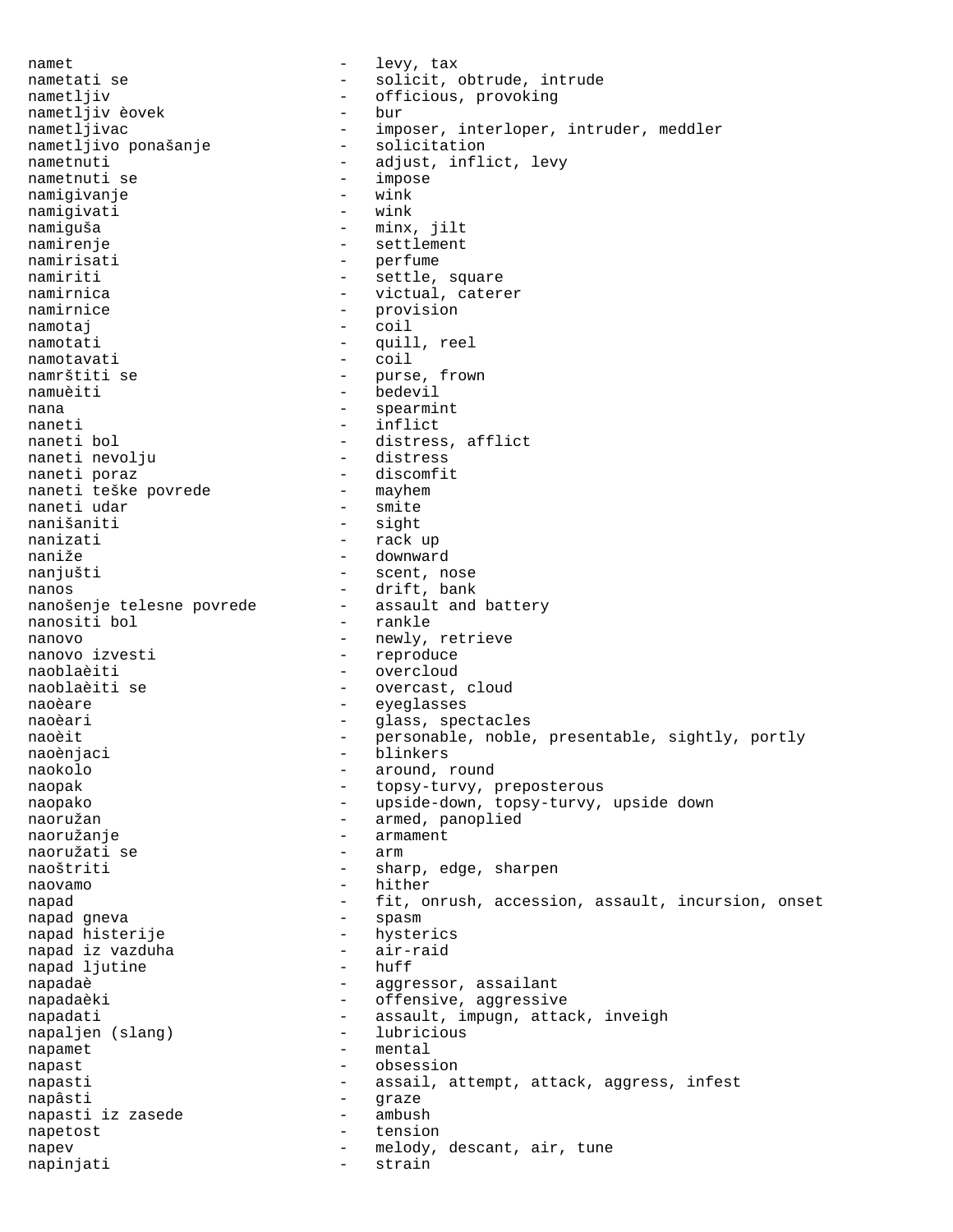napisati  $-$  write, letter, produce napisati kritik  $-$  notice napisati kritik - notice<br>napisati nešto na brzinu - dash off napisati nešto na brzinu - dash off napitak - pot, potion, beverage napitak  $\begin{array}{ccc} \text{nept} & \text{not} & \text{pot} \text{.} \\ \text{neptak} & \text{nopt} & \text{towage} \\ \text{nonlatak} & - & \text{towage} \\ \end{array}$ naplatak naplatiti - remunerate naplatiti previše naplaviti<br>
napoinica<br>
 - float<br>
- tip napojnica - tip napola providan napolje - outdoors, out, abroad napolju - outward napomena  $-$  mention, reference, remark napomenuti - remark, admonish, notice napominjati - observe napon - tension, pressure, pride, stress napor - strain, effort, labour, exertion naporan - strenuous, uphill, stiff, arduous naporan posao - drudgery naporan rad - plod, elbow grease naporno pešaèenje - trudge naporno raditi naprasit - headlong, testy, boisterous, spicy, ruffian naprava - gadget napraviti<br>
napraviti beleq<br>
- scotch<br>
- scotch napraviti beleg - scotch napraviti kratak spoj - short-circuit napraviti ožilj - scar napraviti rez - nick - regularize<br>- tunnel napraviti tunel - tunnel<br>napraviti utisak - impress napraviti utisak napred - afore, before, ahead, forth, forward, forwards napredak - advancement, advance, prosperity, rise, advantage napredan - onward, thriving, progressive, new, precocious napredovanje enterprise - advancement, stride, promotion, progression napredovati - rise, advance, progress, prosper, thrive, get on napregnut - farfetched, overwrought, tense<br>napregnuti se - exert - exert napregnuti se naprezanje - strain, exertion<br>
naprezati - rack<br>
- rack naprezati - rack naprezati se naprimer - e.g. naprslina - cranny, crevice, fissure, split<br>naprslina qume - puncture - puncture naprslina gume - puncture - puncture - puncture - puncture - puncture - puncture - puncture - puncture - punctu naprsnuti naprstak - thimble<br>napuklina - rift<br>- rift napuklina napuniti - pump, replenish napuniti se  $-$  fill, brim napunjen - replete<br>napunjen pehar - brimmer napunjen pehar napuštanje - abandonment, secession napuštati napušten - derelict, abandoned, forlorn, lorn napuštenost - abandonment, dereliction napustiti - abandon, forsake, vacate, ditch, desert, remit<br>napustiti (školu) - drop out napustiti (školu) - drop out napustiti (stranku) nar  $-$  pomegranate naramak - bundle naramak pruæa naramenica - sling, shoulder-strap, strap narandža - orange narandžast - orange naraštaj  $-$  accretion narastanje - excrescence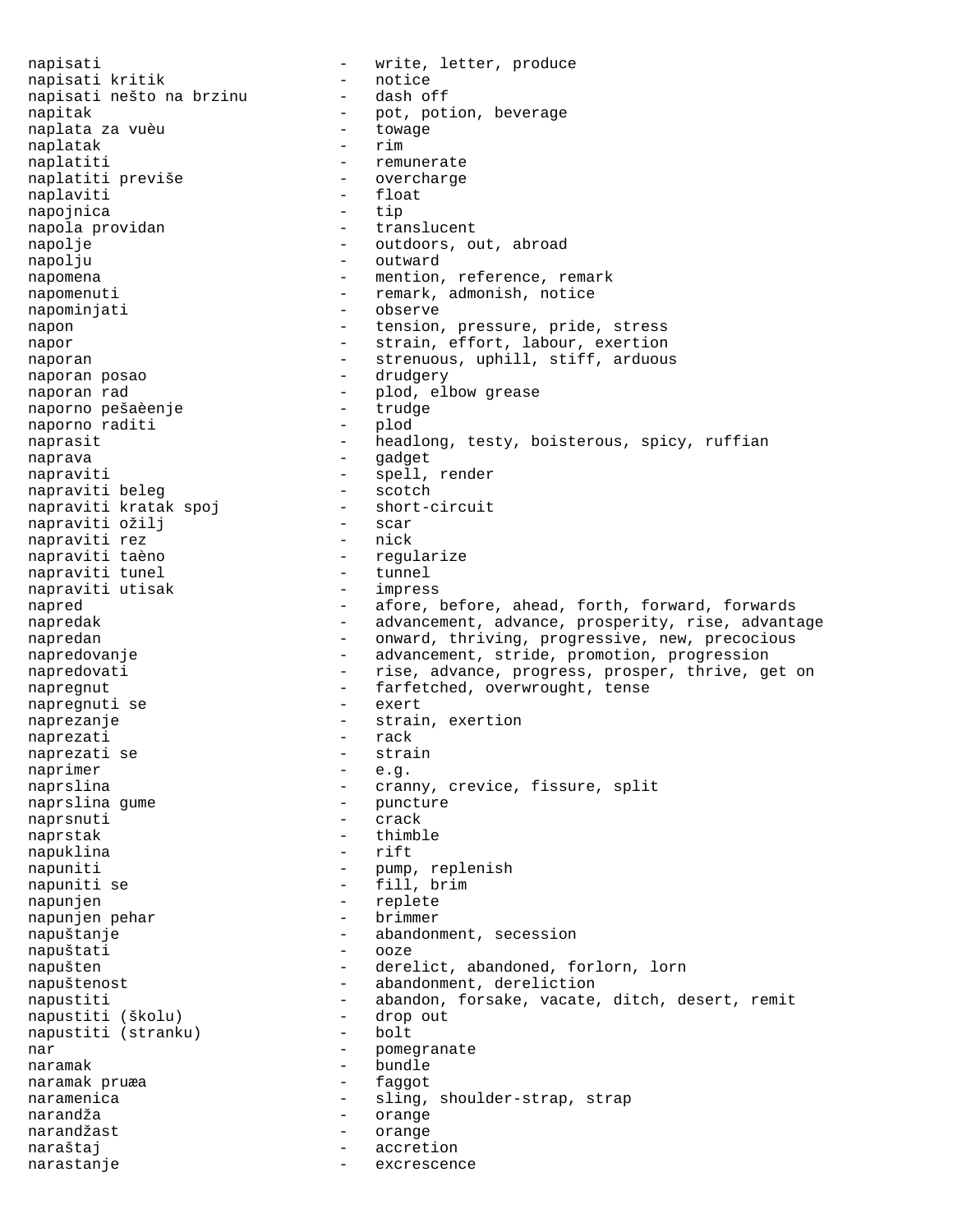narasti - accrue narav and temper, moral, character, nature, mettle, mood naravan - natural - natural naravnanje - transaction naravnati - defray, reconcile naravno - assuredly nareèja - speed nareèje - speak, vernacular, dialect naredba - decree, precept, ordinance, direction, injunction<br>narediti - order, prescribe, bid, enjoin, require narediti - order, prescribe, bid, enjoin, require nareðivati - direct, dictate<br>
narkoman - dope-fiend add - dope-fiend, addict narkotièan - narcotic narkotik - soporific, narcotic, dope narkoza - narcosis naroèit - special, remarkable, distinctive, singular naroèiti - especial naroèiti lek (1999) - especial especial de la partie de la partie de la partie de la parti<br> especific naroèiti lek - specific - specific - specific - specific - specific - specific naroèito - extra, particularly<br>naroèitost - extra, particularly naroèitost - specialty narod - commons, populace, public, people, folk, nation - national, popular narodnost  $-$  nationality, nation naruèje - armful - bracelet, armlet, armband<br>- rouge narumeniti lice narušavanje reda - - perturbation<br>narušiti - - perturb.unde narušiti - perturb, undermine, infringe narušiti red - disorganize nas - ourselves, us naš - our, ours ours, our nasad - plantation<br>nasamariti nasamariti - fob nasapunati - lather, soap naše - our nasekirati - bedevil naseliti - populate, settle naseliti se - squat naseljavanje - population<br>naselje - settlement naselje - settlement<br>naseljenik - settler - settler - settler nasilan - forcible, violent<br>nasilie - violation violen nasilje - violation, violence, tyranny nasilnièki - rambunctious nasip 1983 - dam, bank, bulwark, dike, levee, sea wall, mound nasipanje - filling - drag down<br>- qloat naslaðivati se tuðoj nesreæi naslaga - pile, strata, storage, store, lode, rock, stratum naslanjanje - lean naslanjati se - abut nasledan - hereditary, hereditary<br>nasleðe - hereditary, hereditary nasleðe - patrimony nasleðen - heritable, hereditary, ancestral<br>nasleðena osobina - reversion - reversion nasleðena osobina - reversionasleðena stvar - reversionasleðena stvar - reversionasleðena stvar - reversionasl nasleðena stvar - heirloom<br>naslediti - inherit naslediti<br>naslednica - heiress naslednik - legatee, successor, heir naslednost - heredity nasledstvo - patrimony, heredity, legacy, heritage, bequest naslikati - image, picture naslon - back nasloniti se - recline naslonjaèa - arm-chair, seat, armchair naslonje - recumbent naslov - heading, title, style, caption, name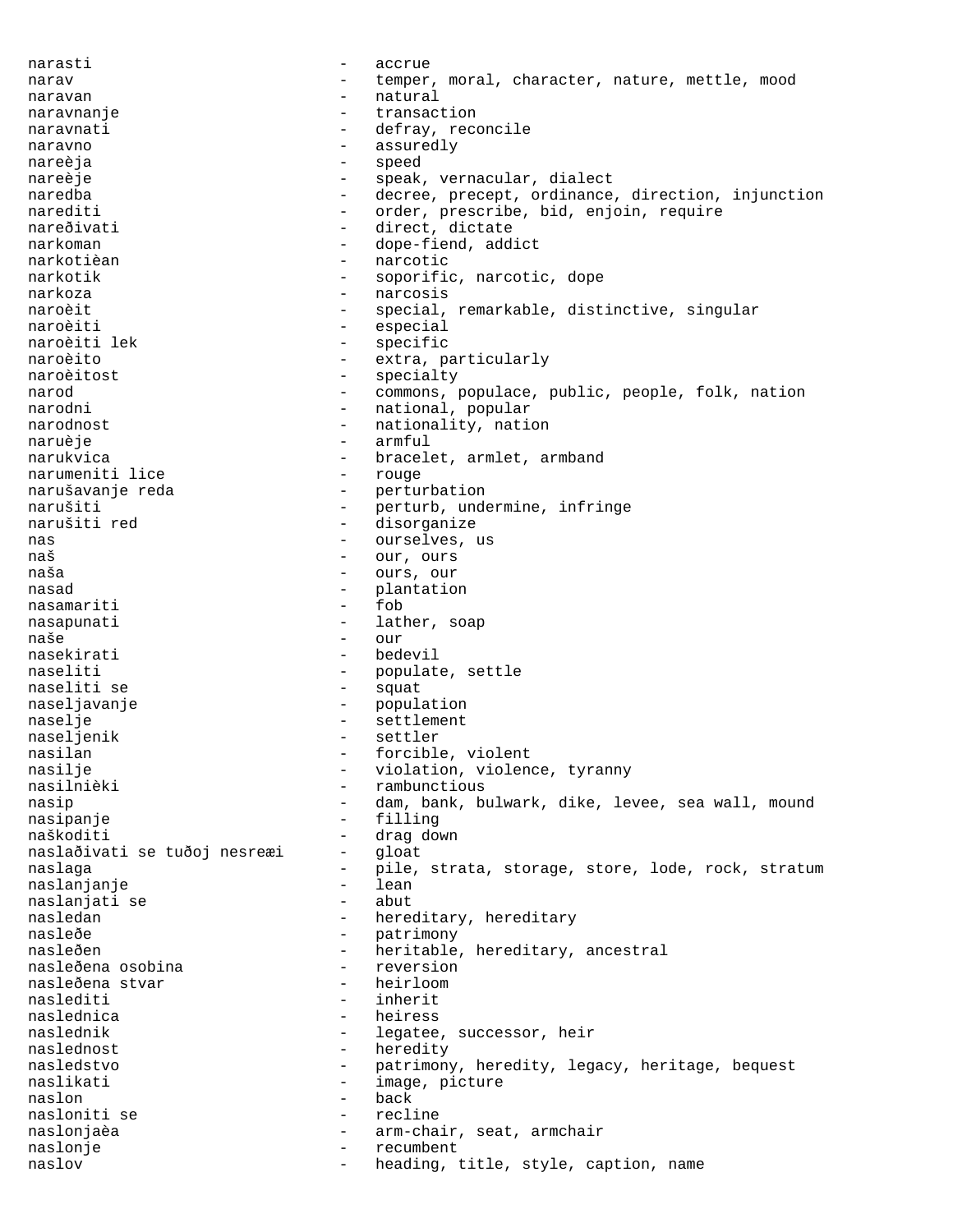naslovni list - frontispiece naslovnik - addressee naslutiti  $-$  portend, forebode naslutiti nešto  $-$  flair naslutiti nešto nasrnuti - assail, aggress<br>nasrnuti (na tuðu imovinu) - encroach nasrnuti (na tuðu imovinu) nasrtaj en la estas en la estas en la estas en la estas en la estas en la estas en la estas en la estas en la e nasrtati - infest nasrtljiv - aggressive nastaniti - populate, people, domicile - settle, house nastati - arise, issue - originate nastava - teaching nastavak - butt, sequel, suite, instalment, resumption nastaviti - segue, prolong, continue, take up, proceed, resume nastavljanje - resumption nastavni - teaching<br>nastavni program - - curriculum nastavni program nastavnik - preceptor, pedagogic, pedagogue, teacher<br>naštimovati - tune - tune naštimovati<br>našto - whereat nastojanje - endeavour nastojati  $-$  seek, insist, endeavour, strive nastojavati - persevere nastran 1988 - rum, bizarre, rummy, queer, odd, extravagant, mad nastran èovek - medcap<br>nastranost - oddity nastranost  $\qquad \qquad -$  oddity, vagary nastrešnica - hovel, shed, overhang, penthouse nastup - spell, bout, outburst, outbreak, advent, emersion<br>nastup bola - twinge nastup bola - twinge nastup bolesti - accession nastup gneva - tantrum nastupanje mrak nastupiti - mature, arrive, pose<br>nasumice - mature, arrive, pose<br> $-$  random, adrift - random, adrift nasuprot - opposite<br>
nataxi lisice<br>
- manacle nataæi lisice - manacle nataæi na ražanj natalitet - natality nataložen en metaložen aqueous natapanje - soak natèoveèanski - superhuman nateèen - puffy nategnut - taut naterati - make, possess, screw, reduce, compel<br>naterati - quaff natezati - quaff<br>natkriliti - top. - top, overhang natkriven hodni - portico natmuren - sulky, sullen, cross, surly natopiti - moisten, engrain, saturate, imbue, sop, wash natopljen - impregnated, sodden, impregnate natovariti - shoulder, charge, burden, load, freight natpis - posy, inscription, caption natpis na radnji - sign natpis na radnji natprirodan - occult, supernatural, preternatural, miraculous natrag  $-$  backward, aback natrij - sodium hartonat - sodium - soda natrijum karbonat natucanje - smattering naturalista - naturalist natušten - moody nauèan - scientific, doctrinal nauèiti - edify, get, learn nauèiti napamet - memorize nauèna postavka - thesis nauène rasprave nauènièki - scientific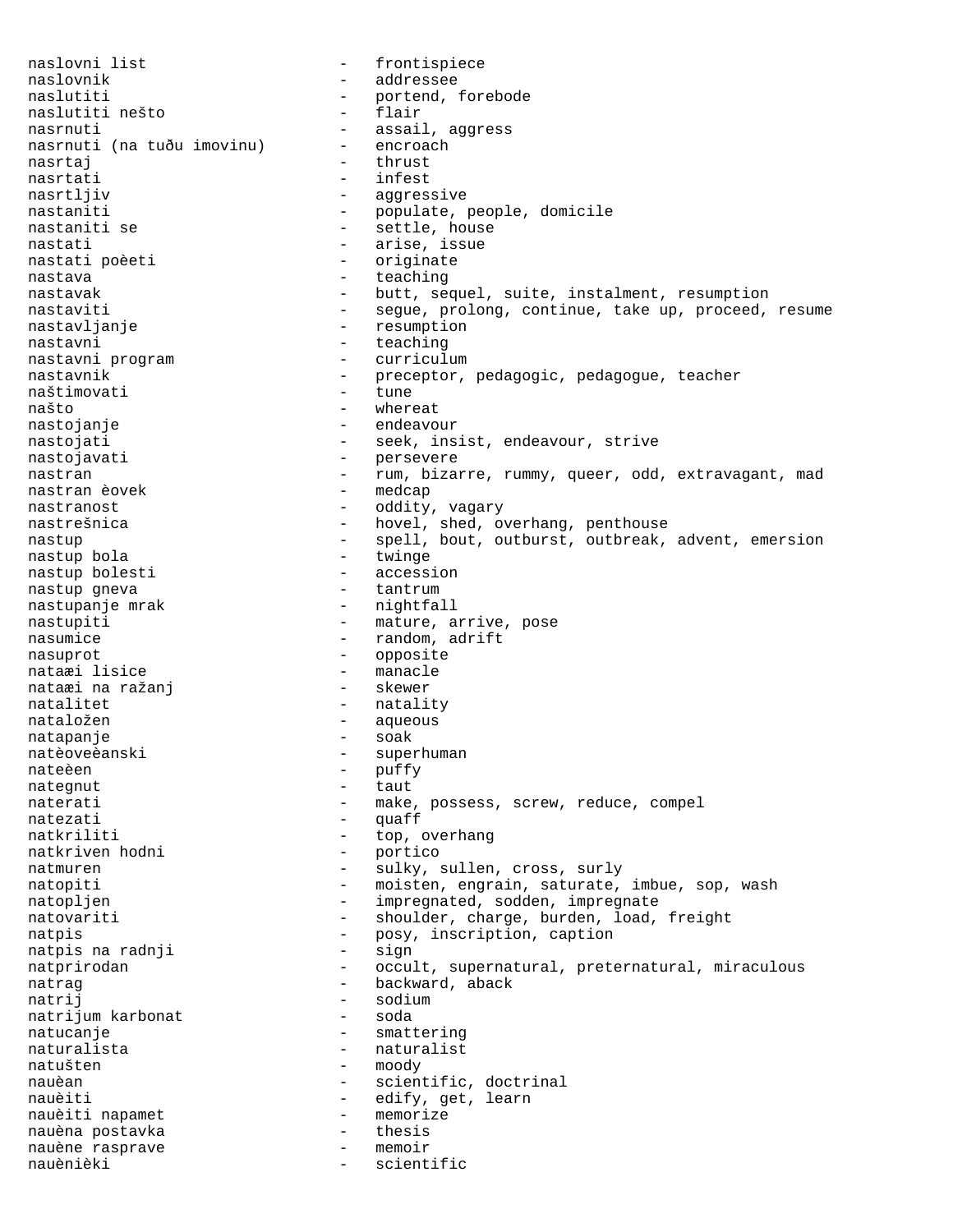nauènik - academic, scientist, savant, scholar nauk - edification nauka - lore, science, learning, knowledge nauka o lepom  $\sim$  - aesthetics nauka o oblicima - accidence, morphology<br>nauka o poljoprivredi - agronomy nauka o poljoprivredi<br>nauka o rudama nauka o rudama - mineralogy - acoustics naukovanje - apprenticeship naumiti - conceive navala - inrush, pressure, offensive, run, rush, thrust navaliti - pounce, assail navaljivati - urge, push, press navavljaè - purveyor navèani - money navesti - specify, adduce, induce naviæi se  $-$  assimilate, accustom, acclimatise navigacija - navigation navigator - navigator navijaè - sport navika - wont, rut, habit, practice, goings-on, way<br>navikao - accustomed - accustomed navikavanje  $\overline{\phantom{a}}$  - acclimation naviknut - used, addicted, habitual naviknuti - inure<br>naviše - inure - inure - upward(s), up naviši - topmost naviti - wind navlaka - cover navod allegation, quotation navodan - reputed, putative navoðenje - allegation, adduction, citation, quotation<br>navoditi - quote instigate cite navoditi  $-$  quote, instigate, cite<br>navoditi razqovor na istu temu  $-$  harp on navoditi razgovor na istu temu navodnici - quotation-marks, quote navodniti - float, water navodnjavati - inundate, irrigate<br>navuæi na sebe - - incur - incur navuæi na sebe - incur navuæi rukavicu nazad - aback nazadan - backward nazadnjaèki  $-$  reactionary, musty nazadovanje - come-down nazal - nasal - nasal nazaposlen - out-of-work<br>nazdraviti - toast, pled - toast, pledge<br>- loom nazirati se naziv  $\qquad \qquad -$  appellation, denomination, name naziv predmeta  $-$  nomenclature nazivanje  $\qquad \qquad$  - appellation nazivati  $\qquad \qquad -$  denominate naznaèiti - name, point, signify, nominate, indicate naznaèiti rok - assign naznaèiti rok nazor - opinion nazreti - perceive<br>nazublien - iaggy - iaggy nazubljen - jaggy<br>nažuliiti - rub - rub nažuljiti nazvati  $-$  entitle, dub, term, name nazvati poqrešnim imenom  $-$  misname nazvati pogrešnim imenom ne  $\frac{1}{100}$  - not, no, nay, non ne èiniti - undo<br>- above ne dalje nego ne davati (nekome) mira ne dozvoljavati - disallow ne gledati na greške ne obazirti se  $-$  disregard ne odobravati - discountenance, resist, disapprove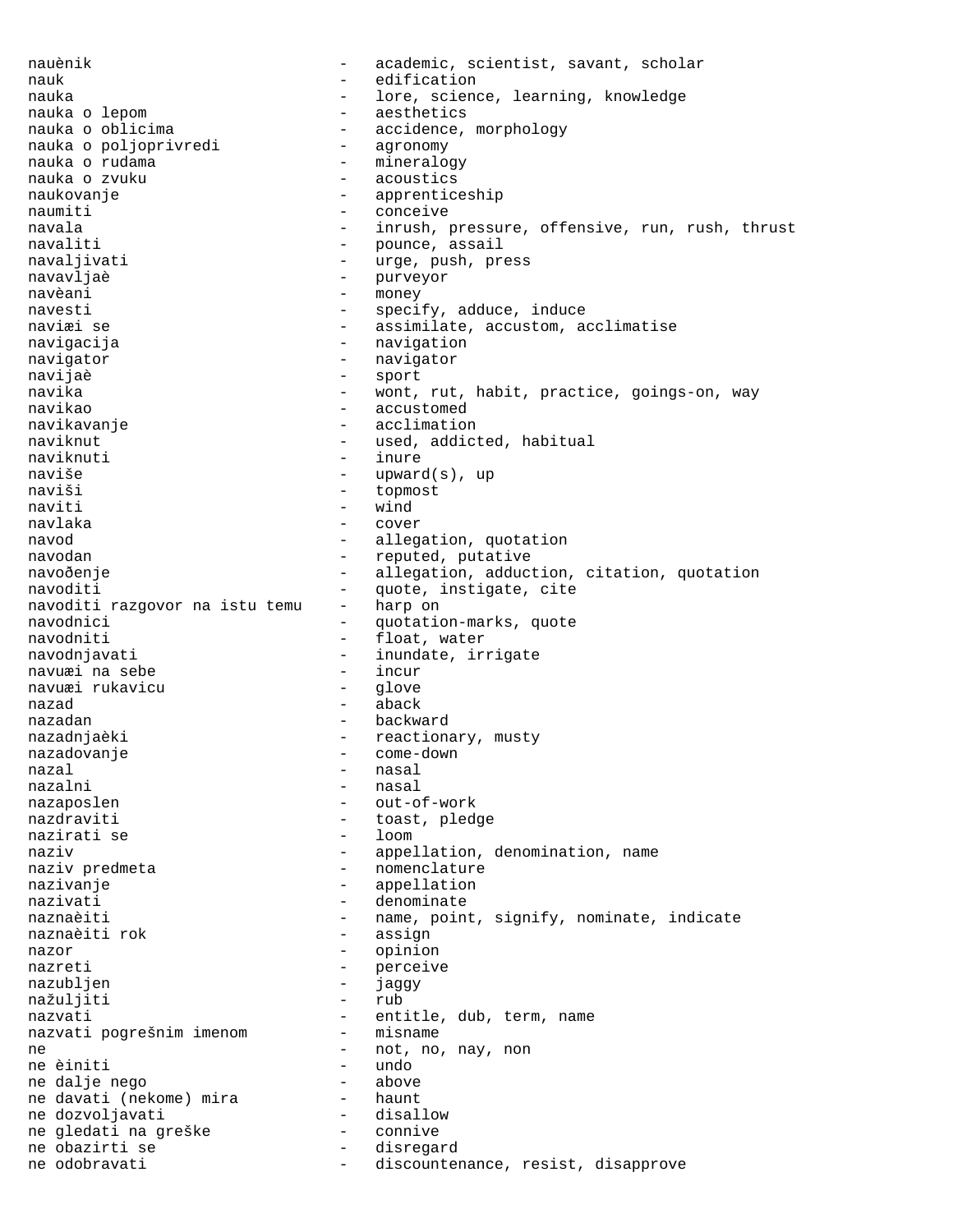ne odustajati  $-$  persevere ne oticati in the stagnate of the stagnate of the stagnate stagnate stagnate ne poslušti - disobey ne postiæi cilj ne pouzdati se - disbelieve ne priznati ne priznavati - repudiate, disclaim<br>ne raditi - repudiate, disclaim<br>- take off ne raditi  $-$  take off<br>
ne slagati se  $-$  discord, - discord, disagree, baulk, dissent ne trpeti - dislike ne trpi prigovor and the perempt of the uspective series of the series of the series of the series of the series of the series of the series of the series of the series of the series of the series of the series of the seri ne uspeti ne usuditi se - scruple ne uzeti u obzir ne verovati internationale disbelieve ne voleti - disfavor, dislike, loathe ne zate<br/>æi - miss - miss neaktivan entry and the state of the state inert inext inert inext inert neambiciozan - shift-less neazaboravak - forget-me-not nebeski - celestial - firmament, sky nebitan - inessential, unessential neblagovremen - untimely nebo - sky, heaven neboder - sky-scraper nebojša - daredevil neborac - non-combatant neboraèki - non-combatant nebriga - neglect, negligence neæak - nephew neæaka - niece, niece neèastan - dishonest, dishonourable, playful, infamous<br>neèastan èovek - scandal neèastan èovek neèija žrtva - scapegoat neèist - impure, bastard neèistoæa - filth, dross, impurity neèitak - illegible, slippery neèitan - unread neèitko pisati - scrabble neèitljivost - illegibility<br>necivilizovan - uncivilized - uncivilized<br>- demur neækati se neèlan - outsider neèoveèan - inhuman, unhuman, cruel, brutal<br>neèovek - unman - unman neèovek - unman<br>neèovk - brute - brute necrkveni - secular neèujan - inaudible, stealthy, noiseless neèuvan - unguarded, shocking neèuven egregious, outrageous, unheard, unheard-of nedaæe - adversity nedaleko - around, about nedavni - new nedavno - last, late, lately, recently, newly, freshly<br>
nedavno venèani - newly-weds - newly-weds nedelikatan  $-$  indelicate nedelja - sunday nedelja dana nedeljiv - indivisible nedeljno - weekly nediran - virgin nedirnut - intact, unaffected nedisciplinovan - undisciplined<br>nedobyatan - unattainable nedohvatan - unattainable nedokazan - unsubstantiated nedokuèiv - fathomless, inscrutable, unattainable nedokuvan - raw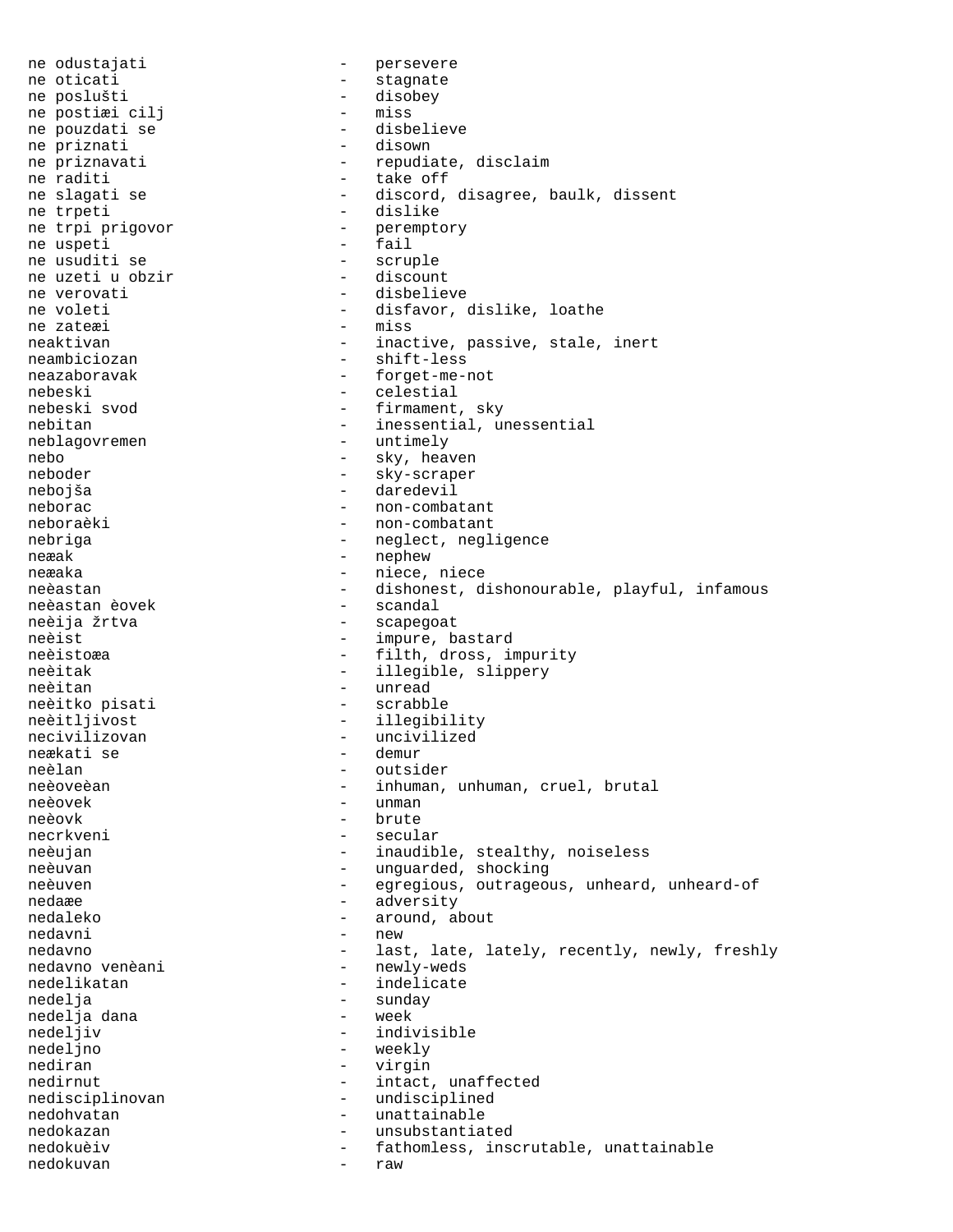nedolièan - unseemly nedopuštati nedopustivo - inadmissible nedosežan - fathomless, abysmal<br>nedosledan - fathomless, abysmal<br>- incoherent, inconsi - incoherent, inconsistent, inconsequent<br>- discrepancy nedoslednost - discrepancy nedospeo - undue nedostaci<br>nedostajati - lack, want, fail nedostajuæi - wanting nedostatak - flaw, shortcoming, cockle, deficiency, defect nedostignut - unequalled nedostižan - inaccessible, inapproachable, inapprehensible nedostojan - unworthy nedoteran - slipshod, naked nedoumica - crux, puzzle, dilemma nedovojan - inadequate nedovoljan - underdone, scarce, insufficient, scant, deficient<br>nedovoljno - poorly - poorly - poorly<br>- understate nedovoljno iskazati - understate nedovovoljne velièine<br>nedovršen - undone, rugged nedovršen - sketchy, inchoate nedozreo - crude nedozvoljen - uncommitted nedra  $-$  bosom, breast nedruštven - dissociable, antisocial, reserved nedruževan - peevish<br>neduhovit - pointles neduhovit - pointless nedvosmislen - emphatic, unequivocal neefektan - ineffective<br>neeksplodirana bomba - dud - dud neeksplodirana bomba nega  $\begin{array}{cccc} - & \text{care, attention, attendance} \\ - & \text{manicure} \end{array}$ - manicure neganut - unmoved negarantovan - unwarranted<br>negašen kreè - quicklime - quicklime<br>- villain negativac (u filmu) negativan - negative, minus, negative negativan - negative, minus, negative negativna velièina - negation negativno oceniti negdašnji - departed<br>negde - departed<br>- anywhere - anywhere, somewhere negde na  $-$  about negde tu entreminent - hereabouts negde u - about - about nego - than negodovanje - peeve, objection negostoljubiv - inhospitable negovan - sleek negovati entitled a nurse, nourish, attend, cultivate, nestle, cherish nehaj - neglect nehajan - neglectful nehajnost - improvidence nehat - negligence, indolence<br>
- careless nehatan - careless nehigijenski - insanitary nehotièan - unintentional, involuntary, accidental<br>nehotice nehotice - unawares neighbouring extending the neighbourhood neiscrpan - unfailing, inexhaustible<br>
neise<br/>èen - uncut<br>
- uncut - uncut neiskazan - ineffable, untold neiskaziv - nameless neiskoreniv - ineradicable neiskren - mendacious, disingenuous, affected, insincere neiskrenost - feint neiskristalisan - amorphous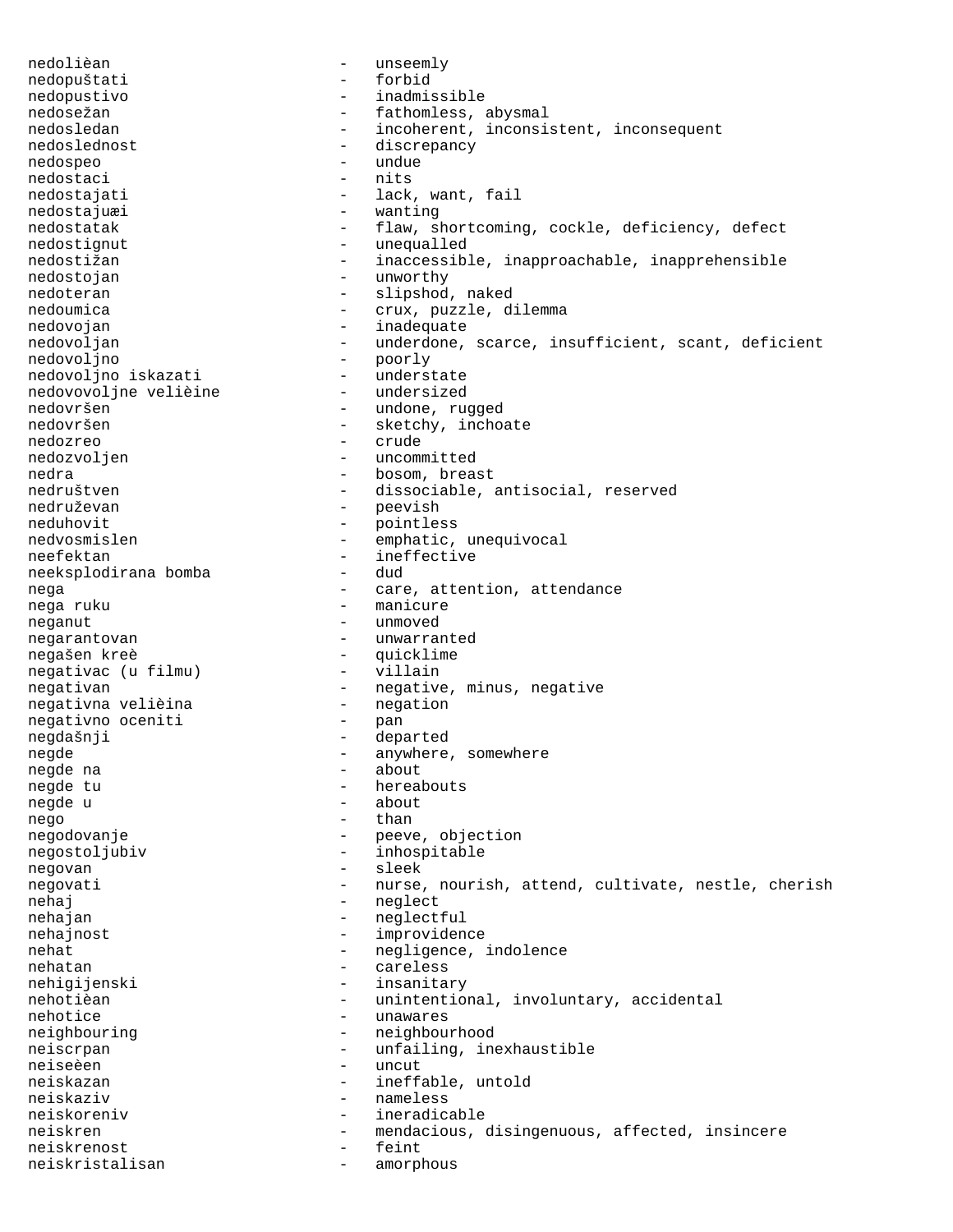neiskusan - callow, unexperienced, wide-eyed, artless, raw neiskusan èovek - babe neispitan - novel, pathless neisplaæen - unpaid neispravan - incorrect, bad neisprièan - untold neispunjen - outstanding<br>neistina neistina - untruth<br>neistinit - spurious - spurious, unreal, untrue neizbežan - inevitable, pending neizbeživ - inescapable neizbežnost <br />  $\qquad \qquad -$  imminence, necessity neizbrisiv - indelible neizdan - inedited, unpublished neizgladiv - ineffaceable neizgraðen - unfledged neizleèiv - incurable<br>neizmenliiv - immutable<br>- immutable neizmenljiv - immutable - immutable - immutable - immutable - immutable - immutable - immutable - immutable neizmeran - immense<br>neizmerno - exceedi neizmerno - exceedingly<br>
neizoliran - haked - naked<br>- unsaid neizreèeno neizreciv - nameless, unutterable, unspeakable neizvesnost entry and the suspense of the incertitude, suspense neizveštaèen  $-$  natural, artless neizvestan entryche entryche entryche precarious, uncertain neizvodljiv - impracticable neizvršenje<br>neizvršenje novèanih obaveza - default neizvršenje novèanih obaveza - default nejak - feeble<br>nejasan - slinne nejasan - slippery, inexplicit, blear, shadowy, vague, soft<br>nejasnoæa - obscurity nejasnoæa - obscurity nejavljanje - absence nejednak - uneven, one-sided, spotty, unequal nejednakost <br/> - inequality, disparity, odds nekad - sometime nekada - once, sometime, erstwhile<br>nekadašnji - once, sometime, erstwhile, somet - quondam, erstwhile, sometime, old nekakav - some nekako - anyhow, somehow nekažnjivost - impunity neki - one, any, several, some, so-and-so, a - somewhat neko - someone, somebody, person, stickler<br>
- several, few<br>
- several, few nekoliko - several, few - several, few - several, few - several, few - several, few - several - several - several - several - several - several - several - several - several - several - several - several - several - severa - unsubstantiated<br>- offbeat nekonvencionalan (slang) nekoristan - worthless, needless, futile, useless, unprofitable nekritièki - uncritical nekrolog - obituary nekrološki - obituary nekropola - barrow nekuda - somewhere nekulturan - barbaric, primitive nekvalifikovan - unqualified, unskilled<br>nelagodan - mieasy nelagodan - queasy nelagodnost - dissatisfaction nelegitimni - illegitimate nelicimeran - unfeigned neljubazan  $-$  unkind, ungracious nelogièan - illogical nelogiÈan - inconsequent nelogièan - irrational nelojalan - disloyal<br>nem - speechle nem external extended to the speechless, inarticulate, tuneless, silent, mute nemac - german nemaèki - german nemar - neglect, nonchalance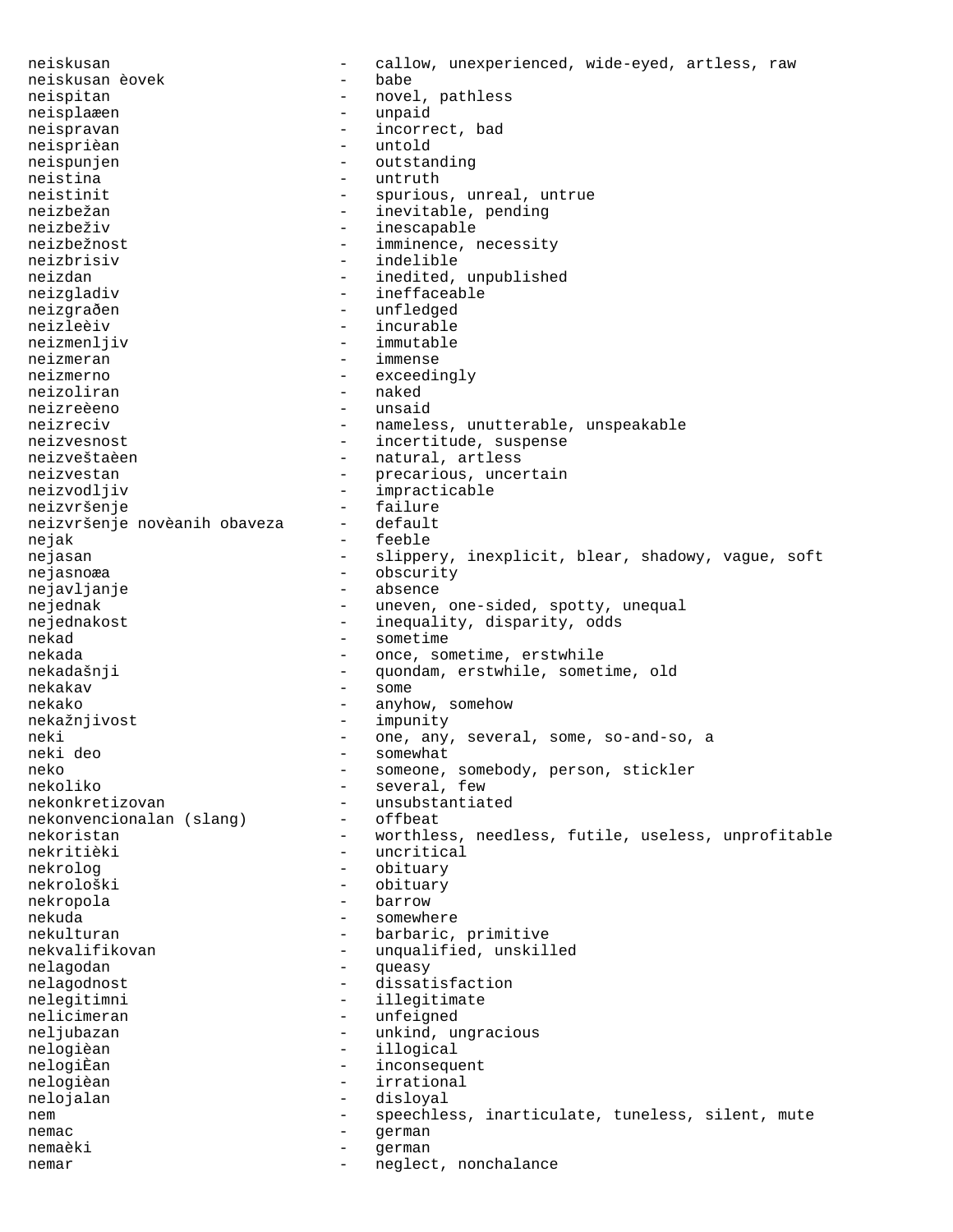nemaran - nonchalant, neglectful, sloppy, derelict, slipshod nemarnost - negligence<br>nemaskiran - undisquise nemaskiran - undisguised nemaština - penury<br>nematerijalno - immaterial nematerijalno - immateri<br>nemati poverenia - mistrust nemati poverenja - mistrust nemelodièan - tuneless nemerljiv - immeasurable<br>nemica - <br/> - qerman nemica - german nemilosrdan - remorseless, ruthless, merciless, unmerciful<br>nemilost<br>- disfavour nemilost - disfavour<br>nemilostiv - ungraciou - ungracious neminovnost - necessity nemio - unwelcome, sad nemir  $-$  discomfort, disturbance, alarm, turmoil, ruffle nemiran - mischivous, restless, unquiet, sleepless, anxious nemoæ - disability, impotence, infirmity<br>nemoæan - newerless weak eneryate unable nemoæan - powerless, weak, enervate, unable, infirm<br>nemogue - impassable, impossible, absurd nemoguæ - impassable, impossible, absurd nemoguænost - impossibility nemoralan - outrageous, immoral<br>nemoralnost - depravity - depravity nemužavan - unmanly nenaèitan - unread nenadan - abrupt nenadano - unawares nenadanost - abruptness nenadležnost - incompetence nenadmašan - transcendent<br>nenadmašiv - matchless nenadmašiv - matchless<br>nenadoknadiv - irrecovera - irrecoverable, irreplaceable nenaglašen - unstressed nenaklonost<br>
nenaklonost (fig.) - disinclination<br>
- idiosyncrasy nenaklonost (fig.) nenaknadivo - irreparable nenameran - purposeless, involuntary, unwitting, inadvertent nenamerno - unawares nenamešten - unstudied nenametljiv - retiring, unobtrusive nenaoružan - unarmed, armless nenaoštren - obtuse - obtuse<br>nenaselien - unpeop nenaseljen - unpeopled nenastanjen - unsettled nenaviknut - unaccustomed, unused nenormalan - abnormal, screwball<br>nenormalnost - aberrance nenormalnost - aberrance - unaware neobavezan - dispensable, officious, facultative, optional<br>neobaziranie - inattention - inattention neobazriv - thoughtless, careless<br>neobièan - extraordinary peculia neobièan - extraordinary, peculiar, unaccountable, weird, rum neobièan dogað - oddity neobièna pojava - apparition neobièno - precious, uncommonly<br>neobiènost - singularity, peculia neobiènost  $-$  singularity, peculiarity neobjašnjiv  $\begin{array}{ccc} - & \text{unaccountable, inexplicit} \\ - & \text{unpublished} \end{array}$ neobjavljen - unpublished<br>neobjetivnosti - partiality neobjetivnosti - partiality<br>neoboriv - axiomatic - axiomatic, irrefutable neobraðen - rude, raw, rugged<br>neobranjiv - rudefensible - indefensible neobrazložen - precarious neobrazovan - untaught, unread, uneducated, unlettered neobuzdan - unrestrained, wild, arbitrary, outrageous<br>neoèekivan - unhoped unexpected unlooked-for sudden neoèekivan - unhoped, unexpected, unlooked-for, sudden<br>neoèekivani pobednik - dark horse neoèekivani pobednik - dark horse neoèekivano - unawares, suddenly<br>neoceniiv neocenjiv - inestimable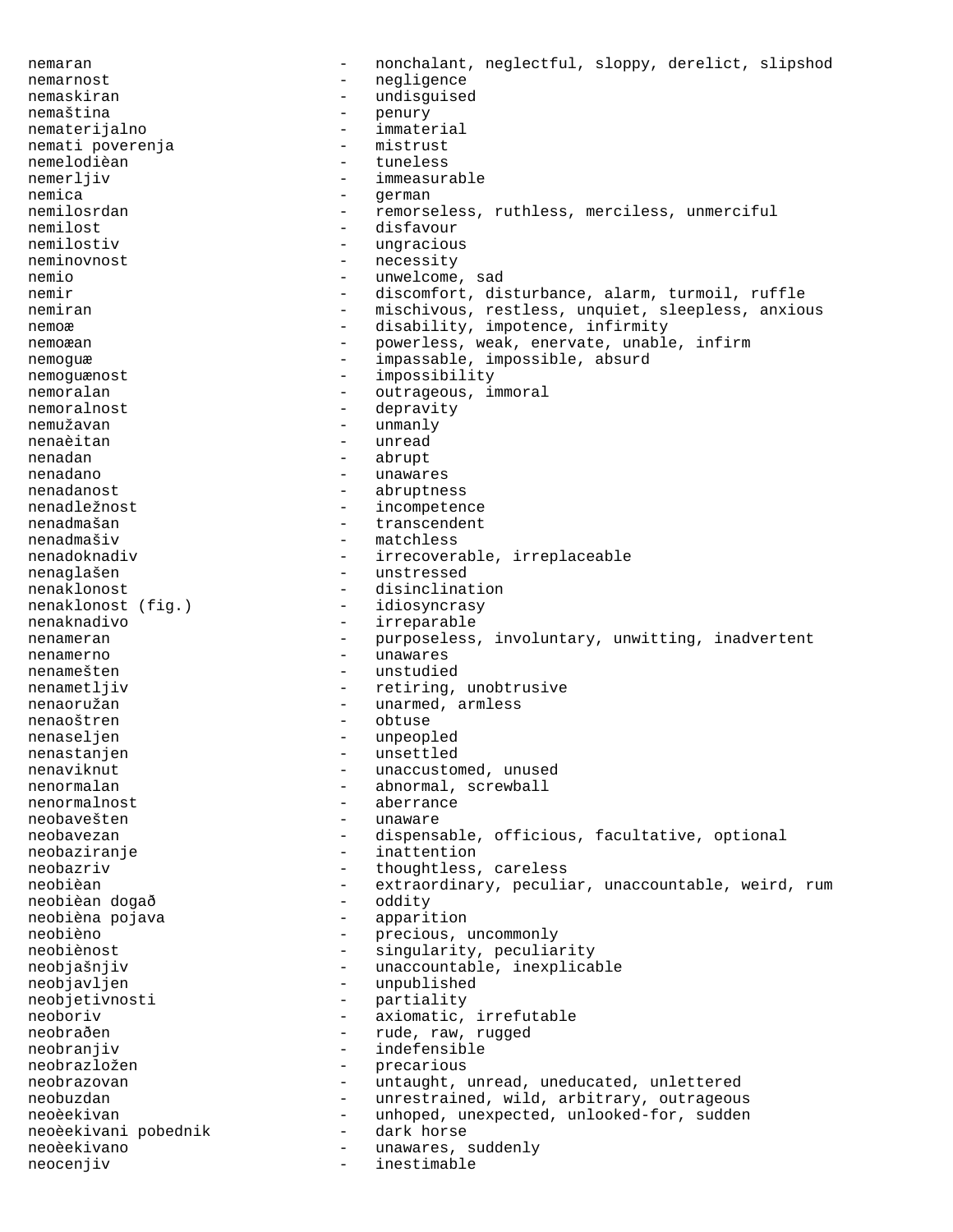neocenjive vrednosti - priceless neodgovoran - unanswerable, irresponsible, unaccountable neodložan - version - pressing, irremissible, imperative, speedv - pressing, irremissible, imperative, speedy neodluèan - hesitant, irresolute, unsettled, shy, undecided<br>neodluèan èovek - pendulum neodluèan èovek - pendulum neodluènost - vacillation, shilly-shally, qualm, scruple neodobravanje entitledni refusal - disapproval, objection, disapprobation, refusal neodobravati - deprecate<br>neodoljiv - overpower: - overpowering, cogent, irresistible, overwhelming neodreðen - - neutral, vague, poky, indefinite neodreðeno - indeterminate neodrživ - untenable<br>neofil - novice pr - novice, proselyte neogranièen - plenary, absolute, unlimited, infinite<br>neokaljan - undefiled spotless neokaljan - undefiled, spotless neoluènost  $-$  indecision neomenklatura - nomenclature neometan - unmolested neomiljen - unpopular neon - neon - neon neonski - neon neoobavešten - uninformed neopasan - secure neopažen - obscure neophodan - indispose, requisite, necessary, vital, essential neophodno - needs neopipljiv - intangible, impalpable neopipljivost - impalpability neopisiv  $-$  indescribable, unspeakable neopoziv  $-$  irreversible, irrevocable neopredeljen - neutral, neuter neopremljen - unprovided neoprezan - indiscreet, unwary, incautious, unguarded neoprezno - unadvisedly neopreznost - hindsight neoprostiv - unforgivable, inexcusable, irremissible neorganski - inorganic neosetljiv - insensible, insensitive, hard-hearted, callous neosetljivost - insensibility, callousness neosloboðen - unrelieved<br>neosnovan - stoundless neosnovan - groundless, precarious, baseless, arbitrary neosporan - indubitable, incontestable, uncontested, undoubted neospornost - cogency, validity neosvojiv  $-$  unassailable, impregnable neotesan  $-$  rustic, impolite, rude, rough neotesan momak  $-$  bumpkin neotesan momak neotesanac - churl, rowdy<br>neotesanost - churl, rowdy neotesanost neotporan - pliant, mild, compliant, perishable, sleazy neotpornost - compliance neotuðiv  $-$  inalienable, indefeasible neovlašæen - incompetent, unauthorized, unwarranted<br>neovlašæena trgovina - interloper neovlašæena trgovina neozbiljan - frivolous, flippant, foolish, tongue-in-cheek neoženjen - single, unmarried - single, unmarried - single, unmarried - single, unmarried - single - single neparan nepažljiv - neglectful, heedless, reckless, abstracted, remiss - inobservance nepažnja  $-$  disregard, inattention nepèan - palatal nepce - palate nepeèena cigla nepisan - unwritten nepisani zakon  $-$  unwritten law nepismen - unlettered, illiterate nepismenost - illiteracy nepitan - unasked neplaæen - outstanding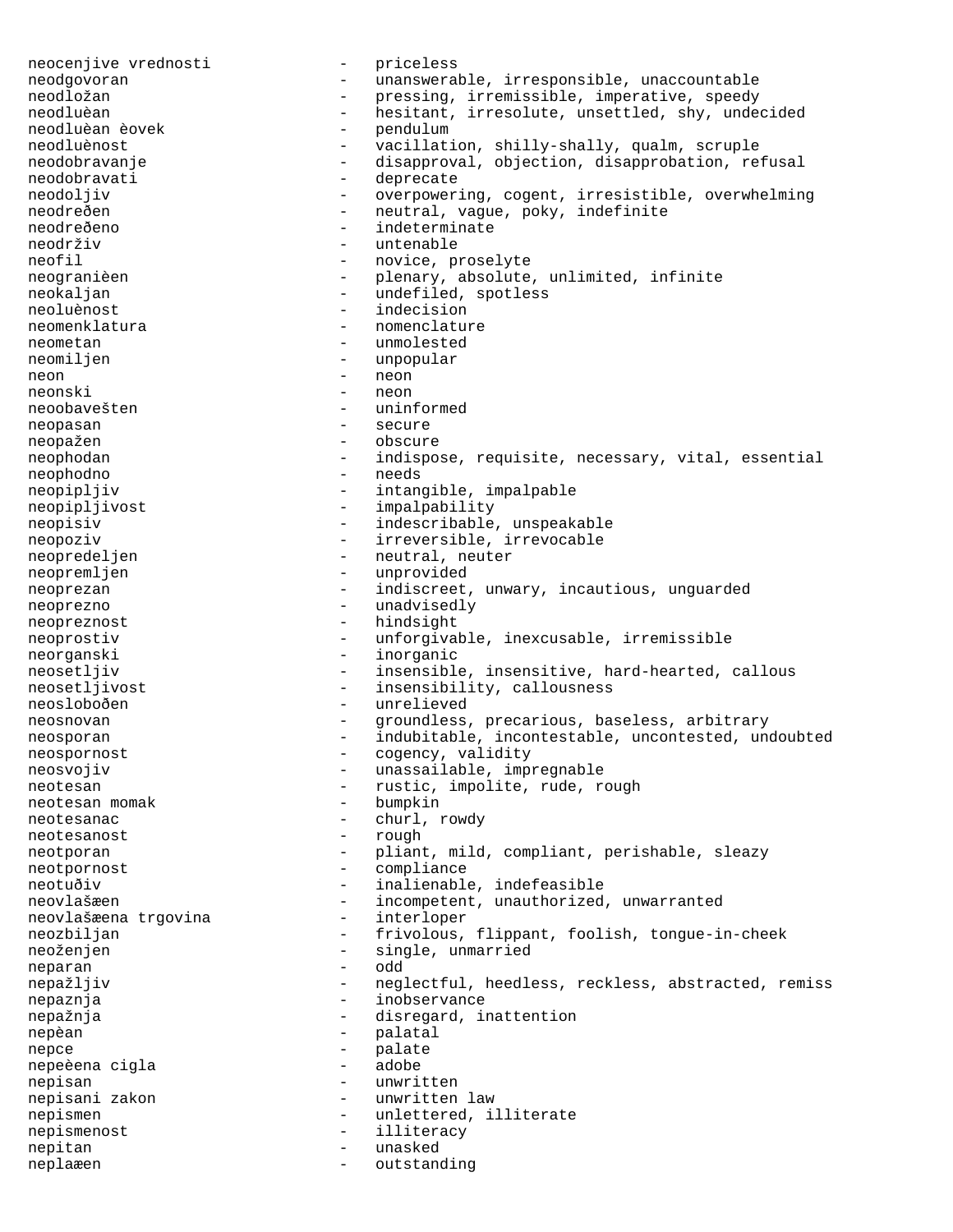neplodan - sterile, infertile, barren, lean, unproductive neplodnost - sterility, barreness neplovan - innavigable nepobediv - inexpugnable, invincible nepobitan - irrefutable, unanswerable<br>nepobitan arqument - corker nepobitan argument - corker nepobitnost nepoderiv - indissoluble nepodesan - incongruous, inappropriate, unsuitable, inept nepodesnost - ineptitude nepodmiren - outstanding<br>nepodmitljivost - probity nepodmitljivost nepodnosiv - intolerable nepodnošljiv  $-$  repugnant, insufferable, intolerable, flagrant nepodopštine - shenanigans nepodudaran - incongruent<br>nepodudaranie - disparity nepodudaranje - disparity, incongruity nepodvuèen en en en matressed nepogoda - hail, tempest nepogodan - useless, inopportune, incongruous, inapt nepogrešiv  $-$  unmistakable, infallible, impeccable, unerring nepokoleban - unmoved nepokolebljiv - unfaltering, sticky, secure, rigid, rocky, steely<br>nepokolebliivost - firmness nepokolebljivost nepokoran - recalcitrant, disobedient nepokoravanje - disobedience nepokretan entitle real that the immobile, inert, passive, immovable, real nepokretnost - immobility, inaction nepokvaren 1980 - genuine nepomièan - stationary<br>nepomiènost - rest<br>- rest nepomiènost - rest nepomirljiv - irreconcilable, uncompromising neponištiv - irreversible nepopravljiv - notorious, incorrigible, irreclaimable, sad nepopravljivo - irremediable nepopularan - unpopular nepopustiv - stern nepopustljiv - unbending, ruthless, indomitable, dogged, dour nepopustljivo - adamantly nepopustljivost - toughness nepopustljvi - unyielding neporeciv - undeniable neposlušan - naughty, restive, recalcitrant, rebellious neposlušnik - naysayer neposlušnost - naughtiness, disobedience neposredan - brusque, proximate, spontaneous, direct, immediate neposredno - directly neposrednost - immediacy, proximity nepoštedan - unsparing nepošten - raw, dishonest, false, crooked, fraudulent, mean nepostiðen - unabashed nepostojan - inconstant, preposterous, unsteady, sleazy nepostojanje - nonentity, nothingness, nothing<br>nepostojeæa stvar - nonentity nepostojeæa stvar - nonentity nepostojeæi - wanting<br>nepoštovanie - irrever nepoštovanje - irreverence, disrespect, inobservance nepoštovanje (suda) - contempt nepoštovanje (suda) nepotpun - incomplete, partial, sketchy, imperfect<br>nepotpuno izražavanje - understatement nepotpuno izražavanje nepotreban<br>nenotrebna zabrinutost - unwelcome, unwanted, needless, unnecessary<br>- fuss nepotrebna zabrinutost nepotvrðen - unverifiable nepouzdan - slippery, rampant, questionable, diffident, unsafe nepouzdanje - distrust nepoverenje entitle - disbelief, mistrust, suspicion, unbelief, distrust nepoverljiv  $-$  distrustful, leery, shy, mistrustful nepovezan - patchy, sketchy, desultory<br>nepovolian - adverse inauspicious unf nepovoljan - adverse, inauspicious, unfavourable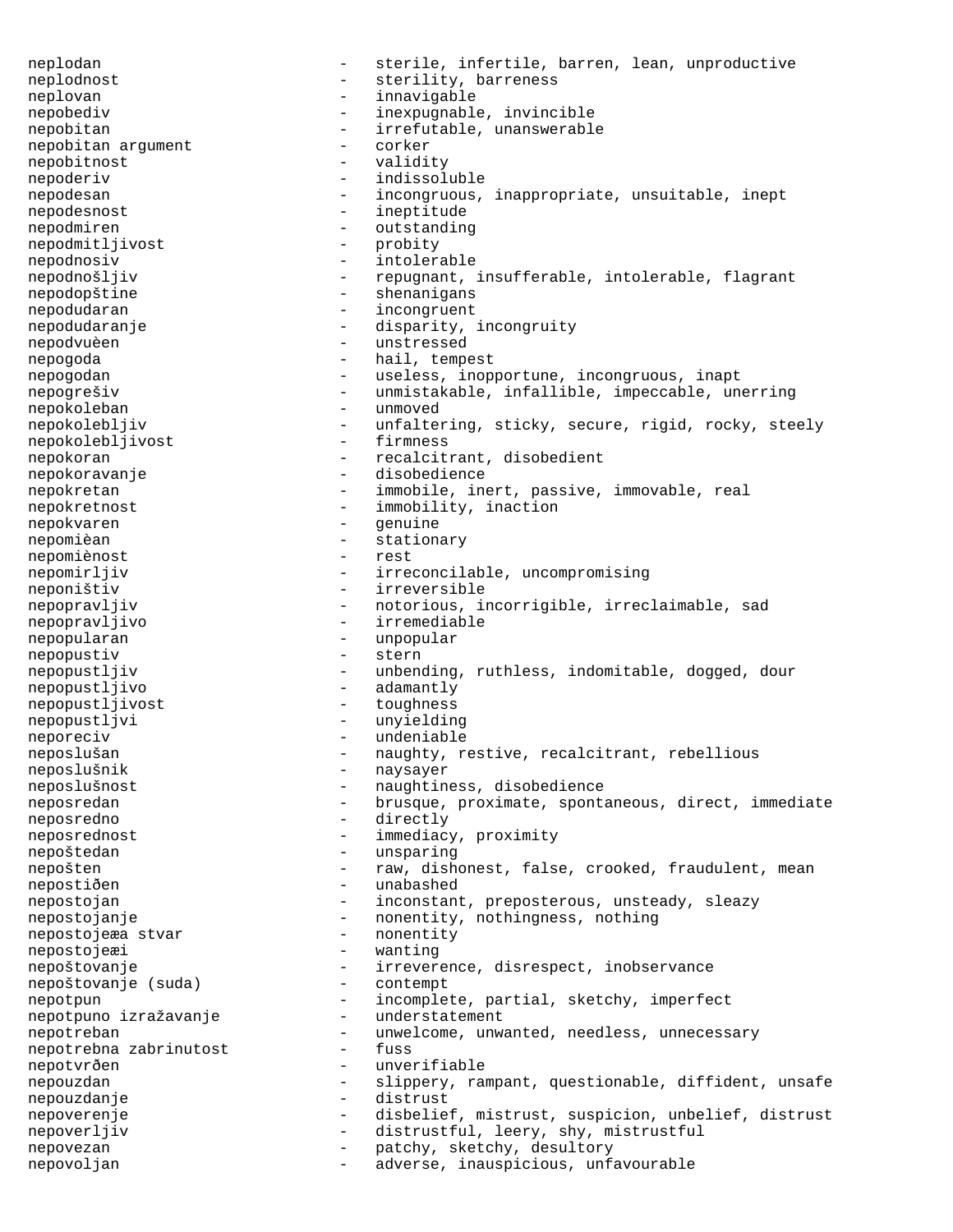nepovoljan sud - censure nepovratan - irrecoverable, irretrievable, irreclaimable nepovreðen - unhurt nepovrediv  $-$  inviolable, immune nepovredivost - sanctity nepoželjan - unwanted, unwished, unwelcome, unacceptable nepoznat - obscure, unbeknown, unheard, nameless, anonymous nepoznatost - obscurity nepoznavanje - ignorance nepozvan - uncalled, unbidden, unasked, uncalled-for neppošten - unfair nepraktièan  $-$  impracticable<br>nepraktièan (plan)  $-$  farfetched nepraktièan (plan) nepravda - injustice, iniquity, wrong nepravedan - mal, inequitable, partial, unequal, iniquitous<br>nepravièan - unfair nepravièan  $-$  unfair nepravilan - anomalous, mal, mis-, broke, wrong, abnormal nepravilno - wrong nepravilnost - anomaly, impropriety<br>nepravouremen nepravovremen - undue nepredviðen - unforeseen, unforseen, extrinsic, unprovided<br>nepredviðena situacija - contingency nepredviðena situacija neprekidan - unceasing, continual, steady, perpetual, eternal neprekidni niz - succession neprekidnost - contiguity neprelazan - neuter neprelazni - intransitive nepremostiv and the insuperable, insurmountable nepreraðen - crude neprestan - ceaseless, unremitting, perpetual, incessant nepretvorljiv - inconvertible<br>neprevaziðen - unequalled neprevaziðen - unequalled neprhodan - impervious neprihvatljiv  $-$  unacceptable, inconceivable, unadopted neprijatan - offensive, undesirable, objectionable, sticky<br>neprijatan miris - reek neprijatan miris<br>neprijatan položaj neprijatan položaj  $-$  predicament, pickle neprijatelj  $-$  enemy, antagonist, l - enemy, antagonist, hostile, foe neprijateljski - inimical, malignant, adverse, antagonistic neprijateljstvo - animosity, enmity, rancour, conflict, antagonism neprijatnost - mess, vexation, nuisance, annoy<br>neprijazan - rusty - rusty neprijazan - rusty neprijemciv - insusceptible neprikladan - inept, unsuited neprilagoðen - maladjusted neprilièan  $-$  undue, uncomely<br>neprilièan (slang)  $-$  raunchy neprilièan (slang) neprilika - contretemps, nonplus, perplexity, annoyance, annoy neprimeæen - unseen, unobserved neprimenjljiv - inapplicable neprimetan - inconspicuous, inappreciable, imperceptible neprincipijelan - ruthless neprincipijelan - ruthless nepripitomljen - untamed nepripravan - offhand nepripreman - impromptu<br>neprirodan - artificial neprirodan - artificial, unearthly, puffy, ceremonious, stilted<br>neprispere<br>- miscarriage neprispeæe - miscarriage<br>nepristasan nepristasan - fair nepristojan - nasty, naughty, disreputable, obscene, unbecoming<br>nepristojne re<br/>èj - smut nepristojne reèi - smut nepristojnost - obscenity, lewdness, impropriety nepristrasan - impartial, unbiassed, just, detached, unprejudiced nepristrasno - fairly nepristrastan - open-minded, equitable nepristupaèan - inapproachable, impervious nepristupaèan - arduous, perverse nepristupaèan - inaccessible neprivlaèan - uninviting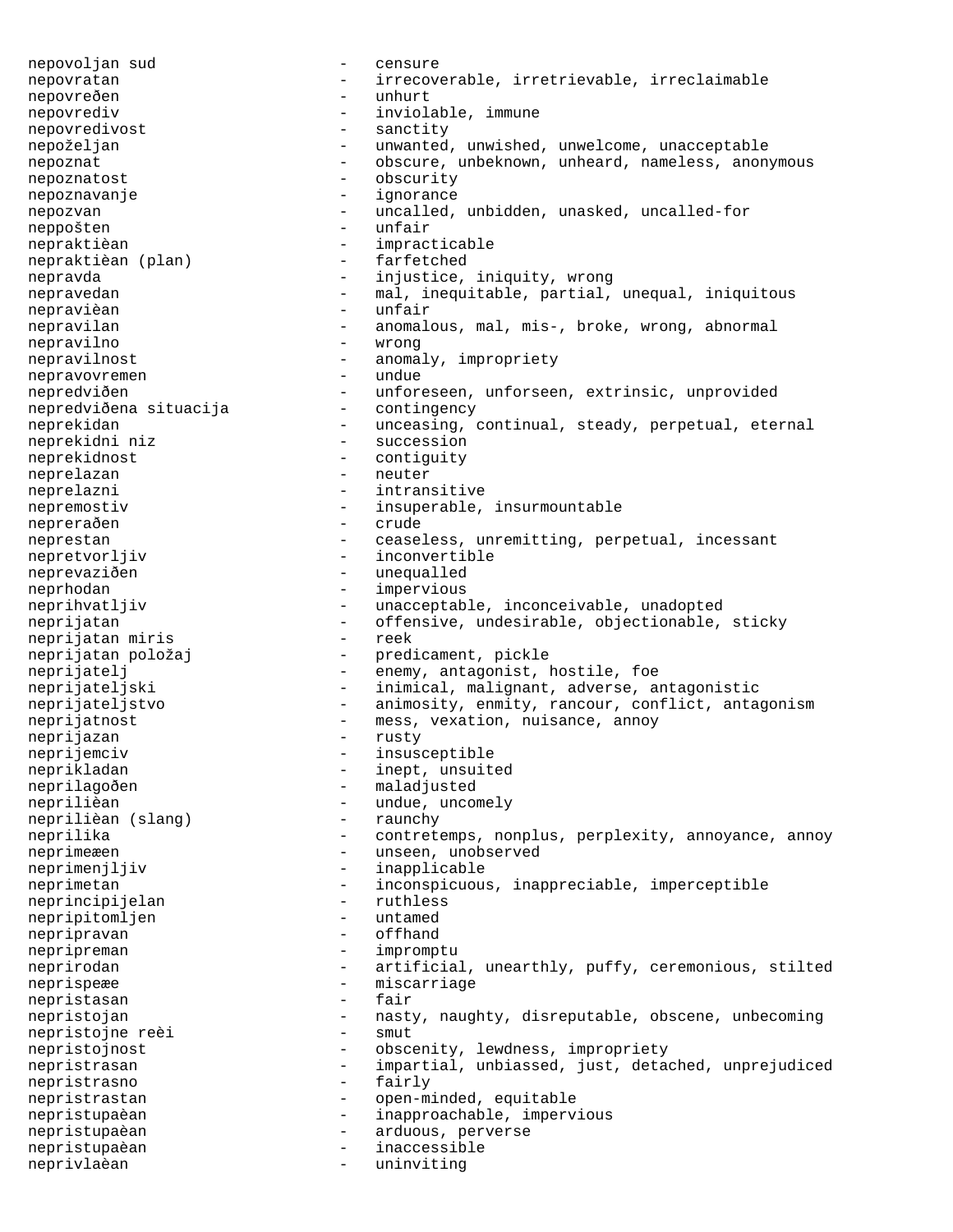neprobojan - impenetrable, bullet-proof, tight<br>neprobojnost - impenetrability neprobojnost - impenetrability neprocenjiv  $-$  invaluable, incalculable neprodana dela  $-$  remainder neproduktivan - inefficient neprofitan - nonprofit neprohodan - impenetrable, impassable neprohodnost - impenetrability neprolazan - undying nepromenjljiv - invariable - epromenljiv - - epromanent, nepromenljiv - permanent, inconstant, inalterable, unalterable<br>nepromenljivost - permanence, stability, immutability nepromenljivost - permanence, stability, immutability<br>nepromišljen - ill-considered, inconsiderate, impet - ill-considered, inconsiderate, impetuous, reckless nepromišljeno - unadvisedly nepromišljenost - imprudence nepromoèiv - waterproof, rainproof nepromoÈiv<br>
nepromoèiva tkanina<br>
- tarpaulin<br>
nepromoèiva tkanina nepromoèivo - water-tight nepronicljiv - undiscerning<br>neproseiano brašno - wholemeal neprosejano brašno<br>neprosveæen - illiberal, profane, benighted neproverljiv - unverifiable neprovidan - opaque neprovidnost - opacity neproziran - opaque neprozirnost - opacity neprozraènost - opacity nepunoletan - underage nepunovažno - invalid nepuzdan - insecure nerad - sloth, leisure, standstill, negligence, vacancy<br>neradan - negligent neglectful neradan - negligent, neglectful<br>neradnik - drone - drone nerado  $\begin{array}{ccc} - & \text{unwillingly} \\ - & \text{bearudge} \end{array}$ - begrudge neradost - reluctance neradoznao - incurious neranjiv - invulnerable neraspoložen - listless, moody<br>neraspoloženje - grudge - stranega - grudge neraspoloženje neraspoloženost - disinclination nerastopiv - insoluble<br>nerastvoriv - indissolut - indissoluble neravan - uneven, rough, scabrous, rugged neravan put - bumpy - cross-country neravnina - cockle neravnodušan - partial neravnost - asperity neravnoteža - imbalance nerazbijen - unbroken nerazborit - reckless nerazdvojan - inseparable nerazdvojiv - inherent nerazgovetan - inarticulate, indistinct, faint, incoherent nerazgovetno<br>
nerazgovetno<br>
izgovoriti – slur<br>
– slur nerazgovetno izgovoriti nerazgovetnost - faintness, obscurity nerazmišljen - thoughtless nerazuman - unreasonable, witless, injudicious, irrational nerazumljiv - splutter<br>nerazumljiv qovor - sputter nerazumljiv govor - sputter nerazumno nasilje - mayhem nerazvijen - undeveloped, rudimentary, underdeveloped nerealan - insubstantial, academic nered - muddle, mix-up, chaos, misrule, romp, pandemonium neredovan - irregular, snatchy, odd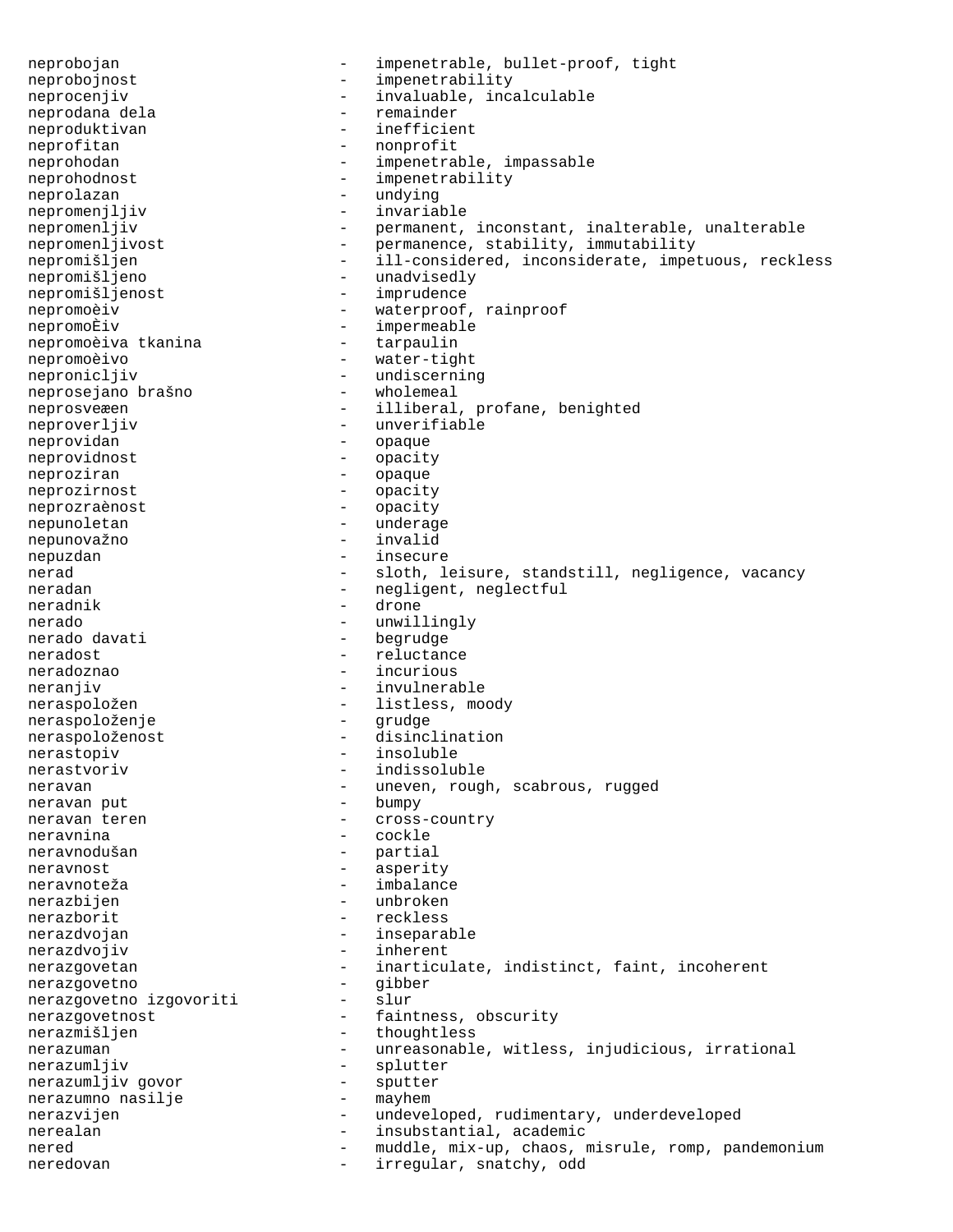neredovit - unsettled neredovno - occasionally nerešen - undecided, pending, outstanding<br>nerešen (igra) - drawn - drawn nerešen (igra) - drawn nerešen rezultat nerešena igra<br>nerešiv - tie nerešiv - insoluble nerodan - barren nervni - nerve nervni napad nervoza - tizzy, nerve nervozan - jumpy, nervous, nervous, edgy<br>nervozan èovek - fidget nervozan èovek nesabran - absent-minded nesagoriv - incombustible nesalomljiv - indomitable nesamostalan - adjective<br>nesanica - insomnia nesanica - insomnia nesavestan - unwitting nesavitljiv - rigid, castiron, stiff, unyielding, inflexible nesavitljivost - rigour nesavitljivost<br>nesavladiv - insuperable nesavremen - out-of-date<br>nesavršen - imperfect - imperfect nesebièan - unselfish, disinterested, selfless neshvatljiv  $\qquad \qquad -$  obscure, inapprehensible nešifrovan - en clair nesiguran - unsafe, uncertain, slippery, shaky, spineless nesiguran posao  $\qquad \qquad$  - speculative, speculation nesigurnost - misgiving<br>nesimetrièan - one-sided nesimetrièan - one-sided<br>neskirven - undisquis neskirven - undisguised<br>nesklad - dissonance. nesklad - dissonance, dissension, clumsiness<br>neskladan - - tuneless, poky - tuneless, poky neskladnost - repugnance nesklon - averse, unwilling, loth, loath, opponent nesklonost - aversion - innocuous, safe neskraæen - uncut neskraæeno - unabridged neskriven<br>
neskriven bezobrazluk - overt<br>
- chutzpah neskriven bezobrazluk neskroman en modest en modest en modest immodest neskromnost - immodesty neslaganje - variance, disaccord<br>neslan<br>- vanid neslan - vapid<br>neslavan - ingloi - inglorious nesloga - discord, disagreement, friction, dissension<br>neslomljiv - uncompromising - uncompromising nesložan - maladjusted nesmanjen - unabated nesmenjen - unrelieved nesmotren - heady, improvident, ill-advised<br>nesmotreno - unadvisedly nesmotreno - unadvisedly nesnosan - intolerable, horrid, pesky, pestiferous<br>nesnosan èovek - pest<br>pest nesnosan èovek - pestuale - pestuale - pestuale - pestuale - pestuale - pestuale - pestuale - per pestuale - p nesocijalan - antisocial nespojiv external consistent, repugnant the heterogeneous, inconsistent, repugnant nespokojan - restless nesporazum - misapprehension, cross-purpose, tiff nesposoban - incompetent, inept, incapable, inefficient, unable nesposoban za rad nesposobnost - disability, impotence, inefficiency, inability nespreman - undone nespremljen - unprovided nespretan - unprovided - unprovided nespretan - inapt nespretan - gawky, ungainly, gauche, angular, clumsy, artless nespretan èovek - muff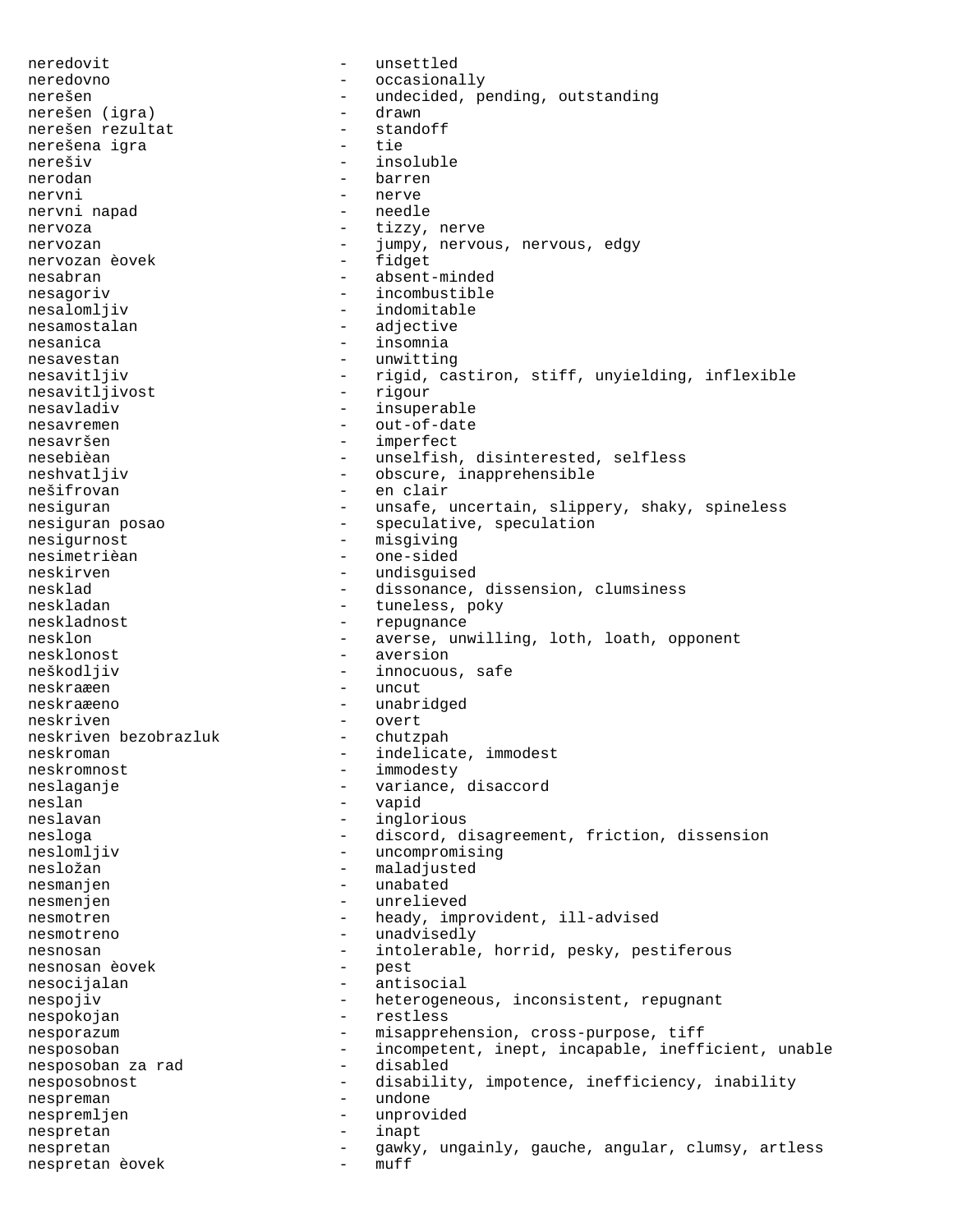nespretan igraè - dub nespretnjakoviæ - lubber nespretnost - clumsiness, awkwardness nesrazmera  $-$  imbalance nesrazmeran - unequal, incommensurate nesrazmernost - disproportion nesre - miserable nesreæa - misfortune, misery, woe, infelicity, affliction nesreæan - poor, ill-fated, sorry, unlucky, unhappy, hapless nesreæan sluèaj  $-$  mishap, casualty, misadventure nesreæe - adversity nesreænik - unfortunate, wretch, dud nesreðen - upside-down, harum-scarum nestabilan - unsteady, unstable, rickety, sandy nestabilnost - instability<br>nestajanje - wane - wane nestajanje - wanestajanje nestajati - ooze, dwindle nestalan - shifty, inconsistent, inconstant, volatile, fickle nestalnost - vicissitude, volatility<br>nestaložen - unsettled nestaložen - unsettled nestao - missing - missing - missing para ang manang manang manang manang manang manang manang manang manang m<br>Ang manang manang manang manang manang manang manang manang manang manang manang manang manang manang manang m - playful, sportive, roguish, naughty, mischievous nestašan - skittish, impish nestašica - shortage, dearth, paucity nestaško - mischief, urchin, rogue, elf nestašluci - mischief, roguery nestašluk - escapade, caper, prank, fetch, rig<br>nestašno dete - pickle, romp nestašno dete nestati - lapse, merge, disappear, evanesce, fade away nešto<br>nešto banalno<br>- corn<br>- corn<br>- corn nešto banalno - corn nešto èudno - corker nešto dosadno - drag nešto lepljivo<br>nešto skuvano - concoction<br>- much nešto važno - much nešto veliko - much<br>nešto vrlo veliko - vhopper nešto vrlo veliko nestrpljiv - restless, restive - restless, restive - restess, restive - agog nestrpljivo nestrpljivost - impatience<br>nestvaran - unreal - unreal nestvarnost external restriction of the nothing, nothingness nesuglasica  $-$  tiff, pique nesuglasice - dissidence nesumnjiv  $-$  indubitable, unmistakable, undoubted, sure nesumnjivo - doubtless, assuredly nesveèan  $-$  unceremonious nesvesno - unknowingly nesvest - unconsciousness nesvestan - unaware, unconscious, insensitive nesvestica <br/> - insensibility, giddiness, swoon, faint nesvrstan - non-union, mechanical netaèan - inexact, false, incorrect netaènost - inaccuracy<br>
netaknut - virgin in netaknut - virgin, intact, unimpaired netaktièan  $-$  indelicate, tactless netelesno - immaterial neto  $-$  take home, net netrpeljiv - bigoted netrpeljivost - bigotry<br>netrpeljivost (fig.) - idiosyncrasy netrpeljivost (fig.)<br>neubedljiv - inconclusive neublažen - unmitigated<br>
neuèen - untaught neuèen - untaught neuètiv - impolite, ill-bred, offhand neuètivost  $-$  disrespect, incivility neuèvršæen - loose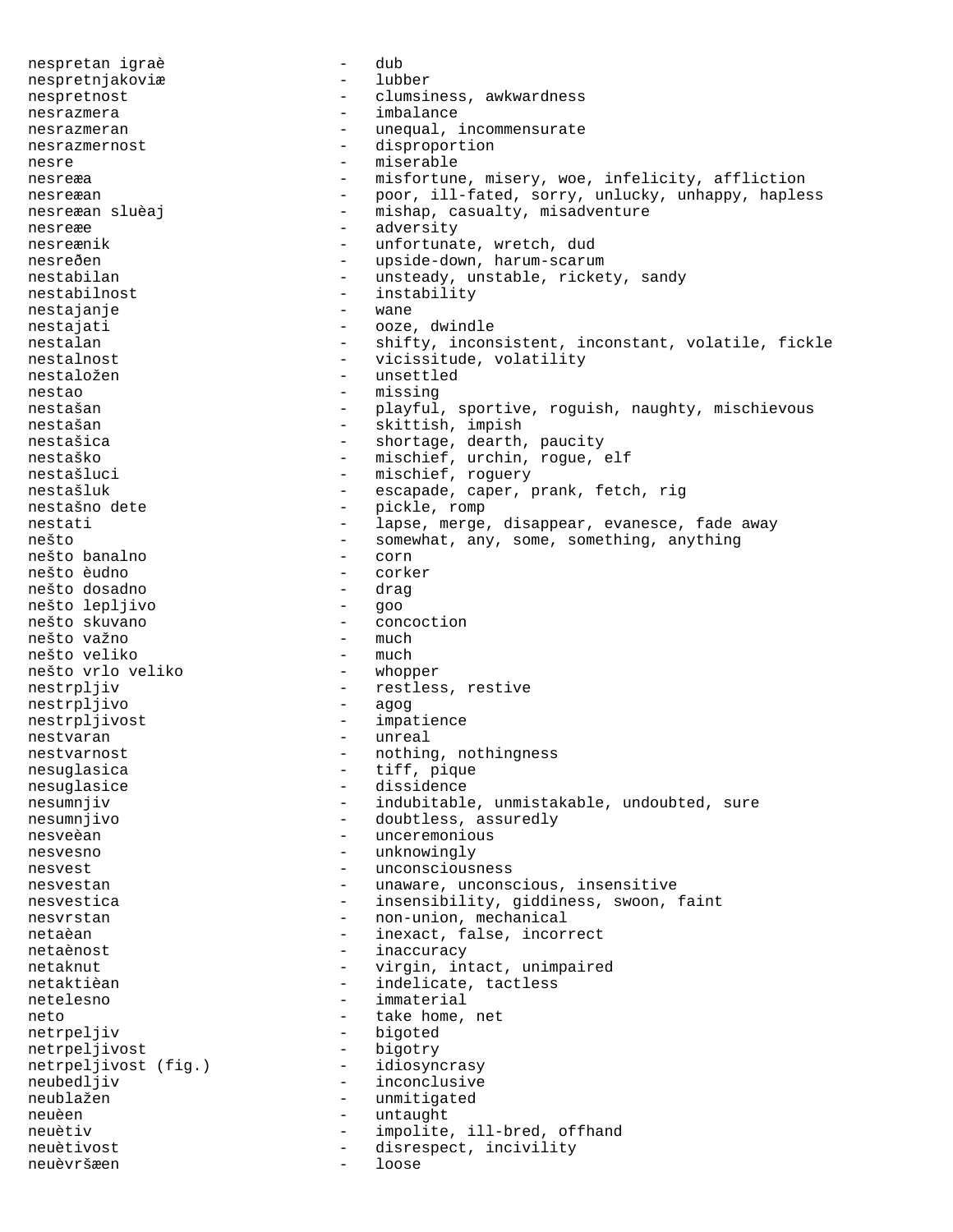neudata  $\begin{array}{ccc} - & \text{unmarried, spinster} \\ - & \text{las} \end{array}$ neudata devojka neudoban - uncomfortable neudobnost - discomfort neuglaðen - rugged neuglaðenost - vulgarity neugledan - unsightly, seamy neuglednost - awkwardness neugodan - uncomfortable, objectionable, grievous, awkward neugodan položaj (fig.) - stymie neugodan položaj (fig.) neugodnost extending the inconvenience, nuisance neuhvatljiv - elusive neuk - ignorant, unskilled, unskillful neukost - ignorance neukroæen en van de van de van de van de van de van de van de van de van de van de van de van de van de van de neukrotiv - ungovernable, irrepressible neukusan - tasteless, unsavoury, tawdry, distasteful, insipid neuljudan - offhand<br>neuljudnost - offhand<br>- incivility neuljudnost<br>neumeren neumeren - inordinate, incontinent, intemperate, immoderate<br>
- profligate<br>
- profligate - profligate<br>- extravaganc neumerenost - extravagance, surfeit neumesan - pointless, clunky neumešan - inexpedient neumešnost - naivete neumestan - unbecoming, inopportune, mistaken, indecorous neumoljiv - pitiless, stern, steely, inexorable, irreducible neumoran - painstaking, unweary, relentless, indefatigable<br>neumoran radnik - plodder neumoran radnik - plodder neuniŠtiv - imperishable - indestructible neunosan - unproductive, unprofitable neunovèiv - irredeemable neuobièajen - unwonted, extrinsic<br>neuobièajen (slang) - offbeat neuobièajen (slang) neupadljiv - unobtrusive neuplaæen - unpaid neuporediv - unparalleled, priceless, inimitable, incomparable neupotreba - disuse neupotrebjen - unused neupotrebljen - unemployed, maiden neupotrebljiv - rotten, lumber, riff-raff, useless neupoznat - unacquainted<br>neupravan - blique - blique neupravan neuprljan - undefiled, stainless neupuæen - undiscerning, undirected, profane, uninformed neuraèunat - exclusive neuraèunjljiv neuraðen - undone neuravnotežen - unbalanced neuredan - disheveled, sloppy, untidy, slipshod neuredna osoba - slattern neuredna osoba - slattern neuredna žena - slut neurohirurgija - neurosurgery neuroza - neurosis neusiljen - unbending, offhand, unaffected, spontaneous<br>neusiljenost - abandonment, ease, easiness neusiljenost - abandonment, ease, easiness<br>neuskladiv - incompatible - incompatible neuspeh - rot, washout, flivver, fizzle, misfortune, balk<br>neuspela prired - mummer neuspela prired - mummer neuspeo - unsuccessful, amiss, abortive neuspešan - futile, ineffectual neustaljen - unsettled neustrašiv  $-$  dauntless, intrepid, fearless, undaunted, brave neustrašivo - intrepidly - inconsolable neutešan - disconsolate neutral - neuter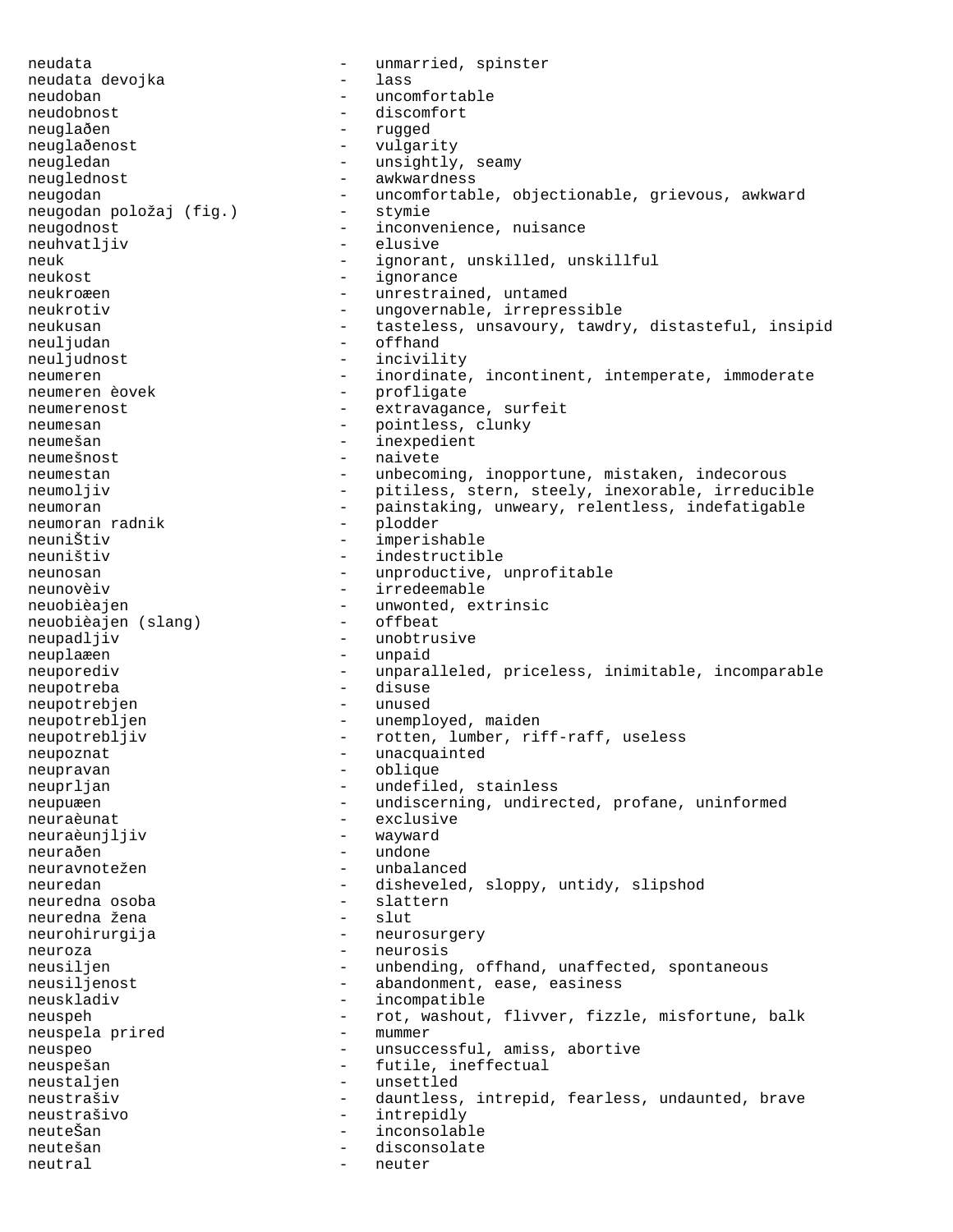neutralan - neutral, neutral, neutral neutralisati - negative, saturate, neutralize<br>neutralizovati - offset neutralizovati neutralnost - neutrality neutrt - pathless neuviðavan meuviðavan meuviðavan meuviðavan meuviðavan meuviðavan menning neuznemiravan - undisturbed neuzvraæen - unrequited nevaljalac - rogue, blackguard, blacksheep, rotter nevaljanost - nullity nevaljao - naughty, arrant, bad nevaspitan - ill-mannered, unmannerly, ill-bred, rude nevažan - irrelevant, unessential, piddling nevažeæi  $-$  null, ineffectual, nude nevaženje - nullity, null<br>nevažne stvari - nonsense - nonsense nevažne stvari nevažno - immaterial neveran - disloyal, unfaithful, unfaithful, perfidious<br>nevernik - infidel nevernik – infinite energy of the series of the series of the series of the series of the series of the series neverodostojan - unsound neverovanje - incredulity, disbelief neverovatan - terrific, fabulous, incredible, steep neverovatnost - incredibility neverstvo - betrayal, infidelity neveseo - moody nevešt - untrained nevesta  $-$  bride, fiancee neveština - naivete<br>nevešto svirati - strum - naivete nevešto svirati - strum nevešto uraditi nevezan - disjointed neviðen - rare, unseen nevidljiv - sight-less, invisible nevin - chaste, sinless, pure, maiden, clear, guiltless<br>nevina devojka - virgin nevina devojka nevinost - virginity, innocence, purity - inobservance nevolja - mattress, trouble, adversity, push, matter, plague nevoljan - needy, poor nevoljnost - reluctance nezaboravan entry and the memorable, unforgettable nezadovoljan - dissatisfied, disgruntled, malcontent nezadovoljenost - dissatisfaction nezadovoljiti - dissatisfy nezadovoljstvo - peeve, discontent, disgruntlement, dissatisfaction nezadržljiv - unstoppable nezahvalan  $-$  ungrateful, unthankful nezahvalnik - ingrate nezahvalnost - ingratitude nezahvlan - thankless nezainteresovan - disinterested, unconcerned nezakonit entimate - illegal, unlawful, natural, illicit, illegitimate nezakonito prisvojiti - misappropriate nezamenljiv - irreplaceable nezamisliv - unthinkable, inconceivable<br>nezamrlian - unspotted nezamrljan - unspotted nežan - silky, feeble, affectionate, dainty, slim, silken nezanimljiv - slow, insipid nezapaljiv - fireproof nezapažen - unnoticed nezaposlen - unemployed nezaposlenost - unemployment<br>nezaraðen - unearned nezaraðen - unearned nezasit<br>nezaslužan - insatiable<br>nezaslužan - unworthy nezaslužan - unworthy nezaslužen - unearned, unmerited<br>nezasluženo - undeservedly nezasluženo - undeservedly<br>nezaštiæen - unquarded un nezaštiæen en variouwer - unguarded, unprotected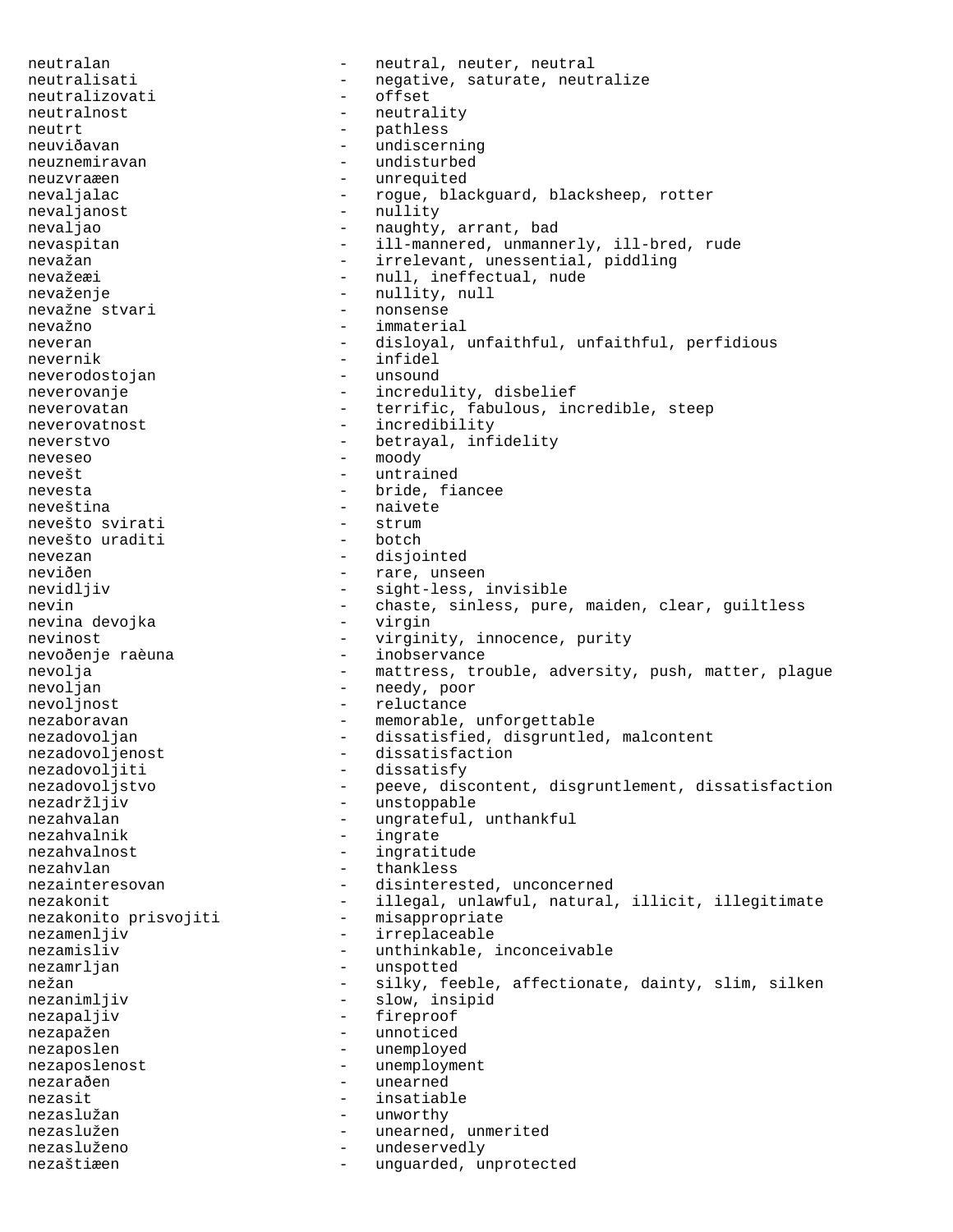nezaštiæeno mesto - underbelly nezavisan - independent<br>nezavisna država - sovereign nezavisna država - sovereign nezavisna promenljiva nezavisno - apart, irrespective, absolutely nezavisnost - independence, sovereignty<br>
nezbijen<br>
- incompact - incompact nezbunjen - unabashed nezdrav - noxious nezdrav - ailing, morbid, insanitary, unsound, unwell<br>nezdrav (klima) - insalubrious - insalubrious neželjen - uncalled-for, undesirable, unwished nezemaljski - unearthly neženja - sole, stag, bachelor, celibate neženjen - lone nezgoda - disadvantage, handicap, mischance, misadventure nezgodan - unsuited, uninviting<br>nezgodan položaj - uneasiness nezgodan položaj - uneasiness nezgodni položaj nezgodno - amiss nezgrapan - unwieldy, angular, awkward, ungainly, ponderous<br>nezgrapan èovek - lout nezgrapan èovek neznaboštvo - paganism neznabožac - heathen, pagan neznabožaèki - heathen neznalica - ignoramus neznan - uncalled, unknown, unknowingly neznatan - inconsiderable, remote, small, ordinary, potty nezrelost  $-$  greenness, callowness nezreo  $\overline{\phantom{a}}$  - callow, immature nezvan - uncalled-for, uninvited nezvanièan - unofficial, informal nezvorno stanje ni - nor, not ni jedanpud - never ni na koji naèi ni po èemu poseban - run-of-the-mill ni srp  $\overline{\phantom{a}}$  - reaping-hook nicati - sprout nièim neizazvan - uncalled-for nigde - nowhere - nowhere - nowhere - nihilizam - nihilism nihilizam - nihilism nijansa - nuance, hue, undertone, painting<br>nije - isnt - isnt - isnt<br>- never nije moguæe<br>nijedan nijedan - neither, no<br>nikad - never neer nikad - never, neer - nevermore nikakav - no, neither, whatever nikako - no, nowise, nohow, noway nikel - nickel nikl - nickel niko - nobody, none nikuda - nowhere - nowhere nimalo - naught, none nimfa - nymph - nymph - nymph - nymph - nymph - slur, - slur, disparage<br>- defiance nipoodaštavanje nipošto - nowise, nohow, noway, nay niša niša - recess nišan - sight, target, hindsight, aim<br>nišandžija - - - - - - - marksman, pointer - marksman, pointer nišaniti - range<br>nišanjenje - range - range nišanjenje niska - rope nisko - low<br>niskog rasta - rol:<br>- rol: niskog rasta - roly-poly niskost  $-$  baseness, ignominy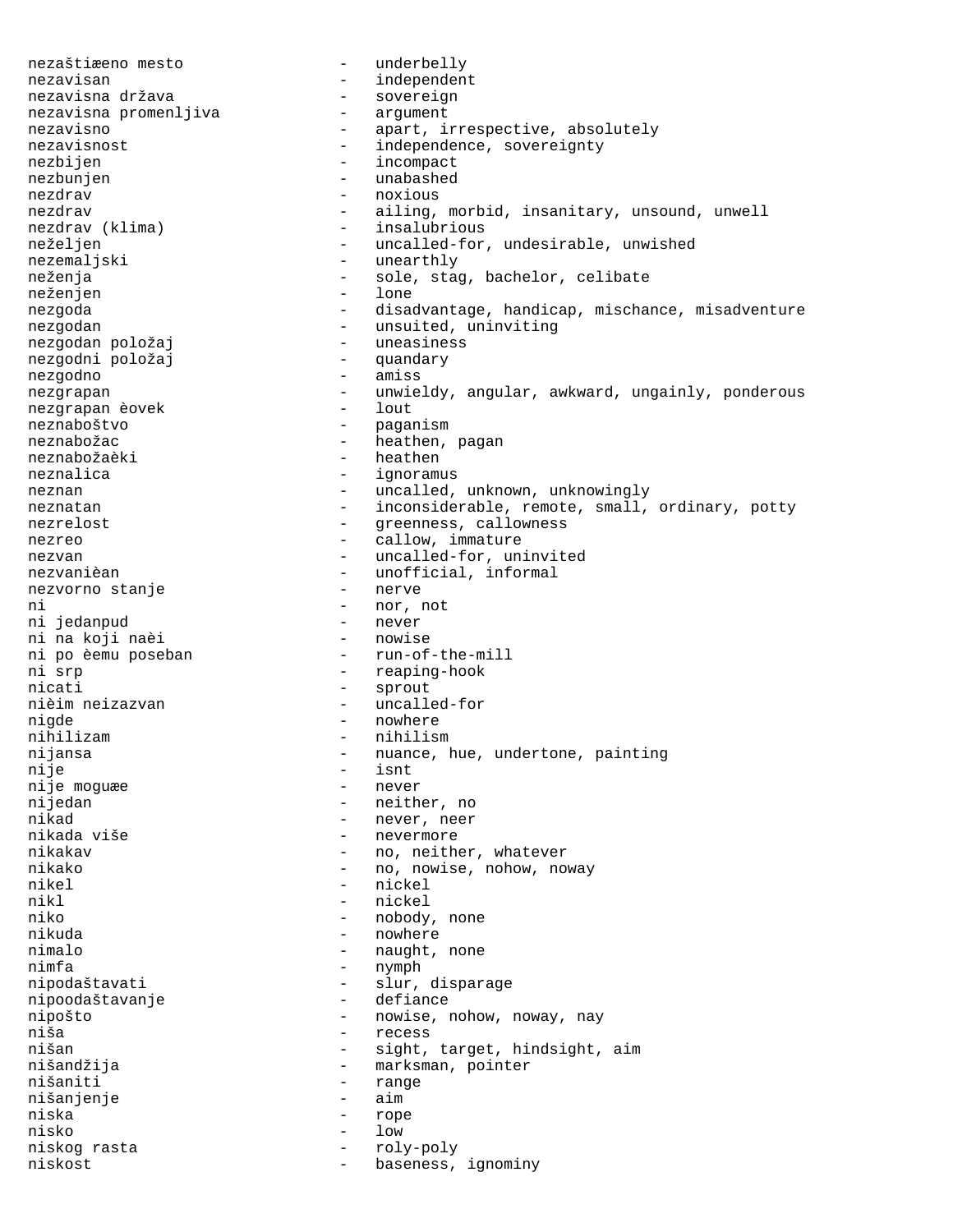ništa - nought, none, nix, nothing ništa manje - none niŠtarija - rotter ništavan - pitiful, null, pitiable, inane ništavan èovek - scrub ništavilo - nullity, shrimp, null, nobody, nothingness ništavnost - inanity ništica - nothing - nothing - nothing - nothing - nothing - nothing - nothing - nothing - nothing - nothing - nothing - nothing - nothing - nothing - nothing - nothing - nothing - nothing - nothing - nothing - nothing - no nit  $-$  filament, thread<br>niti  $-$  nor - nor nitkov - knave, villain, skunk, rascal, scoundrel, sod nitrièan - nitric nitrogen - nitrogen nivo - notch, pitch nivo aktivnosti - activity level niz  $-$  sequence, row, array, series, rank, train, series<br>niz (fiq.)  $-$  litany niz (fig.) - litang na manang manang manang manang manang manang manang manang manang manang manang manang manang manang manang manang manang manang manang manang manang manang manang manang manang manang manang manang man niz pobeda  $-$  winning streak nizak - ignoble, ignominious, short, sordid, pettifogging<br>nizbrdica - chute, downhill, ascent, slope nizbrdica - chute, downhill, ascent, slope<br>
nizbrdo - chute, downhill, ascent, slope<br>
- downhill nizbrdo - downhill - down, below, underneath, off<br>- gentry niže plemstvo<br>niži niži - under, nether niži èin - demotion - substratum nizija - lowland nizijski - lowland nizvodno - downstream njakati - braya - braya - braya - braya - braya - braya - braya - braya - braya - braya - braya - braya - bray nje  $-$  hers, her njega - its, itself, him njegov - his, its njemu - him njen - her, hers njih  $-$  their, them, theirs njihanje  $-$  oscillation, vacillation njihati se  $-$  fluctuate, oscillate, rock njihov - their, theirs njima - them njištanje - neigh njištati - neigh njoj - her nju - her njuh - flair, nose, smell njušiti - sniff, snuff njuška - snout, muzzle, nose njuškalo - nark njuškati - nuzzle  $n_0$  - but noæ - night noæas - overnight, to-night noæna kapica - night-cap noæna mora <br/> endem - nightmare noæna provala <br/> endblommed - burglary noæna straža  $-$  night-watch noæni - nightly, nocturnal, night, overnight<br>noæni leptir - moth - moth noæni leptir<br>noæni prozor - nocturne noæni stražar - 1998 - night-watch, watchman noæu - nightly noga - leg, foot nogari - trestle<br>noqavica - hose<br>- hose nogavica - hose - hose - hose - hose - hose - hose - hose - hose - hose - hose - hose - hose - hose - hose - h noj en estrich en estrich en estrich nokat - claw, nail nokat na palcu  $-$  thumbnail nokturno - nocturne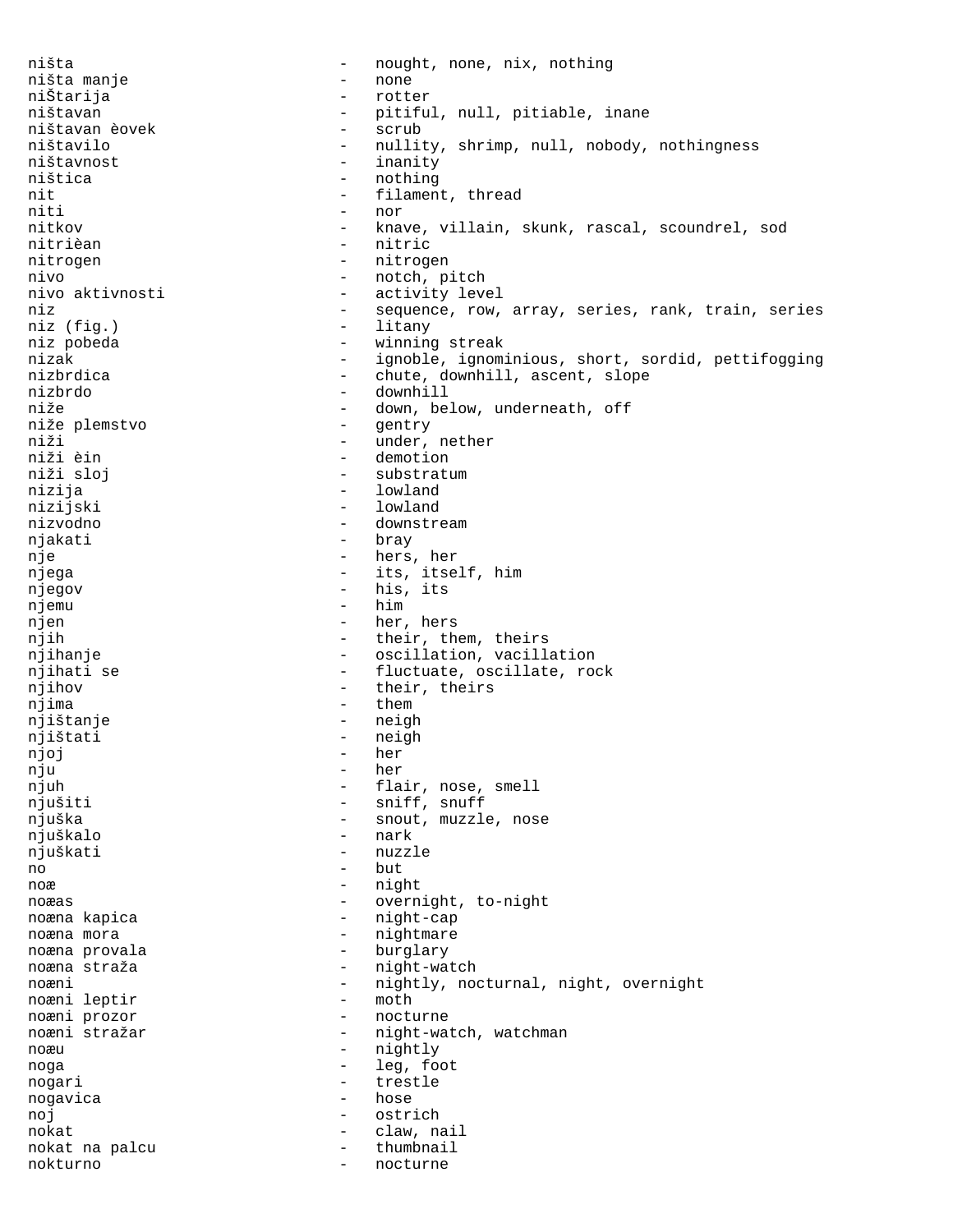nomad - nomad nomadski - nomad, nomadic<br>nomenklatura - appellation nomenklatura - appellation nominalan nominativ - nominative nominavitni - nominative - debonair norèari - spectacle norma - norm, quota, rule, rate normala - perpendicular normalan - normal<br>normalan tip - normal - normal normalan tip - normal norveška kruna norveški - norwegian<br>norveški jezik - norwegian - norwegian norvežanin <br />
morvežanin + norwegian<br />
morve $\sim$  0.1111 + norwegian nos  $-$  nose, nozzle, proboscis nosaè  $\qquad \qquad \qquad -$  girder, bearer, porter, porter, carrier<br>nosaè baklie  $\qquad \qquad -$  mute nosaè baklje - mute nošen tamo amo<br>nošenje nošenje - wear, portage nosila - stretcher, barrow, litter<br>nosilac - croan, repository, bearer - organ, repository, bearer, porter nosini - nasal nositi - bring, sack, tide, carry, bear nositi jaje nositi odelo - wear tonnage nosni - nasal nosni glas nošnja - apparel, attire nosorog - rhinoceros nostalgija - home-sickness, nostalgia nota - tone, note notacija - notation - notation note  $\qquad \qquad -$  score, music notes - pocket-book notmslsn - natural<br>notne linije - staff notne linije nov and the novel, new, modern, fresh, recent, maiden novac - money, rubbish, fund, paper-money, pelf, purse novac (slanq) - dough novac (slang) - dough novac u prometu novajlija - compositor - greenhorn, novice, tyro, babe, neophyte, mug novak - recruit, novice<br>novatorstvo - contraption - contraption novèan - pecuniary novèana jedinic - pennies novèana jedinica novèana pomoæ - aid, subvention novèana pošiljka - remittance novèana sredstv novèana sredstva - pocket-book, fund novèana uputnica - money-order novèani<br>novèani papiri de la composition de la composition de la composition de la composition de la composition de la<br>novèani papiri novèani papiri - security novèanica - bill, bank-note novèanice - paper-money pouch, wallet, purse novèiæ - mite, coin novela - novel novembar - november novembarski - november novi èlan di controlle della controlle della controlle della controlle della controlle della controlle della co novina  $-$  originality, novelty novinar - journalist, pressman, scribe novinarska patka - canard novinarstvo - press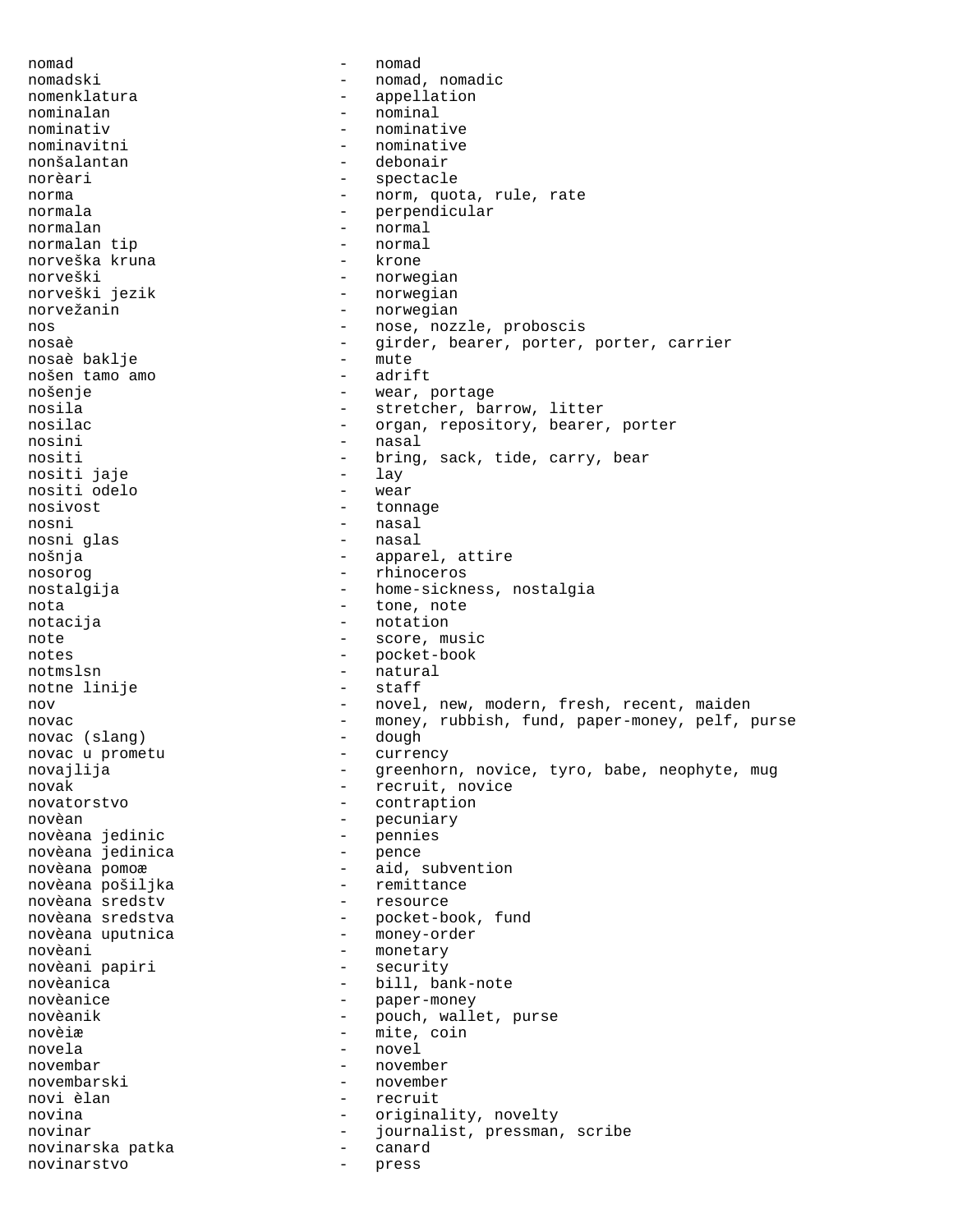novine  $-$  journal, print, newspaper, news, newspaper, paper novinski - newspaper novinski izveštaj novitet - novelty novo izdanje - reprint novoobraæenik - neophyte<br>novoroðen - newborn novoroðen - newborn - arrival novost - novelty, news, breeze novosti - news, tidings novotarstvo - novelty nož - knife nož za borbu prsa u prsa nož za hartiju - paper-knife nožar - cutler nozdrva - nostril noževi - knives nožna opna - flipper nožna puluga nožnice – scissors<br>
nuditi predaju – summon – summon nuditi predaju - summon nuditi više nula - nought, null, nix, zero, nothing<br>nula (kriket) - blob nula (kriket) numerator - numerator<br>numerisanje stranice - paginate numerisanje stranice numerisati - number nuncije - minister nusprodukt - by-product nužan - urgent nužda - necessary, urgency, exigency, need, misery<br>nužnièka jama - cesspool - cesspool nužnièka jama<br>nužnik nužnik - sanitary, necessary, water-closet, lav, lavatory<br>nužnost - necessity, need - necessity, need nuzzarada - side-line o - of, after, their, that, each, every, about, oh<br>
o delovima grad - residential o delovima grad o tom - hereof o tome - herein oaza - oasis oba - both obad - breeze, gad-fly obala - bank, side, shore, strand, littoral, coast, beach<br>obala reke - riverside - riverside obale - margin<br>obalne vode - margin<br>- shore obalne vode - shore obalno podruèje<br>obalski radnik - stevedore obamreti - mortify obamrlost - mortification obaraè - trigger obaranje - overturn, overthrow obasipati - shoot, shower obasuti - overwhelm, lavish, pepper obaveštajni biro - inquiry office obavešten - adept, versed obaveštenje - notice, reference, notification, information obavestiti - advise, query, announce, notify, cue in, inform obaveza - bond, due, undertaking, call, obligation - mandatory, indispensable, incumbent, responsible obavezati - obligate, obligate, bind, oblige obavezati se  $-$  subscribe, commit, pledge, engage obaveze - responsibility obavezivanje - commitment obavijanje - twine obavijati se - wind obaviti - shroud, perform, muffle, accomplish, involve obaviti se - twine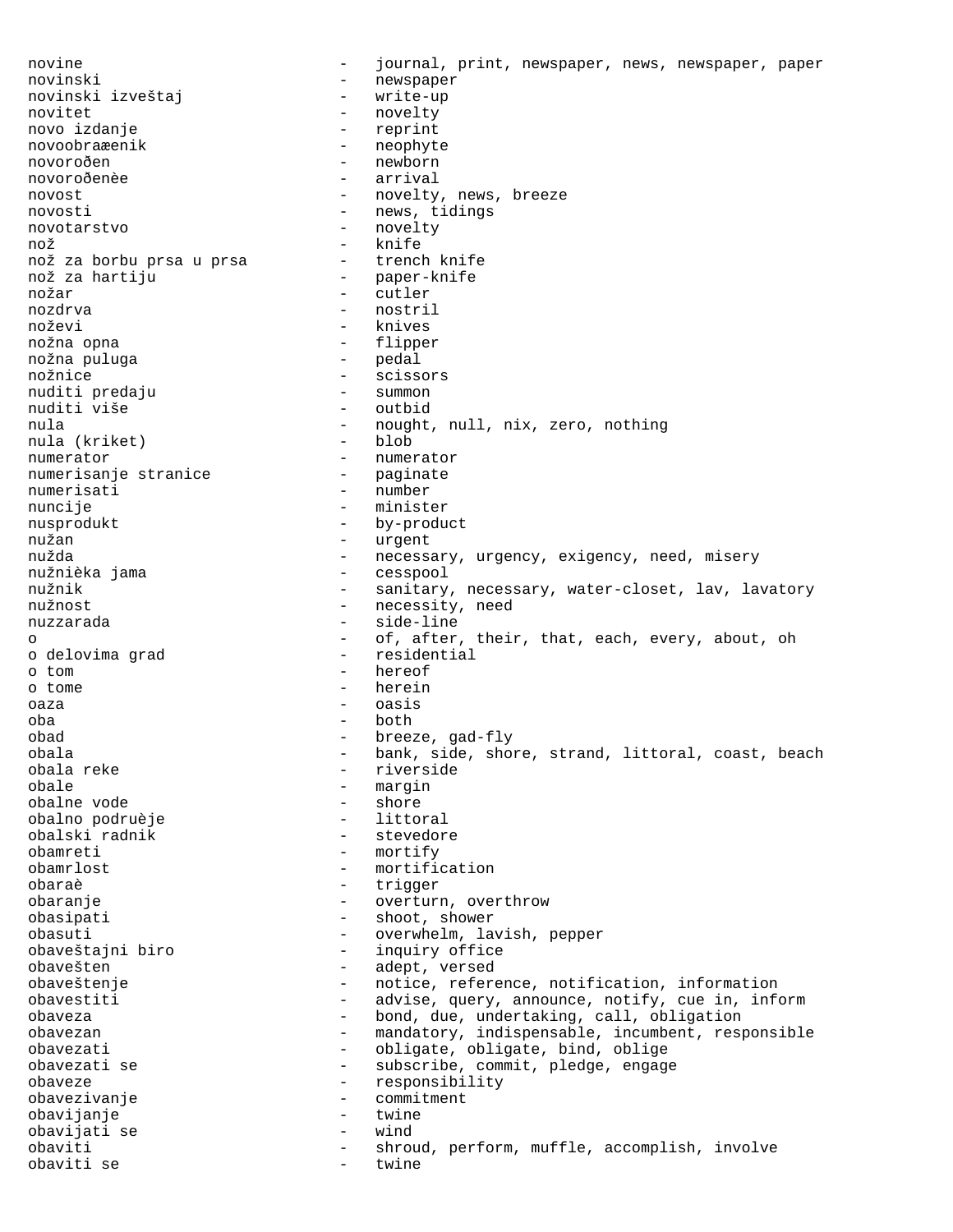obavljati - officiate obazirati se - regard obazriv - precautionary, careful, vigilant, thoughtful, wary obazrivost - heed, vigilance, caution obdanište - nursery obdaren - able obdariti - gift, endow obdelavati - farm, till obdukcija - post mortem obeæanje - plight, parole, promise, obligation, assurance obeæati - promise, assure, vow obed - meal, mess, repast obedovati - dine obeležavati - score, denote obeležiti - nick, mark, label, spot, notch<br>obeležiti kolcem - stake - stake obeležiti kolcem obeležje - criterion obelisk - needle, shaft obelodaniti - manifest, publish, reveal, open up, disclose obelodanjenje - revelation obesan - rampant obešèastiti - prostitute obešenjak - scapegrace obeshrabren - down-hearted, dejected obeshrabrenje - demoralization obeshrabriti - unman, discourage, unnerve, dishearten, deject<br>obeshrabriti se - despond obeshrabriti se obesiti - dangle, scrag, noose, hang, suspend, hang up obesiti se - sag obestan - wanton obezbeðenje - security obezbediti - placate, secure, safeguard, portion, provide obezbediti se - fortify obezbojiti - decolo(u)r obièaj - habit, vogue, practice, wont, manner, primitive obièan - commonplace, bald, common, accustomed, regular<br>
obiæi granice - perambulate - perambulate obièno - commonly, generally obigravati - hover obijaè - burglar<br>
obilan - prolifi prolific, exuberant, copious, abundant, profuse obilazak - detour obilaženje - circuit, detour, bypass obilaziti - resort, range, roam<br>obilaziti (kao duh) - haunt obilaziti (kao duh) haunt<br>obilaziti provincijske gradiæe barnstorm obilaziti provincijske gradiæe obilje - redundance, affluence, store, overflow, luxuriance<br>
obilovati - teem, abound - teem, abound obim - girth, bulk, space, size, circumference obim znaèenja - connotation obiman - spacious, large, spacious, comprehensive objasniti - explain, gloss, solve, clear, unfold, authorize objašnjenje - context, elucidation, commentary, explication objava - proclamation, spread, notice, declaration objaviti  $-$  promulgate, advertise, voice, herald, announce<br>objaviti svoje pravo na (fig.) - stake objaviti svoje pravo na (fig.) - stake objavljivaè - announcer objavljivanje - annunciation, promulgation, announcement objedinjen en metal - conjoint, incorporate objekat - facility objekt - object objektiv - slide, objective objektivan - objective oblaèan - milky, overcast oblaèenje - wear oblaci - scud oblaèiti - prank, attire, apparel oblaganje - facing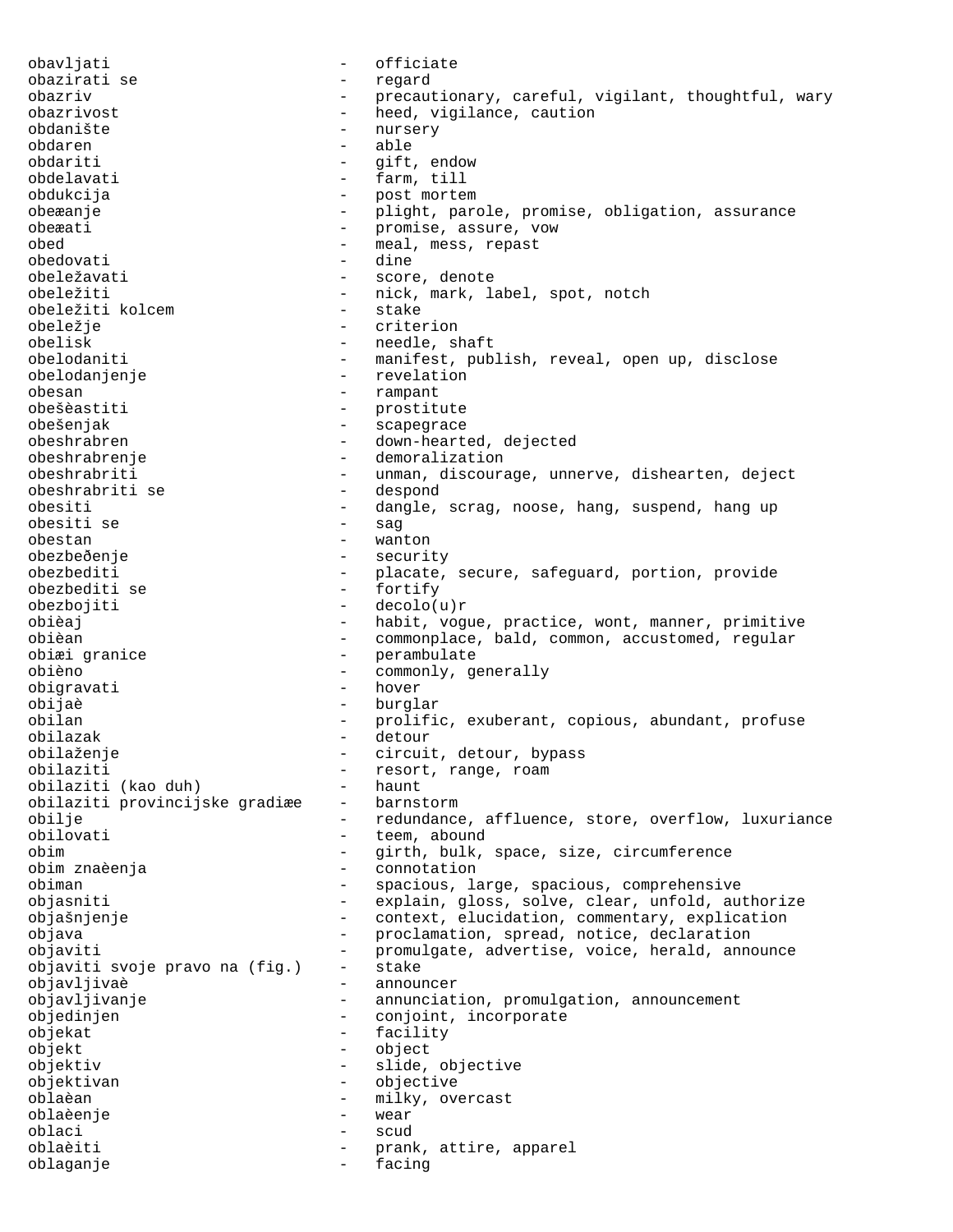oblak - cloud oblakoder - sky-scraper oblanda - wafer oblast  $-$  section, area, district, region, zone oblica - cylinder oblièje - effigy oblik - configuration, form, guise, figure, shape, mold oblik kuæne fasade - siding oblik kuæne fasade<br>oblikovanje - formation, organization, figuration<br>- model oblikovati obliti - suffuse<br>
oblizivanie - lick<br>
- lick oblizivanje obližnji - near-by, adjacent obljubljen - beloved obloga - lining, sheath - bloga - lining, sheath - lining, sheath - sol obložiti - sod obložiti ploèama tile tile tile s oblutak - rubble, cobble, pebble, boulder obmana - hokum, swindle, deception, gimmick, fraud, deceit obmanjivanje<br>obmanjivati obmanjivati - cheat, mug, deceive<br>
obmanljiv<br>
- deceitful - deceitful obmanuti - nick, delude, mislead, bluff, impose, beguile - envelope obnavljanje e strandardivala - restitution, resumption, recovery, restoration obnažen - nude obnova - renewal, rehabilitation, reconstruction, revival obnoviti - retrieve, proceed, resume, reproduce, refresh oboa - hautboy obod - brim obodriti - reanimate, animate, invigorate obogatiti - enrich obojen - non-ferrous obojenost - stain obojiti - stain, coat, tint, tinge, color obol - mite oboleo - diseased oboljenje - sickness obor za ovce  $\qquad \qquad -$  sheepfold oboren - prostrate, downcast oboren bolešæu - affected oborine - rainfall oboriti (na ispitu) - subvert, topple, prostrate, trip, down oboriti (na ispitu) - fail oboriti (na ispitu)<br>oboriti (zakon) oboriti (zakon) - strike down - depreciate obostran - reciprocal, mutual obožavalac - fan, admirer obožavanje - worship, veneration, cult, adoration obožavati - deify, adore, worship obraæanje - apostrophe, reference, appeal obraæati pažnju - attend obraæenik - novice, convert obraèun - pay off, account, castway, audit, reckoning<br>obraèunati - reckon, liquidate obraèunati - reckon, liquidate obraèunati se - quits obraèunavanje - account obraèunski kurs - parity obrada - arrangement, working, production, finishing<br>obrada èelika - dressing - dressing<br>- tilth obrada zemlje obraditi - arrange obradiv - arable obraðivati vrt - garden obraititi se - refer obrastao - overgrown obratan  $-$  inverse obrati - skim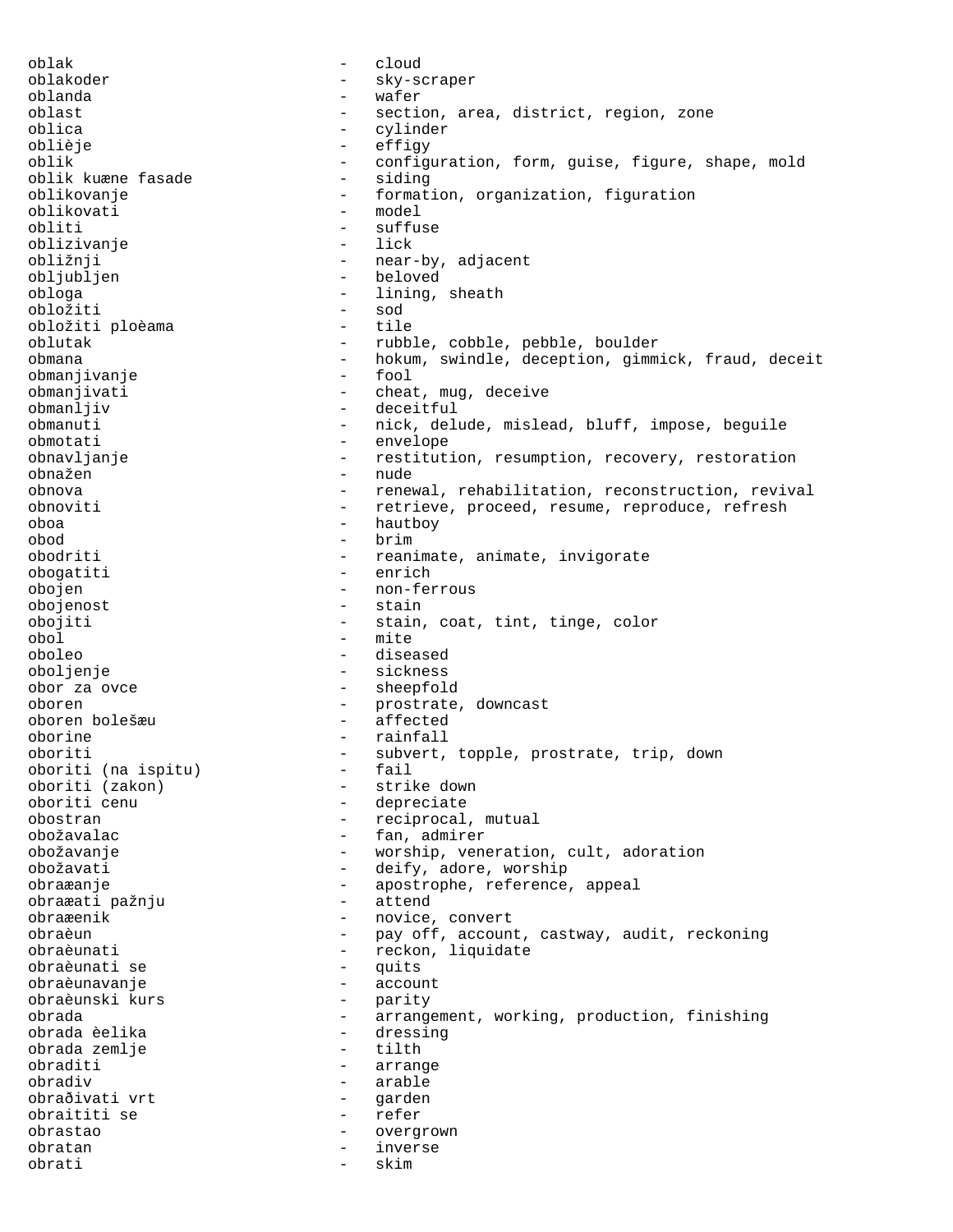obratiti - proselyte, reduce obratiti pažnju - heed, bear down obratiti se - address, apply, accost, turn, apply, betake obratiti se nekome - come up to obraz - cheek obrazac - standard, mirror, norm, model, pattern, specimen<br>obrazložiti - motivate obrazložiti - motivate - motivate - motivate - motivate - motivate - motivate - motivate - motivate - motivate obrazovan - erudite obrazovanje - accomplishment, culture obrazovati - form, mold, educate obred - ceremony, ceremonial, observance, rite obredan - ceremonial obrezivanje - circumcision obris - outline, configuration, contour, silhouette, shape obrisati - sponge obrnut - negative, inverse, converse obrnuti - convert obrnuti se - turn obrnuto - vice versa, conversely obrok - allowance, meal, repast, portion, commons, ration obrt - turn, return, turn-over obrtaj - orbit, revolution obrtaljka - wicket obrtan - rotary obrtanje vijka<br>obrtati se - wheel, revolve obrtnik - artisan obrubiti kožom - welt obruè  $-$  hoop, rim, tire, band, ring<br>obruè (toèka)  $-$  felloe obruè (toèka) - felloe obrva - eyebrow, brow obuæa - boot obuæar - shoemaker, bootmaker, cobbler obuæi - habit, dress, coat obuæi se - vest, apparel obuhvatan  $-$  overall, comprehensive obuhvatanje - comprehension obuhvatiti - comprehend, clasp, embrace, comprise, involve obuka - tuition, nurture obuka u pucanju obustava - suspense, prohibition, abolition<br>obustaviti (postupak) - dismiss obustaviti (postupak) -<br>obuti obuti - shoe obuzdati - subdue, hold, restrain, stifle, rein, refrain obuzdati (fig.) - harness obuzdati (fig.) obuzdavanje - hold, repression, restraint<br>obuzdavati - - manage, shackle - manage, shackle obuzet - smitten, prejudiced, stricken obuzet strahom  $-$  panic-stricken<br>obuzet straŠÆu impassioned - impassioned obuzeti - seize, engross, preoccupy, overcome, come over obuzimati - engulf, obsess obveznica - debenture obveznik - tributary obzir - consideration, regard, respect<br>obzirom na - considering obzirom na - considering obznaniti - annunciate, announce<br>
oà davati - smoke oèaðavati - smoke - smoke - smoke - smoke - smoke - smoke - smoke - smoke - smoke - smoke - smoke - smoke - sm oèaditi - smut<br>oèadan - shie oèajan - abject, cherless, desperate, miserable<br>Oèajanie oèajanje - despair oèajavati - despair oèaranost enchantment oèarati - enchant, enthrall, captivate, allure, delight oèaravajuæi - bewitching oèaravanje - enchantment oèekivanja - prospect oèekivanje - expectancy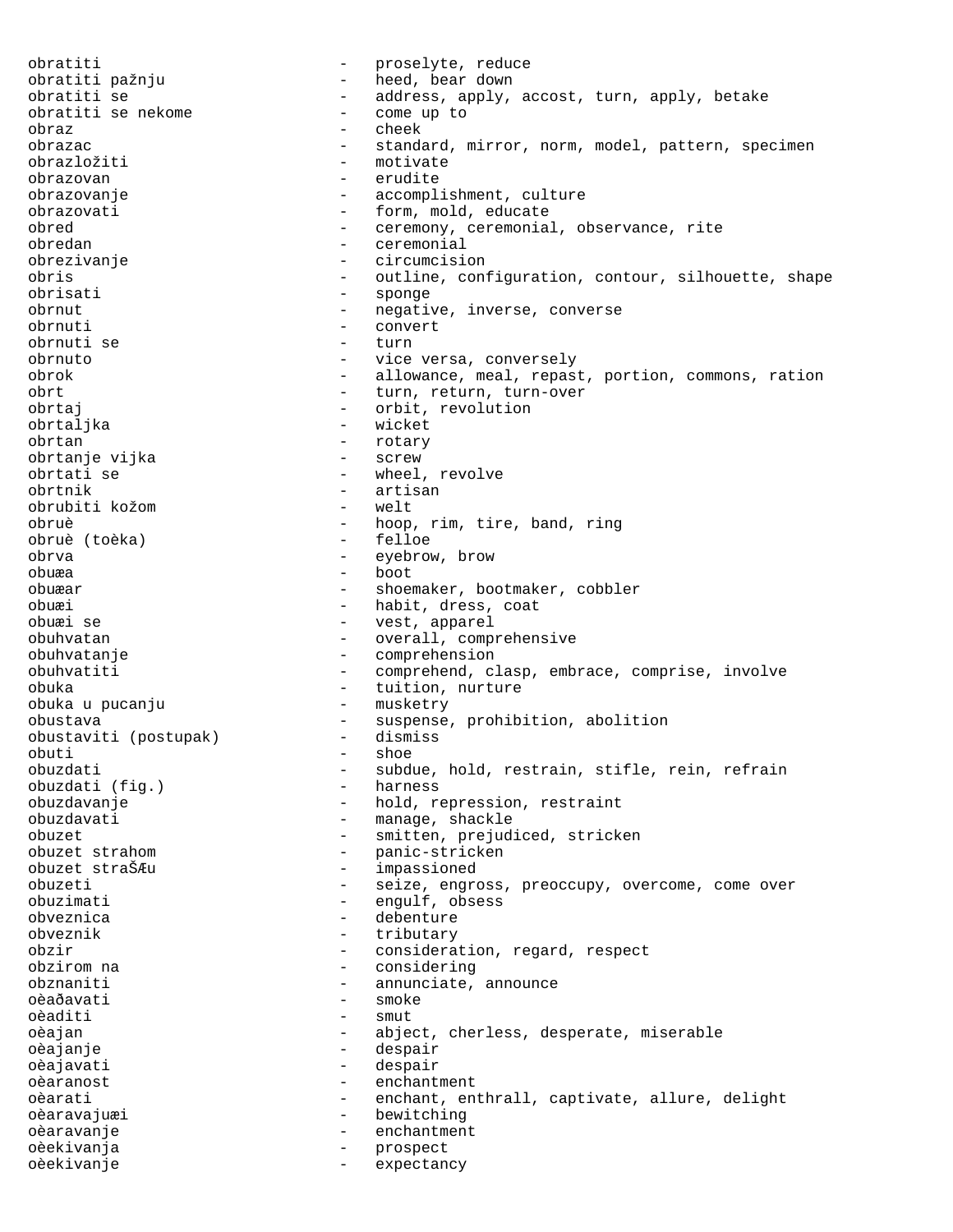oèekivati - look, expect oèelièiti - inure oèelièiti se - steel ocena - evaluation, appraisal, review oceniti - evaluate, measure, rate, prize, appraise, gauge ocenjivaè - reviewer ocenjjivanje - account - account - account - account - account - account - account - account - account oèev - paternal - paternal - paternal - paternal - paternal - paternal - paternal - paternal - paternal - paternal - paternal - paternal - paternal - paternal - paternal - paternal - paternal - paternal - paternal - patern - spectator, eyewitness, bystander oèevidan en entre manifest, palpable, naked, ocular, patent, bare oèevidno - apparently oèevidnost - truism oèevina - entail, patrimony oèevo ime - patronymic oèigledan - distinct, plain, downright, manifest, obvious oèiglednost - evidence oèinski - paternal, parental - paternity, parenthood<br>- purify, refine, scrape oèistiti  $-$  purify, refine, scrape off, defecate, rectify oèistiti baqerom  $-$  dredger oèistiti bagerom - dredger oèistiti grehe<br>oèistiti se - purity<br>- ostens oèit - ostensible<br>
oèititi - sweep<br>
- sweep - sweep<br>- orbit oèna šupljina oèni - ocular, optic oèni kapak - eyelid oènjak - canine tooth, fang ocrniti - backbite ocrt<br>
ocrtati - cut-out<br>
- delinea ocrtati - delineate ocrveneti - redden oèuh - stepfather, step-father, foster-father oèuvanost en entre la preservation oèuvati  $-$  preserve, maintain, last oèvrsnuti - toughen od  $-$  since, than, off, from, of, away, by od alkalija - alkaline od boraksa - boracic od èega - whereof od crva pojeden - vorm-eaten od drveta - wooden od gl. partake - partook od gl. to shake<br>od ilovaèe - clayey<br>- ashen od jasena - ashen od jasike<br>od koga - whereof od kremena<br>
od malog značaja<br>
- hoot - hoot od malog znaèaja od onda  $-$  then, thence od ovog - thereof od pepela - ashen od reèi do reèi - verbatim od somota - plushy od to be  $\overline{ }$  are  $\overline{ }$  are  $\overline{ }$  and to  $\overline{ }$  then od tog - thereof od tog doba - thenceforth - thence, thereafter od tud - thereof - relevant oda - ode odabiranje - assortment, picking odabirati - pick odabran - choice, polite, elite, select odabrati - cull, pick, select, single odahnuti - vent odaja - room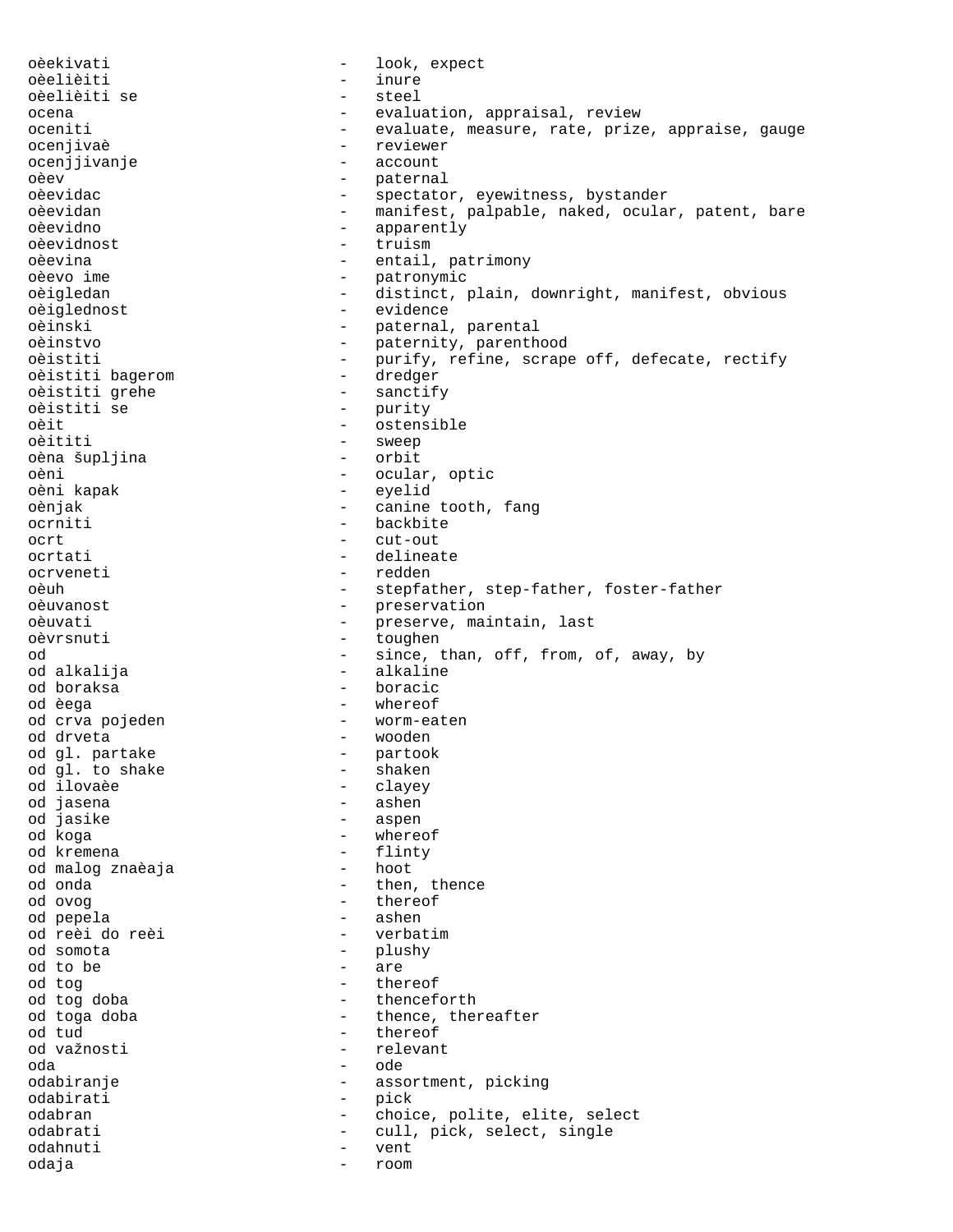odakle  $\qquad \qquad -$  whence, where, wherefrom odan - addicted, affectionate, attached, straight, stanch odan sledbenik - acolyte odanost external contract the devotion, allegiance, loyalty, attachment odar - hearse odašiljaè - transmitter odašiljanje - transmission odašiljati - emit odaslati - route, expedite, send away odati - reveal, disclose odati priznanje odati se - take up odavati se  $-$  indulge odbaèaj - rebuff odbaèen - waste, derelict, refuse odbaciti - repudiate, rebuff, deep-six, cast, reject, dismiss odbacivanje - rejection, repercussion<br>odbacivati - waste - waste odbacivati - waster - waster - was - was - was - was - was - was - was - was - was - was - was - was - was - w odbeæi - elope odbeglica - runaway odbijajuæi - repellent, revolting, abominable, repulsive odbijanje - reflection, reverberation, refusal, denial odbijanje da se angažuje - copout odbijanje udarc odbijati - frown, revolt, repulse, retract, demur, repel<br>
odbijati napad - save - save odbijati napad odbijati se - reflect odbitak - deduction odbiti - renounce, ward, dismiss, overrule, parry, baulk<br>odbiti (neprijateljski napad) - drive off odbiti<br>odbiti (neprijateljski napad) –<br>odbiti angažovanje – odbiti angažovanje - cop out odbiti podršku - discountenance odbiti se - recoil, reverberate<br>
odbiti zahtev - balk<br>
- balk odbiti zahtev odblesak - gleam, reflection, glance, reflex, luster odboj - rebound odbojan - odious, repulsive<br>odbojka - odious, repulsive<br>- vollevball odbojka - volleyball odbojnik - buffer odbor - committee, council, pen, board, commitee odbor za graðansku samostalnos - vigilance committe odbornik - alderman odbrana - assert, apology, plea, protection, defence, answer odbraniti - vindicate<br>
odèeniti - unstop odèepiti - unstop odcepljenje odebljati - thick, thicken odeæa - clothes, vestment, clothing, garb, garment, rig odeliti - partition, detach, insulate odeljak - parcel, section, compartment odeljen - separate odeljenje - squad, section, partition<br>odeljenost - seclusion odeljenost - seclusion<br>
odelo - suit raim odelo - suit, raiment, motley, clothing, wear, array odenuti - robe, invest odenuti se  $\overline{a}$  - clothe  $\overline{a}$  - clothe  $\overline{a}$ oderati kožu - scalp odežda - vestment odgaðanje - postponement, prolongation, adjournment odgaðati - retract odgajiti - raise, rear odgajivaè stoke - stock-breeder odgoditi - prolong, postpone, adjourn odgoj - upbringing, nurture odgojiv - educable odgovarajuæi - congenial, appropriate, reciprocal, analogous odgovaranje - response odgovarati entertain- conform, ensure, comport, match, say, correspond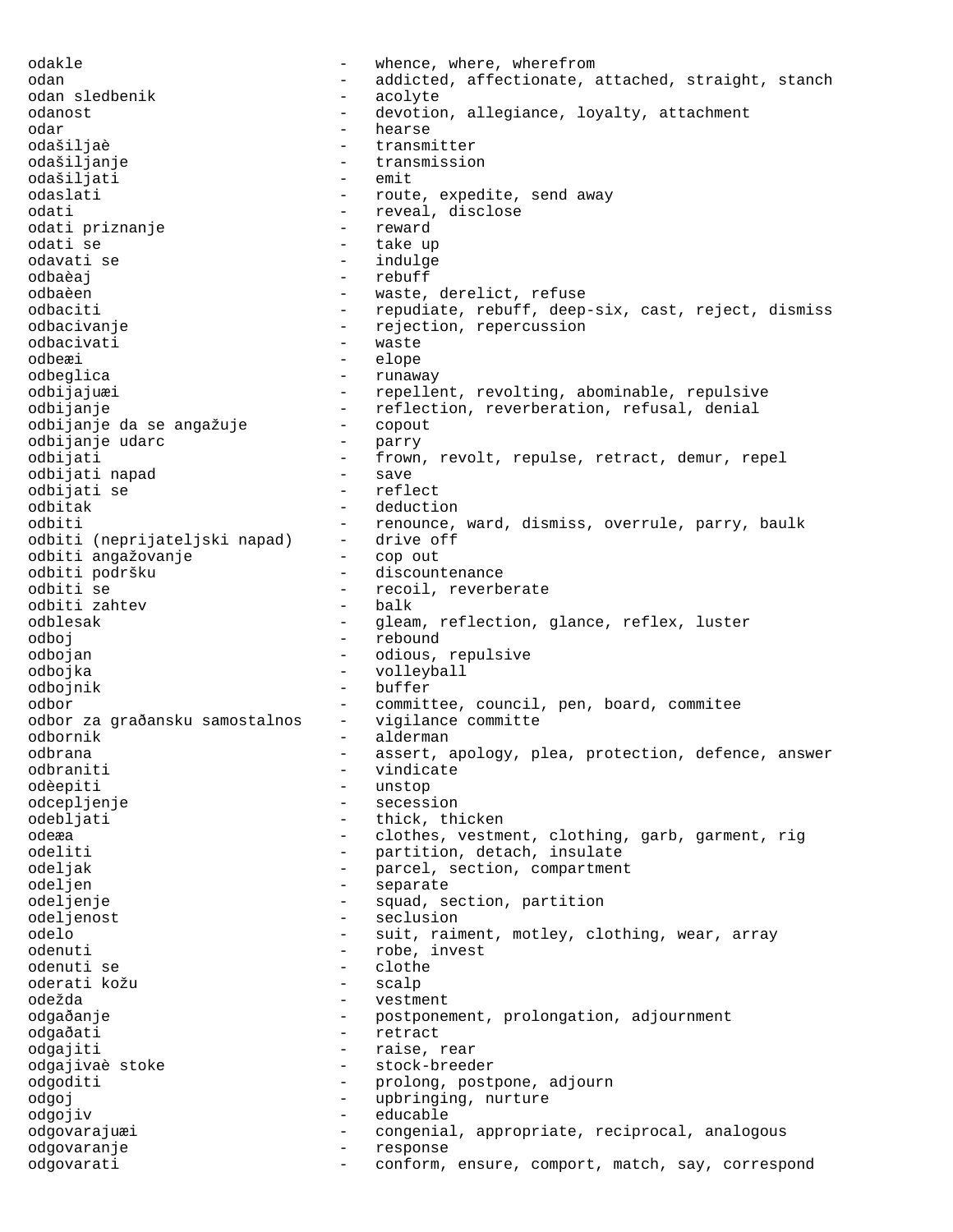odgovoarati - respond odgovor - rejoinder, response, reply, answer, return odgovoran - accountable, amenable, responsible, answerable odgovoriti - respond, return, reply, answer, react, rejoin odgovornost - peril, liability, responsibility odgovrajuæi - equivalent odgristi – biteratur – biteratur – biteratur – biteratur – biteratur – biteratur – biteratur – biteratur – bit<br>Die biteratur – biteratur – biteratur – biteratur – biteratur – biteratur – biteratur – biteratur – biteratur - repulse, repel<br>- spurn odgurnuti nogom odigrati - play odjaviti - sign off odjek - echo, response, reverberation, repercussion odjekivati - sound, ring, resound, echo odjeknuti - reverberate odjuriti - whisk, dash away, troop odkako - since odlaganje e se reprieve, delay, postponement, respite odlagati - procrastinate<br>
odlazak - parting leave odlazak - parting, leave, withdrawal, departure<br>
- calign - resign<br>
- resign odlaziti - resign<br>
odlediti - resign - resign - defrost odlediti - defrost<br>
odleteti - migrate - migrate odležan – mellow<br>odlièan – moble odlièan - noble, excellent, splendid, grand, vintage, fine<br>
odlièan kvalitet - excellency - excellency<br>- super odlièna roba odlièno - tiptop odlika - merit<br>odlikovan - merit - merit odlikovan - distinguished<br>odlikovanie - medal odlikovanje - medal odlikovati - decorate<br>
odlikovati se - differ, e odlikovati se - - differ, excel, distinguish, top<br>
odlivak - - - - - - - mould odlivak - mould - extract, piece, excerpt, snatch, scrap, shiver odlomci - debris odlomiti se - splinter odložen - deferred odložiti - pigeon-hole, defer, side-track, respite, adjourn odluèan - categorical, spirited, gritty, stern, unfaltering odluèiti - decide, deem, resolve, determine odluèiti se odluèiti se za - opt for odluèiti unapred - predetermine odluènost - resolution odluèujuæe - pitched<br>
odluèujuæi - conclus odluèujuæi - conclusive, crucial, definitive<br>
odluèujuæi faktor - determinant odluèujuæi faktor determinant<br>odluèujuæi trenutak turning-point odluèujuæi trenutak odluka - decision, resolution, decree, ruling odluka (žirija) odmaæi - shoot odmah - immediate, right, directly, forthwith, straightway<br>
odmah zatim<br>
- thereupon odmah zatim - thereupon odmakao - advanced odmarati - relax odmarati se  $-$  rest, repose odmazda - retaliation, reprisal, revenge, retribution odmeren - measured odmeriti - measure, balance, apportion, gauge odmerljiv - commensurable odmetnik - pervert, renegade<br>
odmor - vacation break odmor - vacation, break, refreshment, rest, cessation odmorište<br>
odmorište (step) - platform<br>
- landing odmorište (step) - landing odmotan - unbend<br>odmotati - unroll odmotati - unroll<br>odmotati (se) - uncoil odmotati (se) - uncoil odmotavati se  $-$  disentangle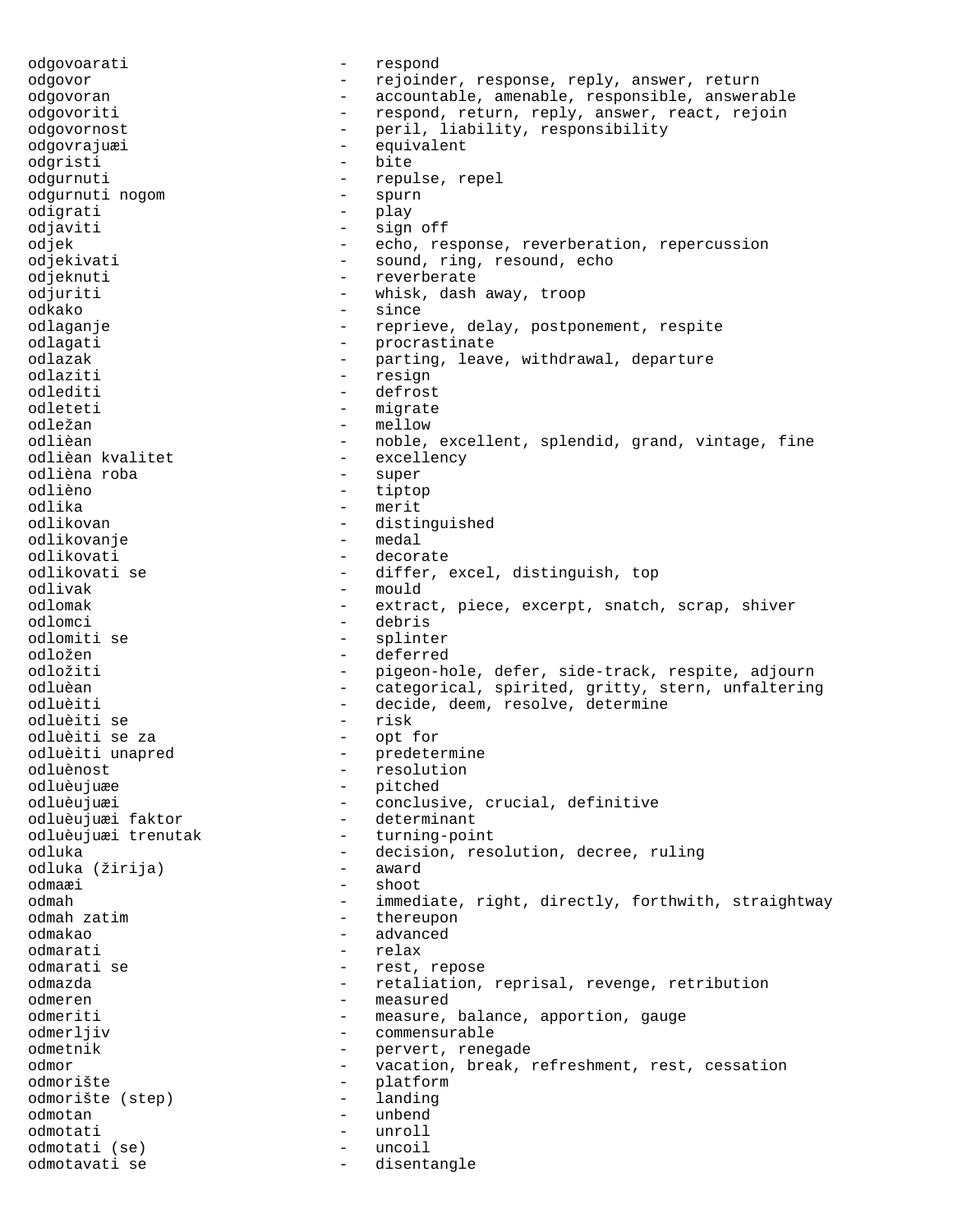odmrsiti - unravel odmrznuti - defrost odneti - deport, carry, take away, remove odneti gore - take up odnos external regard, respect, ratio, relation, attitude, rate odnosan - respective odnositi se  $\begin{array}{cccc} - & \text{apply, appendix, relation} \end{array}$  relate, regard, apply, belong odnositi se na - pertain, relate<br>- relative odnosna zamenica - relative odnosno - apropos odnost neèemu - adhesion odnosti se<br>odobravanje - acceptance, ovation, recognition, acclaim, plaudit odobravati - applaud, soothe, countenance odobren - authorized odobrenje - endorsement, approval, sanction, allocation odobriti - empower, sanction, admit, authorize, ratify odojèe - suckling, nurseling, baby<br>
odoleti - suckling, nurseling, baby<br>
- weather persist prevail odoleti - weather, persist, prevail, outstay odolevati - resist odomaæiti - domesticate - naturalize odonda - thereafter, since odozgo - overhead, upon odrastao - adult, mature odrati - strip odrati kožu - skin, flay odraz  $-$  reflex, reflection, take-off odražavanje - reverberation odražavati - mirror - mirror odraziti se - take off odrditi<br>odreèan odreèan - negative - repudiate, repulse odreæi se - waive, abjure, abdicate, abandon, give up, retract<br>odreæi se neèega - disclaim odreæi se neèega odred band, squad odredba - fiat, provision, article, appointment, stipulation odreðen - certain, special, routine, precise, definite odredište - destination odrediti - define, peg, appoint, appropriate, prescribe, fix<br>odrediti (deo) - apportion - apportion odrediti cenu - price, quote<br>
odrediti položai - princint odrediti položaj - pinpoint odreðivanje - appropriation, dispensation, appreciation, bout<br>odreðivanje položaja - radio-location odreðivanje položaja - radio-location<br>odrednica odrednica - determinant odrešen - loose odrešenje - absolution odrešiti - unbind, unfasten, unlace, loose, detach, loosen odrešiti kesu - disburse odrešti - untie - untie - untie - untie - untie - untie - untie - untie - untie - untie - untie - untie - untie - untie - untie - untie - untie - untie - untie - untie - untie - untie - untie - untie - untie - untie - unti - coupon, cutlet, snip, section odrièan en la communiste de la communiste de la communiste de la communiste de la communiste de la communiste odricanje enteries - renunciation, repudiation, no, negative, disavowal odricati - negate, disavow odricati se - - - - - - - - recant, resign<br>
odron snega odron snega - avalanche odronjavanje - 1andslide, slide, inrush odrpan - seedy, raffish, shabby odrubiti - margin, sever<br>
održati govor - deliver an ade - deliver an address održavanje - upkeep, observance, maintenance, conservation održavanje veze  $-$  intercourse održavati - conserve, preserve, reflect, maintain, police održiv - tenable, viable, sustained odsada - henceforth - henceforth odseèak - scrap, snip, segment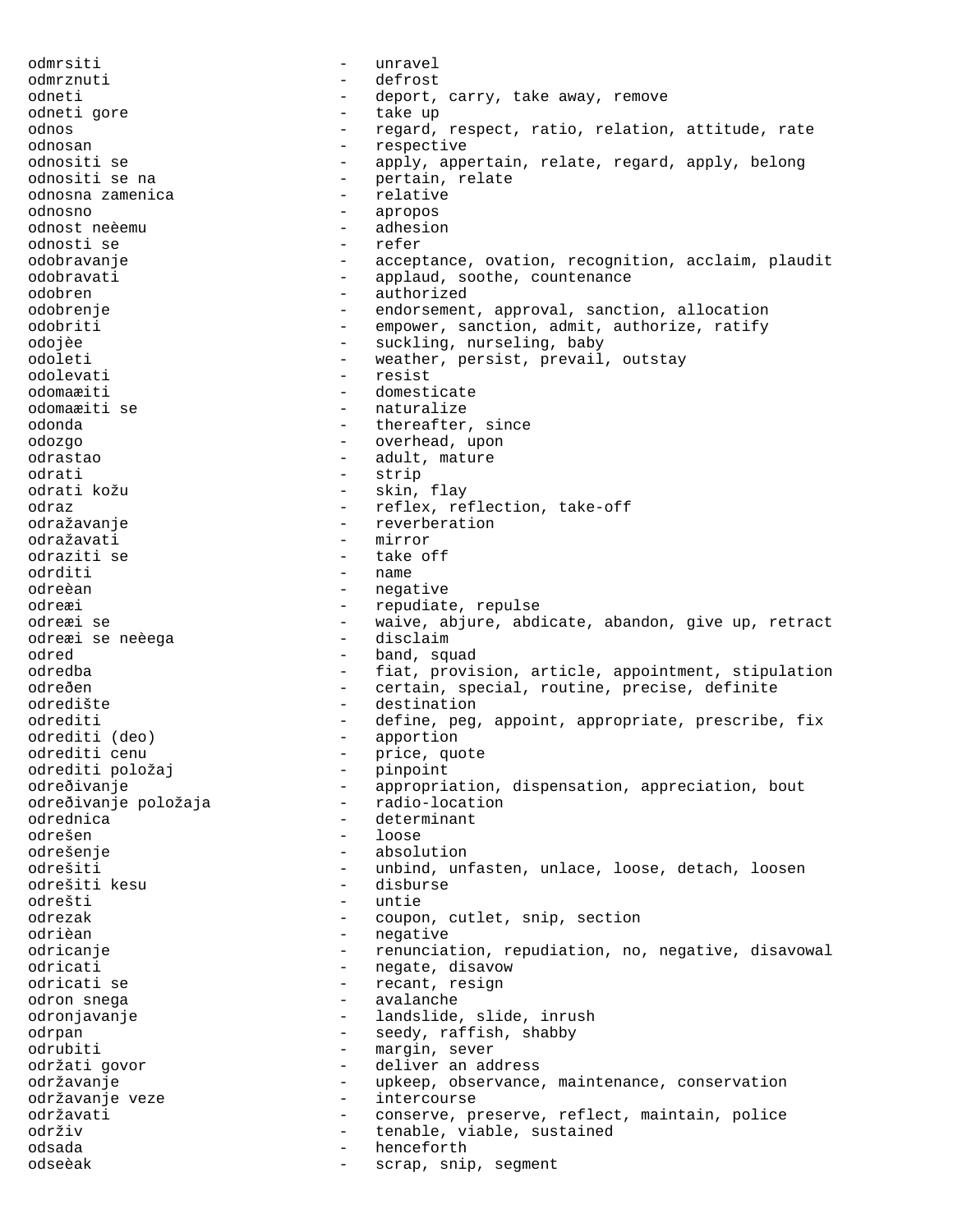odseèan - abrupt, curt odseæi - amputate, curtail, clip odseæi glavu  $-$  behead, decapitate odsedlati - unsaddle odsek - stretch, department odsev - reflex odsjaj - gleam, reflex, reflection<br>
odskakati - rebound odskakati - rebound - shy, recoil, spring, rebound, shrink, leap odskoèna daska <br/> - spring-board <br/> - spring-board <br/> - spring-board <br/>  $\,$ odskok - rebound, bounce odškrinut - ajar odslužiti - serve odšrafiti - unscrew odšteta - recompense, amends, indemnity, reparation odštetiti - recoup odstojanje - off odstraniti - estrange, exclude, preclude, obviate, eliminate odstranjenje<br>
odstranjivanje<br>
odstranjivanje<br>
and and and and alimination odstranjivanje odstupajuæi - evasive odstupanje entitle retreat - variation, aberrance, evasion, retreat odstupiti - recede, deviate, retreat, recede, digress odšunjati se odsustvo - leave odsutan - away, absent, missing odsutni - absentee odsutnost - miss, absence odugovlaèenje - procrastination, stall odugovlaèiti - tarry, procrastinate, protract, protract odupreti - face odupreti se - deny, persist odušak - outlet - exalt, animate, enthuse<br>- kindle oduševiti se oduševljen - red-hod, overjoyed, jubilant, zealous oduševljenje - - uplift, verve, rapture, mettle, zeal, enthusiasm oduška - vent odustajanje - waiver odustajanje od  $-$  abandonment odustati - drop out, flinch, recede, abjure, opt out odustati od - blench oduzeti - seize, bate, bereave, deduct, subtract, take up<br>oduzeti pravo glasa - disfranchise, disenfranchise - disfranchise, disenfranchise oduzetost - palsy, apoplexy, paralysis oduzimanje  $-$  requisition odvajanje en en en en en en everance, separation, secession, detachment odvajati - discriminate odvažan - bold, manful, daring, plucky, bould, resolute odvažiti se  $-$  adventure odvažnost - pluck, manliness, valour odvesti - drive off odvesti (na posao) odvesti u stranu - side-track odvezan - unbend - unlace, untie, unbind, undo, unfasten<br>- spout odvod - spout odvoditi - abduct, drain odvodna cev external control odvodna cev external vaste-pipe, soil-pipe odvodne vode - sewage odvodni kanal  $\qquad \qquad$  - sewer, sluice odvojen - discrete, detached, separate odvojeno - apart, aside, asunder odvojiti - spare, winnow, to mark out, detach, seclude, sever odvojiti (od dojenja dete) - wean odvojiti nešto - split odvraæanje - prevention, deterrence odvraæati - alienate, deter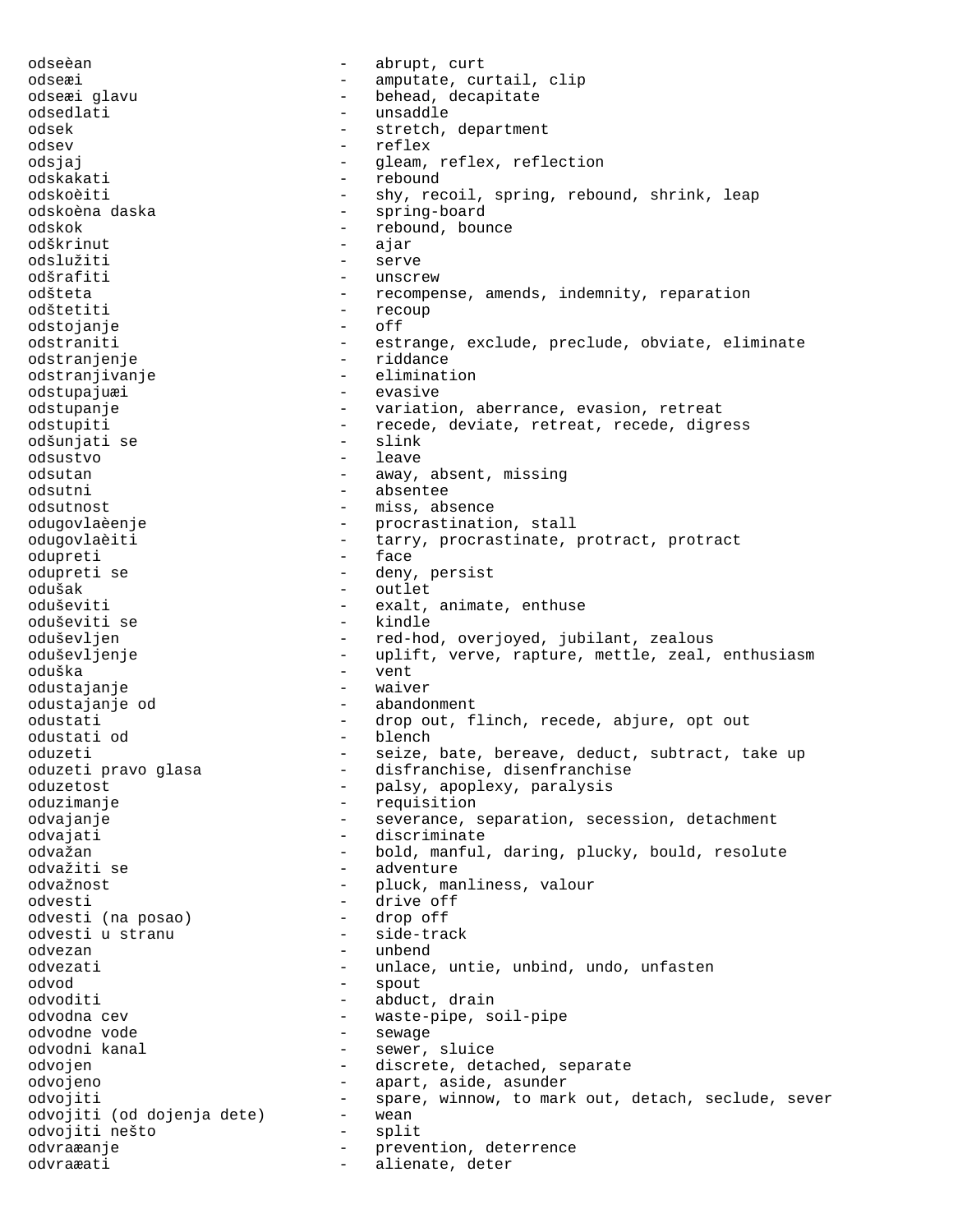odvratan - villainous, odious, shocking, disgusting, hateful odvratiti - divert, dissuade, side-track, preclude, avert odvratna osoba - creep odvratnost - repugnance, revolt, abomination, repulsion, nausea odvrnuti - unscrew - unscrew - unscrew - unscrew - unscrew - unscrew - unscrew - unscrew - unscrew - unscrew odvrtanje odvuæi - abstract odžak - tunnel, chimney<br>
odziv - tesponse - response ofanziva - offence, offensive, offense oficir - officer<br>
ogaditi - officer<br>
- sicken. ogaditi - sicken, disgust<br>ogaditi se - sicken - sicken - sicken oglas - notice, bill, stickler, advertisement, poster oglasiti - notify, advertise, promulgate, placard, post oglasiti se - utter oglasiti svetim endings oglasna tabla - noticeboard ogled - sample, assay, experiment ogledalo - mirror, mirror, looking glass ognjen - igneous ognjište - chimney, hearth ogoliti - denude ogoljen - naked, bald ogorèen - resentful ogorèenje - exasperation ogorèiti - gall ogovaranje - gossip ogovarati - rail, traduce, buzz, slander, denude, defame ograda - parapet, fence, railing, enclosure, rail, pale<br>ograda (kamen) - grate ograda (kamen) - grate ograda od kolja - palisade ograðeno zemljište - enclosure ograditi - enclose, park ograditi se ograðivanje - reservation, enclosure ogranak - offshoot, spur, offset ogranièavanje - confinement ogranièavati se ogranièen - reduced, parochial, restrictive, sheepish, finite ogranièenje  $-$  abridgement, restriction, limitation, restraint ogranièiti <a>>
- abridge, circumscribe, retrench, ltd, constrain</a> ogranièiti na - restrict ogrebotina - nick, scratch, scrape<br>
- fuel<br>
- fuel ogrev - fuel ogreznuti - wallow ogrisci - picking ogrizak - scrap ogrlica - necklace ogrnuti - mantle, muffle ogrnuti se  $\overline{\phantom{a}}$  - drape ogroman - gigantic, tremendous, mighty, monstrous, monster<br>ogrozd - gooseberry ogrozd - gooseberry ogrtaè de cloak, overcoat, mantle, robe, gown, cape ogrubeti - roughen, rough, toughen<br>
- roughen, rough, toughen oguglao - callous, jaded oh - oh ohladiti se - cool off ohol - stuck-up, arrogant, overbearing, conceited, loft<br>
- squirt<br>
- squirt - squirt oholost - insolence, arrogance, side, pride ohrabrenje - solace ohrabriti - nerve, inspirit, buoy, buoy up, comfort oivièavati - fringe oivièiti - bypass, rim, edge ojaèati - recruit ojaèati (se) - strengthen okajati - expiate, atone, rue, ransom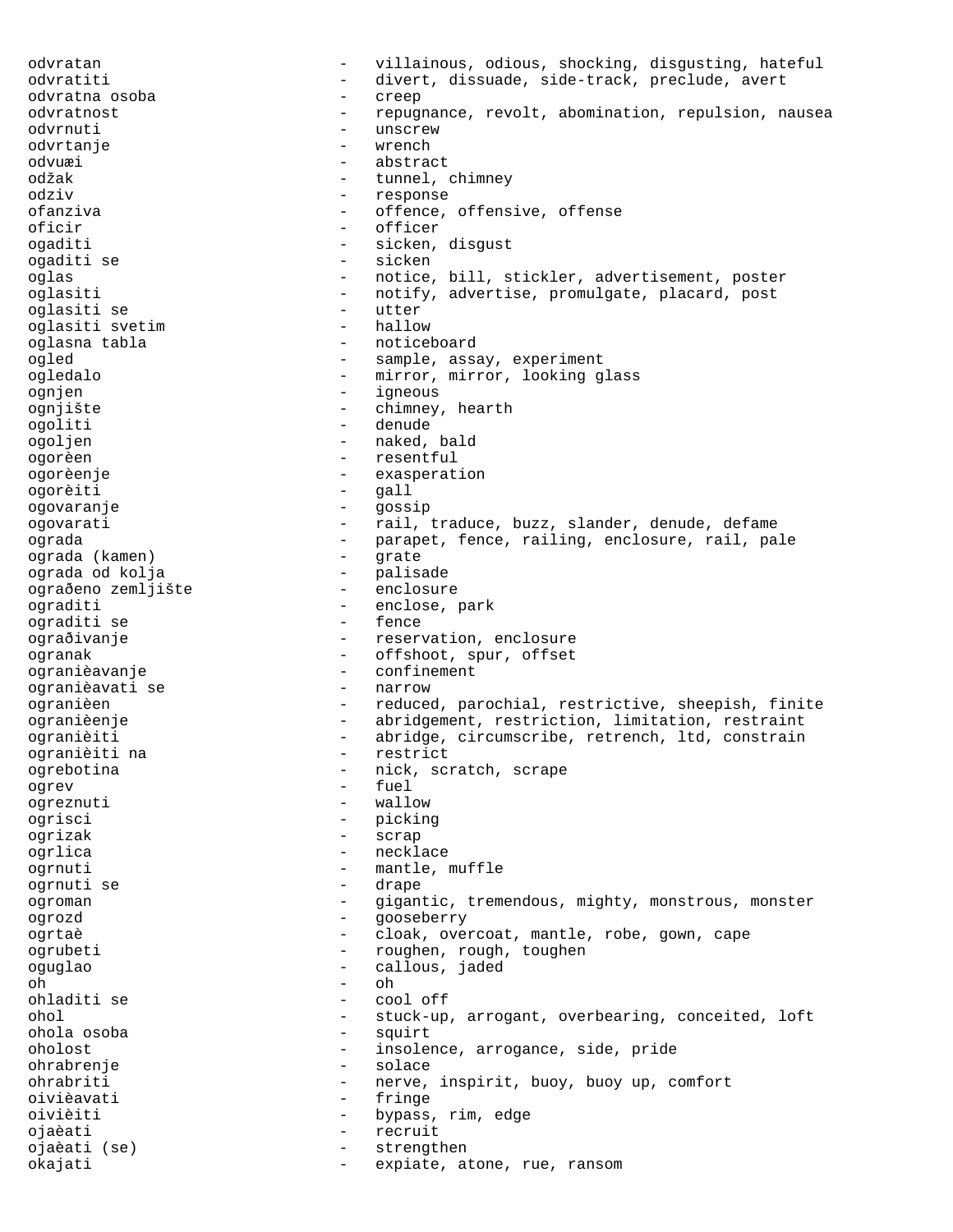okajavanje - atonement okaljati - mire, smirch, pollute okamenjenje<br>
okance<br>
okance<br>
- petrifaction<br>
- petrifaction okance - peep-hole okanuti se - abandon okean - ocean, sea<br>
okititi - ornament - ornament okititi - ornament<br>oklagija - ornament - ornament oklagija - rolling-pin - halting oklevanje - scruple, pause, reel oklevati - linger, stick, shilly-shally, hesitate - denigrate, slur, backbite, smear<br>- slide okliznuti se - slide okljaštreno drv oklop  $\leftarrow$  armor, armature, mail, shell<br>oklop životinja  $\leftarrow$  armature oklop životinja oklopljen - shell-proof, armor-clad, armored oklopljen èelik - steel-oklopna kula - steel-oklopna kula - steel-oklopna kurret oklopna kula - turret oklopne jedinice oklopni - armor - armor - armor - armor - armor - armor - armor - armor - armor - armor - armor - armor - armor - armor-clad oklopnjaèa - armor-clad okno - pit, pane, shaft oko - about, eye, some, bud, mesh, round, at, around oko 36 litara oko toga - hereof - atmosphere, periphery, surrounding, vicinity okolišanje - circumlocution, subterfuge okolišati - prevaricate okolišenje - equivocation okolišti - quibble<br>okolni - ambient okolni - ambient<br>okolnost - situati okolnost - situation, circumstance, occasion, condition okolnosti - state - beside, round, around, about, about okomica - normal okomit - precipitous, normal, plumb, vertical okonèati - perfect okorelost - obduracy okoreo - rigid, chronic, ingrained, engrained, inveterate okosnica - skeleton, cadre okoštati - ossify okoštavanje - ossification okotiti - spawn, whelp, fawn okov - fetter, shoe, mount, setting okovati - shackle okovi - band, bond okovratnik - collar, neck okrajak - tag<br>okrastaviti - scab okrastaviti okrenut jugu - southward, southerly<br>okrenut severu - - northerly, north - northerly, north okrenuti - reverse, revert okrenuti se - turn okrepiti - refresh, invigorate - refresh, invigorate - refresh, invigorate - refresh, invigorate - refresh, invigorate - refresh, invigorate - refresh, invigorate - refresh, invigorate - refresh, invigorate - refresh, invi okrepiti se okrepljenje - recruitment, refreshment, recreation okret - revolution, volte-face, turn okretaljka - merry-go-round okretan - agile, smart, slick, swift, adroit, ready, nimble okretanje - rotation, slew okretati - spin, roll okretati se  $-$  twiddle, revolve, reel, rotate, pivot okretnost **-** dexterity, promptitude, art, address, resource okrilje - shelter, auspice, screen okriviti - accuse, impeach okrnjiti - truncate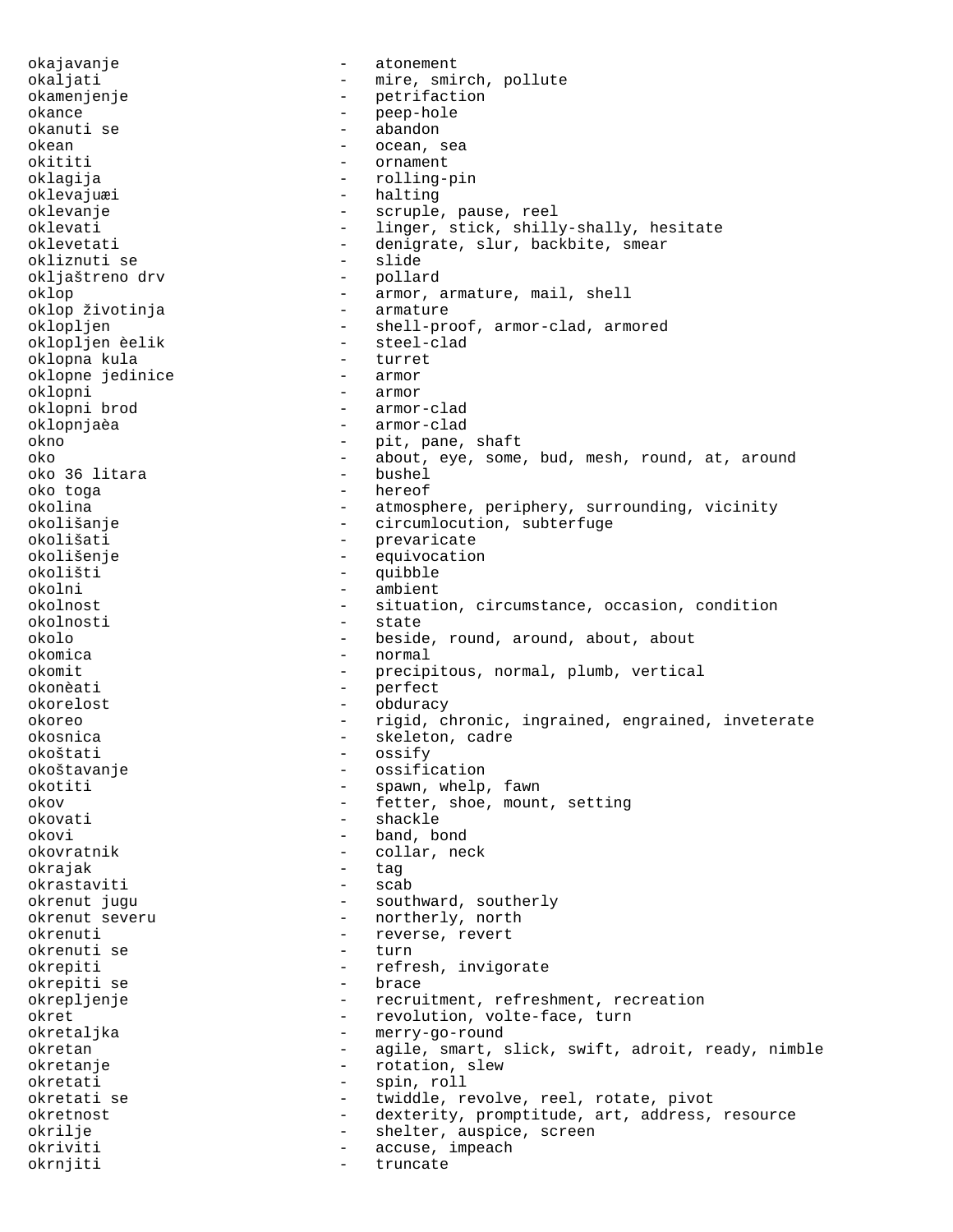okršaj - skirmish okrug - shire, region, canton, parish okrugao - round, rotund - skull-cap<br>- dial okrugla skala - dial okruglast - rotundast - rotundast - rotundast - rotundast - rotundast - rotundast - rotundast - rotundast - rotundast - rotundast - rotundast - rotundast - rotundast - rotundast - rotundast - rotundast - rotundast - rotund okruglo tane okrutan - barbarous, flagitious, brutal, ruthless, atrocious<br>okrutnost - atrocity, brutality - atrocity, brutality okružiti - encompass, environ, bypass, encircle okružni<br>
okružni javni tužilac district attorney okružni javni tužilac<br>okružni sud - district court<br>- gory okrvavljen - gory okrvavljenih ruku oksidacija - combustion oksidirati - oxidize<br>
oksidisati - acetify - acetify, acidify oktobar - october okuka - turning - turning - turning - turning - turning - turning - turning - turning - turning - turning - turning - turning - turning - turning - turning - turning - turning - turning - turning - turning - turning - turn okular - ocular - occult okupacija - occupation okupator - occupant okupirati - occupy okupiti se - assemble okusiti - partake, taste okvir - mount, setting, cadre, rim - mantelpiece<br>- remit slack olabaviti - remit, slack, slacken, loosen, relax olako - lightly olakšanje - remission, ease, alleviation, relief olakšati - alleviate, facilitate, palliate, soothe, lighten<br>olièavati - epitomize, personify olièavati  $-$  epitomize, personify<br>olièenie  $-$  personification, pictomic olièenje - personification, picture, embodiment, soul<br>olièiti - embody, impersonate - embody, impersonate oligarhija - oligarchy olimpijski - olympic oljuštiti - pod, pare, peel ološ - ragtag, rabble olovka - pencil<br>olovne boje - livid - livid olovne boje<br>olovni visak olovni visak - plummet - bullet oltar  $\qquad \qquad -$  alter, altar, chancel, shrine oluja - gale, thunder-storm, tempest, tornado, storm olujan - squally olujni oblak - thundercloud - thundercloud - thundercloud - thundercloud - thundercloud - tornado olujni vetar oluk - spout, waste-pipe, gutter olupina - flotsam, wrack, deride olupine broda - wreckage, ship-wreck om - ohm omaæi se - slip, trip omaciti se - kitten - kitten - kitten - kitten - kitten - kitten - kitten - kitten - kitten - kitten - kitten omalovažavanje - slight omalovažavati - detract, disparage omalovaženje - deprecation omama - stupor - stupor - stupor - stupor - stupor - stupor - stupor - stupor - stupor - stupor - stupor - stupor - stupor - stupor - stupor - stupor - stupor - stupor - stupor - stupor - stupor - stupor - stupor - stupor - bewitch omaška - misdeed, lapsus, inadvertence, lapse, oversight omèa - noose, noose omeðiti - bound omekšati - relent, melt, mellow, mitigate omer - ratio ometanje rada - sabotage ometati - oppose, obstruct, manacle, hinder, embarrass, balk omiliti - endear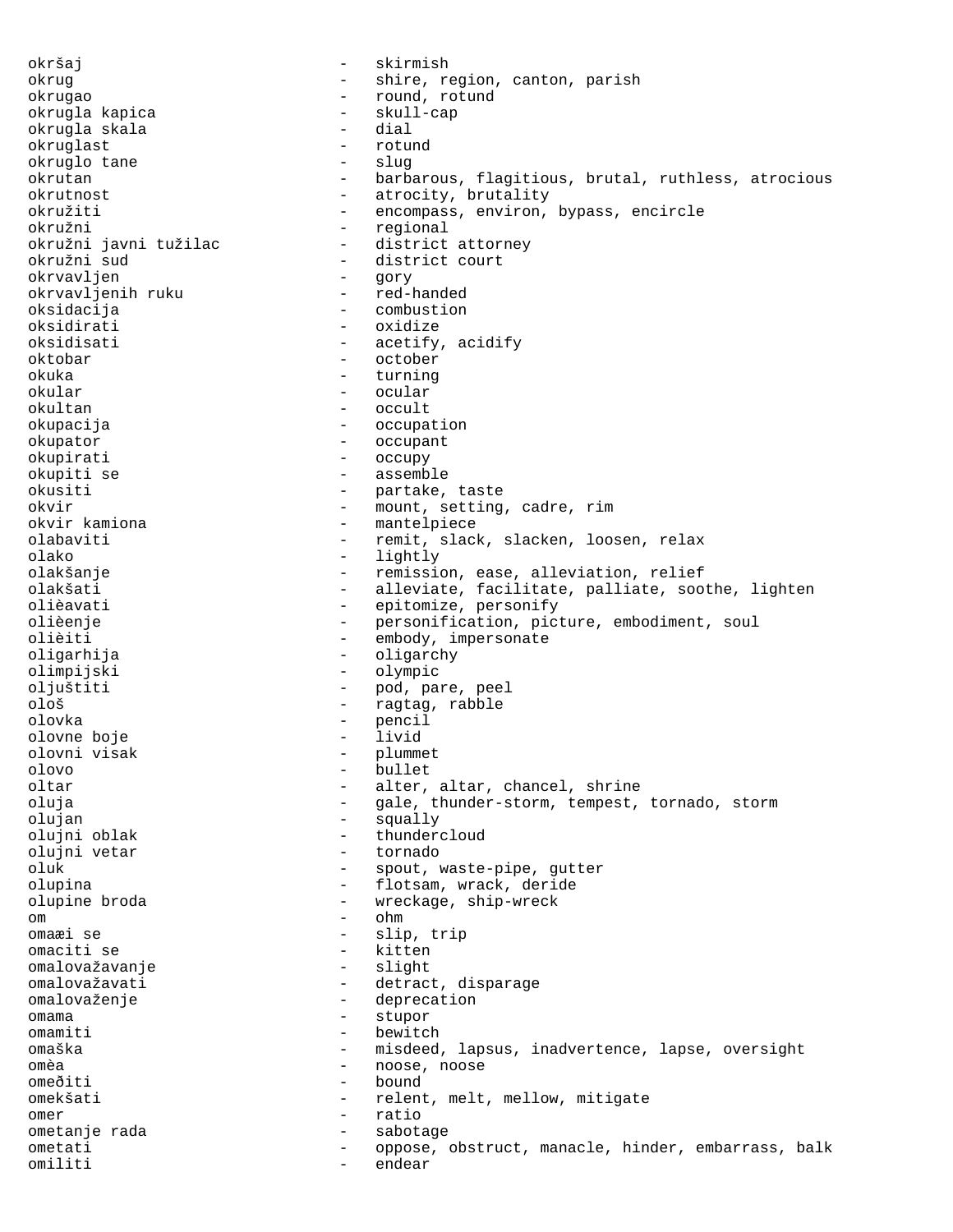omiljen - precious, popular, favourite<br>
- hobby - hobby omiljena zabava - hobby omiljeni metod<br>omiljenost - vogue, popularity omirisati - smell omlet - omelet omlitaveti - relax<br>
omlitaviti - slack - slacken, deaden omnibus - omnibus omoguæiti - manage, empower, enable omorika - spruce omorina - swelter omot - parcel, package, envelope, wrap, cover, wrapper<br>
- puttee, shoe<br>
- puttee, shoe omotaè de component de la puttee, shoe omotavati - shroud omršaveo - peaked omršaviti - emaciate on - he, himself ona - herself, they, she - herself onaj  $-$  that, pretender, yon onaj koji kosi  $-$  reaper onaj koji kosi - reaper onaj koji nije jevrej - gentile onaj koji otkriva skandale - muckraker onaj koji prelistava - browser onaj koji štipa<br>onaj koji svuda zabada nos busybody onaj koji svuda zabada nos - busybody onaj koji vrda - dodger onaj koji zamenjuje nekog - stand-in onaj što izbegava - shirker - such onamo - there onda - then, therein, now one - they<br>onemoguæiti - prec! - preclude, neutralize oneraspoložiti - miff, indispose, discompose<br>onesposobiti - disable, unfit - disable, unfit<br>- stun onesvestiti - stun<br>onesvestiti se - faint onesvestiti se oni - they, themselves oni sami  $-$  themselves onjušiti - snuff, sniff ono  $\frac{1}{2}$ ono  $\frac{1}{2}$  - it, itself ono glavno - main ono što sleduje onostran - ulterior opadanje - collapse, declension, wane, decadence opadanje lišæa - defoliation opadati (voda) - lower, calumniate, pine, collapse, decline, recede opadati (voda) - abate opadati (voda) opak - nefarious, sad, impious, arrant, sinister opal - opal opaliti - singe, sear<br>
opalien suncem - swarthy opaljen suncem - swarthy opanariti - muga - muga - muga - muga - muga - muga - muga - muga - muga - muga - muga - muga - muga - muga - <br>Tanàna - muga - muga - muga - muga - muga - muga - muga - muga - muga - muga - muga - muga - muga - muga - mug oparani šav - rip opariti - scald opasaè - belt opasan - redoubtable, pernicious, perilous, pestiferous<br>opasan poduhvat - adventure opasan poduhvat - adventure opasati zidom - wall opasivati opaska - remark opasnost - risk, peril, danger opasti - fall out, fail, drop off, drop<br>opat - abbot opat - abbot opatija - abbey opatstvo - abbacy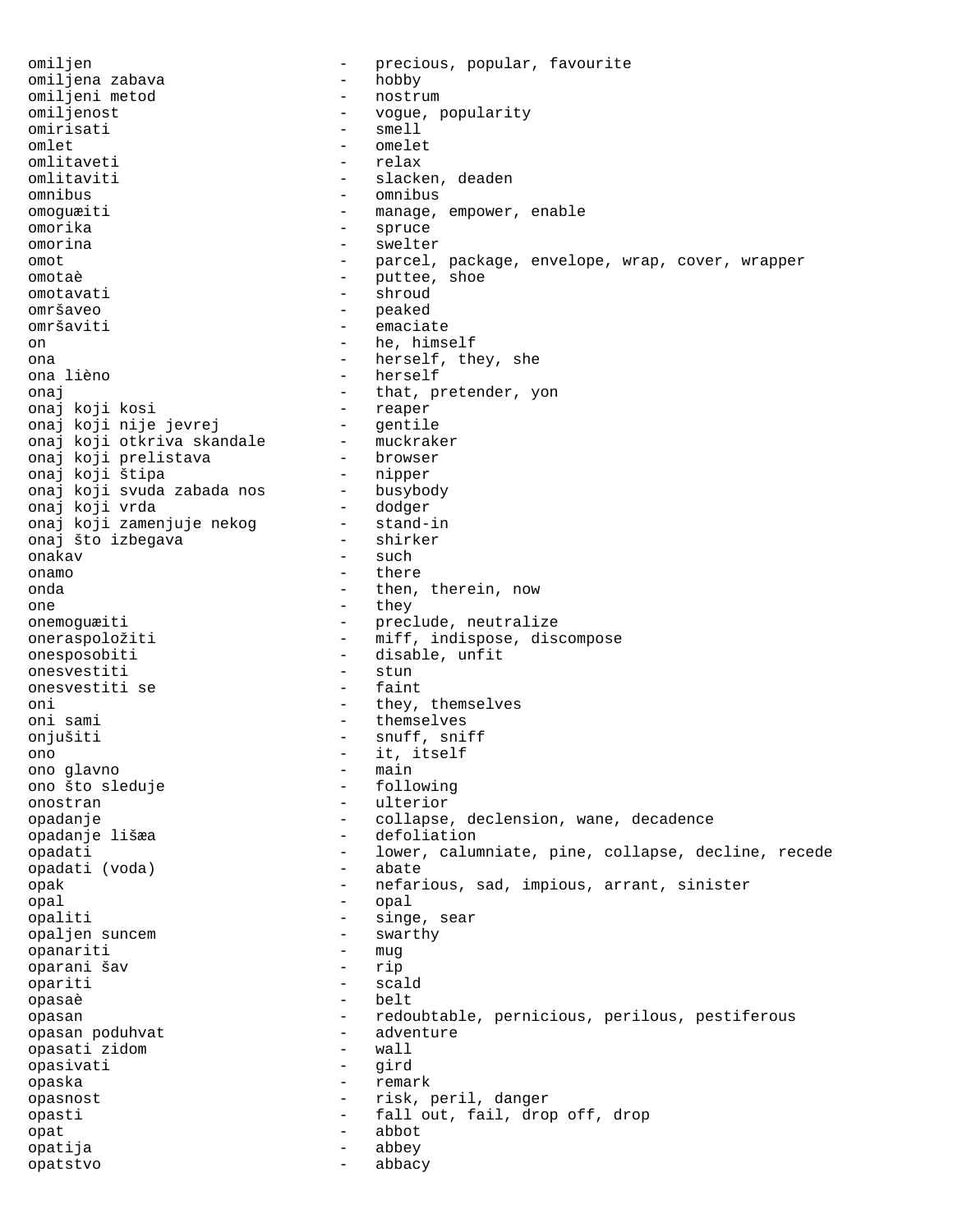opažaj - reception opažanje - perception opaziti - see, sight opažljiv - sensuous opèiniti - fascinate, enchant, spell, bewitch opèinjavanje - enchantment opeæi  $-$  nettle, parch, sting<br>opeæi koprivom  $-$  nettle opeæi koprivom<br>opeæi se - scald, scorch opekotina - scald, scorch, burn, sear opera - opera, opera-house operacija - operation operativan - operative<br>
opereta - opereta opereta - operetta operisati - operate opet<br>
opet se pojaviti<br>
opet se pojaviti<br>  $\begin{array}{ccc} - & \text{afresh, again} \\ - & \text{reappear} \end{array}$ opet se pojaviti - reappear opevati - sing ophoðenje - usage - usage - usage - usage - usage - usage - usage - usage - usage - usage - usage - usage - usage - usage - usage - usage - usage - usage - usage - usage - usage - usage - usage - usage - usage - usage - us ophoditi se opijen - mixed<br>opijum - mixed<br>- opium - opium opijum - opium - opium - opium - opium - opium - opium - opium - opium - opium - opium - opium - opium - opium - filings opipati - feel opipljiv - perceptible, tangible, tactile, sensible, palpable opipljivost - perceptibility opiranje - resistance, reluctance opirati se  $-$  resist, withstand opis - description, register, portrait, recital opisan - descriptive opisati - describe, delineate, specify opisivati - depict, picture opiti - hocus, inebriate, intoxicate<br>opklada - - - - - - - - - waqer, bet, parlay - wager, bet, parlay<br>- parlay opkladiti se u opkoliti - surround, encompass, beset, besiege<br>
- moat<br>
- moat opkoliti jarkom opkoljavanje - surrounding opkoljavati - encircle opkopati - retrench oplakivanje - lament, plaint oplakivati - moan, plain, bewail, moan, deplore, bemoan, mourn oplata - puddle, sheath<br>
oplemeniti - ennoble oplemeniti - ennoble<br>
oplemenien - refined oplemenjen - refined as a refined as a refined as  $\sim$  refined as  $\sim$  refined as  $\sim$  refined as  $\sim$  refined as  $\sim$  refined as  $\sim$  refined as  $\sim$  refined as  $\sim$  refined as  $\sim$  refined as  $\sim$  refined as  $\sim$  refined oplesti - wreathe<br>
opliaèkane stvari - booty - booty opljaèkane stvari opljaèkati - rob, peculate, strip, ransack, sack oploðen - fertilised, impregnate, impregnated oploðenje - fructification oploditi - fecundate oplodnja - fertilisation opna - envelop, pellicle, membrane, skin, film opojan - spirituous opojno sredstvo opomena - prevention, premonition, notice, warning opomenuti - warn, forewarn, anticipate, notice opominjati - admonish, remonstrate opominjati se - recollect<br>
opomašanie - mock<br>
- mock oponašanje - mock oponašati - ape oponašati se opor - austere, acerb, tart, harsh, astringent oporac - abutment oporavak - revival oporaviti - retrieve<br>oporaviti se de la conditi - recondit oporaviti se - recondition, recuperate oporavljanje - recuperation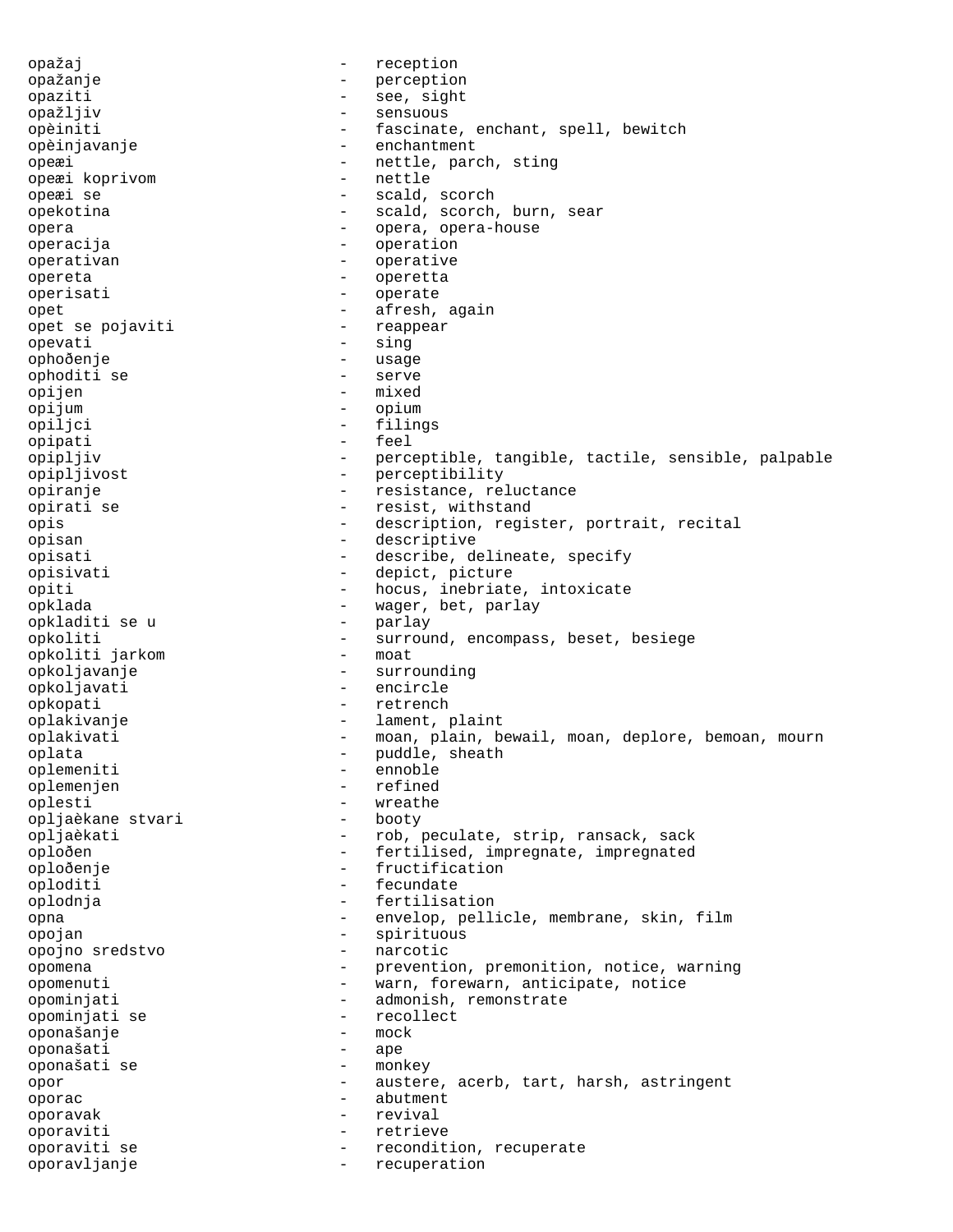oporavljati se - convalesce oporezivaè - adjuster oporezivanje - rating, capitation, assessment oporezovati - assess oporljavati se oporost - austerity, asperity, acerbity oportunista - opportunist, moderate<br>oportunizam - - opportunism, opportuni oportunizam - opportunism, opportunism opovrgavanje - disproof opovrgnuæe - rebuttal opovrgnuti (teoriju) - rebut, disallow<br>opovrgnuti (teoriju) - disprove opovrgnuti (teoriju) opozicija - opposition opozivanje - withdrawal, repeal opozvati - withdraw, rescind, repeal, recall opozvati (mil.) - scratch  $opozvati$  ( $mil.$ ) oprašiti - pollinate<br>oprašiti se do nativela - pic oprasiti se - pig opraštanje - adieu, parting<br>opraštati - - - - - - - - - - forgive opraštati oprati - wash out - wash out - wash out - wash out - wash up, - wash up, scrub up opravdan - reasonable, exculpatory, valid opravdanje - plea, vindication opravdanost - adequacy opravdati - acquit, exculpate, warrant, vindicate, justify opravdavajuæi - exculpatory opraviti - mend, repair opravka - reparation, repair, refit opreènost - opposite, variance, reverse, contraposition opredeliti - appropriate, destine opredeljenje - destination opredeljivanje - appropriation oprema  $-$  gear, kit, outfit, equipment, plant, refit, rig oprema za bebe  $-$  layette oprema za bebe opremiti - portion, equip, assort, appoint, rig opremiti se - outfit oprezan - safe, canny, provident, circumspect, vigilant oprezno - warily, gingerly opreznost - vigilance, reserve, precaution, prudence oprljiti - scald, singe oprljiti se - scorch oproban - tried<br>
oprobanost - tried<br>
- proof oprobanost - proof oproštaj - oblivion, release, absolution, mercy, farewell oproštajne reèi  $-$  valedictory oproštajni - valedictory<br>
oproštajni qovor - valedictory - valedictory oproštajni govor oproštenje - remission oprostiti - palliate, pardon, remit, condone, forgive oprostiv - venial, pardonable opruga - spring opružen - prone opružiti - sprawl opružiti se - recline opržiti - parch, sear<br>
opsada - siege - siege opsada - siege - siege-gun opsedati - siege, persecute, beset opsednut - possessed opsednutost - obsession opseg extent, gauge, spread, incidence, scale opsena - mirage, sleight of hand opseniti - glamour opservatorija - observatory opsesija - obsession opsesivno bavljenje umetnošæu - culture vulture opsesti - surround, besiege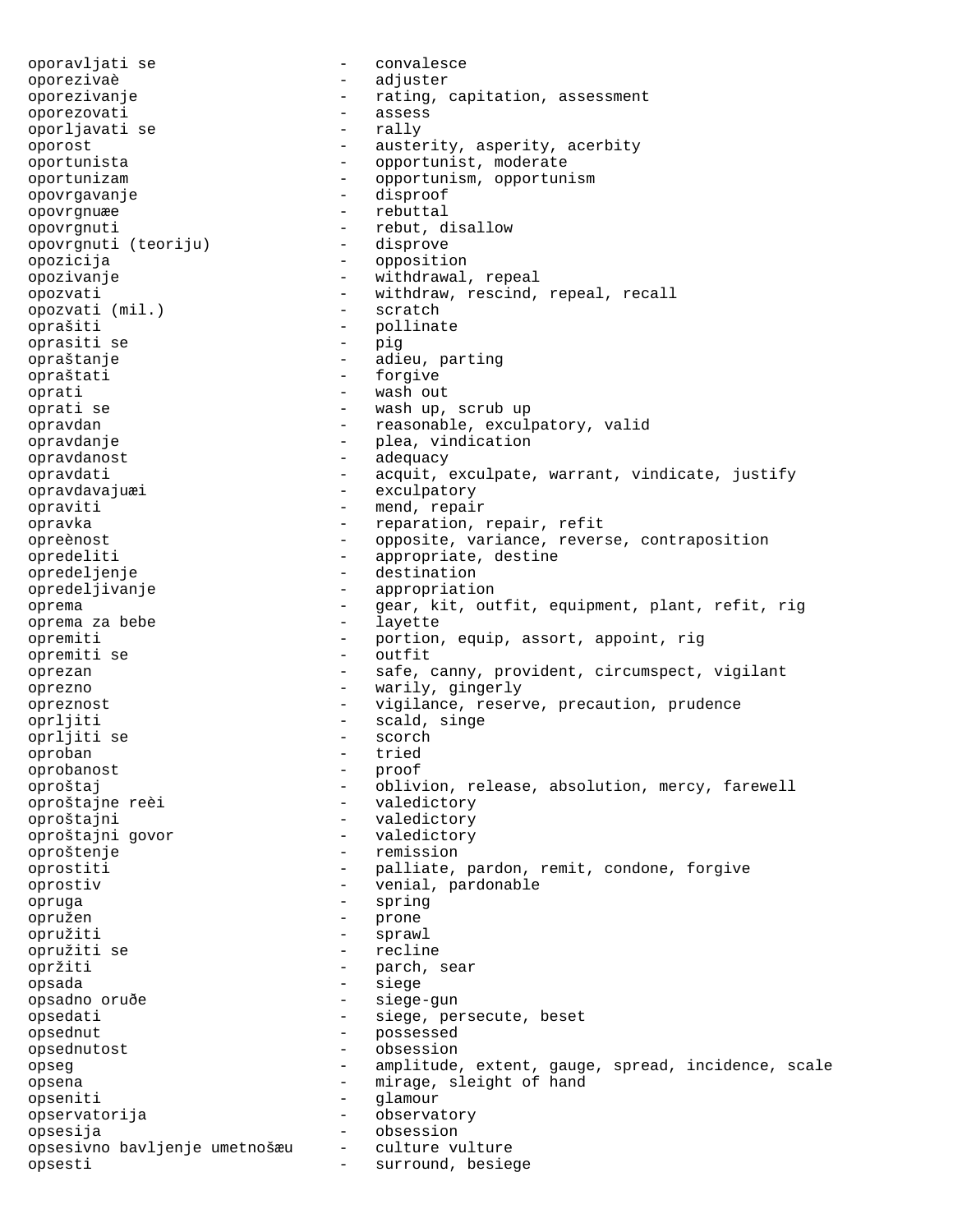opsežan - voluminous, spacious opširan - ample, prolix, redundant<br>opširno izlagati - - - - - - - perorate opširno izlagati - perorate opširno razlaganje - peroration opširnost - prolixity opšiti rub - overcast opšiti tkaninom opskrba - provision<br>
opskrbiti - appoint, - appoint, endue, purvey, equip opskrbljavanje - victualling<br>
opšta tuèa - melee opšta tuèa opstanak - subsistence opstati - subsist opšte - commonly opšte potrebe opšte poznat<br>
opšte uverenje<br>
- repute - repute opšte uverenje opštenarodni - nation-wide opštenje - dealing, society, communion opšti - general, mutual, overall, public, universal<br>opšti preqled - outline opšti pregled - outline - outline<br>opšti smer - trend opšti smer - trend opšti utisak opština - borough, community opštinski - municipal, communal opštinski dom opštiti - consort opštost - generality<br>
opstrukcija - bostructio opstrukcija - obstruction opteretiti - load, charge, ballast, encumber, saddle opticaj - circulation optièka varka optièki - optical, optic, visual<br>
optièko staklo - lens optièko staklo optics - optical optika - optical, optics optimista - optimist optimistièan - sanguine optimistièki - optimistic optimizam - optimism, optimism optimum - optimum<br>
optimum - optimum - optimum optirati - opt<br>
optiti - mix<br>
- mix optiti - mix optoèiti - decant optužba - charge, accusation<br>
optuženi - charge, accusation<br>
- repeater - repeater<br>- dock optuženièka klupa optuženik - culprit optužiti - impeach, blame, charge, arraign, appeal, accuse<br>optužiti iavno - denounce optužiti javno optuživanje - denunciation optužnica - accusation, indictment opunomoæen - plenipotentiary<br>opunomoæenik - proxy, representer opunomoæenik - proxy, representative, confidant opunomoæiti - accredit, vest<br>
opustiti - remove opustiti - remove<br>opustošiti - desolat opustošiti - desolate, devastate, overrun, ravage opužiti - indict oraè dia mandritry dia mandritry dia mandritry dia mandritry dia mandritry dia mandritry dia mandritry dia man orah - nut, walnut orahova ljuska oranica arable, tilth oranžada - orangeade orao - eagle<br>orašèi<del>r</del> - eagle orašèiæ - mace, nutmeg orati - plough, plough, furrow orden - medal oreol - areola, halo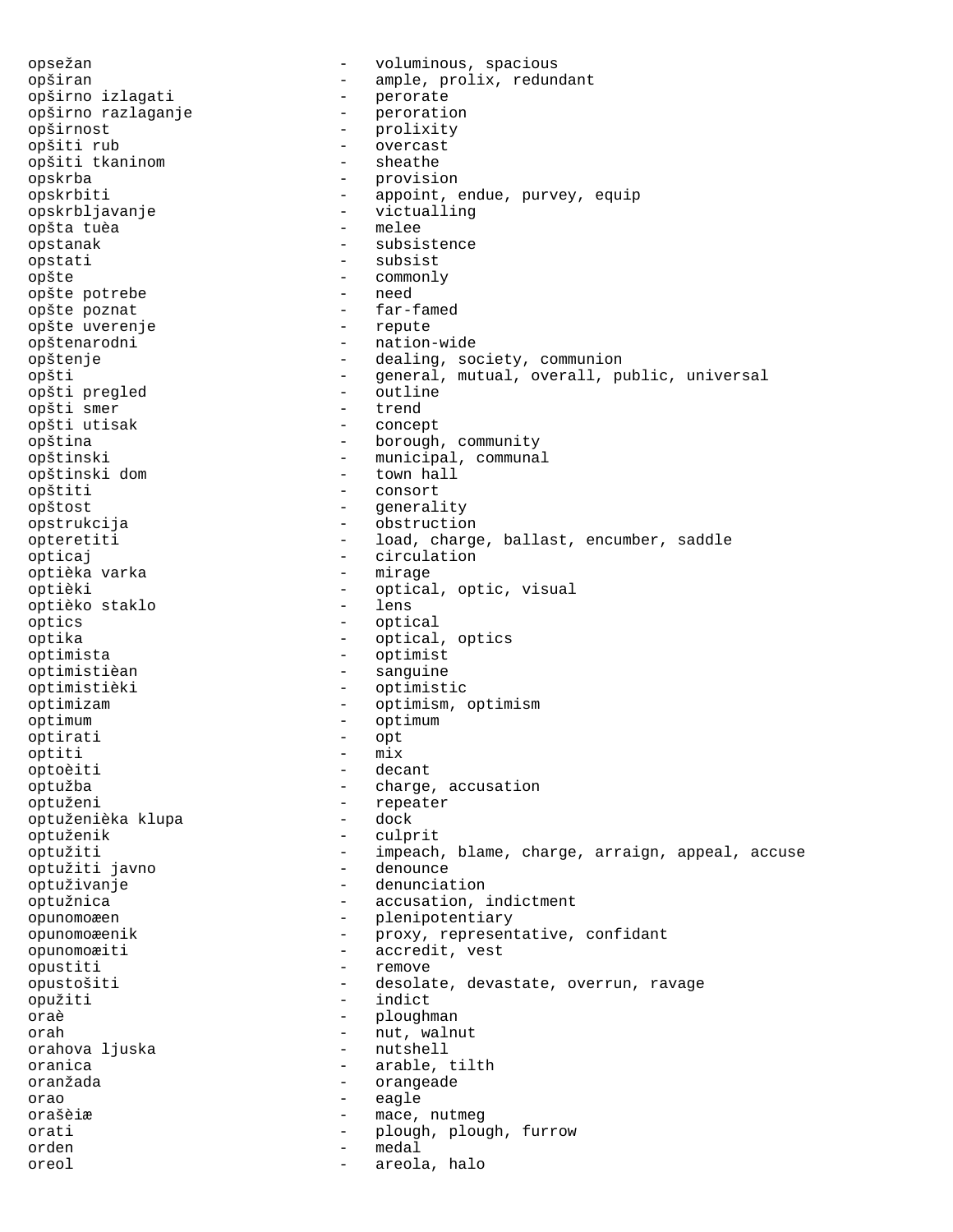orgah - walnut organ - apparatus, organ<br>organizacija - apparatus, organ organizacija - agency, institution, organization organizam - organism organizator - organizer organizovati - organize organski - organic orgija - orgy orgulje - organ orguljice - hurdy-gurdy orhideja - orchid original - manuscript originalni rukopis originalno - originally originalnost - originality orijentalan - oriental orijentisanje - orientation orijentisati - orient orijentisati se<br>orkan orkan - hurricane - hurricane - hurricane - hurricane - hurricane - hurricane - hurricane - hurricane - hurricane - hurricane - hurricane - hurricane - hurricane - hurricane - hurricane - hurricane - hurricane - hurricane orkestar - music, band, orchestra<br>
orkestralni - orchestral - orchestral orkestrirati - orchestrate<br>
orlovi nokti - honevsuckle orlovi nokti - honeysuckle<br>orlovski - aquiline, a - aquiline, aquiline orman - cupboard ormariæ - locker<br>ornament - fret ornament - frequency is a frequency of  $\sim$ ornamentalan - ornamental<br>orobiti - rob orobiti - rob oronulost - senility oronuo - decrepit orositi - irrigate oroz - cock ortak - consort, partner, cohort ortodoksan - orthodox ortografija - orthography oruðe - equipage, gear, piece, tool, utensil, implement<br>oruðe u tuðim rukama (fig.) - stooge oruðe u tuðim rukama (fig.) oružane snage - armament oružar - armorer oružje - armor, weapon, arms, arm osa - axis osakaæen - disabled osakatiti  $-$  maim, mutilate osam - eight - slap osamdeset - eighty osamiti se - seclude osamljen - secluded osamljenik - recluse osamljenost<br>
osamnaest<br>
osamnaest<br>
- eighteen osamnaest - eighteen ošamuæen - mixed ošamuæenost - stupor ošamutiti - stun, hocus, stupefy oscilacija - oscillation oseæaj - sense, emotion, sensation, pulse, sentiment<br>oseæaj muènine - sickness oseæaj muènine - sickness oseæaj vrtoglavice oseæajan - feeling, sentimental, mawkish oseæajnost entiment, sentimentality, sensibility oseæanje - feeling, sense oseæati - feel<br>oseæatiempatiju - empal oseæati empatiju - empathize osedeti - grey osediti - gray osedlati - saddle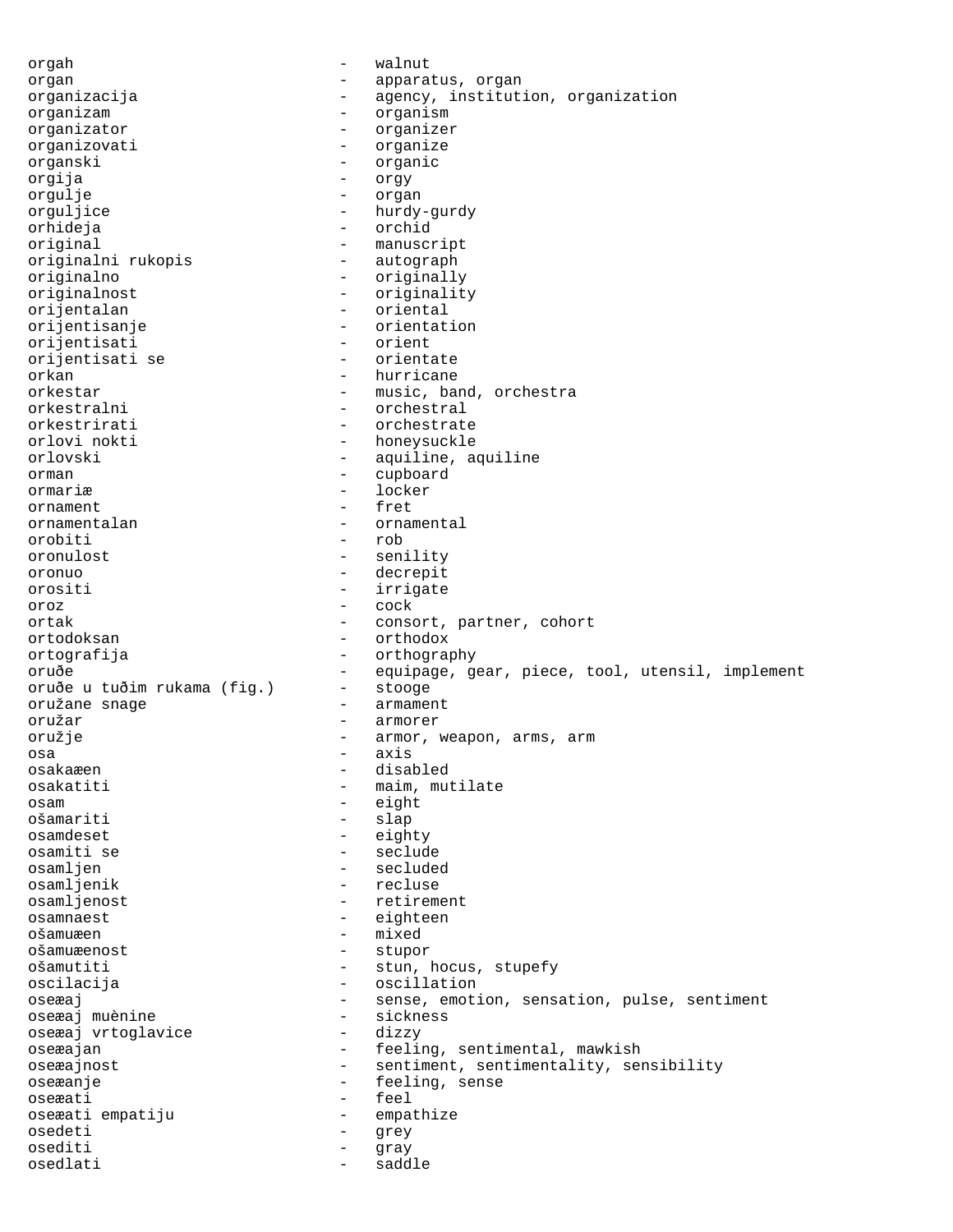oseka - ebb-tide, ebb osetan - tactile, appreciable, sensuous, sensible osetiti - scent, perceive osetljiv - responsive, sore, squeamish, perceptible, fretful osetljivo - nicely osetljivost - susceptibility, reception, sensibility, soreness osica - wasp osiguraè - protector, cut-out<br>
osiguran osiguran - assured osiguranik - insured osiguranje - assurance, insurance<br>osiguranje protiv qubitaka - hedge osiguranje protiv gubitaka osigurati - cinch, assure, secure, ensure, insure osiguravati - reassure osim - else, saving, apart, but, barring, save osim toga  $-$  again, moreover ošinuti - ply osionost - arrogance<br>
osin - rash hiv osip - rash, hives osip kože - shingles - dispersal osiromašti - impoverish osirotio - orphan ošišati - shear oskoruša - rowan, sorb oskrnaviti - desecrate, pollute oskrvnjenje<br>
oskudan - pollution<br>
- skimp sla oskudan - skimp, slender, niggardly, penurious, deficient oskudevati - miss, want, need oskudica - lack, poorness, famine, need, necessity, misery - niggardly, baldly<br>- tenuity poverty oskudnost - tenuity, poverty oskulirati - sound oskultacija - auscultation oslabiti - enfeeble, rust, debilitate, impair, weaken oslabljen - enervate, reduced oslananje - lean oslobaðanje - release, acquittal, exemption osloboðen - exempt, post-free osloboðenje<br>osloboðenje (od optužbe) - riddance, acquittance, rescue, liberation osloboðenje (od optužbe) - vindication oslobodilac - rescuer osloboditi - emancipate, redeem, extricate, parole, free<br>osloboditi èari - disenchant - disenchant<br>- acquit osloboditi krivice osloboditi optužbe - vindicate, exonerate osloboditi se - outgrow, break loose, purify, rid oslonac - prop, reliance, support osloniti - lean osloniti se  $-$  rely, recline oslovljavanje - address, accost osmatraènica - observatory<br>
osmeh - smile osmeh - smile osmehivati se - smile osmoliti - resin osnivaè - promoter, patriarch<br>
- promoter, patriarch<br>
- ground bottom rud osnov - ground, bottom, rudiment, fundament, foundation osnova - backbone, groundwork, substratum, warp, base, abc osnova (gram.) - stem osnova rada - program osnova stuba - plinth osnovan - elementary osnovanost - adequacy osnovati - found osnove - rudiments osnovi predmeta - accidence osnovica - basis osnovna boja - primary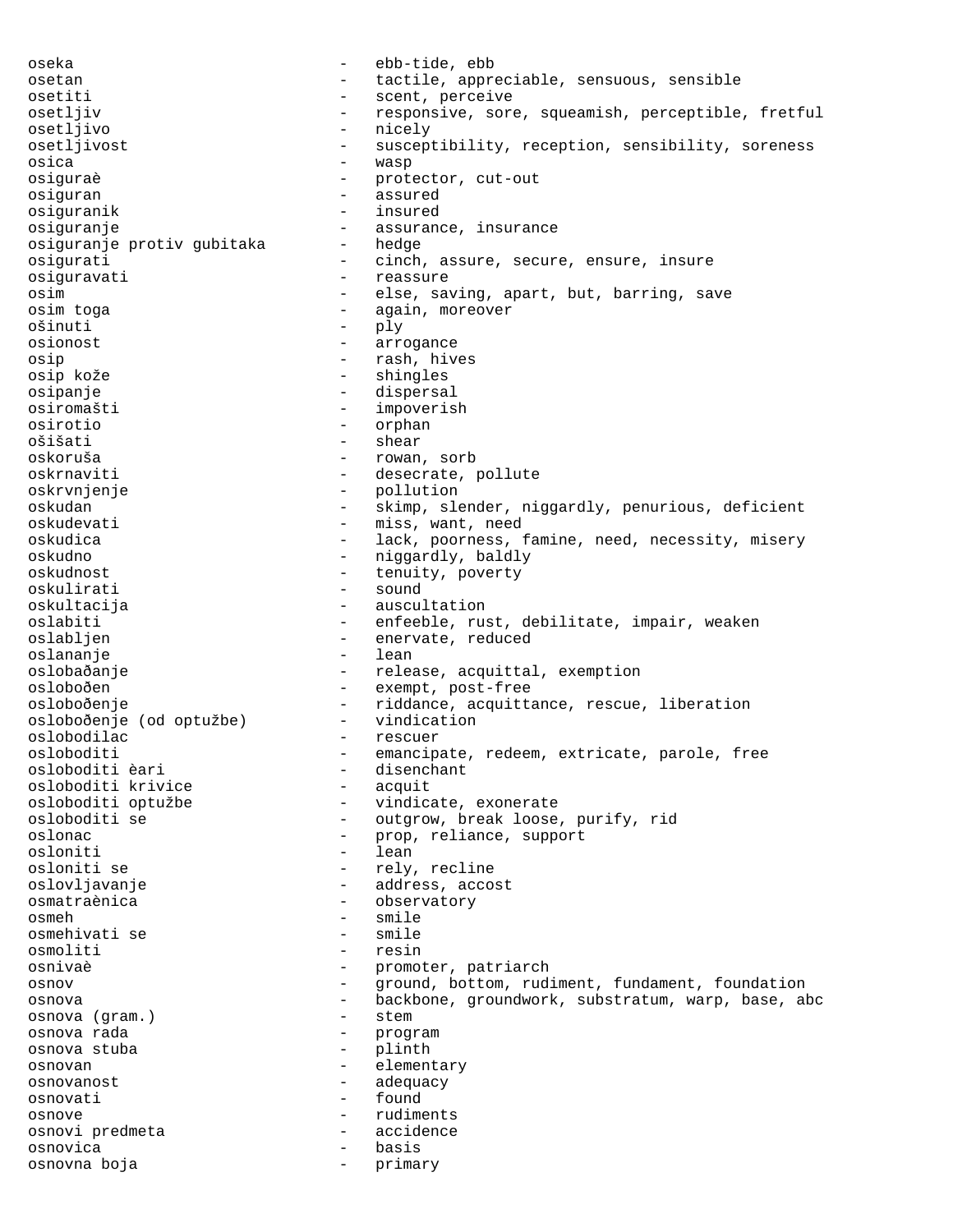osnovna crta<br>
osnovna ideja<br>
 - motif osnovna ideja osnovni - rudimentary, principal, primitive, primal, pivotal osnovni deo - unit osnovni glas<br>
osnovni premaz<br>
- undercoat - undercoat<br>- keystone osnovni princip - keystone osnovni ton osnovno pravilo - fundamental osoba - chap, soul, individual, person osoba koja ide u crkvu - churchgoer osoba koju ismejavaju osoben - peculiar, specific, distinctive osobenjak - oddity, codger osobenjaštvo - oddity osobenost<br>
osobenost stila<br>
- mannerism<br>
- mannerism<br>
- mannerism osobenost stila - mannerism osobina - feature, property, make up, attribute, savour osobit - remarkable, singular osobito - particularly osoblje - personnel, equipage, staff osobni - privy osoran - overweening, surly, peevish, gruff, arrogant osornost - asperity osovina - spindle, axle, axis, pivot osovinski - axial, pivotal ospe - hives ospica - pock ospice - measles, rash, smallpox osporavati - contradict, derogate, controvert osposobiti - enable, qualify osramoæenost - dishonour osramotiti - stain, stigmatize, prostitute, disgrace, shame osrednji - mediocre - mediocre - mediocre - mediocre - mediocre - mediocre - mediocre - mediocre - mediocre osrednjost ostaci - oddments, offal, dregs, leavings, remain<br>ostaci jela - - - - - - - picking - picking<br>- rubble ostaci ruševine ostajati - stay - stay<br>ostajati veran - adhere ostajati veran oštar - severe, mordant, acute, mordant, edgy, trenchant<br>oštar (fig.) - incisive oštar (fig.) - incisive - shooting<br>- nib oštar kraj - nib oštar prekor - snub oštar ukus<br>oštar zvuk - rasp, pop, scream ostatak - relic, rump, balance, remainder, remnant, residue ostati - remain ostati duže - outstay ostati veran - abide ostava - store, safe, pantry, aftermath<br>ostava za hranu - - larder ostava za hranu ostave - store - store - store - store - store - store - store - store - store - store - store - store - store ostaviti - quit, abandon, forsake, store, leave, deposit<br>ostaviti auto - park ostaviti auto ostaviti krunu - demise ostaviti na cedilu - let down ostaviti na cedilu (fig.) - strand ostaviti trag - dint, seal, dent ostavka<br>
ostavliati na stranu<br>
- stow<br>
- stow<br>
- stow ostavljati na stranu ostavljen - lorn, abandoned, quit ošteæenje - accidence, breakage ošteæeno mesto - nick ošteniti - whelp, litter ošteniti se - pup oštetiti - impair, injure, damage, harm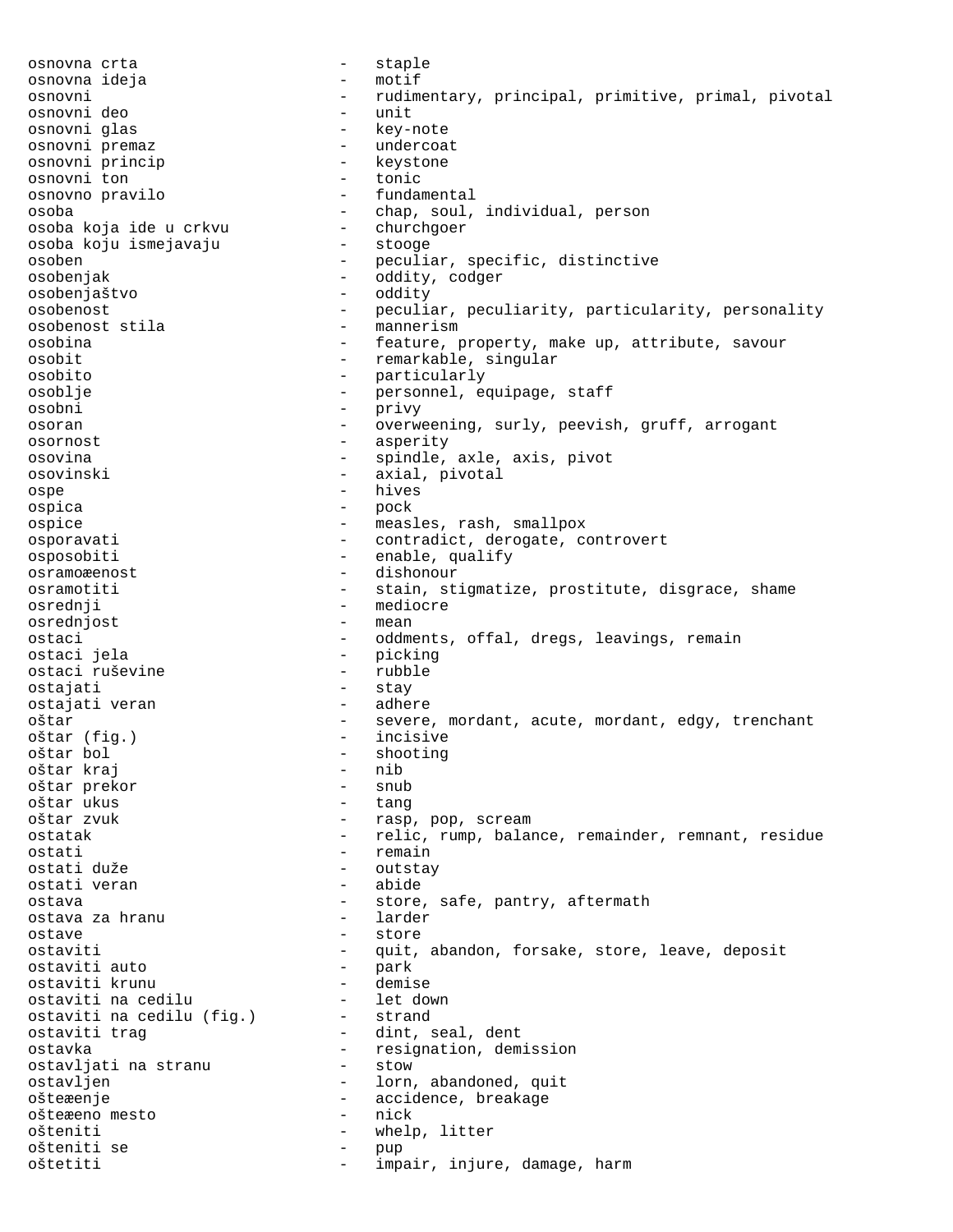oštra izboèina - jag oštra klješta<br>oštra kritika - diatribe, castigation, slam, scathing criticism<br>- flak oštra kritika (slang) oštrenje - whet oštrica - nib, prick, edge, blade, rib ostriga - oyster, oyster oštrina - poignancy, asperity, punch, severity, precision<br>oštrina (klime) - asperity oštrina (klime) - asperity oštrina (vida ili uma) oštriti - whet oštro  $\overline{\phantom{a}}$  - racily, shortly  $\overline{\phantom{a}}$  - racily, shortly oštro dejstvo oštro kritikovati - score, castigate<br>oštro napadati - maul - maul oštro napadati oštro osuditi - excoriate, execrate<br>oštrouman - sagacious, shrewd, - sagacious, shrewd, quick-witted, keen<br>- quip oštroumna dosetka - quip oštroumnost - esprit, quickness<br>ostruga - espur - spur - spur<br>- insular ostrvljanin ostrvo - isle, island<br>
ostrvski - insular - insular ostvarenje - fruition, realization ostvariti - fulfil, realize, materialize ostve - spear osuda - condemnation, conviction, doom, disapproval osuda (slang) osuðenik - convict osuditi - doom, convict, condemn, adjudge, sentence osuðivati - reprobate, deprecate osujetiti - oppose, baffle, neutralize osumnjièiti - suspect ošuriti - scald osušen - sere, sear, parched osušti se - season osuti se pegama osvajanje - conquest osvedoèenje - persuasion osvedoèiti - prove osvestiti - awake osveta - retaliation, vengeance, pay off, revenge, reprisal osvetiti - avenge, sanctify, bless, repay osvetiti se  $-$  revenge, avenge osvetliti - illuminate, lighten, enlighten osvetljen - alight, alight<br>osvetlien mesecom - moonlit osvetljen mesecom - moonlit osvetljenje (photo.) - exposure osvetljiv - vengeful osvetnik - avenger osvetoljubiv - vindictive osvežanje - refreshment osvežavajuæe piæe - refreshment, refresher<br>osvežavajuæi napitak - booze osvežavajuæi napitak osvežiti - refresh, fresh, recruit<br>osvojeni njiji - refresh, recruit osvojeni njiji osvojiti - attract, captivate, take, prepossess osvrnuti se - look back otac - parent, dad, sire, pater, father<br>
- thenceforth thence otad  $-$  thenceforth, thence otadžbina - fatherland, motherland otapanje - melting, solution otarasiti se - bundle off, rid, shrug off otcepiti - rip otèepiti bure - broach otcepiti se - secede oteèen - bloated oteèenost - tumescence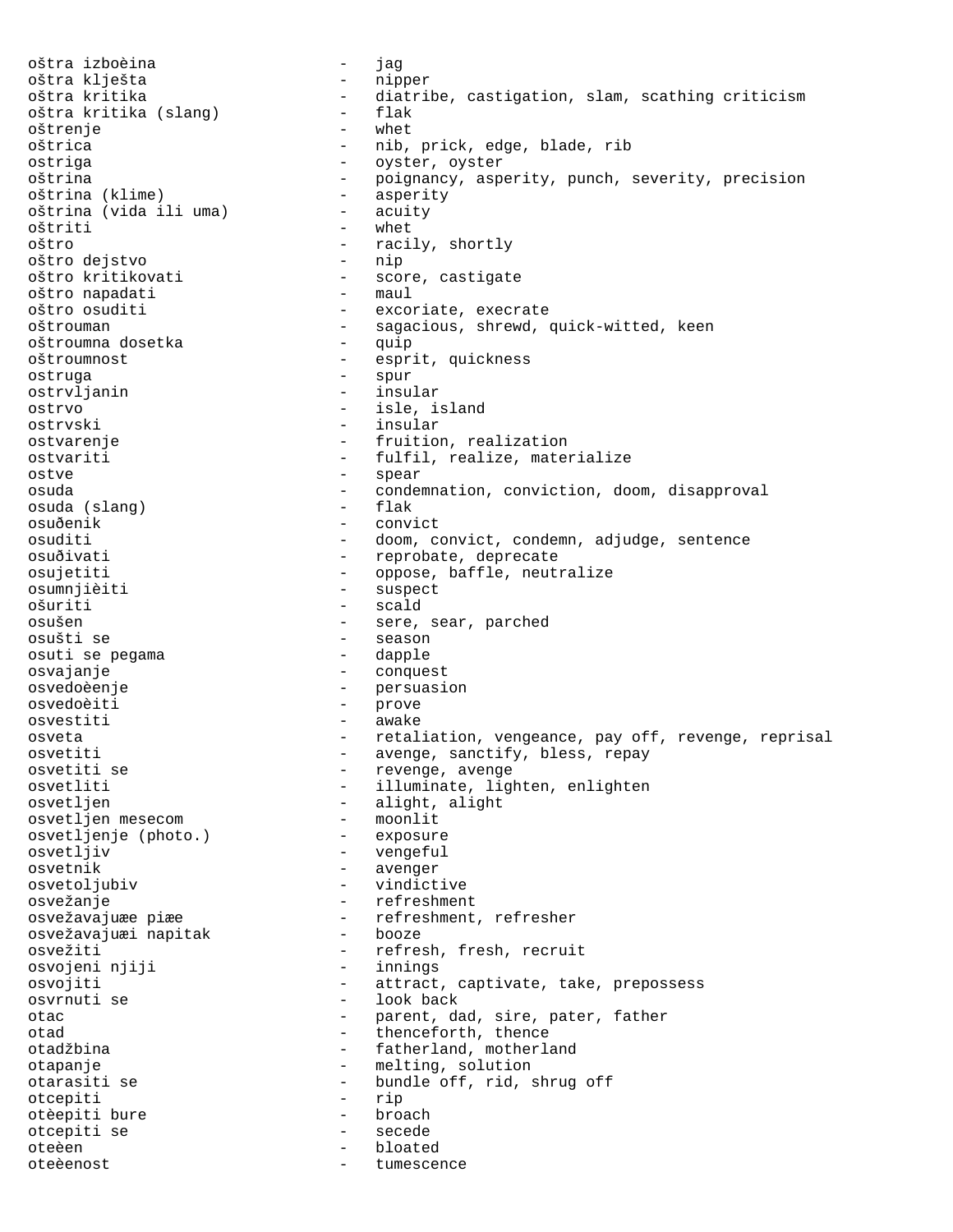otegnut - protracted<br>
otegnut glas<br>
- drawling otegnut glas - drawling otegnuti se otekao - tumid, turgid oteklina  $-$  swell, swelling, protuberance oteliti se - calve otelovljen oterati - bundle off, repel, drive off, send away oteti - seize, rape, steal, ravish, rob, usurp, abduct<br>oteti se - - - - - - - - break away, break loose oteti se  $\begin{array}{ccc}\n\text{otet} & - & \text{break away, break loose} \\
\text{otezati} & - & \text{linear. protract}\n\end{array}$ - linger, protract otežavati - complicate<br>
oticanje - conflicte - context - outlet oticati - distill otiæi - leave, retire, quit, go, depart otimaè - abductor otimaèina - robbery - scramble<br>- abduct otimati silom - abduct otiraè<br>otiranje otiranje - attrition - print, brand, pressure, indent, stamp, vestige otisak novca - squeamish otisak prstiju - fingerprint otisnuti - imprint otkaèiti - stake out, unhook otkad - since otkaz  $-$  misfire, repulse, denial otkinuti - split otklanjanje - rejection otkljuèati - unlock<br>otkloniti - renoun - renounce, avert otkopèan - unbuttoned - unbuttoned - unbuttoned - unbuttoned - unbuttoned - unbuttoned - undo otkopèati - undo otkoraèiti - pace otkos (žita) - swath otkresati vrh otkriæe - revelation, exposure otkriti - detect, open up, open, expose, unveil, unfold otkriti se - uncover otkrivati skandale otkrovenje - revelation otkucati - strike - strike - strike - strike - strike - strike - strike - strike - strike - strike - strike whence otkuda - wherefrom otkup - redemption otkupiti<br>otkupna cena polise osiguranja – surrender value otkupna cena polise osiguranja otkupnina - ransom otmen - urbane, distinguished otmen èovek en entre refined, gentle, dainty, neat, noble, gallant otmenost - gentility, nobility, refinement, urbanity otmica - abduction, rape, rapture otok - bump, tumescence<br>otoman - ottoman - ottoman otoman - ottoman - ottoman - ottoman - ottoman - ottoman - ottoman - ottoman - ottoman - ottoman - ottoman - ottoman - ottoman - ottoman - ottoman - ottoman - ottoman - ottoman - ottoman - ottoman - ottoman - ottoman - ott otomboljiti - sag otopljeni sneg otpaci - offal, refuse, riff-raff, chaff, dregs, scrap otpadak - cull, cutting, waste otpadnièki - apostate otpadnik - pervert, renegade, apostate, turncoat otpadništvo - apostasy otplata duga - amortization otplatiti - refund otplatiti dug - amortize otpoèeti - begin, launch, originate, initiate otpor - antagonism, reaction, resistance, repulse otporan - persistent, tough, robust, immune, resistant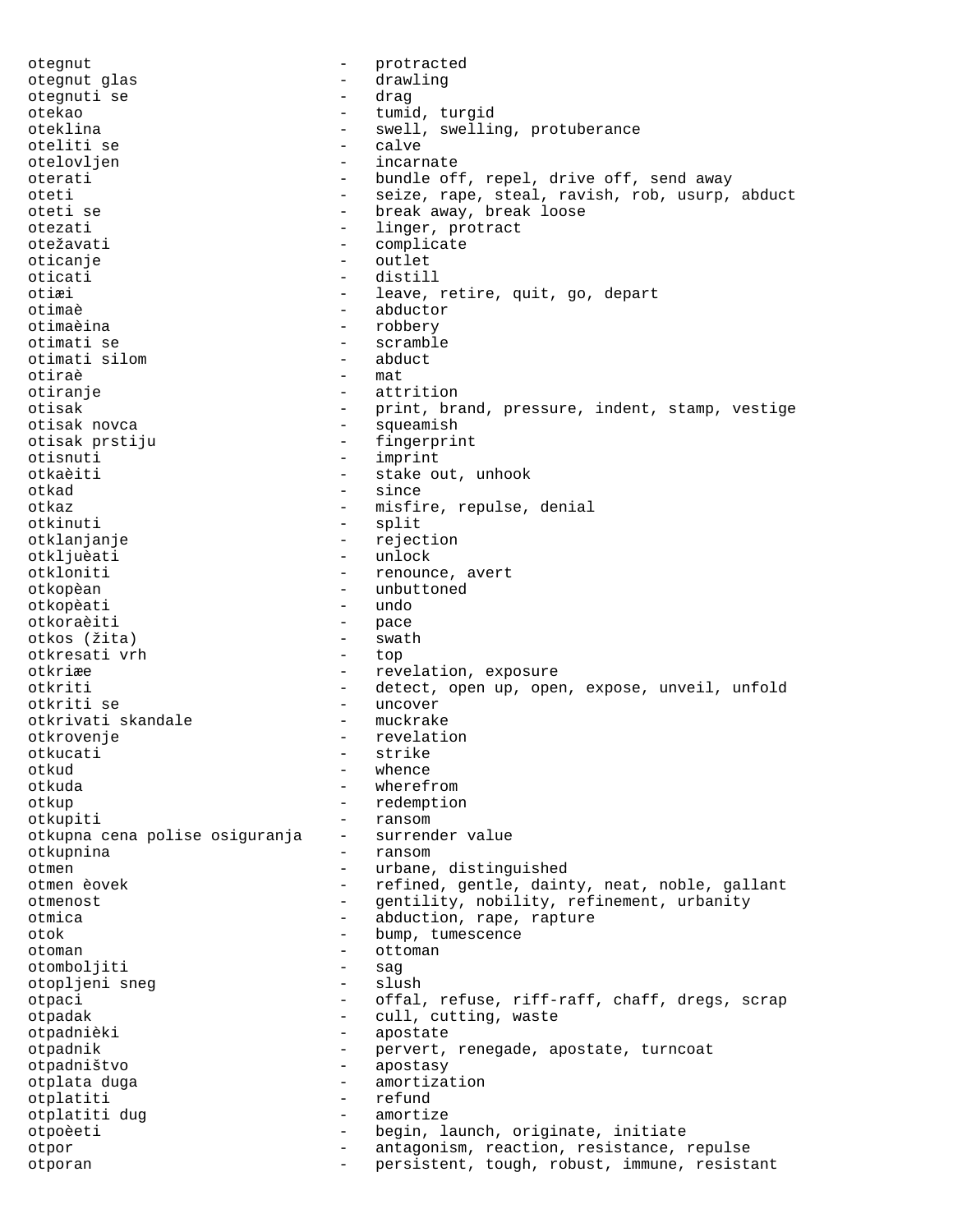otporan na vatru - refractory otporan na vodu otpornost - resistance, hardiness, immunity, solidity, bastion otposlati - dispatch otpraviti - relegate<br>
otpremiti - relegate<br>
- expedite otpremiti - expedite, send, convey otpremnina - severance pay otprilike  $-$  thereabout, thereabout(s), some otpušiti - uncork, unstop otpusna plata  $\qquad \qquad -$  severance pay otpust - release otpuštanje - deprivation otpustiti - discharge, relieve, dismiss, sack otputovati - play otrcan - shabby, corny, threadbare, stale, banal, mangy<br>otrcana fraza - platitude, tag - platitude, tag otrcati - fray - fray - fray - fray - fray - fray - fray - pert otresit - pert otrezniti se - sober up otrov - virus, poison, vent, venom otrovan - pestilent, viperous, venomous, virulent, poisonous otrovati - envenom, poison<br>
otrovni zub - fanq otrovni zub otrovnost - virulence otrti - mop, scrape off otud - hence otuda - thereby otuðenje - alienation - detachment otuðiti - estrange, alienate<br>otupiti oštricu - abate - abate otupiti oštricu otvaraè - opener otvor  $-$  mesh, aperture, aperture, perforation, slot, gap otvor za posmatranie  $-$  manhole otvor za posmatranje otvoren - unequivocal, brusque, frank, candid, open - roadster, wagon otvoreno - publicly, outright, barely, openly, professedly otvorenost - sincerity, candour, openness otvoriti - unseal, put up, start, unfold, unclose otvoriti bocu - uncork otvoriti bocu otvoriti oèi - undeceive - pop, open<br>- stiffen otvrdnuti - stiffen<br>
ova - this ova - this<br>
ovaciie - cytology - cytology ovacija - ovation ovaj - this ovaj èas - now ovaj potonji ovako - this ovalan - oval ovamo - thither, hither, here ovan - sheep, ram ovaploæen - incarnate ovaploæenje - personification, embodiment, incarnation ovas - oat ovca - ewe, sheep ovèar (pas) - collie ovèarski pas - sheep-dog ovce - sheep<br>ovèetina - sheep<br>- mutto: - mutton<br>- sheep ovèja koža - sheep ovèje krzno - sheepskin ovdašnji - hither ovde - by, herein, hereabout, here, thither, therein ovekoveèiti - perpetuate, memorize, record<br>
overavanje - attestation overavanje - attestation overiti - certify, verify, legalize, ratify overiti peèatom - seal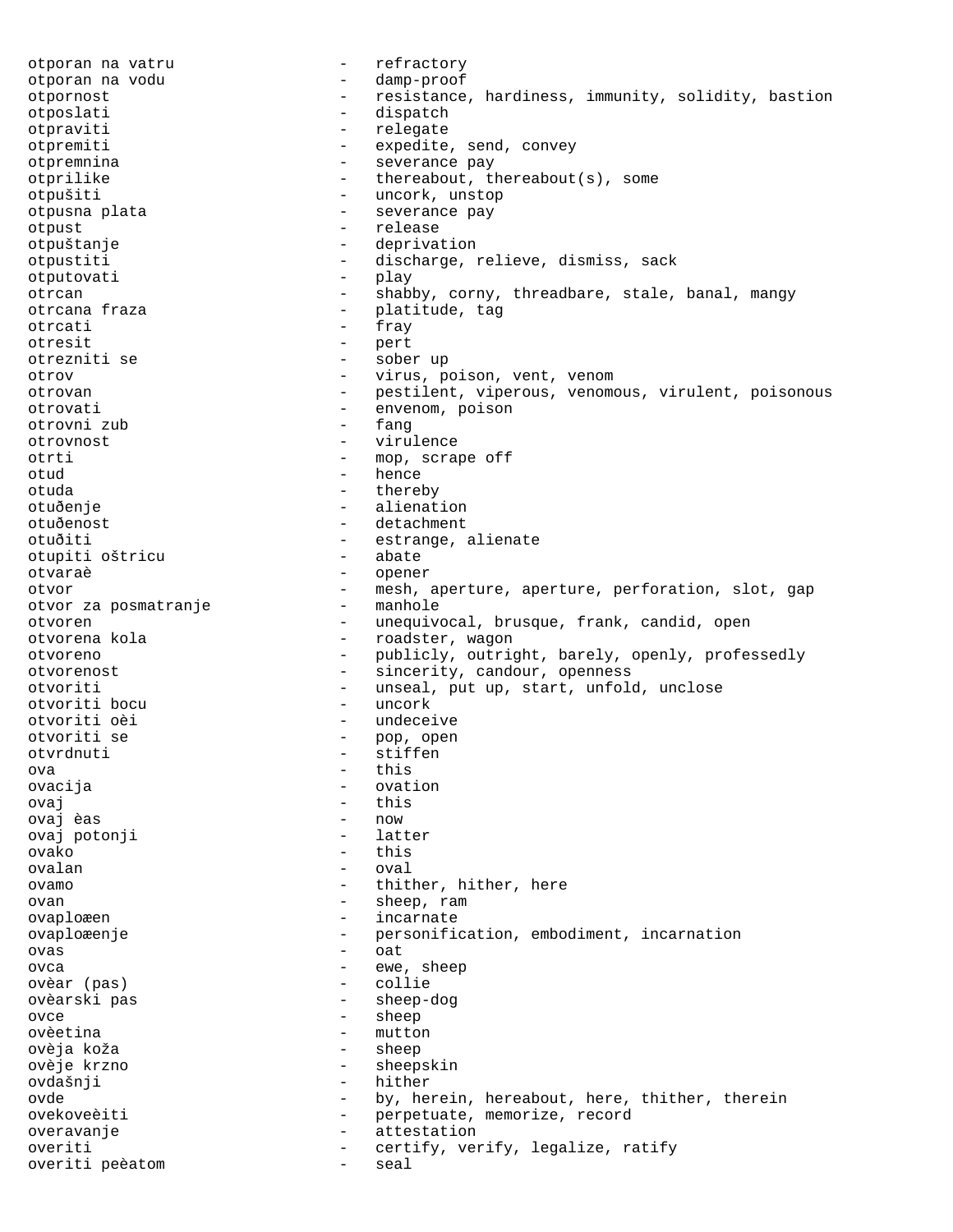ovim  $-$  hereby, herewith ovladadati - master ovladati - overwhelm, overmaster, engross<br>
- overwhelm, overmaster, engross<br>
- nibble ovlaš zagristi ovlašæen - authorized ovlašæenje - commission, authority, licence, mandate, warrant ovlaštenje - proxy ovlastiti - authorize, empower, entitle, warrant, licence<br>
ovlažiti - moisten, damp, moist, dampen - moisten, damp, moist, dampen<br>- moist ovlažiti se  $\alpha$ vo  $\alpha$ ovog èasa - momentous ovsena kaša - oatmeal ovseno brašno - oatmeal ovuda - hereabout ozakoniti  $-$  legalize, model ozakonjen - statutory ožalošæen - sorry, sorrowful ožalošæenost - sorrow ožalostiti  $-$  aggrieve, afflict ozaren 1980an - Salaiant ezkurtzailea eta arabiarra eta arrazko ziraurra eta arrazko zen arrazko zen arrazko z<br>Nagriaren 18a - Irailaren 18a - Irailaren 18a - Irailaren 18a - Irailaren 18a - Irailaren 18a - Irailaren 18a - nettle ozbiljan - severe, earnest, serious, serious, austere, deep ozbiljnost - gravitiy, seriousness, earnest ozdraviti - recover, convalesce<br>ozdravlianie - - - - - - - - cure ozdravljanje - cure ozdravljati ozdravljenje - - recovery, recuperation<br>oždrebiti se - - - - - foal oždrebiti se - foal ožeglina oženiti - mate<br>oženiti se - marr - marry, pair, wed oženjen - married<br>ožiljak - cicatric - cicatrice, welt, scar oživeti - exhilarate, enliven, reanimate, quicken oživiti - animate oživljavati - resuscitate oživljenje - revival ozleda - hurt, raw, contusion ozlediti - hurt, contuse ozloglašen - abandoned, arrant, engrained, notorious ozloglašenost - notoriety ozlojeðen - indignant ozlojeðenost<br>
ozlojeðenost<br>
ozlojediti se<br>
- sour<br>
- sour ozlojediti se oznaèavanje - numeration oznaèavati<br>
oznaèavnje brojevima<br>
- pagination<br>
- pagination oznaèavnje brojevima oznaèiti - qualify, allot, mark, indicate oznaèiti krug - circumscribe oznaèiti mesto oznaka - nick, sign oznaka èina  $-$  insignia ozon - ozone ožujak - march - march - march - march - march - march - march - march - march - march - march - march - march ožuteti - yellow ozvuèiti - dub<br>p.p. bespeak - besp - bespoken p.p. bestride - bestridden<br>p.p. foretell - foretold p.p. foretell - foretold p.p. od beseech - besought - besought - besought - besought - besought - bitten p.p. od bite - bitten by the bitten problem of breed - bred p.p. od breed - bred<br>
p.p. od burn - burnt - burnt p.p. od burn<br>p.p. od catch - burnt p.p. od catch - caught p.p. od cling - clung p.p. od creep - crept p.p. od deal - dealt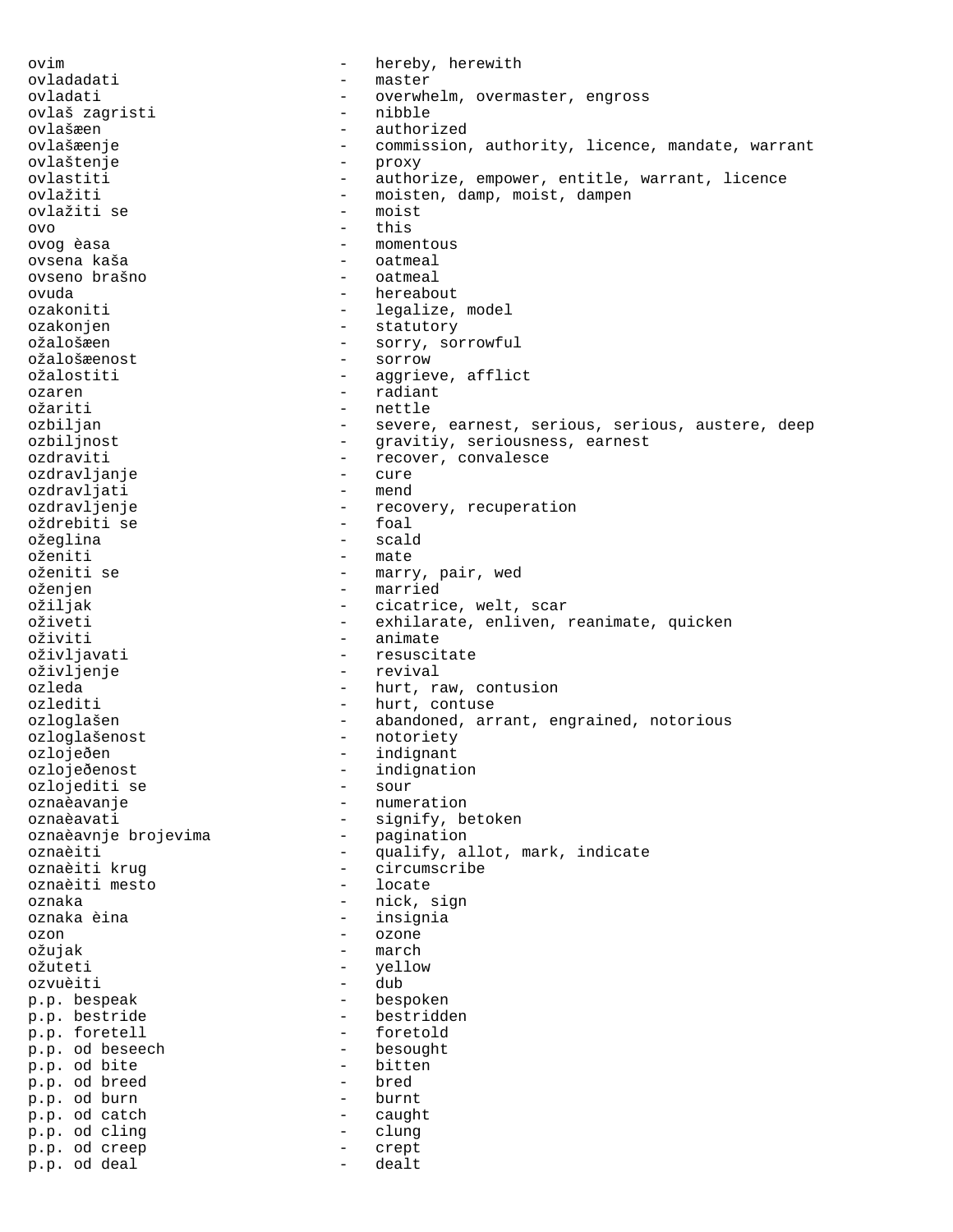| od drive<br>p.p.            | $\overline{\phantom{0}}$                   | driven          |
|-----------------------------|--------------------------------------------|-----------------|
| od flee<br>p.p.             |                                            | fled            |
| od fling<br>p.p.            | $\overline{\phantom{0}}$                   | flung           |
| od forgive<br>p.p.          |                                            | forgiven        |
| od go<br>p.p.               | $\overline{\phantom{0}}$                   | gone            |
| od heave<br>p.p.            | $\overline{\phantom{0}}$                   | hove            |
| od take<br>p.p.             | $\overline{a}$                             | taken           |
| od to bid<br>p.p.           |                                            | bidden          |
| od bear<br>p.pr.            |                                            | borne           |
| od begin<br>p.pr.           | -                                          | begun           |
| od blow<br>p.pr.            | -                                          | blown           |
| od build<br>p.pr.           | $\overline{\phantom{0}}$                   | built           |
| od cleave<br>p.pr.          | -                                          | cloven          |
| od draw<br>p.pr.            | -                                          | drawn           |
| od drink<br>p.pr.           | $\overline{\phantom{0}}$                   | drunk           |
| od fall<br>p.pr.            | $\overline{\phantom{0}}$                   | fallen          |
| od fly<br>p.pr.             |                                            | flown           |
| od forget<br>p.pr.          | $\overline{\phantom{0}}$                   | forgotten       |
| od freeze<br>p.pr.          |                                            | frozen          |
| od grow<br>p.pr.            | $\overline{\phantom{0}}$                   | grown           |
| od lade<br>p.pr.            |                                            | laden           |
| od pass<br>p.pr.            | -                                          | past            |
| od ride<br>p.pr.            | -                                          | ridden          |
| od saw<br>p.pr.             | $\overline{\phantom{0}}$                   | sawn            |
| od see                      |                                            | seen            |
| p.pr.<br>od sew             | $\overline{\phantom{0}}$                   | sewn            |
| p.pr.<br>od shave           | -                                          | shaven          |
| p.pr.<br>od shear           | $\overline{\phantom{0}}$                   | shorn           |
| p.pr.<br>od show            | $\overline{\phantom{0}}$                   |                 |
| p.pr.                       | $\overline{a}$                             | shown           |
| od shrink<br>p.pr.          |                                            | shrunk,<br>s    |
| od sing<br>p.pr.            | $\overline{\phantom{0}}$<br>$\overline{a}$ | sung            |
| od sink<br>p.pr.            |                                            | sunk            |
| od sow<br>p.pr.<br>od steal |                                            | sown<br>stolen, |
| p.pr.<br>od stink           |                                            | S<br>stunk      |
| p.pr.<br>strike<br>od       |                                            | stricken        |
| p.pr.<br>od swear           | -                                          | sworn           |
| p.pr.<br>od swell<br>p.pr.  |                                            | swollen         |
| od swim<br>p.pr.            |                                            | swum            |
| od teach<br>p.pr.           |                                            | taught          |
| od tear<br>p.pr.            | -                                          | torn            |
| od tread                    |                                            | trodden         |
| p.pr.<br>p.pr. od wear      |                                            | worn            |
| p.pr. od write              |                                            | written         |
| p.pr. poseèen               |                                            | cut             |
| pa ma šta bilo              |                                            | anyway          |
| pabirèiti                   |                                            | glean           |
| pacifista                   |                                            |                 |
|                             |                                            | pacifist        |
| pacijent                    |                                            | patient         |
| paèiti                      |                                            | sizzle          |
| pacov                       |                                            | rat             |
| pad                         |                                            | downfall,       |
| padanje                     |                                            | prostrati       |
| padanje snega               |                                            | snow-fall       |
| padati                      |                                            | recede, d       |
| padavica                    |                                            | epilepsy        |
| padavine                    |                                            | precipita       |
| padež objekta               |                                            | objective       |
| padina                      |                                            | slope, bi       |
| padobran                    |                                            | parachute       |
| padobranac                  |                                            | parachuti       |
| padobranska jedinica        |                                            | paratroop       |
| paganin                     |                                            | gentile,        |
| paganski                    |                                            | pagan           |
| paganstvo                   |                                            | paganism        |
| pahuljast                   |                                            | downy           |
| pahuljica                   |                                            | flake           |
| pahuljièast                 | $\overline{\phantom{0}}$                   | flaky           |

| p.p. od drive        | -                        | driven                                  |
|----------------------|--------------------------|-----------------------------------------|
| p.p. od flee         | -                        | fled                                    |
| p.p. od fling        | $\qquad \qquad -$        | flung                                   |
| p.p. od forgive      | $-$                      | forgiven                                |
| p.p. od go           | $\overline{\phantom{0}}$ | qone                                    |
| p.p. od heave        | $\qquad \qquad -$        | hove                                    |
| p.p. od take         | $\qquad \qquad -$        | taken                                   |
| p.p. od to bid       | $\overline{\phantom{0}}$ | bidden                                  |
| p.pr. od bear        | $\qquad \qquad -$        | borne                                   |
| p.pr. od begin       | $\qquad \qquad -$        | begun                                   |
| p.pr. od blow        | $\qquad \qquad -$        | blown                                   |
| p.pr. od build       | $\overline{\phantom{0}}$ | built                                   |
| p.pr. od cleave      | $\qquad \qquad -$        | cloven                                  |
| p.pr. od draw        | $\qquad \qquad -$        | drawn                                   |
| p.pr. od drink       | $\qquad \qquad -$        | drunk                                   |
| p.pr. od fall        | $\overline{\phantom{0}}$ | fallen                                  |
| p.pr. od fly         | $\qquad \qquad -$        | flown                                   |
| p.pr. od forget      | Ξ.                       | forgotten                               |
| p.pr. od freeze      | $\qquad \qquad -$        | frozen                                  |
| p.pr. od grow        | $\qquad \qquad =$        | grown                                   |
| p.pr. od lade        | -                        | laden                                   |
| p.pr. od pass        | -                        |                                         |
|                      |                          | past<br>ridden                          |
| p.pr. od ride        | -                        |                                         |
| p.pr. od saw         | $\qquad \qquad -$        | sawn                                    |
| p.pr. od see         | $\qquad \qquad -$        | seen                                    |
| p.pr. od sew         | $\qquad \qquad -$        | sewn                                    |
| p.pr. od shave       | $\qquad \qquad -$        | shaven                                  |
| p.pr. od shear       | $\overline{\phantom{0}}$ | shorn                                   |
| p.pr. od show        | $-$                      | shown                                   |
| p.pr. od shrink      | $-$                      | shrunk, shrunken                        |
| p.pr. od sing        | $-$                      | sunq                                    |
| p.pr. od sink        | $\qquad \qquad -$        | sunk                                    |
| p.pr. od sow         | $\qquad \qquad -$        | sown                                    |
| p.pr. od steal       | $\overline{\phantom{0}}$ | stolen, stole                           |
| p.pr. od stink       | $-$                      | stunk                                   |
| p.pr. od strike      | $\qquad \qquad -$        | stricken                                |
| p.pr. od swear       | $\qquad \qquad -$        | sworn                                   |
| p.pr. od swell       | -                        | swollen                                 |
| p.pr. od swim        | -                        | swum                                    |
| p.pr. od teach       | $\qquad \qquad -$        | taught                                  |
| p.pr. od tear        | $-$                      | torn                                    |
| p.pr. od tread       | -                        | trodden                                 |
| p.pr. od wear        | -                        | worn                                    |
| p.pr. od write       |                          | written                                 |
| p.pr. poseèen        | -                        | cut                                     |
| pa ma šta bilo       |                          | anyway                                  |
| pabirèiti            | -                        | glean                                   |
| pacifista            | -                        | pacifist                                |
| pacijent             | -                        | patient                                 |
| paèiti               | -                        | sizzle                                  |
| pacov                | -                        | rat                                     |
| pad                  | -                        | downfall, spill, fall, come-down, upset |
| padanje              | -                        | prostration                             |
| padanje snega        | $-$                      | snow-fall                               |
| padati               | $\overline{\phantom{0}}$ | recede, drip, rain, sag                 |
| padavica             | -                        | epilepsy                                |
| padavine             | $\overline{\phantom{0}}$ | precipitation                           |
| padež objekta        | $\overline{\phantom{0}}$ |                                         |
| padina               | $\overline{\phantom{0}}$ | objective                               |
|                      |                          | slope, bias, side                       |
| padobran             | $\overline{\phantom{0}}$ | parachute, umbrella                     |
| padobranac           | -                        | parachutist                             |
| padobranska jedinica | -                        | paratroops                              |
| paganin              | -                        | gentile, heathen                        |
| paganski             | -                        | pagan                                   |
| paganstvo            | -                        | paganism                                |
| pahuljast            | -                        | downy                                   |
| pahuljica            | $\overline{\phantom{0}}$ | flake                                   |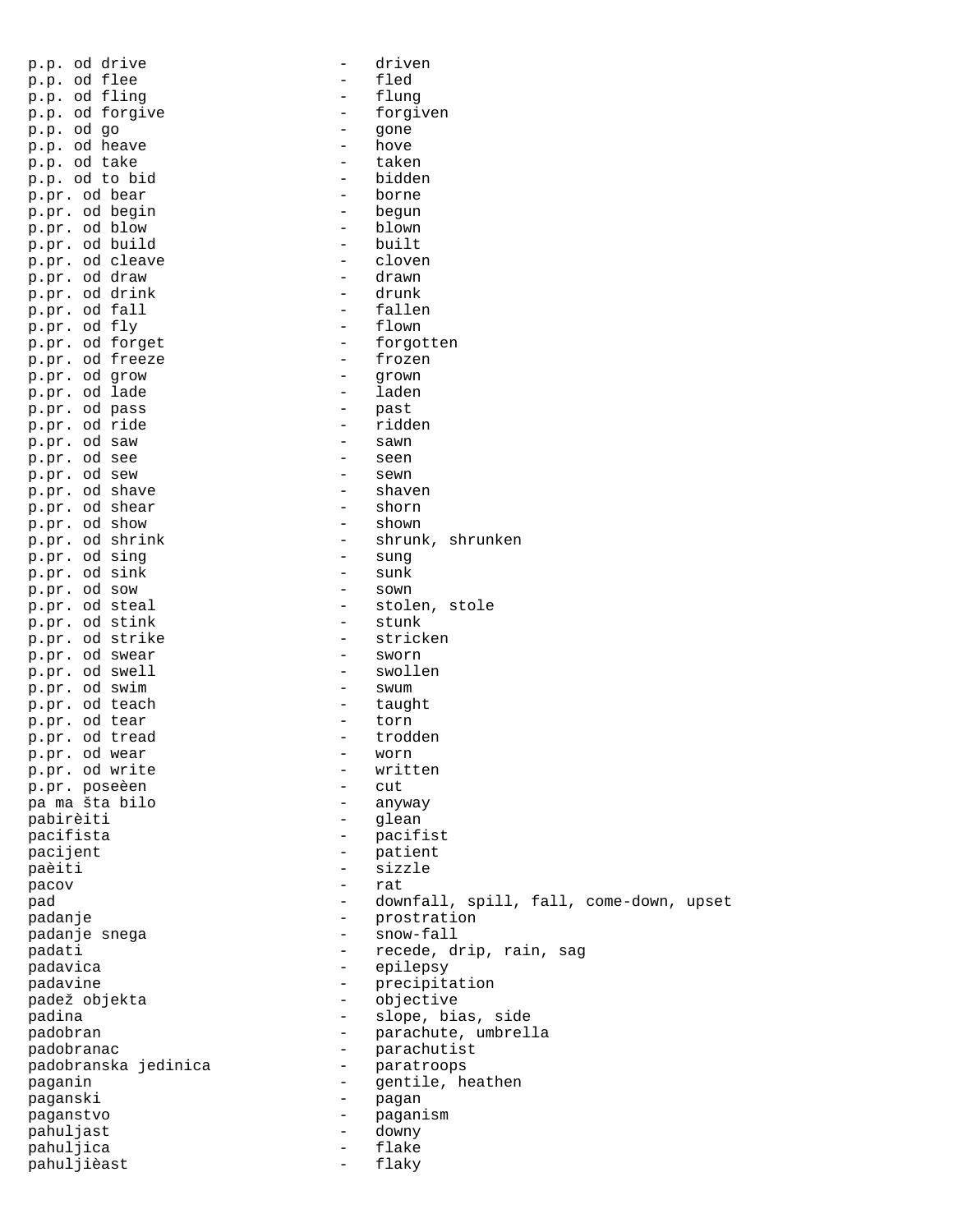pahuljice  $\qquad \qquad -$  flue, flock pajac - punch pajtaš - pal pakao - purgatory, hell, pandemonium, underworld, hellhole pakao (eufemizam) - heck paket - bale, parcel, package, pack<br>
paketia paketiæ – packet<br>naklen – packet paklen - infernal pakleni - hellish pakost - spite, malice pakostan  $-$  spiteful, malevolent pakovanje  $\qquad \qquad \qquad -$  packing, package pakt - pact palac  $-$  rung, thumb palac (toèka) - cam palaèinka - pancake palata  $-$  mansion, palace palatalan - palatal palatalan zvuk - palatal paleta - palette palica  $-$  baton, staff, rod palikuæa - incendiary<br>
palikuæstvo - - arson palikuæstvo paling - palette - scorch<br>- musketry paljba iz muške paljenje - ignition palma - palm palmovo ulje - palm-oil paluba pamæenje **1988** - mind, remembrance, remembrance, memory pamet - sense, sagacity, mind, brain pametan entry resolution of the vise, discreet, sagacious, sane, sensible, cute pamflet - pamphlet<br>namnasi - pampasi - pampas pampasi - pampas pamtiti - remember pamuèna tkanina - calico - calico - calico - calico - calico - calico - calico - calico - calico - c pamuk - cotton panatalone - trousers pancir - mail panegirik - panegyric panièan - panicky, panic<br>panièar - panic-monger panièar - panic-monger panièarski - panicky<br>panièiti - clutter panièiti - clutter panika  $-$  stampede, panic, scare, stampede panj  $-$  chuck, stump, log, stool panjkati  $-$  calumniate panorama  $\qquad \qquad -$  panorama, prospect pansion - boarding-house, pension pantalone  $\qquad \qquad \qquad -$  pantaloons, pants panter  $\qquad \qquad - \qquad \text{ounce}$ , panther pantljièara  $-$  tapeworm pantljika - ribbon, tape, band pantomima  $-$  mummer, pantomime papa - pope, papa papagaj - parrot papazjanija - hodgepodge paperje - fluff, fuzz papinstvo - papacy papiran - paper papirna traka  $-$  wrapper papirnat - paper-money paprat - fern paprena metvica and a subset of the peppermint paprika - paprika papuèa - step, mule, slipper, scuff, shoe, running-board papuèar - henpecked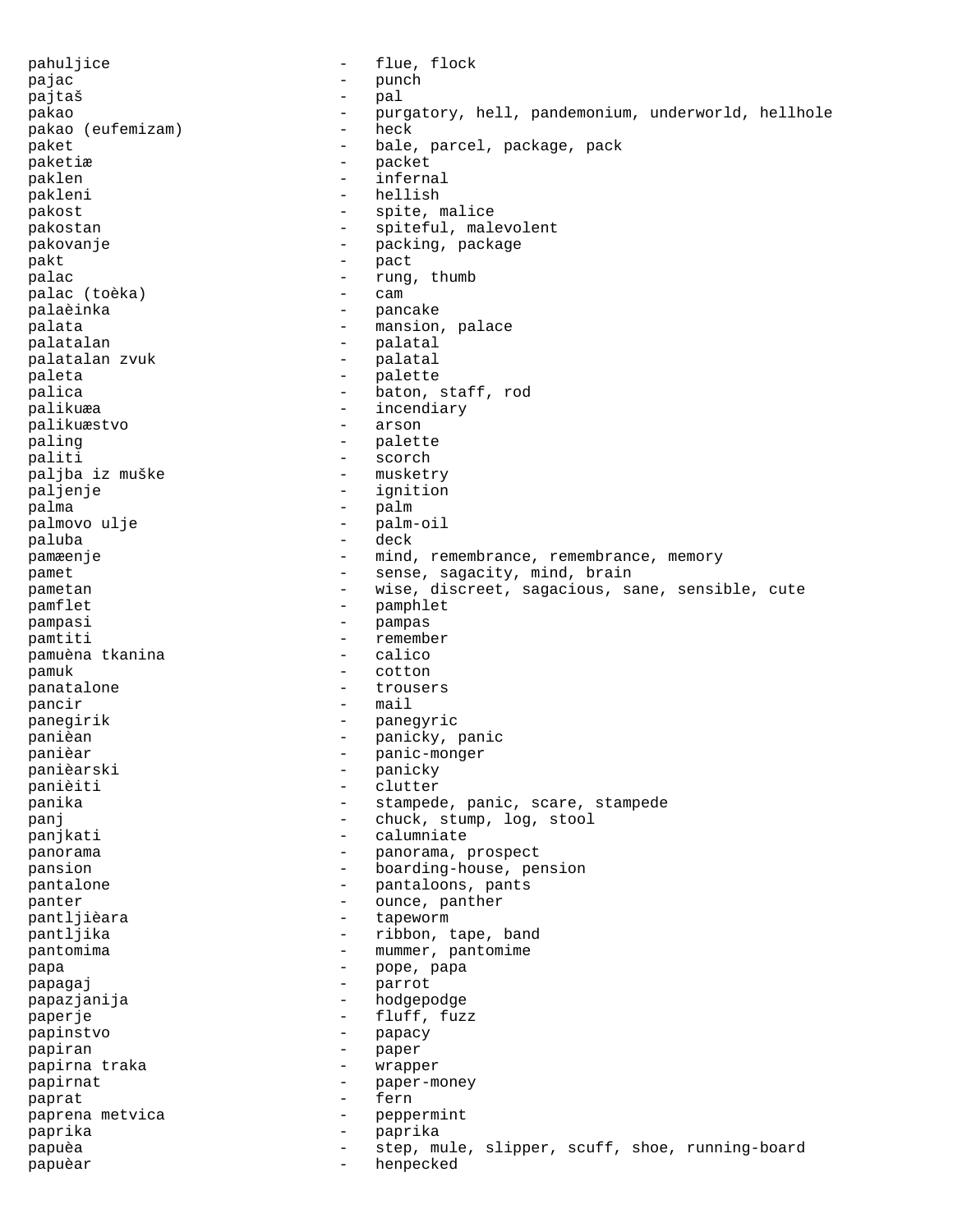papuèica  $\qquad \qquad -$  treadle par  $-$  pair, couple, match para  $-$  steam, reek, vapor, haze parabola - parable, parabola parada - show, parade, pageant paradajz - tomato paradirati - parade paradoks - antinomy, paradox parafin<br>
parafinsko ulje<br>
- paraffin parafinsko ulje parafrazirati - paraphrase -<br>paragraf - section, clause paralela  $-$  parallel paralelogram - parallelogram - parallelogram paralelopiped - parallelepiped paralisati - palsy, transfix, benumb paralitik - paralytic paraliza - paralysis, palsy paralizovan - smitten, palsied paralizovati - paralyse parametar  $-$  argument paran - even parapet - parapet parastos - dirge parati - rip paravan - screen parazit - pest, parasite parazitirati - mooch parazitski - parasitic parèe - mouthful, morsel, snack, piece, scrap, shard - mouthful, morsel, snack, piece, scrap, shard parcela  $\qquad \qquad$  - stretch, parcel parcijalan - partial pare  $\overline{ }$  - money parenje - mating parfem  $-$  perfume, scent parfimerija - perfumery parija - pariah - pariah - pariah - pariah - pariah - pariah - pariah - pariah - pariah - pariah - pariah - pariah - pariah - pariah - pariah - pariah - pariah - pariah - pariah - pariah - pariah - pariah - pariah - pariah pariranje - parry pariti - breed pariti se  $-$  steam park - pleasure-ground, park parket - parquet, parquetry parlament - parliament parna lokomotiva -<br>parna mašina - stem-engine<br>parni kotao - steam-boile - steam-boiler parni stroj - steam-engine parni valjak parnica entrancement and the suit parnièar  $-$  suitor parnièenje - litigation parnièiti se  $-$  sue, litigate -<br>parnjak - mate parobrod **come contract of the steamboat, steamer, steamship** parodija  $-$  travesty, burlesque parodirati - parody paroh - parson, rector parohija - curacy, rectory, parish parohijanin - parishioner parohijanka - parishioner parohijski - parochial parohljani - parish paroksizam - paroxysm parola  $-$  slogan, countersign parter  $\qquad \qquad -$  orchestra particip  $\qquad \qquad -$  participle participijalni - participial partija - party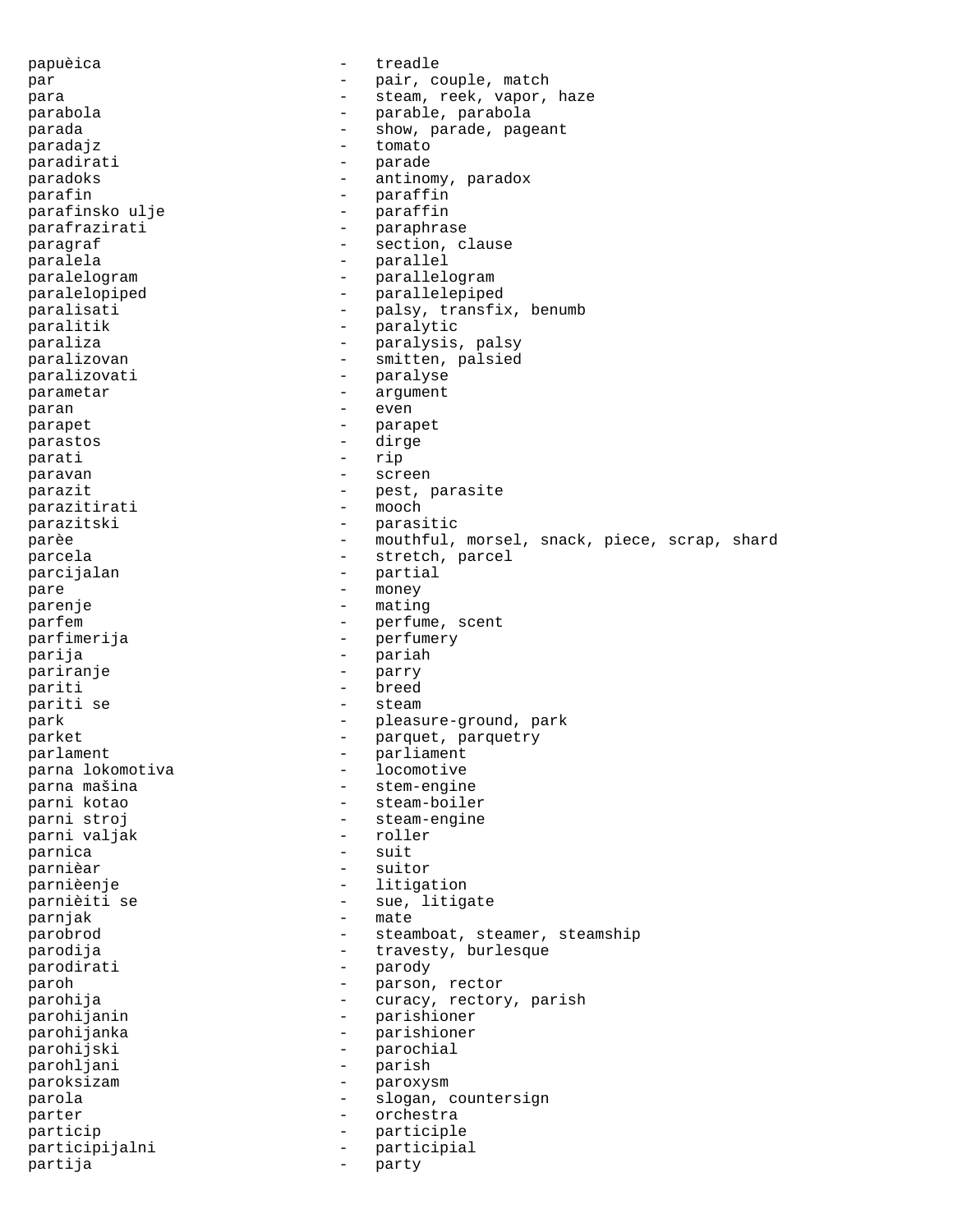partikula - particle partitura - score partizan - partisan, partisan partner - playmate, partner, affiliate pas  $-$  mongrel, mastiff, dog, cur paša - pasture - pasture - pasture - pasture - pasture - pasture - pasture - pasture - pasture - pasture - pasture - pasture - pasture - pasture - pasture - pasture - pasture - pasture - pasture - pasture - pasture - pastu pasijans - patience pasiva - liabilities pasivan - passive - passive - passive - passive - passive - passive - passive - passive - passive - passive - passive - passive - passive - passive - passive - passive - passive - passive - passive - passive - passive - pa pasivnost - passivity pasminski - racial pašnjak - pasture pasoš - pass, passport past foretell  $-$  foretold past interweave  $\qquad \qquad -$  interwove<br>past od creep  $\qquad \qquad -$  crept past od creep - crept past od deal - dealt past od draw - drew past od forbear - forbore past od forbid - forbad past od foresee  $\begin{array}{ccc} & - & \text{foresaw} \\ \text{nast} & \text{od} & \text{forao} \end{array}$  - foresaw past od forgo  $-$  forwer  $-$  forwer past od heave  $\begin{array}{ccc} 1 & - & \text{hove} \\ - & \text{outbad} \end{array}$ past od outbid<br>
past od outdo<br>
- outdid past od outdo - outdidensit od stink - outdidensit - outdidensity - outdidensity - outdidensity - outdidensity - outdidensity - outdidensity - outdidensity - outdidensity - outdidensity - outdidensity - outdid past od stink and the stunk of the stunk of the stunk of the stunk of the stunk of the stunk of the stunk of the stunk of the stunk of the stunk of the stunk of the stunk of the stunk of the stunk of the stunk of the stunk past od tear - tore past od to dare - durst past od undo - undid past od withdraw  $-$  withdrew bast odoverbear  $-$  overbore past odoverbear - overbore past. bespeak - bespoker - bespoker - bespoker - bespoker - bespoker - bespoker - bespoker - bespoker - bespok past. kneel end as the set of hurn the set of hurn the set of hurn the set of the set of the set of the set of the set of the set of the set of the set of the set of the set of the set of the set of the set of the set of t past. od burn - burnt past. od lay - laid past. od leave  $\begin{array}{ccc} - & \text{left} \\ - & \text{left} \\ - & \text{left} \end{array}$ past. od lend<br>
past. od stride - strode - strode past. od stride - strode past. underlie pasta  $-$  alva pasta za zube  $-$  dentifrice pašteta - pasty, pie pasti - sprawl, fall, grass, plop pâsti - pasture, graze<br>pasti (na ispitu) - fail pasti (na ispitu) - fail<br>nasti (travu) - browse pasti (travu) - browse - browse - browse - browse - flunk pasti na ispitu  $-$  flunk nasti na um  $-$  occur pasti na um - occur pasti s nogu od umora - flake out i u deo - accrue pasti u deo pastila - pastille pastir - pastor, cowherd, shepherd, swain pastir na konju - wrangler -<br>pastirica - shepherdess pastor - parson, pastor pastorak - stepson, step-son pastorala - pastoral pastoralan  $-$  pastoral pastorèe  $-$  foster-child pastorka - step-daughter pastrmka - trout pastuv - stallion pasulj  $-$  haricot, bean pat (u šahu) - stalemate patak - drake patanja - pang, sore patent - patent patent zatvaraè - zip, zipper, zip-fastener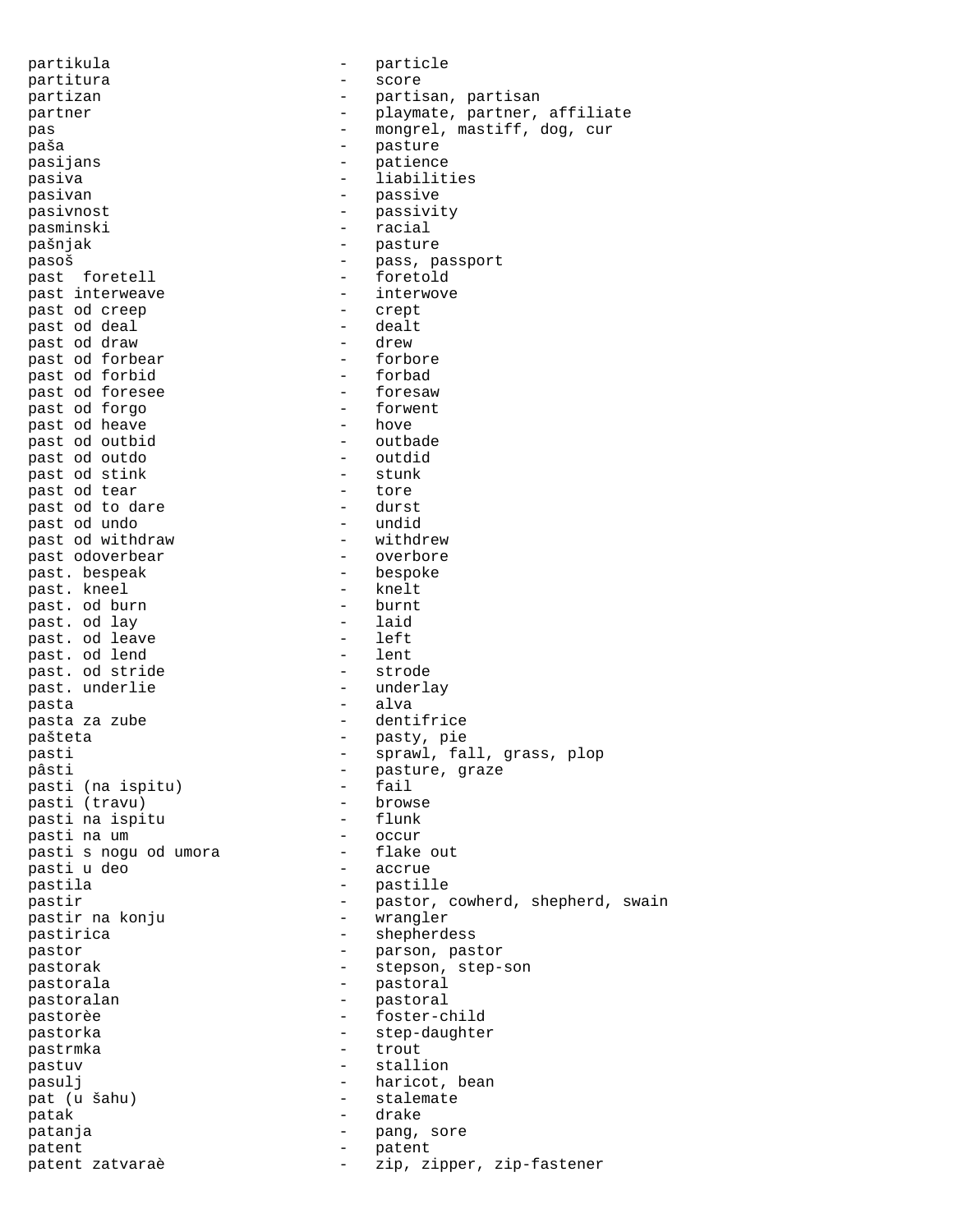patentirati - patent<br>
patetièan - pathet patetièan - pathetic pati od astme - pursy patike - sneakers patiti  $-$  suffer, pinch patka - duck patlidžan - tomato patnik za tuðe grehe (fig.) patnja - pain, agony abnormal, morbid patos - pathos patosati  $-$  pave patricij - patrician patricijski - patrician patrijahalan - patriarchal<br>
patrijarh - patriarch patrijarh - patriarch patriota - patriot patriotizam - patriotism<br>
patrnak - parsnip patrnak - parsnip patrola - squad, patrol patroliranje - patrol patron - patron - patron patuljak - midget, pigmy, dwarf, elf, gnome, peewee patuljast  $-$  undersized patvoren - spurious pauèina  $-$  net, web, cobweb pauk - spider paun - peacock pauperizam - pauperism pauza - pause, stop, interlude, rest<br>
payilion - payilion - payilion paviljon - pavilion - pavilion<br>naž paž - page pazar - purchase paziti - attend, watch, mind, shepherd, look after - beware pažljiv - attentive, observant, serviceable, considerate<br>pažljivo - closely - closely - closely pažljivo èitanje - perusal, perusal<br>pažljivo èitati - - - - - - - peruse pažljivo èitati - peruse - pažljivo izabran - handpicked<br>pažljivo posmatrati - scrutinize pažljivo posmatrati - scrutinize pažljivo pregledati overhaul<br>pažljivo slušati hang on pažljivo slušati<br>pažljivost - attention pažnja - caution, notice, regard, interest pažnjat - attention pazuh  $-$  armpit, underarm pèela - bee pèelar - apiarist, beekeeper<br> - apiarist, beekeeper<br> - beegarden, apiary - beegarden, apiary pèelinji vosak - beeswax peæ  $-$  oven, stove, furnace peæ hleba  $-$  batch peæ hleba - batcher - batcher - batcher - batcher - batcher - batcher - batcher peèat  $-$  stamp, patent, impress, seal, signet, cachet<br>pecati  $-$  fish angle pecati  $\begin{array}{ccc} 1 & - & - \\ - & - & - \end{array}$  tish, angle pecati vukuæi udicu pecati vukuæi udicu - troll peèatiti - mark peèatni vosak - sealing wax peèeni hleb peèenje - fry, fillet, roast peæi  $-$  roast, sizzle, burn, bake peæina  $-$  cave, grotto, cavern, den pecivo - pastry peckanj - prickle peckanje - quirk, quiz peèurka - mushroom, toadstool pedagog entry and the pedagogue of the pedagogue pedagoški - pedagogic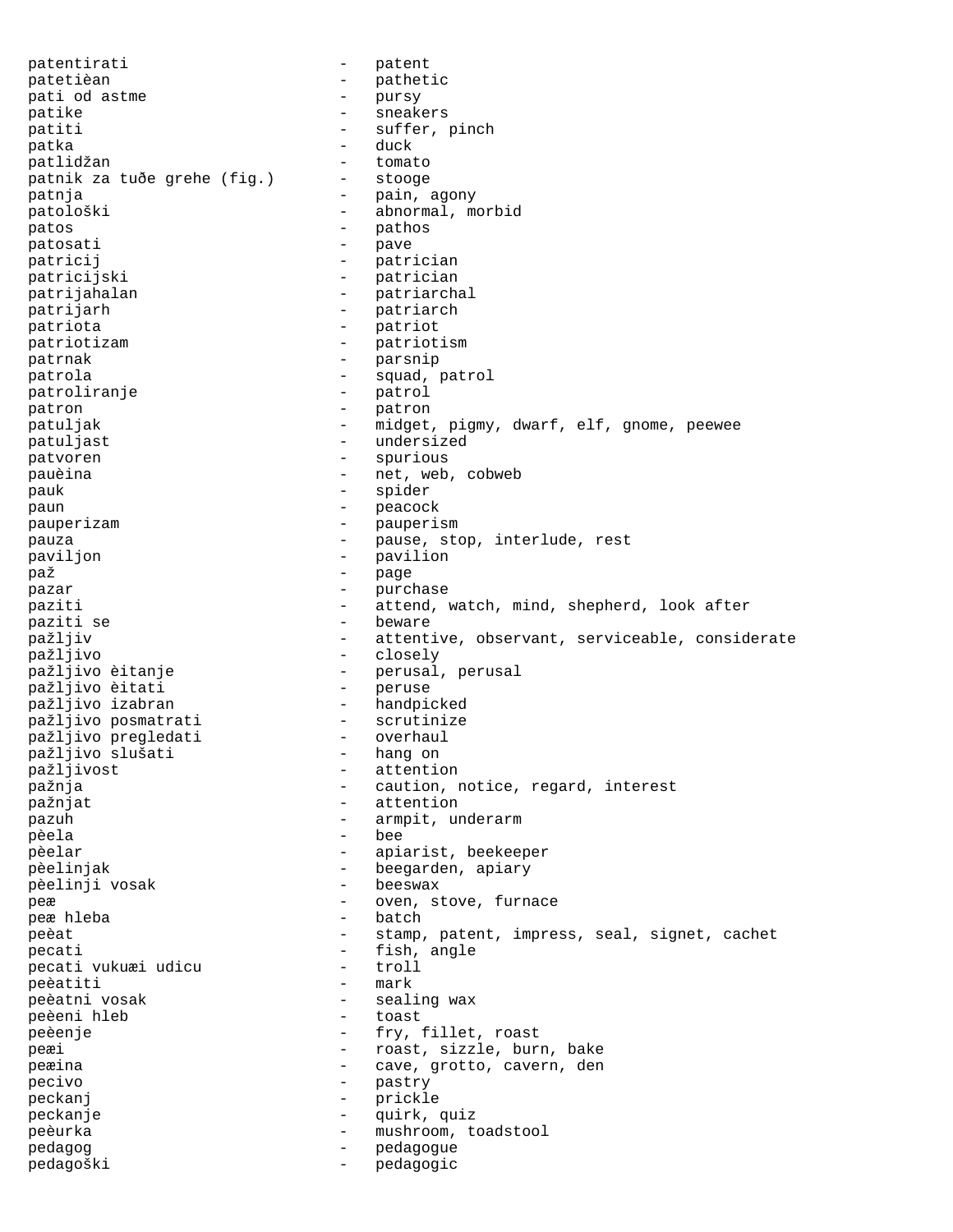pedala  $-$  treadle, pedal pedalj - span, spen pedant - pedagogue, pedant<br>
pedantan - pedagogue, pedantic pedantan  $-$  precise, pedantic pedanterija - pedantry pedantno - precisely<br>
pedeset - fifty<br>
- fifty pedeset<br>
pedesetih qodina<br>
and the settle of the settles pedesetih godina<br>pedijatar - paediatrician pedijatrija - paediatrics pedijatrijski - paediatric pedikir - chiropody pega - freckle, mottle, mole, spot, speckle pegav  $-$  skewbald, patchy, pied, spotty pegav (o konju) - dapple pegavac - typhus pegavi tifus - typhus<br>
pegica - speck pegica - speck<br>negla - speck<br>- iron pegla - iron peglati - press, iron, furbish<br>
rebar - coblet bowl beaker pehar - goblet, bowl, beaker, plate, mug, pot, tumbler<br>
- cup-bearer peharnik - cup-bearer pejsaž - landscape pekar - baker pekara - bakehouse pekmez - marmalade, jam, sauce pelcovati - vaccinate pelen - wormwood pelene - diaper, napkin pelivan - tumbler<br>pelud - pollen pelud - pollen<br>pena - foam - foam i pena - foam, lather, froth, scale, scum<br>
- penalty penal - penalty<br>
pendrek - trunche pendrek - truncheon peni - penny peniti - babble, effervesce, lather peniti se - foam, spume, mantle, scum, seethe penjanje  $-$  climb, scramble, ascent, rise, ascent, ascension penjati se  $-$  shin, climb pentagon - pentagon pentranje - clamber penušanje - fizizor - fizizor - fizizor penušav - foamy, barmy, effervescent, sparkling, nappy<br>
penušavi talas - surf penušavi talas - surf penušavo piæe - pop penzija - pension pensionary, pensioner penzionisan - retired penzionisanje - retirement penzionisati nekog pepeljara - ash-bin, ashtray, ash-tray pepeljast - ashy, ashen pepeljaste boje - ashy pepeljuga - cinderella pepeo - cinder, ashes, ash<br>
pepsin<br>
- pepsin<br>
- pepsin pepsin - pepsin peptièan - peptic per - peer, nobleman peraja - flipper, paddle peraje - fin perast - pinnate perce - nib percepcija - perception perèin - pigtail<br>pereca - pigtail - pretzel pereca - pretzel perfidnost - perfidy perforacija - rupture perforator  $-$  perforator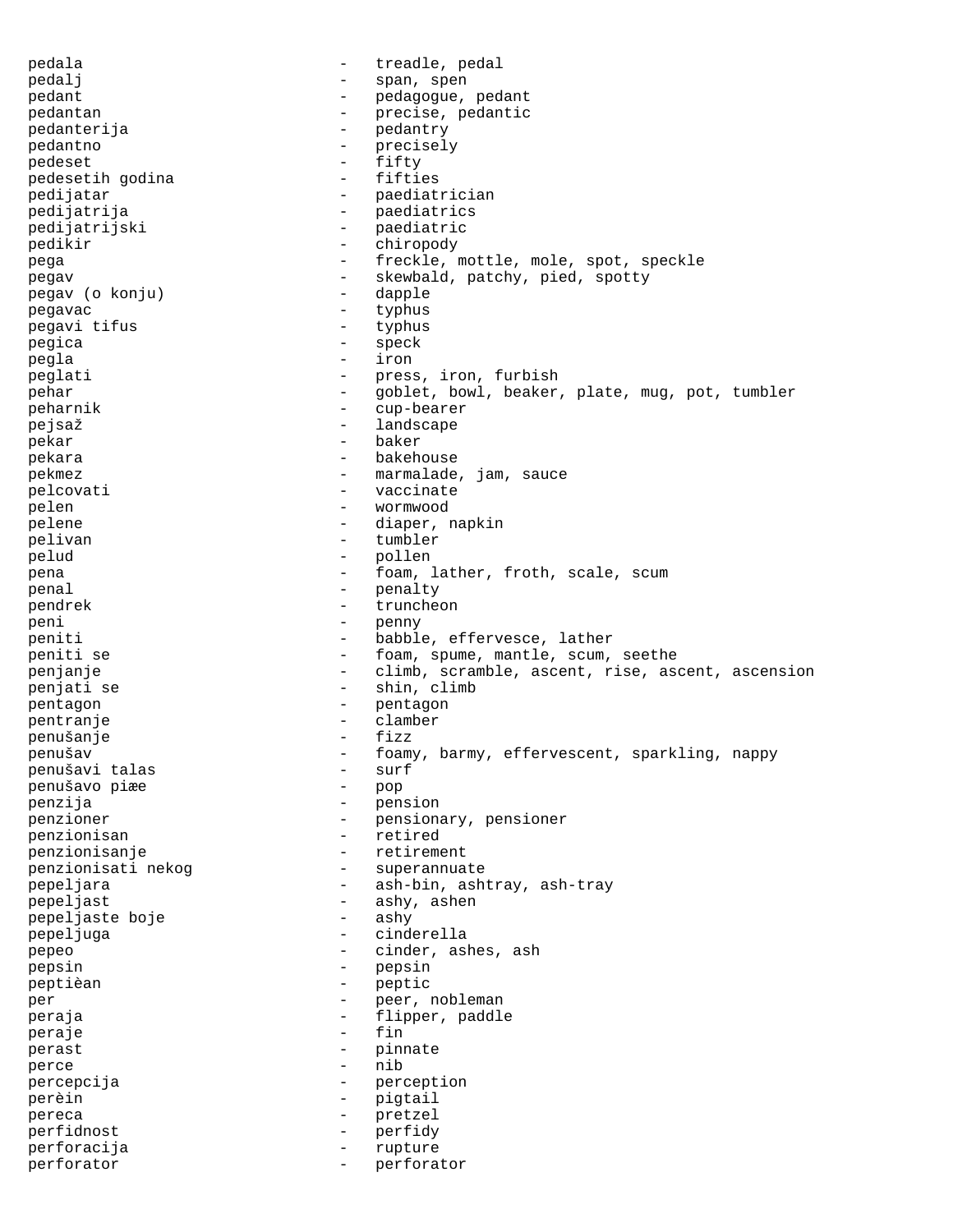perforiranje - perforation perforirati - perforate pergament - parchment, sheepskin periferija - province, periphery, circumference, outskirts perika - periwig, wig period - stage, cycle, age, date, period, data period radnje - action period periodièan  $-$  periodic, recurrent periodièno - rotation perionica and a laundry berionical control of the laundry periskop - periscope perjanica - plume perje  $-$  plumage, feather perkusija - percussion permanentan - permanent pernata živina pero  $-$  nib, plume, pin, feather pero za pisanje  $-$  pen pero za pisanje - pen peroksid - peroxide peron - platform perorez - penknife persijanac - persian persijanka - persian persijski - persian personal - personnel personificirati - personify perspektiva - perspective, prospect perspektivan - perspective peršun - parsley pertla - lace pertla za cipele - bootlace pertla zacipele perunika - iris, flag perut  $\qquad \qquad -$  dandruff, scurf perverzan - perverse<br>nešaèani nanos - dune - dune pešaèani nanos - dune pešaèenje - hike pešaèiti pešaèka staza  $-$  foot-path pešadija - infantry pesak - sand pešak - man, pedestrian pešèan - sandy pešèana plaža - sand pešèana ravnica<br>
pešèani prud<br>
pešèani prud pešèani prud<br>pešèani sprud - shoal, sandbar pešice - afoot - pessimistic peskovit - sandy pesma - poetry, poem, melody, rhyme, chant, carol, song<br>pesmica - ditty<br>ditty pesmica - ditty pesnica entrants and the fist pesnièenje - pugilism, mill pesnièiti se pesnik - singer, poet - poetry<br>- prestie pestiž - prestige pet the set of the set of the set of the set of the set of the set of the set of the set of the set of the set of the set of the set of the set of the set of the set of the set of the set of the set of the set of the set o peta - heel peta nota petak - friday petao - cock, rooster petarda  $-$  torpedo peteljka - stem, shank peti - fifth peti se  $-$  rise peticija - petition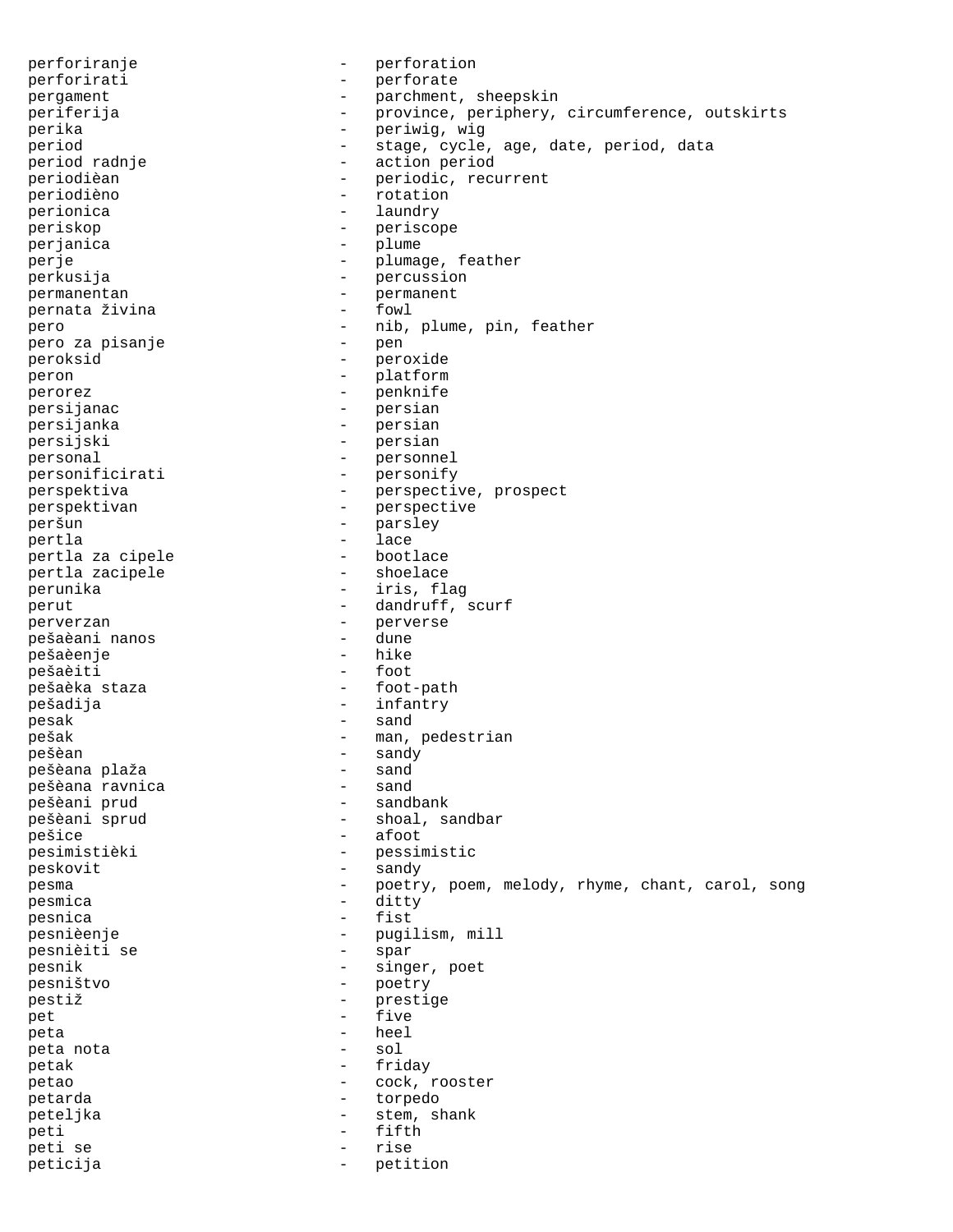petlja - noose, tab, loop, tag, hanger petljati - fumble, tinker petnaest - fifteen petogodišnji - quinquennial petougaoni - pentagonal petrolej - oil<br>netroleum - petroleum - petroleum petroleum - petroleum - petroleum pevac - rooster pevaè - songster, singer -<br>pevaèica - singer - singer pevanje  $-$  note, song pevati - sing, chant<br>
pevati qlasno - troll<br>
- troll pevati glasno pevati redom - troll pevni - vocal pevušenje - hum, croon pevušiti - hum, descant, lilt pezimeti - hibernate pi - pooh piæe - drink, liquor, beverage piæe od ruma pidžama - pajamas, pajamas pigmejac - pigmy pihtije - gelatine, aspic pijaca - piazza, market, mart, bazaar -<br>pijaæa voda - - - - - - - - - - - - drinking water pijan - screwed, boozy, groggy, tipsy, tight, drunk pijan (slang) - smashed pijan (slang) pijanèenje - debauch, carousal pijanèiti - revel, sir, roister pijandura - sirianica - sirianica - sirianica - sirianica - sirianica - sirianica - sirianica - sirianica - si pijanica - sot, inebriate, drunkard pijanista - pianist pijanka - fuddle, orgy, revel, refresher, razzle, spree pijano - piano pijavica - leech pijenje - drinking - drinking<br>nijuckati - sip pijuckati pijuk - pickax, pick, mattock<br>pijukanje - piping - piping pijukanje - piping pijukati - pip pik (u kartama) - spade pikantan - palatable, piquant<br>pikantnost - palatable, piquanc pikantnost  $-$  poignancy, piquancy -<br>pikavac - butt, stump pikiranje - nose-dive pikirati - nose-dive<br>piknik - picnic - picnic - picnic pikrinski - picric pile  $\qquad \qquad -$  chicken, chick, poult piljar - greengrocer piljevina - cutting piljiti - stare, gaze pilot - aviator, pilot pilotiranje - pilotage pilotirati - pilot pilotska kabina - cockpit pilotska palica pilula - pill, pellet pinceta - tweezers, pincers, forceps<br>
pinta (0.571) - pint pinta  $(0.571)$ pionir - scout, sapper, pioneer pipaljka - probe pipaljka (zool) - tentacle pipaljke - antenna pipati - grope pipav - near piramida - pyramid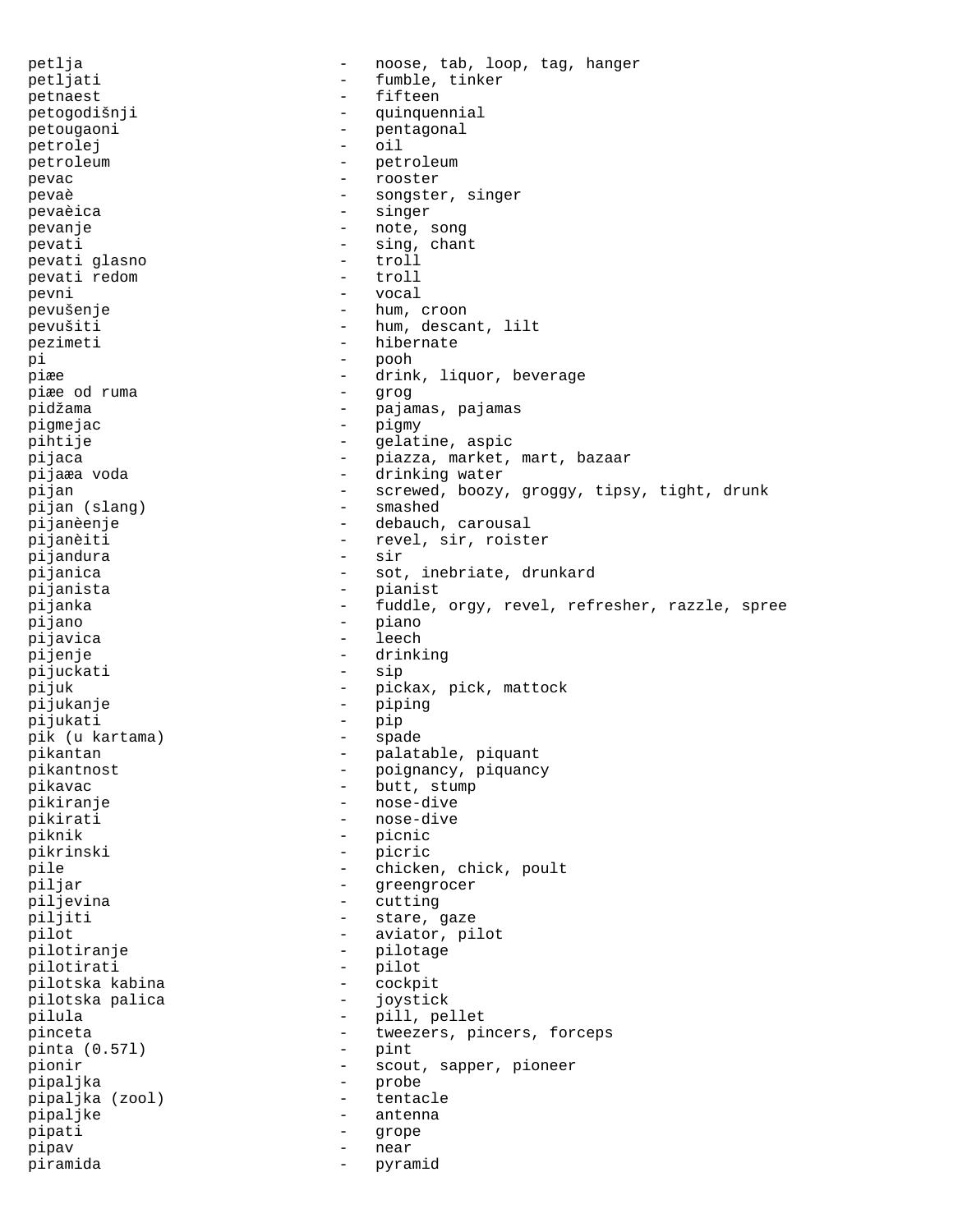pirat  $-$  buccaneer, filibuster piratstvo - piracy -<br>pirinaè - rice pirinaè u ljusci pirinaè u ljusci<br>
pirit - paddy<br>
pirit - fool's gold<br>
pirianiti - stew<br>
- stew pirjaniti  $-$  stew  $-$  braise pirjaniti meso - braise pirjaniti se - steam pirjanjeno meso pirkati - breathe pirovati  $-$  regale pisac - writer, penman, author, pen pisac anala - annalist pisac koji piše za druge pisac pregleda  $-$  observer pisac romana  $\qquad \qquad$  - novelist pisaæa mašina - typewriter pisaæi pribor - pen, stationery pisaæi sto - desk, bureau pisak  $-$  spout, reed, mouthpiece pisaljka - pencil, style<br>pisan u prozi - prosy - prosy pisan u prozi - prosy pisana slova - script pisani dokument - script pisani zakon pisanje - writing, writ pisar - writer, clerk, scribe pisati - pencil, write pisati pesme - verse, sing pisati sa greškom - miss-spell pisati stihove pisati za druge  $-$  ghostwrite piska - squeal piskaralo piskarati - scribble piskav - strident, sibilant, shrill pismen - literate pismena naredba - writ pismena preporuka pismeni ugovor  $-$  indenture pismeno<br>
pismeno svedo<br/>èanstvo<br>
- deposition<br>
- deposition pismeno svedoèanstvo pismenost  $-$  literacy pismo<br>pismo<br>pišmoli (riba) - epistle, letter, message<br>pišmoli (riba) - whiting pišmolj (riba) pismonoša - postman pisnuti - shrill pista - runway, pistachio<br>pištaljka - runway, pistachio - pipe, blowpipe pištanje - sizzle, cheep pištati - squeak, sizzle pištolj - pistol, revolver, automatic<br>pita - pie pita - pie pita od voæa - tart pitak - drinkable, potable, facile pitanje - point, demand, query, question pitati - interrogate, ask, question, query, demand pitati se - wonder pitati za savet piti - drink piti na dušak - quaff piti neumereno - guzzle piti vino piti zajedno - hob-nob pitom  $-$  tame pitomac - nurseling, alumnus, cadet, pupil pitomi zec  $-$  coney, cony pitomost - tameness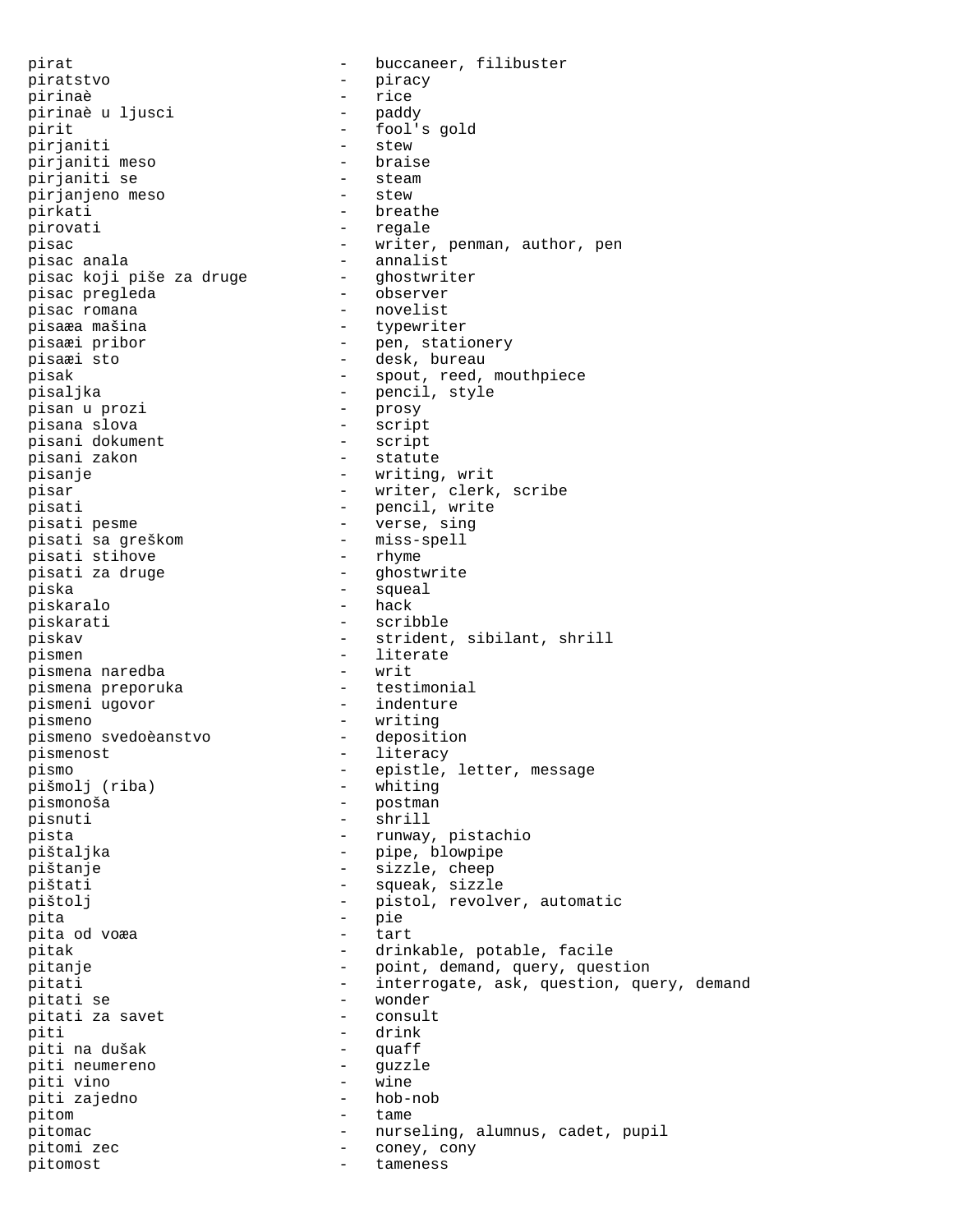piton (zmija) - python pivar - brewer pivara - brewery pivnica <br/> - alehouse, ale-house pivo - beer pl. od calf  $\qquad \qquad$  - calve  $\qquad \qquad$  - calve  $\qquad \qquad$  - elves pl. od elf - elves pl. od goose  $-$  geese  $-$  geese  $-$  lives pl. od life - lives - lives - lives - lives - lives - lives - lives - lives - lives - lives - lives - lives - <br>
- lives - lives - lives - lives - lives - lives - lives - lives - lives - lives - lives - lives - lives - liv pl. od ovum - ova<br>nl. od this - these pl. od this  $\Box$  - these  $\Box$  od woman - women pl. od woman<br>pl.od. sheaf - sheaves plaè  $-$  cry, blubber plaèan - plaintive<br>plaæen - extinendia plaæen - stipendiary plaæeni ubica plaæenik - myrmidon, pensioner, hack<br>nlaðling - maudlingsoppy plaèljiv - maudlin, soppy<br>
platon - ceiling plafon - ceiling plagijat - plagiary, plagiarism<br>nlagijator - plagiarist plagijator - plagiarist<br>
plah - yehement plah - vehement, short-tempered, short, impetuous plahovit - peppery, incontinent, irascible, effusive plahovitost - pepper, impetuosity<br>
plahte<br>
- sheet<br>
- sheet plahte - sheet plakat - bill, broadside, stickler plakata - poster plakati - plain, placard, sob, cry, weep<br>plamen - plain, placard, sob, cry, weep plamen - passionate, flame<br>
plament - blaze<br>
- blaze plament - blaze plamteæi – ardent<br>plamteti – blaze plamteti – blaze – blaze – blaze – blaze – blaze – blaze – blaze – blaze – blaze – blaze – blaze – blaze – blaze – blaze – blaze – blaze – blaze – blaze – blaze – blaze – blaze – blaze – blaze – blaze – blaze – blaze – bla plan - program, design, intent, map, scheme, projection plan puta  $\qquad \qquad$  - itinerary plan rada  $\qquad \qquad -$  scheme planeta<br>planeta merkur - planet<br>- mercury - mercury planeta merkur planetarij  $\qquad \qquad -$  planetarium planetni - planetary -<br>
planina - mountain<br>
planinar - mountaine - mountaineer planinarenje - mountaineering planinarstvo - mountaineering planinska klisura<br>planinski - mountain, alpine<br>- massif planinski masiv - massif planinski prevoj - notch planinsko sedlo planiran  $\qquad \qquad$  - prearranged planiranje  $\qquad \qquad -$  lay-out, planning planirati - map oup, plan, schedule, scheme, design planka - plank planovi - prospect planski - methodical<br>
plantaža - mantation<br>
- plantation plantaža - plantation planuæe - burst plašiti se plašljiv - timorous, shivery, shy, poor-spirited, skittish plašljiva osoba - milquetoast plast  $\begin{array}{ccc} \texttt{plast} & - & \texttt{stack, mow, rick} \\ \texttt{blašt} & - & \texttt{cloak, cape, robs} \end{array}$ - cloak, cape, robe, pall, cowl plastelin - plasticine plastièan - plastic plastièna masa - plastic plastiènost - plasticity, plastic plastika - foam-rubber plata  $-$  fee, pay, remuneration, compensation, wage, salary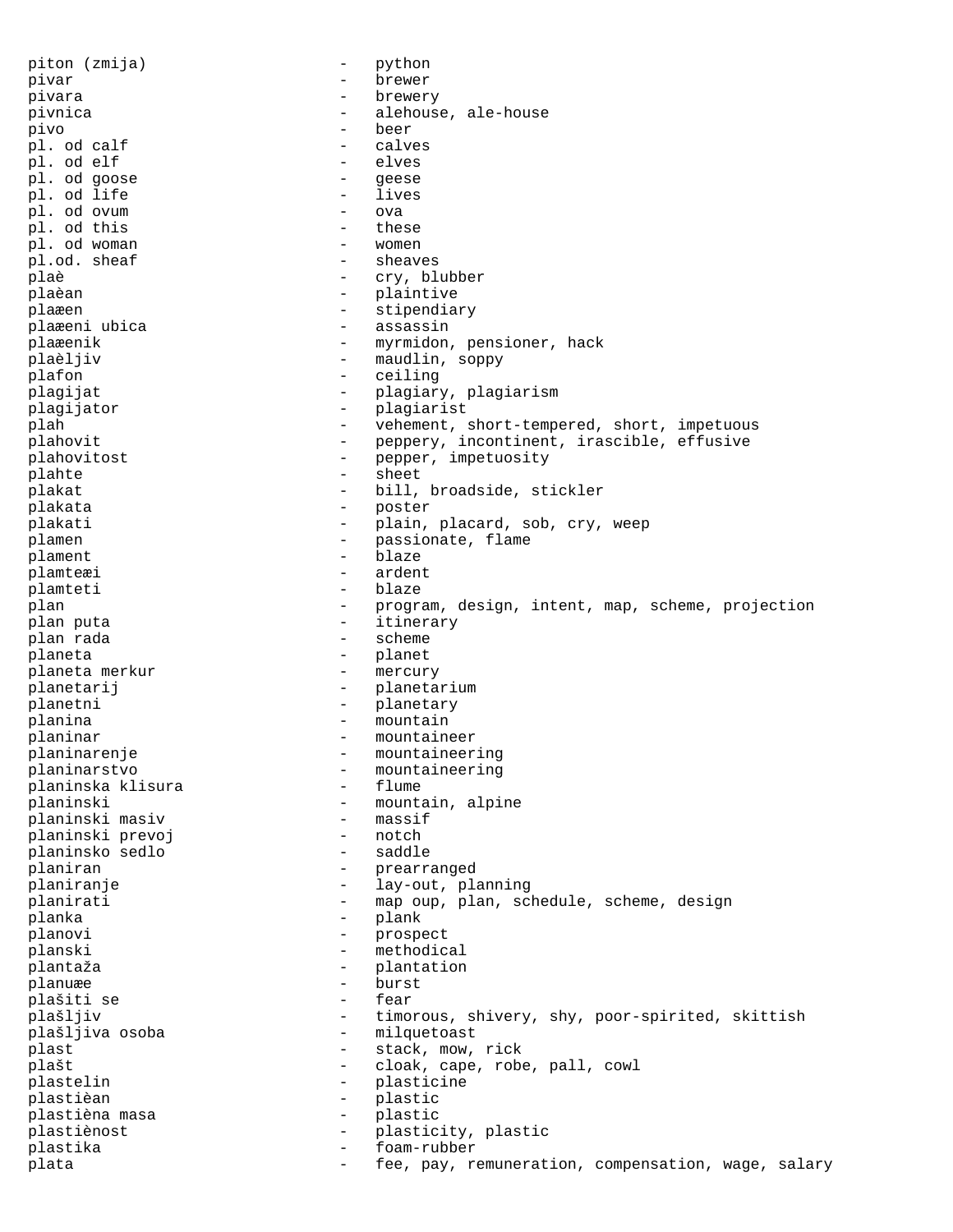platan - plane, sycamore<br>platežna sposbnost - ability platežna sposbnost platforma - platform, pad platiti - fee, remunerate, repay, pay, plank platiti unapred  $\begin{array}{ccc} - & \text{prepay} \\ - & \text{new} \end{array}$ plativo - payable<br>
platneni krov - awning platneni krov and the set of the set of the set of the set of the set of the set of the set of the set of the s<br>
and the set of the set of the set of the set of the set of the set of the set of the set of the set of the se platno plato - plateau plav  $\begin{array}{ccc} - & - & \text{bond, fair, azure, blue} \\ - & \text{skvblue} \end{array}$ - skyblue plavac - pumice plavetnilo plavièast - bluish plaviti - overflow<br>plavuèac - plavuèac - plavuèac plavuèac - pumice plavuša – blondings – blo plaža  $-$  strand, beach plebiscit - plebiscite pleæat - square-built, square pled - plaid, pled<br>
pleiada - constellatio plejada - constellation pleme  $\qquad \qquad -$  clan, race, tribe plemenit<br>plemenitog roda and the subset of the subset of the subset of the plemenitog roda<br>plemenitog roda and the subset of the subset of the subset of the subset of the subset of the subset of the subset of the subset of plemenitog roda plemenitost - nobility plemenski - tribal<br>plemiæ - noblem - nobleman, patrician, aristocrat plemiæi - nobility<br>plemiæki - patricia - patrician<br>- manor plemiæko dobro - manor pleminit plemstvo - nobility, nobility, peerage plen - quarry, loot, spoil, plunder, chase, pillage, prey plenarni - plenary plerenica - pigtail pleritis - pleurisy - promenade, reel<br>- acrobat plesaè na užetu plesan - mould, mold, must<br>plesati - dance plesati - dance plesniv  $-$  musty, musty plesti  $-$  plash, knit, plait, spin, entwine plesti mrežu  $-$  net plesti mrežu pletenica - plait, tress, wreath, queue<br>
pletenie mreže - netting<br>
- netting pletenje mreže<br>
pleteno šiblie<br>
- wattle pleteno šiblje - watti<br>
pleviti - weed pleviti pliæak - bank, shoal, ford plik - blister plima - tide plimski - tidal - tidal wave plinska maska - respirator plinska mrežica - mantle plinski rezervoar - airlock plinski štednjak - gas ring pliš - plush - shallow, superficial, skin-deep, platitudinous plitka - rod plitko korito plitkoæa duha  $-$  platitude plivajuæi - buoyant plivanje - swim plivati - swim pljaèka - pillage, sack, robbery, prey, ramp, plunder, loot pljaèkanje - pillage, rapine pljaèkaš - robber, shark, pirate, marauder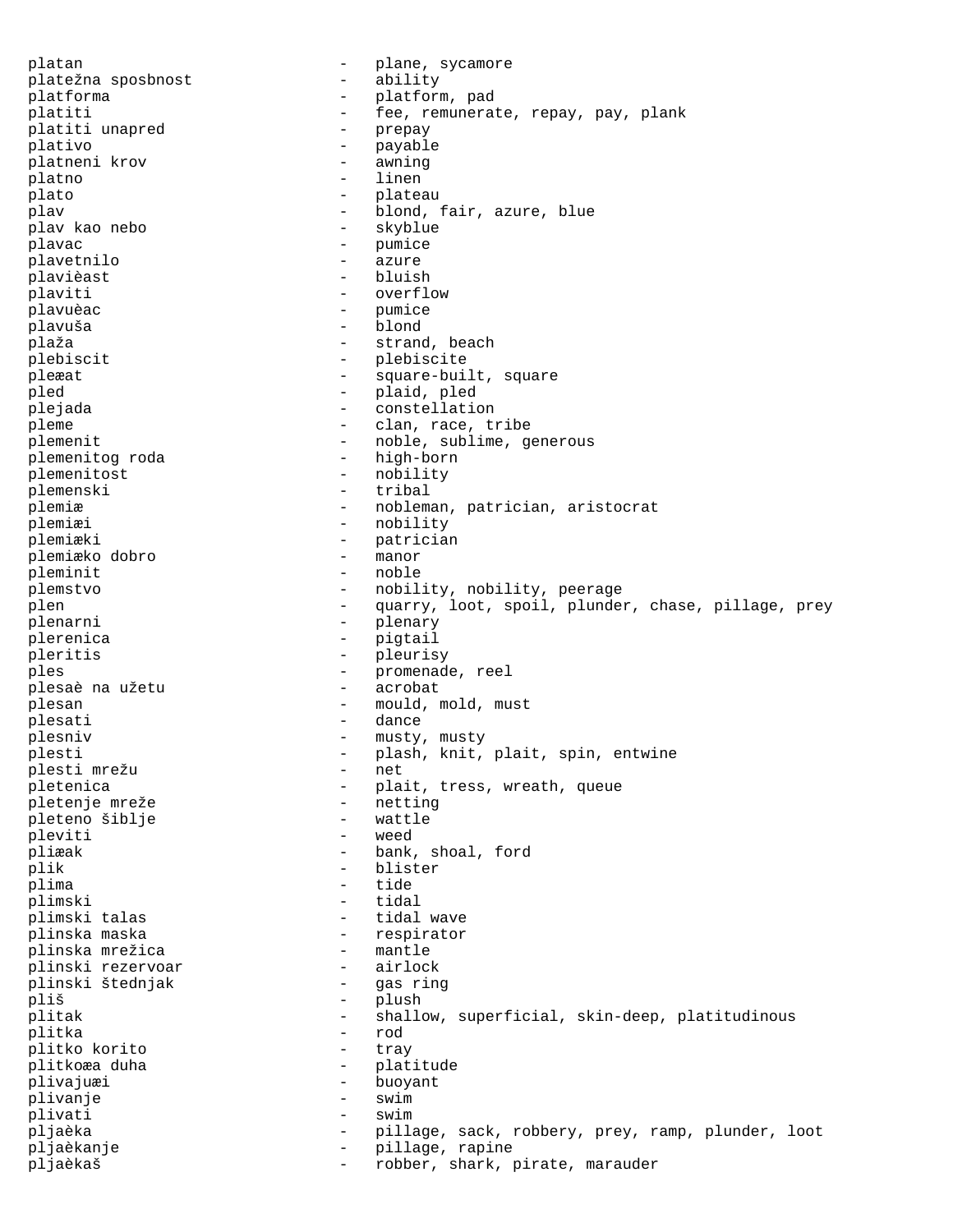pljaèkaški - predatory pljaèkati - pillage, spoil, prey, raven, maraud, harry, rifle pljašljivac - craven pljesak - clap, spank pljesati - clap pljeskanje - plop, plaudit, acclamation<br>
- applaudit, acclamation<br>
- applaud pljeskati - applaud - applaud - biosnat - flat pljosnat pljunuti - spit pljusak - downpour, downfall, shower, gust, drench<br>pliusak sa qrmliavinom - thunderstorm pljusak sa grmljavinom pljuska - spat pljuskanje - plop, plash pljuskati - dabble pljusnuti - slap pljuštati - pelt, shower pljuvaèka - - drivel, spittle, slaver, spit, saliva pljuvaonica - cuspidor, spittoon ploèa na kaminu  $-$  plate, hob, sheet, pane, slab ploèast  $\overline{\phantom{a}}$  - laminated ploèica<br>
ploèica simenom<br>
- tag - tag - tag - tag - tag - tag - tag - tag - tag - tag - tag - tag - tag - tag - tag - tag - tag - tag - tag - tag - tag - tag - tag - tag - tag - tag - tag - tag ploèica s imenom - tag ploènik - causeway, pavement, side-walk plod - product, offspring, pistachio, produce plod mašte  $-$  figment plodan - fecund, arable, fertile, prolific, mellow plodna zemlja - arable, loam plodnica - ovary plodnost  $-$  fertility, richness, fecundity, fecundity<br>ploštimice  $-$  flatlong ploštimice - flatlong<br>nlot - hurdle plot - hurdle<br>
plotun - volley plotun - volley plovan - navigable - pontoon plovidba - navigation ploviti  $-$  float, navigate, sail, ride<br>ploviti (niz vodu)  $-$  drift ploviti (niz vodu) plovka - duck plovljenje - cruise plovni deo reke pluæe - lung pluæni - pulmonary pluæni katar  $\qquad \qquad$  - bronchitis pluæno oboljebje - chest-trouble plug - plow, plough, plough plural  $\begin{array}{ccc} \text{plural} & - & \text{plurality} \\ \text{nlus} & - & \text{nlus} \end{array}$ plus - plus - plus plutaèa - buoy, beacon plutanje - flotation pneumonija - pneumonia<br>po - of after po - of, after, per, by, against po glavi - apiece po izboru - optional po komadu - apiece po majci - maternal po moguæstvu - possibly po nuždi - perforce po ocu  $-$  paternal po osobi - apiece po podne - p.m., afternoon po reèima  $\qquad \qquad$  - according po sebi - per se po seÆanju - rote po smislu - notional po strance  $-$  sideward po strani  $\qquad \qquad -$  apart, aside, aloof po taktu - rhythmic po volji - optional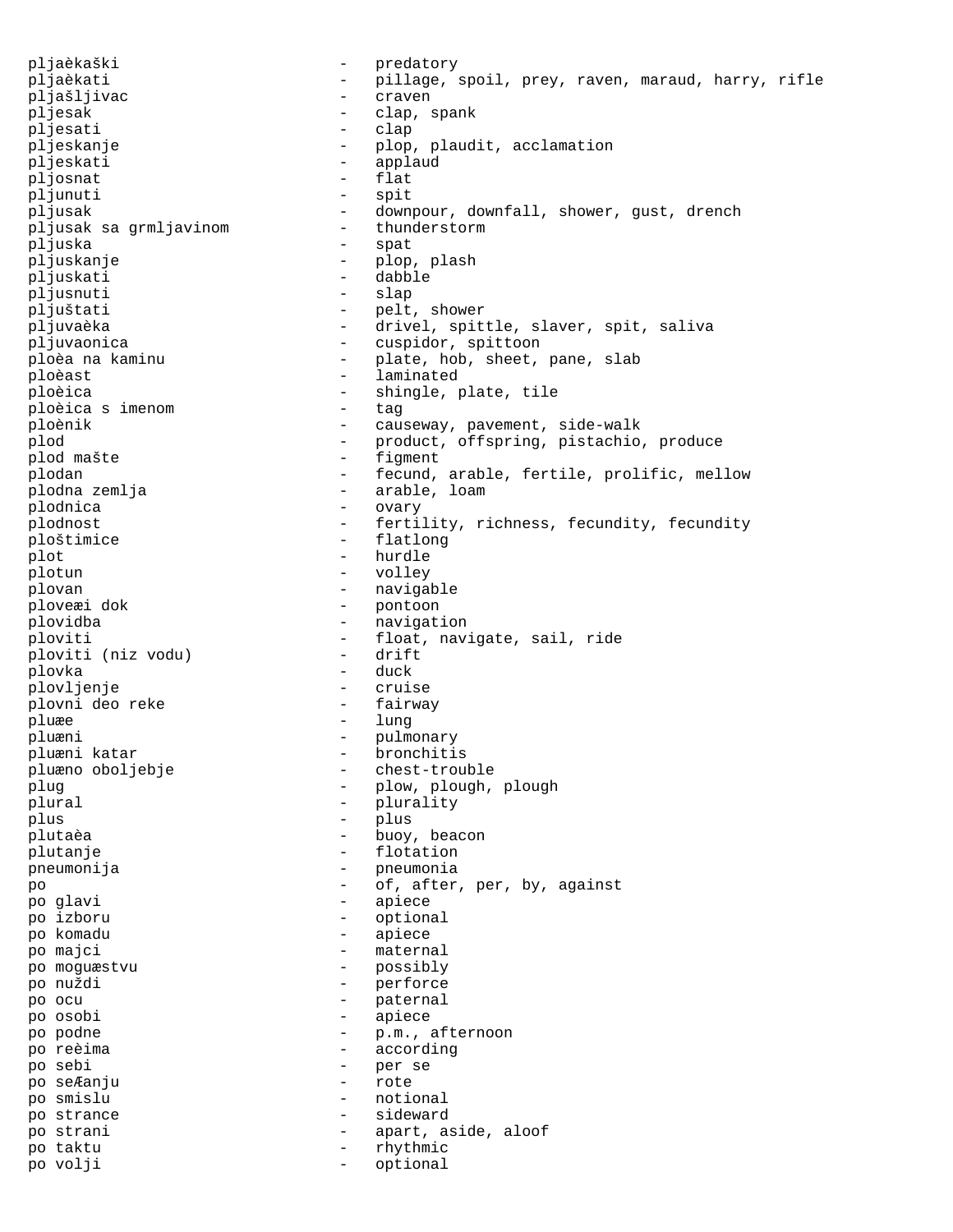po znaèenju - notional pobaèaj - miscarriage, abortion pobaciti  $-$  miscarry, abort pobeæi - outrun, scoot, escape, flee, lam, scamper pobeda - victory, triumph, conquest pobedilac - winner, victor pobediti - overthrow, smite, vanquish, win, conquer, reduce pobednièki - victorious pobednik - victor, winner, champion pobedonosan - victorious pobegao - runaway pobeliti - blanch pobesneti - mad, madden pobijanje - rebuttal, refutation, disproof, retort pobijati - revoke, negative, oppose, impugn, fend, disprove pobiti - pulverize pobiti (tvrdnju) - rebut pobliže - qualify poboèna laða - aisle poboèna linija poboljšan - regenerate, amend poboljšanje - amelioration, reformation, amendment poboljšati - perfect, reform, better, improve, ameliorate poblem<br>
point in meliorate<br>
point of the sense of the sense of the sense of the sense of the sense of the sense of the sense of the sense<br>
point of the sense of the sense of the sense of the sense of the sense of the sense poboljšati(se) poboljšavanje - reclamation pobornik - apostle, protagonist, proponent pobožan - pious, sanctimonious, devout, religious, unctuous pobožna pesma - psalm pobožnost - piety pobratimstvo - alliance pobrkati - mix, mistake, bungle, muddle pobuda - motif, motive, stimulus pobuditi - move, actuate, rouse pobuðivaè - driver pobuna - sedition, mutiny, rebellion pobuniti  $\begin{array}{ccc} - & + & - & \text{revolutionize} \\ \text{pobuniti} & \text{se} & - & \text{mutiny}, \text{mutine} \end{array}$ - mutiny, mutineer, revolt, rebel, stir pobunjenièki - rebellious pobunjenik - rebel poèasna paljba - salvo poèast  $-$  tribute poèastan - honorary poèastvovati - dignity<br>pocepati - rend - rend pocepati - rend poèetak - outset, derivation, source, outbreak, onset, start poèetan  $-$  incipient, initial poèeti - begin, commence poèeti qovoriti - begin, commence poèeti govoriti - open up poèetii - start poèetni - primordial, opening poèetnica - spelling-book poèetnièki udžbenik poèetnik  $-$  greenhorn, novice, abecedarian, apprentice poèetno slovo - capital poèinak - restaurant - restaurant - restaurant - restaurant - restaurant - restaurant - restaurant - restauran<br>Desember - restaurant - restaurant - restaurant - restaurant - restaurant - restaurant - restaurant - restaura poèiniti - purloin<br>poèinianie - inceptie poèinjanje - inception poèinjenje<br>
pocinkovati<br>
- zinc<br>
- zinc pocinkovati - zinc<br>poèistiti metlom - swab poèistiti metlom poèivati  $-$  repose, recline pocrveneti - blush, red, flush, redden pod  $\begin{array}{ccc} \text{pod} & - & \text{ beneath, under, floor} \\ \text{pod mandatom} & - & \text{mandated} \end{array}$ pod mandatom pod nogama - underfoot pod od dasaka - parquet pod pritiskom - dejected, alive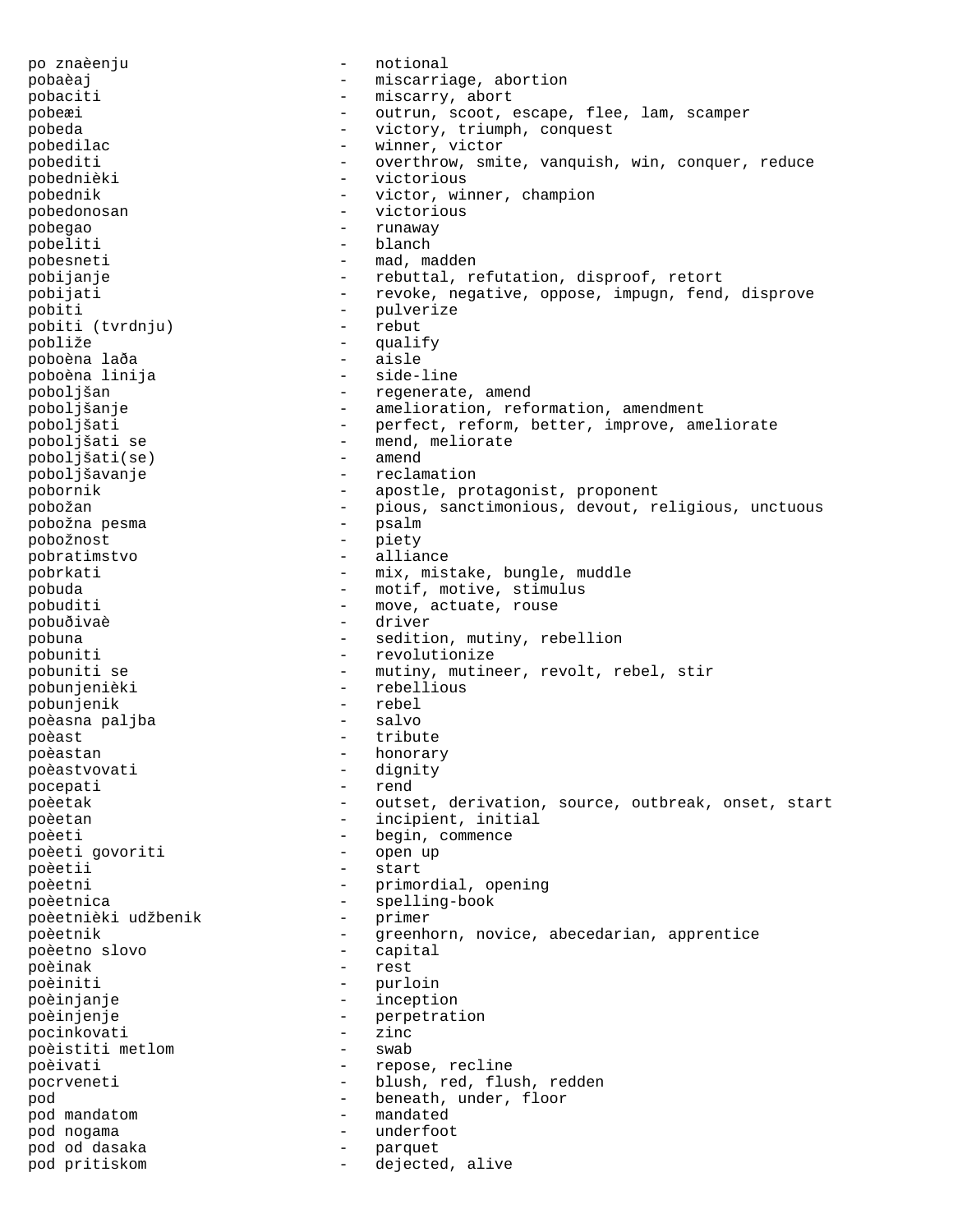pod tutorstvom - pupillary pod uslovom - provided, providing pod vedrim nebom - open-air pod znakom pitanja  $-$  questionable podaci - data podalje - aloos - aloos - aloos - aloos - aloos - aloos - aloos - aloos - aloos - aloos - aloos - aloos - aloos - aloos - aloos - aloos - aloos - aloos - aloos - aloos - aloos - aloos - aloos - aloos - aloos - aloos - aloo podanik - subject podao - paltry, rotten, dirty, scurvy, despicable, sordid podariti - qrant podatak - datum podbacivanje proizvodnje podbadati  $-$  excite, prod, egg on podboèen - akimbo podbradak - chin podbuo - puffy - puffy - puffy - puffy - puffy - puffy - puffy - puffy - puffy - puffy - puffy - puffy - puffy - puffy - puffy - puffy - puffy - puffy - puffy - puffy - puffy - puffy - puffy - puffy - puffy - puffy - puffy podceniti - depreciate podcenjivanje - underestimate, scorn podela - division, partition, fault line podelak - division podeliti<br>
podeliti na tri dela<br>
- trisect<br>
- trisect<br>
- trisect podeliti na tri dela - trisect poderan - ragged poderanac  $\qquad \qquad -$  ragamuffin poderotina  $-$  rent, rip podesan - apt, opportune, feasible, adequate, proper, due podešavanje - alignment, fitting podešen - symmetrical podešenost - adequacy podesiti - fashion, square, conform, regulate, frame, match<br>podesno<br>- highly podesno - highly podgrejati (jelo) podiæi - raise, betake, erect, upraise, pitch, put up, hike podiæi krov<br>podiæi šatore - pavilion<br>- rear podiæi se podignut - risen podijum  $-$  scaffold, platform, scene podizanje  $-$  lift, nurture, rising podizati - elevate, boost, rear, build<br>podizati skele - - scaffold podizati skele podjarmiti - yoke, reduce, enslave, subjugate podjarmljen - downtrodden<br>podjarmljivanje - reduction podjarmljivanje podjednak  $-$  even, level, same podjednaka - party<br>podjednako - party - party podjednako  $-$  equally, even, level<br>podjednako razdeliti  $-$  apportion podjednako razdeliti podjednakost - evenness, equipoise podkomisija - subcommittee podkraæivanje - curtailment podla kukavica - dastard podlac - sod, caitiff, reprobate, reptile, skunk<br>
- servile<br>
- servile podlaèki - servile podleæi - succumb podli - shabby podlo - meanly podloga - substratum, pillow, background, backing podlokati  $-$  undermine, sap podlost - muck, baseness, enormity, villainy, meanness podložan – pervious<br>podmazati – messe s podmazati  $-$  grease, smear, slush podmazivati - oil, lubricate podmetaè - stand, mat podmetnut èovek - straw man podmiæivanje - bribe, payola podmiæivati - tamper podmirenje - pay off podmirenje duga - satisfaction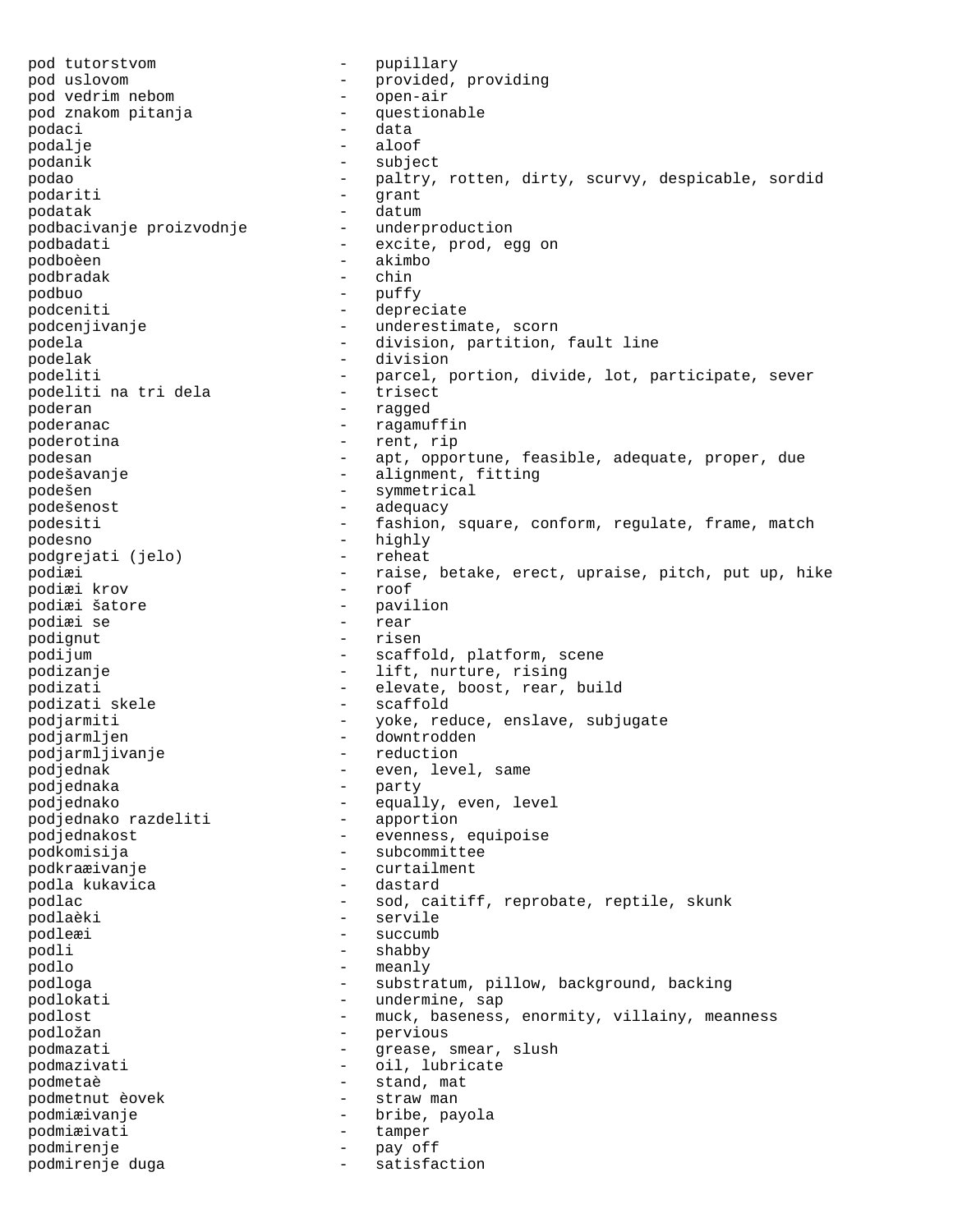podmiriti - pay podmititi - pay off, suborn, bribe, oil, lubricate podmitljiv - corrupt, venal podmitljivost - bribery, venality podmladiti se  $-$  rejuvenate, renew podmornica - submarine podmukao - feline, perfidious, treacherous, insidious, mean podmuklost  $-$  treachery, perfidy podnaduo - bloated, pasty podnajam - sublease podnapit - merry, mellow podnarednik - sergeant podnaslov - subtitle podne - noontide, midday, noon, noonday podneblje - sky, climate, sky podnesak - memorial podneti - move, render, put, proposition, submit, tender<br>podneti molbu - request, plead - request, plead<br>- propose podneti predlog - propose podneti tužbu - arraign podnevna plima podnevni - noonday, meridian, midday podnevnjak - meridian podnošenje - resignation, rendition podnositi - bear, brook, withstand podnošljiv - respectable, compatible, passable, reasonable podnožje - bottom, plinth podnožje neèega - sole podoènjaci<br>podoficir vojne policije provost sergeant podoficir vojne policije - -<br>podoknica - podoknica - serenade podozriv - mistrustful, suspicious, questionable, queer podozrivo - askance podpasaè podražavati - portray, mimic podražnja - request podrazumevati - purport, allude -<br>podreðen - subject podrediti - subject podrezati - crop podrezivanje - parings podrhtavanje - pulse, flutter<br>
podrhtavati - vibrate flicke podrhtavati - vibrate, flicker, quaver podrignuti - eruct, belch podriti - undercut podrivati  $-$  mine, deprave, sap, prey podroban - minute, narrow podrška - boost, aliment, assistance, support podruèje - sphere, department, region, purview, compass, area<br>podruèje reda - sphere - sphere podruèje reda podrugivanje - - - - quiz, raillery, ridicule podrugljiv - derisive, sardonic, scurrilous, snide, quizzical podrugljiva primedba - sneer podrum - vault, cellar podruštvljavanje - socialization - socialization - socialization - socialization - socialization - socializati<br>Internationalization - socialization - socialization - socialization - socialization - socialization - sociali podružnica - affiliate podržati  $-$  advocate, second podržavati e metali v rojem v rojem v rojeku naintain, sustain, countenance, underpin podrživaè - prop -<br>podseæanje - refresher<br>nodseæati - smack podseæati - smack podseèen rep - bobtail podseæi nokte podsetiti - remember, remind, admonish<br>podsetnica (pozorište) - cue podsetnica (pozorište) - cue podsetnik  $-$  agenda, directory, memorandum podšišati - prune podskakivanje - skip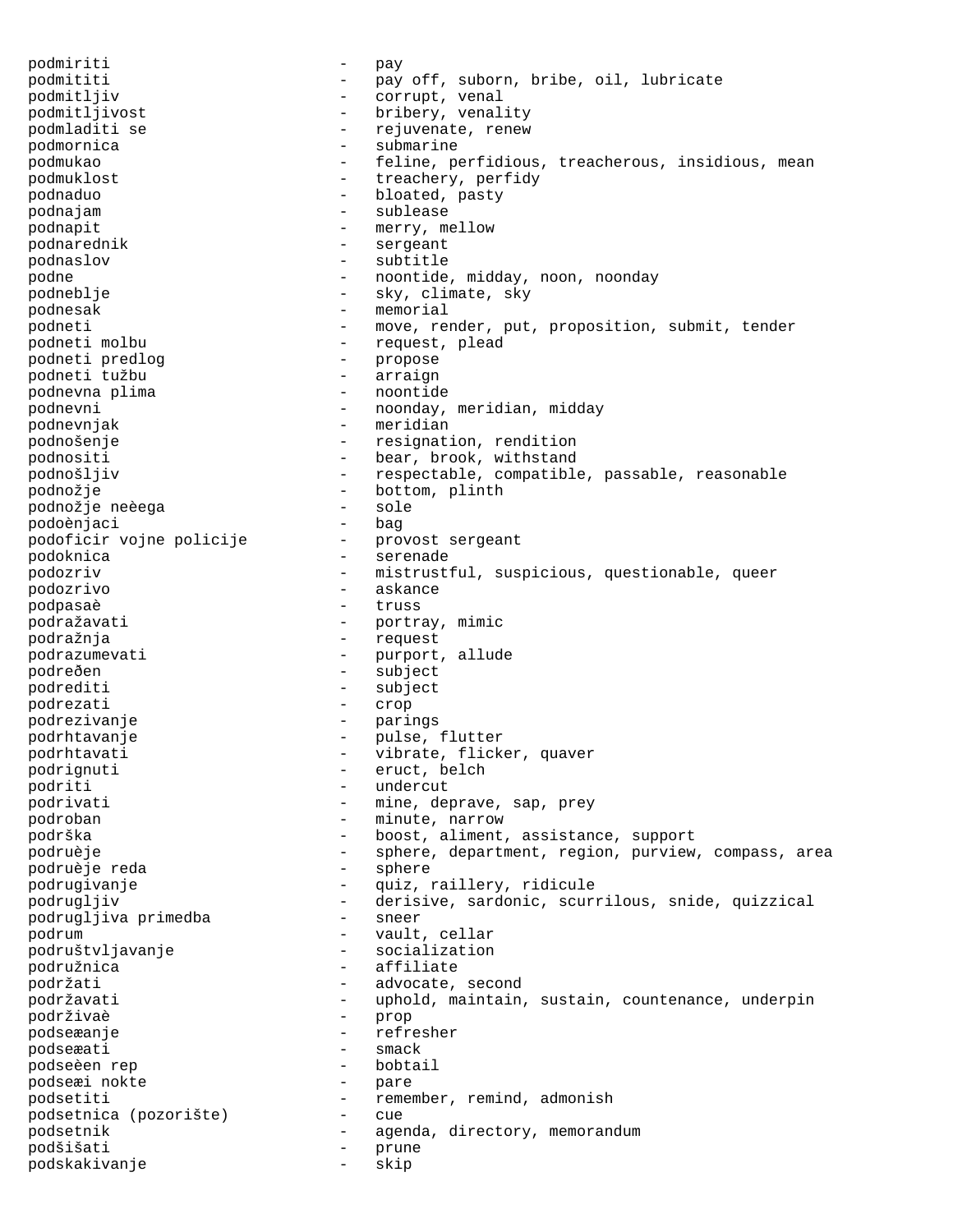podsmeh - irony, ridicule, scoff, taunt, scorn, flout, jest podsmešljiv - derisive podsmevati - banter - sneer, flout, gird podstaæi - abet, actuate, inspire, stimulate, prod, exhort podstanar - sub-tenant podstanica entrancement entrancement de la substation podsticaj - incentive, spur, goad, stimulus, stimulation, prod podsticanje - abetment, incitement podsticanje da se nešto uradi - exhortation podsticati - impel, foment, incite, instigate<br>
nodstredavati - motive<br>
- motive podstredavati podstrek - goad, propriety, incentive, stimulant, momentum podstrekaè  $-$  aggressor, abettor, prompter, incendiary podstrekaèki - incendiary podstrekavanje - provocation podstrekavati - motivate, foster<br>podstrekivati - egg on podstrekivati - egg on podsvestan - subconscious podudaran  $\qquad \qquad -$  congruous, conterminous, concurrent podudaranje  $\qquad \qquad -$  adequacy, parallel podudarati se e strategies - assort, coincide, concur, tally, correspond podudarnost and the same of the conduction of the conduction of the same of the conduction of the conduction of the conduction of the conduction of the conduction of the conduction of the conduction of the conduction of th podugaèak - lengthy poduhvat - attempt, enterprise, proposition podupiraè - shore, prop, rest, stand, bracket, chock podupirati  $-$  back, back, support, underpin podupreti - shoulder, recline, bolster - shoulder, recline, bolster - stake podupreti kolcima - sta podvala - prank podvala  $-$  fake, rig, gag, hokum podvale - mischief<br>
podvaliti - mischief<br>
- hoax podvaliti podvaljak - double chin podvaljivanje - machination podvaljivati podveza - tourniquet podvezica - garter podvig  $-$  feat, exploit podvlaèiti - accent podvodaè - pander, bawd podvoðenje - pandering podvodna struja - undercurrent, undertow podvodni greben - scar, reef -<br>podvojiti - separate podvornik - steward podvožnjak - underpass, tunnel podvræi se - undergo podvrsta - species, variety podvuæi  $\qquad \qquad -$  accentuate, underline podžupnik - curate podzeman - subterranean, sunken, underground podzemlje - underworld podzemna železnica <br />
- subway, tube, underground - underground<br>podzemni hodnik - underground - eunnel, sub - tunnel, subway -<br>podzemni rov - sap, mine poeta - poet poetika - poetics poezija - poesy, poetry -<br>pogaðati se - - - - - - - - negotiate pogan – muck, excrement<br>pogan – muck, excrement pogibao - jeopardy pogladiti - pat pogladiti - pat poglavar crkve - pontiff poglavica - chieftain poglavito - mostly, mainly poglavlje - chapter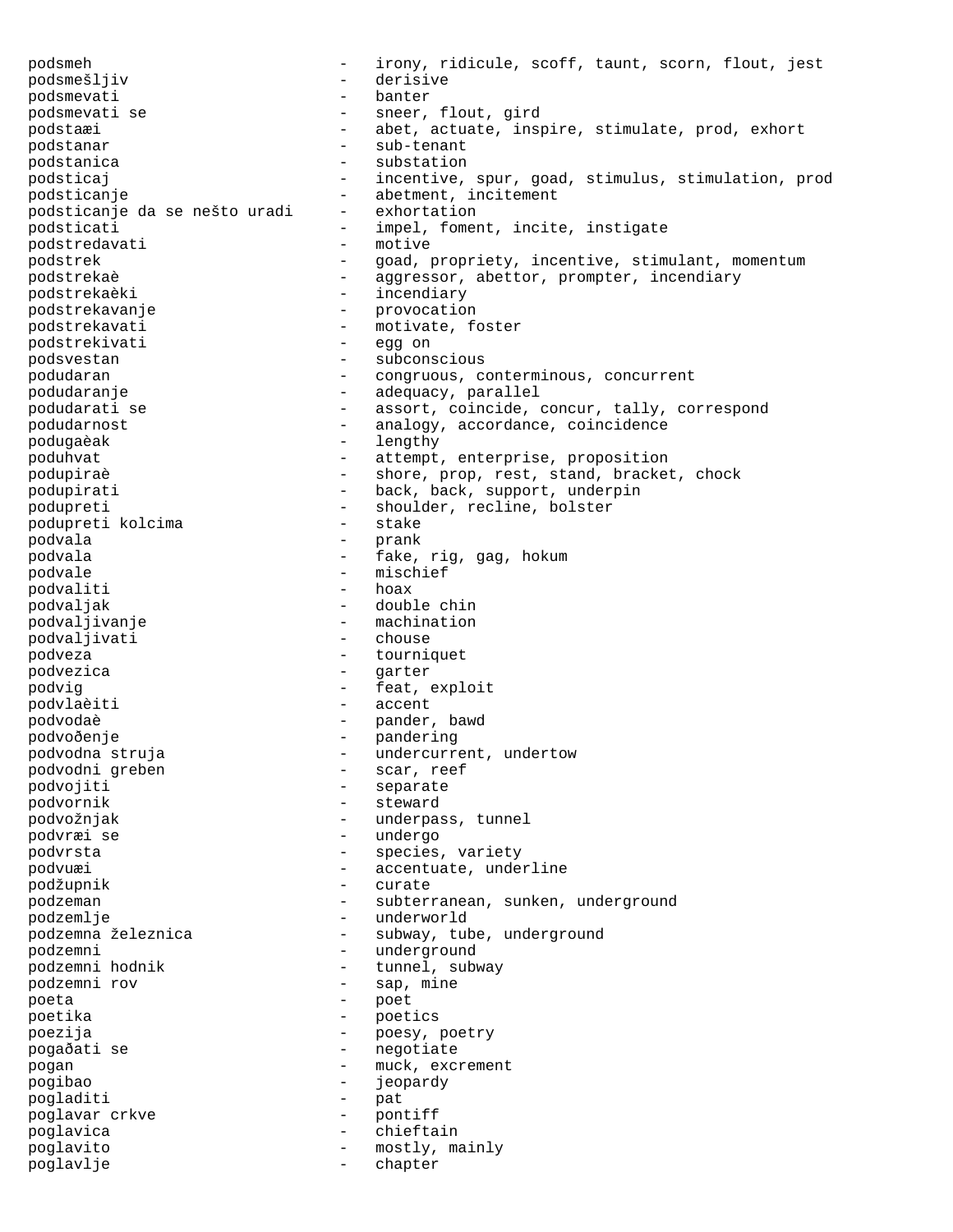pogled - look, respect, regard, sight, eye, view, scrutiny pogled unazad - retrospect pogledati u  $\qquad \qquad -$  look into noonuti pognuti pognuti se  $-$  stoop, crouch pogodak - pelt - fit, propitious, right, appropriate, useful, handy<br>- assailable pogodan za napad pogodba <sup>-</sup> bargain, proviso, settlement pogoðen - smitten, affected, stricken pogoditi  $\frac{1}{2}$  - attack, nick, guess, shoot nogoditi mrežu pogoditi mrežu pogodnost - convenience pogodnosti - accommodation pogodovati - serve<br>pogodovati za neku namenu - shoehorn pogodovati za neku namenu pogon - propulsion, machinery<br>pogonski - propulsion, machinery pogonski - operative pogoršanje - deterioration, exacerbation Pogoršati<br>pogoršati - deteriorate, redouble, exacerbate, aggravate<br>pogoršavanie vrste - devolution pogoršavanje vrste devolution<br>pogranièna zona hinterland pogranièna zona pogrbljenost - stoop, slouch pogrdan - defamatory, vituperative, pejorative, abusive<br>pogrdan spis - lampoon - lampoon pogrdan spis pogreb - burial, funeral, obsequies pogrebna pesma pogrebni - mortuary, sepulchral pogrešan - erroneous, fallacious, mistaken, awry, erratic<br>pogrešan korak - trip pogrešan korak - trip pogrešan naziv - misnomer pogrešan raèun pogrešiti - slip, mistake, err pogreška - error pogrešna primena - misuse pogrešnim putem pogrešno - amiss pogrešno citirati - misquote pogrešno ime - misnomer pogrešno izgovoriti - mispronounce pogrešno izuraè - miscount pogrešno napisano - misspell pogrešno odštampano - misprint pogrešno proèitati - misread pogrešno protumaèiti - misread pogrešno raèunanje - miscalculate pogrešno razmeti - misunderstand -<br>pogrešno razumeti - misread<br>pogrešno shvatiti - misinter - misinterpret numi<br>pogrešno suditi - misjudge pogrešno tumaèi - misconstrue<br>pogrešno verovanje - misbelief pogrešno verovanje poguban - suicidal, baleful, pernicious, ruinous, pestilent pogubiti - slay, execute pohaban - shabby, threadbare<br>pohabati - scuff, wear - scuff, wear pohabati se - wear down pohaðanje - attendance - haunt, attend<br>- rob poharati pohlepa - greed, thirst, avarice, lust, cupidity pohlepan - niggard, greedy, avid, piggish, eager, insatiable pohlepnost  $-$  avidity, cupidity pohota - concupiscence pohotan pogled pohotljiv - sensual, lascivious, salacious<br>pohotljivost - prurience, salacity, salacious pohotljivost - prurience, salacity, salaciousness, sensuality<br>pohuliti - blaspheme blaspheme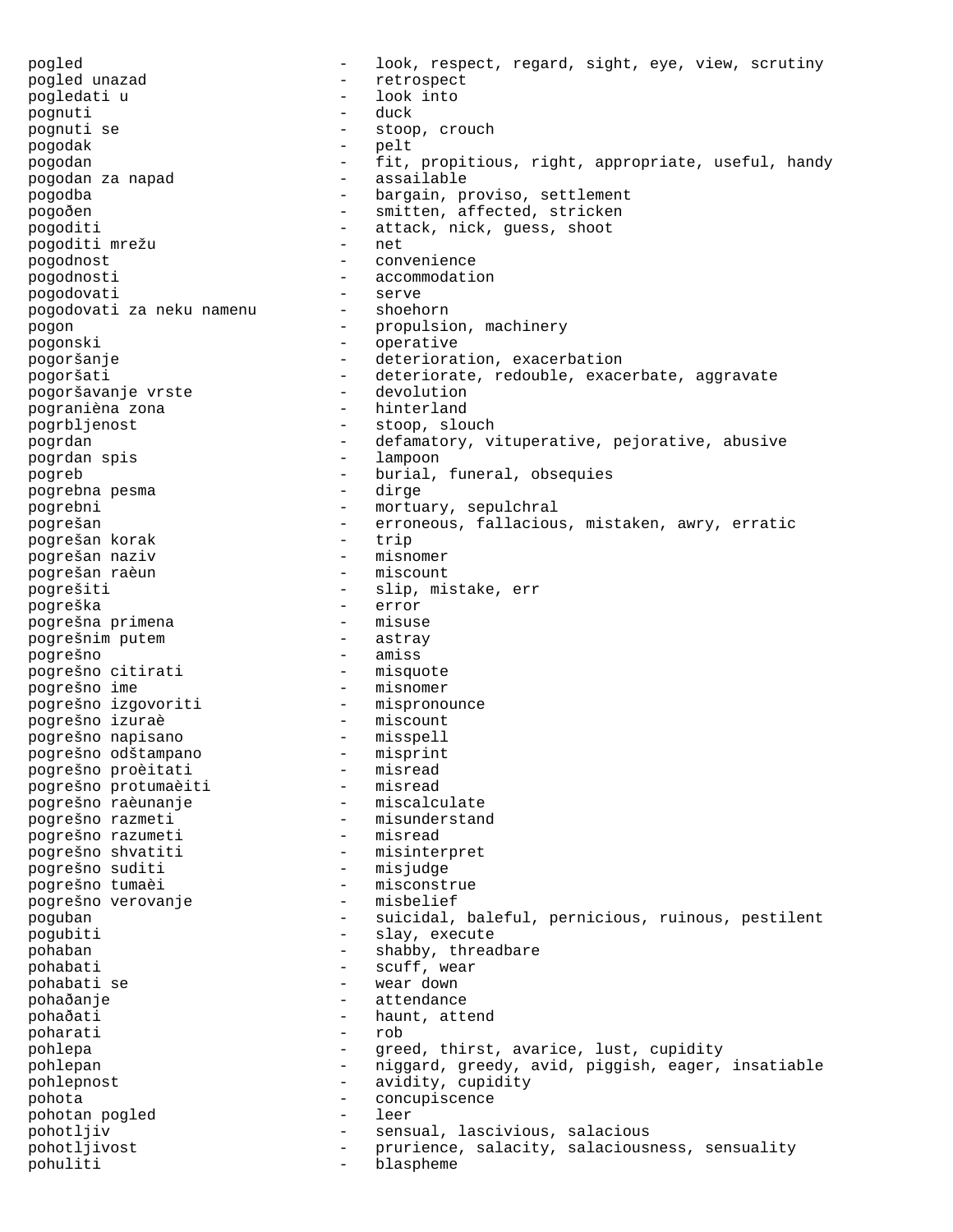pohvala - praise, encomium, approval, commendation pohvalan - meritorious, complimentary, praiseworthy pohvaliti - commend, approve pohvalni - panegyric pohvla - laud poigravati - trip poizvoljan - arbitrary pojaèan - reinforced pojaèanje - reinforcement pojaèati - heighten, reinforce, build up<br>pojaèati (slang) - soup up pojaèati (slang) - soup up pojaèati se pojaèavanje - amplification, buildup pojam  $-$  concept, apprehension, notion, idea pojas - zone, girdle, belt, waist pojas za èarape  $\overline{\phantom{a}}$  - garter belt pojata - hangar pojava - guise, advent, apparition, appearance, emersion<br>
- appearance pojave - appearance pojaviti se - peer, appear, arise pojavljivati se - loom pojedinaèan - individual, solitary, item, several pojedinaèno - specify, individually, apiece pojedince - apart<br>pojedini - apart pojedini - one pojedinost - detail, particular, nicety, point pojedinosti  $-$  specification, minutiae pojednostaviti - simplify pojesti - partake, eat up<br>pojilo - partake, eat up pojilo - watering-place<br>
poimiti - conceive pojmiti - conceive pojmljiv - clear pokajanje - penitence pokajati se (za) pokajnièki - penitent, repentant, remorseful pokajnik - penitent pokazati  $-$  demonstrate, trot, sample, point, show, approve pokazati se  $-$  appear, acquit, display, prove, manifest pokazivati duqi no  $-$  snook pokazivati dugi no pokazni - demonstrative poker - poker pokisao - soggy, soil pokisnuti - moisten<br>poklade - shrowet: poklade - shrovetide - shrovetide - shrovetide - shrovetide - shrovetide - shrovetide - shrovetide poklanja pažnju poklanjanje - presentation poklapanje - parallel, concurrence poklapati se  $-$  concur<br>poklati  $-$  massac - massacre pokliè - cry, whoop poklon - donation, gratuity, bestowal, gift, present poklonik - pilgrim, votary<br>pokloniti - donate present pokloniti - donate, present pokloniti se - bow poklonjen - gratuitous<br>noklooon - testimonia poklooon - testimonial poklopac - cover, lid pokojni - late, departed pokojnik - defunct, deceased pokolenje - generation pokolj - shambles, massacre, carnage, slaughter pokoljenje - breed, age pokoran - obedient, acquiescent, resigned, servile pokoravati se - obey pokoriti - conquer, subjugate, subject, reduce, vanquish<br>pokoriti se - surrender pokoriti se - surrender pokoriti se (fig.) - bow pokornost - passivity, obedience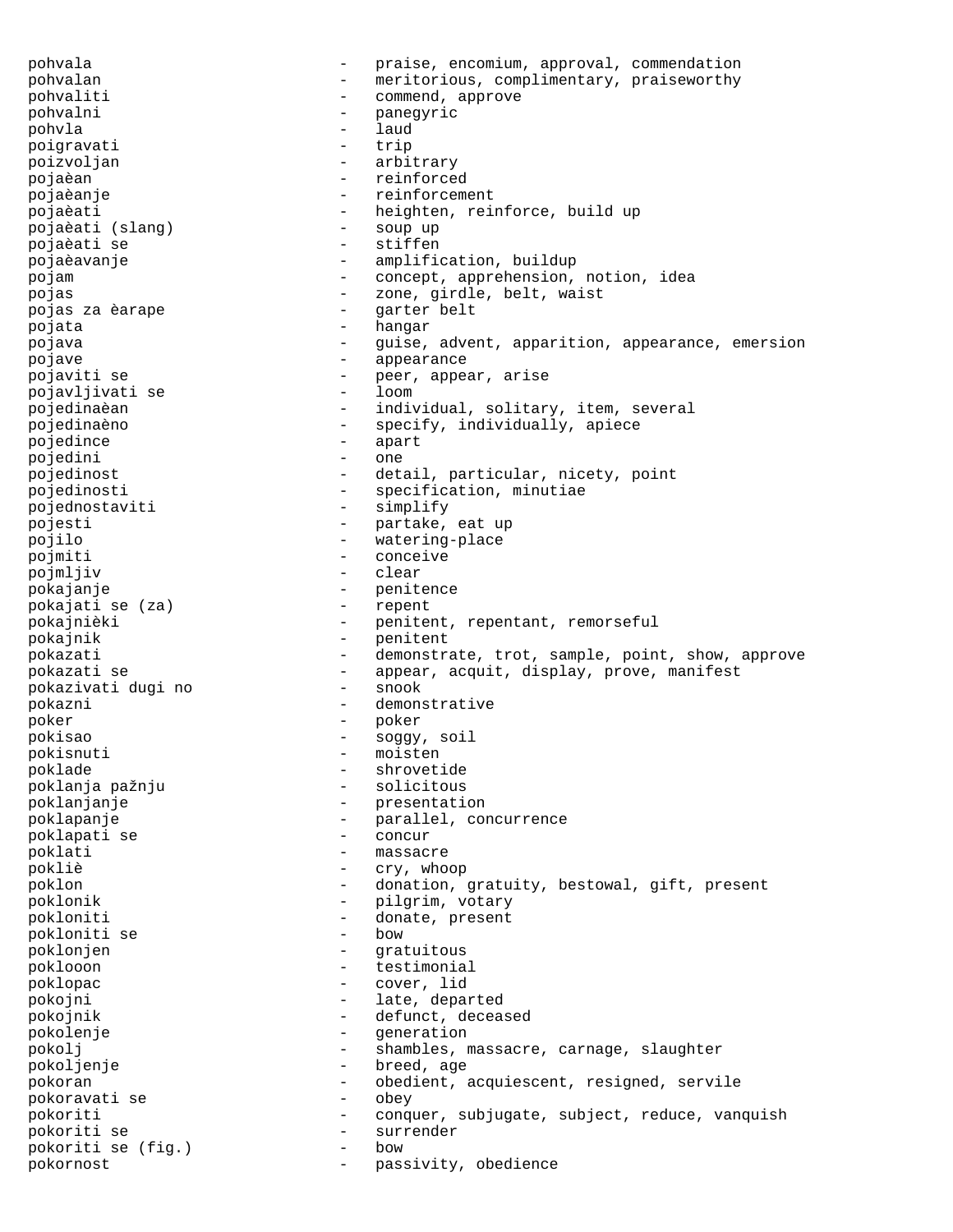pokositi - slash, shear pokožica - crust pokraj  $-$  nigh, beside pokrajina  $-$  territory, shire, country, province pokrajinski - provincial pokrasti - pluck pokrazivaè - sneak pokrenuti - move, agitate, actuate, launch, animate pokret - move, motion, gesture, movement, motion<br>
pokretaè driver - driver pokretaè pokretaèka sila - propulsion pokretan - personal, movable, motive, dapper, locomotive -<br>
pokretanje - locomotion<br>
pokretati se - stir pokretati se pokretljiv - mobile, movable pokretljivost - mobility<br>pokretna dizalica - derrick pokretna dizalica - derrick pokretna poluga pokretna sila - momentum pokretna snaga - dynamics pokretne snage  $\begin{array}{ccc} - & \text{sin} = 0 \\ - & \text{sin} = 0 \end{array}$ pokretni klip pokretnost - personal - security pokriti  $\begin{array}{ccc} - & \text{cap, pave, cover, player, mantle} \\ \text{nokriti iniem} & - & \text{rime} \end{array}$ pokriti injem - rime pokriti korom - encrust pokriti mrežom chrále na neto ne pokriti tepihom - carpet pokrivaè - carpet, coverlet, pled, wrap, plaid pokriven oblacima - carpet, coverlet, pled, wrap, plaid pokriven oblacima pokriven snegom - snow-capped, snowy<br>pokriven travom - grassy pokriven travom - grassy pokrivena kola pokrov - mantle, screen pokrovitelj - patron, sponsor, protector pokroviteljstvo - patronage, auspices, sponsorship pokuda - odium pokunjen - spiritless pokupiti - take on pokušaj - experiment, attempt, essay, try, overture, shot<br>pokušaj prevare - leg-pull pokušaj prevare - leg-pull pokušaj proboja - sally pokušati - try, experiment, attempt, seek, chance pokušavati - offer pokvaren<br>nokvaren (o iaiima) - perverse, vicious, rancid, bad, impure, putrid<br>addle pokvaren (o jajima) - addle pokvarenjak - reprobate pokvariti - pervert, vitiate, muff, bungle, mar, mutilate<br>
pokvariti (se) - taint pokvariti (se) - taint pokvariti plan - baffle pokvariti se  $-$  spoil, deteriorate, botch, addle pokvasiti - dabble, moisten pol  $-$  sex, pole, gender pola - half pola groša - mite pola penija - halfpenny polagaè mina polagan - sluggish, slow polagati - pave polagati pravo - pretend, claim polarizovati - polarize<br>polarna patka - eider polarna patka - eider polarna zvezda - lodestar, pole-star polarni - arctic, polar polarnost - polarity polazak - outset polazna taèka - outset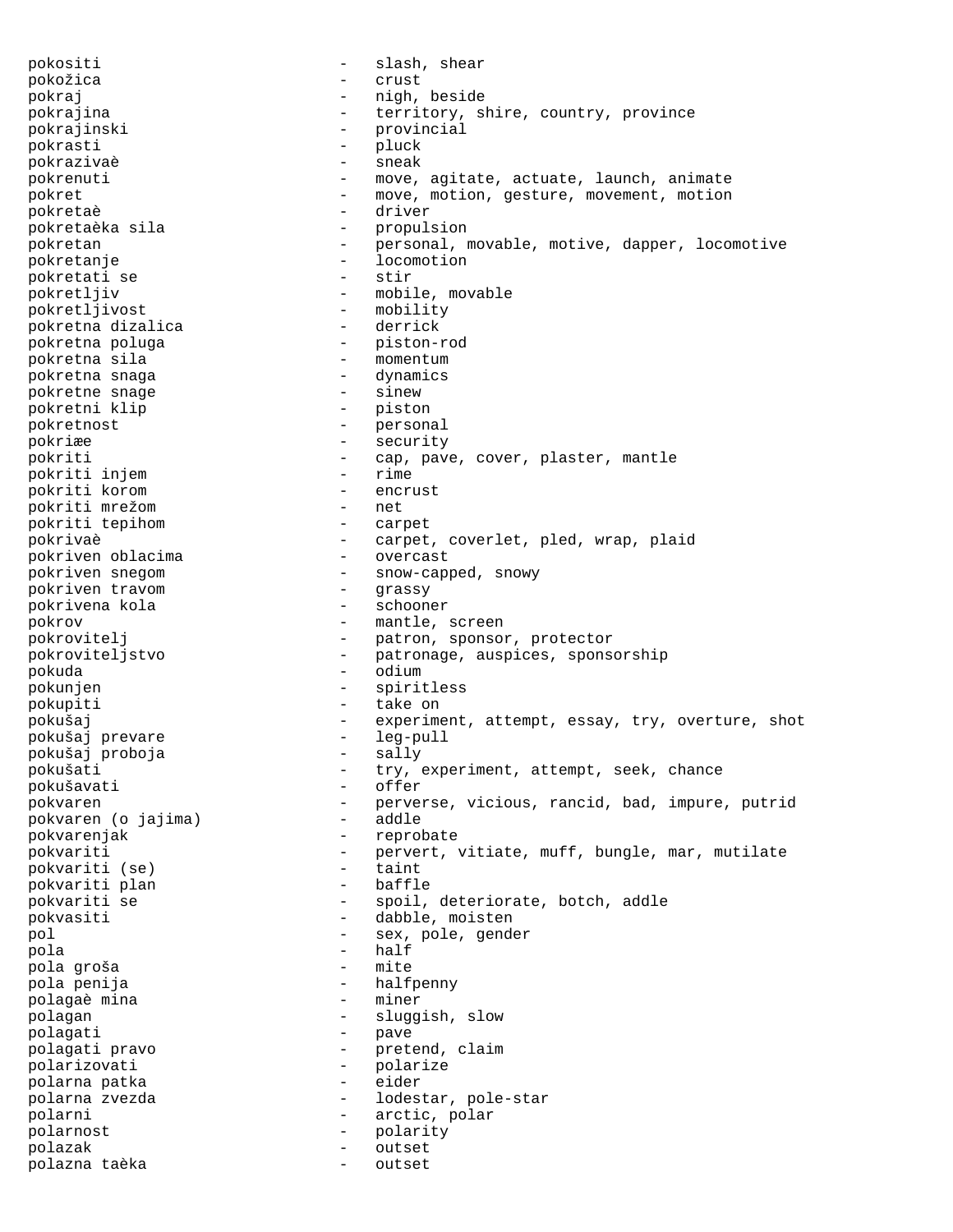polemièki - polemic<br>polemisati - controv polemisati - controvert<br>polenska groznica - hay fever polenska groznica polet - zest, uplift, pep, enthusiasm, verve poletan - rakish, dashing poletanje - take-off poleteti - take off polica<br>polica od kamin - rack, hob, shelf<br>- mantelpiece - mantelpiece policajac - cop, bobby, slop, constable, police-officer<br>policija - police - police - police policijska stanica - precinct, police-station<br>
- curfew - curfew policijski èas poliklinika - polyclinic -<br>polirati - blanch<br>polisa osiguranja - policy polisa osiguranja - policy politehnièki - polytechnic politehnika - polytechnic<br>politi hladnom vodom (fig.) - dampen politi hladnom vodom (fig.) politièar - politician politièka linija politièki - political<br>politièki lider - - - - - statesman - statesman politika - politics, politics, politics, policy<br>
politikant - hack politikant politirati - burnish politura - burnish polivanje vodom - swill polivati se poljak - pole poljakinja - pole poljana<br>polje polje - array, paddock, field - data field<br>- scope polje rada poljoprivreda - husbandry, agriculture<br>poljoprivredni - agronomic(al), aqraria - agronomic(al), agrarian, agricultural<br>- ambulance poljska bolnica - ambulance poljski jezik poljsko dobro poljubac - kiss, caress poljubiti se - snuggle<br>
poljubiti se - kiss poljubiti se - kiss poljuljan - rocky poljuljati - shatter polna zrelost  $-$  puberty, virility, pubescence -<br>polni - sexual<br>polno opštiti - copulate polno opštiti polovan - second-hand polovina - middle, half, moiety položaj - posture, post, degree, site, situation, standing položaj pera - peerage položaj tela - pose položaj zvezde položaji - spoil<br>položaji - spoil položen ispit - pass položiti - lay, put, bed, deposit<br>položiti ispit - pass položiti ispit poluautomatski - semiautomatic polubrat - half-brother, sibling, stepbrother, step-brother polucilindar poludeti - mad, flip, madden, craze poludragi - semiprecious poluga - cylinder, crank, arm, ingot, lever, winch<br>poluga (zlata) - bullion poluga (zlata) - bullion polugodište poluistina  $-$  half-truth polulopta - hemisphere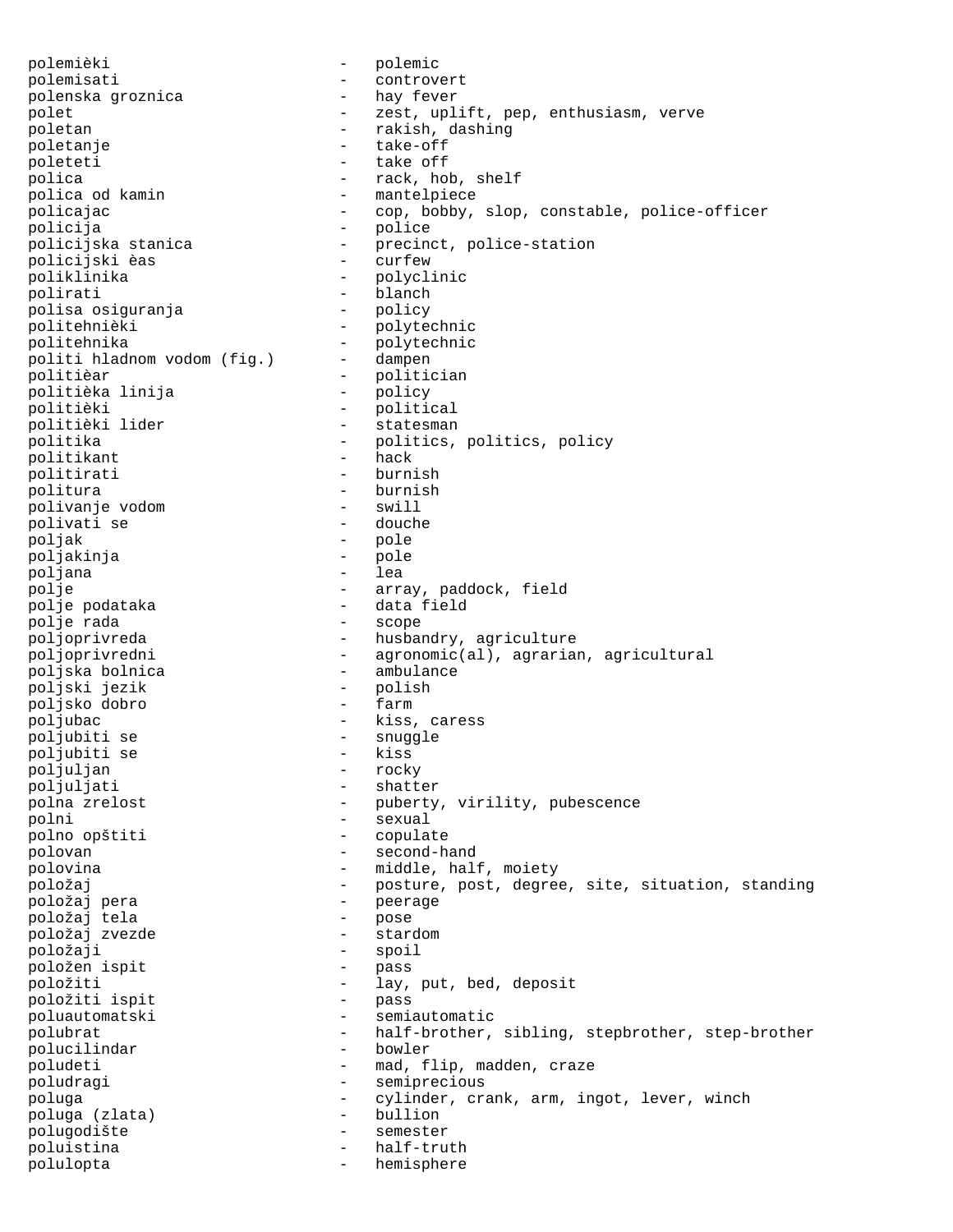polumera - palliative polumesec - crescent polumeseèni - semimonthly polumrak - night poluostrvo - peninsula poluostrvski - peninsular poluotok – peninsula<br>poluotyoren – peninsula poluotvoren - ajar polupeèen - half-baked<br>polupreènik - radius polupreènik poluprivatan - semiprivate polusestra - stepsister, sibling, half-sister poluslužben - semiofficial polutar - equator poluton - semitone poluvreme - half time polužni prekidaè - toggle switch pomaæi - displace, shift<br>nomada - cintment pomada - ointment pomagaè  $-$  prop, accessary pomagalo  $-$  apparatus pomagati - minister, assist, help, encourage, second pomahnitao - frenzied pomaljanje - protrusion pomaljati se  $-$  hulk, loom pomalo - somewhat pomamiti - enrage pomanikanje - enrage - lack pomanjkanje - lack - lack - lack - lack - lack - lack - lack - lack - lack - lack - lack - lack - lack - lack pomast  $-$  ointment pomaže varenju - peptic pomenit - kind pomenuti pomeranje  $\qquad \qquad -$  upheaval, shift pomeren <br>
pomeren (mentalno) - loopy<br>
- batty - batty pomeren (mentalno) pomeriti  $-$  dislocate, shove<br>
pomeriti se  $-$  budge pomeriti se - budge pomeriti se polako pomešan - promiscuous pomešati - mix pomešati karte<br>
pomešati razlièite elemente - conflate pomešati razlièite elemente - conflate pomešati se - mingle, mix, blend<br>nomesti - distract addle pomesti  $-$  distract, addle pometnja  $-$  pandemonium, agitation, scrimmage pomièan - movable pomicanje - advance pomicati - promote pomije - swill, dish-water pomilovanje  $-$  amnesty, pardon pomilovati - amnesty<br>pomiren sa sudbinom - resigned pomiren sa sudbinom pomirenje  $-$  reconciliation, reconciliation, acquiescence pomiriti - conciliate pomiriti se  $\overline{a}$  - acquiesce - accommodation pomirljiv - accommodating, pacific<br>nomisao - alance pomisao - glance pomnožiti - multiply pomoæ - help, succo(u)r, resource, support, service, aid pomoæan - auxiliary, accessary, subsidiary pomoæi - hand, succo(u)r, befriend, assist, second, relieve pomoæna služba - subsidiary pomoæna sprava - device pomoæni - adventitious, accidental pomoæni (glag.) - ancillary pomoæni glagol pomoæni kolosek - runway pomoænik - acolyte, mate, assistant, adjunct, adjutant, aid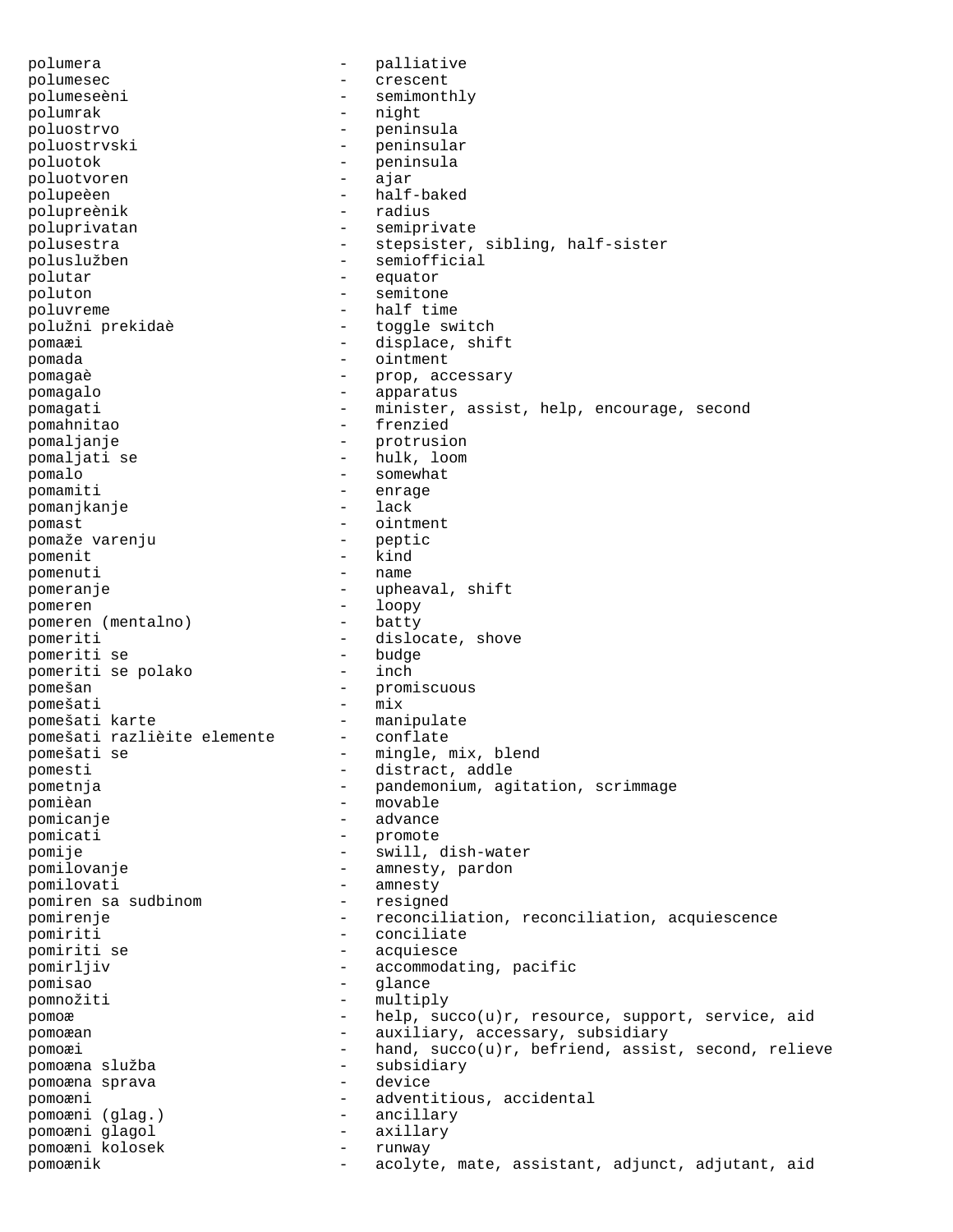pomoænik sudije  $-$  assessor pomoæu - by, whereby pomoæu toga  $-$  thereby pomodarski - saucy, newfangled pomor - plague, pest pomorac - seaman, mariner pomorandža - seaman, mariner - seaman, mariner - seaman, mariner - seaman, mariner pomorandža pomorska mapa - chart pomorska zastav pomorski - marine, nautical, naval pomozite! - mayday pompa - pomp pompezan - pompous pomraèenje - eclipse pomraèiti - outshine pomuæen – muddy – muddy – muddy – muddy – muddy – muddy – muddy – muddy – muddy – muddy – muddy – muddy – muddy – muddy – muddy – muddy – muddy – muddy – muddy – muddy – muddy – muddy – muddy – muddy – muddy – muddy – mudd pomutnjom - unawares ponajviše - mostly ponašanje en energy versojnem versojnem versojnem versojnem versojnem versojnem versojnem versojnem versojnem ponašati se  $-$  behave, acquit, demean, comport ponašati se drsko (prema)  $-$  sass ponašati se drsko (prema) - sass ponašati se nepristojno ponavljaè - repeater ponavljanje - iteration, repetition, rotation, rehearsal<br>
ponavljati - retail ponavljati - retail ponavljati se ponedeljak - monday ponekad  $-$  rarely, sometimes poneki - several poneko - some poni - nag, pony poniæi - spring poniklovati - nickel poniranje - plunge<br>poništaj - casat poništaj - cassation poništen - void poništenje - reversal, nullity, abolition, avoidance, annulment poništeti - revoke poništiti  $-$  reverse, rescind, nullify, annul, annihilate, undo ponizan - servile, abject, humble, obsequious, prone ponižavanje - degradation ponižavati  $-$  mortify, disparage ponižen - abject poniženje  $-$  mortification, shame, reproach, indignity poniziti  $-$  humiliate, decry, abase, debase poniznost - humility ponjava - sheet ponoæ - noontide, noon, midnight ponoæni - midnight ponor - precipice, profundity, chasm, abyss, sinkhole ponos - pride ponosan  $-$  proud, proud, stately ponosit - loft ponositi se - pride ponovan pregled - revision ponovan ulazak - re-entry ponoviti - reiterate, recur, refresh, repeat, rehash, reword ponoviti zvuk - resound ponoviti zvuk - resound ponovljeni zakon (rel.) ponovljeno - repeatedly ponovni pregled ponovo ispitati  $\rule{1em}{0.5mm}$  - anew, afresh, newly, again nonovo ispitati  $\rule{1em}{0.5mm}$  - review ponovo ispitati ponovo izbrojit - re-count ponovo izdati knjigu ponovo naoružati - rearm ponovo oceniti - reappraise ponovo otvoriti - reopen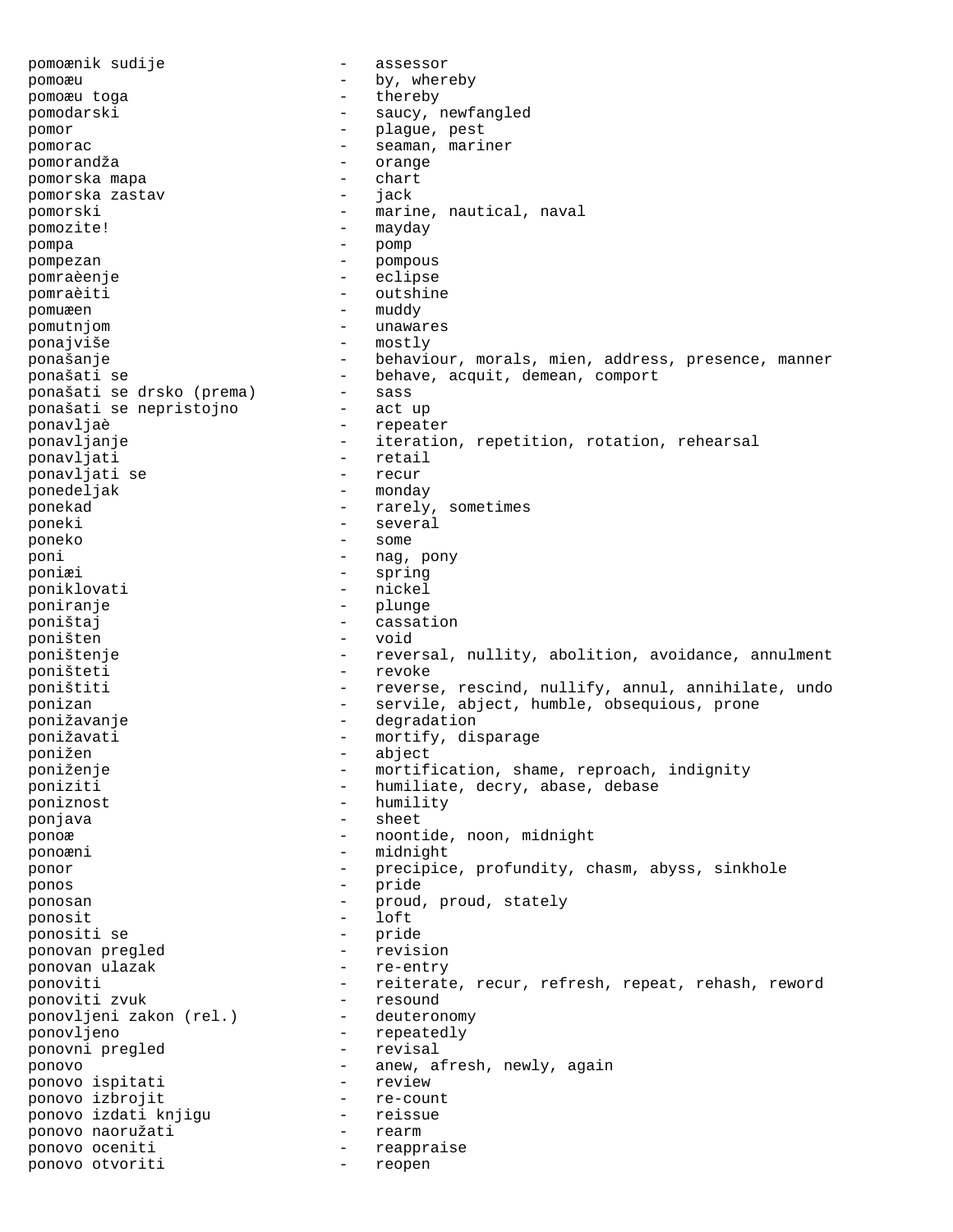ponovo oživeti - revive ponovo pojaviti - reappear ponovo pregledati ponovo primiti - recover<br>
ponovo promisliti - reconsider ponovo promisliti - reconsideration - reconsideration - rejoin ponovo sastaviti - rejoin ponovo štampati ponovo stvarati  $\rho$  - reproduction<br>ponovo stvoriti - reconstruct - reconstruct<br>- retry ponovo suditi ponovo udesiti  $\qquad -$  redecorate<br>nonovo uraditi - redo ponovo uraditi  $-$  redo<br>
ponovo uvesti  $-$  resurrect ponovo uvesti ponovo uzeti - retake ponovo zadobiti ponton - pontoon pontonski most - pontoon, pontoon-bridge ponuda - tender, proposal, offering, overture, offer ponuditi<br>
ponuditi manje<br>
- underbid<br>
- underbid ponuditi manje - underbid ponudti cenu poobuda - spur pookazati - reveal poomoæ - pull<br>poopustiti - relax poopustiti pootkazivati - squeak popariti - parboil popariti slad popeti se - mount<br>popis - mount - mount popis - census, inventory, list, indices, index, scroll<br>popis dežurstva - rota - rota popis dežurstva - rota popis ljudstva poplašiti - rouse, shoo - rouse, shoo - rouse, shoo - rouse, shoo - shy poplašiti se poplava - overflow, flush, flood, freshet poplaviti - flush, overwhelm<br>nonloèati kamenom - stone - stone poploèati kamenom popraviti - reinstate, rectify, correct, emend, redeem, remedy popraviti se  $-$  reform, mend popravljanje - amendment popravljiv - corrigible popravni - penitentiary popravni dom - reformatory popreèan - thwart popreèna greda - transom, traverse, slat, cross-bar<br>popreèni presek - cross-cut popreèni presek popreko  $-$  athwart, across, aslant nonreko (naut.)  $-$  abeam abeam popreko (naut.) - abeam popreko pogledati poprište - scene, ring poprište borbi poprsje - bust poprskati - dabble, splutter, spray, bespatter, squirt, spray popularan - popular popularisati - popularize<br>nopularnost - popularity popularnost - popularity<br>
popularnost - filler popuna praznine - filler popuniti - eke, stuff popunjavanje - recruitment, replacement popuštanje - release, relaxation popuštati - sink, yield, bate, indulge, waver, remit popušten - unbend popustiti - slack, rust, bend, slacken, sear, relent, sag popustljiv - supple, compliant, complaisant, malleable, meek popustljiv prema sebi - self-indulgent popustljivost - connivance, suppleness, permeability, pliability pora - pore porast  $-$  progress, accretion, growth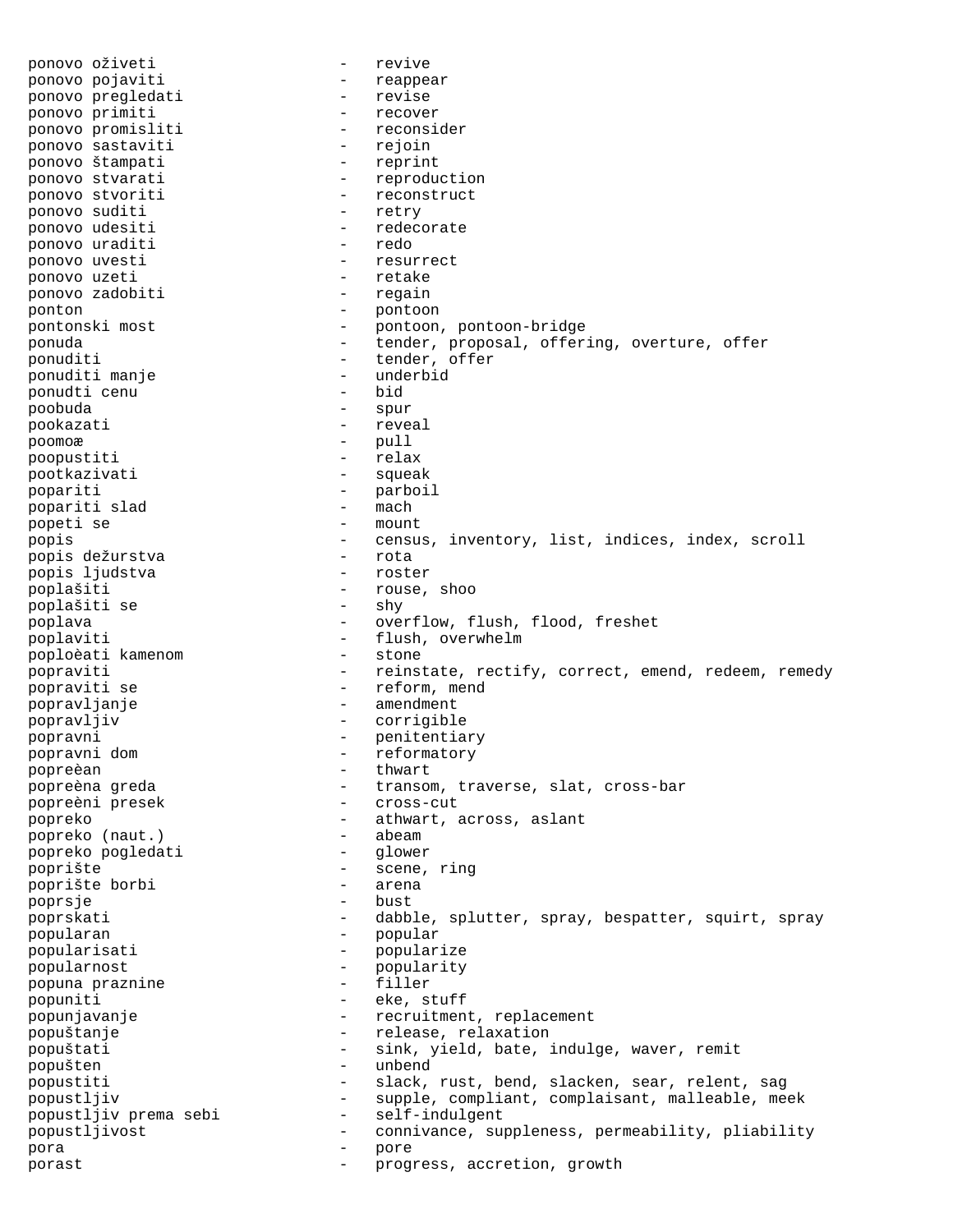poravnati - surface, adjust, flatten, smooth<br>poravnati se - align - align poravnati se - align poravnjanje - alignment<br>poravnjavanje - - - - - - - - - - - offset poravnjavanje poraz  $-$  defeat, smash porazan  $-$  squelch, disastrous, crushing poražen - smitten poraziti  $-\qquad -\qquad$ defeat, rout, smite porcelan - porcelain, china porcelansko posuðe - porcelain porcija - ration, dish, portion poreæi - unsay, revoke, renounce, reject, deny pored - beside, near, at, along, nigh, notwithstanding, by pored toga  $\qquad \qquad -$  additionally, besides poredak  $-$  system, sequence poreðati  $-$  array, rank, align, line poreðenje - comparison<br>poreklo - pedigree r poreklo - pedigree, parent, derivation, descent, mint, stock<br>poreklo po ocu - paternity poreklo po ocu - paternity poreklom - originally poremeæaj - neurosis, disarrangement poremeæen - unsettled, disturbed poremeæenost - disarray poremetiti - upset, unhinge, stager, perturb, discomfit<br>poremetiti se - unsettle poremetiti se - unsettle<br>poreski obveznik - ratepayer poreski obveznik porez<br>
porez na promet<br>
- excise<br>
- excise<br>
- excise porez na promet - excise poreznik - assessor poricanje e ale e disavowal, refutation, disclaimer, negation, no poricati  $-$  gainsay, deny, negate, confute, repudiate, disavow<br>porinuæe sinking porinuæe - sinking<br>
porinuti brod - launch porinuti brod<br>
porobliivanje<br>
- servitude<br>
- servitude porobljivanje poroèan - depraved, vicious, profane, bad porod - race poroðaj  $-$  confinement, delivery, accouchement porodica<br>
porodièna slika<br>
- portrait<br>
- portrait porodièna slika -<br>porodièni grb - coat of arms porodièno dobro - patrimony porok - blemish, vice porota - jury porotnik - juror porozan - porous, fungous, spongy - holystone portal - portal - portal - portal - portal porter - porter portikla portrebit - poor portret  $-$  effigy, icon, portrait, picture portugalac - portuguese<br>
portugalac portugalna - portuguese portugalski - portuguese porub - hem<br>poruèiti - hesi poruèiti - bespeak, book poruènik - lieutenant porudžbina poruga - scorn, defamation, flout, mock, shame, scoff poruka - message, errand, mission, epistle porušen - broken, ruinous porušiti - destroy - destroy<br>posada - destroy - destroy posada - garrison posada aviona - flight crew posada broda - crew posaditi - seat posao - affair, turn, proposition, business, job poseban - several, special, separate, discrete, distinct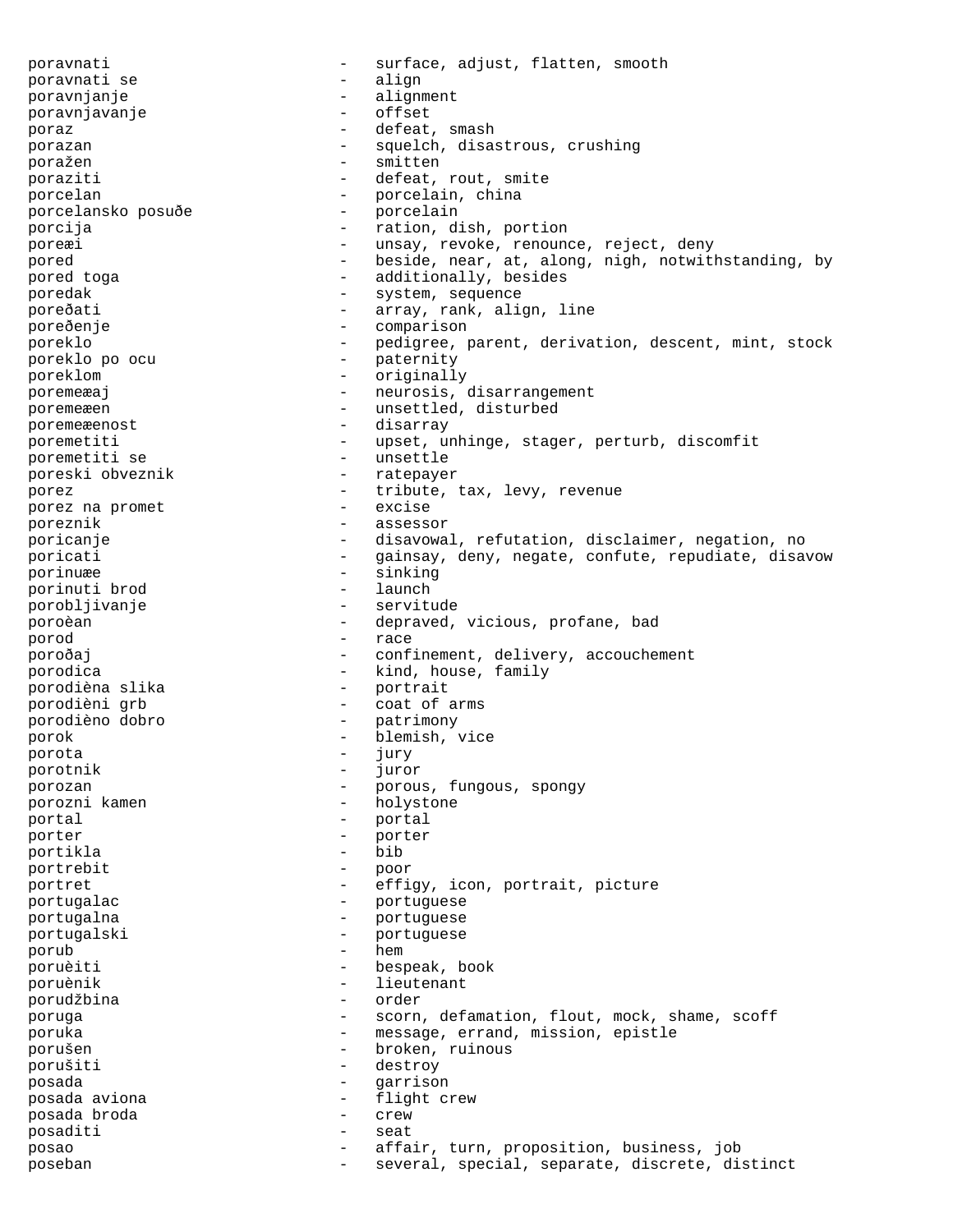poseæeno mesto - resort poseæi - shear poseæi sabljom - sabre poseæivanje - attendance posed estate, hold posednica<br>
proprietress<br>
posednièki<br>
- posessive posednièki - possessive, proprietary posednik - landlord, owner, possessor, squire posedovanje - ownership, possession posedovati - occupy, own, possess, hold, wield posegnuti - encroach<br>posegnuti (na) - infringe posinguri infringe on, impinge<br>- sow posejati posekotina - slash poseta - visit, call, sojourn posetilac - visitor posetilac pozorišta - playgoer posetiti  $-$  visit, call, see<br>posetiti sirotinjski kvart  $-$  slum posetiti sirotinjski kvart - slum posetnica – cardinal – cardinal – cardinal – cardinal – cardinal – cardinal – cardinal – cardinal – cardinal – cardinal – cardinal – cardinal – cardinal – cardinal – cardinal – cardinal – cardinal – cardinal – cardinal – c posezanje - snatch pošiljka - shipment, dispatch, parcel posiniti - mother posipati - sprinkle poskakivati - jounce poškopiti - asperse poškropiti - sprinkle, sow poslana svota  $-$  remittance poslanica  $-$  epistle, message, missive poslanik - minister, ambassador<br>poslanstvo - legation mission poslanstvo - legation, mission poslastica - tit-bit, dessert, fudge, dainty, nicety, tidbit poslastièar - confectioner poslastièarnica - confectionery poslastice - delicatessen, goody, pastry poslati<br>
poslati natraq<br>
- transport, send<br>
- remit poslati natrag - remit poslati obaveštenje poslati pismo - to write off poslati poštom - post poslati unapred posle - since, afterward, next, afterwards, after posle podne - post meridiem posledica - consequence, sequel, after effect<br>posledice - aftermath posledice - aftermath<br>
poslednia volia poslednja volja - testament poslednji - hindmost, ultimate, new, last, rearmost<br>poslednji traq - remnant - remnant poslednji trag - remnant poslednji u dugom nizu poslednjih dana  $-$  latter-day posleratni - post-war pošljunèiti - ballast, pebble<br>poslodavac - boss - boss poslodavac - boss poslovati - work poslovica - saying, byword, saw, proverb poslovièan - proverbial poslovni fond - capital assets posluga - domestic poslušan - obedient, docile poslušati - obey, listen poslušnost<br>poslušavnik - obedience<br>coslušavnik - trav sal poslužavnik - tray, salver<br>poslužiteli - tray, salver poslužitelj - steward posluživati - service posmatraè  $-$  by-stander, onlooker, bystander, spectator posmatraèki - observant posmatranje  $-$  scrutiny, observation, notice posmatrati - contemplate, observe, regard, view, look, scout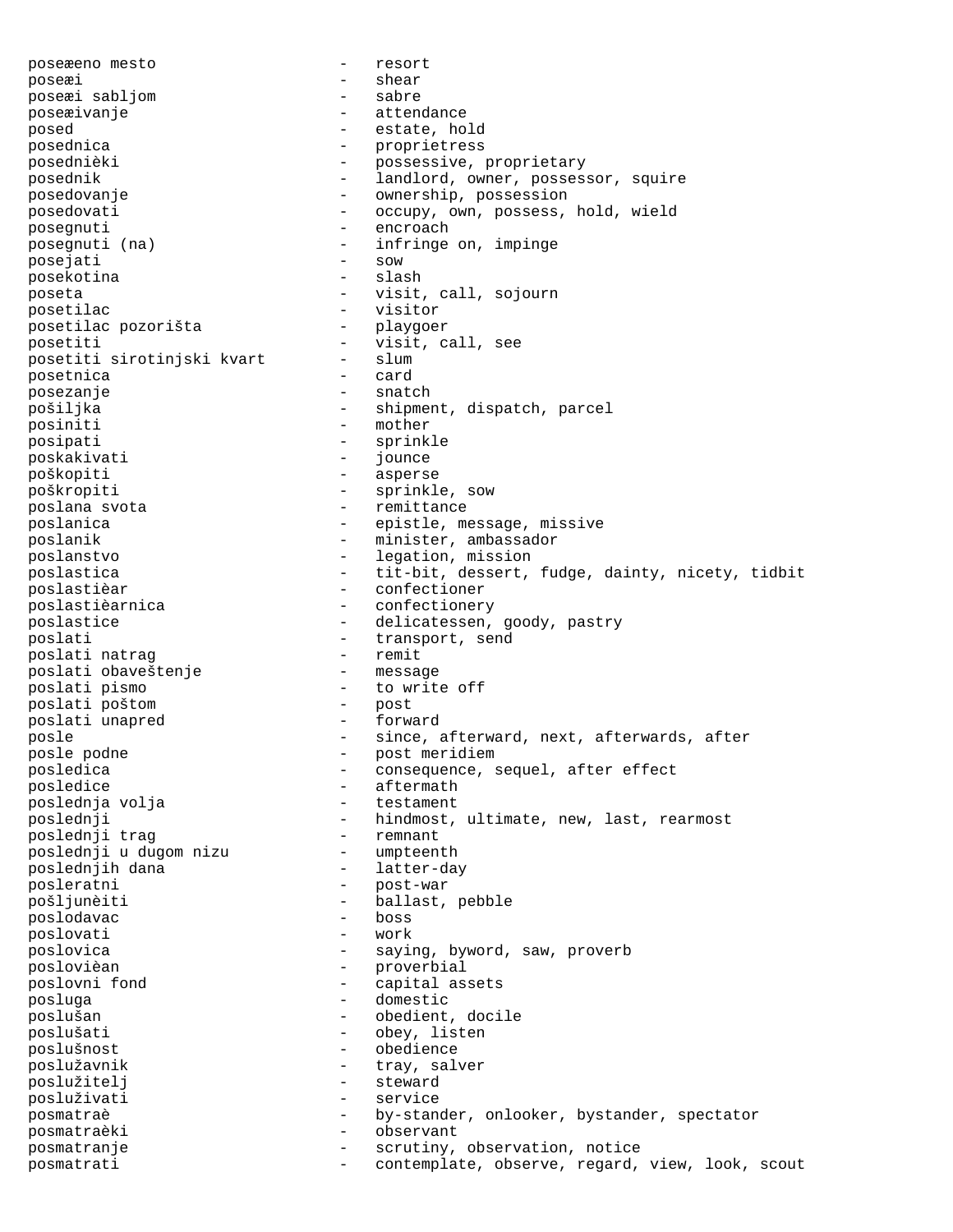posmrtan - posthumous, obituary, post mortem<br>posmrtna misa - dirge - dirge posmrtna misa posnošljiv - possible pospan - asleep, sleepy, drowsy, somnolent pospanac  $\qquad$  - sleeper pospanost - somnolence, sleep, drowse, lethargy posramiti - shame, embarrass<br>posramlien - ashamed posramljen - ashamed - ashamed - ashamed - ashamed - ashamed - ashamed - ashamed - ashamed - ashamed - ashamed -  $\sim$  ashamed - ashamed - ashamed - ashamed - ashamed - ashamed - ashamed - ashamed - ashamed - ashamed - asha posrebriti posredan - oblique, indirect, collateral posredni - intermediary - mediatory posrednik - impresario, agent, negotiator, intermediary posredovanje - intercession, dint, mediation posredovati - negotiate, interfere, umpire, intercede, mediate<br>
- agency<br>
- agency posredstvo - agency posrnuo - squalid posrnuti - falter - falter - falter - falter - falter - falter - falter - falter - falter - falter - falter - falter - falter - falter - falter - falter - falter - falter - falter - falter - falter - falter - falter - falt posrtaj - lurch posrtanje posrtati  $-$  stagger, dodder post  $-$  fast pošta - mail, post-office postal order -<br>postan - lean postanak - genesis poštanska koèija - stage-coach -<br>poštanska kola - chaise, diligence<br>poštanska torba - mail poštanska torba - mail poštanska uputnica - postage poštanski<br>poštanski brod - packet-boat<br>- postmaster poštanski èinovnik - postmas - postmas<br>poštanski konj - poster poštanski konj poštanski ured  $-$  post-office poštanski žig  $-$  postmark poštar - carrier postariji - elderly poštarina - postage poštarine - post-free<br>postatati hrom - lame - lame postatati hrom postati  $-$  make, become, grow  $-$  make, become, grow postati hrapav - roughen postati popustljiv postati strm  $-$  steepen postava - padding, backing, lining, lining postaviti - situate, place, allocate, install, put, pose<br>postaviti naqlavce - upside-down postaviti naglavce and the set of the postaviti value of the control of the post of the post of the post of the<br>
postaviti value of the control of the value of the value of the value of the value of the value of the value postaviti vatom postavka - postulate postavke - scheme postavljanje en enomination, act, wadding, padding, ordinance postavljenje - appointment<br>pošteda - miart pošteda - quart poštedeti - exempt postelja - bed postelja (voz) pošten - conscientious, upright, just, straightforward -<br>poštena igra - fairplay poštenje - rectitude, probity, integrity, honesty postepen - gradual<br>
postepeni prelaz - nuance - nuance postepeni prelaz postepenost  $-$  gradation postiæi - achieve, gain, get, acquire, go, attain, obtain<br>postiðen - ashamed postiðen - ashamed postideti - shame, confuse postignuæa - acquirements postignuæe - attainment, achievement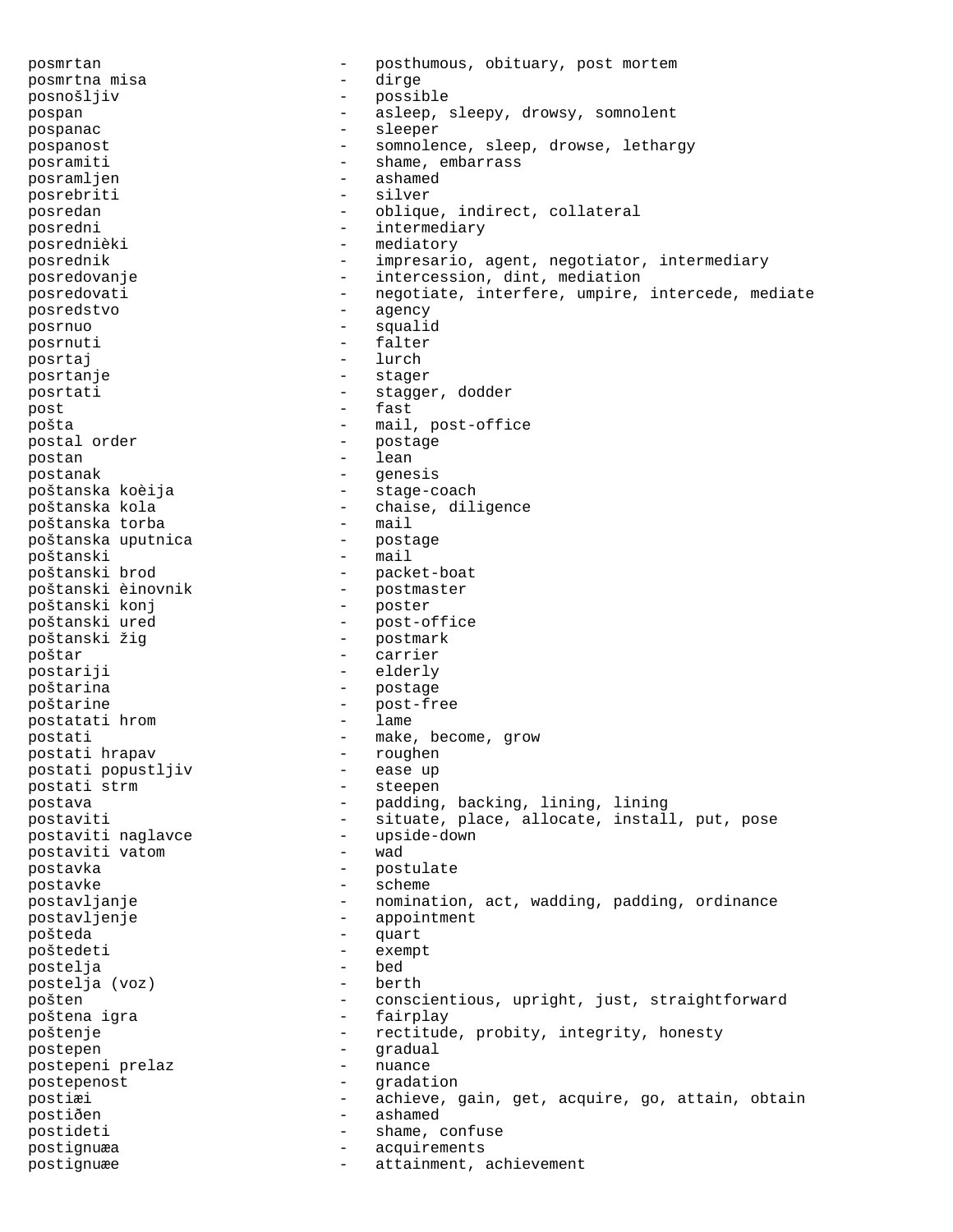postiti - fast postizanje - acquirement postizati - progress pošto - as, inasmuch, seeing, whence, whereas, since, for postojan - steadfast, stable, lasting, staunch, steady postojanje  $\qquad \qquad -$  presence, existence postojanost external resolution of the stability, perseverance, constancy postojati  $-$  be, make, exist postojeæi - available, extant, being, present, existent postolar - shoemaker postolje - chassis, trestle, stand, gantry, mount postotak  $-$  per-cent, percentage, profit, rate poštovan - venerable poštovanje - - deference, regard, esteem, obeisance, homage poštovati - defer, respect, revere, honour, appreciate, value postran - sideward postrance - sidelong postrojavanje - dressing, alignment postrojenje - plant postrojiti  $-$  array, align, marshal postskriptum - postscript postulat - postulate postupak - procedure, step, proceeding, act, move, action postupati - treat postupiti razumno posuda za piæe - slop-basin<br>posuda za teènost - tank - tank posuda za teènost - tank posuda za ugalj posuðe - vessel, plate, utensil, ware<br>pošumiti - - - - - - - - afforest - afforest<br>- afforesta pošumljavanje - afforestation posumnjati - query posumnjati u - impeach posut brašnom - mealy posut zvezdama posuti  $\frac{1}{2}$  - sow, strew  $\frac{1}{2}$  - sow, strew posuti mrljama - specker - specker - specker - sand posuti peskom posuvraæen - turn-over posvaðati se - spat posve - quite posveæen - spiritual posvedoèiti - attest, certify, witness, corroborate<br>
- dedication<br>
- dedication posveta - dedication posvetiti - sanctify, hallow, saint, devote, dedicate<br>posvojiti - adopt posvojiti potajan - underground, surreptitious, insidious, backdoor potajno - stealthily, underhand potajnost extending to the stealth potamneti - darken potamniti - overshadow, overcast potanki - narrow potanko - particularly potapanje - plunge, sinking potapšati - pat, chuck potaša - potash potceniti - undervalue, underrate, understate, belittle potèiniti - subordinate potèinjen - subordinate, subaltern, inferior potèinjenost - submission, subjection potencijalan - potential<br>potencijalnost - potential potencijalnost - potentiality<br>
potera - pursuit, cha potera - pursuit, chase poternica - warrant poteškoæa - obstacle potez  $-$  stroke, move, trait potez pera - scratch potezanje - lug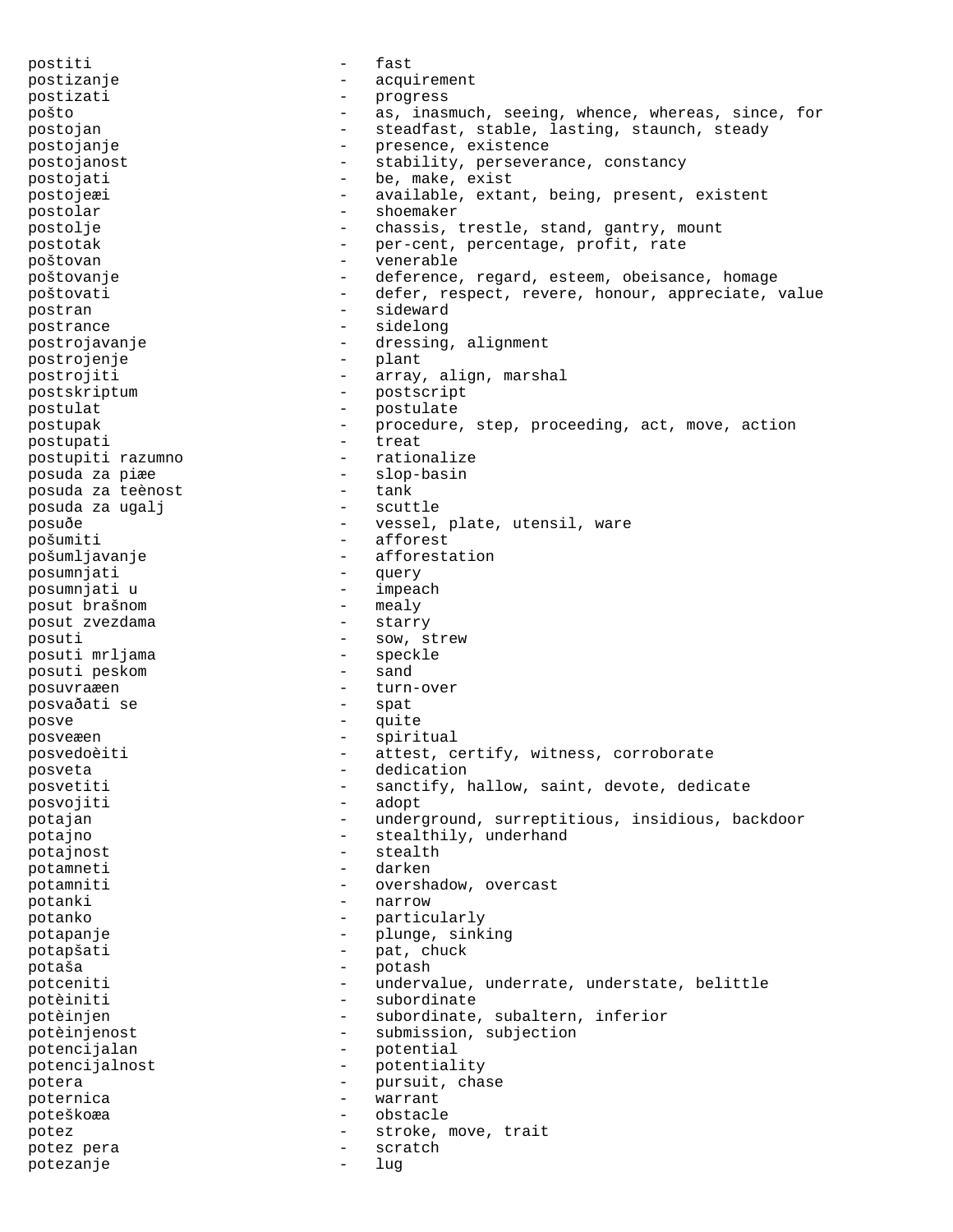poticati  $-$  stem, arise, proceed potiljak - nape potisnuti - overpower, scotch, repress potišten - morbid, mopish, sullen potišten èovek - mope potišteno - spleen<br>potištenost - spleen potištenost - dumps, oppression, mope, doldrums, melancholy potkazati - denounce, peach, snitch potkazivaè - squeal, sneaker potkazivanje - denunciation potkazivati - sneak<br>potkivati - calk potkivati potkop - mine potkopati  $-$  undermine, sap, undercut potkopavati - mine, root, sap<br>
potkošulia - mine, root, sap potkošulja - undershirt potkov potkovati - shoe potkovica<br>
potkožna injekica<br>
- hypodermic<br>
- hypodermic potkožna injekica potkožni - hypodermic potkradatið<br>
potkrepiti dokazima<br>
- substantiate potkrepiti dokazima potkresati - prune, trim<br>
potkuplijv - venal potkupljiv - venal<br>
potmuo - shut potmuo - shut, dull potoèiæ - rill, rivulet potok - fleet, brook, outburst, creek potom - hence potomak - brat, offspring, progeny, descendant, scion potomstvo - posterity, descent, progeny, offspring, seed, race potonji - subsequent potonuti - founder, tank, sink potop - deluge potopiti - soak, immerse, sink, submerge, steep potopiti se  $\begin{array}{ccc} - & \text{swamp} \\ \text{nonholien} & - & \text{sunken} \end{array}$ potopljen potpaliti - enkindle potpis - subscription, signature potpisati  $-$  undersign, ratify potpisati se  $\overline{\phantom{a}}$  - subscribe, sign<br>notpisivanie  $\overline{\phantom{a}}$  - ratification potpisivanje - ratification potpisivati se - underwrite potpisnik - signatory potpomaganje - promotion potpomagati - conduce, promote, advantage, support, sustain potpomoæi - further, back, administer potpora - aid, support, subsidy, stand-by, backing potporanj - pillar, stanchion, staff, prop<br>
potporanj krila - spar - spar potporanj krila potporni - retaining potporni zid - abutment potpredsednik - vice-president, vice-chairman potpun - mere, absolute, integral, complete, sheer, stark<br>potpuni mrak - midnight potpuni mrak - -<br>potpuni preokret - - - - - potpuni preokret  $\overline{ }$  - somersault<br>notpuno potpuno - absolutely, stark, all, broadly, up, purely, off potpuno nov - brand-new potpuno opremljen - panoplied potpuno suprota potpuno u redu - shipshape potpuno uništiti potpunost - plenitude potpuri - pot-pourri potražnje - slump potreba - emergency, exigency, requirement, necessity, want potreban - necessary, needful, prerequisite potrebit - impecunious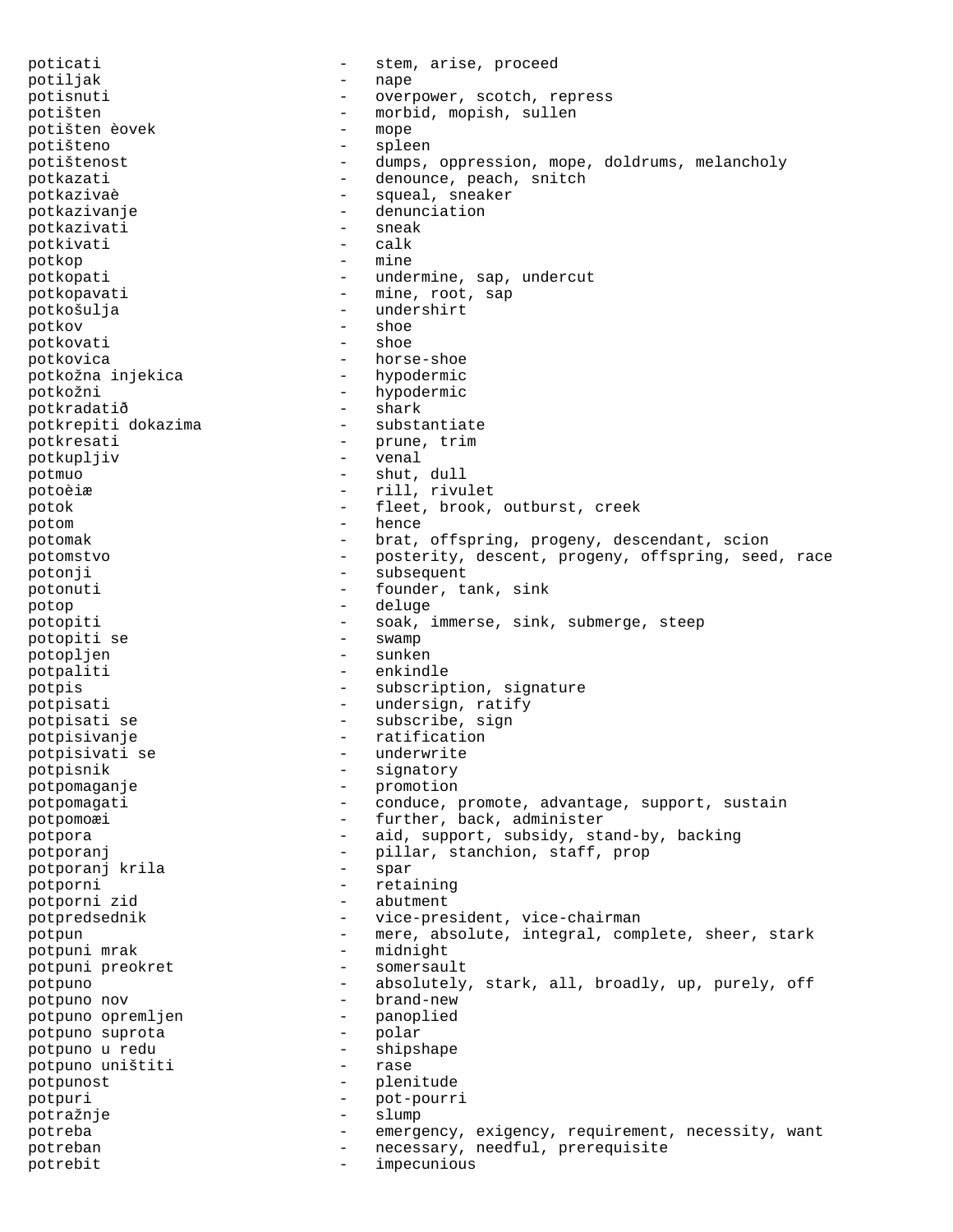potrebne stvari - requisite potrebni predmeti potrebovati - want, need potrepštine - utensils, accessory potres - concussion, jolt, shake, shock, quake potresan - shocking, shocking potresen - spellbound potresti - concuss, convulse, shock<br>potrošaè - feeder - feeder potrošaè potrošan - expendable potrošiti  $-$  outlay, spend, expend potrošnja - consumption, spending potrresti - agitate potšišati - shave potsmeh - jibe potstaæi - raise, prompt, quicken, put, move, provoke potsticati  $-$  encourage potucati se  $-$  ramble potuæi - drub potvrda - approbation, yes, sanction, endorsement, grant potvrdan en affirmative potvrditi - verify, assert, confirm, sanction, certify, attest<br>potvrditi se - prove potvrditi se potvrðivanje - affirmation poubijati - massacre pouèan - instructive, sententious, moral, edifying pouèavanje - tuition pouèavati d'annuncière de la commune de la commune de la commune de la commune de la commune de la commune de pouèiti - instruct, edify, tutor pouka - edification, morality pouzdan - trusty, trustful, staunch, reliable, responsible pouzdanje - reliance, certitude, forehead pouzdanost - solidity pouzdati se  $-$  depend, rely, confide povaljen - prostrate<br>
povai se - vithdraw povæi se  $-$  withdraw poveæanje - addition, amplification, increase, augmentation poveæati  $-$  build up, raise, enlarge poveæati (se)  $-$  increase poveæati (se) poveæati brzinu - accelerate poveæati se  $\begin{array}{cccc} - & \text{amplify, augment, enlarge, magnitude} \\ - & \text{tattoo} \end{array}$ poveèerje - tattoon - tattoon poveliki - sizable povelja - charter poverenièki - fiduciary poverenik  $\qquad \qquad -$  confidant, fiduciary poverenje e credence, intimacy, affiance, credit, trust poverilac - creditor poveriti - accredit, entrust, recommend, consign poveriti se poverljiv - intimate, trustworthy, confidential, cabinet poverljivost - privacy<br>povest - narrati povest  $\qquad \qquad -$  narration, narration povesti  $-$  translate, start povetarac  $-$  zephyr, air povezan  $-$  associate, related, germane povezati - concatenate povezati se - interlock povezivanje povik - shout povika - outcry povišenje<br>
povišenje cene<br>
povišenje cene<br>
antkup<br>
antkup povišenje cene povišica - boost, raise povisiti - heighten, enhance, aggrandize, drive up povisivati se - mount poviti u pelene  $-$  swaddle povlaèenje - retreat, withdrawal, retirement, recession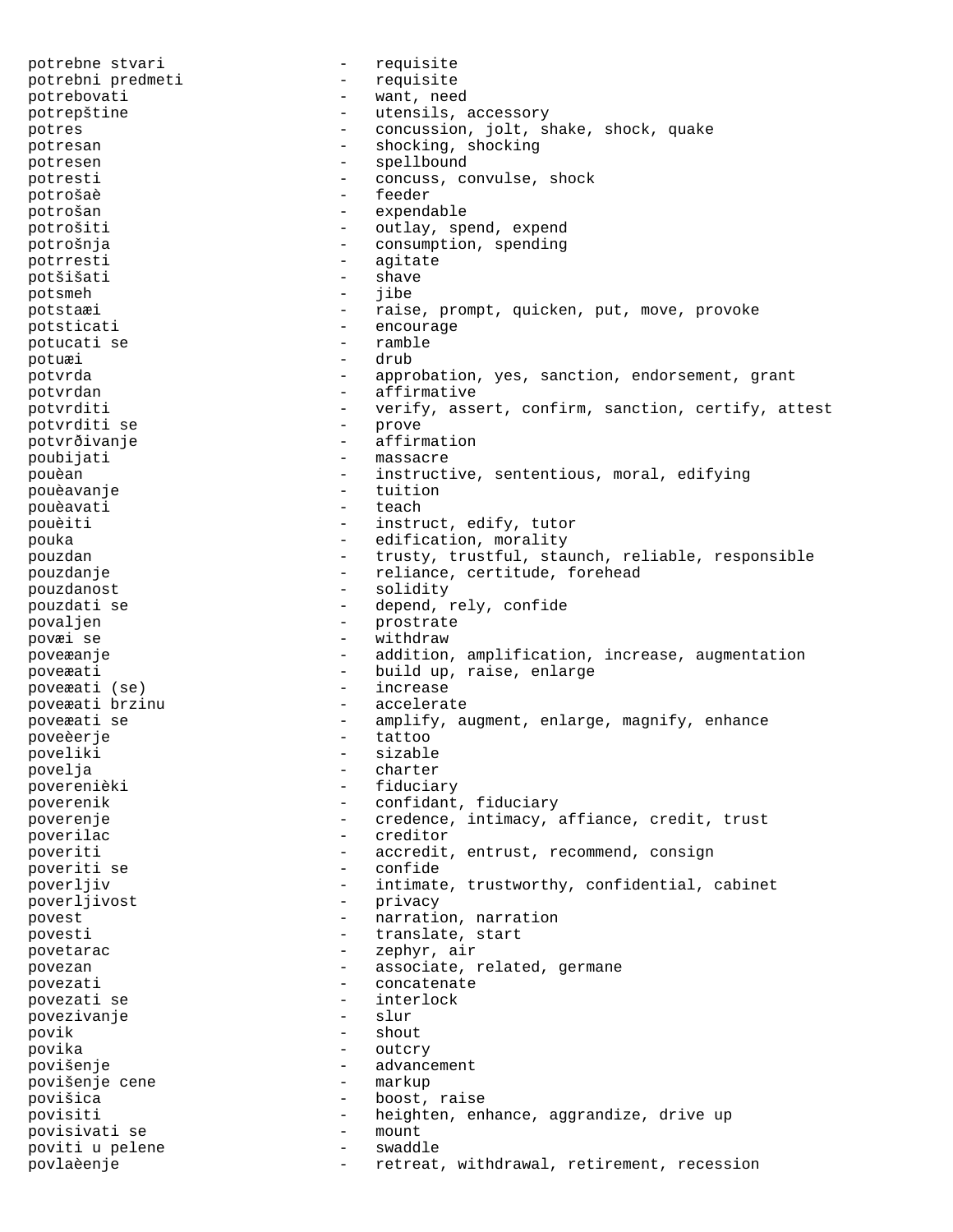povlaèiti - train povlaèiti se - back povlaèna mreža - trawl povlaðivati  $\qquad \qquad -$  connive, pander povlašæenje - preference povlastica - privilege, charter, reduction - privilege povod - occasion, reason, inducement, background, motive povodac - tether, halter, rein - accessible, tractable, pliable, amenable povodljivost - pliability povodom - anent povoj en estado en la swathe povoljan - boon, propitious, favourable, salable, opportune<br>povoljan položaj - advantage povoljan položaj povoljna okolno - prosperity povoljna okolnost - optimum povoljna prilika - opportunity<br>povoljnost - propitiator - propitiatory povorka - procession, cortege, train povraæaj en andre en andre rehabilitation, relapse povraæanje **-** regurgitation, retch povraæati - vomit, reject povratak  $-$  recurrence, relapse, regress, return, resumption povratak kuæi  $-$  home-coming - home-coming povratak stanja - regression povratak u domovinu povratan  $-$  reciprocal, recurrent povratiti - refund, reclaim, recover, regain povratiti (hranu) - throw up<br>povratiti hranu - disgorge povratiti hranu povratiti se  $-$  recur, revert, revive, get over povratiti ugled  $-$  rehabilitate - rehabilitate<br>- repeater povratna decimala<br>povratna karta - return-ticket<br>- arcback povratni luk povratnik - tropic povratno putovanje povratno stanje e energie i povratno stanje povræe - vegetable povreda - contusion, bruise, lesion, mischief, injury, hurt<br>povreda prava - piracy - piracy povreda prava povreðen - affected<br>povrediti - affected<br>- contuse, povrediti - contuse, affect, blemish, violate - transgress povremen - occasional, casual, periodical povremeno - occasionally -<br>povrh - more, past povrh toga - moreover površan - touch-and-go, superficial, perfunctory, cursory površina - surface, tract, area, size površina 40 ari - acre površina u ralima površinski - skin-deep površno - lightly površno znanje  $\overline{\phantom{0}}$  - smattering površnost - flippancy povrstati  $-$  rank, range povrtni - vegetable povuèen - reticent, retired, secret, shy, recluse, retiring povuèenost - privacy, retirement, reticence, restraint povuæi - cancel, jerk povuæi crtu povuæi se - recede, retreat, retire, draw back povuæi se od - give up povuæi snažno - yank poza - pose pozadi  $-$  after, back, behind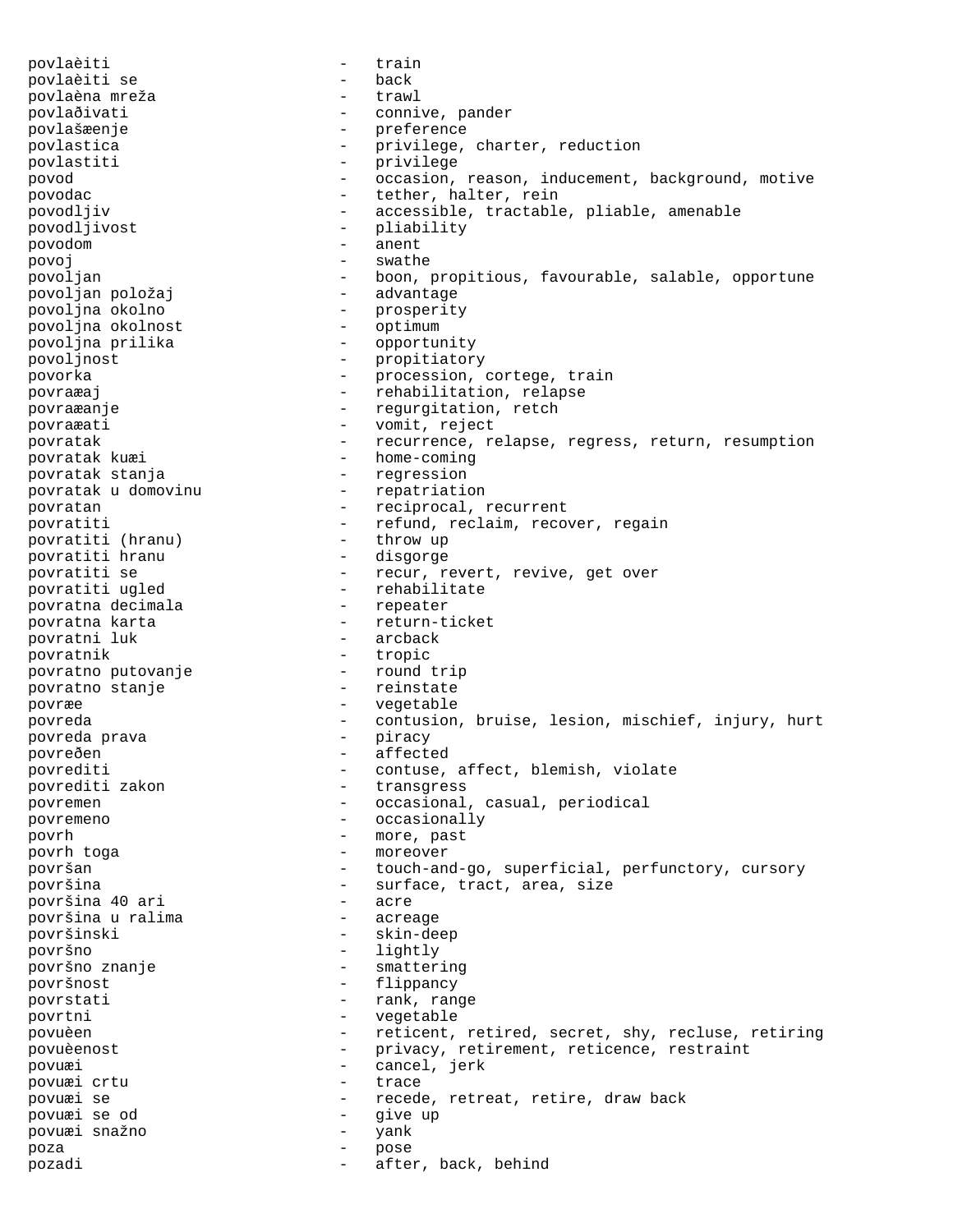pozadina - rear, back, background, backdrop pozajmica - adoption, loan pozajmiti - borrow, spare, adopt, lend<br>pozajmljeno ime - borrow, spare, adopt, lend pozajmljeno ime - pseudonym pozajmljivaè požar  $-$  conflagration, fire požarna brigada - fire-brigade pozder - splint pozdrav - accost, remembrance, beck, salutation, salute pozdravi - regard pozdraviti - remember, greet, salute -<br>pozdravljati - applaud, hail pozdravni - complimentary poželjan - advisable, eligible pozicija - stead pozirati - pose, sit<br>pozitivan - pose, sit pozitivan - positive pozitivna diskriminacija - affirmative action pozitivna velièina poziv - summons, avocation, invitation, standing, vocation poziv na sud poziv na sud<br>poziv u sud - subpoena pozivanje - reference pozivati - invite, recall, ask pozivati se na - allude pozivati se na nešto pozivni - complimentary pozlata - gilt pozlatiti - gild pozleda - wound pozleðen poznanik - acquaintance poznanstvo - acquaintance poznat  $-$  well-know, notorious, outstanding, prominent poznavalac - adept, dab, expert, proficient poznavanje - cognition pozoran - mindful pozorišni - theatrical pozorišni komad - piece pozorišni program - playbill pozorište - theatre, playhouse, stage, theater<br>pozorište lutaka - theatre, playhouse, stage, theater<br>pozorište lutaka - puppet-show pozorište lutaka - puppet-show pozornica - scene, stage požuda - lust, concupiscence, avidity požudan - libidinous, passionate, greedy, carnal požudnost - greed požuriti - ply, dispatch<br>požurivati - bustle, urqe - bustle, urge pozvati  $\begin{array}{ccc} - & - \\ - & \text{invite, beckon} \\ \text{nozvati} & \text{na sud} \end{array}$ pozvati (na sud) pozvati se na  $-$  refer, adduce, allege pp. interweave  $\begin{array}{ccc} - & - \\ \text{in} \\ \text{on} & \text{kne} \end{array}$ pp. kneel - kneel - kneel - kneel - kneel - kneel - kneel - kneel - kneel - kneel - kneel - kneel - kneel - kneel - kneel - kneel - kneel - kneel - kneel - kneel - kneel - kneel - kneel - kneel - kneel - kneel - kneel - kn pp. od do - done - did, done<br>- gave pp. od give - gave pp. od hide - hidden - hidden - hidden - hidden - hidden - hidden - hidden - hidden - hidden - hidden - hidden pp. od keep  $\begin{array}{ccc} - & \text{kept} \\ \text{nn} & \text{od} & \text{known} \end{array}$ pp. od know - known pp. od lay - laid pp. od leap - leapt pp. od outbid - outbidden pp. od overbear - overborne - overborne - overborne - overborne - overborne - overborne - overborne - overbo pp. od slay pp. od spin - spun pp. od spring  $-$  sprang pp. od stick - stuck pp. od stink - stank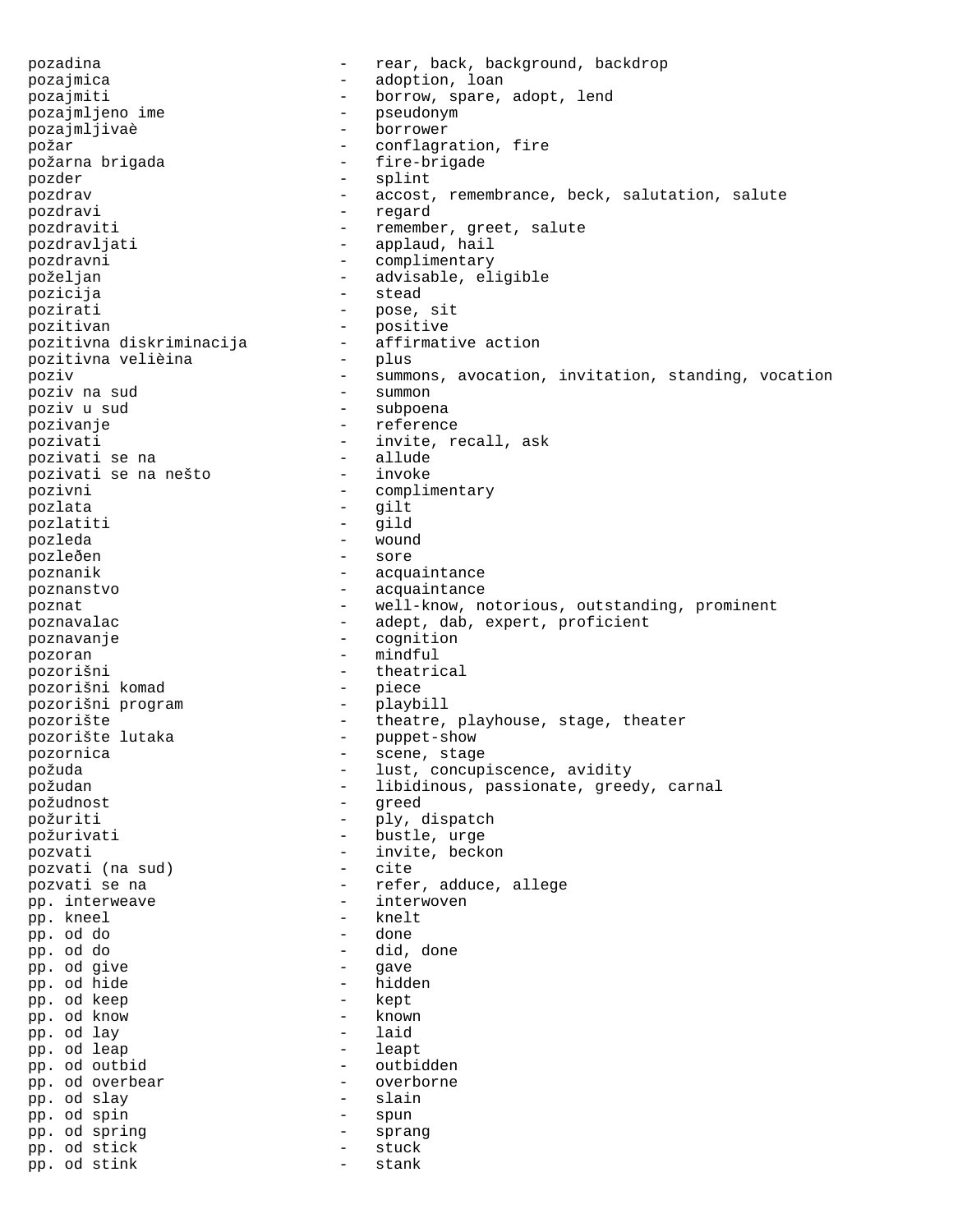pp. od strike  $-$  struck pp. od sweep  $-$  swept pp. od sweep - swepther - swepther and the swepther of the swepther of the swepther of the swepther of the swepther of the swepther of the swepther of the swepther of the swepther of the swepther of the swepther of the swe pp. od tell - told pp. od thrive - thri<br>m od to lead - led pp. od to lead - led<br>pp. od to lean - leant pp. od to lean the contract of the least of the least of the least of the least of the least of the least of the least  $\sim$  1 eart of the least of the least of the least of the least of the least of the least of the least pp. od to leap - leapth - leapth - leapth - leapth - left pp. od to leave  $\begin{array}{ccc} - & \text{left} \\ \text{pn. od to lend} & - & \text{lent} \end{array}$ pp. od to lend - lent pp. od to lie - lain<br>nn od to light - lit pp. od to light  $-$  lit<br>pp. od to make  $-$  made pp. od to make  $-$  made  $-$  made  $-$  strewn pp. od to strew pp. od undergo  $-$  undergone pp. od underlie - underlain<br>pp. od wake - woken pp. od wake  $-$  woken  $-$  woken  $-$  woken  $-$  woven pp. od weave - woven pp. od win<br>
pp. od withdraw<br>
- withdraw<br>
- withdrawn pp. od withdraw - withdrawn - withdrawn - withdrawn - withdrawn - withdrawn - withdrawn - withdrawn - withdrawn - withdrawn - withdrawn - withdrawn - withdrawn - withdrawn - withdrawn - withdrawn - withdrawn - withdrawn pp. unbind - unbound<br>praæakati se - dabble praæakati se praæenje - accessary praæka - sling prag example of the sleeper, sill, sleeper, threshold, step, brink prah - flour, powder, mould, dust, ash praiskonski - primordial praizvor - original praksa - practice, usage<br>
praktièan - practical<br>
- practical praktièan  $-$  practical<br>
praktièar  $-$  practition praktièar - practitioner praktièki - practically - practice<br>- virtually praktièno - virtually, practically -<br>pralja - laundress pramac broda  $\qquad \qquad -$  stem, prow pramac broda  $\qquad \qquad -$  cutwater - cutwater pramen - wisp, tuft, lock pramen kose  $\overline{\phantom{a}}$  - forelock pramenje - ribbon pranje - lavation, washing, sponge, washing<br>pranie èetkom - scrub - scrub pranje èetkom - scrub pranje ritualno praonica<br>
praonica<br>
posuða<br>
- scullery<br>
- scullery praonica posuða praotac - progenitor, patriarch, forefather prasak - snap, burst, bang, smash prašak - powder prašak za zube prase  $-$  piggy, farrow, pig praseæi rep 1999 - pigtail prasenje - farrow prašina  $-$  powder, dust praskati - bounce praskavica - squib prašnik - stamen<br>prašnik - stamen - stamen prasnuti u smeh praštanje - forgiveness prastar - ancient, pristine prastari  $-$  immemorial, aboriginal prateæi - concomitant prati  $\begin{array}{ccc} \text{prati} & - & \text{bathe, foment} \\ \text{prati} & \text{rublie} & - & \text{launder} \end{array}$ prati (rublje) - laund<br>prati èetkom - scrub prati èetkom prati kosu - shampoo prati krpom - mop prati se  $-$  wash, lave pratilac  $-$  attendant, satellite, porter pratilica - chaperon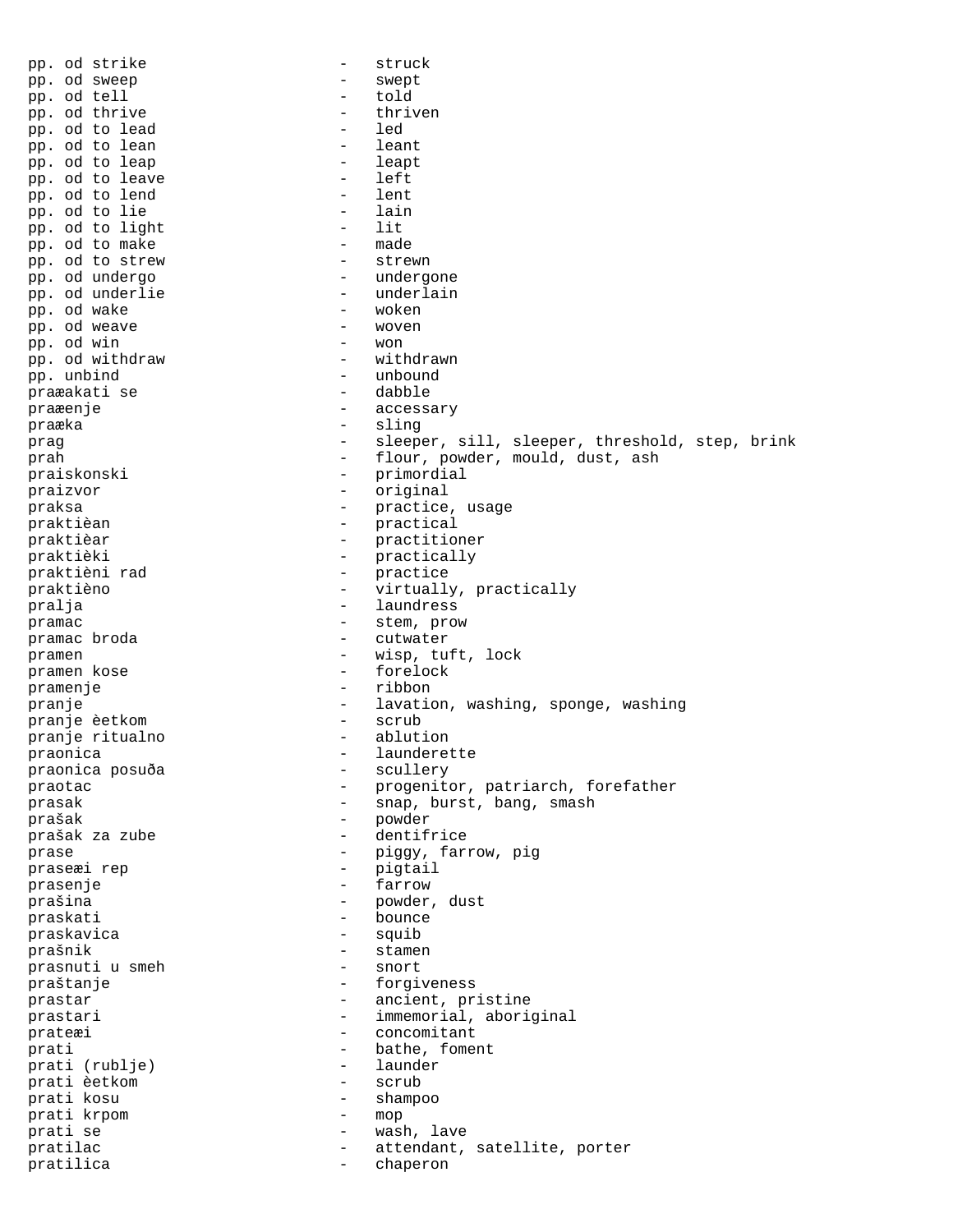pratiti  $p^2$  - retrace, accompany, follow, show, squire, escort<br>pratiti nešto pratiti nešto - observe pratiti u stopu pratnja  $-$  suite, convoy, escort, retinue prauzrok - principle prav erect, straightforward, straight, right pravac - way, direction, trend, route, bearing, run, tenor pravcem - on pravdanje  $\qquad \qquad -$  acquittal, apology pravdati  $-$  authorize pravdati se  $-$  apologize pravedan - right, equitable, righteous pravednost - right pravi - sheer, veritable, mere, sincere, regular, genuine<br>pravi (slang) - plum pravi (slang) pravi èas - nick pravi muškarac pravièan - right, objective, rightful, equitable<br>pravièan po svom ubeðenju - self-righteous pravièan po svom ubeðenju pravièno - right, fairly praviènost  $-$  equity, justice, rectitude pravilan - regular, shapely, just, simple, proper pravilnije - rather pravilnik - hoyle, bylaw pravilno - properly, plumb, rightly, duly, regularize pravilnost - regularity pravilo - theorem, rule, standard, precept, norm, regulation praviti - theorem, rule, standa<br>praviti beleške - pursue, settle, make<br>praviti beleške - pursue, settle, make praviti beleške - annotate praviti bore - corrugate praviti gnezdo - nest praviti izgred - row praviti izvode - excerpt praviti mrežu<br>praviti nabore praviti nabore  $\begin{array}{ccc} - & \text{tuck, pleat, ruffle} \\ - & \text{derange, muss, romp} \end{array}$ pravitio derange, muss, romp, confuse, disarrange<br>- scheme praviti planove - scheme praviti podijum - scaffold praviti portret - portray praviti probu - rehearse praviti razliku - differentiate, discriminate<br>- affect praviti se - affect praviti smetnje - manacle praviti spletke - peters - peters - peters - peters - peters - peters - peters - peters - peters - peters - pe praviti teškoæe - embarrass praviti zbrku - muss pravna nadležnost - jurisdiction pravna sposobnost pravni - juristic(al), juridical, legal pravni naslednik pravni položaj **bravni položaj** - status pravni savetnik  $-$  barrister pravnik - jurist, lawyer pravo  $-$  claim, bee line, straight, pretence, right, right pravo glasa pravo glasa - suffrage - suffrage - suffrage - suffrage - suffrage - suffrage - suffrage - suffrage - suffrage - suffrage - suffrage - suffrage - suffrage - suffrage - suffrage - suffrage - suffrage - suffrage - suffrage pravo izbora  $\qquad \qquad$  - option, druthers pravo lova - shooting pravo prvenstva pravo svojine  $-$  proprietary pravo u oèi  $-$  point-blank pravopis - orthography, spelling<br>pravosnažnost - validity - validity pravosnažnost pravougaoni - rectangular pravougaonik - rectangle pravougli - square pravoveran - orthodox pravovremen - opportune, forehand prazan and the meagre, empty, hollow, idle, vacuous, vacant, bare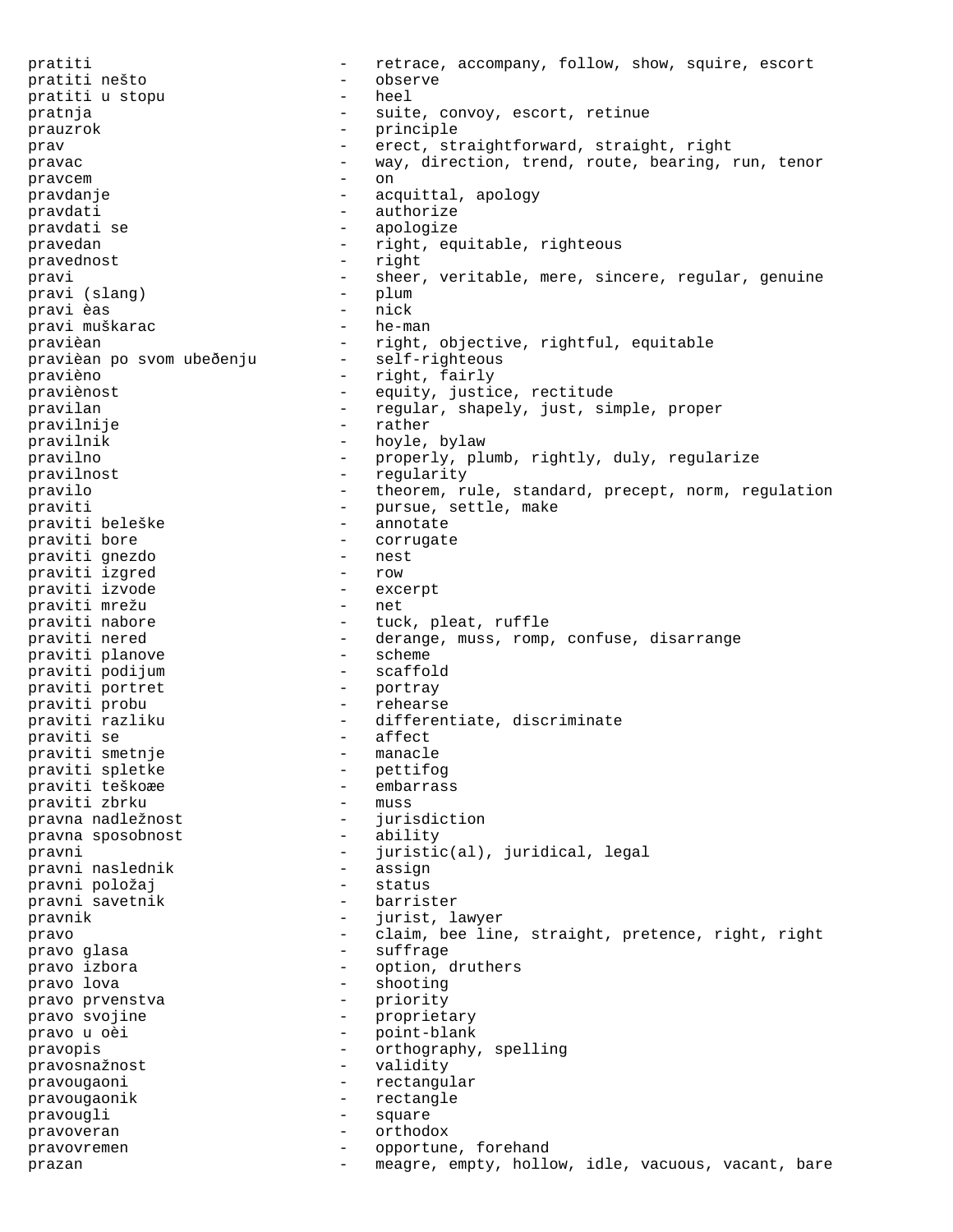prazan list  $-$  fly-leaf praziluk - leek prazna - void prazna prièa - tripe prazna školjka - conch prazna slama - verbiage prazne reèi  $-$  fiddle-faddle, prate praznièan - convivial, festal praznik - holiday praznina - blankness, vacancy, vacuity, inanition, vacant prazniti - empty pražnjenje - vacation prazno mesto - vacancy prazno prièanje - rant præast - snub præast nos - pug præasta nosa - pug-nosed prdegraðe - suburb prdnuti - break wind pre  $-$  since, afore, before, rather, ago, fore pre-pred-<br>
pre-predpre<br>
pre<sub>pre-</sub>
<sub>pre-</sub>
<sub>pre-</sub>
<sub>pre-</sub>
<sub>pre-</sub>
<sub>pre-</sub>
<sub>pre-</sub>
<sub>pre-</sub>
<sub>pre-</sub>
<sub>pre-</sub>
<sub>pre-</sub>
<sub>pre-</sub>
<sub>pre-</sub> pre hrista pre nego što  $-$  preparatory pre podne  $\qquad$  - forenoon pre roðenja **-** prenatal pre svega  $\qquad \qquad$  - principally prebaciti  $-\text{overfill}, \text{span}, \text{sing}, \text{redeploy}$ <br>prebaciti (metu) - overshoot prebaciti (metu) prebacivaè - commutator prebegavati - rat prebirati - pluck, plunk<br>
prebiti - slav prebiti - slay prebivalište - residence, abode, seat<br>prebivanie - stay - stay prebivanje prebivati - reside, abide<br>
prebledeti - pale prebledeti prebrisati  $\qquad -$  delete, efface prebroditi - weather, surmount prebrojavanje  $-$  computation, computation prebrojiti - re-count preèaga - cross-bar preèasni - venerable preceniti - overrate, overestimate<br>precenjivanje - - - - - - - overvalue precenjivanje - overvalue preci - ancestry, forefathers preæi - wade, range, traverse, devolve, cross over preæi preko  $-$  override, walk over preæi u drugu veru  $-$  proselytize preæi u drugu veru - proselytize preèišæavanje preèišæen - refined preèistiti - refine, percolate, purify<br>
precizan - recise, punctual, exigen precizan - precise, punctual, exigent<br>precizan strelac - sniper - sniper precizan strelac and the sniper preciznost  $-$  precision, punctuality, accuracy preèka - stanchion, perch, rung, stave, toggle, spoke preènik - diameter precrtavati - obliterate<br>preæutan - tacit - tacit preæutan preæutati - miss, elide preæutkivanje - reserve, reservation<br>preæutna saqlasnost - acquiescence preæutna saglasnost - acquiescence preæutni pristanak - connivan<br>
preæutno pristati - connive preæutno pristati precxrtati - cancel pred - fore, afore preða - skein, net predah - reprieve, respite predahnuti - respite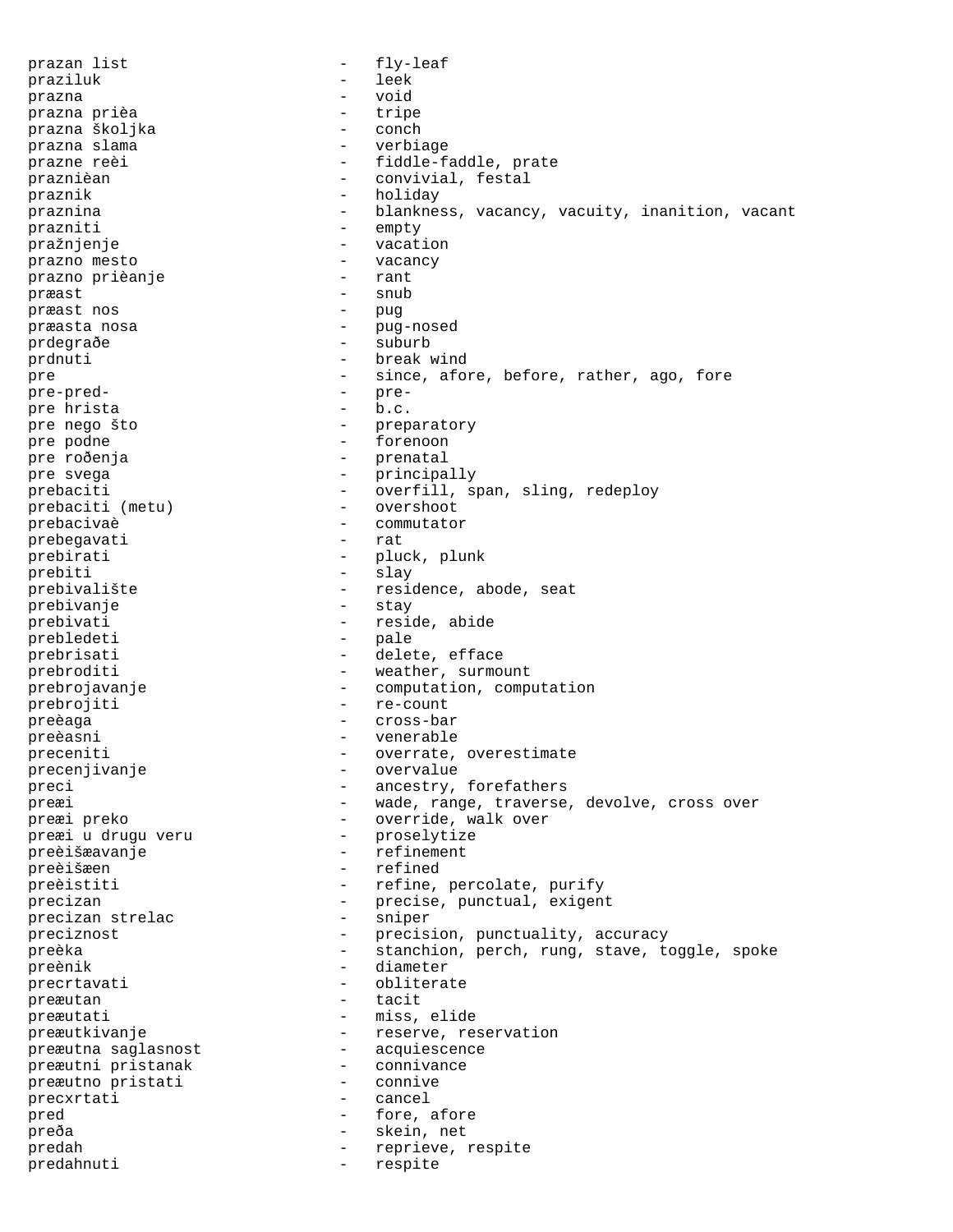predaja  $-$  capitulation, delivery predaja (vlast) - capitulation, delivery predaja (vlast) - devolution predak - parent, ancestor, predecessor, forefather predan - zealous predanje - tradition, saga predanost  $\qquad \qquad -$  zeal, virtue preðašnji - old predat neèemu - addicted predati entitled and the deliver, relegate, reach, refer, give up predati se  $-$  surrender, capitulate, submit -<br>predavaè - reader - reader predavanje - lesson, recital, reading, lecture, discourse predavati - profess predenje - purr predeo - region, prospect, side, site, district, landscape predgovor - prologue, preface, preamble, foreword predgraðe - purlieu, outskirts predhodan - previous predhoditi - forgo predhodni - former, prior predhodnica - van predhodnik - forerunner, forebear predic example the contract of the set of the set of the set of the set of the set of the set of the set of the set of the set of the set of the set of the set of the set of the set of the set of the set of the set of the predicirati - predicate predigra - prologue predikat - predicate predikativ - predicative predionica svile - silk-mill predispozicija - predisposition<br>predivo - varn<br>- varn predivo - yarn predlaganje - recommendation, nomination<br>predlog<br>predlog - proposition motion sugges predlog - proposition, motion, suggestion, preposition predlog zakona - bill predlog zakona predložiti - suggest, recommend, offer, nominate, propose predmet - theme, thing, object, article, neighbour<br>
predmet liubavi - mach predmet ljubavi - mach predmet razgovora -<br>predmeti - subject<br>predmetna lutrija - raffle predmetna lutrija prednja noga - foreleg prednjaèenje - precedence prednjaèiti - precede prednje svetlo - headlight - headlight prednji - forward, anterior, headmost, facial - antecedent prednji deo - forefront prednji deo pozornice prednji plan - foreground prednost - vantage, priority, preference, preferment, velvet predoèiti - adduce, render, prefigure predodreðenost - predestination predodrediti - predispose<br>predosexanie - predispose<br>predosexanie predoseæanje  $-$  augury, anticipation, presentiment predoseæati - apprehend predosetiti  $\qquad \qquad -$  forebode, anticipate predostrožnost - foresight, precaution -<br>predoumišljaj - forethought predpostavka - presupposition predrasuda - preconception, prejudice predratni - pre-war predsedavati - preside, preside predsednièki - presidential predsednik  $-$  chairman, speaker, president predsednik gradske skupštine  $-$  mayor predsednik gradske skupštine predsednik vlade - premier predsedništvo - presidency predskazati - bode, foretell, portend, prophecy, presage predskazivanje  $\qquad \qquad -$  portent, oracle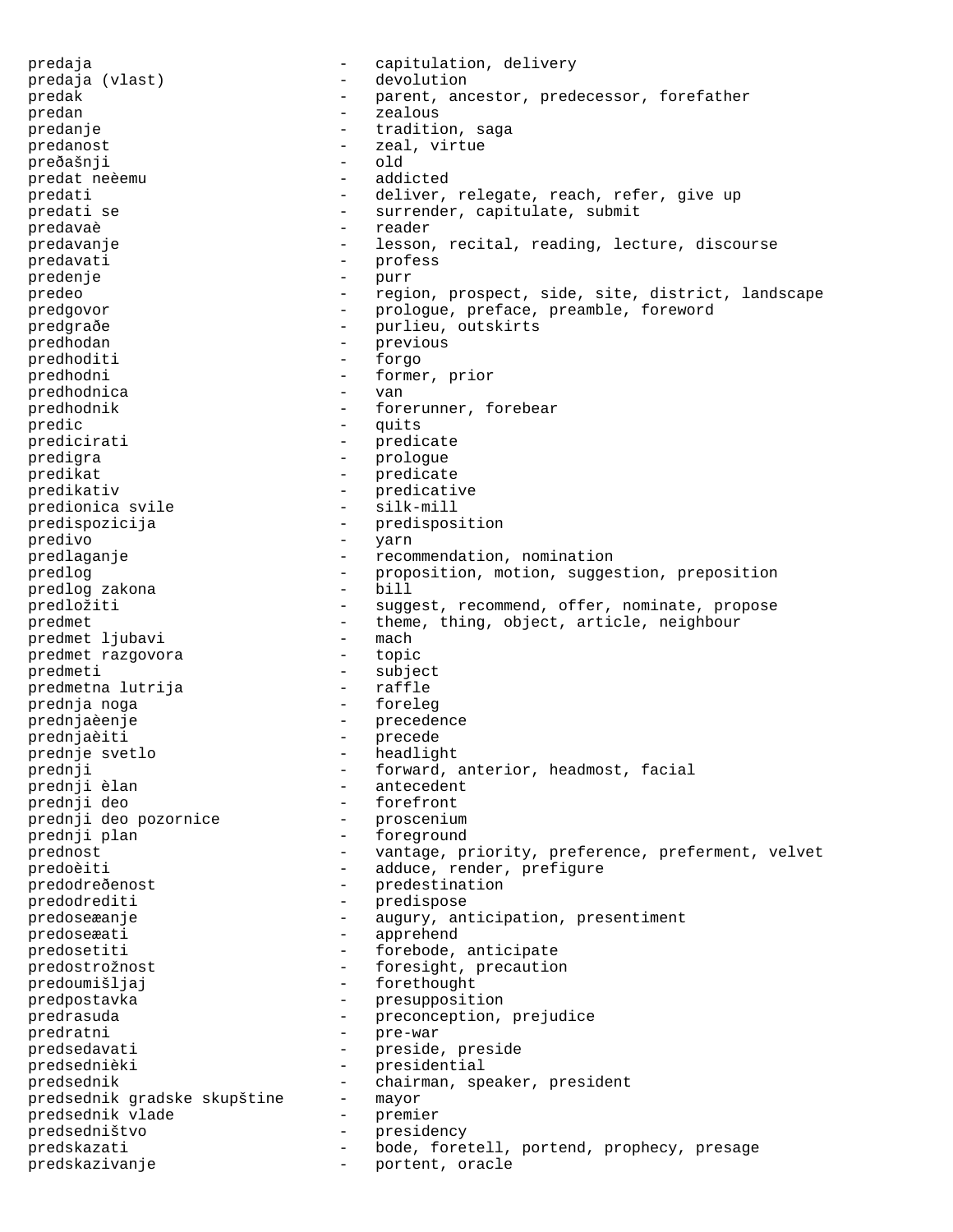predsoblje - hallway, ante-room, antechamber predstava - performance, apprehension, spectacle, notion predstaviti - stage predstaviti sebi visualize predstavka - application, application predstavljati - represent predstavnik - representative, exponent, deputy, spokesman predstavništvo - mission predstavništvo predstojeæi - forthcoming predstraža - picket, advance-guard -<br>predubeðenje - - - - - - - - - - - - animus, preconception predugo spavati - oversleep preduhitriti - forestall, advance predujam - advance preduprediti - forestall, prevent predusetljiv - attentive preduslov - postulate predusretljiv - nice, affable, debonair predusretljivost - affability preduvet - postulate preduzeæe - enterprise, firm, concern, sponsor, job preduzeti - undertake, attempt, launch preduzimaè  $-$  entrepreneur, undertaker, builder preduzimljiv - entrepreneurial, adventurous, rustler preduzimljiv èovek preduzimljivost - busyness, activity, enterprise predviðanje - prognosis, prevision, preconception, forecast predviðati - anticipate predviðenje - auspices predvideti - provide, foresee, bode nredvoðenie - - provide, foresee, bode predvoðenje predvoditi - guide<br>
predvorie - guide<br>
- vestil predvorje - vestibule, porch predvorje pakla - limbo predvostruèiti predznak - foretoken, augury, auspices, prognostic, presage prefekt - prefect prefiks - prefix prefiks polu- - semi prefinjen - refined, nice, sophisticated<br>prefinjenog ukusa - highbrow - highbrow prefinjenog ukusa prefinjenost - delicacy, nicety, sophistication pregib - crease, bend preglasiti - modify pregled - compendium, summary, purview, synopsis, muster pregledan - descriptive, synoptic(al) pregledati - scrutinize, skim, search, peruse, sift<br>pregledati raèune - audit pregledati raèune pregovaranje - parley pregovarati - negotiate pregovori - negotiation, parley pregrada - screen, partition, diaphragm, stall pregrada u staji - stall pregradau stolu - pigeon-hole pregrejati - overheat pregršt - handful pregrupisati - redeploy prehlada - cold prehrambeni - alimentary preimenovati - alimentary - alimentary - alimentary - alimentary - rename preimenovati preimuæstvo - advantage, excellence preinaèenje  $-$  recast, reversal, reformation, alteration preinaèiti - modify, reorganize, alter, reform, reverse preispitati - revise preistorijski - prehistoric prejesti se - gormandize prekaljen - case-hardened prekid - intermission, break, stop, cessation, split, rest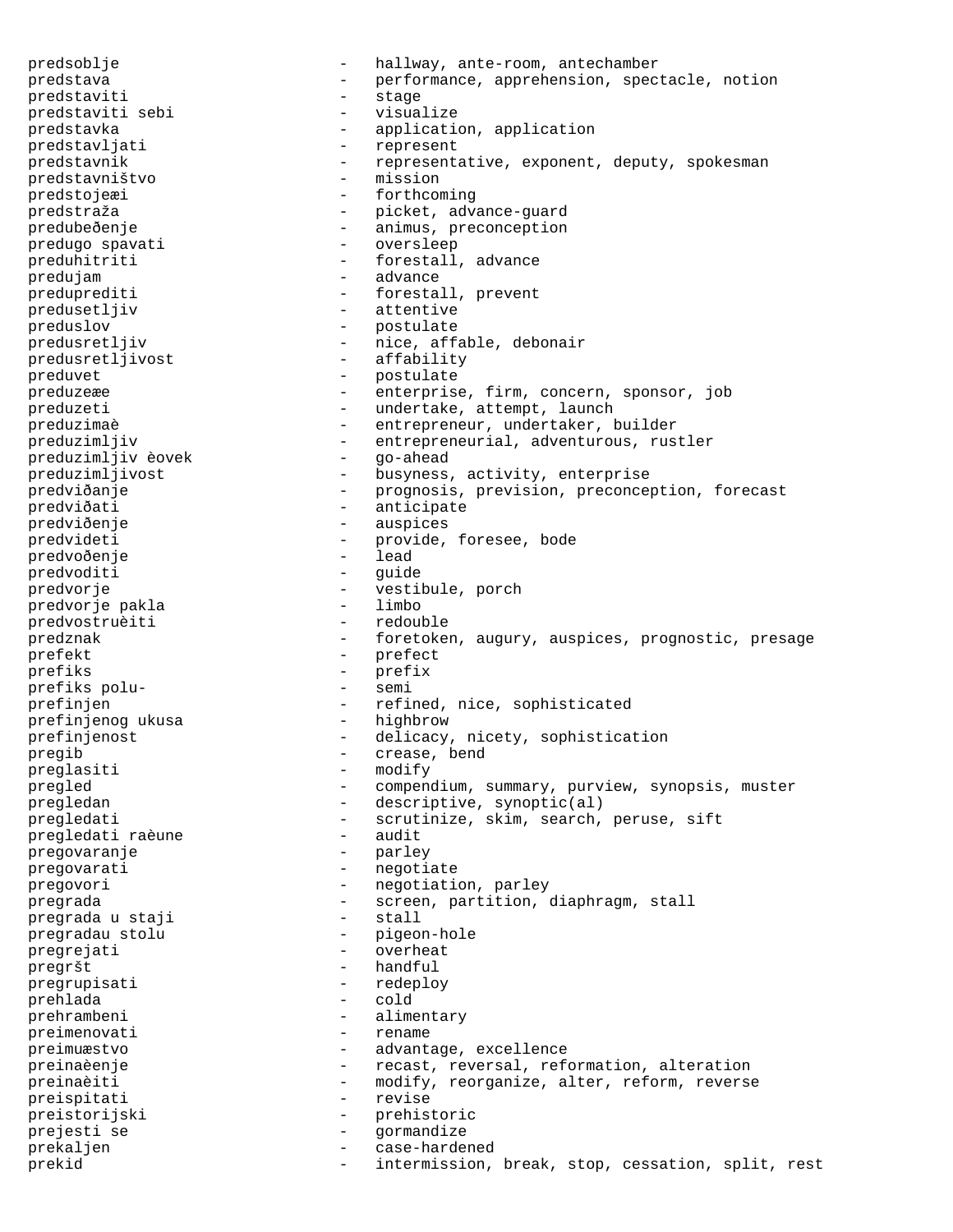prekid sednice adjournment prekid skupštin - prorogation<br>prekid trudnoæe - abortion prekid trudnoæe prekidaè - switch prekinuti (odnose) - stop, rupture, break off, adjourn, quit, curtail prekinuti (odnose) - break prekinuti (odnose) preklinjanje - supplication preklinjati  $-$  implore, solicit, beseech, adjure, deprecate, pray preklinjuæi - suppliant preklop - lap preklopiti preko - athwart, above, past, beyond, via, trans-, per<br>preko broja - extra - extra preko broja preko kopna - overland preko palube  $\qquad \qquad -$  overboard preko ruba - overrun preko volje prekobrojan - odd, supernumerary -<br>prekomeran - redundant<br>prekomerna proizvodnja - overproduction prekomerna proizvodnja prekomerno - unduly, overmuch prekomorski - overseas, outlandish, ultramarine prekonoæ - overnight prekookeanski - transatlantic prekor - reproach, odium, reproof, rebuke<br>prekoraèenie qranica - - trespass prekoraèenje granica prekoraèiti - walk over, overstep, transgress, transcend, outrun prekoravati - reprehend -<br>prekorevanje - objurgation prekorevati - reprove, reprove prekovremen rad - - reprove - overwork, overting - overwork, overtime prekrasan - noble, magnificent, charming, sheen prekretnica<br>
prekretnica (fiq.) - turning-point<br>
- milestone prekretnica (fig.) - miles<br>prekriti - veil prekriti prekriti se - overcast prekrivaè - blanket, counterpane<br>
prekriven šumom - wooded - wooded prekriven šumom prekršaj  $-$  foul, misdemeanour, delict prekršenje<br>prekršitelj - breach<br>prekršitelj - offende prekršitelj - offender, violator prekršiti - break prekršiti reè - break prekršiti zakletvu - forswear prekršiti zakon<br>prekrupa - pearl-barley, groats prekuvan - overdone prekuvati - overdo prelamati - refract prelaz  $-$  transition, pathway, crossover prelazan - neutral prelaženje u drugu veru - conversion prelaziti  $-$  wade, traverse, proceed prelid - prelude preliti - transfuse preliti se - slop, overflow, overrun<br>
preliti sosom - sauce preliti sosom preliv - tint prelivanje - play, transfusion<br>
prelivanje boja - undertone - undertone prelivanje boja<br>prelivanje u duginim bojama - iridescence prelivanje u duginim bojama prelja - spinster - spinster preljuba - adultery, infidelity, fornication preljubnièki - adulterate preljubnik - adulterer prelom - breach, split, infraction, break prelomiti - breach preludij - prelude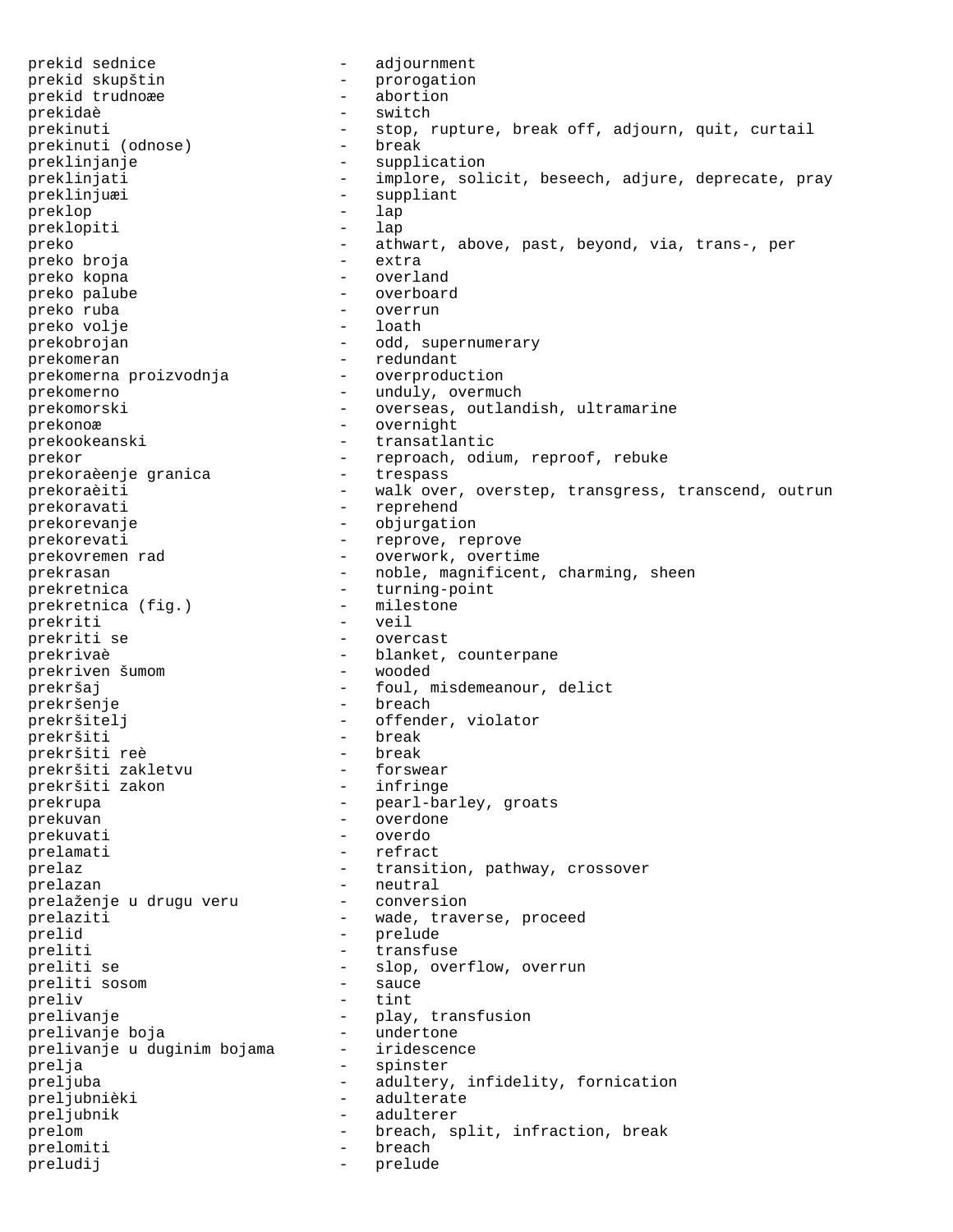prema  $-$  to, toward, according, towards, after, against prema jugu  $\qquad \qquad$  - southward prema krmi  $-$  astern, aft prema nebu - skyward prema tome - thereafter, consequently, thus, according prema tvrðenju - according - according prema tvrðenju prema zapadu - western prema zemlji - earthward<br>premalo peèen - - - - - - - - - underdone premalo peèen die man die voltooi van die voltooi van die voltooi van die voltooi van die voltooi van die volt<br>Die voltooi van die voltooi van die voltooi van die voltooi van die voltooi van die voltooi van die van die vo<br> premarati - overwork premašiti - overfill premašivati - preponderate premaz - undercoating premda - notwithstanding, though, although premeravanje - survey premeštaj - removal premeštanje  $-$  upheaval, shift, reversal, interchange, removal premestiti - transpose, demote, dislocate premestiti se  $-$  to move away, shift -<br>premetaèina - search premetanje - rummage premiera - premiere premija - prize, premium premijer - premier premišljati  $-$  cogitate, meditate premoren - overstrung, overwrought premorenost - overstrain prenagao - rash, previous<br>prenaglašena sentimentalnost - schmaltz prenaglašena sentimentalnost prenagljen - premature - premature<br>prenaglienost - rashness prenagljenost - rashness prenapet - overstrung prenaseljen - congested prenatrpati - overcrowd prenebreæi - neglect prenemaganje - antic, affectation<br>
prenemagati se - mince prenemagati se preneražen - taken aback preneraziti - startle, stupefy preneti - transmit, consign, transfer, convey prenoæište - doss-house prenos **- assignment, transfer, telecast, portage** prenos menice - endorsement prenos radiom - broadcast prenos suverenstva prenošenje - propagation, transmission, transfer, portage prenositi<br>
prenositi testament - relay, transfer, transport, propagate<br>
- demise prenositi testament prenost  $\overline{z}$  - transport prenuti se  $-$  startle, startle preoblikovanje - remaking preobraæenik - proselyte<br>preobraæenie - conversio preobraæenje - conversion preobratiti - convert preobratiti se - turn preobražaj - reduction<br>preobražen - regenerati preobražen - regenerate preobraziti  $-$  transmute, transform, transfigure preokrenuti - reverse, switch - reverse, switch - reverse, switch - reverse, switch - reverse - reverse - reverse - reverse - reverse - reverse - reverse - reverse - reverse - reverse - reverse - reverse - reverse - revers preokrenuti se preokret - vicissitude, reversal, solution, revolution<br>reomena preomena - variation preoobražaj  $-$  transformation preopširan - verbose preoptereæenje - surcharge preoptereæenost - overwork preopteretiti - overtax, overcharge, surcharge, overload, put upon preorijentisanje - conversion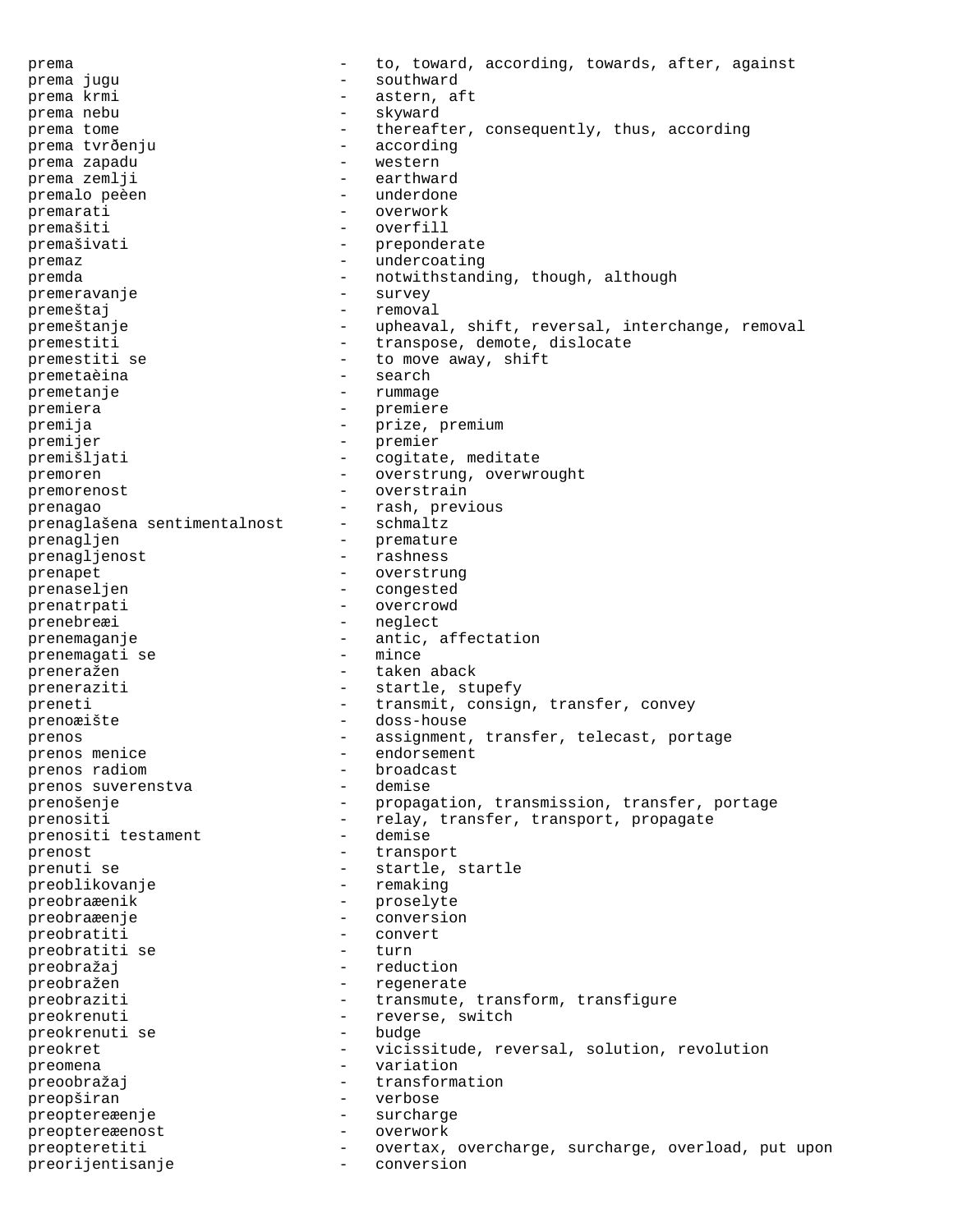preosetljiv - tetchy, maudlin preostali - permanent preostali deo - remainder, balance preostao - odd<br>preosvetliti (photo.) - overexpose preosvetliti (photo.) preovlaðivati - prevail, preponderate, predominate preovlaðujuæi - ascendent -<br>prepad - foray, dash, swoop, inroad, raid preparat - preparation<br>preparation - preparation prepeèen en la prepeèn dieu en la prepeèn dieu en la presentation de la provincia de la provincia de la provincia<br>Distribution de la provincia de la provincia de la provincia de la provincia de la provincia de la provincia prepeæi - overdo prepelica - quail prepelièar - pointer prepirati se  $-$  haggle, altercate, argue prepirka - argument, splutter, altercation, wrangle, squabble prepis - transcript, counterpart, manifold prepisati - administer, copy, transcribe prepiska - correspondence - correspondence - correspondence - correspondence - correspondence - correspondence - correspondence - correspondence - correspondence - correspondence - correspondence - corresponden preplašiti preplaviti - overwhelm, overflow prepona - hurdle, barrier, diaphragm prepone - groin - - pubis<br>preponjaèa - - - pubis preporod - revival preporoðen - newborn preporoditi - regenerate preporuèiti - commend, suggest, register preporuèivati - recommend preporuèljiv - advisable preporuka  $-$  recommendation, referral prepotentan  $\qquad \qquad -$  antediluvian prepotopski - moth-eaten prepoznati - recognize prepoznatljiv - cognizable prepoznavanje  $-$  recognition prepraviti e construct, remodel, reconstruct, redecorate, redo prepravka  $\overline{r}$  - refit, reform prepreèiti - dam, barricade, intercept prepreèiti put  $-$  obstruct, beset prepreden - artful, shrewd, sly, wily, subtle, tricky, arch<br>prepredeniak - spiv prepredenjak prepreka - hindrance, balk, restraint, obstacle, dike, ado prepreke - manacle preprièati  $-$  retell, paraphrase preprièavanje - paraphrase, hearsay, rumour preprièavati - recount, retail preptostavka - premise prepun - congested prepuniti  $\qquad \qquad - \qquad \text{cram}, \text{ overflow}, \text{congest}$ prepunjen - replete prepunjenost<br>prepuštanje - repletion<br>- cession prepuštanje - cession prepuštanje uživanjima - fling prepušten sluèaju - adrift prepustiti - relinquish prepustiti se okolnostima -<br>prerada prerada<br>prerada staroq materijala - adaptation, arrangement, refinement<br>prerada staroq materijala - rehash prerada starog materijala<br>prerada starog materijala prerada starog materijala<br>preraditi - adapt, recondition, refine, recast, revise<br>preraditi (staro) - rehash preraditi (staro) prerano sazreo  $-$  precocious -<br>prerasti - outgrow -<br>prerija - prairie<br>prerogativa - preroga prerogativa - prerogative prerušavanje - disguise prerušiti se  $\qquad \qquad -$  disguise, masquerade presaditi  $-$  transplant, replant presaðivanje kože - skin-grafting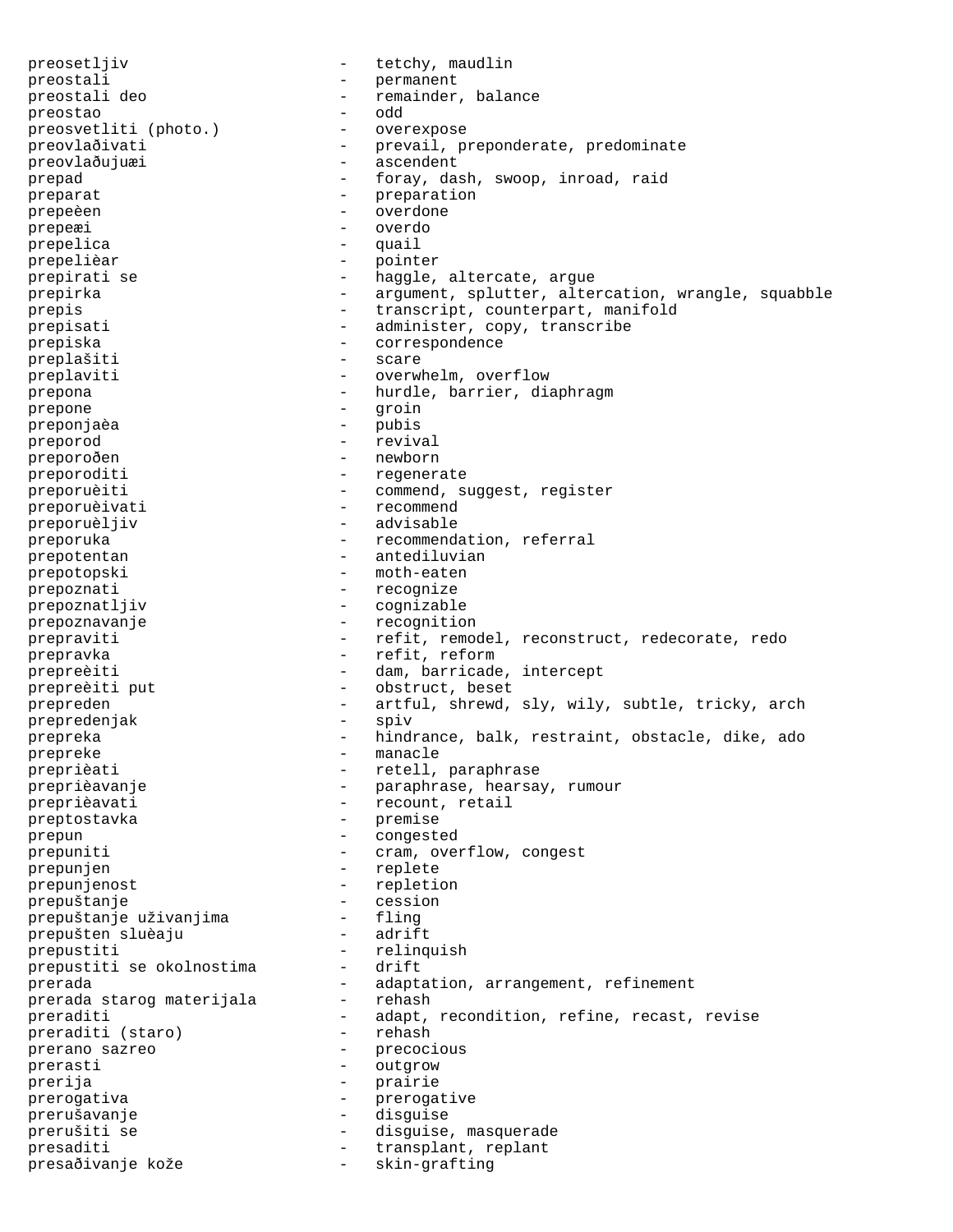presahnuti - dry up presan - raw<br>presecanie puta - raw - raw presecanje puta - confluence presecati - intersect, cross preseæi - interrupt, cut, squash preseènica en entre la communication de la communication de la communication de la communication de la communica presedan - precedent - precedent - precedent - precedent - precedent - precedent - precedent - precedent - precedent - precedent - precedent - precedent - precedent - precedent - precedent - precedent - precedent - precede presek - section, cut, intersection preseliti se  $\begin{array}{ccc} - & move, & to move away \ 0 & - & r & + \end{array}$ preseljavanje - removal preseljavati - rehouse<br>preseliavati se - migrate preseljavati se presiæenost - surfeit presititi - sate preskakati - rampage, skip preskoèiti - jump preskoèiti preko - get over preslatko - luscious presovanje - pressure presreæan - overjoyed presresti - waylay<br>preštampavanje - reprint preštampavanje prestanak  $\overline{r}$  - completion, cessation, off prestanak rasta prestanak rasta prestati  $-$  raise, give up, discontinue, cede, desist, stop<br>prestati s upotrebom  $-$  disuse prestati s upotrebom presti<br>prestial - spin, purr<br>prestial - overhaul d prestiæi - overhaul, outstrip, outrun, outdistance presto - throne, siege prestolonaslednik - crown-prince prestonica - metropolis prestonièki - metropolitan prestrašen - apprehensive prestrašiti - terrify - terrify - terrify - scare prestraviti - scare<br>prestravlien - aghast prestravljen prestraža - outpost prestup - transgression, misdeed, excess, delinquency, tort prestupna godina  $-$  leap-year prestupnik - felon presuda  $-$  sentence, judgement, adjudge, arbitration, verdict presuda (sud.)  $-$  condemnation - condemnation presuditelj - adjudicator<br>presuditi - decide adju presuditi  $\begin{array}{ccc}\n-\text{decide, adjudicate, arbitrate, try} \\
-\text{drv up}\n\end{array}$ presušiti - dry up presvetlost - serenity presvlaèenje pretakanje  $-$  transfusion preteèa - forerunner, precursor, harbinger preteæi - ominous, outdistance, minatory, nasty<br>
- outrank preteæi èinom - outrank preteæi izgled - scowl<br>pretegnuti - outwei pretegnuti - outweigh, outbalance pretek - exuberance pretekst - pretext<br>pretenciozan - metenti pretenciozan - pretentious<br>
pretenciozno govoriti - drool pretenciozno govoriti - drool pretendent - pretender pretendovati - pretendovati - pretendovati - pretendovati - pretendovati - pretendovati - pretendovati - pretend preteran - excessive, exorbitant, inordinate, overdone, steep preterana raskoš - profusion preterano - overly preterano reklamiranje preterano strog and the hypercritical preterano taèan  $-$  punctilious, meticulous<br>preterano usluž  $-$  obsequious preterano usluž - obsequious preterano uslužan preteranost - excess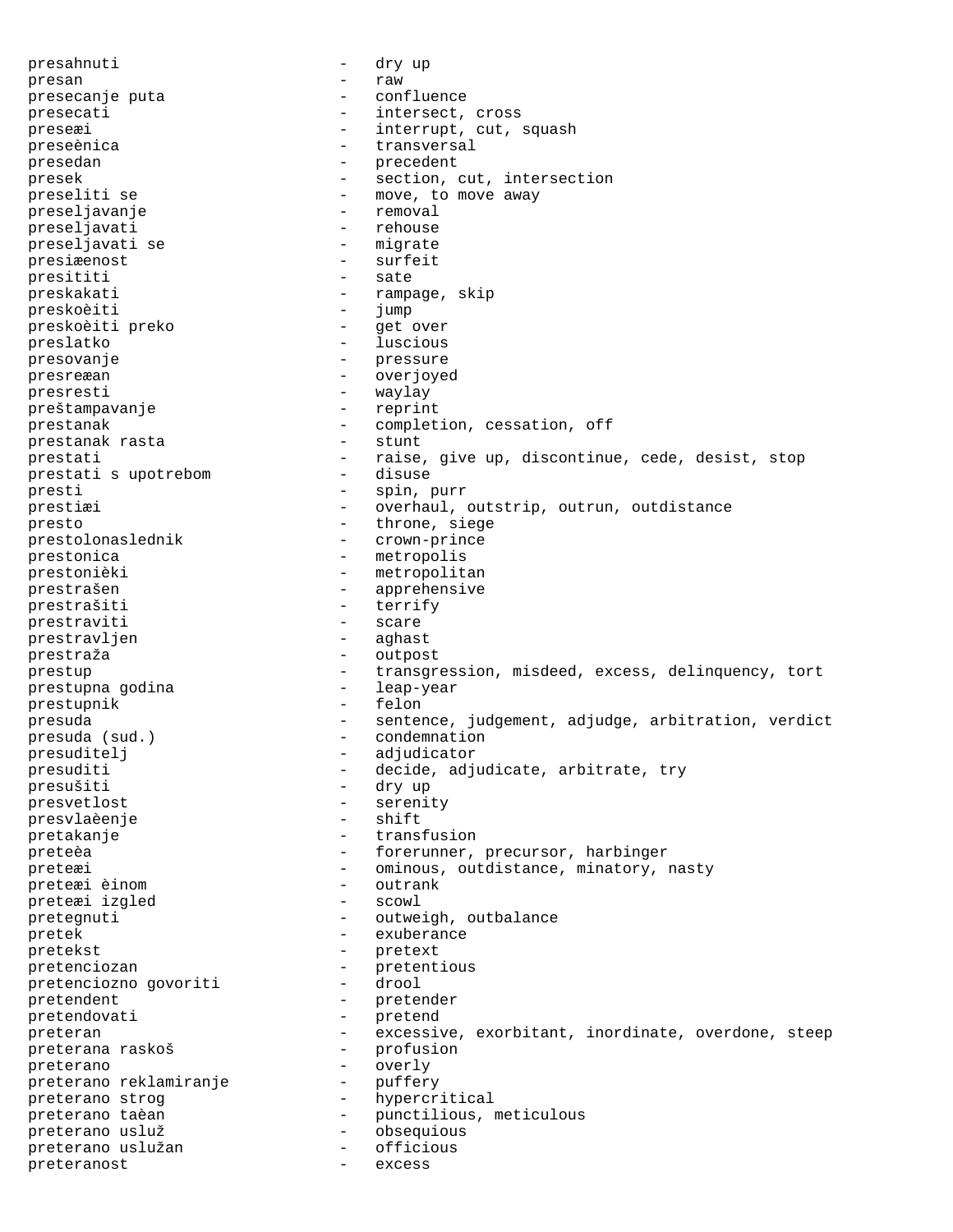preterivanje - amplification, hyperbole, extravagance preterivati - exaggerate, overdo, overstate, aggrandize, romance preterivati u qlumi - overact preterivati u glumi pretežan - preponderant<br>pretežnost - prevalence - prevalence prevalence prethodan - provisional, fore, interim, preceding prethoðenje - precedence prethoditi - forego, precede prethodna stvar - antecedent prethodni - tentative, anterior, preliminary, precedent prethodnica - vanguard -<br>
prethodnik - predecessor, precursor prethodno - preparatory, previously prethodno pomenut - aforementioned prethodno pripremljen - prearranged prethodno ustanovljen - pre-establish prethodno pripremljen<br>
prethodno ustanovljen<br>
pretiti - impend, threaten, brandish, menace, endanger<br>
pretiti padom<br>
pretiti padom<br>
- nod<br>
- nod pretiti padom pretnja  $-$  threat, menace pretoèiti - decant, transfuse pretplata - subscription<br>pretplatiti se - subscribe - subscribe pretplatiti se pretpostaviti - assume, presuppose, presume pretpostavka - assumption, presumption, hypothesis, surmise pretpostavljati - suppose, prefer pretpostavljeni - senior, superior<br>pretpremijera novog filma - sneak preview pretpremijera novog filma pretražiti - ransack, scour -<br>pretraživanje - rummage pretres  $\qquad \qquad -$  search, inquest pretresanje - negotiation, ventilation pretresti - canvass, search, frisk pretrpati - cram, overwhelm, overload<br>pretrpeti - cram, overwhelm, overload<br>- undergo, endure, sustain - undergo, endure, sustain<br>- wreck pretrpeti brodolom pretrpeti *niversem*<br>
pretrpeti neuspeh - miscarry, wash out<br>
pretsedavajuæi - chairman pretsedavajuæi - chair<br>pretskazanje - omen pretskazanje pretskazati - predict, forebode, forecast, presage, foreshadow pretsoblje - lobby pretstaviti - figure, present, introduce pretstavjanje - introduction pretstavljanje - presentation preturanje - rummage - rummage preturati - fumble preturiti - upturn, tumble pretvaraè - converter pretvaralo pretvaranje enterpretence on the conversion, pretension, pretence, affectation pretvarati se etter te - dissemble, dissimulate, mask, simulate, masquerade pretvoran - phony<br>pretvoriti - conve pretvoriti (u bogatstvo) - convert<br>pretvoriti (u bogatstvo) - parlay pretvoriti (u bogatstvo) -<br>pretvoriti se pretvoriti se - pulp<br>pretvoriti str. - rectify pretvoriti str. - rectify pretvoriti u plin preudesiti - adapt, remodel preuranjen - anticipatory preuranjeno - premature preurediti - reorganize, readjust, reform, arrange preuslužan - reorganize, readjust, reform, arrange - compliant preustrojstvo - reformation preuvelièan - effusive preuvelièati - exaggerate preuvelièavati - aggrandize, magnify, overdo<br>preuzeti - co-opt - co-opt preuzeti - co-opt preuzeti (dužnost) - take over prevaga - odds, preponderance, overbalance, sway, start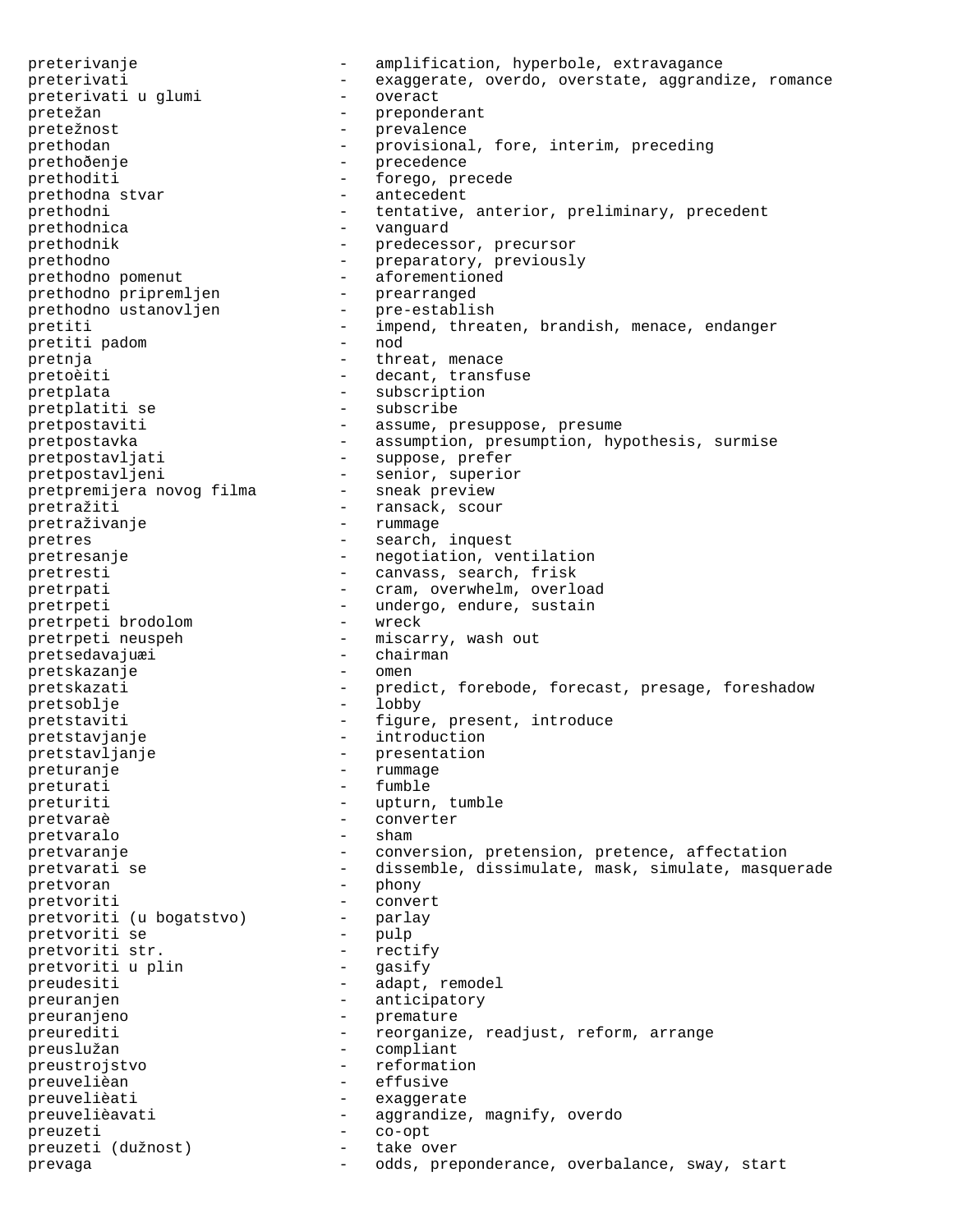prevagnuti - overbalance, overbear, outweigh prevaliti - tumble prevara - gimmick, wile, seduction, fraud, sham, trick, hoax prevareni muž - cuckold prevariti - overreach, bamboozle, sell, defraud, wile, con<br>prevariti se - mistake - mistake prevariti se - mistake prevaziæi - exceed, surpass, outdo, surpass, transcend prevaziðen - old hat<br>prevazilaziti - exceed prevazilaziti prevejan - shifty prevelik znaèaj overvalue<br>preveliki zamor overstrain preveliki zamor prevenstvo - priority preventiva - prophylaxis preventivan - preventive, preemptive<br>preventivni - preventive preventivni - protective prevesti  $-$  translate, promote prevideti - overlook, miss previjati se  $-$  squirm, squirm, writhe previše  $-$  overmuch, exceedingly, too previše izložiti  $-$  overexpose previše izložiti - overexpose<br>
previše kititi - overdress - overdress<br>- touchy previše osetljiv previše smeo - daredevil previše taèan previše visok - overgrown<br>previsoka najamnina - rack-rent previsoka najamnina - rack-rent previsoki porezi - overtax previti (ranu) - swathe prevladati - take over prevlaka  $-$  isthmus, portage prevlast  $-$  hegemony, predominance, ascendent prevod - gloss, translation, rendition, version, rendering prevodilac - translator prevoditi  $-$  translate, interpret prevoj - fold, crook prevoz - carriage, transport, shipment, transportation prevoz vodenim putem - shipping prevoz vodenim putem prevoženje  $-$  transportation prevoziti - convey prevoziti brodom - ship prevrat  $-$  upheaval, overturn, revolution prevratnièki - subversive prevremen - previous, precocious, abortive prevremeni razvoj do standarda - precocity prevrnuti - upturn, topple, invert, overturn prevrnuti se  $\qquad \qquad -$  coagulate, capsize, upset prevrtanje - tumble, somersault, turn-over prevrtljiv - mobile, shifty<br>
prez. od do - does prez. od do prezasiæen - satiate prezasititi - cloy prezbiterijanac - presbyterian prezent to be  $-$  am prezidati  $-$  reconstruct, recondition prezime - patronymic, surname, surname, name<br>
- contempt disdain soorn prezir - contempt, disdain, scorn<br>preziran - defiant - defiant preziran preziranje - slight prezirati  $-$  scorn, loathe, defy, despise, contemn, disdain preživanje  $-$  cud, chew preživati - ruminate preživeti - survive preživljenje - survival preznojavanje - sweat prezren - abject prezriv  $-$  sniffy, contemptuous prezrivo odbiti  $-$  spurn, scout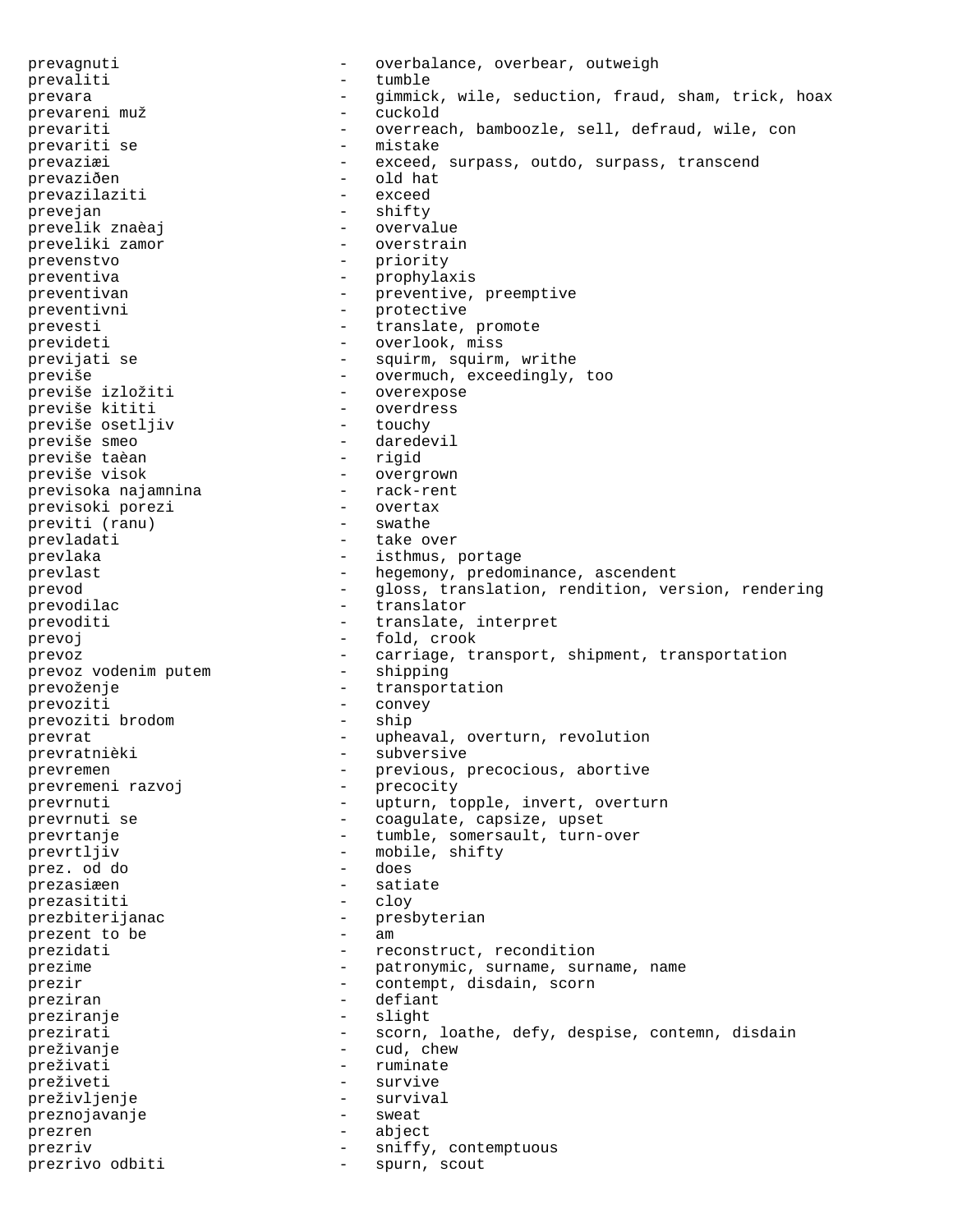prežvakati - rehash prgav - quarrelsome, short pri - at pri kraju snaga - moribund pri sebi<br>pri svemut tom - nevertheless prianjanje - adherence, adhesion prianjati  $-$  adhere, stick pribava - provision pribaviti - secure, provide pribeæi - resort, repair pribeleška - minute, note<br>pribeležiti - - minute, note<br>- annotate, jo - annotate, jot pribežište - resort, refuge pribežšte - recourse priblièno - some približan - approximate -<br>približavanje - approach<br>približavanje nekom cilju - closure približavanje nekom cilju približiti - approximate približiti (se) približiti se - approach približiti se nekome približno - around, about, thereabout(s), nearly pribor - tackle, accessory, accessories, paraphernalia<br>pribor za seèenie - cutlery - cutlery pribor za seèenje pribran - collected pribranost - composure pribrati se  $-$  recollect prièa  $-$  history, narration, account, story, legend, fable prièanje  $-$  narrative, gossip prièati  $-$  recite, chat, spin, narrate prièati (slang)  $-$  recite, chat, spin, narrate prièati (slang) prièest  $-$  communion, sacrament priæi - approach, get at - anecdote - prièvršæen - attached<br>prièvršæivanje - attachment prièvršæivanje prièvrstiti - tighten, affix, seize, pin, attach, screw, fix pridavati - attach pridev - adjective pridevni - adjective pridika - homily pridobiti - recruit, prepossess, predispose, coax, attach pridoæi - accrue<br>pridodati - adjoin, - adjoin, add, subjoin, annex, allocate pridolaženje - oncoming pridoneti - administer pridružiti - annex, assign<br>pridružiti se - - - - - - - - accede, come a - accede, come around pridržavanje - observance pridržavati se  $-$  comply, abide, observe priglup  $-$  purblind, soft-headed, simple-minded priglup eovek priglup èovek - calf prigodan  $-$  apposite, pertinent - prigovaranje - chicanery prigovarati e a reproach, nag, objurgate, remonstrate, demur, twit prigovor - objection, reclamation, reproach, plea, protest<br>prigovor tužitelja - pleading prigovor tužitelja prigovoriti - rejoin prigrabiti - preoccupy prigušen - sepulchral prigušen smeh zadovoljstva - chuckle prigušen zvuk - mute, undertone<br>prigušeni glaso - - murmur prigušeni glaso - murmur prigušiti - deafen, quell, muffle, stifle prigušivaè - silencer, muffler prigušnica - silencer, muffler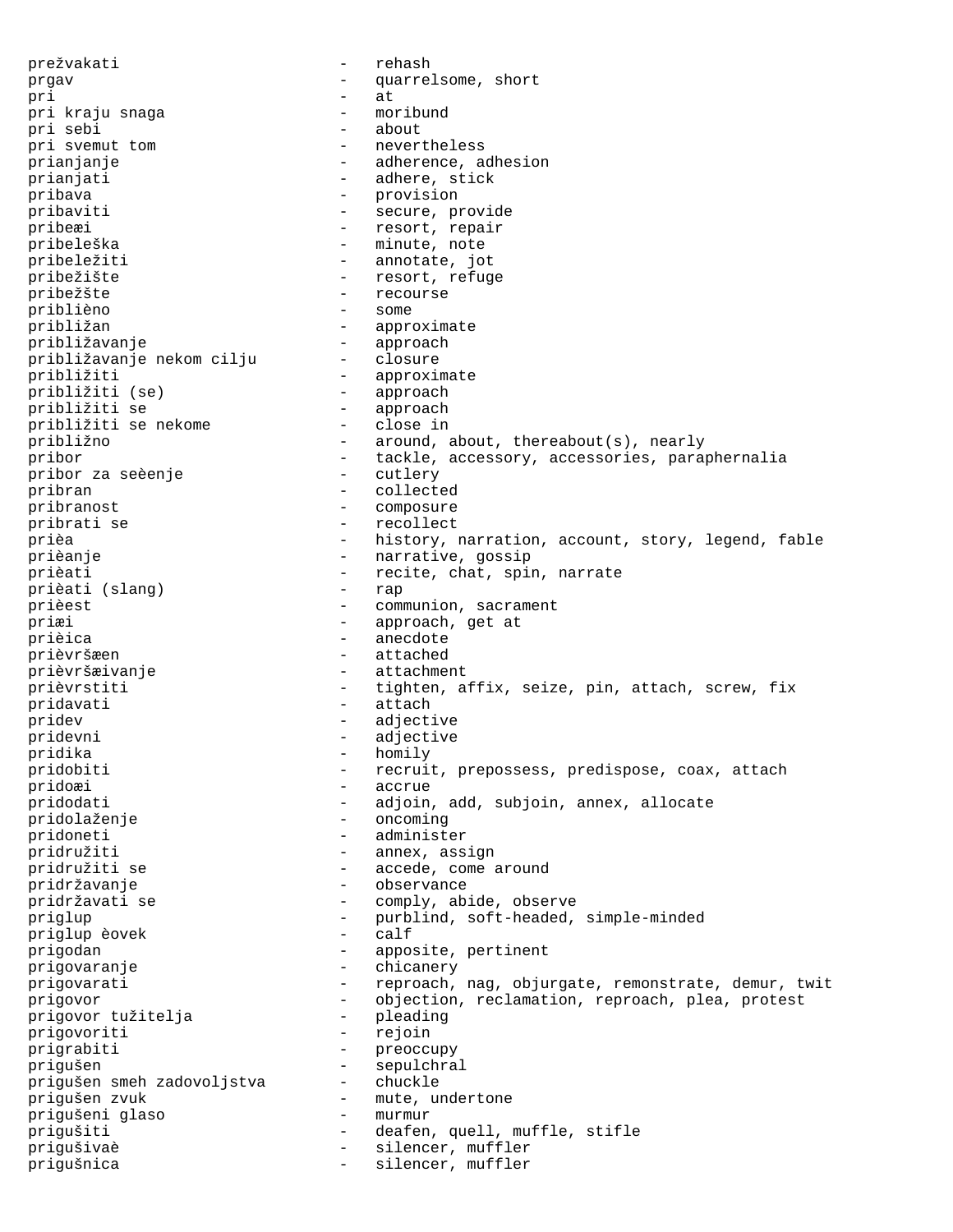prihod - profit, purchase, proceeds, receipt, income prihodi - finance prihvaæen izraz prihvatanje - acceptance, adoption - brihvati taèno - assume - assume prihvati taèno prihvatiti  $-$  accept, receive, adopt, shelter prihvatiti se prihvatiti se<br>prihvatljiv - reasonable, admissible, sensitive, plausible prihvatljivost - plausibility<br>
prijašnij - guondam prijašnji - quondam prijatan - soft, cosy, cordial, pretty, decent, agreeable<br>
- nest<br>
- nest prijatan kutak - nest prijatan miris prijatan ritam - lilt prijatan ukus prijatelj - buddy, pal<br>prijatelj-ica - - - - friend prijatelj-ica prijateljski - amicable, befriend - reception - reception prijateljski susret<br>prijateljstvo prijateljstvo - amicability, amiability, amity, friendship<br>prijatno - cosily - cosily - cosily<br>- titillate prijatno uzbuðivati prijatnost  $-$  amiability, amenity prijava - request, entry<br>prijavilac - - - - - - - - - - - - applicant - applicant prijaviti - report prijaviti nekoga prijavljivaè - tattletale prijavljivati prije - since prijem - receipt, accept, reception<br>prijem u èlanstvo - affiliation prijem u èlanstvo - affiliation prijem u dvorcu<br>prijemèiv prijemèiv - susceptible<br>prijemèivost - susceptibil prijemèivost - susceptibility<br>
prijemljiv - alive, receptiv - alive, receptive, recipient prijemnik - receiver<br>
prikaz - - portrait - portrait, purview, reflection, display, account prikaza  $-$  apparition prikazati - render, represent, stage, show, read, depict<br>prikazati se - exhibit - exhibit prikazati se prikazivanje - show, presentation, preview prikazivati - perform, edit, portray, reflect, personate prikladan - opportune, appropriate, applicable, apposite - prikladno - properly<br>priklještiti - pinch - pinch priklještiti<br>prikljuèak - connection prikljuèiti - append prikolica - side-car prikopèati prikovati - rivet, root prikradati se  $-$  stalk, steal, slink, prowl<br>prikrasti se  $-$  sneak - sneak prikrasti se - sneak prikriti - gloss -<br>prikriti se - smother prikrivanje - reservation prikrivati prikrivati se - abscond prikriven - oblique prikupiti - collect, reach, mass, build up, refer<br>
prikupiti se recollect prikupiti se - recollection - recollection - recollection - recollection - recollection - recollection - recollection - recollection - recollection - recollection - recollection - recollection - recollection - recollectio prikuplanje prikupljanje - compilation<br>prikupliati se - meet prikupljati se prilagoðavanje - accommodation, opportunism, adaptation prilagoðen - occasional prilagoditi - accommodate, adjust, pitch, arrange, readjust prilagoditi se - naturalize, assimilate, season, accommodate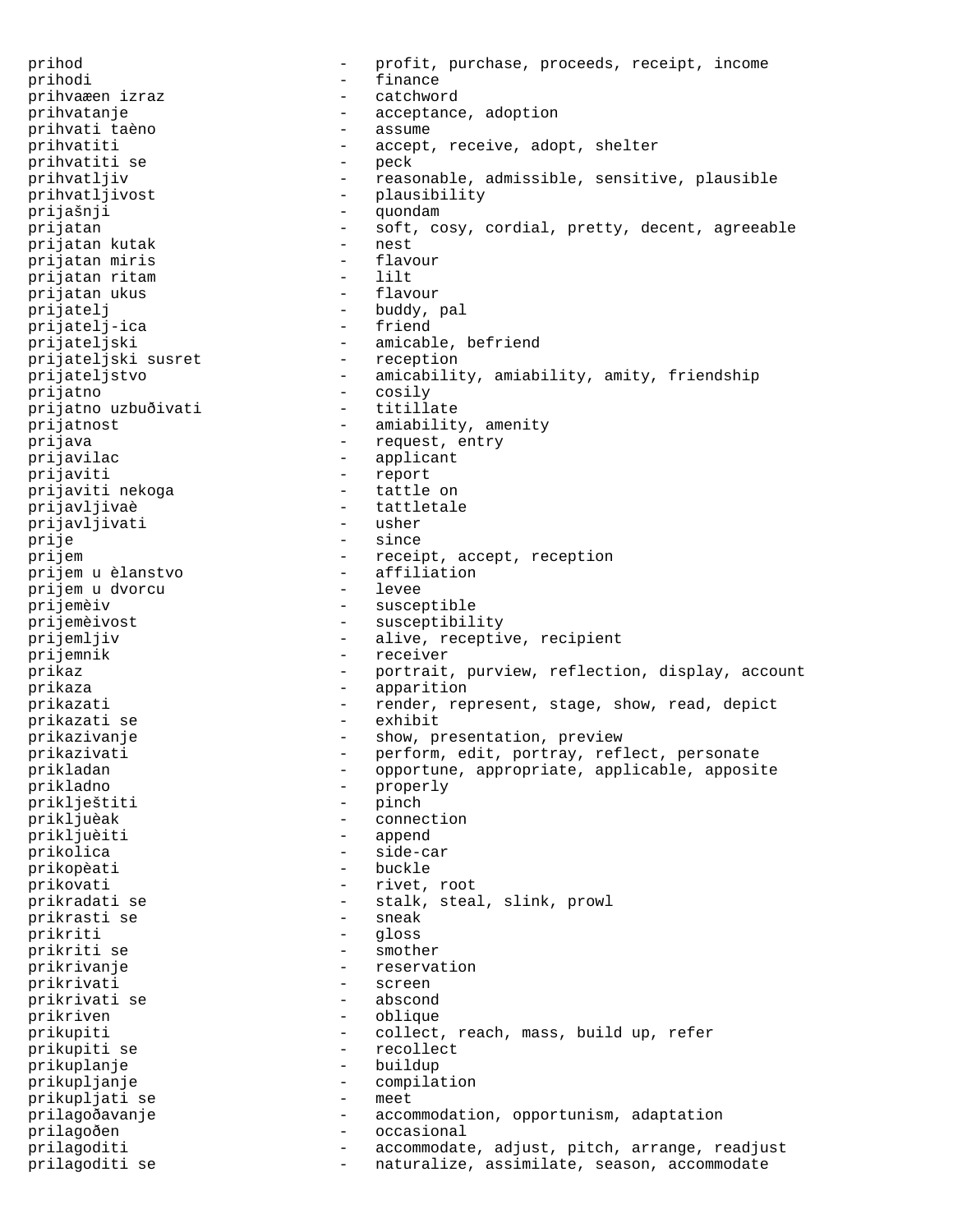prilagoditi standardu - standardize<br>prilagoditi svoj naèin govora - talk down to prilagoditi svoj naèin govora prilagodljiv - slippy, accommodating prilagodljivost - adaptability prilaz  $-$  entrance, access, porch, approach prilaz kuæi  $-$  alley prilaz kuæi prilaziti - sidle<br>
prilepiti se - cling prilepiti se prilepljiv - stickily priležati - adjoin priležnost - assiduity - pretty, sizeable, respectable, considerable prilièja - shape - shape prilièno  $-$  rather, fairly, pretty prilièno dobro  $-$  tolerable prilièno dobro - tolerable prilika - turn, circumstance, occasion, instance, similitude prilike  $\qquad \qquad -$  capability, atmosphere, state priliv - tide prilježan - toward priljubiti se - cuddle up, stick prilog  $-$  addendum, appendix, application, appendage, annex prilog (u koverti)  $-$  enclosure prilog (u koverti) priloški - adverbially priložiti - apply, annex, apply, enclose primalac  $-$  recipient, receiver primalja - midwife primamljiv - attractive, alluring primanje  $-$  receipt, reception, acceptance primedba - minute, observation, remark, admonition, rebuke primena  $-$  application, application, application, appliance primeniti - practise, apply<br>primenien - practical<br>practical primenjen - practical<br>primeniliiv - practical primenjljiv - applicable primer - example, exemplar, paragon, instance primerak - specimen, exemplar, copy primeran  $-$  pertinent, model primesa  $-$  tinge, admixture primešati - admix primetan - perceptible, conspicuous, notable, appreciable primetiti - note, remark, notice, descry, perceive, spot primicanje - oncoming primicati se  $-$  near, abut primirje - truce, armistice - take on, take over, receive, admit, assimilate<br>- naturalize primiti državljanstvo - naturalize primiti znanju primitivac - primitive - primitive - primitive - primitive - primitive - primitive - primitive - primitive - primitive - primitive - primitive - primitive - primitive - primitive - primitive - primitive - primitive - primi primitivan primorati  $-$  screw, coerce, necessitate, oblige, compel primoravati - enforce primorje  $-$  littoral, seaboard primorski  $-$  maritime, seaboard<br>primorski grad  $-$  seaport primorski grad princ - prince - prince princeza - princess<br>
princip princip  $\begin{array}{ccc} \text{princip} & - & \text{principle, maximum} \\ \text{prinos} & - & \text{yield. cron} \end{array}$ prinos<br>
prinošenie žrtv<br>
- oblation<br>
- oblation prinošenje žrtv - oblation prinuda - obligation, coercion, constraint, compulsion prinudan - mandatory, coercive, compulsive prinuðen - constrained prinuditi - possess, constrain, oblige, coerce prinuðivati - necessitate prinudno sleteti - ditch an airplane priobalni - inshore priobalni pojas and selling variations of the riverside, hinterland prionuti  $-$  tackle, set prionuti na posao - pitch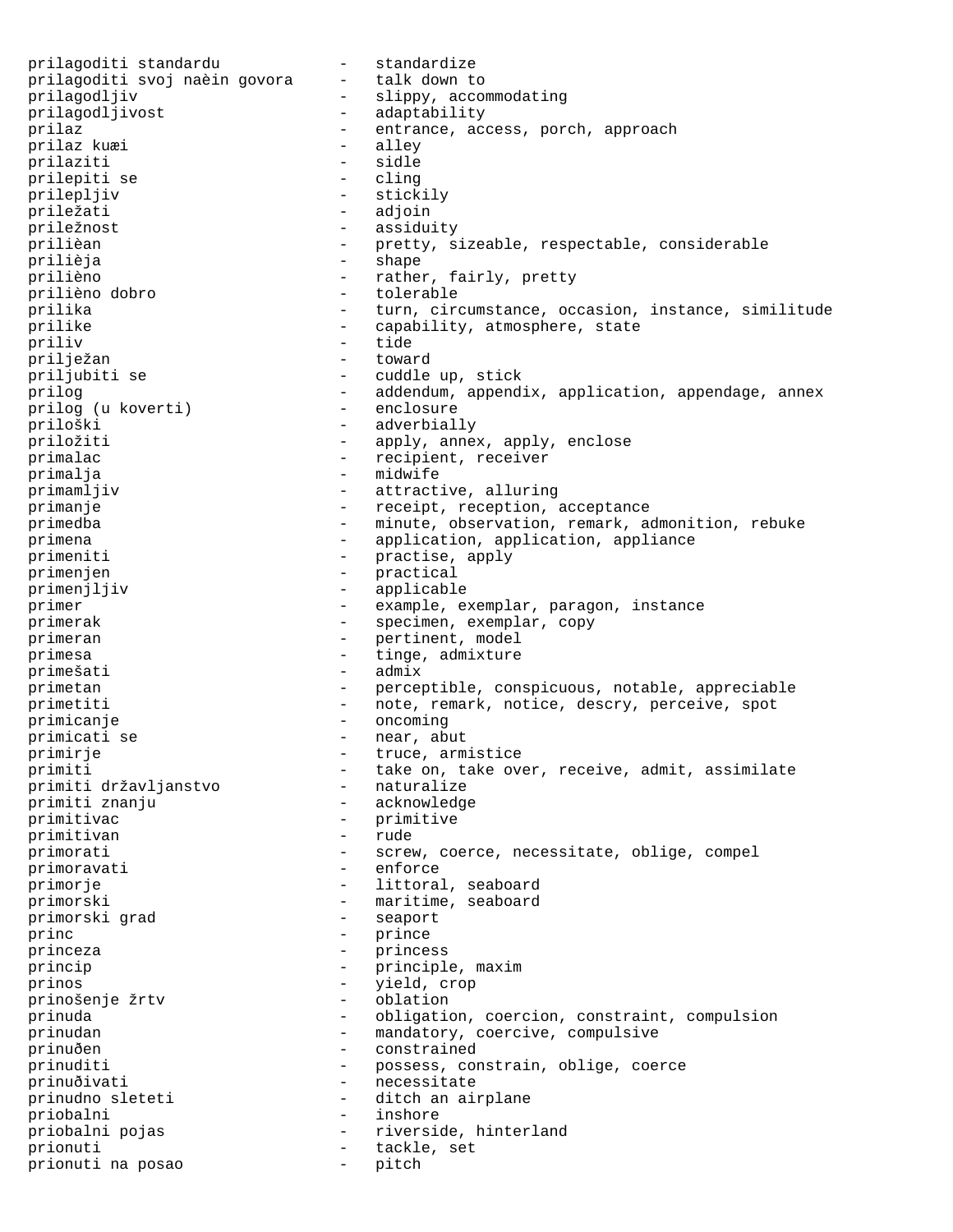pripadanje - appurtenance pripadati  $-$  pertain, belong, appertain pripadnik - member pripadnost - qualification pripajanje - annexation, affiliation pripasti<br>
pripasti (nekome) - devolve, refer<br>
- lapse pripasti (nekome) pripev - refrain pripisati - ascribe, assign, impute, attribute, refer pripisivanje - transcription, ascription, attribution pripisivati - accredit, attach pripit  $-$  mellow pripitomiti - tame, domesticate pripojiti  $-$  adjoin, append, annex pripojiti se  $-$  associate, accede pripomoæ - dole pripovedaèki - narrative pripovedanje - recital, relation, narration pripovedati - recount, relate, narrate pripovetka  $-$  narrative, novel, tale pripravan  $-$  prepared, ready, stock pripravljanje - dressing, preparative pripravnik - aspirant pripravnost  $-$  alacrity, readiness, readiness priprema  $-$  preparation, provision pripremanje - preparative pripremati - hatch pripreme - arrangement, preliminary pripremiti - provide, procure, set, prime, arrange pripremiti se  $-$  prepare pripremni - preliminary, preparatory priprost - rustic prirast  $\overline{p}$  - accession, increase priraštaj - accession, accretion, increment priredba - spectacle, performance, play, party prireðen - co-ordinate prirediti  $-$  arrange, organize prireðivaè - sponsor, organizer prirez  $-$  surtax, supertax priroda entiroda and the set outdoors, make up, nature, moral, mould prirodan - naive, inbred, normal, unaffected, native, self priroðen - congenital<br>prirodna velièina - - life-size prirodna velièina - life-size prirodni - innate - pearl-shell -<br>prirodnjak - naturalist prirodno - naturally prirodno nadare - natural prirodno svojst prirodoslovac - naturalist<br>priruèna knjiga - - manual priruèna knjiga priruèni - directory priruènik - repertory, handbook, manual prisan - intimate<br>prisebnost - intimate<br>- nerve prisebnost prisega - oath prisilan - compulsory prisiliti  $-$  enforce, obligate, force, screw prisiljavanje - compulsion<br>prišivati - sew - sew prišivati - sew prišli prisluškivati - eavesdrop, overhear, monitor prisni prijatelj - chum prisni prijatelj prispeæe - advent, coming, arrival pristajati - adhere, befit, sit, consign, suit, become pristalica - adept, adherent, supporter, stickler, proponent<br>pristalica egalitarizma - egalitarian pristalica egalitarizma - egalitarian pristalica reforme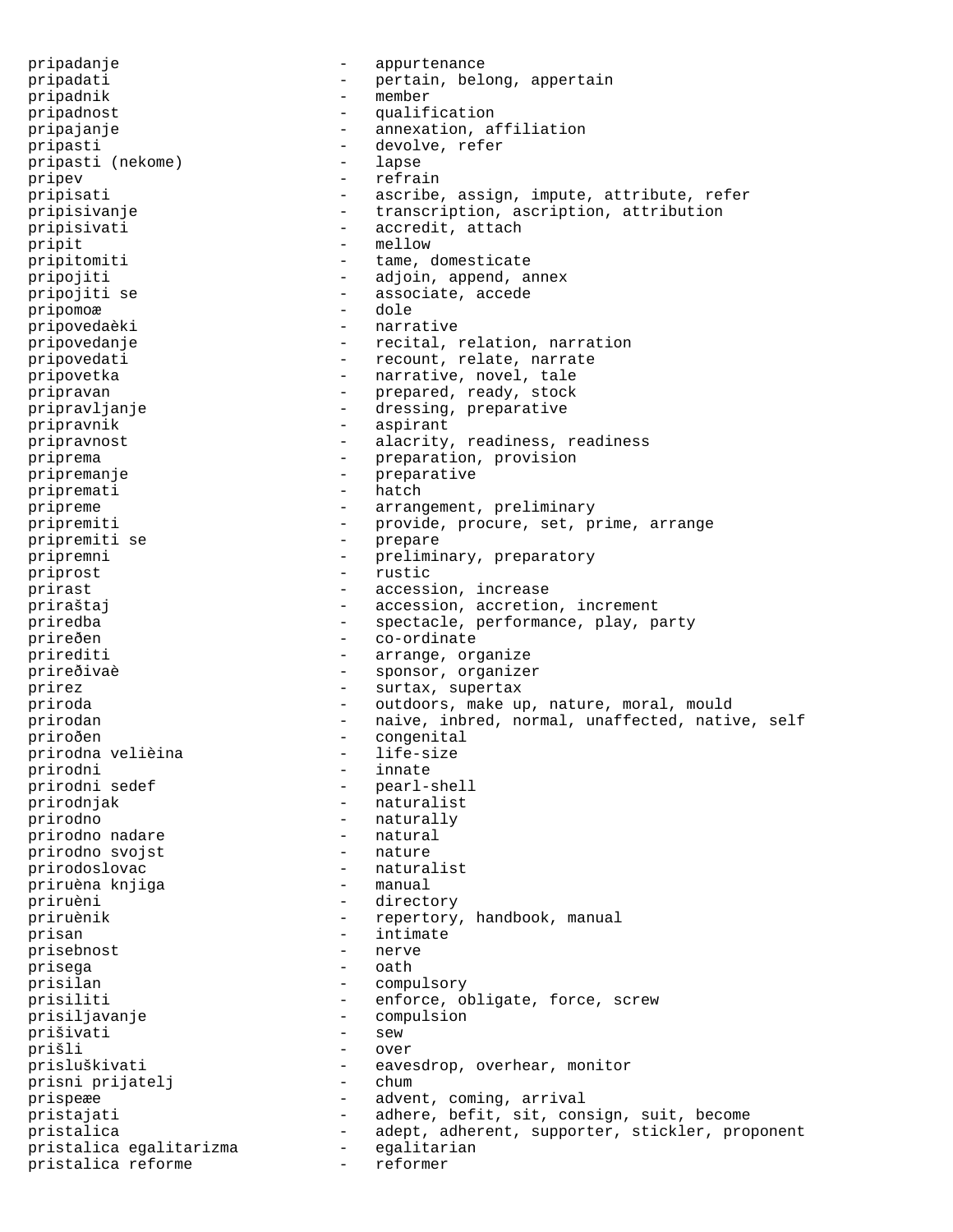pristalice - following pristanak - acquiescence, assent, approval, consent, allowance pristanište - pier, wharf, seaport, port, jetty, mole, quay pristati - acquiesce, land, assort, assent, agree, comply -<br>pristati (uz) - agree prišteda - reserve prištiæ - pustule pristiæi - arrive pristojan - proper, becoming, gentle, decent, snug, seemly pristojati pristojno - properly<br>pristojnog izgleda - presentable pristojnog izgleda pristojnost - decorum, decency, propriety pristran - spacious, prejudiced pristrasan - one-sided, partial, partial pristrasnost - partiality, prejudice, slant pristup - access, accession, admittance, approach, admission pristupaèan - accessible, ready, popular, available, amenable pristupaènost - accessibility pristupiti - adjoin, accede prisustvo  $\begin{array}{ccc}\n-\end{array}$  attendance, presence prisustvo duha  $\begin{array}{ccc}\n-\end{array}$  presence of mind - presence of mind prisustvovati - assist, attend prisutan  $-$  inherent, present, immanent prisutno lice  $-$  attendant prisutno lice prisutnost - presence prisvajanje - appropriation, plagiarism prisvojenje - preemption<br>prisvojiti - appropriate prisvojiti - appropriate, usurp, pocket, preempt, assume prisvojni - possessive priticanje - indraft, affluence, afflux priticati - converge, accrue pritisak - stress, rush, thrust, pressure, inrush pritiskivati - oppress pritisnuti entitled and the press, depress, stress, tamp down pritka - perch pritoka  $-\text{tributary}$ <br>pritoka (reke) - confluent pritoka (reke) pritom - thereat pritvor - confinement pritvoran - sanctimonious<br>pritvoren u policiji - detainee pritvoren u policiji pritvornost - perfidy pritvorstvo - masquerade -<br>priuèiti - accustom priuštiti - afford privatan  $-$  personal, private privatni hotel  $-$  pension privatni hotel privatno ukinuæe  $\qquad -$  abeyance privesak - overhang, appendage, pendant privesiti - append privezak  $-$  tag, key chain privezati  $-$  attach, tether prividan - specious, spurious, pseudo, apparent, seeming priviðenje - poltergeist, appearance, shape, wraith<br>prividna naklonost - affectation prividna naklonost - affectation prividna otmenost - snobbery prividno ubedljiv prividnost - pageantry, sham, semblance, show -<br>privijati se - nestle priviti se - snuggle privlaèan - glamorous, appetizing, pretty, nice-looking<br>
privlaèan miris - spice<br>
- spice privlaèan miris privlaèiti - attract<br>privlaèna devoika (slang) - dish privlaèna devojka (slang) - dish privlaèna snaga - pull privlaènost - zest, prettiness, attraction, allurement, savour privredni - economic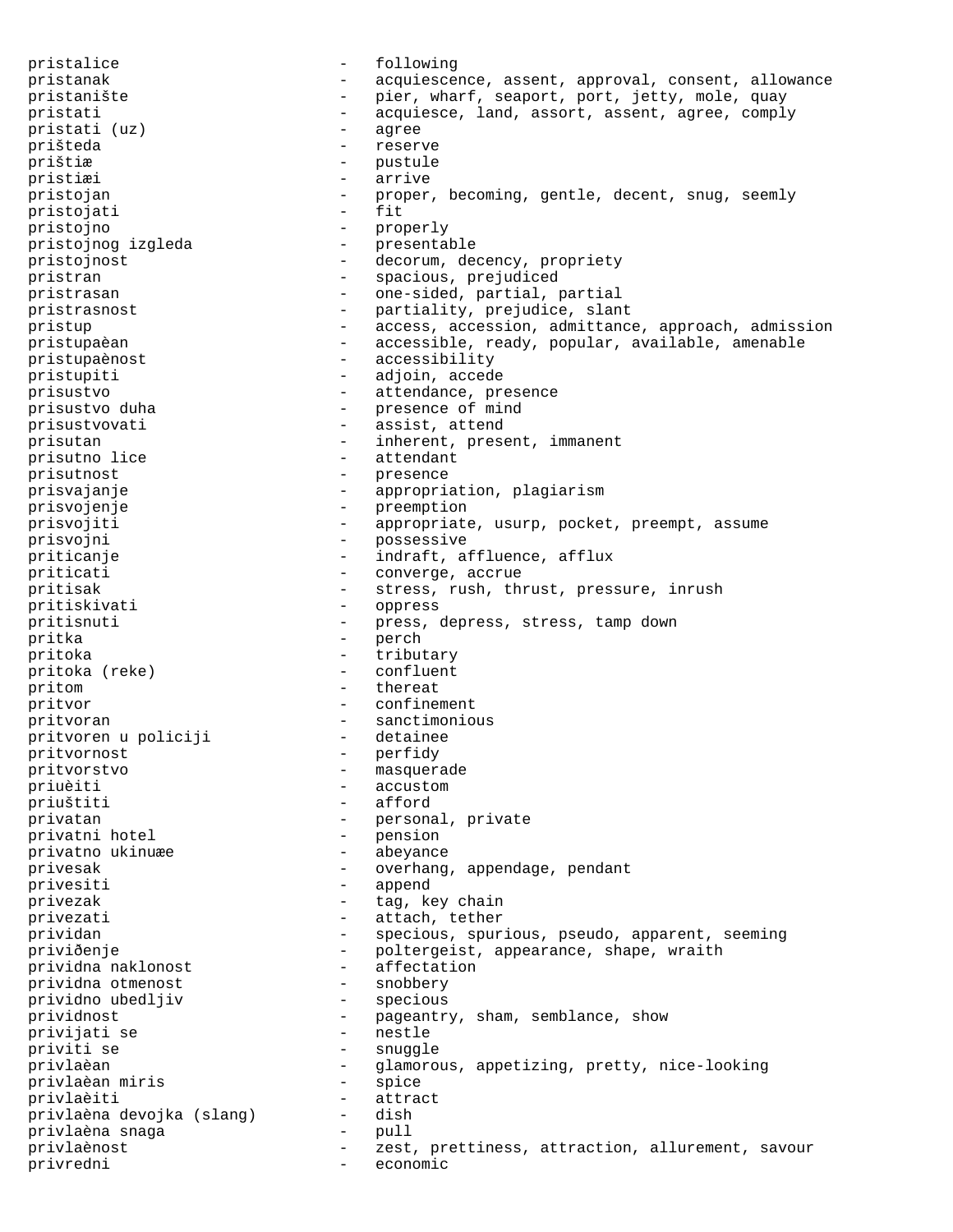privredni uspon - boom privremen - temporary, interim, provisory, temporal, makeshift<br>privremena oqrada - hoarding privremena ograda - hoarding<br>privremena neaktivnost - abeyance privremena neaktivnost - abeyance<br>privremena obustava - suspension privremena obustava -<br>privremena odluka - interlocutory privremeni - provisional, tentative - provisional, tentative - provisional, tentative privremeni policijski odred - posse privremeno odlaganje - reprieve privremeno oduzeti - sequester privržen - attached privrženik - exponent privrženost - attachment, adherence, affection, adhesion privuæi - attract, recruit, engross, nail, draw on priželikivati - covet priželjkivati prizeman - ground<br>prizemlie - around prizemlje - ground floor, parterre prizemljenje - basement priziv - appeal prizivati - evoke prizma - prism priznanica entry and the voucher, note, receipt priznanje entertainten acknowledgement, profession, admission priznati - profess, approve, own, espouse, admit, recognize<br>priznati (poraz) - concede priznati (poraz) - concede priznavati prizor  $-$  aspect, spectacle, sight, scene, show prizvati  $-$  recall, conjure up prizvuk - note, tone prkos - contempt, spite prkosan - defiant prkositi - spite, defy prljanje - pollution - spot, muck, splodge, dirty, splotch prljav - sloppy, slatternly, nasty, sordid, dingy, squalid prljavština <br />
- filth, soil, muck, mess, daub, dirt, squalor, smut proba - rehearsal, tube, tryout, trial, proof, repetition<br>probadanja - prick probadanja probanje - probation probati - attempt, savour, taste, experience, offer, sample probaviti - pass, while<br>probijanje - pass, while probijanje - perforation probijati se - wriggle probitaèan  $-$  advantageous, lucrative probitaènost - expedience, expediency probiti  $\begin{array}{ccc} - & \text{wedge}, \text{rupture}, \text{stave}, \text{peck}, \text{perfect}, \text{hack} \text{out} \\ - & \text{elbow} \end{array}$ probiti (laktovima)<br>probiti se - break through, permeate problem - proposition, problem problematièan - problematic probni - tentative, probationary probni otisak - proof-sheet<br>probni rok - probation probni rok - probation probod – puncture – puncture – puncture – puncture – puncture – puncture – puncture – puncture – puncture – puncture – puncture – puncture – puncture – puncture – puncture – puncture – puncture – puncture proboj - breakout, breach proboj (fig.) - breakthrough probojac - prod probojnost  $-$  penetration, permeability proboscis - problematic probosti - stick, punch, pierce, pike, pink, transfix, gore -<br>probuðen - awake probuditi - arouse, revive, awaken, awake probuditi se  $-$  waken, rouse, awake proburaziti - stick, transfix probušen - punctured probušiti - perforate, pick, stave, puncture, prick, drill probušiti brod - scuttle probušti - pierce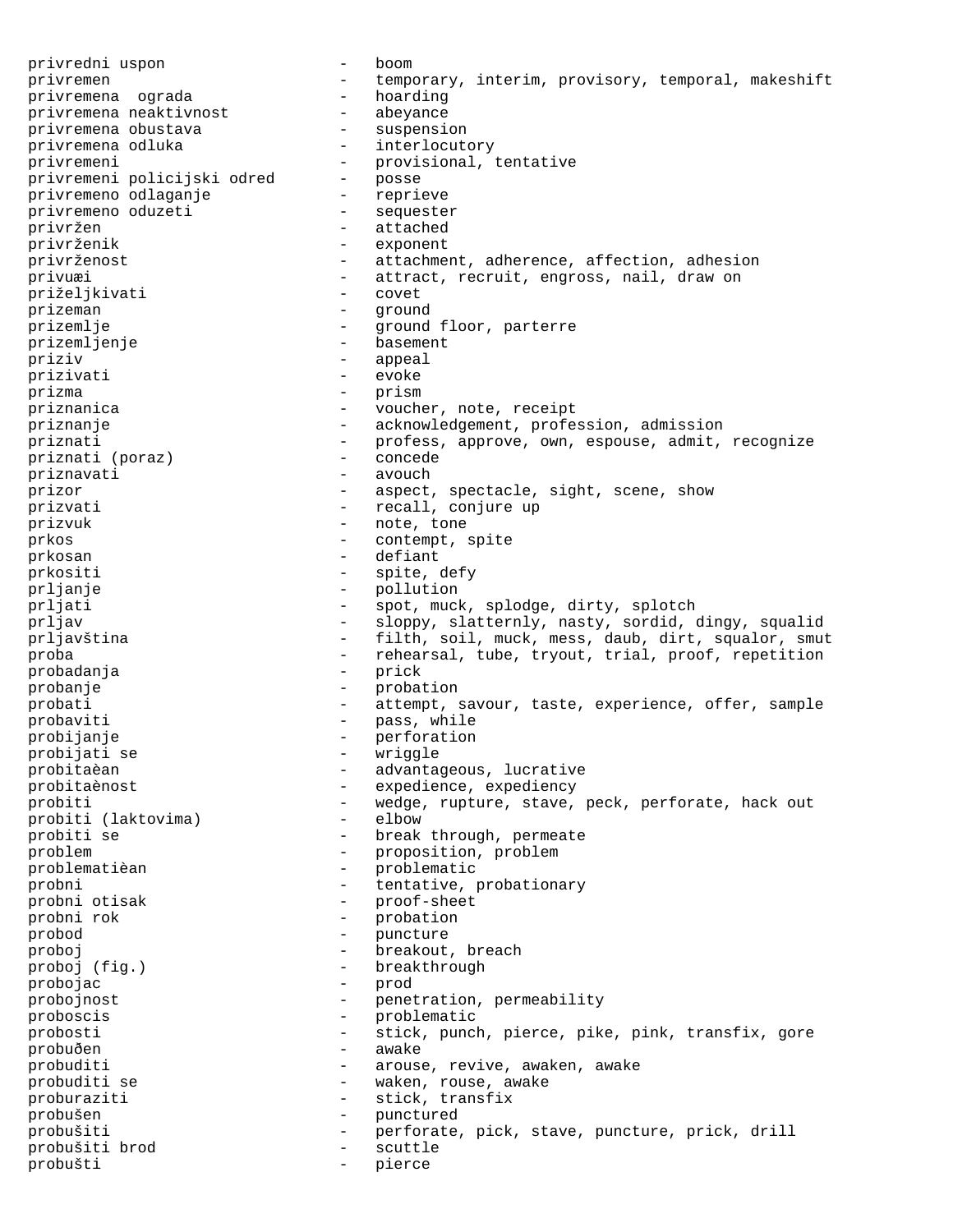procediti  $-$  percolate, filtrate procedura - procedure procena - outlay, appraisal, evaluation, rating, valuation proceniti - appraise, estimate, assess, compute, evaluate procenjivanje - valuation procenjljiv - appreciable procenjuje se  $\overline{a}$  - ponderable<br>procent procent  $\qquad \qquad -$  percentage, per-cent procep - rent, air gap proæerdati - squander proces - process, lawsuit procesija - cortege, procession proæi - pass, penetrate, get by proæi brzo - fleet proæi kroz - undergo proæi pored - flitten - flitten - flitten - flitten - flitten - flitten - flitten - flitten - flitten - flitte proèišæavanje - purification proèišæavati - scrub proèisititi - filtrate proèistiti  $-$  refine, chasten procuriti - ooze, percolate procvat - revival, prosperity, meridian procvetati - blossom, bloom prodaja  $\qquad \qquad \qquad -$  sale, realization, deal prodana duša - prostitute prodati e sell prodavac <br />
- salesman, monger<br />
- salesman, monger<br />  $\blacksquare$ prodavaè - vendor prodavac mleka - milkman<br>prodavac novina - mewsagent prodavac novina prodavaè novina <br/> - <br/> - <br/> news-vendor prodavati<br>prodavati od mesta do mesta - peddle<br>- peddle prodavati od mesta do mesta - peddle prodavati sitno prodavnica<br>
prodavnica karata<br>
- booking-office prodavnica karata prodiran - piercing prodiranje  $-$  penetration, progress, piercing, progression prodirati - needle, infiltrate prodor  $-$  raid, breach prodor vode  $\qquad$  - debacle prodoran - sharp, penetrative, shrill, stentorian, strident<br>prodoran krik - squawk, scream - squawk, scream prodornost - acuteness prodremati - snooze prodreti - pierce, break through, penetrate, force, permeate<br>prodreti (fig.) - trickle down prodreti (fig.) - trickle down prodreti do dna produbiti - engender, deepen produhovljen - spiritual produkcija - output produkt - product produktivni - productive<br>produktivnost - efficiency produktivnost - efficiency, power, capacity, productivity produženje - renewal, prolongation produžiti - prolong, prorogue, elongate, lengthen, extend profesija - profession, occupation - profession, occupation - prize-fighter profesionalni bokser profesor - professor profesorski - professorial profesura - professorship profil  $\overline{\phantom{a}}$  - side-view, profile profilaksa - prophylaxis profilaktièan - prophylactic profilaktièni - preventive profiniti - chasten profinjen - fastidious profinjeno - nicely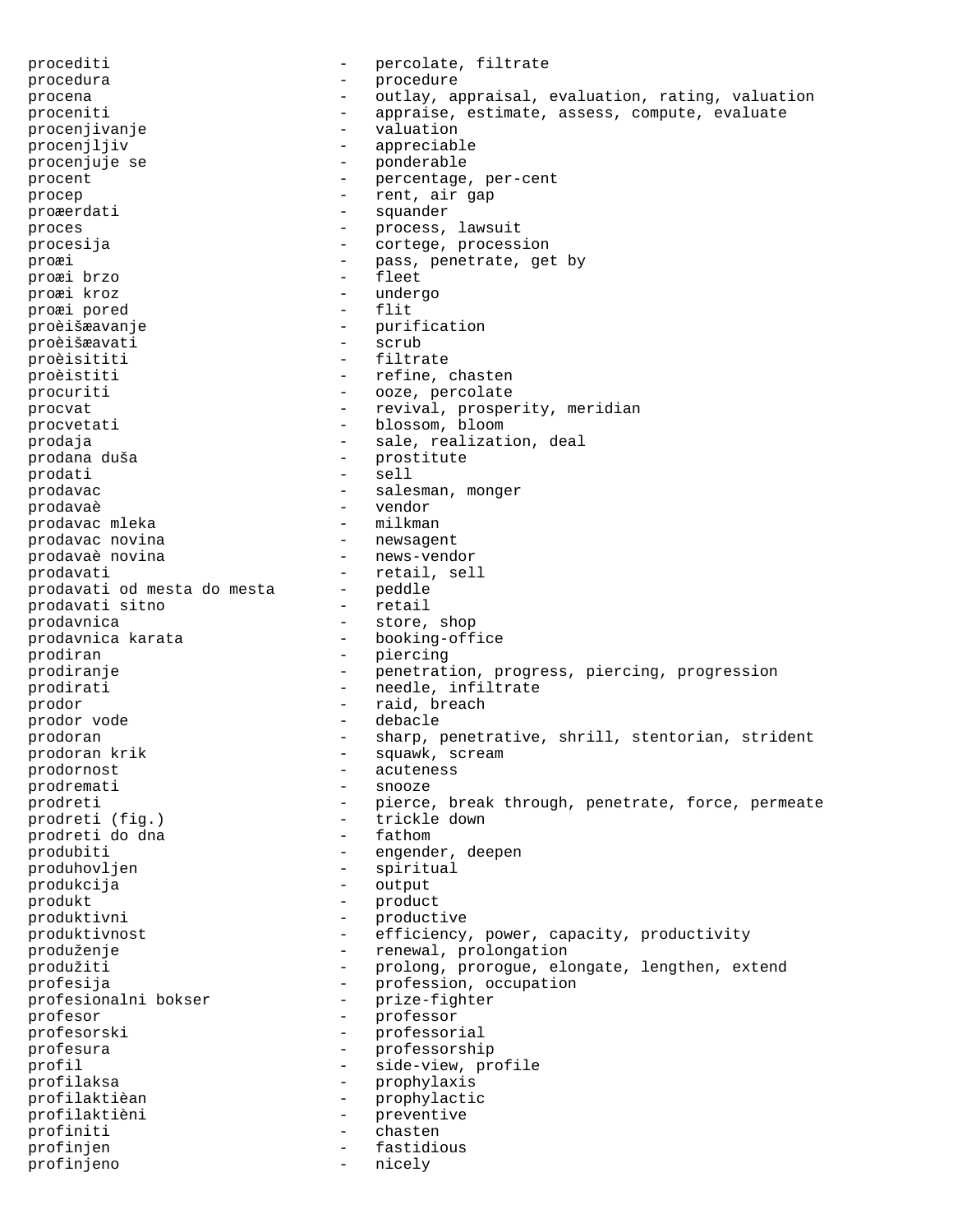profiter  $\begin{array}{ccc} \text{profit} & - & \text{profit} \\ \text{profitirati nendaano} & - & \text{scope} \end{array}$ profitirati nenadano proganjanje - persecution proganjati - obsess, prosecute proglas - notification, appeal, declaration, decree proglašenje - manifestation, promulgation proglasiti - promulgate, proclaim, decree, acclaim, enunciate<br>proglasiti krivim - convict proglasiti krivim - convict prognanik - outcast prognati - expel, proscribe, exile, banish, deport prognostièar - prophet prognoza<br>
prognostication<br>
prognoza<br>
veather<br>
veather<br>
veather prognoza vremena prognozirati - prognosticate<br>progoniteli - persecutor n progonitelj - persecutor, pursuer progoniti - bait, relegate, dragoon, persecute, pursue progonstvo - banishment, deportation program - program, bill program rada - agenda programski jezik - algol programski prev - assembler progres extending the contract of the advancement, advance progresija - progression progresivan - onward, progressive -<br>progunðati - mutter, mumble, mutter progurati - wedge progutati - absorb, gulp, swallow, eat up prohibicionist - prohibitionist prohodan - practicable prohtev - fad, freak proisticati - derive<br>
proiziæi iz proiziæi iz - supervene proizilaziti proizlaziti  $\qquad \qquad -$  arise, result, emanate proizvesti - originate proizvod - product, product, make, produce -<br>proizvoðaè - manufacturer, producer proizvodan efficacious proizvoditi - produce, generate, mill, fabricate, manufacture proizvodni - productive proizvodnja - production, manufacture, output, yield proizvodnost - power, efficiency<br>
projekat<br>
- project projekat - project projekcija - projection projekt - projection, plan projektant - draughtsman, projector, designer projektil - missile, projectile projektiranje - designing<br>projektovati - plan projektovati prokazati - peach prokelj - sprout prokisao - sodden prokisnuti - sour proklamacija - proclamation proklet - cursed, accursed, cussed, darned prokleti - ban, execrate prokletstvo - ban, bane, perdition, malediction, curse proklijati proklinjati - bless, damn prokockati - gamble prokop - canal prolaz  $-$  aisle, runway, opening, outlet, neck, orifice prolaz kuæi  $-$  alley prolaz kuæi en allega en allega en allega en allega en allega en allega en allega en allega en allega en alleg prolazan - practicable, ephemeral, fugacious, transient prolaženje - transition, peregrination, transit<br>prolazna moda - fad - fad prolazna moda energy and the set of  $\sim$ prolazni - passing prolaznik - passer-by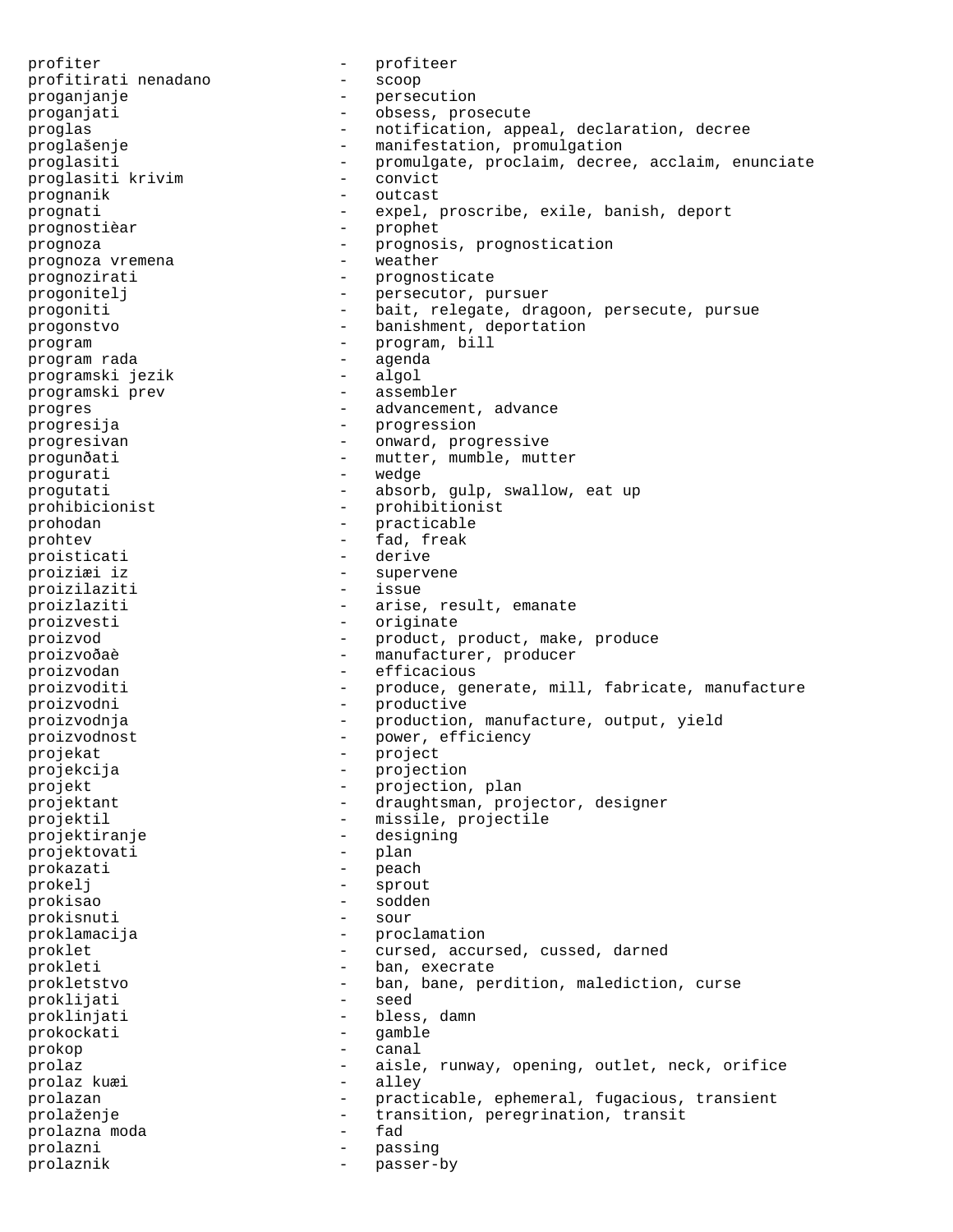proleæe - prime, spring, spring-time proleæni - spring proletarijat - proletariat, proletariate proleter - proletarian proleteti - shoot, flit proliv - laxity prolivanje - effusion prolog extends the prologue of the prologue of the prologue of the prologue of the prologue of the prologue of the  $\sim$ prolomiti se  $-$  reverberate prolongiranje - prolongation<br>prolongirati - prolong prolongirati promaæi - elapse promaja  $\qquad \qquad -$  draught, draft, pull promašaj  $-$  faux pas, balk, muff promašen - ill-starred promašiti - muff, miss<br>promena - transition promena  $-$  transition, mutation, alteration, variety, shunt promena intonacije  $-$  inflection promena intonacije - inflect<br>promena mesta - shuffle promena mesta promena oblika - reduction<br>promena raspored - transpose promena raspored promeniti - reverse, transmute, veer, transform, exchange, pip<br>promeniti lik - transfigure - transfigure<br>- cash promeniti novac promeniti ravno - overbalance promeniti se promenjen - varied promenjljiv - variable promenljiv  $-$  mobile, preposterous, volatile, mutable, fickle promenljiv (fig.)  $-$  chequered  $\begin{array}{ccc}\n\text{promenljiv (fig.)} \\
\text{promenljivost}\n\end{array}$ promenljivost - vicissitude<br>promenti - convert promenti - convert promešati karte - reshuffle promeškoljiti promet - traffic, market, currency promisao - providence promisliti - rethink<br>
promišliati - revolve promišljati promišljati - brood promišljen - deliberate, politic, mindful, methodical, serious promišljeno - advisedly<br>promoèiti - soak - soak promoèiti - soak promoter - shill promoter - shill be shown to be a shifted by  $\sim$ promovisati - publicise<br>prom<br/>rmliati - mutter - mutter promrmljati promrzlina - chilblain promuæuran - shifty promukao - muddy, hoarse, hoarse, raucous<br>nromukao qlas - husky - husky promukao glas pronaæi  $-$  invent, discover, contrive pronalazaè - artificer, deviser pronalazak  $-$  artifice, find, device, contrivance pronalaženje - contrivance pronalaziti - mouse pronevera  $\qquad \qquad -$  defalcation, peculation proneveriti - embezzle, defalcate, peculate pronicljiv - insightful, penetrating, clear-sighted, acute pronicljivost - acumen, clairvoyance, perspicuity, penetration pronominalan - pronominal proobisvet - spiv<br>prookliniati - sprout - sprout prooklinjati -<br>proomena - reversal prootivreèiti - gainsay propadanje - decadence, come-down, decline, declension, lapse propadati - decay, rot propaganda - sedition, propaganda propagiranje - advocacy propagirati - propagate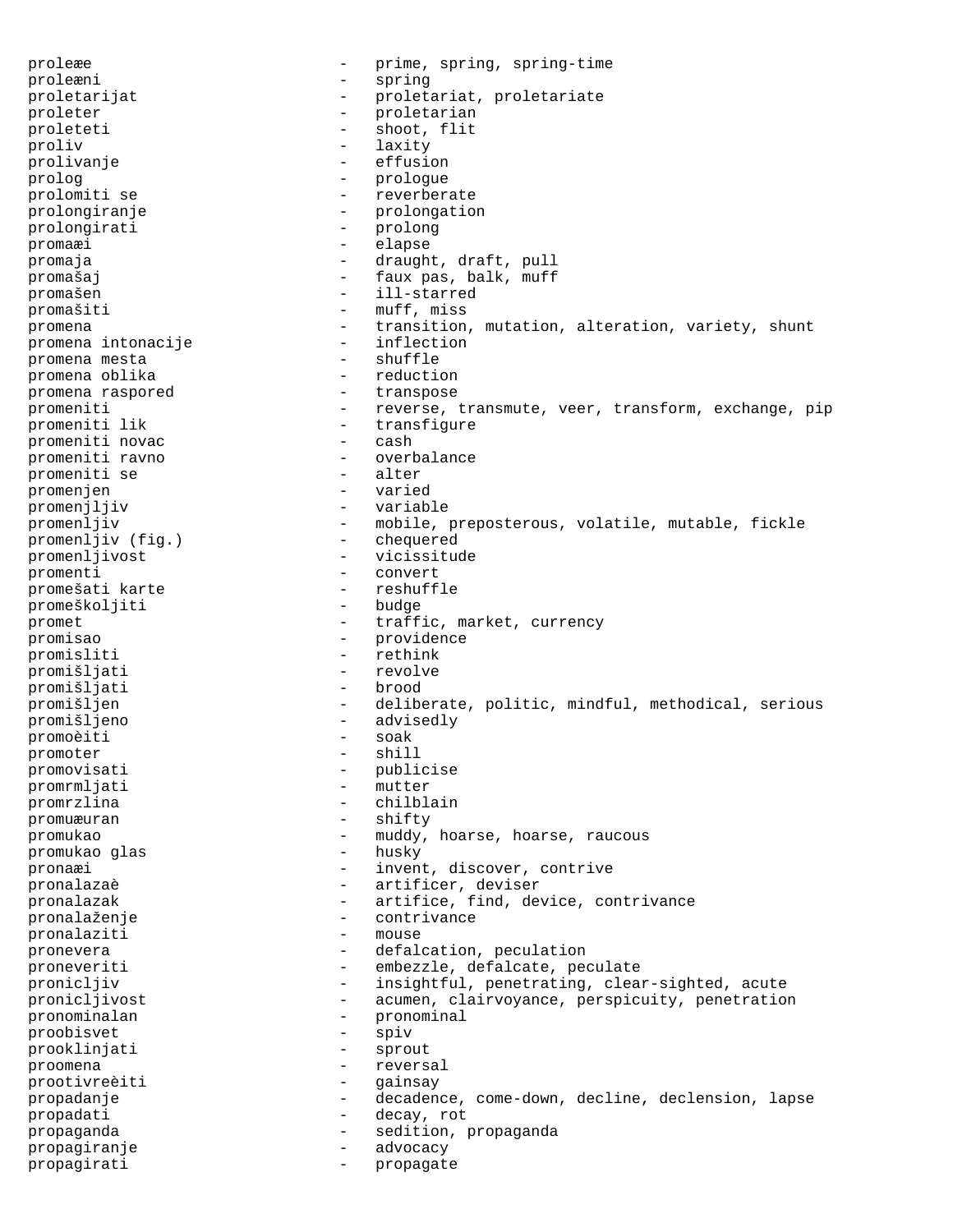propao - ruinous propast - fiasco, perdition, destruction, ship-wreck, fall propasti - perish, fail, lapse propeler - screw, propeller propinjanje - prance propis - writ, term, dictate, statue, regulation, precept propisan - set, prescriptive, formal propisati  $-$  prescribe, appoint, enact propisno - roundly, duly proplanak  $\qquad \qquad \qquad -$  opening, glade, lawn proporcija - proportion proporcionala - proportional proporcionalan - commensurable, proportionate propoved **-** speech, sermon, homily propovedati e e sermonize propovedeti - preach propovednik - apostle, preacher proprati - rinse propusnica - permit, neck strap, safeguard propust - mistake, permit, oversight, omission, delinquency propuštanje - running propustiti - nod, omit, slip, balk, overlook, pass, miss, admit propustljivost - penetration proputovanje en en en en peregrination proputovati - perambulate proraèun - outlay, forecast proraèunati - forecast proreæi - foretell, prophecy, presage proreðen - foretell, prophecy, presage proreðen - raret - raret - raret - raret - raret - raret - raret - raret - raret - raret - raret - raret - ra prorediti se - thin, rarefy - thin, rarefy - thin, rarefy - thin, rarefy - thin, rarefy - thin, rarefy - thin, rarefy - thin, rarefy - thin, rarefy - thin, rarefy - thin, rarefy - thin, rarefy - thin, rarefy prorešetati – drilla – drilla – drilla – drilla – drilla – drilla – drilla – drilla – drilla – drilla – drilla prorez - slot, slit, slash<br>prorezati - slit - slit prorezati proricanje  $\qquad \qquad -$  prognosis, oracle, augury proricati  $\overline{\phantom{a}}$  - augur, divine, predict proroèanski - oracular, portentous, prophetic proroèanstvo - prediction, prophecy, oracle proroèki - prophetic prorok - prophet, augur, seer, soothsayer<br>proš od arise - arose - arose proš od arise - arose proš od te eat - ate proš. od awake<br>proš. od be - was, were<br>- bore proš. od bear - bore proš. od begin - began proš. od bend - bent proš. od bid - bade proš. od bind<br>nroš od bite<br>- bit proš. od bite - bit proš. od blow - blew proš. od bring proš. od buy - bought proš. od can - could proš. od catch - caught proš. od choose - chose proš. od cleave - cleft proš. od clothe - clad proš. od come - came proš. od dig - dug proš. od drink - drank proš. od drive - drove proš. od fall - fell proš. od feed - fed proš. od feel - felt proš. od fight - fought proš. od find - found proš. od flee proš. od fly - flew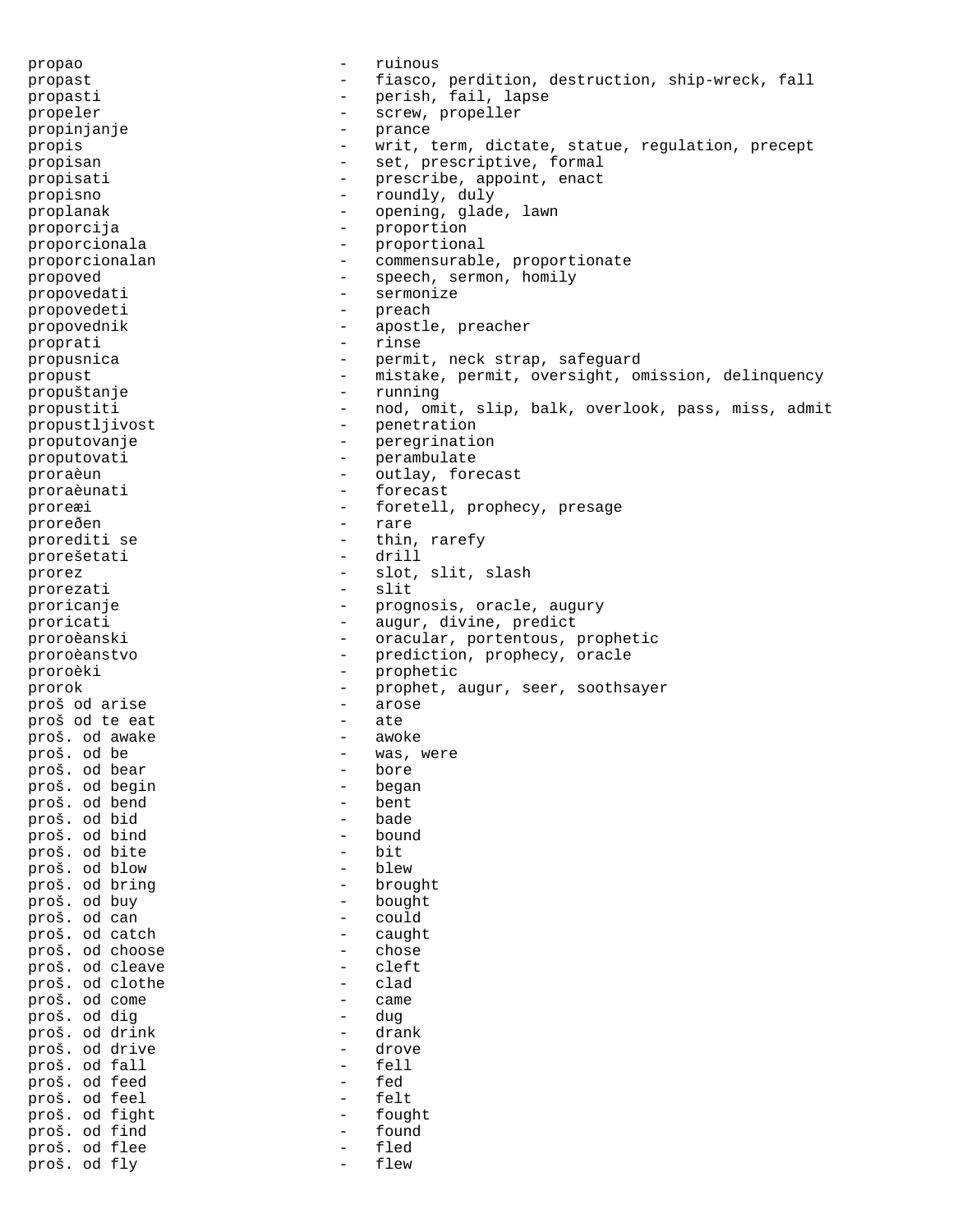| proš.         |                 | od forbid  | $\overline{a}$ | forbade       |
|---------------|-----------------|------------|----------------|---------------|
| proš.         | od              | forget     |                | forgot        |
| proš.         |                 | od forgive |                | forgave       |
| proš.         |                 | od freeze  |                | froze         |
| proš.         |                 | od get     |                | got           |
| proš.         | od              | go         |                | went          |
| proš.         |                 | od grind   |                | ground        |
| proš.         |                 | od hang    |                | hung          |
| proš.         |                 | od have    |                | had           |
| proš.         |                 | od hear    |                | heard         |
| proš.         |                 | od hide    | $\overline{a}$ | hid           |
| proš.         | od              | hold       |                | held          |
| proš.         |                 | od keep    | $\overline{a}$ | kept          |
| proš.         | od              | kneel      |                | knelt         |
| proš.         |                 | od know    |                | knew          |
| proš.         | od              | lead       |                | led           |
| proš.         | od              | lean       |                | leant         |
| proš.         | od              | learn      |                | learnt        |
| proš.         | od              | let        |                | let           |
| proš.         | $\circ {\rm d}$ | lie        |                | lay           |
| proš.         | od              | light      |                | lit           |
| proš.         | od              | lose       |                | lost          |
| proš.         |                 | od make    |                | made          |
| proš.         | od              | may        |                | might         |
| proš.         |                 | od mean    |                | meant         |
| proš.         |                 | od meet    |                | met           |
| proš.         | od              | pay        |                | paid          |
| proš.         |                 | od read    |                | read          |
| proš.         |                 | od ride    |                | rode          |
| proš.         | od              | ring       |                | rung,<br>rang |
| proš.         | od              | rise       |                | rose          |
| proš.         | od              | run        |                | ran           |
| proš.         | od              | say        |                | said          |
| proš.         | $\circ {\rm d}$ | see        |                | saw           |
| proš.         | od              | seek       |                | sought        |
| proš.         | od              | sell       |                | sold          |
| proš.         | od              | send       |                | sent          |
| proš.         | $\circ {\rm d}$ | set        |                | set           |
| proš.         | od              | shake      |                | shook         |
| proš.         | od              | shall      |                | should        |
| proš.         | od              | shed       |                | shed          |
| proš.         | od              | shine      |                | shone         |
| proš. od shoe |                 |            |                | shod          |
| proš.         | od              | shoot      |                | shot          |
| proš.         | od              | shut       |                | shut          |
| proš.         |                 | od sing    |                | sang          |
| proš.         | od              | sink       |                | sank          |
| proš.         | $\circ {\rm d}$ | sit        |                | sat,<br>sate  |
| proš.         | od              | slay       |                | slew          |
| proš.         | od              | sleep      |                | slept         |
| proš.         | od              | slide      |                | slid          |
| proš.         | od              | smell      |                | smelt         |
| proš.         | od              | speak      |                | spoke         |
| proš.         | od              | speed      |                | sped          |
| proš.         |                 | od spell   |                | spelt         |
| proš.         | od              | spit       |                | spat          |
| proš.         | od              | spread     |                | spread        |
| proš.         | od              | spring     |                | sprung        |
| proš.         |                 | od stand   |                | stood         |
| proš.         | od              | stick      |                | stuck         |
| proš.         | od              | sting      |                | stung         |
| proš.         | $\circ {\rm d}$ | strike     |                | struck        |
| proš.         |                 | od string  |                | strung        |
| proš.         | od              | strive     |                | strove        |
| proš.         | od              | sweep      |                | swept         |
| proš.         | od              | swer       |                | swore         |
| proš.         | $\circ {\rm d}$ | swim       |                | swam          |
| proš.         | od              | swing      |                | swung         |

|                | forbade       |
|----------------|---------------|
|                | forgot        |
|                |               |
|                | forgave       |
|                | froze         |
|                | got           |
|                |               |
| $\overline{a}$ | went          |
|                | ground        |
|                |               |
|                | hung          |
|                | had           |
| $\overline{a}$ | heard         |
|                |               |
|                | hid           |
|                | held          |
|                |               |
|                | kept          |
|                | knelt         |
|                | knew          |
|                |               |
|                | led           |
|                | leant         |
|                | learnt        |
|                |               |
| $\overline{a}$ | let           |
| $\overline{a}$ | lay           |
|                | lit           |
|                |               |
| $\overline{a}$ | lost          |
|                | made          |
|                |               |
|                | might         |
|                | meant         |
|                | met           |
|                |               |
|                | paid          |
|                | read          |
|                | rode          |
|                |               |
|                | rung,<br>rang |
| $\overline{a}$ | rose          |
|                | ran           |
|                | said          |
|                |               |
|                | saw           |
| $\overline{a}$ | sought        |
|                | sold          |
|                | sent          |
|                |               |
|                | set           |
|                | shook         |
|                | should        |
|                |               |
|                | shed          |
|                | shon          |
|                | shod          |
|                |               |
|                | shot          |
|                | shut          |
|                |               |
|                | sanq          |
|                | sank          |
|                | sat,<br>sate  |
|                | slew          |
|                |               |
|                | slept         |
|                | slid          |
|                | smelt         |
|                |               |
|                | spoke         |
|                | sped          |
|                | spelt         |
|                |               |
|                | spat          |
|                | spread        |
|                | sprung        |
|                | stood         |
|                |               |
|                | stuck         |
|                | stung         |
|                | struck        |
|                |               |
|                | strung        |
|                | strove        |
|                | swept         |
|                |               |
|                | swore         |
|                | $C^{1/2}$     |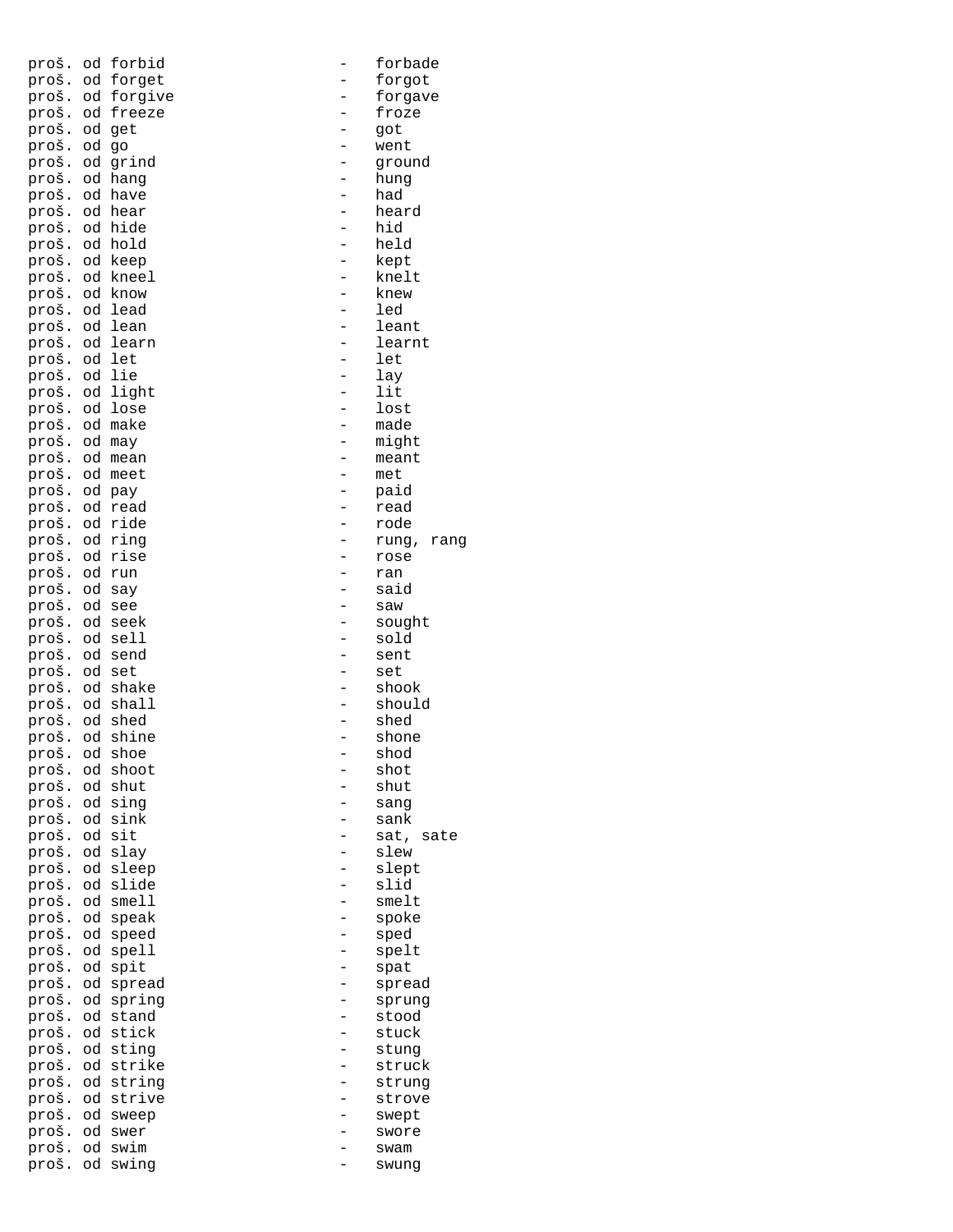proš. od take - took proš. od tell - told proš. od think - thought proš. od thrive  $-$  throve proš. od throw - threw proš. od tread - trod proš. od wake  $\overline{p}$  - woke proš. od wear - wore proš. od weave - wove proš. od weep - wept proš. od will a vou - would be a vou - would be a vou - would be a vou - would be a vou - would be a vou - wou<br>
proš. od win proš. od win - won proš. od wind - wound proš. od wring  $\begin{array}{ccc} - & \text{wrung} \\ \text{proš. od write} & - & \text{wrote} \end{array}$ proš. od write - wrote proš.od mistake prošao - bygone prošao rok - overdue prošarati (fig.) prošæe - palette proseèan - mediocre, run-of-the-mill, ordinary, average, mean prosed - grizzled prosejati - screen, sift, sieve, sieve prosek - standard prosidba - suit prosijavanje prosilac - suitor prosipati - effuse proširenje - amplification proširiti - quilt, amplify, aggrandize prositi - quilt, amplify, aggrandize prositi - beg prosjaèiti prosjak - pauper, beggar<br>proslava - elebration, bl - celebration, blazon, gala, commencement<br>- shindig proslava (slang) proslaviti - celebrate, sing, fame<br>proslavljen - distinguished, well-re proved and istinguished, well-reputed<br>- preterit prošlo svršeno vreme - preterit prošlo vreme od be prošlo vreme od gr - grew prošlog meseca - ultimo prošlost  $-$  antecedent, past, slate proso - millet<br>prospekt - millet prospekt - outlook prost - vulgar, blunt, homely, primeval, simple, easy prost (broj) - cardinal prosta greda  $-$  cantilever proštac<br>prostaèki - palisade - palisade - palisade prostaèki - oafish, raffish prostak - boor, simple, simpleton, rough-neck, churl, yokel prostiraè - matting prostirati se - outspread prostirka - material - material prostitucija - prostitution prostituka - bitch prostitutka  $-$  harlot, prostitute, whore, tart prosto - merely, low, simplify, simply<br>
prostodušan<br>
- simple outspoken prostodušan - simple, outspoken prostor - space, extent, vacancy, reach, area, expanse<br>prostoran - capacious prostoran - capacious prostorija - tract, room prostorni - spatial prostosrdaèan - simple-hearted prostota  $-$  simple, vulgarity, simplicity prostran - vast, voluminous, roomy, great, wide, extensive prostranstvo - breadth, area, width prostrt - prone - prone - prone - prone - prone - prone - prone - prone - prone - prone - prone - prone - prone - prone - prone - prone - prone - prone - prone - prone - prone - prone - prone - prone - prone - prone - pron prostrti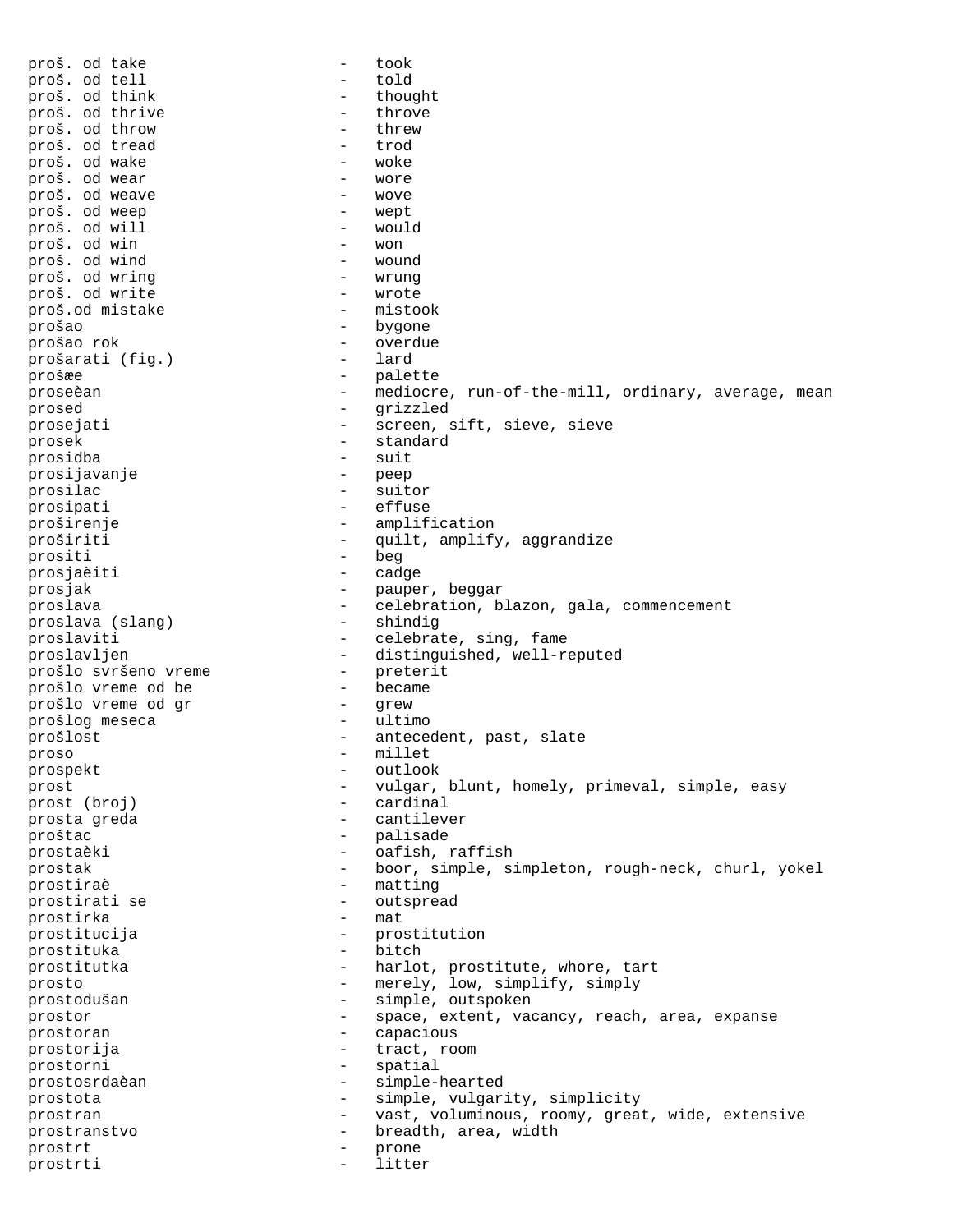prostudirati - peruse prosuditi  $-$  review, argue prosuðivanje - assessment, deliberation prosuðivati - envisage, weigh, reason prosuti - slop, shed, scatter<br>prosuti se - spill prosuti se prosveæen - cultural prosveæenost - enlightenment prosvetiti - enlighten protagonista - protagonist proteæi - elapse protegnuti - protract protejski - protean protektorat - protectorate proterati - dislodge, relegate, banish, ostracize proterivanje - deportation, banishment protest  $-$  outcry, objection, remonstrance protestant - quaker protestovati - protest, deprecate, remonstrate protezanje - spread, stretch protezati se  $-$  sprawl, broaden protežirati - protect - protect - protect - protect - protect - protect - protect - protect - protect - protect - protect - protect - protect - protect - protect - protect - protect - protect - protect - protect - protect proticati protiv  $\begin{array}{cccc} - & \text{against, with, anti, athwart, versus, con} \\ - & \text{countermand} \end{array}$ - countermand protiv srca - reluctant - reluctant - reluctant - reluctant - reluctant - reluctant - reluctant - reluctant - reluctant - reluctant - reluctant - reluctant - reluctant - reluctant - reluctant - reluctant protiv vetra protiv volje  $\qquad \qquad -$  reluctant, unwillingly protivan - averse, adverse, loath, antagonistic protivavionska odbrana protivavionski - anti-aircraft protiviti se  $-$  stem, buck, resist, counteract protivljenje - resistance, antagonism, opposition, backlash protivnik - antagonist, enemy, rival, adversary, opponent protivno - vice versa protivotrov - antidote, antidote protivreèan - contradict, contradictory<br>
protivreÈan - inconsistent - inconsistent protivreèiti - oppose, belie protivtenkovski - antitank protivteža  $-$  balance, counterpoise, counterbalance protivtužba - retaliate, countercharge protivure<br/>èan - repugnant protivureèan - republikant - republikant - republikant - republikant - republikant - republikant - republikant - republikant - republikant - republikant - republikant - republikant - republikant - republikant - republikant protivzakonit - illegal, illicit protkati - interweave protokol - protocol, record protokolisati protuberanca entre a protuberance protumaèiti - fathom, decipher prouèavanje  $\qquad \qquad -$  research, perusal, peruse prouèavati - scrutinize, read, observe, read, profess prouèiti - ponder prouzrokovaè - provocative prouzrokovati - induce, cause, engender, originate, put, occasion provala  $\qquad \qquad \qquad -$  outburst, spurt, break-in provala smeha provala smeha provalija - precipice, abyss, chasm provaliti - intrude, break in provera  $-$  review, check proveravanje - verification, quiz, adjustment<br>proveravati - quiz proveravati proveriti - verify, check, examine provesti - spend provesti se - enjoy oneself provetravanje - ventilation provetravati - air, aerate providan - transparent, limpid, pellucid, sheer, see-through proviðenje - providence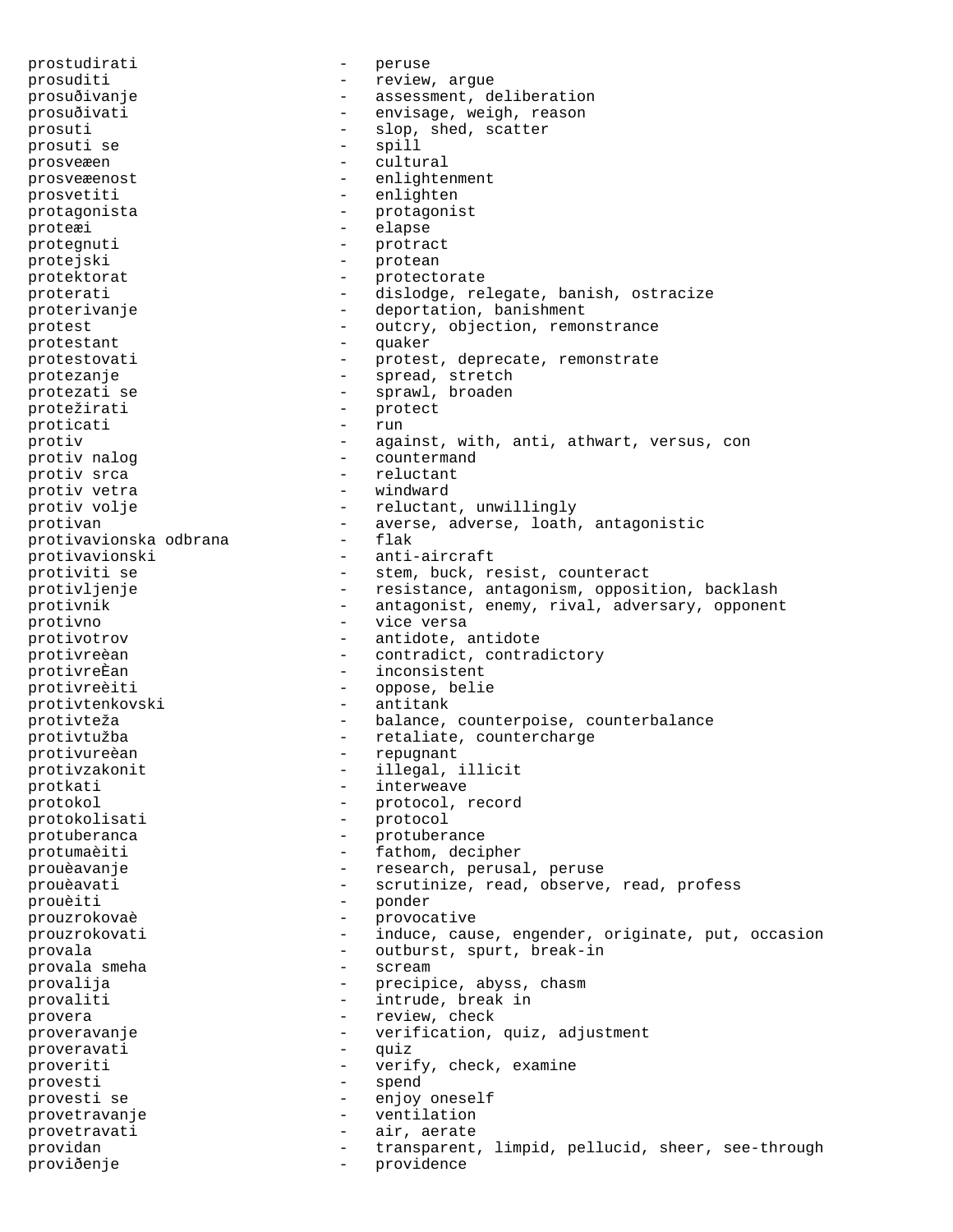provinciski - provincial proviriti - pierce provizija - ration provlaèiti se  $-$  wriggle provoditi - pilot provoditi blud<br>provodljivost - wanton - eonduction provodljivost provodnik - conductor provokacija - provocation, provocation provrteti - pierce, bore provuæi se - get by proza - prose prozaièan - prosy, matter of fact, pedestrian, prosaic proždirati - devour, shark proždrljiv - raven, voracious prozelit - proselyte prožeti - penetrate, saturate, imbue prožimanje - soak, permeation prožimati - search<br>prožimati - search<br>prožiman - translu proziran - translucent, lucid prozivka - muster prozor - window, casement prozor na brodu - porthole prozor na krovu<br>prozorski krst - transom, sash prozorski okvir - sash, jamb prozorski ram  $\qquad \qquad -$  casement prozorsko staklo - wind-screen prozraèan - limpid, pellucid, serene, translucent, perspicuous prozraènost - clarity, perspicuity prozvati  $\qquad \qquad -$  call by name prsa - bust prsa (meso koje se priprema) prsi - breast, bosom prskalica - spray prskanje - splash, aspersion, spatter, spill, douche prskati - asperse, spit, scatter, splutter, spray prsluèe  $-$  waistcoat prsluk - vest prsni - pectoral prsnik - waistcoat prsobran - parapet prst  $\frac{1}{2}$  prst a nozi  $\frac{1}{2}$  finger prst na nozi  $-$  toe prštanje - sputter prsten - ring, band, loop, sleeve, spigot prstenast - annular prtljag  $-$  baggage, luggage pruæe - brushwood prud - shelf - shelf - shelf - shelf - shelf - shelf - shelf - shelf - shelf - shelf - shelf - shelf - shelf - shelf - shelf - shelf - shelf - shelf - shelf - shelf - shelf - shelf - shelf - shelf - shelf - shelf - shelf pruga  $-$  track, way, rail, railway prugast<br>prugasti baršun - brindled, streaked<br>prugasti baršun - corduroy prugasti baršun prut - stick, twig, cane<br>
pružanie - spread - spread pružanje - spread pružanje pomoæi - rendering pružanje ruke pružati - sprawl pružati se - extend pružiti - maintain, render, give pružiti otpor  $-$  offer, rebuff, resist prvenstven - prior prvenstvo - par exellence, primacy prvi - foremost, one, prior, first, prime, opening prvi padež - nominative prvi postava (ekipe u sportu) - varsity prvi stepen - positive prvi tanki led - sludge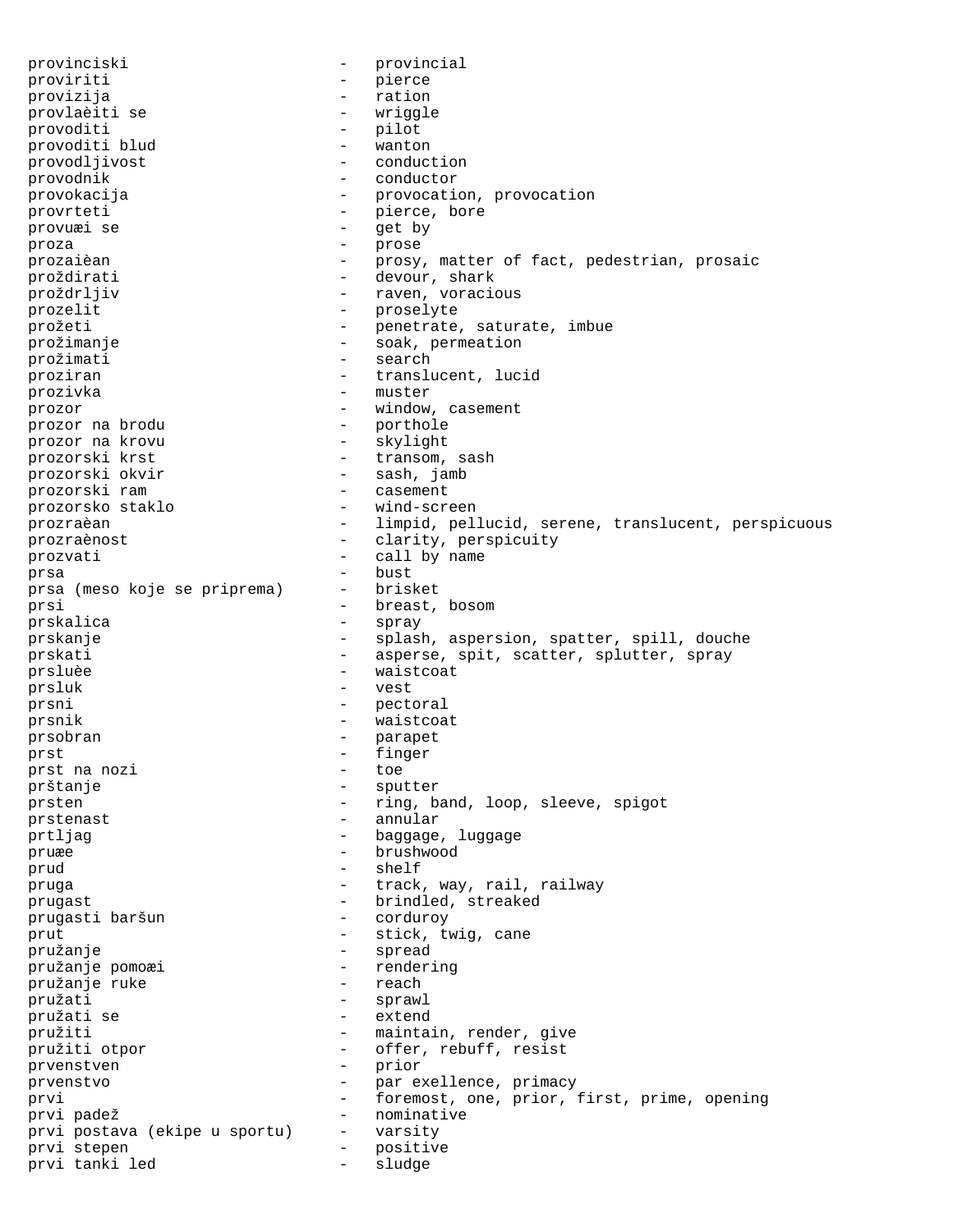prvo - first prvo prikazivanje - premiere prvobitan - primal, primeval, primary, primitive prvobitni - aboriginal, aboriginal, original -<br>
prvobitno - originally<br>
prvoklasan - tip-top, st - tip-top, sterling, top-hole<br>- tiptop prvorazredan<br>prženi šeæer - caramel prženice - scrapple<br>
prženo meso - - broil prženo meso pržiti - bake, roast, scorch, grill, toast pržiti se  $-$  frizzle, fry psalm - psalm - psalm pseæa kuga - distemper pseæi - canine, doggish pšenica - wheat pšenièna pogaèa pseudonim extensive pseudonym, pen-name pseudoniman extensive pseudonymous pseudonymous -<br>psiha - psyche - psyche<br>psihièki - psychi psihièki - psychic, mental<br>psihijatar - psychiatrist - psychiatrist psihijatrija - psychiatry psihoanaliza - psychoanalysis psiholog - psychologist psihologija - psychology psovaèki - scurrilous psovanje  $\qquad \qquad \qquad -$  abuse, rating, wigging psovati entertainpst! – mum ptiæ - nestling ptica<br>ptica qrabljivica - flier, bird<br>ptica qrabljivica - vulture ptica grabljivica ptica pevaèica - songster, singer ptièar - pointer ptièica - dicky ptièje pero kao penkalo pub - knave pub u adutu pubertet - puberty publicista - publicist publika - public, audience publikacija - publication, edition publikovati - publish<br>puè - revoluti - revolution pucanj - report, pop pucanje  $\qquad \qquad -$  shooting, fire pucati  $\begin{array}{ccc} 1 & - & - & - \\ - & - & - & - \end{array}$  shoot, fire pucati iz zaklona pucati iz zaklona puèina - billow, main puæiti usne puckati - snap -<br>pucketanje - snap pucnjava - gunfire, shooting, fusillade puder - powder puderisati se puding  $-$  dumpling, pudding pudrijera - puff-box - powder-puff pufna za puder - powder-puff puk  $-$  regiment puki - bare<br>puki siromah - bare puki siromah - pauper puknuti - burst, puncture, rift pukotina  $-$  fissure, crack, cranny, rent, chink, opening, rift pukovnik - colonel pukovski - regimental pulover - pull-over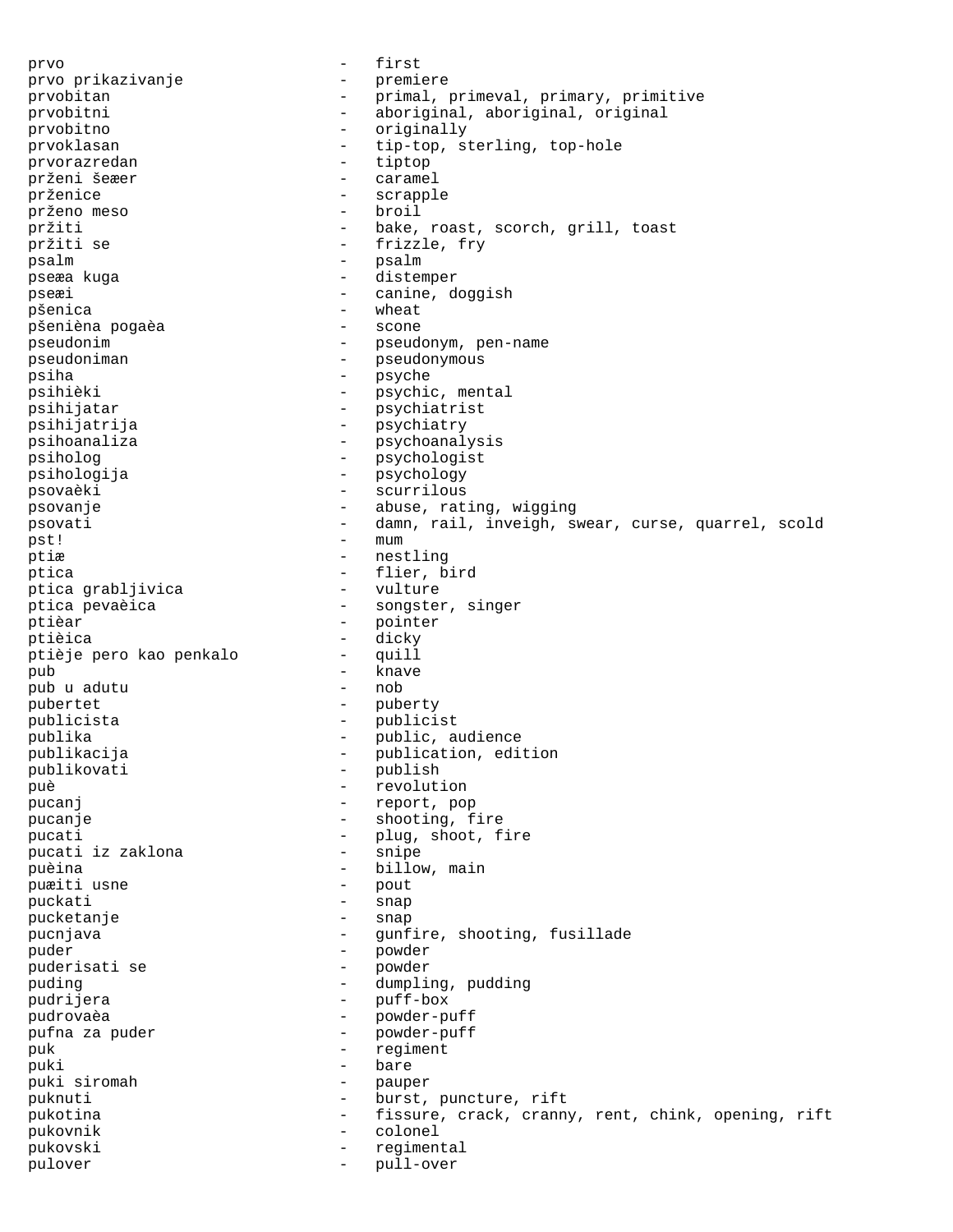pulpa - pulp puls - pulse pulsiranje - pulse pulsirati - palpitate, pulsate pulverizator - atomizer puma - panther pumpa - force-pump, pump, pump pun - stout, plenary, portly, corpulent, fraught pun aforizama  $-$  sententious pun èežnje - lackadaisical pun figura - ornate pun ljubavi pun pare  $\qquad \qquad -$  vaporous pun poleta - dashing pun poštovanja  $-$  respectful, reverent, deferential pun puncat - brimful - brimful pun razumevanja - responsive pun šavova - seamy pun snage pun straha  $-$  awe, awestruck pun tanjir  $-$  plateful pun taštine  $-$  pontifical pun trnja - spiny pun života - blithe, kinetic, resilient punaèak - roly-poly, buxom, pudgy, plump puni - mere puni nagon - plenitude puniti gorivom - refuel punjenje - wadding, padding, filling, charge<br>puno krilo (neèeqa) - - lapful puno krilo (neèega) puno vedro - pailful punoæa - fullness, plenitude, amplitude punoglavac  $\qquad \qquad -$  larva, tadpole punokrvan - full-blooded punokrvnost - plethora -<br>punoletan - adult punoletnost - majority punomoæ  $-$  warrant, procuration punomoæje - proxy punomoæni - mandatory punomoænik - mandatory, attorney<br>
punovažan - mandatory, attorney punovažan - valid punovažnost - authority<br>
punza - stamp - stamp punza - stamp pupak - umbilicus, navel, bellybutton pupoljak - bud, rosebud purgativan - purgative purpuran - purple pušaè<br>pušaè - smoker<br>nušèana paliba - musketry pušèana paljba pušiti se - reek puška - musket, gun, rifle puškaranje - skirmish puškarnica - loop-hole pust - barren, desert, bleak, back, wild, solitary pusta želja - pipe dream puštati dim - puff puštati korenje pušti - smoke pustikara  $-$  foxglove pustinja  $-$  sand, solitude, desert pustinjak - recluse, hermit pustiti  $\begin{array}{ccc} \text{pustiti} & - & \text{admit} \\ \text{pustiti} & (\text{da uõe}) & - & \text{let in} \end{array}$ pustiti (da uðe) - let in pustiti mlaz - squirt pustiti s lanca - unleash pustiti sa lanca and the muchain pustiti u prodaju - put out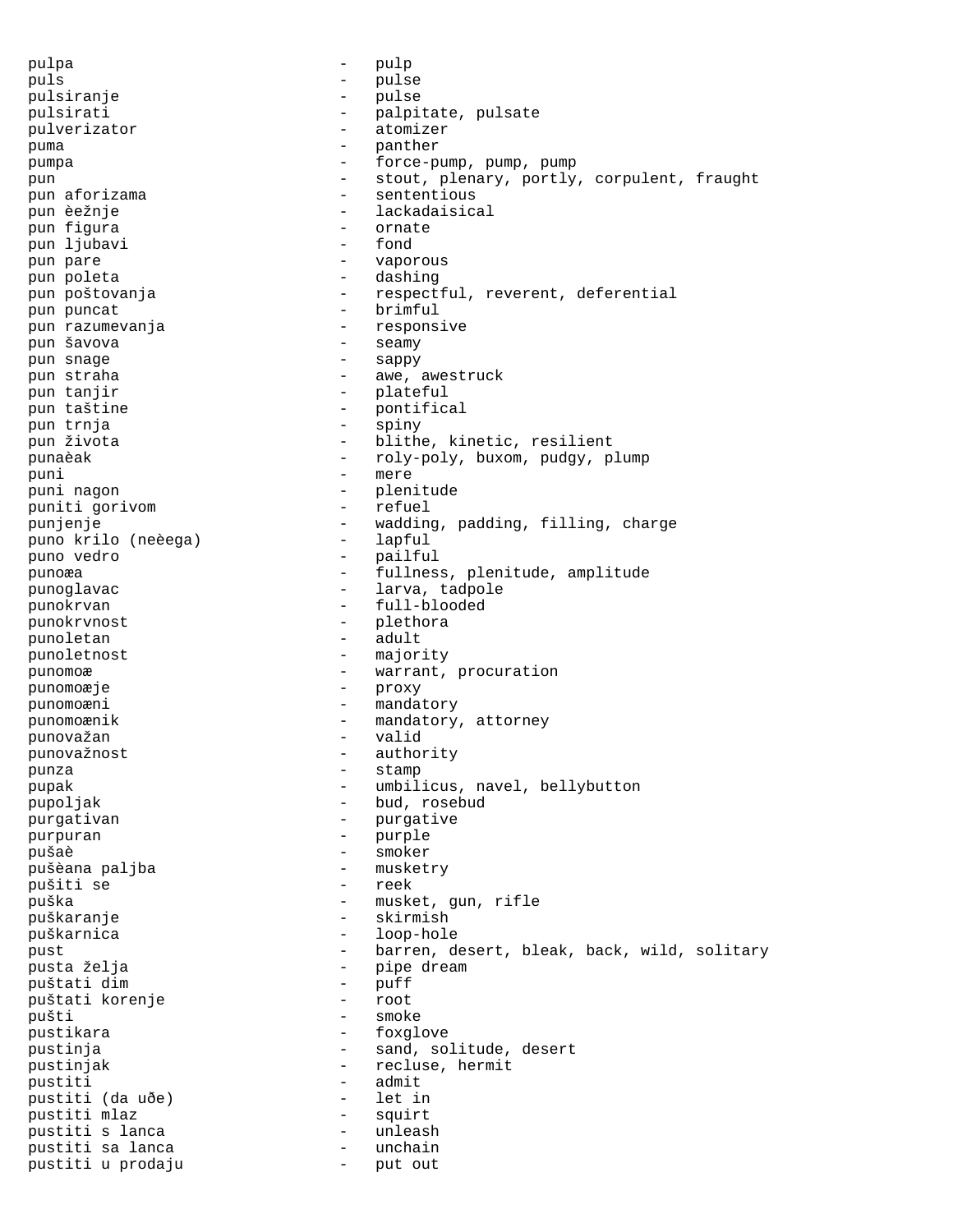pustiti u promet entry the contract of the release pustolovan - picaresque, romantic<br>pustolovina - adventure - adventure pustolovina pustoš - wilderness, wild, havoc pustošenje - sack, ravage, depredation, desolation put  $-$  ride, line, trip, path, passage, thoroughfare, way putanja - orbit, path, lane, trajectory puteljak  $-$  pathway, runway putem  $-$  per, whereby, via puten - carnal putenost - sensuality puter  $\qquad -$  butter putiæ - lane putna isprava  $\qquad \qquad \qquad -$  passport putna torba - valise - holdall<br>- mileage putni trošak<br>putni vodiè - itinerary putnièka torba - carpetbag putnièki brod<br>putnièki vagon - day coach putnik  $-$  passenger, tourist, tripper, wayfarer, fare puto - shroud - sign-post, pointer, signpost, indicator putopis - itinerary putovanje - journey, passage, ramble, tour, travel, expedition<br>putovanje železnicom - railway putovanje železnicom putovati - tour, journey, travel, peregrinate, voyage putovati peške - tramp putovati peške - tramp putovati železnicom putujuæi - itinerant, vagrant puž - snail puž golaæ puzanje - crawl puzati se - trail puzav - slimy -<br>puzavac - creeper puziti  $-$  crawl, creep<br>puziti (fig.) - grovel puziti (fig.) pyre - pyramid - rhubarb racionalan - rational racionaliziranj - rationalization racionalnost - rationality raèun - sake, reckoning, invoice, score, bill, note<br>raèunati - count, compute, reckon, calculate - count, compute, reckon, calculate<br>- relv raèunati na raèuni - manual raèunjanje - numeration, reckoning<br>raèunovoða - - - - - - - accountant - accountant raèvanje - parting, ramification raèvati se - fork, bifurcate racvet života - may rad  $-$  running, work, working, action, doings radan - active, sedulous, busy, painstaking raðanje - procreation<br>radar - procreation radar - radar raðati - teem, reproduce, procreate<br>
radijalan - radial - radial radijator - radiator - rather radijum - radium - radium radikal - ultra radikalan  $-$  radical radilište - working<br>radio - radio - radio i radio - radio, wireless radio antena - antenna radio emisija - newscasting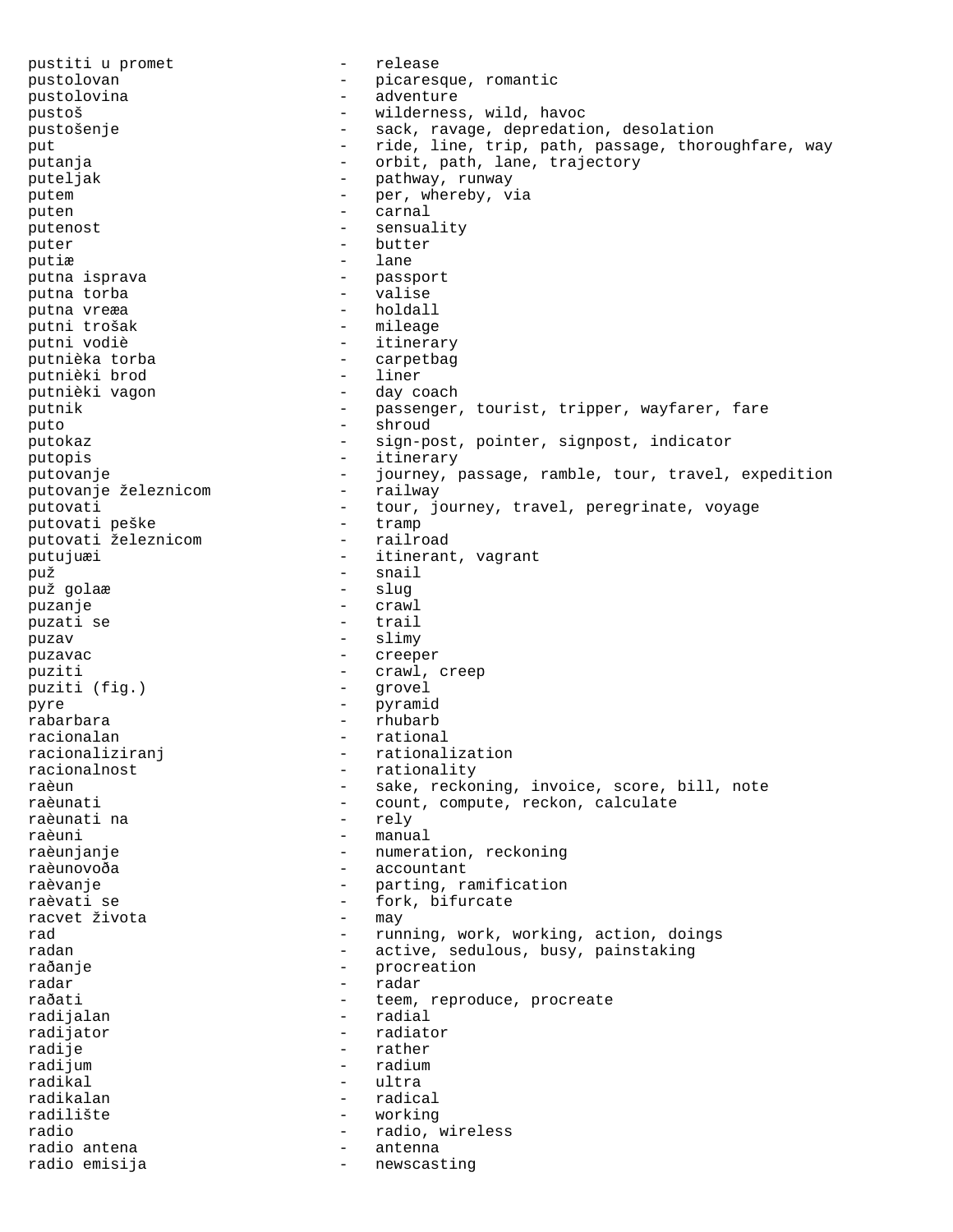radio pojaèalo - amplifier radio predajnik  $\begin{array}{ccc} \text{radio} & \text{pred} & \text{total} \\ \text{radio} & \text{slušalica} & \text{c} & \text{c} \\ \end{array}$ - ear-phone<br>- station radio stanica<br>radioaktivan - radio-active<br>- fallout radioaktivni raspad<br>radionica radionica - workshop, shop<br>radista - workshop, shop<br>radio-operator radista<br>
raditi - radio-operator, operator<br>
raditi - slave do act function - slave, do, act, function, labour, serve, act up<br>- tool raditi alatom<br>raditi bolje - outwork<br>- pickax raditi pijukom - pickax raditi teške poslove radna bluza  $\qquad \qquad$  - blouse radna snaga - labour - weekday radnica - worker - trades-union radnik - navvy, hand, operative, workman, worker, man<br>radnik u fabrici - blue-collar radnik u fabrici - blue-collar radništvo - labour - move, running, plot, act, operation, shop<br>- millinery radnja ženskih šešira radno odelo - smock, overalls rado - readily<br>radost - readily<br>- iov.min - joy, mirth, glee, gaiety radostan - glad, jolly, joyous, merry, gay, convivial radovati se - - - - - - - - - - - rejoice, look forward, gladden radovi - proceeding<br>radovnalac radoznalac - pry radoznalost<br>
radoznalost - curiosity<br>
radoznao - inquisitiv radoznao - inquisitive, curious radža - rajah rafinerija - refinery - refined rafiniranje  $\overline{\phantom{a}}$  - refinement raga - jade, nag, plug - rugby<br>- haricot ragu sa ovèetinom rahitièan - rickety rahitis - rickets raj - paradise, eden, paradise raja - ray rajsferšlus - zipper, zip-fastener rajski - elysian<br>rak - cancer. rak - cancer, crab, crawfish, crayfish, canker<br>rak rana - canker - canker - canker raka - bier raketa - rocket raketni - rocket rakija - brandy rakun - raccoon rakunica - thill(er) ral - acre ralica za sneg  $-$  snow-plough ralo  $-$  plough, plow, ploughshare ram - frame rame  $\frac{1}{2}$  rame  $\frac{1}{2}$  rame  $\frac{1}{2}$  rame  $\frac{1}{2}$  rame  $\frac{1}{2}$  rame  $\frac{1}{2}$  rame  $\frac{1}{2}$  rame  $\frac{1}{2}$  rame  $\frac{1}{2}$  rame  $\frac{1}{2}$  rame  $\frac{1}{2}$  rame  $\frac{1}{2}$  rame  $\frac{1}{2}$  rame  $\frac{1}{2}$  rame  $\frac{1}{2$ rame uz rame rampa - barrier ran - early rana  $-$  hack, stab, wound, cut, slash ranac - knapsack, kit, haversack, holdall randevu (ljubavnika) - knapsack, kit, haversack, holdall randevu (ljubavnika) rang - rank ranije - erstwhile, previously, advance, ere, beforehand<br>
raniji - former, sometime, early, fore, prior - former, sometime, early, fore, prior raniti - scotch, injure, stab, wound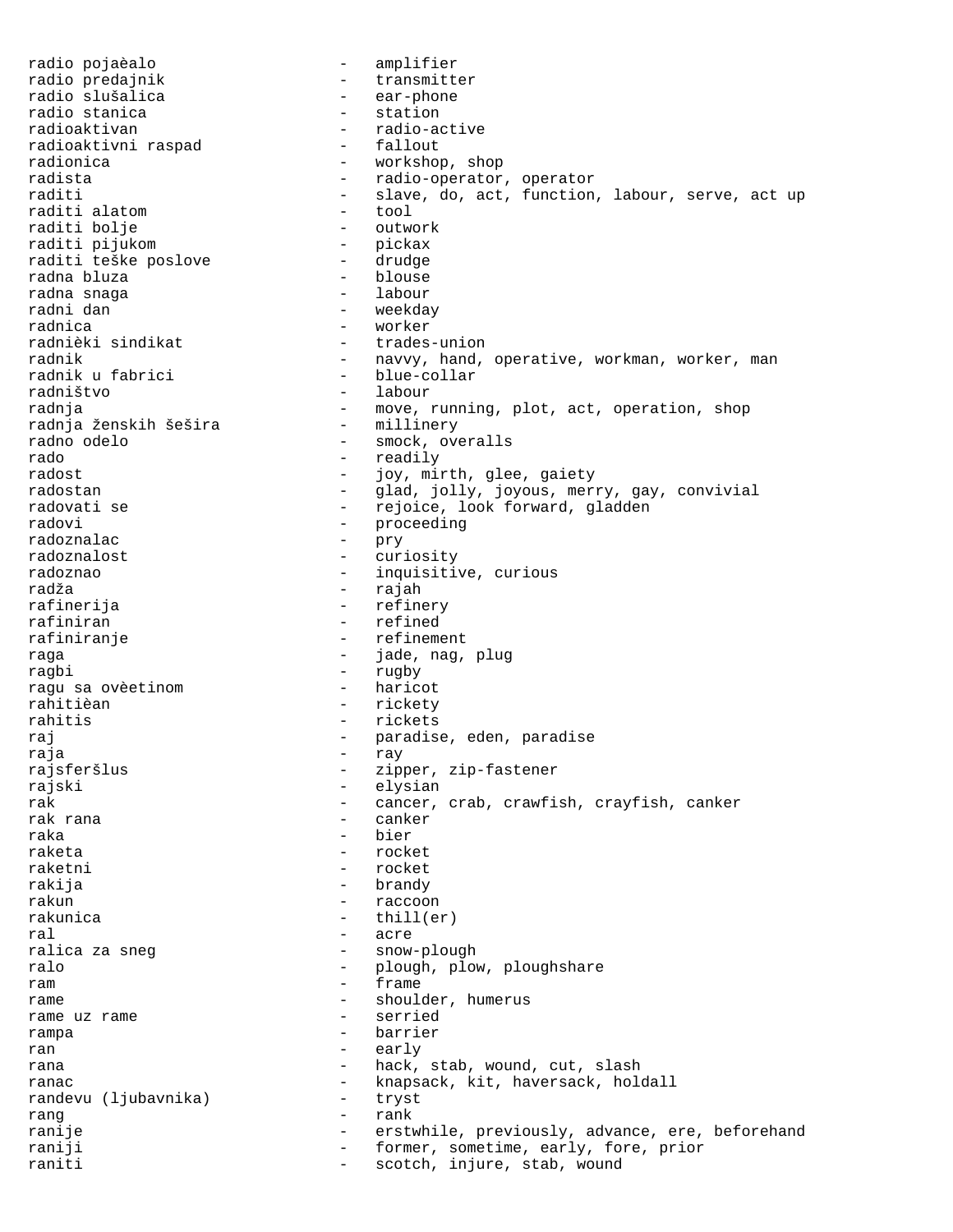raniti kljovom - tusk ranjiv - vulnerable ranjivost - vulnerability rano  $\frac{1}{100}$  - soon, betimes rano detinistvo - infancy rano detinjstvo - infancialno - infancialno - infancialno - infancialno - infancialno - infancialno - infancialno - infancialno - infancialno - infancialno - infancialno - infancialno - infancialno - infancialno - infancia rano i - early ranžirna stanica raonik - sock raonik (pluga) raparacija - reparation rapav - rough rapèlanjivanje - partition raport - report raportirati - report rapša - rasp rapsodija - rhapsody rasa  $-$  breed, tribe, race rascep - cranny, split, rip, dissidence, tear, split<br>rascepati - rive - rive rascepati rascepiti - splinter, tear, slit, rend, cleave<br>rascepiti se - split, splendour - split, splendour rašèišæavanje - clearance rasèistiti - quit rašèlaniti  $-$  limb, dismember, analyse rašèlanjenje - analysis rasèupane kose rasèupaviti - tousle rasecati - dissect raseæi - sever, rip rasejan - abstracted, absent, absent-minded, distrait rasejan èovek - mope rasejan èovek rasejano - absently rasejanost - preoccupation - scatter raseliti - unman raseliti stanovništvo rasformirati - break up rashladiti - refrigerate<br>
rashodovan brod - hulk - hulk rashodovan brod rasipan - wasteful, profuse, lavish<br>rasipanie - wastage shed squander rasipanje - wastage, shed, squander rasipati - lavish, spend rasipati se  $-$  moulder, spill rasipnik - spendthrift, prodigal, waster, wastrel rasipništvo - prodigality raširen - outspread<br>
raširenost - outspread<br>
- outspread - outspread raširiti - disperse, build up raširiti se - widen, dilate, spread, diffuse, evolve rašiti se  $-$  bulge raskalašan - wanton, unbridled, abandoned raskalašnost - abandon, riot, profligacy raskid  $-$  rupture, rent, severance, rupture raskinuti - disrupt, sever, rend, tear rasklimatan - cranky rasklimati - stager<br>rasklopiti - take d rasklopiti - take down, dismantle, disassemble raskol - schism raskomadati - limb, scrap, lacerate<br>
raskoš - bomp, pageantry, splei raskoš - pomp, pageantry, splendour, grandeur, luxury<br>raskošan - - proud, prodigal. silken. palatial. pompous. - proud, prodigal, silken, palatial, pompous, rich raskošno - sheen - reclaim raskreèiti se - straddle raskrinkavanje - disclosure raskrsnica - crossing, parting, cross-roads, turning<br>raskrsnica puteva - cross-road raskrsnica puteva - cross-road raskužiti - decontaminate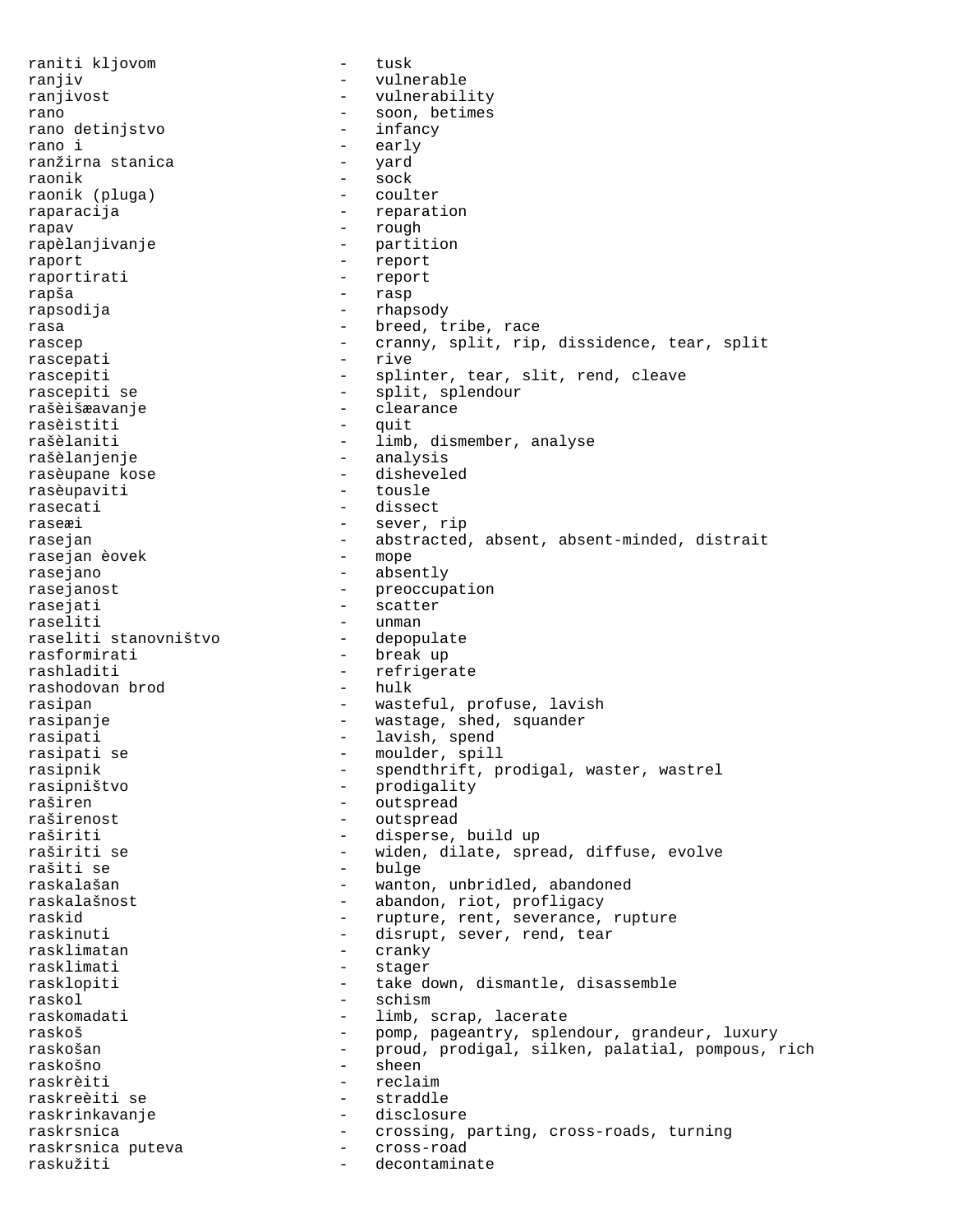rašlja - rowlock, thole rasni - racial rasol - pickle, brine raspad - meltdown raspadanje - putridity, disintegration raspadati - decompose - shred, resolve, putrefy, disintegrate raspakovati - unpack raspaliti - enkindle raspaljen - impassioned raspaljiv - quick-tempered<br>
rasparen - odd rasparen raspasti se  $-$  break up, crumble raspeæe - crucifix raspevan - soft raspikuæa - spendthrift, profligate<br>raspirivati - distend<br>- distend raspirivati raspis - writ raspitivanje - inquiry raspitivati se rasplesti - unravel<br>
rasplet (franc.) - denouement rasplet (franc.) rasploðivanje - propagation raspodela - allotment, assignment raspodeliti - share, distribute, cull raspolaganje - disposal raspoloviti - halve raspoložen - cheerful, sunny, jovial, jocund, heartily raspoloženje - exhilaration, pulse, goodwill, mood raspoloživ - disposable, available raspon - span, aperture - schedule, stand, arrangement, lay-out, timetable<br>- seating raspored sedišta rasporeðen - situated rasporediti - grade, marshal<br>rasporeðivati - dispose rasporeðivati raspoznavanje - recognition rasprašivaè - sprayer rasprava e argument, tract, contention, dispute, controversy rasprave - proceeding raspravljanje - - - - - - - - - - palaver, agitation, debate raspravljati - dispute, agitate, parley, discuss, treat, argue rasprodaja - sale, sell-out rasprodati rasprostranjen - prevailing, prevalent, far-flung<br>rasprostrati - unfurl rasprostreti - unfurl raspršavanje - dispersion raspršiti - scatter, pulverize raspršivaè - atomizer rasprskati - spray rasprskavanje - burst, splash rasprštati - spray raspuæi se - snap raspust - recess raspušten - rakish, abandoned, unbridled raspustiti - adjourn, dismiss<br>rast - stature rast  $-$  stature rastajanje - departure rastanak - parting, separation<br>rastati - part rastati - part rastati se  $\begin{array}{ccc} - & - & \text{dissociate} \\ - & \text{dissociate} \end{array}$ rastaviti - disengage, dismantle, section, disintegrate<br>rastavljanje - - - - - - - analysis, resolution, disunion - analysis, resolution, disunion rastavljati - decompose, analyse<br>rastavljati reè - parse rastavljati reè  $-$  parse rastavljen - disjointed rastavni - disjunctive rastegljiv - elastic, tensile, distensible, malleable, ductile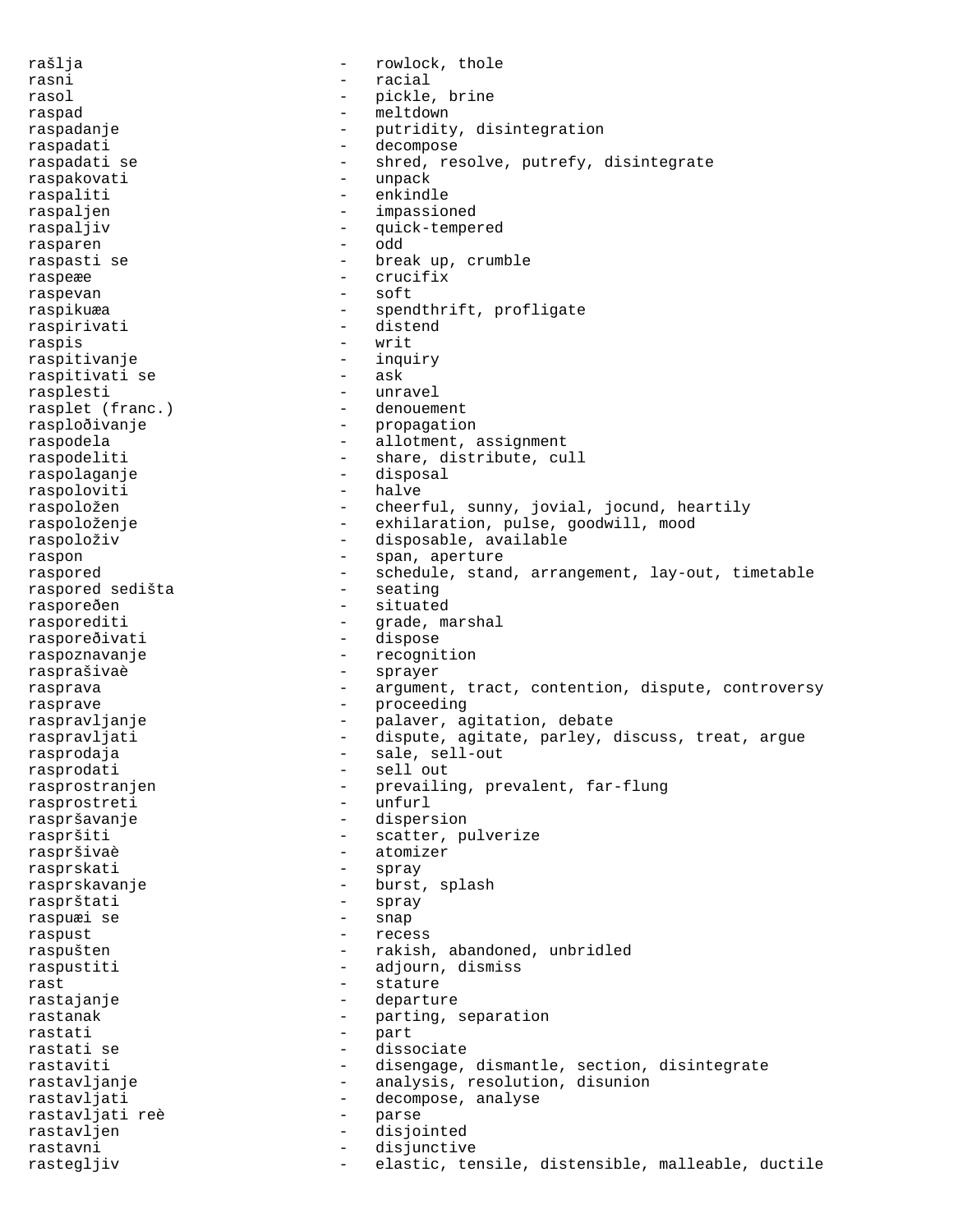rastegljivost - resilience rastegnuti - overreach rastegnuti se  $-$  stretch rasterati - dispel, enfranchise, rout rasteretiti - unburden, disburden<br>rasterivati - scatter rasterivati - scatterivati rastezanje - distension rasti - vegetate, move, grow, thrive<br>
rastoianie - reach<br>
- reach rastojanje rastopina - resolution rastopiti - dissolve rastopiti se  $-$  fuse, smelt, melt, liquefy rastopljen - molten rastregljiv - expansive rastresit - mealy rastrgati - lacerate raštrkan - sporadic, sparse rastrojen - distracted rastrojiti - unnerve rastrojstvo (nervno)<br>rastrubiti - blare, trumpet rastur - shrinkage rasturanje - dispersal - disseminate, dissipate<br>- shred rasturati se rasturen  $-$  sparse rasturiti - litter, disband, dispel, disperse rasturiti se  $-$  scatter rastužen - sorrowful<br>rastužiti - deject, a - deject, afflict, dishearten rastvaraè - solvent rastvaranja - solubility rastvaranje  $-$  dissolution rastvarati se  $-$  melt, resolve rastvor vapna external contraction, solution rastvor vapna external contraction of  $\sim$  resolution, solution rastvor vapna rastvorljiv - soluble, solvable rasuðivanje - judgement, opinion rasuðivati - reason rasulo - debacle rasuloo - ruin rasuti - intersperse rasvetliti - elucidate rat  $-$  war, warfare rata  $-$  instalment ratarstvo - husbandry<br>
ratifikacija - ratificat - ratification<br>- navy ratna mornarica ratna oprema  $\qquad \qquad -$  armament, armature, armor ratni - martial ratni brod  $-$  man of war, warship, war-ship ratni brodovi - men-of-war ratni huškaè - warmonger ratni plen - salvage, trophy<br>
ratni pohod - campaign - campaign<br>- spoil ratni trofeji ratnièki  $-$  martial, warlike ratnik - warrior, soldier<br>
ratoboran - martial, warlike - martial, warlike, bellicose, militant, bellicose ratobornost - pugnacity, truculence ratovanje  $\overline{\phantom{a}}$  - warfare ratovati - war ravan - plane, plane, level, flat, even, straight, smooth ravan kas  $\qquad \qquad -$  pace ravnalo  $-$  rule, ruler ravnati equate ravnica - champaign, heath, plain, plane ravnina - level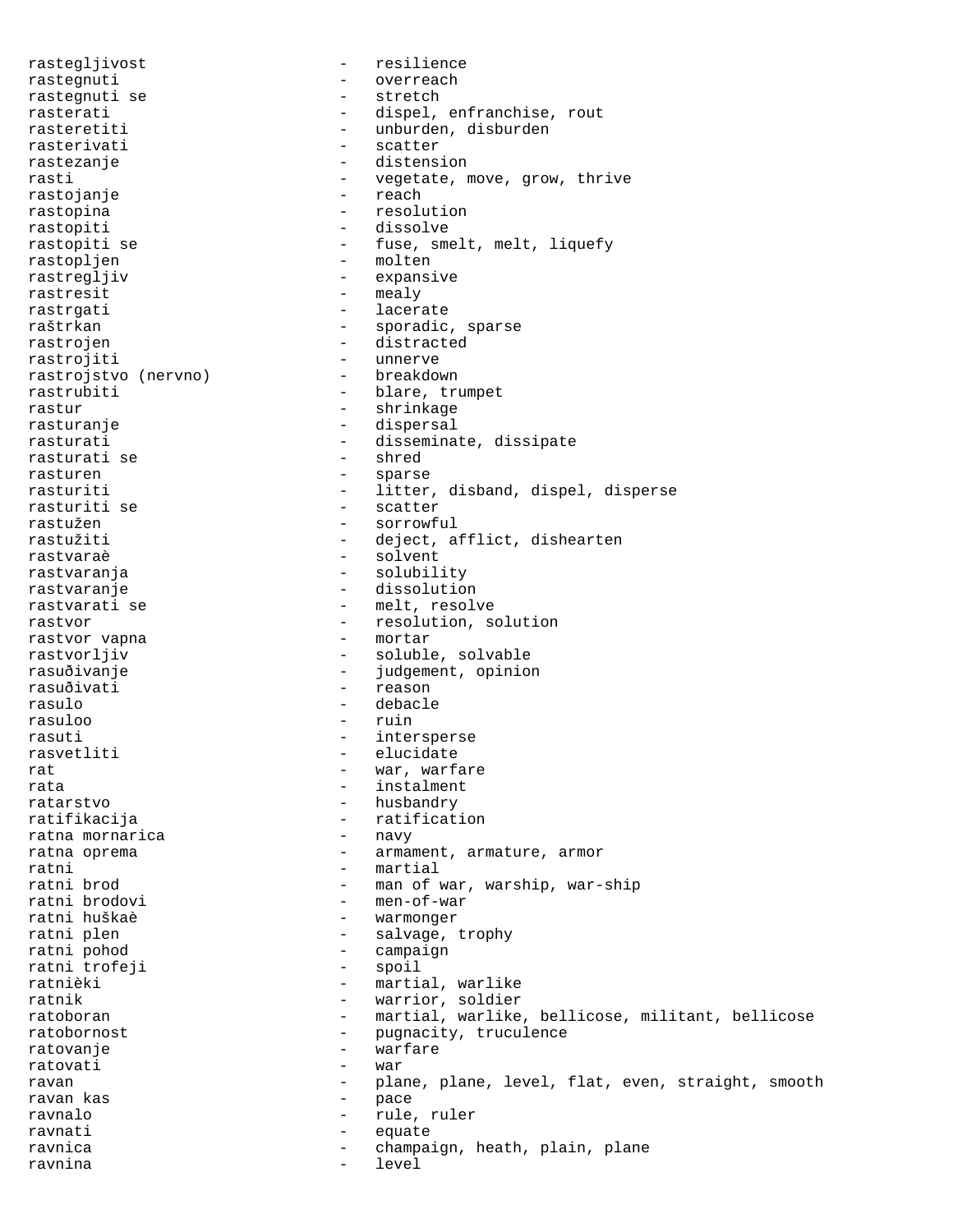ravno - head-on, slick, level ravnodnevnica - equinox ravnodušan - stolid, disinterested, apathetic, aloof, impassive - indifference, insensibility, apathy, phlegm ravnomeran en en en andre steady, steadfast ravnostran - equidistant ravnostrani - equilateral<br>ravnoteža - halance co ravnoteža - balance, compensation, equipoise, poise<br>raž raž - rye raža - ray ražalostiti se - sadden razan - various ražanj <br/> - broach, spit razaraè - destroyer razaranje  $-$  holocaust, havoc, subversion, destruction razarati  $-$  devastate, ravage razastrt - outspread razastrti - sheet razasuti - scatter razaznati - discern razbacan  $\qquad \qquad \qquad -$  rambling razbacati - scatter razbacivati - disseminate razbarija - fretwork - disheveled razbarušiti - ruffle razbarušti - tousle<br>razbesneti - exaspe razbesneti - exasperate, infuriate, enrage<br>razbijanje - - - - - - - smash razbijanje - smash razbijanje atoma - fission razbijanje talasa - surf razbijati<br>razbijen razbijen - broken - molder, rout, shatter, break up, resolve<br>- clobber razbiti (protivnika) u tuèi - clobberazhiti se razbiti se - smash razblažavanje<br>razblažen - attenuate razblažiti - qualify, attenuate razbludan - sensual razboj - loom razbojnièki  $-$  predatory, larcenous razbojnik - bandit, marauder, robber, thug, brigand, racketeer<br>razboleti se - sicken razboleti se - sicken razborit - quick, politic, circumspect, sapient, prudent razboritost - rationality, prudence, common-sense, discretion razdati - scatter, allot - space, allot, disjoin, parcel razdeljak - parting razderati - rend razdirati - lacerate razdoblje - period razdor - strife razdragan - jocund, merry, elate, sprightly, jubilant razdraganost - spree, hilarity razdragati - enrapture razdražavati - nettle razdražen - edgy, angry, pucker, overwrought, irate<br>razdraženje - exasperation - exasperation<br>- pique razdraženost<br>razdražiti razdražiti - provoke, gall razdražljiv - techy, irascible, irritable, squeamish, jumpy<br>razdražljiv (fig.) - waspish razdražljiv (fig.) razdražljivost - irritability razdvajanje - - - - - - - - - - disunion, severance, parting razdvojen - disjointed razdvojeno - asunder razdvojenost - disjunction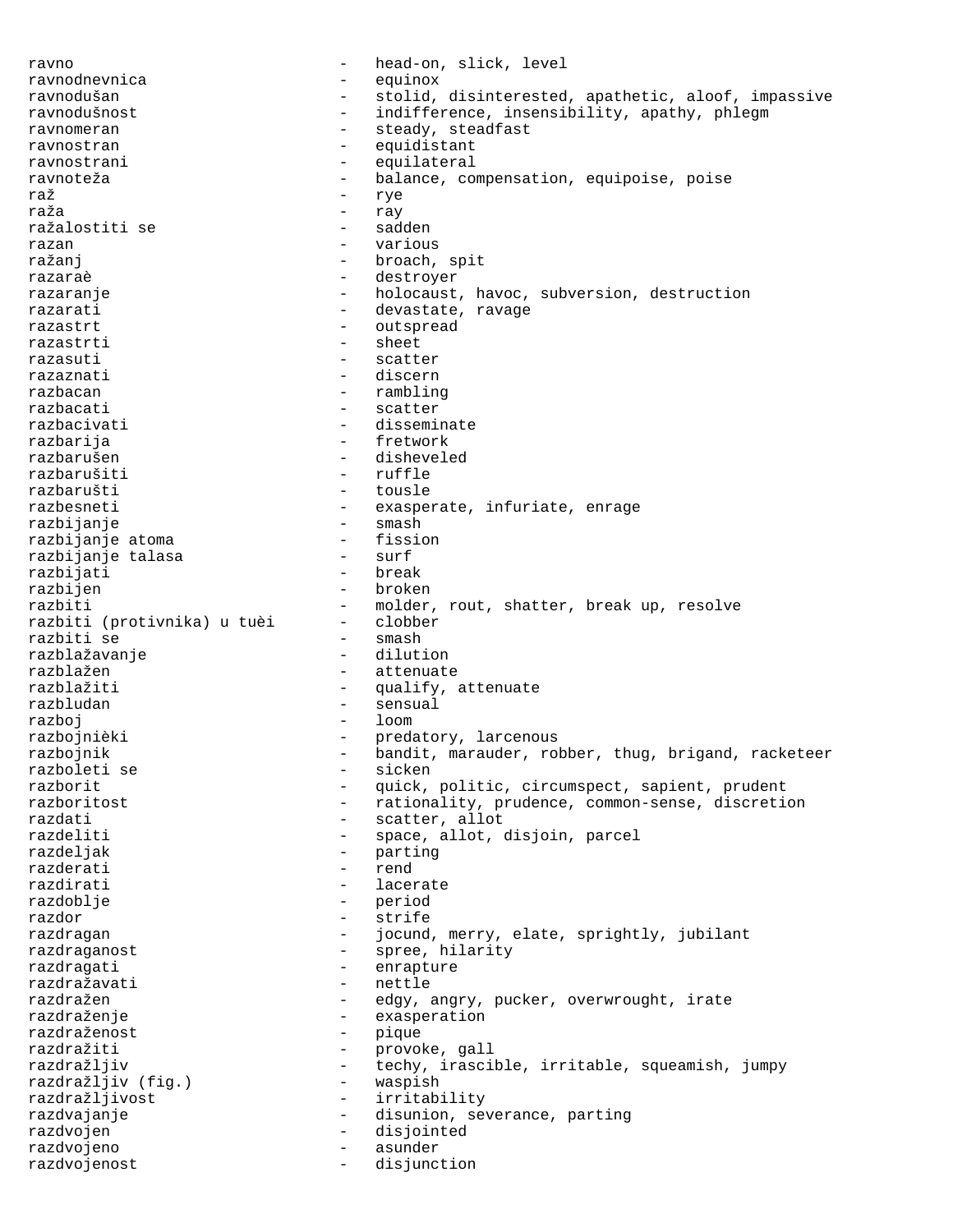razdvojiti - disjoin, sunder, space, part razdvojiti se - splendour, split<br>razgaziti (cipele) - break in razgaziti (cipele) razglašenost - publicity razglasiti - publish, noise, blare, rumour, notify<br>razglasiti se - - - - - - - spread razglasiti se razgledanje - sightseeing razgledati - take in, inspect, scan, descry razgneviti - frenzy razgoliæen - naked razgolititi - denude, debunk razgovarati - speak razgovarati se razgovetan - articulate, audible, distinct, sharp razgovetno - audibly razgovor **chat**, palaver, dialogue, interview, conversation razgovorni - conversational razgranat - branchy razgranièavanje - demarcation, delimitation razgranièiti - to mark off raziæi se  $-$  break up, scatter, depart, disband razigran - playful<br>razionati se - heat - heat razigrati se razilaženje - disaccord razilaziti se - diverge razjariti se  $-$  rage, madden razjasniti - clarify, explicate, explain, elucidate, ascertain razjašnjenje - comment razjašnjiv - solvable, explicable, soluble razjedati - erode razjediniti - disconnect, disjoin, disunite razjedinjavanje - detachment razjedinjenje - separation razjedinjenost - disconnection, disunity razlaganje - dissolution razlegati se<br>razlièak - corn-flower razlièit - different, several, sundry, piebald, various razlièitost - shade, discrepancy, diversity razlika - difference razlikovanje  $\qquad \qquad \qquad -$  appreciate, appreciation razlikovati - distinguish razlikovati se  $\begin{array}{ccc} - & \text{differ, discern} \\ - & \text{smear, diffuse} \end{array}$ razliti se  $\begin{array}{ccc} - & - & - \\ - & - & \end{array}$  diffuse razljuæen razljuæen - disgruntled<br>razljutiti - irritate, en - irritate, exacerbate, shock razlog  $-$  account, reason, ground, reason, cause, sake, plea<br>razlomak  $-$  fraction razlomak - fraction<br>
razložiti - expound razložiti - expound<br>
razmahivati - brandisi - brandish razmak - breach razmaknuti - space razmašen - particular<br>
razmatranie - particular razmatranje e speculation, view, reflection, agitation razmatrati - agitate, consider, investigate, envisage, view razmaženo - molly-coddie<br>razmaziti - Cosset coddi razmaziti - cosset, coddle razmekšati - mollify razmena  $-$  interchange, exchange, trade-off razmer - proportion, ratio, scale razmera  $-$  proportion razmestiti - picket, bestow, pigeon-hole, shelve razmetanje - grandiloquence razmetanje hrabrošæu razmetati se  $\begin{array}{ccc} - & - & - \\ - & - & - \end{array}$  showv, puffy razmetljiv - showy, puffy, puffed-up, swank, ostentatious<br>razmetliivost - boast - boast razmetljivost razmirica  $-$  spat, pique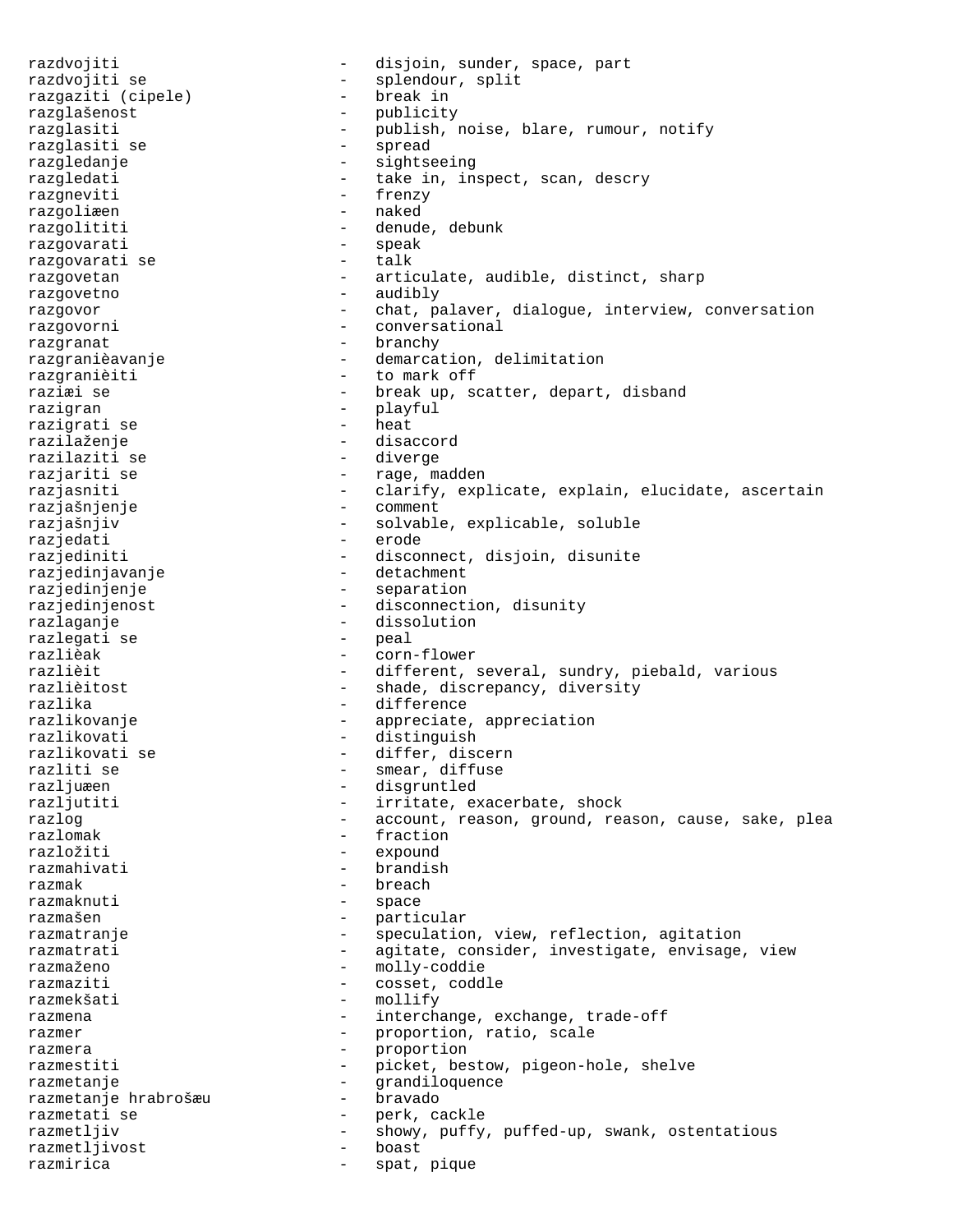razmisliti  $1$  - think, consider, rethink<br>razmisliti dobro o neèemu - ponder razmisliti dobro o neèemu razmisliti se (o neèemu) razmisliti se (o neèemu) - htink out<br>
razmišljanje reflection, deliberation, speculation<br>
razmišljati ruminate, speculate, deliberate, muse, pore razmišljati - ruminate, speculate, deliberate, muse, pore razmišljati pesimistièki - dwell razmnožavanje - multiplication, proliferation, propagation razmnožavati se - multiply, spawn, breed razmnožiti se (brzo) - proliferate razmotati (se)<br>razmrskati - shatter razna roba - sundries razneženost  $-$  effeminacy raznežiti - mollify raznežiti se  $-$  soften razni - divers razno  $-$  miscellaneous raznobojan - motley, variegated<br>
raznolik - dissimilar, multifa raznolik - dissimilar, multifarious, varied, manifold<br>raznolikost - variety - variety - variety raznorodan - promiscuous, piebald, patchy raznorodni e materialne raznorodni heterogeneous raznorodnost - promiscuity raznosaè novina - newsmonger raznosaè pošte  $-$  office-boy raznositi - plunder raznovrsnost <br/> - variety, diversity raznovrsnost<br>
raznovrstan - sundry, divers, multifarious, versatile<br>
razoblièiti - unmask - unmask razoèaran - chaqrin razoèaranje  $-$  disillusion, letdown razoèarati - disenchant, disappoint, chagrin, fail razoèarenje - disenchantment razonoda e contracted relaxation, amusement, sport, recreation razonoditi - cater razoran - calamitous, sinister, destructive, wasteful razoren - dilapidated razoriti  $-$  ravage, ruin, attack razoriv - destructible razoružanje - disarmament razoružati - disarm razotkriti - unmask, uncover<br>razotkrivanje - disclosure - disclosure - disclosure razraðen - elaborate razraditi - break in, elaborate<br>
razraðivati - - - - - - - - - - - - operate - operate razred  $-$  rating, class, category, form razreðen - rare, attenuate, infrequent<br>
razreðen vazduh - raxreðen vazduh - tenuous razreðen vazduh razreðenost - tenuity, rarity razrediti - attenuate, dilute razreðivanje **1888** - dilution razrešen - quit<br>razrešenje dužnosti - suspension razrešenje dužnosti razrešiti - depose - clearance razrok - squint-eyed, skew-eyed razroko qledati - squint - squint razroko gledati razrušiti - raze, demolish razrušti - blast razulja - plumb razum - intelligence, intellect, sanity, reason, mind razuman - reasonable, rational, sane, judicious, staid razumeti - perceive, receive, know, apprehend, realize, seize razumeti (slang) - savvy, dig razumevanje  $\qquad \qquad -$  intelligence, savvy, realization razumljiv obvious, reasonable, perspicuous, plain<br>razumljivo razumljivo - intelligible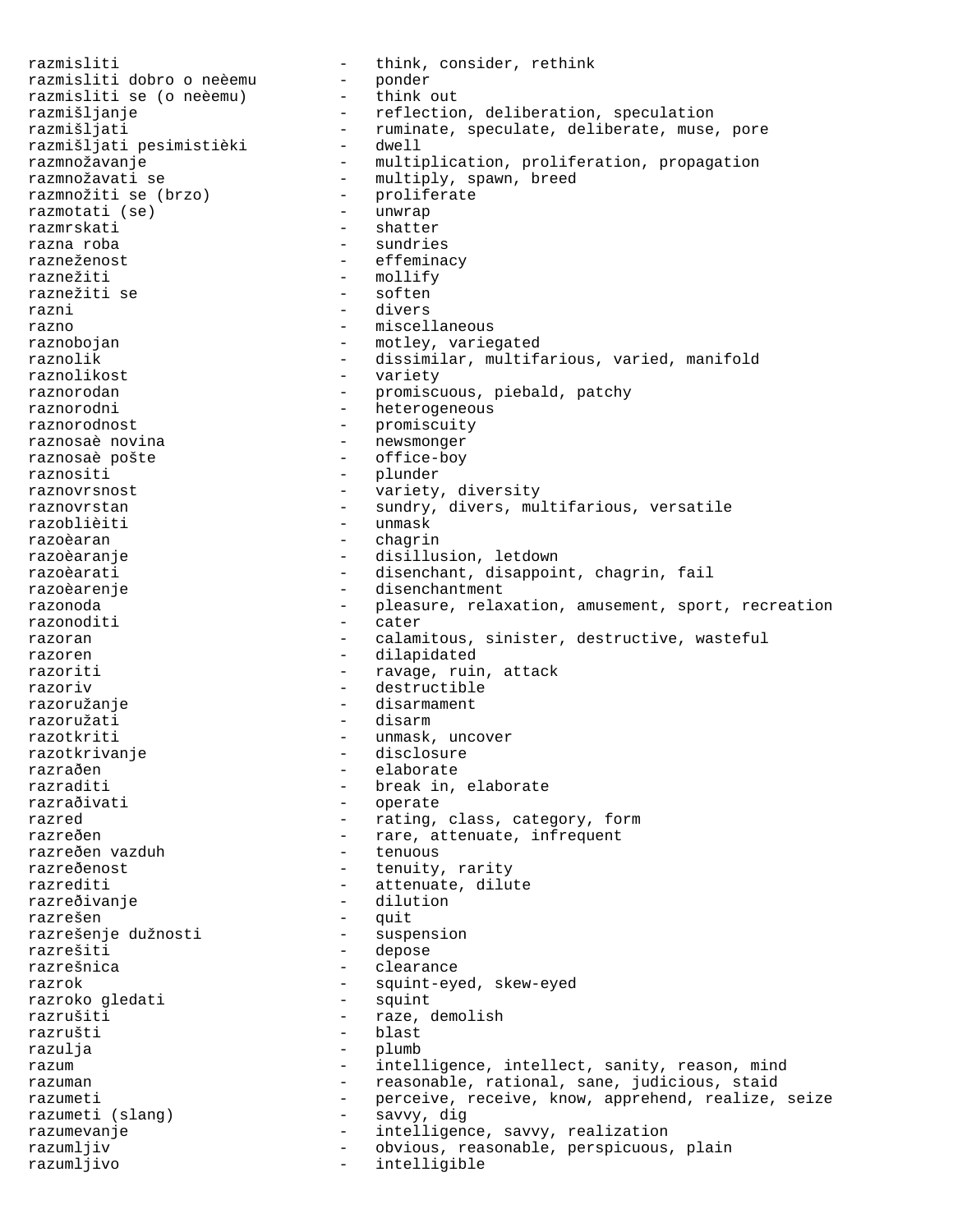razumljivost - perspicuity razuveriti - argue razuzdan - licentious, dissolute, hoydenish, unruly, wild<br>razuzdan èovek - ribald razuzdan èovek - ribald razuzdana žena razuzdanost - debauchery, riot, profligacy, abandon razvaline<br>razvaliti razvaliti - break in - sprawl razvaljen - ruinous - ruinous - ruinous - ruinous - ruinous - ruinous - ruinous - ruinous - ruinous - ruinous<br>
- ruinous - ruinous - ruinous - ruinous - ruinous - ruinous - ruinous - ruinous - ruinous - ruinous - ruinous - clear, brighten razvejan - broadcast razveseliti - exhilarate razvesti - divorce razvesti se  $-$  repudiate razviæe - evolution<br>razvijanje (vojnih trupa) - deployment razvijanje (vojnih trupa) razvijati - educe razvijati se  $-$  move, prosper, progress razvijen razvijen - burly razvijeni kom. - smithereens - progress, growth razviti - expand, unfold, unpack, unfurl<br>razviti (trupe) - deploy - deploy razviti (trupe) razviti se  $-$  evolve, develop, unfold razvod  $-$  divorce, separation razvoðe - watershed razvoditi - transmit, usher<br>razvodna kutija - iunction box razvodna kutija - junction box razvodna ploèa - keyboard razvodnik - usher razvodnjavanje razvoj - development, upsurge, process, mushroom razvrat - debauch, debauchery, perversion - corrupt, perverse, lecherous, perverted, bad, lewd<br>- pervert razvratan èovek razvratnik - rake razvratnost - perversity, lewdness<br>razvrstati - classify sort razvrstati - classify, sort razvrstati se - assort razvuèen - outstretched, prolix, protracted razvuæi  $\qquad \qquad \qquad -$  overreach, protract rða - corrosion, rust - vile, ill, bad, worthless, wicked, arrant, grim<br>- misjudge rðavo oceniti<br>rðavo ponašanje - misbehaviour<br>- misbehave rðavo se ponašati - misbehave - misbehave - misbehave - misconduct rðavo se poneti reagens - reagent reagovati - react, respond reakcija  $-$  reaction, reaction reakcionaran  $-$  reactionary reaktiv - reagent reaktivan - rocket, reactive realan - natural, practical, objective, real, realistic<br>
realizacija - realization - realization realizam  $-$  realism, actuality<br>
realizovati realize - realize rebrast - ribbed<br>rebrasti somot - corduroy rebrasti somot rebro - rib reè - word reèenica - sentence, phrase recept - receipt, recipe, prescription receptivan - receptive<br>recesija - slump rec recesija - slump, recession reæi en andrettell, pronounce, utter, word, say reæi tajnu - divulge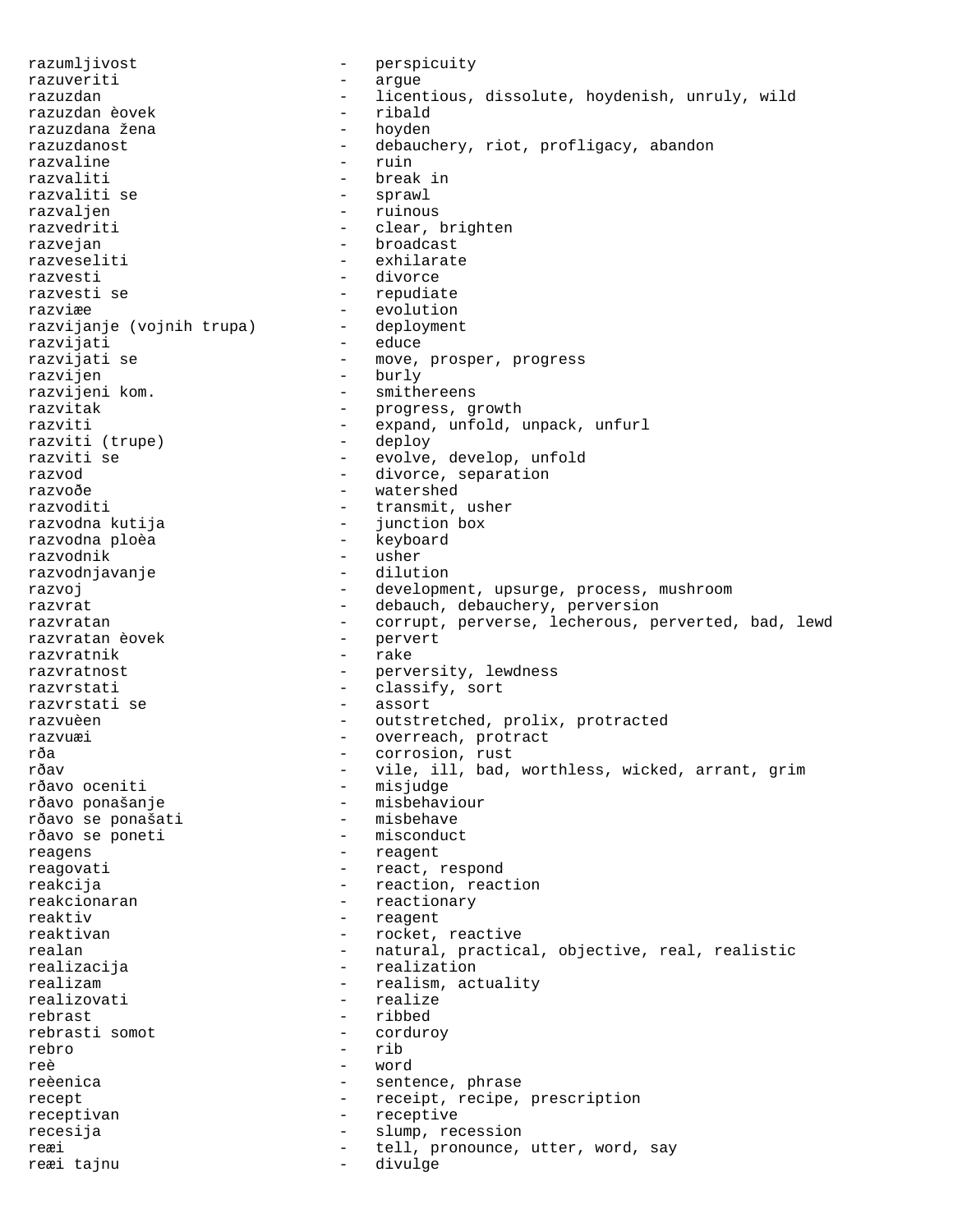reciproèan - reciprocal reèit - copious, voluble recitacija - recital reèitost - eloquence, volubility, circumlocution recitovanje  $-$  repetition recitovati - declaim, recite reèni - fluvial - dictionary, glossary, lexicon, vocabulary<br>- thesaurus reènik sinonima - thesaurus reèno podruèje red - array, form, peace, queue, series, tour, bout, say - timetable redak - unusual, sparse, curious, rare, occasional redakcija - editorship, redaction reðanje - rotation, sequence redar - monitor<br>
redigovanie - editing redigovanje - editing reditelj - producer redni - serial - ordinal redov<br>redovan - private<br>- ordinar - ordinary, regular, normal redovitost - regularity redovna vrednost - par redovni uživalac marihuane - pothead<br>redovno putovati na posao - commute redovno putovati na posao redovno stanje  $-$  par, normal reezervoar - reservoir referat - address referent - propagandist refleks - reflex - reciprocal, reflex<br>- knee-jerk refleksno (fig.)<br>reflektor reflektor - searchlight, reflector<br>reflector - spotlight, reflector - spotlight reformator  $\overline{r}$  - reformer<br>reformisati - reform reformisati refren - refrain regenerisati - regenerate regenstvo - regency regent  $-$  regent, protector registar - index, register, registry registracija - registration registrovan - registered registrovati - register, enrol(1) regres - regression regrut  $-$  recruit, conscript regrutovanje - recruitment, conscription regrutovati - recruit regulacija - alignment regularan  $-$  standing, regular regulator - moderator, throttle reguliranje  $-$  adjustment regulisanje - regulation regulisati - pitch, pitch, adjust, regulate rehabilitacija - rehabilitation rehabilitovati - exculpate reinkarnacija - reincarnation<br>reizbornost - reappointment - reappointment reka - river rekapitulacija - recapitulation reket - racket reklama  $-$  advertisement, circular reklamirati - advertise, boost, tout, placard, publicize rekonstruisati - reconstruct rekonstrukcija - reshuffling, reconstruction rekord - record rektifikacija - rectification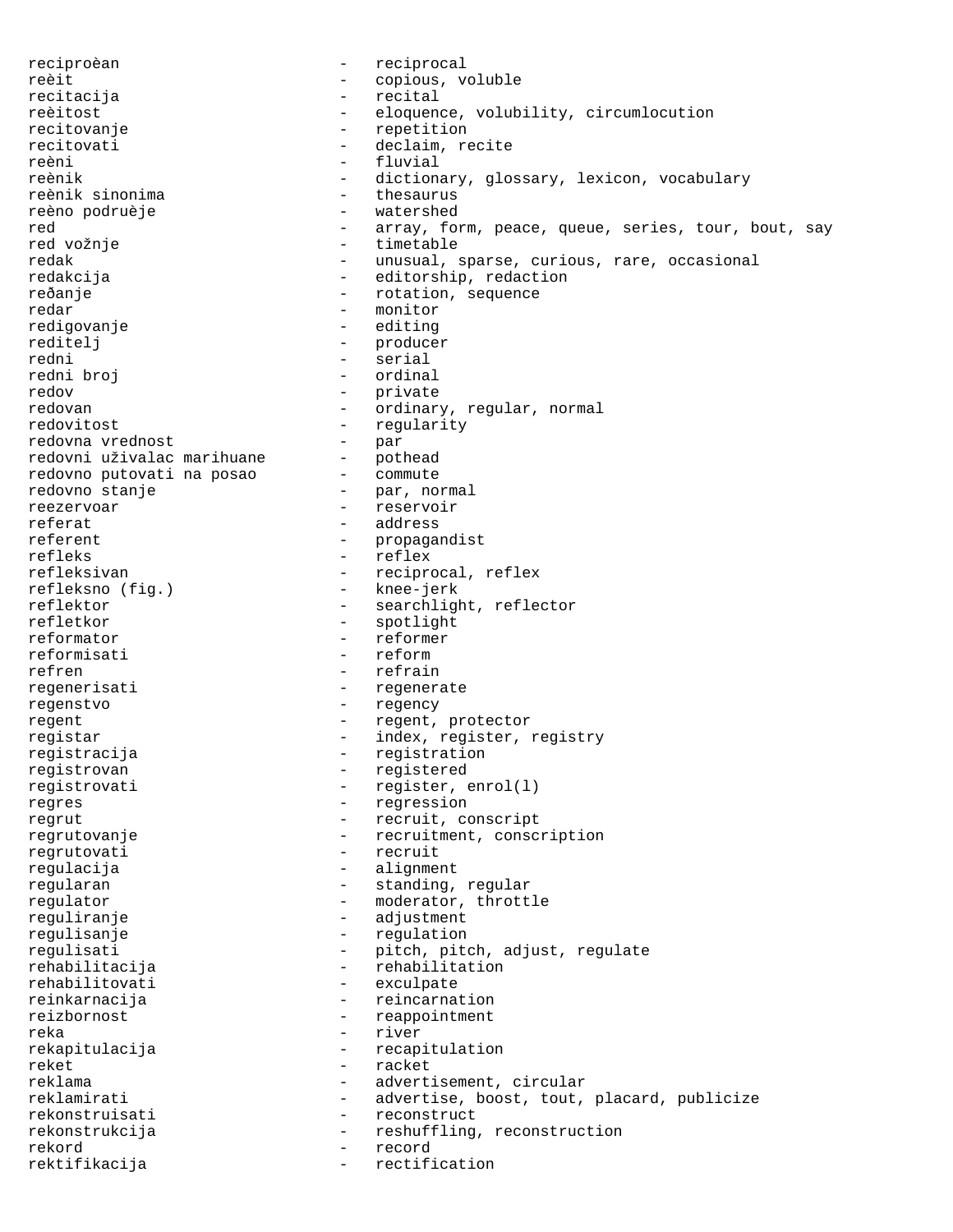rektor  $-$  provost, rector rekvizicija - requisition rekvizit - prop relativan - relative relativna - comparative relevantan entertainment and the relevant, germane religija - religion, church<br>relikvija - religion, church relikvija<br>reljef reljef - relief remek delo  $-$  masterpiece remen - trace, sling remetiti - discomfit, derange, frustrate, disarrange remont - repair renegat - renegade renome - renown renovirati - renovate renta - rent<br>
rentabilan - rent - profitable rentabilno - payable<br>rentgenska slika - radiogra - <sub>Payurre</sub><br>- radiograph, radiogram<br>- x-rays rentgenski zraci<br>reonik - share<br>- reshuffle reorganizovati vladu rep  $-$  tail, queue, arrears repa - turnip, beet repatrirati - repatriate repertoar - repertory repeticija - repetition reporter - pressman represalije - reprisal reprodukcija - print, renewal, reproduction, facsimile reprodukovati - reproduce republièki - republican republika - commonwealth, republic republikanac - republican reputacija  $-$  name, reputation resa  $-$  tuft, fringe rešavanje - solution rese - thrum rešen - resolute, resolved rešenje - settlement, solution<br>rešenje problema - - answer rešenje problema<br>rešenost rešenost - resolution, decision<br>
rešetati - resolution, decision<br>
- sieve rešetati - sieve<br>rešetka - sieve - sieve - sieve rešetka - lattice, trellis, grid, grating, railing<br>rešetkast - lattice - lattice rešetkast - lattice rešeto - sieve, screen, riddle<br>rešiti - determine, solve, rese - determine, solve, resolve<br>- dope out rešiti (zagonetku) rešiv - solvable, soluble reskirati - nap restoran  $\overline{\phantom{a}}$  - restaurant<br>restoran (amerièki) - diner restoran (amerièki) retencija - retention retka pojava retko  $-$  seldom, uncommonly, rarely retkost - curiosity, rarity retorièan - rhetorical retorski - rhetorical retorta - crucible retroaktivan - retroactive, retrospective retrospekcija - retrospect retrospektivan - retrospective retuširati - retouch reuma - rheumatic reumatièan - rheumatic reumatizam - rheumatism rever - lapel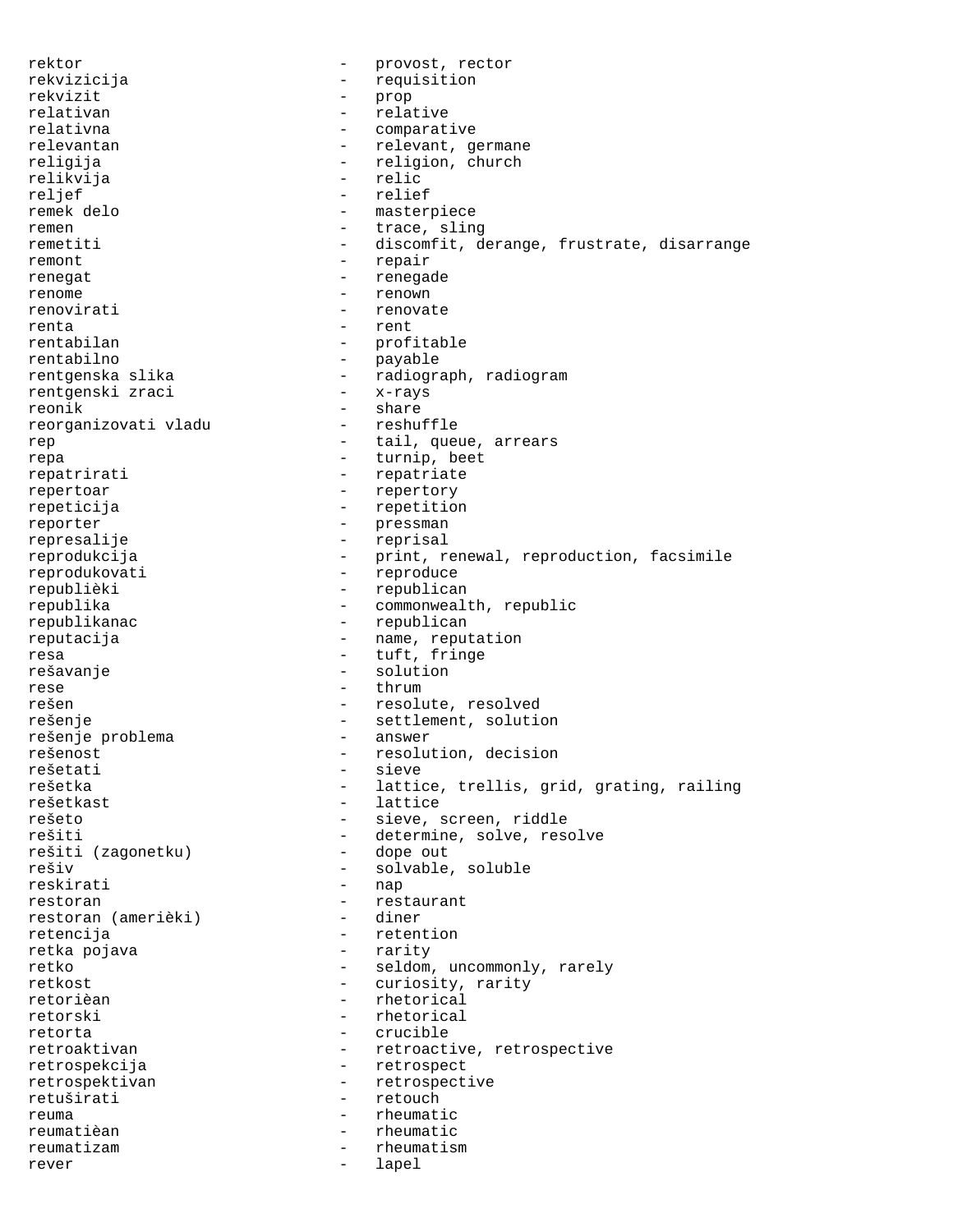revija - review, revue revizija - audit, revisal, revision revizor - auditor revnost - zeal revnostan - eager, keen, zealous revolucija - revolution<br>revolucija (astro.) - rev revolucija (astro.)<br>revolucinaran revolucinaran - seditious<br>revolucionar - revolutio - revolutionary revolver - revolver, pistol, gun rez  $-$  scotch, incision reza  $-$  trigger, hasp, latch rezanci - noodle režanj - slice režanje - growl rezati - etch, engrave režati - snarl rezbar - cutter<br>rezbariti - carve - carve<br>- fret-saw rezbarska turpija rezerva - store, reserve, spare rezervan - reserved rezervisanost external reticence, reserve rezervisati  $\begin{array}{ccc} - & + \text{retain, reserve} \\ - & \text{hock} \end{array}$ rezervisati mesto rezidencija - residence rezident - resident rezigniran - resigned<br>režija - resigned režija - setting - setting - setting - setting - setting - setting - setting - setting - setting - setting - setting - setting - setting - setting - setting - setting - setting - setting - setting - setting - setting - set režim - regime režiranje - staging režiser - director, producer<br>režnjiæ - pig - pig rezolucija - resolution rezultat - product, outcome, result, consequence, score<br>
- fish<br>
- fish - fish<br>- smack ribarska barka<br>ribarska mreža - trammel, seine ribarski - piscatorial ribati - scrub ribe - fish - fish<br>ribizla - curra - currant riblje ulje - blubber, train-oil<br>
riblji - fishy - fishy riblji - fishy<br>ribnjak - fishy<br>pond, ribnjak - pond, tank, mere<br>ribolov - angler - angler<br>- castor ricinusovo ulje rið - red<br>ridanie - blul - blul - blubber, sob riðast - roan ridati - blubber rif - scar rika - bellow, roar rikati kao vo rilo - proboscis - roman<br>- rhyme rimovati se<br>rimski rimski - roman - roman - roman - roman - roman - roman - roman - roman - roman - roman - roman - roman - roman - roman - roman - roman - roman - roman - roman - roman - roman - roman - roman - roman - roman - roman - roman ris - lynx<br>ritam - measured - measured - measure, rhythm<br>- pulse ritam udarca - pulse ritati se<br>ritmièan - rhythmic riža - rice rizièan - hazardous rizièno - dicey - venture, hazard, danger, risk rizikovati - risk, chance, venture, hazard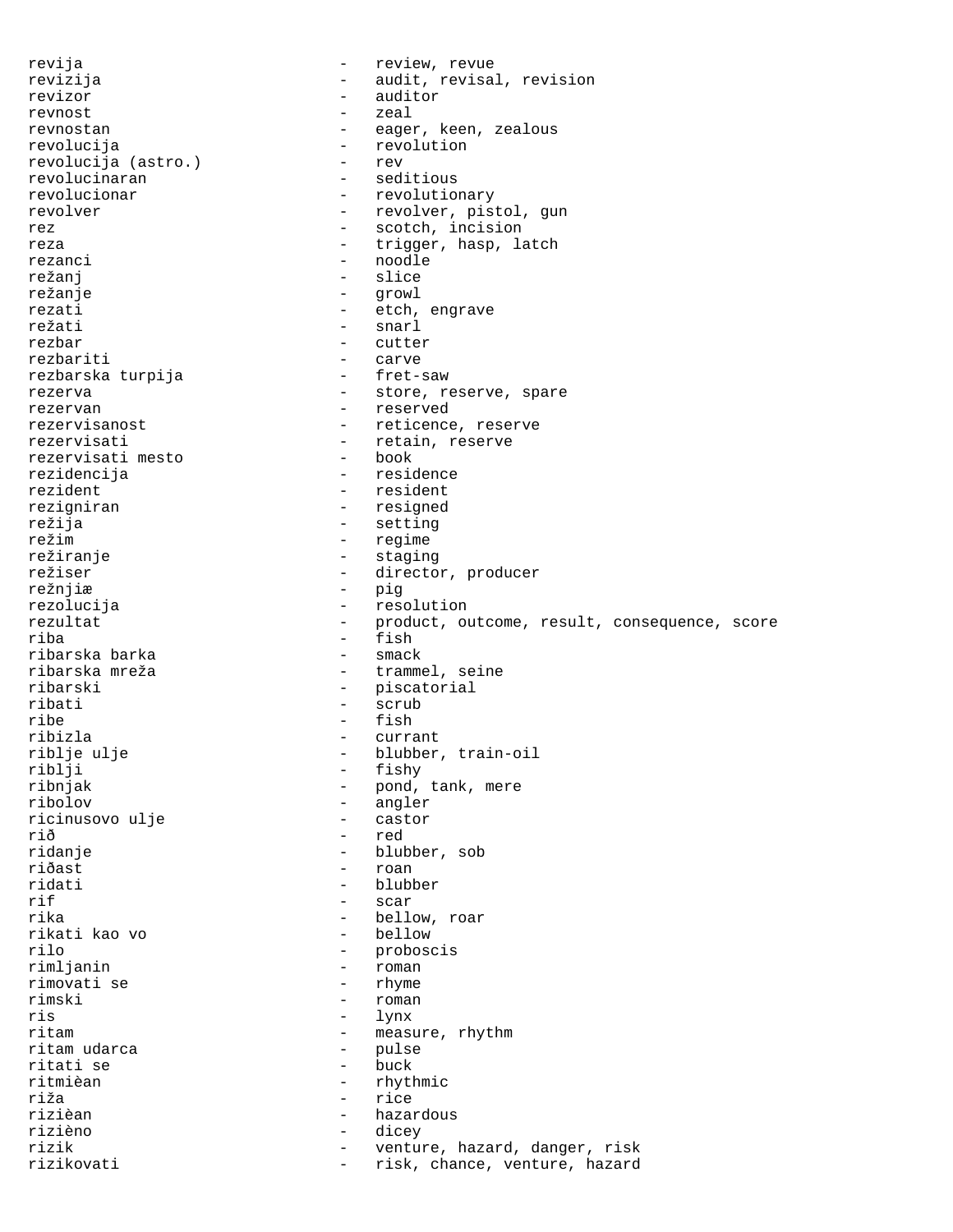riznica - reservoir, store, treasury, treasure riznièar - treasurer rob - captive, slave, drudge, serf<br>
roba - captive, slave, drudge, serf<br>
- coods merchandise stuff the roba - goods, merchandise, stuff, traffic, shipment, ware roba za prodaju - wares robijaški - penal<br>robijašnica - - - - - - - - - - - penit - penitentiary<br>- slave robinja<br>robna kuæa - emporium robot - robot robovanje - bondage, slavery, servitude robovati - slave, serve robstvo - servitude rod  $-$  kin, sex, kind, species, crop, tribe, genus, clan rod grožða - vintage rod u gramatici - gender rod vojske - service - service - service - service - service - service - service - service - service - service roda - stork roðaci - kinsfolk roðaèki - kindred<br>roðak - kindred - konnect roðak - connection, cousin, relative, cognate<br>roðaka - cousin - cousin - cousin rodan - fertile, rich, mellow rodbina - clan, affinity, people<br>rodbinski - parental, allied rodbinski - parental, allied<br>rodbinstvo - alliance - alliance roðen - born, native<br>roðena sestra - - - - - - - - - - - - - sibling - sibling roðendan - birthday roðeni - own roðeni brat roðenje - birth - birth - birth - birth - birth - birth - birth - birth - birth - birth - birth - birth - birth - birth - birth - birth - birth - birth - birth - birth - birth - birth - birth - birth - birth - birth - birt - parent<br>- parental roditeljski roditi - breed<br>roditi (dete) - bear<br>- bear roditi (dete) rodni - native rodno mesto - birthplace rodoljub - patriot, patriotic rodoljublje - patriotism, nationalism rodoskrvlje - incest rodoslov - pedigree rodoslovni - genealogical - ancestral<br>- horn rog - horn - cornucopia<br>- antler rog jelena i sl rogonja - cuckold rogoz - rush, sedge rogozina rogulje - sling rohav - pock-marked roj - swarm rojiti se - swarm - swarm - swarm - swarm - swarm - swarm - swarm - swarm - swarm - swarm - swarm - swarm - sw rojta - thrum - thrum - thrum - thrum - thrum - thrum - thrum - thrum - thrum - thrum - thrum - thrum - thrum - thrum - thrum - thrum - thrum - thrum - thrum - thrum - thrum - thrum - thrum - thrum - thrum - thrum - thrum rok - date, data, term<br>
roletna - shutter roletna - shutter rom - bohemian roman  $\frac{1}{2}$  romance  $\frac{1}{2}$  romance  $\frac{1}{2}$  romance  $\frac{1}{2}$  romance  $\frac{1}{2}$  romance roman sa nastav romansa - romance romanski - latin romantièan - romantic romantièna prièa - romance romb - rhombus rominjati - drizzle romobil - scooter romorenje - murmur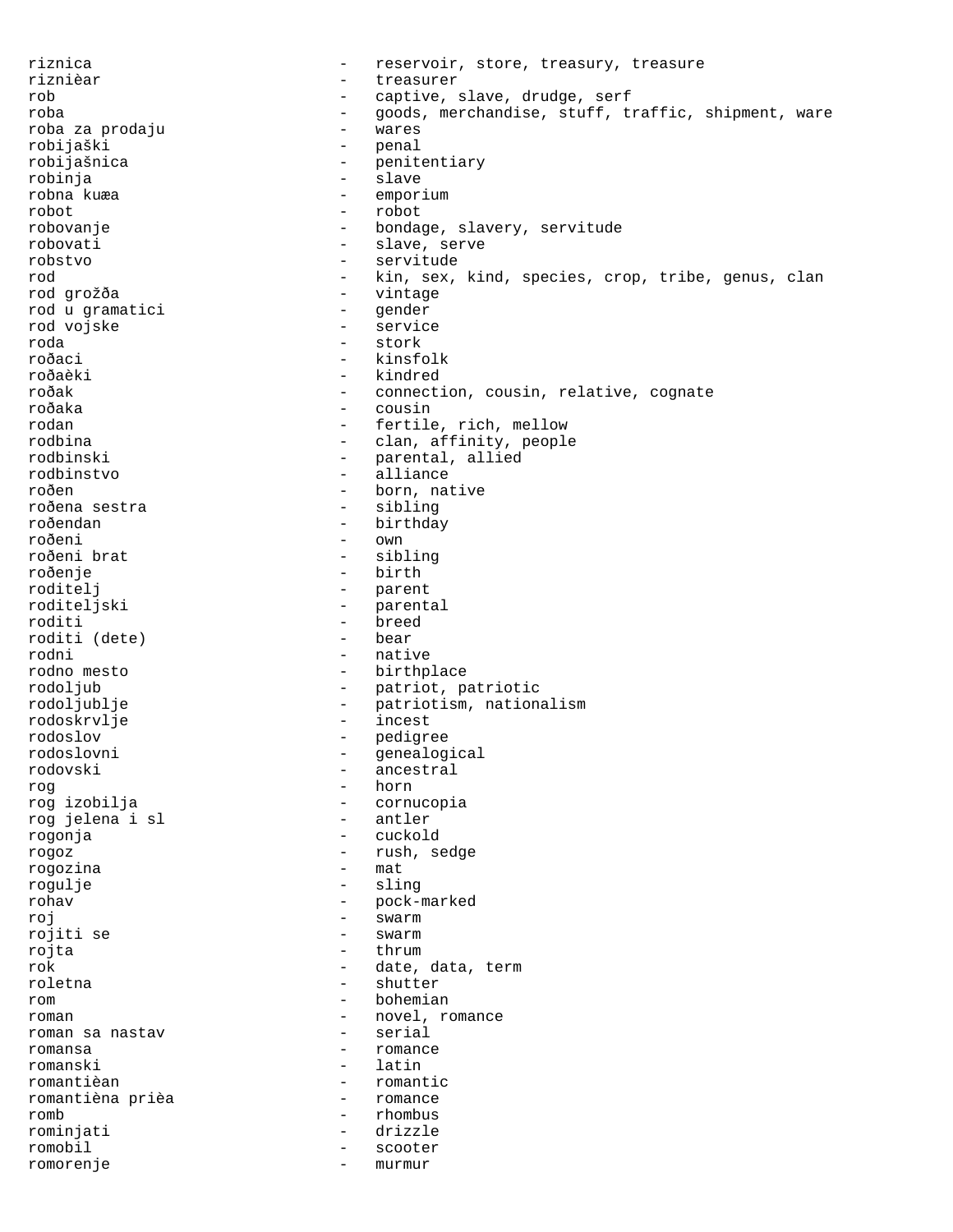ronilaèki oklop - armor ronilaèko odelo - diving suit ronjenje - plunge ropac - agony ropska poslušnost ropski - servile, menial, slavish<br>ropstvo - slavery, serf-dom, bonda - slavery, serf-dom, bondage, fetter, captivity rosa - dew rosan - dewy rosika - sundew - drizzle roštilj - grill rotkvica - radish rov - dike, entrenchment, canal, ditch, trench, pit rovarenje  $-$  agitation, machination rovariti - agitate rovovski - stationary rovovski rat  $-$  trench warfare rozeta - rose rozikast rožnat - horny rt  $\qquad \qquad -$  headland, foreland, cape, spit rub - seam, crease, margin, skirt, shoulder, side, ridge<br>rub (fig.) - fringe rub (fig.) - fringe - roadside<br>- kerb rub ploènika rub tkanine  $\qquad \qquad$  - selvage rubac - ridge rubin - ruby rublja - rouble rublje - undergarment, clothes, underwear, linen rubni - marginal - marginal - marginal - marginal - marginal - marginal - marginal - marginal - marginal - marginal - marginal - marginal - marginal - marginal - marginal - marginal - marginal - marginal - marginal - margi rubrika - column ruèak  $-$  dinner, lunch ruèati - dine ruèica - handle, arm, hilt, pull, crank, winch ruèka - haft ruèna izrada - hand-made ruèna kolica - push-cart, barrow - handmade ruèni - manual, nipper - free-hand<br>- brief-case ruèni kovèežiæ<br>ruèni malj ruèni malj - pestle ruèni okovi - manacle, nipper - open-work<br>- wrist ruèni zglob - wrist ruènik na valjk ruèno oružje - small-arms, small arms ruda  $\qquad \qquad -$  ore, pole, mineral rudar - miner, collier rudarenje - mining rudarski - mining rudarstvo - mining rudiment - rudiments rudimentaran - obsolete, rudimentary<br>
rudimentarni - abecedarian rudimentarni - abecedarian<br>rudni - mining rudni - mining - mine, placer rudnik uglja  $-$  colliery, coal-mine rudokop - pit, mine rudonosan - metalliferous ruganje - scoff, derision, mockery, shaft rugati se - monkey, gibe, sneer, jeer, roast, outrage, deride ruglo - mockery rujan - september ruka  $\qquad \qquad -$  arm, hand, paw rukav - sleeve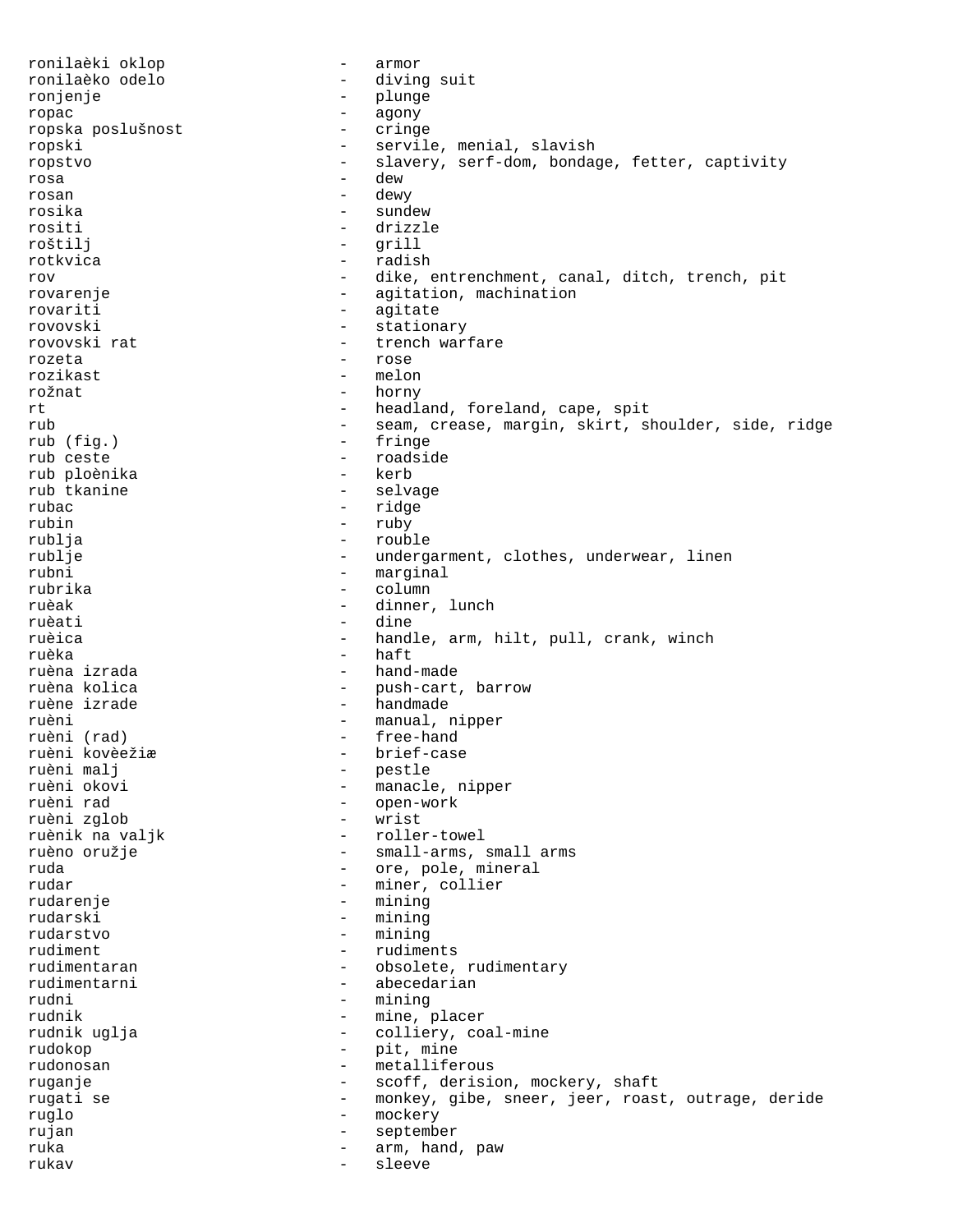rukavac - creek rukavac reke - effluent, armlet, armband<br>rukavi košulje - - shirt-sleeves - shirt-sleeves<br>- glove rukavica rukavica (u znak izazova) - gauntlet rukopis - handwriting, script, manuscript, penmanship rukopisni - cursive handicraft rukovalac - manager rukovanje  $\qquad \qquad \qquad -$  management, maintenance, handshake rukovati - handle, wield, operate rukovet - handful rukovoðenje - - - - guidance, administration rukovodilac - steersman, director rukovoditi - steer, master rukovodstvo - authority rukovodstvoo - direction ruksak - knapsack<br>rukunica - knapsack rukunica - shaft<br>rulet - shaft<br>- reel rulet - reel rulja - ragtag, band, mob, herd, throng, swarm, rabble rum - rum - rum rumen - pink, rosy, rubicund, crimson, ruddy, red rumenilo - purple, rouge, flush rumun - rumanian, rumanian rumunka - rumanian rumunski - rumanian, rumanian runa - rune runda - round runo  $-$  fleece rupa  $-$  hole, burrow, pocket, perforation, pit, rift, peep rupèaga - delve rupica - pock, pore - buttonhole<br>- skimmer rupièna kašika<br>rus rus - russian ruša - rent rušenje - subversion, disintegration, ravage ruševine - remain, debris rušilac - destroyer - destroyer<br>rušilaèki - destructi - destructive, ruinous, subversive<br>- iconoclast rušitelj ikona iconoclastica rušiti - demolish, ravage<br>ruski - russian ruski - russian - russian - russian - russian - russian - russian - russian - russian - russian - russian - russian - russian - russian - russian - russian - russian - russian - russian - russian - russian - russian - russ - russian ruta - rue<br>rutina - routa - rout - routine rutvica e rue e rue ruž - rouge - lipstick ruža - rose ružan  $-$  shabby, unsightly, ill-favoured, frightful, ugly ruženje - blemish ružièast - rosy, rose, pink, vermilion, pinkish<br>ružièasta liubièasta - mauve ružièasta ljubièasta - mauve<br>ružièaste boje - melon ružièaste boje - melon ružièasto žut - salmon ružiènjak - rosary - ugliness rvaè de l'annouvelle de la partie de la partie de la partie de la partie de la partie de la partie de la partie rvanje - tussle rvati se  $-$  tussle, wrestle, grapple rzati - neigh s desne strane  $-$  forehand s dopuštenjem  $-$  pace s druge strane  $\qquad \qquad$  - again s kraja na kraj<br>s mnogo oblika<br>- multiform s mnogo oblika - multiform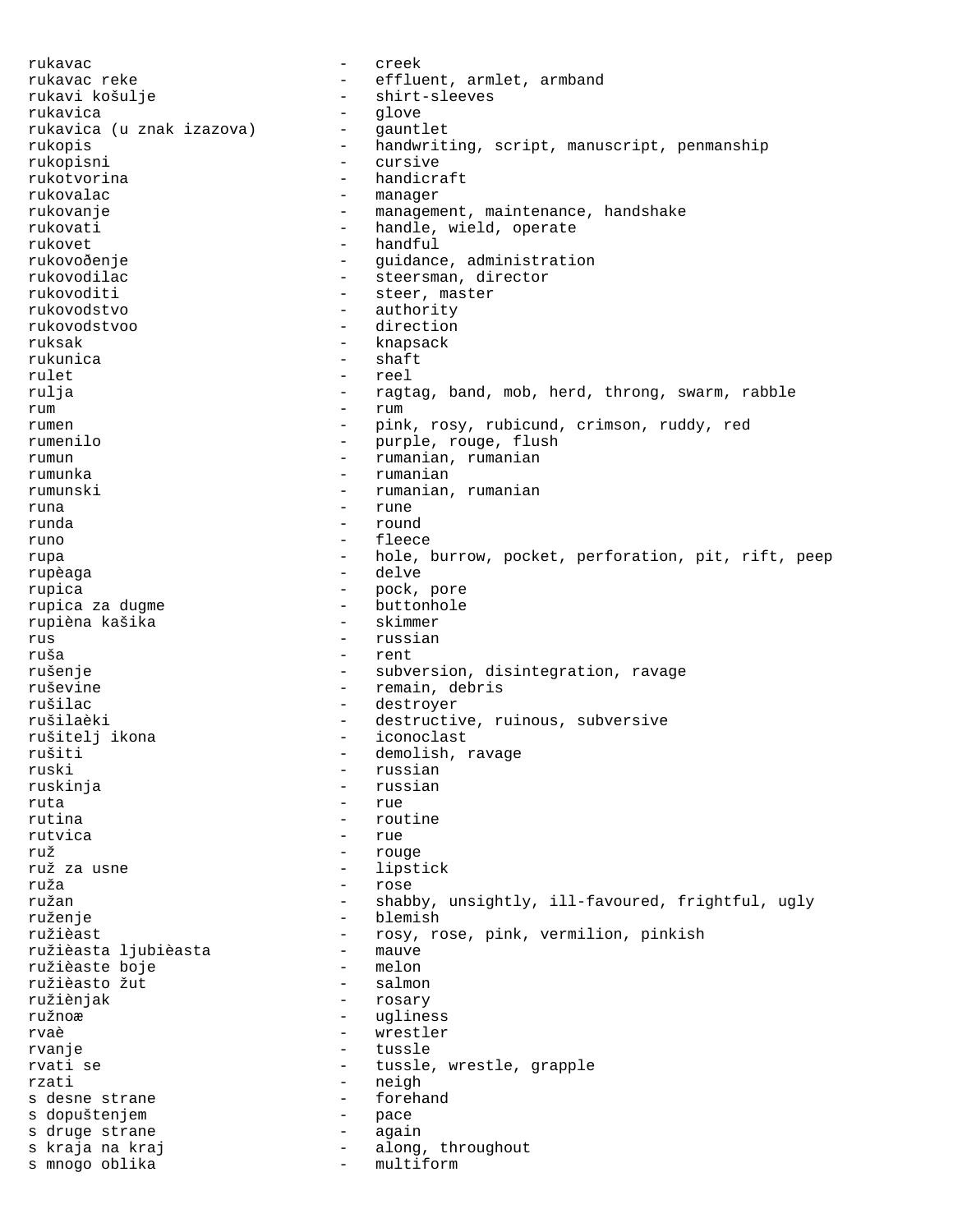s mukom - scarce s mukom izmišljen s nevericom and the set of the set of the set of the set of the set of the set of the set of the set of the set of the set of the set of the set of the set of the set of the set of the set of the set of the set of the set s obzirom na - respecting s obzirom na to s one strane  $\begin{array}{ccc} - & - & \text{across, beyond, trans-} \\ - & \text{here with, the} \\ \end{array}$ - herewith, therewith s pravom - rightly s predumišljajem - purposelje purposelje purposelje purposelje purposelje purposelje purposelje purposelje pur<br>Se purposelje purposelje purposelje purposelje purposelje purposelje purposelje purposelje purposelje purposel s tim  $-$  therewith s traga and the set of the set of the set of the set of the set of the set of the set of the set of the set of the set of the set of the set of the set of the set of the set of the set of the set of the set of the set of t sa - with, off, of sa dlakama  $-$  shaggy sa dva lica  $-$  reversible sa laðe - overboard - overboard sa naoèarima - spectacled sa predumišljajem sa prekidima - intermittent sa prodornim pogledom - glaring sa rožastim okvirom<br>sa šavovima sa šavovima - seamy - about sa strane - sideward sa strujom - alive sa zakašnjenjem sabesednik - interlocutor sabiraè - adder sabiralište - reservoir<br>sabirati - rollect sabirati - collect sabiti  $-$  impact, jam sablast - ghost, shade, spectre sablastan - macabre, eery, spectral, eerie sablazan - seduce - seduce, entice sablja - sabre šablon - routine sabor - council, parliament, convocation<br>saborna crkva - minster - minster sabotaža - sabotage - sabotage sabotirati - shirk sabran - sedate, collected sabrati - total, add, reckon, compile, sum<br>saxe - comb saæe - comb<br>saàiniti saèiniti - compose, frame saèinjavati - constitute saèma - buckshot, canister-shot, shot<br>saèuvan - preserved - preserved saèuvati di controlle de la protect, save, need, maintain, retain, preserve sad - plantation sada  $\qquad \qquad \qquad -$  anon, nowadays, now sadašnji  $-$  current, being, instant, present, present-day sadašnjost - moment, present<br>sadejstvo sadejstvo - coordination saðenje - plantation saditi - pot, plant<br>sadržaj - meat cont sadržaj - meat, content, purport, epitome<br>sadržati - imply sadržati - imply - contain, include, comprise, inclose, number<br>- content sadržina safijan - morocco - sapphire safirski - sapphire šafran - saffron saga - saga - saga - saga sagibati se  $-$  crouch saglasan - concordant, ready, agreeable, concurrent saglasno  $-$  pursuant, according saglasnost extending the compliance, concord, assent, acceptance, accord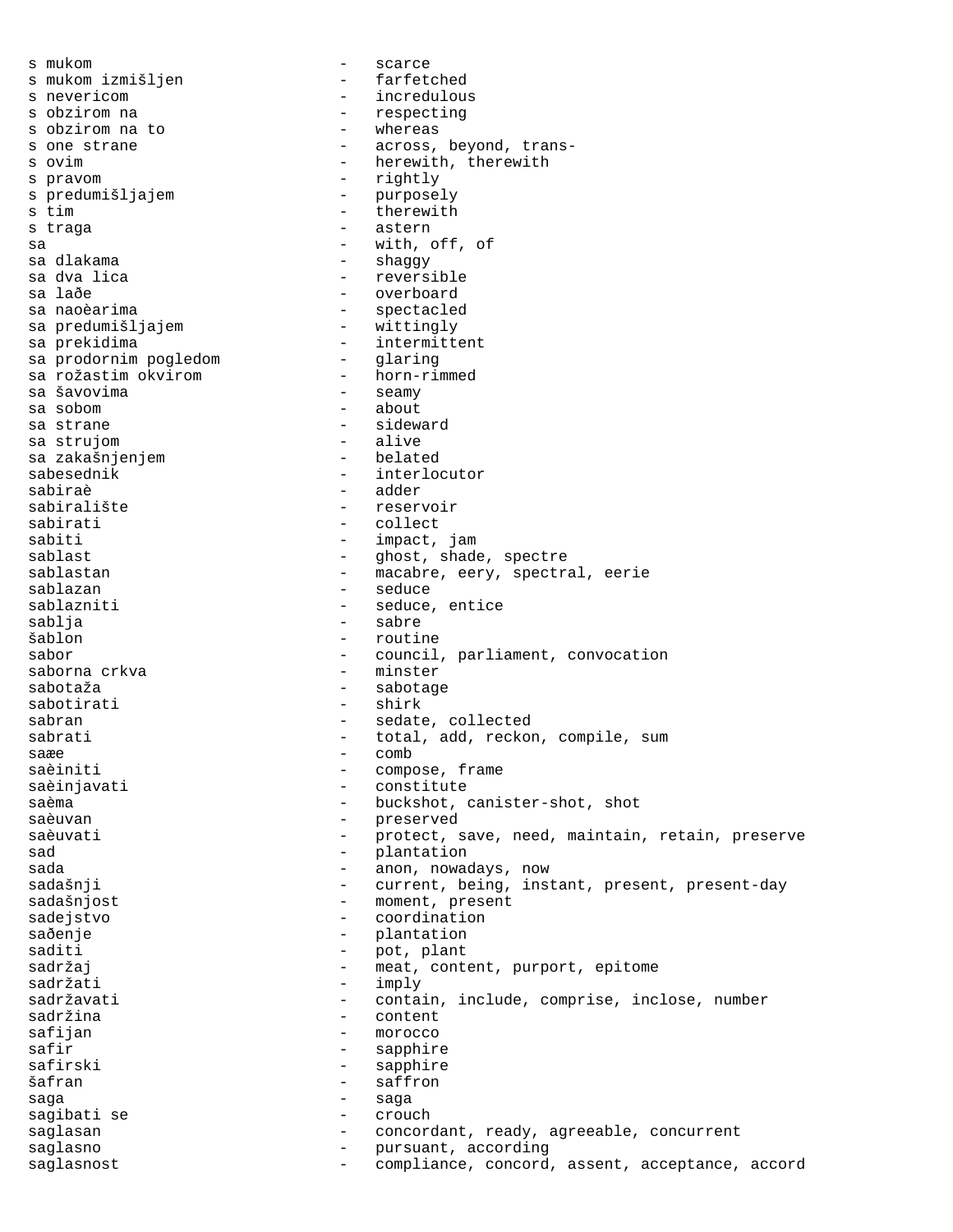sagnuti se  $-$  duck sagoreti - cremate sagorevanje - combustion šah - chess šah-mat - checkmate šah kralju - check<br>saharin - check saharin - saccharin - saccharin sahrana  $-$  burial, interment sahraniti - inter, entomb, tomb, sepulchre, bury šahta - coal-pit sajam - mart, fair sajdžija - watch-maker<br>Šaika - whiff - whiff šajka - whiff šaka - palm, hand šakal - jackal - jackal - jackal - jackal - jackal - jackal - jackal - jackal - jackal - jackal - jackal - jackal - jackal - jackal - jackal - jackal - jackal - jackal - jackal - jackal - jackal - jackal - jackal - jackal sakatiti - mangle sakriti - shroud, stash away, shelter sakriti se  $-$  abscond sakupiti - aggregate, compile, assemble sakupiti se  $\sim$  - convene, congregate sakupljanje - compilation sakupti - gather, park šal - scarf, muffler, neckpiece, shawl<br>Šala - start, gag, drollery, banter, gui šala - jest, gag, drollery, banter, quiz, farce<br>salamura - pickle - pickle<br>- grange salaš - grange salata - salad salata od kupus - slaw saldo - balance - mischief<br>- ply ass saletati - ply, assail salinac - runner šaliti se - jest, joke, quiz, monkey - nitre, saltpeter šalitre - saltpetre saliven - molten šaljiv - playful, facetious, comic, humourous, roguish, gay<br>šaljiva zagonetka - conundrum šaljiva zagonetka šaljivèina - punster šaljivdžija - mischief, rogue, quiz šaljivi ispad salmijak - ammonia<br>salo - lard salo - lard<br>salon - narl salon - parlour, saloon, drawing-room, lounge<br>salvet salvet - napkin<br>salveta - serviet salveta - serviette sam and the sole, sole, single, alone, lorn, personally sam od sebe<br>sam se staratio sebi - fend for sam se starati o sebi šama - scheme samac - lone, male, mate, single šamar - box, buffet, blow samica - mate samilost - pity samilostan - remorseful<br>samleti - remorseful<br>samleti - rind samleti - grind samleti prašak  $-$  pulverize samo - barely, but, only, simply, simplify<br>samo-kritièan - self-critical - self-critical samo ako  $-$  provided samo toliko  $-$  merely samo za muškarc <br />
- stag-party samoæa - privacy, solitude samodisciplina - self-discipline samodopadnost - egotism samodržac - autocrat samoglasnik - vowel samohvala - self-praise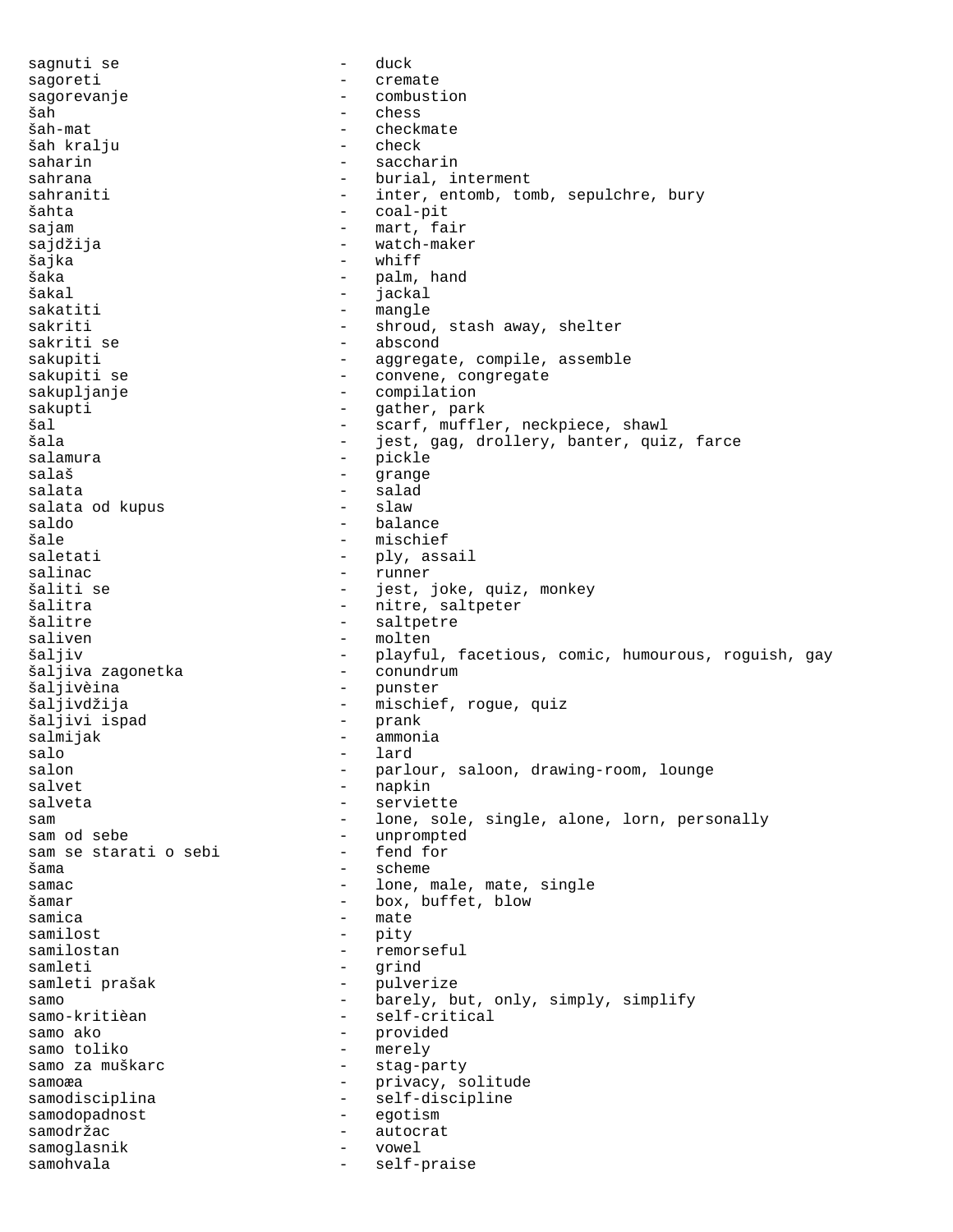samohvalisanje - bluster samokritika - introspection samoljubiv - self-centered<br>samoljublje - egotism - egotism samonikao - self-made - self-defence samoodricanje - renunciation, self-denial samoogranièavanje - self-restraint samopostavljen - self-appointed samopouzdan - assuming, cocksure, presumptuous, bumptious samopouzdanje brass, cheek, assumption, assurance, aplomb samopouzdanost boldness samopouzdanost samopovlaðivanje - self-indulgence samorodan - native samostalan - independent, autonomous samostalno  $-$  absolutely, single-handed samostan - monastery, priory samosvest<br>samosvestan - pride<br>- cocksu samosvestan - cocksure, overweening samoubistvo - suicide samouk - self-taught samouprava - autonomy, home-rule, self-rule samoupravan - municipal samoupravni - autonomous samouveren - opinionated, overweening, positive samouveren osmeh - simper samouveren osmeh samouverenost - presumption samovar - tea-urn samovažnost entre entre self-importance samovlasnièki - autocratic<br>samovolja - tyranny - tyranny samovolja - tyranny samovoljan - indocile, arbitrary, magisterial, unruly<br>samozadovoljan - self-satisfied, smug, complacent samozadovoljan - self-satisfied, smug, complacent<br>samozadovoljstvo - complacency - complacency samoživ - self-serving samozvan - self-appointed samozvanac - impostor šampion - champion šampon - shampoo samrtan - moribund samrtni - dying samrtni udarac - deathblow samrtnièka postelja samrtnièki - deadly - pallid, lurid samur - sable - sable san - rest, repose, dream, slumber, sleep šanac - rampart, ditch<br>sanacija - recovery - recovery - recovery sandala - sandal sandalovina - sandal sandalovo drvo sanduk - chest, receptacle, coffer, box sangvinièan en manguine sanguine sanitaran - sanitary sanitetska kola - ambulance sanjalaèki - dreamy sanjalo - mope<br>sanjarenje - roman - romance, revery, reverie sanjarija  $-$  revery, pipe dream sanjariti - fancy, muse sanjarski - romantic sanjati  $\qquad \qquad - \qquad$ dream sanjiv  $-$  drowsy, sleepy sankati se na trbuhu  $-$  bellywhop, belly flop sankcija - sanction sankcionisati - sanction, approbate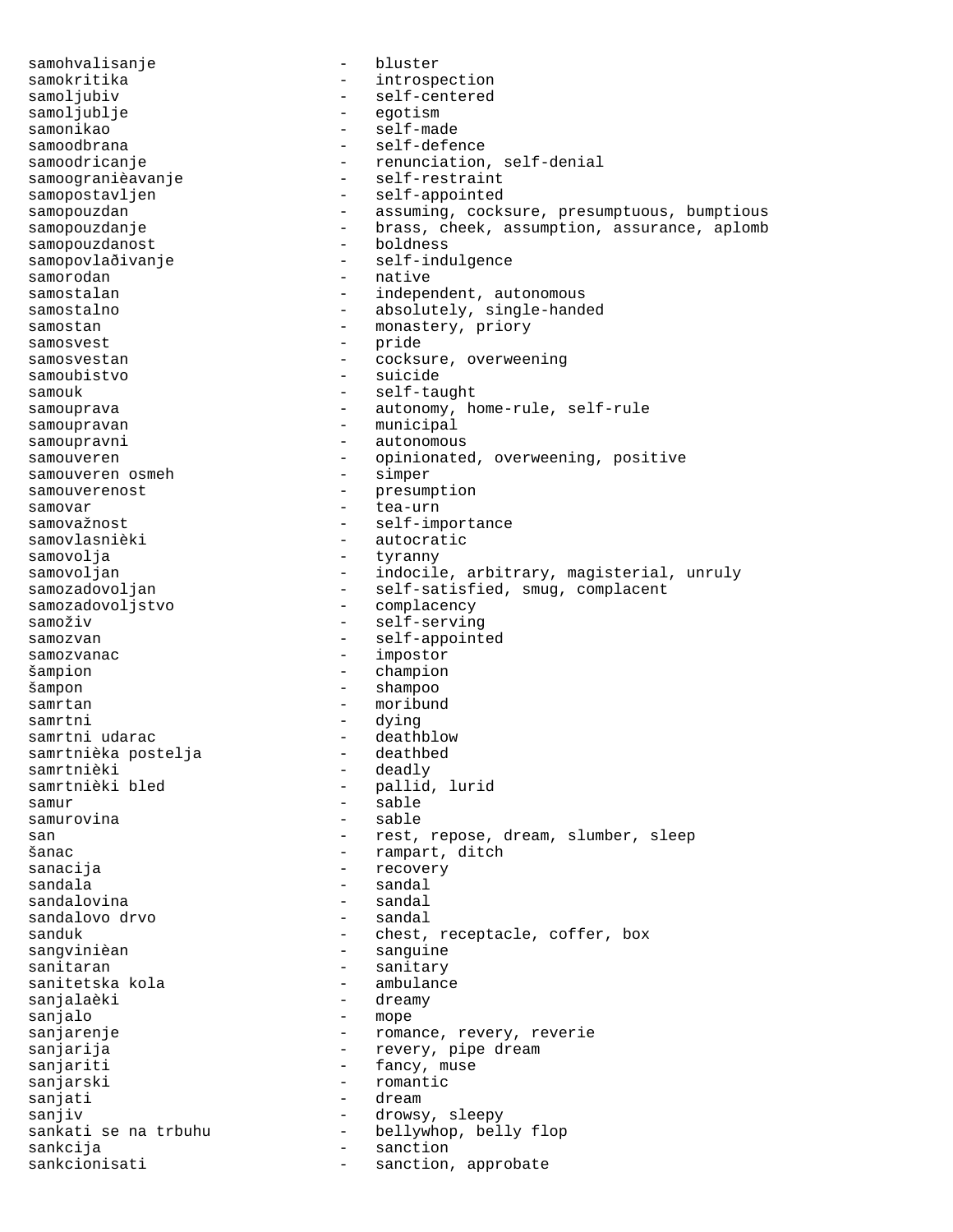santimetar - centimeter saobraæaj - traffic saobraæati - staging saonice - toboggan, sled, sleigh, sledge saonik - runner saopštavati - commun:<br>saopštenja - advice saopštenja<br>saopštenje - statement, announcement, notice saopštiti - impart, announce, say saoseæajan - soft-hearted, merciful, sympathetic saoseæanje - bowels saoseæati - commiserate, sympathize šapa - pad, paw šapat - murmur, whisper<br>Šape - clutch - clutch šape - clutch saplitati se šapnuti na uvo  $\overline{\phantom{a}}$  - auricular šaptaè - prompter sapun - soap sapunast - soapy sapunica - suds, lather, soap-suds<br>sapunski mehur - soap-bubble - soap-bubble - soap-bubble šaputati - whisper šara - ornament, pattern, mottle sara na obuæi - boot-top šara u potpisu  $\texttt{\$arac}$  - roan šarada - charade - charade - charade - charade - charade - charade - charade - charade - charade - charade - charade - charade - charade - charade - charade - charade - charade - charade - charade - charade - charade - cha saraðivati - collaborate, cooperate saradnik - co-author, collaborator<br>
saran - carp šaran - carp - pilchard, anchovy, sardine<br>- sardine sardina - sardine šaren - brindled, piebald, motley, variegated, patchy<br>šareni konj - piebald - piebald<br>- carrot šargarepa - carrot šarka - hinge sarkastièan - mordant, snide<br>sarkastièna primedba - dig sarkastièna primedba sarkazam <br/>  $\hfill$  - sarcasm šarlatan - mountebank<br>Šarlatanstvo - muackery šarlatanstvo - quackery šarolik - variegated šarolikost - promiscuity šaš - sedge, reed - daft, loony<br>- wacky šašav (slang) sasecanje - curtailment šasija - chassis, undercarriage saslušavati - question, examine sastajanje - assemblage, resort sastajati - resort sastanak entity convention, conference, parley, congress, seance sastati se  $-$  forgather, meet, see, assemble sastav - make up, essay<br>sastavan - component sastavan - component<br>sastavci - texture sastavci - texture sastaviti - adjoin, join, compose<br>sastaviti spisak - tabulate - tabulate sastaviti spisak tabulate<br>sastaviti tablicu tabulate sastaviti tablicu sastavljanje - adjustment, assembling sastavni deo  $-$  principle, constituent sastojak  $-$  ingredient, constituent sastojati se - consist sastrugati - erase sasušen - wizen(ed), arid sasvim all, sheer, outright, entirely, simply, quite, out sasvim razlièit  $-$  incongruous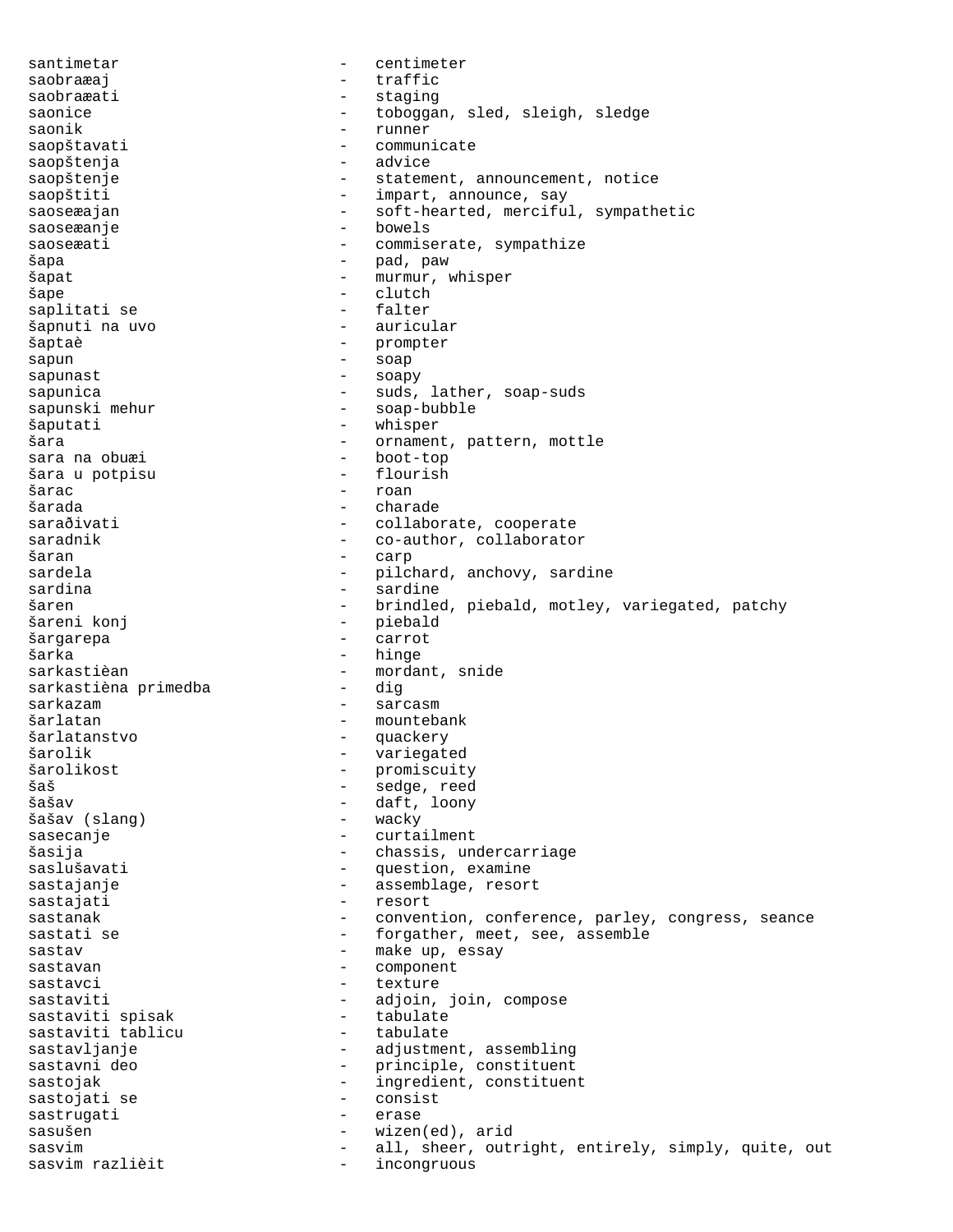sasvim tako  $-$  exactly sasvim u redu - shipshape sat - clock, hour sat (džepni) - watch sat (slang) satelit - satellite, attendant, satellite saten - sateen - sateen saterati - pound<br>satin - satin satin - satin satir - satyr<br>satira - satira - satir - satire<br>- skit satirièni skeè šator - tabernacle, pavilion, booth, tent šatorsko platno - canvas šatrovaèki jezik  $-$  jargon, argot sauèešæe - sympathy, compassion, condolence<br>sauèesnik - accomplice, accessary, abettor, que - accomplice, accessary, abettor, confederate<br>- complicity sauèesništvo - complicity sav - cumulative, thorough, every, mere, whole, all - seam, suture, stitch savesno - knowingly savest  $\sim$  - conscience, scruple savestan - scrupulous, conscientious, precise savet  $-$  hint, recommendation, council, senate, advice<br>savet bezbednosti  $-$  security council savet bezbednosti - security council - monitor savetodavni - advisory savetovanje - advice savetovati - advise, recommend, admonish, counsel savetovati se  $-$  deliberate, consult savez - union, alliance savez država savezna država  $-$  federation savezni - all-inion, allied, federal saveznik  $-$  associate, confederate, ally savijanje bending, inflexion, convolution, inflection<br>savijati flexure, bow - flexure, bow<br>- deflect savijati (se) savijati se  $-$  nod, scorch savijen - convoluted savijen komadiæ 1999 - spill saviti - fold, bend, furl, hook, inflect, convolute saviti se - decline savitljiv - ductile, plastic, flexible, limp, limber, pliable savitljiva žica - flex savitljivost - pliability, plastic, plasticity<br>savladan - smitten - smitten savladati e acquire, surmount, prevail, overwhelm, master savlaðivane - negotiation savlaðivati - negotiate savremen - up-to-date, actual, modern, contemporary, recent savremeni - living savremenik - coeval savršen - consummate, ideal, thorough, perfective, utter savršena stvar - plum savršeno - perfectly savršeno uglaðen - seamless savršenost - pink - perfection<br>- pity bowe sažaljenje - pity, bowels, remorse, mercy<br>sažaljevati - condole regret pity sažaljevati  $-$  condole, regret, pity sažaljiv - pitiful<br>sažet - compand sažet  $-$  compendious, neat, succinct, terse, concise sažet (fig.) - lapidary sažet (stil) - compact sažet pregled thumbnail sketch<br>sažeto izraziti condense sažeto izraziti - condense<br>sažetost - hrevity sažetost - brevity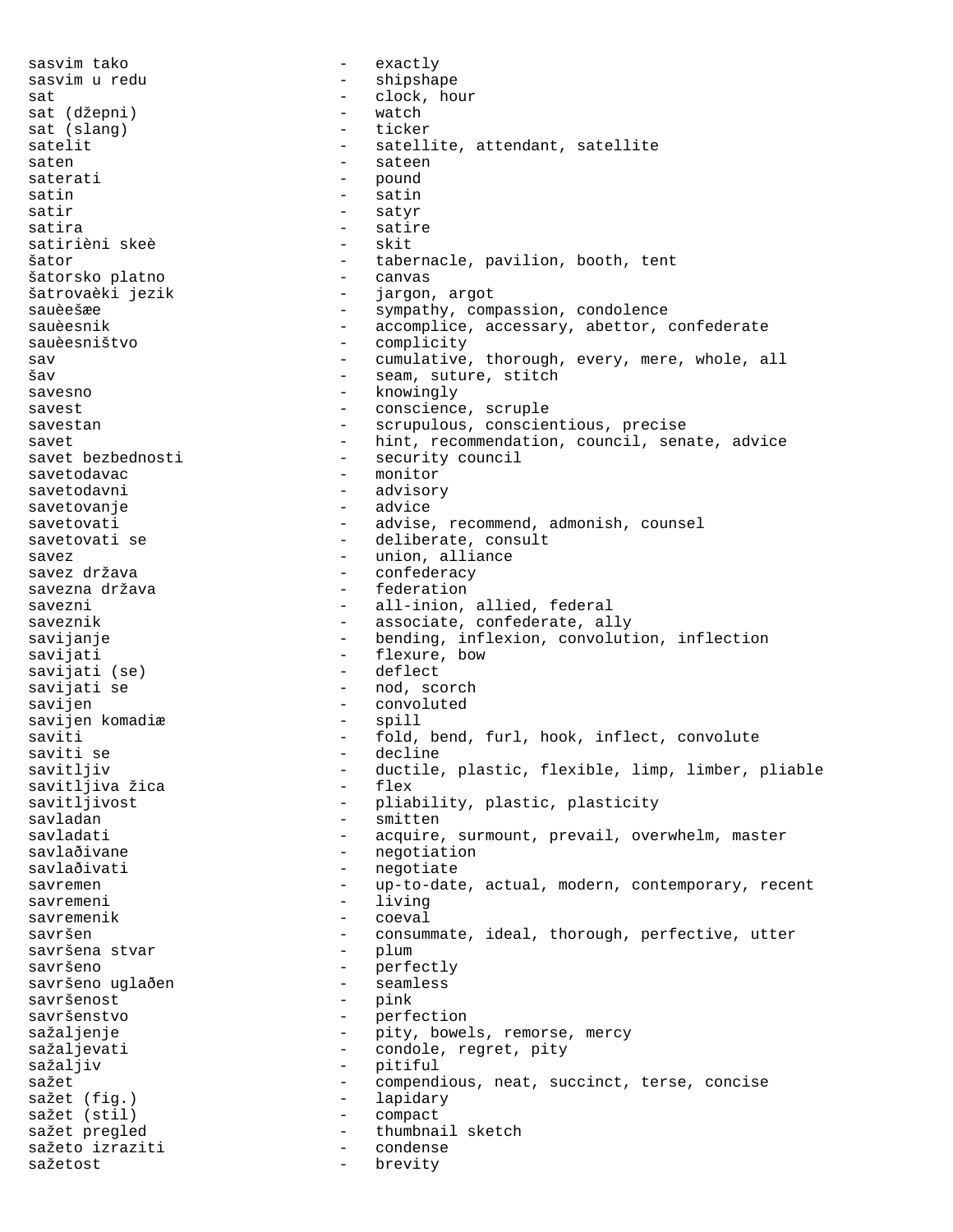sažimanje - wring sazivanje - convocation sazivati - convene saznanje - cognition, sense saznati - ken, learn, find sazreo  $-$  ripe sazreti - season, ripen, mature<br>sazvati - seasemble - seasemble sazvati - assemble - constellation<br>- cluster sazvežðe (astro.) scena - scene, locale<br>scenario - scenario - scenario scenario - scenario scenario filma sèepati - grasp, catch šèepati - grip, snatch se  $\overline{\phantom{a}}$  - itself, himself, yourself, ourself, herself seansa - seance sebe - myself, ourselves, themselves, himself, thyself<br>sebe se - oneself sebe se - oneself - self-serving, selfish, small-minded, self-centered sebiènost  $-$  selfishness, egoism šeboj - gillyflower seæanje - mind, memory, remembrance, thought, reminiscence - recall, recollect, remember seèenje - slashing - slashing šeæer - sugar šeæerna bolest - diabetes šeæerna glazura šeæerna repa - sugar-beet, beet<br>šeæerna trska - - sugar-cane - sugar-cane šeæerna vuna - candyfloss - molasses, treacle seæi  $-$  shear, chop, hew, cut, slice, knife, strike seæi makazama  $-$  snip seæi makazama - snip seæi u dužinu - slit seæi u kriške seciranje - anatomy seciranje leša seèivo - blade, chisel seèka - chaff seckano meso seckati - chop sed - gray, grey, white, hoary<br>sedalo - siege, seat sedalo<br>sedalo - siege, seat<br>sedam - seven sedam - seven sedamdeset - seventy<br>sedamdeseti - seventi - seventieth sedamnaest en metallise van de seventeen sedamnaesti - seventeenth sedeæi - sedentary sedef  $-$  pearl, mother-of-pearl sedeljka - reception, rout sedeti - sit, perch sediment - sediment sedina - snow - occurrence, siege, seat, space, place<br>- pillion sedište putnika sedlar - saddler - saddle sedmerostruk - sevenfold<br>sedmi - seventh sedmi - seventh<br>sedmica - seventh - week se sedmica - week, seven<br>sedmorica - seven - seven sednica - seance, session, meeting, sitting<br>sef - till<br>- till sef - till šef policije - marshal - station-master šega - lark - lark - lark -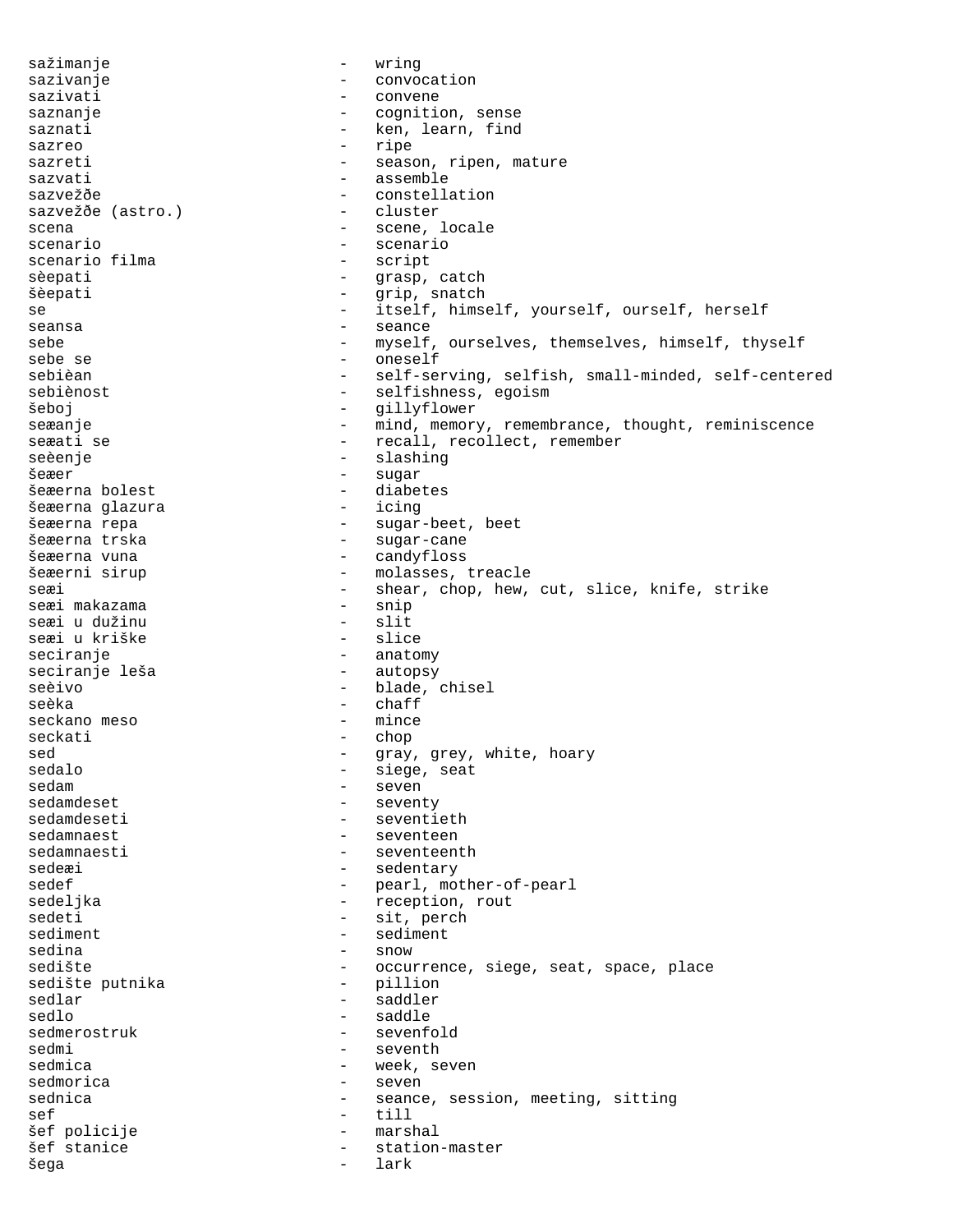šegaèenje - persiflage segment - segment šegrt - apprentice šegrtovanje - apprenticeship seizmièki - seismic sejaèica - sowing-machine sejanje - insemination sejati - inseminate, sow, disseminate, seed<br>sekanta - secant - secant - secant sekcija - section sekcirati - dissect sekira - ax, axe sekirati se sekire - axe sekirica - hatchet sekretar - secretary seks - sex seksualni - sexual<br>seksualno se zadovoljiti - get off seksualno se zadovoljiti sekta - sect sektaš - sectarian - sectarian - sectarian - sectarian - sectarian - sectarian - sectarian - sectarian - sectarian - sectarian - sectarian - sectarian - sectarian - sectarian - sectarian - sectarian - sectarian - sectarian - sectarian sektor - sector sekuæi - secant sekunda - second - second sekvestracija - sequestration seliti se - migrate - yokel<br>- cot seljaèka kuæica - cot seljaèki - peasant, rustic seljak - villager, rustic, countryman, boor, peasant<br>seljanin - villager - villager seljanin - villager seljaštvo - peasantry - removal selo  $-$  village, settlement sem  $-$  save, saving, except sem ako  $-$  unless sem toga  $-$  besides šema - cadre, diagram, plan<br>semafor - semaphore - semaphore - semaphore semantièki  $-$  semantic semantika - semantics seme  $-$  seed, semen <br>seme (voæa) - pip seme (voæa)<br>seme lana - linseed semenast - seedy semeni - seminal<br>semestar - term - term semestar - term - seminary, seminar semiotièki - semantic semiotika - semiotics sena - sienna, shadow senat - senate senator - senator<br>senatorski - senatorski - senatorski senatorski - senatorial senèiti - shade - shade - shade - shade - shade - shade - shade - shade - shade - shade - shade - shade - shade - shade - shade - shade - shade - shade - shade - shade - shade - shade - shade - shade - shade - shade - shad sendviè - sandwich - mustard senica - bower, summer-house senica (ptica) - titmice, tit, titmouse<br>senica u vrtu - arbour senica u vrtu senka - reflection, umbrage, shade, shadow seno - hay - hay - hay - hay - hay - hay - hay - hay - hay - hay - hay - hay - hay - hay - hay - hay - hay - hay - hay - hay - hay - hay - hay - hay - hay - hay - hay - hay - hay - hay - hay - hay - hay - hay - hay - hay senovit - umbrageous, shady, shadowy sentimentalan - sentimental, maudlin, soppy, mawkish sentimentalnost - sentimentality, sentiment sentimentalnost (fig.) - mush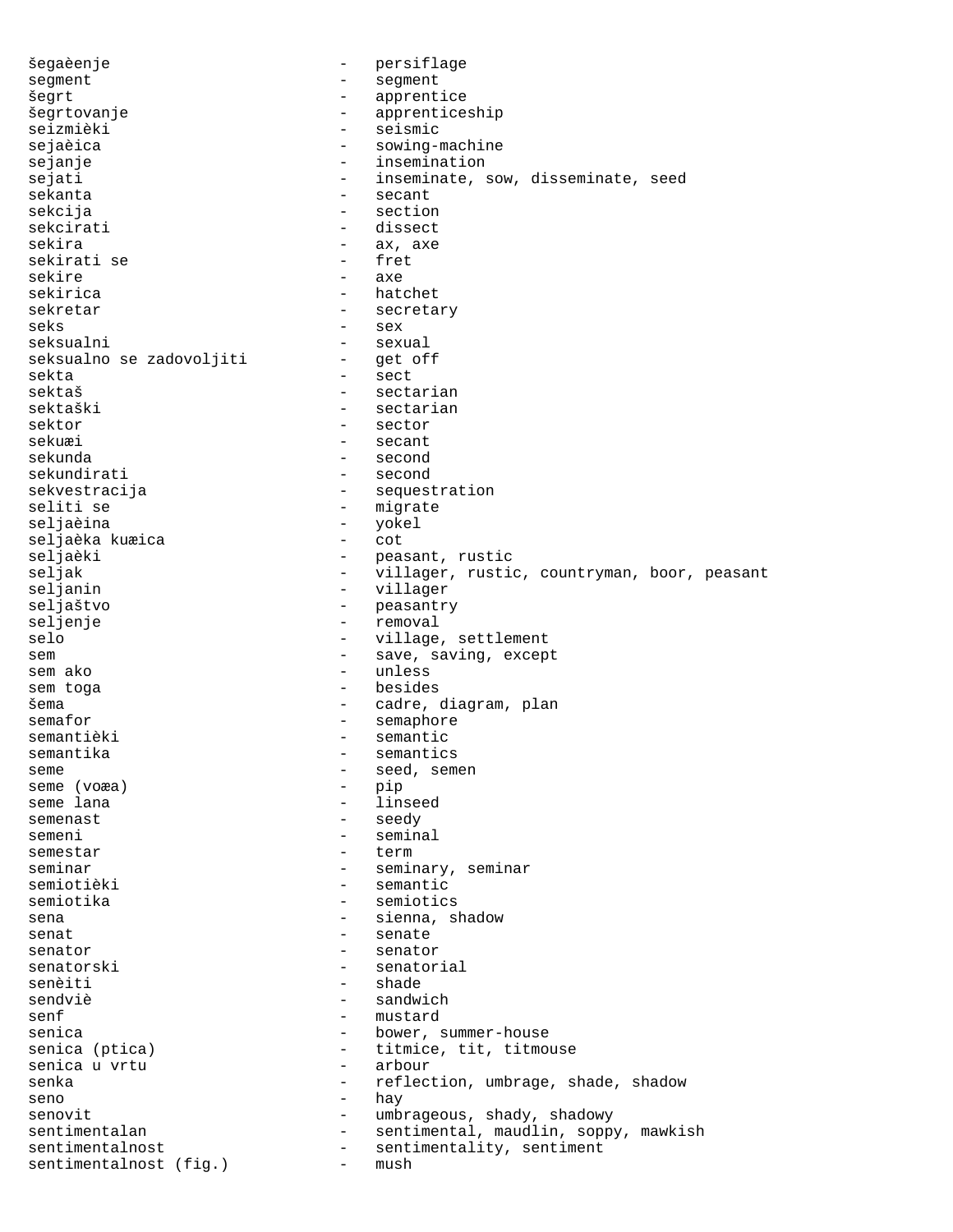senzacija - sensation senzacionalan - sensational senzitivnost - sensitiveness seoba - removal seoce - settlement, hamlet seoski - pastoral, rural, countrified<br>seoski momak - swain seoski momak - swain seosko dvorište šepajuæi - halting šeprtlja - slouch, nitwit, muff sepsa - septicaemia septembar - september septièan - septie šepurenje - swagger, prance šepuriti - flaunt šepuriti se  $\qquad \qquad$  - peacock, strut, perk ser - sir serenada - serenade - serenade - serenade - serenade - serenade - serenade - serenade - serenade - serenade šeri - sherry šerif - sheriff - set, series, series, suit serijski - serial šerpa - casserole, pan servilan - menial servilnost - servility servis ervis and the service sesija - session šešir - hat šeširdžija - hatteri šesnaest - sixteen<br>šesnaesti - sixteen - sixteen - sixteenth šesnaestina - sixteenth šest - six - sixpence šestar - dividers, compass sesti  $-$  settle, seat, sit šesti - sixth<br>šestostruko - sixfold šestostruko šestougao - hexagon sestra - sister sestriæ - nephew sestrièina - niece sestrinski - sister, sisterly šetaè - walker, stroller šetaèi - parade šetalica - pendulum - parade, promenade, boulevard setan - mopish, sad šetati - perambulate šetati se setiti se  $-$  recur šetnja 1988. – stroll, round, hike, ride, promenade, sally, jaunt ševa - lark, skylark sevanje - twinkle, shaft<br>ševanje (toèkova) - - shimmy - shimmy ševanje (toèkova) - shimmy sever - north severan - north, northward severni - northerly, arctic, hyperborean, northern, northern<br>severni ielen - elk severni jelen - elk severni pol - arctic severni pravac - northward severni vetar severnjaèa - pole-star severoistoèni - north-east severoistok - northeast, north-east severozapad - north-west, northwest sevnuti - glance šezdeset - sixty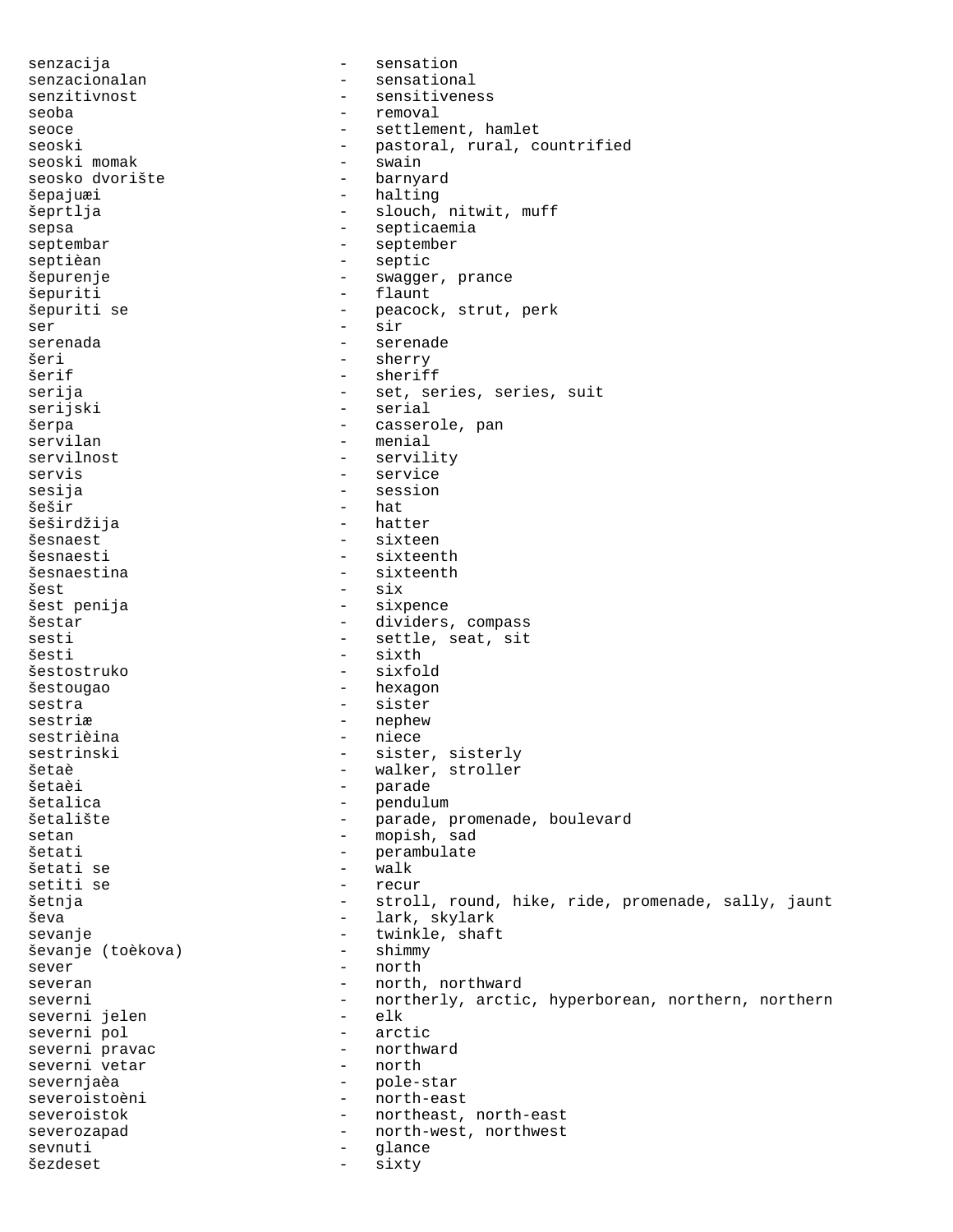šezdeseti - sixtieth sezona - season - season sezona kiša - monsoon sezona parenja - mating season<br>sezonski - seasonal sezonski - seasonal sfera - region, sphere<br>shall not - shan't shall not shvatanje - uptake, conception, apprehension, comprehension shvatiti - read, see, perceive, grasp, comprehend, appreciate<br>shvatiti i - receive - receive - receive shvatljivost - perspicuity<br>
šiha - whin rod i šiba - whip, rod, twig šibanje - flogging šibanje bièem  $-$  flagellation šibati - flog, slash, lash, whip šiber - profiteer šibice - match šibljak - shrubbery<br>Šiæe - shrubbery šiæe - needlework siæi - alight, get off, get out, climb down<br>siæi sa voza - detrain - detrain siæušan - minute, tiny sidrište - anchorage, roadstead, road sidro - anchor sifon - syphon, siphon<br>Šifra - cipher - cipher - cipher šifrirati - codify šifrovati - encode signal - signal signal za zbor signalisati - signalize, signal signalizirati - semaphore signalna sprava and the semaphore semaphore signatura - signature siguran - reliable, steady, unerring, good, secure, sure<br>sigurna stvar - cinch - cinch sigurna stvar sigurno - assuredly, surely sigurnost  $-$  assurance, security, safety šija - crop sijalica - bulb sijanje - sparkle, sheen, irradiance, splendour, radiance sijati se - ignite, glow, shine<br>šik - chic šik - chic šikanje - splash šikara - shrubbery, scrub, purlieu<br>sila - shrubbery, scrub, purlieu<br>- puissance, force, might, and the sile - puissance, force, might, agency, potency<br>- motive sila-pokretaè - motive silabièki - syllabic silan - vehement, mighty, minute, intense<br>silan (slang) - howling - howling silaža - silage silazak - descent silaziti - verge, descend siledžija - bully, hoodlum, hooligan silikon - silicone silina - intensity, virtue, vehemence<br>
siling - shilling šiling - shilling silirana krma - ensilage šiljak - spike, peak, tip, pinnacle, prong, needle, broach<br>šiljast - peaked, spiky - peaked, spiky<br>- pike šiljast vrh - pike silni trgovac and the silni trgovac silnièki - autocratic šilo - prod, bodkin, pricker, awl silom - perforce silom odvesti - rape silos - silage, silo, ensilage silovanje  $\qquad \qquad -$  rape, outrage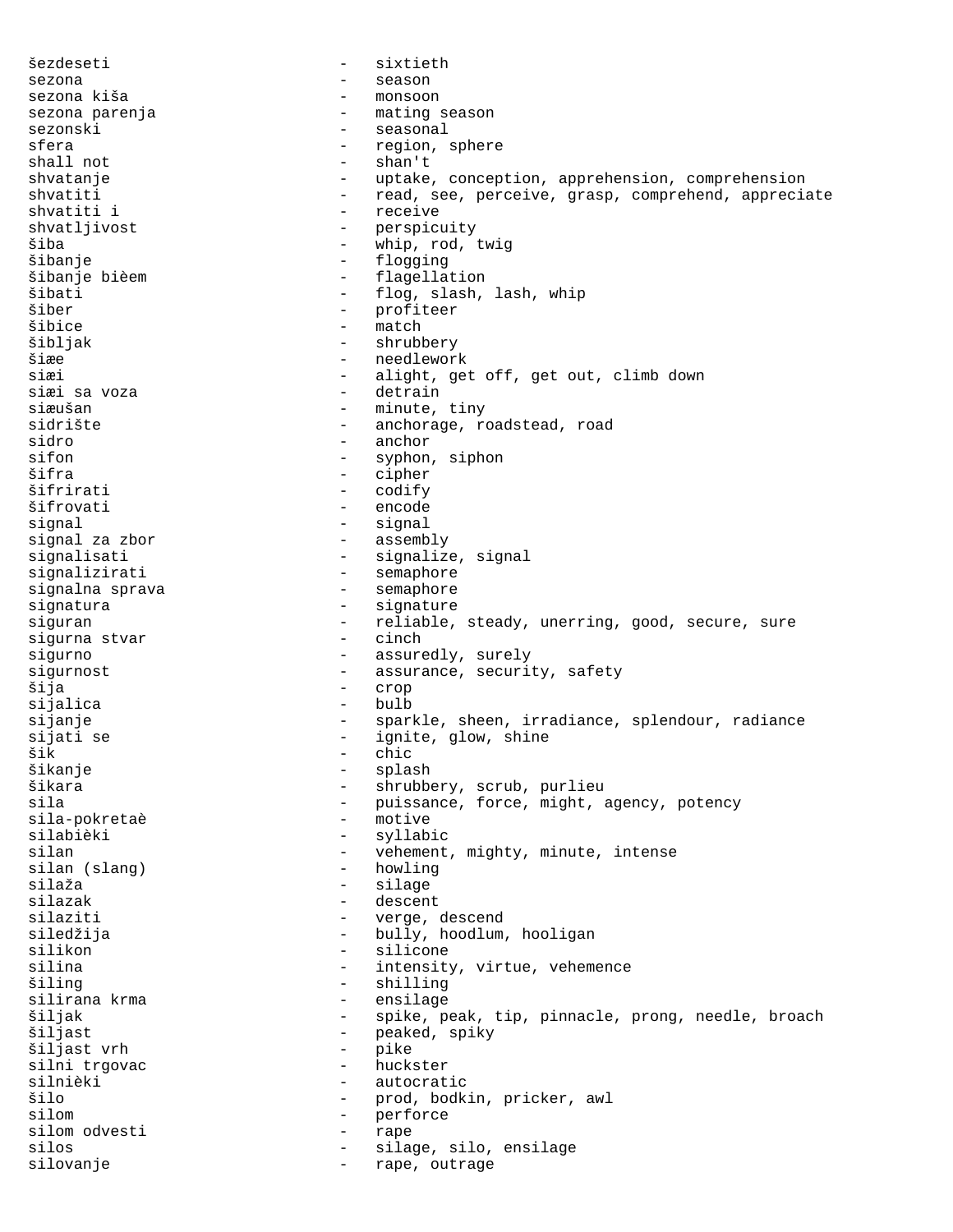silovati - ravish silovit<br>silovitost - puffy, acute<br>silovitost - rashness silovitost - rashness silueta - silhouette - symbol, emblem, sacrament, token, badge<br>- anchor simbol nade<br>simetrièan simetrièan - shapely, symmetrical<br>simetrièki - reqular simetrièki - regular - symmetry simfonija - symphony šimpanza - chimpanzee simpatièan  $-$  becoming, cuddly simpatija  $-$  attachment, sympathy simptom - symptom, sign, diagnostic simulirati  $-$  malinger, dissimulate, assume, feign sin - son šina - splint sinèiæ - sonny sindikat - syndicate - batten, shingle sinekura - gravy train sinhronizovati na tuðem jeziku sinko - sonny sinkopa - syncope - overnight sinonim - synonym sinovljev - filial sintaksa - syntax sintetièan - synthetic sinteza - synthesis<br>sinus - sine<br>- sine sinus - sine - sine - sine - sine - sine - sine - sine - sine - sine - sine - sine - sine - sine - sine - sine <br>- sinuti - sinuti - sine - sine - sine - sine - sine - sine - sine - sine - sine - sine - sine - sine - sine flash šip - pier - cuttlefish šipak - sweet-brier, haw, eglantine<br>sipati - infuse, rain, pour - infuse, rain, pour<br>- funnel sipati kroz levak sipiti - drizzle šipka - pig, strap, bar, bullion, ingot, rod sipkav - mealy šiprag - scrub šipražje - thicket - thicket sir - cheese šira - mach vinegar siræetni - acetous sirena  $-$  mermaid, siren širenje - emission, dissemination, extension, outspread sirijac - syrian sirijka - syrian sirijski - syrian širina - width, breadth, latitude, span, expanse, space - purl, stripe<br>- promulgate. širiti - promulgate, broaden, broadcast, overrun, send<br>širiti glasove - rumour širiti glasove - rumour širiti se  $\frac{1}{2}$  - amplify, permeate, expand<br>siroèe siroèe - orphan - commodious, broad, wide, ample, vast, extensive<br>- slacks široke pantalon - slacks široke sportske gaæe<br>široki èamac široki èamac - dinghy - slice široko - abroad, broadly širokogrud - liberal širokogrudost - breadth širom poznat - proverbial širom sveta - worldwide siromah - penniless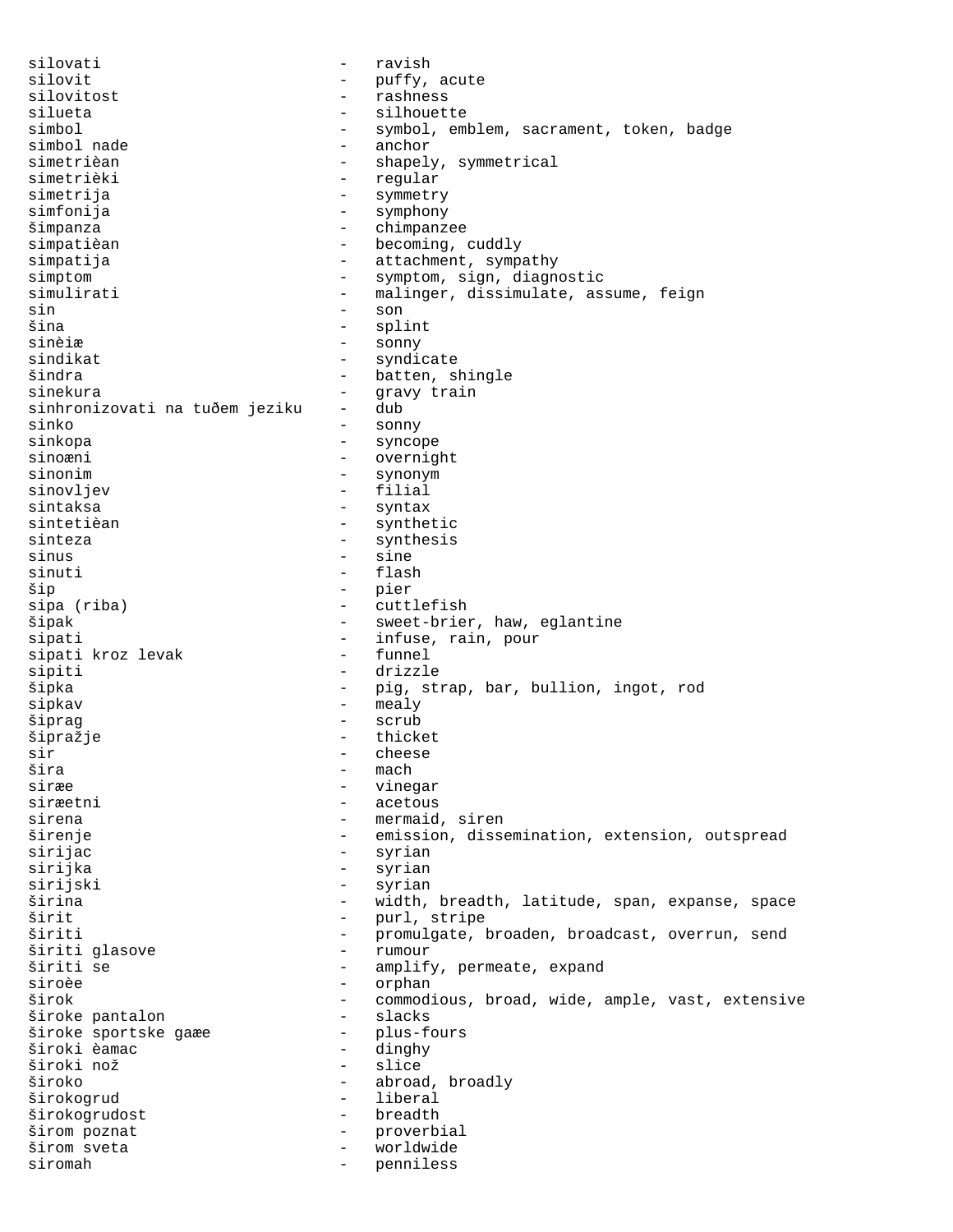siromašan - bare, destitute, needy, indigent, penurious, poor<br>siromašan duhom - poor-spirited siromašan duhom - poor-spirited - baldly<br>- dearth siromaština siromaštvo - necessity, penury, need, want, squalor, poorness sirotan - orphan sirotinja - poverty, pauperism sirotinjski - squalid sirotinjski kvart (velegrada) sirotište - poor-house, orphanage sirov - rude, raw, rough, crude, coarse sirova koža sirova svila  $-$  pongee, floss sirovina - raw sirovo gvožðe - pig-iron<br>sirup - syrup - syrup sirup - syrup sisa - teat sisa (slang) - tit sisaljka - pump sisanèe - suckling<br>šišanje - suckling<br>šišanje - clip - clip sisar - mammal sisati - suck  $size$  - mammal sisavci - mammal šiške na èelu šištanje - fizz, fizzle, whoosh sistem<br>
sistem beleženja<br>
- method, system<br>
- notation<br>
- notation sistem beleženja - notation sistem kanalizacije sistematski - methodical, systematic, regular<br>sit života - world-wearv sit života - world-weary - paltry, minute, pettifogging, miniature, potty<br>- speck sitan deliæ<br>sitan lopov - pilferer sitan novac - small change sitan pesak - grit sitan poklon - sop sitan stvor sitan ukras - bijou šiti - sew, needle sitna kiša<br>sitna kraða - drizzle<br>- pilfera sitna kraða - pilferage sitne kapi - sputter sitne kapljice - spatter sitne razlike<br>sitni zraci - splash sitnica - knick-knack, rush, tittle, small, trifle, bauble - priggish<br>- fussy sitnièarski sitnièav - meticulous, philistine sitnice - nothing, nonsense, nothingness<br>sitnina - change - change sitnina - change sito - riddle, screen, sieve, colander sitrotinjski dom<br>siv siv - gray, ashy, grey šivaæa mašina - sewing-machine<br>Šivaæi - sewing-machine - sewing-machine - needle<br>- ashen sive boje sivilo - drab sivosmeða boja šizma - schism sjahati - dismount sjaj - splendor, glow, sheen, grandeur, show, burnish sjaj u oèima - twinkle sjajan - brilliant, glorious, superb, palatial, rich, grand sjajan kamen - daze sjajno - nicely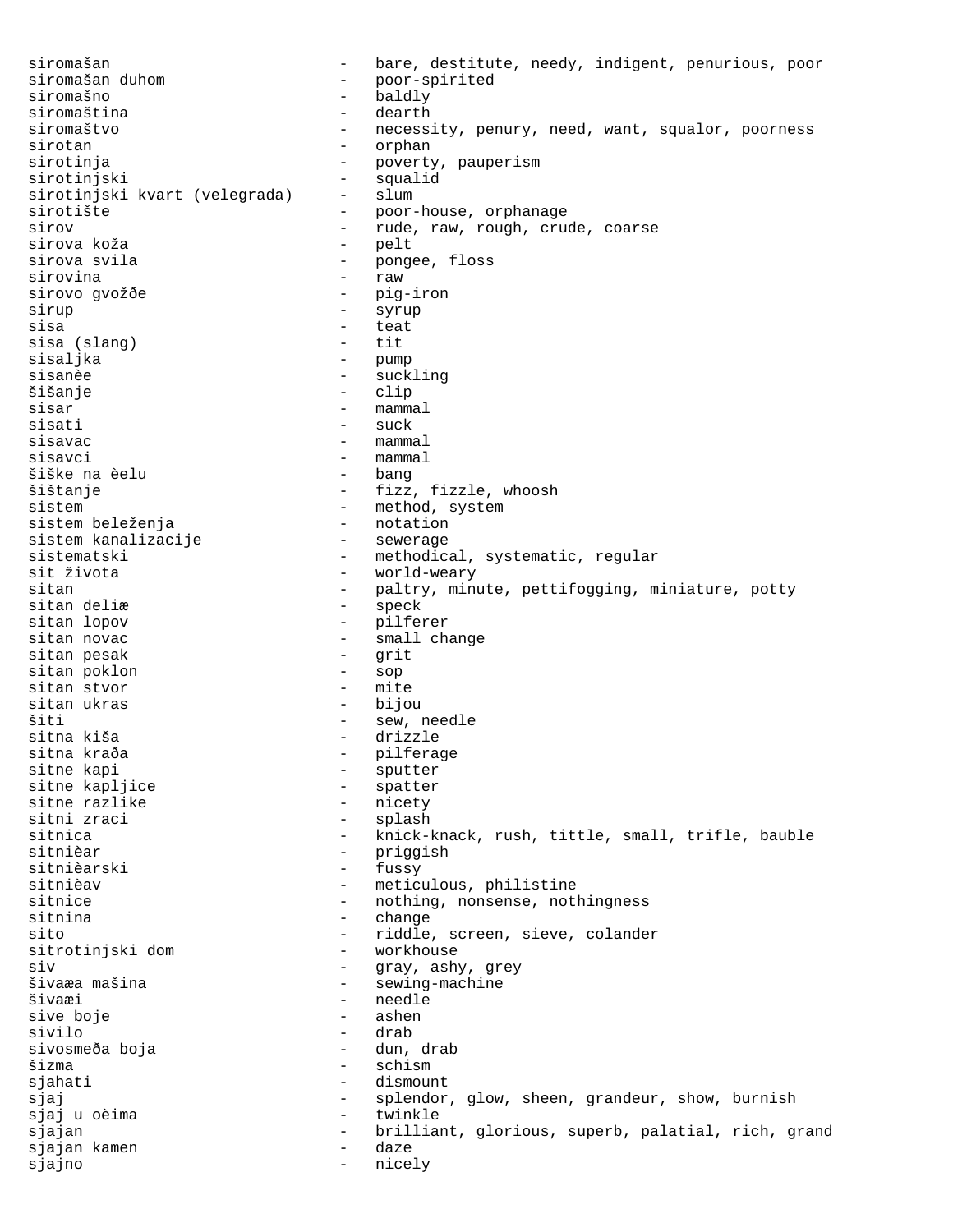sjajnost **-** brilliance, effulgence, richness sjašiti - alight<br>siati - alight - alight sjati - glisten sjediniti - connect, combine, fuse, ally, embody, compound<br>siediniti se - ioin, conjoin, merge sjediniti se  $-$  join, conjoin, merge sjedinjen - conjoint skakanje - rampage, hop skakati - scale, caper, gambol<br>skakati tamo-amo - - cavort - cavort skakati tamo-amo skakavac - locust, grasshopper skakavica - pawl škakljiv - ticklish skakutanje - skip skakutati - trip, hoop skala - gamut, scale<br>skalp - scalp - scalp skalp - scalp skalupljen - scrappy skameniti - petrify skamenjenost - petrifaction skamenjenost<br>skandal - scene, scandal<br>skandinavac - - - - - - - - scandinavian skandinavac - scandinavian - scandinavian škare - shear, snip skaredan - smutty skarednost - scurrility<br>skaut - scout - scout skazaljka - pointer<br>skeè - sketch skeè - sketch skela - ferry - ferry - ferry - ferry - ferry - ferry - ferry - ferry - ferry - ferry - ferry - ferry - ferry - ferry - ferry - ferry - ferry - ferry - ferry - ferry - ferry - ferry - ferry - ferry - ferry - ferry - ferry - trestle, scaffold, staging<br>- frame skeleton skelet - frame, skeleton<br>
škembiæ škembiæ - tripe<br>skenirati - sean - sean - sean skeptièan - sceptical, incredulous skeptik - sceptic skerletan - scarlet skica - sketch, outline, draft, skeleton skiciran - roughcast skicirati - sketch, plot, roughcast skidanje - off, rub skidati - rifle skidati penu - scum skijaš - skier skijati se<br>skije skije - snow-shoes, ski<br>Škiljav - skew-eyed škiljav - skew-eyed škiljiti - squint<br>skinuti - unhing - unhinge, take off, peel, unclothe, stake out<br>- doff skinuti (šešir) - dof<br>skinuti mahunu - pod skinuti mahunu - pod skinuti masku - unmask skinuti peèat - unseal skinuti sa sebe<br>skinuti se - dismount, undress<br>- unveil skinuti veo skiptar - scepter, baton skitaèki - nomadic skitalaèki - nomad<br>skitanie - nomad skitanje - vagrancy skitati - rove<br>skitati se - roam - roam - roam, gad, ramble skitnica - tramp, ranger, waif, rambler, rover, flotsam, hobo skitnja – stroll sklad - unison, accord, tune, concord, consonance, chord - harmonious, tuneful, symmetrical, balanced<br>- storehouse, storage, repertory, reservoir skladište - storehouse, storage, repertory, reservoir - melody, accord sklanjanje - removal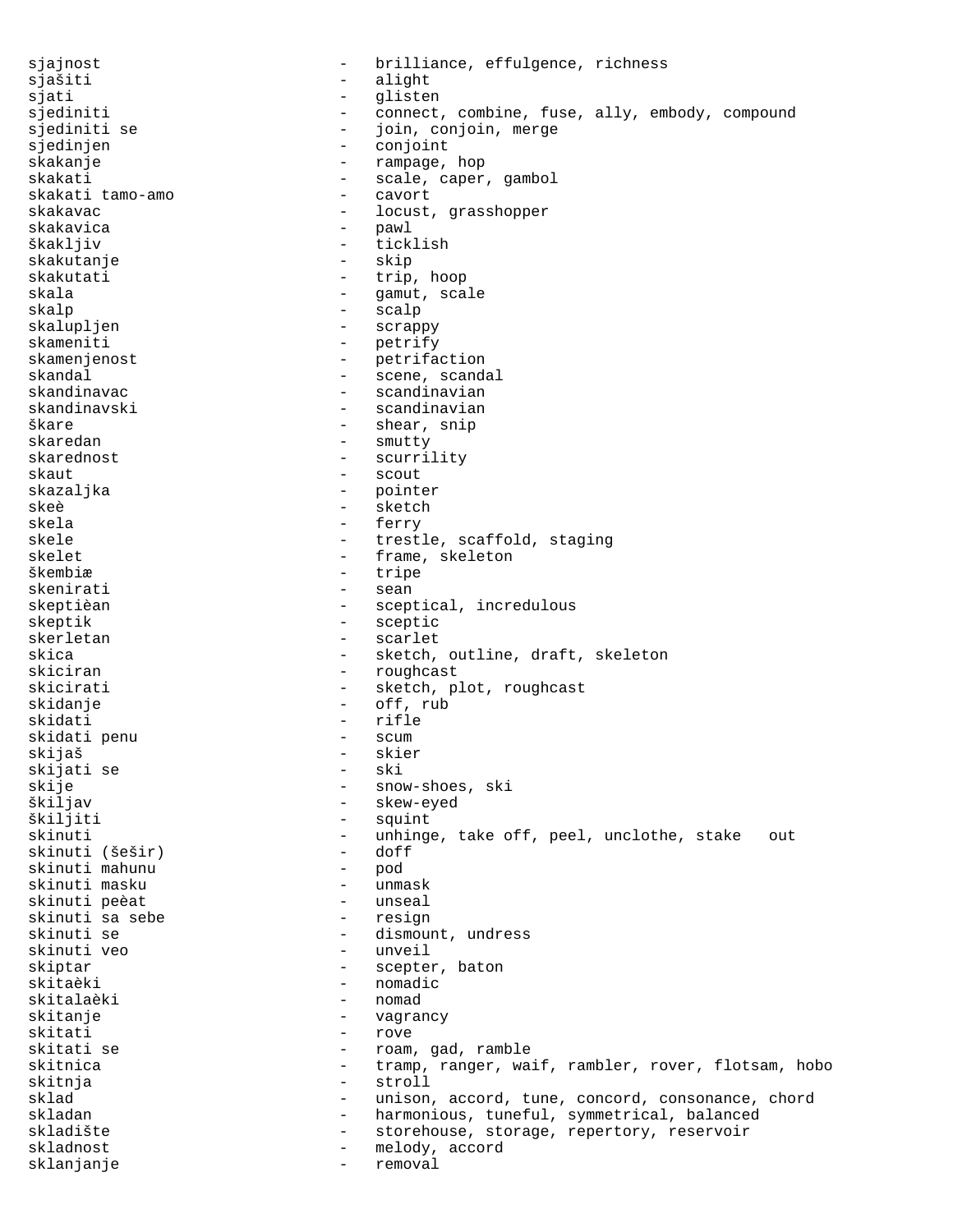sklapanje - assemblage, erection, assembling sklepan - scrappy skliznuti - slither<br>skliznuti se - skid - skid skliznuti se - skid škljocanje<br>škljocnuti – snap, click<br>– flop skljokati se<br>sklon - slanted<br>- prone sklon (neèemu) - prone<br>sklon neèemu - apt sklon neèemu sklon padu - addicted, liable, dilapidated - speculative<br>- fretful sklon sekiranju sklon uživanju  $-$  self-indulgent sklonište - asylum, refuge, haven, den, retreat, repository skloniti - remove, displace, take away<br>skloniti (se) - ensconce skloniti (se) skloniti se - pavilion sklonost - predisposition, penchant, appeal, ply, relish sklop  $-$  constitution, make sklop cevi - barrel assembly<br>skloro - almost - almost<br>- squat sklupèati se skoba - staple - staple - staple<br>skoèiti - bound. - bound, jump, leap, spring<br>- dive skoèiti u vodu - dive skoèni zglavak škoditi - harm škodljiv - injurious, prejudicial, unhealthy, noxious skok - prank, frisk, gambol, bounce, leap, jump, skip<br>skok u stranu - dodge - dodge skok u stranu - dodge skok u vodu na trbuh<br>skokovi skokovi – lope<br>škola – school – school - school, college škola-internat boarding-school<br>škola koju je neko završio alma mater škola koju je neko završio - alma mater školarina školjka - mussel, shell, barnacle, pearl-oyster školovati - school školska godina školska tabla - black-board školski drug a v v v v v v v messmate skoman - decent<br>skoncentrisati - concent - concentrate skorašnji - new, recent, late, last<br>skorbut - scurvy - scurvy skorbut - scurvy<br>skorbutni - scorbut - scorbutic skori - near, immediate, new skormnost - modesty skoro **1988** - rather, newly, recently, nearly, freshly, last skorojeviæ - upstart, snob, parvenu skorpija - scorpion škot - scot - scottish skotski - animal škotski - scotch, scottish - scotch, scottish - scotch - scotch - scotch - scotch - scotch - scotch - scotch - scotch - scotch - scotch - scotch - scotch - scotch - scotch - scotch - scotch - scotch - scotch - scotch - sco škotski jezik škrabanje - scrabble škrabati - scrabble, scrawl<br>škrabotina - - - - - - - - - scrawl - scrawl škrabotine - scribble skraæen - compendious<br>skraæeni pregled - abridgement skraæeni pregled skraæenje en en abbreviation, curtailment, abridgement<br>skrama skrama - film - abbreviate, truncate, condense, abridge, curtail<br>- shorten skratiti se  $-$  shorten skrenuti - shunt, skew, digress, switch, deviate, avert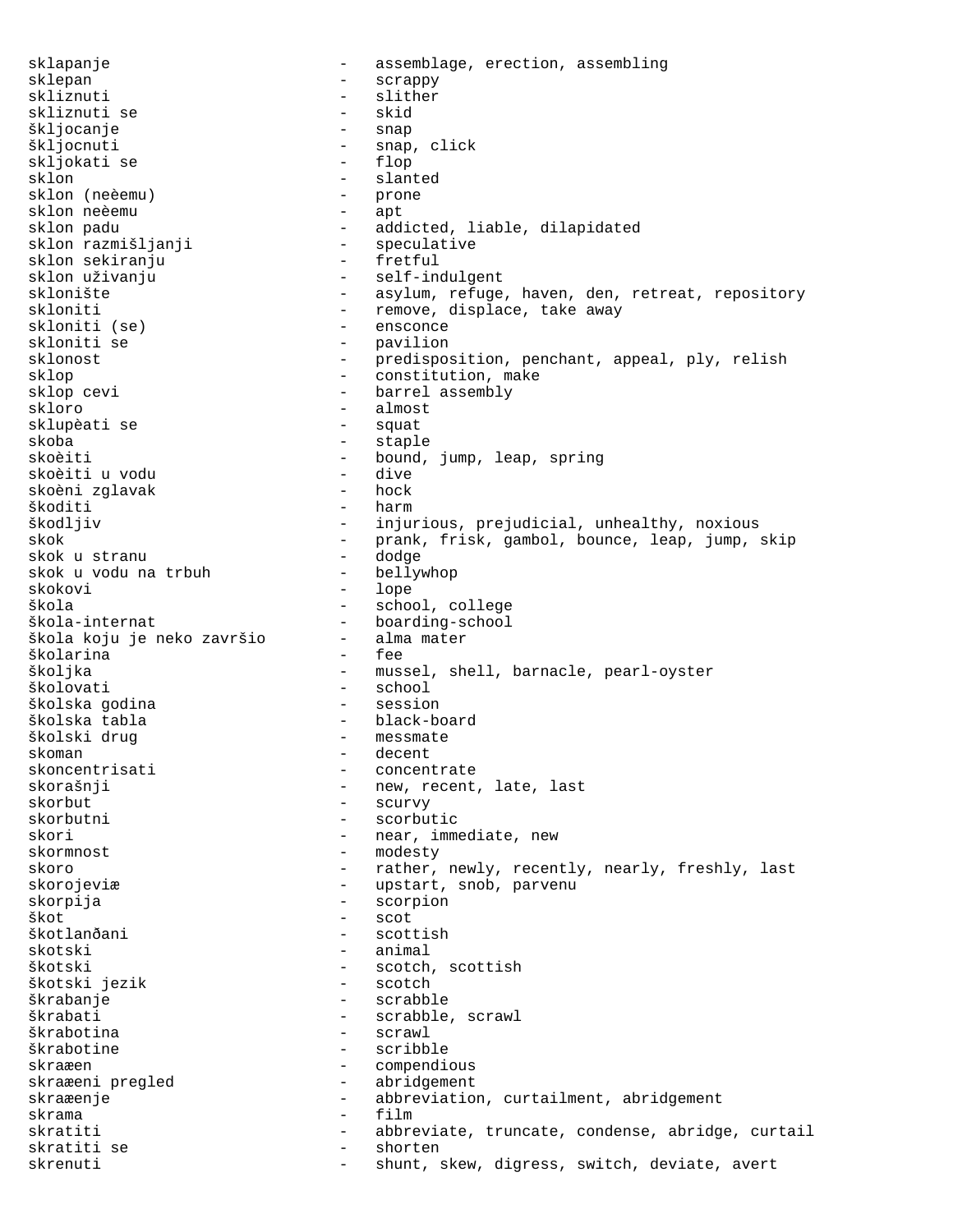skrenuti pažnju  $-$  allude, advert skretanje en en swerve, aberration, deflection, evasion, detour skretati - deviate skretati u stra skretnica - switch<br>skretnièar - signali skretnièar  $-$  signalman škrga  $-$  gill<br>škrge  $-$  gill škrge - gills škrgutati - gnash škriljac - slate škripa - creak, grind - scrape škripanje - squeak, crunch škripanje pera škripati - grind, creak škripeti - scratch - scratch skripta - script - hiding skrivati - screen - screen - screen - screen - screen - screen - screen - screen - screen - screen - screen - - burrow, lurk skriven - privy, pent-up, covert, sly, secret, clandestine<br>skrivena struja - undercurrent - undercurrent skriveni - stealthy, latent, ulterior skriveno blago skriviti - offend skrnavljenje - sacrilege skrnuti - divert skrob - starch škrofule - scrofula skrojiti - mould skroman - retiring, unassuming, humble, unpretentious skromna plata  $-$  pittance skromnost - modest škropac - shower-bath škropljenje - aspersion skrovište - cache, nook skrovit - private, secret skrovito mesto skroz - across, throughout, through skrpiti - scrape up skrpljen - scratch skršiti se - snap škrt - penurious, avaricious, parsimonious, avaricious škrtariti - skimp, pinch, scrimp škrto - niggardly škrtost - parsimony, avarice - scrupulous skrušenje - attrition skrušenost - contrition - narrow, parochial, stringent skuèenost <br/> - uneasiness skulpotr - sculptor škuna - schooner skunkovo krzno - skunk skunks - skunk skup expensive, expensive, dear, party, reunion, mob skupa - altogether, together skupina - band, aggregate<br>skupina (liudi) - cluster - cluster skupina (ljudi) - cluster skupina sliènih stvari skupiti - amass, group, contract, garner, raise skupiti se  $-$  huddle, aggregate, shrink skupljaè  $-$  accumulator, collector skupljanje - rally, contraction, assemblage skupljati  $-$  sample, harvest, rake, reap skupljati se - muster, meet<br>skupljen - muster, meet skupljen - aggregate skupni - omnibus, promiscuous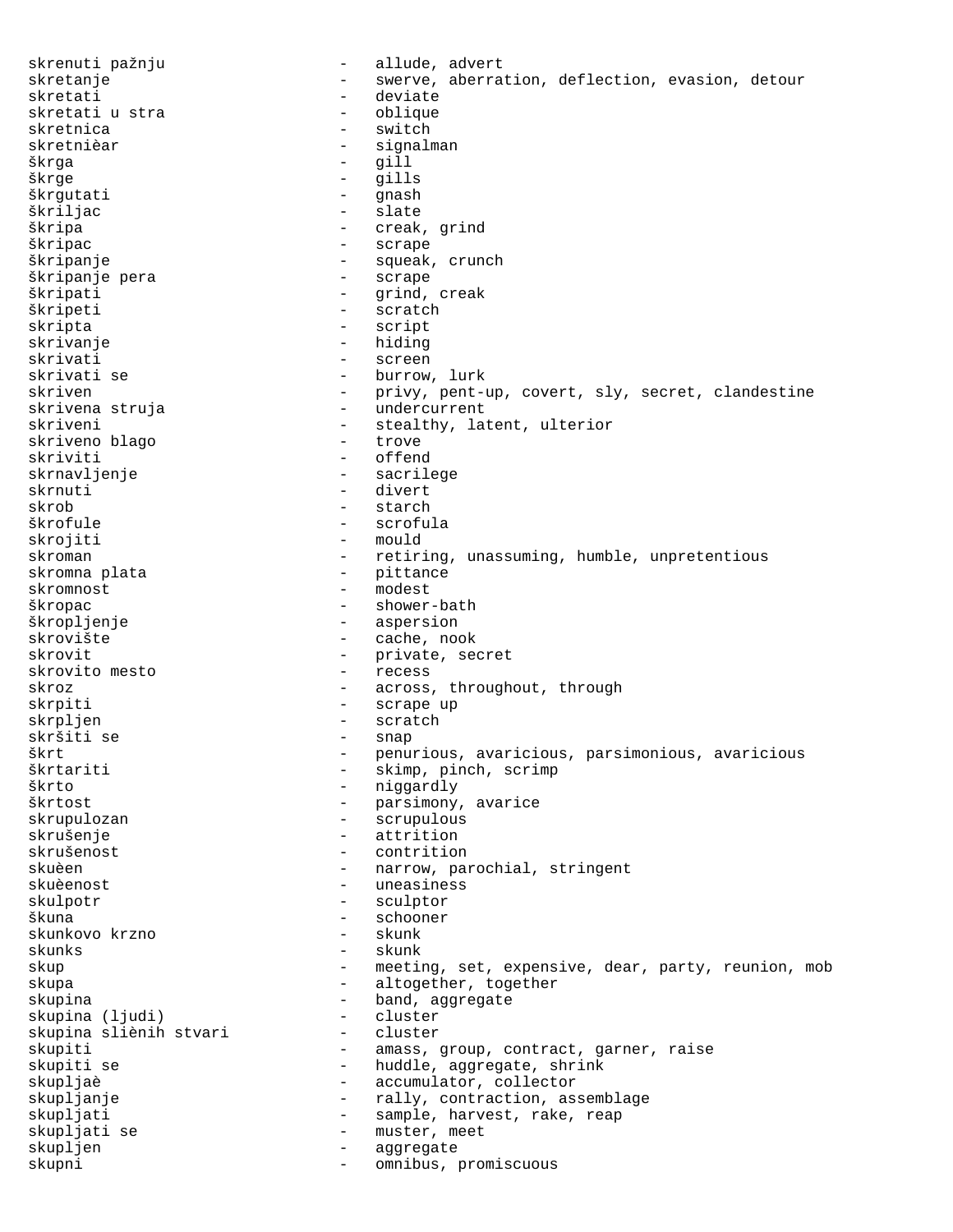skupocen - expensive, costly skupština - congress, parliament, assembly skupštinski - parliamentary skut - skirt skuvati - concoct, scald<br>skver - concoct, scald skver - square - sickly, lax, infirm, sick, mild, feckless, pale<br>- poke slab udarac - poke slaba svetlost - gleam, taper slabašan - flaccid, frail<br>slabi mraz - hoar-frost slabi mraz - hoar-frost - sissy, weakling, milk-sop, softy slabine - loin, groin slabiti - melt, waste, peak, relax, attenuate, bate slabljenje - droop, extinction slabo - poorly, weakly slabo varenje - indigestion slabo vidljiv - benighted - purblind<br>- tenuous slabog znaèaja - tenuous slabost - infirmity, leanness, failing, laxity, ailment - silly, moonstruck, loony slaboumnik - cretin slabunjav - wan, weakly, puny slabunjava osoba slaèica - mustard slad - malt sladak - sweet, nice, mellow<br>sladak gazirani sok - - soda pop sladak gazirani sok - soda pop sladiti se sladni - malt sladokušanje sladoled - ice-cream<br>sladostrasan - voluptuous - voluptuous sladunjav - mellifluous, oily sladunjavo - luscious slagaè de la communité de la communité de la communité de la communité de la communité de la communité de la communité de la communité de la communité de la communité de la communité de la communité de la communité de la c slaganje en accordance, correspondence, accord, agreement slagati - furl slagati na slogove slagati se  $\begin{array}{cccc} - & \text{assert, agree, cohere, consist, concur, comport} \\ - & \text{clue, cue} \end{array}$ - clue, cue slalom - slalom - slalom slama - straw, reed slamarica  $\qquad \qquad -$  pallet, pad of straw slamnjaèa - pallet slan - salty, saline, salt<br>slana voda - brine - brine - brine slander - kleveta, oklevetati slanderer - klevetnik slanderous - klevetnièki slani kolaè - pasty slanina - tallow, bacon slankast (voda) slano - briny - briny slap - cataract slast - relish - relish<br>slati - send, 1 slati  $-$  send, refer<br>slati novac  $-$  remit - remit slati poštom - mail, mail slatka zemièka - bun slatki kolaè od sira<br>slatkiš - candy, sweet slatkiši - goody, sweetmeats, confection slatko - jam slatko piæe od ðumbira - ginger ale slatkoreèiv - sleek, mellifluous slava - renown, fame, glory, kudos, odour, honor, luster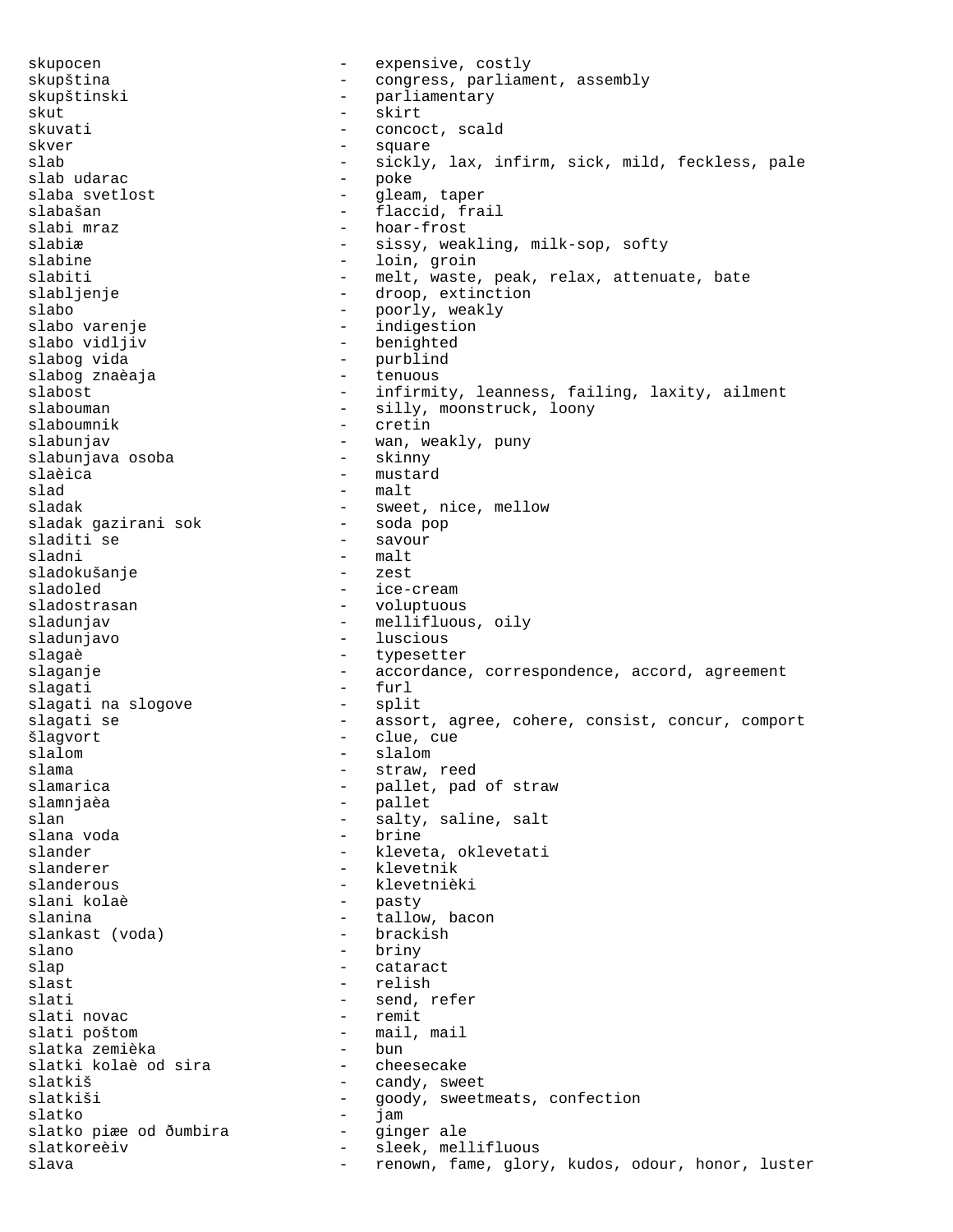slavan eminent, famous, noted, renowned, illustrious slavina - spigot, faucet, tap, jet - celebrate, glorify slavititi - praise slavljenje - glorification, encomium<br>slavna liènost - celebrity - celebrity - celebrity slavoljublje - ambition slavoluk - arch - nightingale sleæi<sup>se</sup> - sag<br>sledbenici - pro - progeny sledbenik - follower, adept, disciple, adherent, satellite sledæi - subsequent sledeæi - sequent sledeæi - successive, next, consecutive, posterior sledge - slay - slay sleðica - sprat slediti - sleuth, follow, follow<br>sledovanje - dietary, allowance, see - dietary, allowance, sequence sledovati - ensue, succeed, pursue sledovati za - supervene - sinking, shrug<br>- shrug slegnuti ramenima slegnuti se - subside<br>sleme - ridge - ridge - ridge slep - sight-less, blind šlep - barge slepa privrženost - bigotry slepa zaljubljenost - infatuation slepi miš slepilo - blindness - appendix sletanje - landing<br>sleteti (ptice) - alight sleteti (ptice) slezina - spleen<br>sliakti - depict sliakti – depict<br>slièan – same - same, alike, like, congenial, similar, approximate<br>- furry slièan krznu slièan pari - vaporous slièno - alike, likewise, like sliènost<br>
sliènost sa istinom<br>
- verisimilitude<br>
- verisimilitude sliènost sa istinom  $-$  verisimilitude<br>slik  $-$  rhyme slik - rhyme - rhyme - rhyme - rhyme - rhyme - rhyme - rhyme - rhyme - rhyme - rhyme - rhyme - rhyme - rhyme slika - effigy, painting, image, picture, shape, icon<br>slikanje - painting - painting slikanje - painting - artist, painter<br>- palette slikarska dašèica - palette slikarske nogare<br>slikarski model - model, poser<br>- canvas slikarsko platno slikarstvo<br>slikati - primitive, painting<br>- portray, pencil, pi slikati - portray, pencil, picture, stencil, paint<br>slikati temperama - distemper slikati temperama slikovan - pictorial slikovit - tropical, picturesque, ornate, powerful, terse<br>slikovito izlaganje - imagery slikovito izlaganje<br>slikovitost slikovitost - splendour slikovnica - picture-book<br>slina - slobber<br>- slobber slina - slobber<br>slinav - slobber<br>- slobber - slobbery sliniti - slobber, slaver<br>slistiti - comminute disi slistiti - comminute, disintegrate, pound, expunge<br>sliti se - merge - merge sliv<br>sliv (reka) - basin<br>- confli sliv (reka) - confluence slivati se - melt slivnik - gutter šljaka - slag, dross, cinder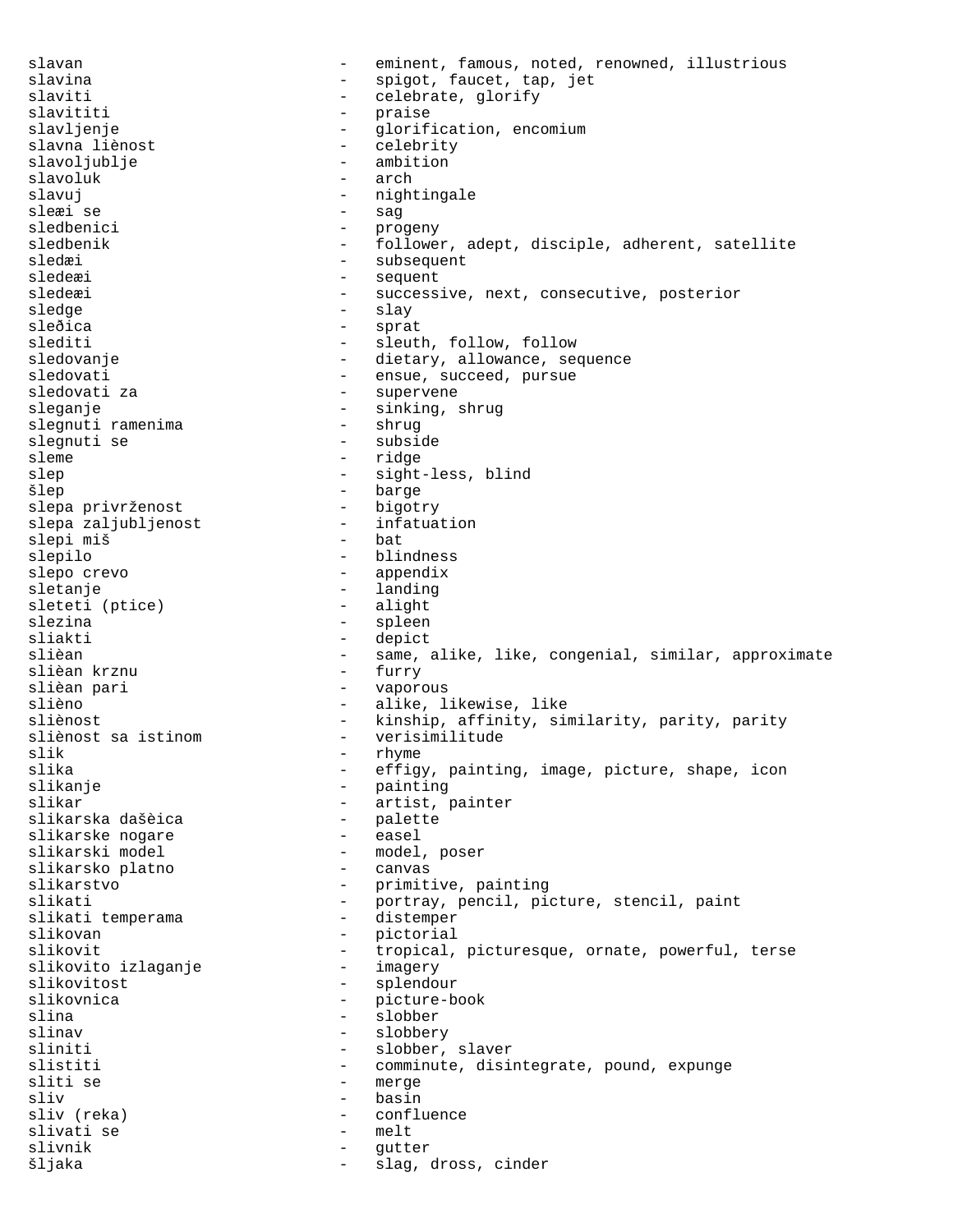šljiva - plum šljokica - spangle šljokice - tinsel šljuka - woodcock, snipe - shingle, rubble, pebble, boulder, gravel, metal sloboda - candour, freedom, liberty, latitude sloboda izbora<br>slobodan slobodan - disposable, odd, loose, vacant, open, frank, spare - libertarian<br>- open-door slobodna trgovina slobodnjak - libertarian, villain<br>slobodno ponašanje - liberty slobodno ponašanje - liberty sloboduman slobodumlje - libertinsim slog - syllable sloga - unity, concord, unison<br>slogovni - svllabic slogovni - syllabic<br>sloj - laver si sloj - layer, strata, rock, stratum, skin slom - crush, ruin, smash, ship-wreck, breakdown, debacle<br>slomiti - destrov, fracture, break, rupture slomiti - destroy, fracture, break, rupture<br>slomiti se - shatter, crush - shatter, crush<br>- elephant slon - elephant<br>slonova kost - ivory - ivory slonova kost slova - printing-tipe sloven - slav slovenac - slovenian slovenski - slavonic slovo - letter, type slovolja - pet složan - concordant složen - compound, complicated, complex, composite<br>složenost - complication - complication složiti - pigeon-hole, assort, conciliate<br>složiti (tekstove) - collate složiti (tekstove) - collate složiti se - agree, allow, accord, accede, assent, come around<br>- hale složiti u bale složiv - collapsible složnost - solidarity sluèaj  $-$  hap, precedent, random, occurrence, circumstance sluèajan  $-$  odd, occasional, random, fortuitous, accidental sluèajno  $\qquad \qquad \qquad -$  occasionally, perchance sluèajnost - chance, fluke sluga - menial, hind, servant, man, serf, valet, lackey<br>sluga (u hotelu) - hoots sluga (u hotelu) - boots slugarenja - menial slugeranjstvo - servility sluh - hearing, ear, audition<br>slušaj - hark - hark slušaj - hark - auditor, listener slušanje - audition, hearing slušaoci **1988** - audience, auditorium, public, auditory slušati - obey, listen, hark, hear, harken<br>sluškinia - servant sluškinja - servant slušna cev  $\overline{\phantom{a}}$  - trumpet slušni - acoustic, auricular - acoustic, auricular - bode slutiti slutnja  $-$  presage, portent, premonition, omen sluz - slime, mucus, mucilage<br>sluzav - mucous, slimv - mucous, slimy služavka - maidservant, maid, charwoman - maidservant, maid, charwoman služavnik - salver služba - position, employ, office, post, service, duty služben - official službene novine - gazette<br>službeni - ancilla službeni - ancillary službeni prijem službenik - servant, servitor, incumbent službo - position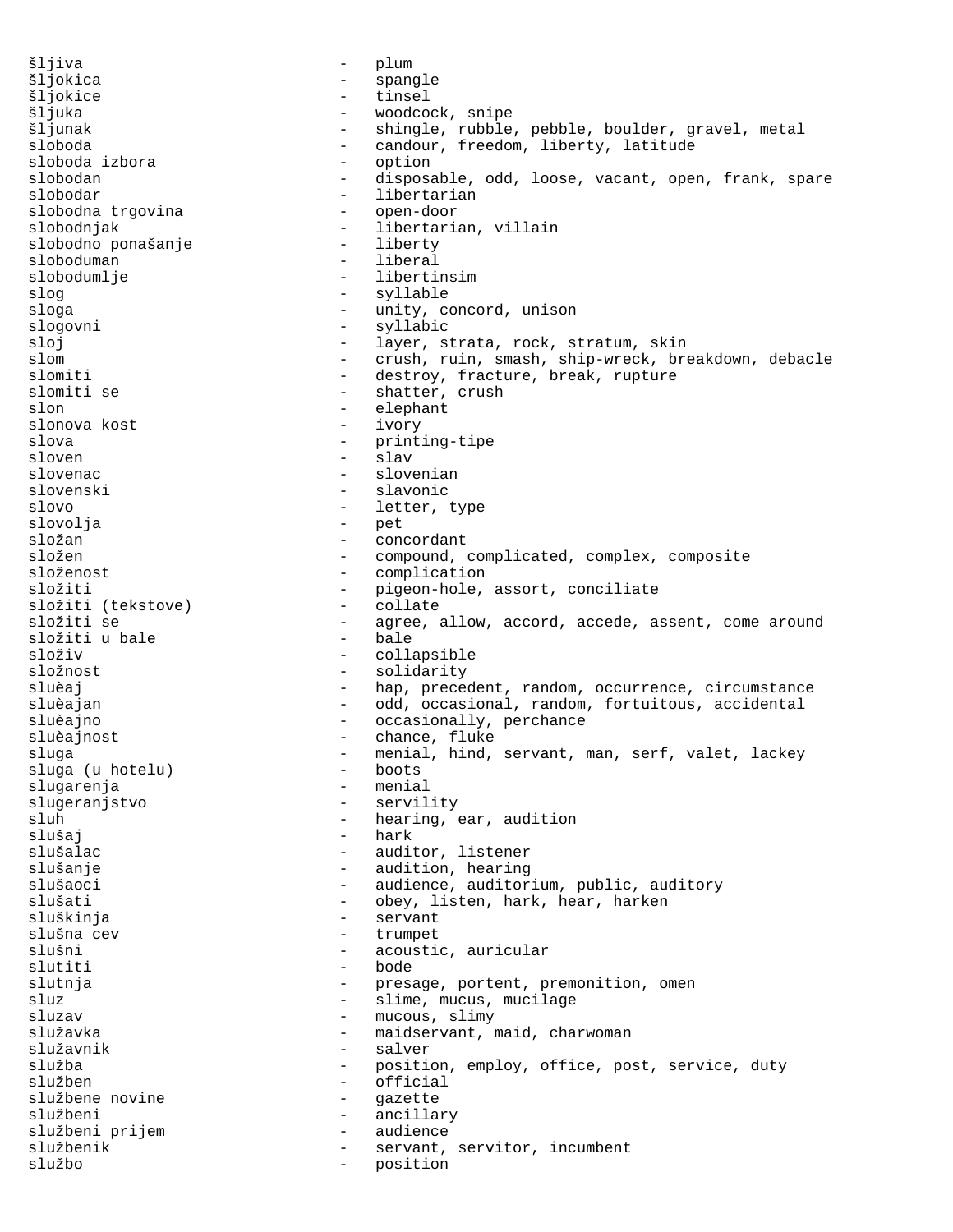služenje - ministry služi za opomenu - premonitory služitelj - servitor, scout služiti<br>služiti ievtiniie – minister, tend, officiate, avail, subserve, serve<br>služiti ievtiniie – undercut služiti jevtinije undercut<br>služiti misu officiate služiti misu - officiate služiti vojsku sluznica - mucous membrane<br>slva - alva slva - alva - slither smanjen - reduced smanjenje - decrement, curtailment, remission, reduction<br>smanjenje napon - relaxation smanjenje napon smanjenje pritiska - decompression smanjiti - remit, retrench, lour, allay, abate, bate, curtail smanjiti se  $\begin{array}{ccc} - & \text{drop off, shrink} \\ - & \text{wane} \end{array}$ smanjivanje - wane smanjivati se smaragd - emerald smatrati - believe, deem, guess, look upon smatrati za  $-$  repute smeæe - rubbish, refuse, garbage, riff-raff, trash smeð - puce, umber smeh - laugh, laughter smejati - giggle, snort smejati se  $-$  laugh smejurija - scream smekšati - moderate, relax, soften, modify smekšavanje - relaxation smeli - spirited smelost - courage, confidence, hardihood, venture smena - gang, relay, shift<br>smeniti - relay, supersede - relay, supersede smenjivanje - rotation smenjivati - rotate, revolve smenuti - depose smeo - bold, daring, audacious smer  $-$  policy, run, objective smer (na fakultetu)  $-$  major smer (na fakultetu) - major<br>smeran - reverent smeran - reverent smerati - purpose, allude, aim smesa - alloy, paste, pot-pourri smeša - hash, mixture, admixture, composite smešan - funny, humourous, droll, apish, absurd, ridiculous<br>smešan obred - mummer smešan obred - mummer - smile, grin<br>- chukle smeškati se - chukle smešna greška (slang) smešno - funny smesta - straightway, anon, presently, now, readily smeštaj - accommodation, accommodation smeštanje u štalu - accommodation - stabling smeštanje u štalu<br>smešten - situated smesti - flummox, obfuscate smesti se  $-$  stager smestiti - station, bestow, pump<br>smestiti (u orman) - garner smestiti (u orman) - garner<br>smestiti nekog u zatvor - put away smestiti nekog u zatvor<br>smestiti se - settle<br>- grin smeštiti se smetati - prevent, oppose, disturb, incommode, bother smeten - addlebrained, gawky, sheepish smetenost - obfuscation smeti - dare, may smetlište - dump smetnja  $-$  obstruction, dike, handicap, stumble, gimmick smetnja za govor (fig.) - gag<br>smetnje - anno smetnje - annoyance, manacle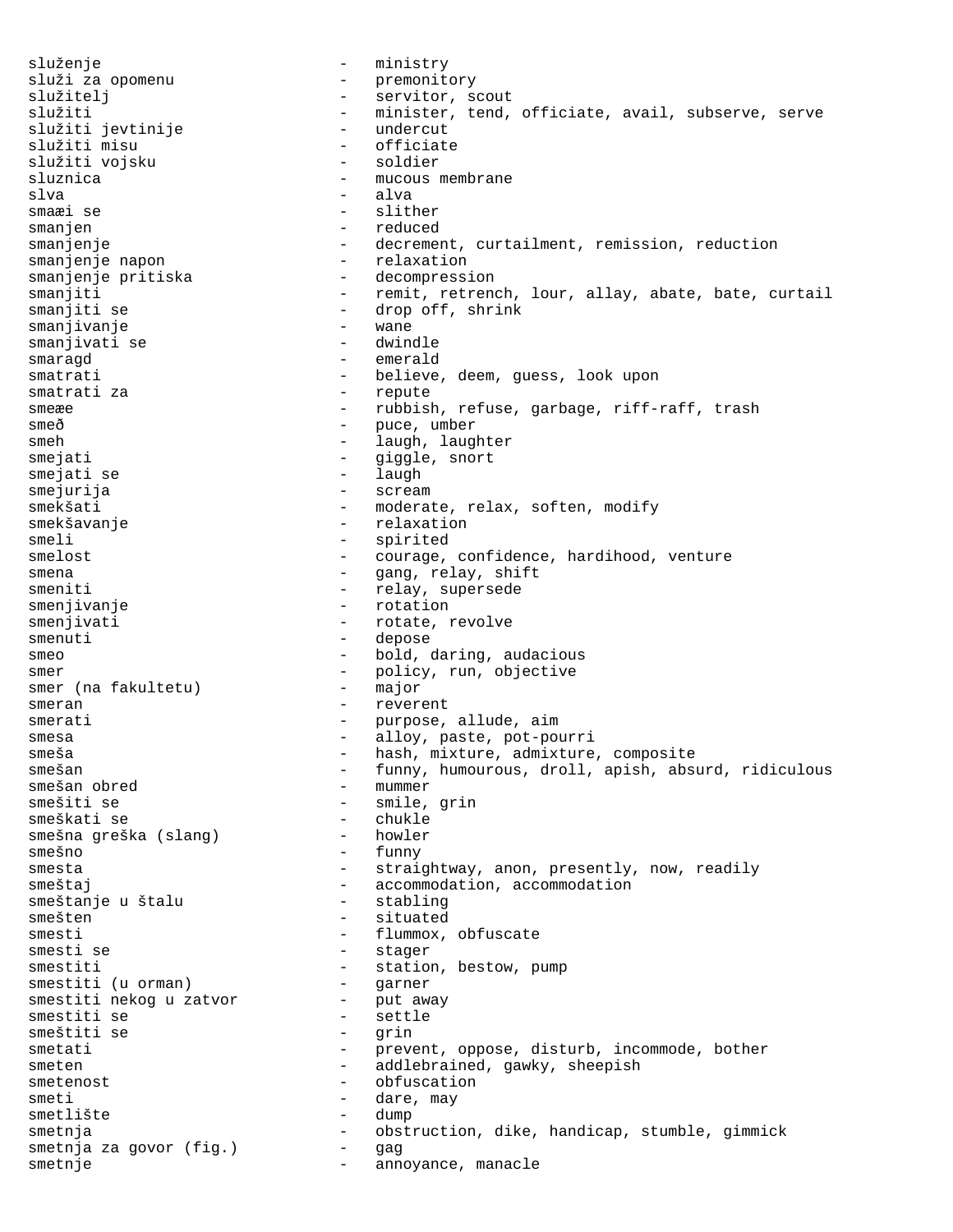smežuran - wizen(ed) smežurati se  $-$  shrivel smicalica - gimmick, dodge, ruse, artifice, ploy, racket smicati se šminka - mascara, make up, paint smiren - staid, pacific smirenje - appeasement šmirgl - emery - appease, pacify, placate, moderate smiriti se  $-$  subside, cool off smirivanje - pacification smisao - sense, savour, tenor, purport, entity, knack, plan smisao za  $-$  relish smisliti - project, devise smišljen - profound<br>smoking - tuxedo smoking - tuxedo šmokljan - nerd smokva smola<br>smolast - pitch, resin, rosin<br>clammy<br>clammy smolast - clammy smotati - sneak, snoop, pilfer smotra - muster smotren - precautionary, prudent smotrenost - prudence, providence smožditi se  $-$  crush smrad - stink, reek, stench smrdeti - reek, stink smrdljiv - fetid, sniffy, putrid<br>smreka - inniper smreka - juniper šmrk - pump šmrk burmuta - snuff šmrkanje - sniff smrknuti se smrt - parting, decease, death smrtan - capital, mortal smrtna kazna - death sentence<br>smrtni - lethal - lethal smrtnici - mortality smrtnik - mortal smrtno - mortally smrtnost - mortality smrtonosan - lethal, suicidal, pernicious, pestilent, baneful smrtonosnost - mortality smrviti - shatter, smash<br>smrznuti se - freeze, chill - freeze, chill smuèke – ski<br>smušen – ski – ski - addlebrained smutiti - muddle, obfuscate smutljivac - pettifogger smutljv - pettifogging smutnja - cabal snabdeti - furnish, purvey, provide, service, accommodate snabdeti (hranom) - cater snabdeti (hranom) - cate<br>snabdeti liudstvom - man snabdeti ljudstvom - man snabdeti novim alatom<br>snabdeti se - stock, take on<br>- string snabdeti žicom<br>snabdevaè - purveyor snabdevanje - provision snabdevati - supply snaæi se  $-$  get by, manage snaga - pitch, nerve, might, clout, prowess, steam, energy snaga (fig.) - leverage snaga kohezije - cohesion snaga poluge snaga volje  $-$  backbone, volition snaha  $-$  sister-in-law snajper - sharpshooter, sniper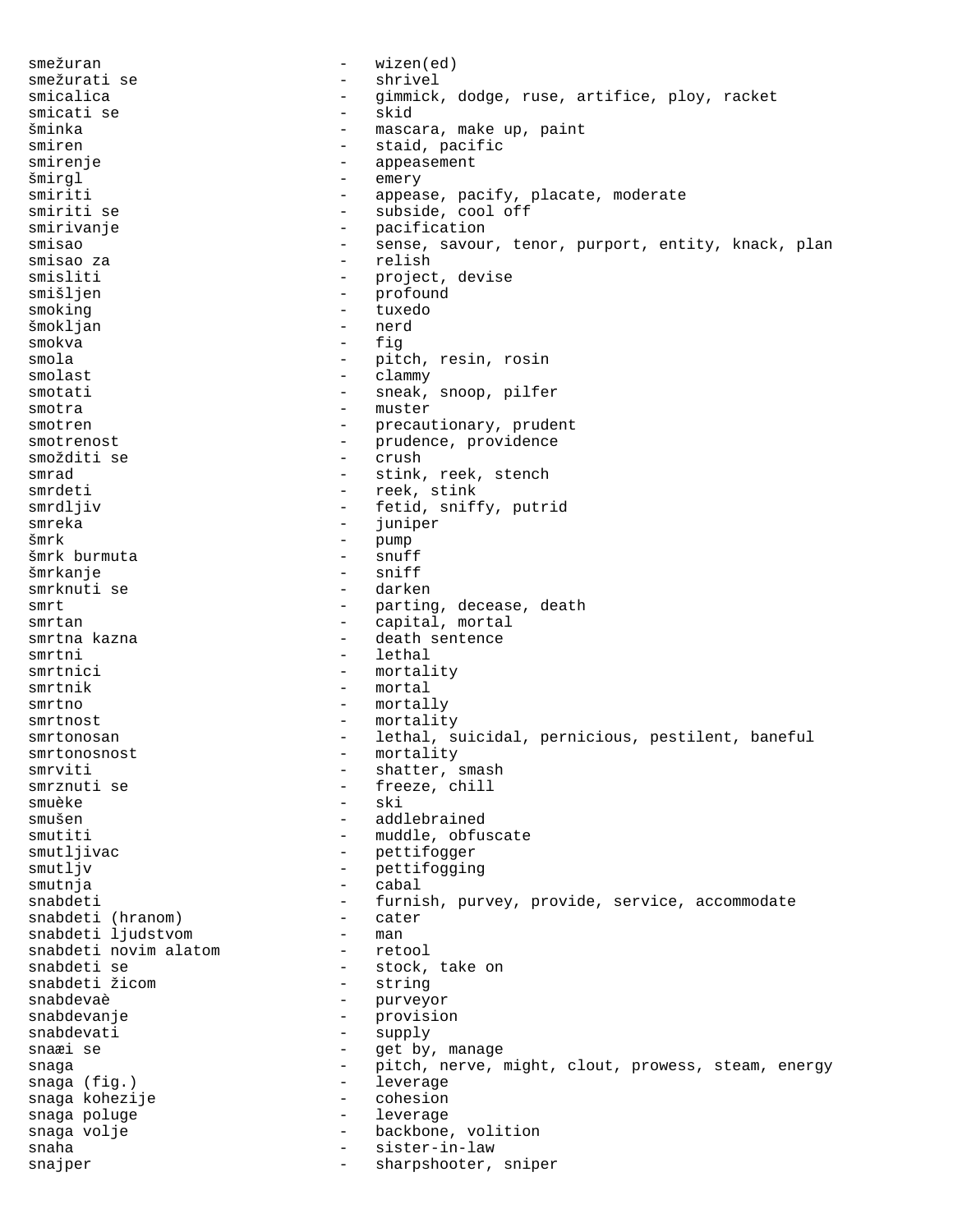snalažljiv  $-$  resourceful, shifty, quick, adroit, nimble, cagey snalažljivost  $-$  repartee, resource, gumption, address snašan - rude snažan - sinewy, powerful, mighty, able-bodied, hale, vivid<br>snažan (utisak) - compelling snažan (utisak) - compelling snažan èovek - athlete - onslaught<br>- roller snažan talas<br>snažan udarac - thump, whack, thwack, swipe, hurl<br>- leaven snažan uticaj (fig.)<br>snažan vetar - north-easter<br>- norther snažni severni vetar - norther snažno povuæi - wrench snažno se protiviti snebivljiv - shamefaced sneg - snow - snow snenost - somnolence snet - rust snevati - dream snežan - snowy snežna bura<br>snežna pahulja - snow-storm - snow-storm snežna pahulja - snowflake - snow-drift snimak - picture snimak iz blizine snimanje – sitting – sitting – sitting – sitting – sitting – sitting – sitting – sitting – sitting – sitting – sitting – sitting – sitting – sitting – sitting – sitting – sitting – sitting – sitting – sitting – sitting – s snimiti (film)<br>snimiti film - screen<br>- canned snimljen na traci snishodljiv - sparing, deferential, condescending<br>snishodljivost - condescension<br>- condescension - condescension<br>- deflate snižavati cene<br>sniženje sniženje - reduction, reduction, abatement - price-cutting sniziti  $-$  reduce, abate, depress, lower  $\mathsf{snob}$  - snob snobizam - snobbery snop - truss, fagot, sheaf, bundle snop zrakova snopiæ - wisp snošaj - intercourse, sexual intercourse snositi trošak - defray snositi trošak - defray snositi troškove<br>snošljiv snošljiv - possible - tolerable<br>- concoct snovati (fig.)<br>snužden - despondent, morbid, crest-fallen, rueful<br>- funk snuždenost so sumporne kiseline 1999 - salt, salt<br>so sumporne kiseline 1999 - sulphate so sumporne kiseline sob - reindeer soba  $\qquad \qquad -$  room, chamber, apartment soba na tavanu soba na tavanu - attic soba za goste - parlor soba za odmor soba za prijem - sitting-room soba za primanj soba za pušaèe  $\overline{ }$  - smoking-room soba za rad soba za rad sobar - valet sobar u hotelu sobarica - chambermaid, stewardess, house-maid sobica - cabin, cell, closet sobne patike  $-$  slipper sobni drug - room-mate sobni ogrtaè - gown sobolj - sable soboslikar - painter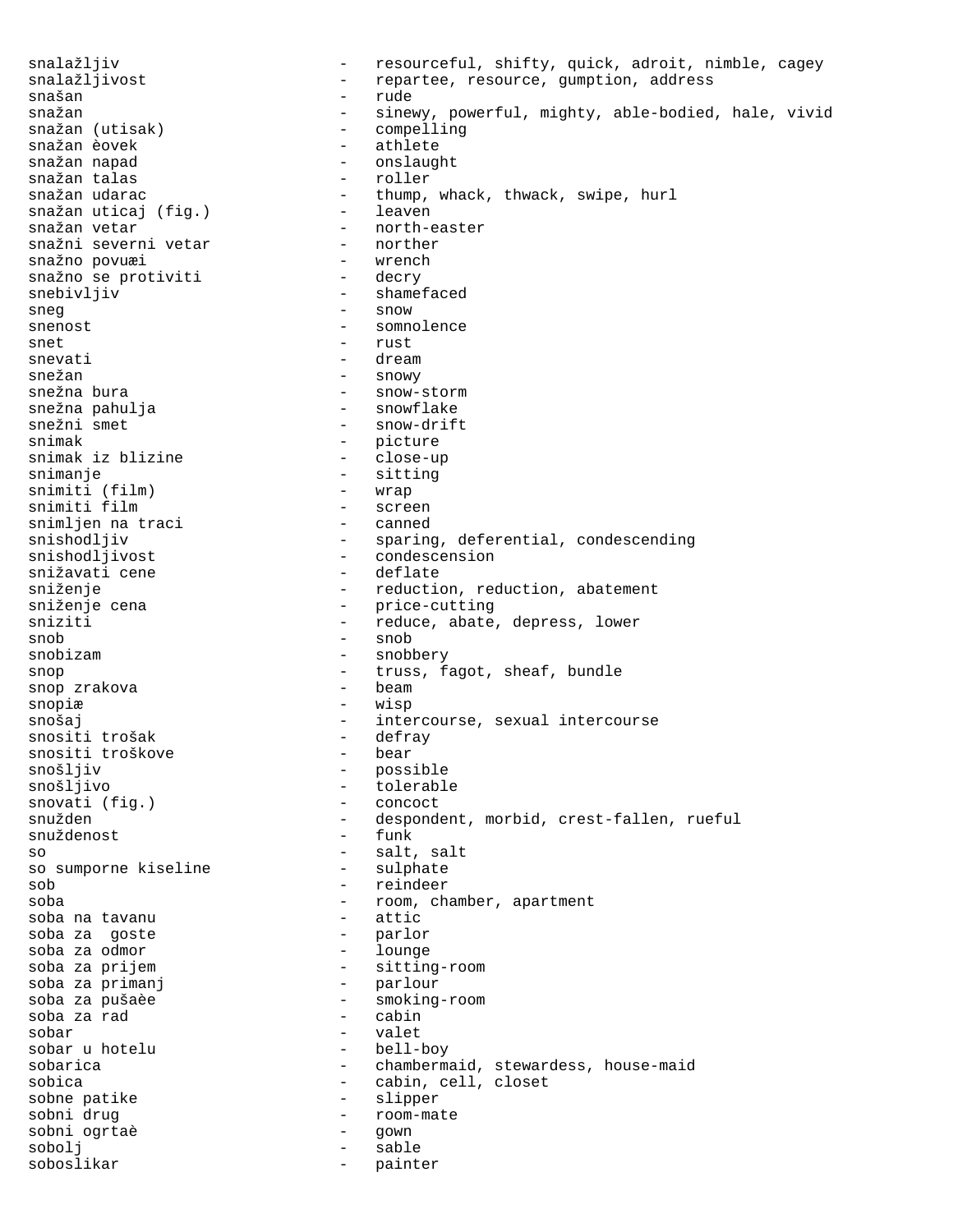sobranje - assembly soèan - luscious, sappy, lush, succulent, pappy, rich socijalan - social<br>socijalistièki - social, socijalistièki - social, socialist<br>socijalizam - socialism - socialism - socialism<br>- lentil soèivo (povræe) soènost  $\overline{\phantom{a}}$  - richness, succulence soda - soda soda bikarbona soda voda - club soda sofa - sofa - chauffeur sofizam - sophism sok - juice, sauce šok - shell-shock sok od jabuke sokak - alley - alley - alley - alley - alley - alley - alley - alley - alley - alley - alley - alley - alley -  $\sim$  1 and -  $\sim$  1 and - 1 and - 1 and - 1 and - 1 and - 1 and - 1 and - 1 and - 1 and - 1 and - 1 and - 1 an - lurid soko - falcon sokol - hawk = hawk<br>solidan - subs solidan - substantial, portly, solid<br>solidarnost - solidarity - solidarity solidarnost - solidarity<br>solista - soloist - soloist - soloist<br>- solo solistièka partija - solo solistièki<br>soliti - brine šolja - pan, mug, cup šolja za èaj - teacup šolja za kafu - coffee cup solo - solo - solo - solo<br>solsticij - solst - solstice solventan - solvent - solvency somot - velvet somotski - velvet sonda - probe sonoran - vibrant, sonorous, rotund sopran - soprano, soprano sopstvenik - proprietor, owner sopstvenik duæana - shopkeeper sorta - persuasion, sort sortirati - sort, select sos - gravy, sauce sotona - satan, arch-enemy sova - owl šovinista - jingo, chauvinist<br>šovinistièki - - chauvinistic - chauvinistic šovinizam - chauvinisim, jingoism, chauvinism sovjet<br>sovjetski - sovjet sovjetski spajalica - staple spajanje - cohesion, fusion, join, association, junction spajati  $-$  articulate, marry, clamp, amalgamate špajz - pantry spakovati - encase spaliti - singe, cremate, incinerate, burn<br>spaliivanje - stake - stake spaljivanje spanaæ - spinach španjolac - spaniard španjolci - spanish španjolka - spaniard španski jezik sparan - sultry špargle - asparagus sparina - swelter spariti  $\begin{array}{ccc} - & \text{mate, match} \\ \text{spariti se} & - & \text{naic} \\ \end{array}$ spariti se  $-$  pair sparušiti se - shrivel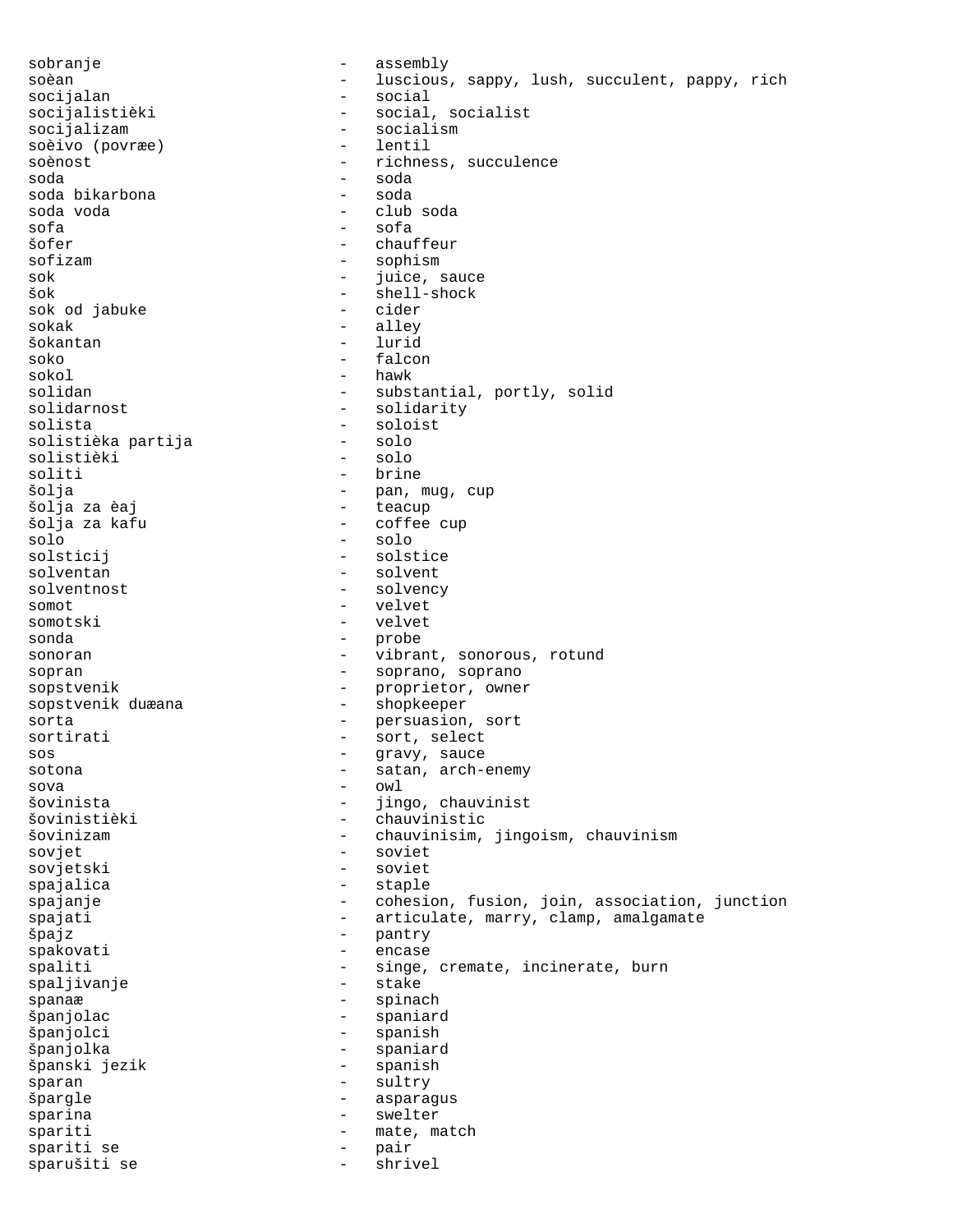spas - anchor, redemption, salvation spašavanje<br>spasavanje imovine - salvage - salvage spasavanje imovine - salvage spasavanje za dlaku - close call spasavati se - scuttle spasenje – rescuestive – response – response – response – response – response – response – response – response spasilac - rescuer spasitelj - redeemer spasonosan  $-$  salutary spasti - rescue, retrieve, redeem, save<br>spasti se - coalesce - coalesce - coalesce spavaè d'aleger de la commune de la separation de la commune de la commune de la commune de la commune de la c spavaæa kola - vagon-lit, sleeper spavaæa soba - bed-room spavaæica - night-gown spavanje - slumber, sleep spavaonica - dormitory spavati - slumber, sleep, repose spazam - cramp spaziti - espy, descry<br>specifièan - espy, descry<br>particular, specifièan - particular, specific, specific<br>- itemize specificirati specifikacija - specification specijalan - special specijalitet - specialty specijalnost - specialty spektar - spectrum - spectrum spektralan - spectral špekulacija - speculation špekulant - profiteer, speculator špekulirati - stag špekulisati - speculate, scalp sperma - sperm šperploèa - plywood spetljati špic - rush-hours špic (jareæa) brada špijun - peep, spy špijunaža - espionage špijuniranje - espionage špijunirati spiker - speaker, announcer špilja - grotto spirala - spire, snail, spiral, convolution spiralan - spiral spiralni ukras spisak - register, catalogue, roster, poll, roll, list<br>spisak obaveza - schedule spisak obaveza spisak osoblja - muster-roll spisak porotnik - panel - panel - panel - panel - panel - panel - panel - panel - panel - panel - panel - panel - panel - panel - panel - panel - panel - panel - panel - panel - panel - panel - panel - panel - panel - pane spisi - proceeding spiticanje - stumble splasnuti - plump splav - raft splavar - rafter, raftsman splesti<br>splestikosu - plait<br>- queue splesti kosu - queue splet cveæa - braid splet kose spletakriti - intrigue spletka - cabal, intrigue, manoeuvre, slander spletkar - retailer, telltale spletkariti - machinate, scheme spletkaroš - sneak spletke - scandal, tittle-tattle, chit-chat, scheme splin - spleen spljoštiti - flatten - flatten - flatten - flatten - flatten - flatten - flatten - flatten - flatten - flatten spodoba - shape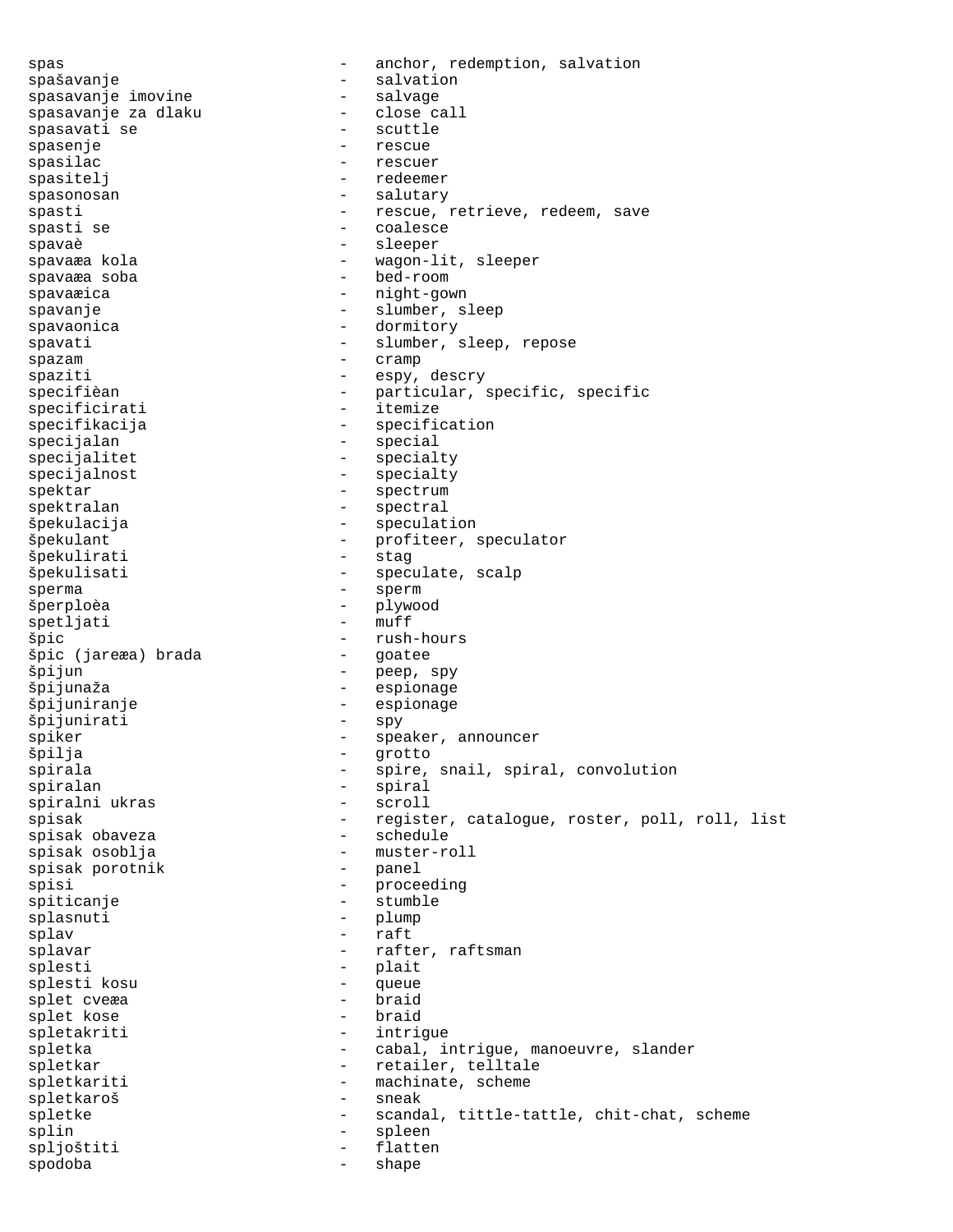spoj  $-$  junction, series, texture spojen - multiple<br>spojiti - span tie spojiti **1988** - span, tie, link, joint, aggregate, connect, band spojiti klinom - peg spojiti šavom - suture - interlock, coalesce, amalgamate, conjoin<br>- bolt  $s$ pojiti zavrtnjima  $\overline{\phantom{a}}$ spojni - interjacent - staple, clamp spokojan - undisturbed, placid, serene spokojstvo  $-$  serenity, ease, tranquility, quiet spolja - without, outward, outwardly, outside, abroad spoljašni - external, exterior spoljašnji - facial, outer spoljašnjost - aspect spoljašnost - appearance, mien, physique, outside, out spoljna guma<br>spoljne korice and tyre wrap spoljne korice - wrapper<br>spoljni - wrapper spoljni - overseas, external, outside, out, exterior<br>spoljni kamen - keystone - keystone spoljni kamen - keystone spomen hronika and the memorial spomen ploèa and the memorial spomen plot of the memorial spomen plot of the memorial spomen plot of the memorial spomen plot of the memorial spomen plot of the memorial spomen plot of the m spomen ploèa spomenica - memorial spomenik - monument, cenotaph<br>spomenuti - mention - mention spominjati  $-$  allude, refer spona - nexus, conjunction, brace, clasp spontan - spontaneous, spontaneous<br>sponzor - sponsor - sponsor sponzor - sponsor spopadanja - bout spopasti  $\begin{array}{ccc} - & \text{seize, come over} \\ - & \text{square.} \end{array}$ spor - quarrel, dispute, backward, sluggish, slow, poky spora - spore sporadièan - sporadic sporan - contentious, debatable, moot, problematic sporazum external compact, agreement, arrangement, covenant, compact, accord sporazumaš - opportunist sporazumeštvo - opportunism sporedan - accessory, accidental, adventitious, secondary<br>sporedan ukus - spice sporedan ukus<br>sporedna radnja u prièi subplot r<br>sporedna radnja u prièi sporedna zgrada - - - - outbuilding, outhouse sporedni - devious<br>sporedni kolosek - meeting - meeting, side-track, siding<br>- by-product sporedni proizvod sporedno zanimanje  $-$  side-line, by-work sporiti - dispute sporno - litigious<br>sporno pitanie - lissue - lissue sporno pitanje - issue sporovozan sport - sport sportiskinja - sportswoman<br>sportista - sportsman sportista - sportsman sportska jakna - blazer - blazer - blazer - blazer - blazer - blazer - blazer - blazer - blazer - bl sportski<br>sportski as sport i sportive, sport, sportsmanlike sportski as - ace sportski dres - jersey sportski sudija sposoban - competent, potent, apt, apt, able, efficient<br>sposoban da shvati - receptive sposoban da shvati sposobnost<br>sposobnost za odluènu akciju - dash<br>sposobnost za odluènu akciju - dash sposobnost za odluènu akciju -<br>sposobnostě sposobnostð - might spotaæi se 1990 - stumble, falter i spotiganie spoticanje - trip sprat  $-$  storey, story, flat, floor sprati - wash sprava - apparatus, instrument, appliance, apparatus, tool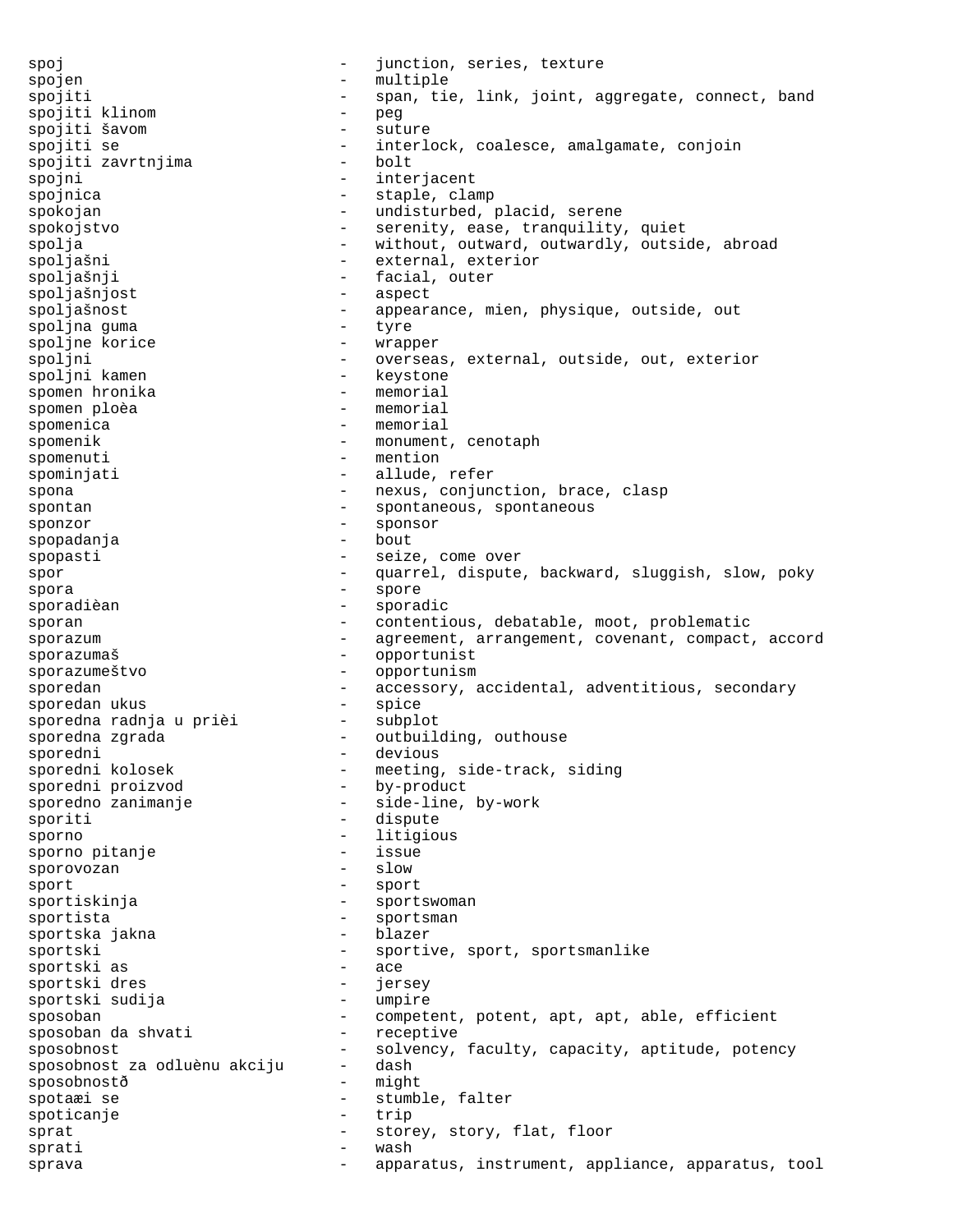sprdnja  $-$  farce, mockery spreèavati - hinder, impede, beset, restrain spreèiti - preclude, debar, inhibit, avert, obstruct, detain<br>spreèiti ulazak - shut out spreèiti ulazak spreda en el estado en el estado en el estado en el estado en el estado en el estado en el estado en el estado spreg - bracing<br>sprei - bracing<br>- spray sprej - spray sprema - equipment, acquirement spreman<br>spreman da prizna poraz - willing, ready, alert, apt, spirited, prepared<br>spreman da prizna poraz - washed-up spreman da prizna poraz spremanje  $-$  praparative spremarina - packing<br>spremište - reposito - repository, mow, safe, preserve, receptacle<br>- silo spremište krme spremiti se - prepare spremiti za borbu - embattle spremljen spremno - readily spremnost and the preparation, readiness, aptitude, efficiency spretan - efficient, slick, skilful, skilled, resourceful spretno - ably - ably spretnost  $-$  skill, science, agility, efficiency, resource špric - syringe sprijateljiti se  $-$  take up, rapprochement sprovesti - put through, practise, pass, carry out<br>sprovesti silom - enforce sprovesti silom - enforce sprovesti stvar sprovod extending the sprovod obsequies, funeral sprovodnik - pilot sprud - shoal, bank spržiti – parch – parch – parch – parch – parch – parch – parch – parch – parch – parch – parch – parch – parch – parch – parch – parch – parch – parch – parch – parch – parch – parch – parch – parch – parch – parch – parc spsorpcija špula - spool, reel spuštati (uže)<br>spuštati se - sink, verge, shelve<br>- descend spuštatiti se spušten<br>spušten dole<br>spušten dole<br>spušten dole<br>spušten dole spušten dole spustiti - drop spustiti se - condescend, settle, degrade, alight, climb down spustiti slušalicu sputan - stiff<br>sputavati - shack sputavati - shackle<br>spužva - shonge spužva - sponge spužvast - fungous sraèunati - figure  $\text{Sraf}$  - screw šrafciger - screwdriver sram - blemish sraman - shameful, ignominious, disgraceful, black sraman dogaðaj **-** contretemps sramežljiv  $-$  shamefaced, diffident sramni stub - pillory sramno postupiti - outrage sramota <sup>-</sup> <sup>-</sup> blur, disgrace, infamy, defamation, outrage, odium sramotan - shameful, obscene, shameless sramotiti - asperse srašæivanje<br>srastanje - accretion<br>- concrescen srastanje - concrescence sravniti - compare sravniti sa zemljom srazmera  $-$  rate, ratio srazmeran - proportional, proportionate srbin - serb srèan - manful, spirited, plucky, manly, masculine, hardy srèani - cardiac srèanost en externe en la prowess, hardiness, hardiness, manhood, heart srce and the core, heart, pluck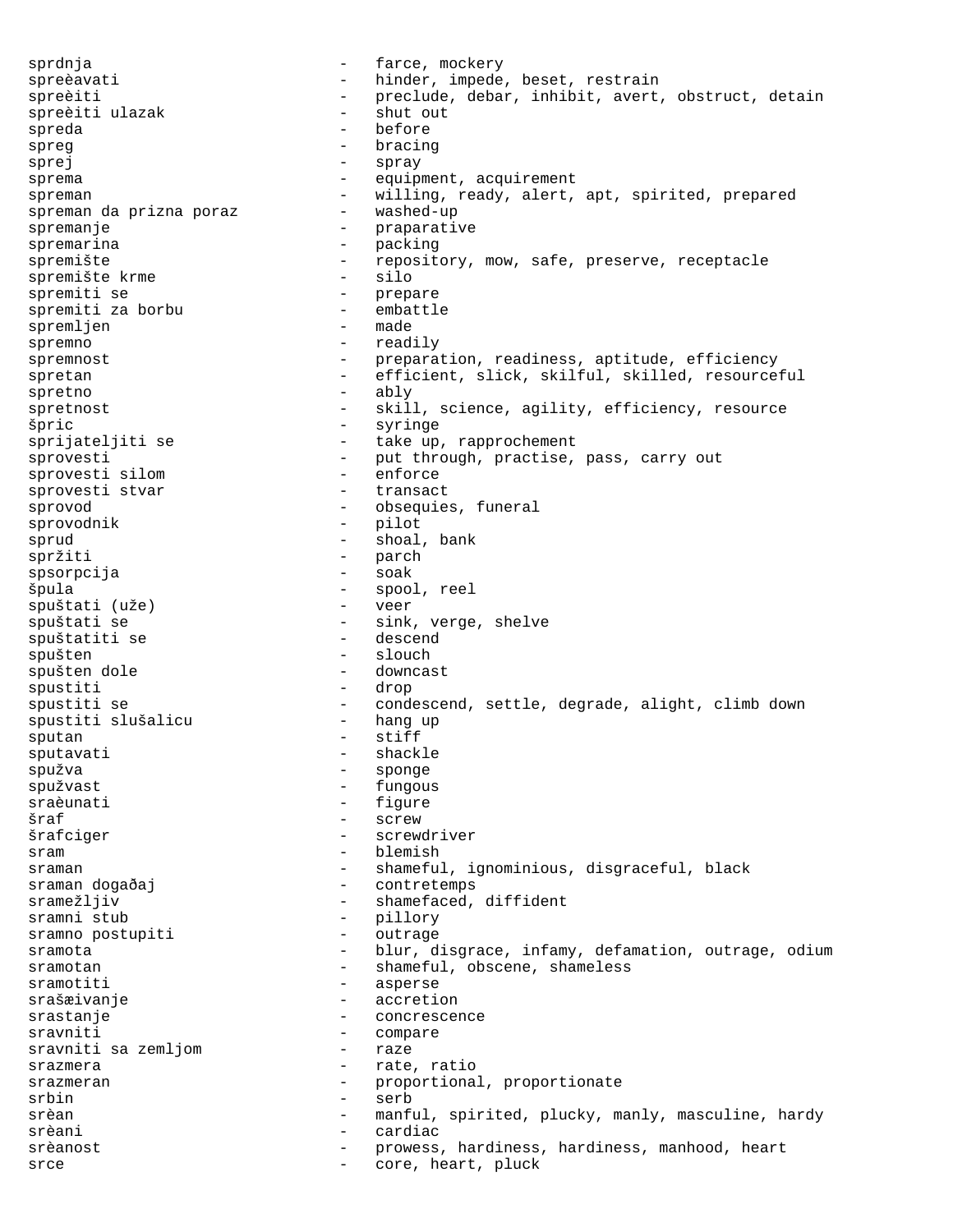srce (slang) - ticker srdaèan - genial, heartily, open-armed, amicable, hearty<br>srdit - angry srdit - angry srdžba - resentment srebrn - argent srebrnast - silvery srebrno posuðe  $-$  silverware srebro - silver sreæa - fortune, felicity, hazard, luck, score, portion sreæan - well, happy, fortunate, auspicious, gladdened<br>sreæan sluèaj - squeak sreæan sluèaj sreæno - luckily, lucky sreæno! - good luck sred  $-$  amid, amid(st), through sreda - wednesday - wednesday sreðen - tidy sredina - mean, environment, midst, median, middle<br>sredina leta - midsummer sredina leta - midsummer - midwinter<br>- pivot središna taèka<br>središni središni - central - pivotal, interjacent središte<br>središte (fig.) - nucleus, seat, centre, mecca<br>- hub - hub središte (fig.) središte pažnje  $-$  spotlight srediste paznje<br>srediti - collate, rank, order, tidy, liquidate, regulate sreðivanje - assortment, collation<br>srednja englesk - midlands srednja englesk - midlands srednjeg roda - neuter - medial, median, mid, average, intermediate, mean srednji èunj (u kuglanju) - kingpin srednji rod - neuter srednjih godina - middle-aged srednjovekovan - medieval sredozemni - mediterranean<br>sredstva za život - sustenance sredstva za život sredstvo - appliance, organ, medium, means<br>sredstvo za èišæenje - aperient sredstvo za èišæenje sredstvo za dezinfekciju - detergent sredstvo za jaèanje restorative sredstvo za umirenje - opiate sredstvo za uspavljivanje - soporific sredstvo zaštite - - - - - - preservative sresti – meet<br>sresti se – – see sresti se srez - canton sricanje po slovima<br>srkati - sup, lap srkutati - sip srna  $-$  fallow-deer, roe srndaæ - kid srodan - akin, related, near, nigh, kindred, generic srodne reèi - cognate srodni jezici - cognate srodnik - kin<br>srodnik (po braku) - in-law srodnik (po braku) srodnost - blood, propinquity, affinity srodstvo - affinity, line, kinship, relation, kindred, kin srok - rhyme srozati - debase srp - sickle sruèiti - plump srušiti - disrupt, overturn, drop srušiti (oèekivanja) - disrupt, overturn, drop srušiti (oèekivanja) srušiti se  $-$  founder, crumble, fall over srušti - overthrow, subvert srž - quintessence, entity, pith, core, marrow šta – what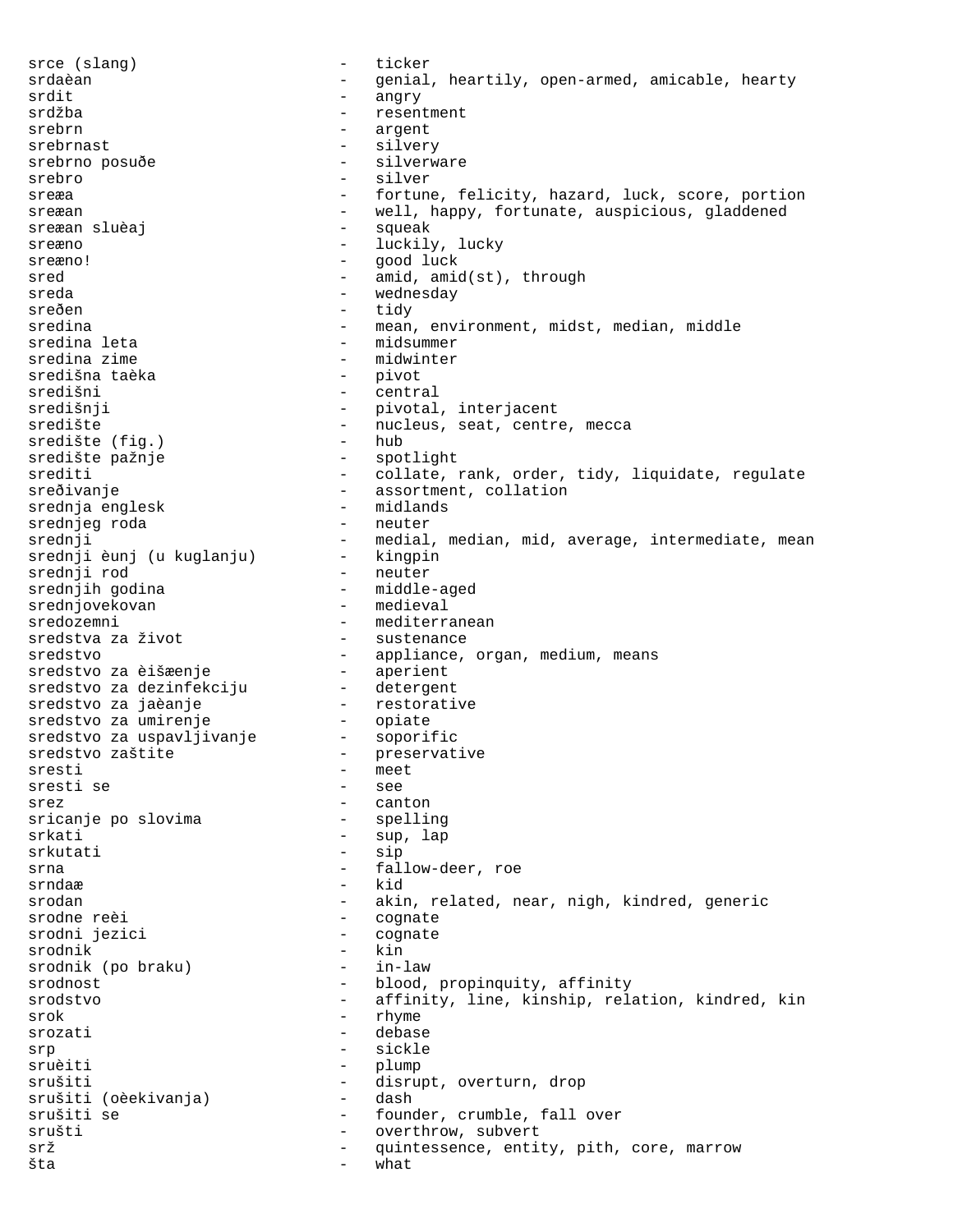šta bilo - any šta god  $\qquad \qquad -$  whatever štab - staff, headquarters stabilan - stable stabilizacija - stabilization stabilizator - stabilizer stabilizirati - stabilize stabilnost - stability stabljika - stalk<br>stablo - stem - stem - stem stadij - stage stadion - stadium, playing-field stado - bevy, flock, herd štafeta - relay-race stagnacija - stagnation staja - shed stajalište - stand stajati - stand stajati ispred - precede stajati u redu štaka - spike, crutch<br>staklena bašta - - - - - - hothouse, gree - hothouse, greenhouse, conservatory<br>- vial staklence<br>stakleni krov stakleni krov - skylight - showcase staklo  $-$  glass, pane štakor - rat štala - barn, stall, stable, mews štala za ovce - cot - upright, stand, trestle stalan - unremitting, immanent, resident, constant, set<br>
Stale - stabling štale - stabling - stabling<br>stalež - - state - state - state - state - state - state - state - state - state - state - state - state - st stalež - estate, standing, craft<br>stalna dužnost - estate, standing, craft stalna dužnost - permanency stalni kupac - patron - permanency<br>- overhead stalni troškovi - overhead stalno ponavljanje - reiterate stalno zaposlenje stalnost - permanency, permanence, immutability staložen - staid, cool, steady, equable, self-possessed, calm staložen mulj - warp staloženost  $-$  particularity, poise, equanimity staložiti se - steady - print, press<br>- boldface štampan masnim slovima štampanjac - champagne štampanje - printing štampar - printer, pressman štamparija<br>
štamparska greška – printing-office<br>
– misprint štamparska greška štamparske greške - errata štamparstvo - printing štampati - edit, print, imprint stan - place, residence, abode, tenement, flat, room stan (slang) - pad stan koji je svojina stanara - condominium stanar - tenant, occupant standard - norm, standard štanga - trace - cellule, stand, station<br>- cellulose stanièno tkivo staniol - foil<br>stanje - mligi stanje eta estate - plight, shape, state, case, condition, situation stanje poslova - lay-out stanje stvari e verove v status, juncture stanjiti - attenuate stanjiti se  $-$  thin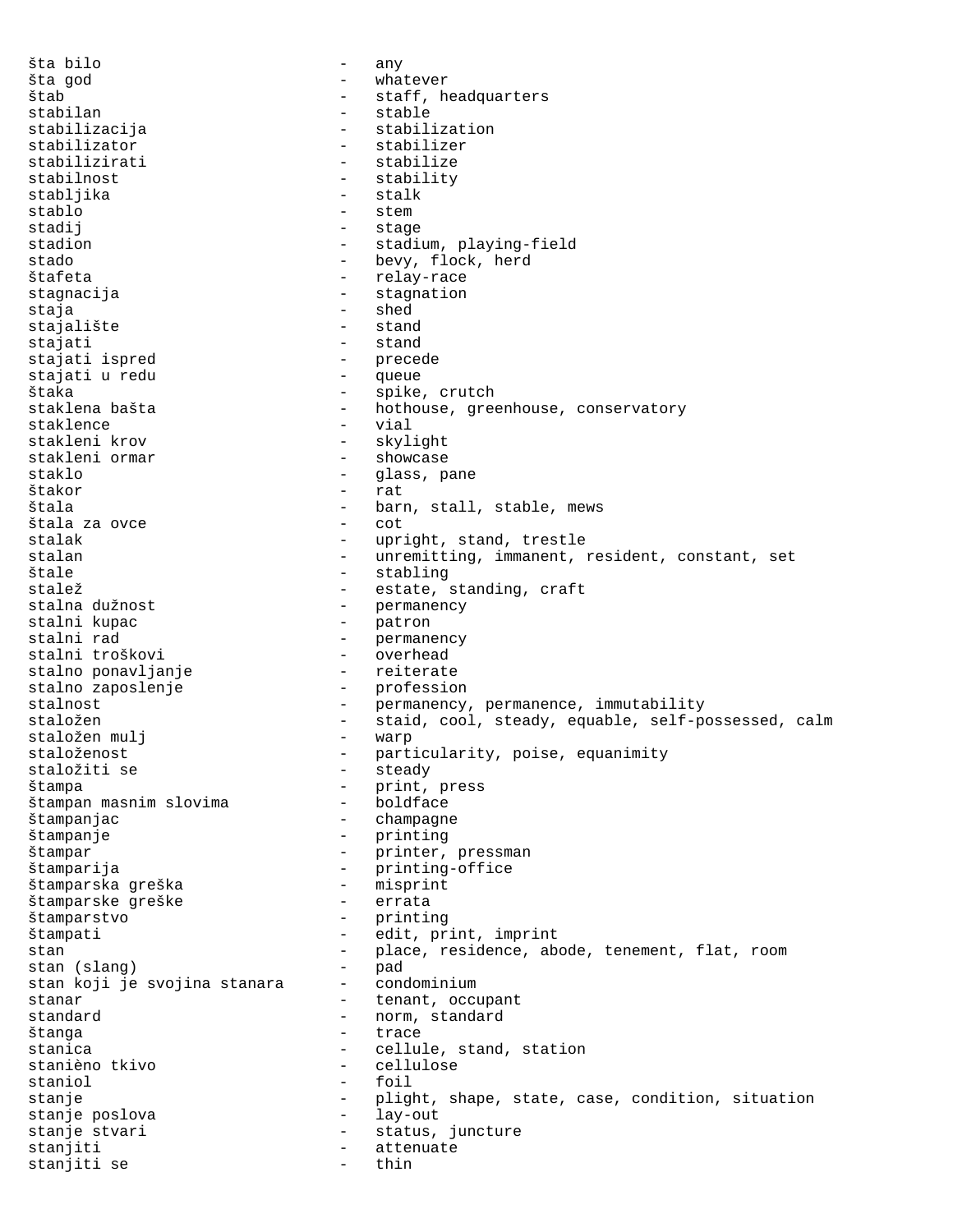stanka - intermission, pause stanovanje  $\qquad \qquad \qquad -$  habitation, residence stanovati - dwell, room, live, lodge, inhabit, reside - standing, outlook, angle, attitude, notion, aspect stanovnik - resident, inhabitant, denizen, old-timer, indwell<br>stanovnik iraka - iraqi stanovnik iraka - iraqi stanovnik juga - southerner stanovnik prestonice - metropolitan stanovnik sever and the mortherner - northerner - northerne stanovnik šume - forest<br>stanovnik teksasa - texan stanovnik teksasa stanovništvo - stand, population štap - rod, stick, staff štap za bilijar stapanje - amalgamation<br>stapati se - melt stapati se star - hoary, old, aged, back, old-timer, decrepit<br>stara vremena - yore - yore stara vremena starac - antediluvian, codger staraèki - old, senile staranje - care, charge - tutor, trustee<br>- ward starateljstvo starati se  $-$  look after stare krpe  $\qquad \qquad -$  shoddy starenje - solicitude starešina - prefect, chieftain, patriarch, principal<br>starešine (fig.) - brass starešine (fig.) starešinstvo - seniority, precedence staretinar - tatters stari drug - crony stari narodi - ancient - ancient<br>- charter stari rukopis<br>stari vek - antiquity starica - crone stariji - senior, elder, major<br>stariji oficir (mil.) - brass hat stariji oficir (mil.) - brass<br>stariji predak - elder stariji predak starina - antiquity<br>starinar - antiquity starinar - antiquary - old-fashioned, antiquarian, patriarchal, ancient stariti - age<br>starkelja - ege: - geezer staromodan - frumpish, old-fashioned, outdated, vintage staromodan (i dopadljiv) - quaint staromodan èovek - antediluvian starosedelac - old-timer, aboriginal<br>starosedelaèki - native - native starosedelaèki starosna granica and the superannuation starost  $-$  senility, old-age, age, senescence start - start, scrap - scratch line starudija - lumber stas - stature stasit - noble stati  $\begin{array}{ccc} - & \text{stop, desist} \\ - & \text{head} \end{array}$ stati na èelo<br>statièan statièan - static - mute, supernumerary, super statistièar - statist - statistical statistika - statistics stativa - woodwork status - status - status statut - statute, statue, rule statuti - regulation stav state, stance, pose, manner, attitude, posture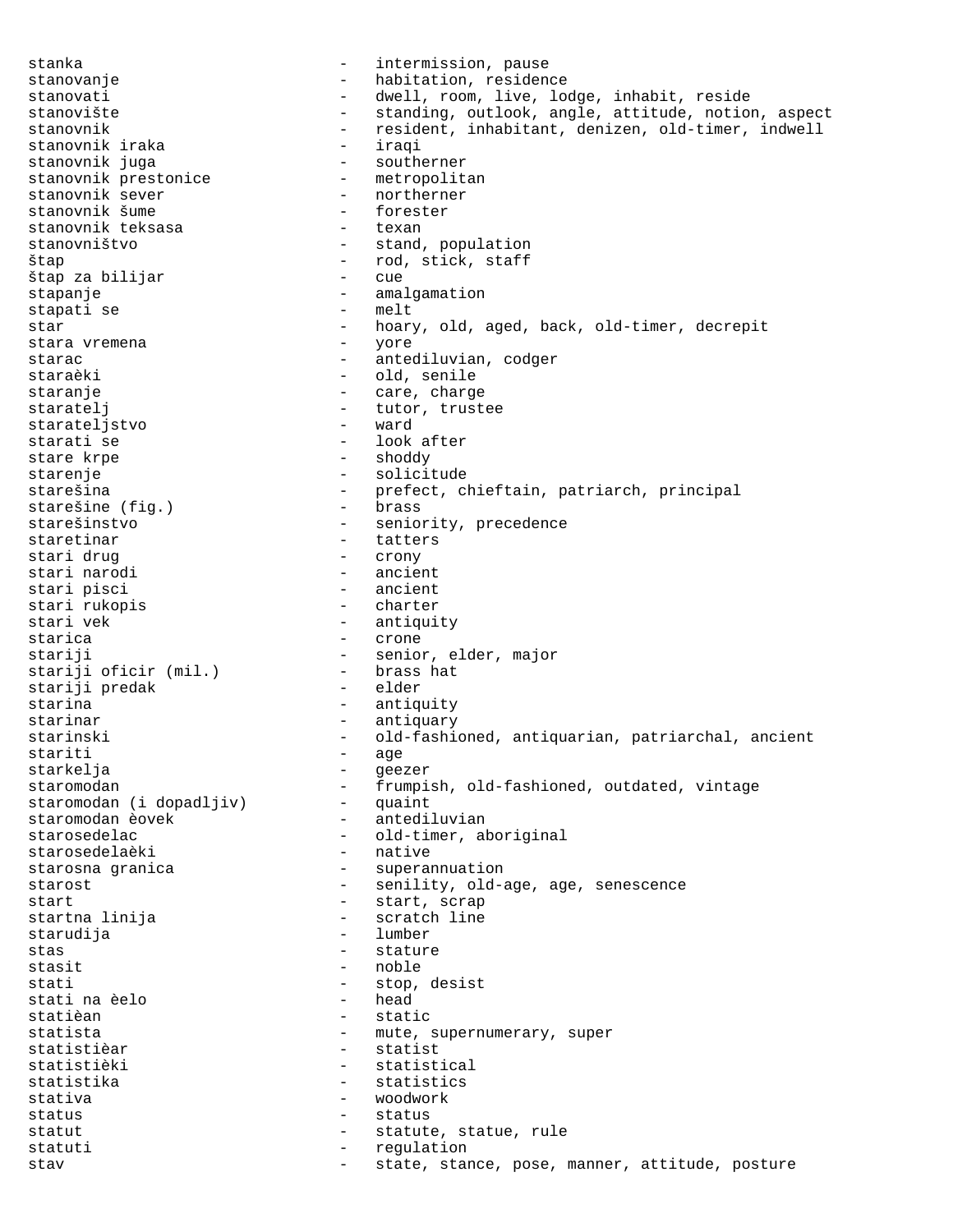štaviše - moreover štavište - yet staviti - put, station, stick štaviti - tan staviti beleg - notch staviti brnjicu - muzzle staviti interpunkciju - punctuate staviti jedra - shorten staviti kapke - shutter<br>staviti konju am - - - - - - - - - harness staviti konju am - harness staviti mamac<br>staviti na kocku staviti na kocku - venture, stake - juxtapose<br>- mail staviti oklop - mail staviti peèat - signet staviti pod na - intern staviti police and the shelve staviti potpis - affix staviti taèku - dot staviti u džep  $\qquad \qquad$  - pocketing, pocket staviti u korice - sheathe staviti u lonac - pot staviti u pokret - actuate staviti unutra - enclose staviti van zakona - outlaw staviti zabranu - negative stavjanje stavka - rate štavljaè - tanner stavljati prime - observe stavljati slad<br>staž staž - probation staza - pathway, path, alley, runway, road, lane, trail<br>stažirati - intern stažirati - intern<br>stažista - intern.<br>- intern. - intern, probationer steèaj - bankruptcy, smash steèen - vested steèena znanja  $\overline{\phantom{a}}$  - acquirements steæi en en steæi - retrieve, earn, acquire, win, obtain, get, merit steæi preèe pravo kupovine šte i preče pravo kupovine - preempt<br>štedeti - economize, skimp, husband<br>štedionica - savings bank - savings bank štedljiv - skimpy, tight, economic, frugal, sparing, prudent - frugality, prudence, parsimony, thrift štednja - providence, economy, thrift, saving<br>štednjak - oven - oven štednjak - oven stegnuti - constrict, constrain, grip stegnuti se  $-$  shrink, congeal štek - socket štektanje štektati - yap stektati<br>stena - scar, boulder, rock, crag<br>štene - pup, puppy, whelp štene - pup, puppy, whelp stenica - bug stenjanje  $\qquad \qquad \qquad -$  squawk, groan, moan stenjati - squawk, moan stenograf - stenographer stenografija - shorthand, stenography stenografkinja - stenographer stenografski - shorthand, stenographic stenovit - rocky, craggy, rocky stepa - prairie, heath<br>stepe u južnoj americi - pampas stepe u južnoj americi stepen - plane, grade, stage, pitch, scale, notch, degree stepenica - rung, stile stepenice - scale, stair<br>stepenik - stan - stan stepenik - step stepenište - stair-case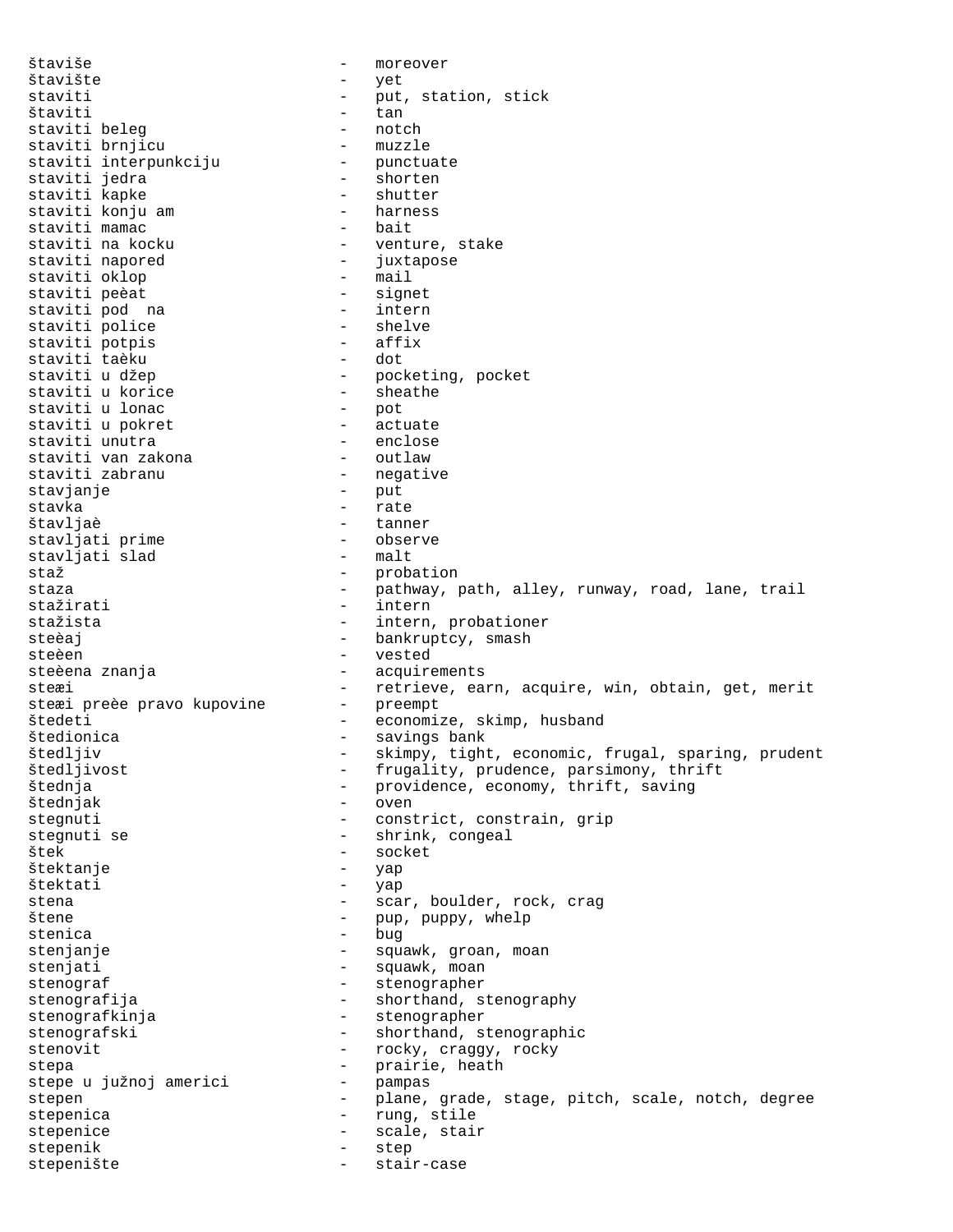stepenovanje - qradation sterilan - sterile, aseptic sterilnost - sterility stešnjavanje **-** restraint šteta - nuisance, determent, disservice, harm, loss štetan - mischievous, harmful, noxious, malign, noisome štetiti - blight štetoèina - pest štetoèine stezanje - shrinkage, squeamish, wring, grasp, reach<br>stezanje mišiæa - convulsion stezanje mišiæa - convulsion stezanje zuba<br>stezati - pinch steznik - stay sticaj  $-$  juncture, concurrence, concatination<br>sticaj prilika  $-$  conjunction - conjunction sticanje - acquirement, acquisition sticati se - converge štiæenik - ward - get, come, arrive, mature, reach<br>- nick stiæi na vreme<br>stid - shame<br>- shame stideti se stidljiv - prudish, shy, bashful, coy, shamefaced, timid - shyness<br>- pubis stidna kost (anat.) stidnica and a vulva stidnièni - vulval štiglic - siskin stigma - stigma stignuti - overtake<br>stih - verse stih  $-$  verse<br>stiha - metre stiha - metre<br>stihovi - metre stihovi - rhyme<br>stil - style stil - style, diction, pattern, pen<br>
stil - phrase<br>
- phrase štil - phrase stil pisca - penmanship - stylist stimulativan - stimulant stimulirati - stimulate stimulisanje - stimulation stimulus - stimulus štipaljke - pincers štipanje - nip, tweak štipanje mraza štipati - pinch<br>stipendija - schola - scholarship, stipend, fellowship stipendija - fellowship<br>stipendist - scholar stipendist stipsa - alum štirak - starch stisak - squeamish - squeamish - shake - shake - shake - shake - shake - shake - shake - shake - shake - shake - shake - shake - shake - shake - shake - shake - shake - shake - shake - shake - shake - shake - shake - shake stisak ruke<br>stišati - mitigate, pacify, becalm, appease stiskanje – wring – wring<br>stisnuti – const stisnuti - constrict<br>  $\frac{1}{2}$  - constrict<br>
- shield p štit - shield, peak, riddle štita na kapi - visor - shield, preserve, patronize, advocate, protect štitnik - shade stjuardesa - stewardess, stewardess, air-hostess stjuart - steward sto - table, hundred što – any što god se hoæe - anything što nije u redu - amiss što nije za jelo - inedible što se može izbeæi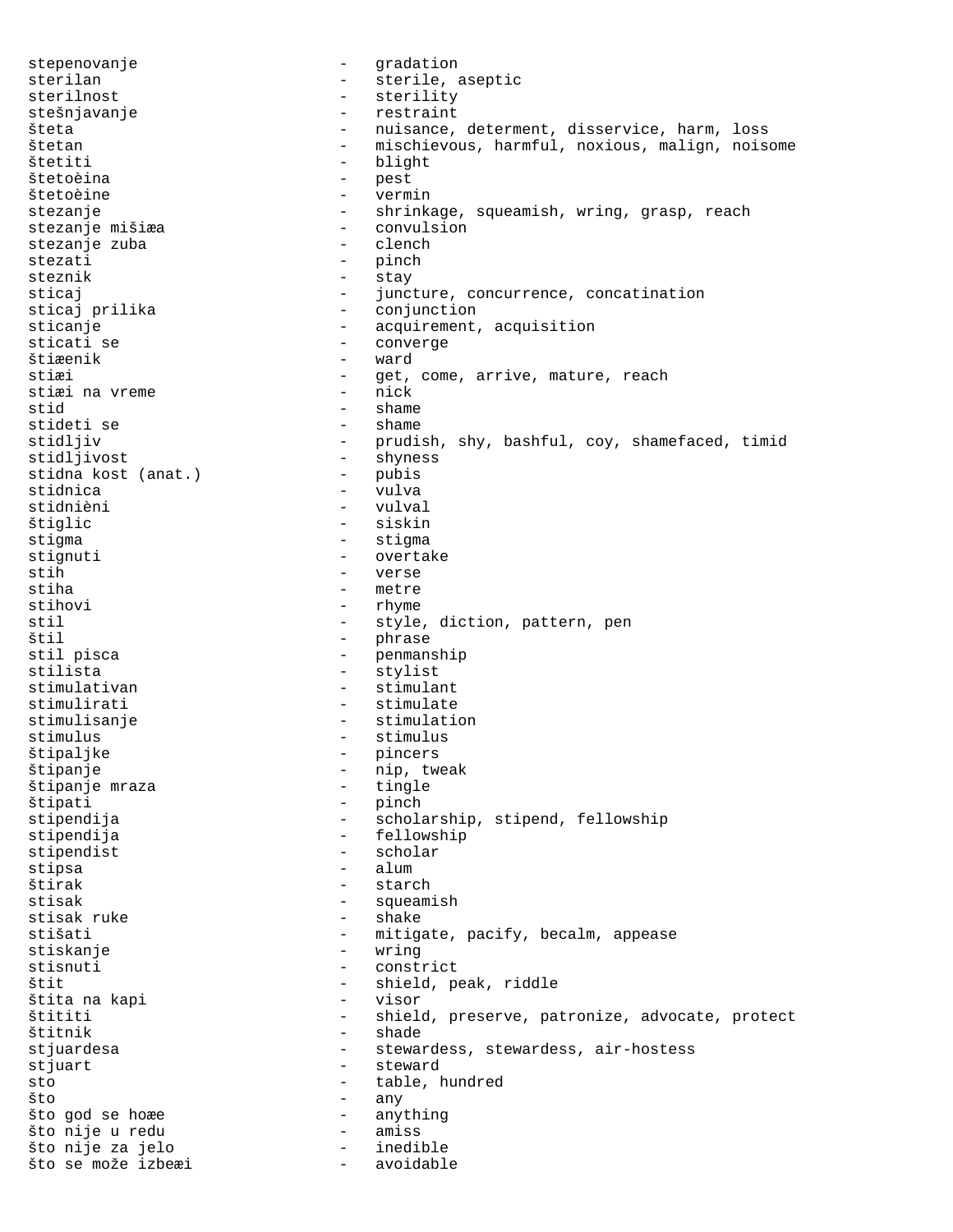što se tièe - respecting, toward, regarding, about sto stepeni - centigrade - ranch<br>- provender stoèna hrana štof - stuff, cloth stog  $-$  stack, mow, rick stoga - thence, therefore, then, thereby, thus, so štogod - ought - centenarian stogodišnji - centenarian, secular, centenary stogodišnjica - centenary stojeæi - stand-up, standing stoka - cattle stolar  $-$  joiner, cabinetmaker, carpenter stoleæe - century stolica - stool, chair, seat stolica za ljuljanje - rocking-chair stolnjak - tablecloth stomaèni - gastric stomak - belly, stomach stonoga - centipede stopa - metre, meter, foot stopiti se - merge štopovati - darn stoti deo dolara stovarište - reservoir, depot, repository, store, yard stožer – pivot – pivot<br>stra<del>z</del>are – – slum straæare - slum straæiti - fling away strah - funk, terror, fright, apprehension, dismay, fear<br>strah od vode - hydrophobia - hydrophobia<br>- awe strahopoštovanje strahovanje - apprehension - apprehend strahovlada - terror - turn-out, strike štrajkaè - striker štrajkbreher štrajkovati - strike, walk out stran - strange, extraneous, foreign, alien strana<br>strana u knjizi - flank, party, side<br>- page strana u knjizi stranac - stranger, foreigner stranaèki  $-$  factious, foreign stranica - page stranice - sheet stranka - faction, side, party, litigant<br>strankinia - foreigner - foreigner strano lice  $\qquad \qquad -$  outsider strasan - passionate, fiery strašan - redoubtable, almighty, awful, terrific, terrible<br>strašan (slanq) - howling strašan (slang) strašilo  $-$  hobgoblin, bogy, strawman strašljiv - sheepish strašljiv èovek - sheep strasna želja strašno - almighty strast  $-$  flame, fury, rage, passion strastan - ardent strategija - strategy strategiski - strategic stratište - scaffold stratosfera - stratosphere strava - scare straža - custody, sentry, safeguard, patrol, convoy, escort stražar - warden, picket, sentry, guard, warder, porter stražara stražarenje - wake, lookout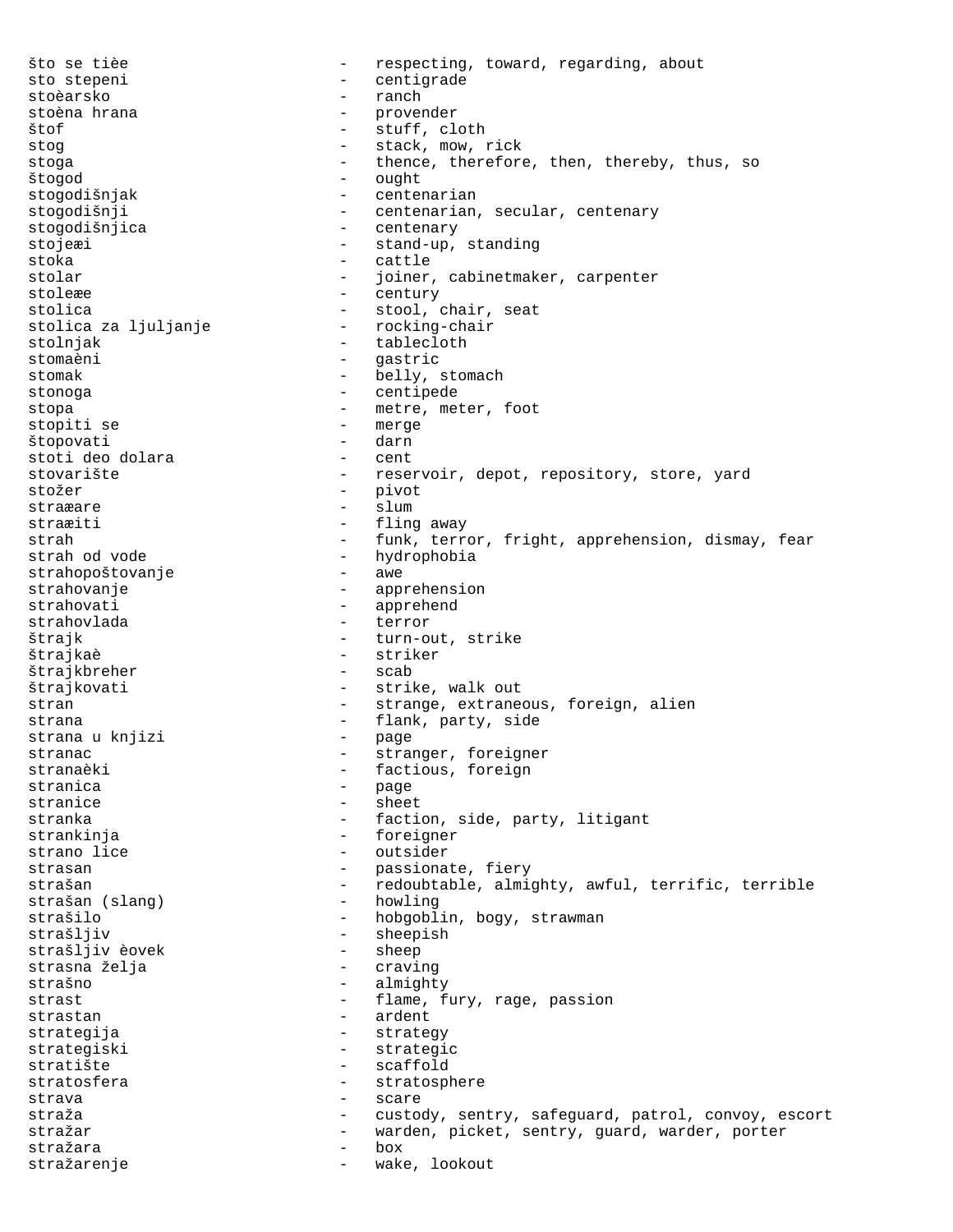stražariti - sentinel stražarnica - sentry-box stražarska kuæica stražnja vrata - back-door stražnji deo - rump stražnjica - rump stražno dosadan<br>štrcaljka štrcaljka - injector, nozzle, squirt<br>štrcanje - - - - - - - - spatter - spatter štrcati - squirt štreber – nerd, grind, wonk<br>street – st  $\frac{1}{2}$  street  $\frac{1}{2}$  street  $\frac{1}{2}$  street  $\frac{1}{2}$ streha - canopy, eaves strela  $-$  shaft, arrow, bolt, dart strelac - marksman, rifleman, shot, striker strelci - rifle strelica - pointer, needle<br>strelište - shooting-range. strelište - shooting-range, riflerange<br>streljaèko - - small-arms streljaèko - small-arms<br>streljanje - shooting-ra - shooting-range stremen - stirrup<br>stremiti - stirrup - stirrup - aspire strepeti - quail, dread strepnja - tremble, misgiving stresanje - start stric - uncle strina - aunt strip - comic striženje - shear strm - sloping, sheer, steep, abrupt, stiff, rapid, sharp<br>strma kosina - scarp<br>- scarp strma kosina - scarp strma litica - scar strma obala strmen - slant strmenitost - abruptness strmina external contract to the precipice, chute, steep, ascent, escarpment, slope strmoglavce - headfirst<br>strnište - stubble - stubble strnjika - stubble strog extending the stringent, finical, strict, narrow, imperative strog oficir and the martinet strog sudija - critic stroge mere  $-$  severity strogo - roundly<br>strogo poqledati - outlook - strogo pogledati strogost - austerity, rigour, rigor, severity, rigidity<br>strogost stila - chastity strogost stila stroj<br>stroj za metal  $-$  array, action, motor<br>- rolling-mill - rolling-mill strojarski - mechanical strojevi - machinery stropoštati se  $-$  plummet strpeti - apprehend strpljenje - patience strpljiv  $-$  resigned, patient strpljivost<br>stršenje - patience<br>stršenje - protrusi - protrusion<br>- jut stršiti - jut stršljen - hornet - hornet - hornet - hornet - hornet - hornet - hornet - hornet - hornet - hornet - hornet - - vocational, competent, regular<br>- academy struèna škola<br>struèni izrazi - terminology struènjak - craftsman, dab, proficient, specialist struènost - specialty, workmanship struganje - shuffle, scraping, shave strugati - whittle, scrape, scrabble, rasp, rasp, shave<br>strugati nogama - scuff strugati nogama strugotina - chips, cutting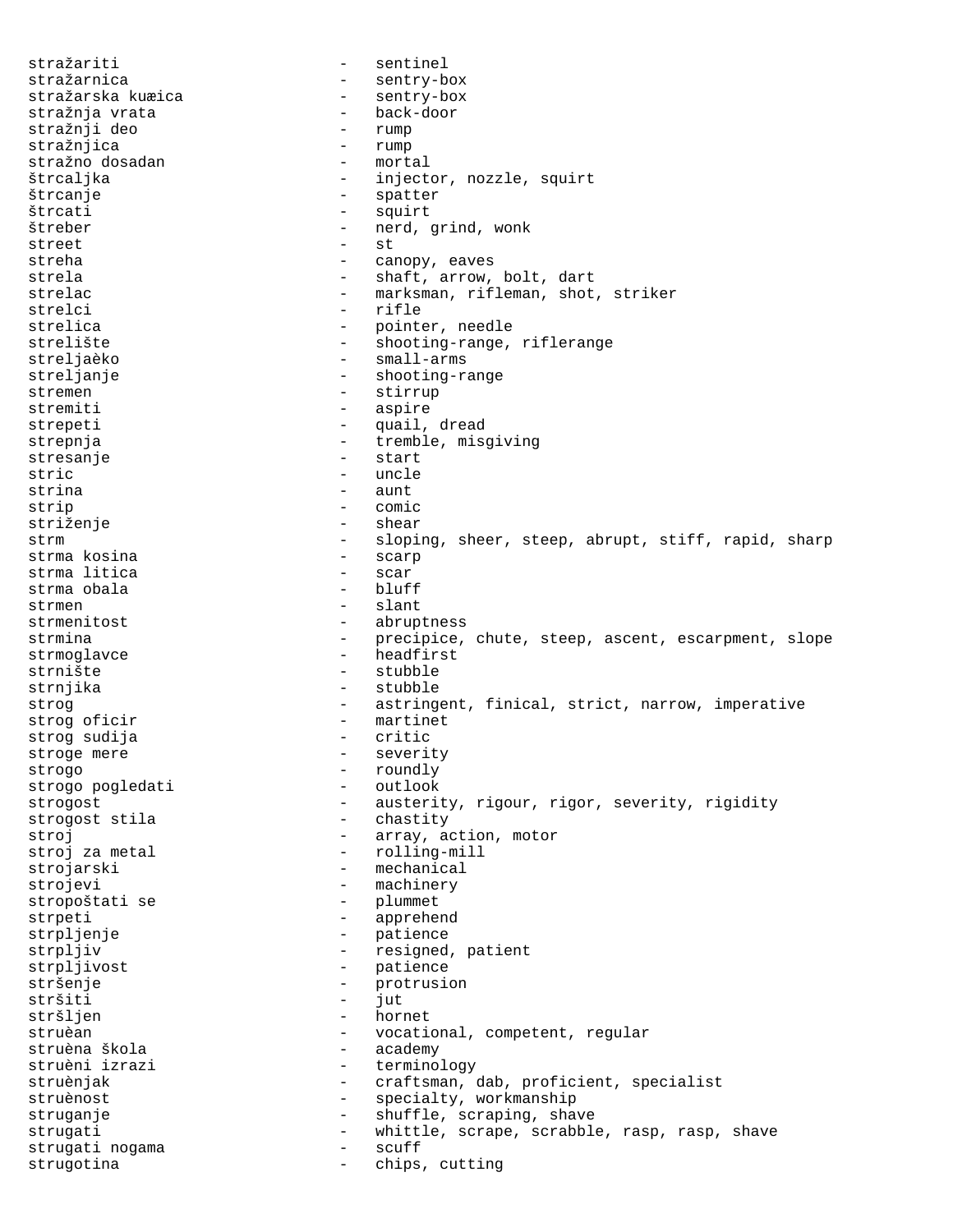strugotine - parings, shaving, shavings, filings struja - current strujanje  $\overline{\phantom{a}}$  - circuit, waft, whiff<br>strujanje dima  $\overline{\phantom{a}}$  - whiff strujanje dima - whiff strujati struk - bunch, waist struka - dish, vocation, occupation struktura - structure - structural struna - chord strunjaèa - mattress strvina  $\qquad \qquad -$  carrion, offal stub - shaft, upright, prop, column, post, stanchion stub svoda - abutment stubac - column - column stube - stair stubište - stair-case štucanje - hiccough stucati - pound<br>Štucati - pound - pound - pound štucati – hiccough<br>studen – wintrv studen - wintry<br>student - student - studen - student, senior, undergraduate, assistant<br>- underclassman student prve godine - underclassman student sportista - jock studentkinja - co-ed studentski grad studija - sketch, study, treatise studirati - study štuka – pike – pike – pike – pike – pike – pike – pike – pike – pike – pike – pike – pike – pike – pike – pike štula - stilt stup - pier stupa - mortar stupanj - stage stupanje - accession stupica – pit stvar - matter, object, thing, affair, subject<br>stvaralac - moulder, creator, maker - moulder, creator, maker stvaralaèki - creative stvaran - natural, concrete, efficient, real, realistic stvaranje entitled resolution, generation, procreation, formation stvarati - procreate, produce gimcrack stvari - practically stvarni - actual - actual key stvarno  $-$  really, actually stvarnost extending the reality, realism, earnest, prose, fact, actuality stvorenje - creature, being - create<br>- purvey stvoriti zalihu stvrdnjavanje <br/> - induration subjekt - specimen subjektivan - subjective sublimat - sublimate sublimirati - sublimate suboèice - athwart subota - saturday subvencija - subvention, subsidy<br>subvencionisati - subsidize - subsidize sud - demi-john, tribunal, forum, vessel, court, dish<br>sud božji - ordeal sud božji - ordeal - chancery<br>- urn sud za kafu sud za prljavu vodu slop-pail sudar - clash, bump, impact, encounter, percussion sudariti se  $-$  telescope, collide, clash sudbina - weird, portion, star, providence, destiny, fate sudbonosan - weird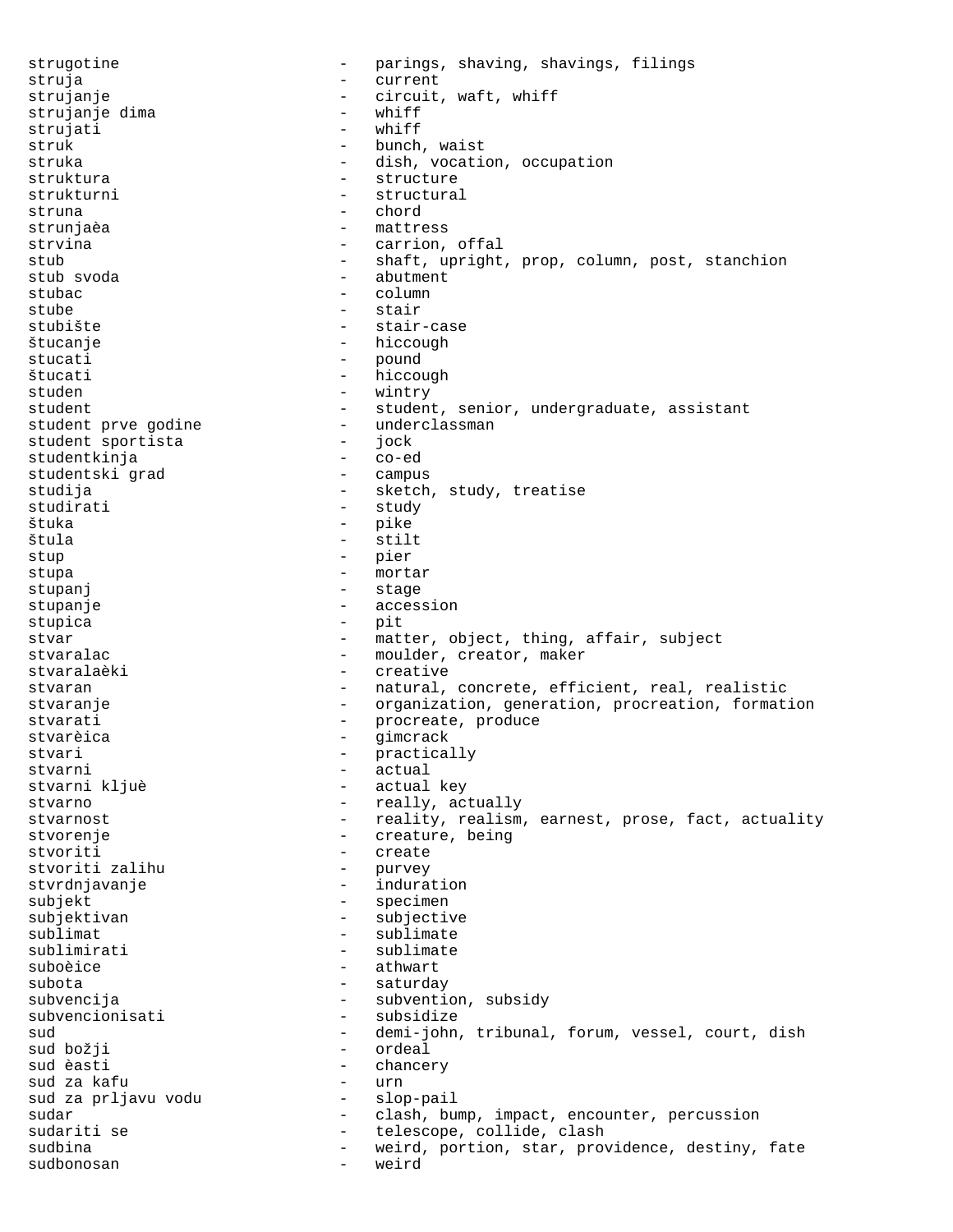sudelovanje  $\qquad \qquad -$  participation sudelovati - participate, partake, share suðenje - lawsuit, proceeding sudija - justice, censor, umpire, judge sudija (sport) - referee sudija za prekršaje - magistrate -<br>sudijski sudijski - juridical suditi - arbitrate, umpire, judge, try, deem<br>sudnica - tribunal - tribunal - tribunal sudnji dan  $-$  doomsday sudski - judiciary sudski - juridical, magisterial sudski izvršitelj sudski postupak  $-$  action sudski proces and trial<br>sudski progon and trial sudski progon - prosecution sudski službenik - bailiff sufiks - suffix<br>sufler - prompte - prompter šuga - scab, itch, mange šugav - mangy suglasnik sugraðanin - national sujeta - self-importance, vanity, presumption sujetan - vainglorious, vain, haughty, foppish sujeverje - superstition sukaè - twister<br>sukati - spin sukati - spin suknja - skirt sukob - conflict, disagreement, bout, foul, strife, smash sukobiti se  $-$  conflict, foul, confront sulfit<br>sulica - sulphate<br>- spear - spear sulica - spear - piles sultan - sultan - sultan šum - sound, whir, whirr, noise suma  $-$  number, amount, addition šuma - wood, forest sumaglica - haze<br>sumanut - hosse sumanut - possessed šumar - forester, woodman, ranger - grove sumirati - abstract, recapitulate, sum<br>
šumiti - whirr - whirr<br>- *c*ualm sumnja - qualm, suspicion, guess, distrust, doubt sumnjalo - sceptic sumnjati  $-$  doubt, suspect, question, suspect, doubt, query sumnje - misgivings sumnjièav - distrustful, leery, dubious sumnjièiti - suspect sumnjiv extendion to the sum of the queer, disputable, doubtful, speculative, dubious sumoran - sullen, somber, dull, gloomy, murky sumornost - gloom, spleen šumovit - silvan, wooded, sylvan sumpor - sulphur, brimstone<br>sumrak - dusk twilight sha sumrak<br>
sumska vila<br>
- elf<br>
- elf<br>
- elf šumska vila - elf - silvan, sylvan<br>- covert šumski gustiš - covert sunaèni sat<br>sunarodnik sunarodnik - national<br>sunaslednik - coheir - coheir sunèan - rainless, sunny, shiny sunèani - solar - solar - solar - sundial - sundial - sundial - sundial - sundial - sundial - sundial - sundial - sundial - sundial - sundial - sundial - sundial - sundial - sundial - sundial - sundial - sundial - sundial sunèani sat sunèani sat sunèanica - sunstroke sunèati se - sun sunce - sun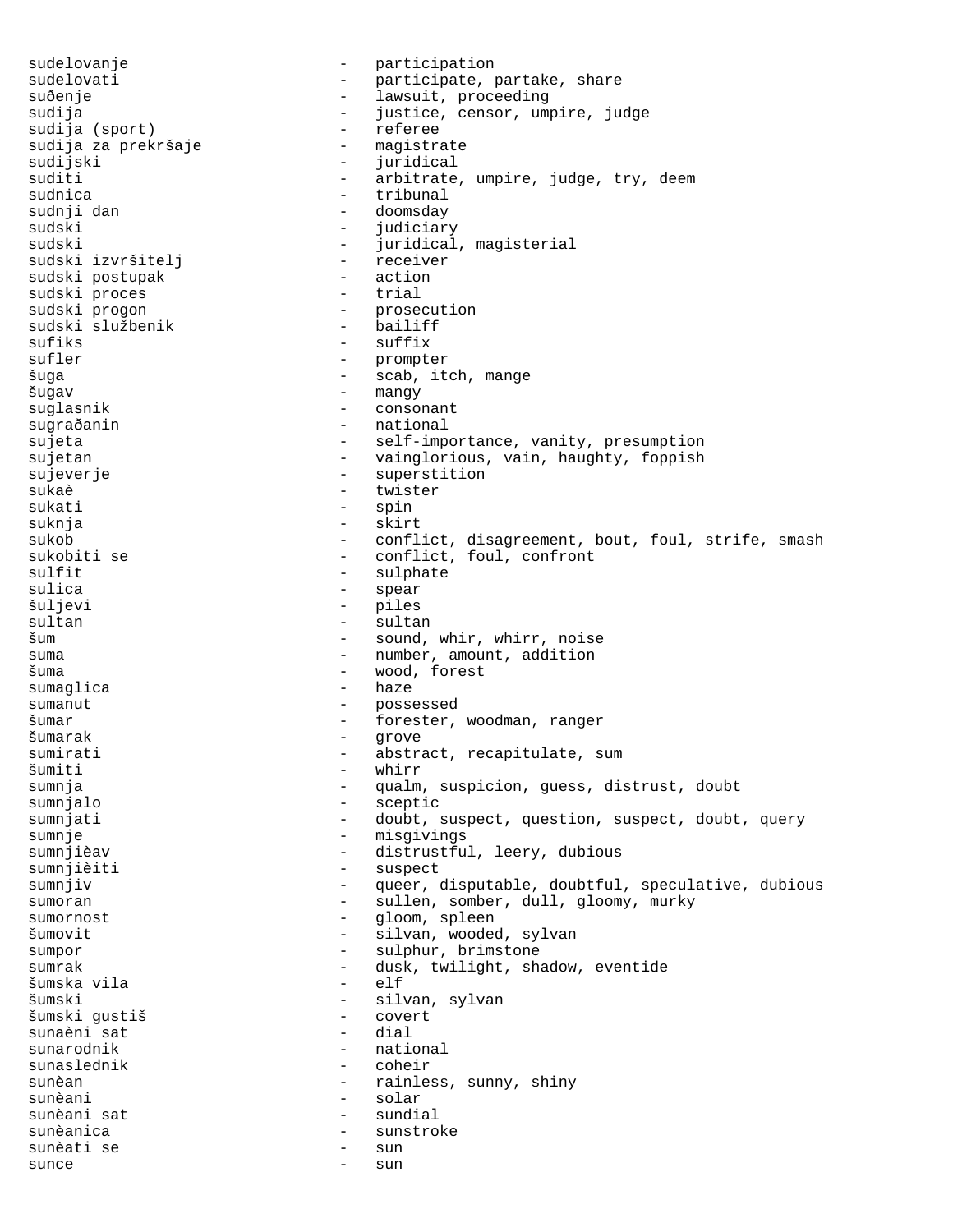sunèev izlazak - sunrise sunèeva prekretnica - solstice sunèeva svetloo - shine sunèeva svetlost suncobran - parasol, umbrella suncostaj - solstice sunðer - sponge sunðerast - spongy šunjalo - loon šunjati se  $-$  stalk, sneak šunka - gammon, ham sunovrat (cvet) suoèiti - confront suoèiti se  $-$  affront supa - soup šupa - closet šupalj - hollow, rattle-brained, concave - rival suparnik - antagonist, rival, adversary šupe - hangar - superlative šupljika - hem-stitch šupljikav - fungous šupljina  $-$  hollow, socket, cutting, rut, recess, cavity šupljoglav - rattle-brained<br>šupljoglavac - - buffer šupljoglavac supraništvo - rivalry suprotan - reverse, opponent, backward, contrary, diametrical suprotan stav - converse suprotan vetru suprotno - conversely suprotno delovanje suprotnost extending the inverse, reverse, opposite, opposition, contrast suprotstaviti - confront, counteract<br>suprotstaviti se - oppose suprotstaviti se suprug - consort, mate, spouse supruga - spouse, wife, missus supružanski - marital, connubial, conjugal supruzi - couple šurak - brother-in-law surdina  $-$  silencer, muffler surla - proboscis surov externe cruel, stern, rugged, inclement, barbarous, savage surovost - rigour, rough, rigor, severity, austerity<br>surutka surutka - whey suša - drought<br>sused - drought - drought - neighbour susedan - adjoining, adjacent, next susedi - neighbourhood susedni - near-by, neighbourhood susedstvo - neighbourhood, adjacency susetka - neighbour - neighbour sušilica - dryer sušiti - desiccate, parch<br>sušiti rublje - - - - - - - - air sušiti rublje - air sušiti se  $\frac{1}{2}$  ary, wither susnežica - sleet susret - contact, encounter, meeting<br>
sustati - rustle, murmur - rustle, murmur sustiæi - overtake suština - gist, essence, quintessence, backbone, nub, pith<br>suština (fig.) - merit suština (fig.) - merit suštinski - vital, substantive šut - shot suteren basement - basement suton - shadow, shade, twilight, nightfall sutra  $-$  to-morrow, tomorrow sutradan  $\qquad \qquad -$  to-morrow, morrow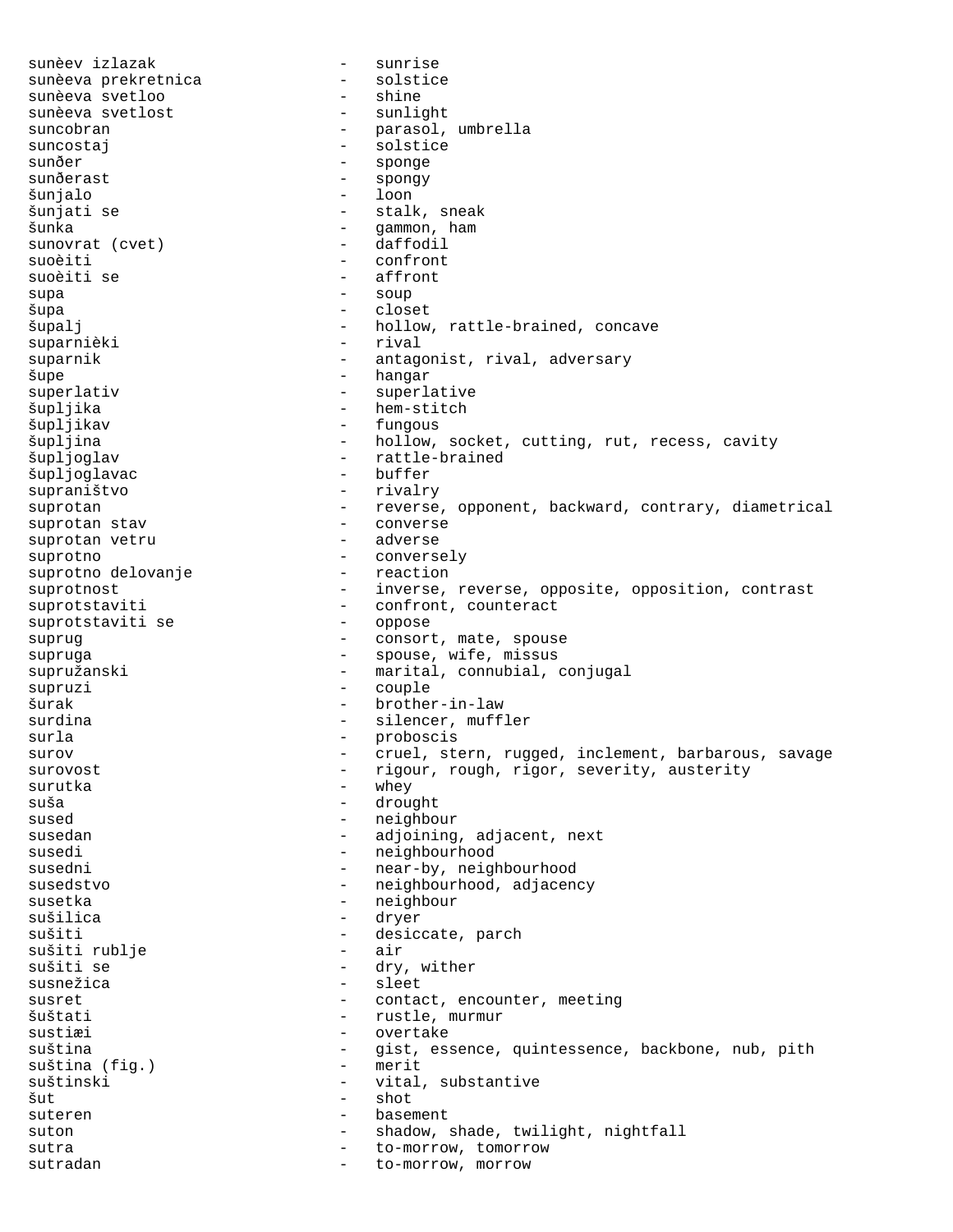sutrašnji - morrow sutrašnjica - morrow<br>suv - lank suv  $-$  lank, slim, arid, dry, stale suv trulež  $-$  dry rot suva šljiva - prune suvi kašalj - hacking cough suvi kolaèi - cookie suvišak - exuberance, redundance, superfluity<br>suvišan - exuberance, redundant, odd, surplus, superfluous - redundant, odd, surplus, superfluous<br>- super suvišan èovek<br>suviše natovariti - super - super suviše natovariti suvlasnik - partner suvo - shortly suvo granje  $\qquad \qquad$  - brushwood suvo grožðe  $-$  currant, raisin suvonjav - spare, slim suvonjavost<br>suvoparan - slimness<br>- matter of suvoparan - matter of fact, arid<br>suvozemni - overland terrain suvozemni - overland, terrain<br>suza - tear. pearl suza - tear, pearl<br>suzavati se - - - - - - - - - narrow - narrow<br>- guench suzbijajuæi - quenching suzbijanje - moderation, mortification, repression suzbijati - mortify<br>suzbiti - sunnress - suppress, repel, restrain, ward, repulse, repress suziti  $-$  narrow, take in sva - every svada - affray svaða - altercation, wrangle, run-in, jar, spar, ruffle svaðalica - bully, wrangler<br>svaðati - bully, wrangler svaðati - bully squabble, pettifog, disagree, altercate, row svadba - matrimony, marriage, bridal, wedding, marriage<br>svadben - bridal, nuptial svadben - bridal, nuptial<br>svadljiv - peevish, scrapp svadljiv - peevish, scrappy, pugnacious, quarrelsome, feisty svadljiv èovek - cross-patch<br>svadljiva žena - virago, scol - virago, scold švajcarac - swiss švajcarka - swiss švajcarski - swiss svakako - undoubtedly svake noæi en mightly - nightly svaki - all, each svakidašnji - prosaic, trivial, commonplace, ordinary, prosy<br>svakidašnjica - - prose svakidašnjica - prose svako - anybody, anyone, everybody<br>svakodnevni - daily - daily - daily svakog meseca - monthly svakojako - anyhow švalja - seamstress, needlewoman svanjivati - dawn svanuæe daylight svariti - digest svašta - everything svastika - sister-in-law sve  $-$  every, new, anything, full, all, everything sve je u redu  $-$  o.k.  $\overline{\phantom{0}}$ sveæa - candle sveèan - festal, pompous, festival, portentous, solemn<br>sveèana izjava - protest - protest sveèana izjava - protest sveèana odeæa - array sveèana palica - mace sveèana povorka sveèana prostorija - state-room sveèana zakletva - sacrament sveèani govor - allocution sveèani ispraæa  $-$  send-off sveèani obred - solemnity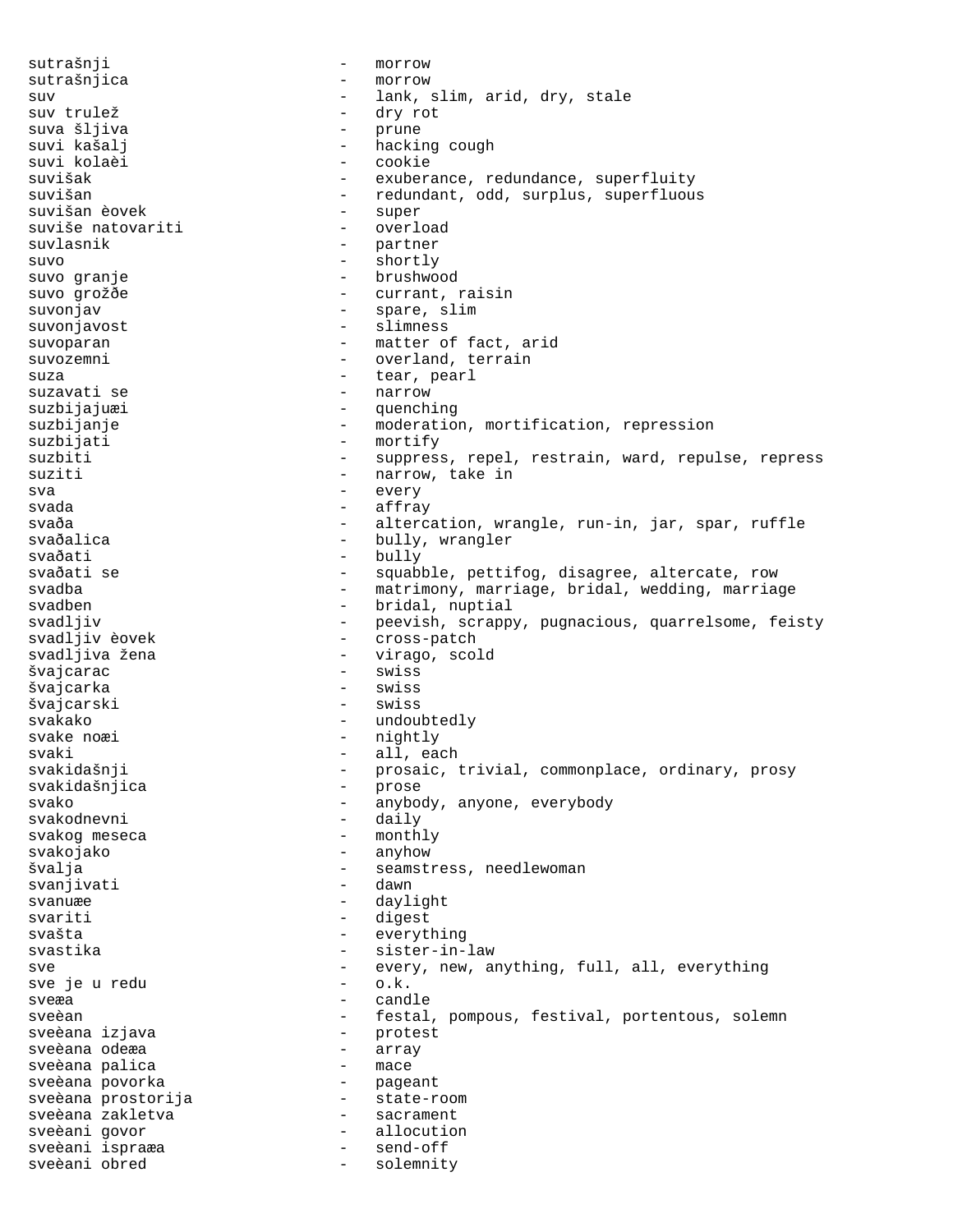sveèano držanje - solemnity sveèano izjavit sveèano otvaranje - inauguration - inaugurate<br>- solemnize sveèano proslava sveèanost - gala, solemnity, festival, ceremonial, ceremony - solemnity<br>- priestess sveæenica - priestess sveæica šveðanin - swede, swede svedoèanstva svedoèanstvo<br>svedoèanstvo pod zakletvom - deposition<br>deposition svedoèanstvo pod zakletvom svedoèenje - evidence svedoèiti - purport, vouch, evidence, depose, testify svedodžba - vouch svedok - spectator, bystander, witness, voucher, onlooker<br>svedok (pravno) - deponent svedok (pravno) - deponent svedok dvoboja švedski - swedish - swedish<br>švedski jezik - swedish - swedish švedski jezik svekrva - mother-in-law svemir - cosmos, world svemoguæ - omnipotent, almighty<br>svenarodni - nation-wide, native - nation-wide, native svenarodno glas - plebiscite sveobuhvatan - across-the-board, catholic švercovana roba - bootleg sveska <br/> - volume, tome, copy-book sveska za crtanje <br/> - sketch-book <br/> - sketch-book  $\,$ sveska za crtanje svesno  $-$  advisedly, wittingly svesno ometati  $-$  sabotage svesno ometati svest <a>>
svest <a>
svest</a>
svest <a>
sense <a>
sense <a>
sense <a>
sense <a>
sense <a>
sense <a>
sense <a>
sense <a</a>
sense <a>
sense <a</>
sense <a>
sense <a</>
sense <a<br/>
sense <a</>
sense <a</>
sense <a</>
sens svestan  $-$  deliberate, conscious, awake, sensible<br>svestan (slang)  $-$  hip svestan (slang)<br>svestan cilja - purposeful svešteni - ecclesiastical<br>sveštenik - cannon parson - cannon, parson, minister, priest, clergyman, pope sveštenstvo - ministry, priesthood, clergy svesti - reduce svesti obraèun svestran - all-round, aware, comprehensive svestranost - versatility svet  $-$  world, spirit, spiritual<br>sveta istina  $-$  gospel-truth - gospel-truth<br>- trinity sveta trojica svetac - saint svetao  $-$  luminous, fair, shining, bright, radiant sveti - sacred, holy<br>sveti (skr.) - st - st sveti (skr.) svetilište - sanctuary, chancel svetiljka - light svetina - populace, crowd, mob, multitude, public, ruck svetinja - shrine svetionik - beacon, beacon svetiti - saint svetkovina - pageant, jubilee<br>svetleri svetleæi - fluorescent<br>svetleti - light<br>- light - light svetleti se - radiate svetlocrven - cardinal svetlomer - exposure meter - exposure meter svetlosni luk - arc svetlosni luk svetlost - shine, light, brightness svetlost dana  $\qquad \qquad -$  daylight svetlucanje - shimmer, peep, spark, twinkle svetlucati - scintillate, blink, twinkle, flicker, gleam svetlucati se  $-$  glimmer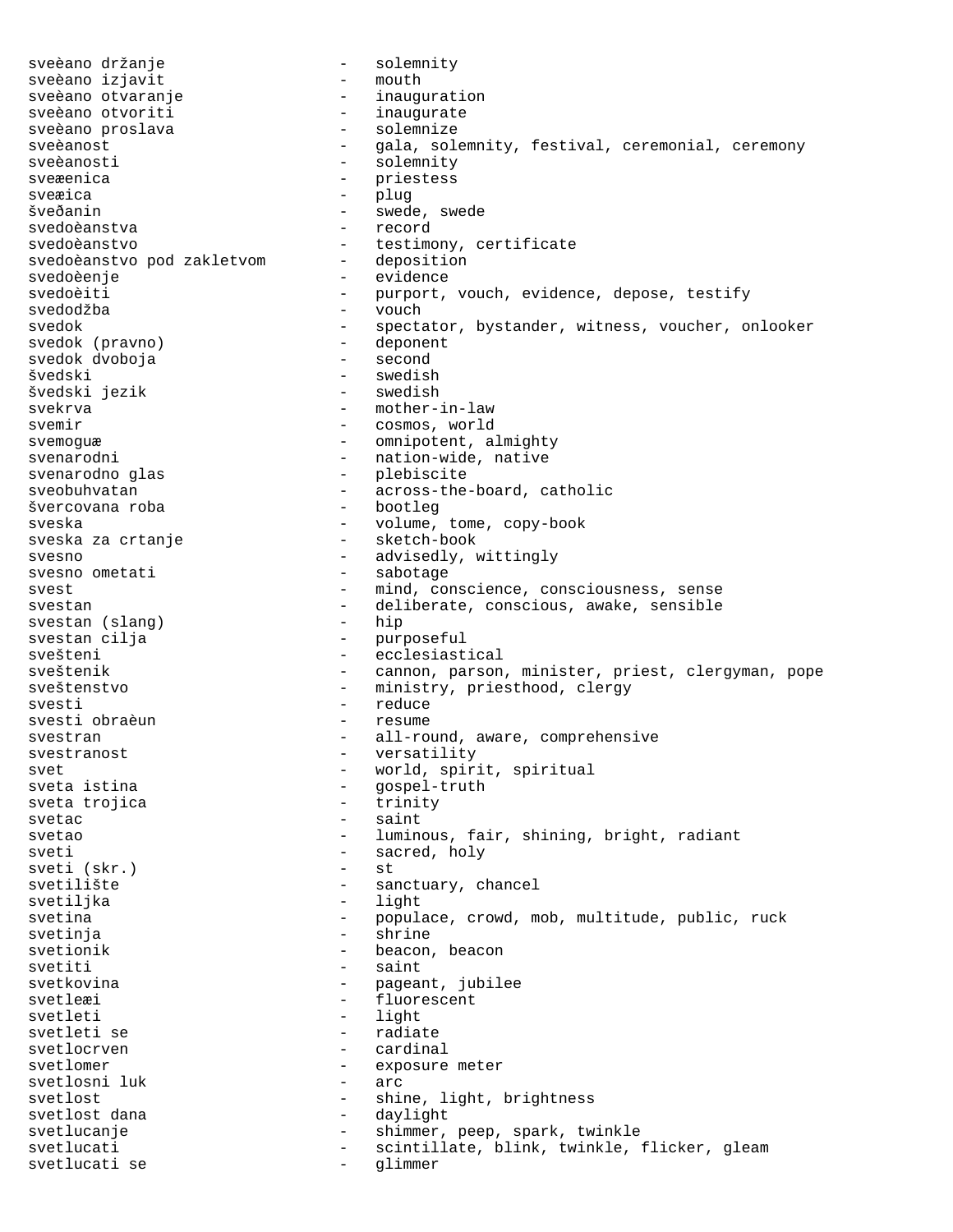svetlucav - lambent svetlucavi - flickering sveto mesto  $-$  sanctum sveto pismo - scripture svetogrðe - sacrilege svetost  $-$  holiness, sanctity svetovan - profane, worldly<br>svetovni - secular svetovni - secular svetovnjak - laymen svetska sila - world-power svetski - mundane, cosmopolitan svetulucanje - glimmer svež - fresh, recent, breezy, crisp, green, maiden svežan - package - package svežanj en stronger - bundle, sheaf, pack, pile, parcel, bunch, fagot svežanj slame - wisp svežina - animation sveznajuæi - omniscient sveznalica - wiseacre sveznik - copula<br>svi èlanovi - plenar - plenary sviðanje - liking sviðati se - please - please - please - please - please - please - please - please - please - please - please - please - please - please - please - please - please - please - please - please - please - please - please - pl svila - silk - sericulture svilen - silky, silk svilena buba  $-$  silkworm svinja - hog, swine, pig svinjac - sty, pigsty svinjetina - pig, pork svinjski - porcine, piggish, swinish svinjsko meso sviraè - player - reed, pipe, fife svirati - play, sound, honk<br>svirati na flauti - flute - flute svirati na flauti - flute svirati na violini svirep - wolfish, truculent, grim, outrageous svita - suite, retinue svitac - glowworm svitak - hank svitak papirusa svitanje - dawn, daybreak sviter - woolly svod stopala - bow, arch, vault, span, dome svod stopala - instep svod stopala svoja - dab svojeglav - cussed, arbitrary, obstinate svojeglavost - obstinacy svojeruèni potpis svojevojan - opinionated svojevoljan - wilful, nasty<br>svojim snagama - - unaided svojim snagama svojina - property svojstven - attributive, specific, generic, appropriate svojstvenost - particularity svojstvo  $-$  role, attribute, capacity, property, qualification svota - amount, sum<br>svrab - amount, sum<br>- prickle scu - prickle, scratch, itch, scab svraka - magpie, pie svratište - haunt, hang-out svratiti - drop by, drop around, come over, come around svrbeti - itch - itch svrdlo - auger, drill, broach, gimlet svrgnuæe - overturn<br>svrgnuti sa vlasti - dethrone svrgnuti sa vlasti - dethrone svrha svrha - intent, scope, sake, goal, intention, purpose švrljati - scribble, scour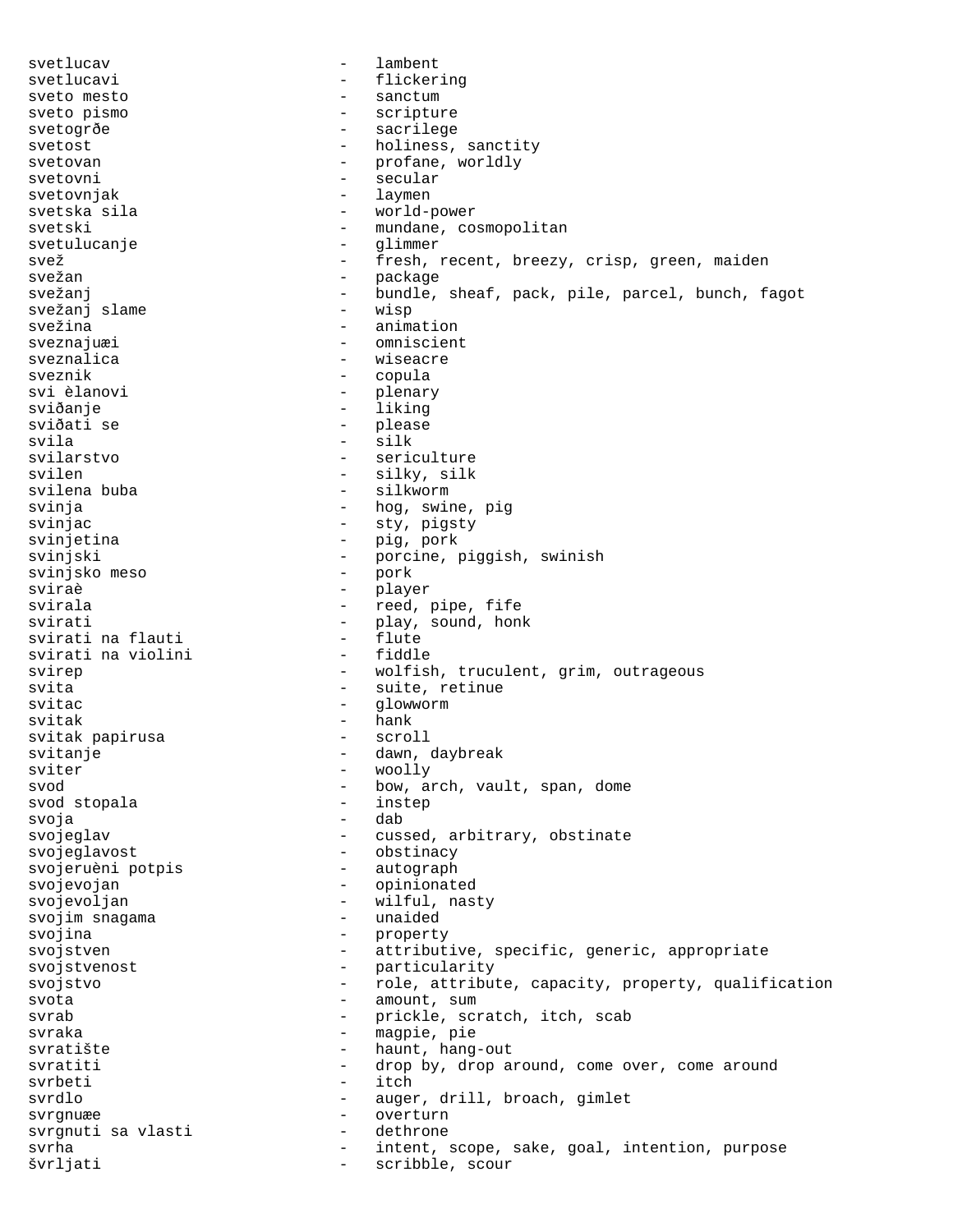svršavanje - accomplishment svršen èin  $-$  fait accompli svršetak - arrears svrsishodan - rational - rational - rational - rational - rational - rational - rational - rational - rational - rational - rational - rational - rational - rational - rational - rational - rational - rational - rational -- finish, perfect svrstati - assort - assort - assort - assort - assort - assort - align svrstati se svrstavanje en metal en metal - alignment, assortment svuæi - take off, unclothe svuæi se  $-$  undress, strip svuda - all, everywhere, anywhere svuda prisutan - omnipresent, ubiquitous svugde - always ta  $-$  those, this tabak - sheet taban - sole tabela - array, tabular tabela bodova tabelaran  $\qquad \qquad$  - tabular tabla (školska) - blackboard tableta - tablet, pellet<br>tablica - tablet, pellet - slate tablice - table taèan  $-$  faithful, accurate, authentic, safe, punctual taèka  $\begin{array}{ccc} 1 & - & \text{dot, spot, stop, article, pip, point} \\ - & \text{semicolon} \end{array}$ - semicolon<br>- nadir taèka suprotna zenitu taèkast - dotty taèkica - jot, fleck, mottle tacna  $\overline{\phantom{0}}$  - saucer taènije - rather taèno - precisely, exactly, dead, slick, truly, right<br>taèno (slanq) - plumb - plumb taèno (slang) taènost exactitude, promptitude, precision, certainty tada - then taj - this, same, that taj i taj - so-and-so - ditto, idem tajan - secret, clandestine, sly, privy, arcane - secret, clandestine, sly, privy, arcane tajanstven - occult, spirit off, mysterious, uncanny, weird tajanstvenost - secrecy tajiti - conceal<br>tajlanðanin - thai tajlanðanin - thai tajlandski tajna - hugger-mugger, mystery, arcanum, secret<br>tajna služba - secret service - secret service tajni - back-door, occult, stealthy, covert, auricular<br>tajni aqent - spy - spy tajni agent tajni razlog - background tajni sporazum - collusion tajnièki - secretarial tajnik - secretary tajno mesto - cache tajno obaveštenje - tip tajno obavestiti - tip tajno skladište (slang) tajnost  $-$  privacy, secrecy, secret, hugger-mugger takav - such takmav - rival takmièar  $-$  contestant takmièenje - vying, competition, rivalry, contest takmièiti se - emulate, compete, contend, complete, contest takmièti se - rival taknuti - touch, tip tako - so, as, thus, yeah, such<br>takoðe - so, as, thus, yeah, such<br>also, likewise, too, both - also, likewise, too, both, moreover, besides<br>- so-called takozvani - so-called taksa  $-$  toll, tax, stamp-duty, tariff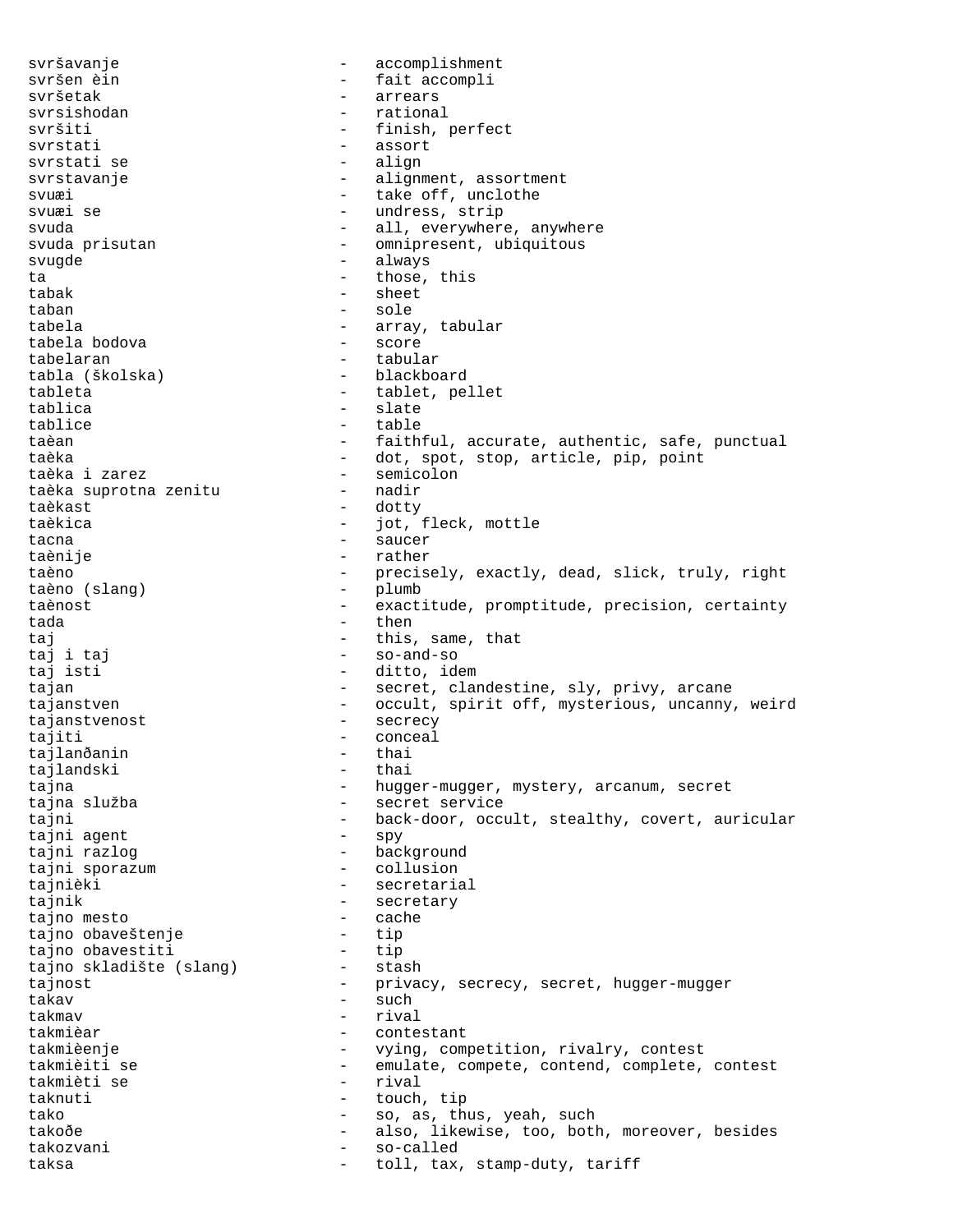taksi - hack, taxi taksirati - tax takt - measure, tact - tact taktièan - tact - tactical tactical taktièar - tactician taktika – tactics – tactics – tactics – tactics – tactics – tactics – tactics – tactics – tactics – tactics – tactics – tactics – tactics – tactics – tactics – tactics – tactics – tactics – tactics – tactics – tactics – ta talac - hostage - kettle-drum talas  $\begin{array}{ccc} \texttt{talas} & \texttt{...} \\ \texttt{talas} & \texttt{(veliki)} & \texttt{...} \\ \end{array}$  -  $\begin{array}{ccc} \texttt{wave,} & \texttt{breaker} \\ \texttt{billow} \end{array}$ talas (veliki) talasanje - undulation talasast - wavy, undulate talasati se talenat  $-$  talent, gift, faculty taliti - smelt, melt taljenje - melting, melt taljenje otapan - melt away - wagon, dray<br>- talc talk - talc<br>
talog - talc talog  $-$  lees talog  $-$  lees, sediment, residue, dregs, sludge talon  $-$  coupon - coupon taloženje - precipitation tama - obscurity taman - dark, murky, nicely, dark, sable, dull, precisely tamjan - incense tamnica - calaboose, mill, dungeon, clink, prison, quod tamnièar - warder tamno-crven - mulberry tamnobraon - puce<br>tamnocryen - purpl tamnocrven - purple tamnoljubièasta - plum, prune tamnožuta boja tamo  $-$  there, yonder, yon, therein, to, thereat, beyond tamo-amo  $-$  to-and-fro tamošnji - yon, yonder tampon - tent, wick tanak - small, thin, capillary, slight, slim tanak mlaz  $-$  trickle tanak zid - partition tanjir - plaque, plate tanjiriæ - saucer tanka glazura - veneer tanka hartija - flimsy tanka majica - zephyr tanka presvlaka - film tanka slanina tanka sveæa - taper - gossamer<br>- nude tanke èarape tanki furnir - veneer tanko platno tankoæa - tenuity tapacirati nameštaj tapeta - wallpaper<br>tapetar - wholster tapetar - upholster<br>tapeti - tapestry - tapestry tapeti - tapestry tapiserija - tapestry tapkanje - patter tarifa  $-$  rate, tariff tas - pan tašna - hand-bag - hand-bag - hand-bag - hand-bag - hand-bag - hand-bag - hand-bag - hand-bag - hand-bag - hand-bag - hand-bag - hand-bag - hand-bag - hand-bag - hand-bag - hand-bag - hand-bag - hand-bag - hand-bag - handtasove - cymbals tašt - vainglorious, proud tašta - mother-in-law tastatura - keyboard tata - dad, papa, daddy, pa tatarin  $-$  tartar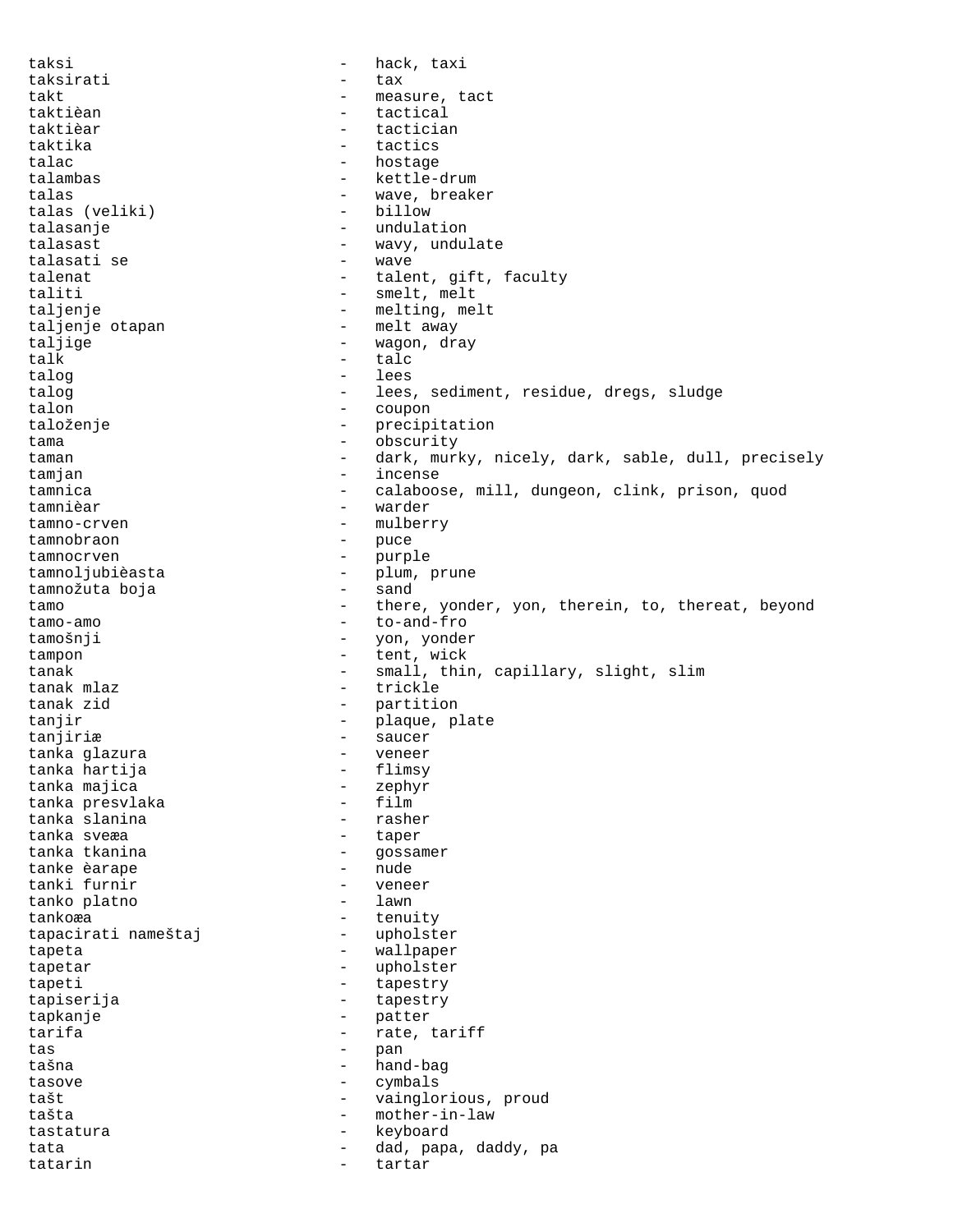tatarka - tartar tatarski - tartar tatarski jezik - tartar tavan  $-$  loft, attic, garret tavanica<br>
tavanica iame<br>
- ceiling<br>
- ceiling tavanica jame - roof te - those - those teatralan - theatrical tebe  $-$  you, thee tebi - thee, you teèaj en la course teèan - fluid, liquid, fluent teæi - pour, flow, stream teèna mast  $-$  liniment teèni amonijak hartshorn<br>teèni šeæer syrup teèni šeæer teènost - fluency, fluid, liquid<br>teq - bob - bob teglaè - puller teglenje - towage tegliti - tow, tug, snake, pull<br>tegliti - tow, tug, snake, pull<br>- haul tegljenje tegoba - hardship tegoban - burdensome, overpowering, vexatious, onerous<br>tehnièke nauke - technics tehnièke nauke tehnièki - technical<br>tehnièki struènjak - technician tehnièki struènjak tehnika - technique - technique tehnologija - technology tek - relish, savour, palate, barely<br>tek poèet - inchoate - inchoate tek poèet - inchoate - freshly<br>- near tek što nije<br>tek venèani - newly-weds tekovina  $-$  acquisition, attainment tekst - text<br>tekst dokumenta - text - purp tekst dokumenta - purport - script tekstil - drapery tekstilan - textile - instant, current telal - crier tele - calf teleæa koža telefon - telephone, phone<br>telefonirati - phone<br>phone telefonirati - phone telefonska slušalica telegraf - wire, telegraph telegrafist - telegraphist telegrafista - operator telegram  $\qquad \qquad -$  cable, telegram, wire telenat - spirit telesan - physical, sensual teleskop - telescope telesna graða - physiquesna graða - physiquesna - physiquesna - physiquesna - physiquesna - physiquesna - physiquesna - physiquesna - physiquesna - physiquesna - physiquesna - physiquesna - physiquesna - physiquesna - phys telesni - corporal<br>teletina - veal teletina - veal televizija - television telo - body, flesh telohranitelj - body-guard tema  $-$  theme, topic tematski - thematic teme - pate, poll<br>temelj - foundation temelj - foundation, groundwork, ground, basis, base<br>temelj (fig.) - bedrock temelj (fig.) –<br>temeljan – temeljan - particular, in depth temelji - abc temeljiti se - repose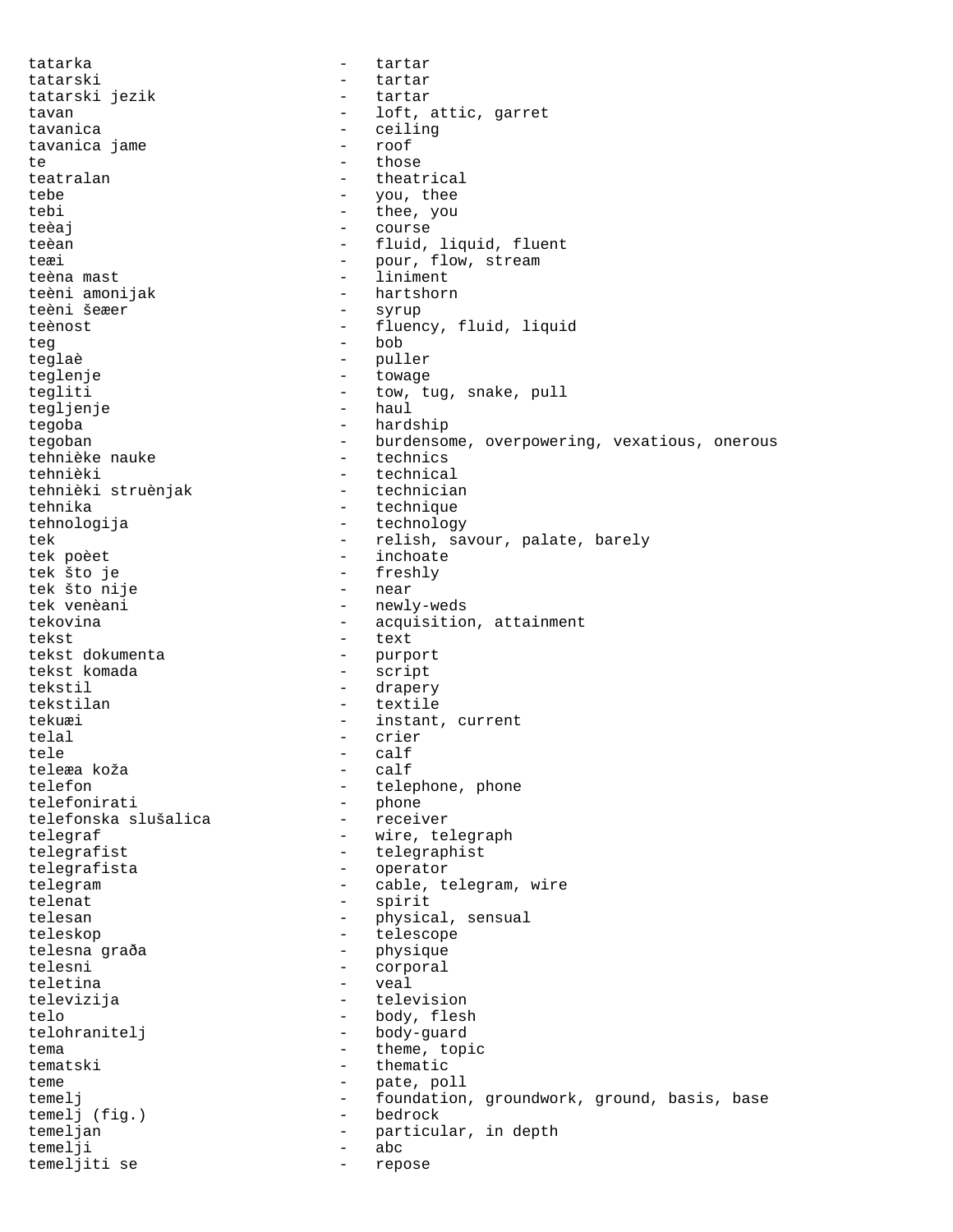temeljito - closely temeljnost - particularity tempera - distemper temperament - idiosyncrasy, temper, mettle temperatura - temperature ten  $-$  complexion tendencija  $-$  run, trend tenis  $\frac{1}{2}$  tennis tenis na travi tenis na travi - lawn-tennis - tank tenor  $-$  tenor teorema  $-$  theorem, proposition teoretski - theoretic(al), academic<br>teorija poezije - poetics<br>teorija skupova - set theory<br>- set theory teorija poezije teorija skupova - set theory teoriski - theoretical tepanje - prattle, babble, lisp<br>tepati - prattle - prattle tepati - prattle<br>tepav - tonque-t tepav - tongue-tied tepih - carpet tepsija - pan teranje  $\qquad \qquad -$  drive, drift terasa - terrace terati  $-$  impel, drive, urge<br>terati bicikl  $-$  wheel, bicycle - wheel, bicycle<br>- rein terati konja terati napred - propel terazije - scale, spring-balance<br>tercet - trio tercet - trio teren - precinct, court, section, terrain teren za sport  $-$  stadium teret 10 more - ballast, shipment, weight, load, burden, bulk, ton teret baèen u more 10 more teret baèen u more<br>teret dokazivanja - burden of proof teretana - Gymnasium - gymnasium teretiti - treat<br>teretna kola - lorrv - lorry, dray<br>- barge teretni èamac - barge teretni vagon teretnjak - truck terevenka - fling<br>teritorija - terri - territory termalan - thermal<br>termin - term termin - term terminologija - terminology termos - thermos terpentin - turpentine teša - gravitiy tesan external tight, narrow, poky, strait, congested tesar na brodu  $-$  shipwright tesarstvo - carpentry tešiti - console teški topovi - ordnance teško - scarcely, hardly - wheeze, pant<br>- plod teško koraèati - plod teško meni - alas teško pitanje<br>teško shvata - slow-witted<br>- abstruse teško shvatljiv teškoæa - uneasiness, predicament, rub, crux, perplexity teškoæe - asperity tesnac - defile, ravine, isthmus, neck, notch tesno - closely tesnogrudan - mercantile, small-minded testament - testament testast - pasty testenina - noodle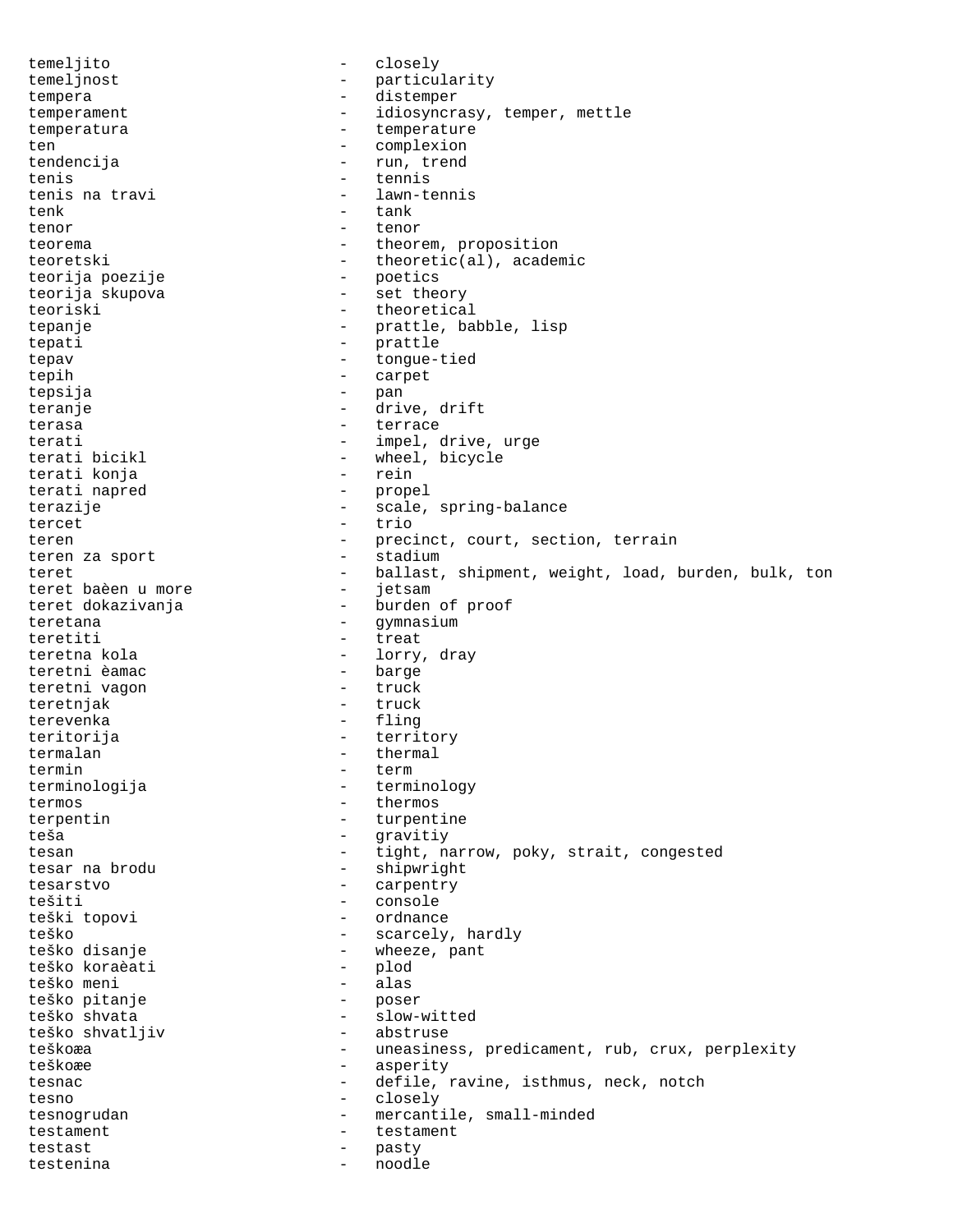testera - saw testerisati - saw testija - pitcher testo  $-$  paste, alva, dough teta - aunty tetiva - tendon tetive tetive tolena and the sinew of the sinew tetive kolena and the sinew of the sinew of the sinew  $\sim$  sinew  $\sim$  sinew  $\sim$  sinew  $\sim$  sinew  $\sim$  sinew  $\sim$  sinew  $\sim$  sinew  $\sim$  sinew  $\sim$  sinew  $\sim$  sinew  $\sim$  sinew tetive kolena tetka - aunt tetkica - aunty<br>tetošiti - mollv - molly-coddie, pet, coddle<br>- tattoo tetoviranje tetreb - black-cock teturanje - stagger teturati se  $-$  lurch, teeter, totter, stagger teza - thesis težak - ponderous, severe, stiff, difficult, weighty, hard<br>težak (o hrani) - stodov težak (o hrani) - stodgy težak gubitak - bereavement - bereavement - bereavement - bereavement - bereavement - bereavement - bereavement - bereavement - bereavement - bereavement - bereavement - bereavement - bereavement - bereavement - bereavemen težak pad - flop težak položaj - squeamish, complication - toil, fag, slavery<br>- sock težak udarac tezga - bench, counter, stand, stall - weight, burden, ton<br>- brunt težište - brunt težiti - aspire, scale, incline, aim, long, weigh, seek težiti èemu - tend težiti ka  $-$  gravitate težnja - ambition, trend, aim, tendency, aspiration<br>težu - overbalance težu - overbalance<br>though - the though  $\begin{array}{ccc}\n\text{though} & - & \text{the} \\
\text{+} & - & \text{you}\n\end{array}$ ti  $-$  you, thyself, yourself, those, thou ti lièno  $-$  thyself - thyself<br>- yew tica (drvo) - yew<br>ticala - ante ticala - antenna ticati se  $\begin{array}{ccc}\n - & \text{apply, apply, touch, relate, concern} \\
 - & \text{twohold}\n\end{array}$ - typhoid tifusni - typhoid tiganj  $-$  stew-pan, pan, frying-pan tigar - tiger tigrica - tigress tih  $-$  stealthy, silent, restful, mild, still, quiet<br>tiho  $-$  quietly, small, stilly - quietly, small, stilly<br>- croon tiho pevanje - croon tiho zarzati<br>tihookeanski - pacific<br>- gourd tikva - gourd, pumpkin, noddle tilda - tilde tim team time  $-$  thereby, hereby tinejdžer - teenager tinejdžeri - teens tinjati - smoulder tinktura - tincture tip  $\begin{array}{ccc} - & \text{species, type} \\ - & \text{twical} \end{array}$ tipièan - typical tipièan predsta  $\overline{z}$  - representative<br>tipkati tipkati - type tipografija - press<br>tiran - tyran - tyran tiran - tyrant - tyrant - tyrant - tyrant - tyrant - tyrant - tyrant - tyrant - tyrant - tyrant - tyrant - tyrant - tyrant - tyrant - tyrant - tyrant - tyrant - tyrant - tyrant - tyrant - tyrant - tyrant - tyrant - tyrant tiranija - tyranny tiranin  $-$  tyrant, oppressor tiranisati - oppress, brow-beat, tyrannize tiranski - overbearing, despotic, oppressive tirkiz  $-$  turquoise tisa - larch tisak - press, pressman, printer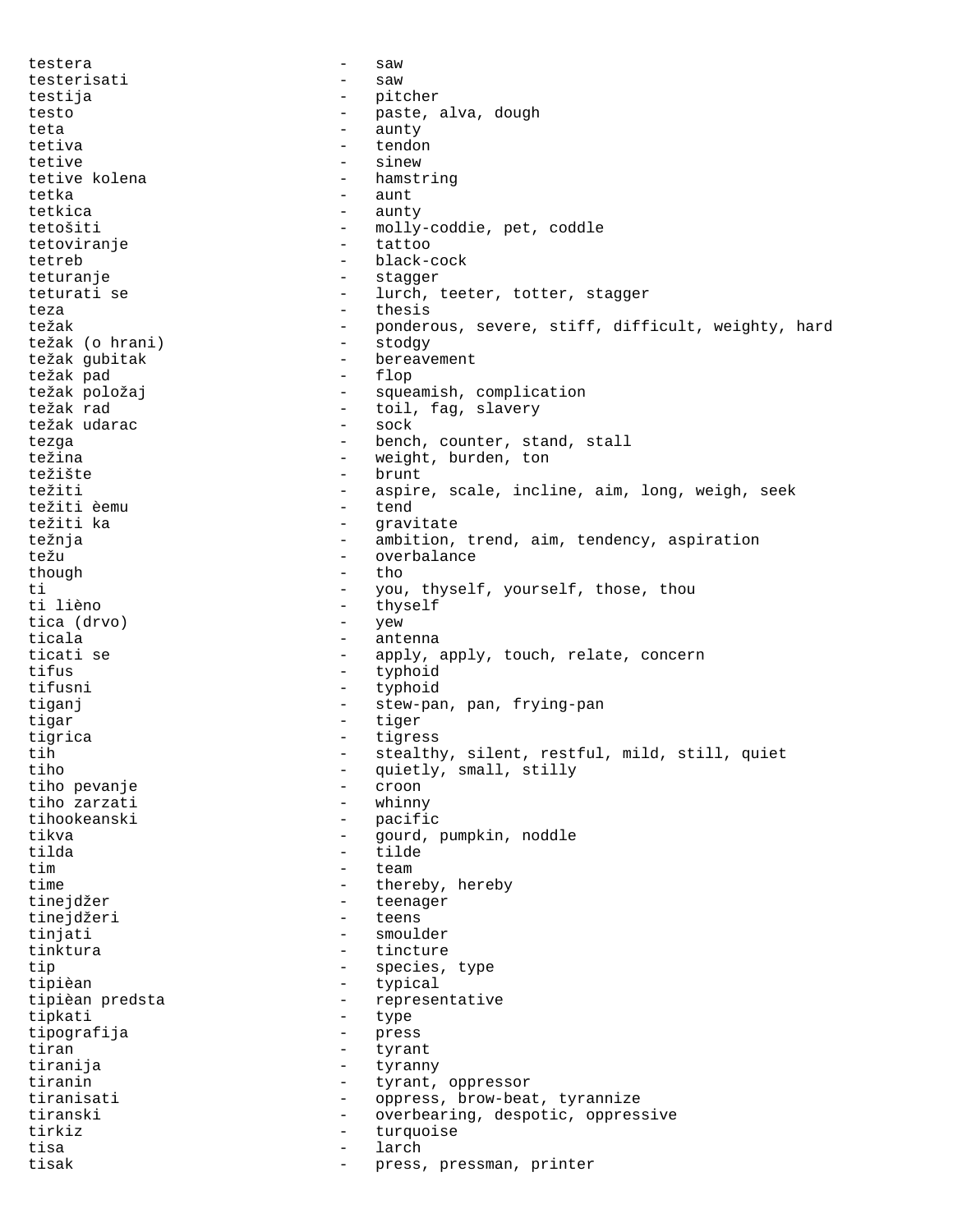tišina - quietude, lull, still, hush, calm, peace, silence tišina! - silence tiskanje - printing, press tiskara  $-$  printing-office tiskarski - printing-press tiskati - thrust tiskati se<br>tištati tištati - ail - prick, oppress<br>- subtitle titl (prevod stranog filma)<br>titranie - vibration<br>- vibrate titrati<br>titrati se - oscillate titrav - vibrant titula - title titulisan - noble - noble - noble - noble - noble - noble - noble - noble - noble - noble - noble - noble - noble - noble - noble - noble - noble - noble - noble - noble - noble - noble - noble - noble - noble - noble - no titulisati - title tkaè - weaver - lint, material, fabric, cloth, web, tissue<br>- mohair tkanina od mohera - mohair tkanina za košulju<br>tkati - weave tkivo - tissue - tissue tlaèenje - oppression tlaèitelj - oppressor tlaèiti - grind down, oppress, depress tle - ground tlo - earth, mould tmina - blackness tmuran - cherless to this, it<br>to isto  $\qquad \qquad -$  this, it to isto<br>to je to je  $\begin{array}{ccc} - & it's \\ \hline \end{array}$  to jest  $\begin{array}{ccc} - & it's \\ \end{array}$ - i.e., namely toalet - lavatory<br>toaleta - hoilette - hoilette - toilette, toilet<br>- dresser toaletni stoèiæ tobolac - quiver tobolèar - marsupial tobožnji - would-be, ostensible, seeming, purported toèak - cycle, wheel, pulley<br>tociliati se - slide - slide tociljati se - slide toèiti – pour la pour la pour la pour la pour la pour la pour la pour la pouve la pouve la pouve la pouve la p<br>La pouve la pouve la pouve la pouve la pouve la pouve la pouve la pouve la pouve la pouve la pouve la pouve la toèkiæ - trundle<br>toga - toga - toga toga - togs tok - process, flow, stream, process, tide, lapse, tenor<br>tok struie tok struje - tide tok života tokar - turner - turner tokarenje - turning tokarska tezga toksièan - toxic tolerancija - perseverance tolerantan - tolerant toliko - so, insomuch - so, insomuch - so, insomuch - so, insomuch - so, insomuch - so, insomuch - so, insomuch - so, insomuch - so, insomuch - so, insomuch - so, insomuch - so, insomuch - so, insomuch - so, insomuch - so, - raffle<br>- ton ke ton  $\begin{array}{cccc} - & \text{ton} \\ - & \text{ton} \\ \end{array}$  + ton, key-note, note, color tona - ton tonalitet - mode, mood, tonic<br>tonaža tonaža - tonnage tonik - tonic tonski rod tonuti - swamp, merge, sink top  $-$  gun, cannon top (šah) - bishop top u šahu - rook topao - snug, soft, hot, open-armed, warm, thermal topao oblog - poultice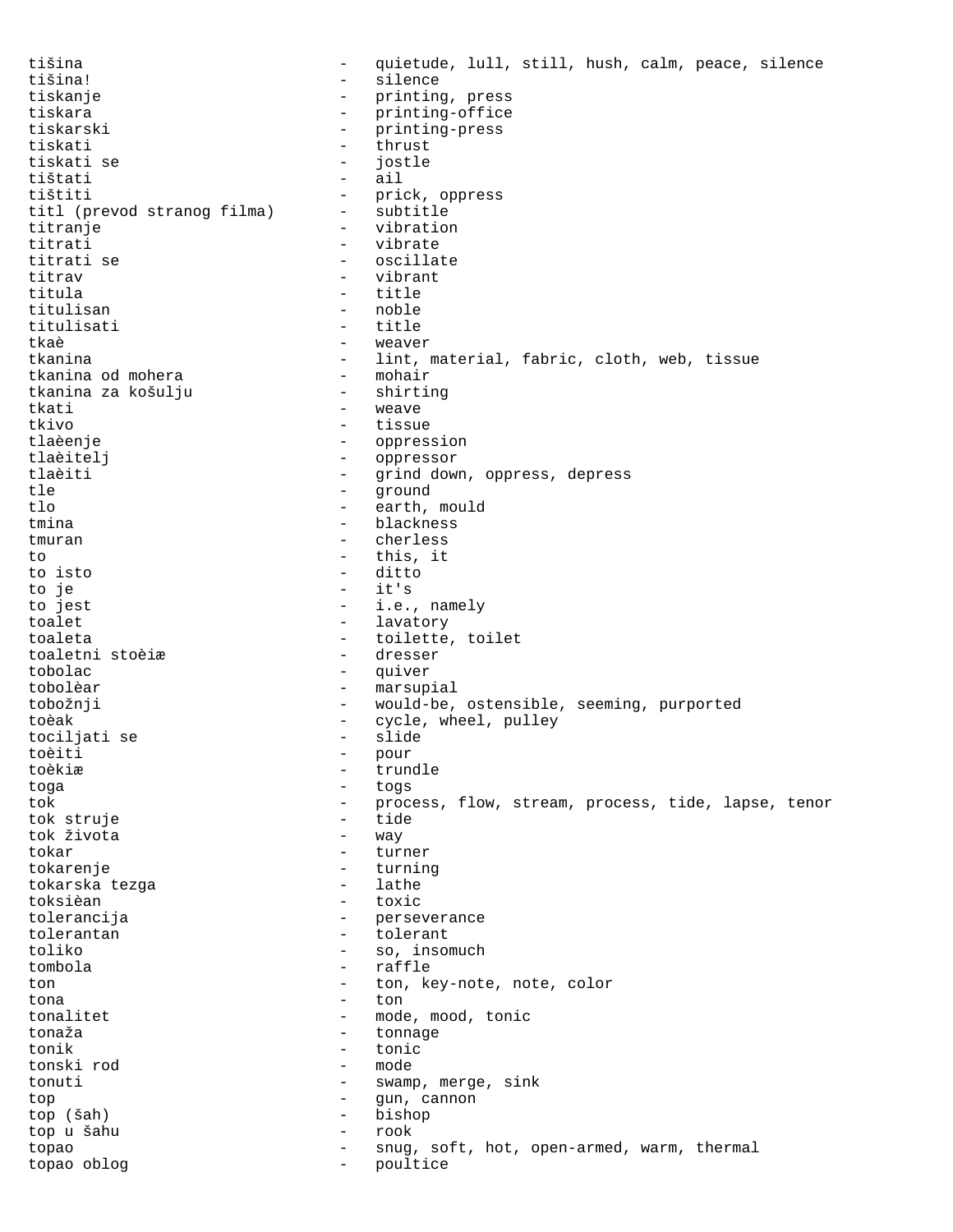topionica - ironworks, furnace topiti - render topiti se  $-$  melt, smelt, thaw topivost - solubility tople èizme - arctic toplina  $-$  warmth, heat topljenje - fusion topljenje metal  $-$  metallurgy topljiv - soluble, fusible toplo rublje toplomer - thermometer toplota - warmth, heat topnik - artilleryman topništvo - artillery topografija - topography topola - poplar topovnjaèa - gunboat topovski metak topuz - mace tor  $\begin{array}{ccc} - & \cot e & \text{pen} \text{, sheepfold} \\ \tan (\text{za stoku}) & - & \cot r \text{.} \end{array}$ tor (za stoku) toranj  $-$  spire, tower, steeple torba - haversack, sack, bag, pack torba za stvari torbar - pedlar torbariti - cadge torbica - satchel, pouch, bag torijevac - tory - tory torkarski rad - turning torkarski rad tornjiæ - turret torokati - chatter torpedo - torpedo torta - pastry toster - toaster totalizator - totalizer tovar - bulk, freight, load, shipment, cargo tovarina  $-$  packing tovariti - ballast tovarni konj <br/> - cart-horse, pack-horse tovarno grlo - pack-animal tovljenik - fatling traè  $\qquad \qquad -$  scuttlebutt traèak - spark, ray traæenje - squander - trifle, mess around, piddle tradicija - tradition trag entiry cue, vestige, welt, trace, scent, trail, mark trag noge<br>
trag od boginja<br>
- pock <br/> - pock trag od boginja - pock trag životinje traganje  $-$  research, quest, tracing tragati - trace, seek, quest, track tragedija - tragedy tragièan  $-$  tragic, spectacular trajan extending the solid, continual, serviceable, everlasting, stable trajanje - duration, standing trajanje života trajati - last, live trajati duže od trajnje  $-$  length trajnost - sand traka  $-$  ribbon, stripe, tape, band, streak, chaplet, strap traka za kosu traka za kosu trakasti metar - tape traktor - tractor traljanje - rubbit - rubbit - rubbit - rubbit - rubbit - rubbit - rubbit - rubbit - rubbit - rubbit - rubbit trampa - truck trampiti  $-$  truck, barter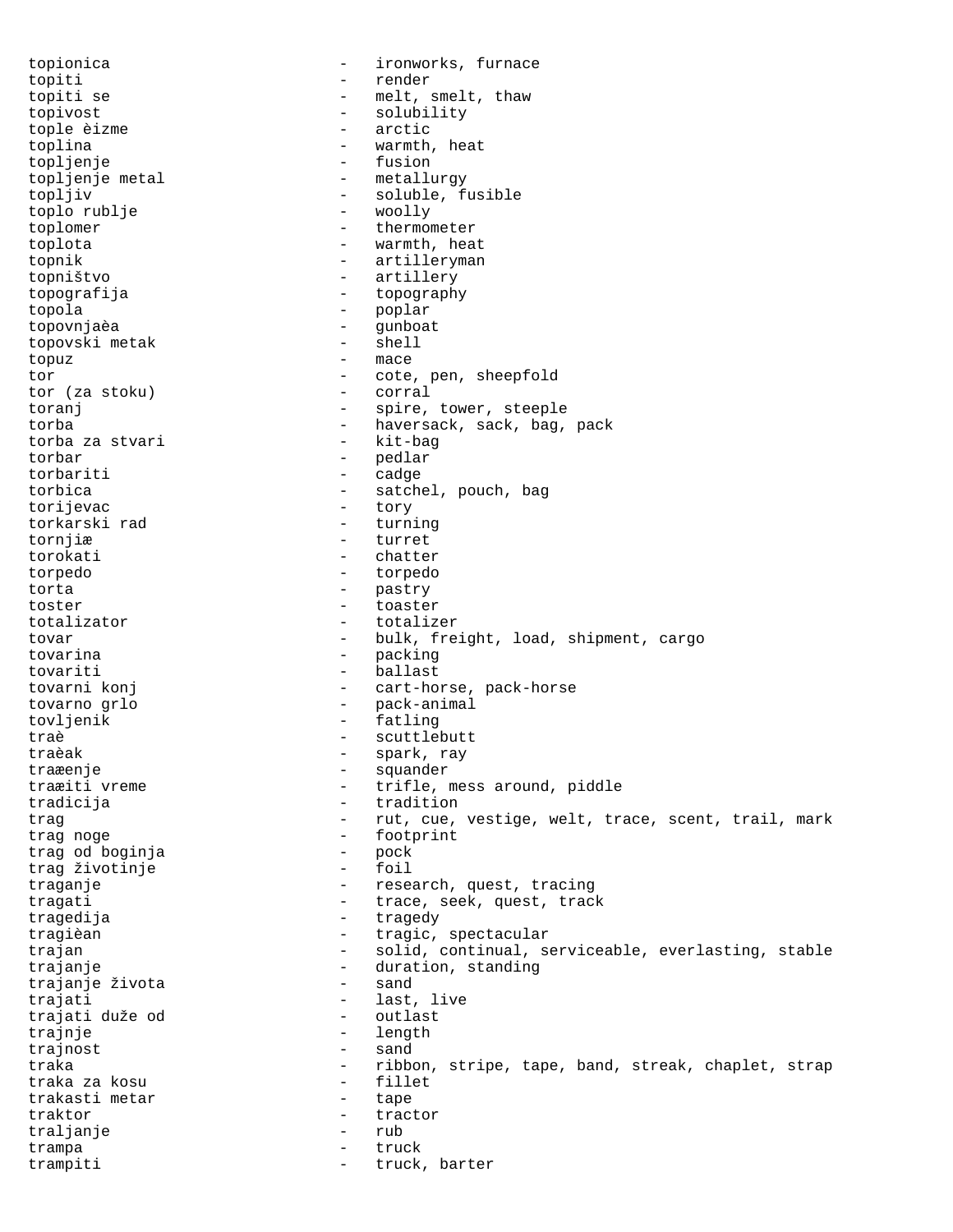tramvaj - tram, tram-car, trolley, tramway, streetcar<br>tramvajska pruga - tram-line tramvajska pruga trans - trance transformator  $-$  transformer transmisija - input, transmission transport  $-$  transport, conveyance transverzala - transversal tranzistor - transistor trapav - awkward trapez - trapezium, trapeze tratina - sward<br>tratinàica - daisy tratinèica trava - herb, grass travarica - potion traverza - spar travesticija - travesty travnjak - sward traženje - rummage, pretension, search, solicitation, hunting<br>traženje pomoæi - recourse traženje pomoæi tražilac ruda - prospector<br>traziti - ask  $\begin{array}{ccc} \text{traziti} & - & \text{ask} \\ \text{traziti} & - & \text{sol} \end{array}$ - solicit, request, hold out, seek, ransack, beg<br>- extenuate tražiti opravdanje<br>tražiti slepo tražiti slepo - grope tražnja - demand, market, request trbijio - pickax trbuh - underbelly, belly, stomach, paunch trbušast - paunchy trbušèiæ - tummy trbušna duplja - abdomen trbušni - abdominal trbušni mišiæi - abs trbušni tifus trèanje  $-$  running, run, sprint trèarenje  $-$  rattle trèati - race, rollick, run, sport, tag along trèeæi - running trèkaralo - busybody, errand-boy treba - shall trebalo bi - should trebati - ought, require, shall, need, have<br>trebovanje - requisition<br>- requisition - requisition<br>- paradise treæa galerija - paradise - paradise - paradise - paradise - paradise - paradise - paradise - paradise - para<br>Disebna - paradise - paradise - paradise - paradise - paradise - paradise - paradise - paradise - paradise - p treæi - third treæi stalež - commons treæi stepen tref - club trem  $-$  portico, piazza, porch trema - cold feet tremolirati - quaver tren - minute, second, shake, snatch, jiff(y), moment trener - professor<br>trenirati - train prai trenirati  $-$  train, practise trenje  $-$  rub, abrasion, friction trenutaèan  $\overline{z}$  - momentary<br>trenutak - instant trenutak - instant, juncture, span, snatch, mo, trice<br>trenutan - ephemeral, immediate - ephemeral, immediate<br>- evelesh trepavica - eyelash treperav - lambent, shivery, vibrant treperavi - flickering treperenje - palpitation, quiver, trill, shimmer, warble<br>treperenje jezika treperenje jezika - trill<br>trepereti - wayer trepereti - waver treperiti - palpitate, shimmer, shiver, vibrate, quiver<br>trepetliika - asp - asp trepetljika - asp tresak  $-$  roar, rattle, clack, crash, bang, slam treset - moss, turf, peat tresetno tlo - moss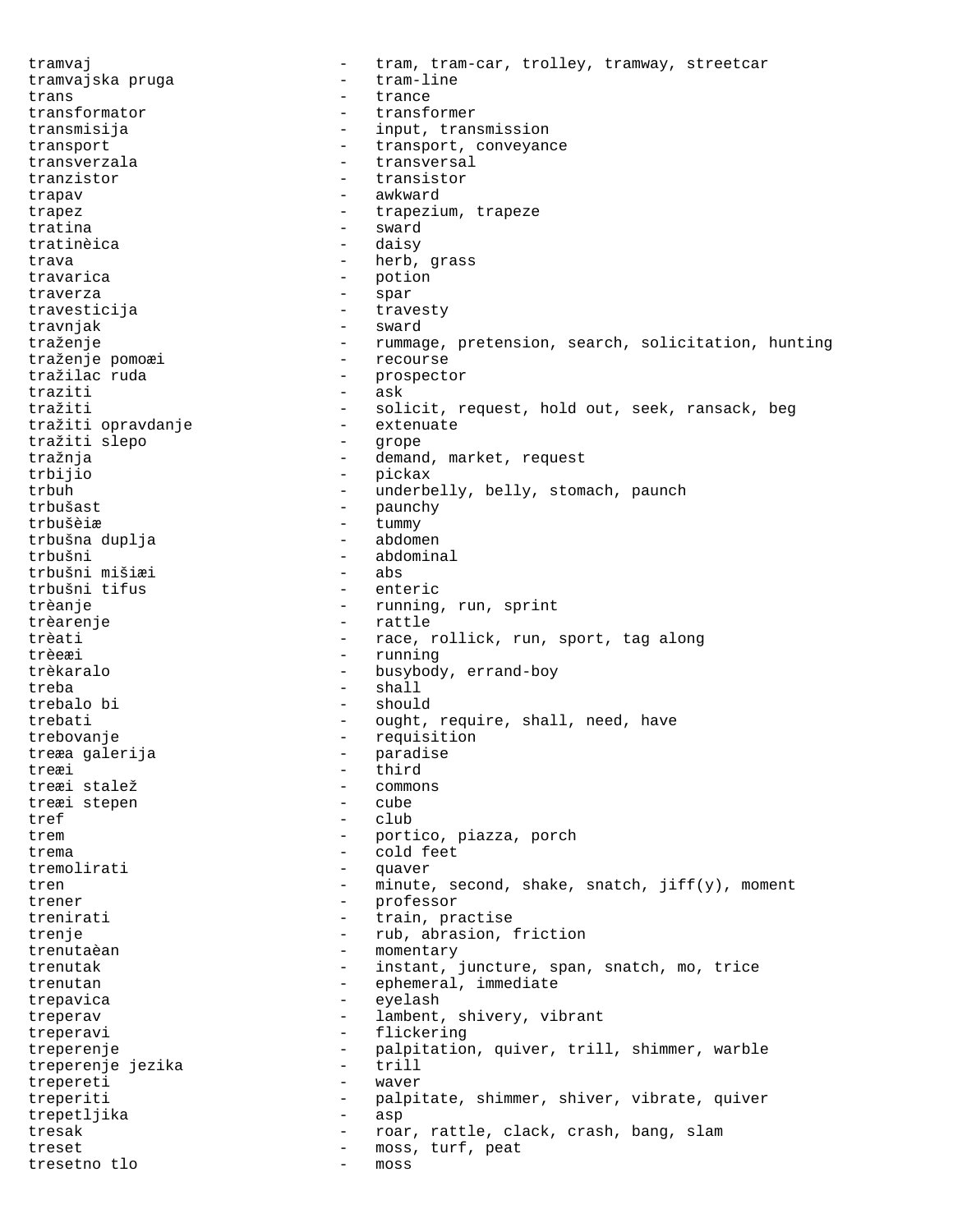treska - spill trešnja - cherry tresnuti - dash, slam, plump, crash tresti - agitate tresti se  $-$  shake, quake, jar trezan - sedate - sedate treznost - sobriety trezven - serious, staid, sober<br>
trezvenia<br/>èki - dry - dry - dry - dry - dry - dry - dry - dry - dry - dry - dry - dry - dry - dry - dry - dry - dry - dry - dry - dry - dry - dry - dry - dry - dry - dry - dry - dry - d trezvenjaèki trezvenjak - teetotaller, abstainer trezvenost - sobriety trg  $-$  piazza, place trgnuti se  $-$  shy, start, rouse trgovac - trader, monger, vendor, merchant, tradesman<br>traovac na malo - retailer trgovac na malo - retailer trgovac pisaæim priborom - stationer trgovac priborom - stationer trgovac robljem - slaver<br>trgovaèka laða - shipping trgovaèka laða - shipping trgovaèka mornararica trgovaèki - commercial, mercantile, merchant trgovaèki centar - mart trgovaèki posrednik - broker trgovaèki putnik - commercial trgovaèko predstavništvo - house trgovanje  $\qquad \qquad -$  intercourse, traffic trgovati - traffic, merchandise, trade, market, higgle, sell trgovina<br>trgovina na veliko  $-$  trade, shop, commerce, market<br> $-$  wholesale trgovina na veliko - wholesale trgovina tekstilom trgovinski - mercantile, merchant<br>tri - three tri 1900 - three tri 1900 in the trient entri 1900 in the trient entrient entrient entrient entrient entrient<br>1991 - The San Stein entrient entrient entrient entrient en de la maritaine de la maritaine de la maritaine de<br>1 tri godine  $\begin{array}{ccc} t & - & t & t \\ t & - & s & t \\ t & - & s & t \end{array}$ tribina - scaffold, tribune<br>
- tribune<br>
- tribune - tribune trica  $-$  bauble trièarija  $-$  trifle, nothing trièav - paltry trice - trash tricikl - tricycle<br>trideset - thirty - thirty - thirty trigonometrija - trig, trigonometry trijumf<br>
trijumfovati - triumph<br>
- triumph trijumfovati - triumph, exult<br>trijumfujuæi - jubilant trijumfujuæi - jubilant<br>trik - wile, tr trik - wile, trick, gimmick<br>
- tights<br>
- tights triko - tights triler - shake, quaver, warble<br>trilion - trillion - trillion trilion - trillion trilogija - trilogy trinaest - thirteen trio - trio triput - thrice trka - career, race, run, running trka s preponama trkaè  $\overline{\phantom{a}}$  - sprinter, runner<br>trkaæi konj race-horse - race-horse<br>- path trkaèka pista<br>trkaèka staza - turf, racecourse trkalište - turf, hippodrome, racecourse trkati se  $-$  race, run trke - racing, sprint, turf<br>trlica - swinge - swinge - swinge trljanje - massage, embrocation trljati - rub<br>trljati (lan) - swir trljati (lan) - swinge - scrape trn - pricker, spine, prick, prickle, thorn, briar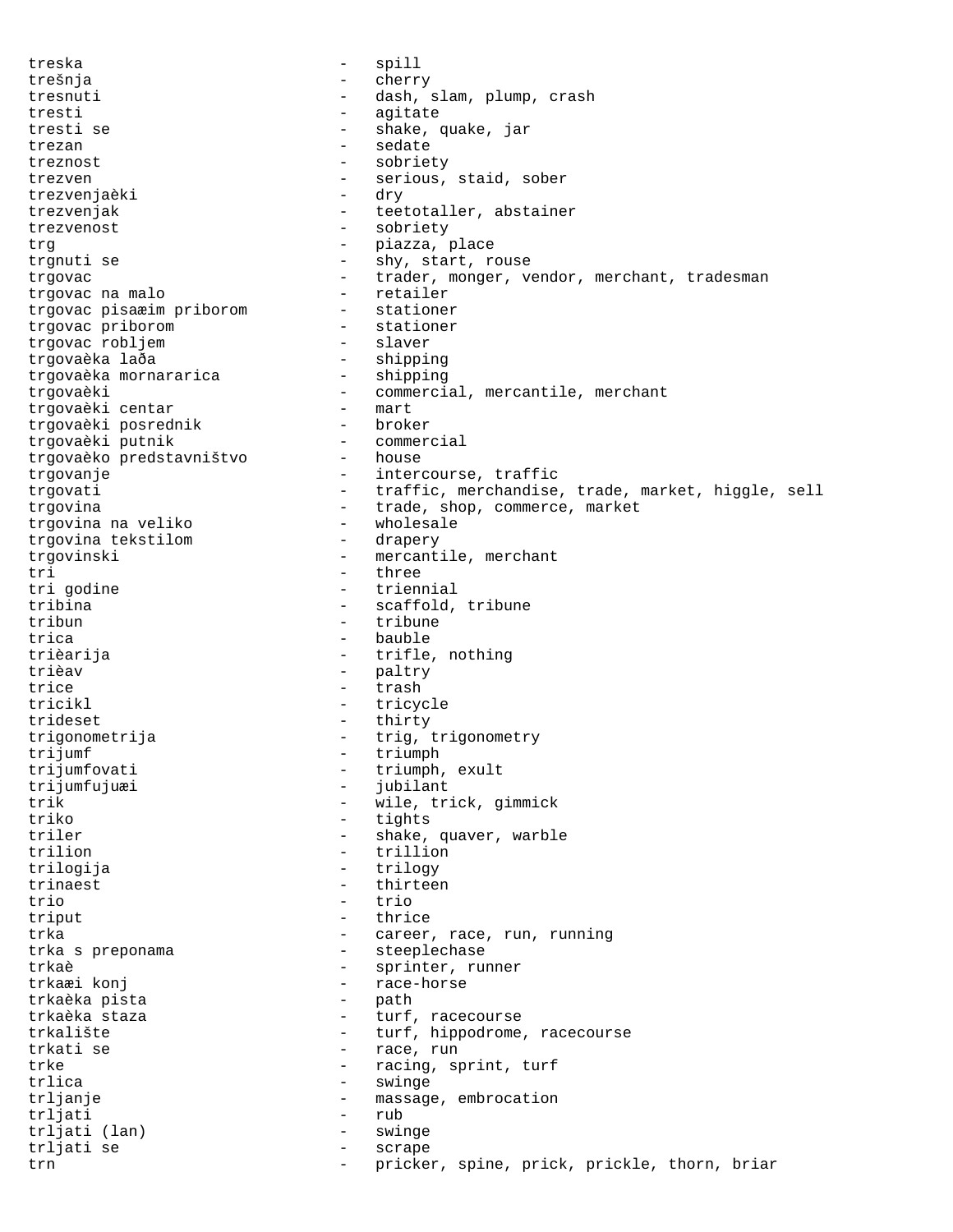trnjina - sloe trnov žbun trnovit - spiny, thorny trnuti - jerk trobojan - tricolour trofej  $\qquad \qquad -$  salvage, trophy trogodišnji - triennial<br>troje - three - three troje<br>trojica - three trojni - tripartite trojstvo - triad trola - trolley trolejbus - trolley bus trom - torpid, supine, sluggard, stagnant, stolid, remiss tromeseèje - term tromost - sloth tronogi roštilj tronožac - tripod tropski - tropical, tropic, torrid<br>tropski pojas - tropic - tropic tropski pojas trošak - fuel, expenditure, expense<br>trošan - fuel, expenditure, expense<br>existable, short, friable - perishable, short, friable, rickety, decrepit trošenje<br>trošenie stena - vaste - vaste trošenje stena trošiti - dissipate, disburse - waste<br>- portage troškovi prevoza trošnost - fragility trostruk - triple, treble trougao  $-$  triangle, scalene trousers - trowsers trovanje hranom  $\qquad \qquad -$  food poisoning trovanje krvi - septicaemia trovati gasom trozubac - trident trpati - stack trpeljiv - tolerant, lenient, passive trpeljivost - perseverance, tolerance trpeti - tolerate, swallow, put up, abide, brook trpezarija - mess, dining-room, saloon trputac - plantain<br>trraq - plantain<br>- sign trrag - sign trska - rush, reed, sedge, cane tršlja - pistachio<br>trti se - pistachio trti se - rub truba - trump, trumpet trubaè - bugler, blower trubiti - bray, honk, trumpet, blare, blow<br>
- iolt<br>
- iolt truckati - jolt trud  $-$  labour, spunk, effort truditi se  $-$  labour, bestir trudna  $-$  impregnate, pregnant trudnoæa - pregnancy trudoljubiv - painstaking trulenje - decay truleti - rot, decay trulež - rot, putridity truljenje - putrefaction, rot trun<br>trunàica de la component de la particle, mote trunèica - whit trunuti - rot, putrefy, moulder truo - carious, rotten, putrid trup - body, trunk trup (aviona) - fuselage trup broda - hull trupa - troop trupac - chuck trupkanje - patter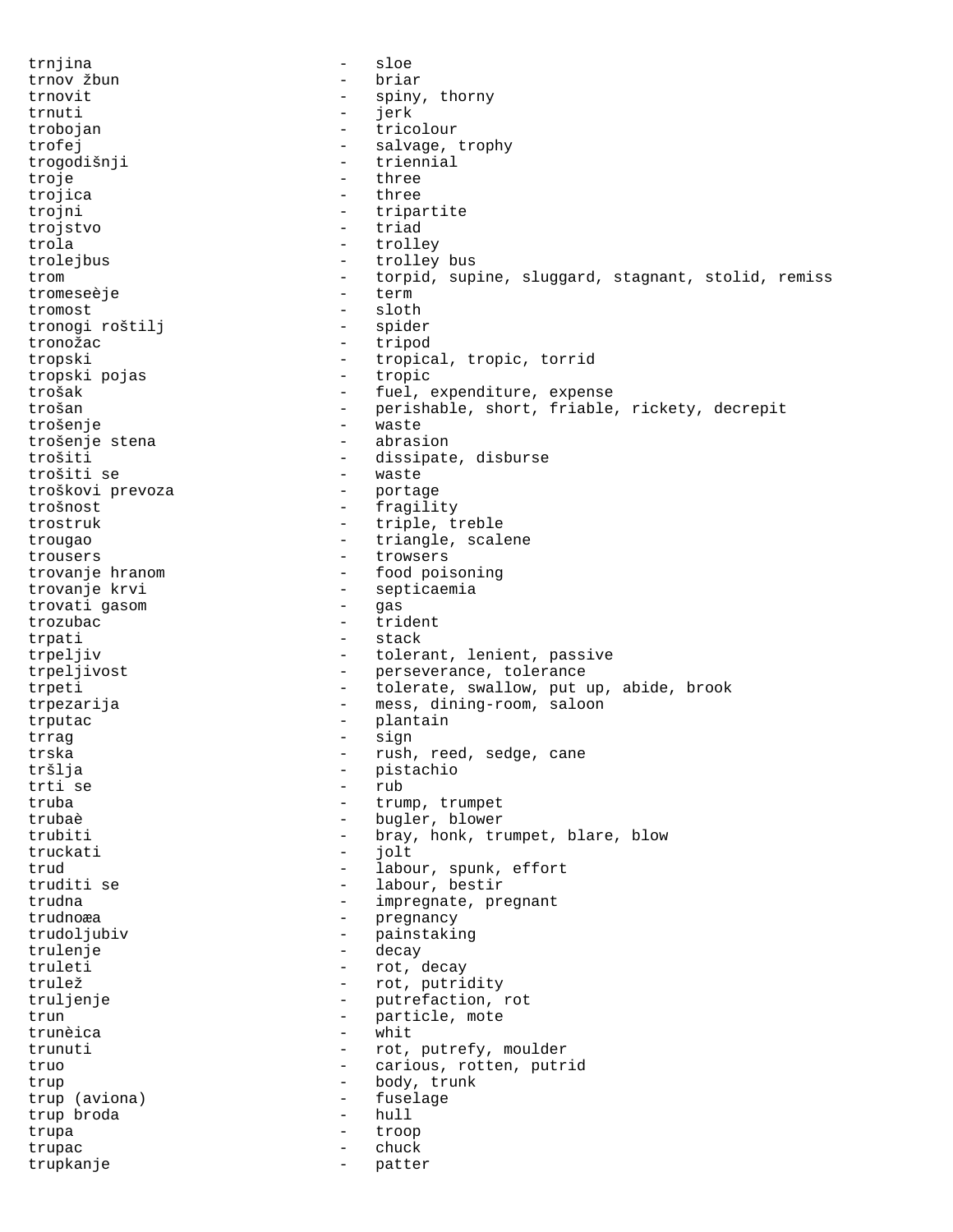trus - shock trut - drone, sponge<br>tryenie - attrition fr trvenje  $\qquad \qquad -$  attrition, friction trzaj - lug, hitch, jolt, wince, jerk, start, lurch trzanje - tug, twitch - convulse<br>- twitch trzati se  $\overline{t}$  - twitch  $\overline{t}$  - twitch  $\overline{t}$  - twitch  $\overline{t}$ tržište - market - market, piazza<br>- thereabout th tu - thereabout, thither, there<br>tuberkolozni bolesnik - hectic tuberkolozni bolesnik tuberkuloza - tuberculosis, consumption tuèa  $-$  carnage, affray, slugfest, strife, mix-up, scrap tuèak - pestle, pistil, dolly tucanik - metal, road-metal tucati  $-$  powder, pestle, stamp tuce - dozen tuèen en la communistée de la position de la position de la position de la position de la position de la position de la position de la position de la position de la position de la position de la position de la position de tuæi  $-$  mill, wallop, thresh, trounce, chastise, beat<br>tuæi (neprijateljske položaje) - shell tuæi (neprijateljske položaje)<br>tuæi se - scuffle, fight<br>- scrimmage scri tuènjava - scrimmage, scrummage, tussle, scuffle, bicker tuð - extraneous, foreign, strange tuðinac - alien tuga end a sadness, melancholy, grief, sore, woe, wrench tugovati - repent, pine, sorrow, rue, mourn, sift tulac - spigot, quiver, sleeve<br>
- exponent interpreter tumaè - exponent, interpreter, mouthpiece tumaèenje  $-$  interpretation, comment, rendering tumaèiti - construe, read, interpret<br>tumaralo - hum - bum tumaralo - bum tumaranje - roam, saunter, bustle<br>tumarati - callivant cad potter tumarati - gallivant, gad, potter, peregrinate, scour, wander<br>tumbe tumbe  $-$  upside down<br>tumor  $-$  tumour tumor - tumour tunel - tunnel - tunnel - tunnel - tunnel - tunnel - tunnel - tunnel - tunnel - tunnel - tunnel - tunnel - tunnel - tunnel - tunnel - tunnel - tunnel - tunnel - tunnel - tunnel - tunnel - tunnel - tunnel - tunnel - tunnel tunika - tunic tup - blunt, opaque, obtuse, purblind, slow, crass tup udarac  $-$  bump tup zvuk  $-$  thud, thump tupiti - blunt tupoglav - slow-witted, rattle-brained tupoglavac - noodle, numskull, mule<br>tuponost - nuq-nosed tuponost - pug-nosed turbine turèin - turk<br>turista - trip - tripper, tourist turistièka klasa  $-$  economy class turiti - shove<br>- turk turkinja turnir  $-$  tourney, bustle, tournament turoban - sad, dreary, bleak<br>turobne misli - brood - brood turobne misli turpija - rasp, file turska - turkey turska loza - barberry - barberry - barberry - barberry - barberry - barberry - barberry - barberry - barberry - barberry - barberry - barberry - barberry - barberry - barberry - barberry - barberry - barberry - barberry turski - turkish - turkish - turkish - turkish - turkish - turkish - turkish - turkish - turkish - turkish - turkish - turkish - turkish - turkish - turkish - turkish - turkish - turkish - turkish - turkish - turkish - tur turski jezik tuš - shower, douche, shower-bath, mascara<br>tuširati se - douche - douche tuširati se - douche tutanj - boom tutkalo - paste tutnjati - peal tutnjava - rumble tutnjiti - rumble tutnuti - shove tutor and trustee, administrator, custodian custodian custodian custodian custodian custodian custodian custodian tutorstvo - ward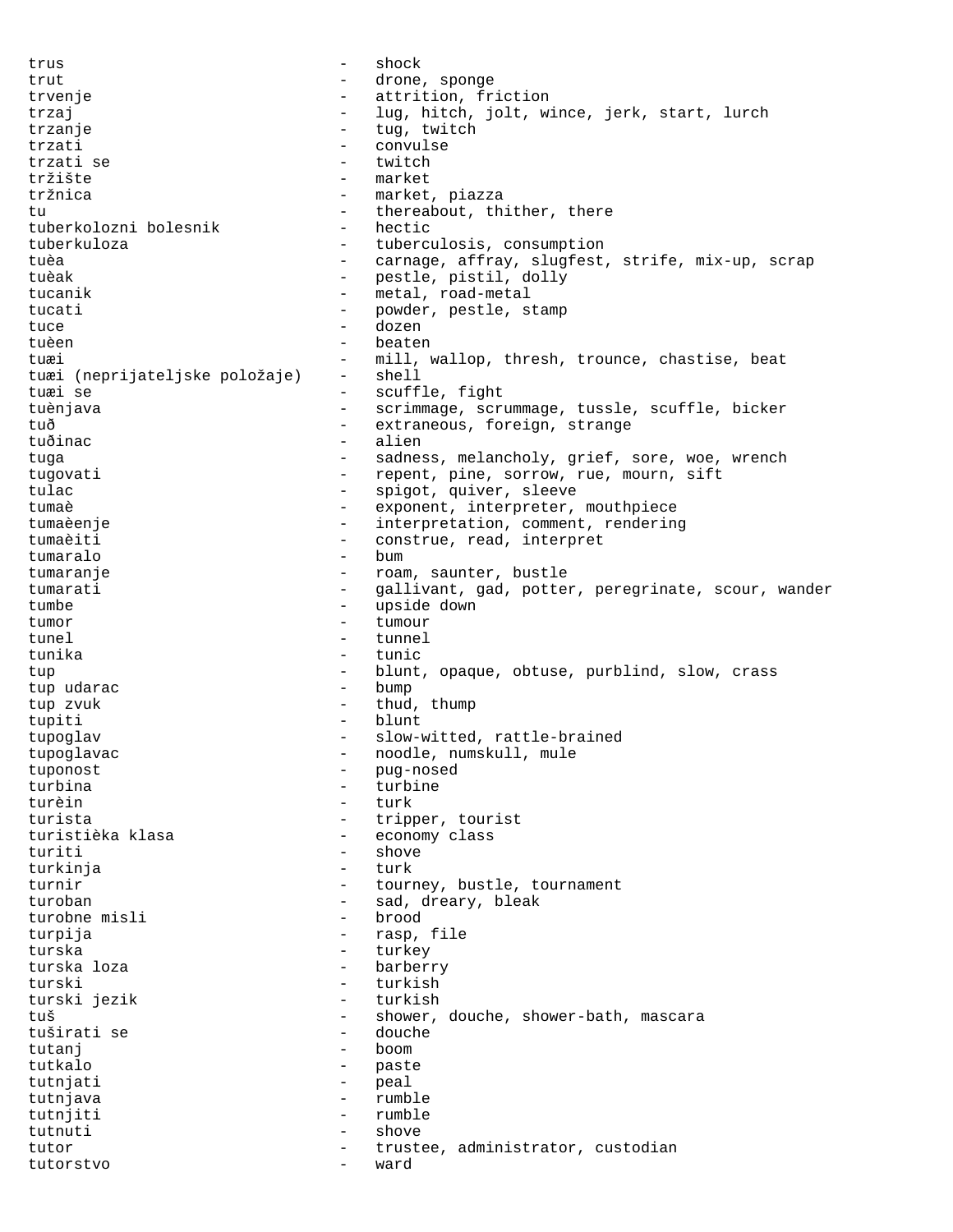tužan com v rueful, mournful, sorry, sad, dolorous, desolate tužba - reclamation, prosecution, action, complaint tuženik - defendant tužilac - petitioner, prosecutor tužitelj - plaintiff, suitor, pursuer tužiteljka - plaintiff tužiti - indict, sue, prosecute, accuse tv serija tvoj - your, thy, thine<br>tvoja - your thine thy tvoja  $-$  your, thine, thy tvoje  $-$  thy, your, thine tvor - ferret, polecat, fitchew, skunk tvorac **- author, architect, moulder, creator, maker** tvornica  $-$  mill, factory, plant tvornica hartij  $-$  paper-mill tvornièar - manufacturer - mill, ready-made tvrd<br>
- solid, callous, castiron, rocky, penurious, stiff<br>
tvrd kao èelik<br>
- steely tvrd kao èelik - steely<br>tvrða quma - steely - steely tvrða guma<br>tvrda srca tvrda srca - hard-hearted<br>tvrðava - hard-hearted<br>- stronghold - stronghold, citadel, tower, fort, fortress tvrðenje - allegation, assert, statement, affirmation<br>tvrdi puder - compact - compact - compact tvrdica - screw, skinflint, stingy, miser, churl, scrooge<br>tvrdièluk - parsimony, avarice - parsimony, avarice tvrditi - predicate, assert, uphold, allow, avouch, aver<br>tyrdloglav - opinionated tvrdloglav - opinionated tvrdnja  $-$  theorem, assertion, contention tvrdo - adamantly<br>tvrdoæa - rigidity tvrdoæa - rigidity<br>tvrdoglav - obstinate tvrdoglav - obstinate, self-opionioned, restive<br>tvrdoglavac - mule tvrdoglavac tvrdoglavost - perversity, obstinacy, contumacy<br>tyrdokoran - obdurate tvrdokoran - obdurate tvrdokrilac - beetle u e in, within, anyhow, to, of, at, into, on u blizini  $-$  around, about, near, hereabouts, thereabout(s) u blizini èega <br />
- whereabouts u bojama duge  $-$  iridescent u celini - purely<br>u èemu - wherei u èemu - wherein u daljini - aloof, afar u dlaku isti - dead-on u gotovom<br>u ime u ime  $\frac{1}{2}$  - for  $\frac{1}{2}$  - for  $\frac{1}{2}$  - on  $\frac{1}{2}$ - on behalf of<br>- while u isto vreme - while u istoj liniji - abreast u istom redu u izobilju  $-$  galore u jeku - afloat - spoonful<br>- leastways u krajnjem sluèaju - leastways u krugu - about - about - about - about - about - about - about - about - about - about - about - about - about u kuæi - indoors u lice - point-blank<br>u meðuvremenu - meantime, m - meantime, meanwhile u mislima - mental u modi (slang) u naletima<br>u naponu snage stati standardnih v naponu snage u naponu snage u naše doba  $-$  nowadays u neèiju èast  $\overline{a}$  - panegyric<br>u neredu u neredu - desultory, messy<br>u nesvesti - senseless u nesvesti  $-$  senseless u nesvestici - unconscious u nevolji - needy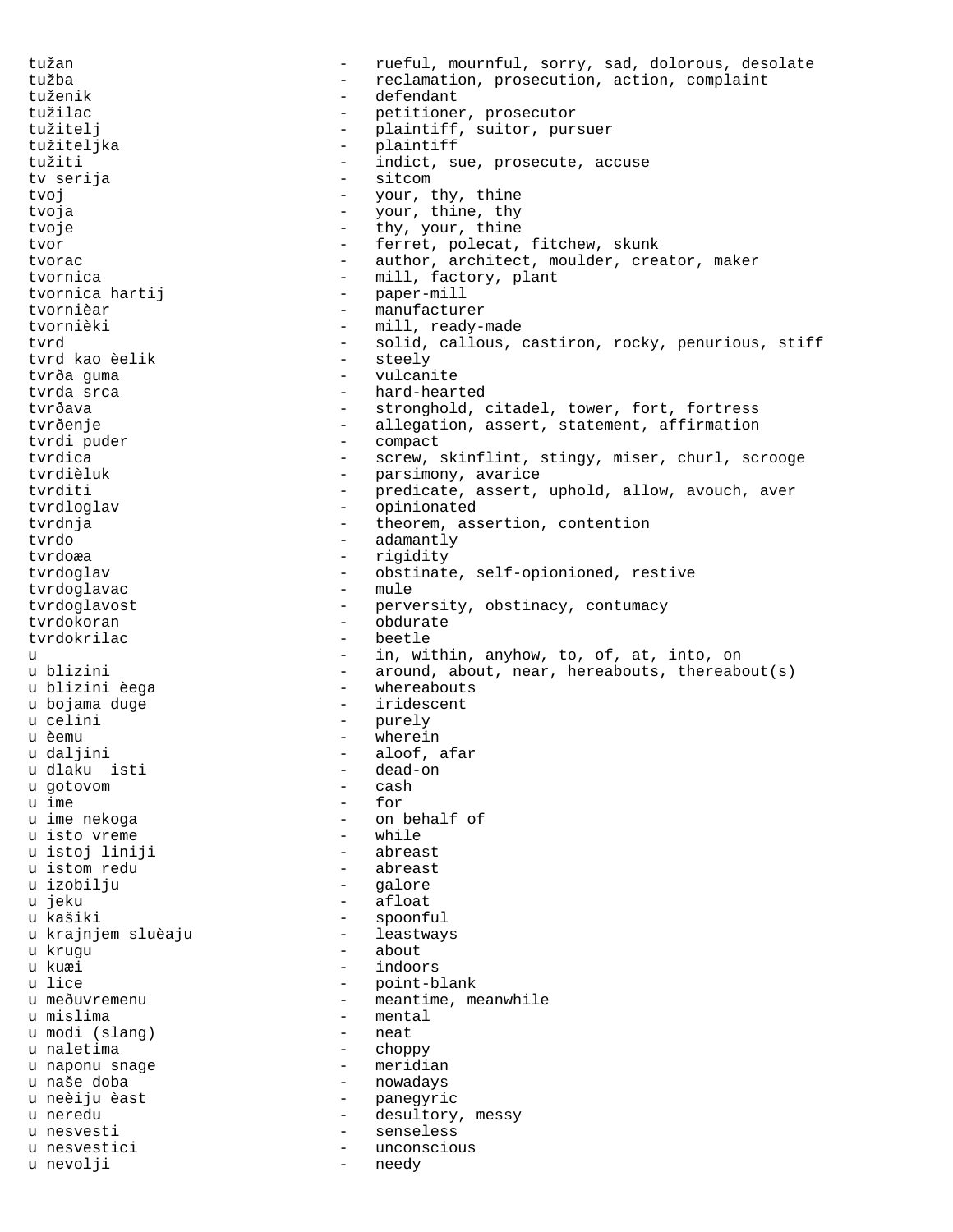u nevreme  $-$  amiss u nezgodan èas  $\overline{\phantom{a}}$  - untimely u nutrini - inward u okolini - about u ono doba u plamenu  $\qquad \qquad$  - ablaze, afire u pogledu  $\qquad \qquad$  - about, concerning u pogledu na  $\qquad \qquad$  - regarding u pokretu  $-$  astir, afloat, afoot u porastu - ascendant u poslednje vreme u pravcu juga<br>u pravcu obale - shoreward - shoreward - shoreward u pravi èas - apropos, actually u pripitom stanju u prirodi - out-of-door u prirodnoj velièini u prvom redu - par exellence u punom cvetu  $-$  full-blown u radu - afoot u rezervi - store u rodu - related u šali  $-$  sportive u skladu sa - consistent u sluèaju ako u snu  $-$  asleep u sredini - midst, mid u stranu  $-$  astray, aside u stvari - really u svakom sluèaj - anyhow u svakom sluèaju u svoje vreme - eventually u svojstvu<br>u taèkicama - spotty u toku - under way, afoot, during, afloat, pending<br>u toku (slang) - hip u toku (slang) u tom - therein u tuðini - abroad u vatri  $\qquad \qquad$  - ablaze, alight, aflame u velikoj meri  $-$  highly, largely u vezi sa - anent - thereby u zabludi - mystify, abroad u zaèetku  $-$  inchoate u zagradi  $-$  parenthetic u zenitu - meridian - alive ubaciti - interpose, interject, get in ubeðen - secure ubeðenje - creed, conviction ubeðenost - persuasion ubediti - assure, persuade, secure, convince, argue - assure, persuade, secure, convince, argue ubediti se  $-$  ascertain ubeðivanje<br>ubeðivanje (slang) - persuasion<br>- pitch ubeðivanje (slang) - pitch ubeðivati - admonish, reason, reassure - conclusive, persuasive, cogent, convincing, solid<br>- compelling ubedljiv (utisak) - compell<br>ubedljiv dokaz - smasher ubedljiv dokaz ubedljivost - cogency ubica - thug, murderer, cut-throat ubijanje - kill ubijati - slaughter ubilaèki - murderous ubistvo - homicide, assassination, manslaughter, murder ubitaèan - noxious, sinister, suicidal ubiti  $-$  slay, assassinate, kill, smite, do away ubiti sa predumišljajem - bump off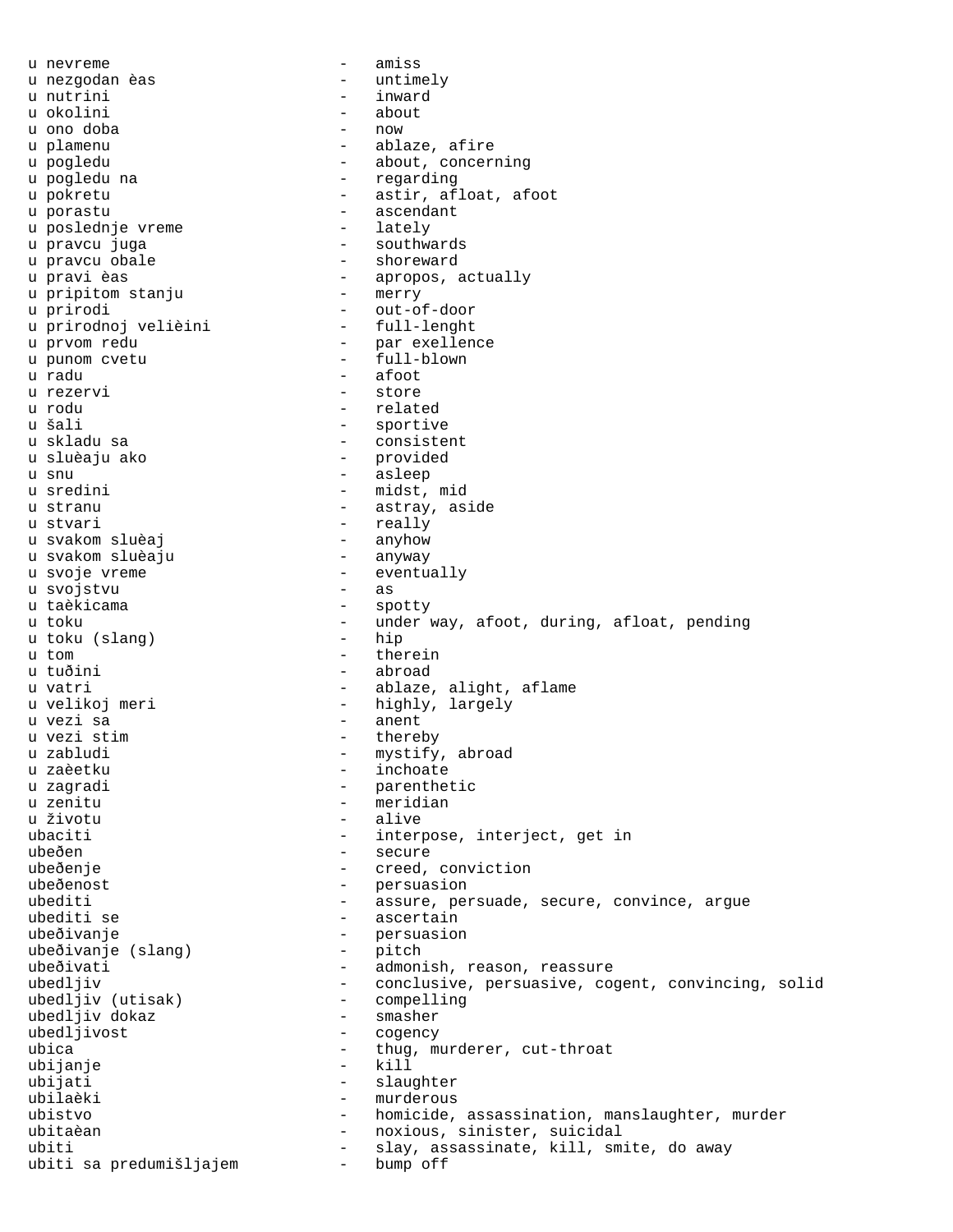ubiti se - suicide ublatnjaviti - mud ublažavajuæi - emollient ublaženje  $-$  abatement, appeasement, relaxation ublaženje kazne - commutation<br>ublažiti - assuage, cu - assuage, cushion, mitigate, palliate, mince<br>- allav ublažiti (bol)<br>ubod ubod - prick, push, prod, stab, sting<br>
- miserable, piteous<br>
- miserable, piteous - miserable, piteous ubosti  $-$  knife, prick, sting, stab ubrajanje - inclusion<br>ubrati (cyexe) - cull ubrati (cveæe) ubris - napkin ubrizgati  $-$  inject, syringe, instill ubrus - serviette ubrzanje  $\qquad \qquad -$  acceleration ubrzano - pit-a-pat<br>ubrzati - speed ha ubrzati - speed, hasten, mend, accelerate - quicken<br>- urge ubrzavaati - urge<br>ubrzo - urge ubrzo  $-$  presently, by and by, soon  $-$  presently, by and by, soon  $-$  afterwards bereafter bene - afterwards, hereafter, henceforth uburs - towel uèen - erudite - pundit ucena - ransom, squeamish, blackmail, ramp, extortion uèenici - progeny uèenik - disciple, scholar, pupil, apprentice uèenik koji napusti školu - dropout uèenik koji napusti školu dropou<br>uèenik završnog razreda senior uèenik završnog razreda uèenje - doctrine, learning, apprenticeship ucenjivaè  $-$  shark, racketeer ucenjivanje - blackmail, racketeering uèenost - science, scholarship, letters uèešæe - participation uèesnica - partner uèesnik - participator, accessory, party, partner, actor<br>uèesnik marša - marcher - marcher uèesnik rata  $-$  veteran uèestan en announcement and the frequent uèestanost en contra la proposition de la proposition de la proposition de la proposition de la proposition de uèestvovati en entre la construction de la construction de la construction de la construction de la constructio uæi 1992 - 1992 - 1992 - 1992 - 1992 penetrate, enter, get in 1992 uæi 1992 - 1992 - 1992 - 1992 - 1993 - 1992 - 1993 - 1993 - 1993 - 1993 - 1993 - 1993 - 1993 - 1993 - 1993 - 1993 - 1993 - 1993 - 1993 - 1994 - 1994 - 1994 uæi u trag uèinak - agency<br>uèiniti - render - render uèiniti - render<br>uèiniti da nestane - spirit uèiniti da nestane - spirit off – aggrieve<br>– deaden uèiniti neosetnim uèiniti pristup  $-$  popularize uèiniti uslugu  $\qquad \qquad -$  accommodate, oblige, serve uèionica <br/> - classroom <br/> - classroom uèitelj  $-$  tutor, schoolmaster, coach, preceptor, master uèiteljica - mistress, schoolmistress uèiti - study, educate<br>
- study, educate<br>
- con uèiti napamet - con uèiti nekoga  $-$  teach uèlaniti se  $\overline{\phantom{a}}$  - associate  $\overline{\phantom{a}}$  associate  $\overline{\phantom{a}}$ - lethargy uètiv - polite, respectful, complaisant, urbane, affable<br>
- comity uètivnost - comity uètivost en entre la civility, politeness, affability, courtesy uæutkati - muzzle, squelch, silence, squash ucveliti - afflict ucveljen - bereave, bereft uèvršæenje - stabilization uèvršæivanje <br />  $\qquad \qquad -$  anchorage, bracing uèvrstiti  $\qquad \qquad -$  consolidate, bolster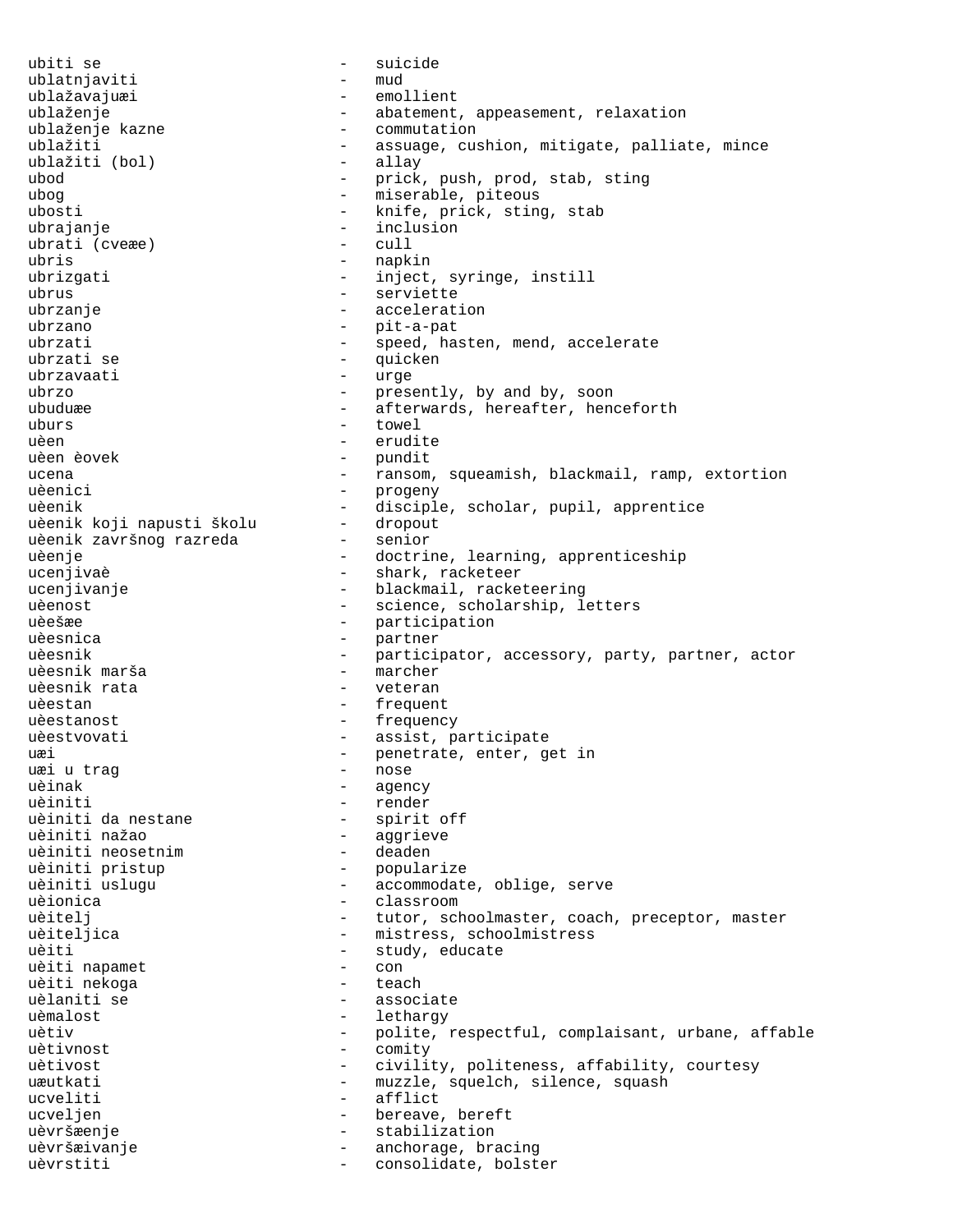uèvrstiti klinom - wedge uèvrstiti se - steady - limb, member udaja - marriage - marriage udaljavanje - alienation - aloof, back, outlying, out-of-the-way, remote<br>- inland udaljen od mora<br>udalienie - inland<br>distance - distance udaljenje<br>udaljeno - afar udaljenost - reach, off udaljiti - estrange, remove, alienate udaljiti se  $-$  retire udar - strike, clap, clout, shock, bump, hit udarac - stroke, hurtle, push, shot, knock, slam, slash<br>udarac (boks) - fib udarac (boks) –<br>udarac (laktom) – udarac (laktom) - dig<br>udarac dlanom - spa - spank, slap<br>- kick udarac nogom - kick udarac prstom udaraljka - percussion<br>udaranje - palpitation udaranje - palpitation, throb udaranje lopte - punt udarati - pulsate, drub, thresh, batter, palpitate, beat<br>udarati èekiæem - hammer udarati èekiæem  $udarati$  pesnicom  $-$  hammer udarati pesnicom udaren 18a - 18a - 18a - 18a - 18a - 18a - 18a - 18a - 18a - 18a - 18a - 18a - 18a - 18a - 18a - 18a - 18a - 1 udariti  $-$  hit, clout, punch, swipe, lam, contuse, swat<br>udariti motkom  $-$  bat udariti motkom - bat udariti namet - punish udariti nogom - boot udariti oštro - rap udariti peèat - affix udariti šapom - paw udariti šiljastim predmetom - jab udariti teškim predmetom - thump<br>udariti žig - stamp udariti žig - stamp udata - married<br>udata žena - married - matron - matron udati se  $-$  wed, pair, marry  $\begin{array}{ccc} u{\textnormal d} a v & -& b{\textnormal o} a \end{array}$ udavati se  $-$  espouse udaviti se  $-$  drown udenuti - thread<br>udeo - share, - share, dividend, quota, stake, whack, snack, part udes - wreck, star, doom, allotment, portion udešavanje - adaptation - manipulate udesiti - regulate, pitch, render, mount, arrange, manage<br>udesiti se - suit udesiti se udica  $\qquad \qquad -$  hook, angle udisanje  $-$  inspiration, inhalation udisati - sniff, nose, inhale, snuff udoban - snug, cushy udobno - cosily udobno se names - snuggle udobno smestiti udobnost - accomplishment, commodity, convenience, ease<br>udobrno sesti - snug udobrno sesti - snug udolja - vale udostojiti  $-$  vouchsafe, condescend, deign udova - widow udovac - widower udovica  $-$  widow, dowager udovoljavanje - satisfaction udovoljiti - meetimaalise - meetimaalise - meetimaalise - meetimaalise - meetimaalise - meetimaalise - meetima<br>- meetimaalise - meetimaalise - meetimaalise - meetimaalise - meetimaalise - meetimaalise - meetimaalise - mee udružen - amalgamate udruženje - club, corporation, association, party udružiti se  $-$  associate, amalgamate, affiliate, solidify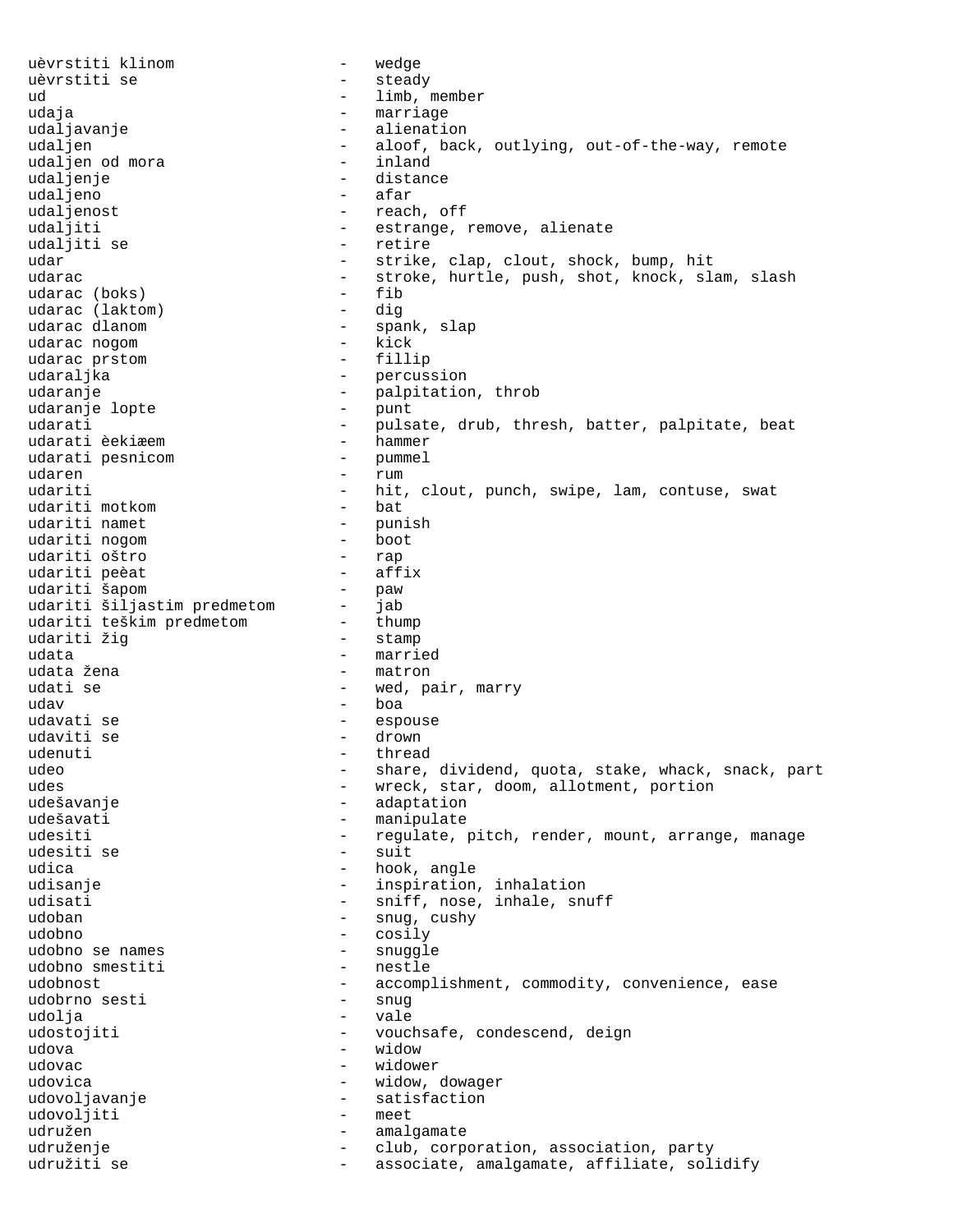udruživanje - pooling, merger udrženje - society udubiti (fig.) udubljen - concave udubljen u misli<br>udubljenje udubljenje - coomb, cavity, cutting, recess, pit, notch, socket uduvavati - insufflate<br>udvaraè - spark, fol. udvaraè - spark, follower - silken udvaranje - assiduity, attention, address, courtship - woo, dally, court udvojiti - redouble udvorica - sycophant udvostruèiti - double udžbenik - textbook, manual udžerica - hovel ugaðanje - suit ugaðati - cocker, pamper ugaðati nekom ugalj - coal uganuæe - wrench, twist uganuti - sprain ugao  $-$  corner, angle ugaon - angular ugar - fallow<br>ugarak - fallow<br>- hrand ugarak - brand ugarnica ugašen - extinct, silent ugasiti - switch, put out, quench, stifle<br>uqasiti žeð - slake - slake ugasiti žeð - slakest slakest samt slakest slakest slakest slakest slakest slakest slakest slakest slakest sla<br>- slakest slakest slakest slakest slakest slakest slakest slakest slakest slakest slakest slakest slakest slak ugaziti - stamp ugib - deflection<br>uglaèan - - - - - - - - - - beaten  $-$  beaten uglaèanost - glaze uglaèati - polish, smooth, buff<br>uqlaèati se - glaze - glaze uglaèati se uglaðen - polite, civil, fit, genteel, sleek, smooth uglaðenost - accomplishment, gentility, polish, refinement uglast  $\qquad$  - angular uglavnom - principally, par exellence, mainly<br>ugled - credit, repute, savour, considerat: ugled - credit, repute, savour, consideration, prestige ugledan - respectable, notable, dignified, august<br>ugledati se na - follow - follow ugledati se na - follow ugledna liènost - personage ugljen - carbon - carbon<br>- char ugljenisati se uglomer - angle ugnezditi - nestle<br>ugnezditi se - nest ugnezditi se ugnjetaè - oppressor ugnjetavanje - oppression ugnjetavati - depress, oppress ugnut – sunken<br>ugodan – sweet ugodan - sweet, snug, cosy, pleasant, cozy, agreeable<br>ugodan miris - fragrance - fragrance ugoditi - gratify, suit, please ugodnost - amenity, complacence, accommodation, comfort ugojen<br>ugojen - pursy, corpulent<br>ugovarati nešto - agree ugovarati nešto - agree ugovor and the pact, charter, agreement, deed, treaty, contract ugovoriti - bespeak, contract ugovorni - signatory ugrabiti - snatch<br>ugraðen - builtugraðen - built-in<br>ugrožavati - built-in ugrožavati - endanger, threaten ugroziti - imperil<br>ugrušak - clot ugrušak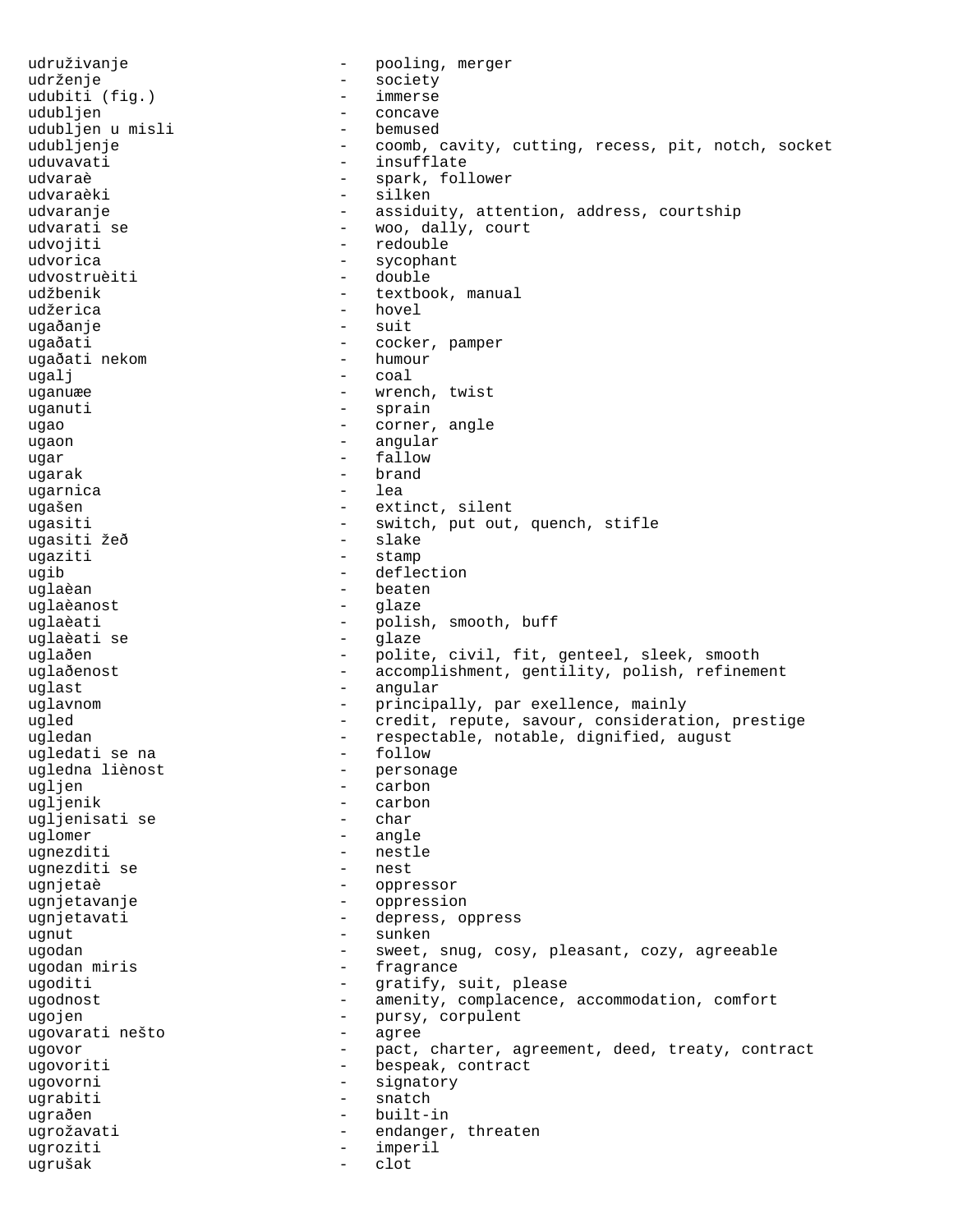ugurati se  $-$  prowl ugušiti - stifle, scotch, quash, quell, smother, strangle ugušiti se - gag ugušivanje  $\qquad \qquad -$  repression, reduction uhapsiti - nick, nail, jail, imprison, prison uho - ear uhoda - nark - reconnoitre, spy, espy, scout<br>- earwig uholaža (buba)<br>uhvatiti - catch, snare, nail<br>- noose uhvatiti lasom - noose uhvatiti u klop - trap uhvatiti u klopku - entrap uhvatiti u zamku - ensnare uhvatiti umrežu - mesh uistinu - verily ujak - uncle ujed - sting ujedanje - nip ujedinaèen equable equable ujediniti - unify, ally ujediniti se  $-$  amalgamate, associate, unite ujedinjen - unified, amalgamate<br>ujedinjenje - - - - - - - - - - - - rally ujedinjenje ujednaèen - monotonous ujedno - together, withal ujesti - sting, bite ujna - aunt ukaljati - sully ukalupiti - mold<br>ukaz - act ukaz - act ukazati - signify, betoken ukazati se  $\overline{\phantom{a}}$  - offer, open ukiæen - ornate ukidanje  $-$  repeal, reversal, abatement, abolition ukinuæe (zakona) - abrogation ukinuti - pinch, reverse, annihilate, recall, abolish, abate ukinuti (zakon) - abrogate ukinuti (zakon) - abrogate ukiseliti se - sour ukiseljeno meso uklanjanje - removal uklanjati (se) uklapanje - fitting ukleštenje - fixing uklet - haunted ukljuèan - haunted - haunted - haunted - haunted - haunted - haunted - haunted - haunted - haunted - haunted - haunted - haunted - haunted - haunted - haunted - haunted - haunted - haunted - haunted - haunt ukljuèan - inclusive ukljuèenje - inclusion ukljuèiti - comprise, include, comprehend<br>ukljuèivanje - comprehension - comprehension ukljuèivanje - comprehension - inclose ukloniti - obviate, dislodge, eliminate, salve, abstract uklopljen - parenthetic<br>ukoèen - parenthetic<br>- palsied pr ukoèen - palsied, prim, stiff, torpid, asleep, stark, rigid ukoèenost - rigidity, stupor ukoèiti - paralyse ukoliko - inasmuch, so, as<br>ukoliko ne - inasmuch, so, as ukoliko ne - unless ukopati - bury, entrench<br>ukopayati - embed ukopavati - embed ukor - blame, raspberry, censure, admonition, rebuke ukoreniti - rout ukorenjen - rooted, ingrained ukoriti - rebuke, chasten, blame, condemn, reprimand ukosnica - pin ukoso  $-$  aslant, athwart ukradena - theft - theft - theft - theft - theft - theft - theft - the - the - the - the - the - th ukrajinac - ukrainian ukrajinka - ukrainian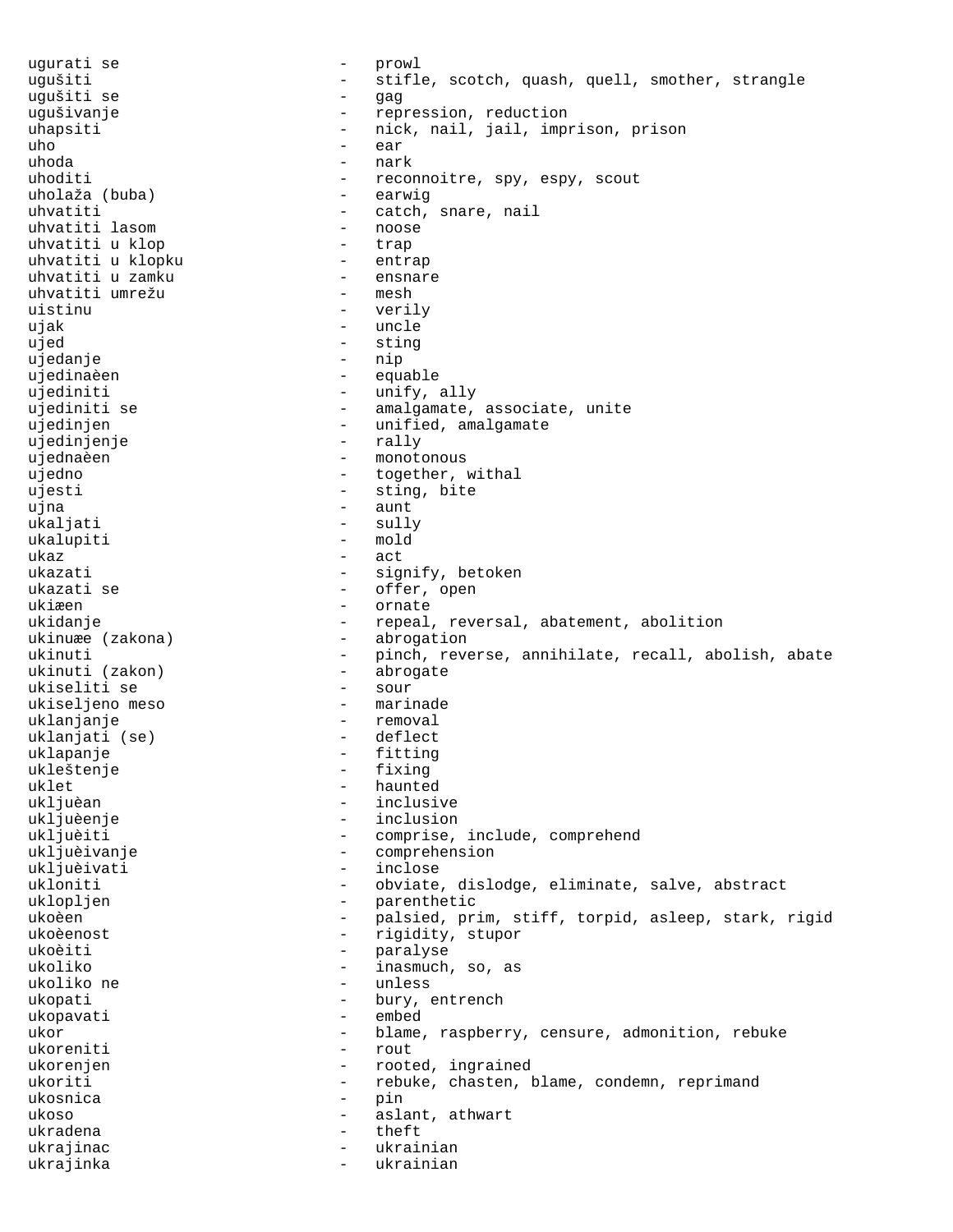ukrajinski - ukrainian ukrajinski jezik - ukrainian - adornment, ornament, trimming, attire<br>- pendant<br>- gargoyle ukras na vratu ukras s grotesknim likom - gargoyle ukrašavanje en metalog - ornamentation ukrašavanje - incrustation ukrašavati - apparel, adorn<br>ukrašen - - - - - - - fancy ornate - fancy, ornate ukrasi - garnish ukrasiti - pattern, ornament, bedeck, dress, garnish, array<br>ukrasiti (štit grbom) - emblazon ukrasiti (štit grbom) - emblazon<br>ukrasiti bojama ukrasiti bojama ukrasitii - adorn ukrasni - ornamental ukrasni predmet ukrasti - mooch, steal, pilfer, sneak, scrounge, pocket<br>ukrasti (slang) - heist, swipe - heist, swipe ukratko  $\overline{\phantom{0}}$  - shortly ukratko ponovit - recapitu ukratko ponovit - recapitulate ukrcan - aboardal - aboardal - aboardal - aboardal - aboardal - ship - ship ukrcati se - embark ukrcati se u avion<br>ukrotilac - tamer ukrotiti - subdue, chasten, tame ukrštanje - cross, crossing, cross-breed ukrštati - interbreed ukrštati se - cross - cross - cross - cross - cross - cross - cross - cross - cross - cross - cross - cross ukršten - cross-bred<br>ukrštene reèi - cross-word - cross-word ukruæenost - starch ukrutiti se - stiffen - inmate ukupan - total ukupan iznos ukupno - altogether ukus - appetite, savour, taste, gusto, savor, smack ukusan - handsome, dainty, appetizing, esthetic, delicious ukuvano voæe - preserve ulagaè diversités d'autres de la commune de la commune de la commune de la commune de la commune de la commune ulaganje en anti-sensitive de la provincia de la provincia de la provincia de la provincia de la provincia de ulagivaèki  $-$  fawning, adulatory, suave, soapy, obsequious ulagivanje  $\qquad \qquad \qquad -$  cringe, servility ulagivati se - palaver, truckle, bow and scrape, blandish ulan - lancer<br>ular - halter ular - halter<br>ulaz - porch. - porch, admission, gate, ingress, admittance ulazak - entrance, entry<br>ulazni otvor - vent - vent ulazni otvor ulaznica - pass, ticket, admission uleæi se - sag ulegnuæe en andersmælden af dent, recess, dint ulepšan izraz  $-$  euphemism ulepšati - embellish<br>ulepšati se - beautify - beautify - beautify<br>- adorn ulepšavati<br>ulica - street, drag, road<br>- lamp-post ulièna svetiljka<br>ulièni èistaè ulièni èistaè - orderly - slang<br>- news-boy ulièni prodavac uliti - infuse, funnel uliti u glavu  $-$  inculcate ulivanje  $-$  influx, inflow ulivati - repel, prepossess<br>ulivati (misli) - instil(l) ulivati (misli) - instil(l) ulivati se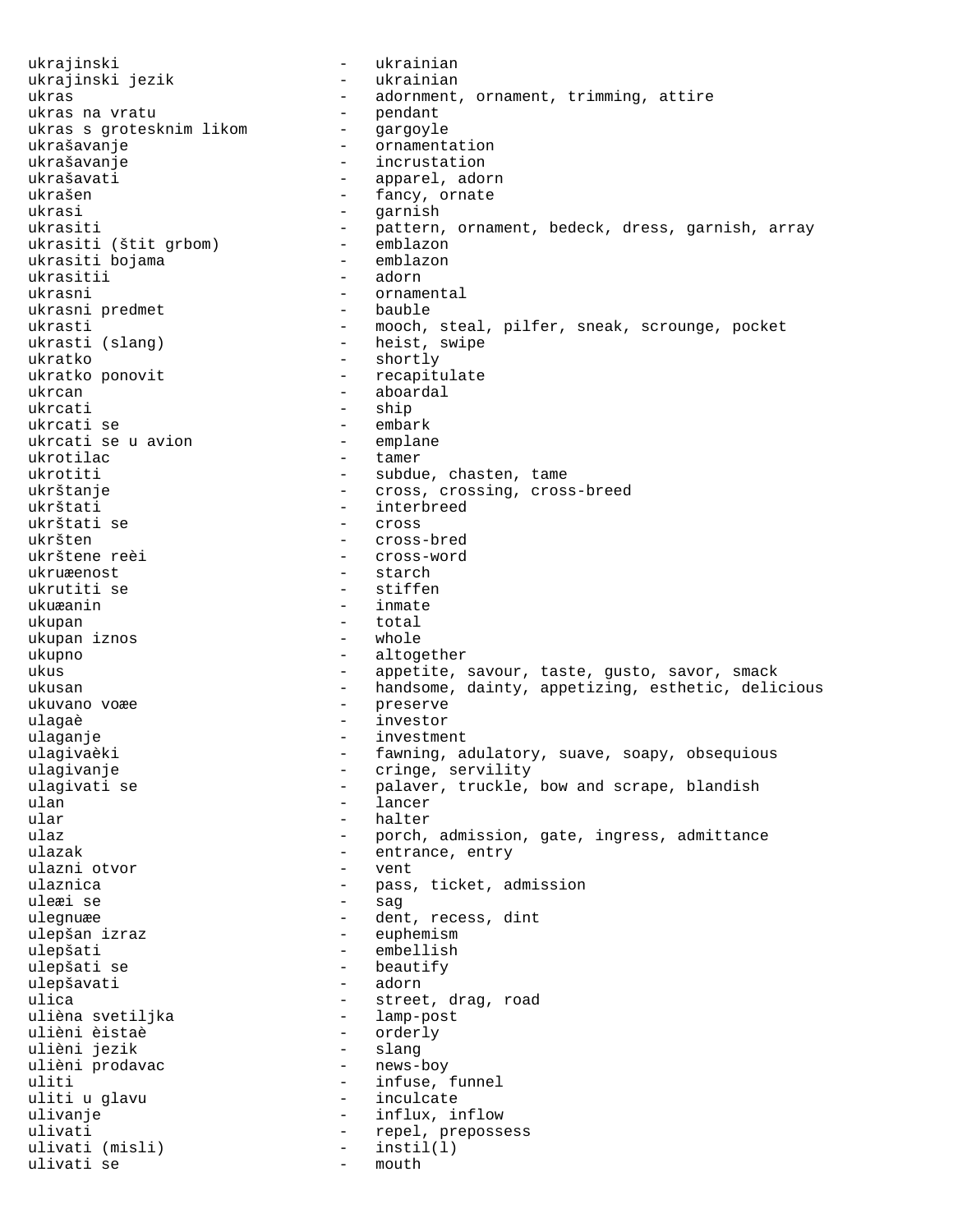ulivati strah - browbeat ulivati strahop  $-$  overawe ulizica - reptile, flunkey, yes-man, sycophant, toady ulizivaèki  $-$  fawning, slimy ulizivati se  $-$  kowtow uljan - oily - oil-paints<br>- rape uljana repica<br>uljana slika - oil painting<br>- oil uljane boje - oil uljano slikarstvo uljašten - shiny ulje - oil uljevit - oily uljtraljubièast - ultra-violet uljudan - decorous, courteous, courtly, polite, respectful uljudnost<br>uljulikati - propriety, politeness, decency uljuljkati - silence ulog  $-$  investment, bet, fee, stake, share ulog (u pokeru)  $-$  ante ulog (u pokeru) uloga - part, role ulogoriti se ulov - quarry - quarry - quarry - quarry - quarry - quarry - quarry - quarry - quarry - quarry - quarry - quarry - quarry - quarry - quarry - quarry - quarry - quarry - quarry - quarry - quarry - quarry - quarry - quarry -- entrap uložak - splint uložak za cipele uložiti - put up, inlay, place uložiti novac ultimatum - ultimatum um  $-$  mind, brain, mind, intellect umaæi - break away, get away<br>umakanie - dip umakanje - dip umaknuti - scamper umanjenje - abatement, reduction, face umanjiti - belittle, lessen, diminish, mitigate, decrease<br>umanjiti krivicu - extenuate umanjiti krivicu - extenuate umarati se umekšan - tender umekšati - mollify umekšavajuæi - emollient umeren - temperate, abstemious, medium, moderate, sparing umerenjak - moderate umerenost **-** mean, moderation, abstinence, continence umereti - expire umeriti - moderate<br>umešan - sufficier umešan - sufficient, efficient, artful, crafty, adept, deft umešati - implicate, imply<br>umešati se - interfere, interv - interfere, intervene, interlope umeškšati - soften umešnost - craft, skill, tact, workmanship, efficiency umestan - pertinent, apropos, relevant umesto - instead umetak  $-$  insert, inset, filler umetak oplate  $-$  pane umetak oplate - pane umetnièka pesma - poem umetnièki - pictorial, artificial, artistic, esthetic<br>umetnièki delo - marble umetnièki delo umetnik - artist umetnost  $-$  artifice, art umetnut - inwrought, inlaid, parenthetic umetnuti - insert, cue in, inlay, interpose umilostiviti - propitiate<br>umiranie - dving<br>- dving umiranje - dying umirati  $-$  pass, perish umirati od gladi - starve umirenje  $\qquad \qquad -$  appeasement, pacification umiriti - relieve, compose, propitiate, assuage, temper umiriti se - calm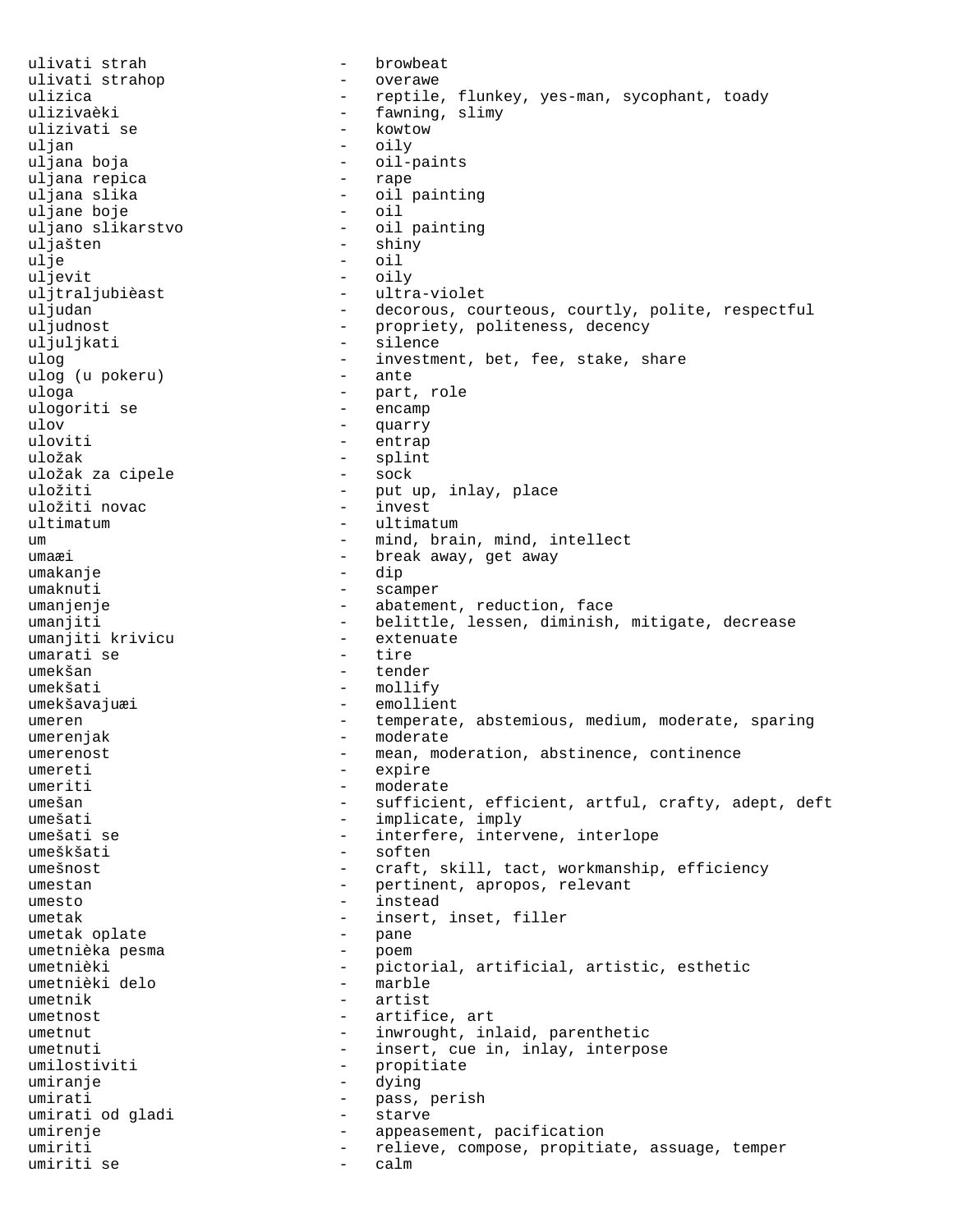umirovljen - retired umiruæi - parting, dying umirujuæi - restful, balmy, disarming umivaonik - wash-stand, washbasin umivati se  $-$  lave, wash umni - mental umno poremeæen umnokac - sop umnožavanje dokumenta umnožavati - propagate<br>umnožiti - conv umnožiti - copy umobolan - insane umoèiti - immerse umokac - sauce umoljavati - pray<br>umor - wear umor - weariness, toil umoran - sick, washed-out, tired<br>umoriti se - flaq umoriti se umorstvo - murder umotati - envelop umotavati - roll, enwrap umovati - speculate umreti - die, decease, succumb, go, perish umrlica - death certificate umrljati - singe, smirch umrtviti - deaden, benumb umukni - shut up unakaziti - disfigure, contort, distort, mutilate unakrsno ispitivanje - cross-question unakrst - across unapred - forth, foreclose, beforehand unapred odluèen - forth, foreclose, beforehand unapred odluèen<br>unapred odrediti - predestine, predetermine<br>- prepaid unapred plaæena<br>unapred smišljen unapred smišljen - preconcerted<br>unapred stvoren - preconceived - preconceived<br>- prejudge unapred sovoren<br>unapred zakljuèiti unapreðenje - promotion, preferential, preferment unaprediti - promote, advantage, prefer, elevate, improve unapreðivanje - advancement unatrag  $\overline{\phantom{a}}$  back unca - ounce uneti - introduce uneti raznolikost - diversify uneti u spisak<br>uneti zabunu uneti zabunu - perplex<br>uniforma - uniform - uniform, togs uniformisati - uniform<br>unija - union - union - union unišstavati - slaughter uništavanje - destruction uništavati - harry uništenje - holocaust, ruin, annihilation, extermination<br>uništiti - - overthrow, quash, suppress, destroy, ruin, w - overthrow, quash, suppress, destroy, ruin, wreck<br>- shatter uništiti nade - shatter - shatter univerzalan - universal<br>univerzitet (u engleskoj) - - varsity univerzitet (u engleskoj) - varsity<br>univerzitet u SAD - yale univerzitet u SAD<br>univerzitetski - academical, academic univerzum entre entre entre entre entre universe uniziti - debase, abase unjkanje - snuffle unjkav - nasal unosan - remunerative, profitable, lucrative unošenie - registration - registration - registration<br>- grandson unuk - grandson unuka - granddaughter unutarnji  $-$  inside, intrinsic, internal, inner, indoor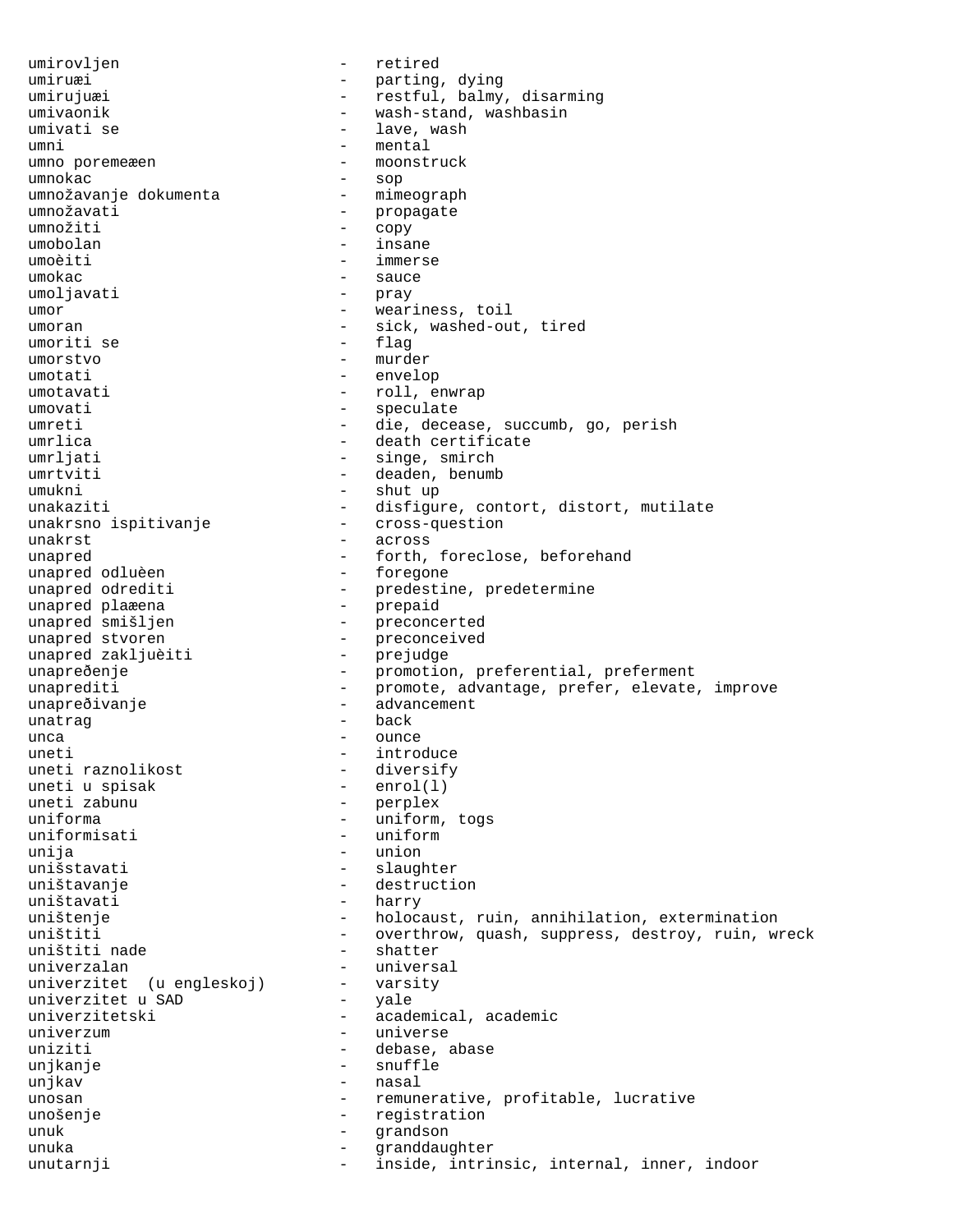unutra - inward, indoors, inside, within, in unutrašnji - interior, inward<br>unutrašnji ðon - - insole - insole unutrašnji ðon - insole unutrašnji zid unutrašnjost **Australie** - inwardness, interior uobièajen<br>uobièajen - colloquial, normal, standing, customary, habitual<br>- routine uobièajena praksa uobièajiti - use - shape, mold uobražen - pretentious, uppity, proud, overweening, tumid<br>uobražen èovek - coxcomb uobražen èovek uobraženje - conceit uobraženost - assumption, vanity, presumption, side uoèavanje - insight uoèiti - discern uoèljiv - discernible uokvirena daska uokviriti - frame uopštavanje - eneralization uopšte - generally - generally - generally - generally - generality uopštiti - generalize uostalom - withal upad  $-$  inroad, invasion, raid upadljiv - noisy, striking, conspicuous, signal, salient upadljivo - prank upakovati - pack upala slepog creva - appendicitis upaliti  $u$ enditi motor  $u$  - inflame, switch  $u$ enditi motor  $u$  - jump-start upaliti motor upaliti se - fire, ignite upaljaè - primer, lighter, switch - rancid upasti  $-$  invade, cave, break in upeèatljiv - distinct uperiti - rivet upijajuæa hartija - blotting-paper upijajuæa materija upijanje  $-$  absorbing, absorption, soak upijati - sop upinjati se  $-$  strive upis - entry, inscription upisati - inscribe<br>upisati (u hroniku) - chronicle upisati (u hroniku)<br>upisati se - enter, enlist, enroll, sign on upisivanje - registration, registry upitan - contestable upiti - imbibe, absorb<br>upitni - questioning<br>- questioning upitni - questioning - questionnaire upitnik - interrogative, question-mark uplašen - afraid uplašiti - startle uplašiti se - quail uplašti  $\overline{u}$  - terrify<br>uplata - terrify  $\text{update}$   $\text{update}$   $\text{update}$   $\text{index}$   $\text{index}$   $\text{index}$   $\text{index}$   $\text{index}$   $\text{index}$   $\text{index}$   $\text{index}$   $\text{index}$   $\text{index}$   $\text{index}$   $\text{index}$   $\text{index}$   $\text{index}$   $\text{index}$   $\text{index}$   $\text{index}$   $\text{index}$   $\text{index}$   $\text{index}$   $\text{index}$   $\text{index}$   $\text{index}$   $\text{index}$   $\text{index$ uplesti - involve, implicate<br>uplesti se - twist - twist uplesti se - twist uplitanje uplitati - entwine upliv  $-$  influence uporan - obstinate, dogged, wilful<br>uporan èovek - die-hard uporan èovek uporan pogled - stare uporeðenje - similitude, metaphor uporediti  $-$  balance, contrast, liken, compare, assimilate uporediv - comparable uporedljiv - commensurable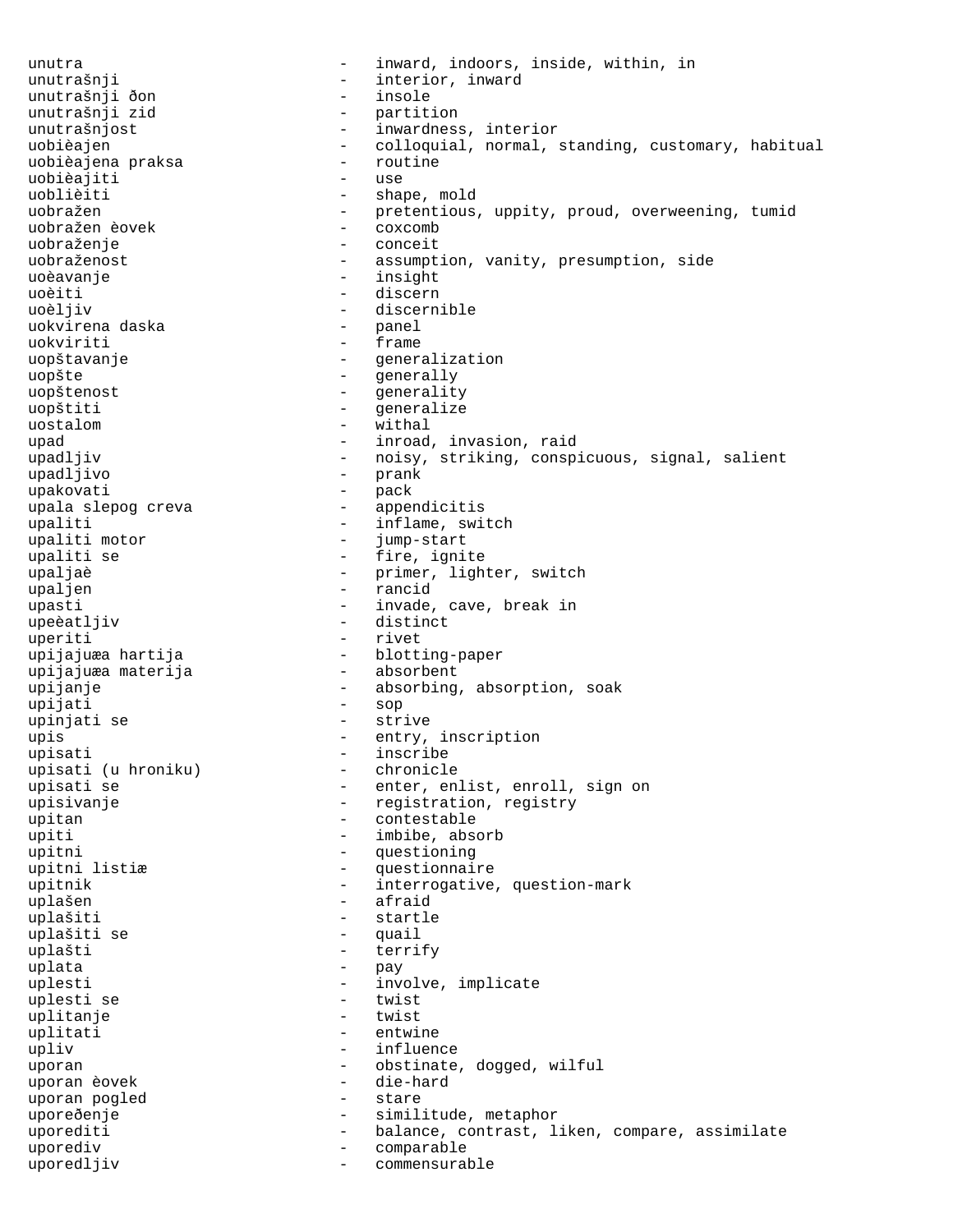uporedna crta - parallel uporedni  $\qquad \qquad -$  collateral, comparative uporednik - parallel uporedo - abreast uporište - rest, stronghold, anchorage upornjak - abutment upornost **-** pertinacity, obstinacy, obduracy, persistence, zip uposlenik - employee uposlenje - employment, job uposliti - task uposliti se  $-$  engage upotpuniti  $-$  round, complete upotreba - appliance, application, usage, application upotrebiti - utilize, use upotrebljavati - consume upotrebljiv - useful upotrebljivost - adaptability upoznat - acquainted with, familiar with<br>upoznati - know, initiate, meet - know, initiate, meet upoznati se  $\qquad \qquad$  - acquaint upoznavanje  $\overline{\phantom{a}}$  - presentation  $\overline{\phantom{a}}$  - acquaint upoznavati - acquaint upozoravajuæi - anticipatory upozorenje e e e e e e e e e e precaution, warning, caveat, note, notice upozoriti - anticipate, admonish, prevent, warn, forewarn upraljan - splodgy uprava - rule, sway, directorate, office, administration upravan - right, perpendicular upravitelj - boss, procurator, steward, prefect, president<br>upraviteli imania - bailiff upravitelj imanja - bailiff upraviteljica - matron<br>upraviti - direct upraviti - direct, focus upravljaè  $-$  navigator upravljanje e steerage, guidance, management, ruling, pilotage upravljati entimeleri - handle, sway, steer, officer, superintend, rule upravni - administrative upravnik  $-$  administrator, manager upravo  $\begin{array}{ccc} - & \text{now, just, right} \\ - & \text{new, right} \end{array}$ upravo takav upreti - rivet uprkos - notwithstanding, despite, athwart, in spite of uprljati - mar, pollute, defile, blot, slur, singe, sully<br>uprliati se - foul - foul  $upr1jati se$  - found  $v =$  found  $v =$ upropašæen - washed-up upropastiti - ruin, screw up, drag down, mar, bollix<br>uprostiti - prune uprostiti uprskati - bespatter, squirt uprskati blatom - mire uprskati se uprta - sling upuæen - versed upuæen u nešto  $-$  conversant upuæivanje en en en meterence, departure upuštati se u se indulge - indulge upustiti - miss, omit<br>upustiti se - qet into upustiti se - get into uput - referral uputan - advisable uputiti  $-$  refer, instruct, send<br>uputiti na selo  $-$  rusticate uputiti na selo uputiti se  $-$  repair, wend, betake uputstvo - direction, precept uraðen - made uraditi - make uraditi na kraju krajeva - end up uragan - whirlwind uranak - reveille urastao - ingrown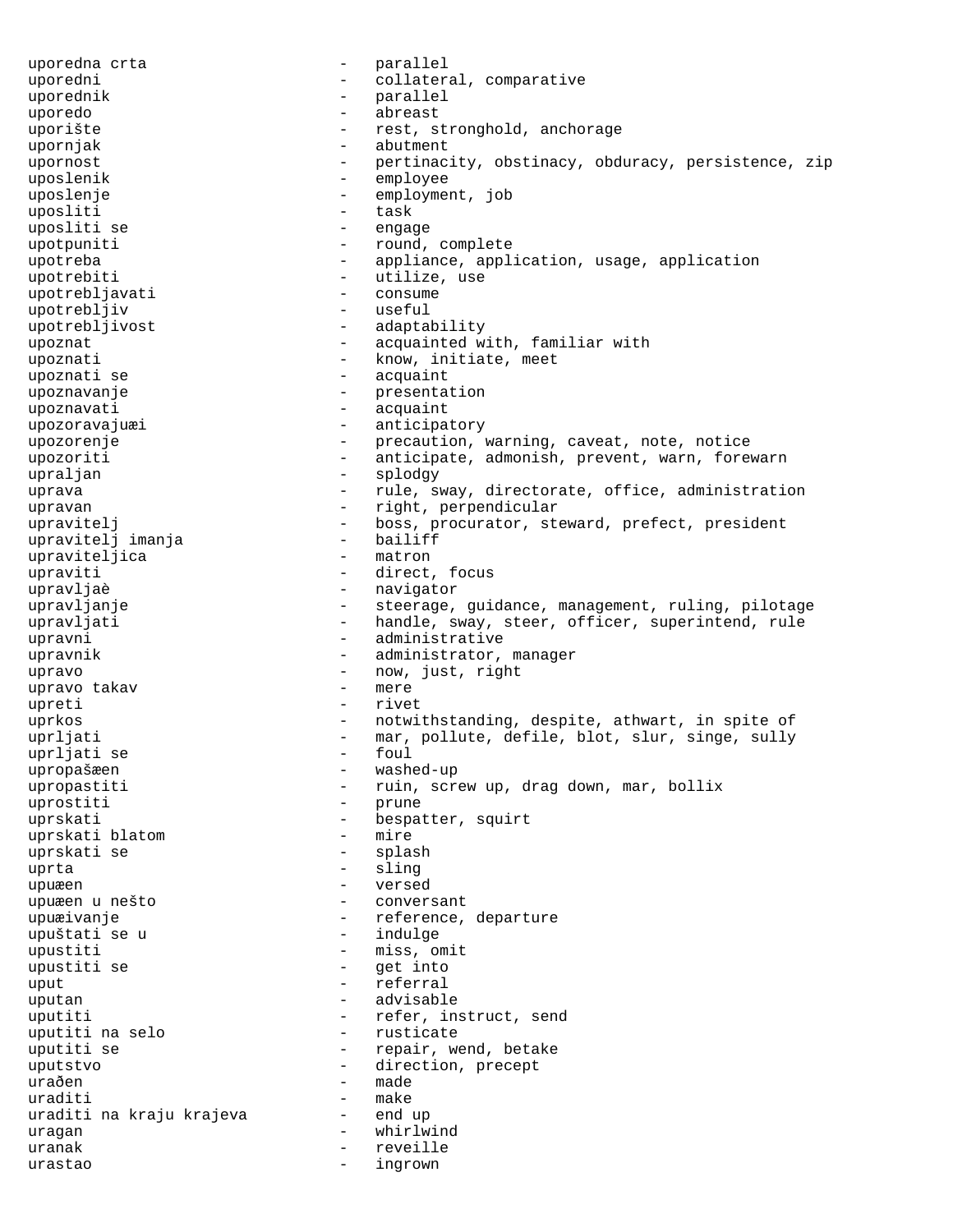uravnotežen - sedate, steadfast, staid, balanced, equable uravnoteženost - poise, sobriety<br>uravnotežiti - stabilize equi uravnotežiti - stabilize, equilibrate ureæi - overlook ureèica - byword ured - office ureðaj - notion, equipage ureðaj za šifrovanje<br>uredan - maiden, regular, precise, orderly, trim uredba - bylaw, regulation, ordinance ureðen - orderly ureðenje - settlement, system, regulation, organization<br>urediti - reform, regulate, edit, organize, set, fix ur - reform, regulate, edit, organize, set, fix up ureðivati - dispose urednièki - editorial urednik - editor uredno - precisely uredno obuèen  $-$  dapper urednost **-** tidiness, accuracy, order, regularity, precision urez - slash, notch, scotch urezan u kamenu<br>urezati urezati - register, notch, engrave<br>urezivati - rifle - rifle urièni - uric urlati - rave, roar, shriek, howl<br>urlik - howl - howl urljan - splodgy urma - data, date urna - urn urna sa pepelom - casket urnebesna komedija uroðen - connate, inbred, native, congenital, indigenous<br>
- innate uroðeni - innate verðeni - innate verðeni - innate - innate verðeni - innate - innate - innate - innate - innate - innate - innate - innate - innate - innate - innate - innate - innate - innate - innate - innate - innate -- native, aboriginal uroðenik - savage, indigenous, native urtikarija - nettle-rash uruèiti - consign, hand<br>uš - louse lice - louse, lice, nit usaditi - implant usaditi (ideje) usaglašavanje - adjustment usaglašenost - compatibility usaglasiti - concert, coordinate usamiti - insulate<br>usamljen - desolate usamljen - desolate, solitary, lone, privy, lonesome, forlorn<br>usamljenost - solitude, privacy, retirement, retiring, seclusion - solitude, privacy, retirement, retiring, seclusion usavršavanje - perfection usavršen - accomplished usavršenje - refinement usavršiti - perfect, mature, perform usavršiti se  $-$  refine, specialize usavrštiti - accomplish ušæe - mouth, estuary, orifice ušæe (reke) - delta ušæe reke - first - first - first - first - first - first - first - first - first - first - first useæi - incise usedelica - spinster, maiden, spinster usek - slash, notch<br>useliti se - slash, notch<br>- immigrate - immigrate usev - sowing - sowing ushiæen - rapt, red-hod, elated, ecstatic ushiæenje - 1992 - bliss, rapture, trance, elation ushititi - elate, ravish usidiriti - anchor usidravanje - anchorage usidriti se - moor usijan - ardent, red-hod, red-hot usiljen - stiff, constrained, prim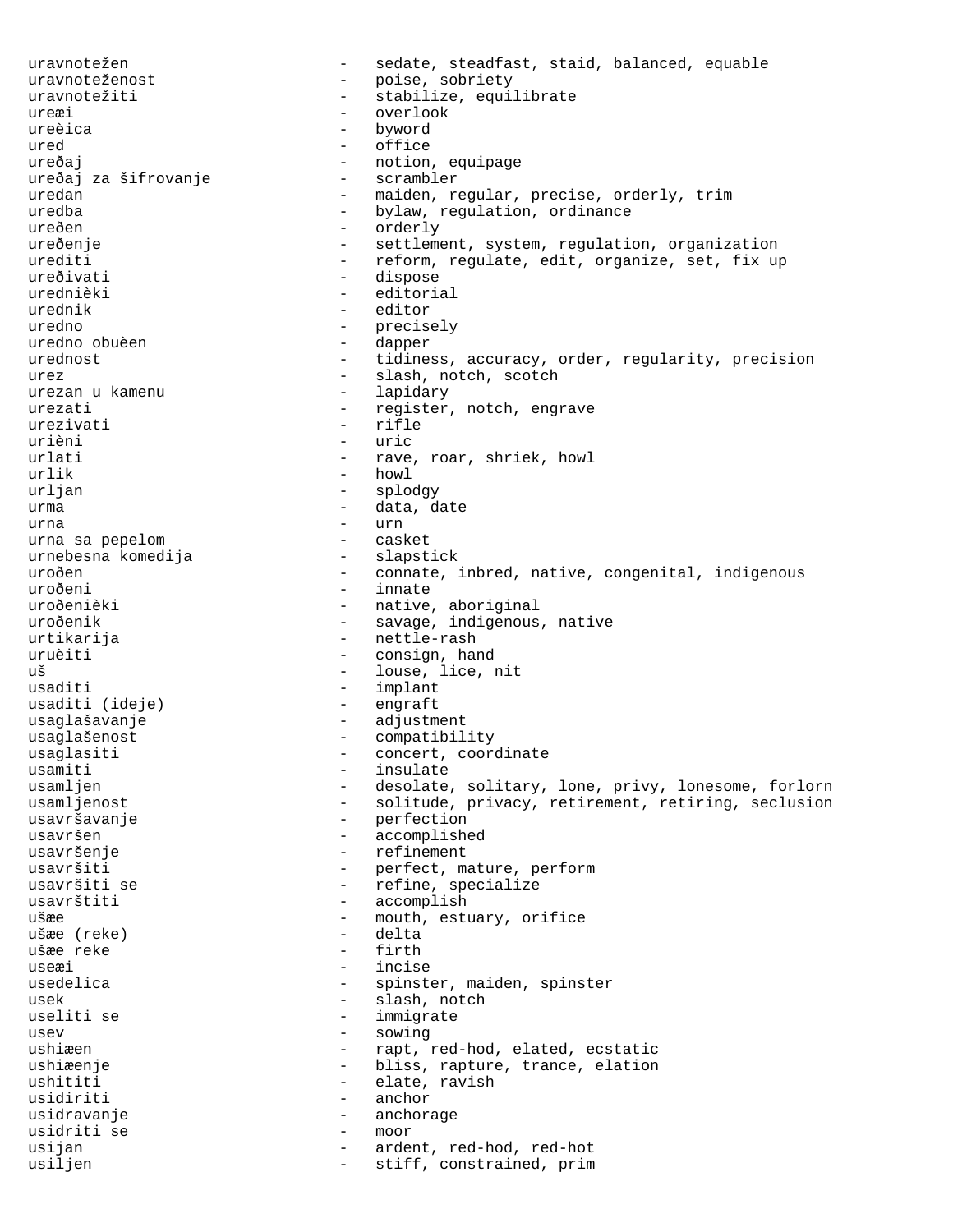ušiljen - ridged usiljenost<br>usirena krv usirena krv - gore usiriti - curdle usisati - absorb usisavanje  $\qquad \qquad \bullet$  absorbing, intake usisavati - suck, aspirate<br>usisivaè - suck, aspirate usisivaè - vacuum - sew<br>- needle ušivati iglom uska traka  $-$  ribbon, strip iska ulica - alley<br>- neck uski deo - neck uskih shvatanja usklaðenost - compatibility uskladiti - modulate, adjust, agree, reconcile, attune usklaðivati - adjust usklik - outcry, shout, exclamation, ejaculation<br>uskliknuti - ejaculate - ejaculate usko grlo - bottleneck uskok - turncoat<br>uškopljen - turncoat - turncoat - neuter, emasculate<br>- eunuch uškopljenik uskoro - nigh, presently, by and by, anon, shortly, soon uskratiti - withhold, refuse, deprive uskrs - easter uskršnji - easter uskršnji post uskrsnuæe - resurrection uskrsnuti - resuscitate, arise, resurrect usled - owing to usled toga  $-$  thereupon uslojavanje  $\qquad \qquad \qquad -$  stratification uslov - proviso, condition, stipulation, term<br>uslovan - provisory, conditional, nominal - provisory, conditional, nominal<br>- medium uslovi života uslovljavanje en verservation usluga - office, service uslužan - accommodating, serviceable, obliging, complaisant uslužnost - courtesy, compliance usmen - verbal, oral, viva-voce<br>usmeni ispit<br>- viva-voce usmeni ispit - viva-voce usmeni izveštaj<br>usmeni odgovor - recitation usmeno - orally usmeno ispitivanje usmeren - sidelong - sidelong usmerenost - drift usmeriti - route, steer usna - lip usnen glas usni - oral ušni - auricular usoliti - salt, brine usov - avalanche uspaljiv  $-$  hotheaded uspavanka - lullaby uspavati se  $-$  oversleep, lull uspavljujuæi - somniferous, somnolent uspeh - eclat, advancement, advance, purpose, success uspešan - thriving, prosperous, sovereign, successful uspešno<br>uspešno komunicirati - lucky, luckily<br>- put over uspešno komunicirati - put over - put over - put over - put over - put over - put over - put over - put over uspešnost - efficacy uspeti - succeed uspetii - achieve - achieve - achieve - achieve - achieve - achieve - achieve - achieve - achieve - achieve uspevati - do, thrive, prosper uspomena - keepsake, memory, souvenir, token, reminiscence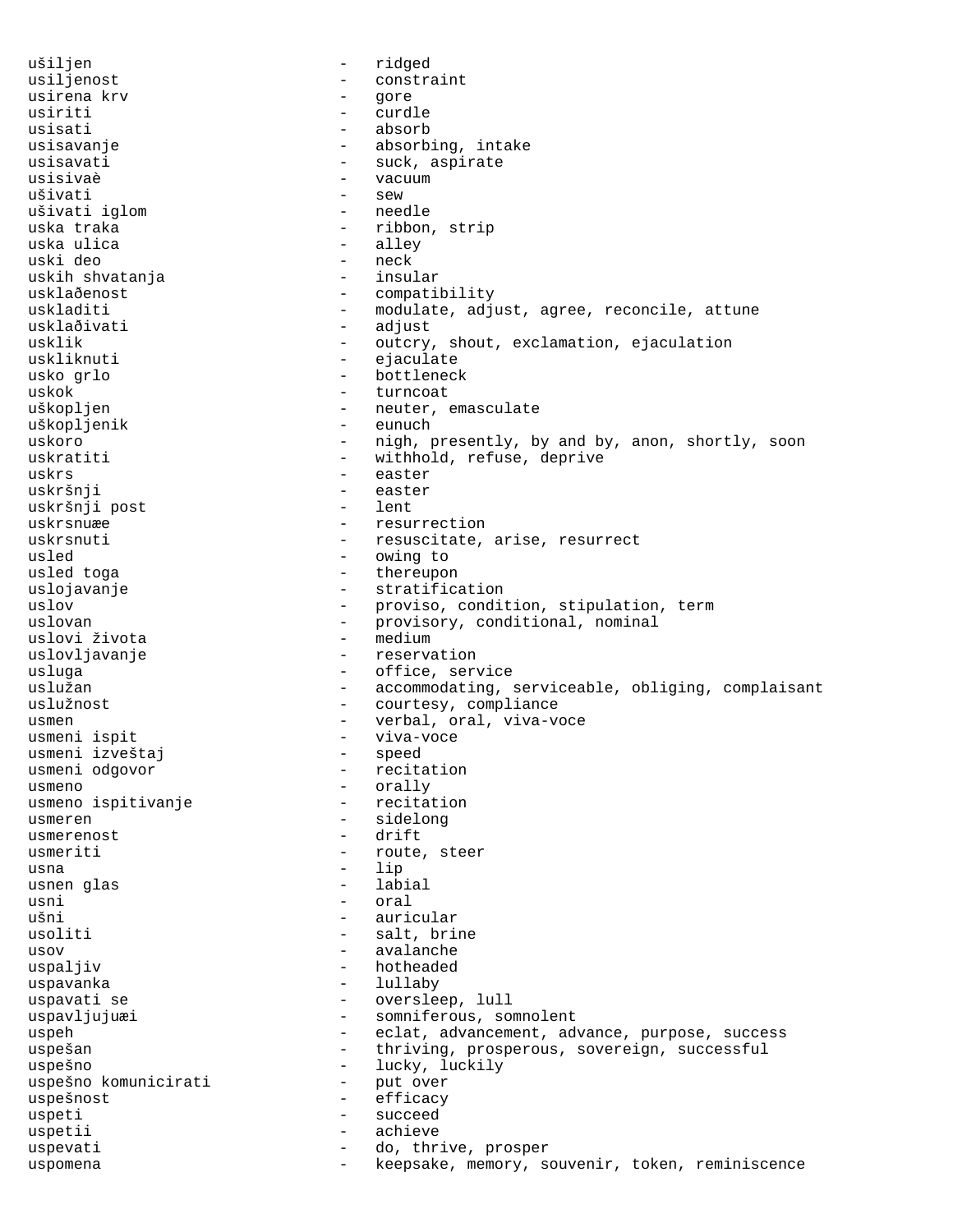uspomene  $-$  memoir, memorial uspon - upsurge, slope, gradient, raise, acclivity uspostaviti - restore, reconstruct, re-establish, reinstate uspostaviti mir - pacify uspostavljanje - restoration, restitution, recovery uspravan - upright, vertical, plumb uspraviti - right, erect uspraviti se uspravljen - erect, standing<br>uspravna linija - - - - - - vertical uspravna linija - vertical uspravna slova - roman uspravno - up uspriti - retard usprotiviti se  $-$  object, oppose, prevent usrdan - assiduous, warm, ardent usrdnost<br>usrexiti - ardour, assiduity<br>- bless usreæiti  $-$  bless<br>usred  $-$  amid( usred - amid(st)<br>usrediti - focus usrediti - focus usredsreðen<br>usta usta - yap, gob, mouth, orifice - uprising, upstanding ustajao - fusty, stagnant ustajati - arise ustaliti - stabilize ustaljen - standing, routine<br>ustaljeni rad - routine - routine ustaljeni rad ustaljenje - stabilization ustanak entitled a vertex outbreak, rising, insurrection, rebellion, revolt ustanik - rebel ustanova - agency, office, establishment, institution ustanoviti - institute, appoint, maintain, ascertain, appoint ustanovljen - positive - positive - positive - positive - positive - positive - positive - positive - positive - positive - positive - positive - positive - positive - positive - positive - positive - positive - positive uštap ustati - rise ustav - by-law, constitution, rule, statute, charter ustava  $-$  weir, barrage, sluice ustavan - statutory - statutory ustavni - constitutional, parliamentary ušteda - saving - saving uštedeti - save, spare ustezanje  $-$  reluctance uštinuti - tweak, pinch uštipak - fritter uštirkan - starchy - starch  $\begin{tabular}{ccc} \bfusto & \tt & -- & \tt withal \\ \end{tabular}$ uštogljen - starchy<br>uštoglienost - starch - starch uštogljenost ustojan - stale ustolièiti - enthrone, install uštrb - prejudice<br>ustreliti - shoot - shoot ustreliti - shoot uštrojiti - castrate ustrojstvo - organization ustruèavanje - scruple ustruèavati se ustuk - backing ustuknuti - recoil, recede ustupak - accommodation ustupanje - cession ustupiti - cede, relinquish, concede, sag, consign, give way usud - weird, star usuditi se  $\begin{array}{ccc}\n & - & \text{venture, pressure, dare, pressure} \\
 & - & \text{boundary}\n\end{array}$ usuti - pounder usuti kap po kap - instill usvajanje - appreciate usvojen - adoptive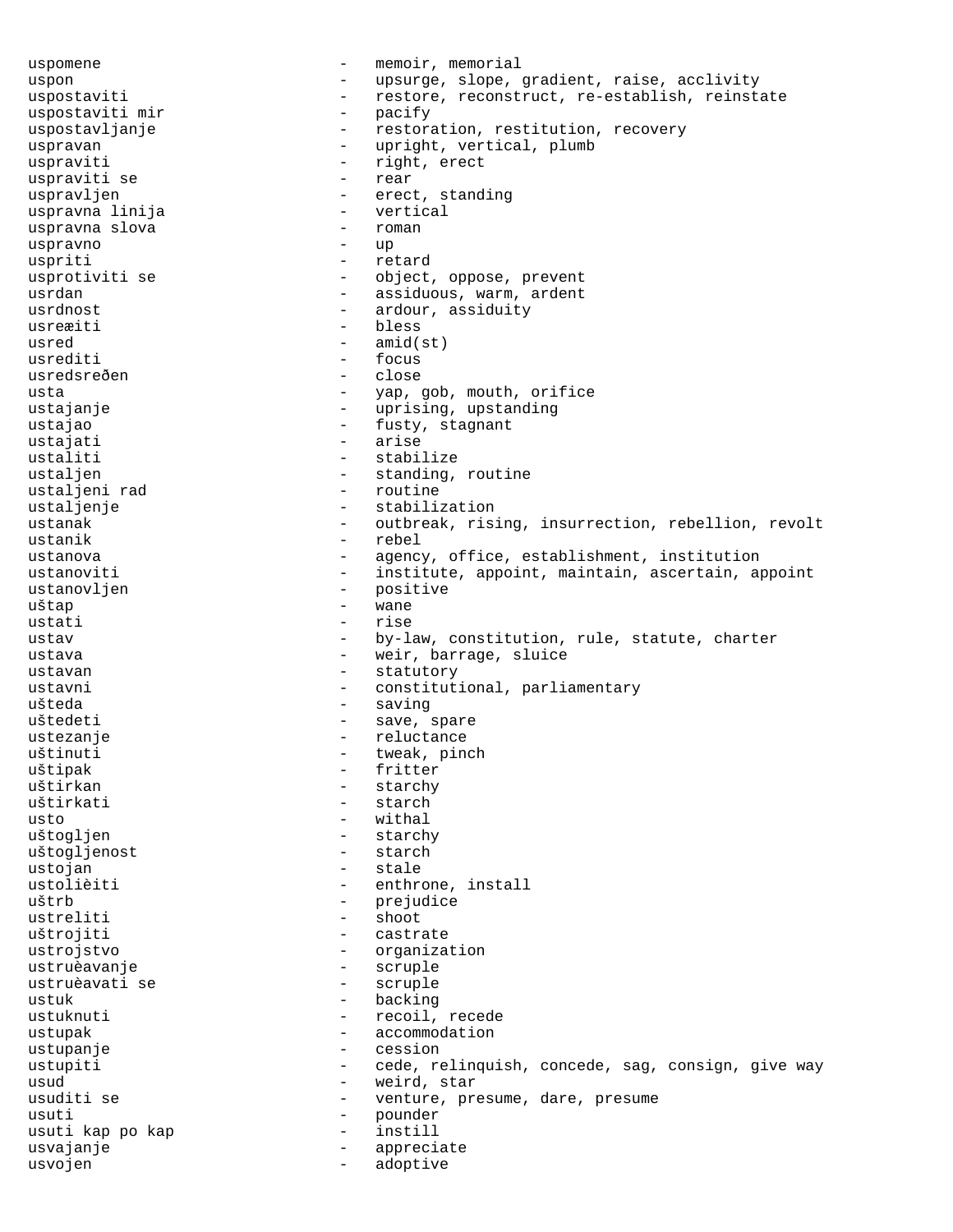usvojenje - adoption usvojeno ime usvojiti  $-$  affiliate, accept, pass, take, adopt usvojiv - reasonable utaboriti se  $-$  encamp utaja - defalcation utakmica - match, tourney<br>utamniÈiti - match, tourney utamniÈiti - incarcerate<br>utanaèiti - incarcerate - arrange utanèan - fastidious uteha - solace, consolation, silver lining uteloviti - impersonate utelovljenje - soul, embodiment, personification utemeljit - ground utemeljitelj - promoter - found uterati - grind into<br>uterati lontu - pocket uterati loptu - pocket utešiti - soothe, solace, comfort uticaj - prestige, sway, ascendent, purchase, ascendancy uticajan - powerful uticajna liènost uticanje - inflow uticati and the set of the influence, respond, react, affect utièe  $-$  tributary utikaè - plug utisak  $-$  sensation, impression utišati - abate, quiet utišati se - spend utiskivati - dent, extrude<br>utisnuti - squeeze impr utisnuti - squeeze, impress, stamp, implant, print<br>utkan - inwrought - inwrought utkan - inwrought utkati - interweave uto  $-$  thereat utoèište - asylum, retreat, resource, port, roof, refuge utoliti - assuage, appease, slack, quench utonuti - sink, immerse utopiti - merge utopiti se  $-$  drown utor - rut utorak - tuesday - tuesday utovar - shipping - shipping utovariti - embark, ship, lade<br>utrapiti - foist - foist utrapiti - foist utrkivanje - run utrkivati se - vie utrnuo  $-$  torpid, asleep utrnuti - extinguish utroba - entrails, intestine, bowels, pluck<br>utroba (fig.) - belly utroba (fig.) utrošen - spent utrošiti - spend<br>utrošti - consul utrošti - consume utrostruèiti se  $-$  triple utrt beaten utrti - hack out utuèen - despondent, down-hearted, sorry, somber utuèenost en entre la comme dejection, qualm, funk, despondency utuæi en en en anne en anne dampen utvara - spirit, apparition, ghost, appearance, apparition utvrðen - settled, rational, armed<br>utvrðena cena - - - - - - - assize utvrðena cena - assizer - assizer - assizer - assizer - assizer - assizer - assizer - assizer - assizer - assi utvrðeni bedem - bastion utvrðenje - fortification, fort<br>utvrditi - deduce ascertain utvrditi - deduce, ascertain, entrench, man, affirm, retrench utvrditi se - fortify utvrditi uslove  $-$  stipulate utvrðivanje - fortification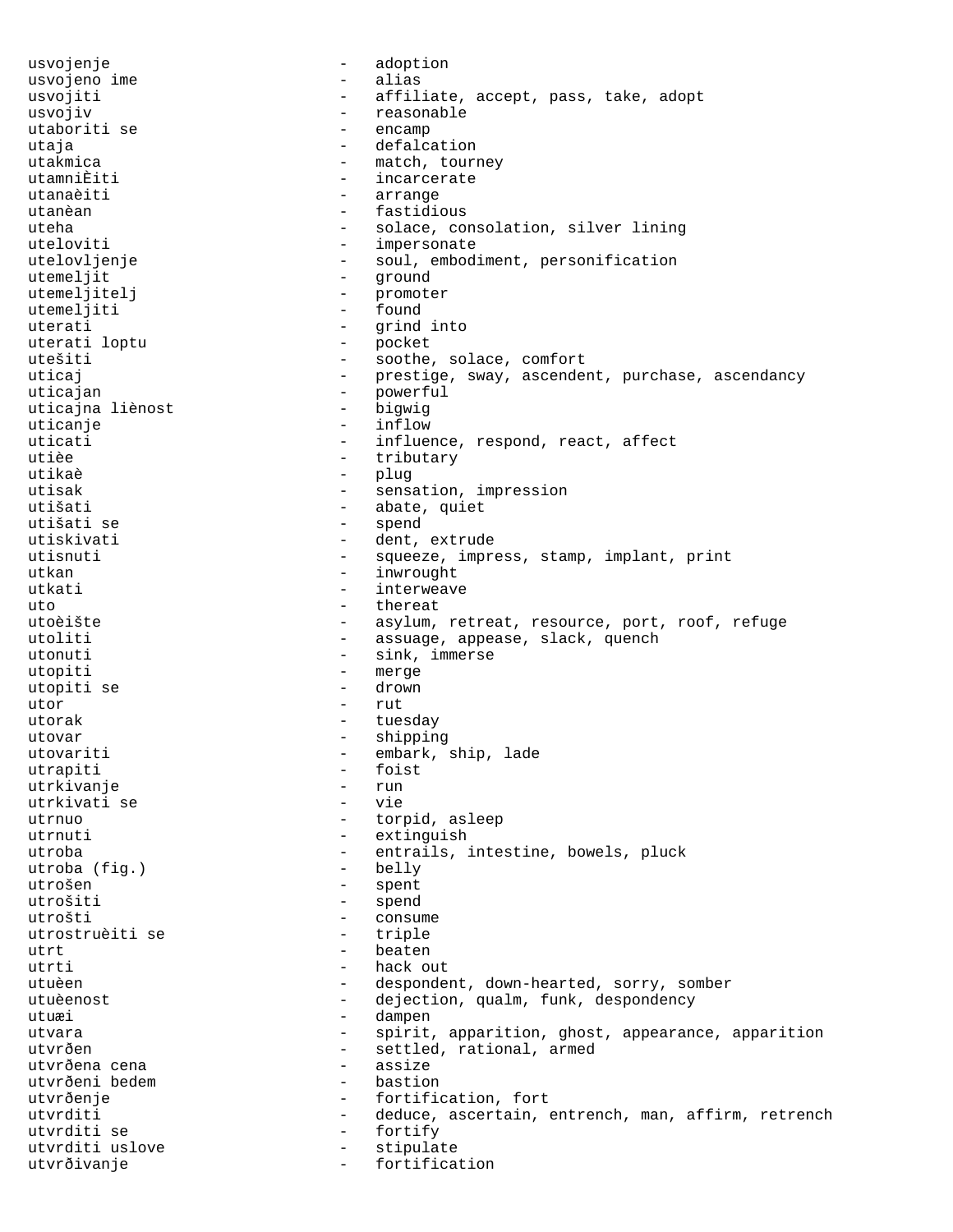uvaæen na deluj - red-handed uvalica - slew - respect uvažavati - respect uvažen - venerable - reverend uveæanje - accumulation uveæati - aggrandize, augment, multiply  $u$ veæavati  $u$ <sup>-</sup> magnify<br> $u$ <sup>-</sup>  $u$ <sup>-</sup>  $u$ <sup>-</sup>  $u$ <sup>-</sup>  $u$ <sup>-</sup>  $u$ <sup>-</sup>  $u$ <sup>-</sup>  $u$ <sup>-</sup>  $u$ <sup>-</sup> uvek - whenever, ever, evermore, always - whence uvelièati  $-$  magnify, amplify uveo - sere, washed-out, pallid, sear, sicken uveravanje - assurance uveravati - avouch, reassure, assure uveren en en en assured, secure uverenje entertaing versuasion, testimonial entertaingle entertainglemental entertainglemental entertainglemen uverenost - poise, security, reliance uveriti - persuade, convince, secure, assure<br>uvertira uvertira - overture uveseljavajuæi - exhilarating uvesti  $-$  register, bring in uvesti novinu uvesti novinu<br>uvesti u borbu - embattle uvesti u borbu uvezati - truss<br>uvežbanost - truss - truss - practice uvežbati - break in uvežbavati - practise<br>uvid - access uvid  $\qquad \qquad -$  access, insight uviðavan - discerning uvijaè - puttee uvijanje - twist, twine - enfold, roll<br>- crimp uvijati (kosu) uvijati se  $-$  twine, warp uvijen - crimped, crisp uviti - muffle, wrap, furl, enroll, convolute uviti se - twist uvlaèiti nosom - nose uvlaèiti vazduh uvlaka - penholder uvo - tab uvod - opening, prelude, opening, preface, prologue<br>uvoðenje - inauguration - inauguration - inauguration uvodni - introductory, preliminary, incipient, inaugural<br>uvodni èlanak - leader, editorial uvodni èlanak - leader, editorial - preamble<br>- inlet uvodni otvor - inlet - editorial uvojak - curl, twirl, frizz, ringlet, curlicue, lock, spire uvojit  $\qquad \qquad -$  convoluted, spiral uvoz - import uvoziti - import uvreda - Grievance, outrage, slight, offence, offense uvreðen - resentful<br>uvreditelj - offender uvreditelj uvrediti and the set of the set of the set of the set of the set of the set of the set of the set of the set o uvredljiv  $-$  invidious, umbrageous, injurious, rude, harsh uvrteti - spin, twist uvuæi - absorb, retract uvuæi se - prowl uz bok (broda) - by, next, along, with, beside<br>uz bok (broda) - along uz bok (broda) uz stepenice  $-$  upstairs uz to  $-$  again uzajaman - reciprocal, mutual<br>uzajamna veza - - - - - - - - - - - - correlate uzajamna veza - correlate uzajamna zavisnost interdependence -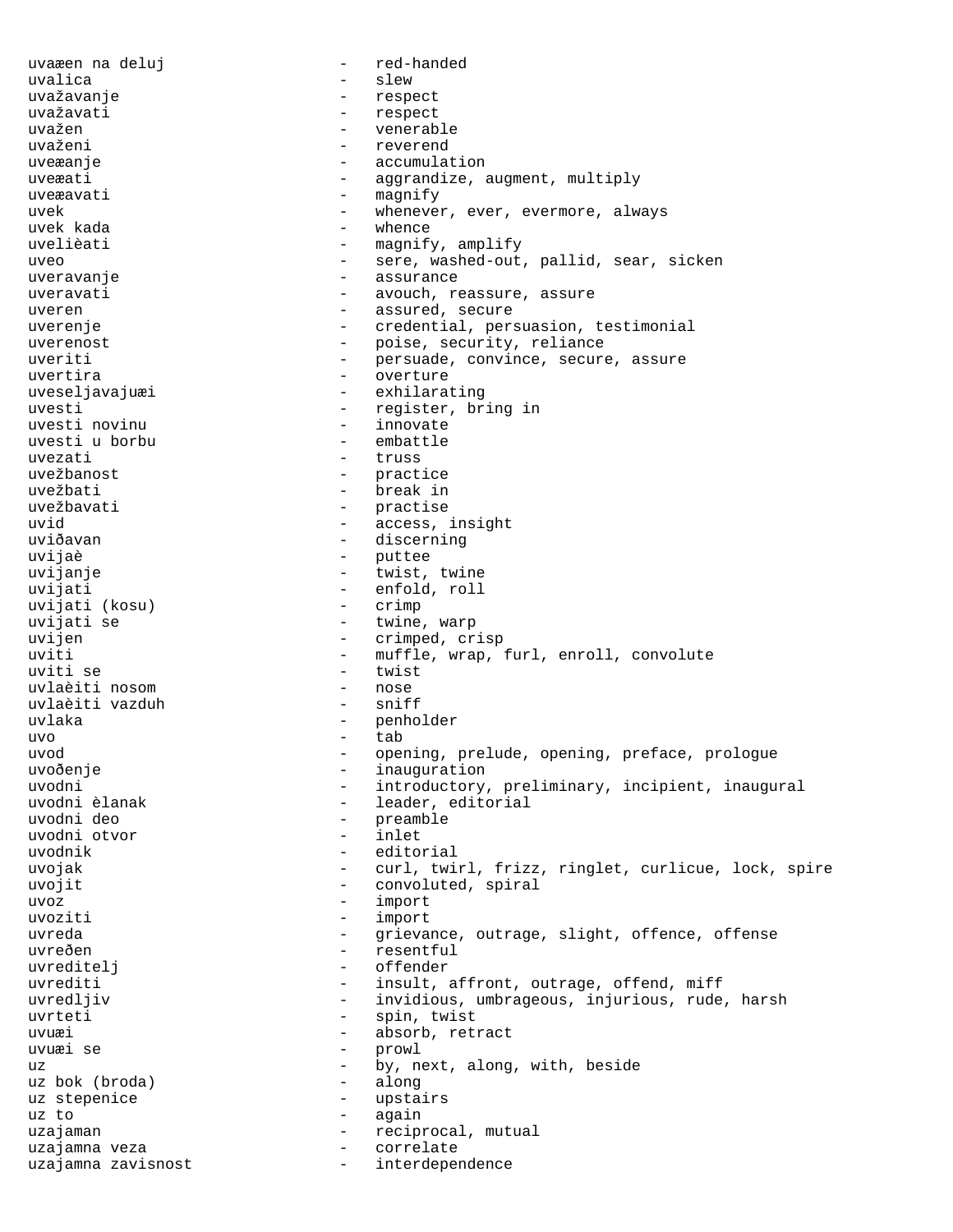uzajamni odnos a version - proportion uzajamno - intercourse<br>uzajamno optužiti - - recriminati - recrimination uzajamnost - reciprocity uzajmiti - loan, borrow uzak - small, narrow, runner uzalud trošiti - mis-spend<br>uzaludan - nugatory, uzaludan - nugatory, purposeless, futile, void, unavailing - inefficiency uzan  $-$  narrow, strait, strict, strip uzan otvor  $\begin{array}{ccc} - & \text{slit}, \text{loop-hole} \\ - & \text{twister} \end{array}$ - twister užaren - red-hod užaren od usijanja užas  $-$  terror, dismay, horror, scare užasan <br />
- frightful, horrid, grisly, terrible, mortal, nasty užasavanje - recoil užasno - almighty, awfully<br>užasnut - aqhast užasnut - aghast - dismay, frighten, appall uzastopan - successive uzastopni - back-to-back uzastopnost  $-$  succession uzavrela - scalding uzbrdica  $\qquad \qquad -$  climb, rise, acclivity uzbrdo - uphill, up-hill uzbuðen - overwrought, ablaze uzbuðenje - flush, glow, jitters, fluster, heat, shock, thrill uzbuðenost<br>uzbuðenost (slang) - tizzy<br>- flap uzbuðenost (slang) -<br>uzbuditi -- affect, flush, ferment, alarm, enkindle, convulse uzbuditi se - thrill uzbudjeno - agog - moving, sensational, excitable, impressive<br>- thrill uzbudljivost uzbuna - panic, uproar, outbreak, alarm uzbuniti  $-$  agitate, arouse, alarm uzbuniti se  $-$  turmoil uzburkanost - surge uzburkati - ruffle uzda  $-$  curb, rein, bridle uzdah - sigh, sift - reliance uzde - ribbon uzdiæi - heighten, promote, upraise, elevate<br>uzdignuæe - uplift - uplift uzdignut - erect, risen uzdisaj en la esift uzdisati  $\qquad \qquad -$  exhale, sigh uzdizanje - hoist uzdizati - hoist uzdramati - jar uzdrhtati - startle, startle, startle, startle, wince, shudder uzdrmati se  $-$  unsettle uzdržan - composed uzdržanost - non-committal uzdržati se  $-$  refrain, resist, contain uzdržavanje e moderation, abstention, deterrence, self-restraint uzdržavati se  $\qquad \qquad -$  forbear, eschew, abstain uzdržljiv  $-$  non-committal, reserved, reticent, abstemious uzdržljivost - reticence, secrecy, abstinence, abstention uzduž  $\qquad \qquad \qquad -$  aboard, along uzdužni  $\qquad \qquad -$  for-and-aft - for-and-aft uže - rope, twine, sling užegao - rusty uzet - smitten - paralytic uzeti  $-$  take, usurp, acquire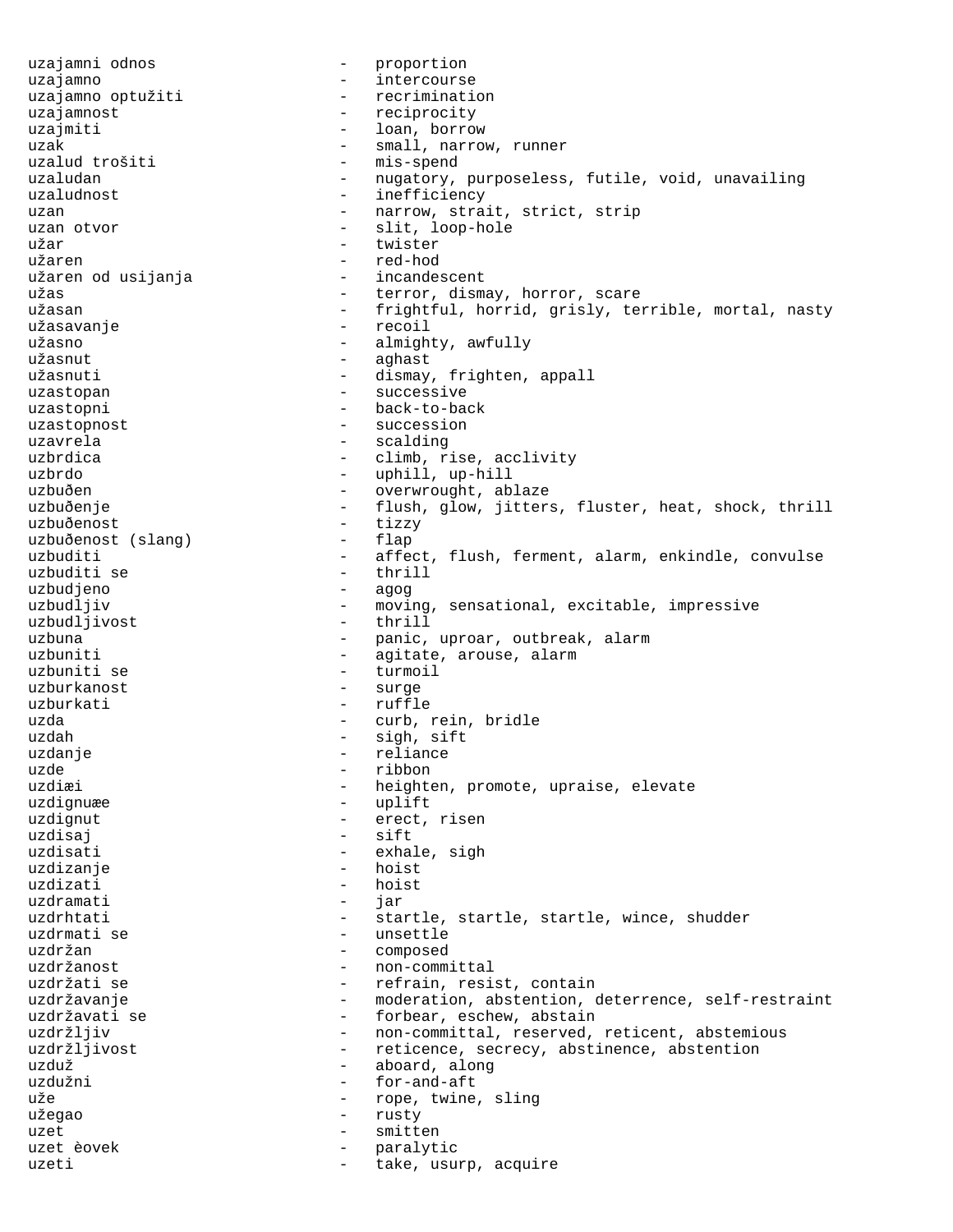uzeti na sebe - shoulder uzeti natrag  $-$  retract, recall, resume<br>uzeti pod zakup  $-$  rent uzeti pod zakup uzeti pravac - trend uzeti u zakup<br>uzev u obzir užežen - rancid uzgajalište - nurs<br>uzglavlje - nursery - nurs uzglavlje uzgred - apropos, past uzgredan - incidental, accessary<br>uzgredna zgrada - - - - - picking uzgredna zgrada uzica - leash uzimajuæi u obzir - seeing uzimati (hranu) - ingest uzimati droge - dope uzimati hranu<br>užina užina - collation uživanje - delight, zest, pleasure uživati glas uživati u  $-$  feed on uživljavanje - empathy uzjahati - bestride, mount<br>uzletanie - - - - - - - - soar uzletanje uzletati - ascend - rocket uzletište - airfield, airdrome, aerodrome užljebina - coulisse uzmaæi - recede<br>uzmeniren - - restle; uzmicanje - recession, retirement, retreat<br>uzmicati - to move back, back uznemiravanje uznemiren  $-$  anxious, huffy, uneasy uznemirenje - berturbation uznemirenost - anxiety, agitation, dither uznemiriti - discompose, faze uznositi - extol uzor - model, pattern, pink uzoran  $\qquad$  - model uzroèan  $\overline{\phantom{a}}$  - causative uzroèni - causal uzroènik - provocative uzrujan - nervous, unquiet uzrujanost - fret, ruffle, twitter uzrujanost (slang) - tizzy, flap uzrujati  $-$  alarm, agitate  $u$ žurban  $-$  speedy<br> $u$ žurbano  $-$  hurrie užurbano - hurriedly užurbanost - ado užurbati - rustle uzvišen - lofty, high, sublime, serene, solemn uzvišenja<br>uzvišenje - altitude - altitude uzvišenje - mount uzvišenog karaktera uzvišenost - sublime, highness, height<br>uzvišica uzvišica - eminence uzvisina - uplift uzvisiti - exalt uzvisiti se - sublime

- considering - preferential - pleasure, enjoy, bask, relish<br>- repute - dovetail - restless - to move back, back<br>- bother uznemiravati - discomfort, molest, pester, disquiet, disturb uzorak en andel, specimen, example, type, piece, sample, jig uzrok en extended a cause, root, inducement, account, matter, reason uzvik - call, cry, pooh, outcry, interjection, exclamation<br>uzviknuti - whoop, exclaim - whoop, exclaim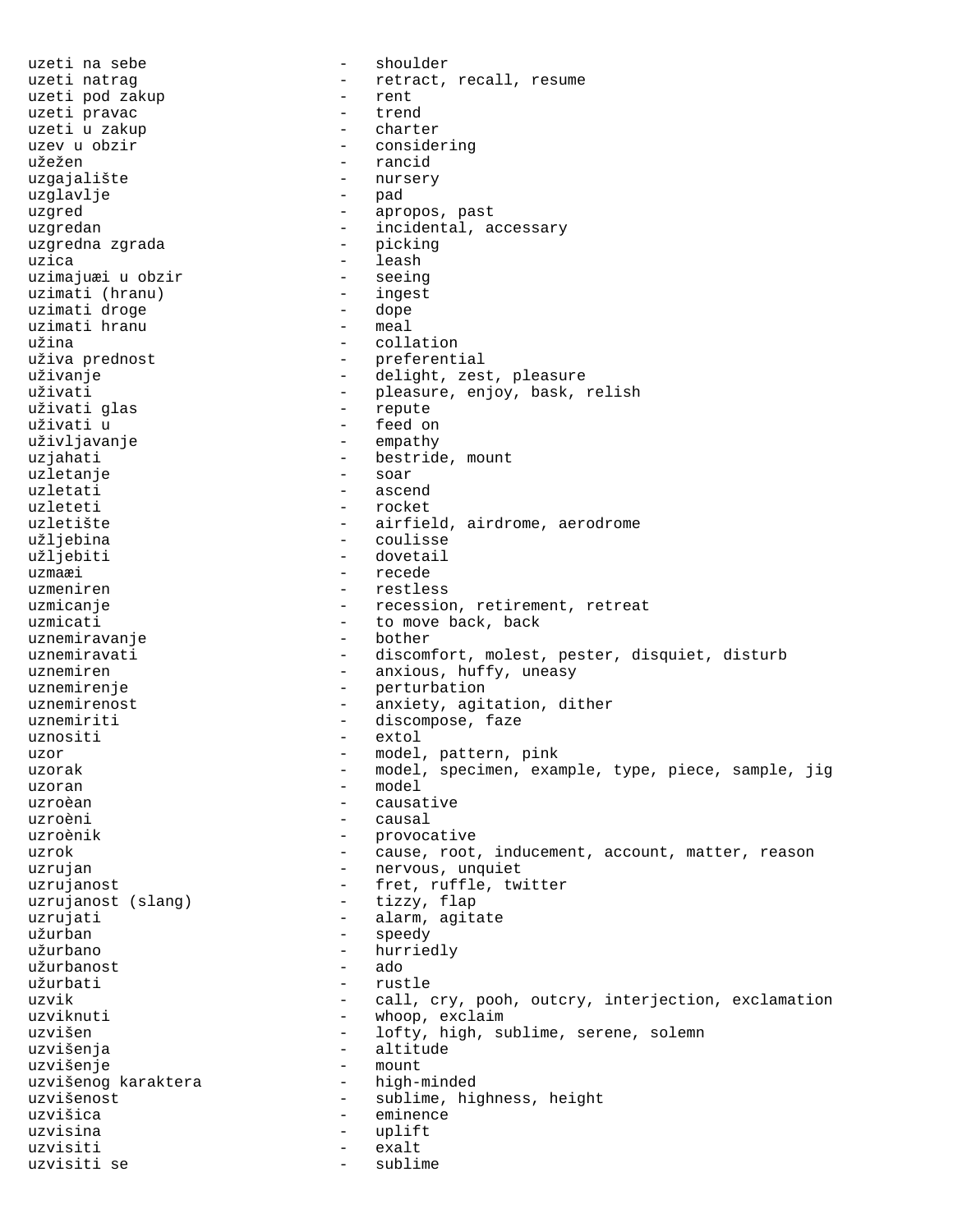uzvodno - upstream uzvraæati - reciprocate uzvratiti  $\frac{1}{2}$  - retort, retort<br>uzvratiti udarac - - strike back - strike back uzvratni  $-$  responsive uzvrpoljen - fidgety vabiti - allure - allure - allure - allure - allure - allure - allure - allure - allure - allure - allure - allure - allure - allure - allure - allure - allure - allure - allure - allure - allure - allure - allure - allure vabljenje - lure vaðenje lopatom vadièep  $\overline{\phantom{a}}$  - cork-screw vaditi  $\begin{array}{ccc} \text{vaditi} & - & \text{rummage, scop} \\ \text{vaditi kamen} & - & \text{vuarrv} \end{array}$ - quarry<br>- mine vaditi rudu vaga - balance, scale vagabunda - vagabond vagati - scale<br>vagati (fig.) - weigh vagati (fig.) vagnuti - weigh vagon - waggon, lorry, coach<br>vagon cisterna - tanker vagon cisterna vagonet - wagon - chisel vajar - sculptor vajarski - statuary vajarstvo - statuary vakcina  $-$  vaccine vakuum - vacuum val  $-$  wave, billow, roller valcer - waltz valjak - roller, dolly, runner, roll<br>valjan - sound, valiant, valid valjan - sound, valiant, valid valjanje - wallow, flatting valjano - roundly valjanost - validity - mill<br>- mangle valjati rublje valjati se  $-$  wallow, roll, welter valjušak - dumpling valov - rack, trough valovit - sinuous, wavy vama - you<br>vampir - dhou vampir - ghoul van 1990<br>van dometa 1990<br>van dometa 1990 - shell-proof van dometa - shell-proof van kuæe  $\begin{array}{ccc}\n & - & \text{outdoors, abroad} \\
 & - & \text{old hat}\n\end{array}$ - old hat<br>- outwork van radionice van upotrebe  $\begin{array}{ccc} & - & \text{supernulated} \\ \text{van zakona} & - & \text{prescribe} \end{array}$ van zakona - proscribe - natural, bastard, adulterate vanbraèni - illegitimate vanbraèno dete vani  $-$  outward, outdoors vanila - vanilla vanjski - outlying, outward, outdoor<br>vanjski izgled - - - - - - - - - physiognomy - physiognomy vanjština - aspect, appearance<br>vanpartijski - non-party - non-party vanredan - quaint, exceptional, rare<br>vanredan izveštaj - specific vanredan izveštaj vanredni profesor - associate professor vanredno<br>
vanredno izdanje<br>
- special<br>
- special vanredno izdanje - special vanvremenski - timeless<br>vanjiuzi - timeless vapijuæi - flagrant varalica - charlatan, quack, impostor, grafter, crook, shark varati - trick, mystify, hoodwink, swindle, chouse, mug<br>variacija - variation variant varijacija - variation, variant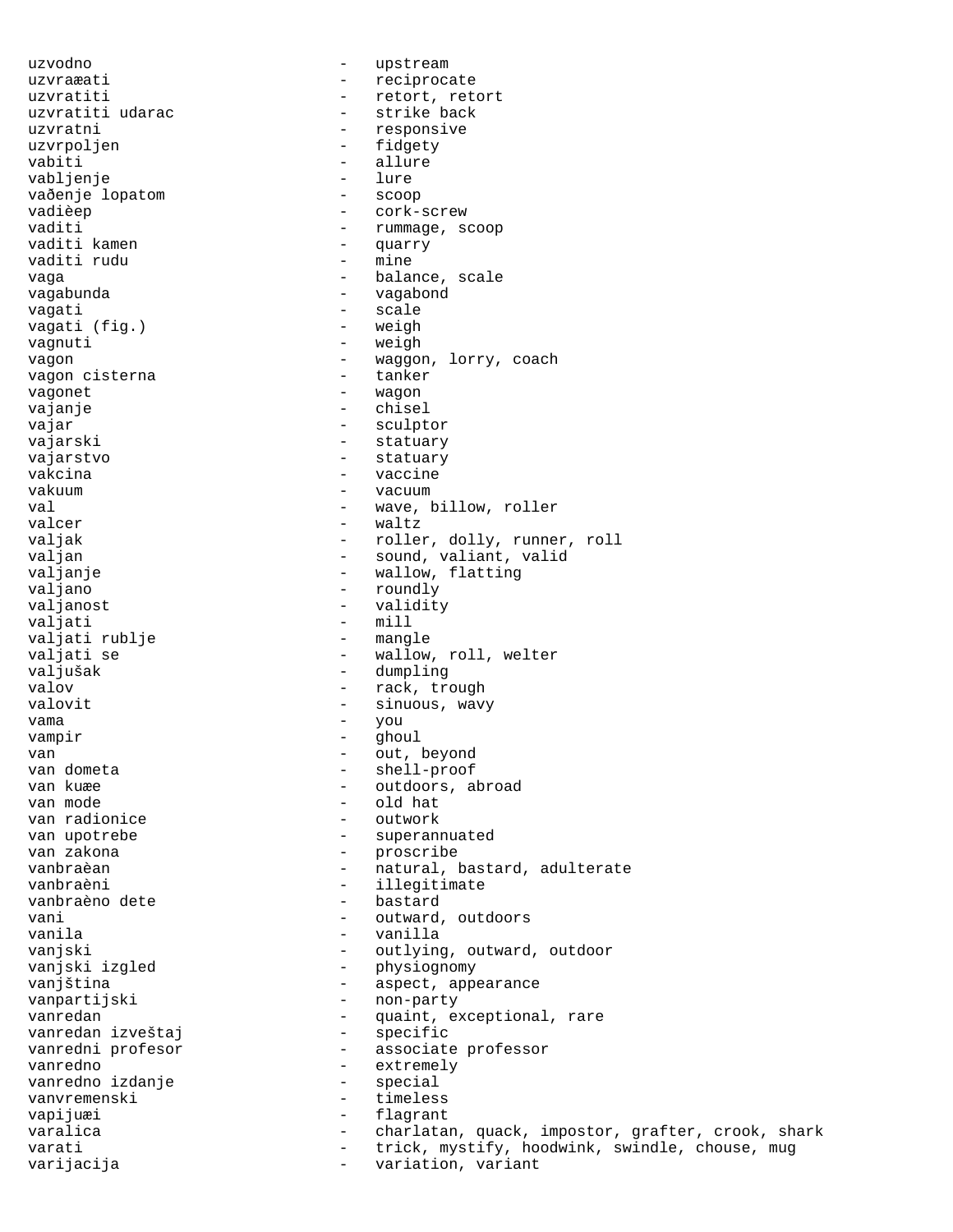varijetet - variety variti - digest variti pivo - brew varjaèa varka - illusion, moonshine, bubble, sleight of hand, sham<br>varljiv - deceptive, shady, seeming, illusive - deceptive, shady, seeming, illusive<br>- qloss varljiv izgled (fig.) - gloss<br>varljiv zakljuèak - sophism varljiv zakljuèak<br>varnica - spark varoš - town<br>varošanin - town - town - townsman, citizen varvarin  $-$  vandal, barbarian varvarski - barbarous, barbaric vas - you vaš - your, louse, lice, cootie vaša - your vašar - fair - your vaskrsavati - resuscitate<br>vaskrsnuæe - resurrectio vaskrsnuæe - resurrection<br>vaskularan - resurrection<br>- vascular - vascular vaspitanje  $-$  breeding, upbringing vaspitanost - accomplishment vaspitati  $-$  educate vaspitavati - nurture vaspitni - pedagogic<br>vaspostaviti - renew - renew vaspostaviti vaten - fierce vatra  $-$  bonfire, fire, conflagration vatralj - poker vatren - fervent, zealous, fiery, ardent, spirited, proud vatrena rasprav - melee vatreno oružje vatrenost - fervor, spunk, ardour, mettle<br>vatrogasni šmrk - syringe - syringe vatrogasni šmrk vatrostalan - refractory, incombustible vaza - urn vazal  $\sim$  vassal važan composite various, momentous, valuable, extensive, notable vazduh - air vazduhoplovni - aircraft, aviation vazduhoplovstvo - aircraft, aviation, aeronautics<br>vazdušan - air vazdušan<br>vazdušast - airy<br>- air-base vazdušna baza<br>vazdušna jama - air-pocket<br>- airship vazdušna laða - airship vazdušna pošta vazdušni - aerial - air-balloon, balloon<br>- airdrop vazdušni desant vazdušni omotaè - atmosphere vazdušno prostranstvo - air-space vazdušno uporište - air-base - air-base - air-base - air-base - air-base - air-base - air-base - air-base - ai vaze - vase - vase važeæi - available vazelin - vaseline važiti - import, matter<br>važna osoba - import, matter važna osoba - import, someb - someone, somebody važnost važnost - importance, significance, seriousness, prominence veæ  $-$  already, already, yet veèan - undying<br>ve<sup>n</sup>e veæe en aanvangelige verwyste verwyste verwyste verwyste verwyste verwyste verwyste verwyste verwyste verwyste veèe - eventide, night, evening veèe uoèi praznika  $-$  eve veèera - meal, supper<br>veèeras - meal, supper veèeras - tonight, to-night veèerati - sup, dine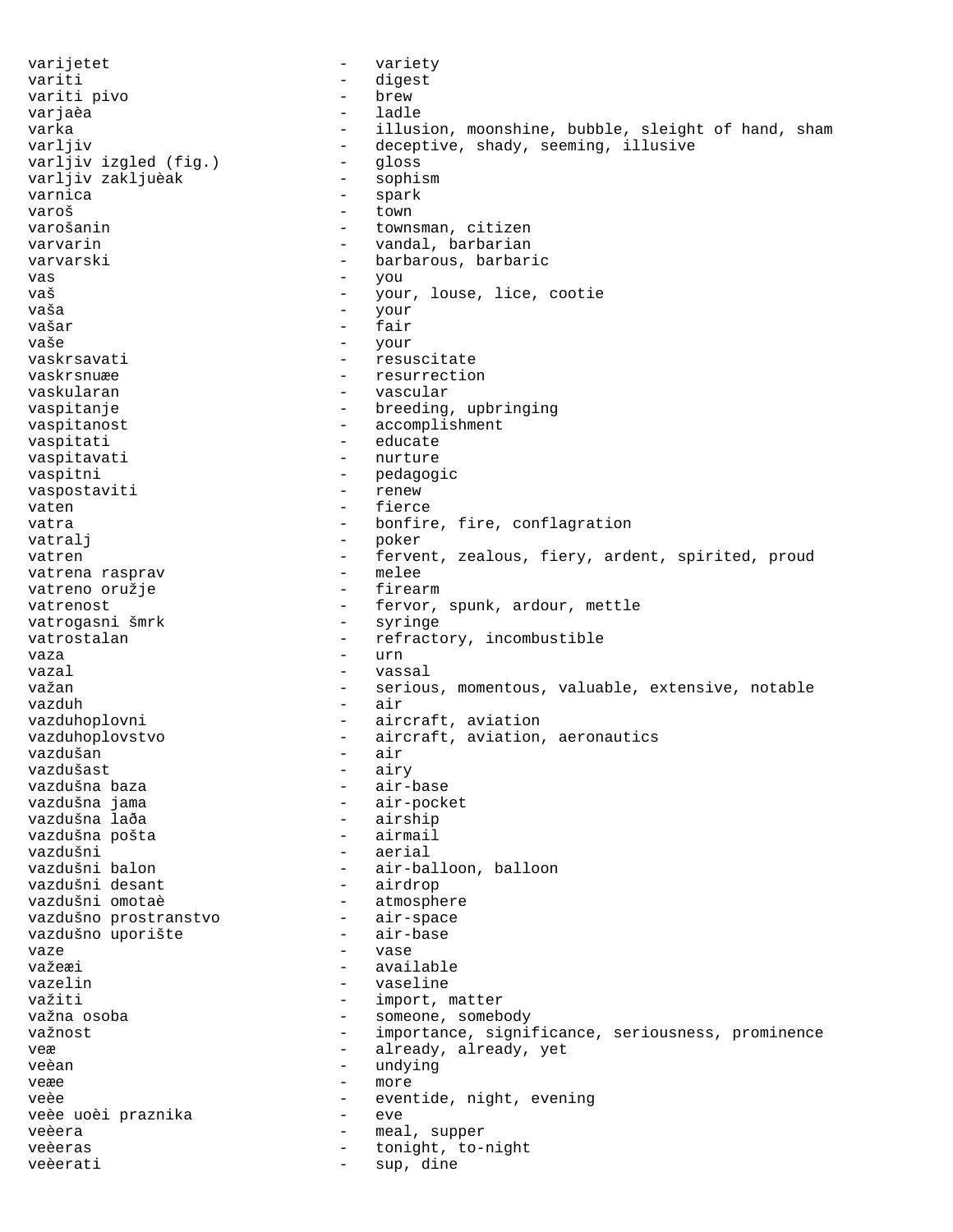veèernja škola - night-school veèernje odelo - tuxedo veèernje rumenilo veèernji - night veèernji kursev - night-school - gloaming, night veæi - main, major veæi deo - most - mainly veæina - greatness, most, majority<br>veæina glasova - - - - - - - - plurality - plurality veæinom - mostly veèit  $-$  perpetual, eternal, everlasting, perennial veÈit - imperishable veèitost - perpetuity veænik - alderman veènost - age, perpetuity vedar - sunny, vivacious, fair, bright, serene, shiny<br>vedar èovek - optimist vedar èovek - optimist vedra strana - silver lining<br>
vedrica - silver lining vedrica - pail vivacity, serenity, shine, optimism vedro  $-$  tub, tub, pail, bucket vegetacija - vegetation vegetarijanac - vegetarian vejavica - snow-storm, blizzard vek - century, age vekna - loaf vekne - loaves - reverend, venerable velelepan - splendid, opulent, purple<br>velelepnost - splendour, pageantry velelepnost - splendour, pageantry velièanstven - grandiose, dignified, pompous, majestic, stately<br>velièanstvenost - majestv, rovaltv, pageantry - majesty, royalty, pageantry velièanstvo - sire, majesty velièati  $v$ elièati - praise, resound<br>velièina velièina - dimension, measurement, measure, bulk, gauge, size - big velika borbenost - scrappiness velika kašika<br>velika kolièina velika korray, quantity, score, sea<br>- hunk velika kriška<br>velika ku - mansion<br>- nob velika liènost<br>velikaš velikaš - magnate veliki - large, severe, gross, stately, great, hefty<br>veliki broj - ocean, many, multitude, regiment veliki broj - ocean, many, multitude, regiment - magnate<br>- city veliki grad - city veliki gutljaj<br>veliki kašalj - whooping-cough, hooping-cough<br>- qamp veliki kišobran - gamp veliki komad<br>veliki metež veliki metež - shindy veliki perorez - jack-knife - good friday<br>- master veliki slikar - master veliki talas<br>veliki vrè veliki vrè - tankard veliki vrt<br>
velikih razmera<br>
- large velikih razmera - large-scale veliko bure - hogshead, butt<br>veliko oqledalo - - - - - - - pier-qlass – pier-glass<br>– ground swe veliko pomeranje - ground swell veliko uživanje velikodušan entryminous, noble, large-hearted, generous velikodušnost - magnanimity, generosity, nobility vena - vein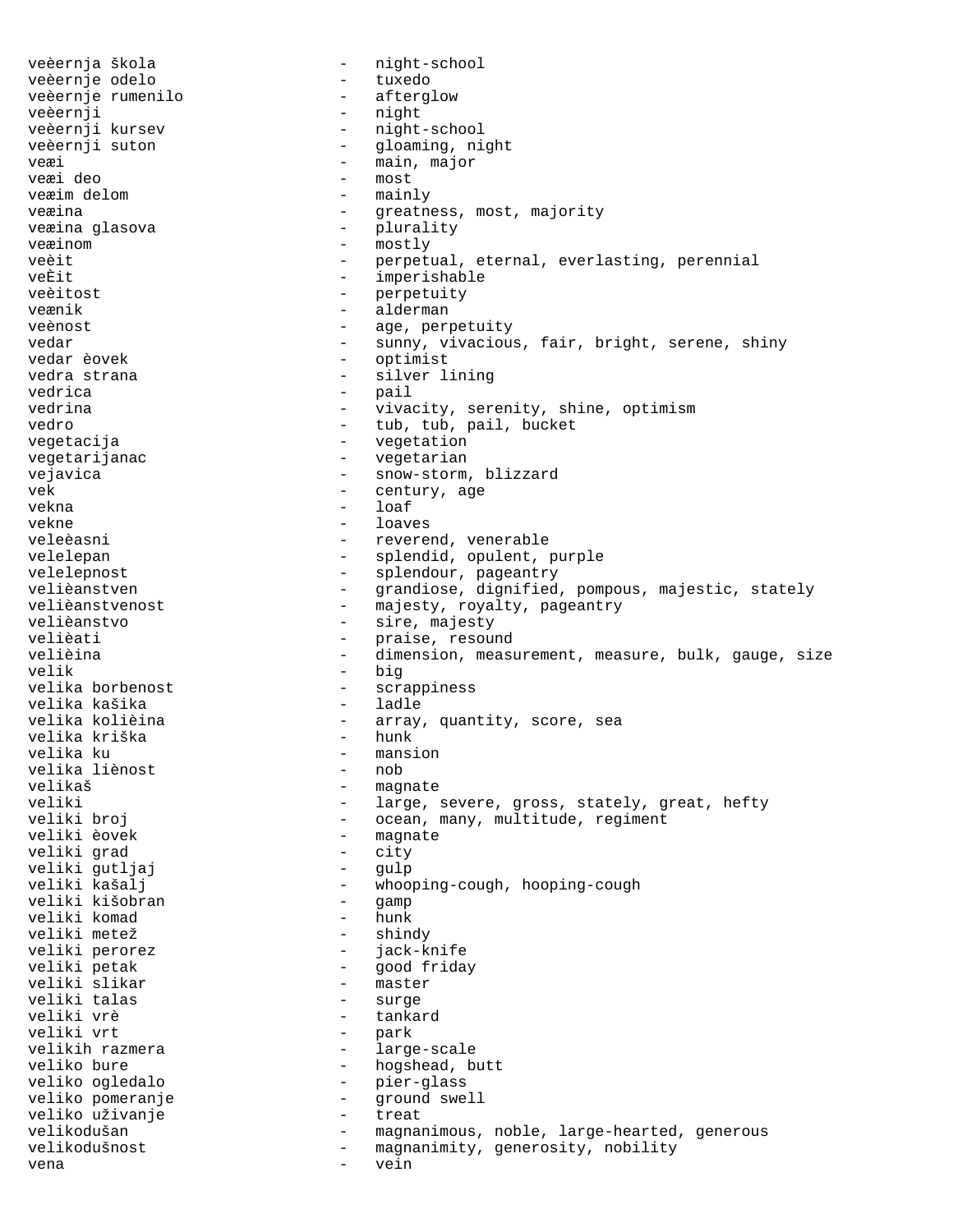venac  $-$  garland, halo, wreath, chaplet, coronal venac (planinski)  $-$  chain venac (planinski) - chain venac od cveæa venèani prsten  $-$  wedding band venèanje  $-$  matrimony, wedding, marriage, match venèati - match - match - match - match - match - match - match - match - match - match - match - match - match - match - match - match - match - match - match - match - match - match - match - match - match - match - matc - marry, wed venèiæ - areola venèiæ od cveæa - corollation - corollation - corollation - corollation - corollation - corollation - corollation venerièni - venereal venjak - bower ventil  $-$  piston, faucet, vent, valve ventilacija - ventilation ventilator - ventilator, fan ventilizati - ventilator, fan ventilizati - ventilator, fan ventilizati - ventilator ventilirati - ventilate venuti - peak, sear, wither, wilt, pine away, fade, pine<br>veo - pall veil shroud shadow veo - pall, veil, shroud, shadow<br>veo - pall, veil, shroud, shadow<br>- quite helluva particular veoma  $-$  quite, helluva, particularly, extremely, badly<br>veoma (slang)  $-$  plum veoma (slang) - plum<br>veoma visok - lofty veoma visok vepar - boar - boar vera external contract the devotion, faith, belief, creed, affiance, credence veran  $-$  true, staunch, life-like, constant, faithful<br>veran (prevod)  $-$  close veran (prevod)<br>veranda - veranda, porch, piazza veranje - scramble verati se - shin, scramble verbalno napasti veresija - tick verglaš - organ-grinder veridba - betrothal, troth, engagement veriti - betroth, troth veriti se - affiance<br>verna kopija - - - - - - - - - - model verna kopija verno - truly vernost - truth, adherence, troth, fidelity, allegiance verodostojan - reliable, veracious, probable verodostojnost - authenticity, veracity veroispovest extensive the contraction of the denomination verovanje  $-$  faith, creed, belief verovano moguæe - possibly verovatan - plausible, conjectural, probable verovati  $-$  believe, trust, credit, hold verovatno  $-$  presumably, likely, probably verovatnoæa - probability, plausibility, possibility, likelihood<br>verska ceremonija - rite verska ceremonija verski - religious<br>verski obred - ordinance - ordinance, cult<br>- dogma versko naèelo vertikala - vertical vertikalan - vertical, perpendicular<br>
verzija - version - version verzija - version veš - underwear veš za pranje vešala - gibbet, gallows vešalica - peg, hanger vešalica za kravate  $-$  tie rack vešanje - Gibbet, hanging, suspension vesei - sprightly vesela pesma  $-$  lilt, carol veselit se  $-$  rejoice veseliti se  $\qquad \qquad -$  rollick, cheer, joy, revel veseljak - sportsman veselje - spree, jinks, mirth, exhilaration, feast, joy veselost **-** hilarity, cheer, vivacity, animation, mirth veseo - boon, pleasant, jocular, skittish, breezy, blithe veslaè  $-$  oarsman, rower, oar veslaèka klupa - thwart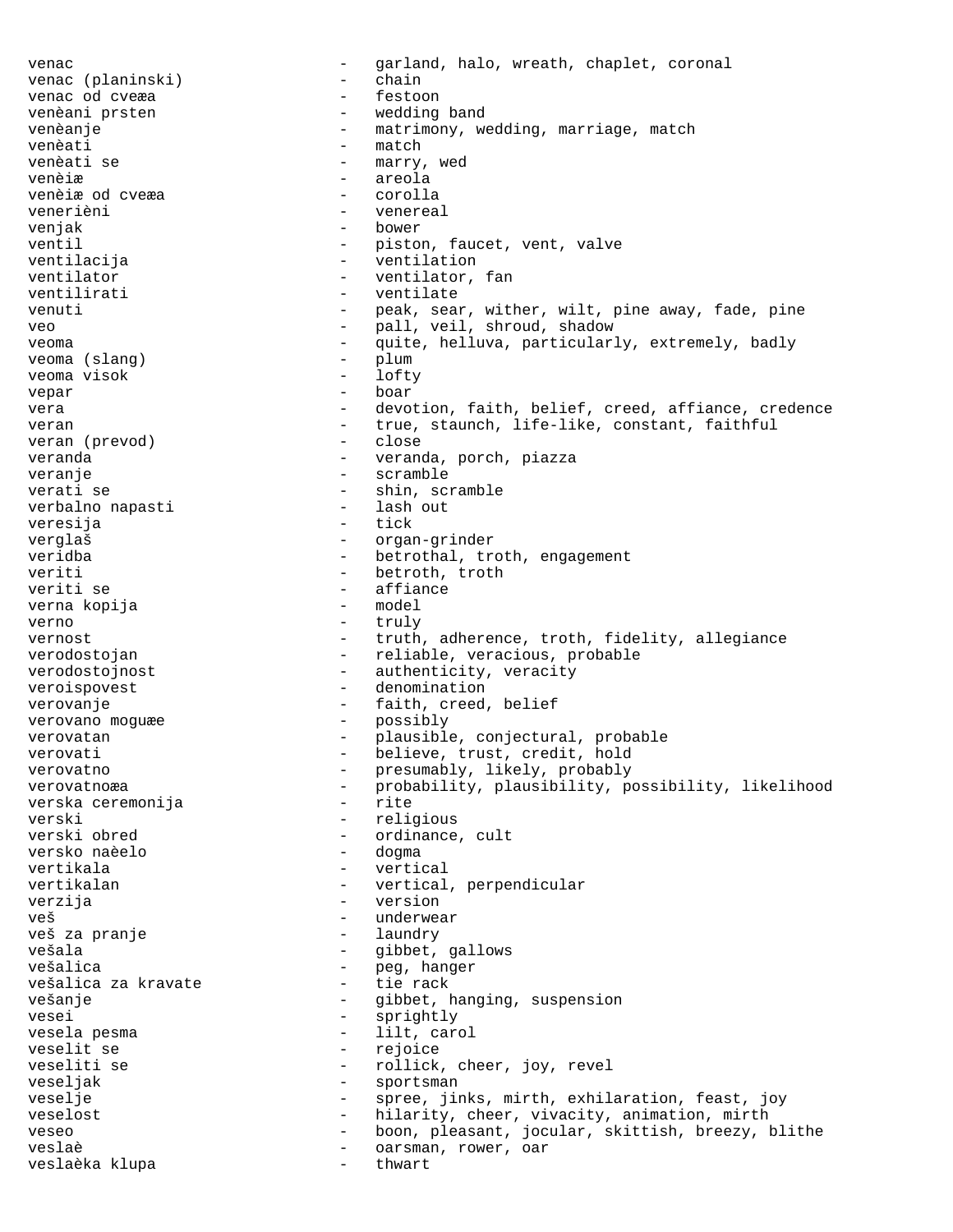veslaèke trke  $\overline{\phantom{a}}$  - boat-race veslanje - paddle, row veslati  $-$  oar, paddle, scull, row veslo - oar, paddle, oar vesnik  $-$  runner, mouthpiece, messenger, apostle, crier vest external vest report of the breeze, message, report vešt - skilful, sharp, neat, able, crafty, adroit, expert<br>vešt potez - master stroke vešt potez<br>veštaèka masnoæa - master stroke<br>- margarine - margarine<br>- rayon veštaèka svila<br>
veštaèka teatralnost histrionics veštaèka teatralnost - histrionics veštaèka vuna veštaèki - bogus, artificial, factitious, dummy, shoddy<br>veštaèko jezero - pond veštaèko jezero - pond veštak - expert vesti - news, embroider, buzz, tidings veštica - hag, witch veština - mastery, attainment, craft, artifice, knack, skill<br>veština pisanja - pencraft veština pisanja vešto - ably - manipulate vetar  $-$  gale, wind, blast veteran entre entre en la veteran en la veteran en la veteran en la veteran en la veteran en la veteran en la veteran en la veteran en la veteran en la veteran en la veteran en la veteran en la veteran en la veteran en la veterinar  $-$  vet, veterinary veto  $-$  negative, veto vetrenjaèa  $-$  windmill vetrenjast - airy vetriæ - breath, breeze, air<br>vetriti - air<br>- air vetriti - air - air - air - air - air - air - air - air - air - air - air - air - air - air - air - air - air vetrokaz - weathercock, vane, cock<br>vetropir - puppy - puppy vetropir - puppy windy, breezy veverica - squirrel vez embroidery, fancy-work, needlework veza e state of the nexus, bond, band, bunch, bearing, link, bracing veza (gram.)  $-$  conjunction vezan<br>vezan za krevet de entre entre de la ped-ridden vezan za krevet vezanih oèiju  $-$  blindfold vezati  $-$  band, tie, bind, tie, tie up, confine vezati se  $-$  rope, partner vezati u èvor vezati u èvor vezati u snop - sheaf, sheave<br>vezati uza se - attach vezati uza se vežba - exercise<br>vežbalište - exercise - exercise vežbalište - parade-ground - drill vežbati - exercise, rehearse vežbati se  $-$  practise, drill, train veze - strings veze i protekcija (colloq.) vezivanje  $\overline{\phantom{a}}$  - attachment vezivati - spen, articulate<br>vi - vou vourself vi - you, yourself via - via vibriranje - vibration vibrirati - throbas - throbas - throbas - throbas - throbas - throbas - throbas - throbas - throbas - throbas vic - gag vièan - apt vicekralj - viceroy viènost - sleight vid  $-$  vision, eyesight, sight, mode<br>vidan - obvious appreciable - obvious, appreciable viðen - sightly viðenje - seeing videti - sight, see, perceive - prospect, perspective, scope, horizon vidljiv  $-$  outward, visible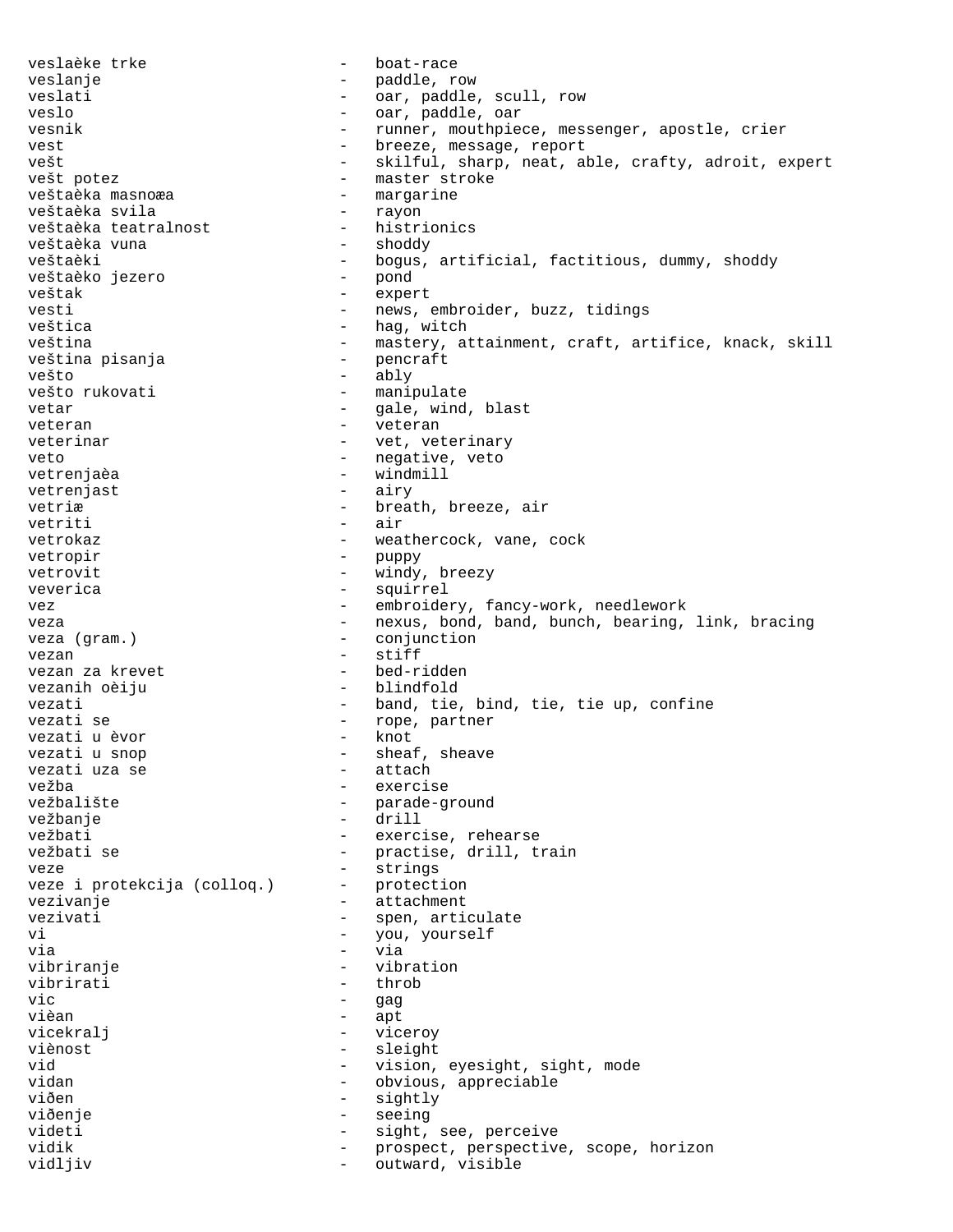vidljivost - visibility vidni - visual, optic vidokrug - horizon, purview, scope<br>vidovit - visionary vidovit - visionary vidovit èovek - seer vidovitost - clairvoyance - otter<br>- otter vidrino krzno vigovac - whig vihor - vortex, eddy, squall, twirl, whirlwind<br>vihor vetra - gust - gust vihor vetra vijak - paddle-wheel vijak broda  $\qquad \qquad$  - propeller vijati (žito) - winnow vijetnamac - vietnamese vijetnamka - vietnamese vijetnamski - vietnamese<br>vijoriti se - - - - - - - - - - - - - flaunt vijoriti se vijuganje - wriggle vijugav - cranky, tortuous, serpentine vika - clamour, ado, shout, row, clamor, note, fuss<br>vikar - vicar vikar - vicar vikati  $-$  call, cry, bawl, whoop, noise, shout viknuti - exclaim, yell vikont - viscount viktorijanski - viktorijanski - viktorijanski - vietnami - vietnami - vietnami - vietnami - vietnami - vietnam vila  $-$  lodge, fay, fairy, spirit, villa vile - prong, pitchfork, fork<br>vileniak - troll - troll vilenjak - troll<br>vilica - troll - iaw vilica - jaw, jowl<br>vilin konjic - - - - dragon-fl vilin konjic - dragon-fly vilina kosa - dodder - thole, rowlock, fork vime  $\qquad \qquad -$  dug, bag, udder vinjak - cognac, brandy<br>vino - wine - wine vino - wine vinograd - vineyard - vintage year<br>- wine vinova loza vinuti se  $-$  soar violina - fiddle, violin violinista - fiddler, violinist violonèelo - violoncello, violoncello vir  $-$  pool, swirl, maelstrom, whirlpool, vortex, whirl<br>viriti  $-$  peep, jut, protrude viriti - peep, jut, protrude<br>virtouz - virtuoso - virtuoso virtouz - virtuoso virusni - viral - academy visak - bob<br>višak - exce - excess, surplus, superfluity, odds više - upwards, several, plus, up, above, more, over - above<br>- often više puta - often više svega - above-all - prefer, choose viseæa firma  $-$  signboard viseæa lampa  $-$  pendant, chandelier viseæi<br>
višegodišnja biljka<br>
- perennial<br>
- perennial višegodišnja biljka višegodišnji - perennial višestruk - multiple, plural viseti - dangle - sovereign, superior, upper, senior viši krugovi - society viši po èinu - major viši položaj - precedence visibaba - snow-drop visija - upland, highland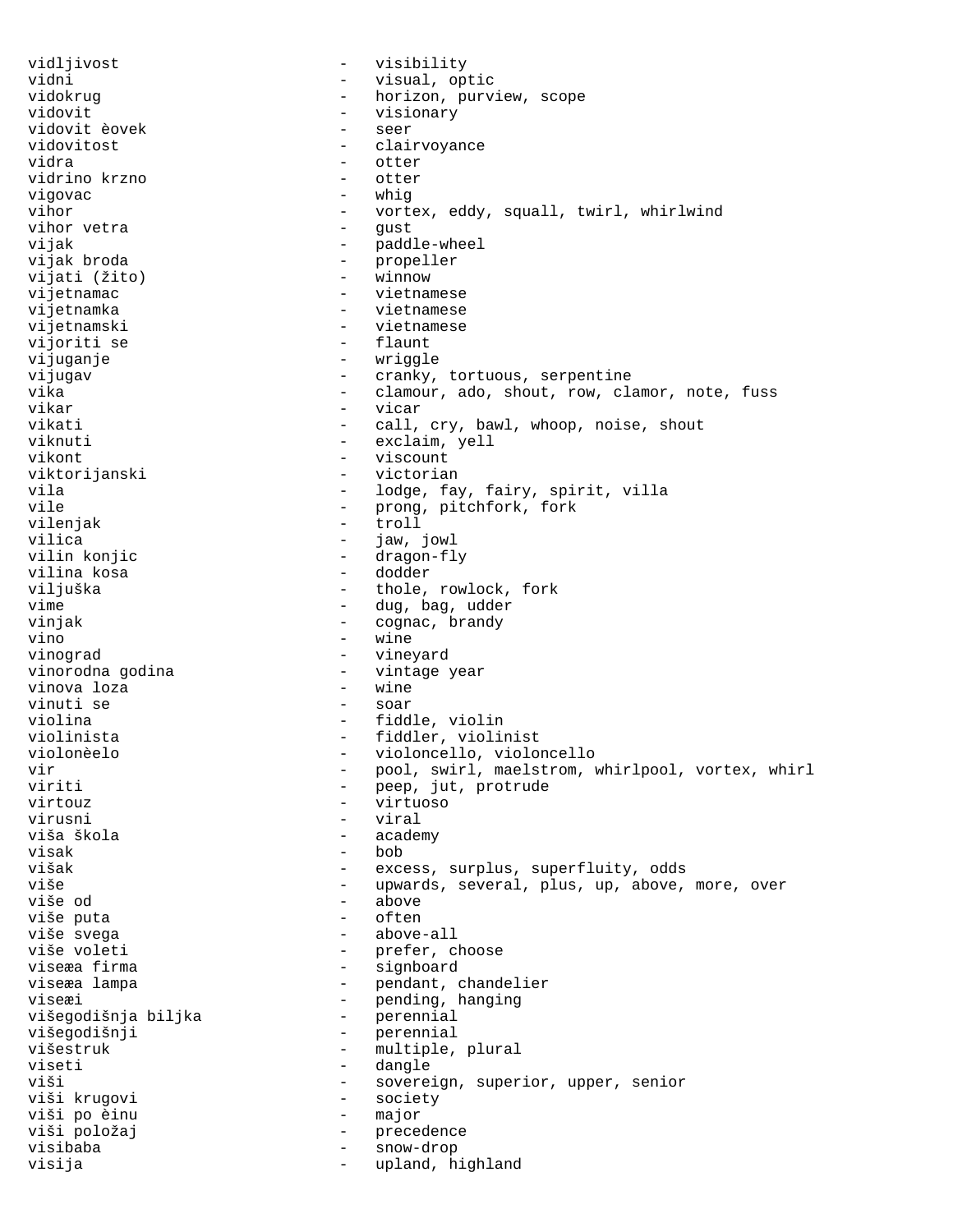visina  $-$  height, pitch, altitude, stature visina poreza  $-$  assessment visinometar - altimeter visinski - altitude visiti - hang<br>visiti iznad - overl visiti iznad - overhang viski - whisky viski sa vodom<br>viskoza viskoza - viscose viskoznost - viscosity visok - stiff, high-pitched, lanky, tall, acute, high visok i mršav - lank visok i mršav<br>visoka ocena - appreciation visoka peæ  $\qquad \qquad$  - blast-furnace visoka škola <br/>  $\hfill$  - academy visoka zgrada - sky-scraper visoki položaj visoko - alot, high<br>visoko ceniti - apprise - apprise - apprise<br>- soar visoko leteti<br>visokoparan - magniloquent, sonorous, bombast visoravan  $-$  platform, park, plateau visost - highness vitak - svelte, slim, slender, shapely, attenuate, pliable vitalan  $-$  vital vitalnost  $-$  vitality vitamin - vitamin - tournament viteški - sportsmanlike, chivalrous viteštvo - chivalry vitez - cavalier vitez u šah - knight vitezov pratilac<br>vitica - tress, ringlet, tendril, wreath vitkost - plastic<br>
vitlati oružiem - brandish - brandish vitlati oružjem vitrina - showcase vitriol - vitriol vivisekcirati - vivisect viza - visa vizija - vision vizionar - visionary vizir - visor - rule, ministry, administration, government, reign<br>- regime vladajuæi sistem - regime vladalaèka kuæa<br>vladanje - manner, morals, deportment, doings, dealing vladanje sobom en vladanje sobom - self-command vladar  $-$  monarch, ruler, sovereign, regent, crown, overlord vladati  $-$  reign, police, govern, rule vladavina  $\qquad \qquad -$  reign vladika - bishop vlaga - damp, moisture, humidity, dampness vlaknast - fibrous vlaknat - stringy vlakno - fibre vlasnica - proprietress - proprietor, possessor, owner<br>- shareholder vlasnik dela deonica - shareholder vlasnik plantaž vlasništvo - ownership, property vlast vlast  $-$  ascendent, authority, sway, hand, power vlastelin - squire<br>vlastelinstvo - manor vlastelinstvo vlastiti - own vlastodržac - potentate vlasulja - periwig vlat - spear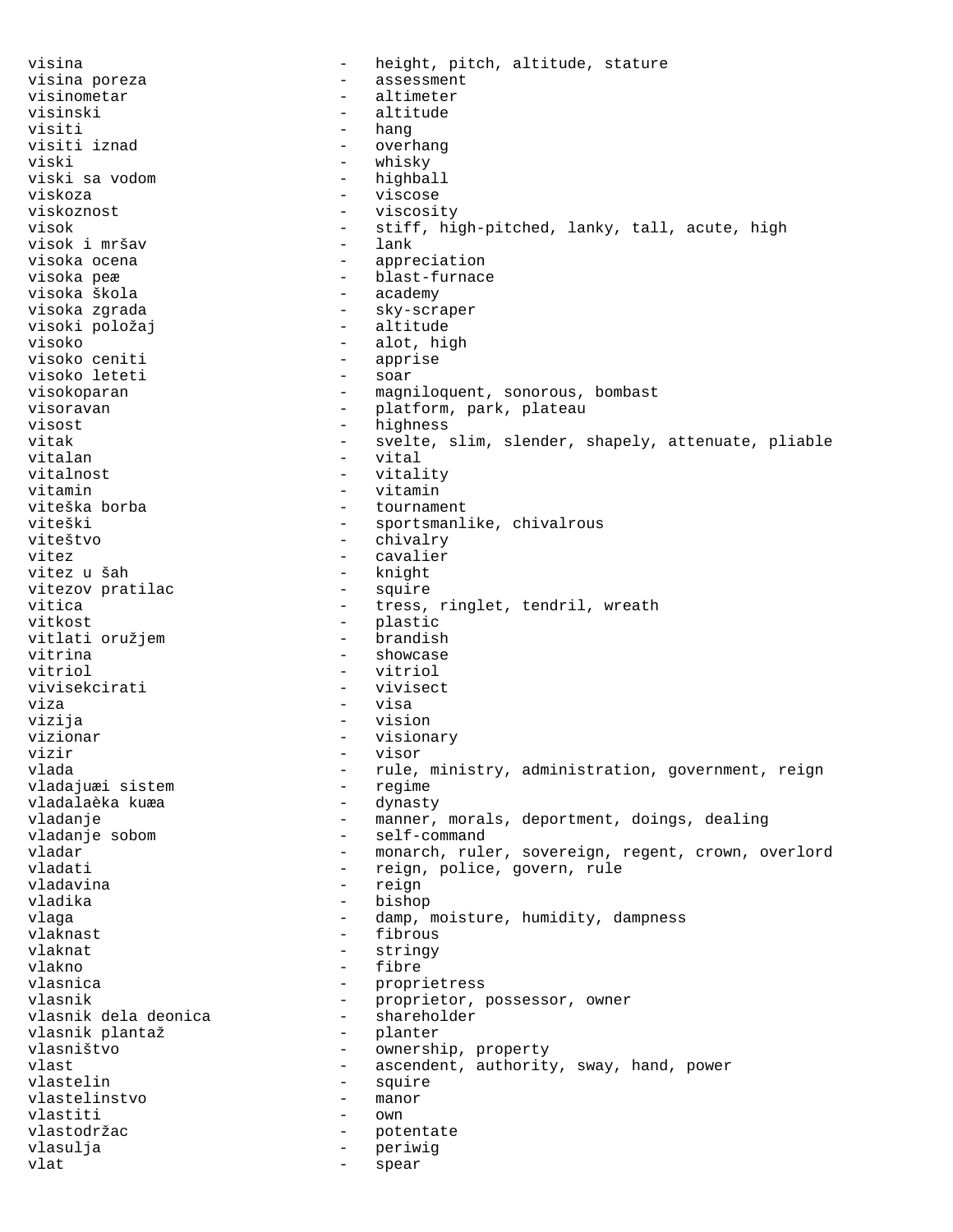vlažan  $-$  soppy, nasty, soggy, sodden, muggy, raw, wet, soil vlaženje - damping - damping vlažnost - dampness vo - bullock, ox voæe - fruit squash voænjak - orchard voæstvo - lead vod - duct, platoon voda - water voða - head, leader, chief, tribune, guide vodeæi - central, master voden - aqueous, aquatic vodena bolest - aqueous, aquatic - aqueous, aquatic vodena bolest vodena prašina - spatter, splash<br>vodeni konj - hippopotamus - hippopotamus vodeni put<br>vodeni vileniak - water-way<br>- nix vodeni vilenjak<br>vodenica vodenica - mill vodenièar - miller - mill-wheel<br>- prosecution voðenje sudskog postupka vodiè  $\overline{\phantom{a}}$  - cicerone  $\overline{\phantom{a}}$  - cicerone  $\overline{\phantom{a}}$ voðica - rein voðice - ribbon<br>voditi - mainta - maintain, manage, conduct, head, pilot, lead<br>- spearhead voditi (kampanju)<br>voditi ka voditi ka - conduce voditi poreklo - descend, originate - negotiate<br>- heed voditi raèuna<br>vodnik vodnik - sergeant - aqueous, watery vodocrp - pump vododerina vodomar - halcyon<br>vodonièna bomba - h-bomb - h-bomb vodonièna bomba vodonik - hydrogen vodopad  $\qquad \qquad \qquad -$  fall, cascade, waterfall vodopija - chicory vodoravan - horizontal vodoskok - fount, fountain vodovod - water-works, plumbing - plumber<br>- conduit vodovodna cev - conduit vodovodna instalacija<br>vodovodne cevi - plumbing vodozemac - amphibian vodozemni - amphibious, amphibian<br>vojevati - war vojevati vojna  $\overline{\phantom{a}}$  - parade vojna lica - military - military vojna obaveza  $\overline{\phantom{a}}$  - conscription vojna sila<br>vojna vežba - array, army<br>vojna vežba - drill vojna vežba<br>vojne vežbe vojne vežbe - manoeuvre - munition vojni - warlike, military, martial - war-plane vojni poziv - call-up vojni sud  $-$  court-martial vojnici - man vojnièki - military, GI vojnik - private, soldier, GI vojska - troop, legion, military, army<br>vojvoda - troop, legion, military, army vojvoda - duke vojvodski - ducal vojvotkinja - duchessing -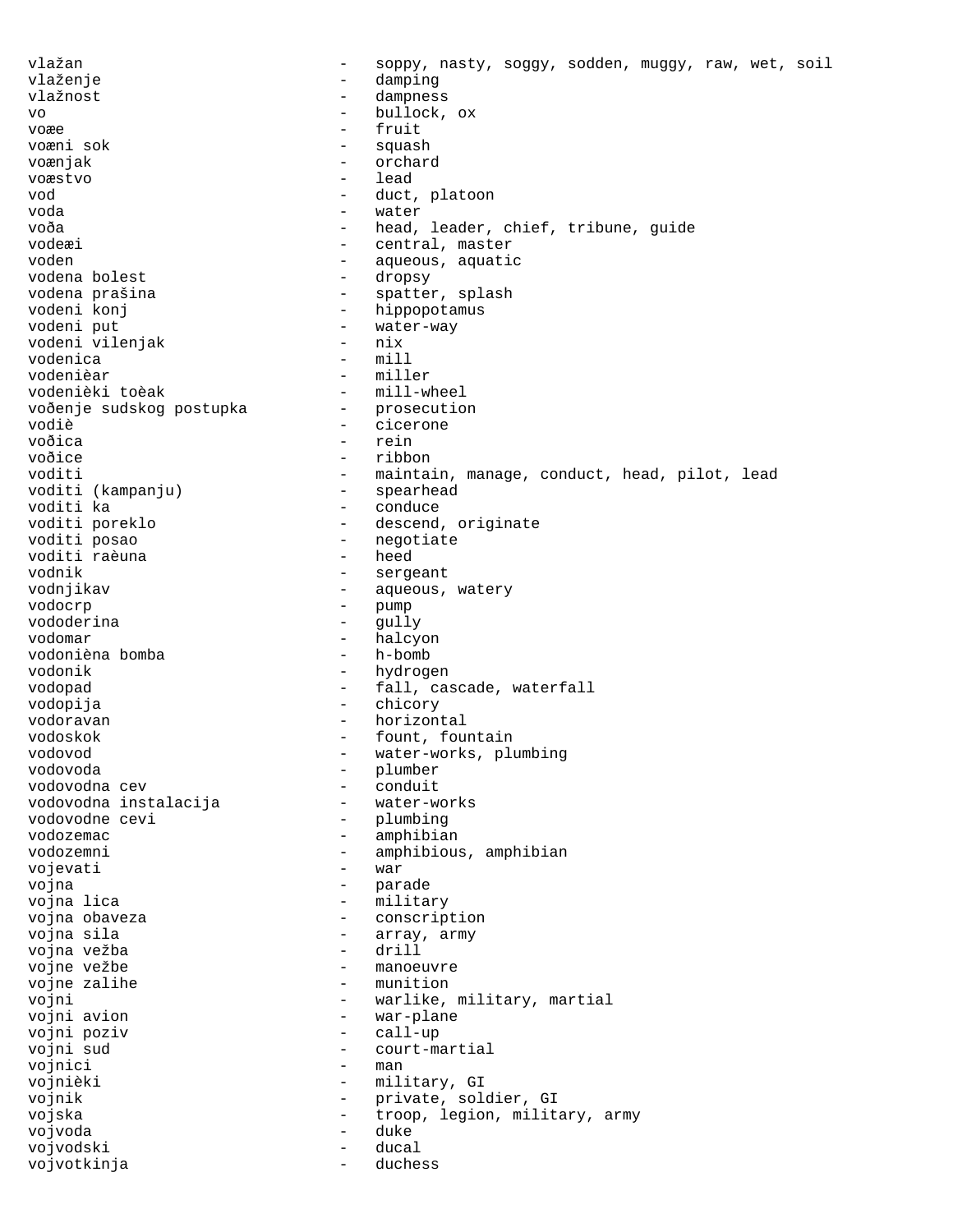vokal - vowel vokalni - vocal volan - wheel volan (haljina) - frill, flounce, furbelow<br>volei - volley volej - volley - love<br>- affect voleti nešto volfram - tungsten volja - will, volition, mood - willing, prepared voljen - precious, beloved volt - volt voltaža - voltage voodnjikav - sloppy vosak - wax, sealing-wax voštan - waxen voštano platno votka - vodka voz  $-$  railway, train vozaè  $\overline{c}$  - carrier, chauffeur, driver<br>vozaè taksija - cabman - cabman vozaè taksija vozarina - freight, passage vozati se voženje - driving vozilo - vehicle - carry<br>- drive voziti (kola) - drive voziti auto - motor voziti se<br>vozni park - rolling-stock vožnja<br>vožnja u pripitom stanju drunken driving<br>drunken driving vožnja u pripitom stanju vrabac - sparrow - sparrow vraè  $-$  quack, charlatan, medicine-man, soothsayer vraæanje en en version, resumption, reversion, rally, backing vraèanje en entrymine de vraèanje en entrymine vraèanje vraèanje vraèanje vraèanje vraèanje vraèanje vraèanje vraèara - witch vraæati oteto - disgorge vraæati se  $-$  retrace vrag - devil vraga - gosh vragolan - scapegrace, rogue, imp vragolanstvo - archness vragolast - impish, puckish vragolije - roguery - roguery<br>vrana - crow, roguery - crow, roguery - crow, rook vrat  $-$  neck, scrag, nape, scruff<br>vrat (anat.) - cervix vrat (anat.) vrata - door, gate vrata na brodu vrata u podu - trapdoor vratanca u podu vratar - usher, porter, janitor, porter vratašca - wicket vratiti  $-$  restore, send back vratiti dug  $-$  repay vratiti dug - repay vratiti istom merom - reciprocate vratiti na mesto<br>vratiti se - resume, regress, relapse, return, come again<br>- repatriate vratiti se u domovinu - repatriate  $v$ ratna marama  $-$ <br> $v$ ratna žila  $$ vratna žila  $-$  jugular vrba  $\qquad \qquad$  - sallow, osier, willow vrbov prut - osier vrbovati - canvass vrbovati (glasaèe) - tout vrè  $-$  ewer, pot, mug vrè za pivo - schooner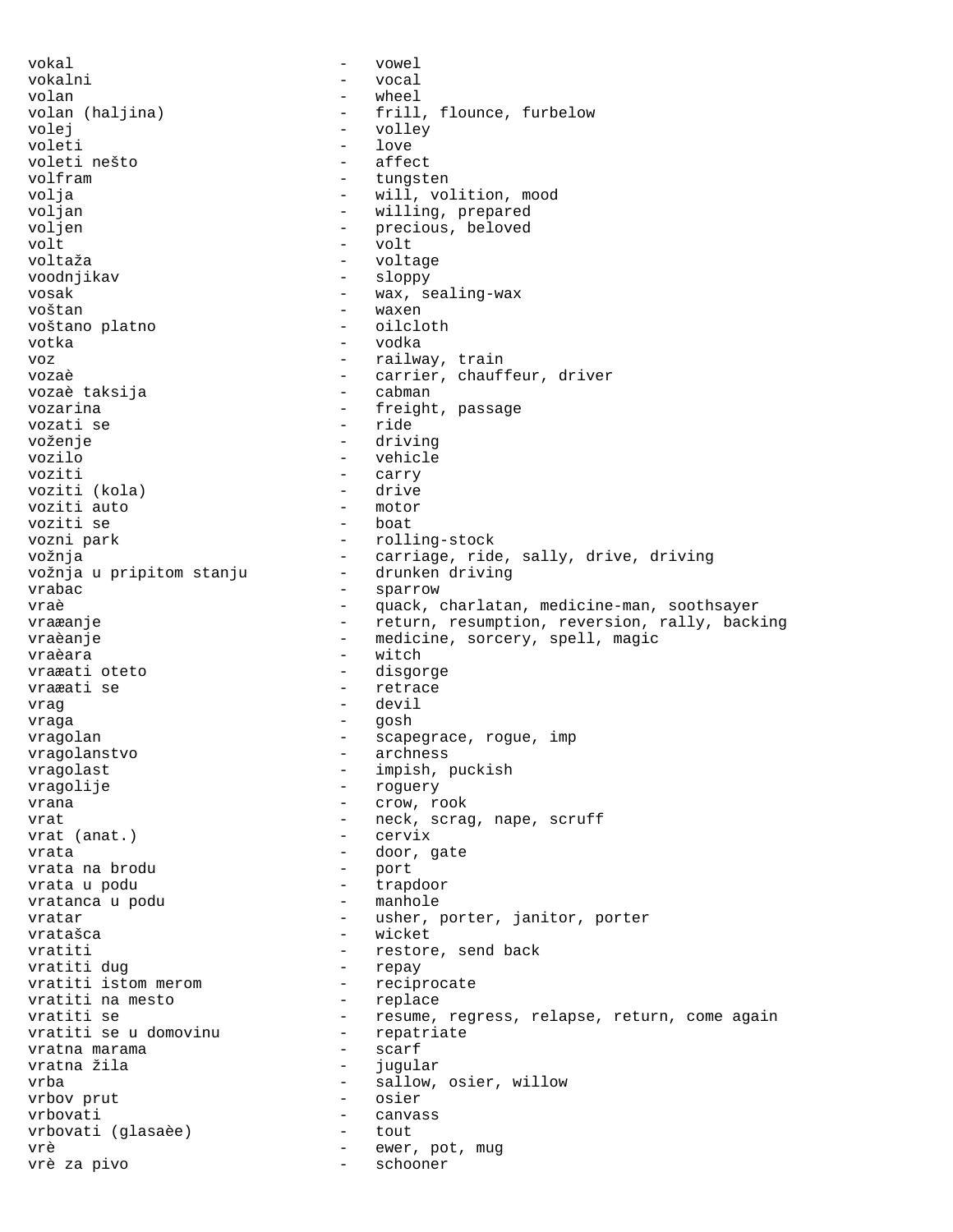vræa - pocket vrèanje - purr vrdanje - equivocation vrdièiti - skimp vrebati - mouse, prowl, prey, lurk<br>vrebati plen - raven - raven vrebati plen - raven - raven - raven - raven - raven - raven - raven - raven - raven - raven - raven - raven vreæa - sack, bag, receptacle<br>vreæast - sack, bag, receptacle vreæast - baggy vredan - studious, rich, diligent, busy, worth, worthy<br>vredan pamæenja - memorable vredan pamæenja vredan pažnje  $-$  worth-while, noteworthy vredan pohvale  $\qquad \qquad -$  commendable vredan prekora  $-$  blameworthy vredan prezira  $-$  despicable vredan spomena <br/> - memorable - memorable vredan žaljenja - regrettable vreðanje - offense, abuse, offence<br>vreðati - offense, abuse, offence vreðati  $-$  blaspheme, abuse, mortify<br>vreðati se  $-$  resent  $-$  resent vreðati se - resent vredeti - be, rate vredna - notable - notable<br>vrednoæa - notable - diligen diligence vrednost **-** value, merit, valuation, worth, amount, cost vrednost novca - denomination vrelina - fervor vrelo  $-$  source, well vreme  $v$ reme poluraspada  $v$  - spell, time, weather, turn vreme poluraspada  $v$ - half life vreme poluraspada vreme ruèka  $-$  mealtime vreme sabiranja<br>vremennski razmak - period - period vremennski razmak - period vrenje  $\qquad \qquad \qquad -$  bubble, effervescence vreo  $-$  torrid, fervent, hot vresak - heather vresta en el estrello de la section de la section de la section de la section de la section de la section de l vretenast - spindle vreteno - spindle, cylinder vreti - boil, seethe, ferment vreva - splutter, throng, romp, turbulence<br>
- altitude spire anex peak crest vrh - altitude, spire, apex, peak, crest, point, summit vrh crkve - broach vrh premca - pail - pail - pail - pail - pail - pail - pail - pail - pail - pail - pail - pail - pail - pail vrhnje – cream<br>vrhovan – topmo: vrhovan - topmost, supreme, upmost<br>vrhovna vlast - sovereignty, supremacy - sovereignty, supremacy vrhovni - sovereign, paramount vrhovni gospoda - overlord vrhovni pelat<br>vrhovni sud - supreme court<br>- pontiff vrhovni sveštenik vrhunac - noontide, tip-top, summit, top, extremity, pitch vrhunac snage  $\begin{array}{ccc} - & \text{heyday} \\ \text{whunski} & - & \text{meridi}\end{array}$ vrhunski - meridian vrijuæi - ebullient vrisak - screech, scream, shriek, yell<br>
- scream screech shriek<br>
- scream screech shriek vrisnuti - scream, screech, shriek<br>vrištati - shrill squall vell s vrištati - shrill, squall, yell, scream<br>
- cliff vrlet - cliff<br>
vrletan - cliff<br>
- abrup abrupt, precipitous vrlina  $-$  merit, goodness, purity, virtue<br>  $-$  perfection - perfection<br>- right pres vrlo - right, precious, very, quite - giveaway vrlo loš - unspeakable, icky vrlo mali  $-$  miniscule vrlo mnogo - quite vrlo mršav - raw-boned vrlo naporan and the settless of the settless of the settless in the settless of the settless of the settless o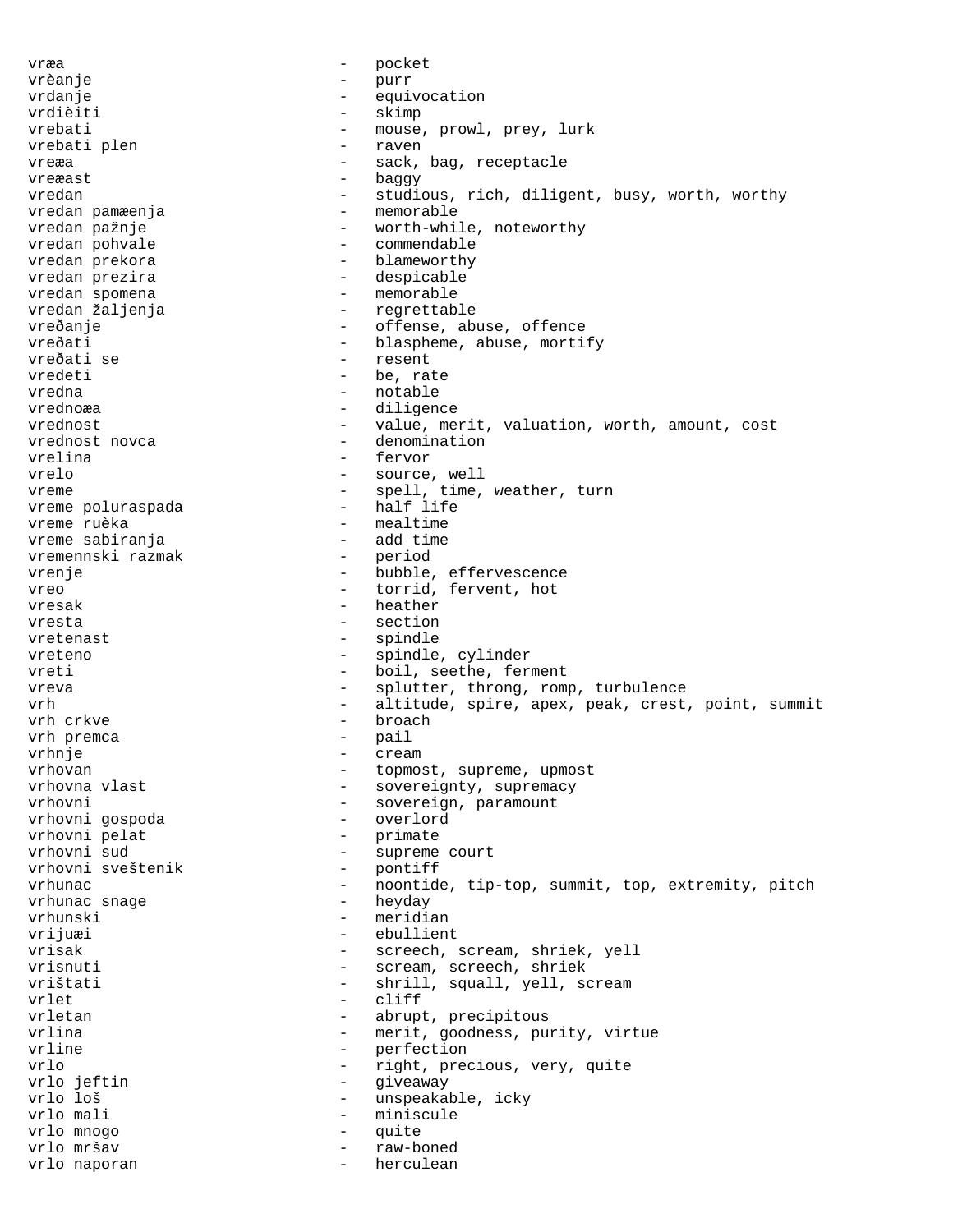vrlo osetljiv  $\qquad \qquad -$  punctilious vrlo snažan - herculean vrlo star - ancient, superannuated vrlo veliki - gigantic vrlo visoko - sky-high vrpca<br>
vrpca - band, ribbon, tape<br>
vrpoljiti se - shuffle, squirm, f - shuffle, squirm, fidget<br>- coop vrša za ribu<br>vršak vršak - cog, jag, apex<br>vršiti - cog, jag, apex - practise<br>- drain vršiti drenažu<br>vršiti dužnost - officiate<br>- ply vršiti posao - ply vršiti pritisak - bear down vršiti promet - traffic vršnjak - coeval, match vrsta  $\left( \text{život.} \right)$  - sort, species, ilk vrsta  $\left( \text{život.} \right)$ vrsta (život.) - kind vrsta amerièkog narodnog plesa - hoe-down vrsta automata - tommy-gun vrsta bakalara - haddock vrsta belog vina - sherry vrsta èajnog peciva - muffin vrsta èamca - yawl vrsta cica - chintz vrsta delfina - grampus vrsta glodara - gerbil vrsta jaguara - ounce vrsta kaputa - sack vrsta kišnog mantila - trench coat vrsta kola - brougham vrsta kolaèa - turn-over, shortbread vrsta konja - pony vrsta krtice and the coon vrsta likera - cordial vrsta limuna - lime vrsta materijala - polka-dot vrsta pasulja - kidney-bean vrsta piva - lager (beer), ale vrsta platna - diaper vrsta plesa - shimmy vrsta prepelice - partridge vrsta psa - pug, dane vrsta pudinga - roly-poly vrsta revolvera - six-shooter vrsta salate  $-$  lettuce vrsta sendvièa - wedge vrsta slatkiša - lollipops vrsta službe - rating vrsta somota - plush vrsta sosa - ketchup vrsta sportske igre lacrosse vrsta testere - jigsaw vrsta tkanine - denim vrsta vina - hock vrsta ženske rukavice - mitt vrsta ženske sandale - wedge vrt en een van de verteer van de verteer van de verteer van de verteer van de verteer van de verteer van de ve vrteška - merry-go-round, carousal, roundabout, whirligig vrteti - spin<br>vrteti (repom) - wag vrteti (repom)<br>vrteti se vrteti se  $\overline{\phantom{a}}$  - pivot, rotate, reel<br>vrtini slez - hollyhock - hollyhock vrtlog - twirl, maelstrom, swirl, eddy, whirl vrtložast - turbulent vrtoglav - giddy vrtoglavica - stager, giddiness, dizziness vruæ oblog  $\qquad -$  stupe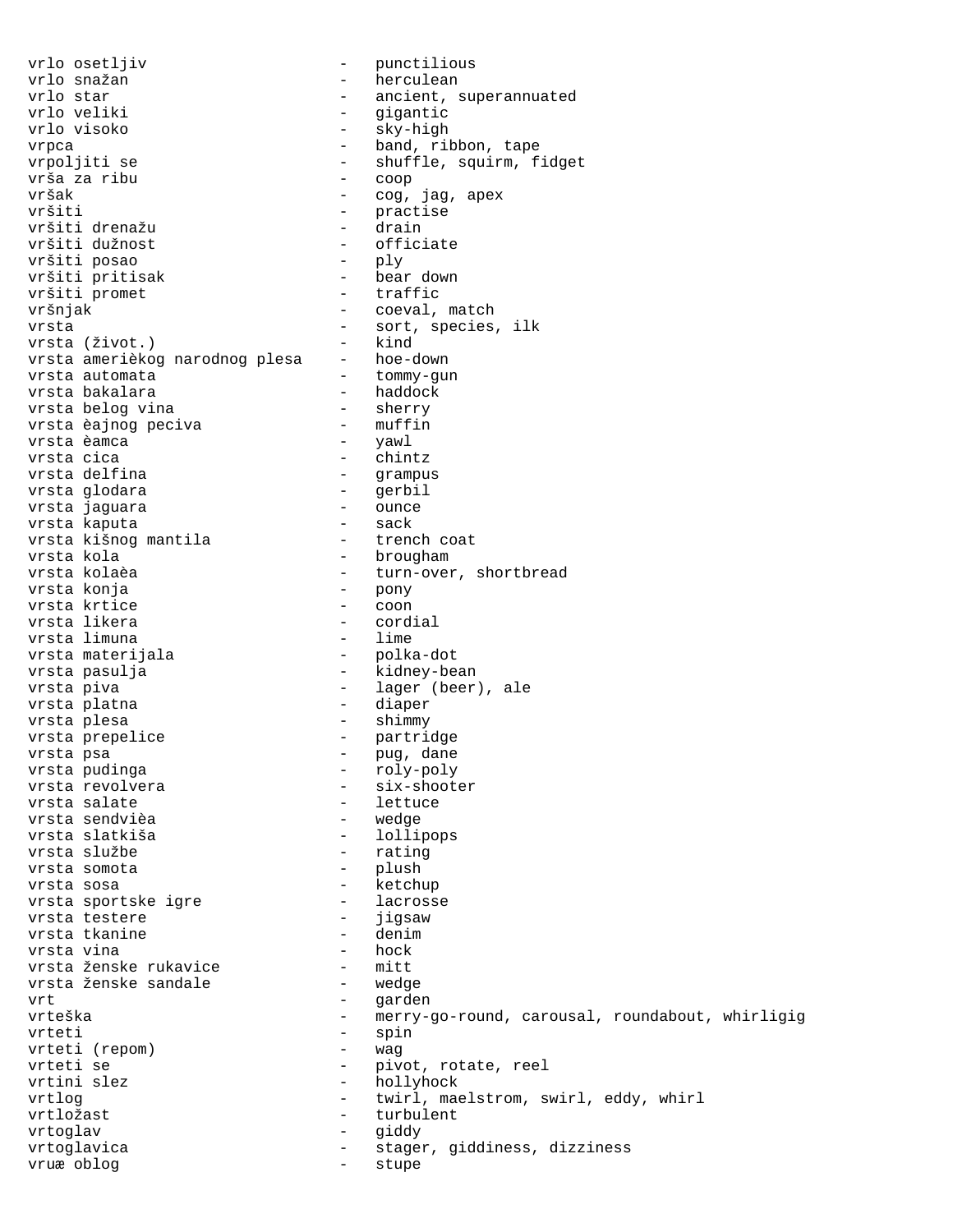vrveti - abound, swarm vrzmati se - tinker vuèa - haul, pull, tug, drag, traction, draught, tow vuèen - draggled - twitch, tug vuèenje nogu  $-$  shuffle, shamble vuæi - drag, snake, pull, draw, heave, haul, tow, train vuæi dole - drag down - scuff, shuffle vuæi se  $-$  trail, plod, trudge vucibatina  $-$  roque vuèji - wolfish vuk - wolf vukodlak - ghoul vulgaran  $-$  vulgar vulkan - volcano vulkanizirati - vulcanize vulkanski - volcanic, eruptive vuna  $-$  wool, fleece vunen 1980 vunen 1990 vunen vunen vunen 1980 vunen voollen vunen voollen vunen varaligen van die voollen van d<br>1990 vunen 1990 vunen varaligen varaligen van die voorlen van die van die van die van die van die van die van <br> - cardigan<br>- sweater vunena majica<br>vunena potkošulja - singlet - singlet vunena potkošulja vunena preða - saxony<br>vunena tkanina - saxony vunena tkanina<br>vuneni džemper - cardigan<br>- rug vuneni pokrivaè<br>vuneni sviter - pull-over<br>- w.c. water-closet - w.c. za  $-$  against, for, of, after za bacanje  $-$  missile za èas - awhile za èišæenje puške za diskusiju - controversial za granicom<br>za iednokratnu upotrebu expendable za jednokratnu upotrebu<br>za jelo – eatable<br>– peg za koèiæ privezati za naših dana  $\qquad \qquad \bullet$  - nowadays za nuždu - makeshift za podmazivanje  $-$  lubricant za preziranje  $\overline{\phantom{a}}$  - scurvy, paltry za sklapanje <br/> - collapsible - collapsible za vreme  $\overline{\phantom{a}}$  za vreme dok  $\overline{\phantom{a}}$  - during  $\overline{\phantom{a}}$  - during  $\overline{\phantom{a}}$  - whilst, za vreme dok - whilst, whence<br>Žaba - frog, toad žaba - frog, toad - frog, toad - frog, toad - frog, toad - frog, toad - frog, toad - frog, toad - frog, toad -- solitary, remote<br>- nook zabaèeno mesto - nook zabaciti qlavu zabadati nos - snoop, pry  $zabat$  - gable zabava and the party, revel, pastime, sport, merriment, amusement zabavan - droll, playful, quaint, amusing zabavište - pleasure-ground, day-care center zabavljati - beguile, amuse, entertain, divert<br>zabavljati se dally, enjoy, revel, disport zabavljati se - dally, enjoy, revel, disport zabeleška - record, minute<br>zabeleška - record, minute - note zabeležen - registered zabeležiti - record, write, book, to write down, minute, note zabezeknut - thunderstruck zabiberiti - pepper žabica - squib žabica za natezanje provod. - toggle zabijaè stubova - pile-driver zabijati eksere - nail zabit  $-$  out-of-the-way zabiti - stick, stab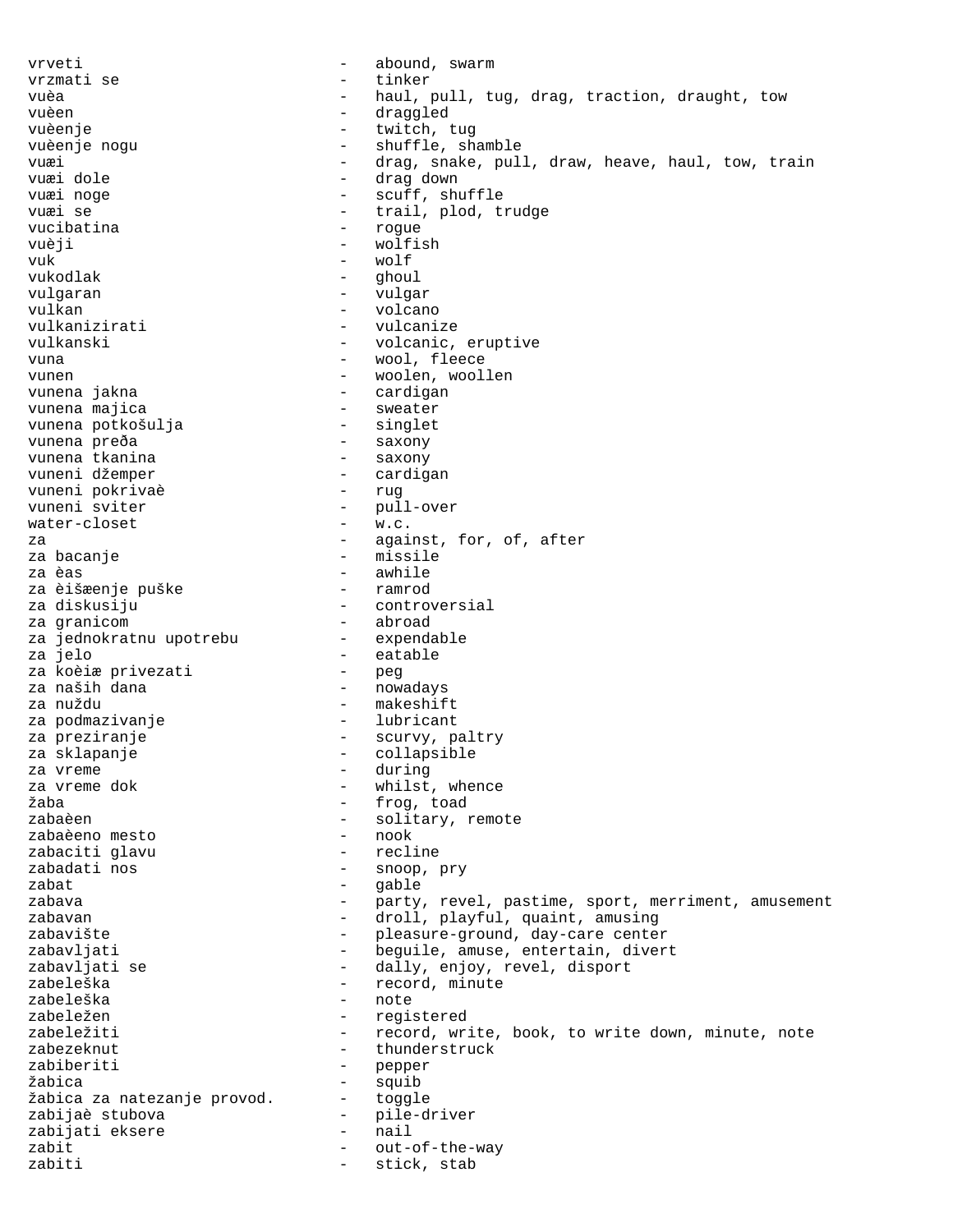zabiti klinac  $\qquad \qquad$  - spike zabiti se  $-$  wedge zabitni kraj  $-$  slum zabito mesto  $-$  solitude zablještati - daze zabluda - delusion, mistake, fallacy, error, misapprehension zabludeli - errant zaborav - oblivion, silence zaborav (fig.) zaboravan - oblivious zaboraviti - condone, forget zaboravljiv - oblivious zabosti – stick zabran  $\sim$  reserve zabrana - negative, interdict, prohibition, ban, embargo<br>zabrana trgovine - embargo - embargo zabrana trgovine zabraniti - proscribe, shut, proclaim, inhibit, bar, ban zabranjen - illicit, unlawful zabraviti zabrinut - solicitous, preoccupied, anxious<br>zabrinutost - fret, solicitude, anxiety, preoc - fret, solicitude, anxiety, preoccupation zabuna - disorder, perplexity, perturbation, puzzlement zabuniti - puddle, embarrass zabuniti se  $-$  mistake zabušant - skulk zabušavati (slang) zaèaran  $\qquad \qquad -$  spellbound zaèarati - bewitch zaèeèiti - stopper zaceniti - overcharge, charge zaèepiti  $-$  gag, wad, plug, block, tamp, clog zaèepljenje<br>zaèetak - obstruction<br>zaèetak - embryo rud zaèetak - embryo, rudiment, nucleus zaèeti - beget zaèetnik  $-$  architect, author zaæi - set zaèin  $-$  piquancy, sauce, seasoning, dressing, condiment zaèiniti  $\begin{array}{ccc} 1 & - & - \\ 2 & - & - \end{array}$  spice, season, sauce zaèiniti (fiq.) zaèiniti (fig.) zaèinjen - piquant zaèinjen miroðijom - spicy zaèuditi - astonish zadah - sniff, odour zadak u kukaca zadatak  $-$  mission, task, message, lesson, example zadati - propound, inflict, propose zadati pokoru - penance zadati pokoru<br>zadaviti - strangle zadebljanje - mub, callus, callosity zadihan  $\qquad \qquad \qquad -$  breathless zadihan govor  $\qquad \qquad -$  pant zadihan govor zadihanost - gasp zadihati se - gasp, pant zadirkivalo zadirkivanje - persiflage, raillery zadirkivati - mock, banter, gibe, tease, jeer, bait zadiviti<br>zadnja strana da i strana - astonish - astonish - astonish - astonish - astonish - astonish - astonish - astonish - astonish - astonish - astonish - astonish - astonish - astonish - astonish - astonish - astonish zadnja strana - rear zadnje sedište - pillion, back seat zadnji - last, posterior, hind, hinder, back<br>zadnji vagon - caboose - caboose zadnji vagon zadnjica - buttock zadobiti - acquire, win, sustain zadocneo  $-$  late zadovoljan - jaunty, content, joyous, happy, proud, glad zadovoljavajuæi - satisfactory zadovoljavati - please zadovoljenje - - satisfaction, appeasement, redress, contentment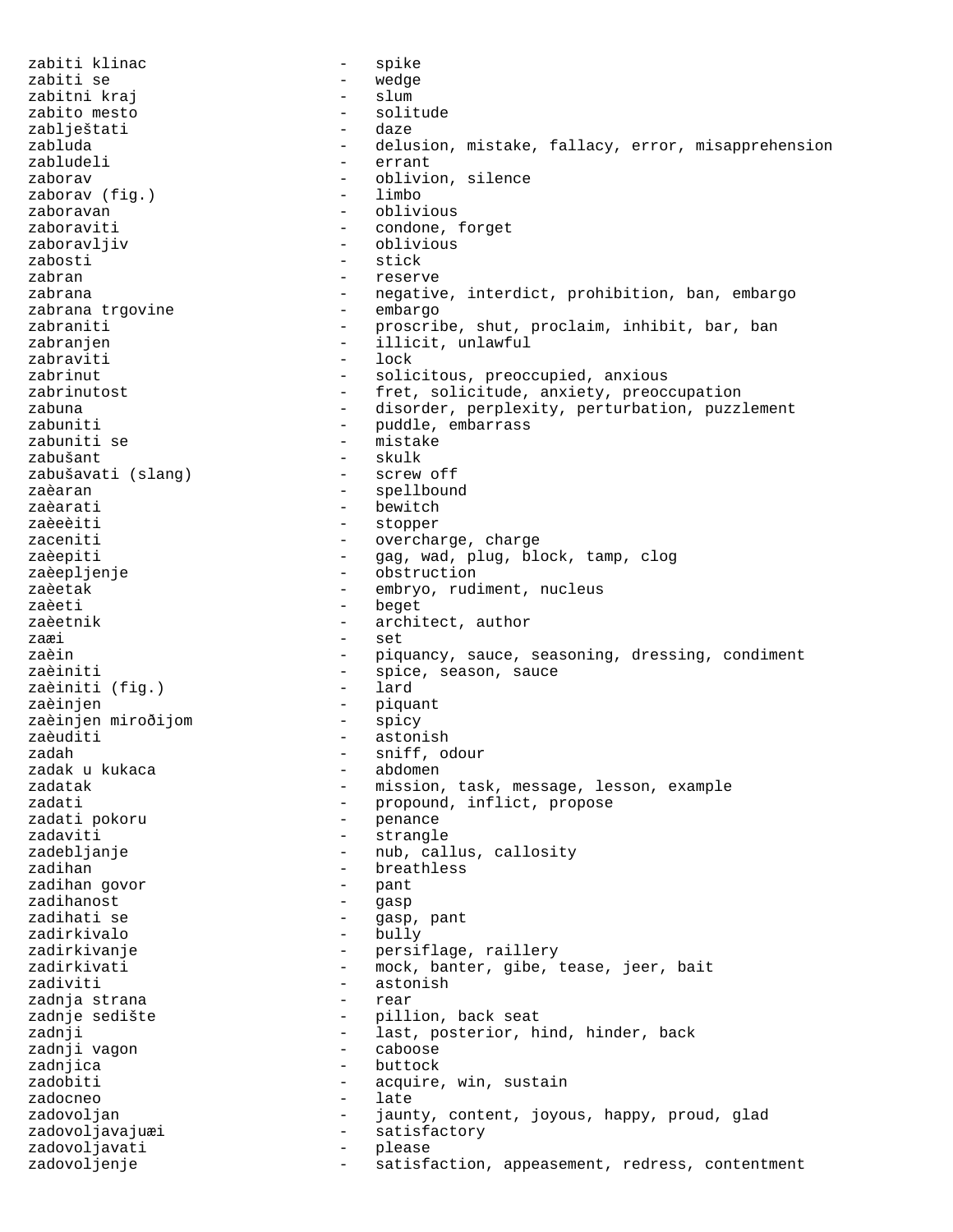zadovoljiti - content, gratify, satisfy zadovoljstvo  $\sim$  - content, pleasure, contentment, satisfaction zadrhtati - thrill zadružni - communal - retain, bate, arrest, restrain, apprehend, retard zadržati pravo  $-$  monopolize zadržavanje - retention, arrest, moderation, detention, set-back - repress, shackle, refrain, deter<br>- pore zadubiti se zadubljenost - absorption zadužbina - endowment zaduženje - charge zadužiti  $\qquad \qquad -$  debit, encumber, oblige zadužnica  $\qquad \qquad \qquad -$  iou, debenture zagaditi - pollute<br>zagađivanje - contamir zagaðivanje - contamination zagasit - sad zagladiti  $-$  redress, salve, sleek zaglavlje - caption, heading zagledati se  $\hspace{1cm}$  - peer, look ahead zaglibiti - swamp zaglibiti se  $-$  mire zaglupljenost - backwardness zaglušiti - deafen<br>zaglušivati - mob zaglušivati - mob zaglušti zagnjuriti  $-$  plunge, duck, immerse zagnjuriti se - duck, dive, dip, submerge zagnojen - purulent<br>zagnojen - purulent<br>- fester zagnojenost - fester zagnojiti se zagolicati - titillate zagonetan  $-$  mystic, oracular zagonetka - puzzle, enigma, riddle žagor - noise - noise - noise - noise - noise - noise - noise - noise - noise - noise - noise - noise - noise - noise - noise - noise - noise - noise - noise - noise - noise - noise - noise - noise - noise - noise - noise - scorch<br>- master zagospodariti zagrabiti  $\qquad \qquad -$  poop, scoop up zagrada () - bracket zagrade - parenthesis<br>zagrejati se - warm - warm zagrejati se  $-$  warm zagrevanje - heating zagristi zagrižen - inveterate zagrliti - hug, span, cuddle - embrace zagrljaj  $\qquad \qquad -$  cuddle, embrace, bosom zagrobni - sepulchral zagroziti  $-$  endanger, imperil, peril zagubiti - misplace zagušiti se  $\overline{\phantom{a}}$  - choke, gag, choke zagušljiv - stale, poky, stuffy, fusty, muggy, sultry, sticky - smother, suffocate zahod - latrine zahtev - request, petition, claim, solicitation, clamour zahtevati  $-$  seek, necessitate, require, exact, call for zahvalan - indebted zahvaliti<br>zahvaljujuæi - owing, owing to zahvalnica - paean zahvalnost external thank, gratitude, acknowledgement zahvat - clutch zahvatiti  $\begin{array}{ccc} - & \text{poop, attack, overtake} \end{array}$ zahvlan - thankful, grateful zainteresovati - interest zaista  $-$  actually, indeed, truly, so, verily, de facto zajam  $-$  advance, loan zajamèiti - secure, assure, safeguard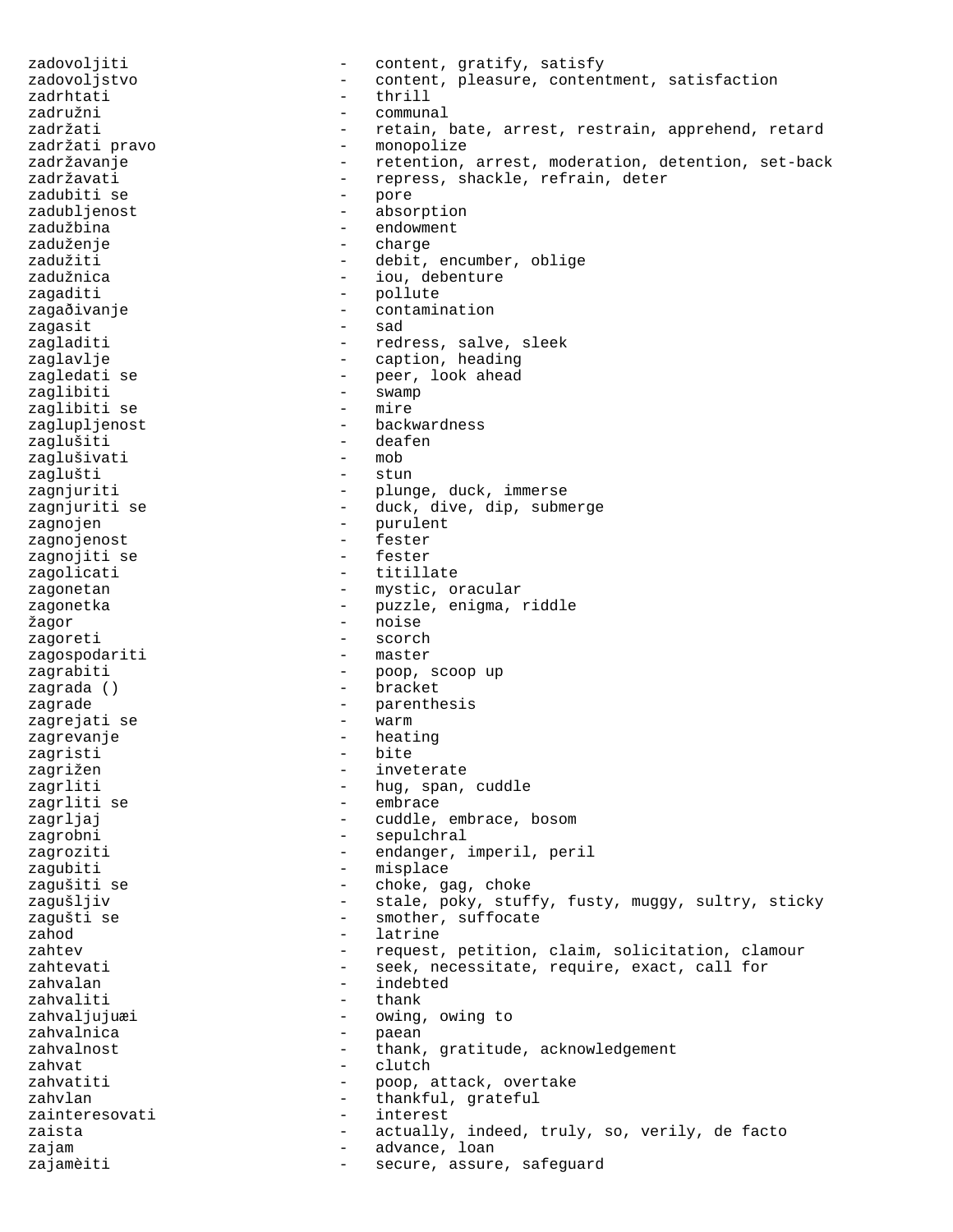zajedanje - sarcasm zajedati zajedljiv - mordant, acrimonious, barbed, cantankerous, severe zajedljiva - nip zajedljiva primedba zajedljivac - gadfly zajedljivost<br>
zajedljivost (fig.) - vitriol<br>
- vitriol zajedljivost (fig.) zajednica - union, league, community zajednièki - promiscuous, joint, collective, cumulative, mutual<br>zajednièki susret - reunion zajednièki susret zajedno  $-$  together, altogether zakaèiti - hook zakasnela misao  $-$  afterthought zakasneo  $-$  tardy, overdue, backward zakasniti - miss zakazani sastanak zakazati - schedule zakerati - carp zakivak - rivet zakivanje - clench - shield zaklati - slaughter, stab<br>zakleti neprijatelj - arch-enemy zakleti neprijatelj - arch-enemy zakleti se zakletva - oath zaklinjati se  $\qquad \qquad -$  conjure zakljuèak - verdict, deduction, upshot, conclusion, epilogue<br>zakljuèan - pent, shut up - pent, shut up<br>- lock zakljuèati<br>zakljuèiti - conclude, abstract, infer<br>- close zakljuèiti (posao)<br>zakljuèni raèun zakljuèni raèun - balance sheet - inclusive zaklon - entrenchment, shelter, lee, bulwark<br>zakloniti - screen overshadow shelter - screen, overshadow, shelter zakon - bill, bylaw, law, principle, statue<br>zakon o sirotin - poor-law zakon o sirotin zakonik - code zakonit  $-$  statutory, rightful, legitimate zakoniti - lawful zakonitost - validity, right, legality zakonodavac - lawmaker - legislative<br>- senate zakonodavno telo<br>zakonodavstvo zakonodavstvo - legislation<br>zakonom zaštiæen - proprietary - --<br>proprietary zakonska odredba - statute, purview<br>zakonska prava stranke - merit zakonska prava stranke - merit zakonski prekršaj zakopati - entomb zakopèan  $-$  reserved, canny zakopèanost - secrecy zakopèati - button<br>zakorovljen - weedy zakorovljen zakovati - enchain zakovica - rivet zakrèiti - obstruct zakriliti - overshadow - component - overshadow zakrpa - darn, mend, patch zakrpiti - stitch, patch zakržljala životinja - scrub zakržljali organ zakržljao  $-$  undeveloped, puny, rudimentary zakucati - nail, batten zakulisani - back-door, backdoor zakulisni - backlog-stage<br>zakup - rent lease b zakup - rent, lease, hire, tenure, tenancy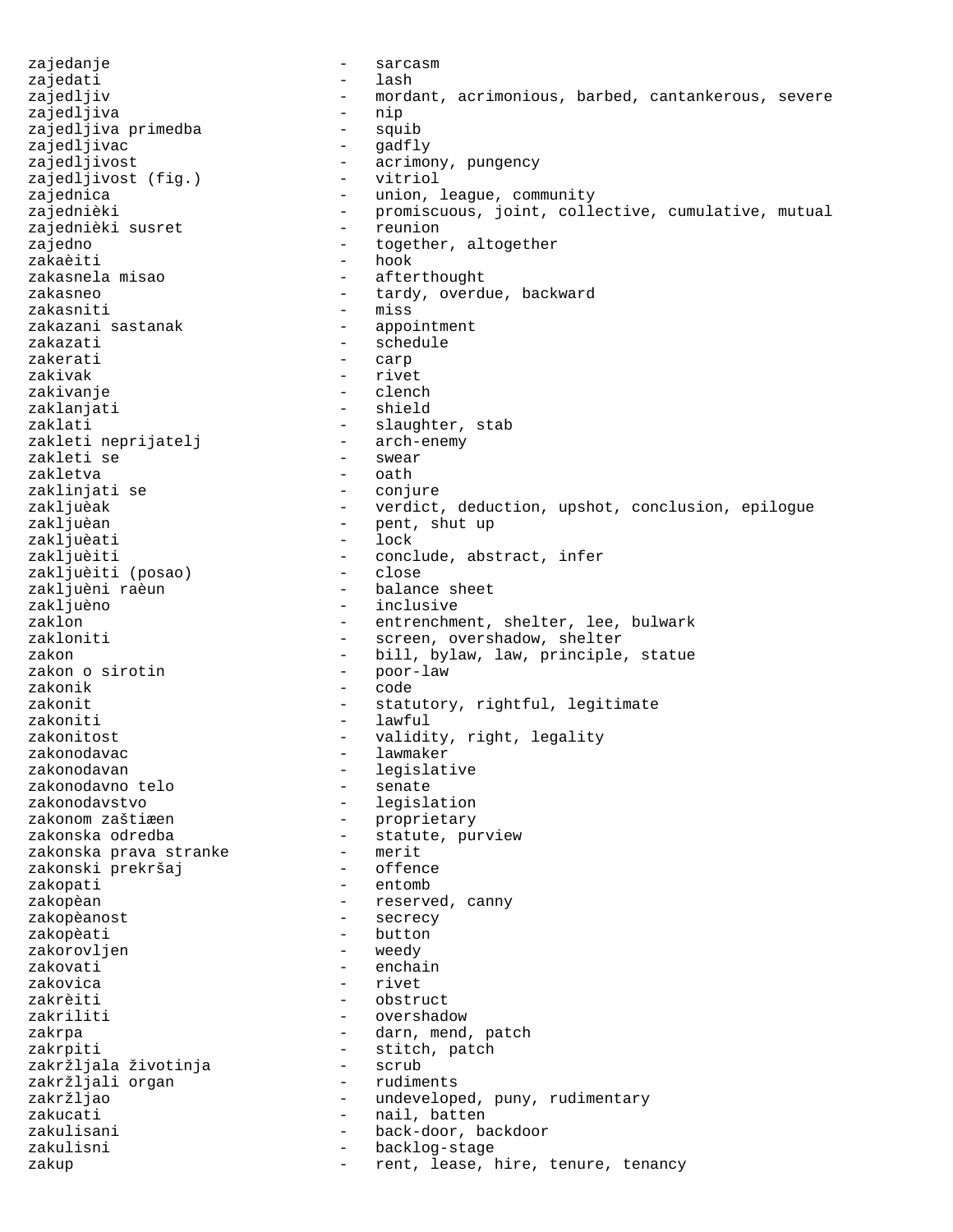zakupac - publican, tenant, lessee zakupiti - occupy zakupljen posed zakupnik - holder zakupnina - rent zakuska - refreshment, snack<br>zakuvati (èai) - brew - brew zakuvati (èaj) zakvaèenje - adherence, adhesion zalaganje - pawn zalagaonica - hockshop, pawnshop, spout zalazak - setting<br>zalazak sunca - sundown - sundown - sundown, sunset žalba - complaint, reclamation, appeal, bellyache, beef zaleèiti - cicatrize zalediti - congeal, refrigerate zalediti se - ice zalemiti - braze, weld zalepiti  $\begin{array}{ccc} - & - \\ 2 & - & - \end{array}$  putty zalepiti marku zalet - pounce zaliha - store, storage, reserve<br>zalihe - store, store, reserve zalihe - hoard, store<br>zalihi - spare - spare - spare<br>- valve zalistak (srce) - valve zalistak na èakširama<br>zaliti - wash down, suffuse žaliti - pity, bewail, begrudge, mourn, repent, regret, rue žaliti se - beef, complain, appeal zaliv  $-$  basin, fleet, bight, gulf, bay žaljenje<br>zaljubiti se standardnosti se se repentance, regret zaljubiti se - enamour zaljublen - amorous, passionate, fond, lovesick<br>- spoon zaljubljen èovek - spoon zaljubljen pogled - ogle zaljubljiv - amorous zaljuljati se žaloban - sable zalog  $\qquad \qquad -$  hostage, pawn, gage zaloga - pledge, security, mortgage zalogaj - snack, swallow, mouthful, snap, bit, snatch žalosna vrba - weeping-willow žalost - regret, grief, sadness, mourning, affliction, pain žalostan - sorry, regretful, woeful, rueful, mournful, sad žalostiti se - sift žalostiv - piteous založiti - hock, pop, pledge, pawn - engage založnica - mortgage zaluðenost - infatuation zaludeti  $-$  infatuate, mad zaluditi - madden zaluðivati - mystify<br>
zalupti - slam zalupti - slam zalutao - stray, random - stray, straggle, wander, err<br>- fog zamagliti - fog zamagliti se zamagljen - shadowy, blear, misty, vaporous, matted zamah - spread, lunge, uplift, swing, sweep, wag, whisk<br>zamah krilima - waft zamah krilima  $-$  waft zamahnuti  $\qquad \qquad -$  brandish, draw back zamak  $-$  manor, castle zamarati  $\sim$  - overwork zamašan - bulky  $\frac{1}{2}$  - bulky  $\frac{1}{2}$  -  $\frac{1}{2}$  -  $\frac{1}{2}$  -  $\frac{1}{2}$  -  $\frac{1}{2}$  -  $\frac{1}{2}$  -  $\frac{1}{2}$  -  $\frac{1}{2}$  -  $\frac{1}{2}$  -  $\frac{1}{2}$  -  $\frac{1}{2}$  -  $\frac{1}{2}$  -  $\frac{1}{2}$  -  $\frac{1}{2}$  -  $\frac{1}{2}$  -  $\frac{1}{2$ zamašnjak - fly-wheel zamastiti - besmear zamazati  $-$  smear, putty zamena  $-$  truck, substitute, replacement, commutation, shunt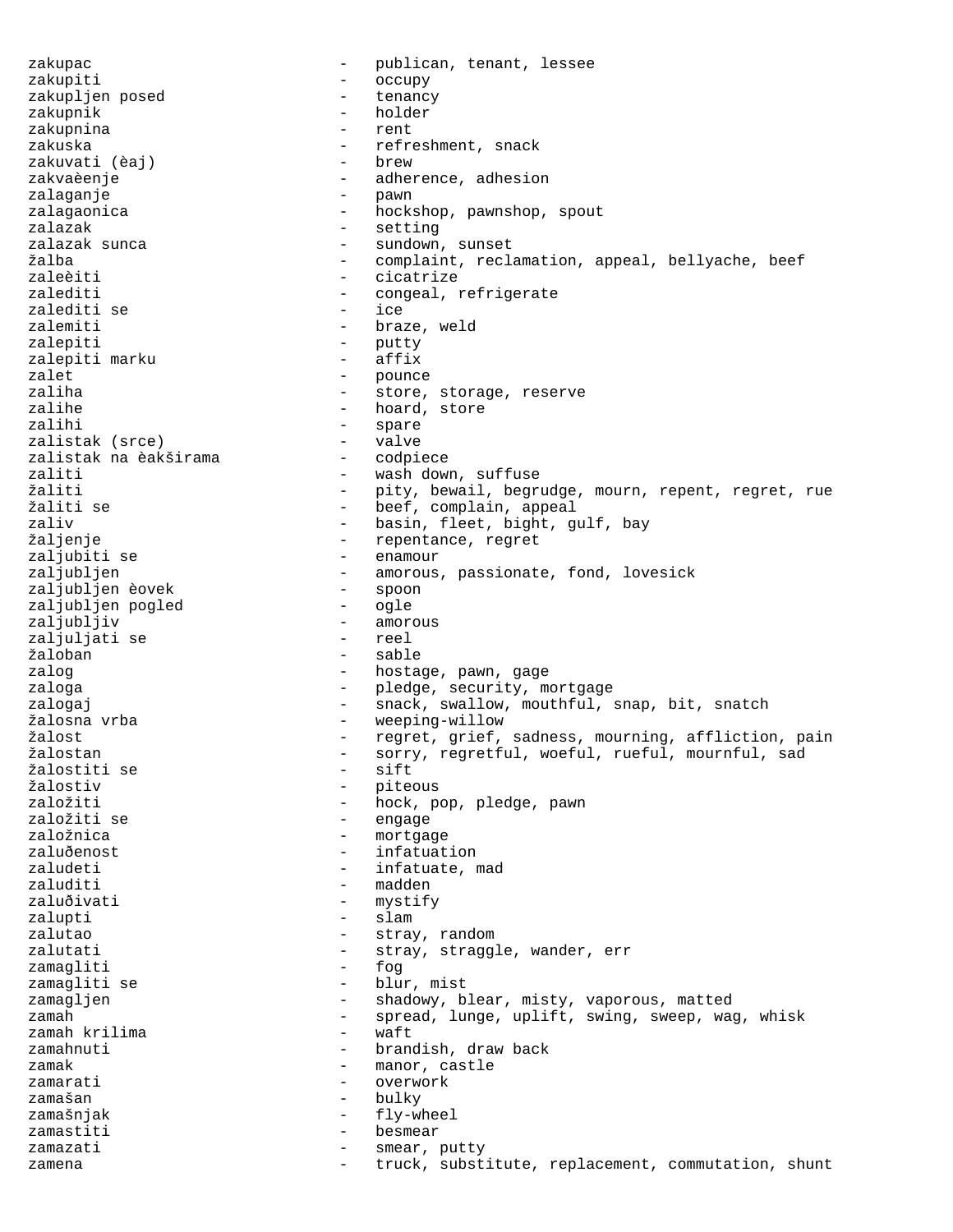zamenica  $\qquad \qquad -$  pronoun zamenièki  $-$  vicarious, pronominal zamenik  $-$  vice, deputy, proxy, procurator, assistant zameniti  $-$  mix, supplant, substitute, commute, supersede zameniti alat  $-$  retool zamenjivati  $-$  replace, alternate, understudy, deputize zamenljiv  $\qquad \qquad -$  commutable zamerati - object zamerka - rebuke, objection, reproach zamesiti - concost<br>zametak - concost<br>- cerm zametak  $-$  qerm zametnuti - mislay zamisao - conception, device, image, idea, project zamisliti  $-$  represent, frame, conceive zamisliv  $\sim$  - conceivable, imaginable zamišljati  $-$  imagine, plot, visualize, fancy zamišljen - ridged, reflective, thoughtful, wistful, pensive zamišljenost - muse<br>zamka - enta: zamka - entangle, snare, net, pitfall, decoy, mesh zamoèiti - plunge zamor - fatigue, lassitude zamoran - weariful, weary, wearisome, tiresome<br>zamoren - tired zamoren - tired<br>zamoriti - fation - fatigue<br>- toil zamoriti se zamotati - bundle, muffle, wrap, enfold zamotuljak  $-$  parcel, packet, bundle zamraèen - twilight zamraèenje - obfuscation zamraèiti - dim, outshine, obfuscate, obscure, cloud, overcast<br>zamraèivanje - black-out zamraèivanje - black-<br>zamrlian - muddy - muddy zamrljan - muddy zamrljati<br>zamršen - perplexed, complicate, inextricable, intricate<br>- sparl zamršen položaj - snarl zamršeno klube - tangle<br>zamršeno pitanje - problem zamršeno pitanje zamrsiti - mess, perplex, puzzle, entangle, implicate, mess zamrsiti se  $-$  tangle zamrznut - frosty zamrznuti se  $-$  frost, congeal zamuæen - muddy, turbid<br>zamuckivalo - stammerer zamuckivalo - stammerer - stammer, stutter zamusanac  $\qquad \qquad -$  ragamuffin zamutiti - puddle<br>zamutiti oèi - mist zamutiti oèi zanat  $\qquad \qquad -$  trade, craft zanata  $-$  prostitute zanatlija - mechanic, artisan, artisan, craftsman, tradesman žandar - knave zanemaren 1980 - unattended en antizanemareno dete entrante - stray zanemarenost - dereliction zanemariti - slack, omit, neglect<br>zanemarliiv - negligible zanemarljiv - negligible<br>zanemeo - speechless zanemeo - speechless, numb zanesen - overjoyed, rapt<br>zaneseniak - fanatic zanesenjak zanesenost - romance<br>zaneti - enthral zaneti - enthrall, bewitch, ravish, intoxicate, captivate zaneti se  $-$  lurch zanimanje e standing, business, pursuit, occupation, calling zanimati - amuse zanimljiv  $-$  amusing, engaging, interesting zanimljiva vest  $-$  tit-bit zanoktica - agnail zanos and the verve, ecstasy, rapture, trance, charm, rage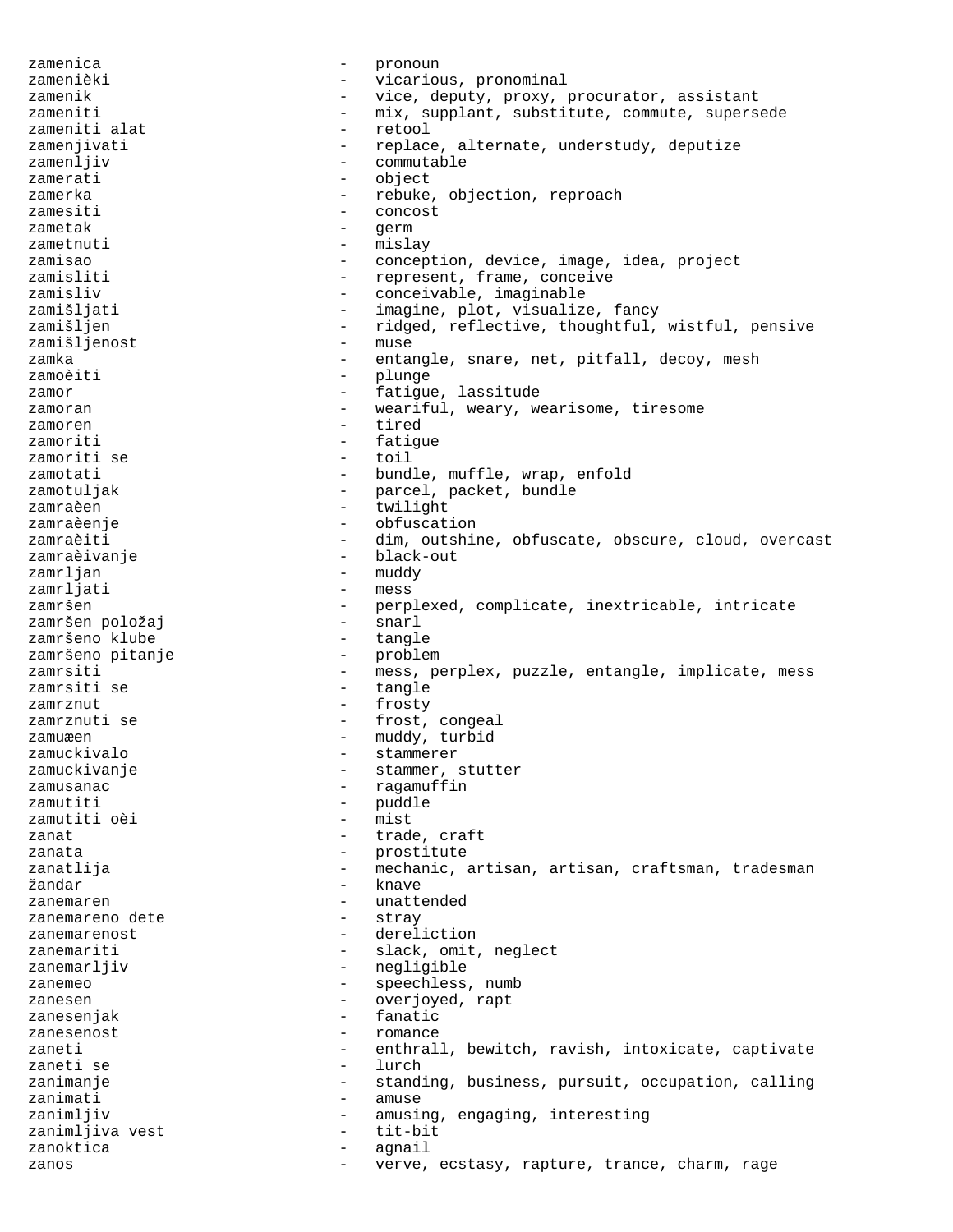zanosan  $\qquad \qquad \qquad -$  absorbing, spectacular zanošenje - drift, side-slip zanositi se zanovetati - carp zao  $-$  vile, nasty, peevish, ill, sad, evil, mischivous<br>zao duh incubus incubus zaobiæi - outflank, balk zaobilazan - roundabout, indirect, oblique<br>zaobilaziti - bypass - bypass<br>- round zaobilaziti se - round zaobilazni put zaobljen - rotund zaodenuti endue žaoka - dart, sting zaokret - wriggle, swerve, slew zaokupiti - preoccupy zaokupljen - rapt zaokupljen mislima - preoccupied zaostajati - vnderachieve, lag, retard zaostalost - backwardness zaostanak - standstill - backward, musty, abortive, underdeveloped zaostatak - arrear zaostatak (nedovršeni posao) zaostati - drop back zaoštren - spiky zaoštrenost - tapering zaova - sister-in-law zap - snappish - west, occident<br>- occident zapadne državeð<br>zapadni - west, western, occidental<br>- zephyr zapadni vetar zapadno  $-$  west, westward zapaliti - enkindle, strike zapaliti se  $-$  light, kindle zapaljenje - - - - - - - - - quinsy, inflammation zapaljenje grla - laryngitis zapaljenje pluæ  $-$  pneumonia zapaljenjepluæa - pleurisy zapaljeno - aflame zapaljiv  $-$  inflammable, combustible, incendiary zapamtiti - retain, memorize, remember<br>zapanjati - stup - stup zapanjati - stun zapanjen - taken aback, spellbound, dumfounded zapanjenost entry and the stupefaction, amazement zapanjiti - perplex, petrify, amaze, stagger, astonish, benumb zapanjujuæi **-** amazing zapapren - peppery zapažanje - notice zapaziti  $-$  note, mark, remark, observe zapeèatiti - seal, check zaperak - axle-pin zapeta  $\overline{\phantom{a}}$  - comma zapetljan - complicated<br>zapetljati - embroil - embroil zapetljati - embroiletti - embroiletti - embroiletti - embroiletti - embroiletti - embroiletti - embroiletti -<br>Embroidetti - embroiletti - embroiletti - embroidetti - embroidetti - embroidetti - embroidetti - embroidetti zapinjaè - pawl zapis  $-$  legend zapisati  $-$  scribe, record, inscribe, to write down zapisivanje - registry zapisnik  $-$  minute, record, protocol, blotter zaplašiti - daunt, frighten, fright<br>zaplašti - intimidate zaplašti - intimidate zaplena  $\qquad \qquad -$  confiscation zapleniti - sequester, confiscate zaplesti - enmesh, confound zaplet  $\qquad \qquad -$  tangle, entangle, plot zapletati - spin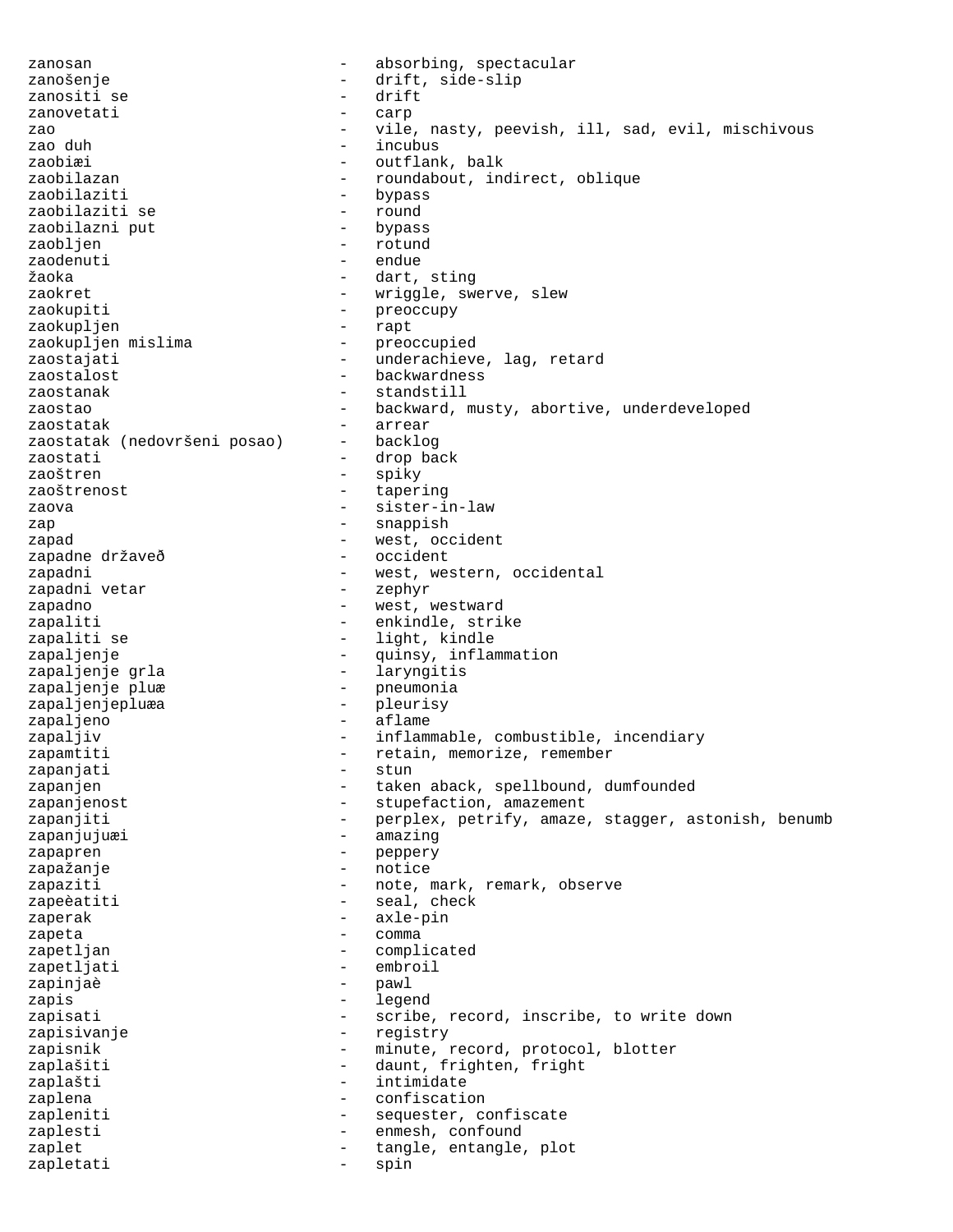zapletenost - complication, imbroglio zapljuskivanje - plash, lap<br>zapoèeti - start zapoèeti - start zapoèeti diskusiju zaponac - pawl zapor - shutter zaposedanje - occupation zaposesti  $-$  enrapture, occupy zaposlen - active, busy zaposliti  $\qquad \qquad -$  busy, employ zapoved - fiat zapovedan entre entre entre entre entre entre entre entre entre entre entre entre entre entre entre entre entre e zapovedati - command, enjoin zapovediti  $$ zapovednièki  $-$  overbearing, authoritative, peremptory zapovedniÈki - imperious<br>zapovednik - chief zapovednik - chief - chief - chief - chief - chief - chief - chief - chief - chief - chief - chief zapovest - order, command zaprašiti – dustaj – dustaj – dustaj – dustaj – dustaj – dustaj – dustaj – dustaj – dustaj – dustaj – dustaj – zaprega  $-$  team, tandem zapregnuti - harness zapreka - cumber, crux, barricade, obstacle zapremina  $-$  size, volume zaprepašæenje - consternation, daze zaprepašæenost - stupefaction zaprepastiti - amaze, flabbergast, numb, dumbfound, petrify zaprljati - mess, spot, stain, smut, contaminate, besmear<br>zaprljati se soil - soil zaprljati se - soil zaprositi - propose zapušaè - bung, plug, stopper, cork, peg - cork, clog zapušten - rusty, uncared-for, shabby, squalid, derelict zapuštenost - squalor žar - passion, zest, zeal, ember, fervency, mettle<br>žaraě - poker poker zaraæena strana  $\qquad \qquad$  - belligerent zaraèunavanje - account zarada - 1999 - gain, salary, earnings, emolument, pay zaraditi  $-$  earn, gain, bring in zaraðivati - make<br>zarastao - overc zarastao  $-$  overgrown zarasti  $\sim$  - scar, overrun zaravan - flat, ledge, terrace<br>zaravnati - sleek - sleek zaravnati - sleek zaraza  $\begin{array}{ccc} - & \text{player, } \text{taint,} \text{ contain, } \text{contination, } \text{ pest} \end{array}$ zarazan - virulent, pestiferous, contagious, pestilential<br>zaražen klicama - verminous zaražen klicama zaraženost  $\overline{\phantom{a}}$  - contamination zaraziti  $\begin{array}{ccc} \text{zaraziti} & - & \text{player} \\ \text{zaraziti} & \text{se} \end{array}$ zaraziti (se) zarazna klica - virus zarðalost - corrosion zarðao - rusty zarðati - rust, corrode zarez  $-$  barb, notch, scotch, cut, jag, nick, score zarezati - notch, scribe, scotch, nick<br>zarezivati - rifle - rifle zarezivati žargon - patter, slang, cant žargonski - slangy žarište bolesti zariti - plunge<br>
\*\*\*\* žarki - torrid, ardent<br>žarko želeti - torrid, ardent žarko želeti zarobljavanje - capture zarobljenik - prisoner, captive<br>zaroniti - prisoner, captive zaroniti - plunge zarubljena kupa - truncated cone<br>zaruèiti - plight, betrot - plight, betroth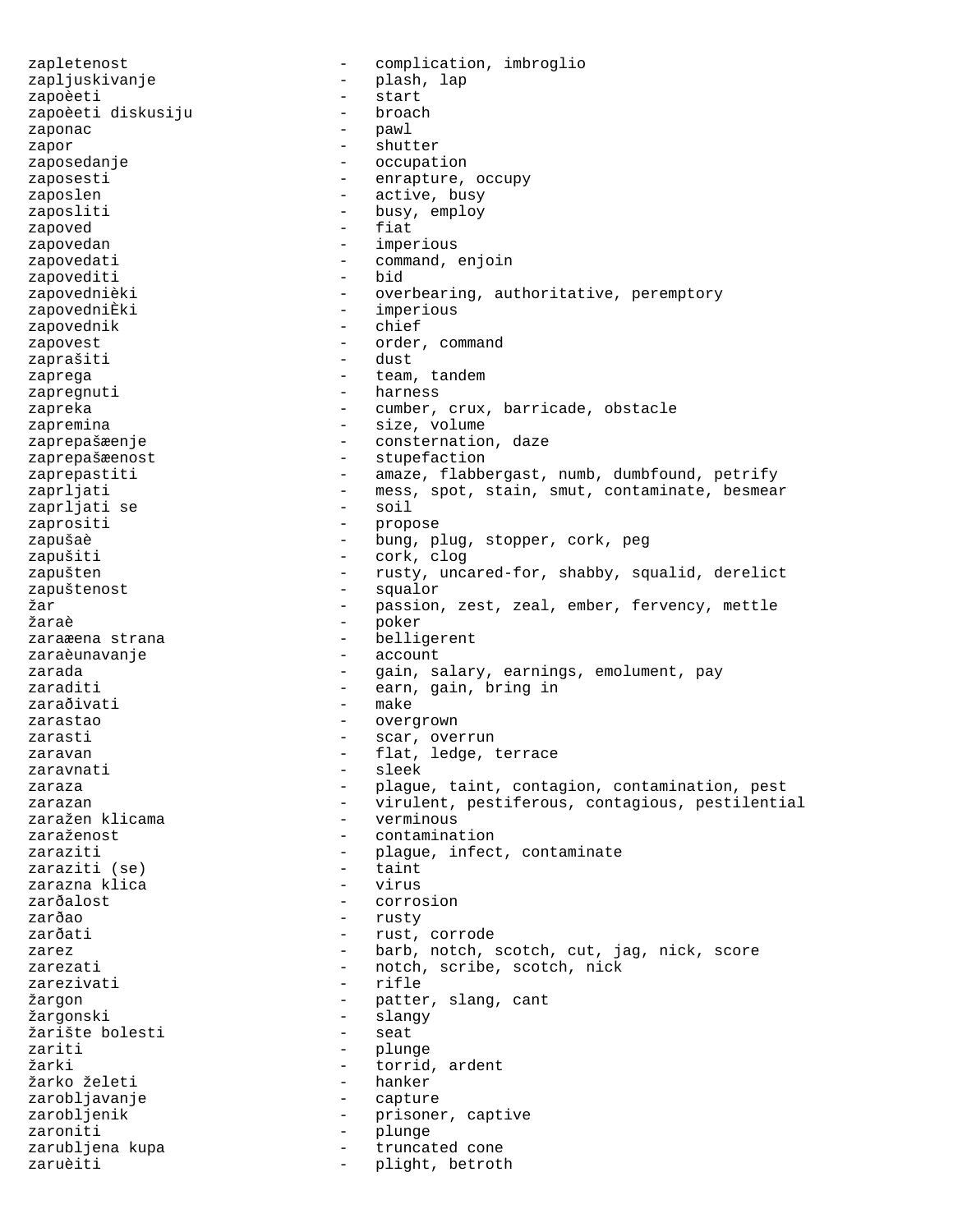zaruèiti se  $\overline{\phantom{a}}$  - affiance, engage zaruka - betrothal zaruke  $\qquad \qquad -$  affiance, plight zasaditi - plant zasaðivanjje - plantation<br>zasaðivati - park zasaðivati - park<br>zaseban - senat zaseban - separate zaseda - ambuscade - ambuscade zasedanje - assembly, sitting, session<br>zasedati - sit<br>- sit zasedati zasejati - seed zaseniti - overshadow, shade, eclipse, dazzle, outshine zasiæen en blase blase zasiæenje en andere en andere permeation zasiæenost - glut, satiety zašiljen - taper<br>zašilieni vrh - nib zašiljeni vrh<br>zašiljiti - point, tip zasititi - sate, satiate, saturate - surfeit zašivanje - suture zašivati zasladiti - sweeten, sugar<br>zasluga - sweeten, merit - desert, merit zaslužan - meritorious, worth, worthy zaslužena kazna  $-$  retribution zaslužiti - merit, earn, deserve zasnivati se  $-$  repose zasnovati - originate, establish<br>zasnao zaspao - asleep zašrafiti – screw – screw – screw – screw – screw – screw – screw – screw – screw – screw – screw – screw – sc zastanak  $-$  interval zastarelost - hang-over zastareo and the outdated, out-of-date, bygone, archaic, outworn zastati - pause zastava - banner, flag, standard, standard, colors zastavnik  $-$  ensign, standard-bearer zastiraè  $-$  carpet, coverlet, sheet zaštita - custody, shield, defence, protection<br>zastiti omotom - sheathe zastiti omotom zaštitinik - safeguard zaštititi - overshadow zaštitna vrata  $\qquad \qquad -$  sluice-gate zaštitni - preventive, prohibitive<br>zaštitni rukav - - - - - - - - armband, armlet - armband, armlet zaštitnica - rearguard - protective zaštitnik  $-$  champion, solicitor, bystander, tribune, shield zaštitno odelo  $-$  overalls, smock zašto - whence, why zastoj **de stagnation** - arrest, suspense, stagnation, intermission, check zastor - screen, shroud, curtain, pall, veil, blind zastranjivanje - aberration zastrašiti - daunt, deter, browbeat zastrašivanje - deterrent, terror, deterrence zastrašujuæa sila - deterrenti - deterrenti -<br>zastrti zastrti - screen zastupanje - procuration zastupanje pred sudom zastupati - plead, replace, represent, shill<br>zastupati nekog - deputize - deputize zastupati nekog zastupnik  $-$  exponent, attorney, proxy, agent zasun - shutter zasuti  $-$  pepper, strew, pelt zasuti peskom and - sand zasuti vatrom - shell zasvoditi zatajivanje - misfire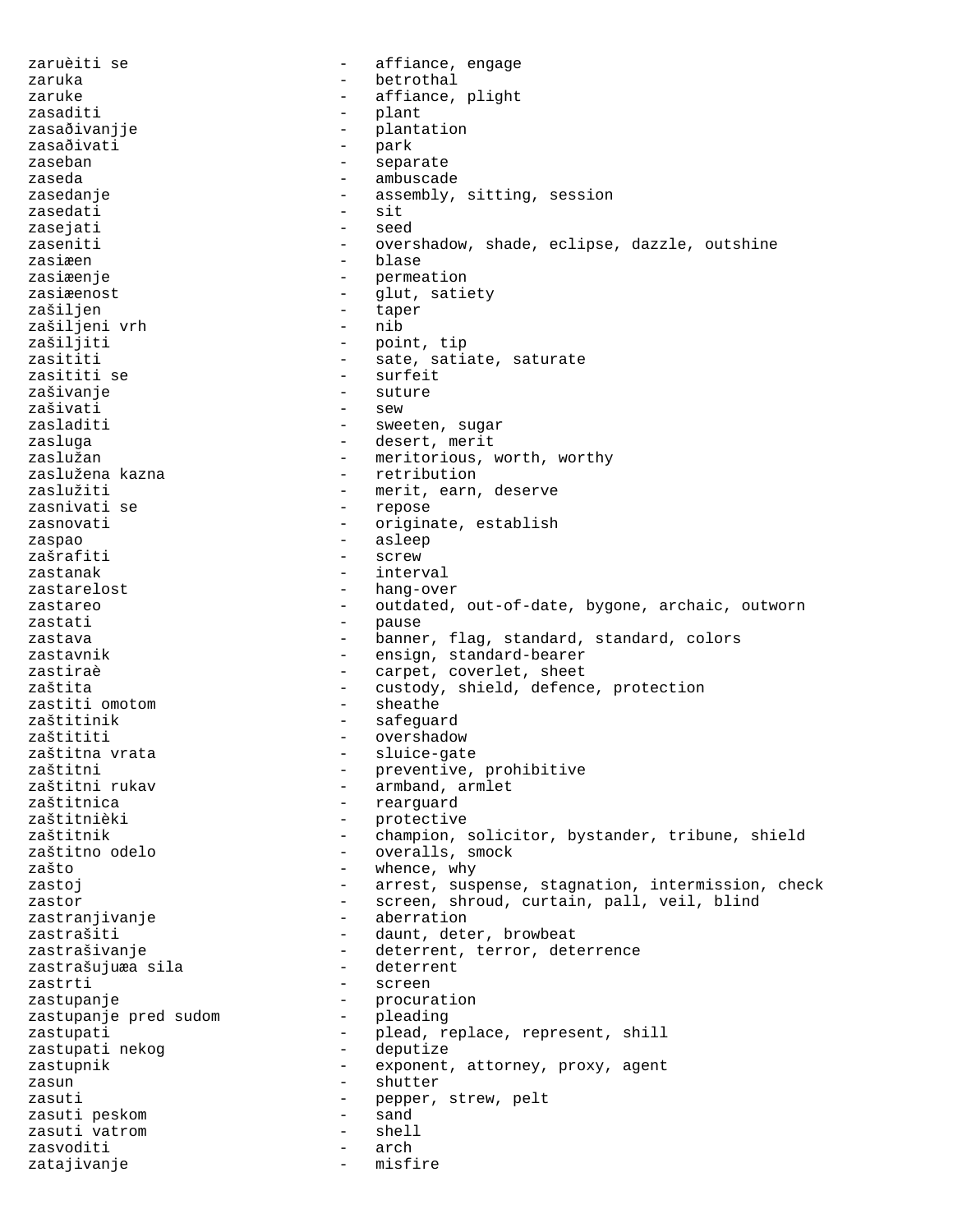zatarabiti - board zataškati  $-$  smother, obliterate, gloss, stifle zateæi - nail, overtake zategnut - tense, tight, taut<br>zategnuti se - tighten - tighten zategnuti se - tighten<br>zategnutost - tension - tension zategnutost zateturati se - careen zatezanje - tension - nape zatim  $-$  next, after, thence, then, subsequently zatišie - standstill zatisnuti - choke zato  $-$  accordingly, thereupon, therefore zato što - because zatoèen u tamnicu zaton  $-$  inlet zatovor - arrest zatovoriti zatresti - concuss - poison<br>- gassed zatrovati gasom<br>zatrpan snegom - snowy, snow-bound zatrudneti - conceive zaturiti - mislay - miscarry zatvaranje  $\qquad \qquad -$  closure, apprehension zatvor  $-$  cage, dungeon, shutter, custody, confinement, gaol<br>zatvor (medic.) - constipation - constipation zatvoren - reserved, pent, shut up, shut zatvorene kapke - reserved, pent, shut up, shut zatvorene kapke - shutter zatvorene kapke zatvorenik - prison, convict<br>zatvorenik na uslovnoj kazni - probationer zatvorenik na uslovnoj kazni zatvoriti  $-$  confine, close up, close, to zip up, bar, prison zatvoriti pukotine  $-$  caulk zatvoriti pukotine  $\begin{array}{ccc} - & \text{caul} \\ \text{zatvoriti} & \text{rezom} \\ \end{array}$ zatvoriti rezom - bolt zatvoriti se - shut zatvoriti u tamnicu immur<br>zatvorska æelija ward zatvorska æelija zaudarati  $-$  stink, smack zaurlati - scream zauške - mumps<br>zaušnici - mumps - mumps - mumps zaustaviti  $-$  suspend, arrest, restrain, stay, stall zaustaviti se  $-$  stop, stem zauvek  $\qquad \qquad -$  forever, evermore zauzdati  $-$  curb, rein, bridle zauzeæe  $\overline{\phantom{a}}$  - occupation zauzet - busy - engross, invade zauzeti pozu  $-$  strike a pose zauzeti se - intercede - posture zauzetost - busyness zauzimanje  $-$  solicitude, hold, solicitation zauzimanje za  $-$  intercession zauzimati - precede, occupy, sit zauzimati se zavada - feud zavaliti - loll zavaravati se zavariti  $\qquad \qquad -$  braze, weld zavera  $\qquad \qquad \qquad -$  conspiracy, complot, plot zavesa - shade, screen, shroud, curtain, blind zaveslaj - pull zaveštanje - legacy, will, bequest zaveštati - bequeath zavesti - mislead, infatuate, seduce, entice, allure, delude zavet  $-$  vow, behest, sacrament, oath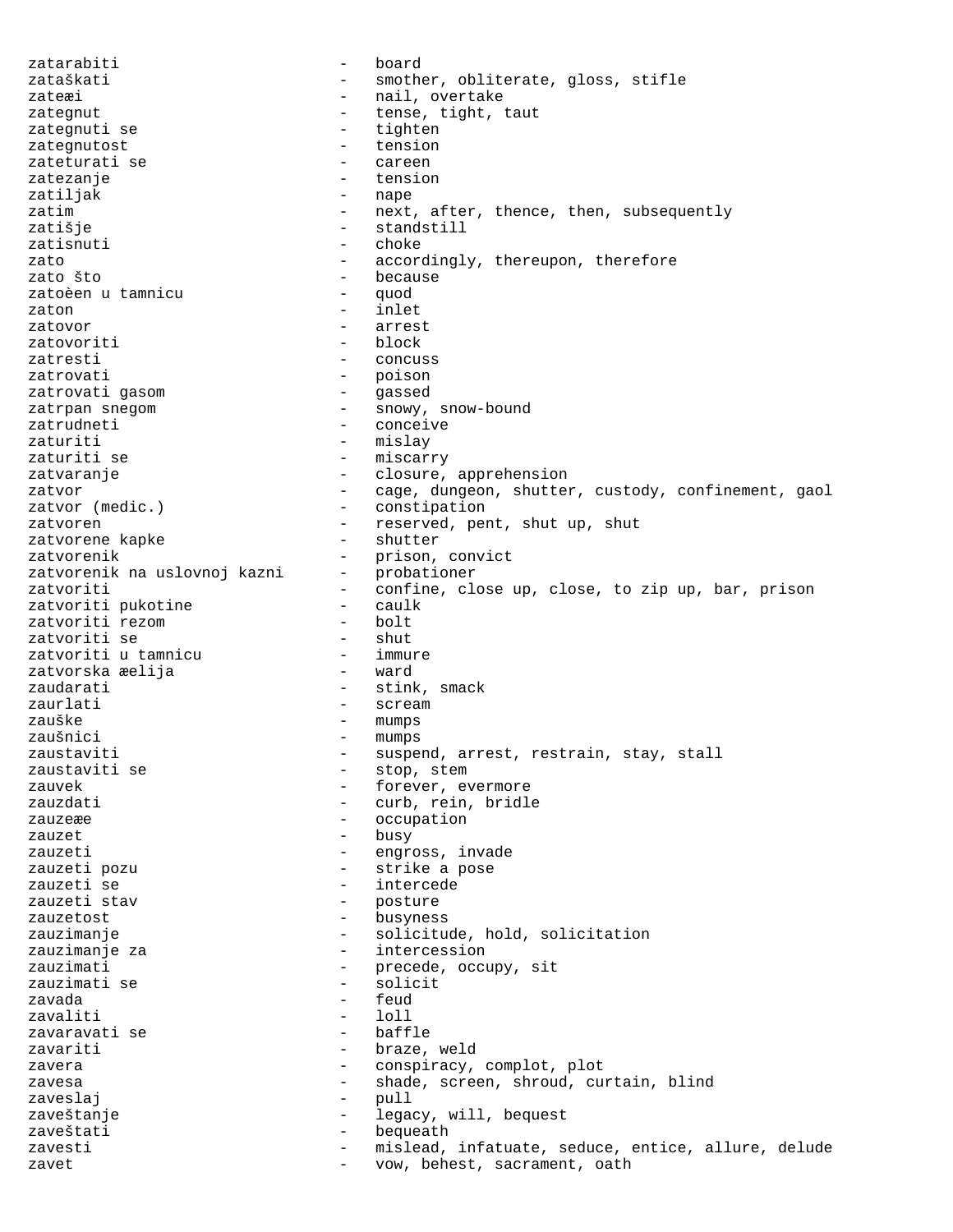zavetovati se - vow zavetrina zavezati oèi  $-$  hoodwink zavežljaj - package zavidan - enviable zavideti - grudge, begrudge, envy zavidljiv - envious, green-eyed, jealous zavijanje - roar, sough zavijanje (psa) - yelp zavijanje bure zavijati - yelp, sing, sough, enfold, curve, enwrap, sift zavijutak - twist zavisan - subject, adjective, oblique, contingent zavisiti  $-$  hang, depend zavisnost - servitude zavist - envy, jealousy zaviti - envelop, wrap, fold zaviti u maglu - mist zavlaèiti - retract zavod - college, college zavoðenje en seduction, allurement, sedition, enticement zavoditi  $-$  vamp, ensnare, seduce zavodnica  $\qquad \qquad -$  vamp, jilt zavoj - patch, curvature, band, envelope, turning, bandage - bight zavojak  $-$  quirk zavojit - sinuous zavojnica <br/> - quirk, spire, spiral zavooj - swathe zavrnuti vrat - scrag završan - terminal završen - perfect, accomplished<br>završenost - maturity - maturity završenost<br>završetak - maturity - maturity - extremity, upshot, perfection, ending, completion završiti - stop, cap, end up, round out završiti se  $-$  terminate, cease, end završni  $-$  final, closing zavrtanj  $\qquad \qquad -$  screw, bolt zavrteti - spin zazidati - immure zazidati otvor zazirati - shrink, suspect<br>zazor (tech.) - backlash zazor (tech.) -<br>zbaciti zbaciti - throw, overthrow, unseat - overturn žbica - rung, spoke zbijen - serried, compact, thick, compact zbijenost - adjacency zbilja - really zbir  $\qquad \qquad -$  addition, total zbir bodova - score zbirka - complement, completion, collection zbirka rasprava  $\qquad \qquad -$  miscellany zbirni - cumulative<br>
zbiti - compress zbiti - compress, squash, abridge - jam, huddle<br>- scene zbivanje - scene zbivati - fare - fare - fare - fare - fare - fare - fare - fare - fare - fare - fare - fare - fare - fare - fare - fare - fare - fare - fare - fare - fare - fare - fare - fare - fare - fare - fare - fare - fare - fare - fa zbivati se - occur zbliženje - approach zbog - for, owing, because zbog èega zbogom - farewell, adieu, bye-bye, good-bye zbor - turn-out, assemblage zborište - station zbornik - repertory zbornik zakona - code zborno mesto  $-$  rendezvous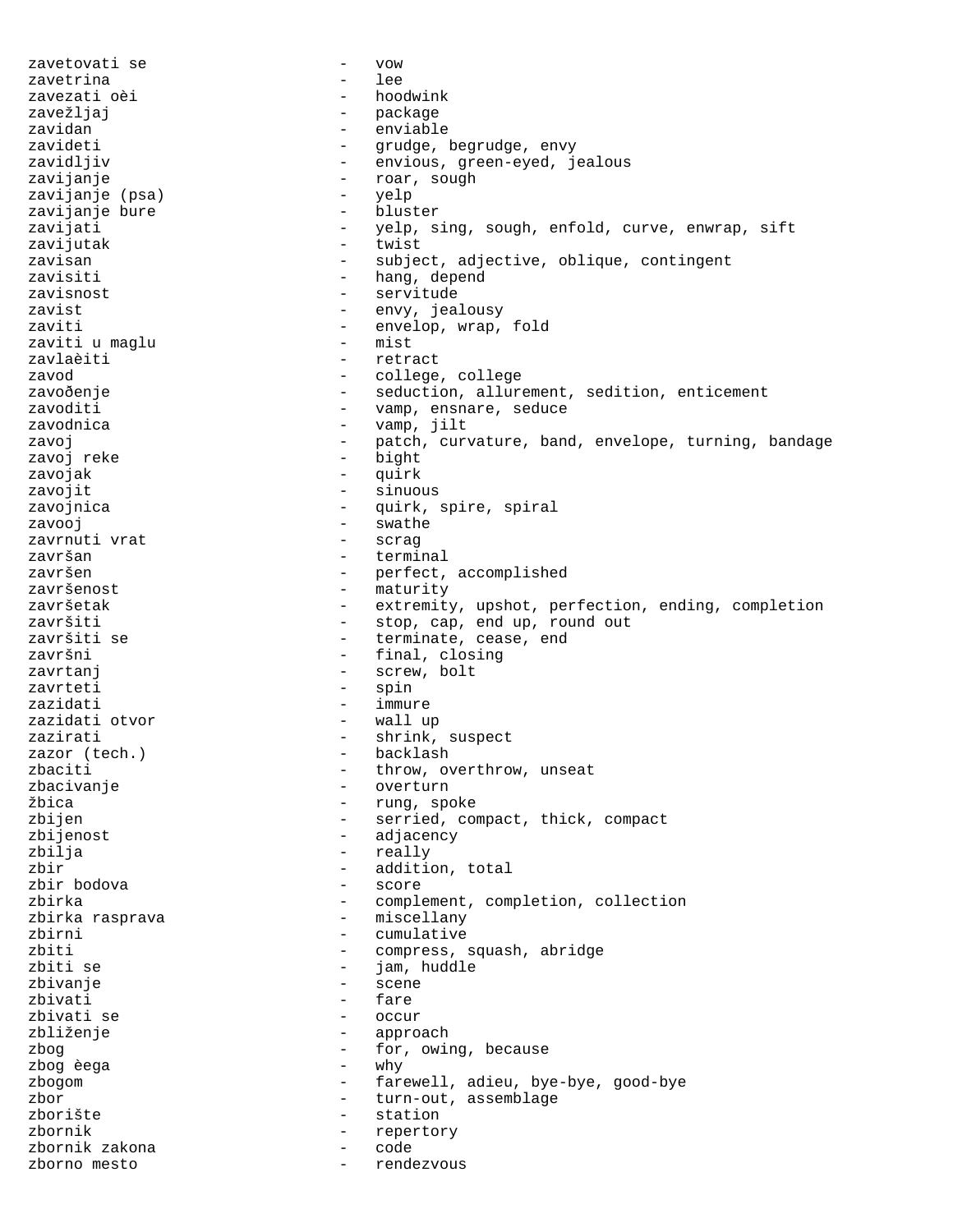zbrisati  $\qquad \qquad -$  obliterate, deface, deface zbrka - tangle, puzzlement, bedlam, pell-mell, turbulence<br>zbrkan - promiscuous, shaqqy, upside-down, messy zbrkan - promiscuous, shaggy, upside-down, messy zbrkati - muddle žbuka - mortar, roughcast, daub, plaster<br>žbukaè - mortar, roughcast, daub, plaster žbukaè - plasterer žbukati - render, plaster, roughcast<br>
- hush hrush shrub<br>
- hush hrush shrub žbun - bush, brush, shrub<br>zbuni lekar - - - - - - - - - - - dentist - dentist zbuniti - perplex, confound, bewilder, distract, abash, fog žbunje - underbrush, bush zbunjen - uneasy, at a loss, aghast, perplexed zbunjenost - perplexity, bewilderment, puzzlement zbunjivati - disconcert zdela - dish zdelica - pannikin zdenac - source zdepast - stocky, squat, roly-poly zdepasta nakaza žderonja - glutton ždral - crane - geranium zdrav - safe, burly, solid, healthful, lusty, robust, sane - savvy, common-sense, sense zdravica  $\qquad \qquad -$  pledge, toast zdravlje - health, sanity zdravo - hallo zdravo (slang) zdravo! - salve zdravstven - sanitary ždrebe - foal, foal, colt, stallion<br>
\*drelo ždrelo - muzzle, gullet<br>zdrobiti - squash, smash, zdrobiti - squash, smash, shatter<br>združen - squash, shatter združen - aggregate<br>združenje - andro - aggregate - coalition združiti - match, mate, associate, knit združiti se  $\overline{\phantom{a}}$  - unite, combine, league, partner zeba (ptica)  $-$  chaffinch, finch zebra - zebra zec  $\qquad \qquad -$  hare, rabbit, puss žeð - thirst, drought zefir (tkanina) zejtin - oil<br>zekan - bun zekan - bun želatin - gelatine žele - ielly - jelly - jelly - jelly - jelly - iele - jelly - iele - iele - iele - iele - iele - iel<br>zeleèica - iele - iele - iele - iele - iele - iele - iele - iele - iele - iele - iele - iele - iele - iele - i - siskin zelen - green, verdant<br>zelena galica - copperas zelena galica<br>zelena krma - copperas - copperas - silage zelenaš - usurer zelenaške kamate<br>zelenaški zelenas, exorbitant<br>
2. usurv zelenaštvo zelenilo - greenness, verdure zeleniš - vegetable zeleniti se - green - greenish<br>- viridity zelenost - viridity zelenožut - pistachio želeti - admire, covet, want, desire, wish železara - ironworks železnica - railroad, rail, railway železnièka stanica - station želja - vish, desire, appetite, volition, will, pleasure<br>Željan - eager, anxious, wistful, covetous željan - eager, anxious, wistful, covetous<br>željeni - desirable - desirable <sup>-</sup> desirable<br>- paunch želudac - paunch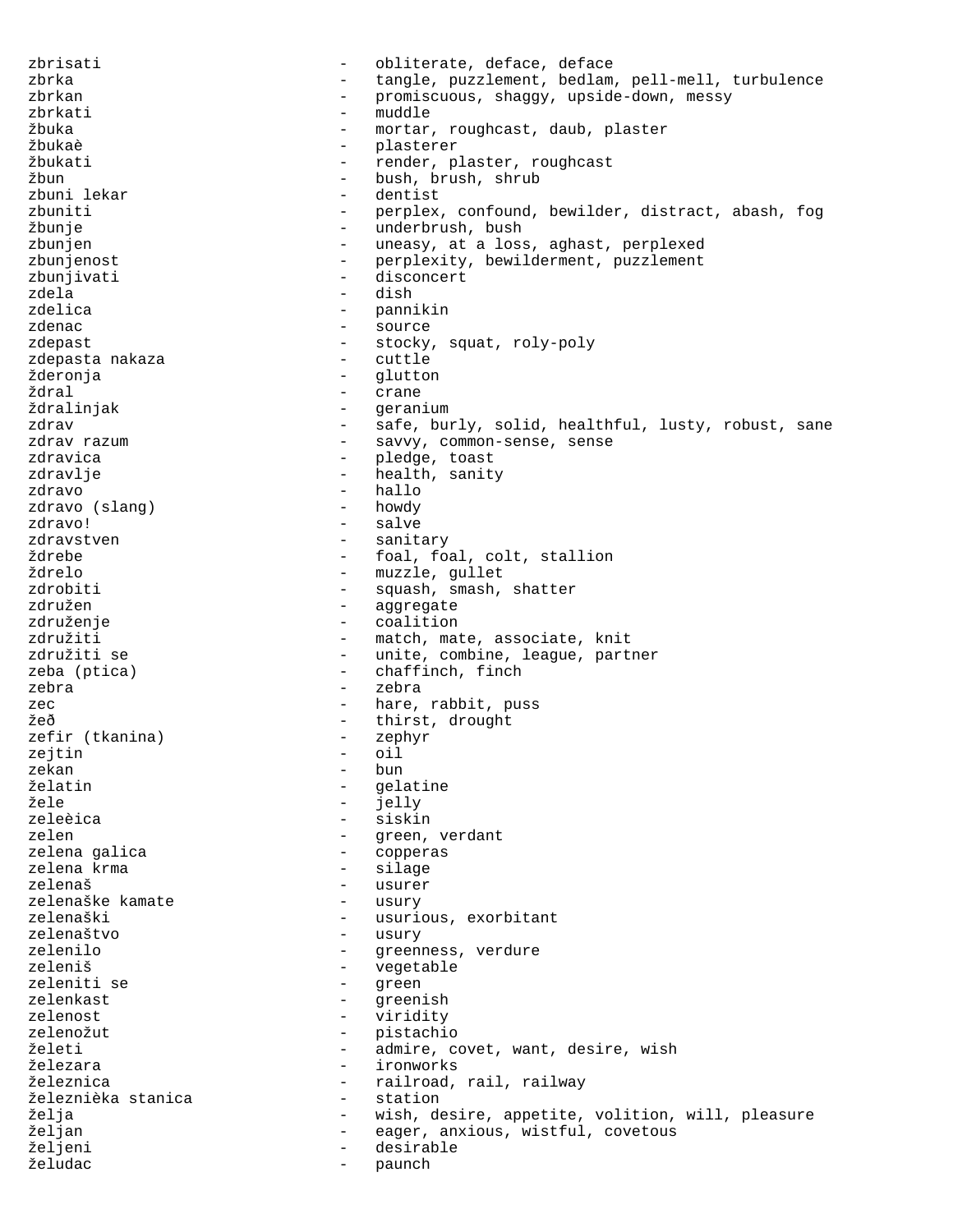želudac (ptice) - gizzard želudaèni - gastric zemaljski  $-$  worldly, temporary, temporal, worldly, terrain<br>zemièka  $-$  roll, cookie - roll, cookie zemlja - sod, land, world, protectorate, country, earth<br>zemlia kremenia - silica zemlja kremenja<br>zemljak - compatriot<br>- khaki zemljana boja<br>zemljani vrè zemljani vrè - pitcher zemljanin - earthling - earthenware<br>- qlobe zemljina kugla<br>zemlina lopta - globe - sphere zemljina lopta zemljište - site, terrain zemljoradnièki - agricultural, agronomic(al)<br>zemljoradnik - agriculturist, peasant zemljoradnik - agriculturist, peasant<br>zemljoradnja - - agriculture zemljoradnja<br>zemljotres - agriculture zemljotres zemljotres - shake, earthquake, quake<br>zemljovlasnik - landowner - landowner<br>- ash zemni ostaci zemunica - dug-out, dugout<br>  $\frac{1}{2}$  dug-out, dugout - wife, petticoat, skirt, woman žene - womanhood zenica - pupil - matrimony, marriage zenit  $-$  heyday, noontide, zenith, meridian ženiti se - espouse ženka - female ženka jelena ženka kuniæa - doe ženka magarca - jenny ženka zeca<br>ženska košulia - doe - doe - doe - doe - doe ženska košulja - chemise ženska osoba - woman ženske najlonke ženski - feminine, female<br>Ženski manstir - munnery - hunnery –<br>ženski manstir – nunnery<br>ženski pojas – corset, - corset, bodice ženski rod - womanhood ženski samostan - nunnery ženski šešir<br>ženski šeširi ženski šeširi - millinery žensko sedlo - side-saddle ženstven - womanly ženstvenost - womanhood ženstvenst - effeminacy - ember žestina  $-$  ardour, fervency, vehemence, passion, poignancy žestok - vehement, outrageous, violent, severe, smart žestok udarac - smasher žestok verbalni napad - diatribe žestoko udariti zet  $-$  son-in-law, son, step-brother, son-in-law<br>  $\frac{1}{2}$  harvest reap žeti - harvest, reap žeton – slug<br>žetva – slug – slug žetva - yield, crop, harvest, ingathering zev - gape zevanje – yawn – yawn<br>zevati zevati  $-$  yawn, gape žezlo - baton, stick, mace, scepter žgadija - spawn zgaziti - trample zglavak - wrist zglob - crank, hinge, joint, wrist, elbow - knuckle zgnjeèiti - swat, squash, squeeze zgoda - convenience, occasion, show, occurrence zgodan - square, convenient, snappy, handy, neat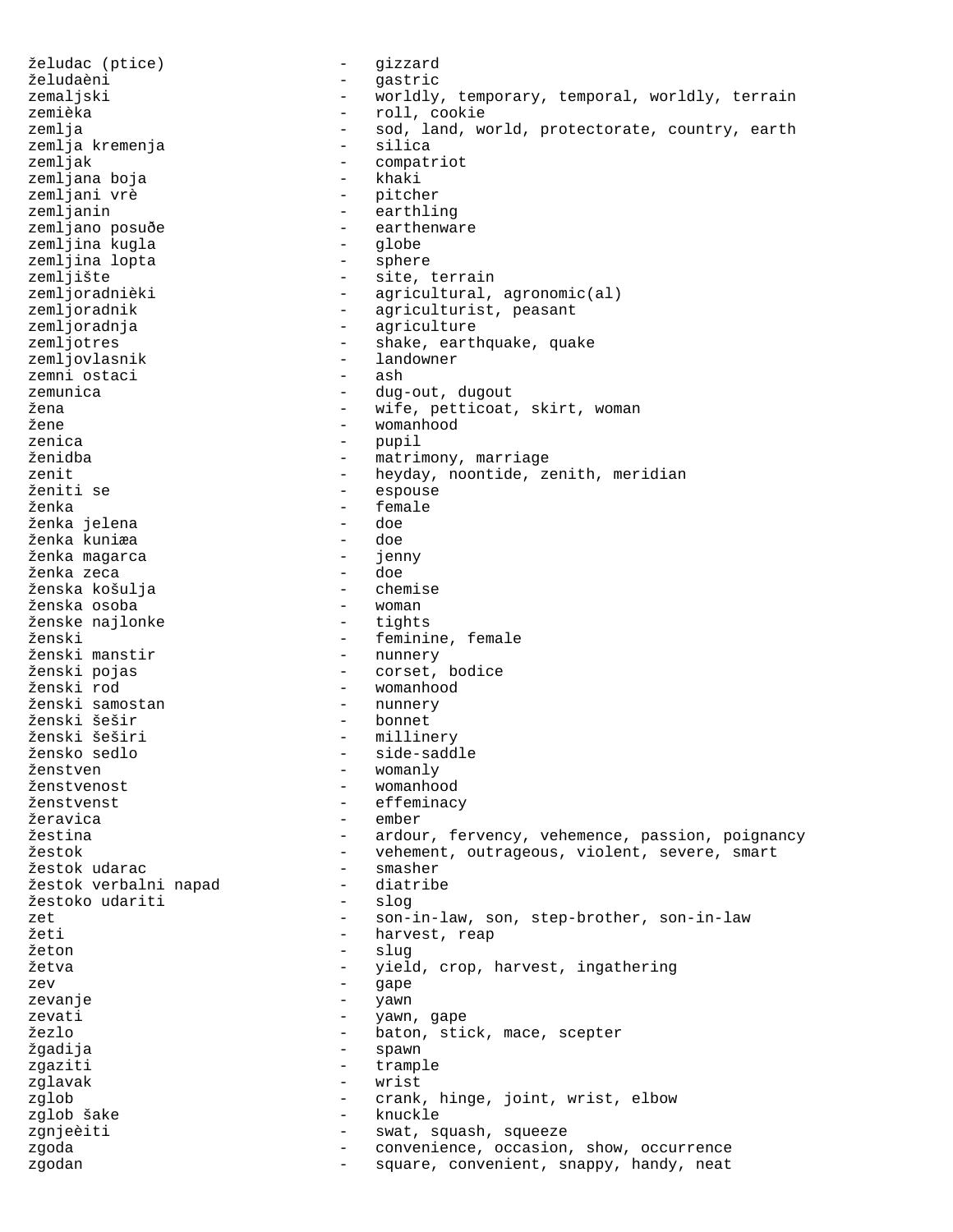zgoditak - prize, lot zgrabiti  $-$  paw, clutch, clinch, scramble, pounce, grab, seize zgrada - building, edifice zgrada za konje<br>zgrada za smeštaj radnika bunkhouse zgrada za smeštaj radnika zgranuti - flabbergast zgrèiti - contract <br/> - contract <br/> - contract <br/> - shrivel, <br/> - shrivel, <br/> - shrivel, <br/> - shrivel, <br/> - shrivel, <br/> - shrivel, <br/> - shrivel, <br/> - shrivel, <br/> - shrivel, <br/> - shrivel, - shrivel, wince zgrešiti - transgress, sin zgrnuti - rake, amass, pile zgrtanje - accumulation zgrtati - shovel, amass zgrušati - curdle zgrušati se - - - - - - - - - - - - coagulate zgrušavanje - coagulation zguljivanje - abrasion zgušnjavti se  $\qquad \qquad -$  condense zgusnuti se  $\qquad \qquad -$  congeal, set, stiffen, thicken, solidify žica - chord, gut, string, wire, catgut, streak<br>Žica (rude) - lode - lode žica (rude)<br>žièan žièan - funicular - pier, side, wall, escarpment<br>- closet zidani orman  $\sim$  - closet zidar - plasterer, bricklayer, mason zidarstvo - masonry zidati  $\qquad \qquad -$  erect, build zidne novine - wallpaper - mural, mural žig - signet, impress, cachet, indent žig na uvu - stamp, print, brand, purity, mark, seal žigosati - seal, stigmatize, extrude - tendon, rock, sinew, vein, vein, fibre<br>- jugular žila kucavica<br>žilast žilast - stringy<br>
\*ilav - tough. žilav - tough, sinewy, tenacious<br>
\*ilavost - toughness žilavost - toughness žilet - razor - razor - razor<br>Žilica - rib - rib zima - winter zimovati  $-$  hibernate, winter zimovka (ptica) - bullfinch zimski - wintry<br>zimski san - sleep - sleep - sleep zimzelen - conifer, evergreen<br>zinuti - gasp zinuti - gasp zinuvši - agape žir - acorn žirafa - giraffe - giraffe - giraffe - giraffe - giraffe - giraffe - giraffe - giraffe - giraffe - giraffe - giraffe - giraffe - giraffe - giraffe - giraffe - giraffe - giraffe - giraffe - giraffe - giraffe - giraffe - gir - cereal žitarice - corn žitnica - granary, barn žito - grain, corn žito za meljanje - grist živ - animate, alive, vivid, active, noisy, bonny, live živ i zdrav - safe and sound - mercury<br>- hedge živa ograda - hedge - give and take, give-and-take živa slika - pageant - pageant<br>živac - pageant - pageant - pageant - pageant živac - nerve - smart, alive, fluent, live, sprightly, animated živahnost - alacrity, spirit, animation, liveliness, vivacity - ganglion živèani slom - neurosis žive - quicksilver živeo! - hail živeti - live, dwell, exist, abide, vegetate živeti na ostrvu - isle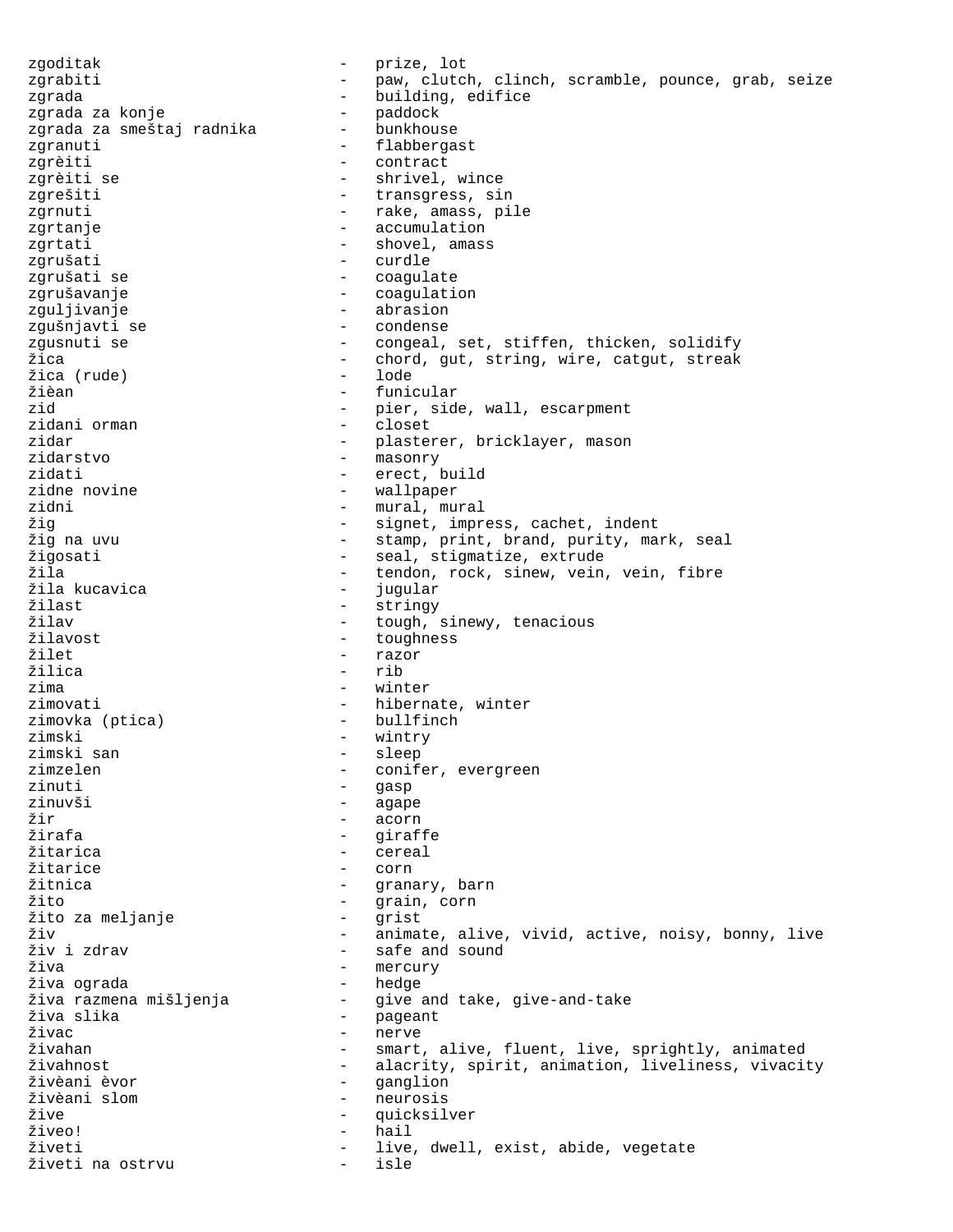živeti na selu - rusticate živeti u slozi - agree živeti zajedno<br>živi živi - living živi inventar - live-stock živi pesak - quicksand - hedgerow<br>- mercury živin preparat<br>živina - poultry, fowl živo vapno - quicklime živopisan - picturesque<br>Živost - sparkle živost - sparkle život - livelihood, living, lifetime, life - scrape along životinja - beast, animal životinja bez rogova<br>životinjski - animal, bestial<br>- craw životinjski želudac<br>životna snaga – stamina, sap, starch<br>– elixir životna voda - elixir životne namirnice - viands životne prilike<br>životne snage - vitality životni - organic životopis<br>žiža - focus zjapiti - gape zjapljenje - gape zla žena - shrew zlatan - gold, golden zlatar - silver-smith, goldsmith<br>zlatast - tawny - tawny zlatast - tawny zlatna sredina - golden mean - golden wedding<br>- heyday zlatno doba neke epohe<br>zlato zlato - gold zlatonosan - auriferous<br>21eb - auriferous - auriferous - auriferous - chamfer. - chamfer, flume, groove žlezda - gland žlica - spoon zlikovac - villain žljeb - rifle, spout žljebiæ - rut, coulisse zlo - ill, harm, woe, evil<br>zloba - rancour, spite, venou zloba - rancour, spite, venom, virulence, malice, virus - virulent, malignant, malicious, feline, vicious<br>- shaft zloban ispad - shaft zloban pogled - leer zlobna osoba (fig.) - viper<br>zlobna primedba - sarcasm zlobna primedba zlobna satira - lampoon zlobno se smeškati - smirk zlobno smeškanje zlobnost - malice, meanness zloèest - atrocious<br>zloèin - auilt.cr zloèin - guilt, criminal, delinquency, offence, villainy<br>zloèinac - culprit, perpetrator, offender, delinquent zloèinac - culprit, perpetrator, offender, delinquent<br>zloèinaèki - squint-eyed, flaqitious, culpable, crimina zloèinaèki - squint-eyed, flagitious, culpable, criminal<br>zloæudan - maliqnant, maliqn - malignant, malign zlogoban - squally zlokoban - sinister, ill-omened, squint-eyed<br>zlokoban krik - screech zlokoban krik - screech zlokoban zvuk zlonameran - malevolent, malicious zlonamernost  $\qquad \qquad -$  animus, malice zlopamtilo - resentful zloslutan - ominous, inauspicious zlosreæan - accursed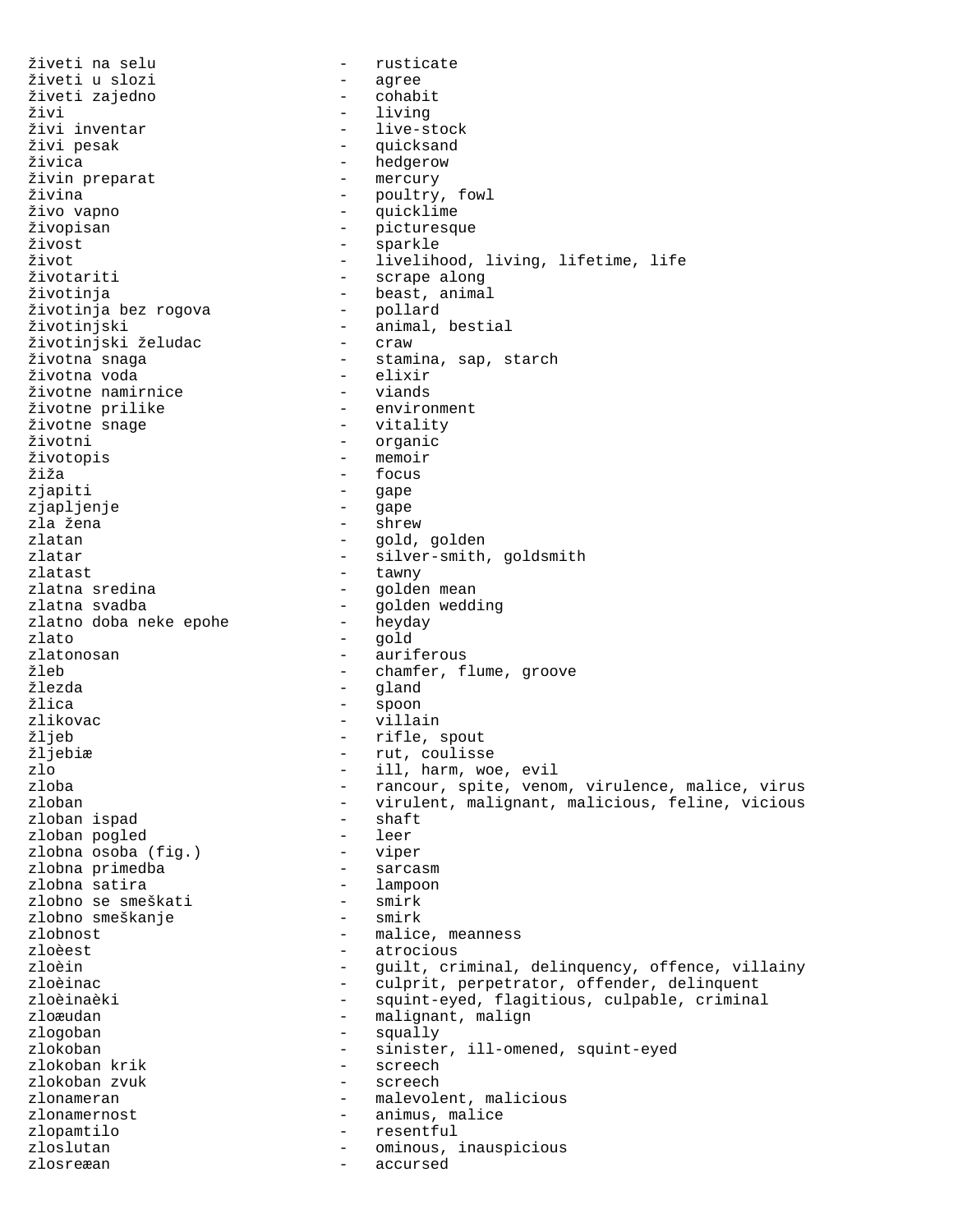zlosretan - ill-starred zlostavljanje - misuse, battery zlostavljati - violate zlotvor - fiend, malefactor zloupotreba  $-$  malversation zloupotreba položaja - influence peddling zloupotrebiti - abuse, misuse zlovolja - doldrums, mumps, peeve, ill-will, sulk - seedy, sulky, moody, morose, peevish, ill-natured zlurad  $\overline{z}$  - malignant, spiteful, malevolent zlurado gledati - gloat zmaj - kite, dragon, kite<br>
zmajev rep - bob - bob zmajev rep zmija  $-$  serpent, rattlesnake, snake zmija otrovnica - viper, asp, adder, aspic<br>zmijski - serpentine, viperous zmijski - serpentine, viperous žmiriti - blink<br>značaj - signil znaèaj - significance, weight, emphasis, importance<br>znaèajan - meaningful significant momentous consid znaèajan - meaningful, significant, momentous, considerable<br>znaèajna osoba - personality znaèajna osoba - personality<br>znaèajnost - significatie znaèajnost  $-$  signification, moment znaèenje - sense, import, signification, purport, meaning znaèiti - matter, betoken, imply, purport, mean, import znaèka - badge, cockade znak - token, mark, emblem, patent, burn, clue, sacrament<br>znak na uzbunu - alert znak na uzbunu - alert znak opasnosti znak paragrafa - paragraph<br>znak pitania - paragraph - mestionznak pitanja - question-mark - connoisseur znalaèki - knowingly znamenitost  $\qquad \qquad -$  star, altitude znamenje  $-$  omen, portent, augury, presage znanje - craft, attainment, practice, knowledge, know-how<br>znanje unapred - prescience - prescience<br>- science znanost - science znatan - imposing, notable, respectable, pretty, sizeable znati  $-$  speak, know znoj  $-$  sweat, perspiration znojenje - perspiration znojiti se - transpire, perspire, sweat, transplant  $zob$  -  $oat$ zobnica - measles zodijak - zodiac<br>zolia - zodiac zolja - wasp zona - zone zonska odbrana (košarka) zoologija - zoology zoološki vrt zora  $\sim$  - morn, prime, dawn, aurora zpaljen - alight zraèan - starry zraèenje - radiation, emission<br>zraèiti - rav. radiate zraèiti  $-$  ray, radiate zrak  $\qquad \qquad -$  beam, ray, shaft<br>zrelo doba - mangood zrelost  $\qquad \qquad -$  maturity, ripeness, manhood zreo - ripe, mature, mellow, adult<br>zreti - ripen - ripen zreti - ripen<br>zrikav - squint - squint-eyed zrikavost – squint<br>zrnast – squint<br>zrnast – granul zrnast - granular zrnce  $\qquad \qquad -$  ounce, crumb, pearl zrno - corn, kernel, grain, missile, seed zrno graška - pea zrno ikre - berry zrno kafe  $\sim$  - coffee bean zrno ogrlice and the bead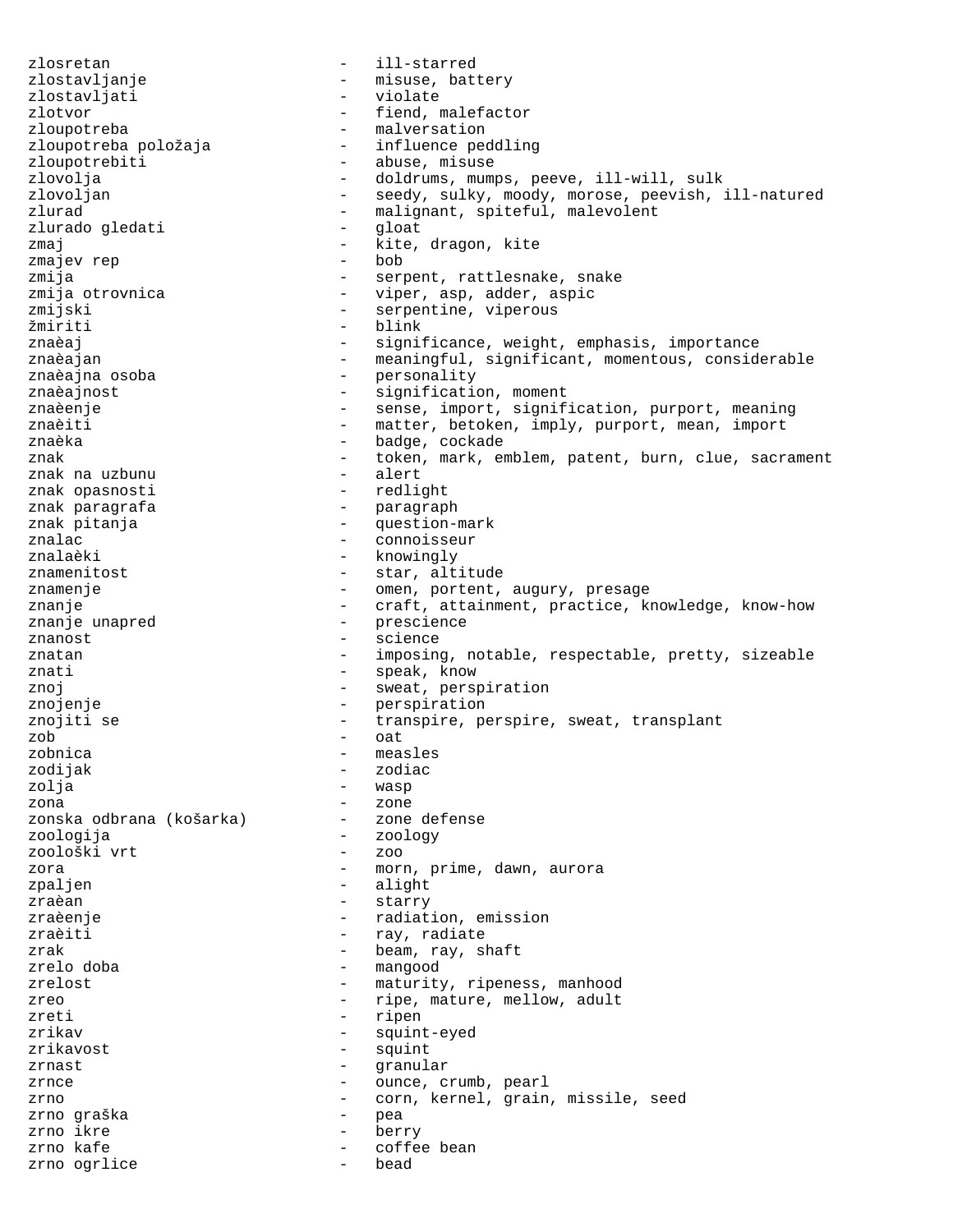zrno saème  $-$  pellet žrtva - oblation, sacrifice, victim, prey žrtvenik - alter žrtvovanje - oblation, offering, sacrifice, victimization žrtvovati - victimize, immolate, sacrifice žrvanj – millstone zub - tooth, needle zub kutnjak zubac - tooth, indent, barb, cog, prong zubarski - dental zubarstvo - dentistry zubat - toothed zubi - teeth<br>zubna plomba - filling zubna plomba zubni - dental zubni kamenac - tartarar zubobolja - toothache žuborenje - murmur, ripple, purl, brawl žuboriti - ripple, murmur, babble<br>Žuè - bile - bile žuè - bile žuèan - bitter, ill-natured, acrimonious, galling - sallow žuèljiv - splenetic žuèna kesica - gall-bladder žuèni - bilious žuèni mehur žuènost - acrimony, gall žudeti - yearn, long, pine, wish, crave, wilt, lust, ache žuditi za neèim - covet žudnja - longing, craving, passion, eagerness zujanje - buzz, hum, whir, whirr zujanje metaka - zip zujanje u uhu<br>zujati - whirr, buzz, sing zujenje  $-$  murmur žulj - callosity, callus<br> - callous - callous - callous - callous zulufi - sideburns, whiskers žumance - yolk žuna - woodpecker - parish<br>- rack zupèanica zupèanik  $\sim$  - cog-wheel, gear-wheel zupèast - jagged, cogged, toothed<br>Župljani - - parish župljani - parish<br>župljanin - - parish: - parishioner župljanka - parishioner župna knjiga - parish register župni - parochial - rectory župnik - vicar, rector, parson žuran hod - scuttle žurba - haste, precipitation, bustle, hurry, press, dash žuriti - pelt, dash, press, speed, haste žuriti (sat) - advance scamper, bustle, hurry žurno - apace - spry, dashing, nimble žustra prepirka - altercation<br>Žut - yellow - yellow<br>- saffron žut kao šafran žuta boja - maize - wallflower žutica - jaundice žutikovina - barberry žutilovka - gorse žutocrvene boje - sandy žutosmeð - tawny